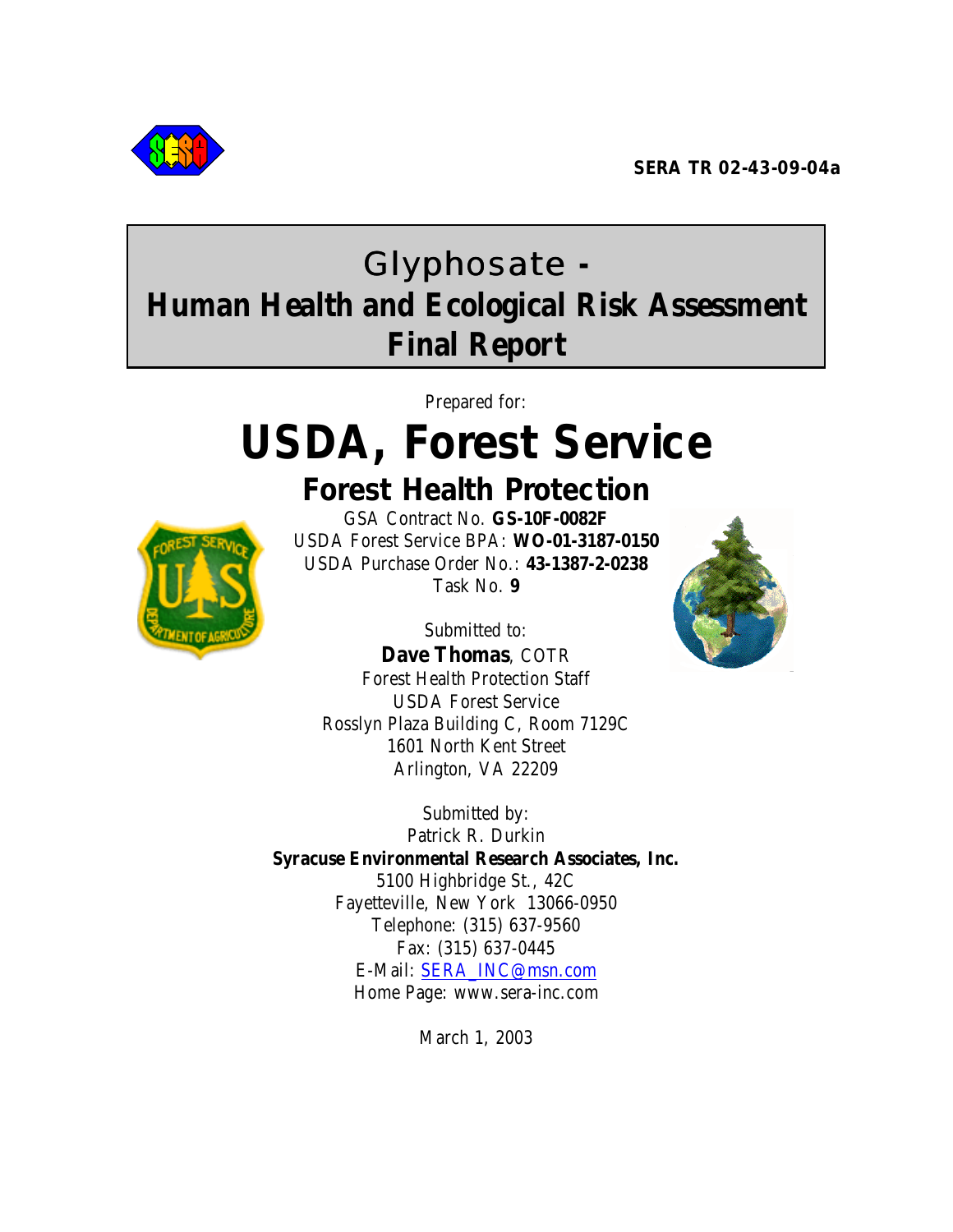# **TABLE OF CONTENTS**

|         | 2.2. CHEMICAL DESCRIPTION AND COMMERCIAL FORMULATIONS  2-2                                                              |  |
|---------|-------------------------------------------------------------------------------------------------------------------------|--|
|         |                                                                                                                         |  |
|         |                                                                                                                         |  |
|         |                                                                                                                         |  |
|         |                                                                                                                         |  |
|         | 3.1. HAZARD IDENTIFICATION $\ldots \ldots \ldots \ldots \ldots \ldots \ldots \ldots \ldots \ldots \ldots \ldots \ldots$ |  |
| 3.1.1.  |                                                                                                                         |  |
| 3.1.2.  |                                                                                                                         |  |
| 3.1.3.  |                                                                                                                         |  |
| 3.1.4.  |                                                                                                                         |  |
| 3.1.5.  |                                                                                                                         |  |
| 3.1.6.  |                                                                                                                         |  |
| 3.1.7.  |                                                                                                                         |  |
| 3.1.8.  |                                                                                                                         |  |
| 3.1.9.  |                                                                                                                         |  |
| 3.1.10. |                                                                                                                         |  |
| 3.1.11. |                                                                                                                         |  |
| 3.1.12. |                                                                                                                         |  |
| 3.1.13. |                                                                                                                         |  |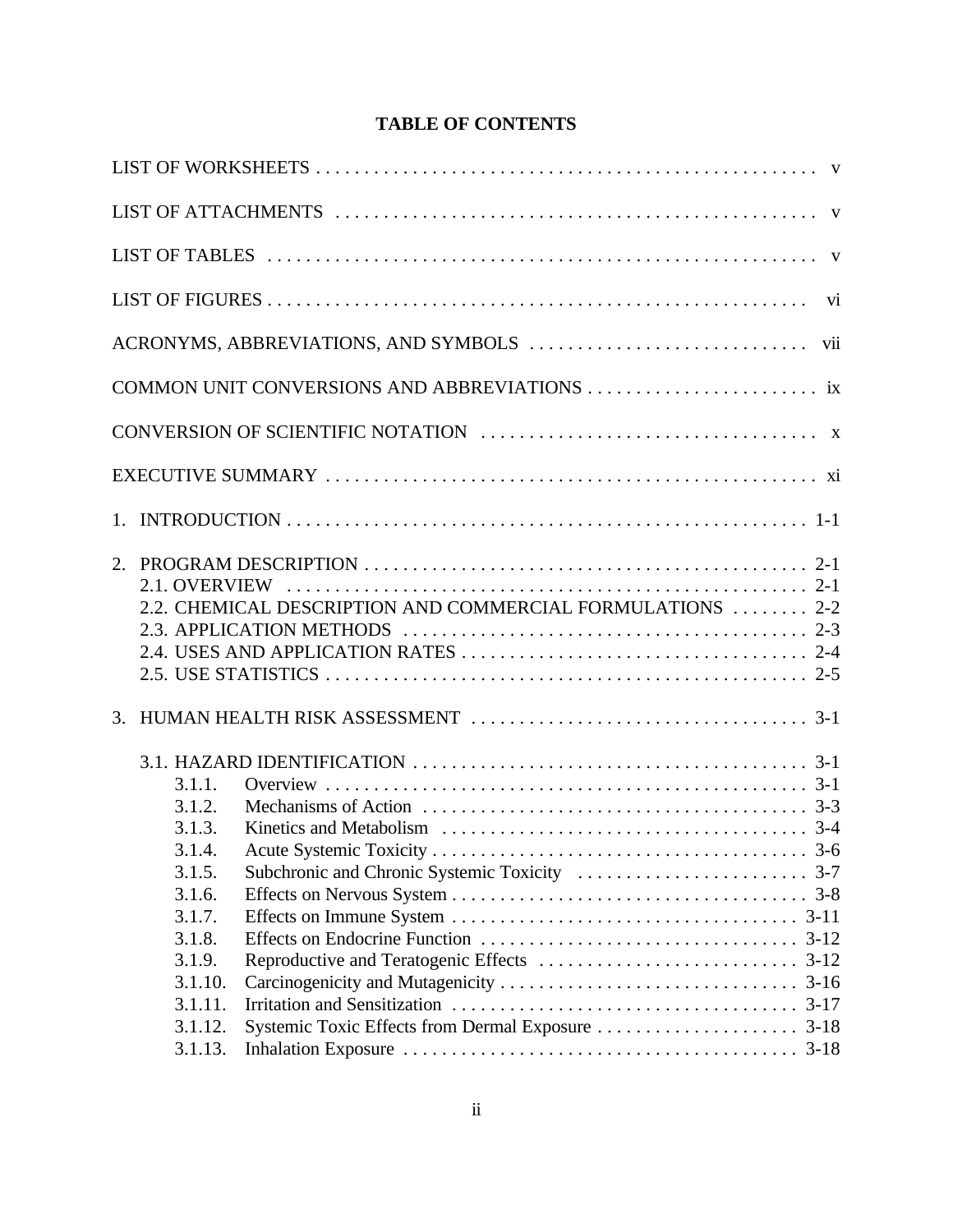|      | 3.1.14.<br>3.1.15. |                                            |  |
|------|--------------------|--------------------------------------------|--|
|      |                    |                                            |  |
|      |                    |                                            |  |
|      |                    |                                            |  |
|      |                    |                                            |  |
|      |                    |                                            |  |
| 3.3. |                    |                                            |  |
|      |                    |                                            |  |
|      |                    |                                            |  |
|      | 3.3.3              |                                            |  |
|      |                    |                                            |  |
|      |                    |                                            |  |
| 3.4. |                    |                                            |  |
|      | 3.4.1.             |                                            |  |
|      |                    |                                            |  |
|      |                    |                                            |  |
|      | 3.4.4.             |                                            |  |
|      |                    |                                            |  |
|      |                    |                                            |  |
|      |                    |                                            |  |
|      |                    |                                            |  |
|      |                    |                                            |  |
| 4.1. |                    |                                            |  |
|      |                    |                                            |  |
|      | 4.1.2.             |                                            |  |
|      |                    |                                            |  |
|      |                    |                                            |  |
|      |                    | 4.5 4.5 Invertebrates                      |  |
|      |                    |                                            |  |
|      |                    |                                            |  |
|      |                    |                                            |  |
|      |                    |                                            |  |
|      |                    |                                            |  |
|      |                    |                                            |  |
|      |                    | 4.1.3.1.2. Standard Toxicity Studies  4-12 |  |
|      |                    |                                            |  |
|      |                    |                                            |  |
|      |                    |                                            |  |
|      |                    |                                            |  |
|      |                    |                                            |  |
|      |                    |                                            |  |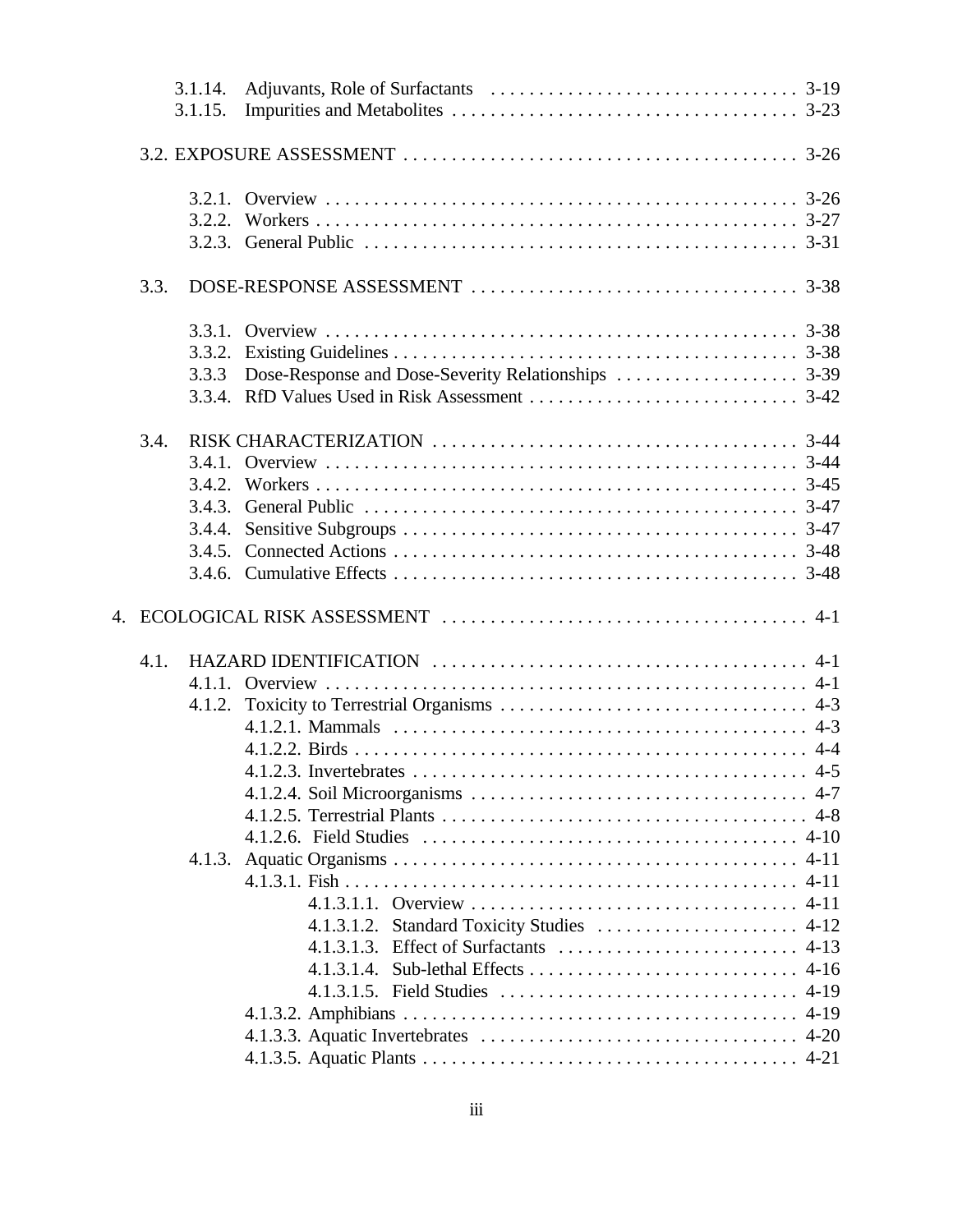#### **TABLE OF CONTENTS (***continued***)**

| 4.2 <sub>1</sub> |       |
|------------------|-------|
|                  | 4.2.2 |
| 4.3.             |       |
|                  |       |
| 4.4              |       |
|                  |       |

#### **APPENDICES**

| Appendix 1:<br>Commercial formulations of glyphosate |  |
|------------------------------------------------------|--|
|------------------------------------------------------|--|

- Appendix 2: Glyphosate used by the Forest Service
- Appendix 3a: Summary of standard toxicity values in mammals for various formulations
- Appendix 3b: Summary of standard toxicity values in wildlife species for various formulations
- Appendix 3c: Summary of standard toxicity values in aquatic species for various formulations
- Appendix 4: Case reports of poisoning by glyphosate formulations
- Appendix 5: Effects on mammals of long-term exposure to glyphosate
- Appendix 6: Assays for reproductive/teratogenic effects in mammals after exposure to glyphosate
- Appendix 7: Studies assessing the mutagenicity of glyphosate
- Appendix 8: Summary of field or field simulation studies on glyphosate formulations
- Appendix 9: Toxicity of glyphosate and glyphosate formulations to fish
- Appendix 10: Acute toxicity of glyphosate to aquatic invertebrates
- Appendix 11: Toxicity of glyphosate and glyphosate formulations to aquatic plants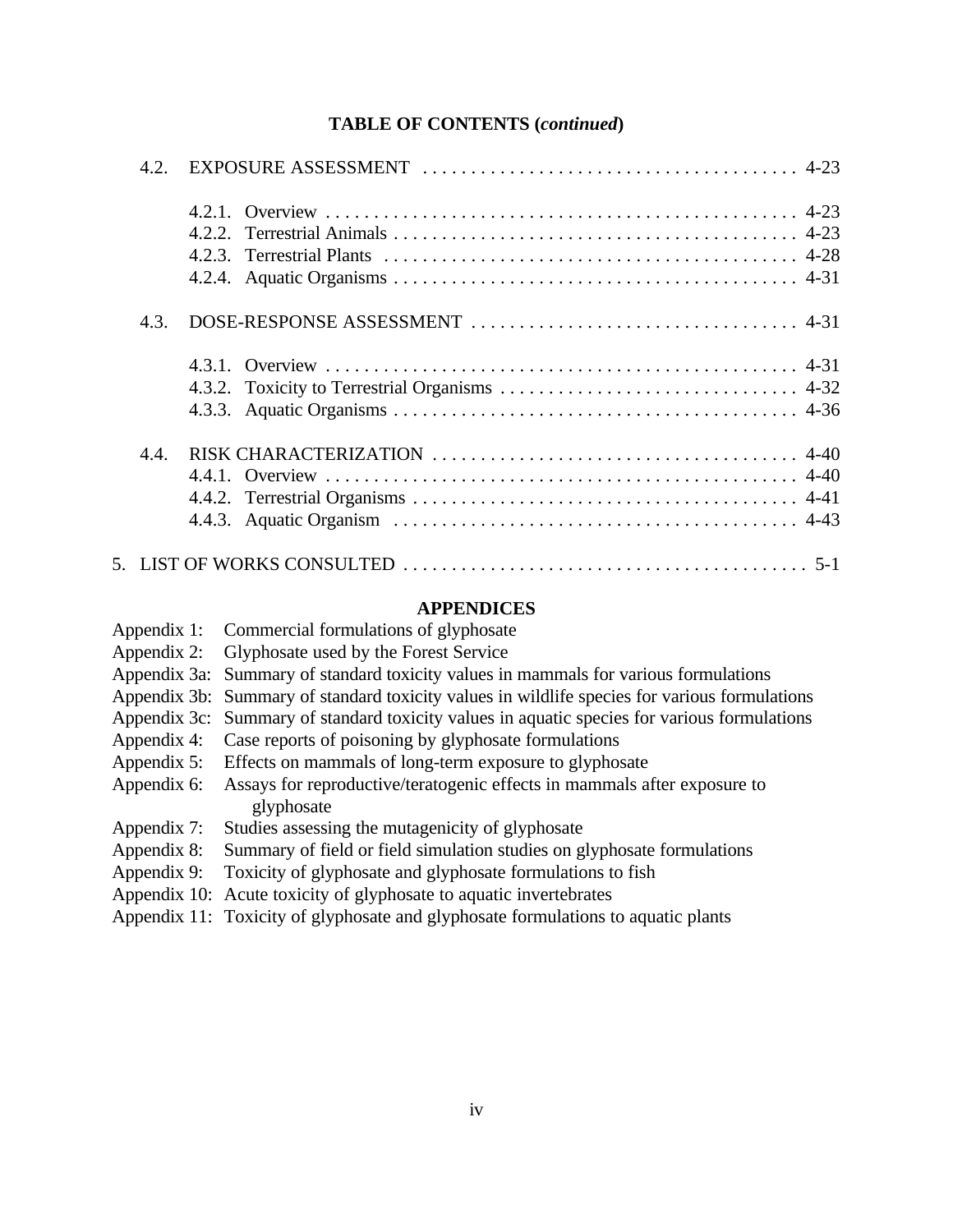#### **LIST OF WORKSHEETS**

Supplement 1: Glyphosate -WordPerfect Worksheets for Human Health and Ecological Risk Assessments, SERA WPWS 01-43-09-02a, Version 2.04, March 1, 2003.

Supplement 2: Glyphosate -EXCEL Worksheets for Human Health and Ecological Risk Assessments, SERA EXWS 01-43-09-02a, Version 2.04, March 1, 2003.

#### **LIST OF ATTACHMENTS**

| <b>Attachment 1:</b> | Bibliography of All Citations Encountered on Glyphosate.                |  |
|----------------------|-------------------------------------------------------------------------|--|
| <b>Attachment 2:</b> | Documentation for Worksheets Version 2.02 - Human Health and Ecological |  |
|                      | Risk Assessments.                                                       |  |
| <b>Attachment 3:</b> | Documentation for the Use of GLEAMS and Auxiliary Programs,             |  |
|                      | SERA AT 2000-01b, dated September 24, 2000.                             |  |

#### **LIST OF TABLES**

| Table 2-2: Use of glyphosate by USDA Forest Service in 2001 by Type of Use  2-5                                |
|----------------------------------------------------------------------------------------------------------------|
|                                                                                                                |
|                                                                                                                |
|                                                                                                                |
|                                                                                                                |
| Table 3-4: Glyphosate specific pesticide parameters used in GLEAMS modeling                                    |
|                                                                                                                |
| Table 3-5: Estimated concentrations of glyphosate in a small (0.25 acre, 1 meter deep) pond                    |
| adjacent to a 10 acre plot based on GLEAMS modeling with different soil types                                  |
| and annual rainfall rates and using a normalized application rate of 1 lb/acre 3-53                            |
| Table 3-6: Estimated concentrations of glyphosate in a small stream $(4,420 \text{ m}^3/\text{day})$           |
| adjacent to a 10 acre plot based on GLEAMS modeling with different soil                                        |
| types and annual rainfall rates and using a normalized application rate of                                     |
|                                                                                                                |
|                                                                                                                |
|                                                                                                                |
| Table 4-1: Estimates of relative potency and toxicological interaction of                                      |
| glyphosate and POEA $\ldots \ldots \ldots \ldots \ldots \ldots \ldots \ldots \ldots \ldots \ldots \ldots$ 4-45 |
| Table 4-2: Estimates of relative potency and toxicological interaction of                                      |
|                                                                                                                |
| Table 4-3: Summary of exposure scenarios for terrestrial Animals  4-47                                         |
| Table 4-4: Summary of quantitative risk characterization for terrestrial animals  4-48                         |
|                                                                                                                |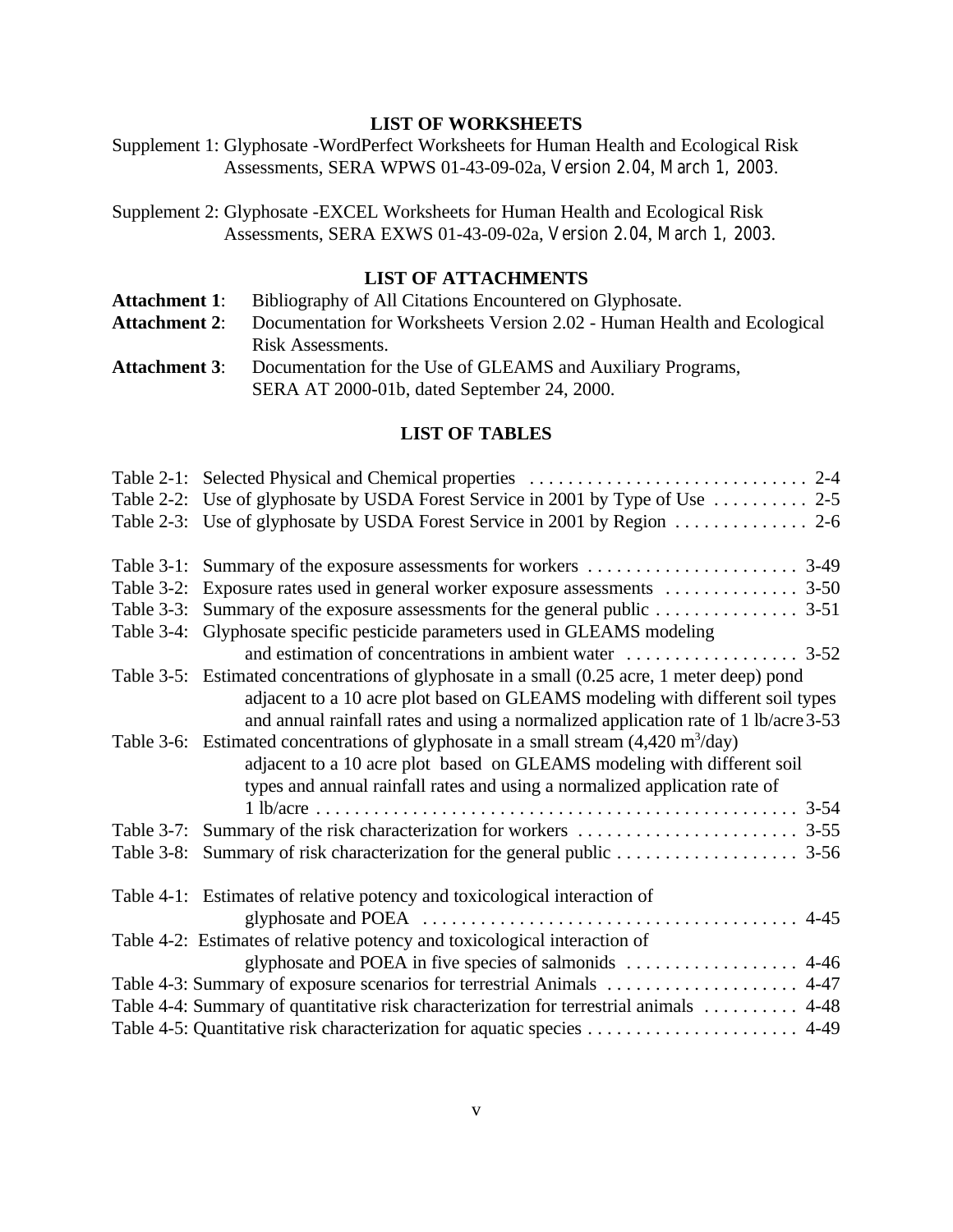# **LIST OF FIGURES**

| Figure 2-1: Structure and dissociation constants ( $pK_a$ ) for the various forms of glyphosate 2-6 |  |
|-----------------------------------------------------------------------------------------------------|--|
| Figure 2-2: Use of glyphosate by the USDA Forest Service in various regions of the United           |  |
|                                                                                                     |  |
|                                                                                                     |  |
| Figure 3-1: Residues of glyphosate on cowberries and bilberries after the application of            |  |
|                                                                                                     |  |
|                                                                                                     |  |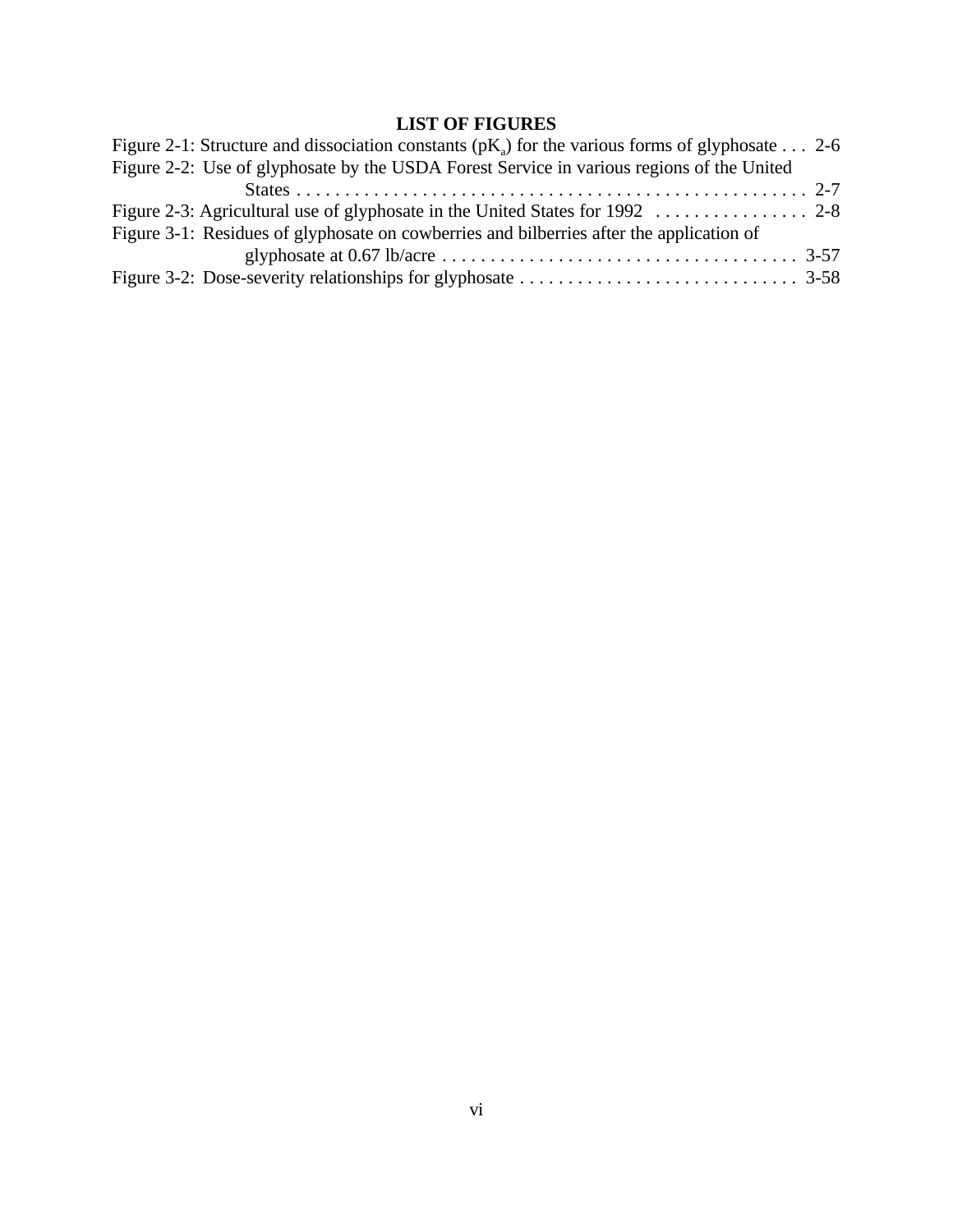# **ACRONYMS, ABBREVIATIONS, AND SYMBOLS**

| a.e.                 | acid equivalents                                             |
|----------------------|--------------------------------------------------------------|
| a.i.                 | active ingredient                                            |
| AEL                  | adverse-effect level                                         |
| ACGIH                | American Conference of Governmental Industrial Hygienists    |
| AChE                 | acetylcholinesterase                                         |
| AMPA                 | aminomethylphosphonate                                       |
| <b>ATSDR</b>         | Agency for Toxic Substances and Disease Registry             |
| <b>BCF</b>           | bioconcentration factor                                      |
| bw                   | body weight                                                  |
| Che                  | cholinesterase                                               |
| cm                   | centimeter                                                   |
| $2,4-D$              | dichlorophenoxyacetic acid                                   |
| $EC_{50}$            | concentration causing 50% inhibition of a process            |
| $\mathrm{EC}_{100}$  | concentration causing complete inhibition of a process       |
| <b>EDSTAC</b>        | Endocrine Disrupter Screening and Testing Advisory Committee |
| EIS                  | environmental impact statement                               |
| F                    | female                                                       |
| $F_1$                | first filial generation                                      |
| <b>FEL</b>           | frank effect level                                           |
| FH                   | <b>Forest Health</b>                                         |
| <b>FIFRA</b>         | Federal Insecticide, Fungicide and Rodenticide Act           |
| <b>FS</b>            | <b>Forest Service</b>                                        |
| FQPA                 | Food Quality Protection Act                                  |
| g                    | gram                                                         |
| GC                   | gas chromatography                                           |
| <b>GRAS</b>          | generally recognized as safe                                 |
| HQ                   | hazard quotient                                              |
| <b>IARC</b>          | International Agency for Research on Cancer                  |
| <b>IPA</b>           | isopropylamine                                               |
| <b>IRIS</b>          | <b>Integrated Risk Information System</b>                    |
| kg                   | kilogram                                                     |
| $K_{o/c}$            | organic carbon partition coefficient                         |
| $\rm K_{\rm ow}$     | octanol-water partition coefficient                          |
| $\mathbf{K}_{\rm p}$ | skin permeability coefficient                                |
| L                    | liter                                                        |
| lb                   | pound                                                        |
| $LC_{50}$            | lethal concentration, 50% mortality                          |
| $LD_{50}$            | lethal dose, 50% mortality                                   |
| $LD_{95}$            | lethal dose, 95% mortality                                   |
| <b>LOAEL</b>         | lowest-observed-adverse-effect level                         |
|                      |                                                              |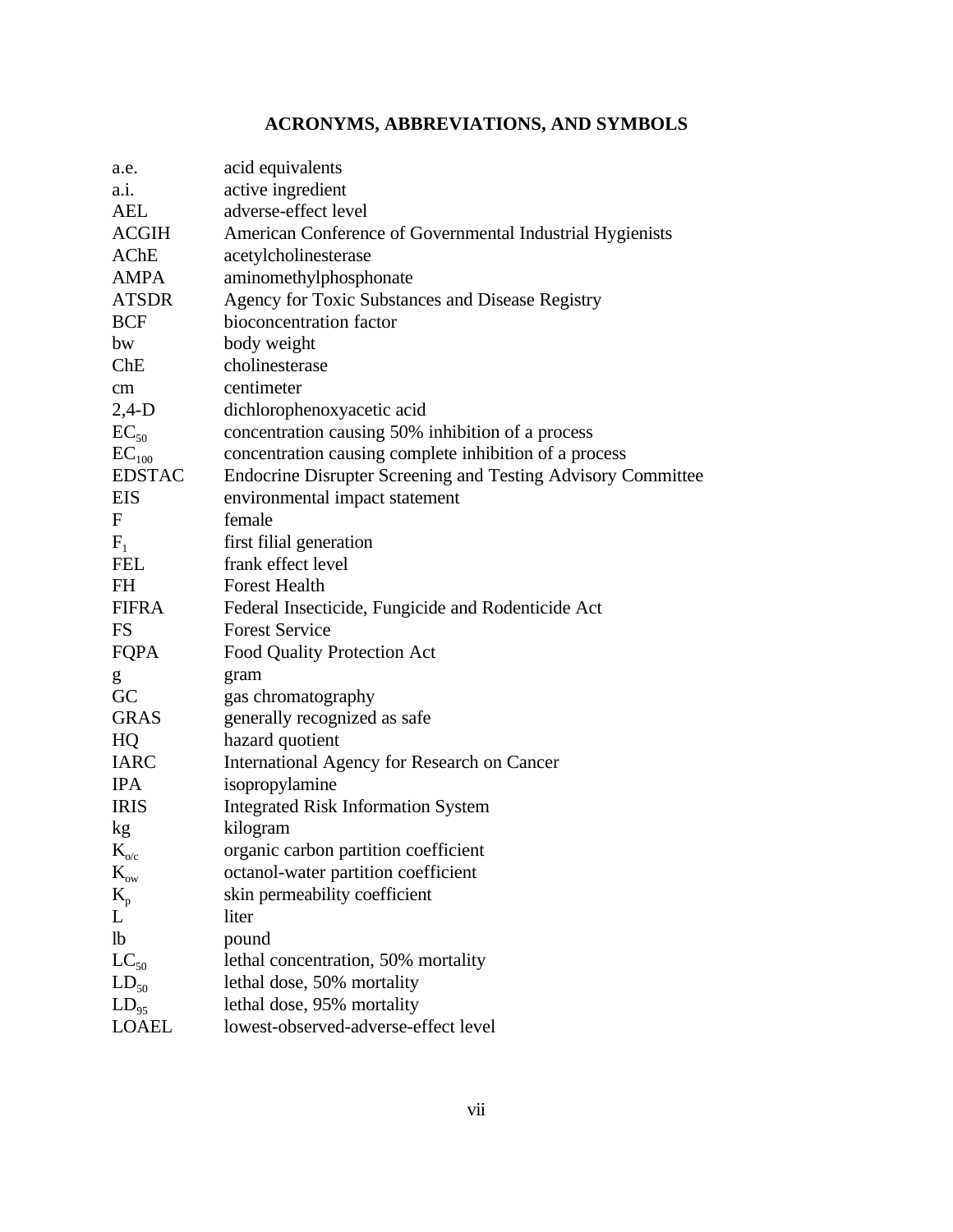# **ACRONYMS, ABBREVIATIONS, AND SYMBOLS (***continued***)**

| m            | meter                                                   |
|--------------|---------------------------------------------------------|
| M            | male                                                    |
| <b>MATC</b>  | maximum allowable toxicant concentration                |
| mg           | milligram                                               |
| mg/kg/day    | milligrams of agent per kilogram of body weight per day |
| mL           | milliliter                                              |
| <b>MRID</b>  | master record identification number                     |
| MS           | mass spectrometry                                       |
| <b>MSDS</b>  | material safety data sheet                              |
| MW           | molecular weight                                        |
| <b>MOS</b>   | margin of safety                                        |
| <b>MSDS</b>  | material safety data sheet                              |
| <b>NCI</b>   | <b>National Cancer Institute</b>                        |
| <b>NNG</b>   | N-nitrosoglyphosate                                     |
| <b>NOAEL</b> | no-observed-adverse-effect level                        |
| <b>NOEC</b>  | no-observed-effect concentration                        |
| <b>NOEL</b>  | no-observed-effect level                                |
| <b>NPE</b>   | nonylphenol polyethoxylate                              |
| <b>NRC</b>   | <b>National Research Council</b>                        |
| <b>OPP</b>   | Office of Pesticide Programs                            |
| pKa          | dissociation constant                                   |
| <b>POEA</b>  | polyoxyethyleneamine                                    |
| ppm          | parts per million                                       |
| <b>RBC</b>   | red blood cells                                         |
| <b>RED</b>   | reregistration eligibility decision                     |
| <b>RfD</b>   | reference dose                                          |
| <b>RTU</b>   | ready to use                                            |
| UF           | uncertainty factor                                      |
| U.S.         | <b>United States</b>                                    |
| U.S. EPA     | U.S. Environmental Protection Agency                    |
| <b>USDA</b>  | United States Department of Agriculture                 |
| <b>USGS</b>  | <b>United States Geological Survey</b>                  |
| >            | greater than                                            |
| $\geq$       | greater than or equal to                                |
| $\lt$        | less than                                               |
| $\leq$       | less than or equal to                                   |
|              | equal to                                                |
| $\simeq$     | approximately equal to                                  |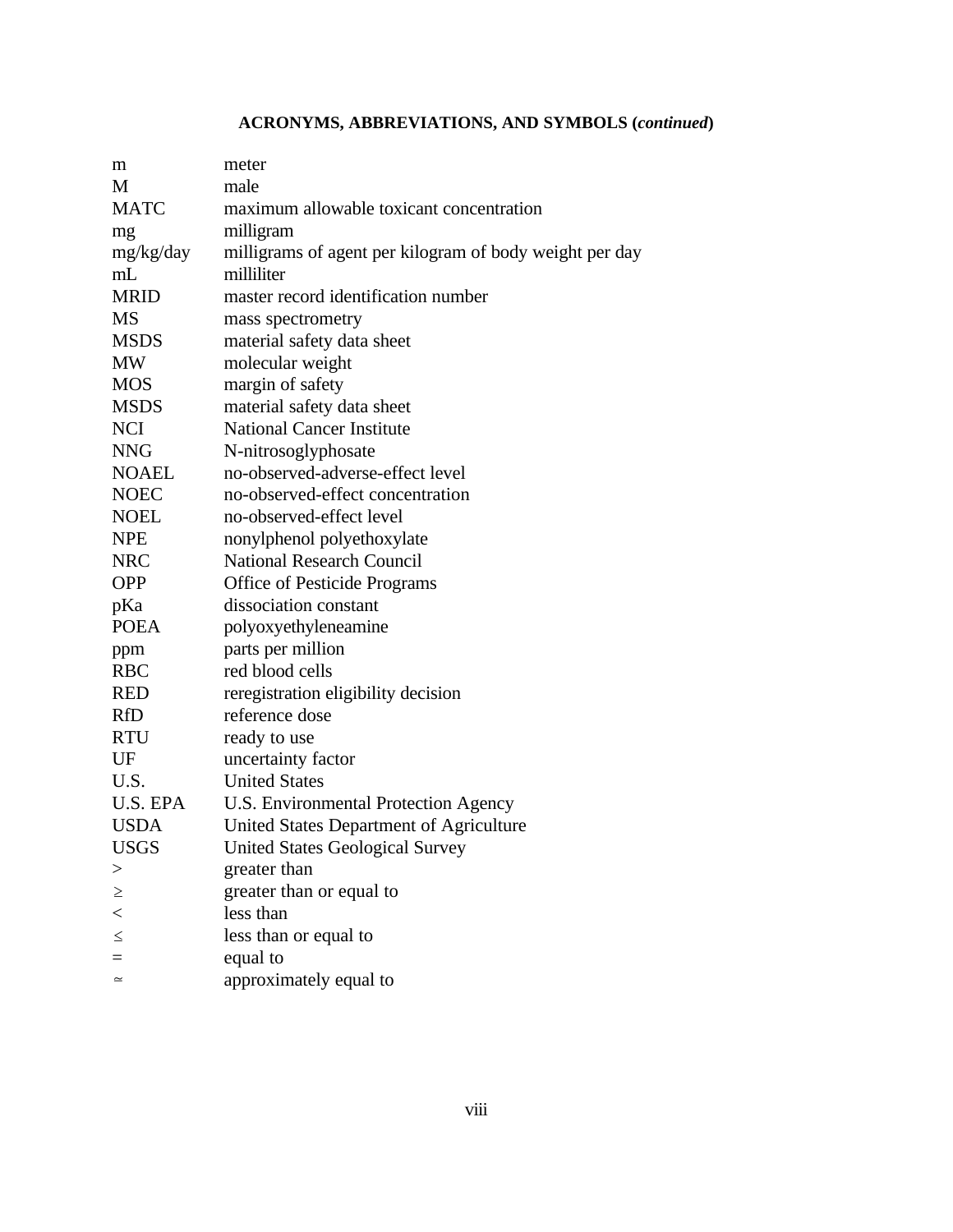| To convert                                 | Into                                                  | Multiply by             |
|--------------------------------------------|-------------------------------------------------------|-------------------------|
| acres                                      | hectares (ha)                                         | 0.4047                  |
| acres                                      | square meters $(m2)$                                  | 4,047                   |
| atmospheres                                | millimeters of mercury                                | 760                     |
| centigrade                                 | Fahrenheit                                            | $1.8C^{\circ}+32$       |
| centimeters                                | inches                                                | 0.3937                  |
| cubic meters $(m3)$                        | liters $(L)$                                          | 1,000                   |
| Fahrenheit                                 | centigrade                                            | $0.556F^{\circ} - 17.8$ |
| feet per second (ft/sec)                   | miles/hour (mi/hr)                                    | 0.6818                  |
| gallons (gal)                              | liters $(L)$                                          | 3.785                   |
| gallons per acre (gal/acre)                | liters per hectare (L/ha)                             | 9.34                    |
| grams(g)                                   | ounces, (oz)                                          | 0.03527                 |
| grams(g)                                   | pounds, (oz)                                          | 0.002205                |
| hectares (ha)                              | acres                                                 | 2.471                   |
| hectares (ha)                              | square meters                                         | 10,000                  |
| inches (in)                                | centimeters (cm)                                      | 2.540                   |
| kilograms (kg)                             | ounces, (oz)                                          | 35.274                  |
| kilograms (kg)                             | pounds, (lb)                                          | 2.2046                  |
| kilograms per hectare (hg/ha)              | pounds per acre (lb/acre)                             | 0.892                   |
| kilometers (km)                            | miles (mi)                                            | 0.6214                  |
| liters (L)                                 | cubic centimeters (cm <sup>3</sup> )                  | 1,000                   |
| liters $(L)$                               | gallons (gal)                                         | 0.2642                  |
| liters $(L)$                               | ounces, fluid (oz)                                    | 33.814                  |
| miles (mi)                                 | kilometers (km)                                       | 1.609                   |
| miles per hour (mi/hr)                     | cm/sec                                                | 44.70                   |
| milligrams (mg)                            | ounces $(oz)$                                         | 0.000035                |
| meters (m)                                 | feet                                                  | 3.281                   |
| $\omega$ ounces $\left( \text{oz} \right)$ | grams(g)                                              | 28.3495                 |
| ounces per acre (oz/acre)                  | grams per hectare (g/ha)                              | 70.1                    |
| ounces per acre (oz/acre)                  | kilograms per hectare (kg/ha)                         | 0.0701                  |
| ounces fluid                               | cubic centimeters $(cm3)$                             | 29.5735                 |
| pounds (lb)                                | grams(g)                                              | 453.6                   |
| pounds (lb)                                | kilograms (kg)                                        | 0.4536                  |
| pounds per acre (lb/acre)                  | kilograms per hectare (kg/ha)                         | 1.121                   |
| pounds per acre (lb/acre)                  | mg/square meter $(mg/m2)$                             | 112.1                   |
| pounds per acre (lb/acre)                  | $\mu$ g/square centimeter ( $\mu$ g/cm <sup>2</sup> ) | 11.21                   |
| pounds per gallon (lb/gal)                 | grams per liter $(g/L)$                               | 119.8                   |
| square centimeters $(cm2)$                 | square inches $(in^2)$                                | 0.155                   |
| square centimeters $(cm2)$                 | square meters $(m2)$                                  | 0.0001                  |
| square meters $(m2)$                       | square centimeters $(cm2)$                            | 10,000                  |
| yards                                      | meters                                                | 0.9144                  |

## **COMMON UNIT CONVERSIONS AND ABBREVIATIONS**

Note: All references to pounds and ounces refer to avoirdupois weights unless otherwise specified.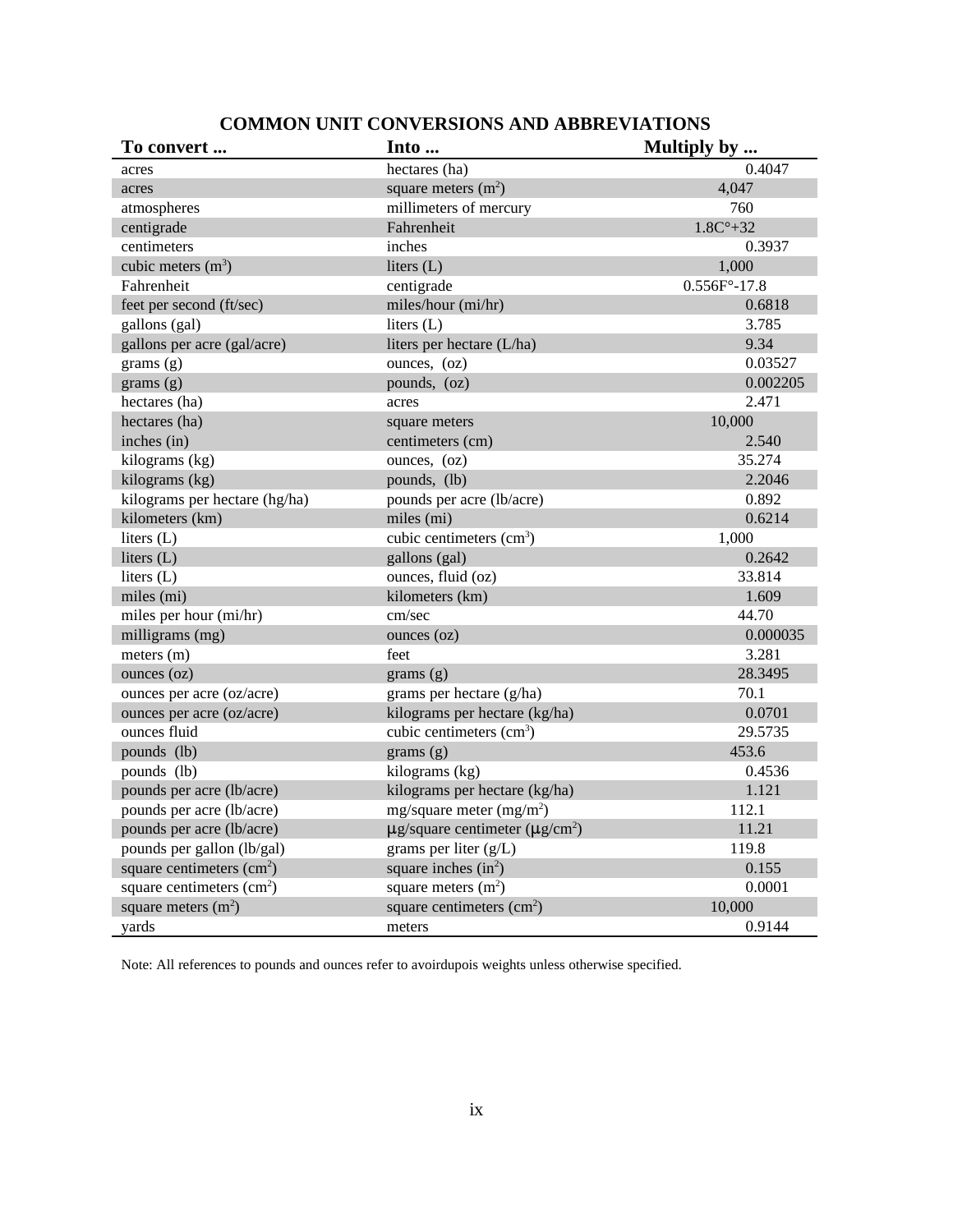| <b>Scientific</b>  | <b>Decimal</b>    | <b>Verbal</b>               |
|--------------------|-------------------|-----------------------------|
| <b>Notation</b>    | <b>Equivalent</b> | <b>Expression</b>           |
|                    |                   | One in ten billion          |
| $1 \cdot 10^{-10}$ | 0.0000000001      |                             |
| $1 \cdot 10^{-9}$  | 0.000000001       | One in one billion          |
| $1 \cdot 10^{-8}$  | 0.00000001        | One in one hundred million  |
| $1 \cdot 10^{-7}$  | 0.0000001         | One in ten million          |
| $1 \cdot 10^{-6}$  | 0.000001          | One in one million          |
| $1 \cdot 10^{-5}$  | 0.00001           | One in one hundred thousand |
| $1 \cdot 10^{-4}$  | 0.0001            | One in ten thousand         |
| $1 \cdot 10^{-3}$  | 0.001             | One in one thousand         |
| $1 \cdot 10^{-2}$  | 0.01              | One in one hundred          |
| $1 \cdot 10^{-1}$  | 0.1               | One in ten                  |
| $1 \cdot 10^{0}$   | 1                 | One                         |
| $1 \cdot 10^{1}$   | 10                | Ten                         |
| $1 \cdot 10^2$     | 100               | One hundred                 |
| $1 \cdot 10^3$     | 1,000             | One thousand                |
| $1 \cdot 10^4$     | 10,000            | Ten thousand                |
| $1 \cdot 10^5$     | 100,000           | One hundred thousand        |
| $1 \cdot 10^6$     | 1,000,000         | One million                 |
| $1 \cdot 10^{7}$   | 10,000,000        | Ten million                 |
| $1 \cdot 10^8$     | 100,000,000       | One hundred million         |
| $1 \cdot 10^{9}$   | 1,000,000,000     | One billion                 |
| $1 \cdot 10^{10}$  | 10,000,000,000    | Ten billion                 |

# **CONVERSION OF SCIENTIFIC NOTATION**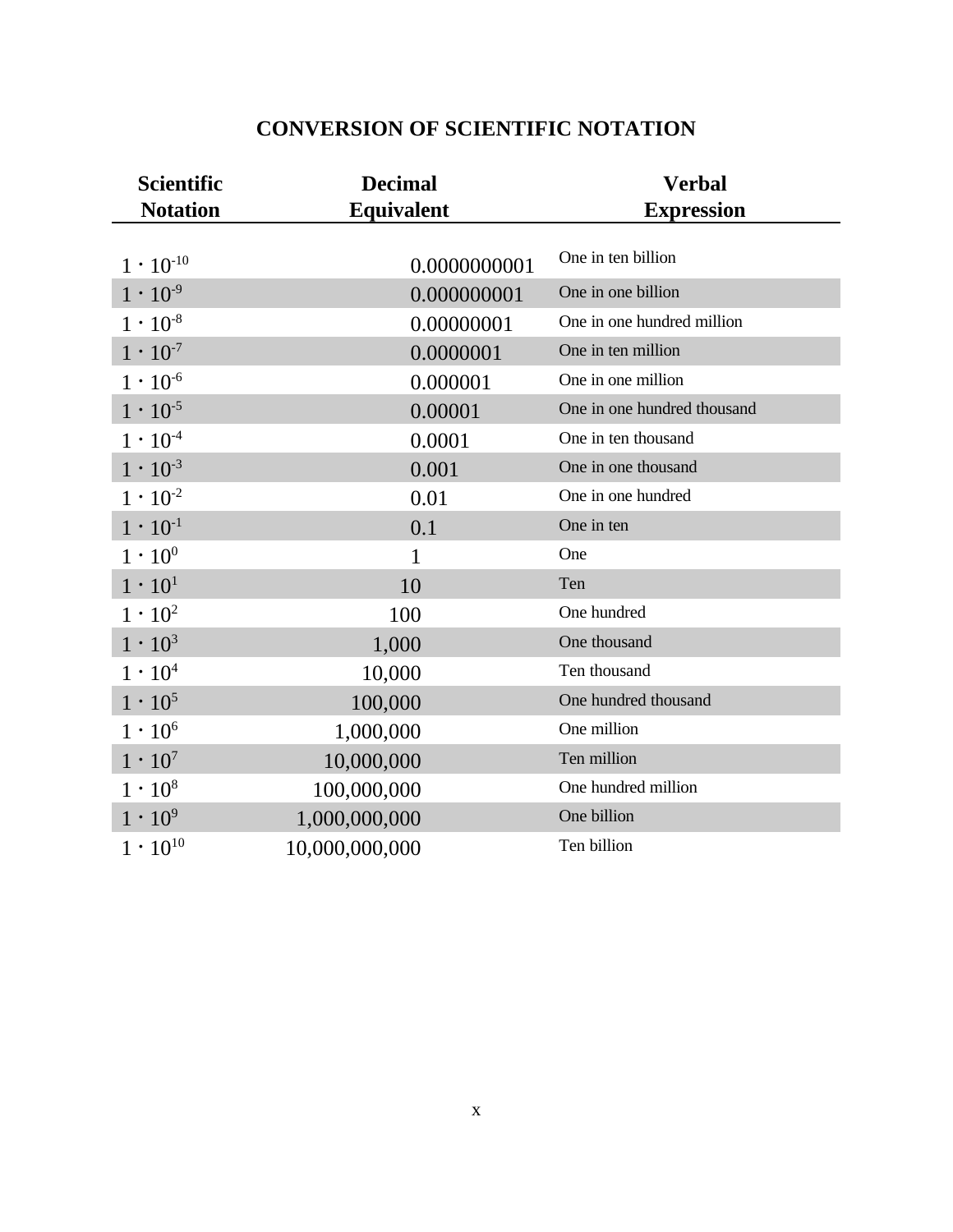#### **EXECUTIVE SUMMARY**

#### **INTRODUCTION**

This document provides risk assessments for human health effects and ecological effects to support an assessment of the environmental consequences of using glyphosate in Forest Service vegetation management programs. This document has four chapters, including the introduction, program description, risk assessment for human health effects, and risk assessment for ecological effects or effects on wildlife species. Each of the two risk assessment chapters has four major sections, including an identification of the hazards associated with glyphosate, an assessment of potential exposure to this compound, an assessment of the dose-response relationships, and a characterization of the risks associated with plausible levels of exposure.

In the preparation of this risk assessment, literature searches of glyphosate were conducted in the open literature using PubMed, TOXLINE as well as the U.S. EPA CBI files. Several reviews and risk assessments on glyphosate conducted by the U.S. EPA and others were also consulted. The search of U.S. EPA's FIFRA/CBI files indicated that there are 5829 submissions on glyphosate and glyphosate formulations. While many of these studies were conducted to support the initial registration and reregistration of glyphosate, a substantial number of studies were conducted and submitted to U.S. EPA after 1993, the date of the U.S. EPA Reregistration Eligibility Decision document on glyphosate. Because of the extensive published literature on glyphosate, the reregistration document for glyphosate was used where possible to summarize information for the earlier CBI studies. Although full copies of some key studies were obtained from the earlier CBI submissions, the acquisition of the CBI studies focused on the post-1993 period.

The human health and ecological risk assessments presented in this document are not, and are not intended to be, comprehensive summaries of all of the available information and these risk assessment do not cite all of the available literature. To review each of these studies would far exceed the resources available to the Forest Service and, more importantly, would make the document very difficult to read and review. In some respects, an all inclusive and detailed review of each study would tend to obscure rather than inform. As an alternative, this document focuses on information that is likely to impact the risk assessments.

#### **PROGRAM DESCRIPTION**

Glyphosate is a herbicide that is used in Forest Service programs primarily in conifer release, noxious weed control, and site preparation. There are currently 35 commercial formulations of glyphosate that are registered for forestry applications. All commercial formulations of glyphosate that are used in forestry applications contain the isopropylamine salt of glyphosate. Some formulations contain only this salt of glyphosate as an aqueous solution. Other formulations contain surfactants and some of these surfactants are toxic, particularly to aquatic organisms. Technical grade glyphosate contains an impurity, N-nitrosoglyphosate, but the amount of this impurity in glyphosate has been classified as toxicologically insignificant by the U.S. EPA. A surfactant used in at least one major commercial formulation contains 1,4-dioxane, and the toxicity of this impurity is specifically considered in this risk assessment. The most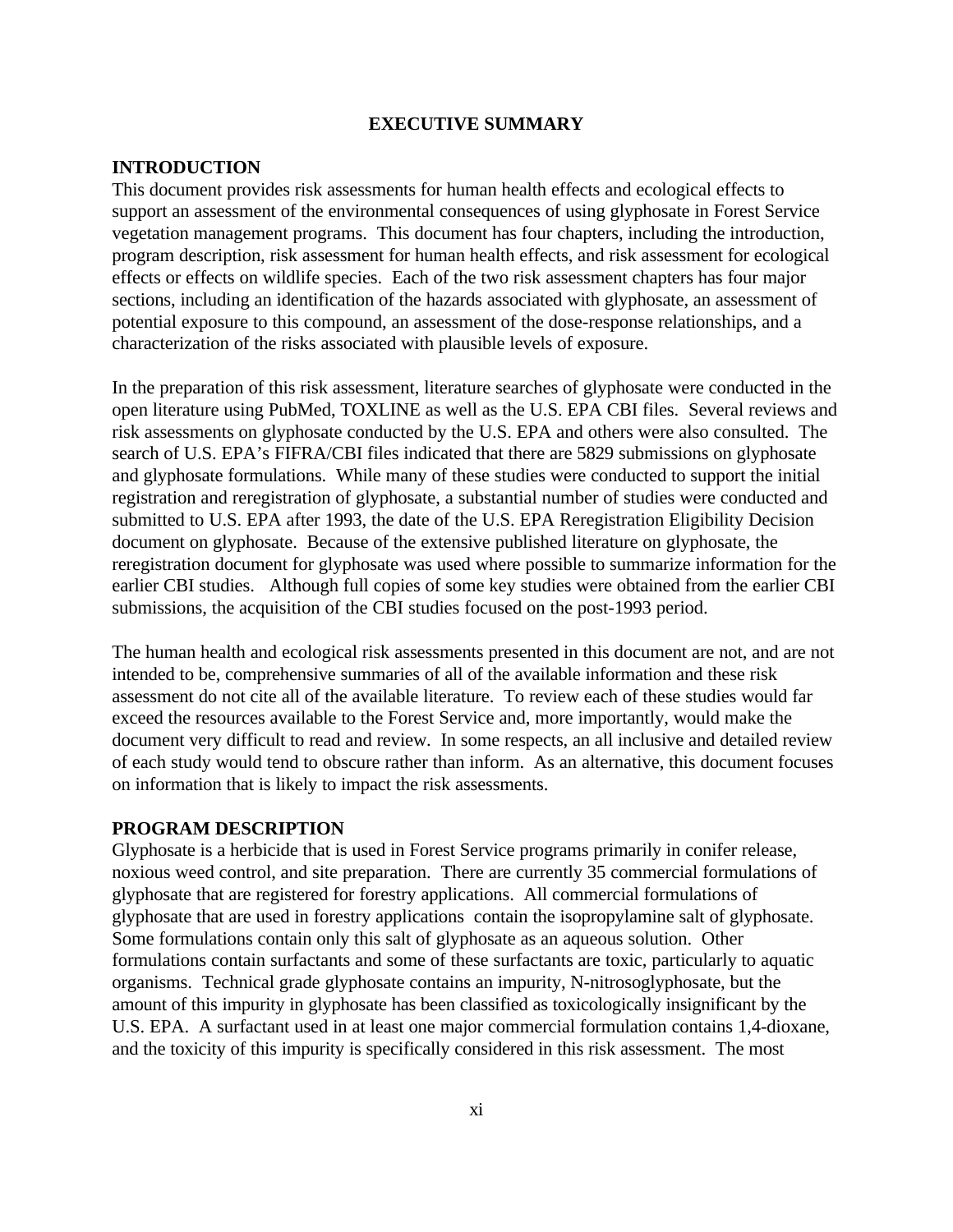common method of application for glyphosate in Forest Service programs involves is backpackapplied directed foliar sprays. Other application methods that are use occasionally are broadcast foliar ground applications, cut stem applications, and direct application to the emergent aquatic vegetation. Based on recent Forest Service use reports, the typical application rate is about 2 lb a.e./acre, with most application rates occurring over a range of 0.5 lbs a.e./acre to 7 lbs a.e./acre. The total annual use of glyphosate by the Forest Service is only about 0.275 percent of the agricultural use. Thus, there is no basis for asserting that Forest Service programs will substantially contribute to general concentrations of glyphosate nationally. The potential for local contamination of environmental media by the use of glyphosate in Forest Service programs is discussed in the human health risk assessment and the ecological risk assessment.

#### **HUMAN HEALTH RISK ASSESSMENT**

*Hazard Identification –* The herbicidal activity of glyphosate is due primarily to the inhibition of the shikimate pathway which is involved in the synthesis of aromatic amino acids in plants and microorganisms. This metabolic pathway does not occur in humans or other animals and thus this mechanism of action is not directly relevant to the human health risk assessment. Two specific biochemical mechanisms of action have been identified or proposed for glyphosate: uncoupling of oxidative phosphorylation and inhibition of hepatic mixed function oxidases. Both glyphosate and the polyethoxylated tallow amine (POEA) surfactant used in Roundup will damage mucosal tissue, although the mechanism of this damage is likely to differ for these two agents. Many of the effects of acute oral exposure to high doses of glyphosate or Roundup are consistent with corrosive effects on the mucosa.

The available experimental studies indicate that glyphosate is not completely absorbed after oral administration and is poorly absorbed after dermal applications. Two dermal absorption studies have been published on glyphosate and both of these studies indicate that glyphosate is very poorly absorbed across the skin.

Like all chemicals, glyphosate as well as commercial formulations of glyphosate may be toxic at sufficiently high exposure levels. In rats and mice, acute oral  $LD_{50}$  values of glyphosate range from approximately 2,000 to 6,000 mg/kg. Formulations of glyphosate with a POEA surfactant have been used in many suicides and attempted suicides. Gastrointestinal effects (vomiting, abdominal pain, diarrhea), irritation, congestion, or other forms of damage to the respiratory tract, pulmonary edema, decreased urinary output sometimes accompanied by acute renal tubular necrosis, hypotension, metabolic acidosis, and electrolyte imbalances, probably secondary to the gastrointestinal and renal effects, are seen in human cases of glyphosate/surfactant exposure.

One of the more consistent signs of subchronic or chronic exposure to glyphosate is loss of body weight. This effect has been noted in mice, rats, dogs, and rabbits. This observation is consistent with experimental data indicating that glyphosate may be an uncoupler of oxidative phosphorylation. Other signs of toxicity seem general and non-specific. A few studies report changes in liver weight, blood chemistry that would suggest mild liver toxicity, or liver pathology. Changes in pituitary weight have also been observed. Signs of kidney toxicity, which might be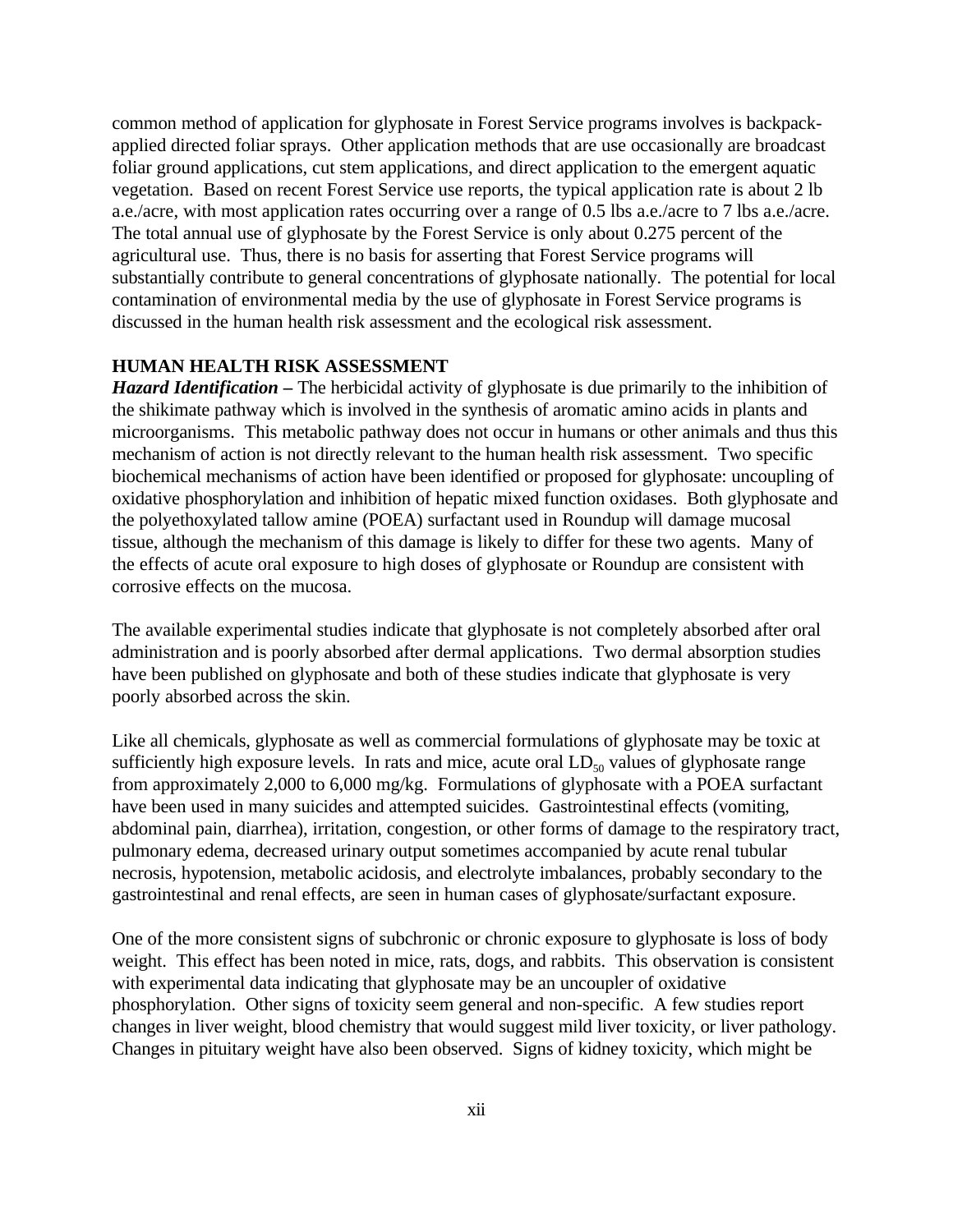expected based on the acute toxicity of glyphosate, have not been reported consistently and are not severe. Various hematological changes have been observed that may be secondary to mild dehydration.

Glyphosate has been specifically tested for neurotoxicity in rats after both acute and subchronic exposures and has been tested for delayed neurotoxicity in hens. In both the animal data as well as the clinical literature involving suicide attempts, there is no clear pattern suggestive of a specific neurotoxic action for glyphosate or its commercial formulations. The weight of evidence suggests that any neurologic symptoms associated with glyphosate exposures are secondary to other toxic effects. No studies are reported that indicate morphologic abnormalities in lymphoid tissues which could be suggestive of an effect on the immune system. As discussed in the ecological risk assessment, one study has asserted that glyphosate causes immune suppression in a species of fish. This study, however, is deficient in several respects and does not provide a basis for impacting the hazard identification for effects on the immune system.

Only three specific tests on the potential effects of glyphosate on the endocrine system have been conducted and all of these tests reported no effects. All of these assays are *in vitro* – i.e., not conducted in whole animals. Thus, such studies are used qualitatively in the hazard identification to assess whether there is a plausible biologic mechanism for asserting that endocrine disruption is plausible. Because they are *in vitro* assays, measures of *dose* and quantitative use of the information in dose/response assessment is not appropriate. For glyphosate, these studies to not indicate a basis for suggesting that glyphosate is an endocrine disruptor. Nonetheless, glyphosate has not undergone an extensive evaluation for its potential to interact or interfere with the estrogen, androgen, or thyroid hormone systems. Thus, the assessment of the potential endocrine effects of glyphosate cannot be overly interpreted.

Glyphosate has been subject to multi-generation reproduction studies which measure overall effects on reproductive capacity as well as teratology studies which assay for a compounds ability to cause birth defects. Signs of teratogenic activity have not been observed in standard assays in both rats and rabbits. In a multi-generation reproduction study in rats, effects on the kidney were observed in male offspring. This effect is consistent with the acute systemic toxicity of glyphosate, rather than a specific reproductive effect. Several other subchronic and chronic studies of glyphosate have been conducted with no mention of treatment-related effects on endocrine glands or reproductive organs. A single study has reported substantial decreases in libido, ejaculate volume, sperm concentrations, semen initial fructose and semen osmolality as well as increases in abnormal and dead sperm in rabbits after acute oral exposures to glyphosate. This study is inconsistent with other studies reported on glyphosate and is poorly documented – i.e., specific doses administered to the animals are not specified. In addition, the use of gelatin capsules, as in this study results, in a high spike in body burden that is not typical or particularly relevant to potential human exposures – other than attempted suicides. Numerous epidemiological studies have examined relationships between pesticide exposures or assumed pesticide exposures in agricultural workers and reproductive outcomes. Of those studies that have specifically addressed potential risks from glyphosate exposures, adverse reproductive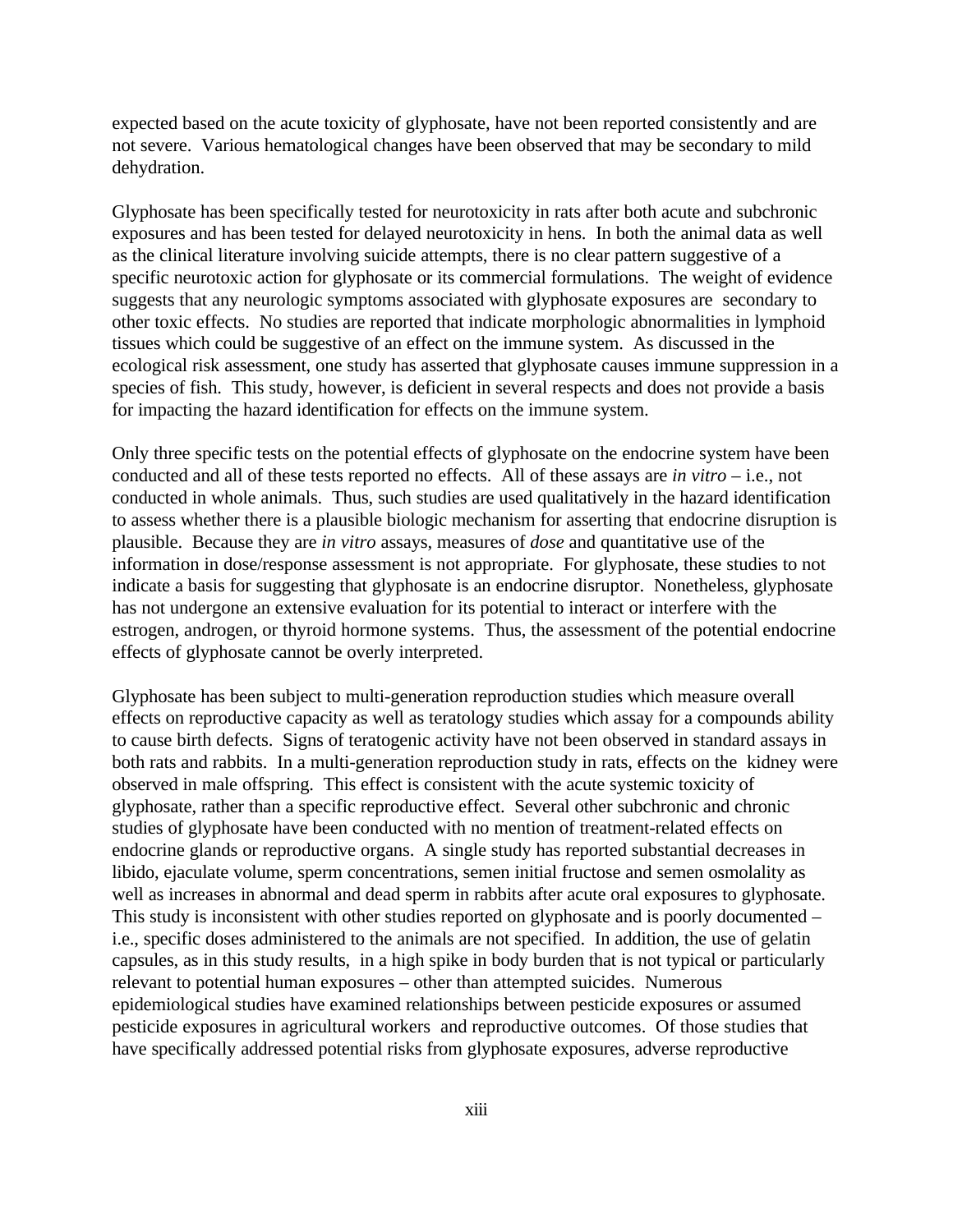effects have not been noted.

Based on standard animal bioassays for carcinogenic activity *in vivo*, there is no basis for asserting that glyphosate is likely to pose a substantial risk. The Re-registration Eligibility Decision document on glyphosate prepared by the U.S. EPA indicates that glyphosate is classified as Group E: Evidence of non-carcinogenicity for humans. This classification is also indicated in U.S. EPA's most recent publication of tolerances for glyphosate and is consistent with an assessment by the World Health Organization. This assessment has been challenged based on some studies that indicate marginal carcinogenic activity. As with any compound that has been studied for a long period of time and tested in a large number of different systems, some equivocal evidence of carcinogenic potential is apparent and may remain a cause of concern, at least in terms of risk perception. While these concerns are understandable, there is no compelling basis for challenging the position taken by the U.S. EPA and no quantitative risk assessment for cancer is conducted as part of the current analysis.

Glyphosate formulations used by the Forest Service are classified as either non-irritating or only slightly irritating to the skin and eyes in standard assays required for product registration. Based on a total of 1513 calls to a poison control center reporting ocular effects associated with the use of Roundup, 21% were associated with no injury, 70% with transient minor injury, 2% with some temporary injury. The most frequently noted symptoms included blurred vision, a stinging or burning sensation, lacrimation. No cases of permanent damage were reported.

Various glyphosate formulations contain a POEA surfactant at a level of up to about 20%. Other formulations of glyphosate recommend the use of a surfactant to improve the efficacy of glyphosate. While surfactants are typically classified as "inert" ingredients in herbicides, these compounds are not toxicologically inert and some surfactants may be more toxic than the herbicides with which they are used. Although surfactants may play a substantial role in the interpretation of a large number of suicides and attempted suicides involving the ingestion of glyphosate formulations, primarily Roundup, the acute mammalian toxicity of different glyphosate formulations do not appear to differ substantially. This is in contrast to the available data on the toxicity of various formulations to aquatic species, as detailed in the ecological risk assessment.

*Exposure Assessment –* Exposure assessments are developed for both workers and members of the general public. Two types of work exposure assessments are considered: general and accidental/incidental. The term *general* exposure assessment is used to designate those exposures that involve estimates of absorbed dose based on the handling of a specified amount of a chemical during specific types of applications. The accidental/incidental exposure scenarios involve specific types of events that could occur during any type of application. For general exposures in workers, exposure rates are expressed in units of mg of absorbed dose per kilogram of body weight per pound of chemical handled. For glyphosate, there are several worker exposure studies involving backpack applications that can be used to assess the quality general estimates used in many Forest Service risk assessments. These studies indicate that these general methods may be extremely conservative. Nonetheless, for this risk assessment, the standard worker exposure rates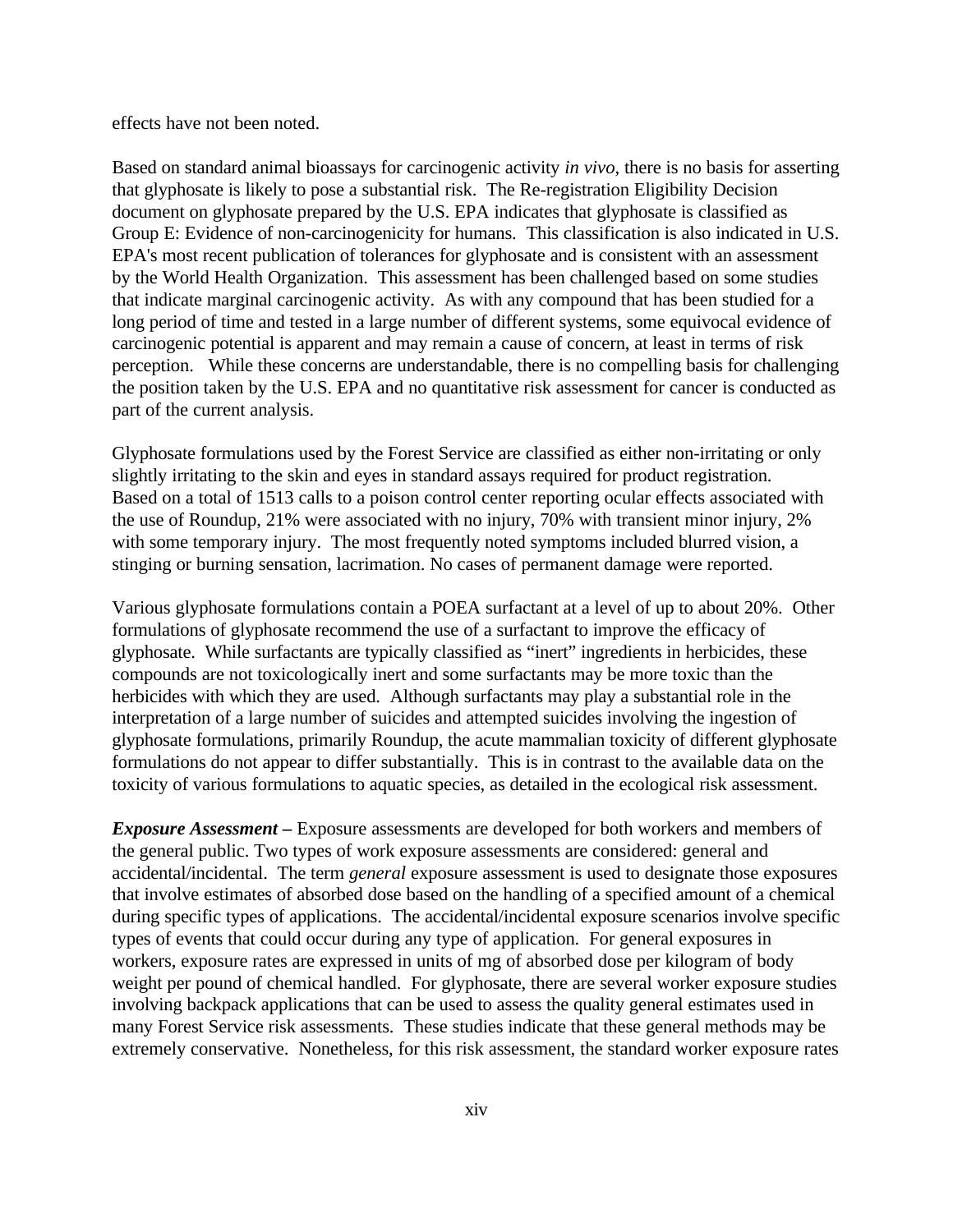are used, recognizing that the upper range of exposures may overestimate risk. This conservative approach has little impact on the interpretation of risk because none of the worker exposures exceed a hazard quotient of unity. Central estimates of worker exposures span a very narrow range from 0.026 mg/kg/day to about 0.045 mg/kg/day. The upper range of exposures for the different application methods are about a factor of 10 higher, spanning a range from about 0.1 mg/kg/day to 0.3 mg/kg/day.

Under normal circumstances, members of the general public should not be exposed to substantial levels of glyphosate as a result of Forest Service activities. Nonetheless, any number of exposure scenarios can be constructed for the general public, depending on various assumptions regarding application rates, dispersion, canopy interception, and human activity. Several highly conservative scenarios are developed for this risk assessment. The two types of exposure scenarios developed for the general public include acute exposure and longer-term or chronic exposure. All of the acute exposure scenarios are primarily accidental. They assume that an individual is exposed to the compound either during or shortly after its application. Specific scenarios are developed for direct spray, dermal contact with contaminated vegetation, as well as the consumption of contaminated fruit, water, and fish. Most of these scenarios should be regarded as extreme, some to the point of limited plausibility. The longer-term or chronic exposure scenarios parallel the acute exposure scenarios for the consumption of contaminated fruit, water, and fish but are based on estimated levels of exposure for longer periods after application. Most acute accidental exposure scenarios for members of the general public are less than or similar to the general exposure scenarios in workers. The major exception is the scenario for an accidental spill of 200 gallons of a field solution into a small pond. This leads to modeled estimates of exposure in the range of 0.3 to about 4 mg/kg/day. This is an extraordinarily extreme and conservative scenario that is used in all Forest Service risk assessments. Most longer term estimates of exposure for members of the general public are much lower than exposure estimates for workers. The one exception involves the longer term consumption of contaminated fruit, which leads to timeweighted average estimated doses of 0.003 to 0.08 mg/kg/day.

*Dose-response Assessment* – Generally, the dose-response assessments used in Forest Service risk assessments adopt RfDs proposed by the U.S. EPA as indices of 'acceptable' exposure. An RfD is basically defined as a level of exposure that will not result in any adverse effects in any individual. The U.S. EPA RfDs are used because they generally provide a level of analysis, review, and resources that far exceed those that are or can be conducted in the support of most Forest Service risk assessments. In addition, it is desirable for different agencies and organizations within the federal government to use concordant risk assessment values.

The most recent RfD on glyphosate is that proposed by the U.S. EPA Office of Pesticide Programs. This RfD of 2 mg/kg/day was proposed originally in the RED for glyphosate and was also used in the recent glyphosate pesticide tolerances. This RfD is based on teratogenicity study in rabbits (Rodwell et al. 1980b) in which no effects observed in offspring at any dose levels and maternal toxicity was observed at 350 mg/kg/day with a NOAEL of 175 mg/kg/day . Using an uncertainty factor of 100 – 10 for sensitive individuals and 10 for species-to-species extrapolation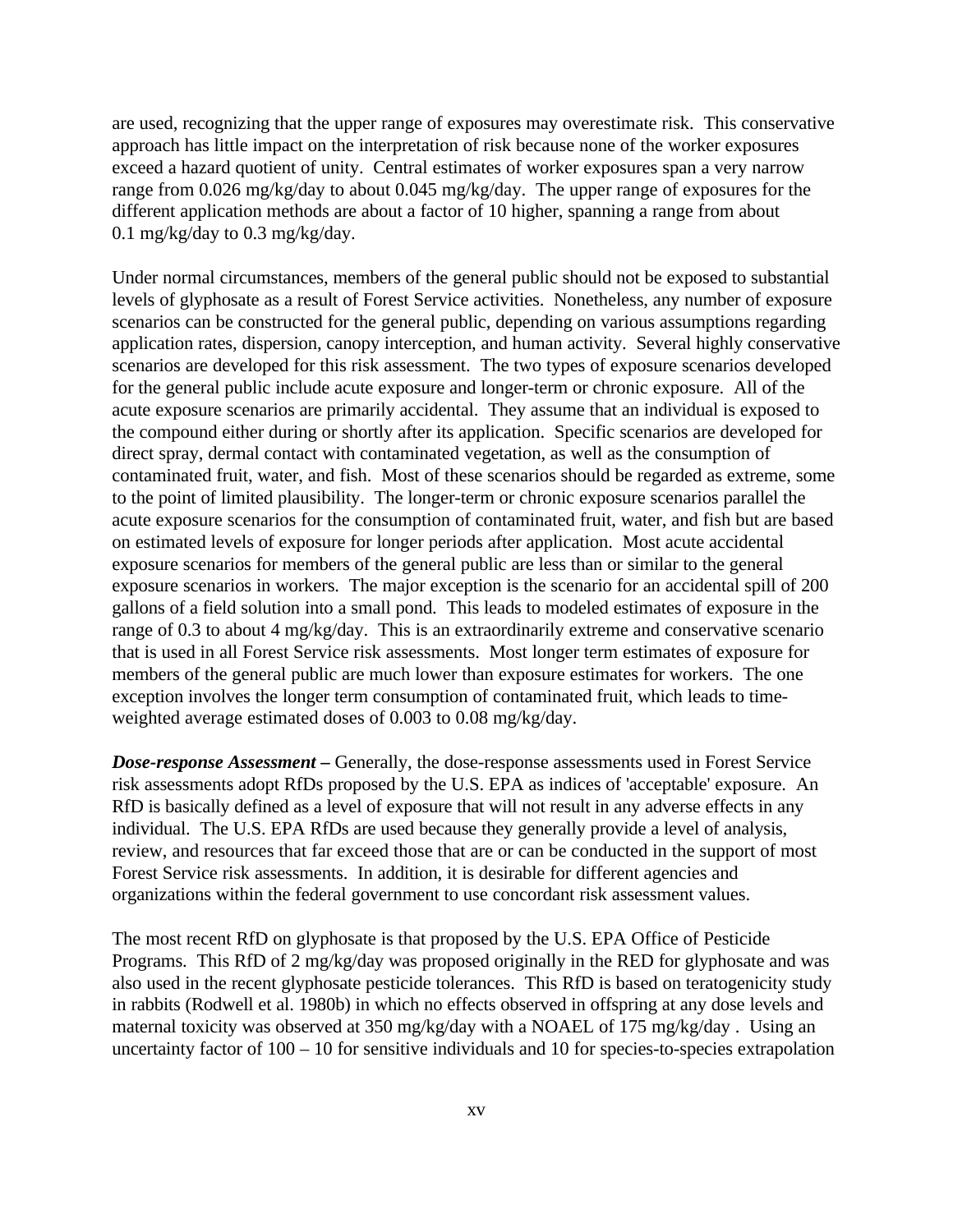– U.S. EPA/OPP derived the RfD of 2 mg/kg/day, rounding the value of 1.75 mg/kg/day to one significant digit.

For the current risk assessment, the RfD 2 mg/kg/day derived by U.S. EPA/OPP is used as the basis for characterizing risk from longer-term exposures in this risk assessment. For short-term exposures, the value of 2 mg/kg/day recommended by U.S. EPA's Office of Drinking Water is used. Since this is identical to the chronic RfD, this approach is equivalent to applying the same RfD to be short-term and long-term exposures. Given the lack of a significant dose-duration relationship for glyphosate, this approach seems appropriate.

*Risk Characterization –* The risk characterization for both workers and members of the general public are reasonably consistent in unambiguous. For both groups, there is very little indication of any potential risk at the typical application rate of 2 lbs a.e./acre. Even at the upper range of plausible exposures in workers, most hazard quotients are below the level of concern.

For workers, the highest hazard quotient – i.e., 0.2, the upper range for workers involved in broadcast ground spray – is below the level of concern by a factor of about 5. The highest hazard quotient for any accidental exposure scenario for workers - i.e., 0.006 for the upper range of the hazard quotient for spill over the lower legs for one hour - is lower than the level of concern by a factor of over 150. Confidence in these assessments is reasonably high because of the availability of dermal absorption data in human as well as worker exposure studies. The Forest Service may apply glyphosate at a maximum rate of 7 lbs a.e./acre, a factor of 3.5 higher than the typical application rate of 2 lbs a.e./acre. This has essentially no impact of the risk characterization for workers. The highest hazard quotient for the typical application rate is 0.2. For an application rate of 7 lbs a.e./acre, the corresponding hazard quotient would be higher by a factor of 3.5 or 0.7, which is still below the level of concern.

From a practical perspective, the most likely accidental exposure for workers that might require medical attention involves accidental contamination of the eyes. Glyphosate and glyphosate formulations are skin and eye irritants. Quantitative risk assessments for irritation are not normally derived, and, for glyphosate specifically, there is no indication that such a derivation is warranted. Glyphosate with the POEA surfactant is about as irritating as standard dish washing detergents, all purpose cleaners, and baby shampoos. As with the handling of any chemical, including a variety of common household products, reasonable care should be taken to avoid contact of skin and eyes.

The only area of remarkable uncertainty involving worker exposures concerns the potential health effects during brown-and-burn operations. The combustion of wood and wood by-products may produce a number of toxic compounds. This is a concern with brown-and-burn operations but does not pertain to the use of glyphosate or any other herbicide. The potential effects of combustion products is common to all risk assessments of materials that might be subject to burning. With the exception of some plastics, the combustion products of which are known to pose a risk to fire fighters, the combustion products of most chemicals have not been examined in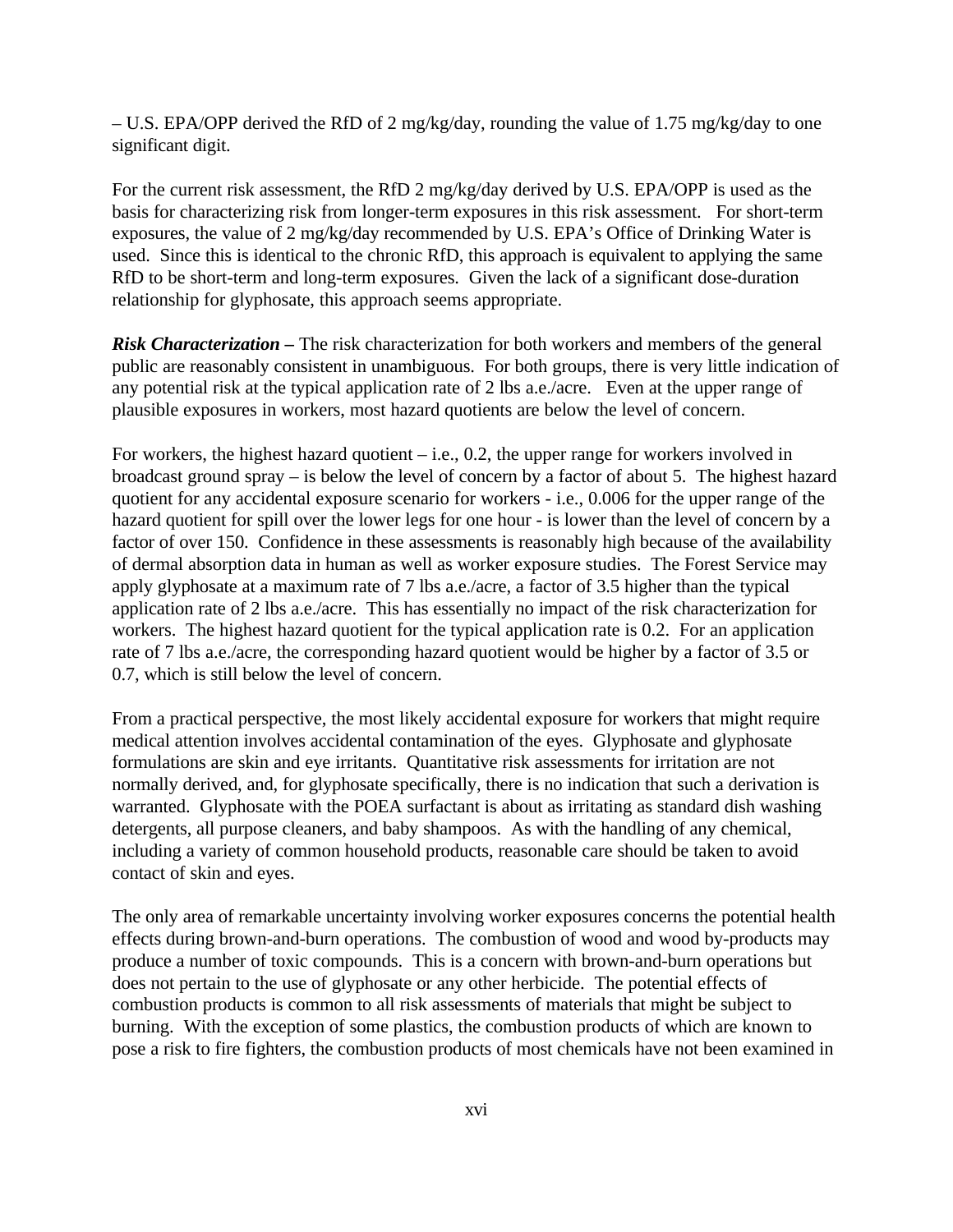detail. The necessity of addressing this data gap must be weighed against the need to address other data gaps on glyphosate and other chemicals. The combustion products of burning wood and vegetation are respiratory irritants as well as carcinogens, and exposure to these combustion products should be avoided. There is no basis for believing that the presence of low or even high levels of glyphosate residues will have a significant impact on this hazard.

For members of the general public, none of the longer-term exposure scenarios exceed or even approach a level of concern. Although there are several uncertainties in the longer-term exposure assessments for the general public, the upper limits for hazard indices are below a level of concern by factors of about 25 (longer term consumption of contaminated fruit) to over two million (2,500,000 for longer-term consumption of fish by the general population). The risk characterization is thus relatively unambiguous: based on the available information and under the foreseeable conditions of application and exposure, there is no route of exposure or exposure scenario suggesting that the general public will be at risk from longer-term exposure to glyphosate. As with the hazard characterization for workers, an application rate of 7.5 lbs a.e./acre makes no difference in the assessment of potential risks. At this application rate, the highest hazard quotient would be about 0.14 [0.04  $\times$  3.5], which is still below a level of concern by a factor of about 7.

One acute exposure scenario does exceed the level of concern at the upper range at the typical application rate of 2 lbs a.e./acre. The exposure scenario for the consumption of contaminated water after an accidental spill into a small pond results in an excursion above the RfD at the upper limit of exposure – i.e, a hazard quotient of 2. This exposure scenario is extreme to the point of limited plausibility. This sort of scenario is routinely used in Forest Service risk assessments as an index of the measures that should be taken to limit exposure in the event of a relatively large spill into a relatively small body of water. For glyphosate, as well as for most other chemicals, this exposure assessment indicates that such an event would require measures to ensure that members of the general public do not consume contaminated water.

At the highest application rate that might be used in Forest Service programs, the accidental spill scenario is the only other scenario that results in a hazard quotient above unity. At this application rate, the associated dose is about 14 mg/kg, which is still below the dose of 184 mg/kg associated with no apparent overt effects in humans by a factor of over 10.

#### **ECOLOGICAL RISK ASSESSMENT**

*Hazard Identification –* There are several standard toxicity studies in experimental mammals that were conducted as part of the registration process and there is a large body of published information on the toxicity of glyphosate to mammals. Just as these studies are used in the human health risk assessment to identify the potential toxic hazards associated with exposures to glyphosate, they can also be used to identify potential toxic effects in wildlife mammalian species. Loss of body weight is the most commonly seen effect of glyphosate in mammals. Inhibition of oxidative phosphorylation has been implicated as a possible mechanism by which glyphosate causes weight loss in experimental mammals; however, there is not adequate information about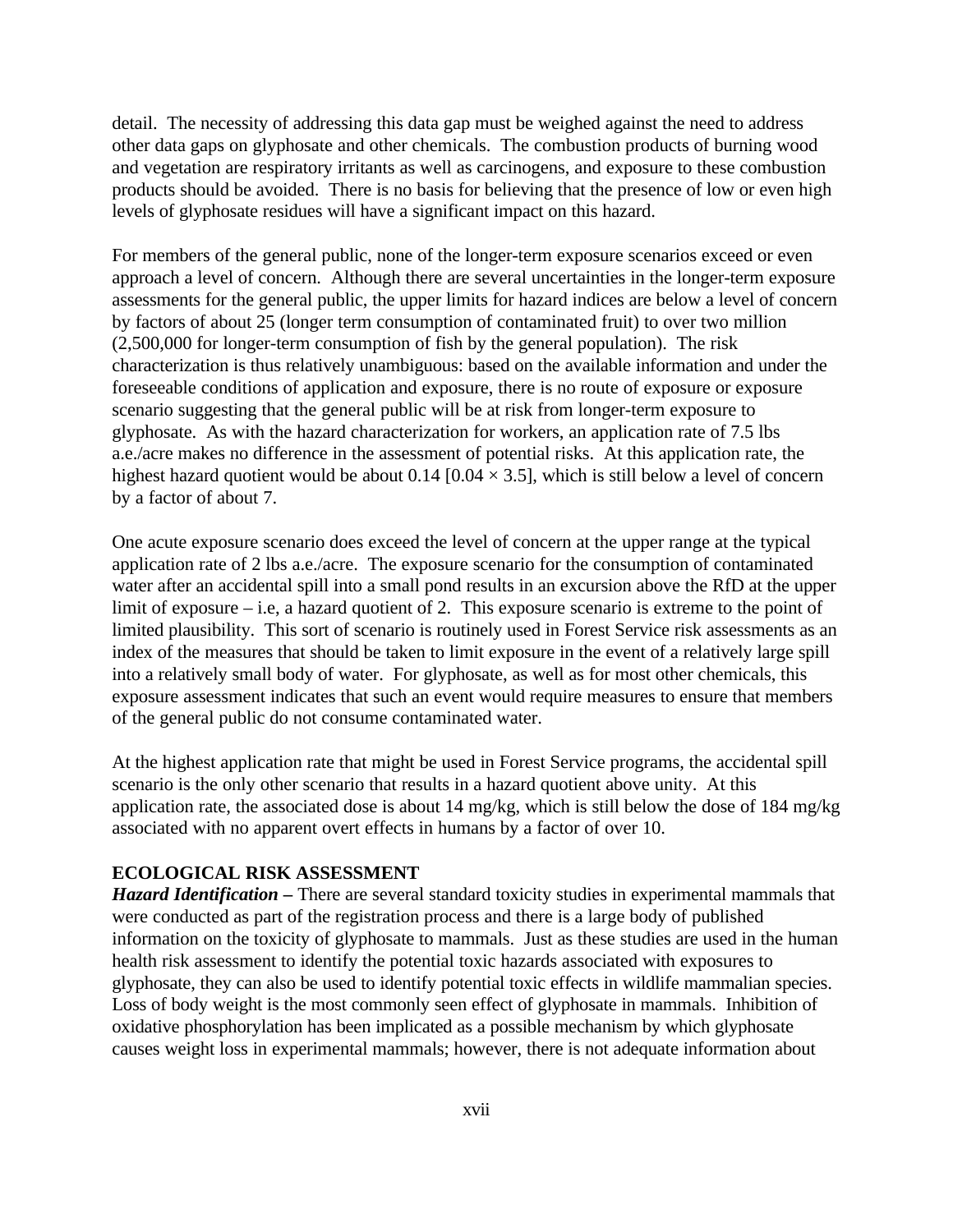terrestrial wildlife from which to make a further assessment about the importance of this mechanism. As in the human health risk assessment, the potential significance of non-specific toxic effects can be assessed from the available toxicity studies in mammals. Because toxicity data in mammals are available in few species of experimental mammals, the use of these data to assess the potential hazards to large number of diverse mammalian wildlife species is an uncertain process. Nonetheless, there do not appear to be any systematic differences among mammalian species, including humans, when comparable toxicity values are expressed in units of mg/kg/day. While the available data are limited, this apparent consistency among species diminishes concern with the use of data based on a limited subset of species to characterize risk for terrestrial mammals in general.

In assessing potential effects in birds, the most relevant data for this risk assessment are the standard dietary and bird reproduction studies required for registration as well as the acute oral  $LD_{50}$  studies. The available toxicity studies do not suggest any specific or unique toxicity in birds compared to mammals. As in mammals, there is suggestive evidence that glyphosate may inhibit oxidative phosphorylation and consequently reduce food conversion efficiency. Also consistent with the data in experimental mammals is the apparent lack of teratogenic activity in birds.

The honey bee is the standard test organism for assessing the potential effects of pesticides on terrestrial invertebrates and there is a standard set of studies available on this species. In addition, studies are available on a relatively wide range of other terrestrial invertebrates including earthworms, isopods, snails, spiders, butterflies, and other terrestrial arthropods.

Glyphosate is readily metabolized by soil bacteria and many species of soil microorganisms can use glyphosate as sole carbon source. Nonetheless, microorganisms, like higher plants, do have the shikimate pathway for the production of aromatic amino acids. At the molecular level, glyphosate occupies the binding site of phosphoenol pyruvate, the second substrate of 5 enolpyruvylshikimate 3-phosphate synthase, mimicking an intermediate state of the ternary enzyme-substrate complex. This inhibits the shikimic acid pathway in plants, effectively blocking the synthesis of certain phenolic compounds and the synthesis of aromatic amino acids. This, in turn, leads to a variety of toxic effects in plants, including the inhibition of photosynthesis in plants as well as inhibition of respiration and nucleic acid synthesis in plants and microorganisms.

Since glyphosate inhibits this pathway, toxicity to microorganisms may be expected and glyphosate has been considered as an antimicrobial agent for human pathogens. Nonetheless, there is very little information suggesting that glyphosate will be harmful to soil microorganisms under field conditions and a substantial body of information indicating that glyphosate is likely to enhance or have no effect on soil microorganisms. Most field studies involving microbial activity in soil after glyphosate exposures note an increase in soil microorganisms or microbial activity and the application of glyphosate may cause transient increases in soil fungi that may be detrimental to some plants. While the mechanism of this apparent enhancement is unclear, it is plausible that glyphosate treatment resulted in an increase in the population of pathogenic fungi in soil because glyphosate was used as a carbon source by the fungi and/or treatment with glyphosate resulted in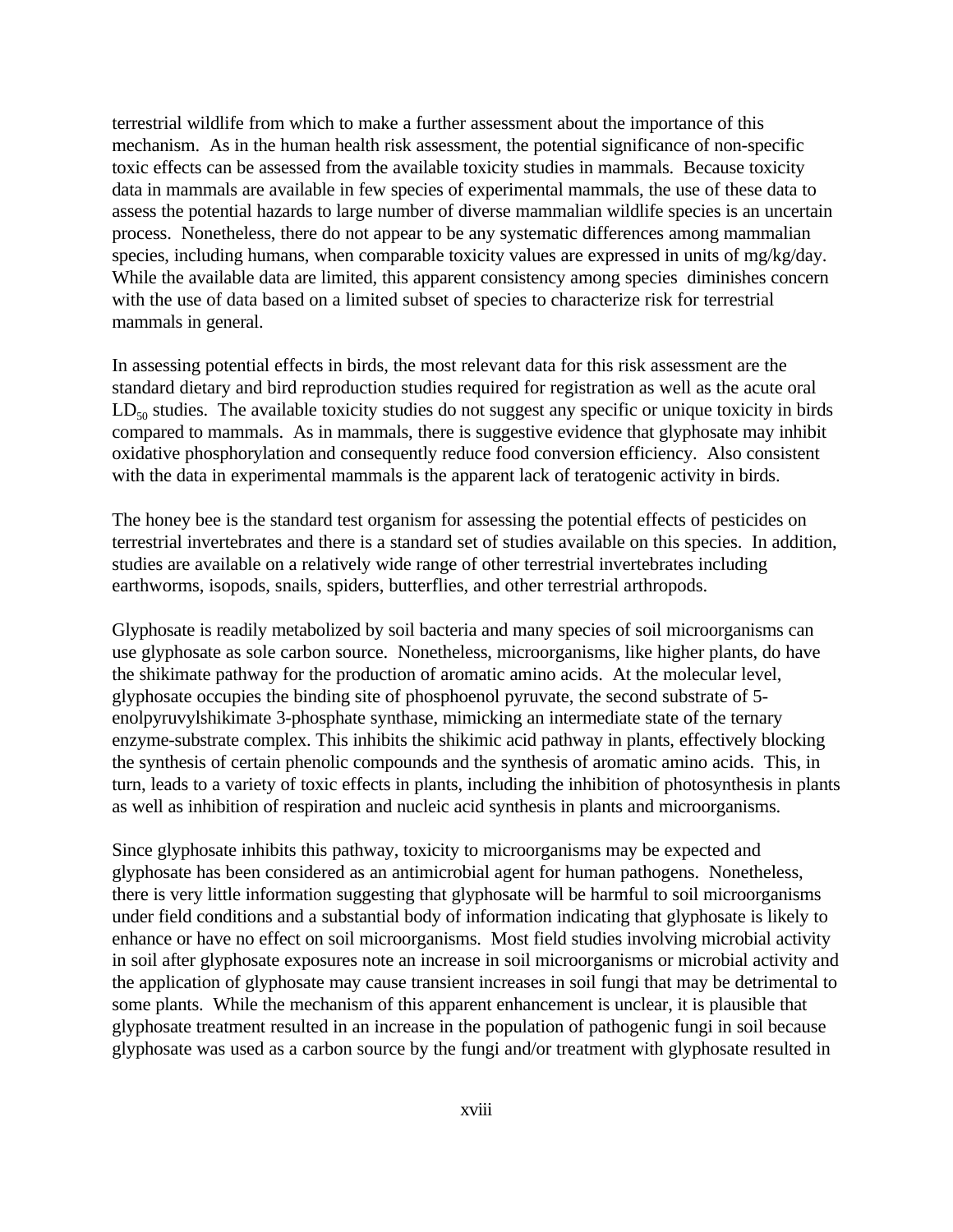increased nutrients for fungi in the soil. There is no indication that the transient enhancement in populations of soil fungi or bacteria will result in any substantial or lasting damage to soil ecology.

In higher plants, inhibition of the shikimic acid pathway leads to an inhibition or cessation of growth, cellular disruption, and, at sufficiently high levels of exposure, plant death. The time course for these effects can be relatively slow, depending on the plant species, growth rate, climate, and application rate. Gross signs of toxicity include wilting and yellowing of the vegetation, followed by browning, breakdown of plant tissue, and, ultimately, root decomposition. Standard toxicity studies are available on seedling emergence and vegetative vigor in a number of different plant species. The drift studies are also highly relevant to the assessment of risk in that unintended drift is one of the more plausible exposure scenarios for nontarget terrestrial plant species. The lowest reported effect level in drift studies is 1/33 of an application rate of 1.121 kg/ha that was associated with transient damage in soybeans. This treatment corresponds to 0.034 kg/ha [1.121 kg/ha  $\div$  33] or about 0.03 lb/acre. At much higher concentrations – in the range of 0.7 lbs/acre – there is a plausible basis for concern that exposure to substantial glyphosate drift may have long term impacts on bryophyte and lichen communities.

In addition to the laboratory bioassays or field observations on single species, there are a number field studies that have assessed the effects of glyphosate on groups of terrestrial organisms, both animals and plants. These studies indicate that effects on terrestrial animals are likely to be secondary to effects on vegetation when glyphosate is applied at application rates comparable to or greater than those contemplated by the Forest Service. In some cases, the effects noted in filed studies appeared to be beneficial to some species under study. In most cases, the effects noted were changes in population density that reflected changes in food availability or suitable habitat.

In aquatic species, the acute lethal potency of glyphosate and glyphosate formulations has been relatively well-defined. These values are typically expressed as time-specific  $LC_x$  values where  $x$ is the estimate of the proportion of fish that die – e.g., 96 hour  $LC_{50}$ . A large number of acute  $LC_{50}$  values have been determined in various species of fish. As in the human health risk assessment, the formulation of glyphosate with surfactants, especially the POEA surfactant commonly used in glyphosate formulations, has a pronounced effect on the acute lethal potency of glyphosate.

The U.S. EPA typically uses  $LC_{50}$  values or fractions of  $LC_{50}$  values as the basis for characterizing risk, as in the U.S. EPA RED on glyphosate. A common concern with this approach is that more subtle non-lethal effects that may impact of the stability of fish populations in the field may not be properly assessed. The available information on the sub-lethal effects associated with glyphosate is summarized in this risk assessment and NOEC (no observable effect concentration) values form the basis of the risk characterization.

Lastly, field studies are available on the effects of glyphosate applications on fish populations. As with the risk characterization for terrestrial species, these studies have limitations in terms of their quantitative use in a risk assessment but are nonetheless highly relevant to the risk assessment and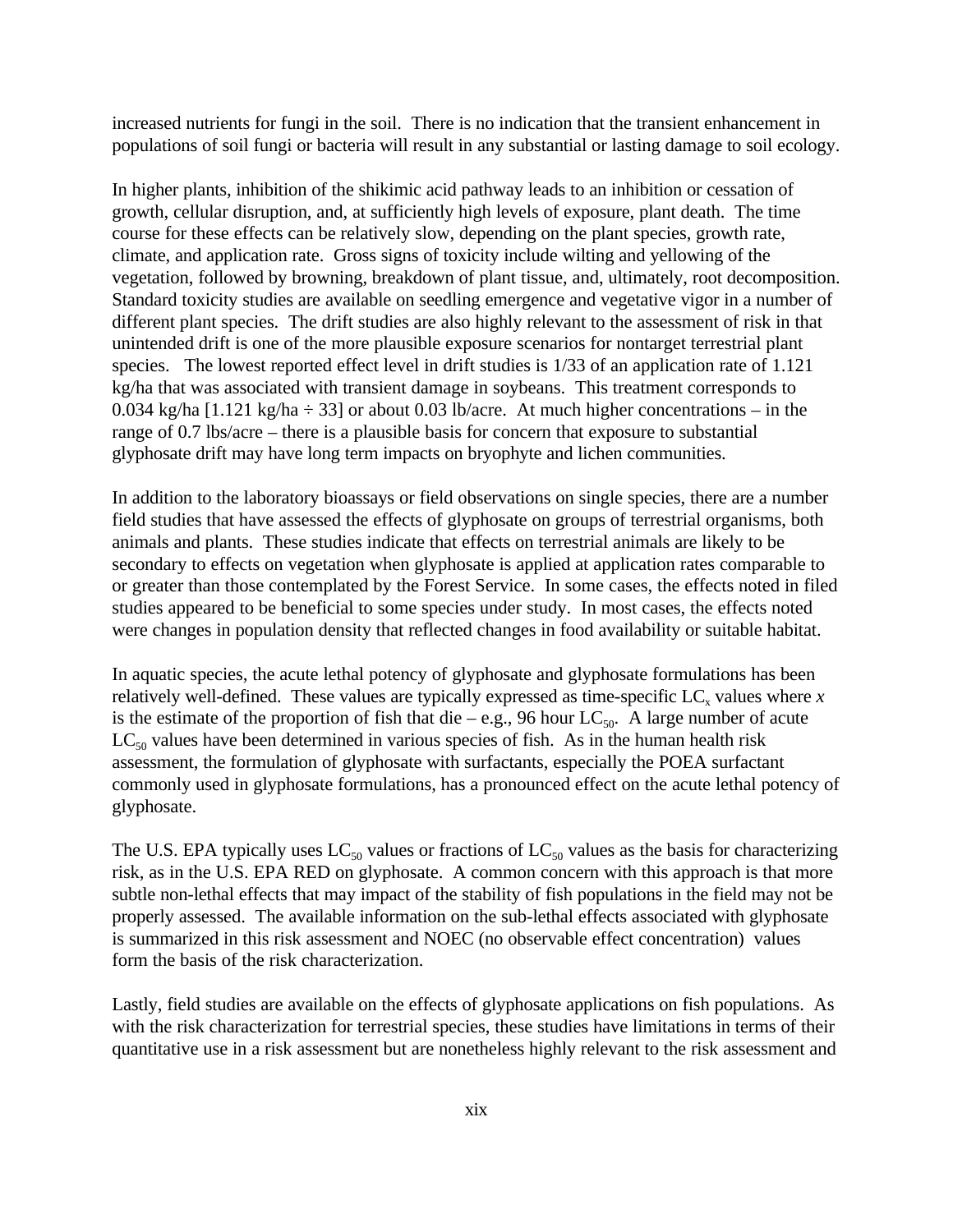may be used to further assess the quality of the risk characterization based on laboratory bioassay.

The toxicity of glyphosate to aquatic plants has been evaluated by U.S. EPA based on studies submitted for the registration of glyphosate. In addition, several studies are available from the open literature as well as more recent studies submitted to U.S. EPA. These studies are available for both algae and aquatic macrophytes. As would be expected from a herbicide, glyphosate is much more toxic to aquatic plants than animals.

*Exposure Assessment –* Terrestrial animals might be exposed to any applied herbicide from direct spray, the ingestion of contaminated media (vegetation, prey species, or water), grooming activities, or indirect contact with contaminated vegetation. The highest exposures for terrestrial vertebrates will occur after the consumption of contaminated vegetation or contaminated insects. In acute exposure scenarios, doses as high as 225 mg/kg are estimated. Other routes of exposure, like the consumption of contaminated water or direct spray, lead to lower levels of exposure. In chronic exposure scenarios, the estimated daily doses at the upper limits of exposure are in the range of about 50 to 80 mg/kg/day and are associated with highly conservative assumptions regarding the consumption of contaminated vegetation.

The primary hazards to non-target terrestrial plants are associated with unintended direct deposition or spray drift. Unintended direct spray will result in an exposure level equivalent to the application rate. At least some plants that are sprayed directly with glyphosate at or near the recommended range of application rates will be damaged. Based on the AgDRIFT model, no more than 0.0058 of the application rate would be expected to drift 100 m offsite after low boom ground applications. In order to encompass a wide range of field conditions, GLEAMS simulations were conducted for clay, loam, and sand at annual rainfall rates from 5 to 250 inches. Under arid conditions (i.e., annual rainfall of about 10 inches or less), there is no or very little runoff. Under these conditions, degradation, not dispersion, accounts for the decrease of glyphosate concentrations in soil. At higher rainfall rates, plausible offsite movement of glyphosate results in runoff losses that range from about negligible up to about 45% of the application rate, depending primarily on the amount of rainfall rather than differences in soil type.

The potential for effects on aquatic species are based on estimated concentrations of glyphosate in water that are identical to those used in the human health risk assessment without further elaboration. For an accidental spill, the central estimate for the concentration of glyphosate in a small pond is estimated at about 18.2 mg/L with a range from 1.8 to 127 mg/L. For longer term exposure scenarios, the expected concentrations of glyphosate in ambient water range from 0.0001 to 0.008 mg/L with a central value of 0.001 mg/L.

*Dose-response Assessment –* For mammals, the toxicity data used to characterize risk are identical to those used in the human health risk assessment – i.e., a NOAEL of 175 mg/kg with an associated LOAEL of 350 mg/kg. The 175 mg/kg NOAEL and 350 mg/kg LOAEL values are used for both the acute and chronic risk assessments. This approach is taken because of the lack of a substantial dose-duration or dose-severity relationship for glyphosate. For birds, a dose of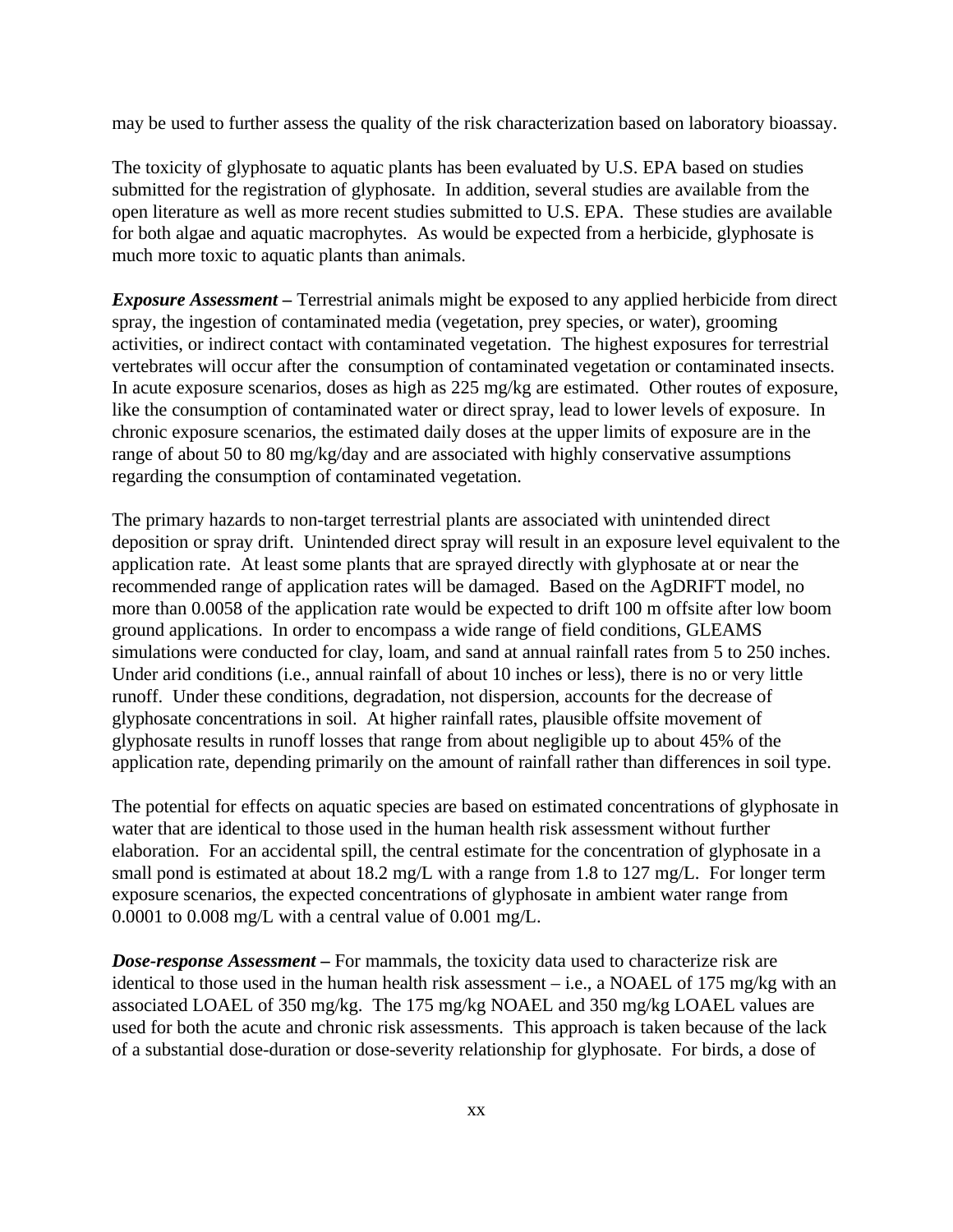100 mg/kg is used as a NOAEL for characterizing chronic risks. It should be noted that this dose is very close to the NOAEL of 175 mg/kg used for mammals and is consistent with the apparent lack of variability in the toxicity of glyphosate among species. As in the assessment for mammals, this NOAEL is based on a repeated dose study for reproductive effects. The acute NOAEL is taken as 562 mg/kg from a five-day dietary studies in bobwhite quail and mallard ducks. Toxicity to terrestrial invertebrates is characterized using a standard set of studies in honey bees. The NOEC used in this risk assessment is taken as 50  $\mu$ g/bee.

The assessment of potential effects in plants is based on standard toxicity studies required for pesticide registration involving pre-emergence and post-emergence exposures. In seedling emergence assays, very high concentrations – i.e., 10 lb a.i./acre or about 7.5 lbs a.e./acre – will modestly inhibit seed germination in both monocots and dicots. The NOEC for seed germination is 4.5 lb a.e./acre in both monocots and dicots. This value is used to assess the consequences of off-site movement of glyphosate in runoff. Glyphosate appears to be more toxic in vegetative vigor assays – i.e., direct application to the foliage of growing plants. The lowest reported NOEC for growth in standard bioassays required for registration is 0.035 lb a.e./acre. The highest reported NOEC for growth is 0.56 lb a.e./acre. This range of values for sensitive and relatively insensitive species is used to assess the consequences of off-site drift of glyphosate.

The dose-response assessment for fish is substantially complicated by information indicating that some fish species such as salmonids are more sensitive to glyphosate than other species of fish and by information indicating that some surfactants are very toxic to fish and may substantially increase to the toxicity of glyphosate to fish. These factors are further complicated by gaps in the available data. Given the apparently high sensitivity of some salmonids to glyphosate, it would be desirable to have a life cycle toxicity study or at least an egg-and-fry study available on salmonids. In addition, given the apparently high toxicity of surfactant formulations compared to technical grade glyphosate, a life cycle toxicity study on at least one formulation containing a toxic surfactant would be desirable. Such studies, however, are not available. Consequently, an approximation method commonly used is mixtures risk assessment (the relative potency method) is employed to estimate a chronic NOEC of 2.57 mg/L for technical grade glyphosate in sensitive species of fish based on an observed NOEC value of 25.7 mg/L in tolerant species of fish. Similarly, NOEC values for glyphosate formulations containing toxic surfactants are estimated at 0.36 mg/L for sensitive species and 0.64 mg/L for tolerant species. A similar approach is used estimate the potential for acute effects based on 96-hour  $LC_{50}$  values.  $LC_{50}$  values rather than data on sublethal effects are used to characterize risks from acute exposures because most of the data on sublethal effects are based on very short-term exposures to concentrations in the range of 96-hour  $LC_{50}$  values. Most of the available toxicity data suggest that amphibians are no more sensitive to glyphosate than fish. Consequently, a separate dose-response assessment for amphibians is not conducted in this risk assessment.

The issues in the dose-response assessment for aquatic invertebrates are very similar to those encountered in the dose-response assessment for fish. There is sufficient data to assert that some glyphosate formulations that contain toxic surfactants may be much more toxic to aquatic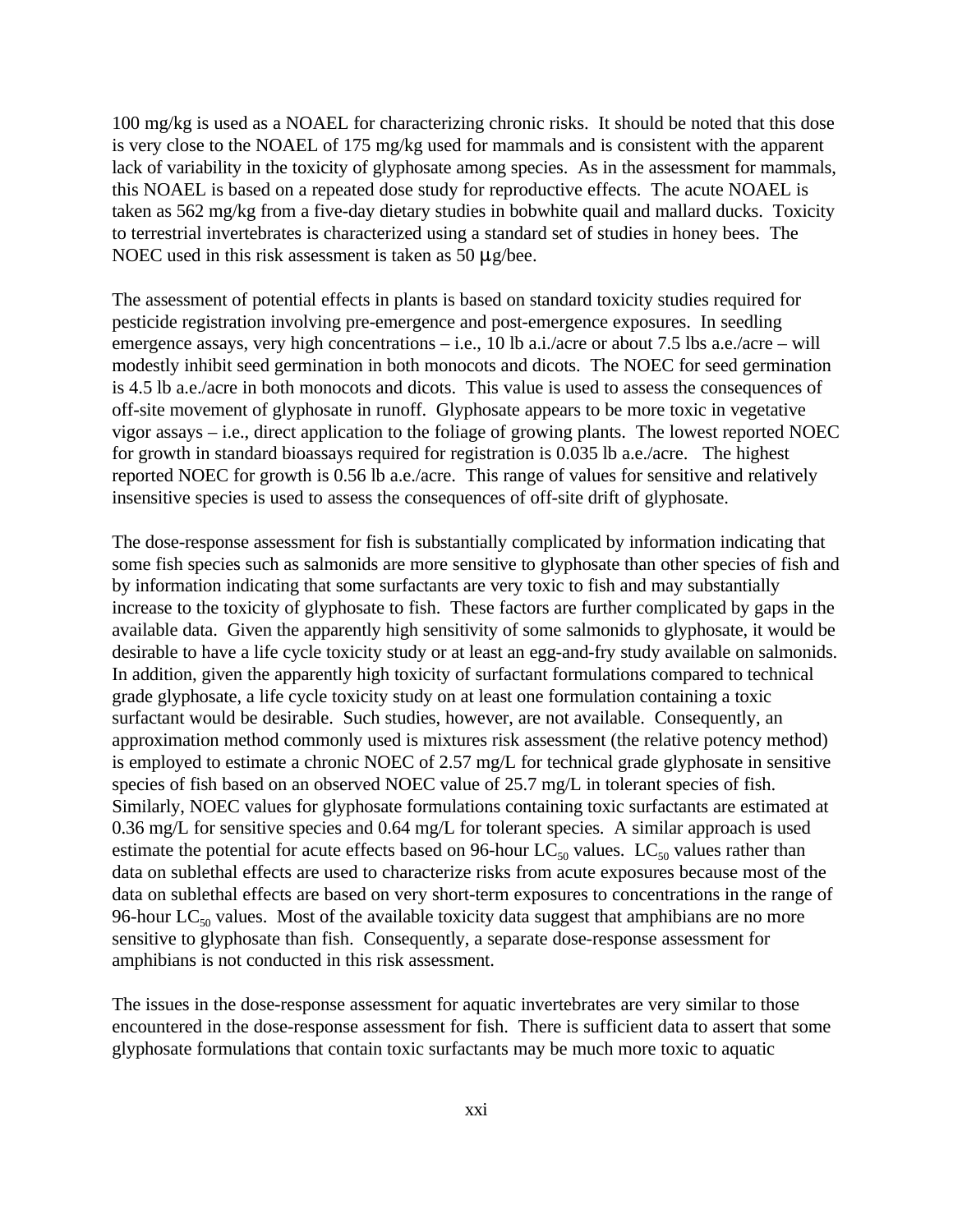invertebrates than technical grade glyphosate. There is only one chronic study on technical grade glyphosate and no chronic studies on glyphosate formulations. Similar to the approach used in the dose-response assessment for fish, a chronic NOEC of 50 mg/L for technical grade glyphosate is used to estimate a chronic NOEC of 0.7 mg/L for glyphosate formulations containing toxic surfactants. The potential for acute effects in aquatic invertebrates are based on  $LC_{50}$  values of 780 mg/L for technical grade glyphosate and 11mg/L for glyphosate formulations containing toxic surfactants.

Glyphosate appears to be about equally toxic to both algae and aquatic macrophytes. In terms of growth inhibition, the NOEC of 3 mg/L in duckweed is used to characterize risk due to inhibition. At lower concentrations – i.e., in the range of 0.002 mg/L to 0.3 mg/L or higher – stimulation of algal growth may be a more common response and has been noted in several studies.

*Risk Characterization* – The current risk assessment for glyphosate generally supports the conclusions reached by U.S. EPA: *Based on the current data, it has been determined that effects to birds, mammals, fish and invertebrates are minimal.* At the typical application rate of 2 lbs a.e./acre, none of the hazard quotients for acute or chronic scenarios reach a level of concern even at the upper ranges of exposure for terrestrial organisms. For the application rate of 7 lbs a.e./acre, central estimates of the hazard quotients somewhat exceed the level of concern for the direct spray of a honey bee. That the upper range of the hazard quotients, the level of concern is exceeded modestly in acute scenarios for a large mammal consuming contaminated vegetation and a small bird consuming insects. In the chronic exposure scenarios, the hazard quotient for a large bird consuming contaminated vegetation on site exceeds the level of concern by a factor of about 3. As with all longer term exposure scenarios involving the consumption of contaminated vegetation, the plausibility of this exposure scenario is limited because damage to the treated vegetation – i.e., vegetation directly sprayed at the highest application rate – would reduce and perhaps eliminate the possibility of any animal actually consuming this vegetation over a prolonged period.

For relatively tolerant nontarget species of plants, there is no indication that glyphosate is likely to result in damage at distances as close as 25 feet from the application site. For sensitive species at the upper range of application rates, there is a modest excursion about the NOEC at offsite distances of 100 feet or less. It should be noted, however, that all of these drift estimates are based on low-boom ground sprays. Many applications of glyphosate are conducted by directed foliar applications using backpacks. In such cases, little if any damage due to drift would be anticipated. Nontarget terrestrial plants are not likely to be affected by runoff of glyphosate under any conditions.

The primary hazards to fish appear to be from acute exposures to the more toxic formulations. At the typical application rate of 2 lbs a.e./acre, the hazard quotients for the more toxic formulations at the upper ranges of plausible exposure indicate that the  $LC_{50}$  values for these species will be not reached or exceeded under worst-case conditions. At an application rate of 7 lbs a.e./acre, the acute exposures are estimated to slightly exceed the  $LC_{50}$  value for typical species and exceed the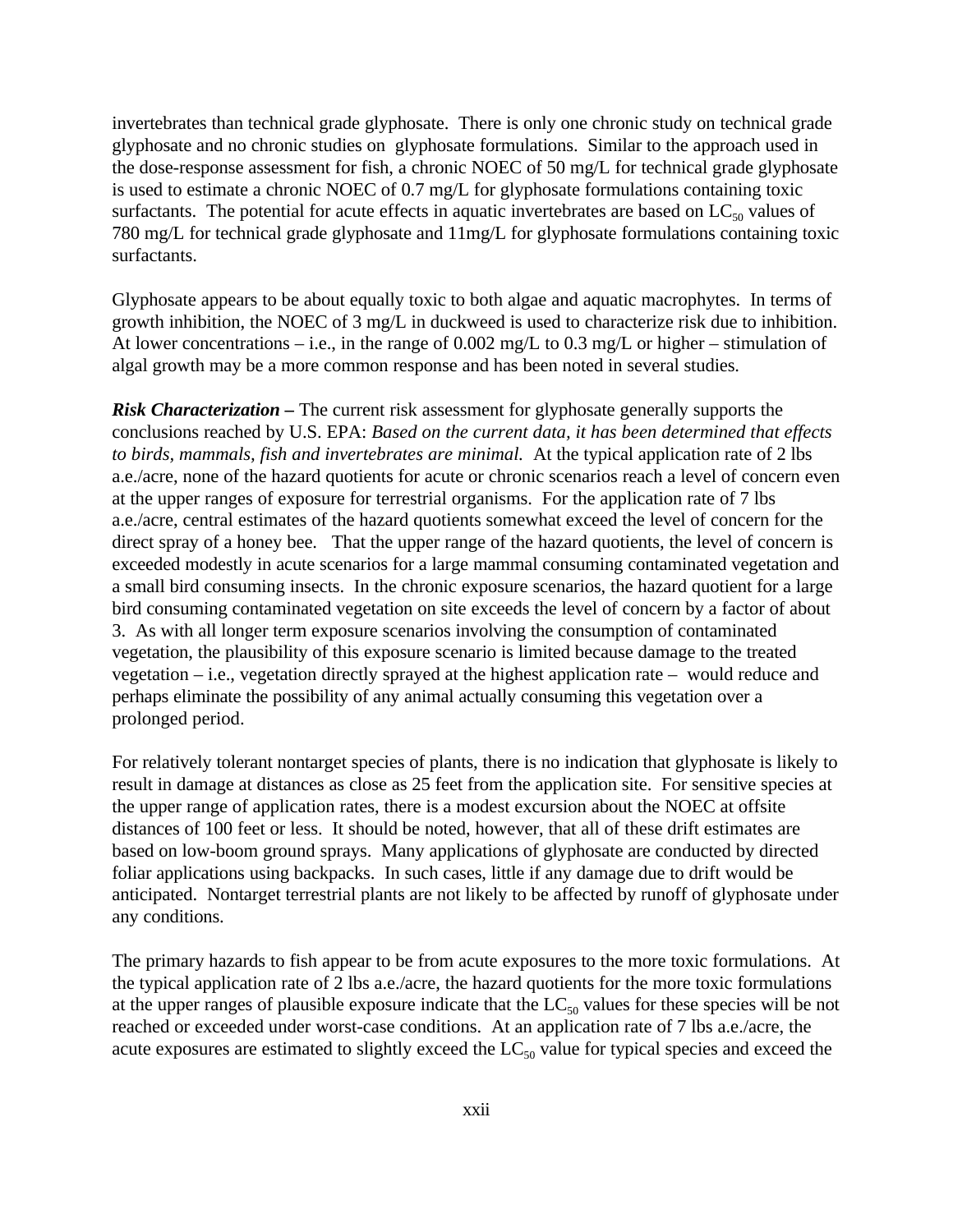$LC_{50}$  value for sensitive species by a factor of about 2. In these worst-case scenarios, the exposure estimates are based on a severe rainfall (about 7 inches over a 24 hour period) in an area where runoff is favored – a slope toward a stream immediately adjacent to the application site. This is a standard worst-case scenario used in Forest Service risk assessments to guide the Forest Service in the use of herbicides. This risk characterization strongly suggests that the use of the more toxic formulations near surface water is not prudent.

The use of less toxic formulations result in acute hazard quotients that do not approach a level of concern for any species. Nonetheless, the hazard quotient of 0.08 for sensitive species at an application rate of 2 lbs/acre is based on an  $LC_{50}$  value rather than a NOEC. Thus, the use of glyphosate near bodies of water where sensitive species of fish may be found (i.e., salmonids) should be conducted with substantial care to avoid contamination of surface water. Concern for potential effects on salmonids is augmented by the potential effects of low concentrations of glyphosate on algal populations.

The likelihood of direct acute toxic effects on aquatic invertebrates or longer term direct effects on any fish species seems extremely remote based on central estimates of the hazard quotient and unlikely base on upper ranges of the hazard quotient. The hazard quotient of 0.044 for longer term effects of the more toxic formulations on sensitive fish is based on an estimated NOEC and thus is not, in itself, of substantial concern. Aquatic plants appear to be somewhat less sensitive to glyphosate than the most sensitive aquatic animals. There is no indication that adverse effects on aquatic plants are plausible.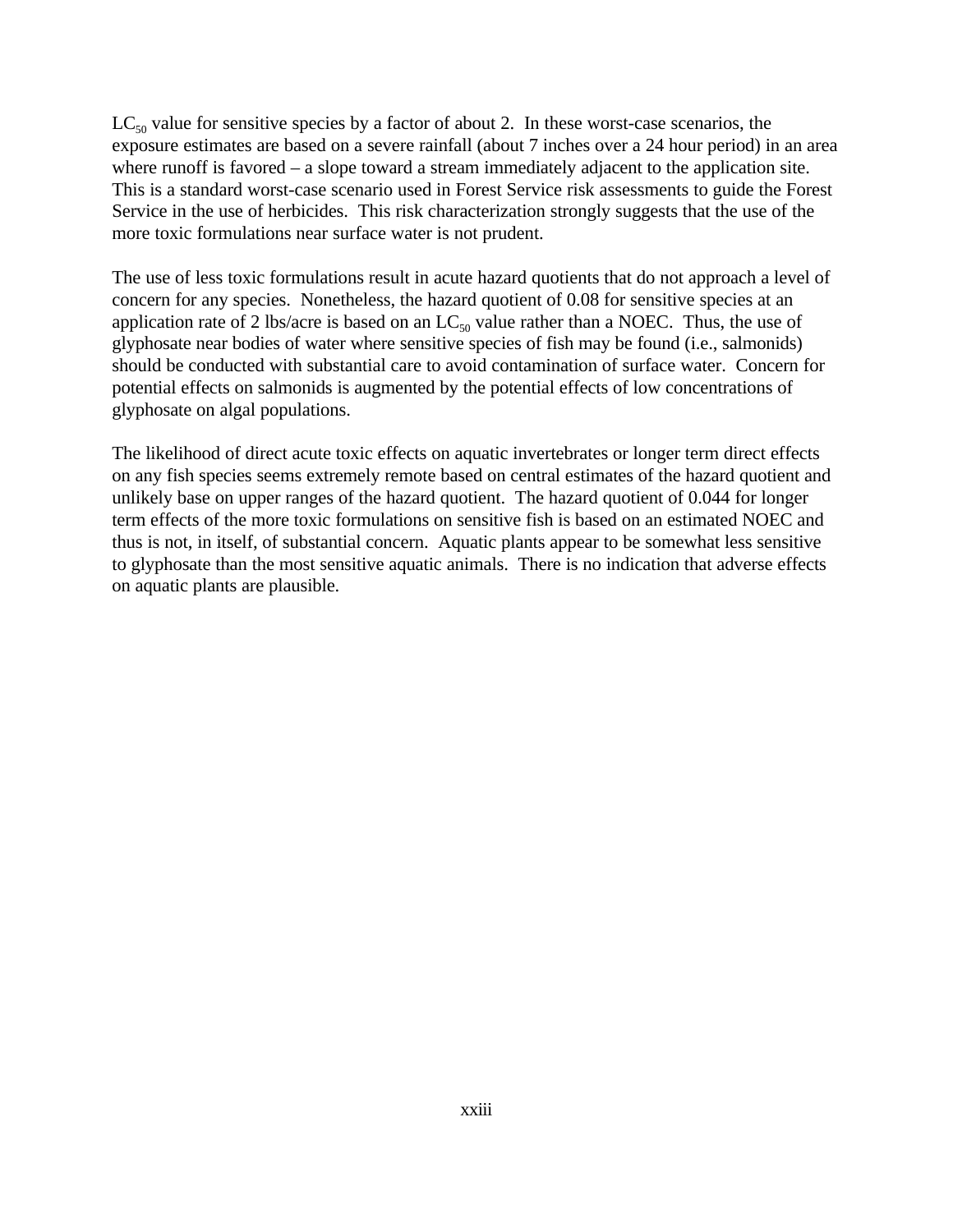#### **1. INTRODUCTION**

This document provides risk assessments for human health effects and ecological effects to support an assessment of the environmental consequences of using glyphosate in Forest Service vegetation management programs. This risk assessment is an update to the previous USDA Forest Service risk assessment of glyphosate (SERA 1996). A large number of commercial formulations of glyphosate are available and all formulations that are currently registered for forestry applications are covered in this risk assessment.

This document has four chapters, including the introduction, program description, risk assessment for human health effects, and risk assessment for ecological effects or effects on wildlife species. Each of the two risk assessment chapters has four major sections, including an identification of the hazards associated with glyphosate, an assessment of potential exposure to this compound, an assessment of the dose-response relationships, and a characterization of the risks associated with plausible levels of exposure. These are the basic steps recommended by the National Research Council of the National Academy of Sciences (NRC 1983) for conducting and organizing risk assessments.

This is a technical support document and it addresses some specialized technical areas. Nevertheless an effort was made to ensure that the document can be understood by individuals who do not have specialized training in the chemical and biological sciences. Certain technical concepts, methods, and terms common to all parts of the risk assessment are described in plain language in a separate document (SERA 2001a). Some of the more complicated terms and concepts are defined, as necessary, in the text.

In the preparation of this risk assessment, literature searches of glyphosate were conducted in the open literature using PubMed, TOXLINE as well as the U.S. EPA CBI files. Several reviews and risk assessments on glyphosate conducted by the U.S. EPA were also consulted. These include the science chapters for human health (U.S. EPA/OPP 1993a) and ecological effects (U.S. EPA/OPP 1993b), the U.S. EPA Reregistration Eligibility Decision (RED) document on glyphosate (U.S. EPA/OPP 1993), pesticide tolerances for glyphosate (U.S. EPA/OPP 2002), the U.S. EPA Drinking Water Criteria Document on glyphosate (U.S. EPA/ODW 1992) and the IRIS entry for this compound (U.S. EPA/IRIS 1993). Additional reviews consulted in the preparation of this document include the EXTOXNET review of this compound (Extoxnet 1996), summaries prepared by the registrant of glyphosate (Monsanto The Agricultural Group 1995a,b,c,d), risk assessments conducted by the World Health Organization on glyphosate (WHO 1994) and AMPA, a metabolite of glyphosate (WHO 1998), public health goals for concentrations of glyphosate in drinking water prepared by CalEPA (CalEPA 1997; Howd et al. 2000), a reduced risk rationale for Roundup ULTRA (Wratten 1998), a human health risk assessment on glyphosate and glyphosate formulations published by Williams et al. (2000) as well as a review of environmental concerns with the use of glyphosate (Cox 1998a; Cox 1998b).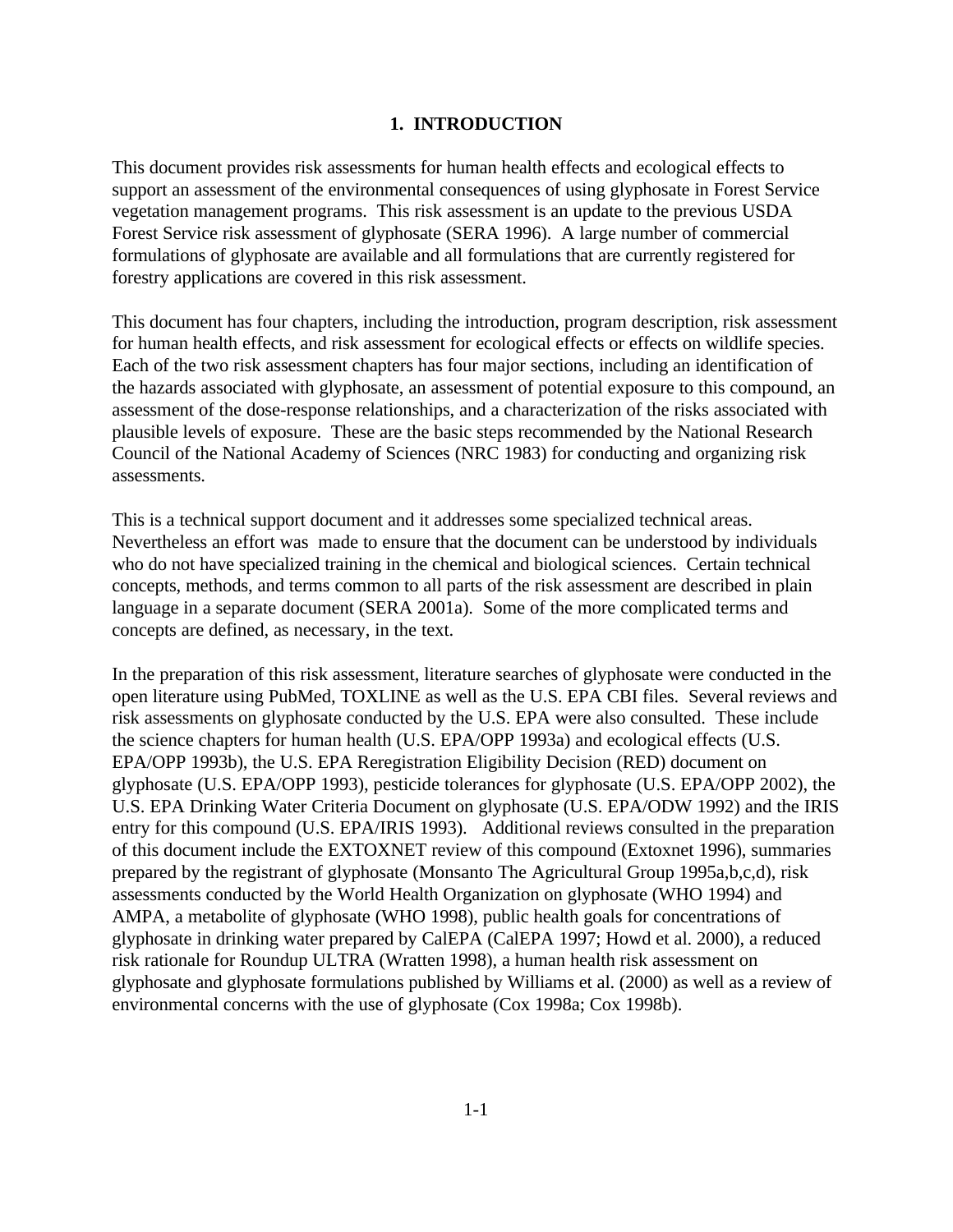The search of U.S. EPA's FIFRA/CBI files indicated that there are 5829 submissions on glyphosate and glyphosate formulations. While many of these studies were conducted to support the initial registration and reregistration of glyphosate, a substantial number of studies (n=1288) were conducted and submitted to U.S. EPA after 1993, the date of the U.S. EPA Reregistration Eligibility Decision document on glyphosate (U.S. EPA/OPP 1993). Because of the extensive published literature on glyphosate, the reregistration document for glyphosate (U.S. EPA/OPP 1993) was used where possible to summarize information for the earlier CBI studies. Although full copies of some key studies (n=47) were obtained from the earlier CBI submissions, the acquisition of the CBI studies focused on the post-1993 period (n=138). Full text copies of the CBI studies [n=185] were kindly provided by the U.S. EPA Office of Pesticide Programs. The CBI studies were reviewed, and synopses of the information that can be disclosed from most relevant studies are included in the appendices to this document.

The human health and ecological risk assessments presented in this document are not, and are not intended to be, comprehensive summaries of all of the available information and these risk assessment do not cite all of the available literature. The level of detail presented in the appendices and the discussions in chapters 2, 3, and 4 of the risk assessment are intended to be sufficient to support a review of the risk analyses. As noted above, glyphosate has been extensively tested and nearly 6000 studies on glyphosate have been identified. To review each of these studies would far exceed the resources available to the Forest Service and, more importantly, would make the document very difficult to read and review. In some respects, an all inclusive and detailed review of each study would tend to obscure rather than inform.

As an alternative, this document focuses on information that is likely to impact the risk assessments. This information was identified from a screening of each of the identified citations using available abstracts, key words, and other available details. In addition, the relevance of studies was also assessed by consulting the available reviews, detailed above. Nonetheless, the selection of studies for inclusion into this risk assessment is an admittedly judgmental process. In order to maintain transparency, this risk assessment is accompanied by a complete bibliography of all studies encountered in the literature search. This bibliography is included as Attachment 1 and indicates which documents were retrieved.

For glyphosate specifically, there is a body of literature on the development, use, and safety of genetically-modified glyphosate tolerant crops such as soybeans (Shirai et al. 1998) and tobacco (Ye et al. 2001). This document, which concerns the non-agricultural use of glyphosate by the Forest Service, does not address any issues concerning crops that are genetically-modified for glyphosate tolerance.

The Forest Service will update this and other similar risk assessments on a periodic basis and welcomes input from the general public on the selection of studies included in the risk assessment. This input is helpful, however, only if recommendations for including additional studies in the body of these risk assessments specify why and/or how the new or not previously included information would be likely to alter the conclusions reached in the risk assessments.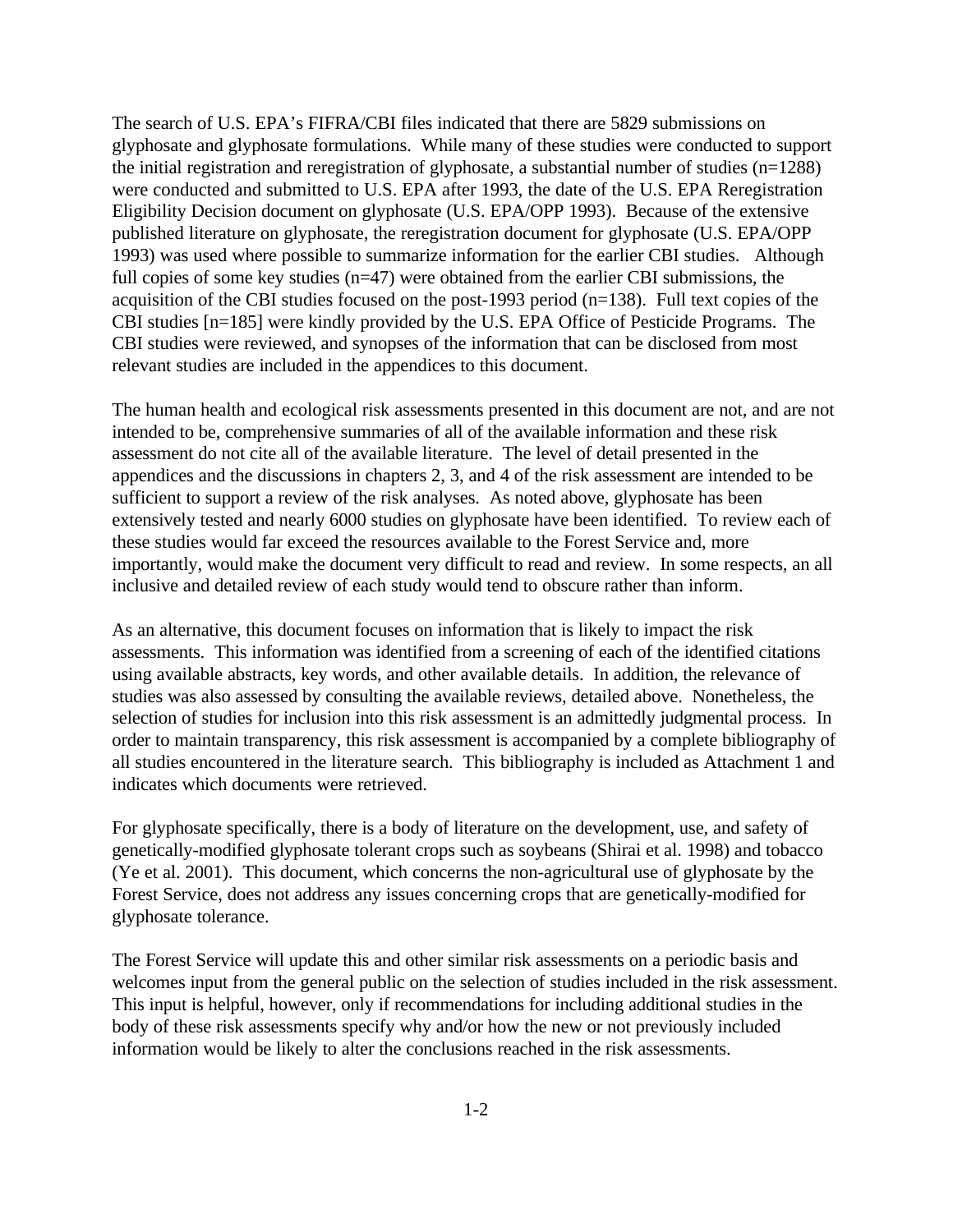For the most part, the risk assessment methods used in this document are similar to those used in risk assessments previously conducted for the Forest Service as well as risk assessments conducted by other government agencies. Details regarding the specific methods used to prepare the human health risk assessment are provided in SERA (2001a).

Risk assessments are usually expressed with numbers; however, the numbers are far from exact. *Variability* and *uncertainty* may be dominant factors in any risk assessment, and these factors should be expressed. Within the context of a risk assessment, the terms *variability* and *uncertainty* signify different conditions.

*Variability* reflects the knowledge of how things may change. Variability may take several forms. For this risk assessment, three types of variability are distinguished: *statistical*, *situational*, and *arbitrary*. *Statistical variability* reflects, at least, apparently random patterns in data. For example, various types of estimates used in this risk assessment involve relationships of certain physical properties to certain biological properties. In such cases, best or maximum likelihood estimates can be calculated as well as upper and lower confidence intervals that reflect the statistical variability in the relationships. *Situational variability* describes variations depending on known circumstances. For example, the application rate or the applied concentration of a herbicide will vary according to local conditions and goals. As discussed in the following section, the limits on this variability are known and there is some information to indicate what the variations are. In other words, *situational variability* is not random. *Arbitrary variability*, as the name implies, represents an attempt to describe changes that cannot be characterized statistically or by a given set of conditions that cannot be well defined. This type of variability dominates some spill scenarios involving either a spill of a chemical on to the surface of the skin or a spill of a chemical into water. In either case, exposure depends on the amount of chemical spilled and the area of skin or volume of water that is contaminated.

*Variability* reflects a knowledge or at least an explicit assumption about how things may change, while *uncertainty* reflects a lack of knowledge. For example, the focus of the human health dose-response assessment is an estimation of an "acceptable" or "no adverse effect" dose that will not be associated with adverse human health effects. For glyphosate and for most other chemicals, however, this estimation regarding human health must be based on data from experimental animal studies, which cover only a limited number of effects. Generally, judgment is the basis for the methods used to make the assessment. Although the judgments may reflect a consensus (i.e., be used by many groups in a reasonably consistent manner), the resulting estimations of risk cannot be proven analytically. In other words, the estimates regarding risk involve uncertainty. The primary functional distinction between variability and uncertainty is that variability is expressed quantitatively, while uncertainty is generally expressed qualitatively.

In considering different forms of variability, almost no risk estimate presented in this document is given as a single number. Usually, risk is expressed as a central estimate and a range, which is sometimes very large. Because of the need to encompass many different types of exposure as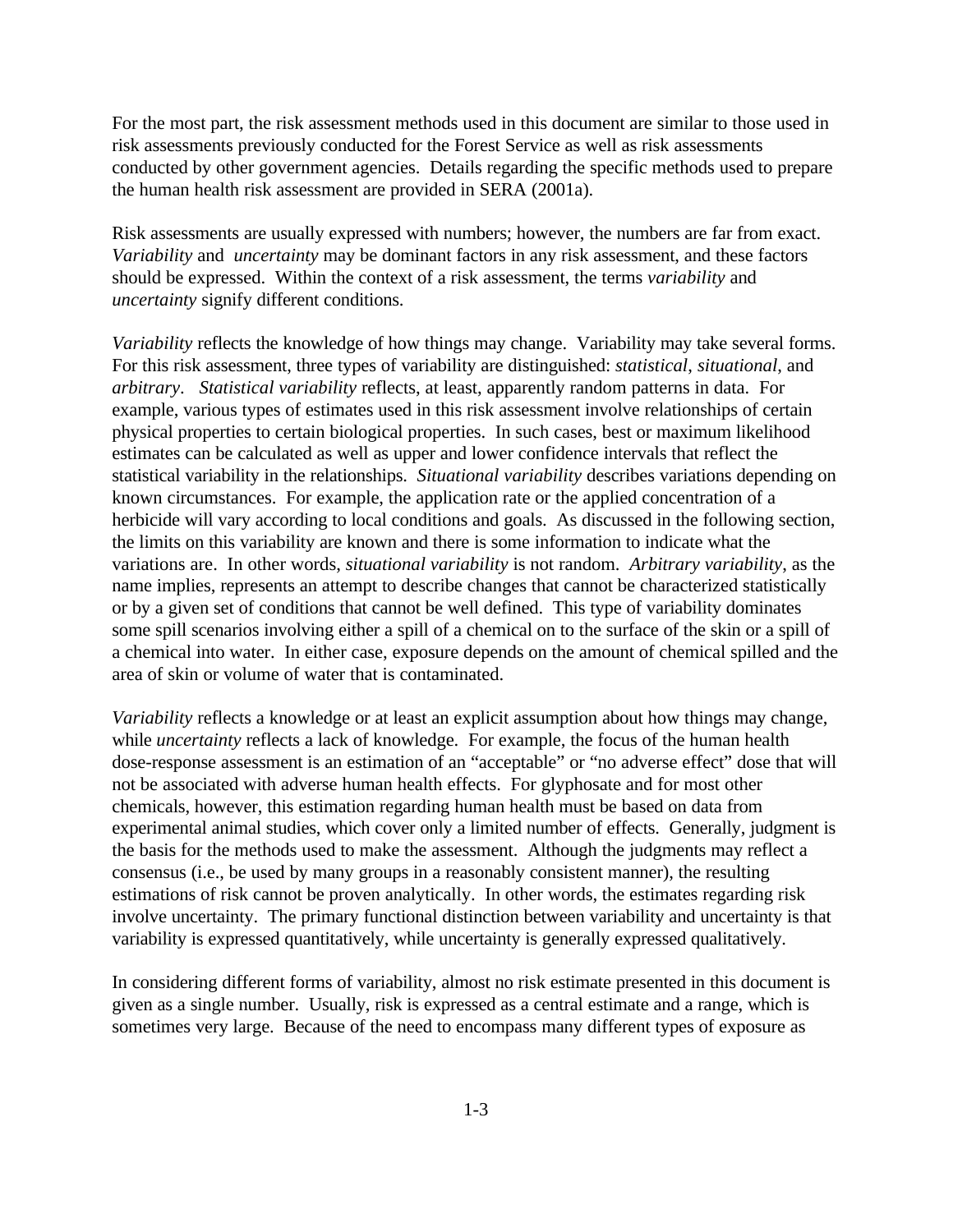well as the need to express the uncertainties in the assessment, this risk assessment involves numerous calculations.

Most of the calculations are relatively simple, and the very simple calculations are included in the body of the document. Some of the calculations, however, are cumbersome. For those calculations, a set of worksheets is included as an attachment to the risk assessment. The worksheets provide the detail for the estimates cited in the body of the document. The worksheets are divided into the following sections: general data and assumptions, chemical specific data and assumptions, exposure assessments for workers, exposure assessments for the general public, and exposure assessments for effects on nontarget organisms. The worksheets are included at the end of this risk assessment and further documentation for these worksheets are included as Attachment 2 (SERA 2001b). As detailed in Attachment 2, two versions of the worksheets are available: one in a word processing format and one in a spreadsheet format. The worksheets that are in the spreadsheet format are used only as a check of the worksheets that are in the word processing format. Both sets of worksheets are provided with the hard-text copy of this risk assessment as well as with the electronic version of the risk assessment.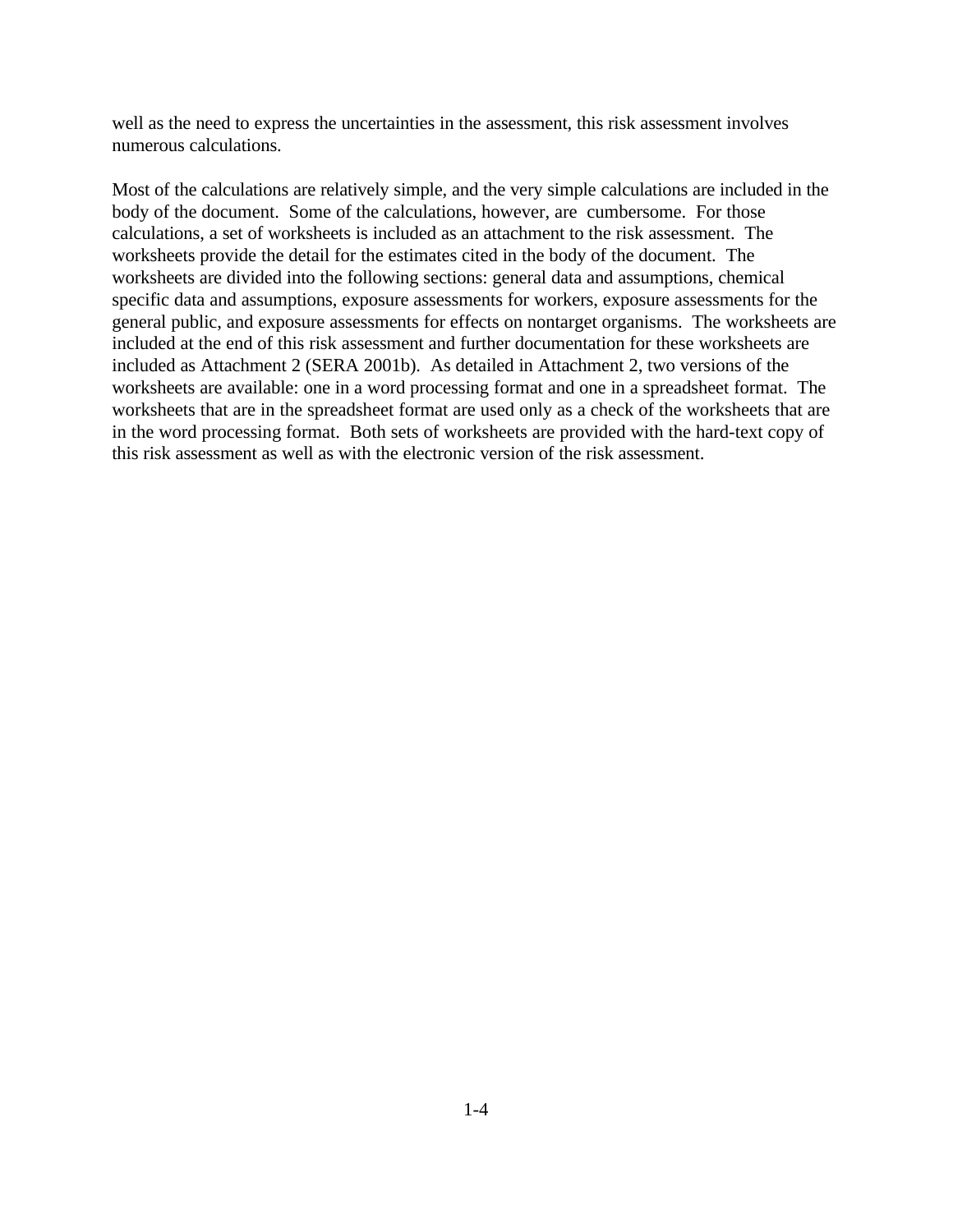#### **2. PROGRAM DESCRIPTION**

#### **2.1. OVERVIEW**

Glyphosate is a herbicide that is used in Forest Service programs primarily in conifer release, noxious weed control, and site preparation. There are currently 35 commercial formulations of glyphosate that are registered for forestry applications. All commercial formulations of glyphosate that are used in forestry applications contain the isopropylamine salt of glyphosate. Some formulations contain only this salt of glyphosate as an aqueous solution. Other formulations contain surfactants and some of these surfactants are toxic, particularly to aquatic organisms. Technical grade glyphosate contains an impurity, N-nitrosoglyphosate, but the amount of this impurity in glyphosate has been classified as toxicologically insignificant by the U.S. EPA. A surfactant used in at least one major commercial formulation contains 1,4-dioxane, and the toxicity of this impurity is specifically considered in this risk assessment. The most common method of application for glyphosate in Forest Service programs involves is backpackapplied directed foliar sprays. Other application methods that are use occasionally are broadcast foliar ground applications, cut stem applications, and direct application to the emergent aquatic vegetation. Based on recent Forest Service use reports, the typical application rate is about 2 lb a.e./acre, with most application rates occurring over a range of 0.5 lbs a.e./acre to 7 lbs a.e./acre. The total annual use of glyphosate by the Forest Service is only about 0.275 percent of the agricultural use. Thus, there is no basis for asserting that Forest Service programs will substantially contribute to general concentrations of glyphosate nationally. The potential for local contamination of environmental media by the use of glyphosate in Forest Service programs is discussed in the human health risk assessment and the ecological risk assessment.

#### **2.2. CHEMICAL DESCRIPTION AND COMMERCIAL FORMULATIONS**

Glyphosate is the common name for N-(phosphonomethyl)glycine:

$$
\begin{array}{cc}\nO & O \\
\parallel & \oplus \\
HO-C-CH_{\overline{2}}NH_{\overline{2}}CH_{\overline{2}}\stackrel{\parallel}{P}OH \\
\downarrow & O\n\end{array}
$$

Selected chemical and physical properties of glyphosate are summarized in Table 2-1. Additional information is presented in worksheet B03. At ambient temperatures, glyphosate is a white crystalline substance. In the crystalline form, glyphosate has both positive and negative regions of charge, indicated by the circled plus (**+**) and minus (**-**) signs in the schematic above. Such dipolar ion species are sometimes referred to as a *zwitterions*. In aqueous solutions, the hydrogen atoms of the carboxylic acid (**COOH**) and phosphate (**PO2H<sup>2</sup>** ) groups may be associated (e.g., **-COOH**) or dissociated (e.g.,  $-COO + H^+$ ) depending on the pH of the solution. The dissociation constants, or  $pK_a$  values, for these reactions are illustrated in Figure 2-1. The pH of most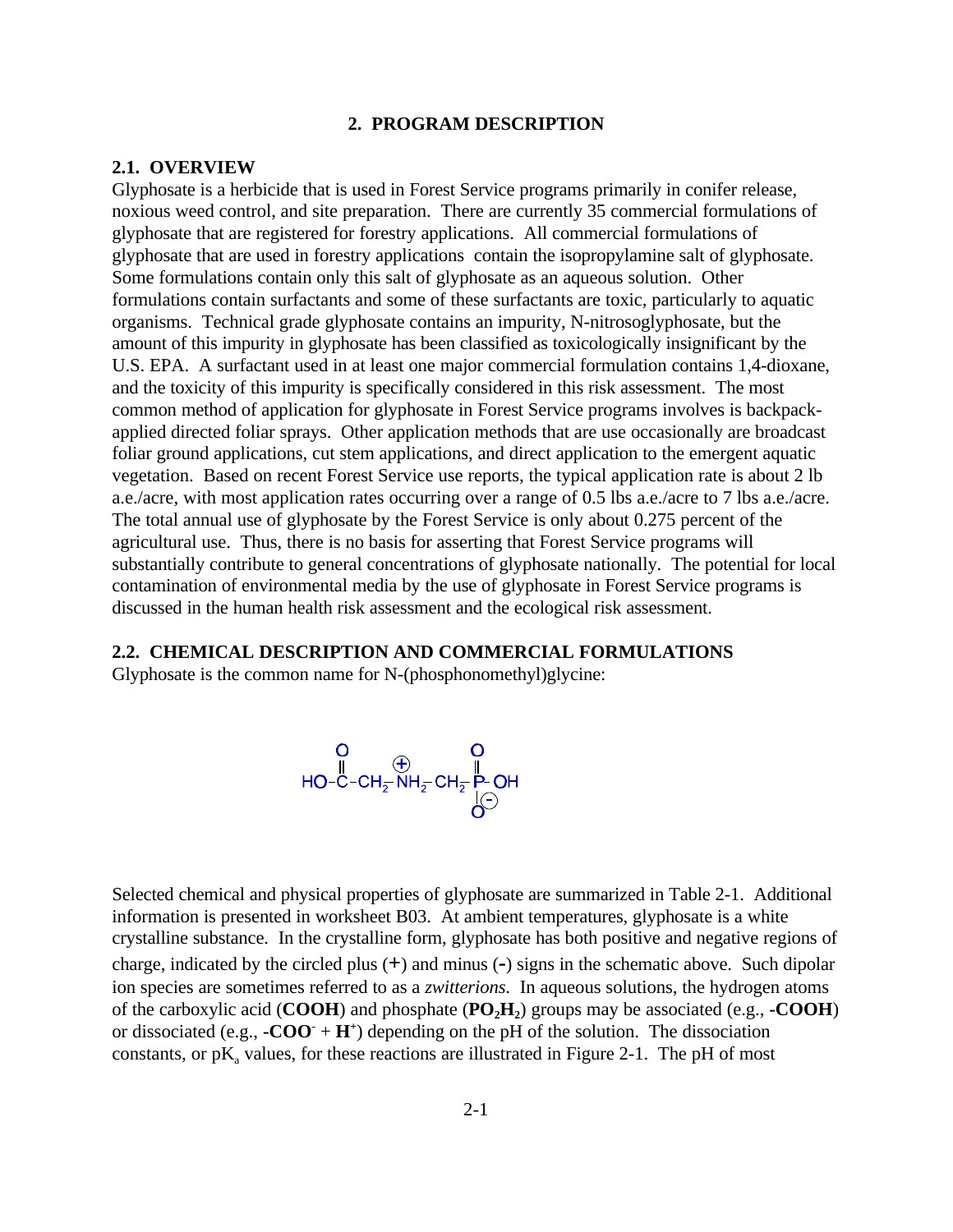biological fluids range from approximately 5 to 9. Thus, within this range of pH, glyphosate has a net negative charge and is predominantly in form of  $H_2G^{-1}$  or  $HG^{-2}$ , as illustrated in Figure 2-1.

Technical grade glyphosate contains an impurity, N-nitrosoglyphosate, which is sometimes abbreviated as NNG. Specific information on nitrosamine concentrations in glyphosate formulations have been submitted to U.S. EPA (e.g., Hirsch and Augustin 1987). This information has been reviewed in the preparation of the current risk assessment but specific details may not be disclosed in this risk assessment except for information that has been made publically available by U.S. EPA. The U.S. EPA has determined that 92% of technical grade glyphosate contains NNG at less than one part per million (<1 mg/L) and that this amount is toxicologically insignificant.

Similarly, a surfactant used in Roundup contains 1,4-dioxane as an impurity. The upper limit of this compound in Roundup is about 0.03% (Monsanto 1990). The toxicologic significance of these compounds are discussed in Section 3.1.9.

The previous USDA Forest Service risk assessment of glyphosate (SERA 1996) had covered only four formulations: Roundup, Roundup Pro, Accord, and Rodeo. Since the preparation of the 1996 risk assessment, glyphosate has come off patent protection, resulting in a rapid increase in registrants and formulations. Thus, there are currently 35 commercial formulations of glyphosate that are registered for forestry applications. Each of the formulations are detailed in Appendix 1. All commercial formulations of glyphosate that are used in forestry applications contain the isopropylamine salt of glyphosate.

Several liquid formulations of glyphosate appear to contain either glyphosate alone in water (e.g., Aquamaster, Glyfos Aquatic, Roundup Custom, Rodeo). Other liquid formulations of glyphosate in a tallow amine surfactant (e.g., Credit, Glyfos, Glyfos Pro, Glyfos X-TRA, Honcho, Mirage, Razor, Roundup ORIGINAL, Roundup PRO). Some formulations of glyphosate do not indicate whether or not surfactants are present in the formulation.

The specific identity of the surfactants, other inerts, contaminants, and impurities has been disclosed to the U.S. EPA as part of the registration process and this information has been reviewed in the preparation of this risk assessment (e.g., Barclay 1987a,b,c; Benard 2002; Brakel 1999; Buchanan 1998; Fickel and Mahlburg 1999; Friis 1995a,b,c; Lystbaek 1994; Mierkowski 1999; Miller 2002a,b,c; Stevens 2000a,b,c; Taylor 1993; Wratten 1999). This information includes information on the manufacturing process, identity and quantity of the inerts/impurities in the formulations as well as additional information on the composition of some inerts that are themselves complex mixtures. This information may not be disclosed in this risk assessment because it is classified as *trade secret* under Sections 10(f) and 12(a)(2)(D) of the Federal Insecticide, Fungicide and Rodenticide Act (FIFRA). While this is a limitation in terms of the ability to communicate specific types of information to the general public and other interested parties, some information is also available in the open literature and is discussed in this risk assessment.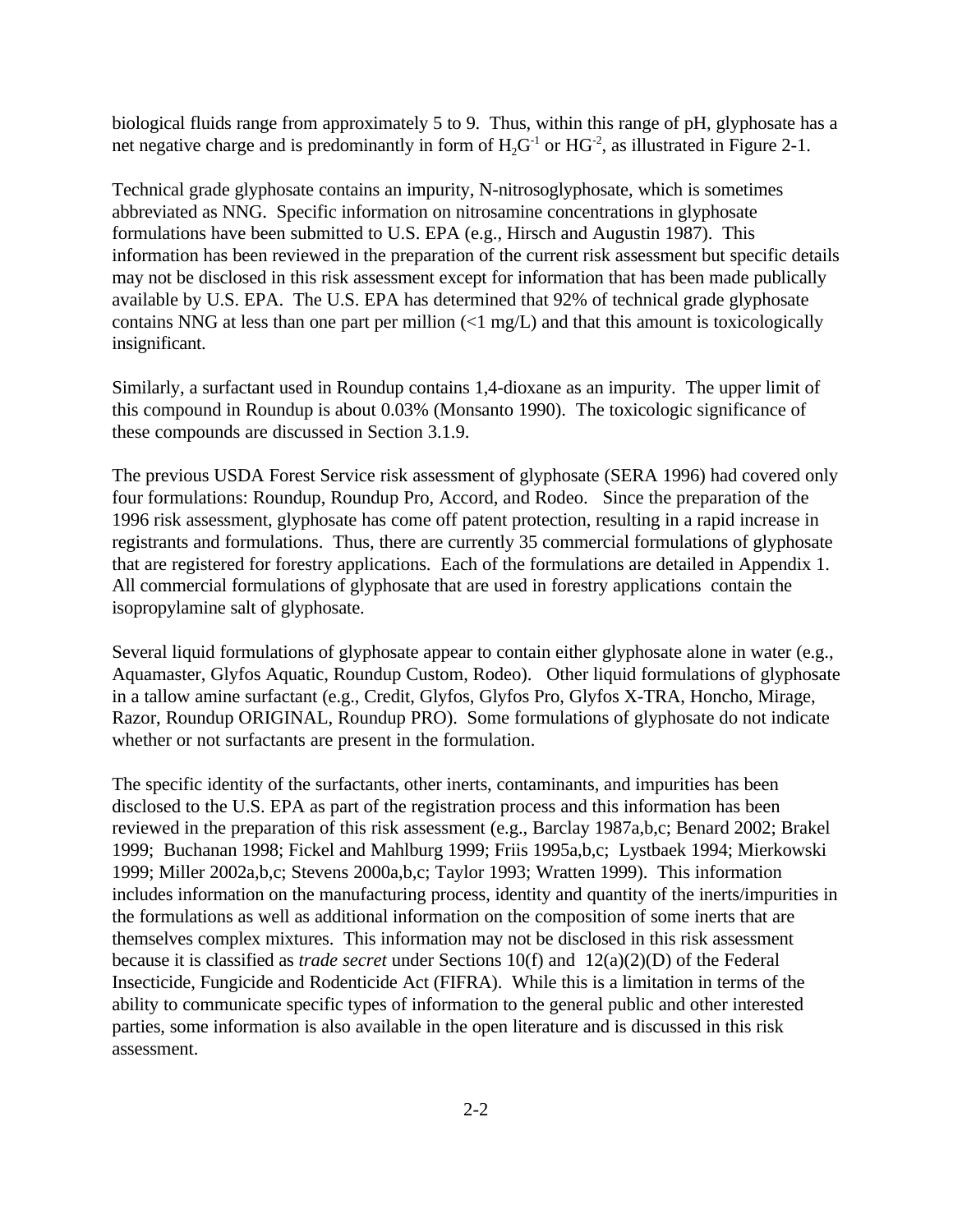Inerts are classified by the U.S. EPA as ranging from inerts of toxicologic concern (List 1) to inerts of minimal concern (List 4) (U.S. EPA/OPP 1998b). Some inerts - i.e., those listed under SARA Title III, Section 313 - are specified on the product material safety data sheets, as specified in Appendix 1, and can be publicly disclosed. Most formulations of glyphosate that do not contain a surfactant indicate that a nonionic surfactant should be added to the field solution prior to application. The concentration of surfactants in glyphosate formulations tends to range from about 1% to 11% and with the most common class of surfactants being characterized as polyoxyethyleneamines or POEA (Acquavella et al. 1999a). As detailed in both the human health risk assessment (Section 3) and the ecological risk assessment (Section 4), the use of glyphosate with a surfactant may substantially impact risk.

#### **2.3. APPLICATION METHODS**

Glyphosate formulations may be applied by directed foliar, broadcast foliar, or aerial methods. The most common method of application for glyphosate in Forest Service programs involves is backpack-applied directed foliar sprays. In directed foliar applications, the herbicide sprayer or container is carried by backpack and the herbicide is applied to selected target vegetation. Application crews may treat up to shoulder high brush, which means that chemical contact with the arms, hands, or face is plausible. To reduce the likelihood of significant exposure, application crews are directed not to walk through treated vegetation. Usually, a worker treats approximately 0.5 acre/hour with a plausible range of 0.25-1.0 acre/hour. Glyphosate may also be applied in hack and squirt applications, in which the bark and cambium of a standing tree is cut with a hatchet and the herbicide is then applied to the cut using a squirt bottle. This treatment is used to eliminate large trees during site preparation, conifer release operations, or rights-of-way maintenance. As with selective foliar applications, a worker usually will treat approximately 0.5 acres/hour with a plausible range of 0.25–1.0 acres/hour.

Broadcast foliar ground applications may occasionally be conducted and involve the use of a two to six nozzle boom mounted on a tractor or other heavy duty vehicle. With this equipment, workers will typically treat 11 to 21 acres per hour, with the low end of this range representative of a four-wheel drive vehicle in tall grass and the upper end of the range representative of a large bulldozer (USDA 1989b p 2-9 to 2-10).

Two additional application methods are also used occasionally in Forest Service programs. The first is a cut stem application. This is used in the treatment of some noxious weeds, notably *Arundo donax*. One of the more common methods for treating that plant is to cut the stem, and then spray or paint on some undiluted Foresters' Non-Selective Herbicide or Glyphos Pro to the cut stump surface. The other method of application is an aquatic application for aquatic noxious weeds. This can involve the application of glyphosate, often with a surfactant, to the emergent vegetation – i.e., above-surface plant parts. Glyphosate is not applied over open water in Forest Service programs.

As indicated in Appendix 1, some glyphosate formulations (e.g., Accord SP and Glypro) are labeled for aerial applications. Liquid formulations of glyphosate are applied through specially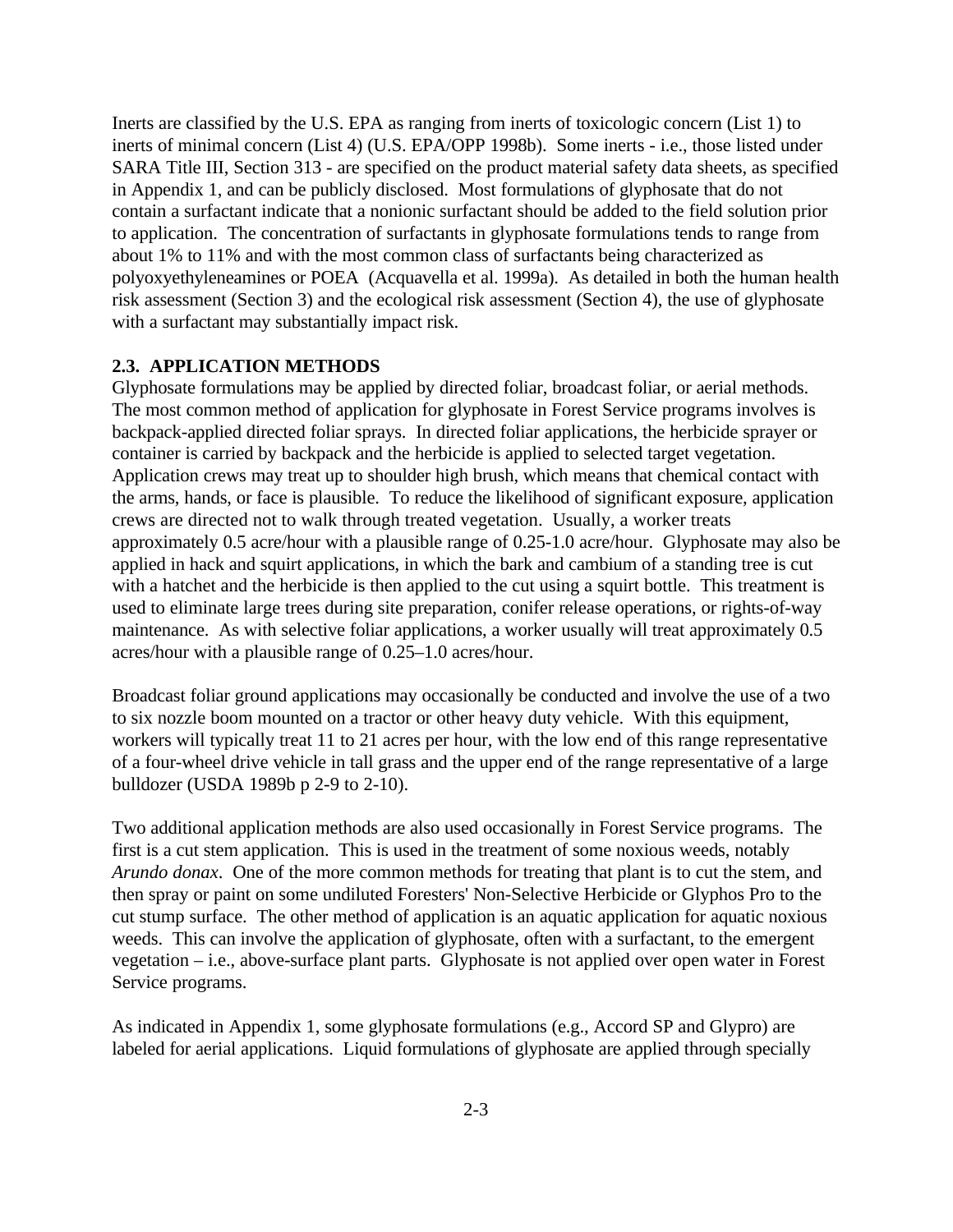designed spray nozzles and booms. The nozzles are designed to minimize turbulence and maintain a large droplet size, both of which contribute to a reduction in spray drift. Aerial applications may only be made under meteorological conditions that minimize the potential for spray drift. In aerial applications, approximately 40–100 acres may be treated per hour.

In some instances, areas treated with glyphosate may be subject to brown-and-burn operations. As indicated in USDA (1989b), these operations involve burning a treated area 45–180 days after treatment with the herbicide.

#### **2.4. USES AND APPLICATION RATES**

The use of glyphosate in Forest Service Programs for fiscal year 2001, the most recent year for which data are available, is detailed in Appendix 2 and summarized in Table 2-2. Glyphosate is used in Forest Service Programs primarily in conifer release (58.2%), noxious weed control (15.1%), and site preparation (16.4%). Other minor uses (totaling 10.3% of use) include other weed control (agricultural, aquatic, and nursery), hardwood release, facilities maintenance, recreation improvement, right-of-way management, seed orchard protection, and wildlife habitat improvement. The application rates are about 3.31 lb/acre (SD 1.77) for conifer release, 1.06 lb/acre (SD 2.14) for noxious weed control, and 3.34 lb/acre (SD 1.76) for site preparation.

For this risk assessment, the average application rate will be taken as 2 lb a.e./acre. This is an essentially arbitrary selection but is reasonably close to the overall average application rate used in all types of program activities (Table 2-2). This application rate is used in the worksheets that accompany this risk assessment. The range of application rates will be taken as 0.5 lbs a.e./acre to 7 lbs a.e./acre to reflect plausible ranges that the Forest Service may use. While the upper range is somewhat below the highest reported application rate of 9.96 lb/acre (i.e., Forest 7 in Region 5), it is likely to be more representative of programs that the Forest Service is likely to conduct in the future. This range of application rates is not used in the worksheets but the consequences of varying application rates within this range is considered in the risk characterization for human health (Section 3.4) and ecological effects (Section 4.4).

For this risk assessment, the extent to which a formulation of glyphosate is diluted prior to application primarily influences dermal and direct spray scenarios, both of which are dependent on 'field dilution'(i.e., the concentration of glyphosate in the applied spray). In all cases, the higher the concentration of glyphosate - equivalent to the lower dilution of glyphosate - the greater the risk. For this risk assessment, the lowest dilution is taken as 5 gallons/acre. The highest dilution is based on 25 gallons of water per acre. A typical dilution rate is taken as 10 gallons/acre. Details regarding the calculation of field dilution rates are given in worksheet B01, and the calculations following this worksheet are summarized in worksheet B02.

It should be noted that the selection of application rates and dilution volumes in this risk assessment is intended to simply reflect typical or central estimates as well as plausible lower and upper ranges. In the assessment of specific program activities, the Forest Service will use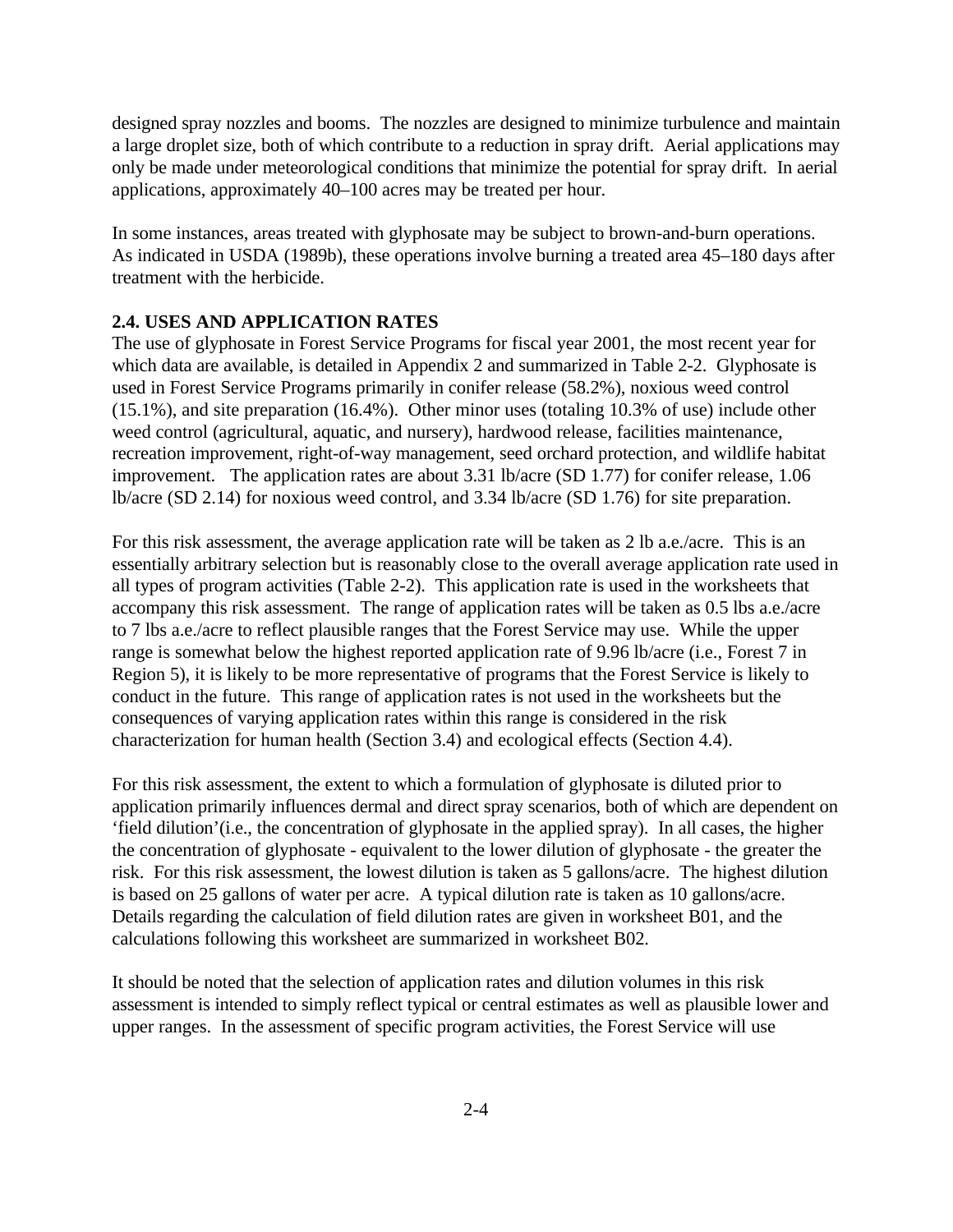program specific application rates in the worksheets that are included with this report to assess any potential risks for a proposed application.

### **2.5. USE STATISTICS**

The USDA Forest Service (USDA/FS 2002) tracks and reports use by geographical areas referred to as "*Regions*". As illustrated in Figure 2-2, the Forest Service classification divides the U.S. into nine regions designated from Region 1 (Northern) to Region 10 (Alaska). [Note: There is no *Region 7* in the Forest Service system.] As illustrated in Figure 2-2 and detailed further in Table 2-3, the heaviest used of glyphosate occurs in Region 5 (Pacific Southwest) in terms of the number of acres treated, the number of pounds used, and the application rate. Substantial glyphosate use also occurs in Regions 8 (Southern, 7.6%) and 9 (Eastern 9.3%) with moderate use in Region 6 (Pacific Northwest, 3.8%). Glyphosate use by the Forest Service in other regions is insubstantial  $-$  i.e., less than 2% of total.

Many formulations of glyphosate are used extensively in agriculture. A summary of the agricultural use of glyphosate is presented in Figure 2-3 (USGS 1998). These use statistics are for 1992, the most recent year for which data are available. As indicated in this figure, over 16,000,000 lbs of glyphosate are applied to crops annually, primarily to soybeans, corn, and citrus in the mid-west and in California. As noted in Table 2-3, the total annual use of glyphosate by the Forest Service for 2001 is about 45,000 lbs, which is 0.275 percent of the agricultural use. While the use of glyphosate by the Forest Service is not trivial, this use is less than that of agricultural uses by a factor of over 300. Thus, there is no basis for asserting that Forest Service programs will substantially contribute to general concentrations of glyphosate nationally. The potential for local contamination of environmental media by the use of glyphosate in Forest Service programs is discussed in detail in the human health risk assessment (Section 3) and the ecological risk assessment (Section 4).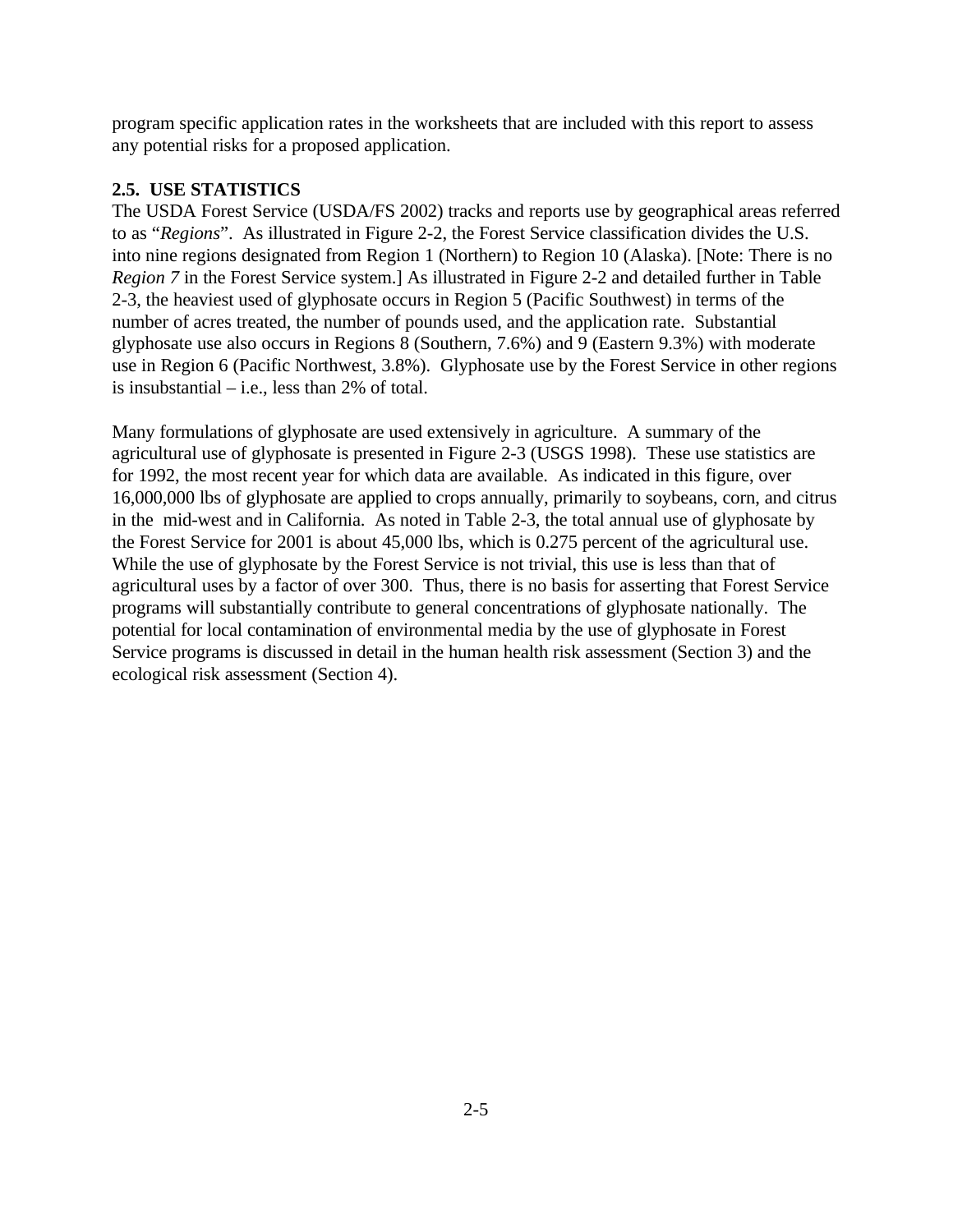$$
\begin{bmatrix}\n0 & 0 & 0 \\
10 - C - CH_2^- N H_2-CH_2^- P-OH & pK_a < 2 & H_4G^{+1} \\
0 & 0 & 0 \\
0 & 0 & 0 \\
0 & -C - CH_2^- N H_2-CH_2^- P-O^- & pK_a < 2.6 & H_3G\n\end{bmatrix}
$$
\n
$$
\begin{bmatrix}\n0 & 0 & 0 \\
0 & -C - CH_2^- N H_2-CH_2^- P-O^- & pK_a < 5.6 & H_2G^{-1} \\
0 & 0 & 0 \\
0 & 0 & C - CH_2^- N H_2-CH_2^- P-O^- & pK_a < 10.6 & HG^{-2} \\
0 & 0 & 0 & 0\n\end{bmatrix}
$$

**Figure 2-1**. Structure and dissociation constants  $(pK_a)$  for the various forms of glyphosate.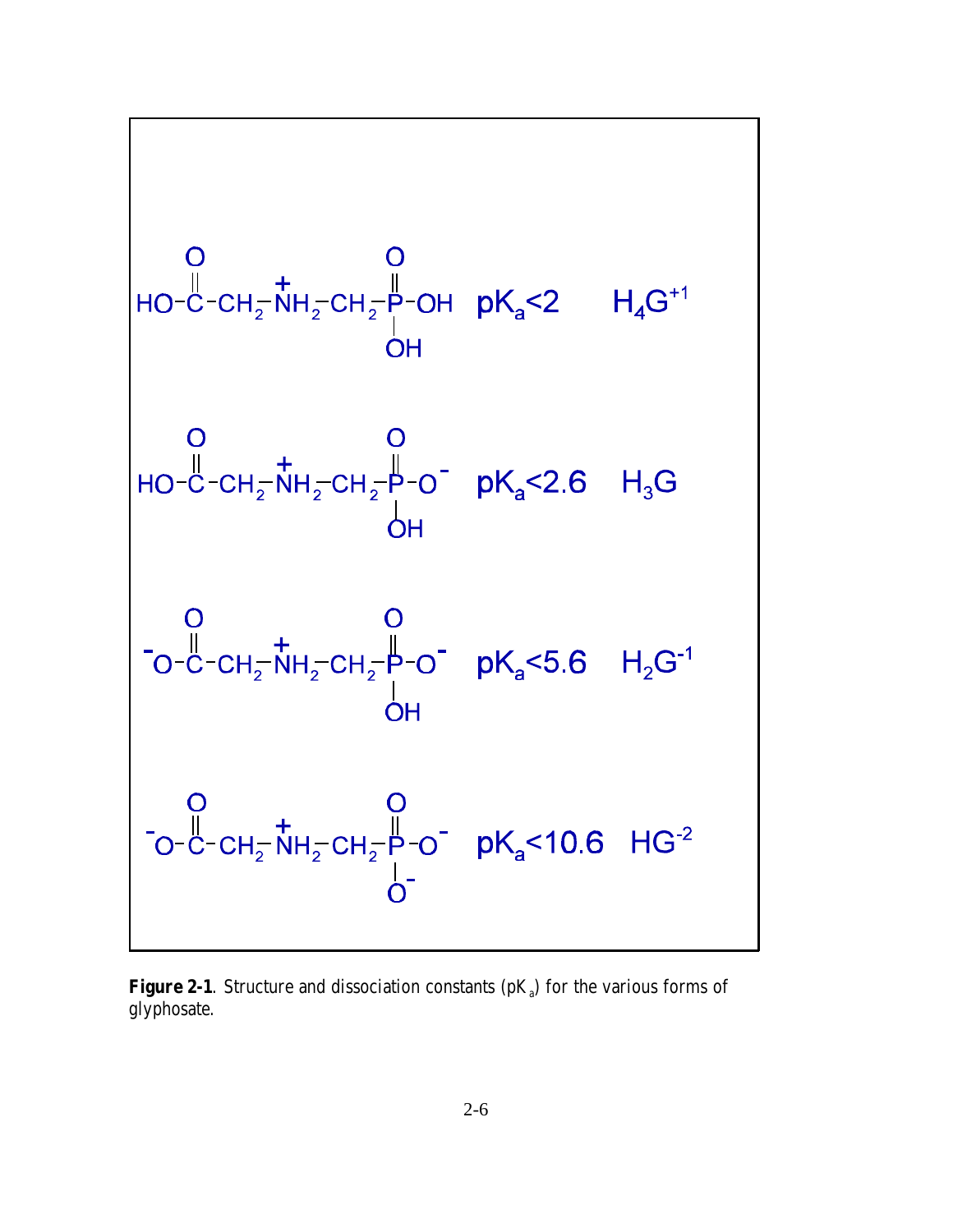

**Figure 2-2**. Use of glyphosate by the USDA Forest Service in various regions of the United States.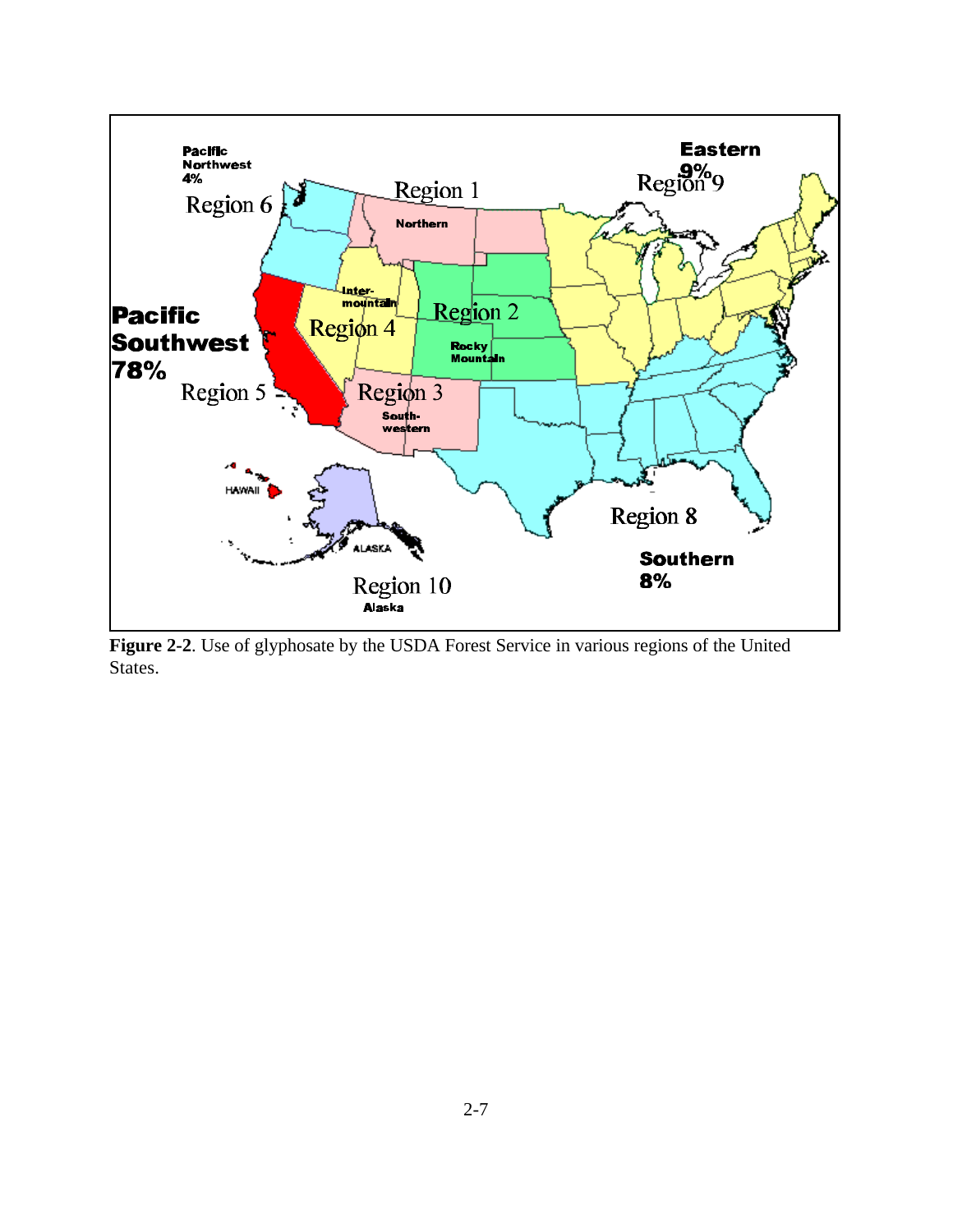

**Figure 2-3**. Agricultural use of glyphosate in the United States for 1992 (USGS 1998).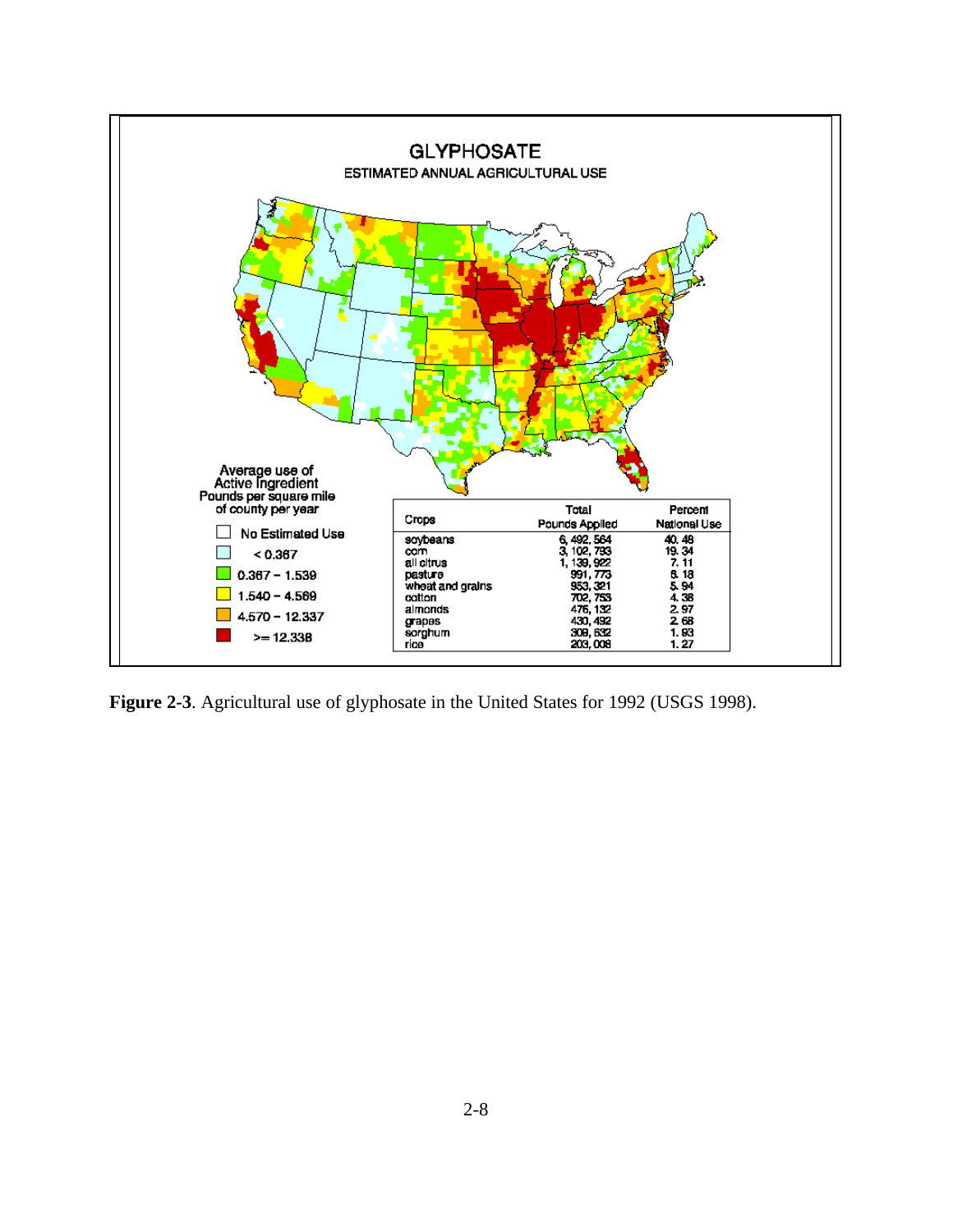| CAS Number:                      | 1071-83-6                                                         |
|----------------------------------|-------------------------------------------------------------------|
| Molecular weight:                | 169.07 (Budavari 1989)                                            |
| Melting point $(^{\circ}C)$ :    | 200 (USDA/ARS 1995)                                               |
| Vapor pressure (mm Hg):          | $<$ 7 x 10 <sup>-9</sup> mm Hg (25 <sup>o</sup> C) (Weber 1991)   |
| Water solubility:                | 12 g/L (25°C) (USDA/ARS 1995)                                     |
|                                  | 900 g/L, amine salt (Knisel et al. 1992)                          |
|                                  | 11.6 g/L (Schuette 1998)                                          |
| Log $K_{ow}$ :                   | -3.39 (pH 1.77) (Chamberlain et al. 1996)                         |
|                                  | -4.38 (pH 4.61) (Chamberlain et al. 1996)                         |
|                                  | -4.85 (pH 6.86) (Chamberlain et al. 1996)                         |
|                                  | $-4.14$ (pH $9.00$ ) (Chamberlain et al. 1996)                    |
|                                  | -3.5 (Schuette 1998)                                              |
| Soil: water part. coef. $K_d$ :  | 61 $g/m^3$ (Schuette 1998)                                        |
|                                  | 2100 (500 - 2600) (USDA/ARS 1995)                                 |
| Soil adsorption $K_{oc}$ (L/kg): | 554-34,000 (Piccolo et al; 1994)                                  |
|                                  | 2,600-4,900 (Glass 1987)                                          |
|                                  | 8 to >500,000 (Gerritse et al. 1996)                              |
|                                  | 54 (Knisel et al. 1992)                                           |
| Foliar half-life (days):         | $\approx$ 1.6 (Thompson et al. 1994)                              |
|                                  | 8-10 (Feng and Thompson 1990)                                     |
|                                  | 10.6–26.6 (Newton et al. 1984)                                    |
|                                  | 2.5 (Knisel et al. 1992)                                          |
|                                  | 46 (Siltanen et al. 1981)                                         |
| Soil half-life (days):           | 20-40 (Weber 1991)                                                |
|                                  | $<60$ (average) (WSSA 1989)                                       |
|                                  | 45-60 (Feng and Thompson 1990)                                    |
|                                  | 29-40 (Newton et al. 1984)                                        |
|                                  | 30-40 (Smith and Aubin 1993)                                      |
|                                  | 47 (Knisel et al. 1992)                                           |
|                                  | 22.1 aerobic, 96.4 anaerobic (Schuette 1998)                      |
|                                  | 2.8-30 (dissipation, Hatfield 1996)                               |
|                                  | 37(2-174) for field dissipation (USDA/ARS 1995)                   |
| Water half-life (days):          | 50-70 (U.S. EPA/ODW 1992)                                         |
|                                  | 14 (minimum rate) (Reinert and Rodgers 1987)                      |
|                                  | 42–70 (Reinert and Rodgers 1987)                                  |
|                                  | $>$ 35 (Schuette 1998)                                            |
|                                  | 3.5–11.2 days [surface water; some glyphosate in the water column |
|                                  | was transferred to sediment and not degraded] (Goldsborough and   |
|                                  | <b>Brown 1993)</b>                                                |
| Foliar wash-off fraction         | 0.6 (Knisel et al. 1992)                                          |
|                                  |                                                                   |

# **Table 2-1. Physical, chemical, and biochemical properties of glyphosate**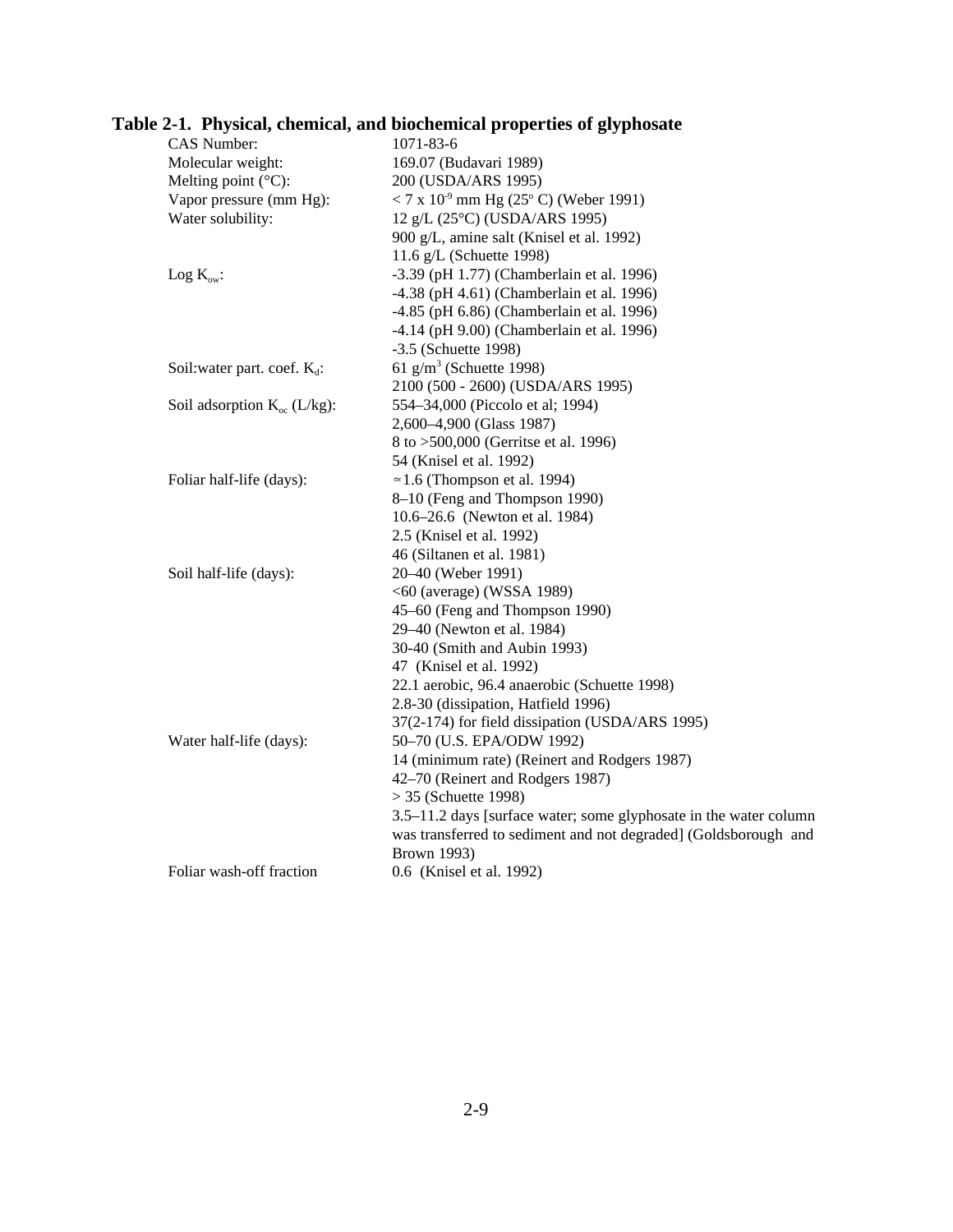| Use Classification                  | Acres    | Pounds              | Propor-<br>tion of<br>Use by<br>Pounds | lbs/acre |
|-------------------------------------|----------|---------------------|----------------------------------------|----------|
| <b>Agricultural Weed Control</b>    | 4,172.60 | 628.50              | 0.014                                  | 3.64     |
| <b>Aquatic Weed Control</b>         | 4.50     | 4.70                | 0.000                                  | 1.04     |
| <b>Conifer and Hardwood Release</b> | 954.10   | 1,501.20            | 0.034                                  | 1.57     |
| <b>Conifer Release</b>              | 7,855.00 | 26,032.50           | 0.582                                  | 3.31     |
| <b>Facilities Maintenance</b>       | 49.80    | 48.64               | 0.001                                  | 0.98     |
| <b>Noxious Weed Control</b>         | 6,368.60 | 6,768.54            | 0.151                                  | 1.06     |
| <b>Nursery Weed Control</b>         | 247.30   | 718.15              | 0.016                                  | 2.90     |
| <b>Recreation Improvement</b>       | 78.50    | 39.68               | 0.001                                  | 0.51     |
| Right-of-Way                        | 577.70   | 895.48              | 0.020                                  | 1.55     |
| Seed Orchard Protection             | 16.00    | 10.00               | 0.000                                  | 0.63     |
| <b>Site Preparation</b>             | 2,189.00 | 7,319.76            | 0.164                                  | 3.34     |
| Wildlife Habitat Improvement        | 508.00   | 753.50              | 0.017                                  | 1.48     |
| <b>Grand Total</b>                  |          | 19,021.10 44,720.60 | $\mathbf{1}$                           | 2.35     |

Table2-2: Use of glyphosate by USDA Forest Service in 2001 by Type of Use (USDA/FS 2002)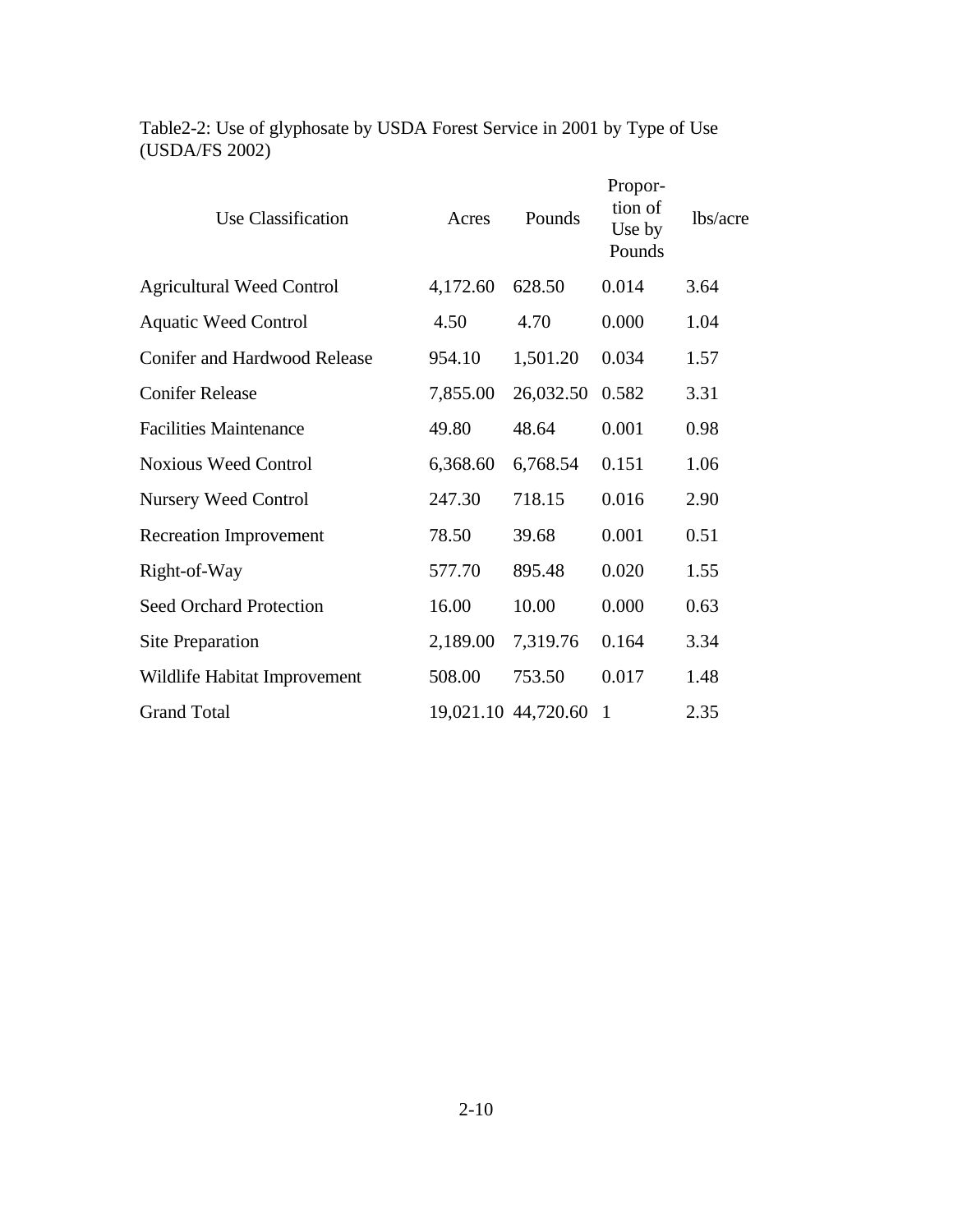| Forest                 | Acres     | Pounds    | lbs/acre | Proportion<br>of Total<br>Acres | Proportion<br>of Total<br>Lbs. |
|------------------------|-----------|-----------|----------|---------------------------------|--------------------------------|
| Northern $(R1)$        | 133.00    | 264.00    | 1.99     | 0.007                           | 0.006                          |
| Rocky Mountain (R2)    | 264.00    | 182.00    | 0.69     | 0.014                           | 0.004                          |
| Southwestern (R3)      | 3.00      | 3.00      | 1.00     | 0.000                           | 0.000                          |
| Intermountain (R4)     | 405.00    | 261.00    | 0.64     | 0.021                           | 0.006                          |
| Pacific Southwest (R5) | 8,395.00  | 34,740.00 | 4.14     | 0.441                           | 0.777                          |
| Pacific Northwest (R6) | 1,003.00  | 1,706.00  | 1.70     | 0.053                           | 0.038                          |
| Southern (R8)          | 3,888.00  | 3,419.00  | 0.88     | 0.204                           | 0.076                          |
| Eastern (R9)           | 4,930.00  | 4,146.00  | 0.84     | 0.259                           | 0.093                          |
| <b>Total</b>           | 19,021.00 | 44,721.00 | 2.35     |                                 |                                |

Table 2-3: Use of glyphosate by USDA Forest Service in 2001 by Region (USDA/FS 2002)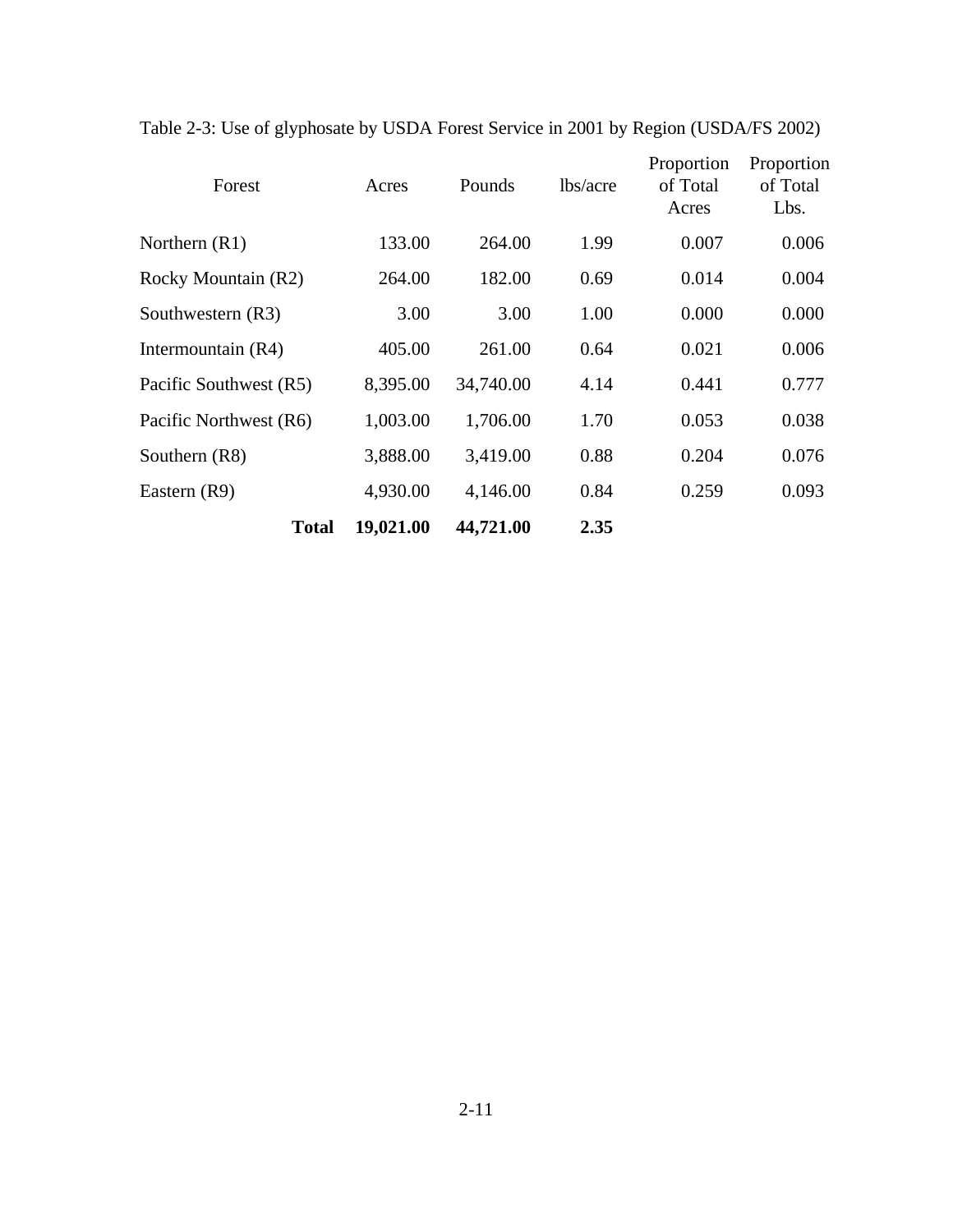#### **3. HUMAN HEALTH RISK ASSESSMENT**

# **3.1. HAZARD IDENTIFICATION**

**3.1.1. Overview.** The herbicidal activity of glyphosate is due primarily to the inhibition of the shikimate pathway which is involved in the synthesis of aromatic amino acids in plants and microorganisms. This metabolic pathway does not occur in humans or other animals and thus this mechanism of action is not directly relevant to the human health risk assessment. Two specific biochemical mechanisms of action have been identified or proposed for glyphosate: uncoupling of oxidative phosphorylation and inhibition of hepatic mixed function oxidases. Both glyphosate and the polyethoxylated tallow amine (POEA) surfactant used in Roundup will damage mucosal tissue, although the mechanism of this damage is likely to differ for these two agents. Many of the effects of acute oral exposure to high doses of glyphosate or Roundup are consistent with corrosive effects on the mucosa.

The available experimental studies indicate that glyphosate is not completely absorbed after oral administration and is poorly absorbed after dermal applications. Two dermal absorption studies have been published on glyphosate and both of these studies indicate that glyphosate is very poorly absorbed across the skin.

Like all chemicals, glyphosate as well as commercial formulations of glyphosate may be toxic at sufficiently high exposure levels. In rats and mice, acute oral  $LD_{50}$  values of glyphosate range from approximately 2,000 to 6,000 mg/kg. Formulations of glyphosate with a POEA surfactant have been used in many suicides and attempted suicides. Gastrointestinal effects (vomiting, abdominal pain, diarrhea), irritation, congestion, or other forms of damage to the respiratory tract, pulmonary edema, decreased urinary output sometimes accompanied by acute renal tubular necrosis, hypotension, metabolic acidosis, and electrolyte imbalances, probably secondary to the gastrointestinal and renal effects, are seen in human cases of glyphosate/surfactant exposure.

One of the more consistent signs of subchronic or chronic exposure to glyphosate is loss of body weight. This effect has been noted in mice, rats, dogs, and rabbits. This observation is consistent with experimental data indicating that glyphosate may be an uncoupler of oxidative phosphorylation. Other signs of toxicity seem general and non-specific. A few studies report changes in liver weight, blood chemistry that would suggest mild liver toxicity, or liver pathology. Changes in pituitary weight have also been observed. Signs of kidney toxicity, which might be expected based on the acute toxicity of glyphosate, have not been reported consistently and are not severe. Various hematological changes have been observed that may be secondary to mild dehydration.

Glyphosate has been specifically tested for neurotoxicity in rats after both acute and subchronic exposures and has been tested for delayed neurotoxicity in hens. In both the animal data as well as the clinical literature involving suicide attempts, there is no clear pattern suggestive of a specific neurotoxic action for glyphosate or its commercial formulations. The weight of evidence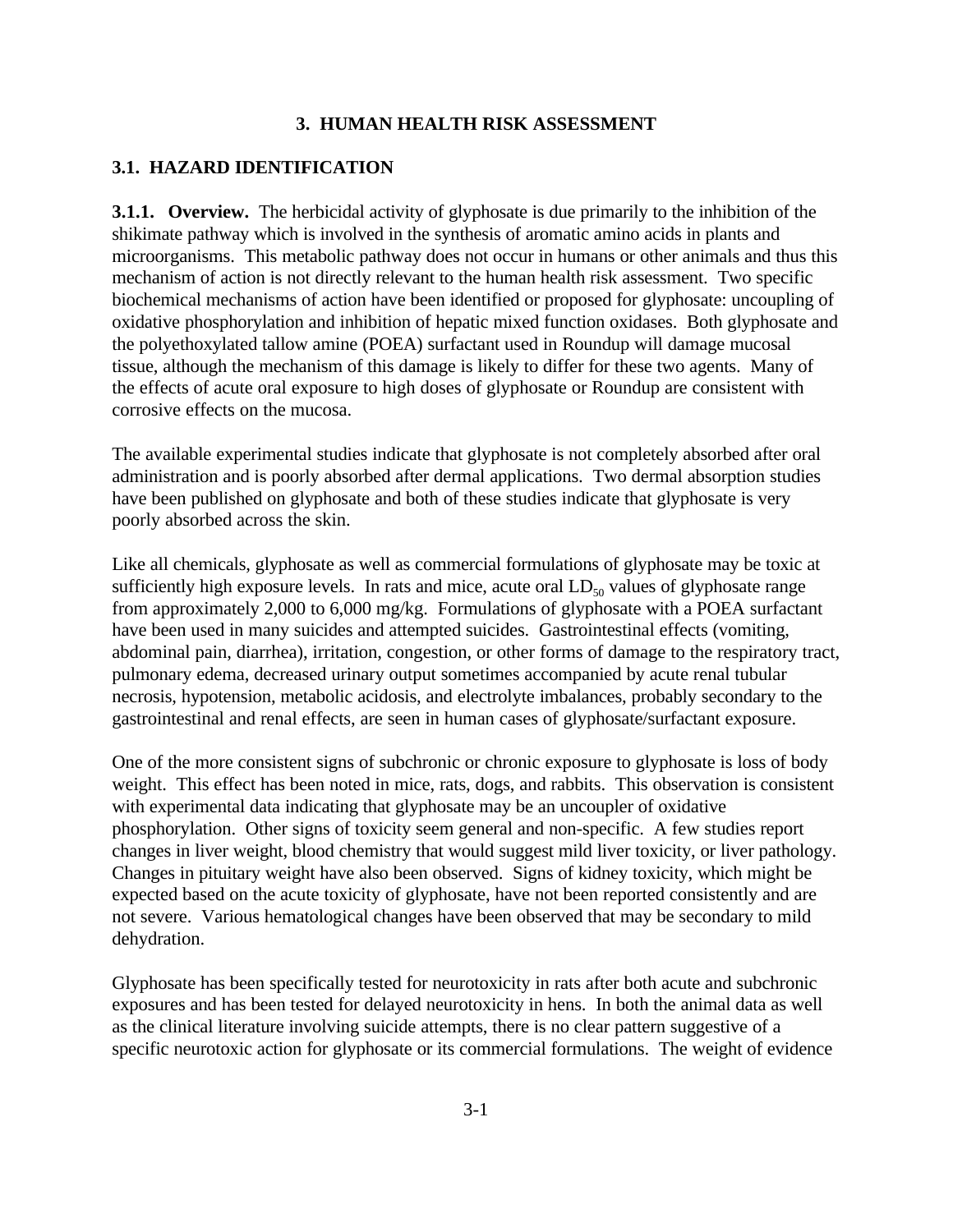suggests that any neurologic symptoms associated with glyphosate exposures are secondary to other toxic effects. No studies are reported that indicate morphologic abnormalities in lymphoid tissues which could be suggestive of an effect on the immune system. As discussed in the ecological risk assessment, one study has asserted that glyphosate causes immune suppression in a species of fish. This study, however, is deficient in several respects and does not provide a basis for impacting the hazard identification for effects on the immune system.

Only three specific tests on the potential effects of glyphosate on the endocrine system have been conducted and all of these tests reported no effects. All of these assays are *in vitro* – i.e., not conducted in whole animals. Thus, such studies are used qualitatively in the hazard identification to assess whether there is a plausible biologic mechanism for asserting that endocrine disruption is plausible. Because they are *in vitro* assays, measures of *dose* and quantitative use of the information in dose/response assessment is not appropriate. For glyphosate, these studies to not indicate a basis for suggesting that glyphosate is an endocrine disruptor. Nonetheless, glyphosate has not undergone an extensive evaluation for its potential to interact or interfere with the estrogen, androgen, or thyroid hormone systems. Thus, the assessment of the potential endocrine effects of glyphosate cannot be overly interpreted.

Glyphosate has been subject to multi-generation reproduction studies which measure overall effects on reproductive capacity as well as teratology studies which assay for a compounds ability to cause birth defects. Signs of teratogenic activity have not been observed in standard assays in both rats and rabbits. In a multi-generation reproduction study in rats, effects on the kidney were observed in male offspring. This effect is consistent with the acute systemic toxicity of glyphosate, rather than a specific reproductive effect. Several other subchronic and chronic studies of glyphosate have been conducted with no mention of treatment-related effects on endocrine glands or reproductive organs. A single study has reported substantial decreases in libido, ejaculate volume, sperm concentrations, semen initial fructose and semen osmolality as well as increases in abnormal and dead sperm in rabbits after acute oral exposures to glyphosate. This study is inconsistent with other studies reported on glyphosate and is poorly documented – i.e., specific doses administered to the animals are not specified. In addition, the use of gelatin capsules, as in this study results, in a high spike in body burden that is not typical or particularly relevant to potential human exposures – other than attempted suicides. Numerous epidemiological studies have examined relationships between pesticide exposures or assumed pesticide exposures in agricultural workers and reproductive outcomes. Of those studies that have specifically addressed potential risks from glyphosate exposures, adverse reproductive effects have not been noted.

Based on standard animal bioassays for carcinogenic activity *in vivo*, there is no basis for asserting that glyphosate is likely to pose a substantial risk. The Re-registration Eligibility Decision document on glyphosate prepared by the U.S. EPA indicates that glyphosate is classified as Group E: Evidence of non-carcinogenicity for humans. This classification is also indicated in U.S. EPA's most recent publication of tolerances for glyphosate and is consistent with an assessment by the World Health Organization. This assessment has been challenged based on some studies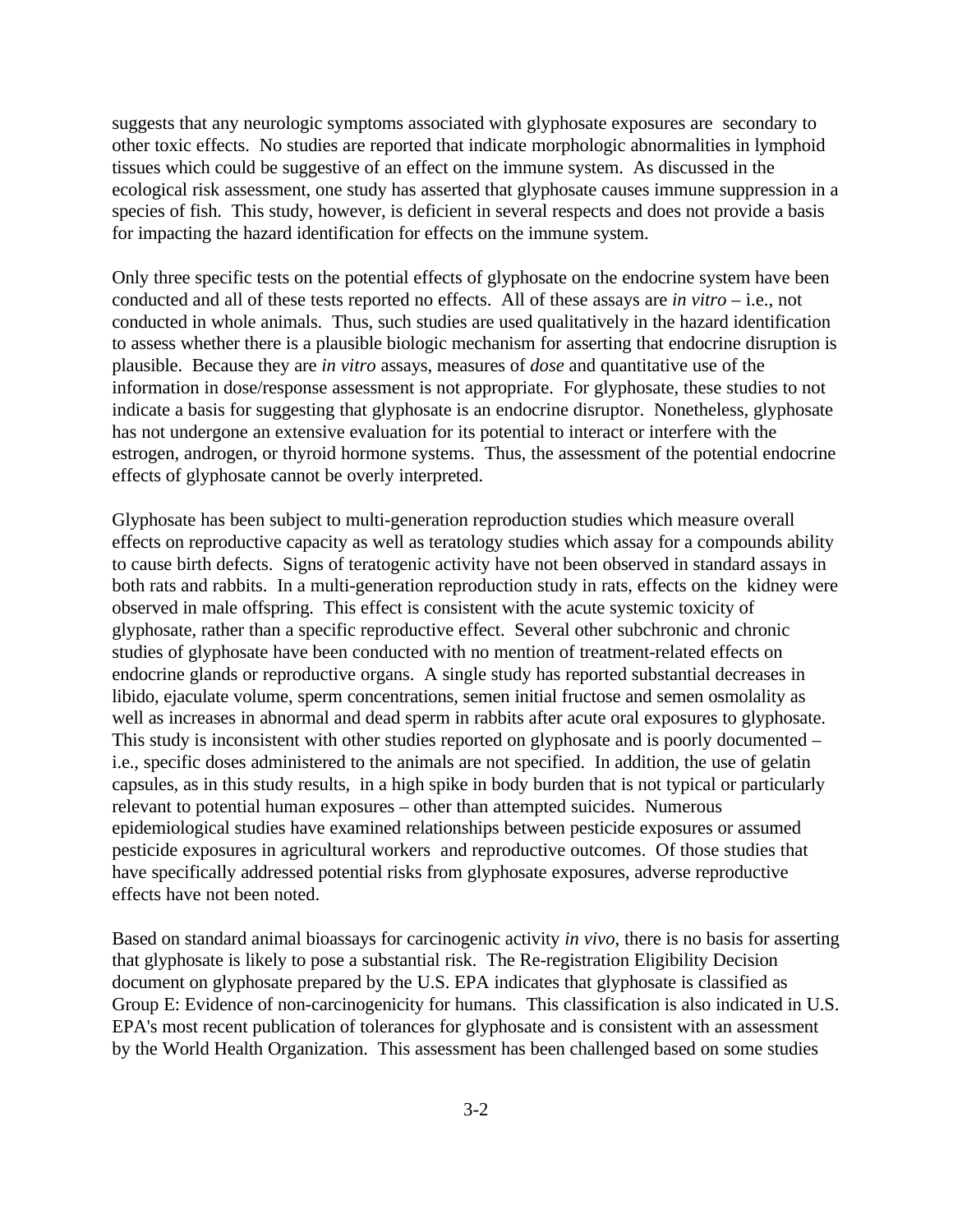that indicate marginal carcinogenic activity. As with any compound that has been studied for a long period of time and tested in a large number of different systems, some equivocal evidence of carcinogenic potential is apparent and may remain a cause of concern, at least in terms of risk perception. While these concerns are understandable, there is no compelling basis for challenging the position taken by the U.S. EPA and no quantitative risk assessment for cancer is conducted as part of the current analysis.

Glyphosate formulations used by the Forest Service are classified as either non-irritating or only slightly irritating to the skin and eyes in standard assays required for product registration. Based on a total of 1513 calls to a poison control center reporting ocular effects associated with the use of Roundup, 21% were associated with no injury, 70% with transient minor injury, 2% with some temporary injury. The most frequently noted symptoms included blurred vision, a stinging or burning sensation, lacrimation. No cases of permanent damage were reported.

Various glyphosate formulations contain a POEA surfactant at a level of up to about 20%. Other formulations of glyphosate recommend the use of a surfactant to improve the efficacy of glyphosate. While surfactants are typically classified as "inert" ingredients in herbicides, these compounds are not toxicologically inert and some surfactants may be more toxic than the herbicides with which they are used. Although surfactants may play a substantial role in the interpretation of a large number of suicides and attempted suicides involving the ingestion of glyphosate formulations, primarily Roundup, the acute mammalian toxicity of different glyphosate formulations do not appear to differ substantially. This is in contrast to the available data on the toxicity of various formulations to aquatic species, as detailed in the ecological risk assessment.

**3.1.2. Mechanisms of Action.** While the mechanism of action of glyphosate in plants is wellcharacterized, the mechanism by which glyphosate exerts toxic effects in humans or experimental mammals is not clear. Two specific biochemical mechanisms of action have been identified or proposed: uncoupling of oxidative phosphorylation and inhibition of hepatic mixed function oxidases. In addition, both glyphosate and the POEA surfactant used in Roundup will damage mucosal tissue, although the mechanism of this damage is likely to differ for these two agents.

The herbicidal activity of glyphosate is due primarily to the inhibition of the shikimate pathway which is involved in the synthesis of aromatic amino acids in plants and microorganisms (Section 4.1). This metabolic pathway does not occur in humans or other animals and thus this mechanism of action is not directly relevant to the human health risk assessment. Nonetheless, shikimate pathway inhibitors have been considered as antimicrobial agents for the control of pathogens (Roberts et al. 1998; Roberts et al. 2002; Schonbrunn et al. 2001) and glyphosate has been shown to be effective in prolonging survival in mice infected with a pathogen, *Cryptococcus neoformans* (Nosanchuk et al. 2001).

Oxidative phosphorylation is a fundamental metabolic process in which metabolic energy derived from the oxidation of nutrients is transferred to and stored in high-energy phosphate bonds. The uncoupling of this process results in energy loss in the organism and lead to death. Symptoms of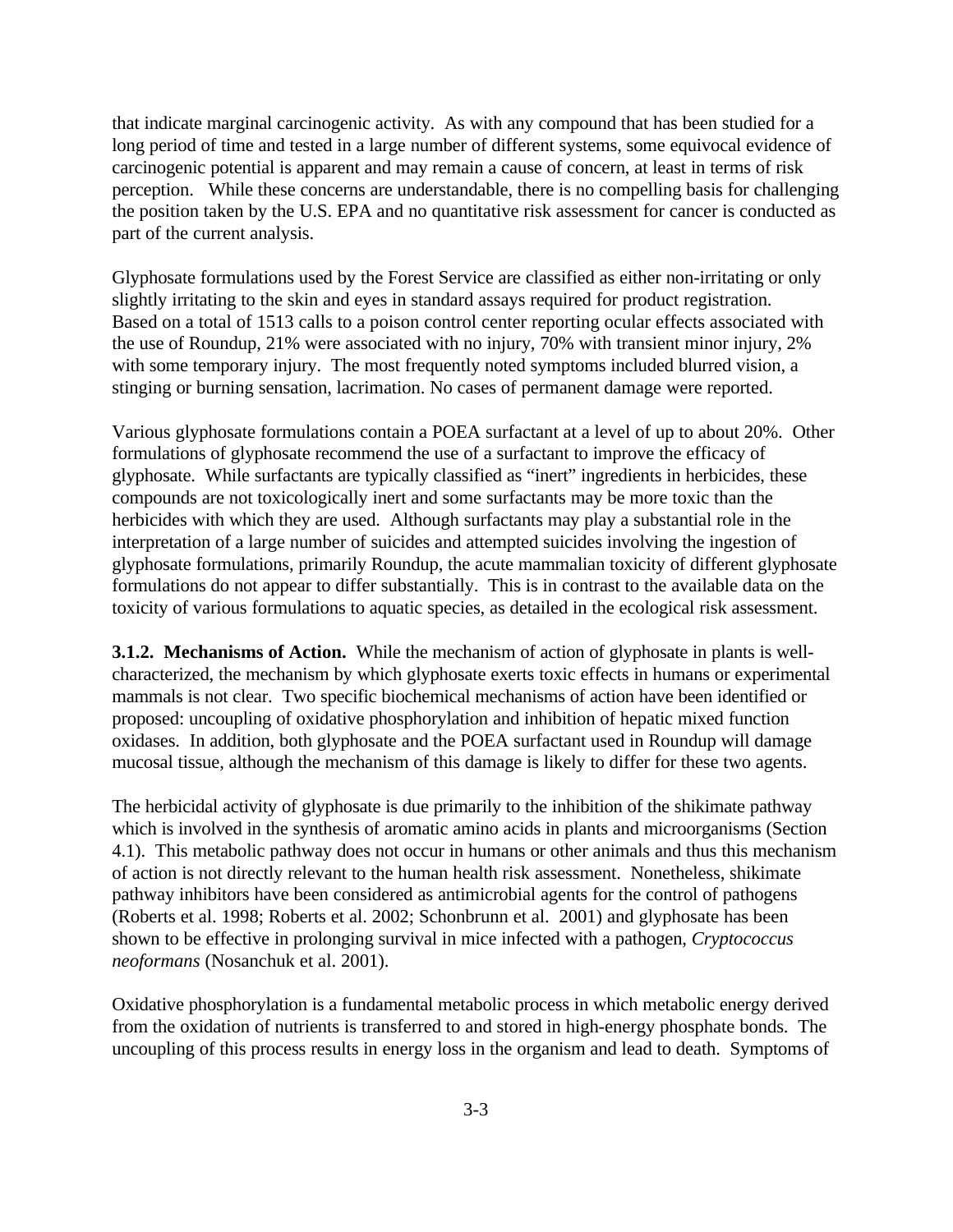uncouplers of oxidative phosphorylation include increased heart rate (tachycardia), increased respiratory rate, labored breathing, profuse sweating, fever, metabolic acidosis, and weight loss (ATSDR 2001).

Based on a series of experiments using rat liver mitochondria exposed to the isopropanolamine salt of glyphosate without any surfactant (summarized in detail by U.S. EPA 1992), glyphosate appears to be an uncoupler of oxidative phosphorylation (Bababunmi et al. 1979, Olorunsogo 1982, Olorunsogo and Bababunmi 1980, Olorunsogo et al. 1977, Olorunsogo et al. 1979a,b). This effect has been noted after intraperitoneal doses as low as 15 mg/kg (Olorunsogo et al. 1979a). Many of the observations on whole animals and isolated mitochondria are consistent with an uncoupling of oxidative phosphorylation including decreased body weight, decreased food conversion efficiency and increased body temperature (Section 3.1.3). It is less clear that uncoupling of oxidative phosphorylation is a significant factor in acute exposures. Of the 97 patients covered in the Tominack et al. (1991) report, only seven individuals had mild elevations in body temperature (>99.5°F). In addition, acute gavage doses of 50, 100, or 200 mg glyphosate a.e./kg in rats was associated with hypothermia (a decrease in body temperature) rather than hyperthermia (Horner 1996a).

The other specific mechanism of action that may account for some the effects of glyphosate involves the inhibition of hepatic mixed-function oxidases. This is a class of enzymes comprised of various isozymes of cytochrome P-450 that is involved in the metabolism of a wide variety of endogenous compounds as well as xenobiotics. Decreases in hepatic mixed function oxidase activity in rats has been noted after doses of glyphosate (as Roundup 360 g/L) of 500 mg/kg/day for four days followed by doses of 300 mg/kg/day for 6 days (Hietanen et al. 1983). This decrease in mixed function oxidase activity is only suggestive of cytochrome P-450 inhibition in that a general decrease in mixed function oxidase activity could also be caused by direct liver damage. Nonetheless, it seems reasonable to suggest that this effect may have been caused by P-450 inhibition by glyphosate because glyphosate has been shown to inhibit cytochrome P-450 in plants (Lamb et al. 1998).

Many of the effects of acute oral exposure to high doses of glyphosate or Roundup are consistent with corrosive effects on the mucosa. Glyphosate, the POEA surfactant in Roundup, as well as Roundup itself all cause corrosive effects on the gastric mucosa as well as other tissue (Chang et al. 1999; Hung et al. 1997). While somewhat speculative, it is likely that the mechanisms for this effect differ between glyphosate and the POEA surfactant. As indicated in Section 2, glyphosate is a zwitterion that will have a net negative charge and can be expected to act as an acid at physiological pH. Thus, the effects of glyphosate on mucosal tissue may be due to the acidic action of glyphosate, similar to the effects of high concentrations of hydrochloric acid in dog (Talbot et al. 1991). As detailed in Section 3.1.11, the POEA surfactant behaves essentially like a soap to dissolve cell membranes.

**3.1.3. Pharmacokinetics and Metabolism.** The available experimental studies indicate that glyphosate is not completely absorbed after oral administration and is poorly absorbed after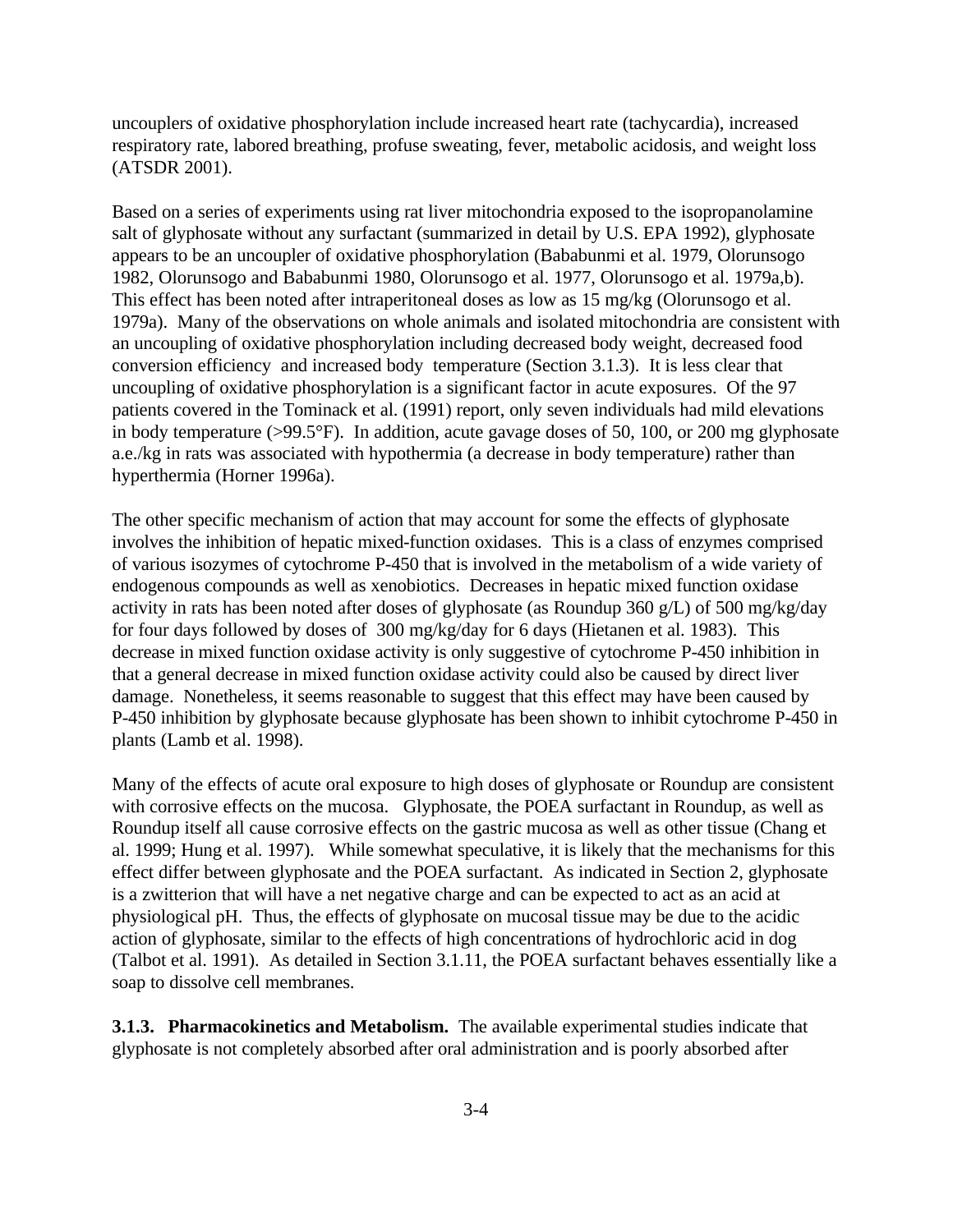dermal applications. Much of the early literature on the pharmacokinetics and metabolism of glyphosate is reviewed by WHO (1994) and Williams et al. (2000). After oral exposure only about 30% of glyphosate is absorbed from the gastrointestinal tract. This has also been noted in more recent studies by Davies (Davies 1996a; Davies 1996b; Davies 1996c; Davies 1996d; Davies 1996e). Although most unabsorbed glyphosate remains in the gastrointestinal tract (Davies 1996e), absorbed glyphosate is widely distributed in the body. Although glyphosate does not substantially concentrate and persist in any tissue, concentrations in the bone tend to be higher than in other tissue (WHO 1994; Davies 1996e). The only known metabolite of glyphosate is AMPA. While this is a common environmental metabolite formed in the degradation of glyphosate (Section 1.3.14.1), only trace amounts of AMPA are formed in mammals (Macpherson 1996; U.S. EPA/ODW 1992; WHO 1994) and most of the administered dose of glyphosate (>97%) is excreted unchanged (Williams et al. 2000).

As discussed further in the dose-response assessment (Section 3.3), dose levels expressed in mg/kg/day cause comparable effects over broad periods of exposure, which is consistent with the rapid elimination of and lack of toxic metabolites from glyphosate (Brewster et al. 1991, Monsanto Co. 1993a,b; NTP 1992).

Most of the occupational exposure scenarios and many of the exposure scenarios for the general public involve the dermal route of exposure. For these exposure scenarios, dermal absorption is estimated and compared to an estimated acceptable level of oral exposure based on subchronic or chronic toxicity studies. Thus, it is necessary to assess the consequences of dermal exposure relative to oral exposure and the extent to which glyphosate is likely to be absorbed from the surface of the skin. Two types of dermal exposure scenarios are considered: immersion and accidental spills. As detailed in SERA (2001a), the calculation of absorbed dose for dermal exposure scenarios involving immersion or prolonged contact with chemical solutions use Fick's first law and require an estimate of the permeability coefficient,  $K_p$ , expressed in cm/hour. For exposure scenarios like direct sprays or accidental spills, which involve deposition of the compound on the skin's surface, dermal absorption rates (proportion of the deposited dose per unit time) rather than dermal permeability rates are used in the exposure assessment.

Two dermal absorption studies (Wester et al. 1991; Wester et al. 1996) have been published on glyphosate and both of these studies indicate that glyphosate is very poorly absorbed across the skin. Wester et al. (1991) assayed the dermal absorption of  $^{14}$ C-labeled glyphosate in a Roundup formulation in both an *in vitro* system using skin from human cadavers and in the *in vivo* study in monkeys. *In vitro* skin preparations were exposed to undiluted Roundup formulations for up to 8 hours and 1:20 and 1:32 dilutions of Roundup similarly treated for up to 16 hours (Wester et al. 1991, Table 1, p. 728). Based on the 16 hour exposures to the dilute solutions, first-order dermal absorption rates ranged from  $1.3 \times 10^{-4}$  to  $1.0 \times 10^{-3}$  hour<sup>-1</sup> with an average value of  $4.1 \times 10^{-4}$  hour<sup>-1</sup>. Based on the 8 hour exposures to the concentrated Roundup, first-order dermal absorption rates ranged from  $7.5\times10^{-5}$  to  $5.0\times10^{-4}$  hour<sup>-1</sup>. Thus, glyphosate in undiluted Roundup – i.e., containing the POEA surfactant – does not appear to be more rapidly absorbed than glyphosate in a more dilute solution of the surfactant. The *in vivo* studies in monkeys indicated that about 1.5% of the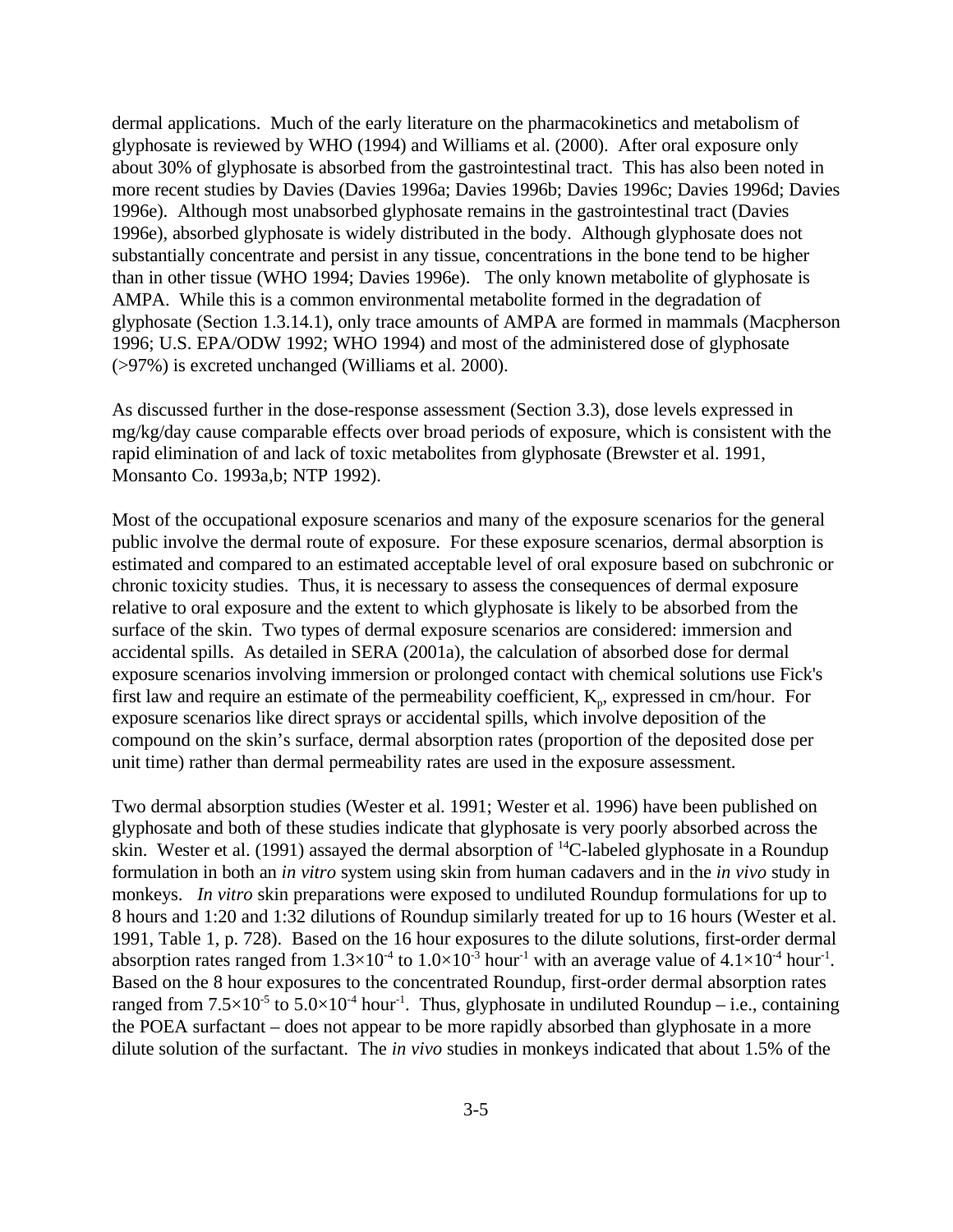glyphosate was absorbed in 12 hours, corresponding to a first-order dermal absorption rate of  $1.3\times10^{-3}$  hour<sup>-1</sup> [ka = ln(1-proportion absorbed)/duration].

These experimental measurements of dermal absorption are very consistent with the standard methods used to estimate first-order dermal absorption rates (SERA 2001a). The details of the method specified in SERA (2001a) for estimating the first-order dermal absorption coefficient based on the molecular weight and octanol-water partition coefficient are given in worksheet A07a. The application of this method to glyphosate is detailed in worksheet B03 and yields a central estimate of  $7.43\times10^{-4}$  hour<sup>-1</sup> with a range of  $1.40\times10^{-4}$  to  $3.95\times10^{-4}$  hour<sup>-1</sup>.

Given the similarities between the estimated values of the first-order dermal absorption rates in worksheet B03 and the experimental values calculated from the study by Wester et al. (1991), the use of either set in this risk assessment makes relatively little difference. Nonetheless, the experimental values for human skin preparations from Wester et al. (1991) are used in all exposure assessments requiring first-order dermal absorption rates as specified in worksheet B05.

Wester et al. (1996) have reported a permeability coefficient,  $K_p$ , of  $4.59 \pm 1.56 \times 10^4$  cm/hour with a lag time of 10.48 hours based on *in vitro* human skin preparation. As detailed in U.S. EPA/ORD (1992) different types of models with or without lag times may be used to estimate dermal permeability coefficients. Using the method recommended by U.S. EPA/ORD (1992), the estimated dermal permeability coefficient for glyphosate (excluding a lag time) is  $1.53\times10^{-6}$ cm/hour with a 95% confidence interval of  $3.47 \times 10^{-7}$  to  $6.27 \times 10^{-6}$  cm/hour. The details of the U.S. EPA/ORD (1992) method for estimating  $K_p$  based on the molecular weight and octanolwater partition coefficient are given in worksheet A07b. The application of this method to glyphosate is detailed in worksheet B04. Because of the differences in the underlying models – i.e., inclusion or exclusion of a lag time – the estimates based on the method of U.S. EPA/ORD (1992) and the experimental report from Wester et al. (1996) are not directly comparable. For this risk assessment, the simpler model and estimates from U.S. EPA/ORD (1992) are used.

This is a more conservative approach than using the lag-time model because washing with soap and water will effectively remove about 90% of glyphosate applied to the skin (Wester et al. 1994). Thus, under standard spill scenarios used in this risk assessment (Section 3.3), the pesticide is washed off the skin in less than the lag time noted by Wester et al. (1996) and hence exposure would be essentially zero, even though the Kp with lag-time reported by Wester et al. (1996) is substantially higher than the values estimated from the method of U.S. EPA/ORD (1992).

**3.1.4. Acute Toxicity.** Like all chemicals, glyphosate as well as commercial formulations of glyphosate may be toxic at sufficiently high exposure levels. In rats and mice, acute oral  $LD_{50}$ values of glyphosate range from approximately 2,000 to 6,000 mg/kg (Williams et al. 2000) and intraperitoneal  $LD_{50}$  values are about 10 times lower, ranging from 134 to 234 mg/kg (Bababunmi et al. 1978). As detailed further in Section 4.3.1. (Dose-Response Assessment for Terrestrial Animals), there appears to be no systematic differences in toxicity among species when doses of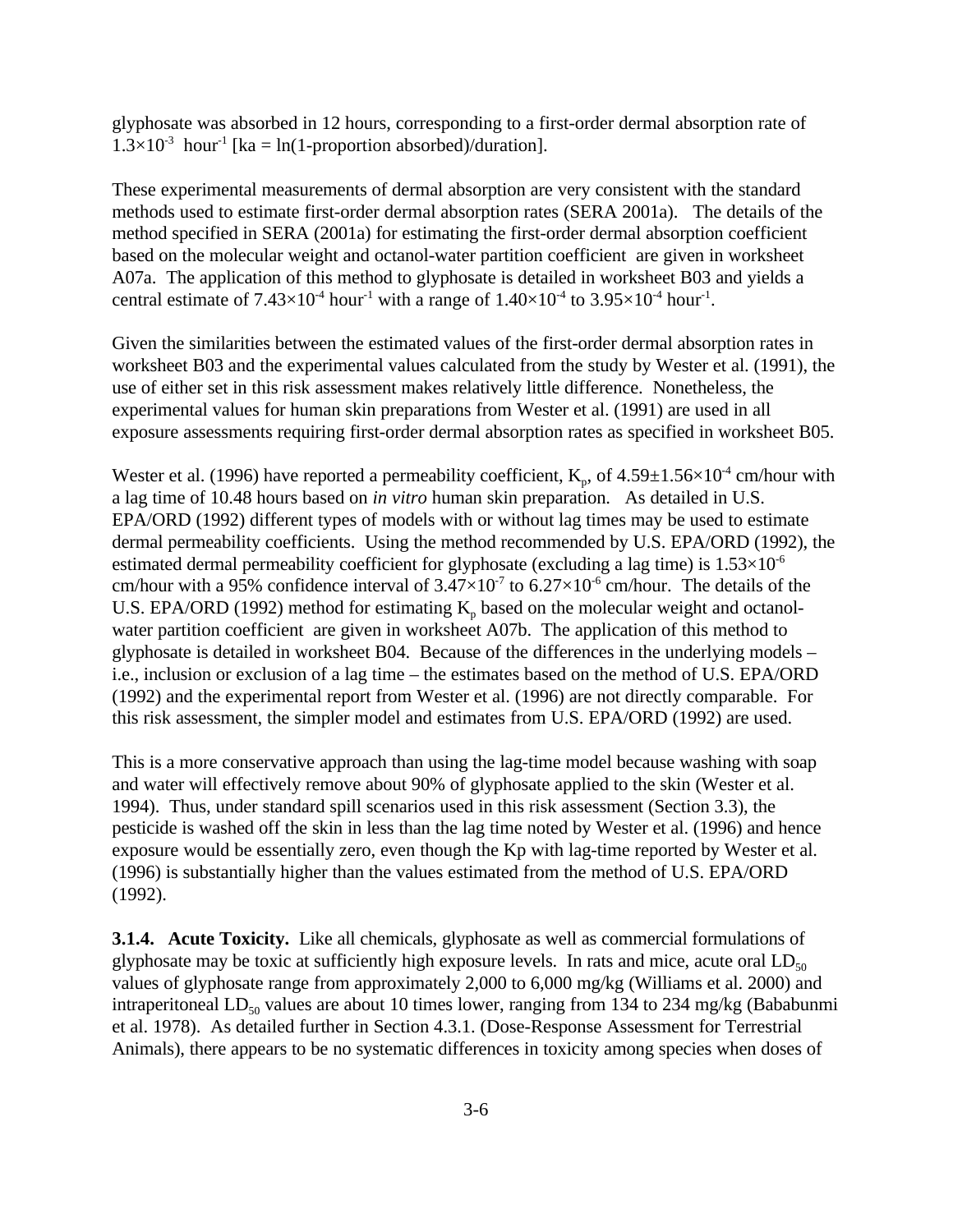glyphosate are expressed in units of mg/kg body weight. In experimental mammals, signs of acute toxicity after oral or intraperitoneal dosing include increased respiratory rates, elevated rectal temperature, and in some instances asphyxia convulsion. The primary pathological lesion is lung hyperemia (Bababunmi et al. 1978; Olorunsogo et al. 1977; Olorunsogo and Bababunmi 1980).

Formulations of glyphosate with a POEA surfactant have been used in many suicides and attempted suicides (Chang et al. 1999; Garcia-Repetto et al. 1998; Hung et al. 1997; Lee et al 2000; Lin et al. 1999; Temple and Smith 1992; Tominack et al. 1991; Sawada et al. 1988; Yang et al. 1997). Details of these studies are presented in Appendix 4. Gastrointestinal effects (vomiting, abdominal pain, diarrhea), irritation, congestion, or other forms of damage to the respiratory tract, pulmonary edema, decreased urinary output sometimes accompanied by acute renal tubular necrosis, hypotension, metabolic acidosis, and electrolyte imbalances, probably secondary to the gastrointestinal and renal effects, are seen in human cases of glyphosate/surfactant exposure.

In a recent analysis of poisoning incidents associated with suicides or attempted suicides in Taiwan (Lee et al. 2000), fatalities were associated with doses of glyphosate/surfactant formulations in the range of  $330\pm42$  mL and that survivors of poisonings were associated with doses of 122±12 mL. This is very similar to previous estimates of fatal and non-fatal doses (Talbot et al. 1991; Tominack et al. 1991). Assuming a body weight of about 60 kg, the lethal dose is about 5500 mg Roundup/kg bw [330 mL  $\times$  ca. 1000 mg/mL  $\div$  60 kg], very similar to the acute  $LD_{50}$  of Roundup in rats.

As detailed in Section 3.1.11, the POEA surfactant use in glyphosate formulations (e.g., various formulations of Roundup) is a factor, and probably the dominant factor, in some of the effects seen in humans in cases of the suicidal ingestion of glyphosate formulations.

Glyphosate is commonly used as a model compound in the development of various in vitro screening methods (e.g., Bertheussen et al. 1997; El-Demerdash et al. 2001; Figenschau et al. 1997). Except as noted specifically in the following subsections, most of these studies do not contribute substantially to the risk assessment. Based on a clinical investigation of a poisoning incident, Sorensen and Gregersen (1999) have suggested that glyphosate IPA formulations may present a lower acute risk than glyphosate trimesium formulations such as Touchdown. While this may worth noting in terms of comparative risks across glyphosate formulations, only the IPA formulations used in Forest Service programs (Appendix 1) are specifically considered in this risk assessment.

**3.1.5. General Subchronic or Chronic Systemic Toxicity.** Systemic toxicity encompasses virtually any effects that a chemical has after the chemical has been absorbed. Certain types of effects, however, are of particular concern and involve a specific subset of tests. Such special effects are considered below for the nervous system (Section 3.1.6) and immune system (Section 3.1.7), development or reproduction (Section 3.1.8), and carcinogenicity or mutagenicity (Section 3.1.9). This section encompasses the remaining signs of general and non-specific toxicity.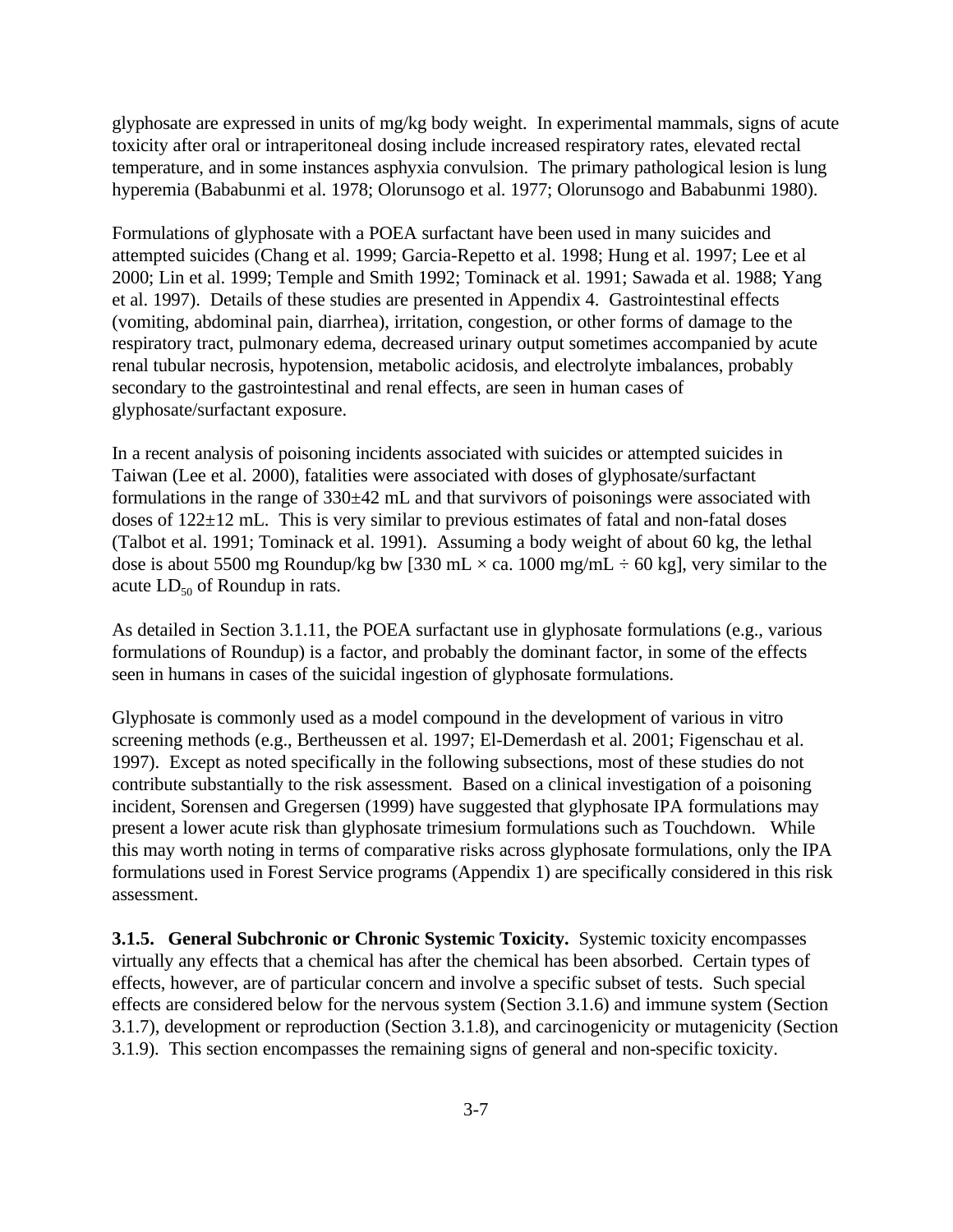One of the more consistent signs of subchronic or chronic exposure to glyphosate is loss of body weight. This effect has been noted in mice (U.S. EPA 1986a, NTP 1992), rats (Horner 1996b; Milburn 1996; NTP 1992, Stout and Ruecker 1990), dogs (Brammer 1996), and rabbits (Yousef et al. 1995). This observation is consistent with the work of Olorunsogo and coworkers, summarized in section 3.1.2, indicating that glyphosate may be an uncoupler of oxidative phosphorylation (U.S. EPA/ODW 1992, NTP 1992). Loss of body weight, particularly in studies using dietary exposure, can be secondary to decreased food consumption. In the NTP bioassay using mice, however, weight loss was noted at the two higher dose levels but there were no significant differences in food consumption between any of the treated groups and the control group. Similarly, in rabbits, the weight loss was not associated with a decrease in food consumption (Yousef 1995). In the NTP study using rats (NTP 1992), a slight decrease in food consumption was observed in the high dose group (50,000 ppm in the diet), which amounted to 91% of control values for females and 88% of control values for males. This behavior may account for the weight decrease in females, 95% of controls, and possibly for the weight decrease in males, 82% of controls. In the study by Horner (1996b), a dietary concentration of 20,000 ppm for 13 weeks resulted in a 12% decrease in body weight that could not be attributed to decreased food consumption. At a dietary concentration of 30,000 ppm, this effect has also been noted in dogs (Brammer 1996).

Other signs of toxicity seem general and non-specific. A few studies report changes in liver weight, blood chemistry that would suggest mild liver toxicity, or liver pathology (U.S. EPA 1986, NTP 1992, Stout and Ruecker 1990). Changes in pituitary weight have also been observed (Monsanto Co. 1985). Signs of kidney toxicity, which might be expected based on the acute toxicity of glyphosate, have not been reported consistently and are not severe (Monsanto Co. 1987, NTP 1992, U.S. EPA 1986). As summarized by NTP (1992), various hematological changes have been observed but are not considered severe and are attributed to mild dehydration.

**3.1.6. Effects on Nervous System.** Glyphosate has been specifically tested for neurotoxicity in rats after both acute (Horner, 1996a) and subchronic exposures (Horner, 1996b) and has been tested for delayed neurotoxicity in hens (Johnson 1997). It should be noted that the hen assay, while not involving a mammal, is the assay of choice for the hazard identification on agents causing delayed neurotoxicity (U.S. EPA/PPTS, 1998). In all three assays, glyphosate was negative for signs of neurotoxicity.

In the acute study by Horner (1996a), 10 male and 10 female rats were given doses of 50, 100, or 200 mg glyphosate a.e./kg and observed for two weeks. Initially  $-$  i.e., 6 hours after dosing  $-$  the animals exhibited decreased activity, subdued behavior, and hypothermia. However, there were no effects on landing foot splay, sensory perception, muscle strength, or locomotor activity and no abnormal histologic changes in the central or peripheral nervous system tissue. In the subchronic study (Horner, 1996b), groups of 12 male and 12 female rats were exposed to glyphosate in the diet at concentrations of 2000, 8000, or 20000 ppm for 13 weeks. Although effects were noted on growth and food utilization, there were no neurologic effects based on locomotor activity, no changes in brain weight or dimensions, and no evidence of damage to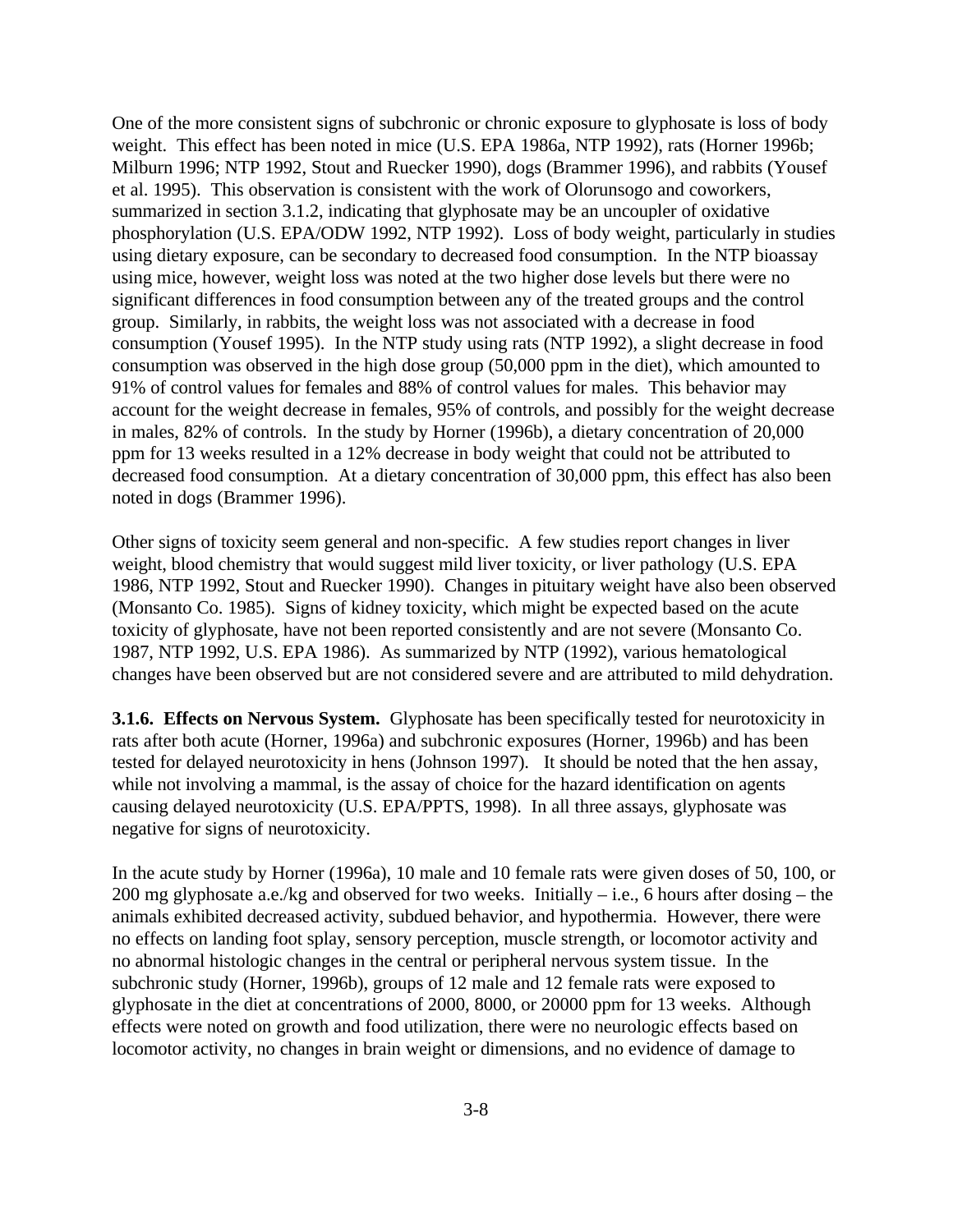nerve tissue (peripheral or central). In hens (n=20) given a single dose (gavage) of glyphosate at 2000 mg/kg, a slight decrease in brain AChE activity was observed but there were no signs of delayed locomotor ataxia and no signs of neuropathology (Johnson 1997).

Williams et al. (2000) also describe a study in which neurological examinations were conducted on dogs that received a single oral dose of 59 or 366 mg/kg of Roundup and the information is attributed to an unpublished study by Monsanto which is cited as Naylor (1988). This study was not identified in a search of the U.S. EPA/CBI files and has not been reviewed in preparation of this risk assessment. According to Williams et al. (2000):

*"A detailed examination consisting of 12 different measurements of spinal, postural, supporting, and consensual reflexes was performed before treatment, during the postadministration observation period, and again on the following day. Reflexes appeared normal, and there were no clinical signs indicative of neuromuscular abnormalities."*

In subchronic studies in mice and rats (NTP, 1992), morphological examinations were conducted of brain (including basal ganglia, a site of injury in Parkinsonism); however, it is unclear from the report whether or not spinal cord and sciatic nerve were examined. In any event, the NTP (1992) study did not report abnormal findings in these tissues, nor did it report clinical signs of neurotoxicity. The NTP (1992) study observed histological changes in salivary glands in both rats and mice. These changes were less severe in animals that received glyphosate in combination with a dosage of propranolol, an antagonist of  $\beta$ -adrenergic neurotransmitters. Propranolol also completely prevented similar changes produced by isoproterenol, a  $\beta$ -adrenergic agonist. NTP (1992) concluded from these results that glyphosate may have produced the salivary gland changes by acting through an adrenergic mechanism. This conclusion has been challenged as being difficult to reconcile with the absence of  $\beta$ -adrenergic effects (e.g., on heart rate and blood pressure) when glyphosate was administered intravenously to dogs or rabbits (Williams et al., 2000). However, it is possible that, rather than acting by a direct adrenergic mechanism, glyphosate could have produced an adrenergic-mediated stimulation of the salivary glands through some indirect mechanism exerted during prolonged repeated dosing. In a one-year feeding study of rats, Milburn (1996) also reports increased incidence of mild focal basophilia of the acinar cells of parotid salivary gland in both sexes at 20000 ppm but not at 2000 ppm. No signs of neurotoxicity, however, were noted and the mechanism of this effect is unclear.

Schiffman et al. (1995) conducted a study of the effects of glyphosate on taste response in gerbils. This study appears to be the only reported investigation of the effects of glyphosate on sensory mechanisms. Glyphosate (1 or 10 mM) applied to the tongue of anesthetized gerbils decreased taste receptor response to table salt, sugars, and acids. These tests on glyphosate involved exposure periods of one minute and were conducted along with tests on 10 other pesticides, with one minute rinses between each agent. The mechanism of this effect on the taste response has not been investigated and the implications in terms of dietary preferences in the field cannot be assessed. The effect could have been produced by a general biochemical alteration in the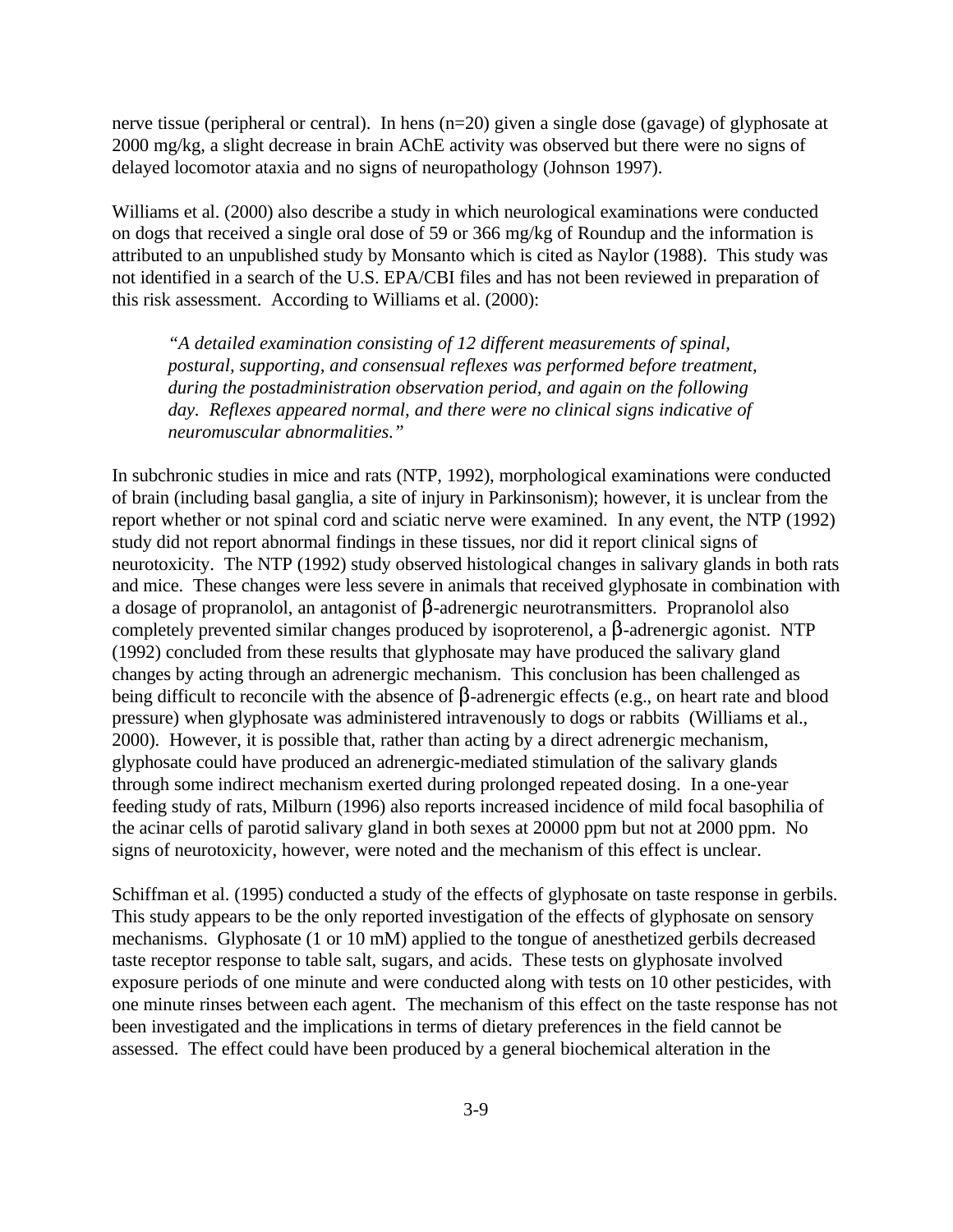epithelial cells of the tongue, including the specialized cells that detect taste (glyphosate has been shown to produce injury to the oral cavity), by chemical injury to the tongue, or by a direct neurotoxic effect on the sensory nerve endings. Thus, effects reported in Schiffman et al. (1995) cannot be classified clearly as a glyphosate-induced neurologic effect.

As with the animal data, no clear pattern suggestive of neurotoxicity is apparent in an extensive and detailed literature on health outcomes of accidental and intentional (e.g., suicide attempts) gross over-exposures to glyphosate or its commercial formulations (Chang et al., 1999; Dickson et al., 1988; Hung et al., 1997; Lee et al., 2000; Menkes et al., 1991; Pushnoy et al., 1998; Talbot et al., 1991; Temple and Smith, 1992; Tominack et al., 1991; Sawada et al., 1988; Sorensen and Gregersen, 1999). In the hundreds of reported cases, neurological symptoms that are unrelated to respiratory tract distress and shock (confusion, drowsiness, collapse, coma) associated with severe acute glyphosate toxicity cannot be identified. In a review of 92 cases, only 11 individuals were reported as having an abnormal mental state prior to the onset of severe respiratory and/or cardiovascular complications; most of these cases received atropine or pralidoxime, neurotoxicants used as antidotes for certain organophosphate insecticides that inhibit acetylcholinesterase (in these cases, organophosphate intoxication and cholinesterase inhibition was suspected, although glyphosate is not a potent cholinesterase inhibitor) (Tominack et al., 1991). In a review of 93 cases, 12 were reported as having neurological symptoms (confusion, coma) two of which occurred after cardiovascular resuscitation. The cause of symptoms in 10 other cases were not distinguished from secondary respiratory tract and/or cardiovascular distress (Talbot et al., 1991). Thus, the weight of evidence suggests that any neurologic symptoms associated with glyphosate exposures were secondary to other toxic effects.

Garry et al. (2002) has conducted a self-reporting survey of individuals exposed to herbicides and other pesticides, including glyphosate. This study reports that 6 or 14 children of parents who had used phosphonamino herbicides had parent-reported attention deficit disorder. While Garry et al. (2002) indicated that the odds ratio for this is statistically significant (OR=3.6; CI 1.35 to 9.65), it should be appreciated that the use of lay diagnosed disease and self-reported exposure histories diminishes the utility of this study for hazard identification.

Barbosa et al. (2001) reported a case of Parkinsonism in an adult male who was exposed to glyphosate. This study is essentially anecdotal and does not provide a clear or even credible causal relationship between glyphosate and neurotoxic effects. Nonetheless, the report by Barbosa et al. (2001) must be examined aggressively.

Parkinsonism is a degenerative disease of the central nervous system that impairs movement. The subject of the Barbosa et al. (2001) report was a 54-year old male who experienced an extensive dermal exposure to the herbicide while spraying a garden. The acute and transient symptoms included eye irritation (*conjenctival hyperemia*) and skin rash which progressed to blisters. One month after the exposure, the individual developed hand tremors. He was subsequently diagnosed with Parkinsonism, based on the results of a neurological examination and brain imaging.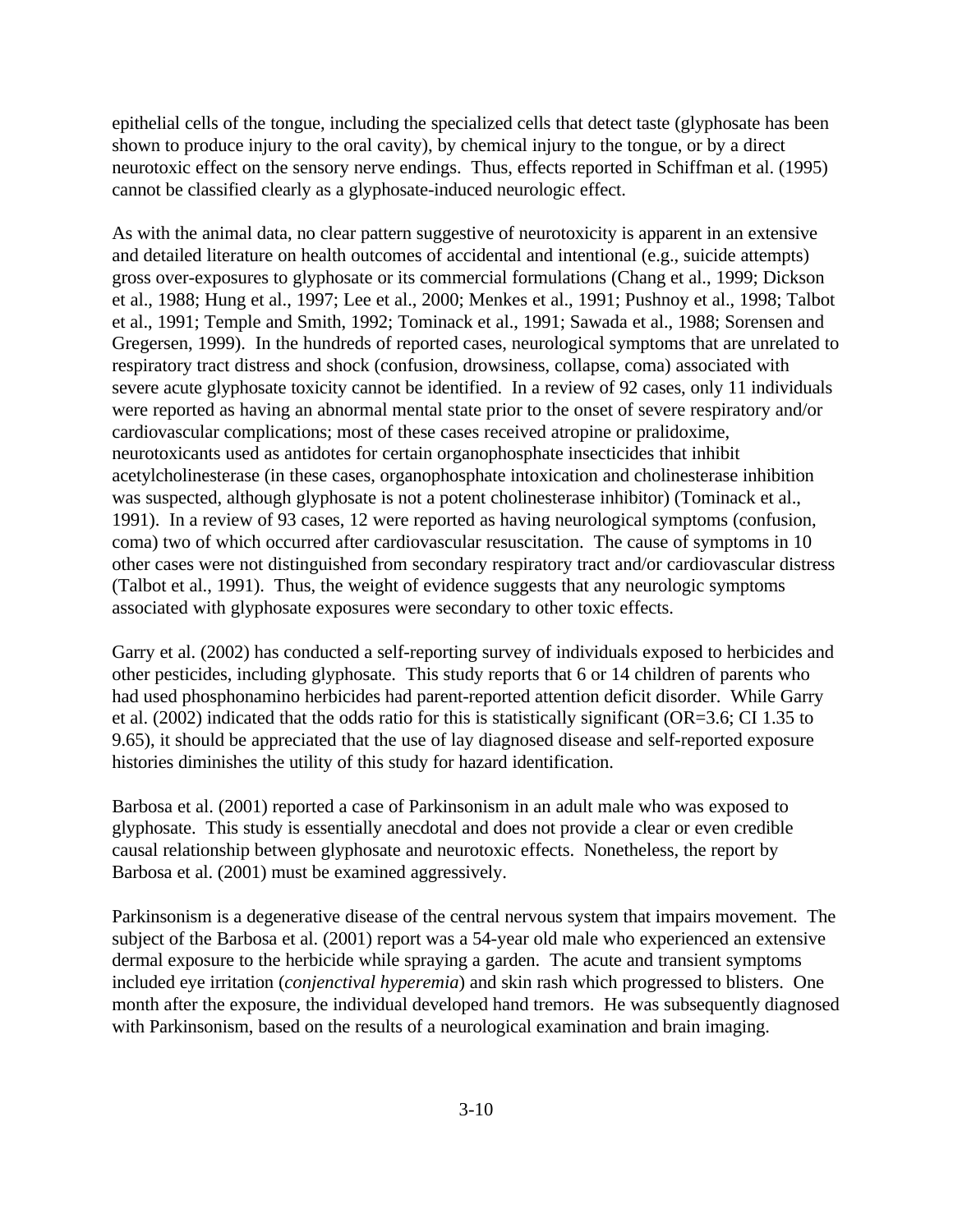Parkinsonism is a chronic degenerative disorder that could have been present in the patient prior to the exposure.

While the case reported by Barbosa et al. (2001) may have involved gross over-exposure to glyphosate, this over-exposure, in itself, is not dismissive of a possible neurologic risk. As noted above, extreme and sometimes fatal over-exposures to glyphosate are not generally associated with neurologic effects. In addition, there is an at least tenuous biological basis for suggesting a potential association. Glyphosate is a structural analog of glycine, a physiological agent that serves as an inhibitory neurotransmitter in the CNS. Glycine, which is also a naturally occurring amino acid and is essential for normal growth and development, has been implicated as an excitotoxin when present at high concentrations in brain tissue (Johnson and Ascher, 1987; Newell et al., 1997). Excitotoxicity has been hypothesized as a possible mechanism of Parkinsonism induced by the neurotoxicants MPTA (1-methyl-4-phenyl–2-3-6 tetrahydropyridine) and N-methylamino-L-alanine (Kanthasamy et al., 1997; Karcz et al., 1999; Spencer et al., 1987).

At this point, there is no evidence to conclude that glyphosate can produce or exacerbate Parkinsonism; indeed, the Barbosa et al. (2001) observation stands in contrast to the abundant case literature that suggests glyphosate is not a neurotoxicant in humans. However, the risk assessment community should be alert to any follow-up studies of glyphosate interactions with the pathophysiological mechanisms that underlie excitotoxicity and Parkinsonism, such as the NMDA (N-methyl-D-aspartate) receptor/ion channel complex. Nonetheless, the possible connection between the onset of Parkinsonism and the exposure to glyphosate cannot be established from the single case reported by Barbosa et al. (2001), as the apparent concurrence of the two effects could be coincidental. A coincidental association is suggested by the fact that no other cases of glyphosate-related Parkinsonism have been reported.

**3.1.7. Effects on Immune System.** Glyphosate has been tested specifically for effects on the immune system in both humans and experimental mammals. In experimental mammals, the only reported *in vivo* study (Blakley 1997) assayed for the effects of glyphosate on immune response to antigens. In this study, mice were exposed for 26 days to Roundup in drinking water (0, 0.35, 0.70, or 1.05 %) and humoral (antibody) immune response was assessed using sheep red blood cell challenge. The response in exposed mice was not different than that of control (unexposed) mice. This is consistent with *in vitro* assays using human immunocompetent cells — natural killer cells and cytotoxic T cells — which indicated that exposure to glyphosate or Roundup at concentrations ranging from 0.01 to 10 µmoles had no effect on immune system function (Flaherty et al. 1991). Further, there is no evidence that glyphosate or glyphosate formulations produce sensitization in acute dermal sensitization tests performed in guinea pigs (Stebbins and Brooks 1999e; Stebbins and Brooks 1999j; U.S. EPA/OPP 1993a,b,c; Williams et al. 2000). As noted in the previous discussions of subchronic (Section 3.1.5) and neurologic effects (Section 3.1.6) and detailed further in Appendices 5 and 6, no studies are reported that indicate morphologic abnormalities in lymphoid tissues which could be suggestive of an effect on the immune system.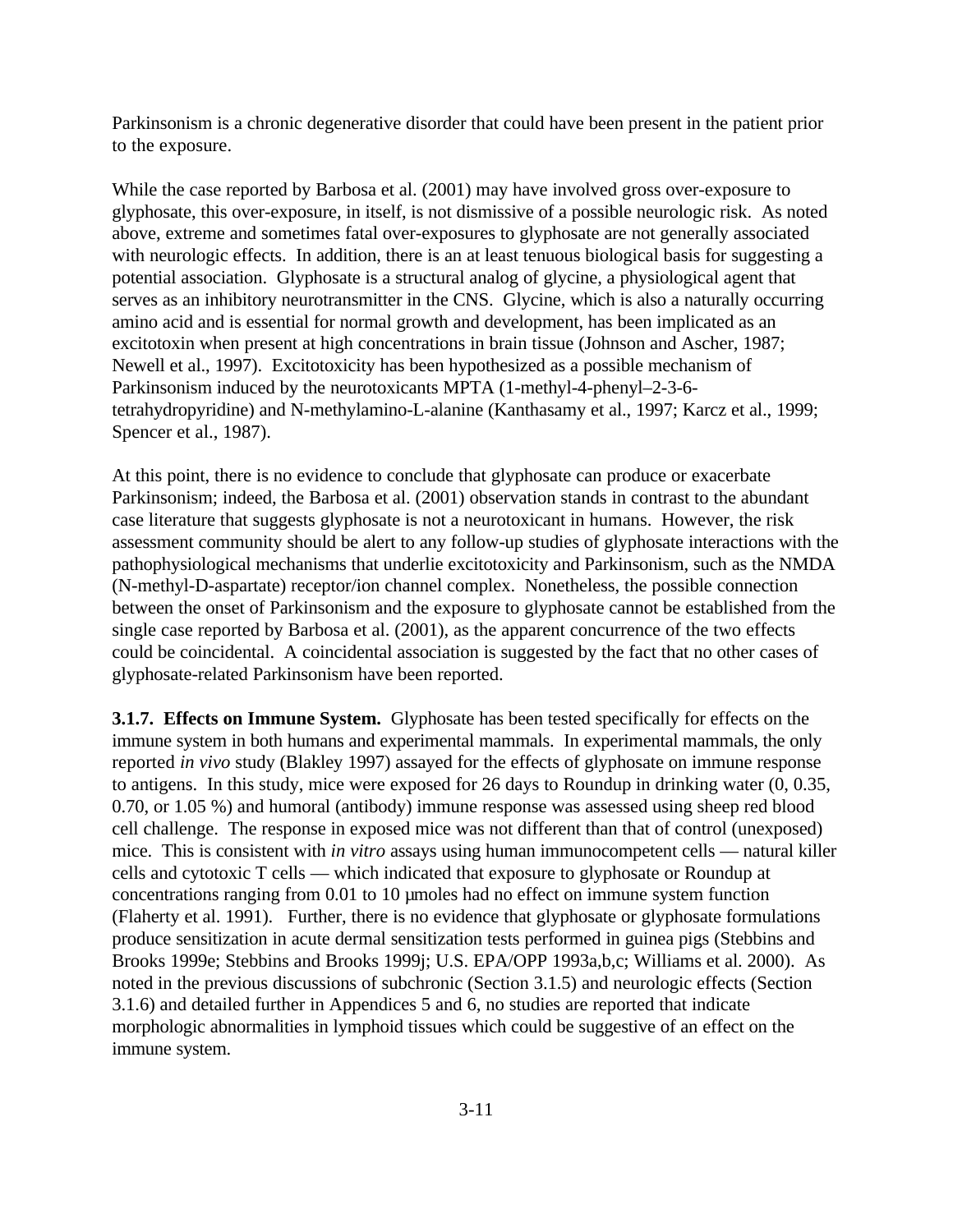In humans, experimental, clinical, and field studies have evaluated the ability of glyphosate formulations to induce allergic responses. Maibach (1986) exposed volunteers to Roundup and found that direct dermal application did not produce allergic or photoallergic responses. Williams et al. (2000) describes a study in which dermal exposure to Roundup (approximately 9 or 4.1% glyphosate as the isopropylamine salt) did not produce allergy or sensitization (Shelanski et al., 1973). A study of five forest workers who participated in mixing and spraying operations did not observe changes in blood leukocyte counts or symptoms of allergy (e.g., skin rash, respiratory symptoms) (Jauhiainen et al., 1991). Although cases of skin rashes following dermal exposures to glyphosate formulations have been reported (Barbosa et al., 2001), these effects are thought to derive primarily from irritation rather than allergy, based on observations of Maibach (1986). Hindson and Diffey (1984a) reported that a formulation of glyphosate used in the United Kingdom, Tumbleweed, could cause photosensitization. The effect, however, was subsequently attributed to an adjuvant, benzisothiazolone (Hindson and Diffey 1984b). Benzisothiazolone is not used in the glyphosate formulations covered by this risk assessment. Based on the study by Maibach (1986) using volunteers, there is no evidence that glyphosate itself causes photoirritation or photosensitization.

As noted in Section 4.1.3, El-Gendy et al. (1998) has reported that glyphosate caused immune suppression in a species of fish. As detailed in Section 4.1.31, this study was deficient in several respects and does not provide a basis for impacting the hazard identification for effects on the immune system.

**3.1.8. Effects on Endocrine Function.** In terms of functional effects that have important public health implications, effects on endocrine function would be expressed as diminished or abnormal reproductive performance. This issue is addressed specifically in the following section (Section 3.1.9). This section is limited to direct and largely mechanistic assays that can be used to assess potential direct action on the endocrine system.

Only three specific tests on the potential effects of glyphosate on the endocrine system have been conducted and all of these tests reported no effects. Glyphosate was inactive as an estrogen receptor agonist (*estrogenic activity*) in MCF-7 human breast cancer cells (Lin and Garry, 2000) as well as in yeast and trout hepatocyte assays (Petit et al., 1997). In a third assay, glyphosate did not inhibit steroid synthesis in MA-10 mouse Leydig tumor cells by disrupting expression of the steroidogenic acute regulatory (StAR) protein (Walsh et al., 2000). This protein mediates the rate-limiting step in the mitochondrial synthesis of steroid hormones (the transfer of cholesterol to the inner mitochondrial membrane). In the Walsh et al. (2000) study, however, Roundup did inhibit steroid synthesis, probably due to the effects of the surfactant on membrane function. All of these assays are *in vitro* – i.e., not conducted in whole animals. Thus, such studies are used qualitatively in the hazard identification to assess whether there is a plausible biologic mechanism for asserting that endocrine disruption is plausible. Because they are *in vitro* assays, measures of *dose* and quantitative use of the information in dose/response assessment is not appropriate. For glyphosate, these studies to not indicate a basis for suggesting that glyphosate is an endocrine disruptor.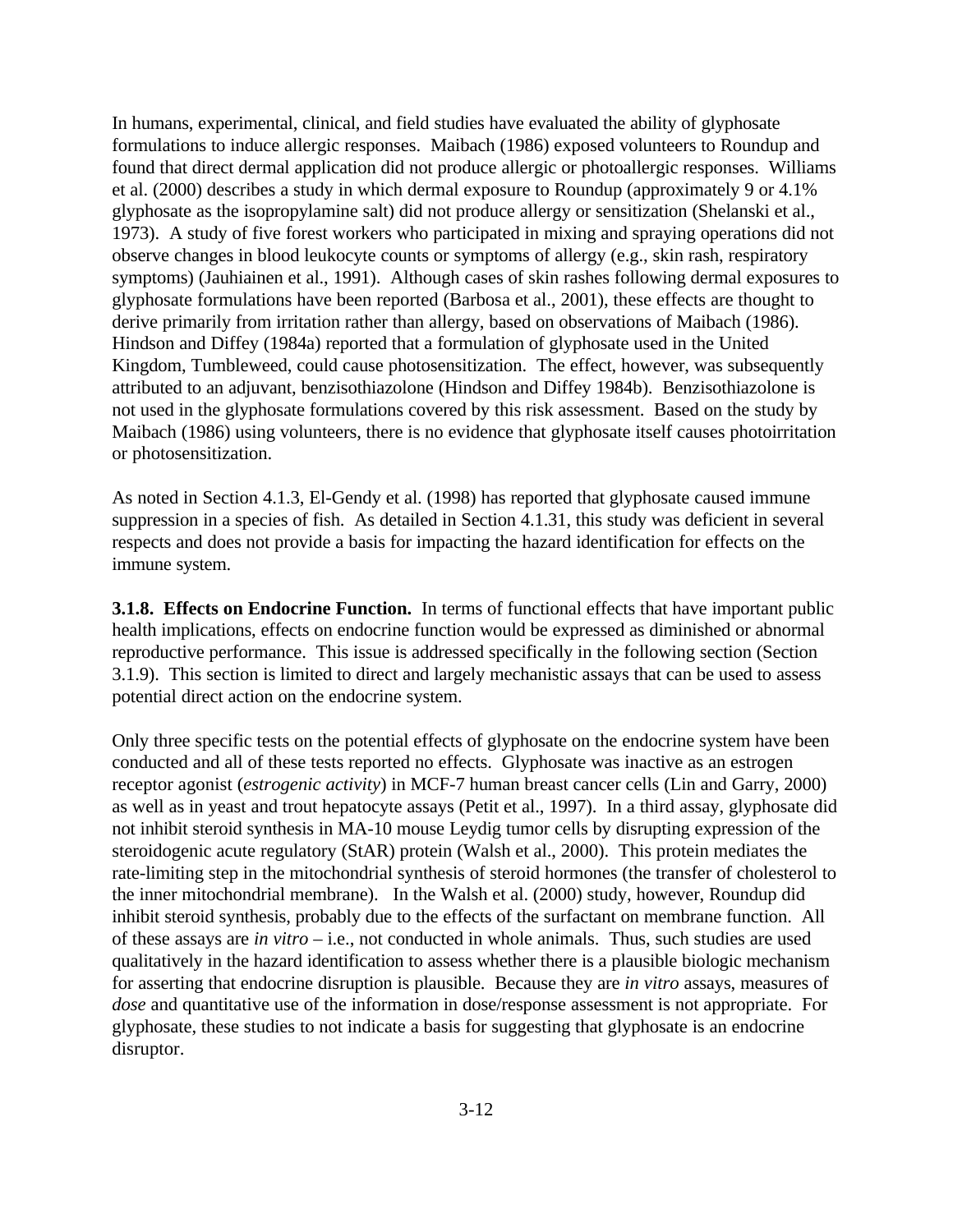Notwithstanding the negative results on endocrine function, the current RfD for glyphosate is based on reproductive effects, as discussed further in Sections 3.1.8 and 3.3. In addition, glyphosate has not undergone an extensive evaluation for its potential to interact or interfere with the estrogen, androgen, or thyroid hormone systems (i.e., assessments on hormone availability, hormone receptor binding or postreceptor processing as recommended by EDSTAC (1998). Thus, the assessment of the potential endocrine effects of glyphosate cannot be overly interpreted.

**3.1.9. Reproductive and Teratogenic Effects.** Glyphosate has been subject to multi-generation reproduction studies which measure overall effects on reproductive capacity as well as teratology studies which assay for a compounds ability to cause birth defects (Appendix 6).

Signs of teratogenic activity have not been observed in standard assays in both rats (Moxon 1996a; Farmer et al. 2000b; Rodwell et al. 1980a) and rabbits (Moxon 1996b; Rodwell et al. 1980b). Summaries of these studies are given in Appendix 6. No teratogenic effects in soft-tissue were observed in any study at doses of up to 3500 mg/kg/day. The only abnormal developement was delayed bone development (ossification). This was seen in rats at 3500 mg/kg/day (Rodwell et al. 1980a; Farmer et al. 2000b) and rabbits at 300 mg/kg/day (Moxon 1996b). Severe signs of maternal toxicity, including mortality, were observed in rats at 3500 mg/kg/day (Farmer et al. 2000b). Less severe signs of maternal toxicity (diarrhea, reduced fecal output, reduced food intake and body weight) were observed in rabbits at doses of 175 mg/kg/day and higher (Moxon 1996b).

In a multi-generation reproduction study in rats (Schroeder and Hogan 1981), unilateral focal tubular dilation of the kidney was observed in male  $F_{3b}$  pups at 30 mg/kg/day but not at 10 mg/kg/day. As discussed in section 3.3, the U.S. EPA has classified 30 mg/kg/day as the LOAEL and has based the RfD for glyphosate on the 10 mg/kg/day NOAEL for this effect. This effect is consistent with the acute systemic toxicity of glyphosate, rather than a specific reproductive effect.

Daruich et al. (2001) assayed effects of glyphosate on enzymatic activity in pregnant rats with a commercial formulation of glyphosate (specified as Herbicygon) that is used in Argentina. Changes in several biochemical parameters were noted but these were accompanied by significant decreases in food and water consumption. Since this study did not use a food and water restricted control, the observed effects cannot be attributed directly to glyphosate.

A 2-year dietary study, in which rats were exposed to 0, 2,000, 8,000 or 20,000 ppm glyphosate in diet, examined morphology of the reproductive organs, mammary glands, and all major endocrine glands, including the testis, ovary, pituitary, and thyroid (Stout and Ruecker, 1990). No treatment-related effects on reproductive organs or endocrine glands were observed at or below the maximally tolerated dose (20,000 ppm in diet) which resulted in decreased weight gain and histopathologic changes in liver, stomach, and eye lens. U.S. EPA (2001) summarized a study in which dogs were exposed to 0, 20, 100, and 500 mg/kg/day *"glyphosate in gelatin*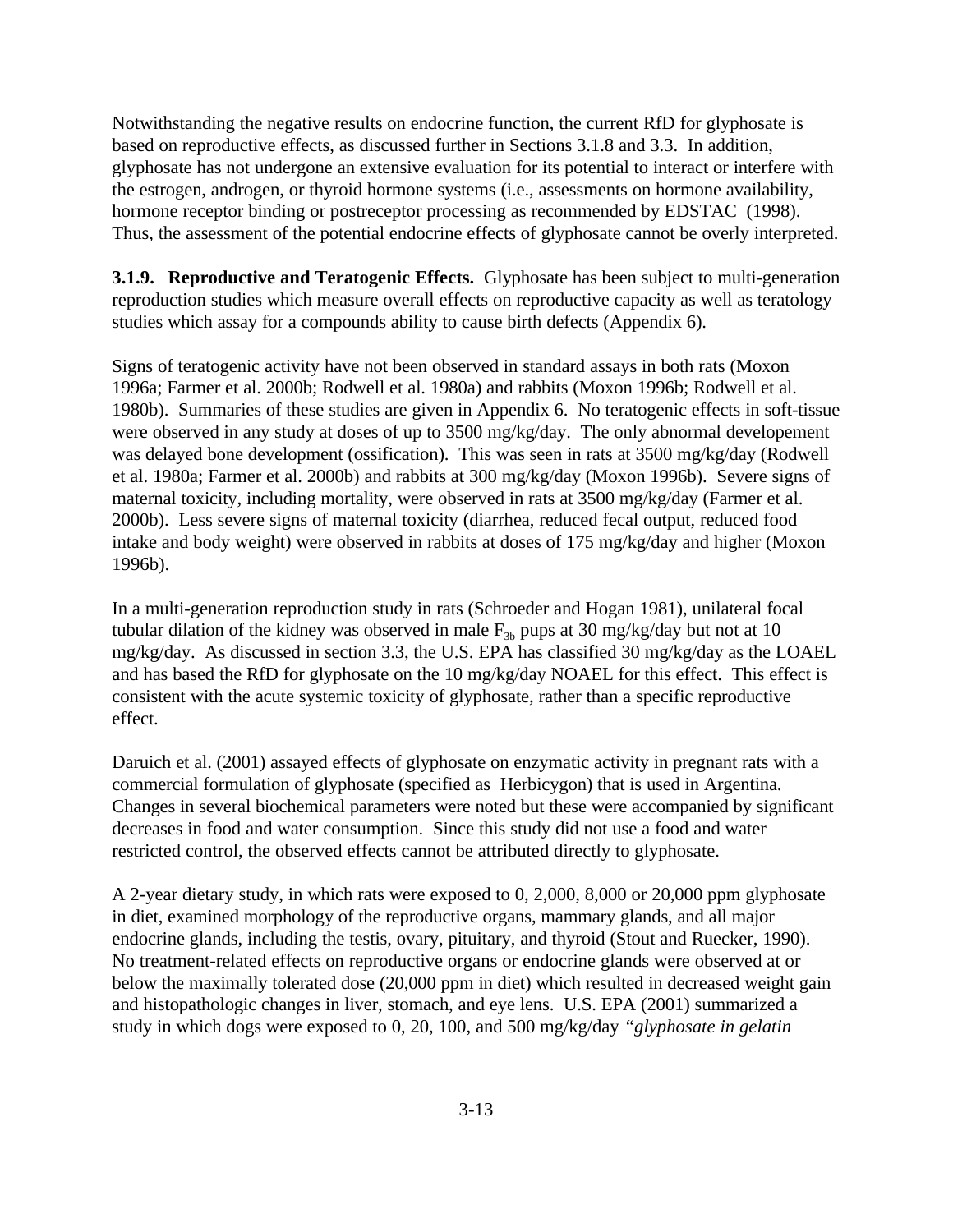*capsules"* for 1 year (Reyna 1985). The summary notes that a decrease in absolute and relative pituitary weight was observed at the 100 and 500 mg/kg/day dose levels.

Subchronic studies, in which mice and rats were exposed to 3,125, 6,250, 12,500, 25,000, or 50,000 ppm glyphosate in the diet, examined morphology of all reproductive organs; mammary glands; and major endocrine glands, including adrenal, ovary, pancreas, parathyroid, pituitary, thymus and thyroid; the study also evaluated sperm counts and morphology and estrous cycle length (NTP, 1992). No treatment-related effects were observed on the morphology of reproductive organs or endocrine glands at or below the maximally tolerated dose (50,000 ppm in diet) which resulted in decreased weight gain in both rats and mice. A statistically significant decrease (20%) in sperm count was observed in male rats exposed to 25,000 or 50,000 ppm. NTP (1992) concluded that there was no evidence of adverse effects on the reproductive system of rats or mice, and summarized the findings as follows:

*"Measures of sperm density, or the number of sperm/g caudal epididymal tissue, were reduced somewhat in male rats in the 2 highest dose groups (25,000, 50,000 ppm); other spermatozoal measurements were not different from controls in rats or mice. There was a slight lengthening of the estrous cycle in high dose female rats (50,000 ppm), but the biologic significance of these findings, if any, is not known."*

Several other subchronic and chronic studies of glyphosate are noted in Williams et al. (2000), with no mention of treatment-related effects on endocrine glands or reproductive organs; however, the specific tissues that were evaluated are not reported.

Yousef et al. (1995) has reported substantial decreases in libido, ejaculate volume, sperm concentrations, semen initial fructose and semen osmolality as well as increases in abnormal and dead sperm in rabbits after acute exposures to glyphosate. The authors report that all of the effects were statistically significant at  $p<0.05$ . A serious limitation of this study is that the authors report the doses as proportions of  $0.01$  and  $0.1$  of the  $LD_{50}$  but do not specify the actual doses. Using a reported rabbit  $LD_{50}$  of 3,800 mg/kg (SERA 1996), the doses would correspond to 38 and 380 mg/kg. As discussed by Hastings (1995), the Yousef et al. (1995) study also does not specify the formulation that was used.

The toxicological significance of the observed effects described by Yousef et al. (1995) is clear. As noted above, however, a 3-generation study in rats found no treatment-related effects of glyphosate on mating, fertility, or reproductive parameters at doses of 3, 10, or 30 mg/kg body weight, although changes in kidney morphology were noted at the 30 mg/kg/day dose level (Schroeder and Hogan 1981). In addition and as also summarized above, very high dietary concentrations of glyphosate have not be associated with impaired reproductive performance or signs of damage in testicular tissue.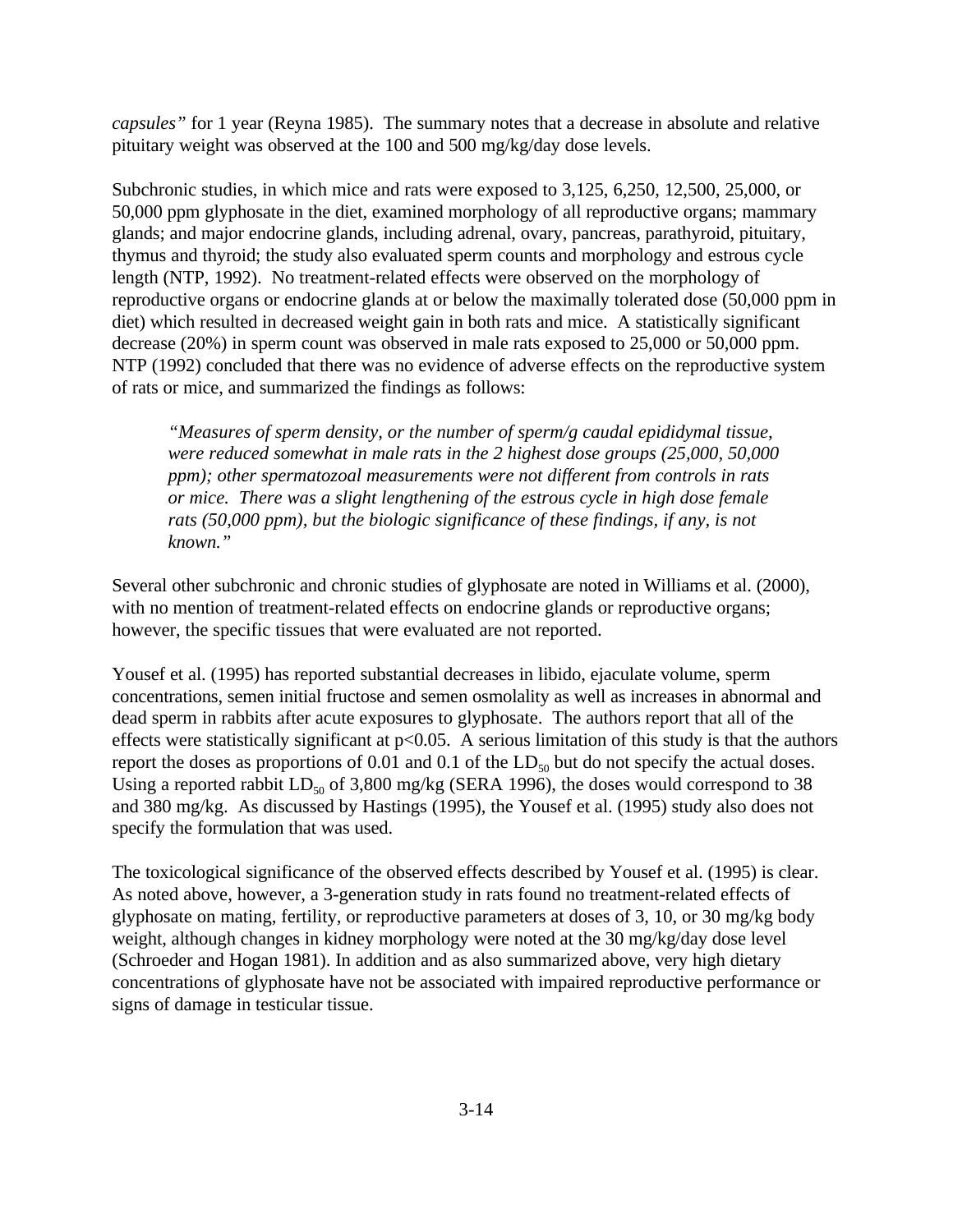The basis for the inconsistency between the Yousef et al. (1995) study and all other studies that have assessed the reproductive effects of glyphosate cannot be identified unequivocally. As discussed by Williams et al. (2000), the Yousef et al. (1995) study can be criticized for a number of reporting and experimental design limitations or deficiencies. In addition, it should be noted that the rabbits in the Yousef et al. (1995) study were dosed by gelatin capsules whereas the Schroeder and Hogan (1981) multigeneration study involved dietary exposures. The use of gelatin capsules is a reasonable mode of administration but, like gavage exposures, it results in a high spike in body burden that is not typical or particularly relevant to potential human exposures – other than attempted suicides. On the other hand, dietary exposures, as used in the Schroeder and Hogan (1981) study, result in more gradual and steady exposures over the course of the day that are more comparable and relevant to potential human exposures.

In a subsequent study, Yousef et al. (1996) have demonstrated that glyphosate may reduce sperm motility in the range of 116  $\mu$ M to about 300  $\mu$ M in protein free media and 500  $\mu$ M to about 740 µM in a media with protein. The mechanism of the this effect is not clear but it may be related to the ability of glyphosate to inhibit oxidative phosphorylation. While this *in vitro* study cannot be applied directly to the risk assessment, it is worth noting that the lowest reported effect concentration, 116  $\mu$ M, corresponds to a concentration of about 19.6 mg/L [116  $\mu$ Moles/L  $\times$ 169.07  $\mu$ g/ $\mu$ Mole = 19,612  $\mu$ g/L], which is in turn about a factor of 10 above the NOAEL used in the dose-response assessment.

Numerous epidemiological studies have examined relationships between pesticide exposures or assumed pesticide exposures in agricultural workers and reproductive outcomes. Very few studies, however, have attempted to characterize exposures, either qualitatively or quantitatively, to specific pesticides (Arbuckle and Sever, 1998). Of those studies that have specifically addressed potential risks from glyphosate exposures, adverse reproductive effects have not been associated with glyphosate exposure.

The Ontario Farm Health Study collected information on pregnancy outcomes and pesticide use among Ontario farm couples. Three retrospective cohort studies of this group (Arbuckle et al. 2001; Curtis et al. 1999; Savitz et al. 1997) have examined relationships between exposures to glyphosate formulations (defined as self-reported participation in mixing and/or spraying operations) and reproductive outcomes. One study analyzed self-reported spontaneous miscarriages of 3,984 pregnancies among 1,898 couples who self-reported exposures to glyphosate formulations within a period beginning two months before pregnancy and ending the month of conception (Savitz et al., 1997). Risk of miscarriage was unrelated to self-reported exposure to glyphosate formulations. A second study of spontaneous abortions among 2,110 women and 3,936 pregnancies disaggregated the herbicide exposures into pre- and postconception and spontaneous abortions into early- $\left($  < 12 wk) and late-term (12-19 wk) abortions (Arbuckle et al., 2001). Spontaneous abortions were not associated with post-conception glyphosate formulation exposure; however, the odds ratio for abortions and post-conception exposure was 1.4 (1.0-2.1), and for late-term abortions was 1.7 (1.0-2.9). The latter odds ratios were not adjusted for maternal age which is a risk factor for spontaneous abortion. When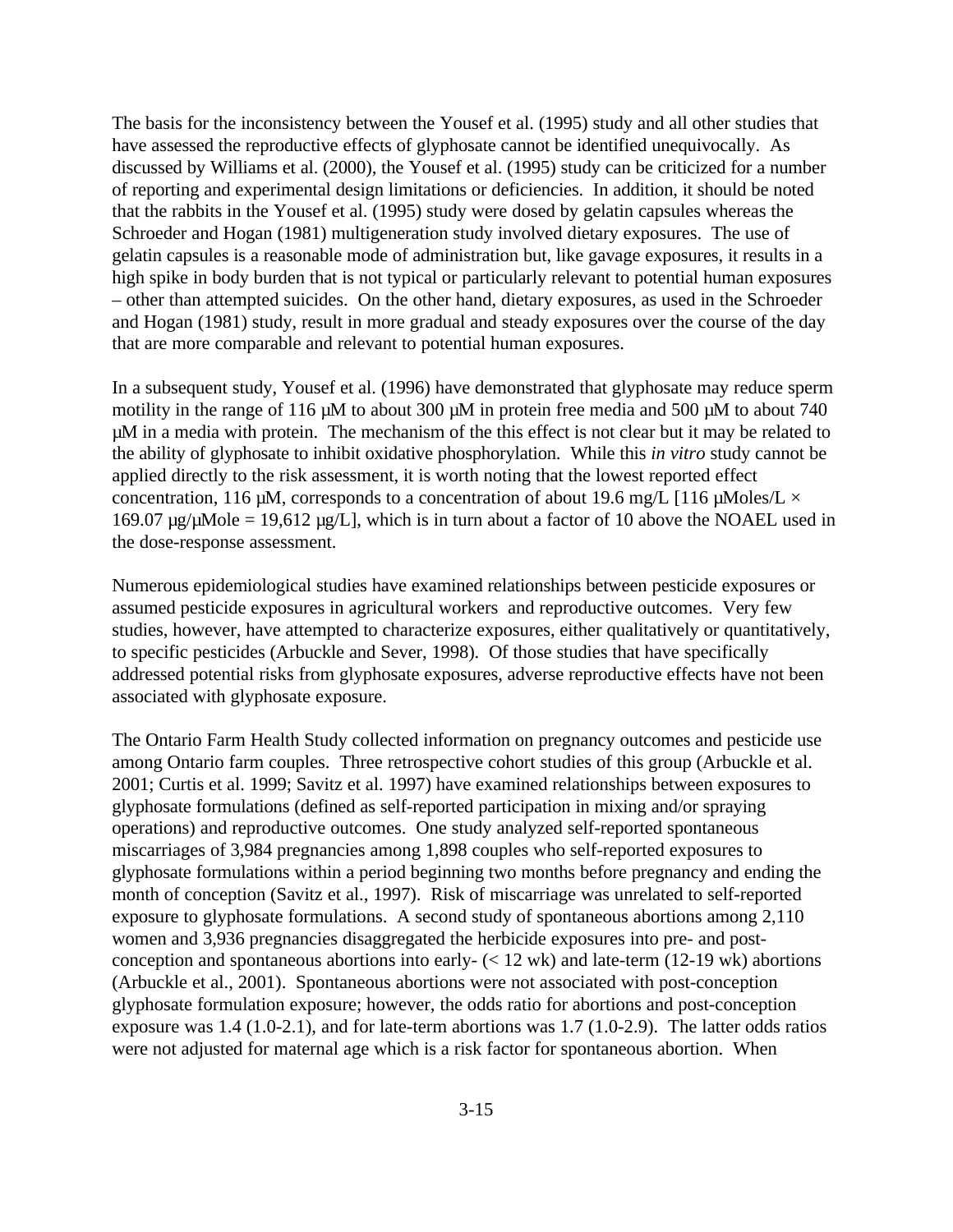maternal age was considered in a regression tree analysis, spontaneous abortions were found to be unrelated to glyphosate formulation use. Curtis et al. (1999) examined fecundity among 1,048 farm couples who self-reported exposures to glyphosate formulations within a period beginning 2 months prior to trying conception (to account for time of spermatogenesis) and ending at pregnancy. Fecundity was unrelated to glyphosate exposure.

Larsen et al. (1998a) examined relationships between use of pesticides and semen quality among farmers in Denmark. Participants in the study included 161 farmers who self-reported crop spraying with a variety of pesticides, that included Roundup (7% prevalence of use) and 87 farmers who did not use pesticides. Semen samples were collected at the start of the spraying season and 12-18 weeks after the first spraying. Evaluations included sperm count, morphology, chromatin structure and motility; and serum concentrations of reproductive hormones (testosterone, LH, FSH). Semen quality and reproductive hormone levels were unrelated to pesticide use. In a related study, fecundity was compared among farmers who did or did not participate in pesticide spraying operations (Larsen et al., 1998b). Fecundity was determined from the number of self-reported menstrual cycles or months between discontinuation of birth control and pregnancy. Participants included 450 traditional farmers who reported that they sprayed pesticides, 72 traditional farmers who did not participate in spraying operations, and 94 organic farmers who reported not using pesticides on their crops. Fecundity was unrelated to pesticide use or participation in pesticide spraying operations.

**3.1.10. Carcinogenicity and Mutagenicity.** Information regarding the mutagenicity and carcinogenicity of glyphosate has been reviewed in detail by U.S. EPA (U.S. EPA/ODW 1992; U.S. EPA/OPP 1993a,b,c), the World Health Organization (WHO 1994) as well as in the open literature (Cox 2002; Williams et al. 2000).

Based on standard animal bioassays for carcinogenic activity *in vivo* (Appendix 5), there is no basis for asserting that glyphosate is likely to pose a substantial risk. The Re-registration Eligibility Decision document on glyphosate (U.S. EPA/OPP 1993a) indicates that glyphosate is classified as Group E: Evidence of non-carcinogenicity for humans. This classification is also indicated in U.S. EPA's most recent publication of tolerances for glyphosate (U.S. EPA/OPP 2002). This is also consistent with the assessment by WHO (1994) and review by (Williams et al. 2000). Cox (2002) has challenged the interpretation of the cancer data but does not provide any reanalyses of the data. Tumors have been observed in some of the chronic toxicity studies (Appendix 3). As discussed in U.S. EPA/ODW (1992), the studies conducted before 1990 were judged by U.S. EPA as insufficient for evaluating the potential carcinogenicity of glyphosate because the observed responses were equivocal or the dose levels were inappropriate (i.e., the highest dose used was not the maximum tolerated dose). U.S. EPA requested the study by Stout and Ruecker (1990) and judged it to be adequate. Although the study indicated increases in some tumor types (pancreatic islet cell adenomas in low dose male rats, hepatocellular adenomas in male rats, and C-cell adenomas of the thyroid males and females), the effects were not dose related. Gold et al. (1997) reports cancer potency estimates of  $5.9\times10^{-5}$  to  $4.8\times10^{-4}$  $(mg/kg/day)^{-1}$  for glyphosate. The potency parameters provided by Gold et al. (1997), however,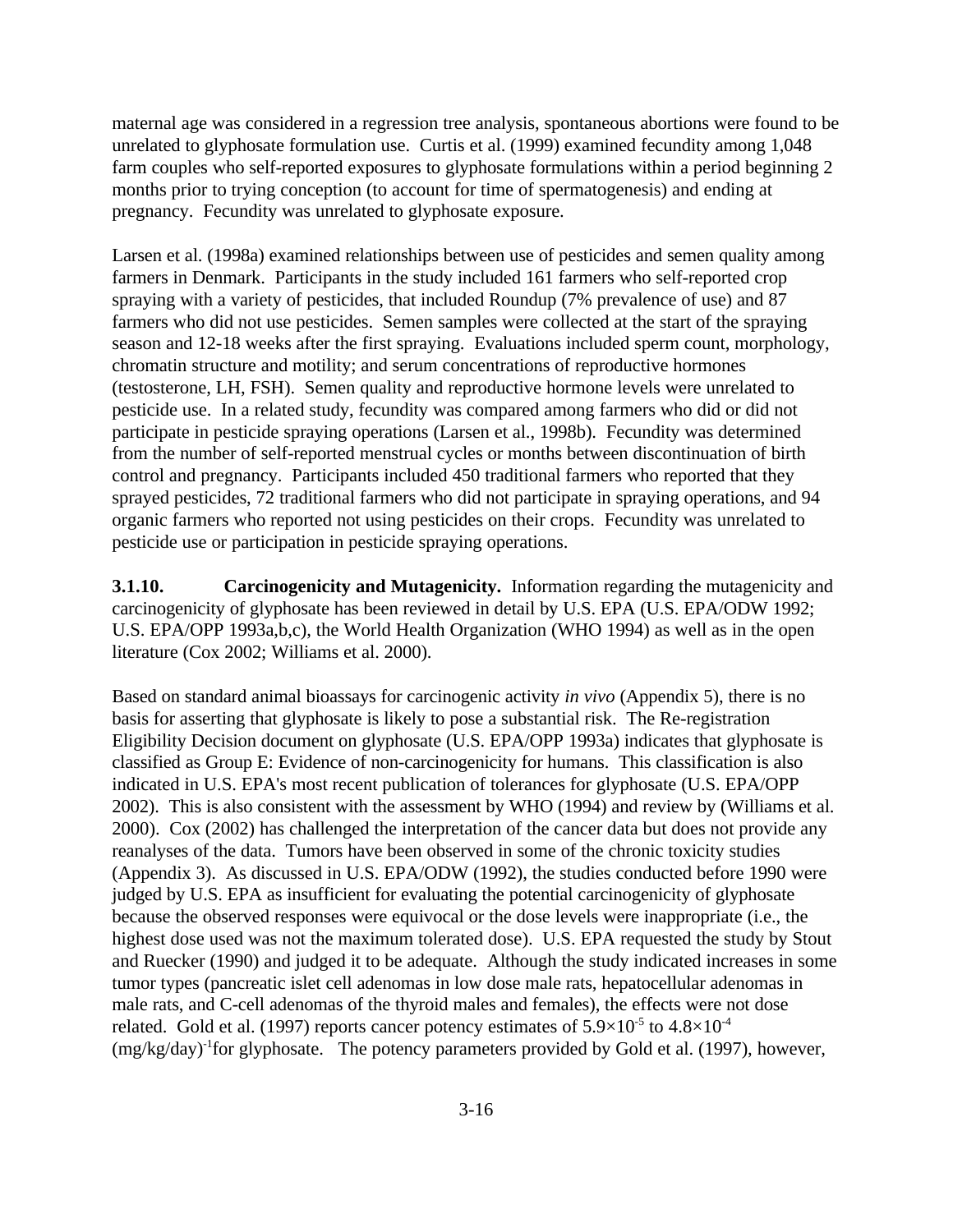are based on experimental data in which there were no statistically significant increases in tumor rates at any dose level.

Roundup has been shown to cause an increase in chromosomal aberrations in a plant (*Allium sp.*) associated with cell abnormalities in spindle fiber (Rank et al. 1993), DNA adduct formation in mice (Reluso et al. 1998) and single strand breaks in mice (Bolognesi et al. 1997). None of the *in vivo* studies using mammalian species or mammalian cell lines have reported mutagenic activity (i.e., NTP 1992, Rank et al. 1993). Two studies (Vyse and Vigfusson 1979, Vigfusson and Vyse 1980) report a significant increase in sister chromatid exchanges in human lymphocytes *in vitro*. The authors of these studies conclude from their results that glyphosate is, at most, slightly mutagenic. In addition, some positive assays in the fruit fly have been reported (Kale et al. 1995; Kaya et al., 2000) as well as positive results in lymphocyte cultures (Lioi et al. 1998a; Lioi et al. 1998b). Nonetheless, most of the other screening studies for mutagenicity are negative (Appendix 7). Based on the weight of evidence of all available studies, U.S. EPA (U.S. EPA/ODW 1992; U.S. EPA/OPP 1993a; U.S. EPA/OPP 2002) concluded that glyphosate is not mutagenic.

The human data on the potential carcinogenic activity of glyphosate is sparse. Hardell and Erikson (1999a) reported an increased cancer risk of non-Hodgkin lymphoma (NHL) in individuals in Sweden who have a history of exposure to glyphosate. The increased risk was not statistically significant. Acquavella et al. (1999) have criticized the methodology used by Hardell and Erikson (1999a). As part of the response to this criticism, Hardell and Erikson (1999b) reported that an additional analysis of their data pooled with data from another study demonstrated a statistically significant increase in NHL associated with exposures to glyphosate. Details of the pooled analysis are not provided by Hardell and Erikson (1999b).

These results are of concern to the Forest Service and the Forest Service requested that the U.S. EPA review these studies (Rubin 2000). The U.S. EPA (Tompkins 2000) replied that:

*The Office of Pesticides Programs Health Effects Division has reviewed the journal article entitled "A Case-Control Study of Non-Hodgkin Lymphoma and Exposure to Pesticides" and concluded that the study does not change EPA's risk assessment for the currently registered uses of glyphosate.*

This issue is also addressed in the most recent U.S. EPA/OPP (2002) assessment:

*This type of epidemiologic evaluation does not establish a definitive link to cancer. Furthermore, this information has limitations because it is based solely on unverified recollection of exposure to glyphosate-based herbicides.*

Given the marginal mutagenic activity of glyphosate and the failure of several chronic feeding studies to demonstrate a dose-response relationship for carcinogenicity and the limitations in the available epidemiology study, the Group E classification given by the U.S. EPA/OPP (1993a,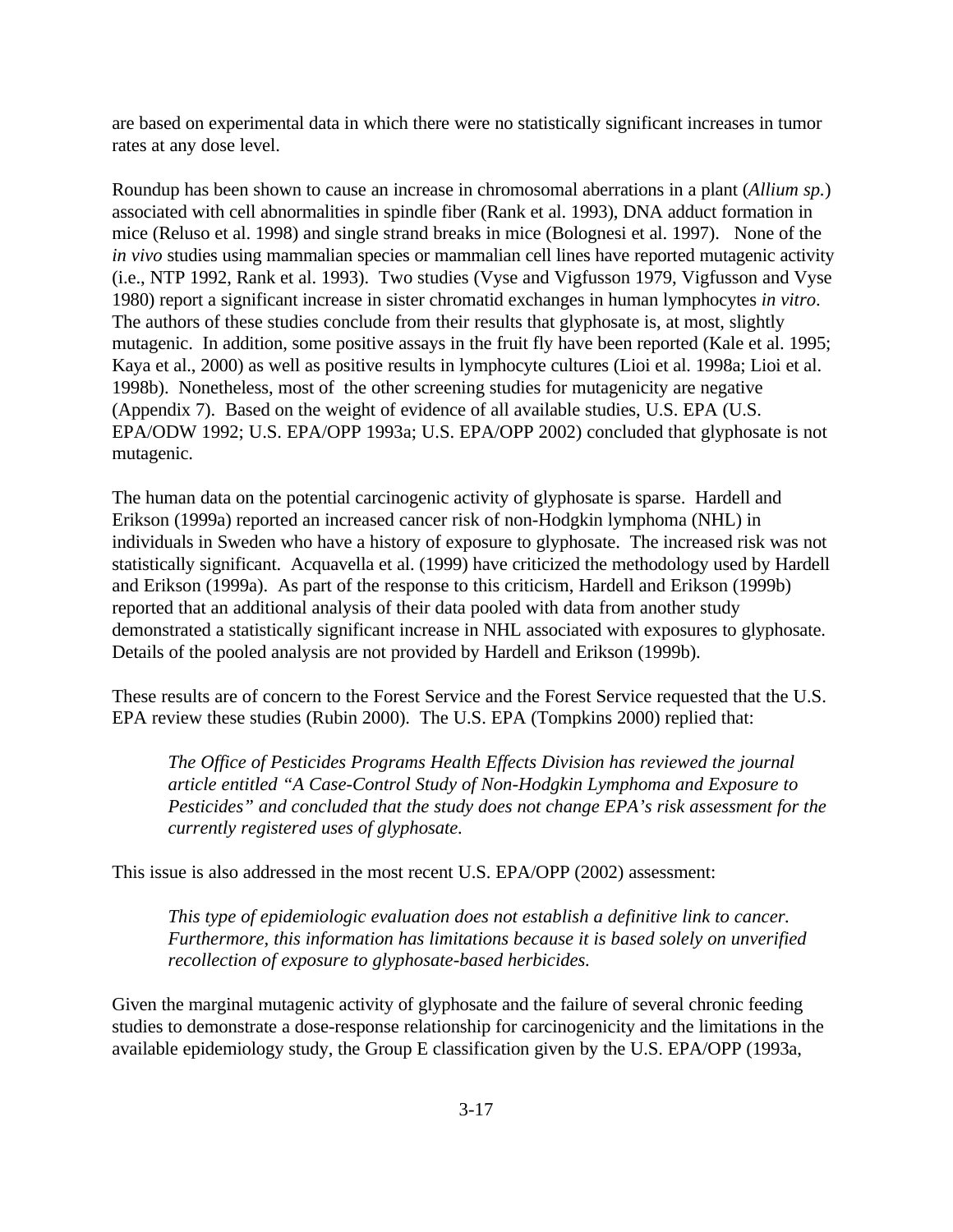2002) appears to be reasonable. As with any compound that has been studied for a long period of time and tested in a large number of different systems, some equivocal evidence of carcinogenic potential is apparent and may remain a cause of concern, at least in terms of risk perception (e.g., Cox 2002). While these concerns are understandable, there is no compelling basis for challenging the position taken by the U.S. EPA and no quantitative risk assessment for cancer is conducted as part of the current analysis.

**3.1.11. Irritation and Sensitization.** Glyphosate formulations used by the Forest Service are classified as either non-irritating or only slightly irritating to the skin and eyes in standard assays required for product registration. Based on several eye and skin irritation studies submitted to the U.S. EPA as part of the registration process, the U.S. EPA/OPP (1993c) classifies glyphosate as mildly irritating to the eyes (Category III) and slightly irritating to the skin (Category IV). Literature on the irritant effects of unformulated glyphosate is summarized by Williams et al. (2000). The free acid of glyphosate is severely irritating to the eyes but the IPA salt of glyphosate, the form that is in all formulations used by the Forest Service, is nonirritating to the skin and eyes. As discussed in Section 3.1.14, POEA and other surfactants used in glyphosate formulations may be severely irritating to the eyes, skin, and other mucosal surfaces such as the gastrointestinal tract and lungs.

Based on a total of 1513 calls to a poison control center reporting ocular effects associated with the use of Roundup, 21% were associated with no injury, 70% with transient minor injury, 2% with some temporary injury. One case was classified as a major effect which took more than 2 weeks to resolve. This case, however, involved an individual exposed to a dilute solution of Roundup while wearing extended wear contact lenses. In addition, symptoms were apparent in both the exposed and unexposed eye. Thus, it is unclear if the ocular signs observed in this individual were attributable to the Roundup exposure. For all patients, the most frequently noted symptoms included blurred vision, a stinging or burning sensation, lacrimation. No cases of permanent damage were reported. (Acquavella et al. 1999).

**3.1.12. Systemic Toxic Effects from Dermal Exposures.** As discussed in section 3.1.3, glyphosate is poorly absorbed from the skin and thus systemic toxic effects from dermal exposure are likely to be less than those from oral exposure. In terms of acute exposures, however, there is relatively little apparent difference in the oral and dermal toxicity of glyphosate because glyphosate is relatively non-toxic by either route. For example, the acute oral toxicity of glyphosate expressed at the  $LD_{50}$  in rats is listed by U.S. EPA/OPP (1993c) as  $>4320$  mg/kg. Based on this  $LD_{50}$ , glyphosate is classified as Category III for oral toxicity. Similarly, the acute dermal toxicity of glyphosate expressed at the  $LD_{50}$  in rabbits is listed by U.S. EPA/OPP (1993c) as  $>2000$  mg/kg and is also classified as Category III. In both of these LD<sub>50</sub> values, the "greater" than" designation (>) indicates that less than 50% of the animals died at the maximum dose tested, in this example 4320 mg/kg for oral exposure and 2000 mg/kg for dermal exposure. The difference in these doses is an artifact of the highest doses used in the toxicity studies and does not suggest that glyphosate is more toxic by the dermal route than by the oral route of exposure.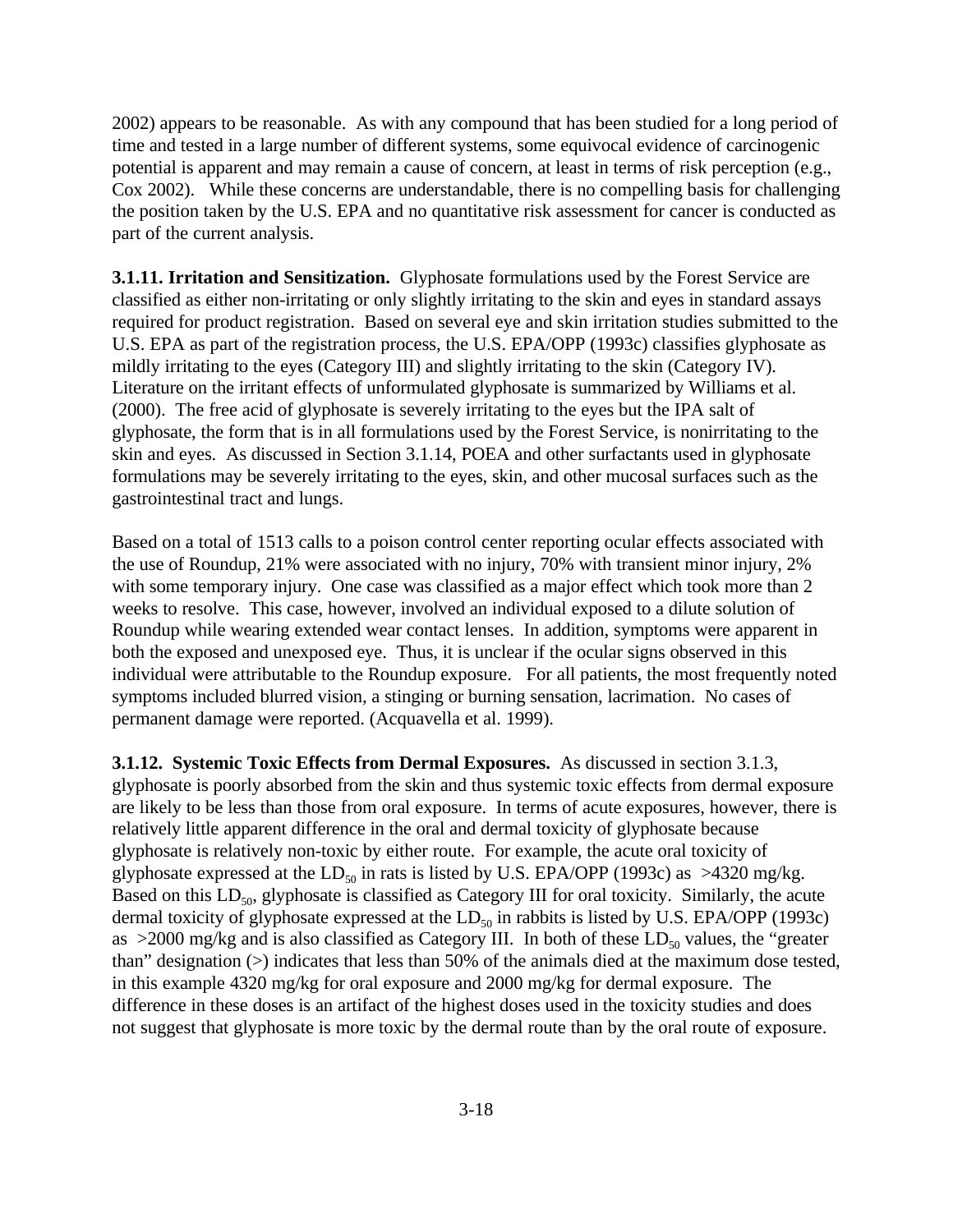As indicated in Appendix 3, all glyphosate formulations have dermal  $LD_{50}$  values in rats or rabbits that are >2000 mg/kg and most are >5000 mg/kg.

A more meaningful assessment of the dermal toxicity of glyphosate can be made from repeated dose 21-day studies. The U.S. EPA RED for glyphosate (U.S. EPA/OPP 1993c) cites a 1982 study (MRID 00098460) in which glyphosate was applied to the intact or abraded skin of rabbits at doses of 10, 1000 or 5000 mg/kg/day, five days per week, for three weeks. The only treatment related effects included slight irritation of the abraded skin (a local and not a systemic effect), decreased food consumption, and decreased serum lactic dehydrogenase activity at 5000 mg/kg/day. In a more recent but similarly designed study in rats (Pinto 1996), dermal doses of 250, 500, 1000 mg/kg/day caused no effects on body weight, food consumption, hematology, clinical chemistry, or organ weights and there were no signs of dermal irritation or pathologic changes in any tissue.

**3.1.13. Inhalation Exposures [including Brown-and-Burn Operations].** Some volatile pesticides may present practical risks in normal applications but inhalation is not an important route of exposure for most low volatile herbicides (Dowling and Seiber 2002). Because of the low volatility rate for technical grade glyphosate (Tria 1994) and the available inhalation toxicity studies on a number of glyphosate formulations (Appendix 3), the U.S. EPA waived the requirement of an acute inhalation study for technical grade glyphosate (U.S. EPA 1993b, p. 10). The acute inhalation LC<sub>50</sub> value of the isopropylamine salt glyphosate is  $>6.37$  mg/L – i.e., no mortality in any of five rats of each sex exposed to this concentration for four hours (Mcguirk 1999a). As indicated in Appendix 3, the short-term (typically 4 hours) inhalation  $LC_{50}$  values for various glyphosate formulations range from >1.3 mg/L to >7.3 mg/L. The lowest  $LC_{50}$  value that is not designated with a greater than  $(>)$  symbol is 2.6 mg/L, the reported LC<sub>50</sub> value for Credit, Honcho, Mirage, Roundup Original, and Roundup ProDry. This appears to reference the acute inhalation study by Dudek and Cortner (1998) in which 20% mortality (1/5 rats of each sex) was observed after 4-hour inhalation exposures to MON 77063 at a concentration of 2.6 mg/L.

A case of *"Roundup Pneumonitis"* has recently been reported by Pushnoy et al. (1998). This involved an individual with shortness of breath, respiratory irritation, and dizziness. Exposure to Roundup had involved disassembling sprayer equipment that had been used in the application of Roundup. As discussed by Goldstein et al. (1999), the plausibility of association between Roundup exposure and the development of these symptoms is tenuous given that this individual may have been exposed to diesel fuel aerosols, chlorinated solvents, smoking, or welding fumes. Jamison et al. (1986) has suggested a potential effect associated with glyphosate after inhalation exposures to flax dust. In this study, human volunteers were exposed to two different types of flax dust: one derived from glyphosate treated flax and the other derived from flax not treated with glyphosate. The glyphosate treated flax consistently caused a greater depression in respiratory function than the dust from flax not treated with glyphosate. As noted by the authors, the glyphosate was applied to the flax six weeks prior to testing and it is likely that there was very little glyphosate residue on the flax. The authors also note that particles size distribution of the two dusts used in the study was not significantly different. Based on particle size distribution data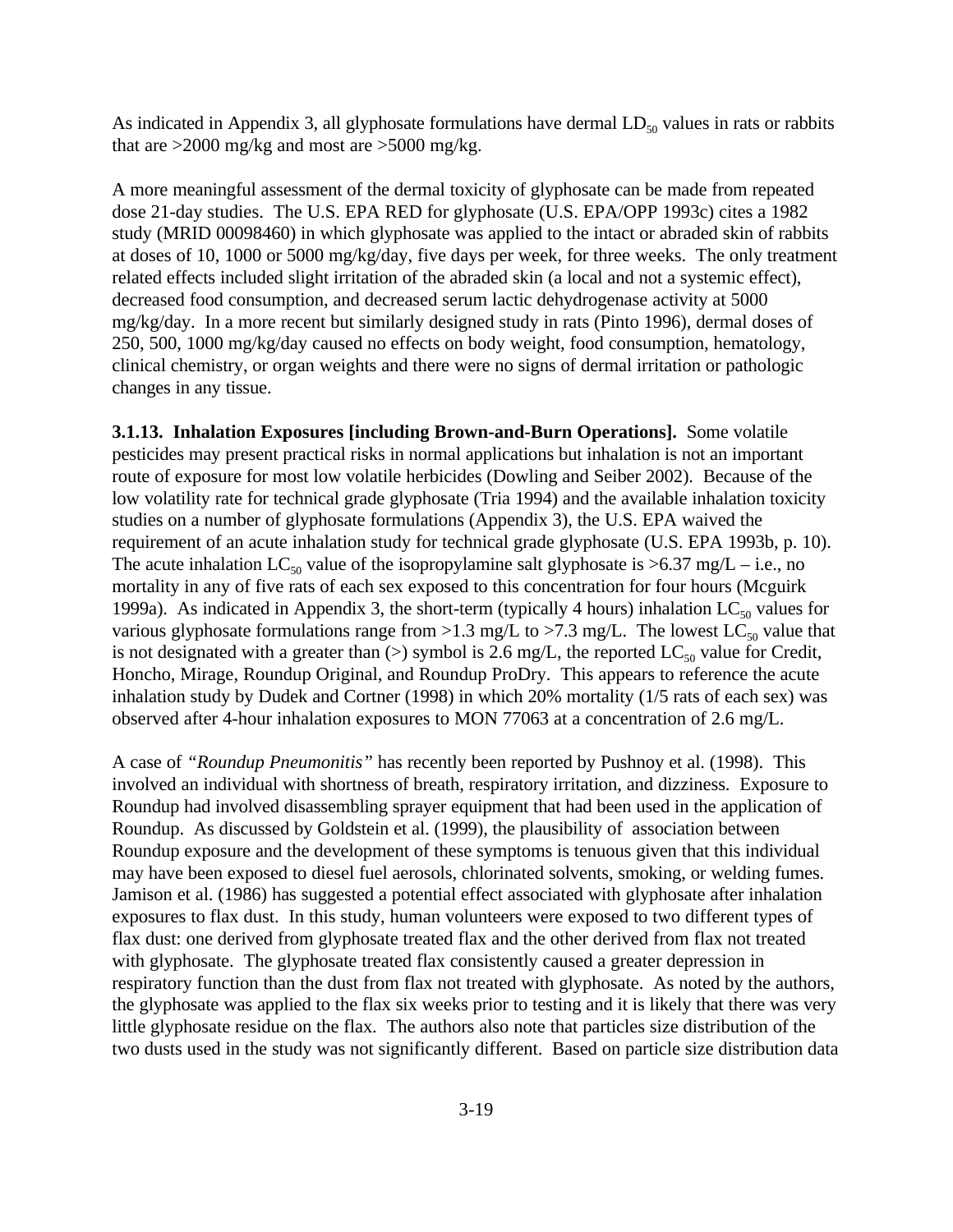presented in this publication (Jamison et al. 1986, Table 1, p. 810), however, the glyphosate treated flax dust contained about  $25\%$  more particles in the  $0\n-1\mu$  range. Particles in this range typically penetrate to the alveolar sacs (Razman and Klassen 1996). Thus, even though the distributions in the particle sizes for the two forms of flax may not be statistically significantly different, the higher concentration of respirable particles in the glyphosate treated flax may be contributed to the apparent difference in biological activity.

Although inhalation of glyphosate is not a typical route of exposure, it may occur during brownand-burn operations. Brown-and-burn operations are conducted 30 to 180 days after treatment with the herbicide. As discussed by Bush et al. (1987), the combustion of several herbicides does not result in exposure to toxic air concentrations of herbicides. These investigators, however, did not look specifically at glyphosate and did not take toxic combustion products into consideration.

The thermal degradation of glyphosate has been studied by Flora and Simon (1981). During combustion at temperatures ranging from 200°C to 240°C, glyphosate forms a polycondensate. This range of temperatures is typical of slow combustion but is far less than the 800–1,000°C temperatures of an actively burning wood stove or fireplace (Bush et al. 1987). No information is available regarding the toxicological properties of the combustion product identified by Flora and Simon (1981) or other combustion products of glyphosate.

**3.1.14. Role of Surfactant.** As summarized in Appendix 1, various glyphosate formulations contain a polyethoxylated tallow amine (POEA) surfactant at a level of up to about 20% (200 g/L) and Roundup Pro contains a phosphate ester neutralized polyethoxylated tallow amine surfactant at a level of 14.5% (145 g/L). Tallow contains a variety of fatty acids including oleic (37–43%), palmitic (24–32%), stearic (20–25%), myristic (3–6%), and linoleic (2–3%) acids as well as small amounts of cholesterol, arachidonic, elaidic, and vaccenic acids (Budavari 1989). The other formulations of glyphosate recommend the use of a surfactant to improve the efficacy of glyphosate. There is an extensive amount of literature on glyphosate indicating that the addition of surfactants can greatly enhance phytotoxicity of herbicides (De Ruiter and Meinen 1996, De Ruiter and Meinen 1998; Denis and Delrot 1997; Laerke 1995; Miller et al. 1998; O'Sullivan et al. 1981; Riechers et al. 1995; Sundaram 1990; Sundaram et al. 1996).

While surfactants are typically classified as "inert" ingredients in herbicides, these compounds are not toxicologically inert. It is beyond the scope of this risk assessment to specifically review all of the information available on surfactants. Much of the available information on the toxicity of surfactants used with glyphosate have been summarized in SERA (1997) and more recent studies (Chang et al. 1999; Garry et al. 1999; Lin and Garry 2000; Reluso et al. 1998) reenforce the conclusion reached in SERA (1997) that some surfactants may be more toxic than the herbicides with which they are used. Although surfactants may play a substantial role in the interpretation of a large number of suicides and attempted suicides involving the ingestion of glyphosate formulations, primarily Roundup, the acute mammalian toxicity of different glyphosate formulations do not appear to differ substantially (Appendix 3a and 3b). This is in contrast to the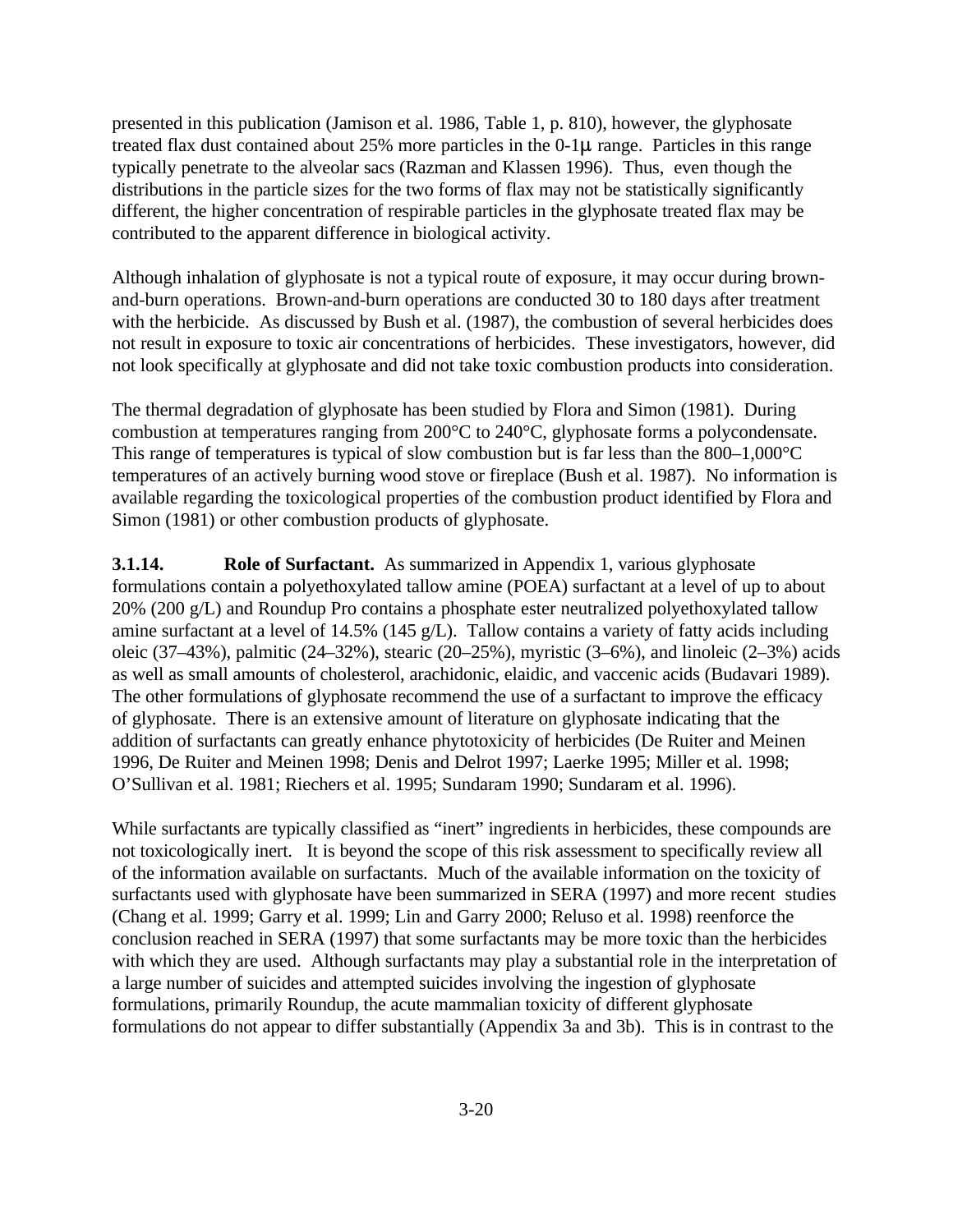available data on the toxicity of various formulations to aquatic species, as detailed in Section 4.1.3 and summarized in Appendix 3c.

While a number of surfactants may be used in conjunction with glyphosate, the most important to this risk assessment is the POEA or phosphate ester neutralized POEA. The POEA surfactant was originally used with glyphosate in Roundup formulations. The phosphate ester neutralized POEA is the surfactant currently used in Roundup Pro (Appendix 1). By far the most relevant study on the toxicity of the POEA surfactant used in Roundup involves a series of teratology studies in rats using glyphosate (98.7% purity), the POEA surfactant used in many glyphosate formulations, and a phosphate ester neutralized POEA (Farmer et al. 2000b). In this study, groups of pregnant female rats were dosed on days 6 through 19 of gestation with glyphosate at 300, 1000, or 3500 mg/kg/day, POEA at 15, 100, and 300 mg/kg/day, or the neutralized POEA at 15, 50, or 150 mg/kg/day. For glyphosate, severe maternal poisoning was observed at 3500 mg/kg/day and this was associated with reduced fetal body weights and sternal ossification, as well as fetal death. The NOAEL for both maternal and fetal toxicity was 1000 mg glyphosate/kg/day. The surfactants also caused mortality in dams at the highest doses tested: 300 mg/kg/day for POEA and 150 mg/kg/day for neutralized POEA. In addition, a dose of 100 mg POEA/kg/day caused mild clinical signs of toxicity and decreased food consumption in dams. No fetotoxic effects were reported at any dose level. Thus, in repeated dosing, the NOAEL for glyphosate of 1000 mg/kg/day was substantially higher than the NOAEL for either POEA (15 mg/kg/day) or neutralized POEA (50 mg/kg/day).

The potential role of the surfactant in the toxicity of Roundup was first emphasized by the Sawada et al. (1988) in their analysis of poisoning cases in humans. They indicate that the acute LD<sub>50</sub> of POEA is "less than one-third that of roundup and its active ingredient" and reference this statement to a chapter by Atkinson (1985) in *The Herbicide Glyphosate* (Grossbard and Atkinson 1985). The Sawada reference has been quoted in turn by Martinez and Brown (1991) as indicating that "... *POEA by itself has a*  $LD_{50}$  *of 1-2 g/kg"*. Atkinson (1985) does cite an  $LD_{50}$ of 4.3 g/kg for glyphosate [a rounding of the rat oral  $LD_{50}$  of 4,320 mg/kg reported in U.S. EPA (1986a) and earlier U.S. EPA reports] and indicates that this is about the same as the acute oral  $LD_{50}$  for isopropylamine salt in rats, 4.9 g/kg. Atkinson (1985), however, does not give an acute oral  $LD_{50}$  for POEA or any other surfactant. Although there is evidence that POEA is more toxic than glyphosate to aquatic species (Section 4), the acute oral toxicity of Roundup (glyphosate and surfactant,  $LD_{50}$  in rats of 5400 mg/kg) is almost the same as that of glyphosate ( $LD_{50}$  in rats of 5,600 mg/kg).

Based on these  $LD_{50}$  values, the  $LD_{50}$  of the surfactant can be estimated under the assumption of dose addition (Finney 1971). This assumption requires that the components in the mixture have the same mode of action. This assumption is not certain, but it is consistent with the observation by Talbot et al. (1991) that both glyphosate and POEA may exert some of their acute toxicity via irritation of biological membranes. The assumption of dose addition is also not interactive—that is, it assumes that the components in the mixture do not influence the toxicity of one another.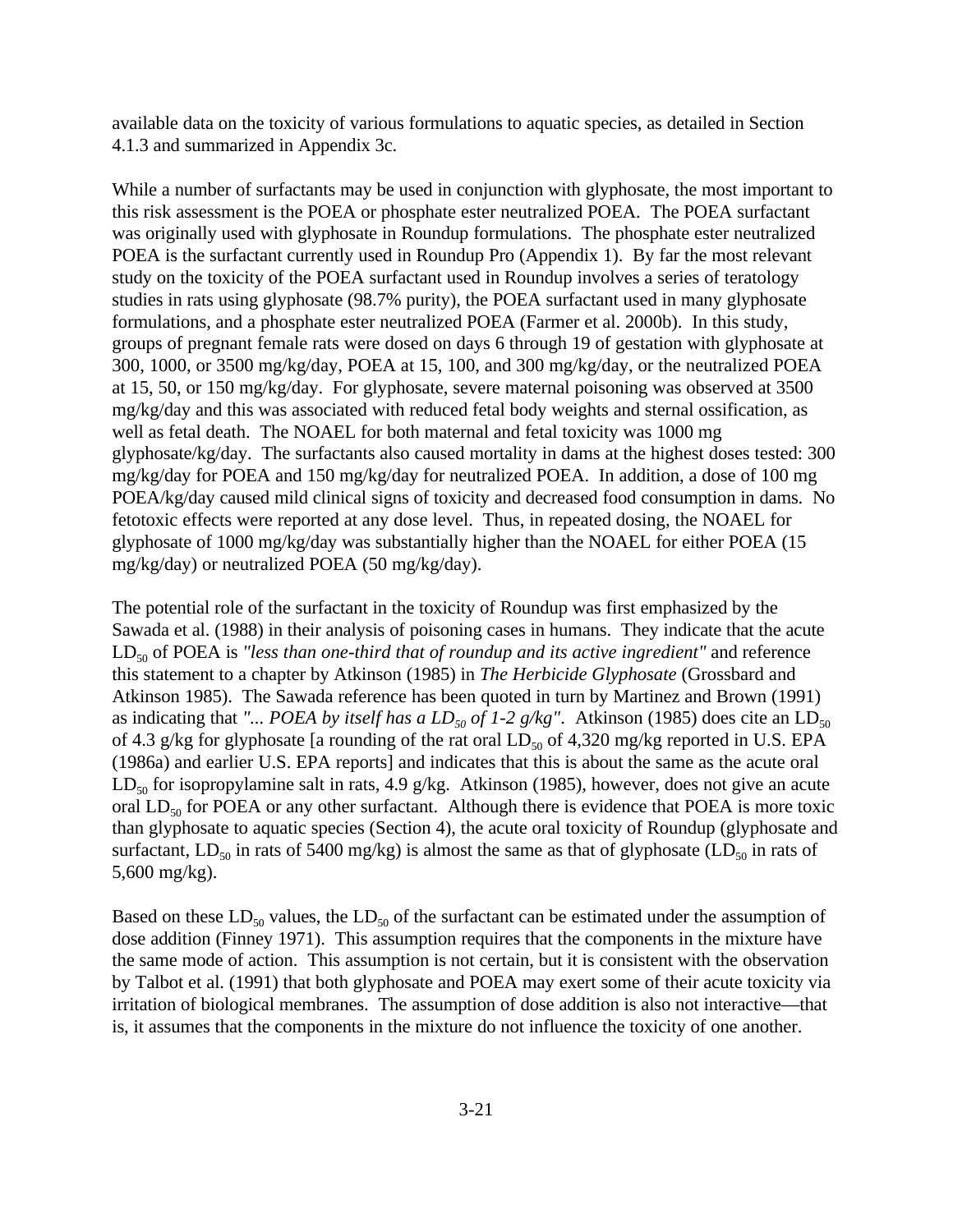This assumption is conservative, compared with other non-interactive models of joint action (Mumtaz et al. 1994).

For some uniform measure of toxicity ( $\zeta$ ) (e.g., LD<sub>50</sub>), the toxicity of any mixture ( $\zeta_{\text{M}}$ ) is predicted, under the assumption of dose addition, by:

$$
\zeta_M = \frac{\zeta_1}{(\pi_1 + \rho \pi_2)}\tag{3-1}
$$

where  $\zeta_1$  is the effective exposure (e.g., LD<sub>50</sub> or LD<sub>95</sub> values) for one compound,  $\pi_1$  and  $\pi_2$  are the proportions of each compound in the mixture, and  $\rho$  is the potency defined as  $\zeta_1 \div \zeta_2$ . Furthermore, given the toxicity of a defined mixture  $(\zeta_M)$  and one of the components  $(\zeta_1)$ , the potency of the second component can be calculated as:

$$
\rho = \frac{(\zeta_1/\zeta_M) - \pi_1}{\pi_2} \tag{3-2}
$$

Here, the term *defined mixture* indicates that  $\pi_1$  and  $\pi_2$  are known. From this relationship, the effective exposure (i.e., toxic potency) of the second component  $(\zeta_2)$  can be estimated as:

$$
\zeta_2 = \frac{\zeta_1}{\rho} \tag{3-3}
$$

Using the nominal LD<sub>50</sub> for Roundup of 5,400 mg/kg, a  $\pi_1$  of 0.356 for glyphosate (356 g/L), and  $\pi_2$  of 0.15 for POEA (150 g/L), the estimated LD<sub>50</sub> for POEA would be almost exactly 1,200 mg/kg, consistent with dose additivity. This approach, as detailed below, would be a misapplication of the above equations.

To estimate the toxicity of POEA from the Roundup (glyphosate+POEA)  $LD_{50}$ , this  $LD_{50}$  must be converted from units of glyphosate to total mixture mass (glyphosate+POEA). In other words, an  $LD_{50}$  of 5,400 mg glyphosate/kg bw is equivalent to a combined mass (glyphosate and POEA) of about 7,560 mg  $[1.4.5,400 \text{ mg}]$ , since the ratio of POEA to glyphosate is approximately 0.4 [150]  $g/L \div 356$  g/L]. Similarly, the correct  $\pi_1$  for glyphosate is about 0.7 [356  $\div$  (150+356)] and the correct  $\pi_2$  for POEA is about 0.3 [150  $\div$  (150+356)]. Using this approach, the potency of POEA relative to glyphosate is about 0.14 and the estimated oral  $LD_{50}$  in rats is for POEA is about 40,000 mg/kg [5,600 mg/kg  $\div$  0.14]. This estimate is consistent with the published results of Martinez, summarized in the following paragraph, in which no mortality was noted in rats after oral doses of up to 14,286 mg/kg POEA.

Martinez and coworkers (Martinez and Brown 1991; Martinez et al. 1990) conducted a series of experiments specifically designed to assess the role of the surfactant in the acute toxicity of Roundup. In these studies, compounds were administered to groups of five rats either by gavage [direct instillation into the stomach] or direct installation into the trachea. Oral exposures to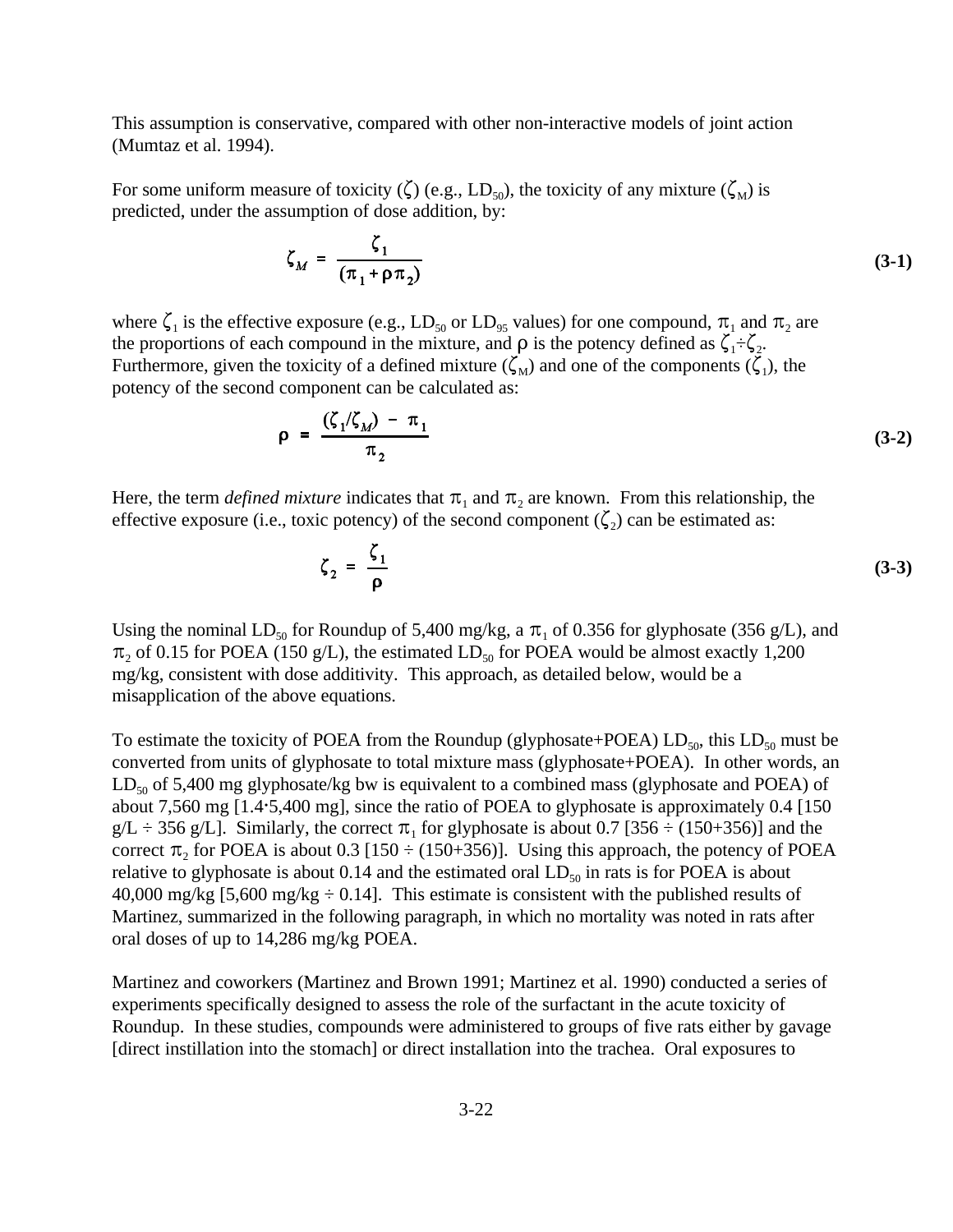Roundup at doses of 1, 3, and 5 mL/animal caused 0%, 40%, and 100% mortality, respectively, over a 24-hour observation period. Taking an average body weight of 350 g/rat reported by Martinez and Brown (1991), the mid-dose level corresponds to approximately 3,050 mg/kg [3 mL  $\cdot$  356 mg a.e./mL  $\div$  0.350 kg], only somewhat less than and consistent with the reported LD<sub>50</sub> for Roundup of 5,400 mg/kg (Monsanto Co. 1982a,b). POEA, administered by gavage, caused no deaths at doses of 1, 3, and 5 mL/animal. Since ethoxylated surfactants generally have a density of about 1g/mL (Kosswig 1994, p. 789), the doses of POEA correspond to approximately 2,857, 8,571, and 14,286 mg/kg. The low acute oral toxicity of POEA is consistent with the similarity between the acute oral toxicity of glyphosate and Roundup, discussed above.

In the earlier study by Martinez et al. (1990), an oral dose with Roundup RTU or Roundup concentrate caused delayed (6 hours) pulmonary edema, consistent with clinical observations in humans, as summarized above. The authors concluded that *"... delayed pulmonary edema combined with blood stained weeping from the nose, diarrhea, distended GI tract, and ascites is in excellent agreement with ... The clinical picture of ... hypovolemic shock"*, as described by Sawada et al. (1988). In the individuals involved in the Taiwan studies of glyphosate poisoning, however, hematocrit, blood urea nitrogen, and central venous pressure determinations were not consistent with hypovolemia.

Intratracheal instillations in rats resulted in much more toxic effects at much lower dose levels. Roundup at doses of 0.1, 0.2, and 0.4 mg/animal caused 80% mortality at the low dose and 100% mortality at the two higher doses as well as an increase in lung weights. POEA, at the same dose levels, caused 20%, 70%, and 100% mortality as well as increases in lung weights, although the increases were less than those observed with Roundup (Martinez and Brown 1991, Table 1, p. 44). Pathological examinations indicated that both Roundup, and to a lesser extent POEA, cause hemorrhaging and congestion of the lungs after intratracheal instillations. Martinez and Brown (1991) conclude that POEA potentiates the pulmonary toxicity of glyphosate. Since, however, these investigators did not test glyphosate alone, the basis for their conclusion is not clear.

Adam et al. (1997) have studied the effects of glyphosate, POEA, mixtures of glyphosate and POAE, as well as a commercial formulation of Roundup (41% glyphosate IPA and 18% POEA) in rats after gavage (oral) and intratracheal installations (i.e., directly to the lungs). Respiratory effects and pulmonary damage were more severe in the rats dosed with any of the POEA containing treatments than with glyphosate alone. Similarly, the gastrointestinal effects of the POEA containing treatments were uniformly more severe than seen in rats treated with glyphosate alone. Tai et al. (1990) reported that injections of Roundup in rats led to cardiac depression caused solely by POEA and partially antagonized by glyphosate.

Based on drinking water studies of both glyphosate and Roundup (glyphosate with POEA), the surfactant does not affect the rapid elimination rate of glyphosate in mammals (NTP 1992).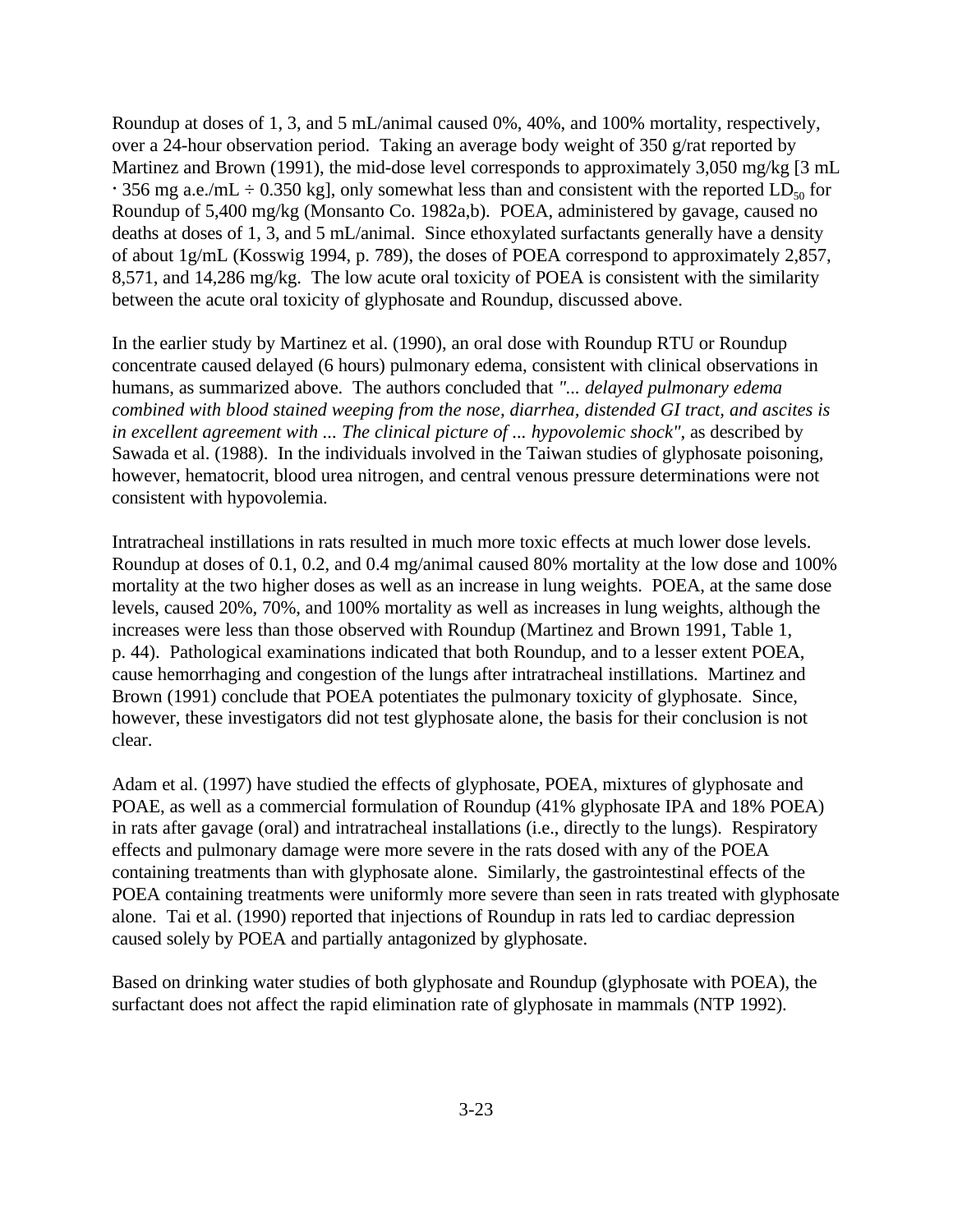# **3.1.15. Impurities and Metabolites.**

*3.1.15.1. Aminomethylphosphonate (AMPA) --* The primary metabolite of glyphosate in mammals and other organisms is aminomethylphosphonate (AMPA):

 $\begin{array}{c} \mathsf{O} \\ \parallel \\ \mathsf{NH_2}\text{-}\mathsf{CH_2}\text{-}\mathsf{P}\text{-}\mathsf{OH} \\ \mid \\ \mathsf{OH} \end{array}$ **AMPA** 

which is formed together with glyoxylate (HCO-COOH).

In mammals, only very small amounts of AMPA, less than 1% of the absorbed dose, are formed (U.S. EPA/ODW 1992, Brewster et al. 1991). In addition, AMPA is an environmental metabolite of glyphosate. This is to say that AMPA is formed in environmental media such as soil and water as a breakdown product of glyphosate. For example, Mao (1996) found that AMPA reached approximately 21.2% of applied dose of glyphosate by day 181 under anaerobic conditions in pond water. In addition, glyphosate is readily metabolized by soil bacteria with AMPA as a major metabolite (Dick and Quinn 1995a; Dick and Quinn 1995b). It should be noted that AMPA is also formed in the degradation of amino(trimethylenephosphonic) acid, a compound used as a scale inhibitor and additive in washing agents (Schweinsberg et al. 1999)

These two differing sources of exposure  $-$  i.e., as an endogenous metabolite in mammals and as an environmental metabolite – must be handled differently in this risk assessment. The approach of examining the potential importance of the metabolism of a chemical agent by a mammal is common in the risk assessment of xenobiotics, which generally involve the formation of one or more mammalian metabolites, some of which may be more toxic than the parent compound. Usually, the parent compound is selected as the agent of concern because the toxicology studies and monitoring studies provide information about the agent. Thus, the dose metameter for the risk assessment is most clearly expressed in terms of the parent compound. In cases where a toxic metabolite is known to be handled differently by humans, this simple approach may be modified. There is no indication that such a modification is necessary for glyphosate. Thus, in terms of assessing direct exposures to technical grade glyphosate, the inherent exposures to AMPA as a metabolite are encompassed by the existing toxicity data on glyphosate.

This approach does not, however, encompass concern for exposures to AMPA as an environmental metabolite. As noted above, about 20% of applied dose of glyphosate may be found in water as AMPA after about six months. The toxicity and environmental fate of AMPA has been reviewed recently by WHO (1997), Cox (2002), and Williams et al. (2000). In addition, the U.S. EPA/OPP (2002) has reviewed this information and assessed the potential consequences of exposures to AMPA as an environmental degradate. Based on this review, the U.S. EPA/OPP (2002) concluded: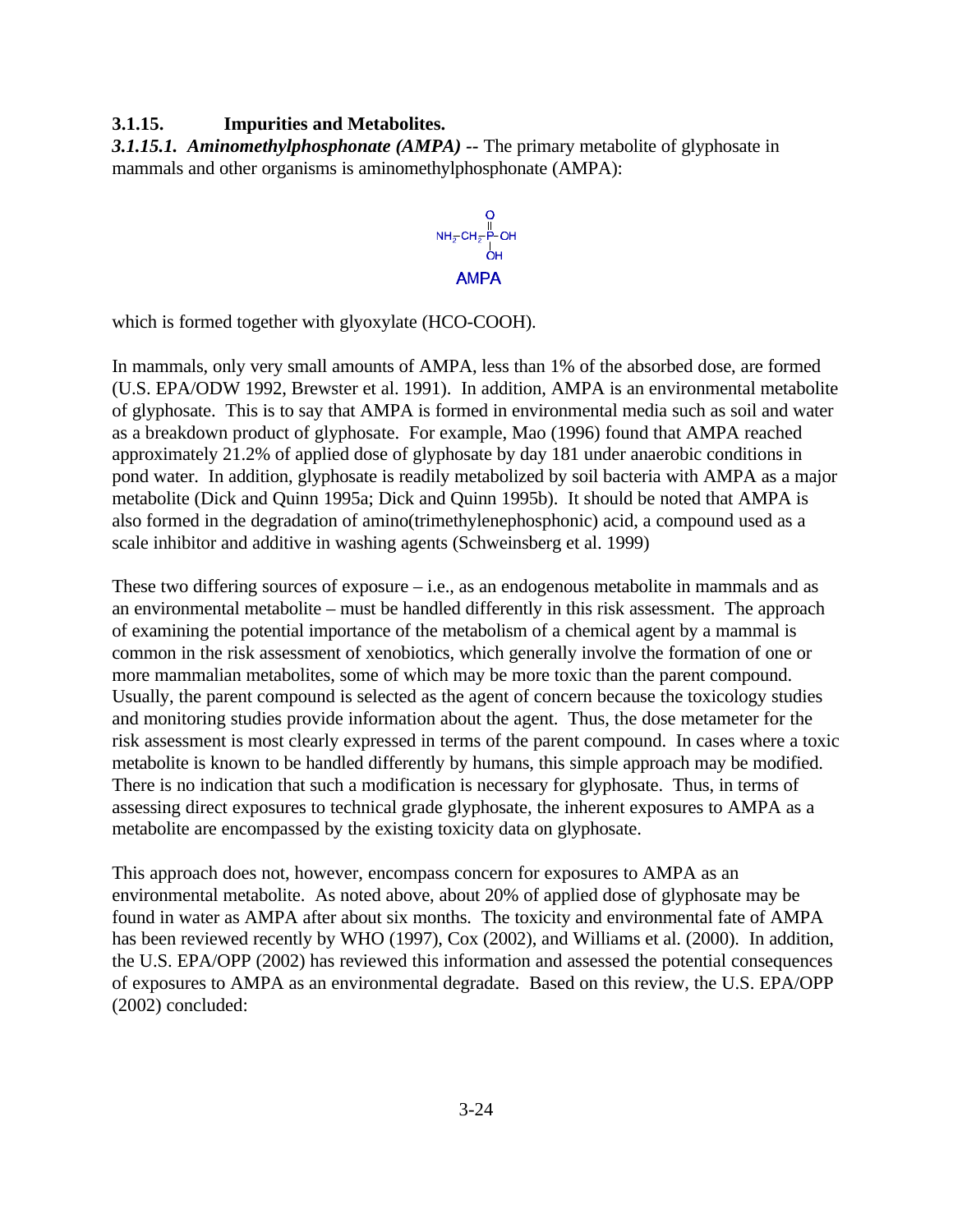*The nature of the residue in plants and animals is adequately understood and consists of the parent, glyphosate. The Agency has decided that only glyphosate parent is to be regulated in plant and animal commodities and that the major metabolite, AMPA (aminomethylphosphonic acid) is not of toxicological concern regardless of its levels in food.* – U.S. EPA/OPP (2002, p. 17725)

While Cox (2002) has cited concerns for AMPA based on a limited subset of the literature on this compound, no formal dose-response and exposure assessment is presented that would argue against the position of U.S. EPA/OPP (2002). Further, the position taken in U.S. EPA/OPP (2002) is supported by the conclusions of the more extensive reviews by both WHO (1997) and Williams et al. (2002). Although data are sufficient to conduct a separate risk assessment on AMPA (e.g., Holson 1991a,b; Kier and Stegeman 1993; Stout 1991; Tompkins 1991), this would not be a judicious expenditure of limited resources on the part of the Forest Service. The position taken by U.S. EPA/OPP (2002) appears to be reasonable and is well-supported. Consequently, in this risk assessment, AMPA is not quantitatively considered in the dose-response and exposure assessments.

*3.1.15.2. N-nitrosoglyphosate (NNG) --* Glyphosate also contains N-nitrosoglyphosate (NNG) as an impurity:



### **NNG**

Nitroso compounds are characterized by the *N=O* group, a double bond between a nitrogen and oxygen. Nitrosamines are nitroso compounds in which the nitroso group is attached to a nitrogen atom, *N-N=O*. NNG contains the nitrosoamine group. Certain groups of nitrosoamines have served as model compounds in some of the classical studies on chemical carcinogenicity. While there is a general concern for the carcinogenic potential of nitroso compounds, the contribution of specific nitroso compounds to carcinogenic risk is difficult to quantify (Mirvish 1995).

The EPA re-registration document (RED) for glyphosate states:

*Technical grade glyphosate contains N-nitrosoglyphosate (NNG) as a contaminant. Carcinogenicity testing of nitroso contaminants is normally required only in those cases in which the level of nitroso compounds exceeds 1.0 ppm. Analyses showed that greater than 92% of the individual technical glyphosate samples contained less than 1.0 ppm NNG. The Agency concluded that the NNG content of glyphosate was not toxicologically significant.*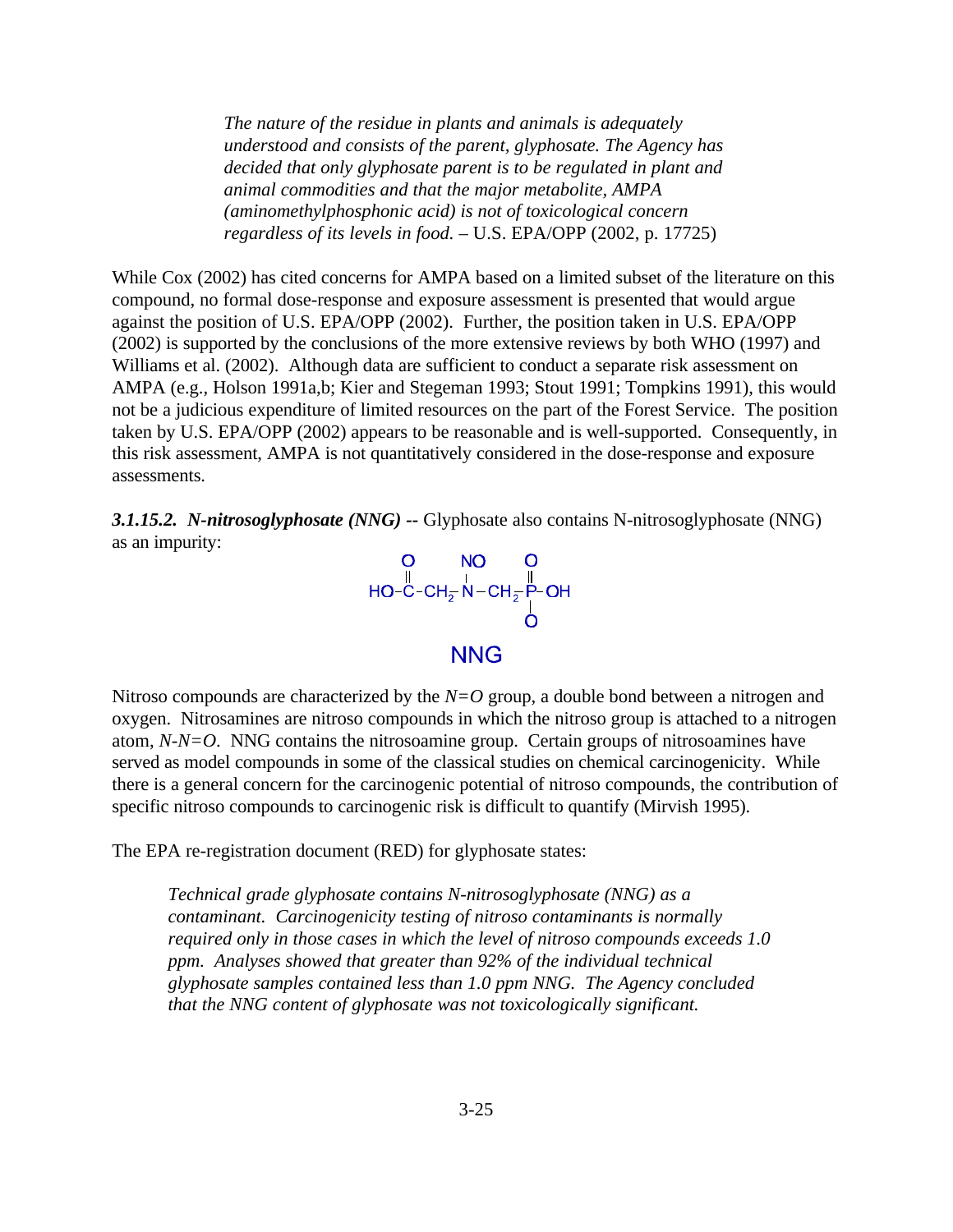As part of the conduct of this risk assessment, data available to U.S. EPA for RED as well as the more recent data on the levels of *N-nitrosoglyphosate* and related compounds has been reviewed (Bernard 2002; Hirsch and Augustin 1987). This information is classified as trade secret under FIFRA and cannot be detailed in this risk assessment. Nonetheless, no information has been encountered in the CBI files or in the open literature that contradicts the above assessment in the RED. In addition, none of the recent reviews on the toxicity of glyphosate cite contamination with *N-nitrosoglyphosate (NNG)* as a concern (Cox 2002; WHO 1994; Williams 2000). Consequently, as with AMPA, a detailed dose-response and exposure assessment for NNG does not appear to be justified with in this risk assessment or as a separate assessment.

*3.1.15.3. 1,4-Dioxane –* 1,4-Dioxane, is a contaminant in POEA. U.S. EPA (U.S. EPA/IRIS 1992) considers dioxane to be a carcinogen, Class B2: Probable human carcinogen and has derived a cancer potency factor (referred to by U.S. EPA as a slope factor) of 0.011  $(mg/kg/day)^{-1}$ . This assessment has been reviewed by and is in concordance with the analysis by the Agency for Toxic Substances and Disease Registry (DeRosa et al. 1996). Dioxane is present in Roundup at a level of approximately 0.03% (Monsanto Co. 1990) or 300 mg/L (300 ppm). This is about a factor of 0.00084 less than the level of glyphosate in Roundup [300 mg dioxane/L in Roundup  $\div$  356,000 mg glyphosate/L in Roundup].

In a previous Forest Service risk assessment on glyphosate (USDA 1989a,b,c), it was demonstrated that the upper limit of risk associated with contamination was extremely low  $-e.g.,$  $\langle 1 \cdot 10^{-7}$  (Borrecco and Neisess 1991). The cancer potency factor used in this risk assessment was  $0.0076$  (mg/kg/day)<sup>-1</sup>, almost the same as the value currently recommended by U.S. EPA (i.e., both round to 0.01). Borrecco and Neisess (1991) derived toxicity based criteria for 1,4-dioxane and use the information to calculate margins of safety for exposure to 1,4-dioxane. According to the available toxicity data, dioxane does not present unique toxic effects; therefore, its toxicity, except for cancer) is likely to be encompassed by the available toxicity data on Roundup.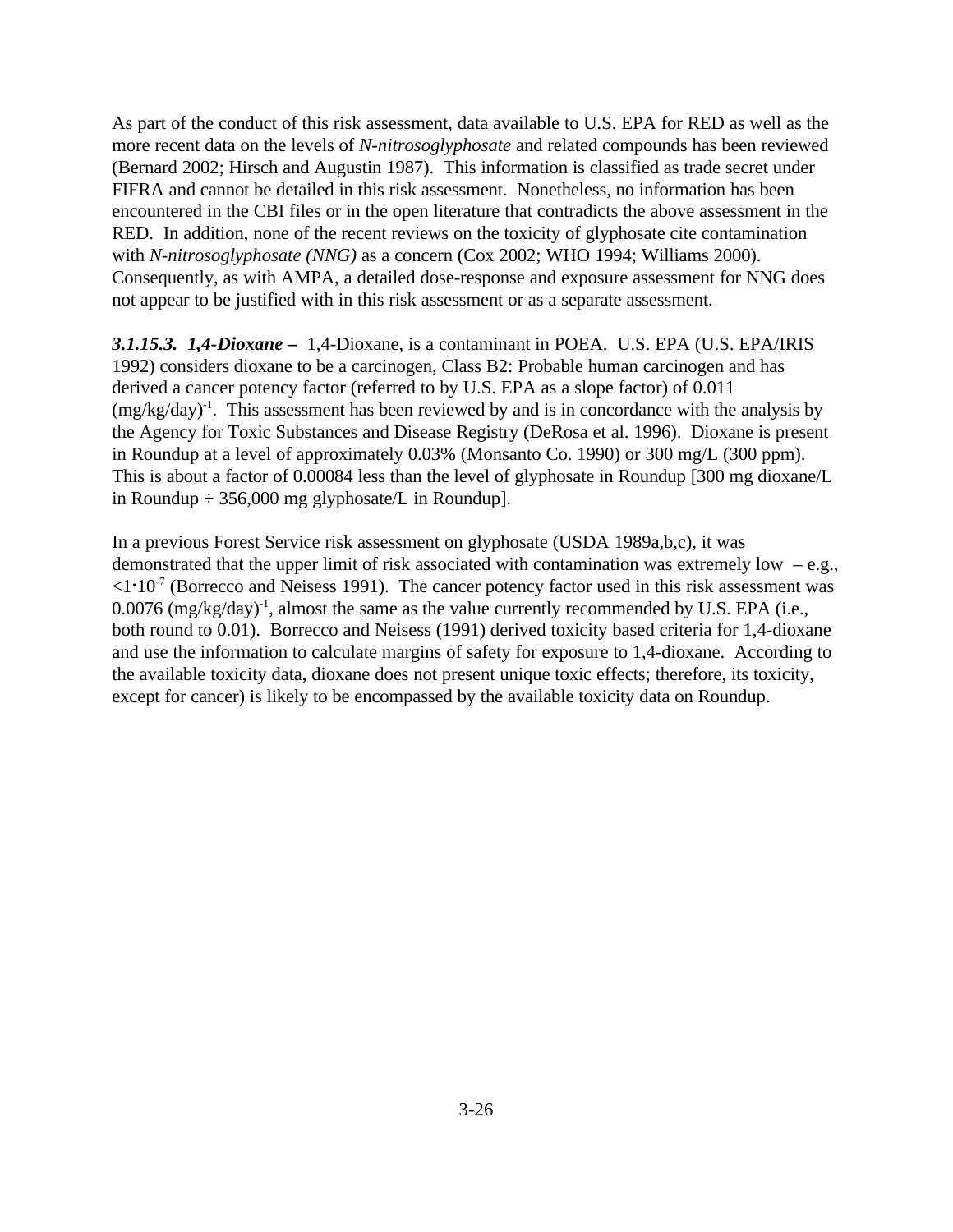### **3.2. EXPOSURE ASSESSMENT**

**3.2.1. Overview.** Exposure assessments are developed for both workers and members of the general public. Two types of work exposure assessments are considered: general and accidental/incidental. The term *general* exposure assessment is used to designate those exposures that involve estimates of absorbed dose based on the handling of a specified amount of a chemical during specific types of applications. The accidental/incidental exposure scenarios involve specific types of events that could occur during any type of application. For general exposures in workers, exposure rates are expressed in units of mg of absorbed dose per kilogram of body weight per pound of chemical handled. For glyphosate, there are several worker exposure studies involving backpack applications that can be used to assess the quality general estimates used in many Forest Service risk assessments. These studies indicate that these general methods may be extremely conservative. Nonetheless, for this risk assessment, the standard worker exposure rates are used, recognizing that the upper range of exposures may overestimate risk. This conservative approach has little impact on the interpretation of risk because none of the worker exposures exceed a hazard quotient of unity. Central estimates of worker exposures span a very narrow range from 0.026 mg/kg/day to about 0.045 mg/kg/day. The upper range of exposures for the different application methods are about a factor of 10 higher, spanning a range from about 0.1 mg/kg/day to 0.3 mg/kg/day.

Under normal circumstances, members of the general public should not be exposed to substantial levels of glyphosate as a result of Forest Service activities. Nonetheless, any number of exposure scenarios can be constructed for the general public, depending on various assumptions regarding application rates, dispersion, canopy interception, and human activity. Several highly conservative scenarios are developed for this risk assessment. The two types of exposure scenarios developed for the general public include acute exposure and longer-term or chronic exposure. All of the acute exposure scenarios are primarily accidental. They assume that an individual is exposed to the compound either during or shortly after its application. Specific scenarios are developed for direct spray, dermal contact with contaminated vegetation, as well as the consumption of contaminated fruit, water, and fish. Most of these scenarios should be regarded as extreme, some to the point of limited plausibility. The longer-term or chronic exposure scenarios parallel the acute exposure scenarios for the consumption of contaminated fruit, water, and fish but are based on estimated levels of exposure for longer periods after application. Most acute accidental exposure scenarios for members of the general public are less than or similar to the general exposure scenarios in workers. The major exception is the scenario for an accidental spill of 200 gallons of a field solution into a small pond. This leads to modeled estimates of exposure in the range of 0.3 to about 4 mg/kg/day. This is an extraordinarily extreme and conservative scenario that is used in all Forest Service risk assessments. Most longer term estimates of exposure for members of the general public are much lower than exposure estimates for workers. The one exception involves the longer term consumption of contaminated fruit, which leads to timeweighted average estimated doses of 0.003 to 0.08 mg/kg/day.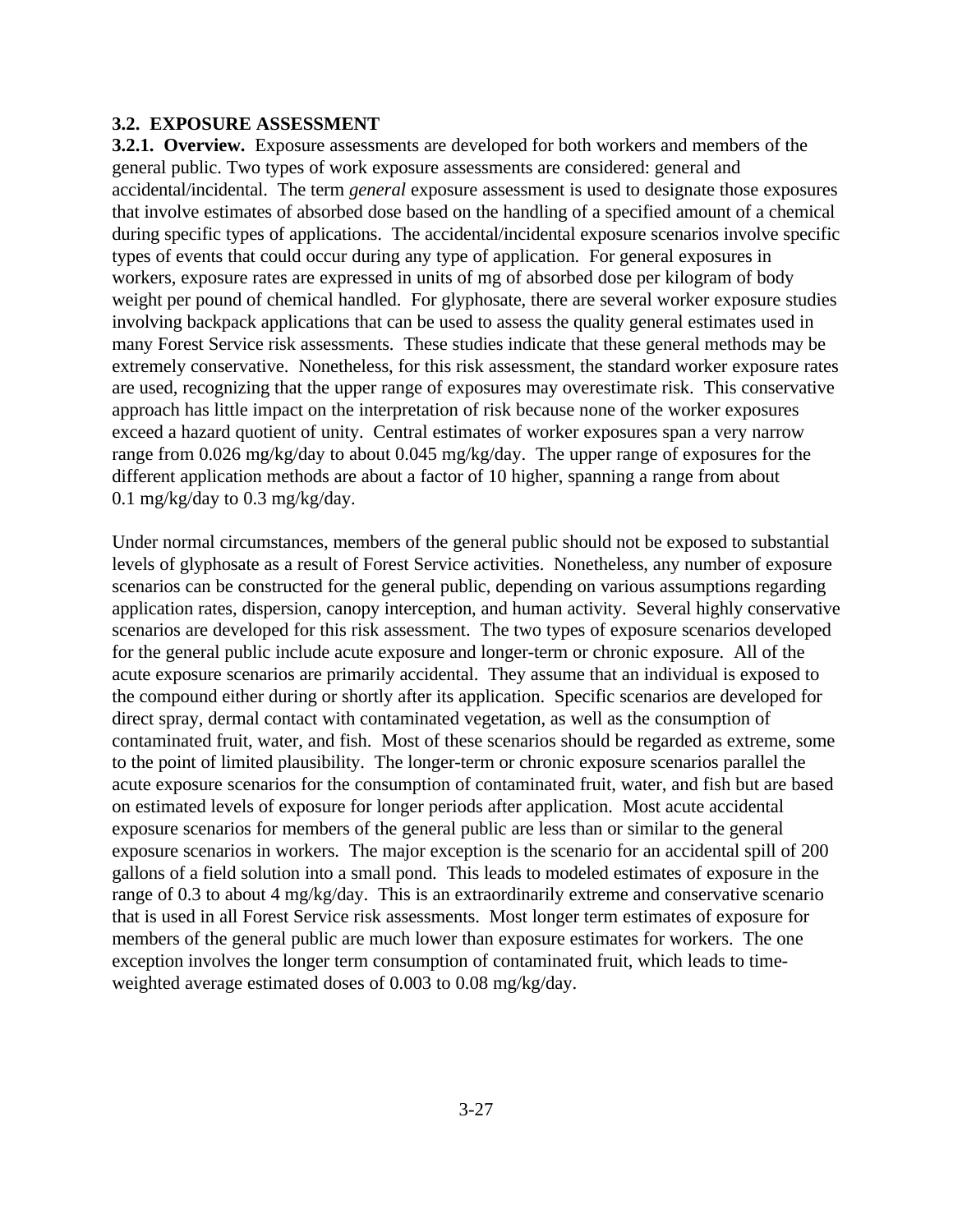**3.2.2. Workers.** A summary of the exposure assessments for workers is presented in Table 3-1. Two types of exposure assessments are considered: general and accidental/incidental. The term *general* exposure assessment is used to designate those exposures that involve estimates of absorbed dose based on the handling of a specified amount of a chemical during specific types of applications. The accidental/incidental exposure scenarios involve specific types of events that could occur during any type of application. Details regarding all of these exposure assessments are presented in the worksheets that accompany this risk assessment, as indicated in Table 3-1. These exposure assessments as well as other similar assessments for the general public (see Section 3.2.3) are based on the typical application rate of 2 lbs a.e./acre (see Section 2). The consequences of using different application rates in the range considered by the Forest Service are discussed further in the risk characterization (see Section 3.4).

**3.2.2.1. General Exposures –** As described in SERA (2001a), worker exposure rates are expressed in units of mg of absorbed dose per kilogram of body weight per pound of chemical handled. Based on analyses of several different pesticides using a variety of application methods, default exposure rates are estimated for three different types of applications: directed foliar (backpack), boom spray (hydraulic ground spray), and aerial. The specific rates generally used for each of these application methods is summarized in Table 3-2. As described in SERA (2001a), the ranges of estimated occupational exposure rates vary substantially among individuals and groups, (i.e., by a factor of 50 for backpack applicators and a factor of 100 for mechanical ground sprayers).

As detailed in Section 2, the most common method of application for glyphosate in Forest Service programs is backpack-applied directed foliar sprays. As indicated in Table 3-2, the default rates derived in SERA (2001a) for this method of application is 0.003 mg/kg bw per lb applied with a range of 0.0003 to 0.01 mg/kg bw per lb applied. For glyphosate, there are several worker exposure studies involving backpack applications that can be used to assess the quality of these values (Edmiston et al. 1995; Jauhianen et al. 1991; Lavy et al. 1992; Machado-Neto et al. 2000; Middendorf 1993; and Schneider et al. 1999). Three of these studies (Edmiston et al. 1995; Machado-Neto et al. 2000; Schneider et al. 1999) provide only deposition data and cannot be used directly to assess the use of the standard exposure rates summarized in Table 3-2. The other three studies (Jauhianen et al. 1991;Lavy et al. 1992; Middendorf 1993) involved backpack applications with both biomonitoring  $-$  i.e., urinary analysis  $-$  as well as deposition data as measures of exposure and are thus most relevant to the assessment of the general exposure values summarized in Table 3-2.

In the study by Jauhiainen et al. (1991), biological monitoring was conducted on five workers applying Roundup. Each worker handled an average of 9.8 L of an 8% solution of Roundup (360 g a.i./L or 270 g a.e/L). Thus, the amount of glyphosate acid handled each day was approximately 0.211 kg  $[9.8 L \times 0.08 \times 0.270 \text{ kg/L}]$  (Jauhiainen et al. 1991, p. 62, column one, top of page) or about 0.5 lbs. Urine samples [not total daily urine] were collected at the end of each work day for 1 week during the application period, and one sample was taken 3 weeks after the applications. The urine samples were assayed for glyphosate using gas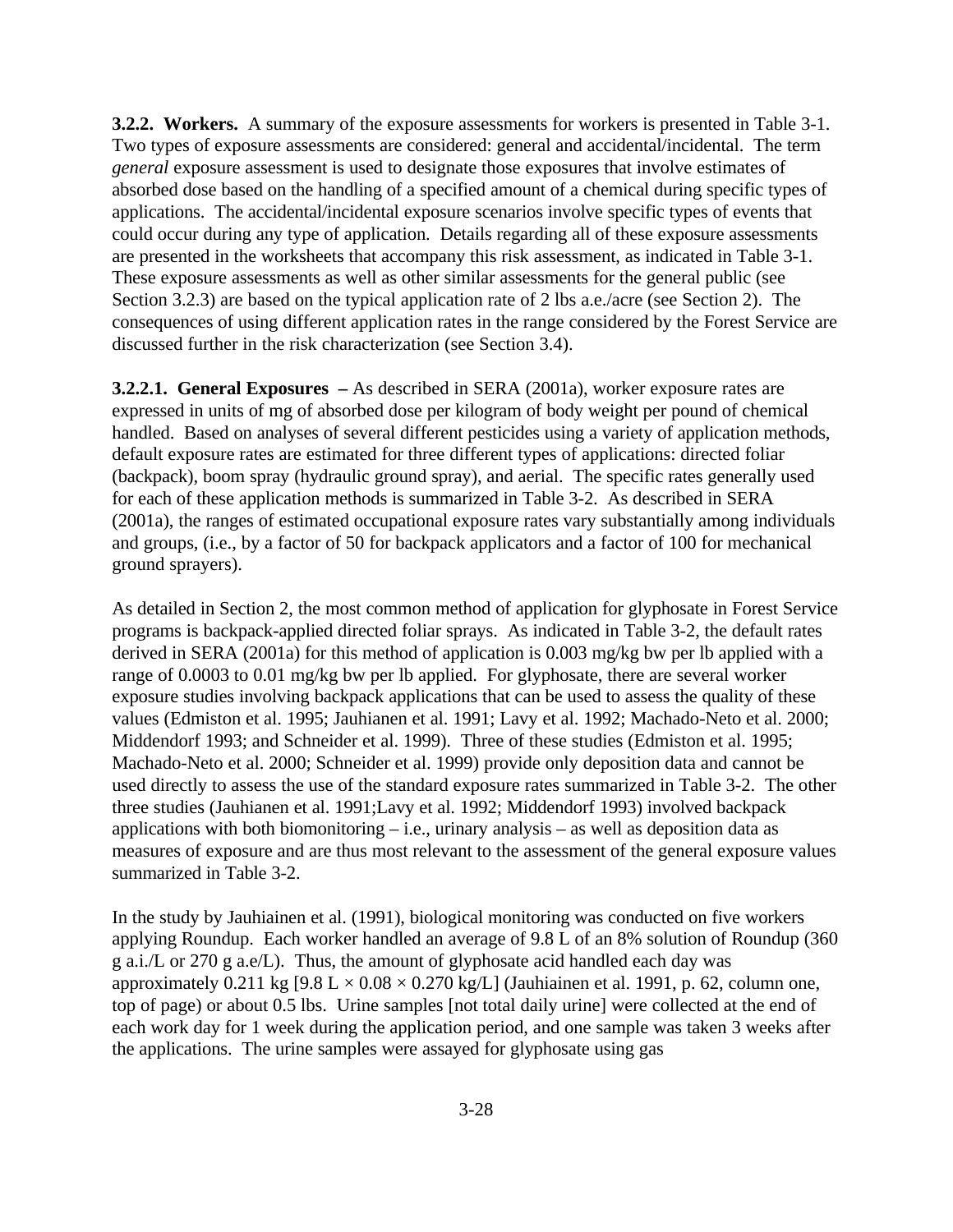chromatography/electron capture with a limit of detection of 0.1 ng/ $\mu$ L or 0.1 mg/mL. No glyphosate was detected in any of the urine samples using this method.

One urine sample was assayed for glyphosate by gas chromatography/mass spectroscopy (GC/MS) and glyphosate was detected at a level of 0.085 ng/µL, equivalent to 0.085 µg/mL. Assuming that this urine sample was representative and using the default body weight of 70 kg and urinary output of 2000 mL/day (Worksheet A-02), the absorbed dose would be 0.17 mg or 170  $\mu$ g [0.085  $\mu$ g/mL  $\times$  2,000 mL] or 0.0024 mg/kg bw [0.17 mg  $\div$  70 kg]. The corresponding exposure rate would be 0.0048 mg/kg bw per lb a.e. applied  $[0.0024 \text{ mg/kg}$  bw  $\div 0.5 \text{ lb}$  a.e.]. This value is very similar to the central estimate of 0.003 mg/kg bw per lb applied that is generally used for directed foliar applications (Table 3-2).

As with the study by Jauhianen et al. (1991), the Lavy et al. (1992) study involved applications of Roundup. Nursery workers applied Roundup to small weeds in a nursery bed by placing a 290 mL (2.5x3.5 cm) cylindrical metal shield surrounding the spray nozzle over the weed—to protect adjacent conifer seedlings—and then spraying the weeds with Roundup. Biological monitoring consisted of 5-day complete urine collections. In a total of 355 urine samples, no glyphosate was detected (limit of detection =  $0.01 \mu g/mL$ ). Assuming that the concentration of glyphosate in the urine was just below the limit of detection and assuming a urinary output of 2,000 mL (Worksheet A-02), the total absorbed dose would be 20 µg or 0.02 mg. The most exposed individual in this study weighed 63.5 kg and handled, on average, 0.54 kg [1.18 lbs] of glyphosate per day. Thus, the maximum absorbed dose of 0.02 mg corresponds to 0.0003 mg/kg bw [0.02 mg  $\div$  63.5 kg] and 0.00025 mg/kg bw per lb applied  $[0.0003 \text{ mg/kg} \div 1.18 \text{ lbs}]$ . This is modestly below the lower range of the value of 0.0003 mg/kg bw per lb applied is generally used for directed foliar applications (Table 3-2). Based on passive monitoring, estimated exposure rates were about  $1.3\times10^{3}$  (2.6×10<sup>-4</sup> to 1.27×10<sup>-2</sup>) mg/kg bw per lb applied. This central estimate and range is virtually identical to the values for directed foliar applications given in Table 3-2.

The study by Middendorf (1993) also involved backpack (directed foliar) applications of Roundup, albeit in a more dilute mixture (2.3%). Middendorf (1993) provides data (urinary excretion, lbs applied, body weight, and deposition) on 15 workers at three different application sites. The average exposure rate for all workers was approximately 0.00032 mg/kg bw per lb applied with a range of 0.00013 to 0.001 mg/kg bw per lb applied. The central estimate from the Middendorf (1993) study is virtually identical to the lower range of 0.0003 mg/kg bw per lb typically used for directed foliar applications and the upper range noted in the Middendorf (1993) study is somewhat below the central estimate of 0.003 mg/kg bw given in Table 3-2.

The three worker studies (Jauhianen et al. 1991; Lavy et al. 1992; Middendorf 1993) that provide biomonitoring data sufficient to estimate absorbed doses in workers support the use of the exposure rates summarized in Table 3-2. If anything, the upper range of exposure  $-$  i.e., 0.01 mg/kg bw per lb applied – is likely to overestimate exposure. None of the estimates based on biomonitoring approach this rate. Nonetheless, for this risk assessment, the standard worker exposure rates are used, recognizing that the upper range of exposures may be extremely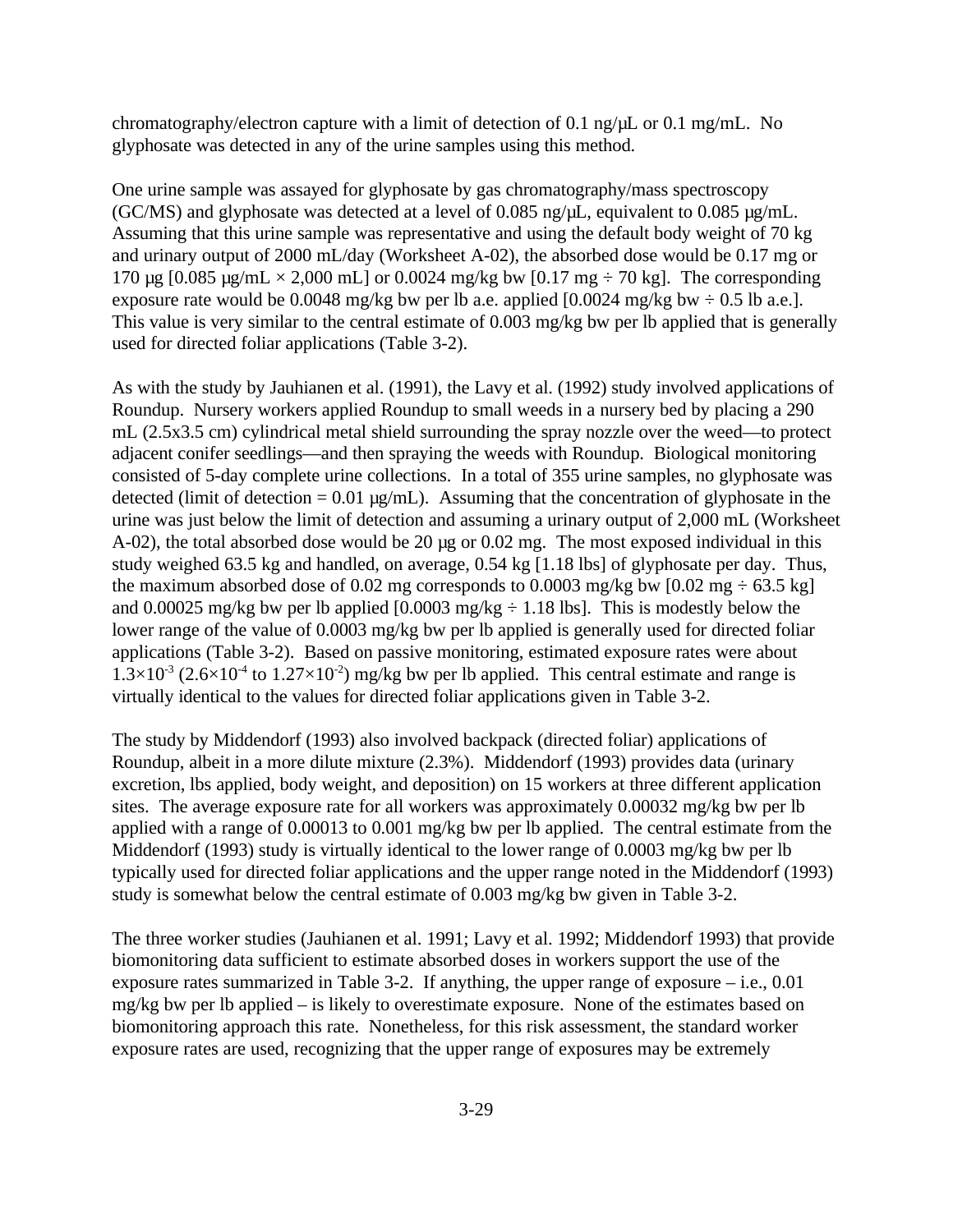conservative. As discussed further in Section 3.4 (Risk Characterization), this conservative approach has little impact on the interpretation of risk because none of the worker exposures exceed a hazard quotient of unity.

An estimate of the number of acres treated per hour is needed to apply these worker exposure rates. These values are taken from previous USDA risk assessments (USDA 1989a,b,c). The number of hours worked per day is expressed as a range, the lower end of which is based on an 8 hour work day with 1 hour at each end of the work day spent in activities that do not involve herbicide exposure. The upper end of the range, 8 hours per day, is based on an extended (10hour) work day, allowing for 1 hour at each end of the work day to be spent in activities that do not involve herbicide exposure.

It is recognized that the use of 6 hours as the lower range of time spent per day applying herbicides is not a true lower limit. It is conceivable and perhaps common for workers to spend much less time in the actual application of a herbicide if they are engaged in other activities. Thus, using 6 hours can be regarded as conservative. In the absence of any published or otherwise documented work practice statistics to support the use of a lower limit, this conservative approach is used.

The range of acres treated per hour and hours worked per day is used to calculate a range for the number of acres treated per day. For this calculation as well as others in this section involving the multiplication of ranges, the lower end of the resulting range is the product of the lower end of one range and the lower end of the other range. Similarly, the upper end of the resulting range is the product of the upper end of one range and the upper end of the other range. This approach is taken to encompass as broadly as possible the range of potential exposures.

The central estimate of the acres treated per day is taken as the arithmetic average of the range. Because of the relatively narrow limits of the ranges for backpack and boom spray workers, the use of the arithmetic mean rather than some other measure of central tendency, like the geometric mean, has no marked effect on the risk assessment.

As detailed in worksheets C01a (directed foliar), C01b (broadcast foliar), and C01c (aerial), the central estimate of the amount handled per day is calculated as the product of the central estimates of the acres treated per day and the application rate. The ranges for the amounts handled per day are calculated as the product of the range of acres treated per day and the application rate. Similarly, the central estimate of the daily absorbed dose is calculated as the product of the central estimate of the exposure rate and the central estimate of the amount handled per day. The ranges of the daily absorbed dose are calculated as the range of exposure rates and the ranges for the amounts handled per day. The lower and upper limits are similarly calculated using the lower and upper ranges of the amount handled, acres treated per day, and worker exposure rate.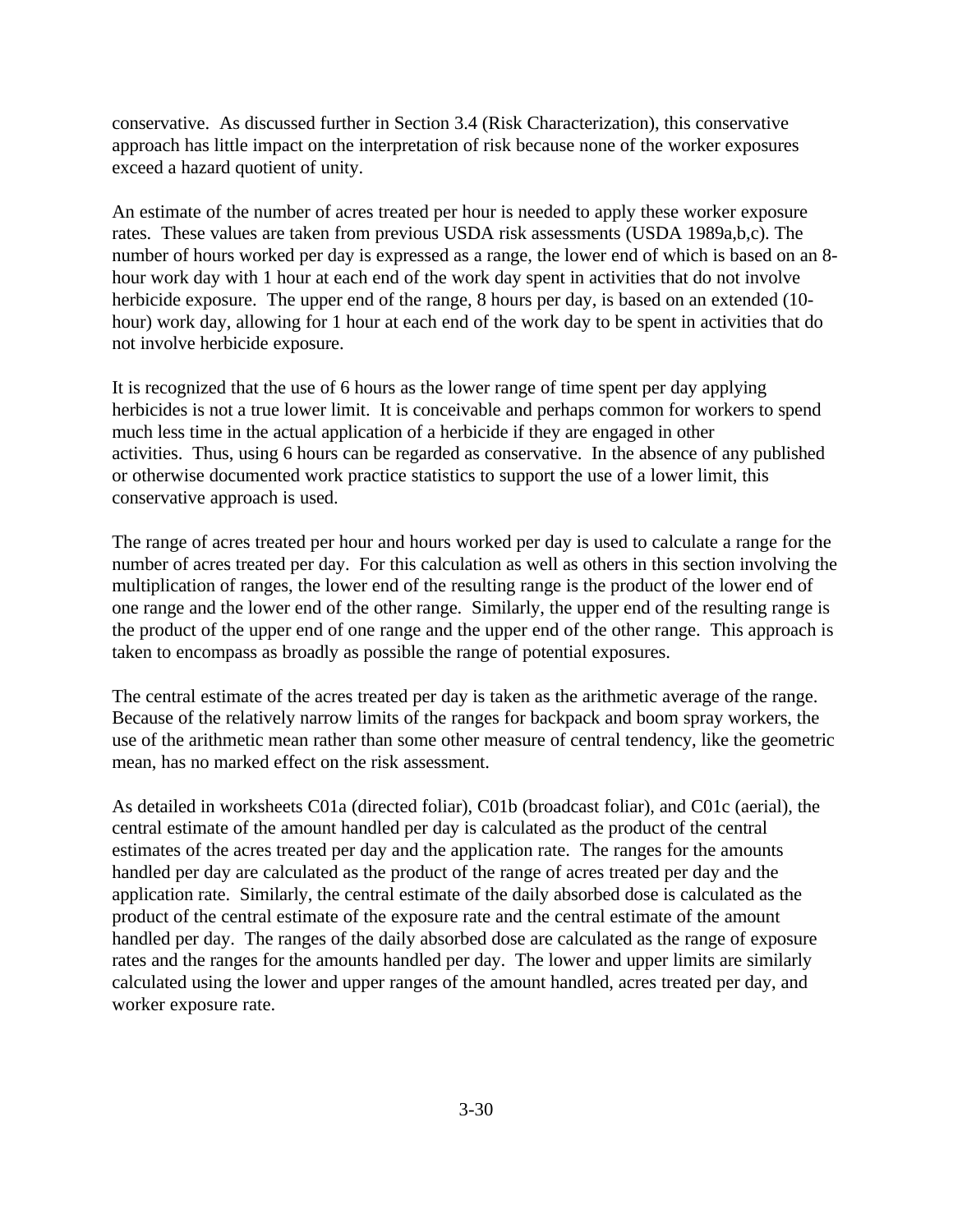*3.2.2.2. Accidental Exposures –* Typical occupational exposures may involve multiple routes of exposure (i.e., oral, dermal, and inhalation); nonetheless, dermal exposure is generally the predominant route for herbicide applicators (Ecobichon 1998; van Hemmen 1992). Typical multiroute exposures are encompassed by the methods used in Section 3.2.2.1 on general exposures. Accidental exposures, on the other hand, are most likely to involve splashing a solution of herbicides into the eyes or to involve various dermal exposure scenarios.

Some glyphosate formulations can cause irritant effects in the skin and eyes (see Section 3.1.11). The available literature does not include quantitative methods for characterizing exposure or responses associated with splashing a solution of a chemical into the eyes; furthermore, there appear to be no reasonable approaches to modeling this type of exposure scenario quantitatively. Consequently, accidental exposure scenarios of this type are considered qualitatively in the risk characterization (Section 3.4).

There are various methods for estimating absorbed doses associated with accidental dermal exposure (U.S. EPA/ORD 1992, SERA 2001a). Two general types of exposure are modeled: those involving direct contact with a solution of the herbicide and those associated with accidental spills of the herbicide onto the surface of the skin. Any number of specific exposure scenarios could be developed for direct contact or accidental spills by varying the amount or concentration of the chemical on or in contact with the surface of the skin and by varying the surface area of the skin that is contaminated.

For this risk assessment, two exposure scenarios are developed for each of the two types of dermal exposure, and the estimated absorbed dose for each scenario is expressed in units of mg chemical/kg body weight. As specified in Table 3-2, the details of these exposure estimates are presented in the worksheets appended to this risk assessment.

Exposure scenarios involving direct contact with solutions of the chemical are characterized by immersion of the hands for 1 minute or wearing contaminated gloves for 1 hour. Generally, it is not reasonable to assume or postulate that the hands or any other part of a worker will be immersed in a solution of a herbicide for any period of time. On the other hand, contamination of gloves or other clothing is quite plausible. For these exposure scenarios, the key element is the assumption that wearing gloves grossly contaminated with a chemical solution is equivalent to immersing the hands in a solution. In either case, the concentration of the chemical in solution that is in contact with the surface of the skin and the resulting dermal absorption rate are essentially constant.

For both scenarios (the hand immersion and wearing the contaminated glove), the assumption of zero-order absorption kinetics is appropriate. Following the general recommendations of U.S. EPA/ORD (1992), Fick's first law is used to estimate dermal exposure. As discussed in Section 3.1.3, the experimental dermal permeability coefficient (Kp) for glyphosate is not used in this risk assessment because of the differences in the underlying models used for the exposure assessment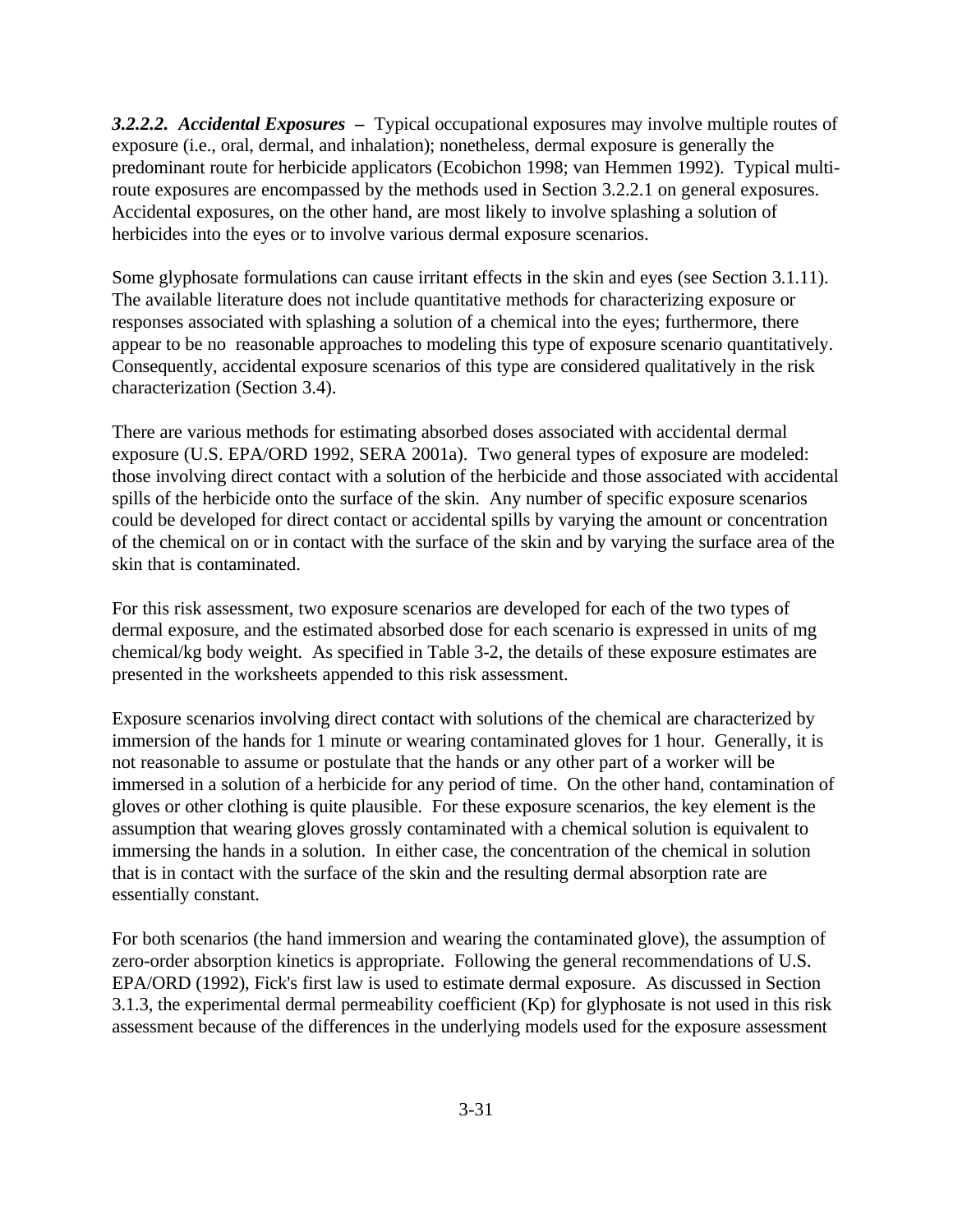(no lag period) and the model used to estimate the experimental Kp that included a lag period. As further discussed in Section 3.1.3, this is the more conservative approach.

Exposure scenarios involving chemical spills on to the skin are characterized by a spill on to the lower legs as well as a spill on to the hands. In these scenarios, it is assumed that a solution of the chemical is spilled on to a given surface area of skin and that a certain amount of the chemical adheres to the skin. The absorbed dose is then calculated as the product of the amount of the chemical on the surface of the skin (i.e., the amount of liquid per unit surface area multiplied by the surface area of the skin over which the spill occurs and the concentration of the chemical in the liquid) the first-order absorption rate, and the duration of exposure. As summarized in Section 3.1.3, the first-order dermal absorption rates are taken from the study by Wester et al. (1991): an average value of  $4.1\times10^{-4}$  hour<sup>-1</sup> with a range of  $1.3\times10^{-4}$  to  $1.0\times10^{-3}$  hour<sup>-1</sup>. These values are included in Worksheet B05 rather than the values calculated in Worksheet B03, which are based on molecular weight and the  $K_{\text{o/w}}$  for glyphosate.

For both scenarios, it is assumed that the contaminated skin is effectively cleaned after 1 hour. As with the exposure assessments based on Fick's first law, this product (mg of absorbed dose) is divided by body weight (kg) to yield an estimated dose in units of mg chemical/kg body weight. The specific equation used in these exposure assessments is taken from SERA (2000).

## **3.2.3. General Public.**

*3.2.3.1. General Considerations –* Under normal circumstances, members of the general public should not be exposed to substantial levels of glyphosate as a result of Forest Service activities. Nonetheless, any number of exposure scenarios can be constructed for the general public, depending on various assumptions regarding application rates, dispersion, canopy interception, and human activity. Several highly conservative scenarios are developed for this risk assessment.

The two types of exposure scenarios developed for the general public include acute exposure and longer-term or chronic exposure. All of the acute exposure scenarios are primarily accidental. They assume that an individual is exposed to the compound either during or shortly after its application. Specific scenarios are developed for direct spray, dermal contact with contaminated vegetation, as well as the consumption of contaminated fruit, water, and fish. Most of these scenarios should be regarded as extreme, some to the point of limited plausibility. The longerterm or chronic exposure scenarios parallel the acute exposure scenarios for the consumption of contaminated fruit, water, and fish but are based on estimated levels of exposure for longer periods after application.

The exposure scenarios developed for the general public are summarized in Table 3-3, and the details regarding the assumptions and calculations involved in these exposure assessments are provided in worksheets D01-D09. The remainder of this section focuses on a qualitative description of the data supporting each of the assessments.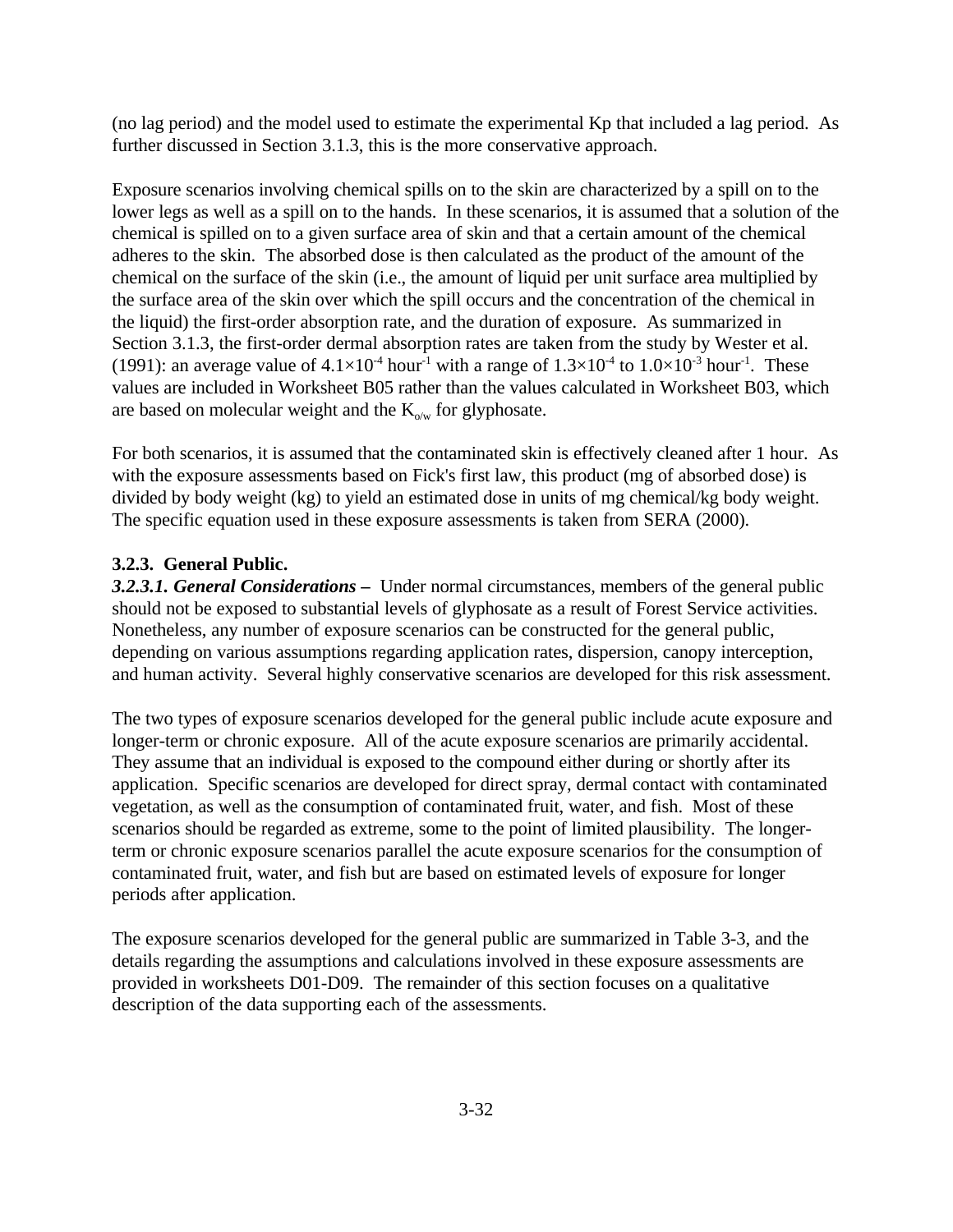*3.2.3.2.**Direct Spray --* Direct sprays involving ground applications are modeled in a manner similar to accidental spills for workers (see Section 3.2.2.2.). In other words, it is assumed that the individual is sprayed with a solution containing the compound and that an amount of the compound remains on the skin and is absorbed by first-order kinetics. As with the similar worker exposure scenarios, the first-order absorption dermal absorption rates are taken from the study by Wester et al. (1991).

For direct spray scenarios, it is assumed that during a ground application, a naked child is sprayed directly with glyphosate. The scenario also assumes that the child is completely covered (that is, 100% of the surface area of the body is exposed), which makes this an extremely conservative exposure scenario that is likely to represent the upper limits of plausible exposure. An additional set of scenarios are included involving a young woman who is accidentally sprayed over the feet and legs. For each of these scenarios, some assumptions are made regarding the surface area of the skin and body weight. These assumptions are detailed and referenced in Worksheet A03.

*3.2.3.3.**Dermal Exposure from Contaminated Vegetation –* In this exposure scenario, it is assumed that the herbicide is sprayed at a given application rate and that an individual comes in contact with sprayed vegetation or other contaminated surfaces at some period after the spray operation. For these exposure scenarios, some estimates of dislodgeable residue and the rate of transfer from the contaminated vegetation to the surface of the skin must be available. No such data are directly available for glyphosate, and the estimation methods of Durkin et al. (1995) are used as defined in worksheet D03. Other estimates used in this exposure scenario involve estimates of body weight, skin surface area, and first-order dermal absorption rates. The estimates of body weight and surface area are detailed in Worksheet A03. As with the direct spray scenarios, the first-order absorption dermal absorption rates are taken from the study by Wester et al. (1991).

**3.2.3.4.** *Contaminated Water –* Water can be contaminated from runoff, as a result of leaching from contaminated soil, from a direct spill, or from unintentional contamination from aerial applications. For this risk assessment, the two types of estimates made for the concentration of glyphosate in ambient water are acute/accidental exposure from an accidental spill and longerterm exposure to glyphosate in ambient water that could be associated with the application of this compound to a 10 acre block that is adjacent to and drains into a small stream or pond.

*3.2.3.4.1. ACUTE EXPOSURE* – Two exposure scenarios are presented for the acute consumption of contaminated water: an accidental spill into a small pond (0.25 acres in surface area and 1 meter deep) and the contamination of a small stream by runoff.

The accidental spill scenario assumes that a young child consumes contaminated water shortly after an accidental spill into a small pond. The specifics of this scenarios are given in Worksheet D05. Because this scenario is based on the assumption that exposure occurs shortly after the spill, no dissipation or degradation of glyphosate is considered. This is an extremely conservative scenario dominated by arbitrary variability. The actual concentrations in the water would depend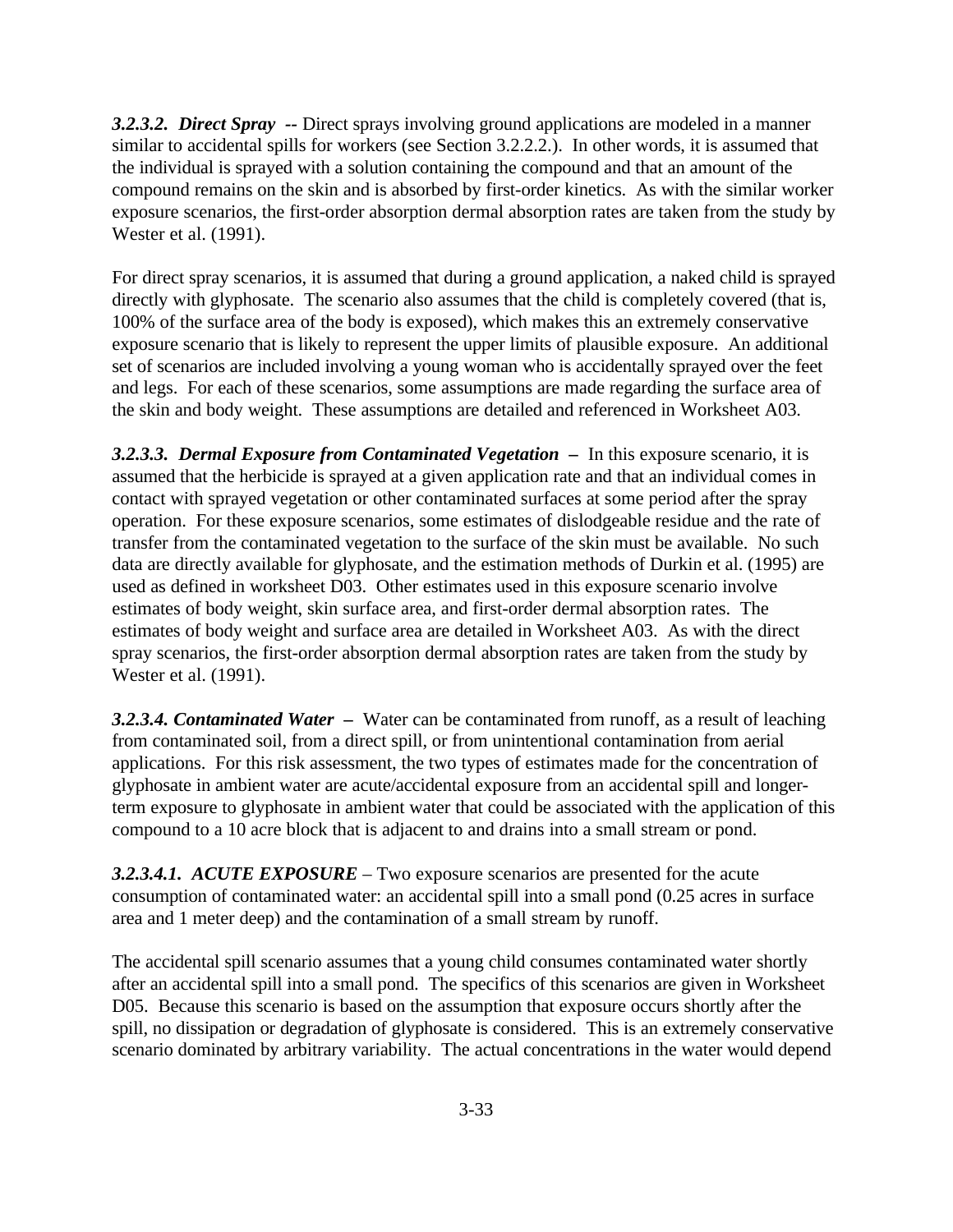heavily on the amount of compound spilled, the size of the water body into which it is spilled, the time at which water consumption occurs relative to the time of the spill, and the amount of contaminated water that is consumed. Based on the spill scenario used in this risk assessment, the concentration of glyphosate in a small pond is estimated to range from 1 mg/L to 126 mg/L with a central estimate of about 18 mg/L (Worksheet D05).

The other acute exposure scenario for the consumption of contaminated water involves runoff into a small stream. There are several relevant monitoring studies that are useful for estimating exposure to glyphosate in streams. After an aerial application of Roundup at a rate of 2 kg a.i./ha [about 1.8 lb a.i./acre] over a 10 km<sup>2</sup> area in Vancouver Island, British Columbia, maximum concentrations in streams that were intentionally oversprayed reached about 0.16 mg/L and rapidly dissipated to less than 0.04 mg/L after 10 minutes. After a storm event, peak concentrations in stream water were less than 0.15 mg/L, rapidly dissipating to less than 0.02 mg/L before the end of the storm event (Feng et al. 1990, Kreutzweiger et al. 1989). At the same application rate, another Canadian study noted maximum stream concentrations of 0.109–0.144 mg/L, occurring 7–28 hours after aerial application. Similar results were noted in a study conducted in Oregon (Newton et al. 1984). Maximum water levels in streams reached 0.27 mg/L. This concentration was associated with repeated helicopter applications – i.e., direct spray) across a small stream at an application rate of 3.3 kg/ha (equivalent to 2.9 lbs/acre). In a more recent series of studies conducted in Oregon, Michigan, and Georgia, peak concentrations in streams shortly after application of glyphosate at 4.1 kg/ha (about 3.6 lbs/acre) ranged from less than 0.1 mg/L to about 1 mg/L (Newton et al. 1994, Figure 4, p. 1799). The upper range of 1 mg/L corresponds to 0.28 mg/L per lb applied. As reviewed by Neary and Michael (1996), some applications have resulted in much lower concentrations in streams, in the range of 0.003 to 0.007 mg/L per lb applied (Neary and Michael 1996, Table 11, p. 253).

While monitoring data provide practical and documented instances of water contamination, monitoring studies may not encompass a broad range of conditions which may occur during program applications – e.g., extremely heavy rainfall. Consequently, for this component of the exposure assessment, the monitored levels in ambient water are compared to modeled estimates based on GLEAMS (Groundwater Loading Effects of Agricultural Management Systems). GLEAMS is a root zone model that can be used to examine the fate of chemicals in various types of soils under different meteorological and hydrogeological conditions (Knisel et al. 1992). As with many environmental fate and transport models, the input and output files for GLEAMS can be complex. The general application of the GLEAMS model to estimating concentrations in ambient water are given in Attachment 2.

For the current risk assessment, the application site was assumed to consist of a 10 acre square area that drained directly into a small pond or stream. The pond dimensions  $(1000 \text{ m}^3 \text{ or about}$ 0.25 acres with an average depth of 1 meter) are the same as those used in the acute spill scenario.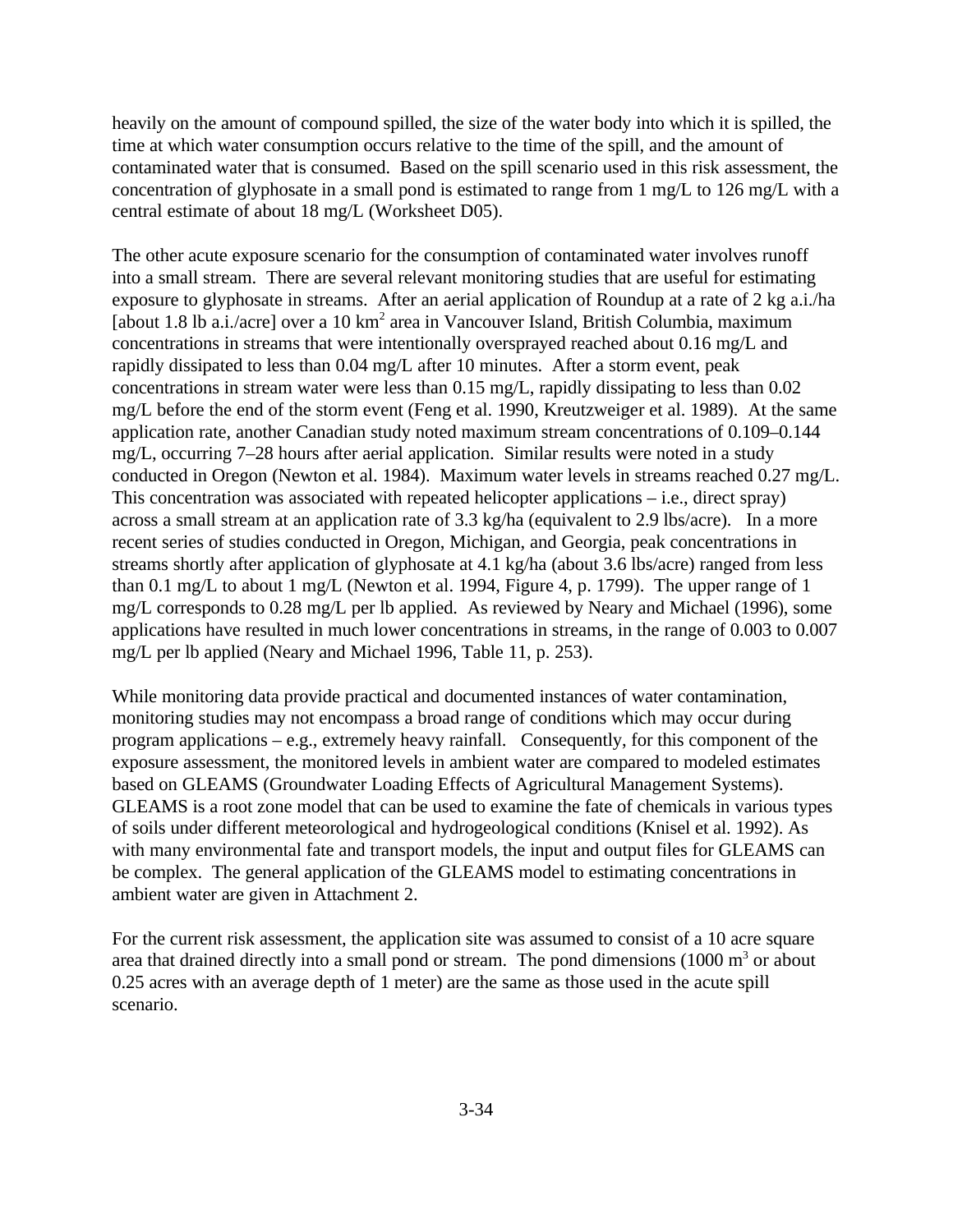The chemical specific values used in the GLEAMS modeling are summarized in Table 3-4. As discussed in Section 3.1.15, glyphosate degrades in the environment to metabolites whose toxicity appears to be of the same order or less than the toxicity of glyphosate. For the risk assessment, only glyphosate is modeled and the half-time in water is set to  $1000 \text{ days} - i.e.,$  a gross overestimate that is intended to functionally ignore microbial degradation. This is a conservative approach in that the concentration of glyphosate (as opposed to less toxic degradation products) is maximized.

The GLEAMS modeling yielded estimates glyphosate runoff and percolation that were used to estimate concentrations in the stream adjacent to a treated plot, as detailed in Section 5.5 of Attachment 2. The results of the GLEAMS modeling for the small stream are summarized in Table 3-5 and the corresponding values for the small pond are summarized in Table 3-6. These estimates are expressed as the water contamination rates (WCR) - i.e., the concentration of the compound in water in units of mg/L normalized for an application rate of 1 lb a.e./acre.

Overall, the monitoring data are in relatively good agreement with the estimates from GLEAMS. The upper range of the estimates based on monitoring data  $-$  i.e., 0.28 mg/L per lb applied from Newton et al. 1994 – is very close to peak rates of about 0.2 to 0.4 mg/L per lb applied from the GLEAMS stream modeling (Table 3-6). The lower range of values from the monitoring data of 0.003 to 0.007 mg/L per lb applied (Neary and Michael 1996) is reasonably close to maximum values of 0.001 to 0.007 mg/L per lb applied from GLEAMS with rainfall rates of 15 inches per year or about 0.4 inches per storm event (Table 3-6).

Given the close correspondence between the monitoring data and modeling estimates of peak concentrations in stream water, the selection of monitoring data or modeling estimates makes very little difference to the exposure assessment. For this risk assessment, the range of WCR will be taken as 0.001 to 0.4 mg/L per lb applied per acre. The lower range is somewhat arbitrarily set: in very arid environments, no contamination is likely. The upper range of 0.4 mg/L per lb applied is based on the upper range of the modeled stream concentrations from GLEAMS based on sandy soil. The typical WCR is taken as 0.02 mg/L per lb applied per acre. This is the geometric mean of the range and the approximate value of maximum concentrations in stream water modeled for clay and loam soils at an annual rainfall rate of 50 inches per year.

*3.2.3.4.2. LONGER-TERM EXPOSURE* -- The scenario for chronic exposure to glyphosate from contaminated water is detailed in worksheet D07. This scenario assumes that an adult (70 kg male) consumes contaminated ambient water (2 liters/day) for a lifetime.

As with the above stream scenario, the estimated concentrations in pond water are based on modeled estimates from GLEAMS which are supported by monitoring data. The specific methods used to calculate the concentration of glyphosate in a small pond based on the GLEAMS output are detailed in Section 5.4 of Attachment 2.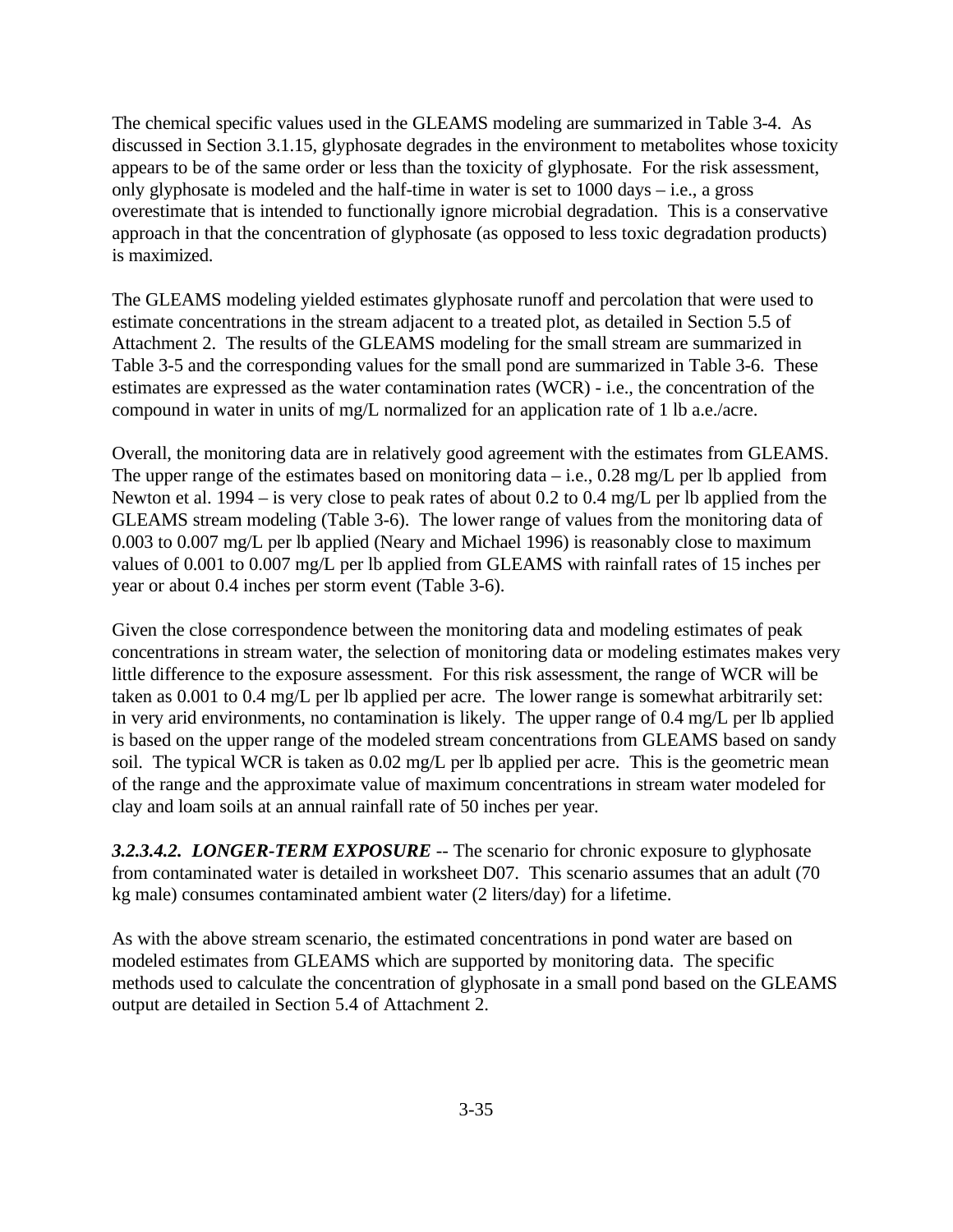The results of the GLEAMS modeling for the pond is summarized in Table 3-5 and the specific estimates of concentrations of glyphosate in ambient water that are used in this risk assessment are summarized in Worksheet B06. As with the corresponding values for a small stream, these estimates are expressed as the water contamination rates (WCR) in units of mg/L per lb applied per acre.

The typical WCR is taken as 1  $\mu$ g/L or 0.001 mg/L. This is about the average concentration that could be expected over a wide range of rainfall rates in clay or loam soil. The upper limit is taken as 0.008 mg/L, approximately the longer-term average concentration from sandy soil at rainfall rates of 25 inches per year. The lower limit of the WCR is taken as 0.0001 mg/L, about the average concentration from clay soil at an annual rainfall rate of 15 inches per year or from loam at an annual rainfall rate of 10 inches per year.

Monitoring data on glyphosate in pond water are reasonably consistent with these estimates. Over a period of 70 days after aerial application of 2.1 kg/ha (about 1.8 lbs/acre), Goldsborough and Brown (1993) reported concentrations of about 0.001–0.002 mg/L in the water of ponds that were less than 1 hectare (2.47 acres) in surface area and about 0.9 to 1.5 meters deep. Similarly, by 30 days after aerial applications of 3.7 lb/acre adjacent to small ponds (<1 m deep and 50 m<sup>2</sup> or 0.012 acres in surface area), monitored concentrations were in the range of 0.001 to 0.002 mg/L (Newton et al. 1994). Even in ponds that were directly sprayed with glyphosate at a rate of 0.89 kg a.i./ha (0.8 lbs a.i./acre), initial concentrations of between about 0.02 to 0.15 mg/L dissipated to about 0.001 mg/L by day 12 after application (Goldsborough and Beck 1989, Figure 1, p. 540).

*3.2.3.5. Oral Exposure from Contaminated Fish --* Many chemicals may be concentrated or partitioned from water into the tissues of animals or plants in the water. This process is referred to as bioconcentration. Generally, bioconcentration is measured as the ratio of the concentration in the organism to the concentration in the water. For example, if the concentration in the organism is 5 mg/kg and the concentration in the water is 1 mg/L, the bioconcentration factor (BCF) is 5 L/kg [5 mg/kg  $\div$  1 mg/L]. As with most absorption processes, bioconcentration depends initially on the duration of exposure but eventually reaches steady state. Details regarding the relationship of bioconcentration factor to standard pharmacokinetic principles are provided in Calabrese and Baldwin (1993).

Glyphosate has a relatively low potential for bioconcentration. In a bioconcentration study using <sup>14</sup>C-glyphosate, bioconcentration in carp exposed to levels in water of 5–50  $\mu$ g/L ranged from about 10 after 1 day of exposure to about 40 after 14 days of exposure (Wang et al. 1994a). These estimates of bioconcentration, however, are based on total radioactivity rather than the identification of glyphosate residues. Consequently, the apparent bioconcentration appears to reflect the binding of glyphosate metabolites, including mineralized carbon, to fish tissue. Based on the study by Forbis (1989), the U.S. EPA/OPP (1993c, p. 36) used maximum bioconcentration factors of 0.38 for edible tissues and 0.52 for whole fish. Calabrese and Baldwin (1993) have reviewed a number of different methods for estimating BCF values in fish based on chemical and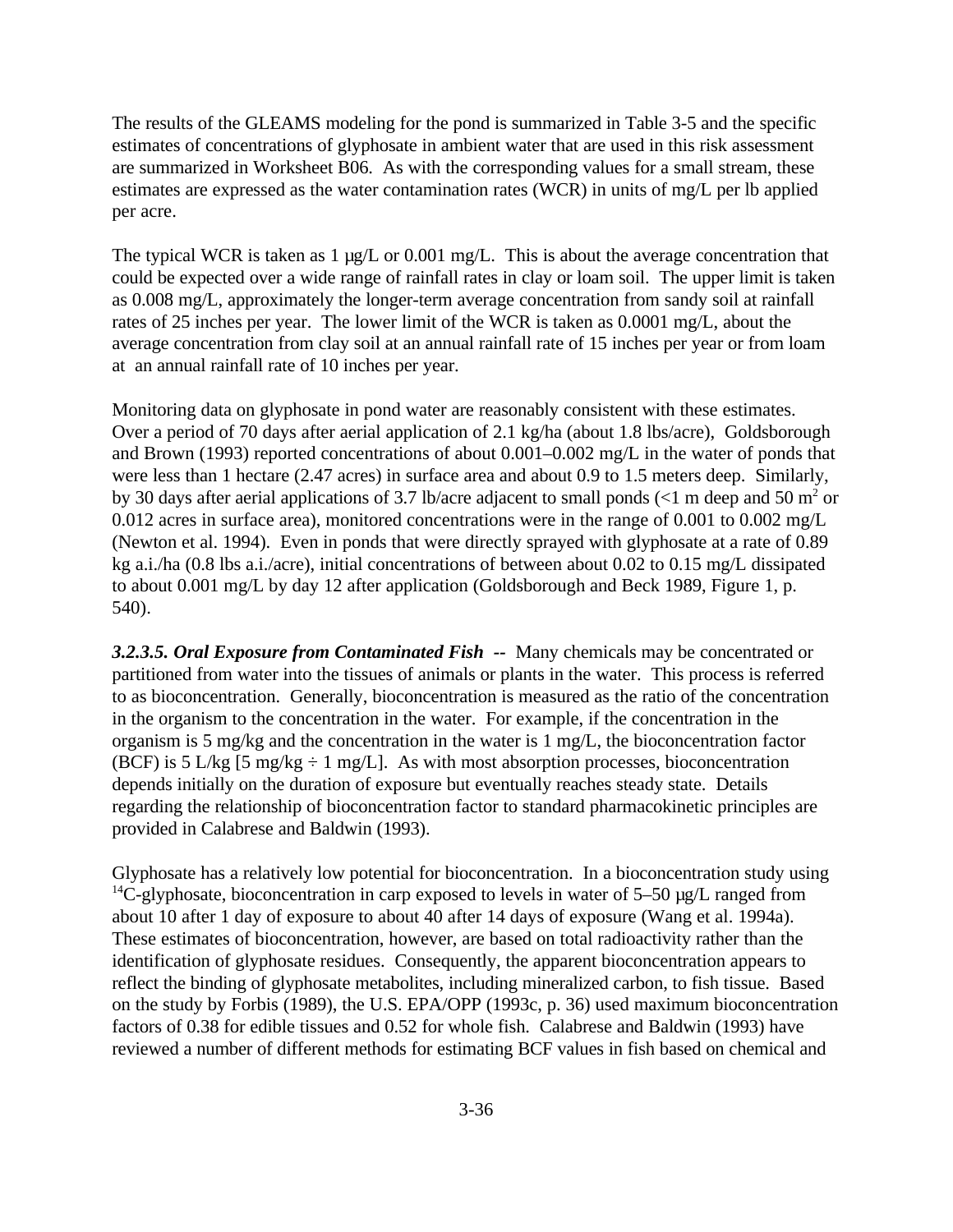physical properties. Using a log  $K_{\text{o/w}}$  of -4.85 at pH 6.86 (from Chamberlain et al. 1996 as summarized in Table 2-2), the estimated BCF values in fish would be well below unity, consistent with the study by Forbis (1989) and the BCF values used by U.S. EPA/OPP (1993c). For the current risk assessment, the values reported by Forbis (1989) and used by EPA/OPP (1993c) will be used to estimate dietary exposure to fish. These values are included in Worksheet B02 and used in all exposure assessments involving the consumption of contaminated fish. In the exposure assessment for humans, the assumption is made that the individual consumes only the edible portion of the fish. In the ecological risk assessment, the assumption is made that the predator completely consumes the fish and the whole body BCF is used.

For both the acute and longer-term exposure scenarios involving the consumption of contaminated fish, the water concentrations of glyphosate used are identical to the concentrations used in the contaminated water scenarios (see Section 3.2.3.4). The acute exposure scenario is based on the assumption that an adult angler consumes fish taken from contaminated water shortly after an accidental spill of 200 gallons of a field solution into a pond that has an average depth of 1 m and a surface area of  $1000 \text{ m}^2$  or about one-quarter acre. No dissipation or degradation is considered. Because of the available and well-documented information and substantial differences in the amount of caught fish consumed by the general public and native American subsistence populations (U.S. EPA 1996), separate exposure estimates are made for these two groups, as illustrated in worksheet D08. The chronic exposure scenario is constructed in a similar way, as detailed in worksheet D09, except that estimates of glyphosate concentrations in ambient water are based on GLEAMS modeling as discussed in Section 3.2.3.4.

*3.2.3.6. Oral Exposure from Contaminated Vegetation --* Under normal circumstances and in most types of applications, it is extremely unlikely that humans will consume vegetation contaminated with glyphosate. Any number of accidental scenarios could be developed involving either spraying of crops, gardens, or edible wild vegetation. Again, in most instances and particularly for longer-term scenarios, treated vegetation would probably show signs of damage from exposure to glyphosate (Section 4.3.2.4), thereby reducing the likelihood of consumption that would lead to significant levels of human exposure.

Notwithstanding that assertion, it is conceivable that individuals could consume contaminated vegetation that is accidentally sprayed. One of the more plausible scenarios involves the consumption of contaminated berries after the accidental spray of an area in which wild berries grow. The most relevant publication for assessing exposure from such a scenario is that of Siltanen et al. (1981). These investigators monitored levels of glyphosate on cowberries and bilberries after backpack sprays of Roundup at an application rate of 0.25 and 0.75 kg a.i./ha [0.22 and 0.67 lb a.i./acre]. At 6 days after treatment with 0.67 lb/acre, residues on cowberries were 1.6 mg/kg. At 7 days after treatment, residues on bilberries were 2.1 mg/kg. The residue data plotted over a 70-day post-application observation period are illustrated in Figure 3-2.

These data fit a first order model ( $p=0.004$ ) with a dissipation rate of 0.015 day<sup>-1</sup>, which corresponds to a half-time of about 46 days. This model is indicated by the thick solid line in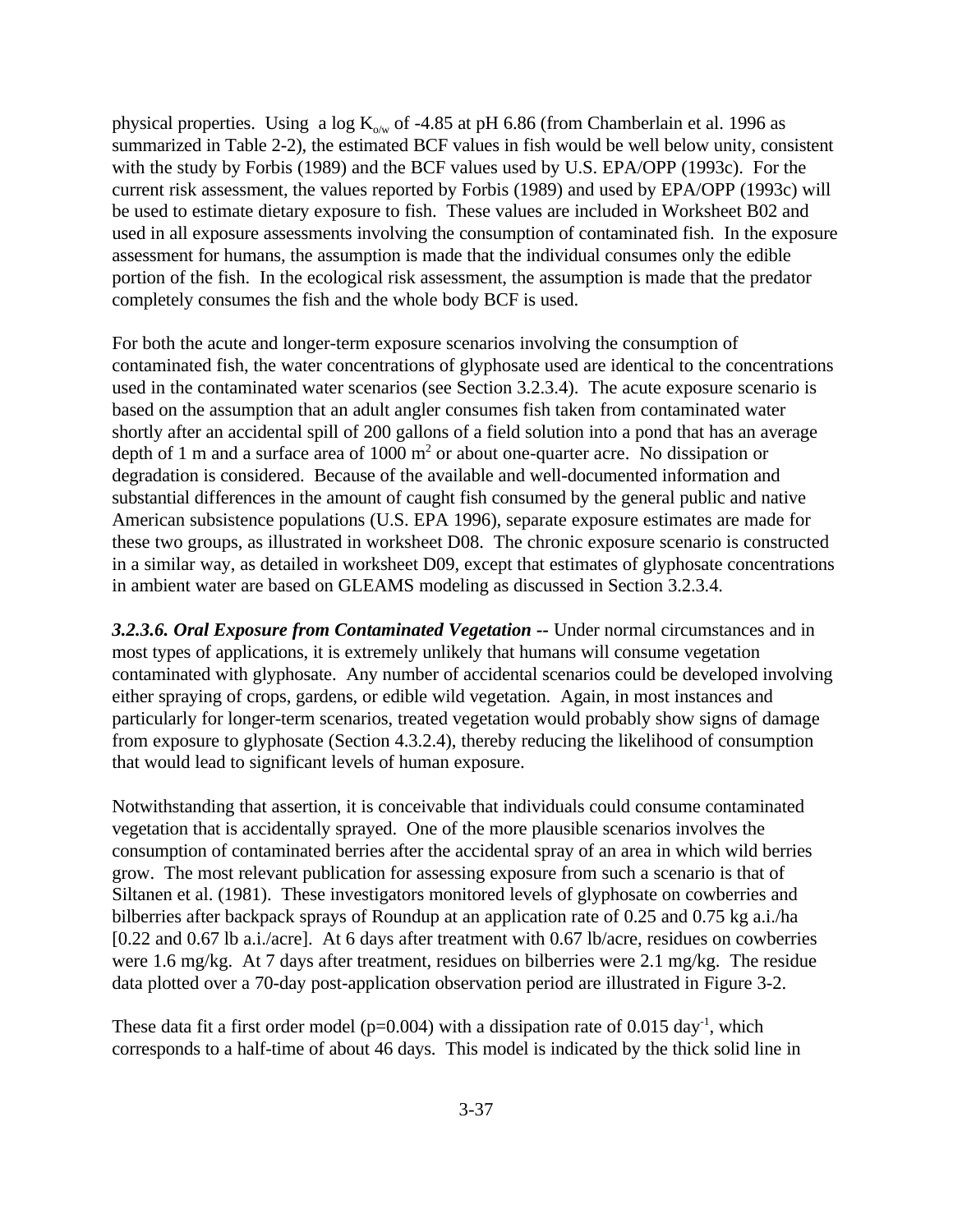Figure 3-1. Although the data fit a simple one-compartment first order model, visual inspection of the data suggests that a two-compartment first order model could also be applied.

The central estimate of residues immediately after application are approximately 1.6 ppm (mg/kg) with a 95% upper limit of 4 ppm. This corresponds to a residue rate of about 2.4 ppm per lb per acre [1.6 ppm  $\div$  0.67 lb a.i./acre] with an upper limit of 5.9 ppm per lb per acre [4 ppm  $\div$  0.67 lb a.i./acre]. As summarized in Worksheet A04, this is close to the estimate 1.5 ppm per lb per acre with an upper range of 7 ppm per lb per acre from the empirical relationships between application rate and concentration on fruit developed by Hoerger and Kenaga (1972) and somewhat lower than the estimate 7 ppm per lb per acre with an upper range of 15 ppm per lb per acre developed by Fletcher et al. (1994) which is in turn based on a re-analysis of data from Hoerger and Kenaga (1972). Because the study by Siltanen et al. (1981) uses glyphosate on two different types of fruit and because the results are reasonably consistent between the two types, there is no reason to use either the general relationships developed by Hoerger and Kenaga (1972) or Fletcher et al. (1994) for scenarios involving contaminated fruit. For other scenarios involving other types of vegetation, the estimates from Fletcher et al. (1994) are used since they are somewhat more conservative than the earlier estimates by Hoerger and Kenaga (1972).

The two accidental exposure scenarios developed for this exposure assessment include one scenario for acute exposure, as defined in Worksheet D03 and one scenario for longer-term exposure, as defined in Worksheet D04. In both scenarios, the concentration of glyphosate on contaminated vegetation is estimated using the empirical relationships between application rate and concentration on vegetation developed by Fletcher et al. (1994) which is in turn based on a re-analysis of data from Hoerger and Kenaga (1972). These relationships are defined in worksheet A04. For the acute exposure scenario, the estimated residue level is taken as the product of the application rate and the residue rate (Worksheet D03).

For the longer-term exposure scenario (D04), a duration of 90 days is used and the dissipation on the vegetation is estimated using the halftime of 46 days from Siltanen et al. (1981). As summarized in Table 2-2, this is the most conservative value  $-$  i.e., the longest halftime which leads to the highest time-weighted average residues. Although the duration of exposure of 90 days is somewhat arbitrarily chosen, this duration is intended to represent the consumption of contaminated fruit that might be available over one season. Longer durations could be used for certain kinds of vegetation but would lower the estimated dose (i.e., would result in a less conservative exposure assessment).

For the longer-term exposure scenarios, the time-weighted average concentration on fruit is calculated from the equation for first-order dissipation. Assuming a first-order decrease in concentrations in contaminated vegetation, the concentration in the vegetation at time *t* after spray,  $C_t$ , can be calculated based on the initial concentration,  $C_0$ , as:

$$
C_t = C_0 \times e^{-kt}
$$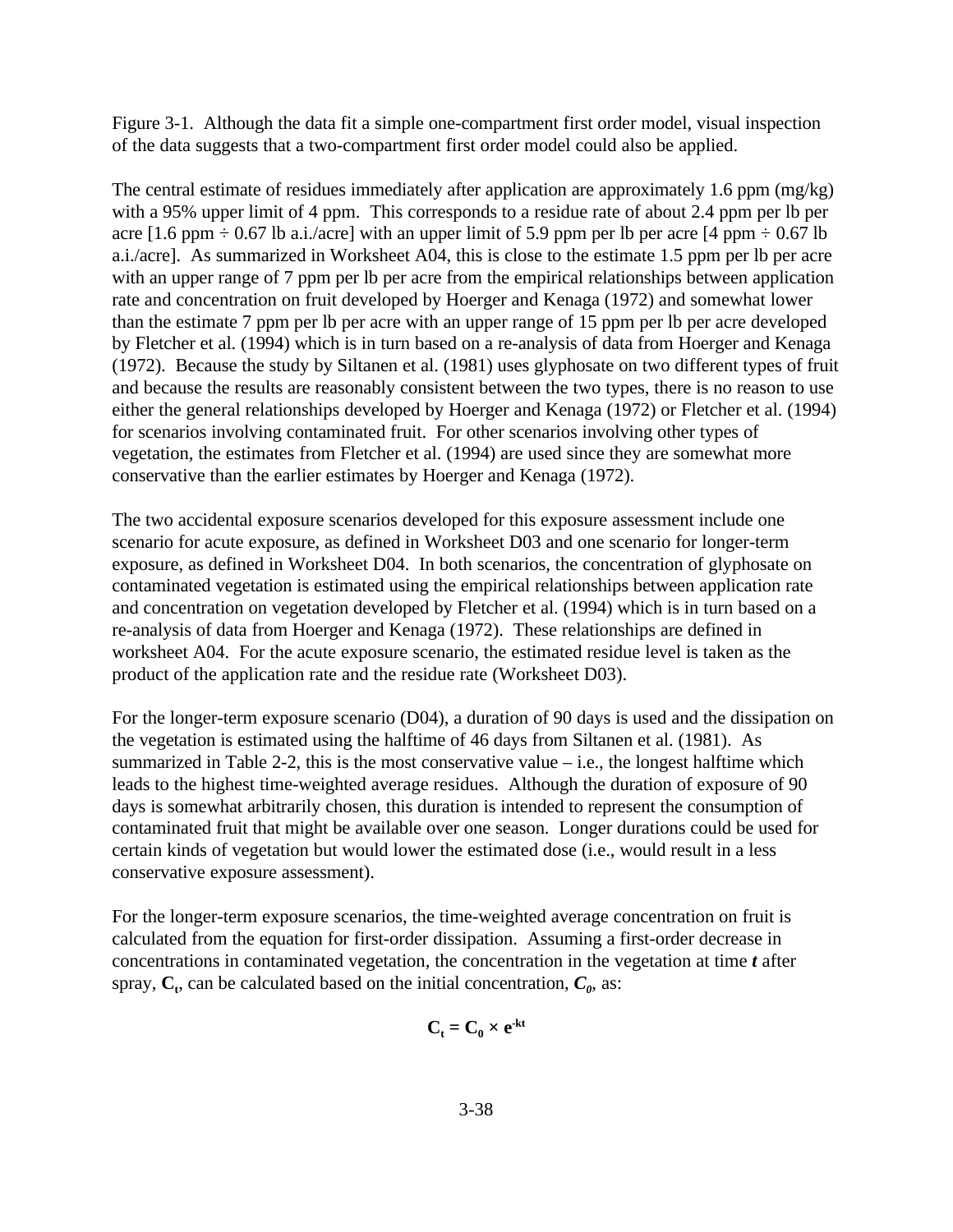where k is the first-order decay coefficient  $[k=ln(2) \div t_{50}]$ . Time-weighted average concentration  $(C_{\text{TWA}})$  over time *t* can be calculated as the integral of  $C_t$  (De Sapio 1976, p. p. 97 ff) divided by the duration (*t*):

$$
C_{TWA} = C_0 (1 - e^{-k t}) \div (k t).
$$

For the acute exposure scenario, it is assumed that a woman consumes 1 lb (0.4536 kg) of contaminated fruit. Based on statistics summarized in U.S. EPA/ORD (1996) and presented in worksheet D04, this consumption rate is approximately the mid-range between the mean and upper 95% confidence interval for the total vegetable intake for a 64 kg woman. The range of exposures presented in Table 3-3 is based on the range of concentrations on fruit and the typical application rate for glyphosate. The longer-term exposure scenario is constructed in a similar way, except that the estimated exposures include the range of fruit consumption (Worksheet A03) as well as the range of concentrations on fruit.

A separate scenario involving the consumption of contaminated vegetation by drift rather than direct spray is not developed in this risk assessment. As detailed further in Section 3.4, this elaboration for glyphosate is not necessary because the direct spray scenario leads to estimates of risk that are below a level of concern. Thus, considering spray drift and a buffer zone quantitatively would have no impact on the characterization of risk.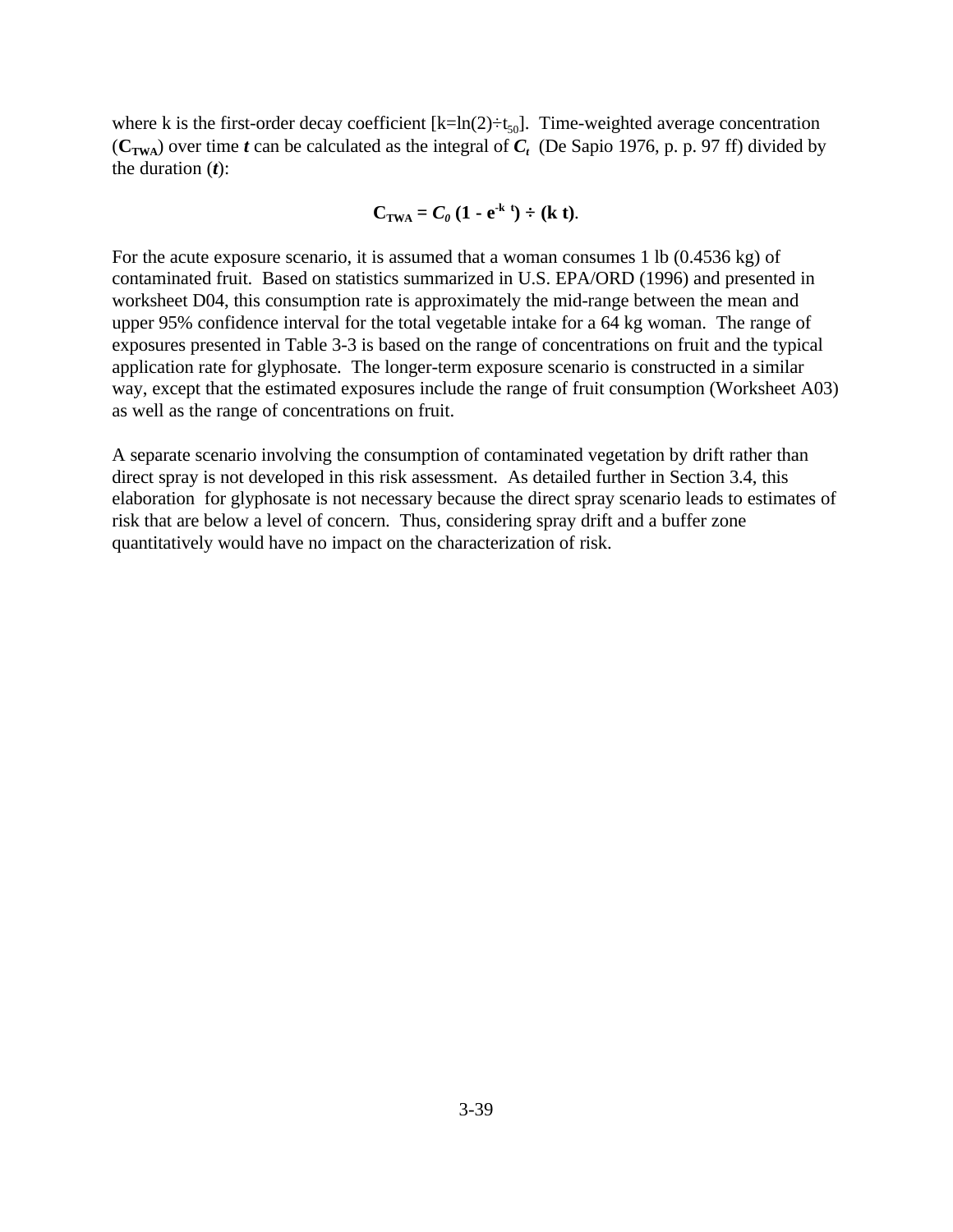## **3.3. DOSE-RESPONSE ASSESSMENT**

**3.3.1. Overview.** Generally, the dose-response assessments used in Forest Service risk assessments adopt RfDs proposed by the U.S. EPA as indices of 'acceptable' exposure. An RfD is basically defined as a level of exposure that will not result in any adverse effects in any individual. The U.S. EPA RfDs are used because they generally provide a level of analysis, review, and resources that far exceed those that are or can be conducted in the support of most Forest Service risk assessments. In addition, it is desirable for different agencies and organizations within the federal government to use concordant risk assessment values.

The most recent RfD on glyphosate is that proposed by the U.S. EPA Office of Pesticide Programs. This RfD of 2 mg/kg/day was proposed originally in the RED for glyphosate and was also used in the recent glyphosate pesticide tolerances. This RfD is based on teratogenicity study in rabbits (Rodwell et al. 1980b) in which no effects observed in offspring at any dose levels and maternal toxicity was observed at 350 mg/kg/day with a NOAEL of 175 mg/kg/day . Using an uncertainty factor of 100 – 10 for sensitive individuals and 10 for species-to-species extrapolation – U.S. EPA/OPP derived the RfD of 2 mg/kg/day, rounding the value of 1.75 mg/kg/day to one significant digit.

For the current risk assessment, the RfD 2 mg/kg/day derived by U.S. EPA/OPP is used as the basis for characterizing risk from longer-term exposures in this risk assessment. For short-term exposures, the value of 2 mg/kg/day recommended by U.S. EPA's Office of Drinking Water is used. Since this is identical to the chronic RfD, this approach is equivalent to applying the same RfD to be short-term and long-term exposures. Given the lack of a significant dose-duration relationship for glyphosate, this approach seems appropriate.

**3.3.2. Existing Guidelines.** Generally, the dose-response assessments used in Forest Service risk assessments adopt RfDs proposed by the U.S. EPA as indices of 'acceptable' exposure. An RfD is basically defined as a level of exposure that will not result in any adverse effects in any individual. The U.S. EPA RfDs are used because they generally provide a level of analysis, review, and resources that far exceed those that are or can be conducted in the support of most Forest Service risk assessments. In addition, it is desirable for different agencies and organizations within the federal government to use concordant risk assessment values. The current risk assessment is somewhat complicated by the fact that the U.S. EPA has proposed two chronic RfDs for glyphosate and World Health Organization has proposed another comparable value, referred to as an ADI (acceptable daily intake).

The most recent RfD on glyphosate is that proposed by the U.S. EPA Office of Pesticide Programs. This RfD of 2 mg/kg/day was proposed originally in the RED for glyphosate (U.S. EPA/OPP 1993c) and was also used in the recent glyphosate pesticide tolerances (U.S. EPA/OPP 2002). This RfD is based on teratogenicity study in rabbits (Rodwell et al. 1980b) in which doses of 75, 175, or 350 mg/kg/day were administered by gavage on days 6-27 of gestation. As detailed in Appendix 6, no effects observed in offspring at any dose levels. Maternal toxicity – i.e., nasal discharge, diarrhea, altered physical appearance and death among dams – was observed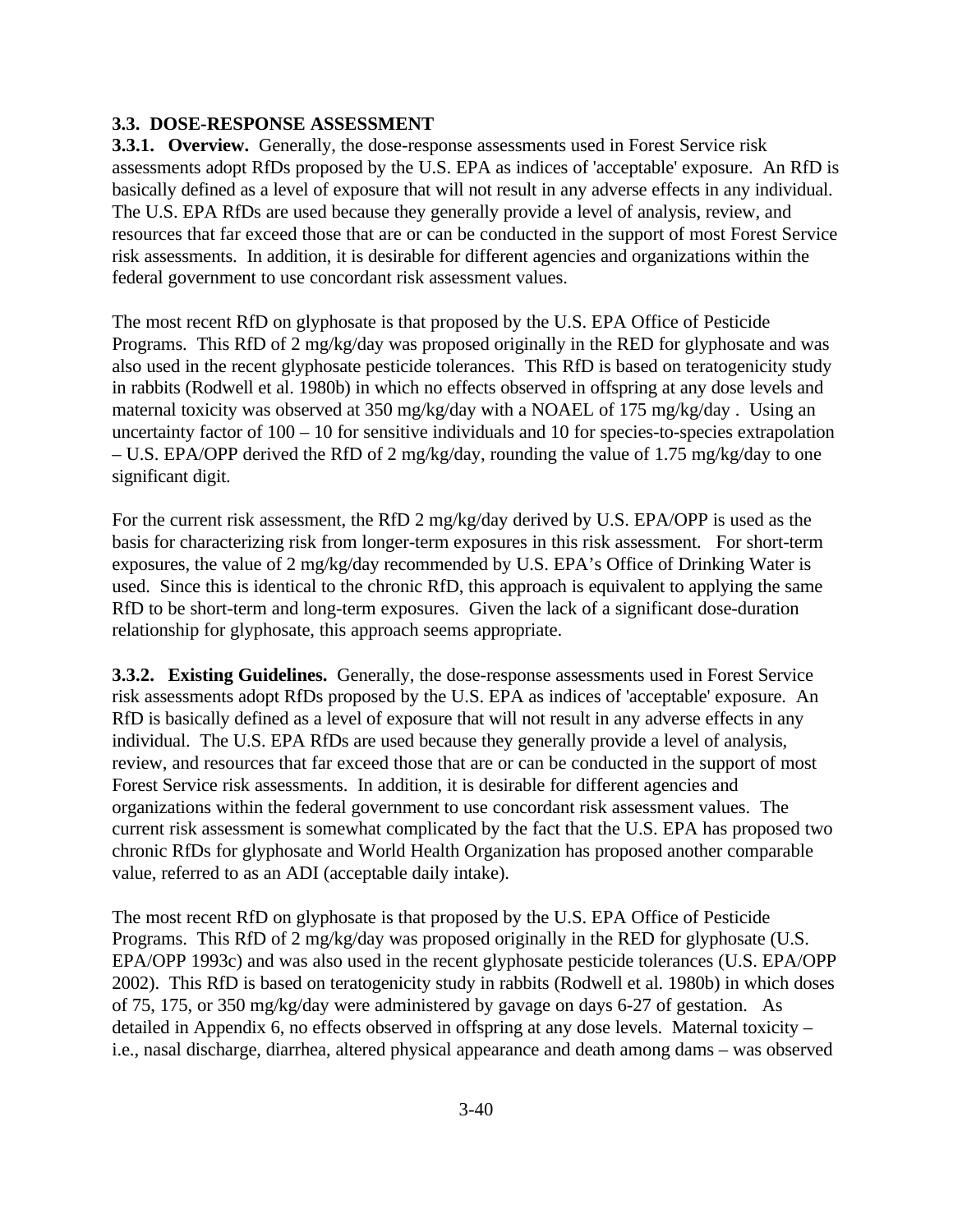at 350 mg/kg/day. Using an uncertainty factor of 100 – 10 for sensitive individuals and 10 for species-to-species extrapolation – U.S. EPA/OPP (1993c) derived the RfD of 2 mg/kg/day, rounding the value of 1.75 mg/kg/day to one significant digit.

The U.S. EPA has also derived an RfD on glyphosate of 0.1 mg/kg/day (U.S. EPA/IRIS 1990). This RfD was originally derived in 1990 by the U.S. EPA Integrated Risk Information System (IRIS) workgroup and is the current (Nov. 2002) RfD posted on IRIS. This RfD is based on a dietary 3-generation reproduction study (Schroeder and Hogan 1981), which is also detailed in Appendix 6. In this study, rats were exposed to glyphosate in the diet with resulting dose rates of 0, 3, 10 and 30 mg/kg/day. No signs of maternal toxicity were observed. The only effect in offspring was an increase in the incidence of unilateral renal tubular dilation in male pups from the F3b mating. Thus, the NOAEL was identified as 10 mg/kg/day and an uncertainty factor of 100 was applied to derive an RfD of 0.1 mg/kg/day.

Unlike the two RfD values proposed by the U.S. EPA, the ADI proposed by WHO (1994) is not based on a reproductive toxicity study. Instead, WHO (1994) selected a life-time feeding study in rats (Lankas and Hogan 1981). The Lankas and Hogan (1981) study is detailed in Appendix 5 and involved dietary concentrations of 0, 30, 100, or 300 ppm for 26 months which corresponded to approximate daily doses (expressed as mg/kg body weight) of 0, 3.1, 10.3, or 31.5 mg/kg/day for males and 0, 3.4, 11.3, or 34.0 mg/kg/day for females. No effects were seen at any dose levels and thus WHO (1994) used a NOAEL of 31.5 mg/kg/day and uncertainty factor of 100. Rounding to one significant digit, the recommended ADI was set at 0.3 mg/kg/day.

The U.S. EPA/OPP will sometimes derive acute RfD values that can be used to assess risks associated with very short-term exposures – i.e., accidental spills. No acute RfD has been proposed, however, for glyphosate.

The Office of Drinking Water (U.S. EPA/ODW 1992) has proposed a 10-day health advisory for glyphosate of 17.5 mg/L and a longer-term health advisory of 1 mg/L. The longer-term health advisory is based on the U.S. EPA RfD of 0.1 mg/kg/day reference dose, as summarized above. The 10-day health advisory is based on the NOAEL of 175 mg/kg/day from Rodwell et al. 1980b, which is also summarized above. An uncertainty factor of 100 was applied to this NOAEL and the 10-day exposure limit was set at 1.75 mg/kg/day. This value was multiplied by 10 kg, the default weight for a child used by U.S. EPA/ODW (1992) and divided by 1 L, the default amount of water consumed by a child. Rounding the value of 1.75 mg/kg/day to one significant digit, this is equivalent to a short-term RfD of 2 mg/kg/day, identical to the chronic RfD currently recommended by U.S. EPA/OPP (1993c; 2002).

**3.3.3. Dose-Response and Dose-Severity Relationships.** There is a striking concordance between the available human and animal data on the acute toxicity of glyphosate. The dosemortality data in humans is consistent with estimates of oral  $LD_{50}$  values in experimental mammals. Several different dose-response models can be use to quantitatively compare the lethality data on humans with those available on experimental mammals. In general, different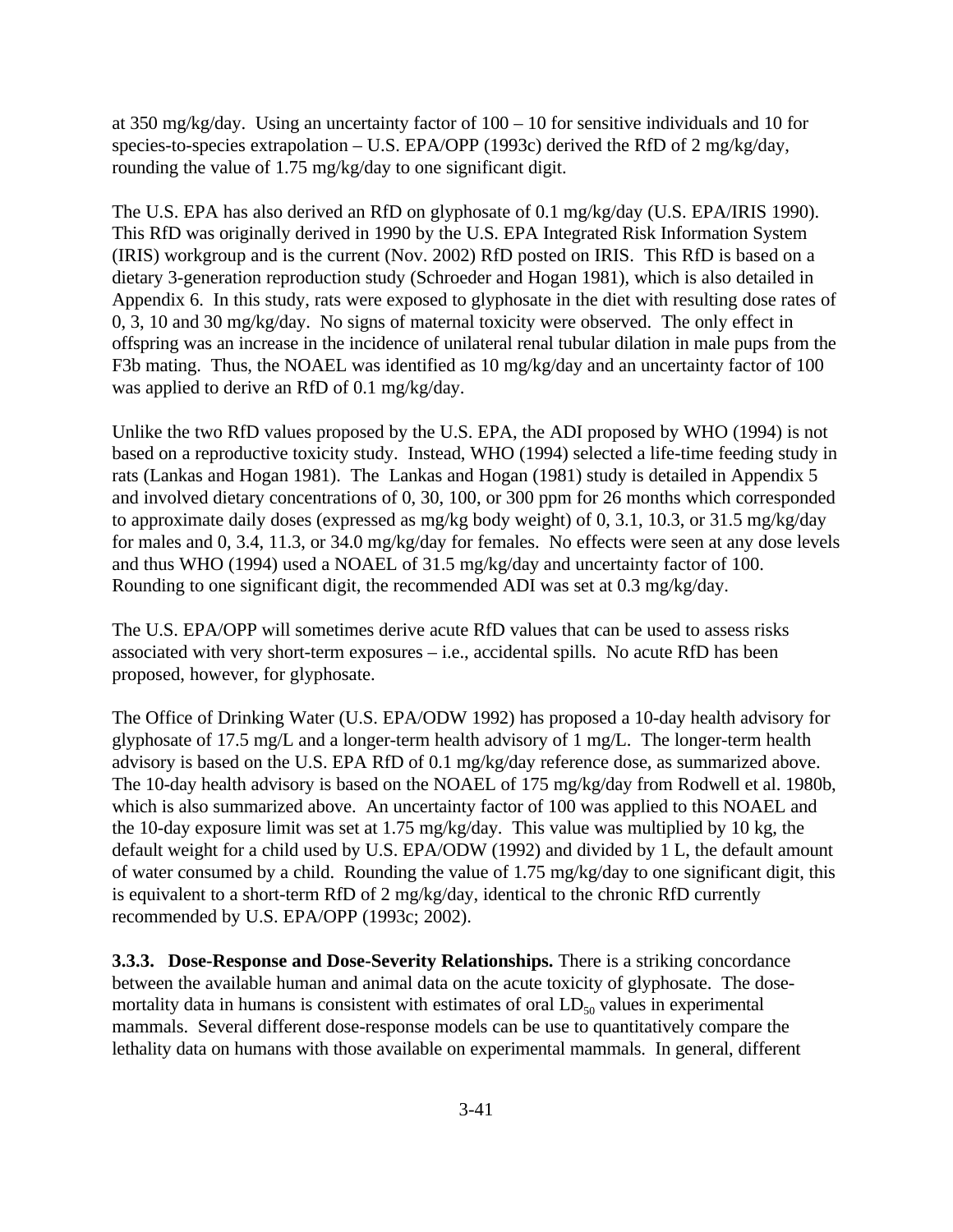dose-response models yield similar results in the region of observed responses but may differ substantially in the low dose region. To estimate the  $LD_{50}$  in humans, variants of the multistage model were used, one non-threshold and one with a threshold. Both models yielded virtually identical estimates of the  $LD_{50}$ , approximately 3000 mg/kg, very similar to the range of 2000 to 6000 mg/kg reported in experimental mammals (Section 3.1.4).

For systemic toxic effects, it is generally assumed that population thresholds exist. In other words, below a certain dose, no individual in the population will respond. This assumption is fundamental to risk assessment methods for systemic toxic effects. For cancer, population thresholds are not generally assumed and non-threshold models are considered appropriate. The threshold version of the multi-stage model used in this analysis yielded an estimate of the threshold at about 445 mg/kg.

The dose-severity relationships for experimental mammals and humans are also similar, as illustrated in Figure 3-2. In this figure, the animal data are taken from Appendices 4 and 5. In cases where dietary exposure levels were not converted to units of dose in mg/kg/day, such conversions were made using the methods presented in U.S. EPA (1986b, Reference Values for Risk Assessment). The animal data are categorized using four standard severity levels: NOEL (no observed effect level), NOAEL (no observed adverse effect level), AEL (adverse effect level), and FEL (frank effect level), as discussed in SERA (2001a). Three different groups of end-points are presented: general systemic toxic effects (*T*), reproductive or developmental effects (*R*), and acute  $LD_{50}$  values (A). The estimated human oral  $LD_{50}$ , as estimated above, is plotted as a FEL with the  $LD_{50}$  values from experimental mammals.

These studies span exposure periods ranging from 1 day to more than 2 years. The exposure axis is not presented in this figure. As discussed below, the duration of exposure is not an important variable in the toxicity of glyphosate, probably because of the rapid rate of glyphosate excretion. The data from study on which the RfD is based as well as the RfD itself are plotted and labeled with arrows.

Figure 3-2 also includes human data from the study by Tominack et al. (1991). These investigators report mean dose levels associated with four levels of severity. Patients in the least severe category were asymptomatic. The average amount of Roundup consumed by these patients was 31 mL. Assuming an average body weight of 60 kg for the individuals from Taiwan and using the concentration of 356 g of glyphosate a.e./L, this corresponds to an average dose of 184 mg/kg. This is plotted as a box just below the NOEL line in Figure 3-2 and labeled as *"No apparent effects"*. Patients with transient signs or symptoms localized to the oral mucosa or gastrointestinal tract had, on average, consumed 72 mL ( $\approx$ 427 mg/kg). This point is labeled as *"Mild poisoning"* in Figure 3-2. Patient with *"Moderate poisoning"* had consumed on average 176 mL ( $\approx$  1,044 mg/kg). These patients evidenced gastrointestinal tract irritation lasting less than 24 hours, transient decreases in blood pressure or decreased urinary output, transient hepatic or renal damage, acid-base disturbances, or pulmonary dysfunction which did not require intubation. *"Severe poisoning"*, which included fatal cases, occurred in patients who had on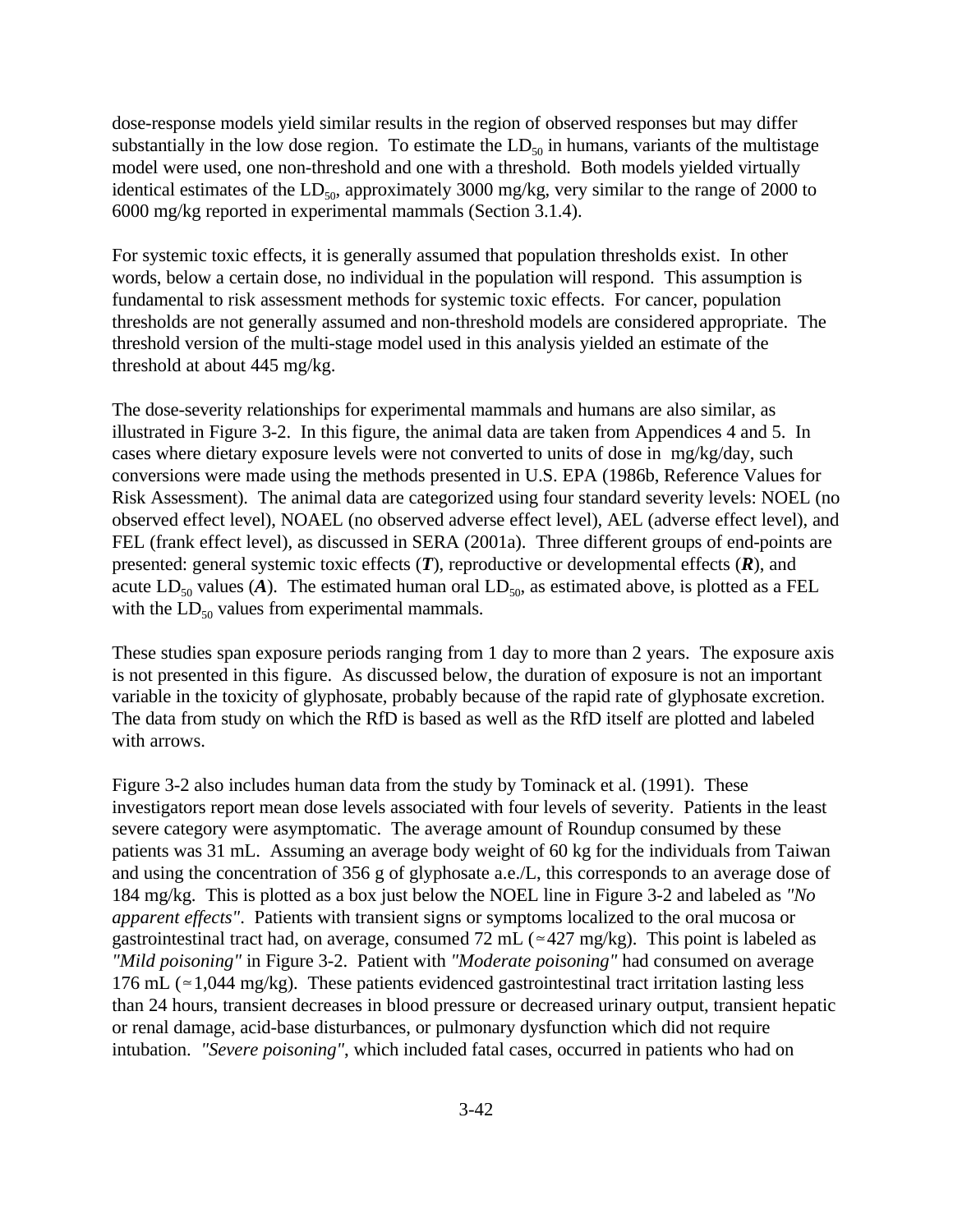average consumed 216 mL ( $\approx$  1,282 mg/kg). The publication by Tominack et al. (1991) also reports the variability of the doses associated with each of these severity levels.

For experimental mammals, the dose-severity relationships can be assessed using categorical regression analyses (Durkin et al. 1992; Hertzberg 1989; McCullagh 1980). This approach correlates categorical responses—such as NOELs, NOAELs, AELs, and FELs—with factors that may influence the response such as dose and duration of exposure. The method results in estimates of the probability of a group of animals subjected to a given exposure being classified into a given category. For the statistical analyses, data on NOELs and NOAELs were combined. This was done for two related reasons. First, the primary concern for this risk assessment is the delineation between regions of adverse and non-adverse effects. Thus, the distinction between a NOEL and NOAEL is not critical. Second, many reported NOELs could be artifacts of the level of detail at which the animals are examined. For example, simply because there are no adverse effects based on gross examination of organs does not mean that effects might not be seen if all organs were examined microscopically. Consequently, analyses were conducted using both four categories (NOELs, NOAELs, AELs, and FELs) as well as two categories (NOELs and NOAELs combined as well as AELs and FELs combined).

Initially, the categorical regression was conducted on both dose and duration of exposure. The effect of duration was not statistically significant ( $p=0.7267$ ). This seems reasonable given the data on the influence of duration of exposure on toxicity. For example, all of the  $LD_{50}$  values shown in Figure 3-2 involved single doses. Many of the AELs, some of which are doses at or above reported  $LD_{50}$  values, involved exposure periods of up 2 years. This apparently anomalous result can be explained by two factors. First, all of the  $LD_{50}$  studies involved intubations: the animal was given the total dose by stomach tube at one time. Most of the subchronic and chronic studies involved dietary exposures, in which the daily dose was spread out over the course of the day depending on the animals eating habits. Thus, the animals who were intubated in  $LD_{50}$  studies received essentially more severe exposures for a given dose. Secondly, for chemicals that are eliminated rapidly and do not cause cumulative damage, there is often very little relationship between the duration of exposure and the severity of response for a fixed dose level.

Because of the lack of significance of duration, the analysis was re-run using only dose as the independent variable. The results of this analysis indicate that the probability of an adverse effect at the RfD of 0.1 mg/kg/day is 0.0005. At doses of 1 mg/kg/day the probability of observing an adverse effect is 0.003. At a dose that is 100 fold above the RfD (i.e., 10 mg/kg/day) the probability of an adverse effect is 0.12. This analysis suggest that the current RfD is highly protective and that the proposed alternative RfD of 2 mg/kg/day is also protective. At this higher level, the probability of an adverse effect is 0.006.

All of the above estimates are based on the two category analysis - the segregation of any adverse effect from non-adverse effects. They indicate the probability of a group of animals exposed at the specified dose level evidencing responses sufficiently, albeit perhaps minimally, severe to classify the dose level as *adverse* based on the responses observed in the group of animals.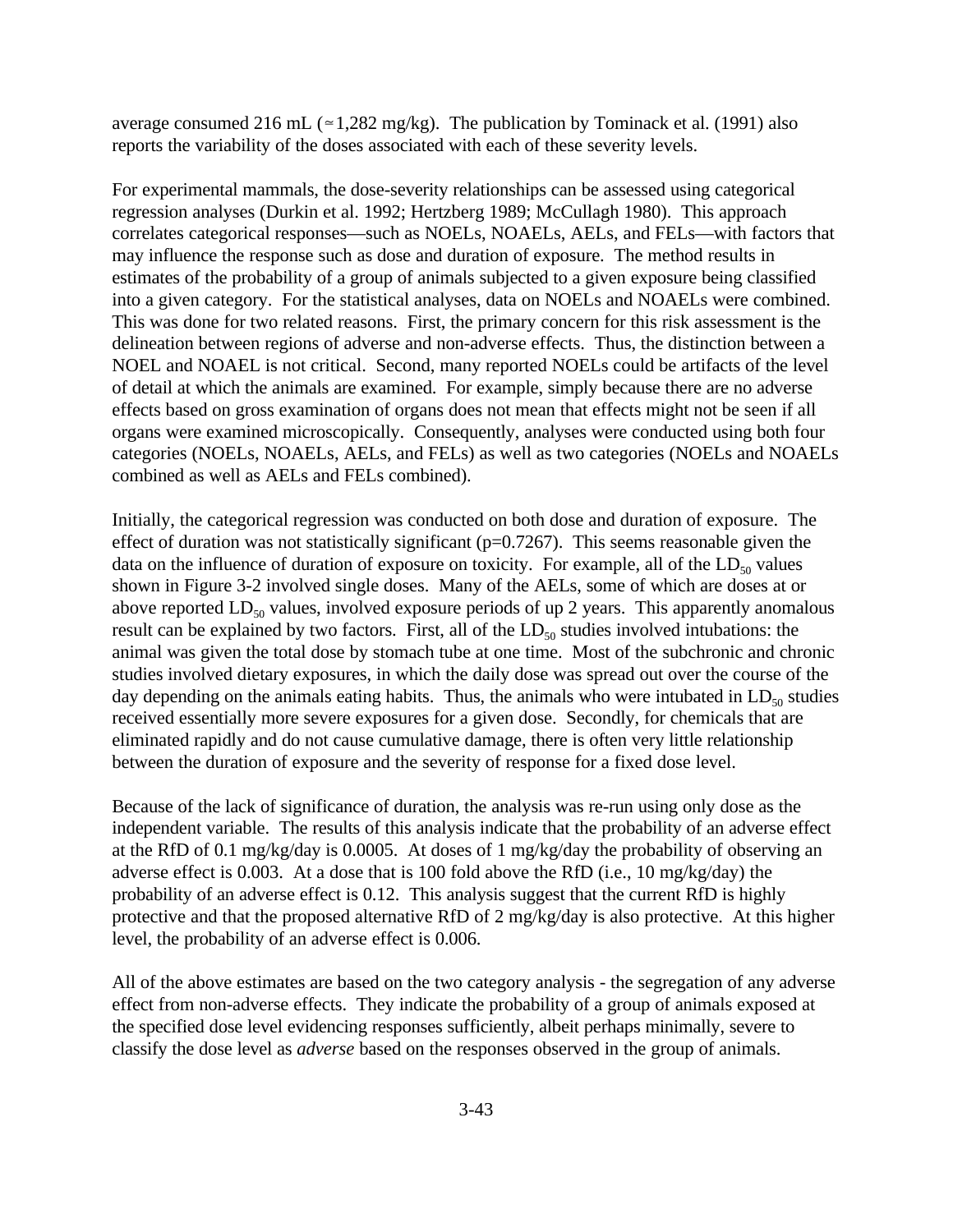The four category analysis can be used to estimate the probability of observing effects that would be classified as *frank signs of toxicity*. These effects are sufficiently severe that they can be observed in the whole organism without the use of invasive methods. The probability of a frank toxic effect at the RfD of 0.1 mg/kg/day is 0.00005. At the proposed alternative RfD of 2 mg/kg/day, the probability increases to only 0.0006.

The consistency between the categorical analysis using data on groups of experimental animals and dose-response analyses of the human lethality data using the multi-stage model is relatively good. At the estimated threshold for lethality, 445 mg/kg, the probability of observing a frank toxic effect is about 0.04. At this dose, the non-threshold version of the multi-stage model estimates the probability of mortality at about 0.02. At the estimated human  $LD_{50}$  of about 3000 mg/kg, the categorical regression using two categories (NOELs and NOAELs combined as well as AELs and FELs combined) indicates the probability of observing an adverse or frank effect at 0.7. The four category model, however, substantially underestimates the probability of observing a FEL, 0.13. Visual inspection of Figure 3-2 suggests that this is attributable to the relatively small number of FELs in experimental mammals and the overlap of FELs with AELs. As discussed above, this overlap may be related to the rapid elimination and lack of cumulative damage in longer-term studies.

A somewhat more detailed analysis could be conducted on data collected by Tominack et al. (1991) that would provide information on the probabilities of individuals rather than groups being classified as adverse responders to given doses of glyphosate. The necessary data for such an analysis [amount consumed, body weight or sex/age, and severity classification] is not presented in the Tominack publication.

The significance of the categorical regression on animals and the available human data relates to the use of the uncertainty factor. As summarized in the previous section, the current RfD as well as the proposed U.S. EPA Office of Pesticides alternative use an uncertainty factor of 10 for species to species extrapolation (i.e., extrapolating from experimental animals to humans). This is a common default procedure. For glyphosate, however, the available data suggest that humans are no more sensitive to glyphosate than experimental mammals. This in turn suggests that the current and proposed RfD may be overly protective by a factor of 10 or greater. In other words, the RfDs suggest that no adverse effects are anticipated at doses of 0.1-2 mg/kg/day. The human data suggest that no frank adverse effects are likely at doses substantially above 10 mg/kg/day.

**3.3.4. RfD Values Used in Risk Assessment.** As with any chemical that has been extensively studied, the data base on glyphosate is large, complex, and open to differing interpretations. Based on the categorical regression analysis summarized in the previous section, all of the RfD values currently recommended would appear to be protective for both short- and long-term exposures. Notwithstanding this, however, the availability of three different chronic values must be reconciled explicitly.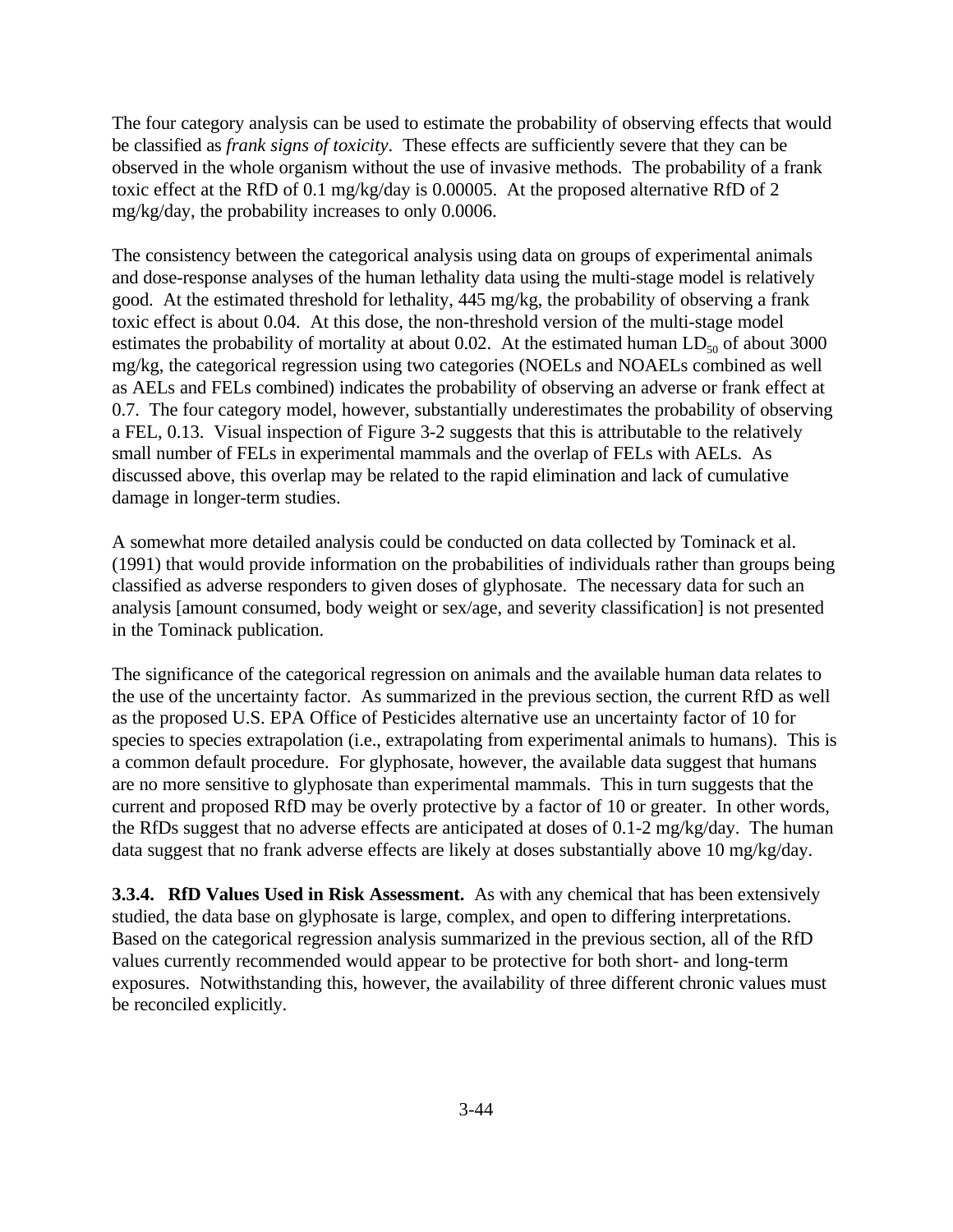The ADI of 0.3 mg/kg/day that is proposed by WHO (1994) is discussed by U.S. EPA/OPP (1993c, p. 19). The Schroeder and Hogan (1981) study used by WHO (1994) failed to identify an effect level. Thus, the NOAEL of 31.5 mg/kg/day identified in the Schroeder and Hogan (1981) study is essentially "free-standing". In other words, the true threshold for toxicity could be much higher. In such cases, it is generally appropriate to utilize a different study that identifies both a NOAEL and a LOAEL and base the RfD on the NOAEL. This is the approach taken in U.S. EPA/OPP (1993c), using a NOAEL of 175 mg/kg/day and a LOAEL of 350 mg/kg/day from the gavage teratogenicity study in rabbits (Rodwell et al. 1980b)

The Schroeder and Hogan (1981) study is cited but not discussed in U.S. EPA/OPP (1993c). In addition, U.S. EPA/OPP (1993c) does not discuss the RfD derived by U.S. EPA/IRIS (1990). Thus, the LOAEL of 30 mg/kg/day based on increase in renal tubular dilation in male F3b pups (Schroeder and Hogan 1981) is not specifically addressed by or compared to the NOAEL of 175 mg/kg/day used by U.S. EPA/OPP (1993c).

Nonetheless, the U.S. EPA/OPP (1993a) Science Chapter, which is a support document prepared for the RED, does explicitly discuss the renal tubular dilation reported by Schroeder and Hogan (1981) at 30 mg/kg/day and notes that this effect was not seen in a later two-generation reproductive study conducted by Reyna (1990) that involved doses of up to 1500 mg/kg/day. Thus, U.S. EPA/OPP (1993a) classified the effects reported by Schroeder and Hogan (1981) as "spurious". Given that the Reyna (1990) study involved three dose levels above 30 mg/kg/day – i.e., 100, 500, and 1500 mg/kg/day – and given that similar lesions have not been noted in other studies, this decision by U.S. EPA/OPP (1993a) appears to be reasonable.

An additional factor to consider in assessing the protectiveness of the U.S. EPA/OPP (1993c) RfD of 2 mg/kg/day and the corresponding NOAEL of 175 mg/kg/day is the report by Yousef et al. (1995) of increases in abnormal and dead sperm in rabbits after acute exposures to glyphosate. As discussed in some detail in Section 3.1.9, the Yousef et al. (1995) study is not well documented and does not specify the absolute doses used but only cites the doses relative to the  $LD_{50}$  for glyphosate, which is also not specified in the Yousef et al. (1995) study. Assuming the doses of 38 and 380 mg/kg estimated for this study (see Section 3.1.9) are reasonable approximations, the presumptive LOAEL of 38 mg/kg is not consistent with the better documented reproductive NOAEL of 30 mg/kg/day from Schroeder and Hogan (1981). [Note that the unilateral renal tubular dilation in male F3b pups reported at 30 mg/kg/day by Schroeder and Hogan (1981) is a LOAEL for systemic toxicity but, since no effects were observed on reproduction, this dose is a NOAEL for reproductive toxicity.] Thus, while the report by Yousef et al. (1995) must be considered, it is not supported by other well-conducted and welldocumented studies and does not impact the selection of the RfD for this current risk assessment.

Thus, for the current risk assessment, the RfD 2 mg/kg/day derived by U.S. EPA/OPP (1993c) and used by U.S. EPA/OPP (2002) will be used as the basis for characterizing risk from longerterm exposures in this risk assessment (Section 3.4). For short-term exposures, the value of 2 mg/kg/day recommended by U.S. EPA/ODW (1992) will be used. Since this is identical to the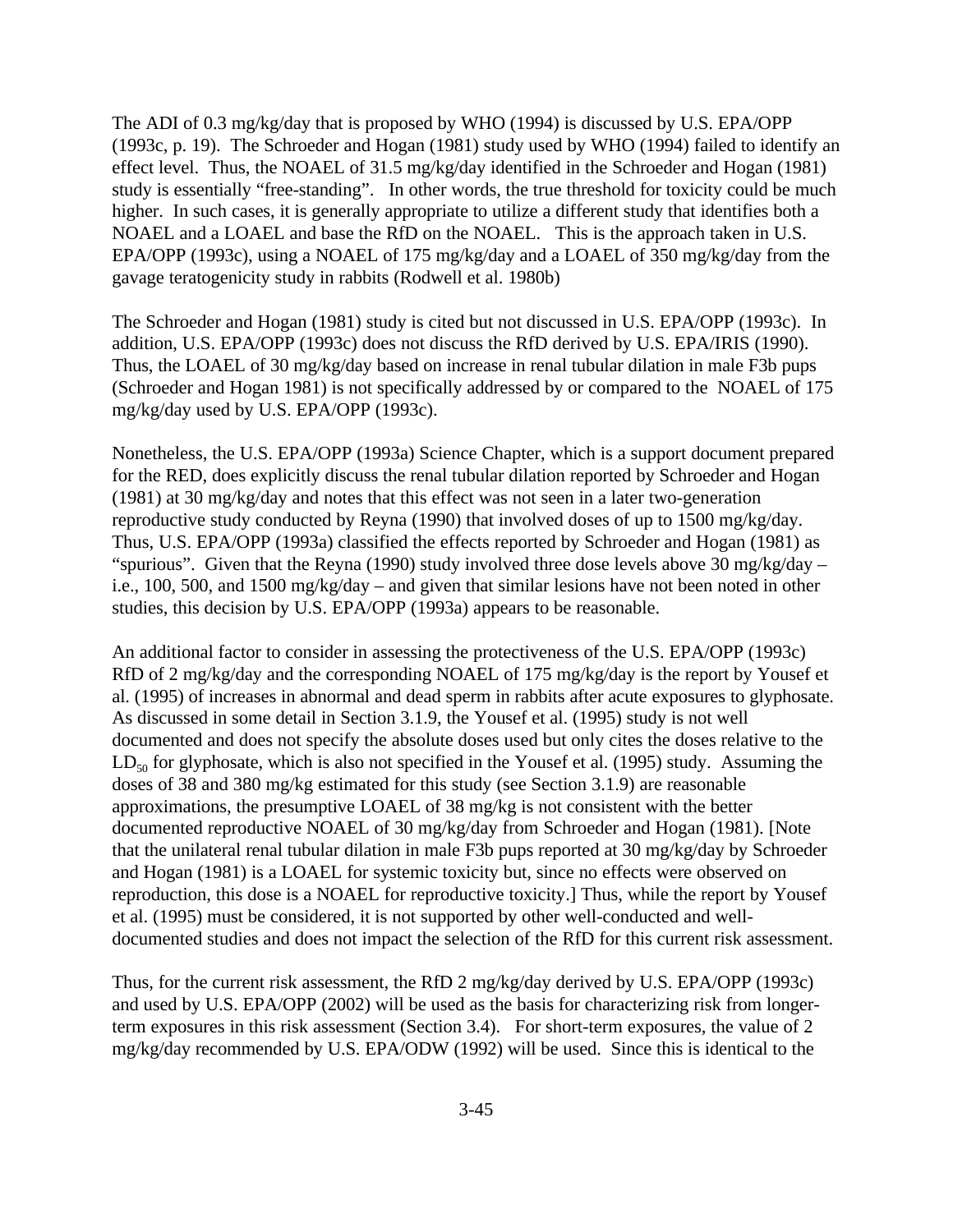chronic RfD, this approach is equivalent to applying the same RfD to be short-term and long-term exposures. Given the lack of a significant dose-duration relationship for glyphosate (Section 3.3.3.), this approach seems appropriate.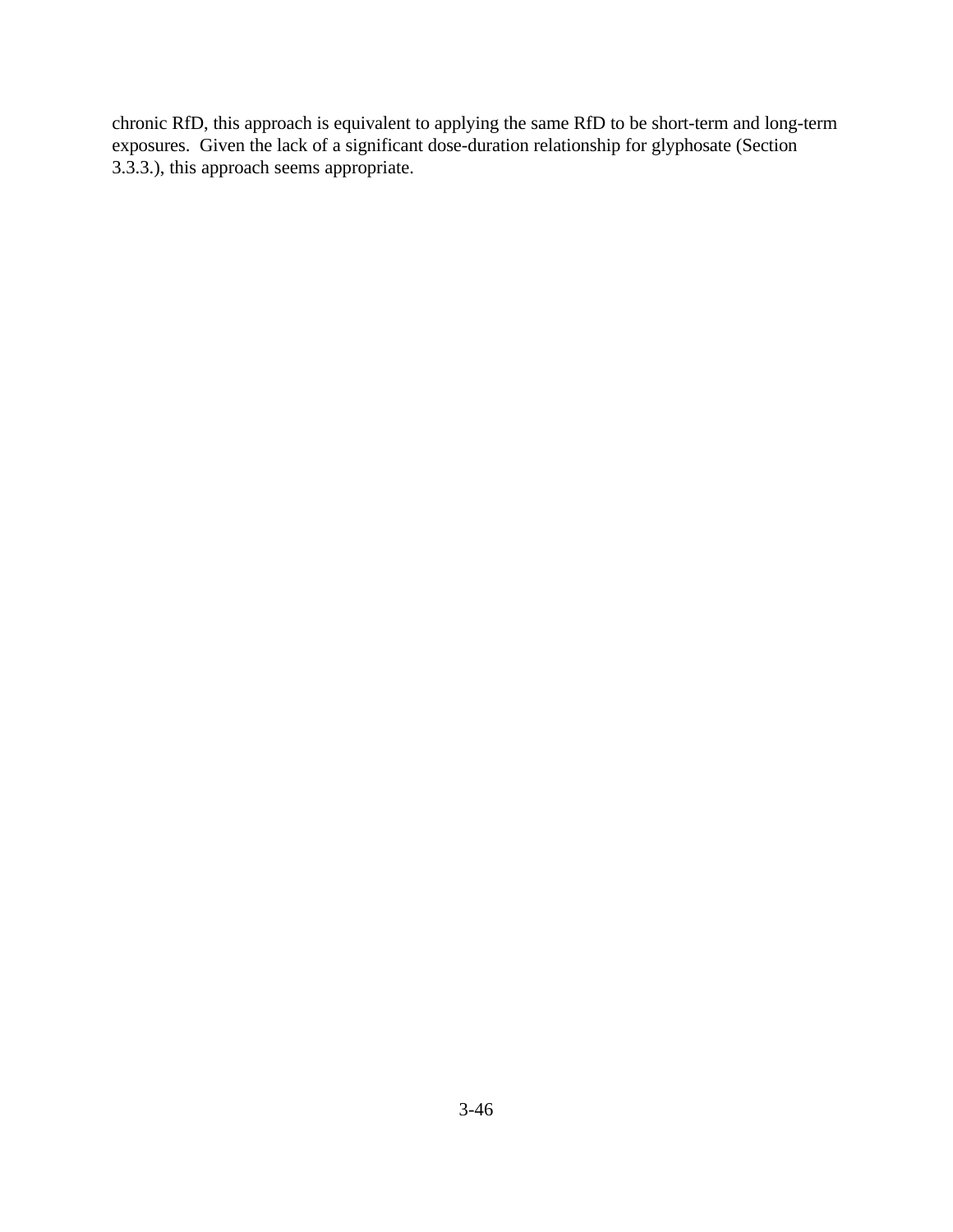## **3.4. RISK CHARACTERIZATION**

**3.4.1. Overview.** The risk characterization for both workers and members of the general public are reasonably consistent in unambiguous. For both groups, there is very little indication of any potential risk at the typical application rate of 2 lbs a.e./acre. Even at the upper range of plausible exposures in workers, most hazard quotients are below the level of concern.

For workers, the highest hazard quotient – i.e., 0.2, the upper range for workers involved in broadcast ground spray – is below the level of concern by a factor of about 5. The highest hazard quotient for any accidental exposure scenario for workers - i.e., 0.006 for the upper range of the hazard quotient for spill over the lower legs for one hour - is lower than the level of concern by a factor of over 150. Confidence in these assessments is reasonably high because of the availability of dermal absorption data in human as well as worker exposure studies. The Forest Service may apply glyphosate at a maximum rate of 7 lbs a.e./acre, a factor of 3.5 higher than the typical application rate of 2 lbs a.e./acre. This has essentially no impact of the risk characterization for workers. The highest hazard quotient for the typical application rate is 0.2. For an application rate of 7 lbs a.e./acre, the corresponding hazard quotient would be higher by a factor of 3.5 or 0.7, which is still below the level of concern.

From a practical perspective, the most likely accidental exposure for workers that might require medical attention involves accidental contamination of the eyes. Glyphosate and glyphosate formulations are skin and eye irritants. Quantitative risk assessments for irritation are not normally derived, and, for glyphosate specifically, there is no indication that such a derivation is warranted. Glyphosate with the POEA surfactant is about as irritating as standard dish washing detergents, all purpose cleaners, and baby shampoos. As with the handling of any chemical, including a variety of common household products, reasonable care should be taken to avoid contact of skin and eyes.

The only area of remarkable uncertainty involving worker exposures concerns the potential health effects during brown-and-burn operations. The combustion of wood and wood by-products may produce a number of toxic compounds. This is a concern with brown-and-burn operations but does not pertain to the use of glyphosate or any other herbicide. The potential effects of combustion products is common to all risk assessments of materials that might be subject to burning. With the exception of some plastics, the combustion products of which are known to pose a risk to fire fighters, the combustion products of most chemicals have not been examined in detail. The necessity of addressing this data gap must be weighed against the need to address other data gaps on glyphosate and other chemicals. The combustion products of burning wood and vegetation are respiratory irritants as well as carcinogens, and exposure to these combustion products should be avoided. There is no basis for believing that the presence of low or even high levels of glyphosate residues will have a significant impact on this hazard.

For members of the general public, none of the longer-term exposure scenarios exceed or even approach a level of concern. Although there are several uncertainties in the longer-term exposure assessments for the general public, the upper limits for hazard indices are below a level of concern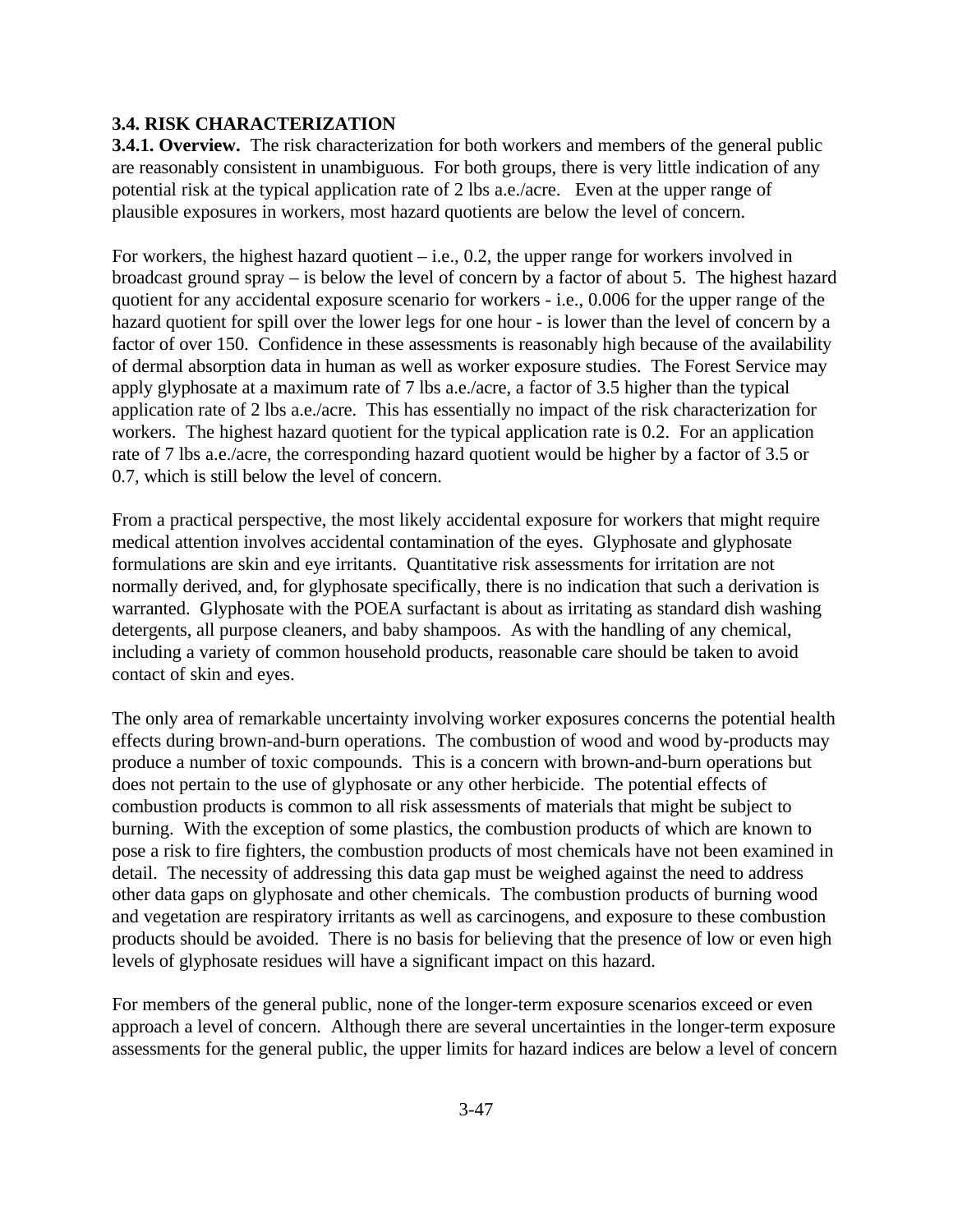by factors of about 25 (longer term consumption of contaminated fruit) to over two million (2,500,000 for longer-term consumption of fish by the general population). The risk characterization is thus relatively unambiguous: based on the available information and under the foreseeable conditions of application and exposure, there is no route of exposure or exposure scenario suggesting that the general public will be at risk from longer-term exposure to glyphosate. As with the hazard characterization for workers, an application rate of 7.5 lbs a.e./acre makes no difference in the assessment of potential risks. At this application rate, the highest hazard quotient would be about 0.14 [0.04  $\times$  3.5], which is still below a level of concern by a factor of about 7.

One acute exposure scenario does exceed the level of concern at the upper range at the typical application rate of 2 lbs a.e./acre. The exposure scenario for the consumption of contaminated water after an accidental spill into a small pond results in an excursion above the RfD at the upper limit of exposure – i.e, a hazard quotient of 2. This exposure scenario is extreme to the point of limited plausibility. This sort of scenario is routinely used in Forest Service risk assessments as an index of the measures that should be taken to limit exposure in the event of a relatively large spill into a relatively small body of water. For glyphosate, as well as for most other chemicals, this exposure assessment indicates that such an event would require measures to ensure that members of the general public do not consume contaminated water.

At the highest application rate that might be used in Forest Service programs, the accidental spill scenario is the only other scenario that results in a hazard quotient above unity. At this application rate, the associated dose is about 14 mg/kg, which is still below the dose of 184 mg/kg associated with no apparent overt effects in humans by a factor of over 10.

**3.4.2. Workers.** A quantitative summary of the risk characterization for workers is presented in Table 3-7 for the typical application rate of 2 lbs a.e./acre. The quantitative risk characterization is expressed as the hazard quotient. For both general and accidental exposures, the hazard index is calculated as the estimated doses from Table 3-1 divided by the RfD of 2 mg/kg/day. As discussed in Section 3.3.2, there is no substantial dose-duration-effect relationship for glyphosate and the acute and chronic RfDs are identical.

Given the very low hazard quotients for accidental exposure, the risk characterization is reasonably unambiguous. None of the accidental exposure scenarios approach a level of concern. While the accidental exposure scenarios are not the most severe one might imagine (e.g., complete immersion of the worker or contamination of the entire body surface for a prolonged period of time) they are representative of reasonable accidental exposures. Given that the highest hazard quotient for any accidental exposure scenario - i.e., 0.0057 for the upper range of the hazard quotient for spill over the lower legs for one hour - is a factor of 175 lower than the level of concern, substantially more severe and much less plausible scenarios would be required to suggest a potential for systemic toxic effects from accidental exposures. Confidence in this assessment is reasonably high because of the availability of dermal absorption data in human. As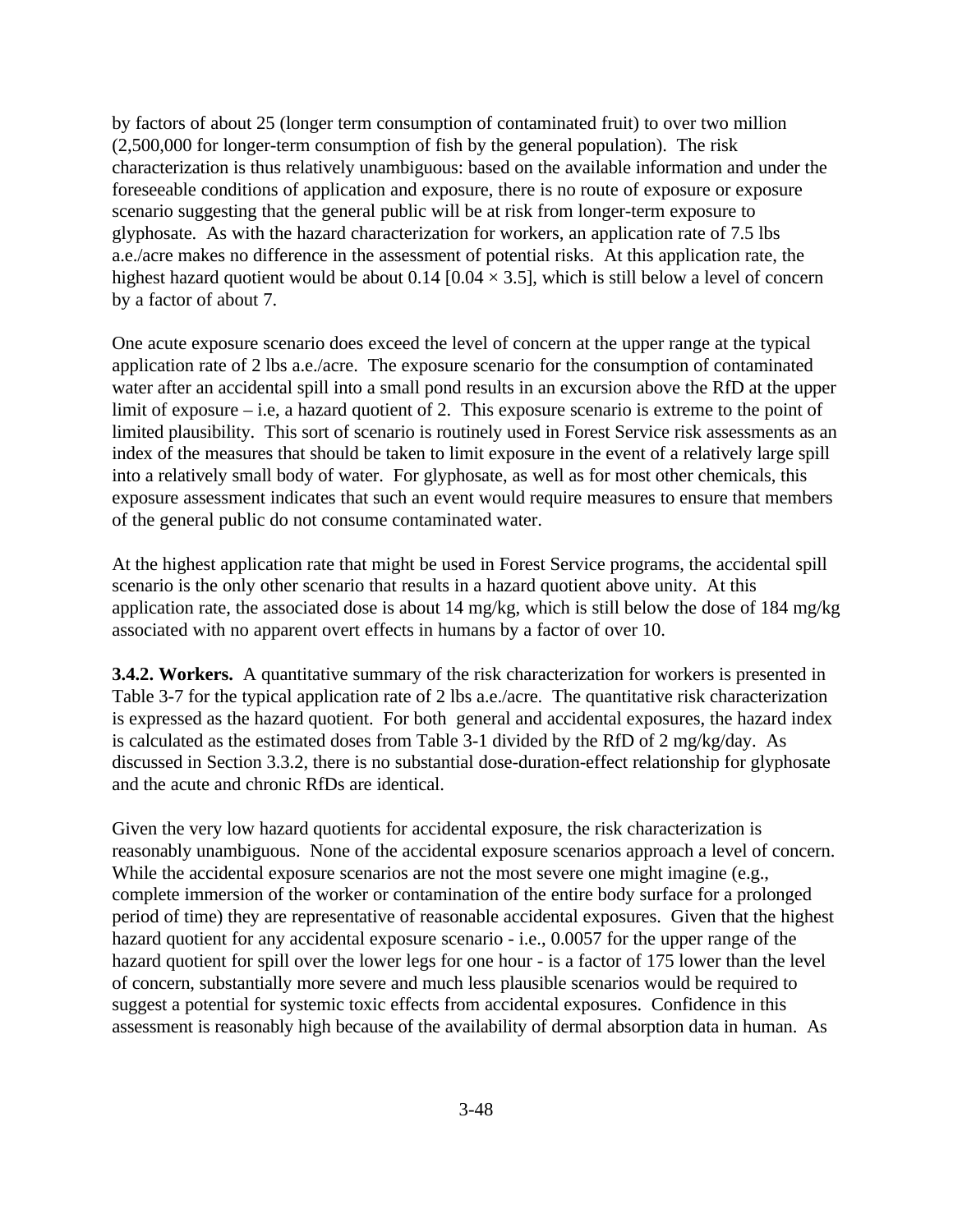discussed in Section 3.2.2.2, the first-order dermal absorption rates used in this exposure scenario are taken from the study by Wester et al. (1991).

The hazard quotients for general or longer term exposures in workers are also unambiguous. Even at the upper range of plausible exposures all hazard quotients are below the level of concern. The highest hazard quotient  $-$  i.e., 0.2, the upper range for workers involved in broadcast ground spray – is below the level of concern by a factor of 5.

As noted in Section 2, the Forest Service may apply glyphosate at a maximum rate of 7 lbs a.e./acre, a factor of 3.5 higher than the typical application rate of 2 lbs a.e./acre. This has essentially no impact of the risk characterization for workers. As noted above, the highest hazard quotient for the typical application rate is 0.2. For an application rate of 7 lbs a.e./acre, the corresponding hazard quotient would be higher by a factor of 3.5 or 0.7, which is still below the level of concern.

As summarized in section 3.1.11, glyphosate and glyphosate formulations are skin and eye irritants. Quantitative risk assessments for irritation are not normally derived, and, for glyphosate specifically, there is no indication that such a derivation is warranted. As discussed by Maibach (1986), glyphosate with the POEA surfactant is about as irritating as standard dish washing detergents, all purpose cleaners, and baby shampoos. As with the handling of any chemical, including a variety of common household products, reasonable care should be taken to avoid contact of skin and eyes.

The only area of remarkable uncertainty concerns brown-and-burn operations. Glyphosate, like Roundup, does not appear to be very toxic by inhalation (Section 3.1.13). Although residues of glyphosate in air during brown-and-burn operations have not been measured, they are likely to be very low given that brown-and-burn operations take place about 30 to180 days after treatment with the herbicide and the foliar half-life is from 1.6 to 46 days. Consequently, there is no evidence to suggest that toxic levels of glyphosate are likely to be encountered.

The combustion of wood and wood by-products may produce a number of toxic compounds. This is a concern with brown-and-burn operations but does not pertain to the use of glyphosate or any other herbicide. Nevertheless, as discussed in section 3.1.13, glyphosate forms a polycondensate on combustion at temperatures ranging from 200 to 240°C. It is likely that other combustion products are formed under different combustion conditions. No information is available regarding the inhalation toxicity of the polycondensate or other possible combustion products.

The potential effects of combustion products is common to all risk assessments of materials that might be subject to burning. With the exception of some plastics, the combustion products of which are known to pose a risk to fire fighters, the combustion products of most chemicals have not been examined in detail. The necessity of addressing this data gap must be weighed against the need to address other data gaps on glyphosate and other chemicals. The combustion products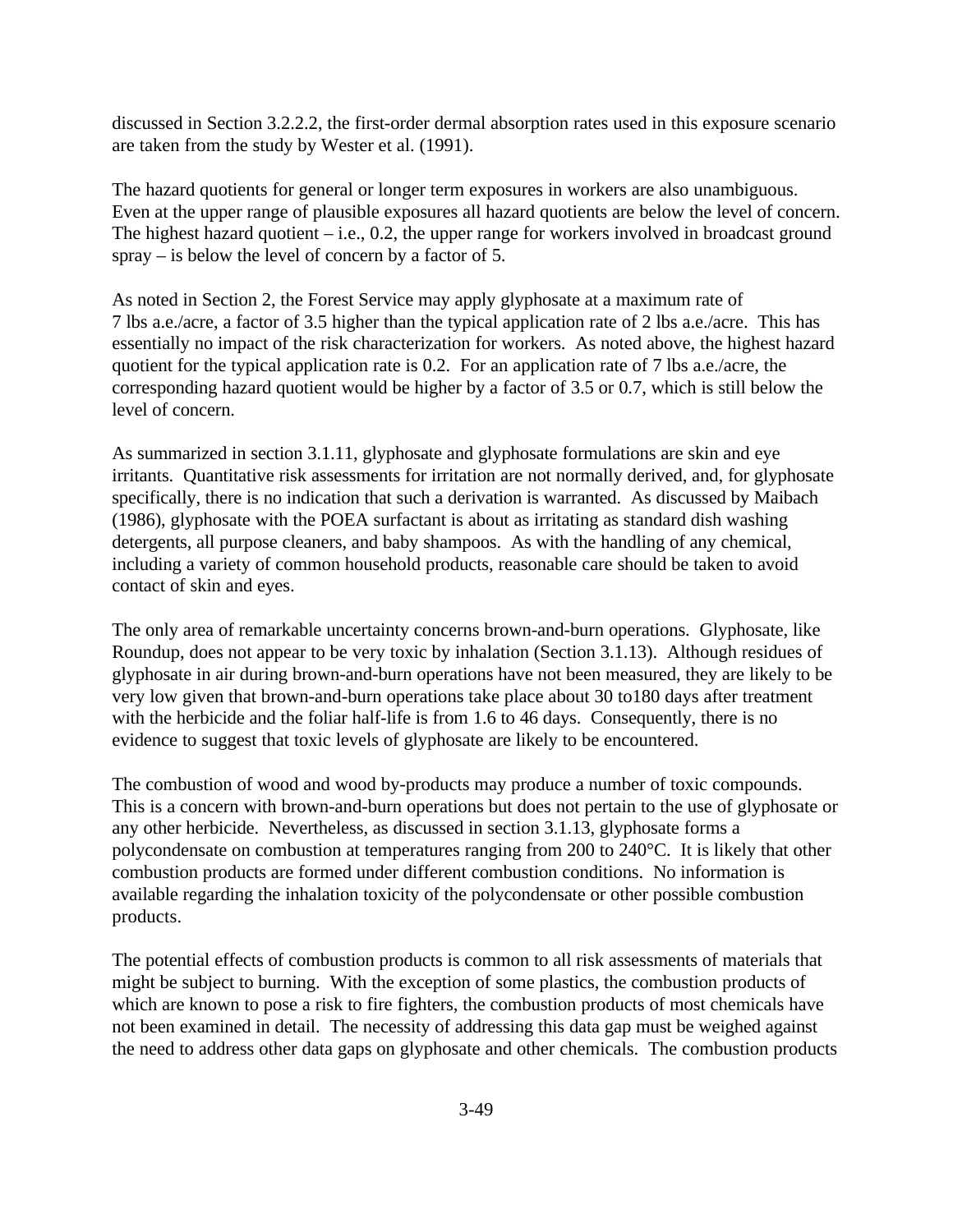of burning wood and vegetation are respiratory irritants as well as carcinogens, and exposure to these combustion products should be avoided. There is no basis for believing that the presence of low or even high levels of glyphosate residues will have a significant impact on this hazard.

**3.4.3. General Public.** The quantitative hazard characterization for the general public is summarized in Table 3-8 for the typical application rate of 2 lbs a.e./acre. Like the quantitative risk characterization for workers, the quantitative risk characterization for the general public is expressed as the hazard quotient using the RfD of 2 mg/kg/day for both acute and longer-term exposures.

None of the longer-term exposure scenarios exceed or even approach a level of concern. Although there are several uncertainties in the longer-term exposure assessments for the general public, as discussed in Section 3.2.3, the upper limits for hazard indices are below a level of concern by factors of about 25 (longer term consumption of contaminated fruit) to over two million (about 2,325,000 for longer-term consumption of fish by the general population). The risk characterization is thus relatively unambiguous: based on the available information and under the foreseeable conditions of application and exposure, there is no route of exposure or exposure scenario suggesting that the general public will be at risk from longer-term exposure to glyphosate. As with the hazard characterization for workers, an application rate of 7.5 lbs a.e./acre makes no difference in the assessment of potential risks. At this application rate, the highest hazard quotient would be  $0.14$  [0.04  $\times$  3.5], which is still below a level of concern by a factor of about 7.

One acute exposure scenario does exceed the level of concern at the upper range at the typical application rate of 2 lbs a.e./acre. The exposure scenario for the consumption of contaminated water after an accidental spill into a small pond results in an excursion above the RfD at the upper limit of exposure – i.e, a hazard quotient of 2. As detailed in Section 3.2.3.4.1, this exposure scenario is extreme to the point of limited plausibility. This sort of scenario is routinely used in Forest Service risk assessments as an index of the measures that should be taken to limit exposure in the event of a relatively large spill into a relatively small body of water. For glyphosate, as well as for most other chemicals, this exposure assessment indicates that such an event would require measures to ensure that members of the general public do not consume contaminated water. As detailed in Table 3-3, the upper range of exposure scenario involves a dose of 4.1 mg/kg bw. While this is an unacceptable level of exposure, it is far below doses that would likely result in overt signs of toxicity. As detailed in Section 3.3.3, a dose of 184 mg/kg as Roundup – i.e., glyphosate plus surfactant – was not associated with any overt signs of toxicity in humans – and mild signs of toxicity were apparent at doses of 427 mg/kg, over 100 times higher than the upper range of 4.1 mg/kg in the accidental spill scenario.

At the highest application rate that might be used in Forest Service programs, the accidental spill scenario remains the only scenario that results in a hazard quotient above unity. At this application rate, the associated dose is about 14 mg/kg, which is still below the dose of 184 mg/kg associated with no apparent overt effects in humans.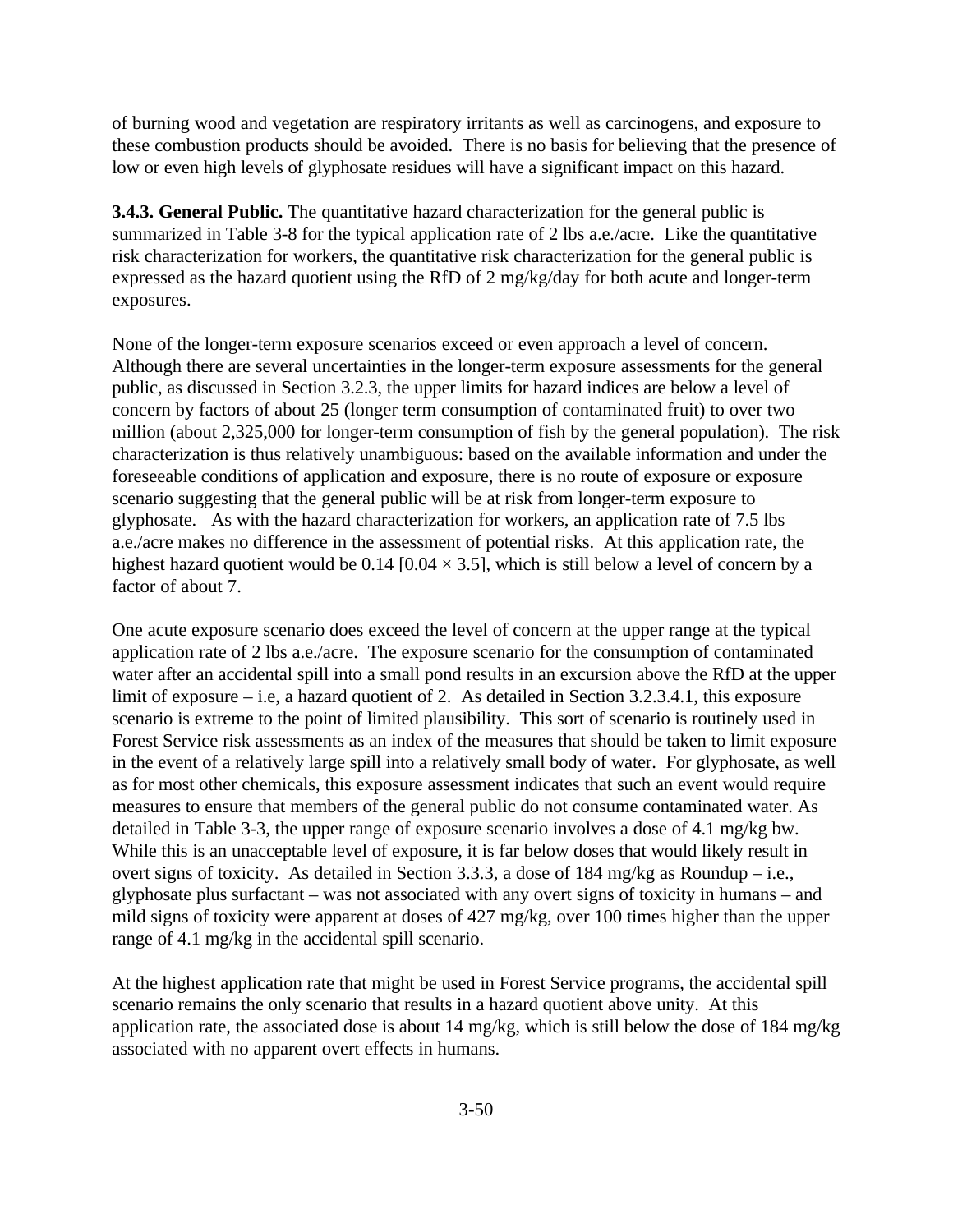**3.4.4. Sensitive Subgroups.** No reports were encountered in the literature leading to the identification of sensitive subgroups. There is no indication that glyphosate causes sensitization or allergic responses, which does not eliminate the possibility that some individuals might be sensitive to glyphosate as well as many other chemicals.

**3.4.5. Connected Actions.** There is very little information available on the interaction of glyphosate with other compounds. As summarized in Section 3.1.2, there are some data suggesting that glyphosate may inhibit hepatic mixed-function oxidases. This is a very important system of enzymes in the metabolism of many xenobiotics. While the inhibition of hepatic mixedfunction oxidases is a plausible mechanism of interaction, this does not lead to any definite conclusions regarding the potential influence of glyphosate on the toxicity of other chemicals. In any event, this mechanism of action would probably be relevant only at very high doses, substantially above exposures that can be anticipated in Forest Service programs.

**3.4.6. Cumulative Effects.** As noted above, this risk assessment specifically considers the effect of repeated exposures and no adverse effects are anticipated. As discussed in the dose-response and dose-severity relationships (see section 3.3.3), the daily dose rather than the duration of exposure determines the toxicological response. Consequently, repeated exposure to levels below the toxic threshold should not be associated with cumulative effects.

It is possible and even likely that some individuals will be exposed to multiple sources of glyphosate as a result of Forest Service programs. For example, an individual consuming contaminated fish might also consume contaminated water and/or vegetation. For glyphosate, these multiple sources of exposure as inconsequential. As detailed in Table 3-8, the only substantial exposure scenario for acute exposures is the consumption of contaminated water after a spill into a small pond. All other plausible combinations of exposures would not exceed a level of concern. Similarly, for longer term exposures, the over-riding route of exposure is the consumption of contaminated vegetation. Adding all other sources of exposure would have no substantial impact on the hazard quotient.

Lastly, individuals may be exposed to glyphosate from other sources not related to Forest Service activities. For example, glyphosate has a number of approved uses on crops and some exposure to glyphosate in crop residues is likely. The U.S. EPA/OPP (2002) has estimated that residues of glyphosate on crops could account for about 1% of the RfD for the U.S. population overall (U.S. EPA/OPP 2002, p. 17726). This amounts to a hazard quotient of 0.01, substantially higher than any of the central estimates of the hazard quotients for longer term exposure scenarios associated with Forest Service programs (Table 3-8). Thus, except for the upper limit of exposure in the consumption of contaminated vegetation, the use of glyphosate by the Forest Service is not likely to substantially increase an individuals potential exposure to glyphosate from other sources. For the consumption of contaminated vegetation, the upper limit of exposure combined with the U.S. EPA estimate of other dietary exposures would not exceed the RfD – i.e.,  $0.14 + 0.01 = 0.15$ .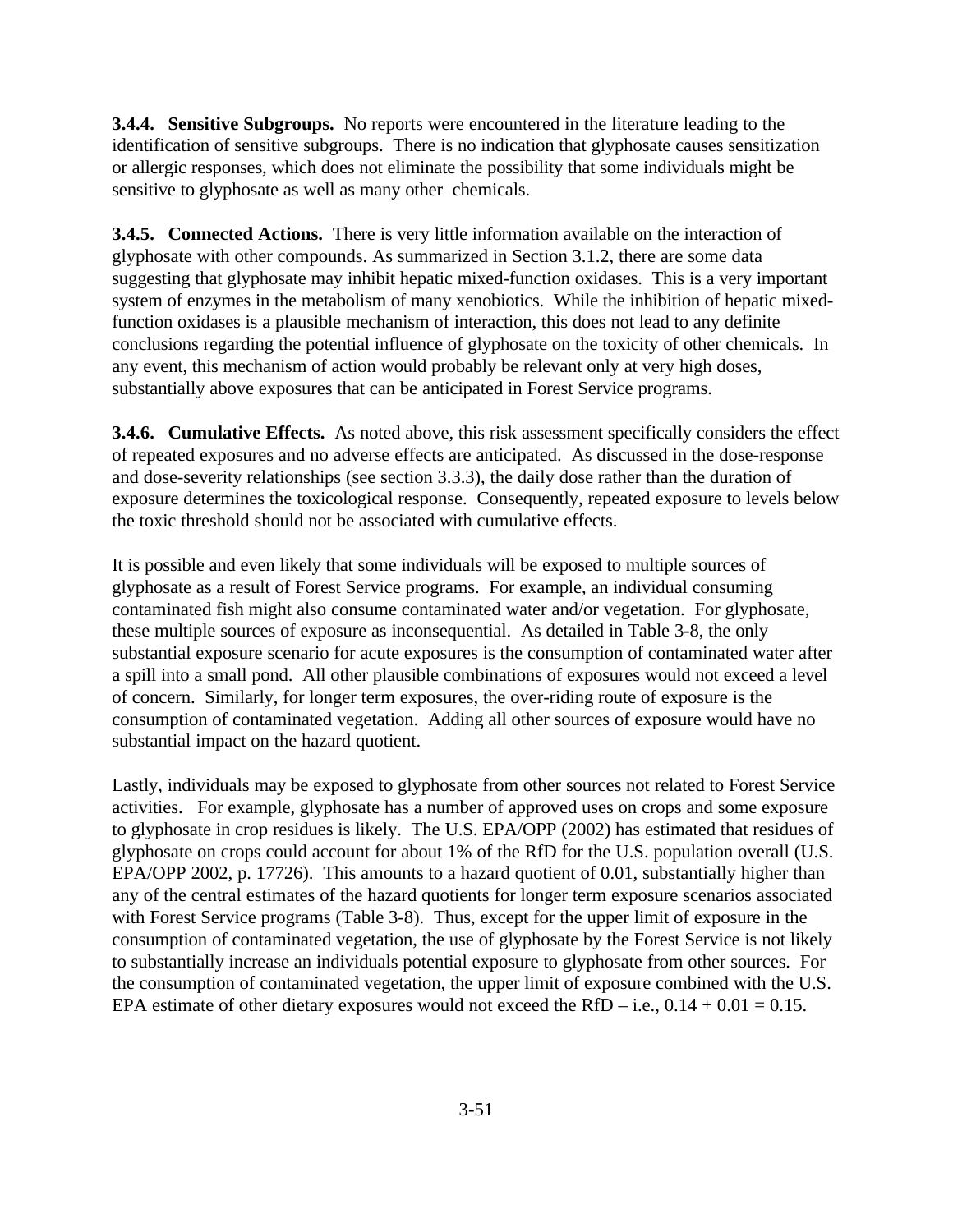|                                                       | Dose (mg/kg/day or event) | Exposure   |            |                         |  |  |  |  |
|-------------------------------------------------------|---------------------------|------------|------------|-------------------------|--|--|--|--|
| Scenario                                              | Central                   | Lower      | Upper      | Assessment<br>Worksheet |  |  |  |  |
| General Exposures (dose in mg/kg/day)                 |                           |            |            |                         |  |  |  |  |
| Directed ground spray<br>(Backpack)                   | $2.63e-02$                | $9.00e-04$ | $1.60e-01$ | C <sub>01a</sub>        |  |  |  |  |
| Broadcast ground spray<br>(Boom spray)                | 4.48e-02                  | $1.32e-03$ | $3.02e-01$ | C <sub>01b</sub>        |  |  |  |  |
| Aerial applications                                   | 2.94e-02                  | 4.80e-04   | $1.60e-01$ | C01c                    |  |  |  |  |
| Accidental/Incidental Exposures (dose in mg/kg/event) |                           |            |            |                         |  |  |  |  |
| Immersion of Hands,<br>1 minute                       | 7.20e-06                  | 7.10e-07   | $6.05e-05$ | CO2a                    |  |  |  |  |
| Contaminated Gloves,<br>1 hour                        | $4.32e-04$                | $4.26e-05$ | $3.63e-03$ | C <sub>02b</sub>        |  |  |  |  |
| Spill on hands,<br>1 hour                             | $9.44e-04$                | $1.20e-04$ | $4.61e-03$ | CO3a                    |  |  |  |  |
| Spill on lower legs,<br>1 hour                        | $2.33e-03$                | $2.95e-04$ | $1.14e-02$ | C <sub>03b</sub>        |  |  |  |  |

# **Table 3-1:** Summary of Worker Exposure Scenarios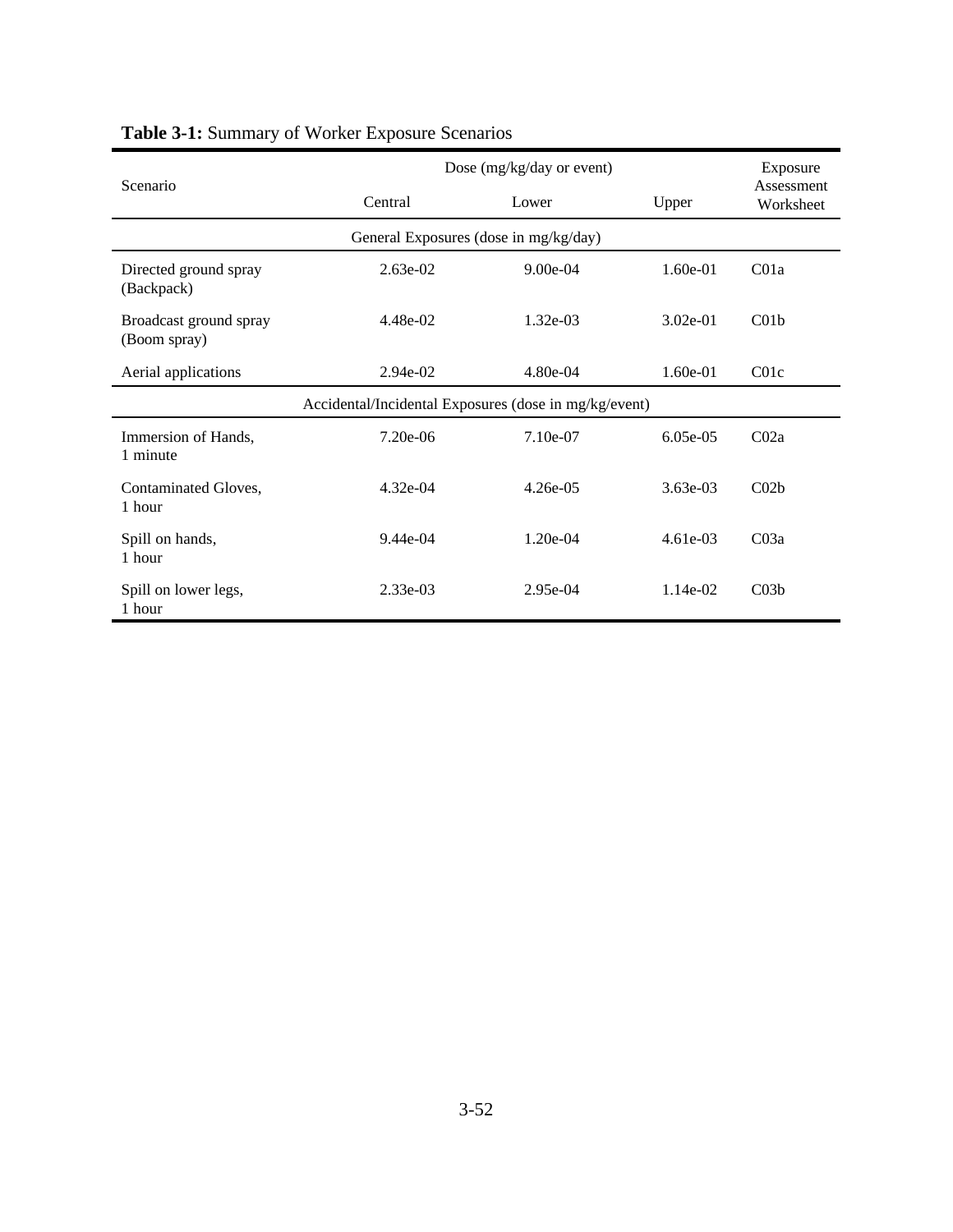| Table 3-2: Occupational Exposure Rates used in risk assessments <sup>a</sup> |                                |          |        |  |  |  |
|------------------------------------------------------------------------------|--------------------------------|----------|--------|--|--|--|
| Worker Group                                                                 | Rate (mg/kg bw per lb applied) |          |        |  |  |  |
|                                                                              | Central                        | Lower    | Upper  |  |  |  |
| Directed foliar                                                              | 0.003                          | 0.0003   | 0.01   |  |  |  |
| <b>Broadcast foliar</b>                                                      | 0.0002                         | 0.00001  | 0.0009 |  |  |  |
| Aerial                                                                       | 0.00003                        | 0.000001 | 0.0001 |  |  |  |
| <sup>a</sup> Taken from SERA (2001a).                                        |                                |          |        |  |  |  |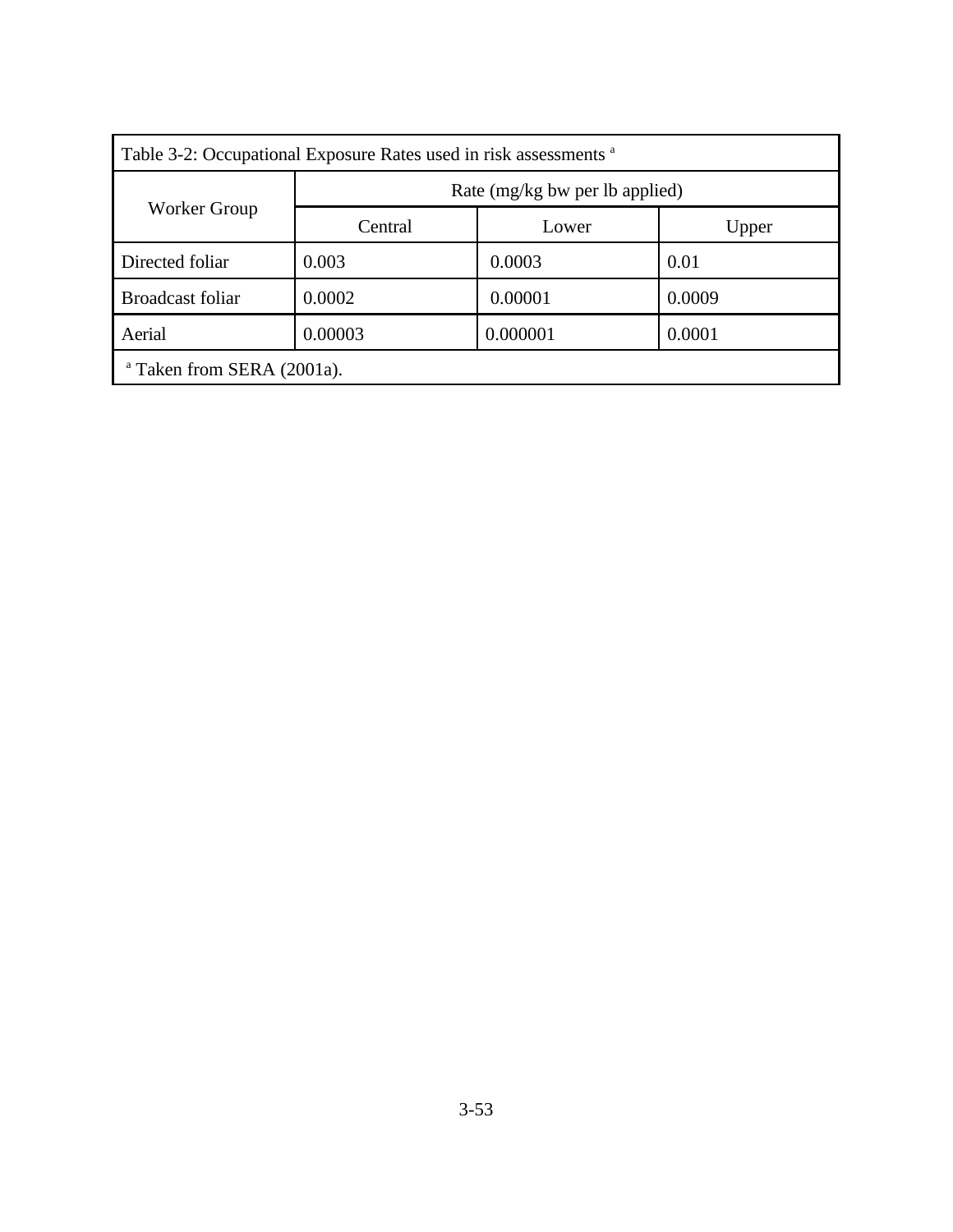|                                                 | Target |            | Dose (mg/kg/day) |            |                   |
|-------------------------------------------------|--------|------------|------------------|------------|-------------------|
| Scenario                                        |        | Central    | Lower            | Upper      |                   |
| <b>Acute/Accidental Exposures</b>               |        |            |                  |            |                   |
| Direct spray, entire body                       | Child  | 3.57e-02   | 4.53e-03         | 1.74e-01   | D <sub>01a</sub>  |
| Direct spray, lower legs                        | Woman  | 3.58e-03   | 4.55e-04         | 1.75e-02   | D01b              |
| Dermal, contaminated<br>vegetation              | Woman  | 2.19e-03   | 6.98e-04         | 5.31e-03   | D <sub>0</sub> 2  |
| Contaminated fruit                              | Woman  | 8.06e-03   | 8.06e-03         | $1.47e-01$ | D <sub>03</sub>   |
| Contaminated water, spill                       | Child  | $1.37e+00$ | 3.33e-01         | $4.10e+00$ | D <sub>05</sub>   |
| Contaminated water, stream                      | Child  | 3.01e-03   | 9.17e-05         | $9.02e-02$ | D <sub>06</sub>   |
| Consumption of fish, general<br>public          | Man    | 1.56e-02   | $6.23e-03$       | 3.12e-02   | D <sub>08</sub> a |
| Consumption of fish,<br>subsistence populations | Man    | 7.59e-02   | $3.04e-02$       | $1.52e-01$ | D <sub>08</sub> b |
| <b>Chronic/Longer Term Exposures</b>            |        |            |                  |            |                   |
| Contaminated fruit                              | Woman  | 4.41e-03   | $4.41e-03$       | 8.04e-02   | D <sub>04</sub>   |
| Consumption of water                            | Man    | 5.71e-05   | 4.00e-06         | 5.49e-04   | D <sub>07</sub>   |
| Consumption of fish, general<br>public          | Man    | 1.09e-07   | 1.09e-08         | 8.69e-07   | D <sub>09a</sub>  |
| Consumption of fish,<br>subsistence populations | Man    | 8.79e-07   | 8.79e-08         | 7.04e-06   | D09b              |

# Table 3-3**:** Summary of Exposure Scenarios for the General Public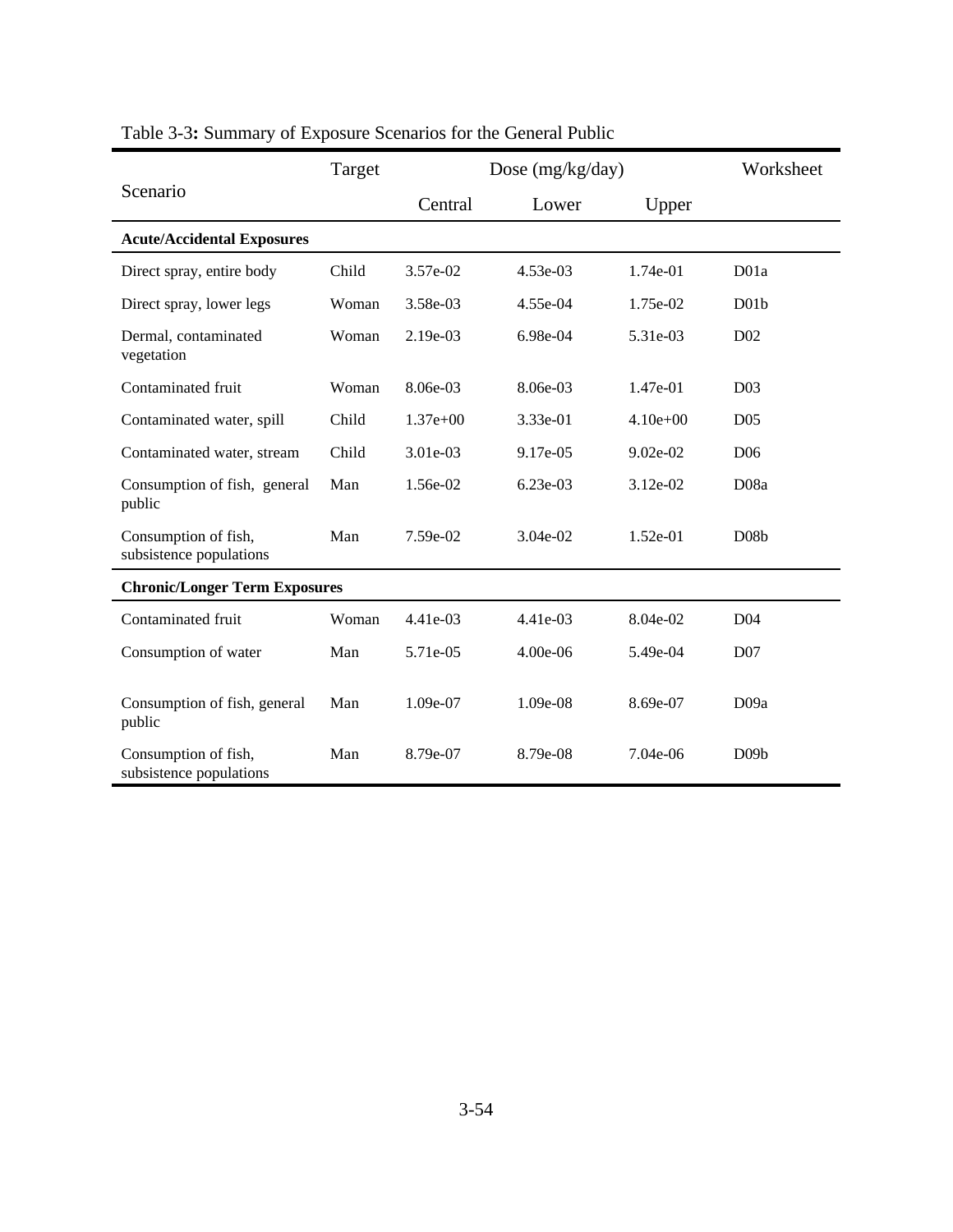| Parameter                | Clay  | Loam  | Sand  | Comment/<br>Reference |
|--------------------------|-------|-------|-------|-----------------------|
| Halftimes (days)         |       |       |       |                       |
| <b>Aquatic Sediment</b>  | 203   | 203   | 203   | Dix 1998              |
| Foliar                   | 10    | 10    | 10    | Note 1                |
| Soil                     | 30    | 30    | 30    | Note 2                |
| Water                    | 1000  | 1000  | 1000  | Note 3                |
| Ko/c                     | 2000  | 2000  | 2000  | Note 4                |
| $K_d$                    | 2600  | 2100  | 500   | Note 5                |
| Water Solubility, mg/L   | 12000 | 12000 | 12000 | Note 6                |
| Foliar wash-off fraction | 0.5   | 0.5   | 0.5   | Leung 1994            |

**Table 3-4:** Glyphosate specific pesticide parameters used in GLEAMS modeling and estimation of concentrations in ambient water

Note 1 Central value from Feng and Thompson 1990 and Newton et al. 1984.

Note 2 Typical value from Table 2-2

Note 3 Gyphosate is stable in water at neutral pH. Ignore microbial degradation for modeling.

Note 4 Highly variable. Used geometric mean from Gerritse et al. 1996

Note 5 Use ranges from USDA/ARS 1995. Central value for loam, lower value for sand, and upper value for clay.

Note 6 Value for acid given by Tomlin (1994) and USDA/ARS (1995)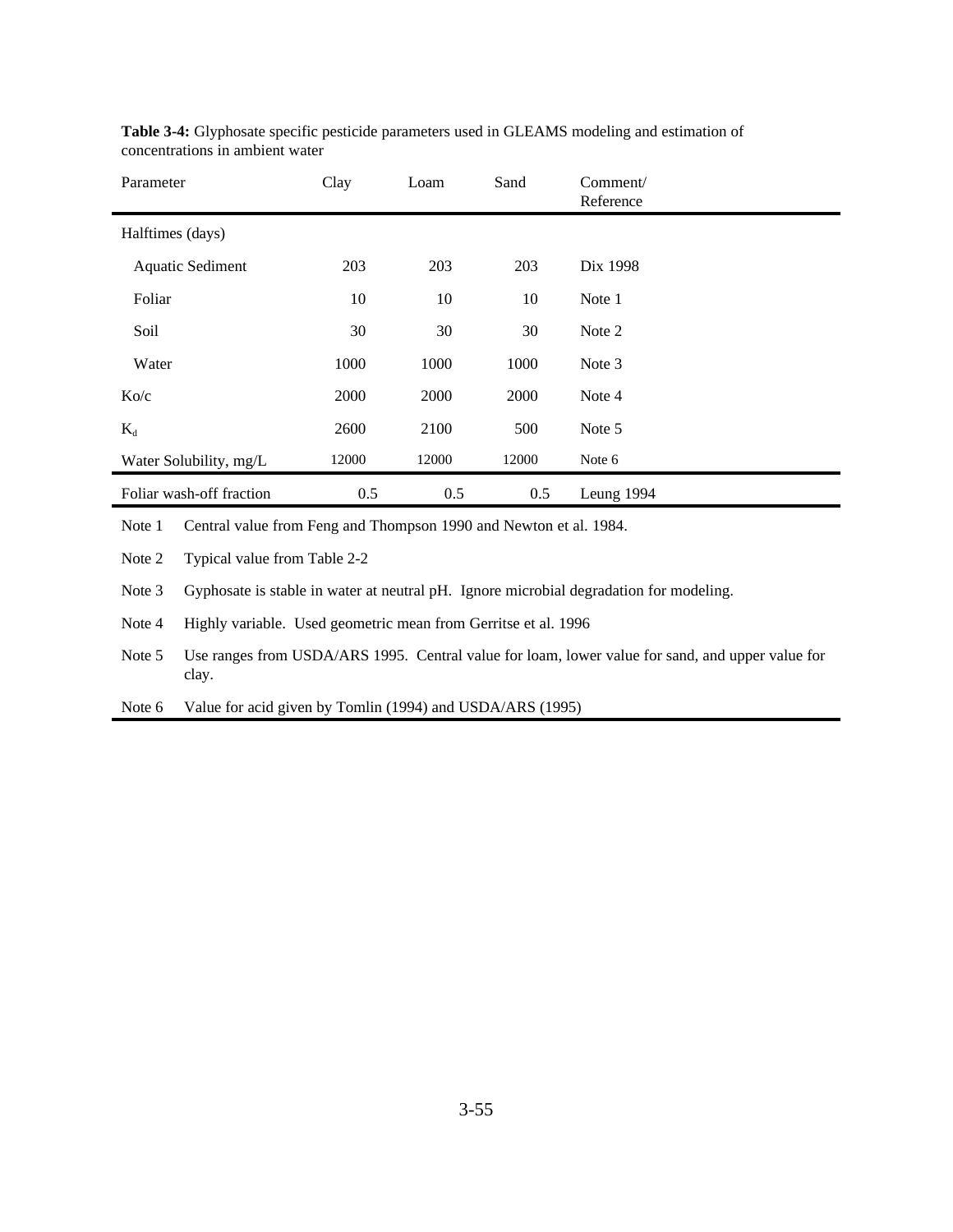|                    | Concentrations in Ambient Water (µg/L per lb/acre) |         |         |         |         |          |  |  |
|--------------------|----------------------------------------------------|---------|---------|---------|---------|----------|--|--|
| Annual<br>Rainfall |                                                    | Clay    |         | Loam    |         | Sand     |  |  |
|                    | Average                                            | Maximum | Average | Maximum | Average | Maximum  |  |  |
| 5                  | 0.00000                                            | 0.00000 | 0.00000 | 0.00000 | 0.00000 | 0.00000  |  |  |
| 10                 | 0.00012                                            | 0.00030 | 0.09440 | 0.17565 | 1.10442 | 2.05992  |  |  |
| 15                 | 0.13807                                            | 0.25089 | 0.34458 | 0.63596 | 3.18058 | 5.97802  |  |  |
| 20                 | 0.29624                                            | 0.54061 | 0.73480 | 1.35134 | 5.60349 | 10.69358 |  |  |
| 25                 | 0.47944                                            | 0.74475 | 1.14161 | 2.02281 | 8.10309 | 15.85858 |  |  |
| 50                 | 0.75344                                            | 1.65665 | 1.39087 | 3.09125 | 4.34293 | 15.06299 |  |  |
| 100                | 0.97995                                            | 3.20707 | 1.53840 | 5.39600 | 3.30534 | 20.35153 |  |  |
| 150                | 1.03871                                            | 4.27997 | 1.49796 | 6.84364 | 2.73199 | 22.74196 |  |  |
| 200                | 1.03666                                            | 5.06852 | 1.41487 | 7.92040 | 2.33566 | 25.83345 |  |  |
| 250                | 1.01076                                            | 5.78976 | 1.32712 | 8.79284 | 2.04561 | 27.84026 |  |  |

**Table 3-5:** Estimated concentrations of glyphosate in a small (0.25 acre, 1 meter deep) pond adjacent to a 10 acre plot based on GLEAMS modeling with different soil types and annual rainfall rates and using a normalized application rate of 1 lb/acre.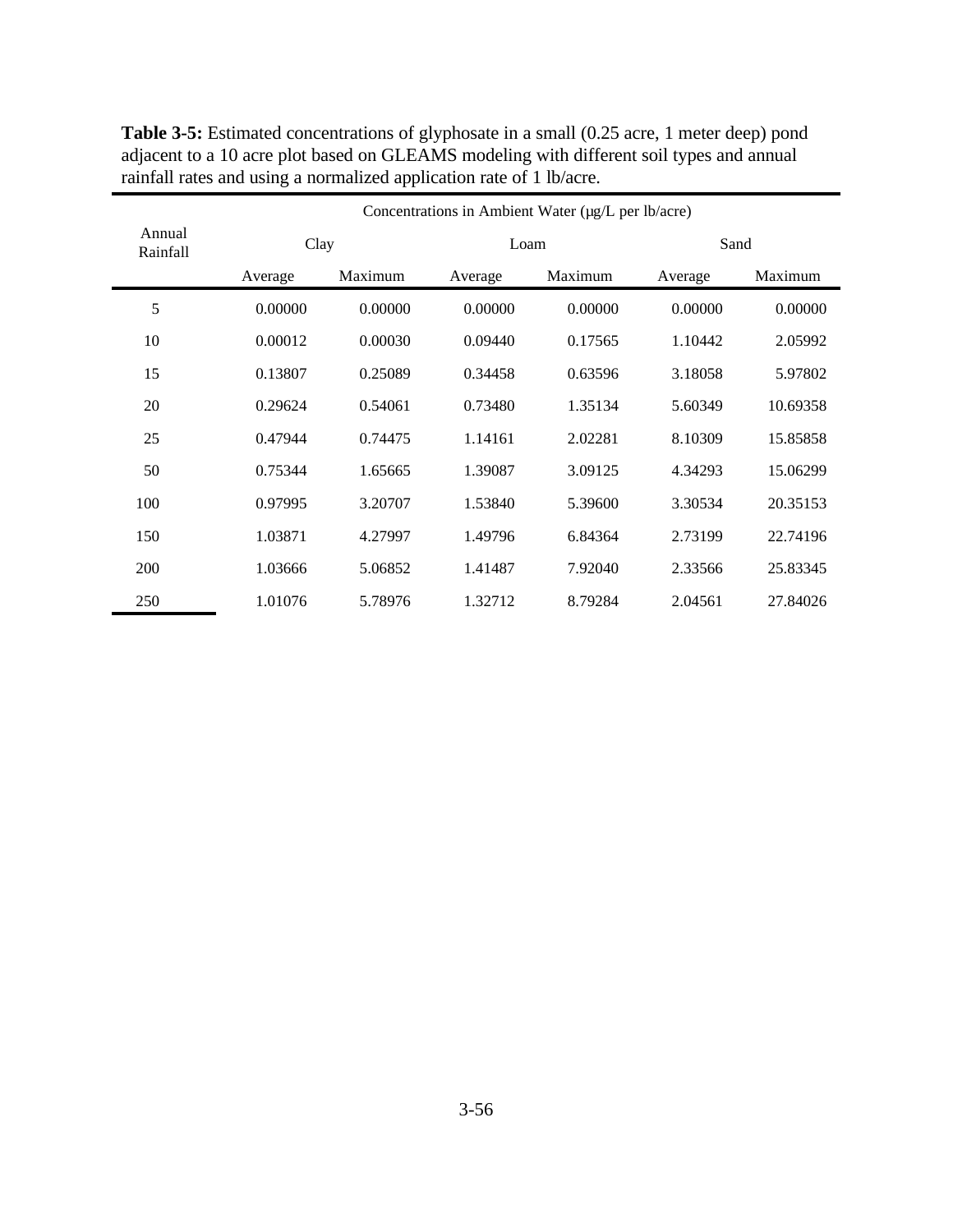**Table 3-6:** Estimated concentrations of glyphosate in a small stream (4,420 m<sup>3</sup>/day) adjacent to a 10 acre plot based on GLEAMS modeling with different soil types and annual rainfall rates and using a normalized application rate of 1 lb/acre.

| Annual<br>Rainfall | Clay    |           | Loam    |           | Sand    |           |
|--------------------|---------|-----------|---------|-----------|---------|-----------|
|                    | Average | Maximum   | Average | Maximum   | Average | Maximum   |
| 5                  | 0.00000 | 0.00000   | 0.00000 | 0.00000   | 0.00000 | 0.00000   |
| 10                 | 0.00001 | 0.00492   | 0.00703 | 0.62660   | 0.02064 | 2.13822   |
| 15                 | 0.01267 | 1.12481   | 0.02556 | 2.33913   | 0.05947 | 6.64604   |
| 20                 | 0.02713 | 2.44600   | 0.05435 | 5.10484   | 0.10512 | 12.47003  |
| 25                 | 0.05311 | 4.88123   | 0.08585 | 8.26234   | 0.15311 | 19.10679  |
| 50                 | 0.18321 | 18.06811  | 0.26291 | 28.05858  | 0.37979 | 56.63863  |
| 100                | 0.45951 | 52.78010  | 0.59880 | 77.47465  | 0.73684 | 140.44210 |
| 150                | 0.69588 | 92.44662  | 0.86220 | 132.26409 | 0.98828 | 227.07054 |
| 200                | 0.88933 | 135.15046 | 1.06546 | 190.09709 | 1.17292 | 314.68937 |
| 250                | 1.04689 | 180.02965 | 1.22476 | 250.14160 | 1.31401 | 402.83056 |

Concentrations in Ambient Water (µg/L per lb/acre)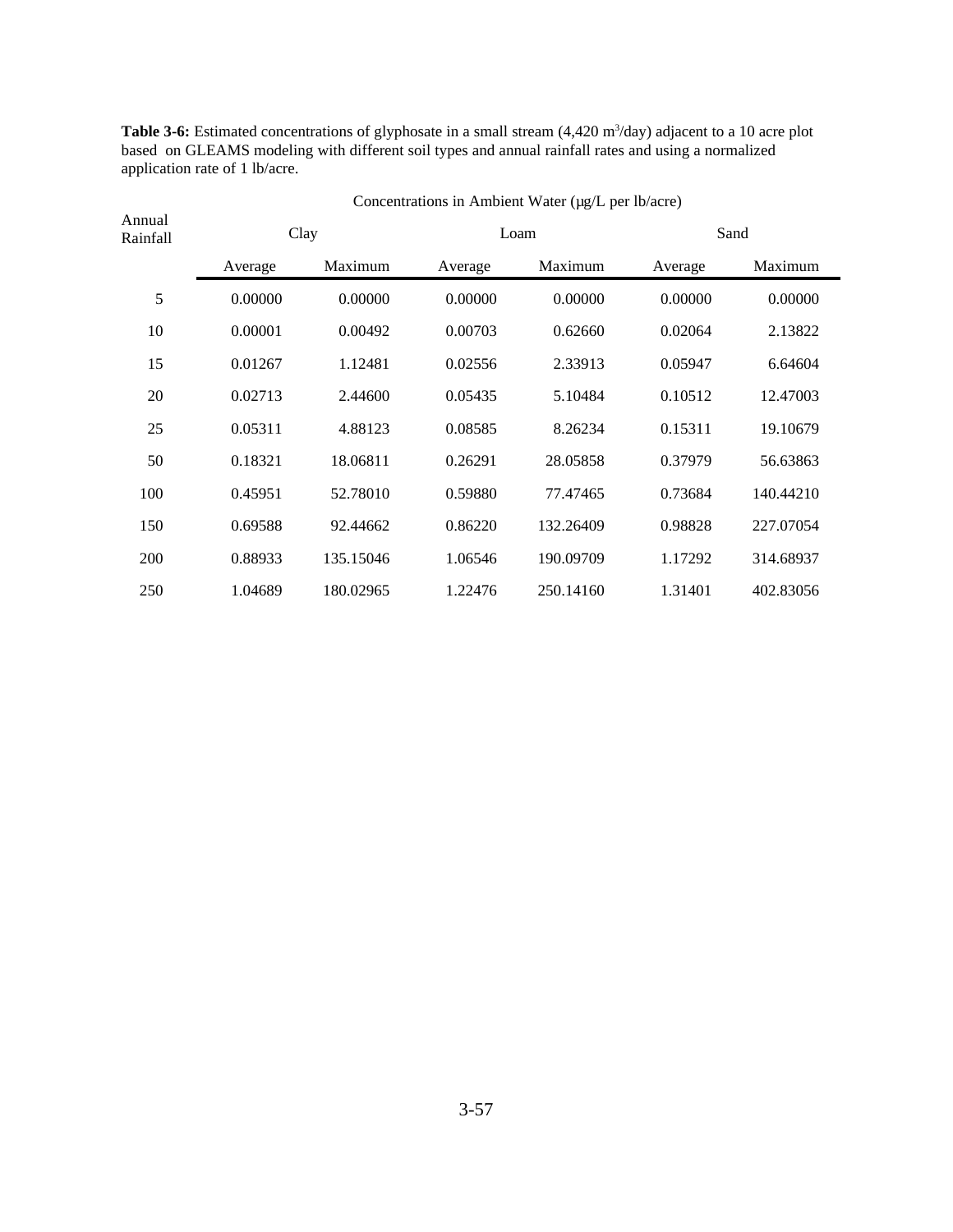| Acute RfD                              | $\overline{2}$ | mg/kg/day                                         | Sect. 3.3.3. |                         |  |  |
|----------------------------------------|----------------|---------------------------------------------------|--------------|-------------------------|--|--|
| Chronic RfD                            | $\overline{2}$ | mg/kg/day                                         | Sect. 3.3.3. |                         |  |  |
|                                        |                | Hazard Quotient Based on Chronic RfD<br>Exposure  |              |                         |  |  |
| Scenario                               | Central        | Lower                                             | Upper        | Assessment<br>Worksheet |  |  |
|                                        |                | General Exposures [using Chronic RfD]             |              |                         |  |  |
| Directed ground spray<br>(Backpack)    | 1e-02          | 5e-04                                             | $8e-02$      | C <sub>01a</sub>        |  |  |
| Broadcast ground spray<br>(Boom spray) | $2e-02$        | $7e-04$                                           | $2e-01$      | C <sub>01b</sub>        |  |  |
| Aerial applications                    | $1e-02$        | $2e-04$                                           | 8e-02        | C <sub>01</sub> c       |  |  |
|                                        |                |                                                   |              |                         |  |  |
|                                        |                | Accidental/Incidental Exposures [using Acute RfD] |              |                         |  |  |
|                                        |                | Hazard Quotient Based on Acute RfD                |              | Exposure                |  |  |
| Scenario                               | Central        | Lower                                             | Upper        | Assessment<br>Worksheet |  |  |
| Immersion of Hands,<br>1 minute        | $4e-06$        | $4e-07$                                           | $3e-05$      | CO2a                    |  |  |
| Contaminated Gloves,<br>1 hour         | $2e-04$        | $2e-05$                                           | $2e-03$      | C <sub>02b</sub>        |  |  |
| Spill on hands,<br>1 hour              | 5e-04          | $6e-05$                                           | $2e-03$      | CO3a                    |  |  |

## **Table 3-7:** Summary of risk characterization (HQ's<sup>1</sup>) for workers.

<sup>1</sup> Hazard quotient is the level of exposure divided by the RfD then rounded to one significant decimal place or digit. See Table 3-1 for summary of exposure assessment.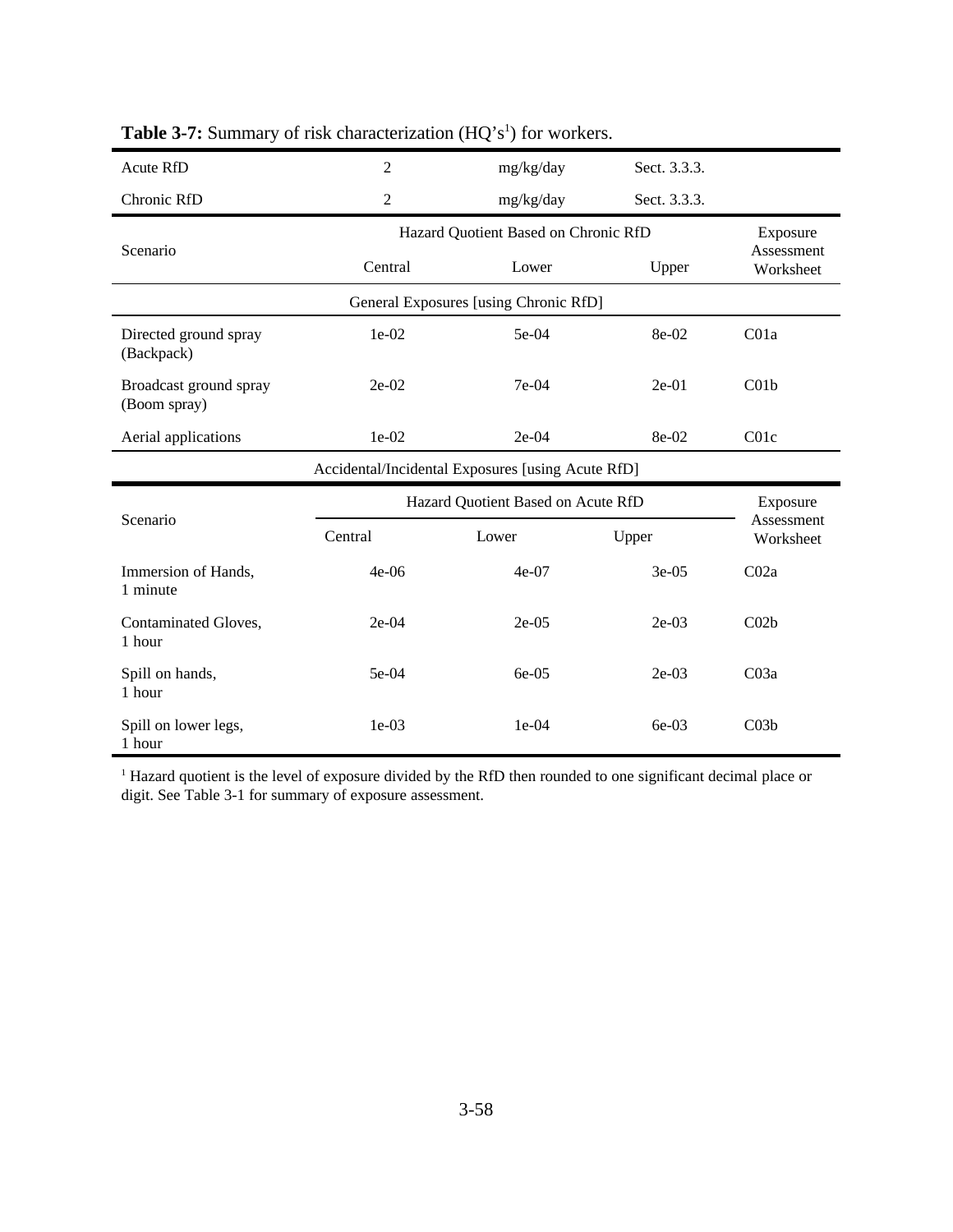| Chronic RfD                                     |        | $\overline{2}$ | mg/kg/day              | Sect. 3.3.3.   |                   |
|-------------------------------------------------|--------|----------------|------------------------|----------------|-------------------|
| Acute RfD                                       |        | $\overline{2}$ | mg/kg/day              | Sect. 3.3.3.   |                   |
|                                                 | Target |                | <b>Hazard Quotient</b> |                | Worksheet         |
| Scenario                                        |        | Central        | Lower                  | Upper          |                   |
| <b>Acute/Accidental Exposures</b>               |        |                |                        |                |                   |
| Direct spray, entire body                       | Child  | $2e-02$        | $2e-03$                | 9e-02          | D <sub>01a</sub>  |
| Direct spray, lower legs                        | Woman  | $2e-03$        | $2e-04$                | $9e-03$        | D01b              |
| Dermal, contaminated<br>vegetation              | Woman  | $1e-03$        | 3e-04                  | $3e-03$        | D <sub>02</sub>   |
| Contaminated fruit                              | Woman  | $4e-03$        | $4e-03$                | 7e-02          | D <sub>03</sub>   |
| Contaminated water, spill                       | Child  | 7e-01          | $2e-01$                | $\overline{2}$ | D05               |
| Contaminated water, stream                      | Child  | $2e-03$        | 5e-05                  | 5e-02          | D <sub>06</sub>   |
| Consumption of fish,<br>general public          | Man    | 8e-03          | $3e-03$                | $2e-02$        | D <sub>08a</sub>  |
| Consumption of fish,<br>subsistence populations | Man    | $4e-02$        | 2e-02                  | 8e-02          | D <sub>08</sub> b |
| <b>Chronic/Longer Term Exposures</b>            |        |                |                        |                |                   |
| Contaminated fruit                              | Woman  | $2e-03$        | $2e-03$                | $4e-02$        | D <sub>04</sub>   |
| Consumption of water                            | Man    | $3e-05$        | $2e-06$                | $3e-04$        | D07               |
| Consumption of fish,<br>general public          | Man    | 5e-08          | 5e-09                  | $4e-07$        | D <sub>09a</sub>  |
| Consumption of fish,<br>subsistence populations | Man    | $4e-07$        | $4e-08$                | $4e-06$        | D09b              |

| <b>Table 3-8:</b> Summary of risk characterization $(HQ's1)$ for the general public <sup>1</sup> . |  |
|----------------------------------------------------------------------------------------------------|--|
|----------------------------------------------------------------------------------------------------|--|

<sup>1</sup> Hazard quotient is the level of exposure divided by the RfD. See Table 3-3 for a summary of the exposure assessments.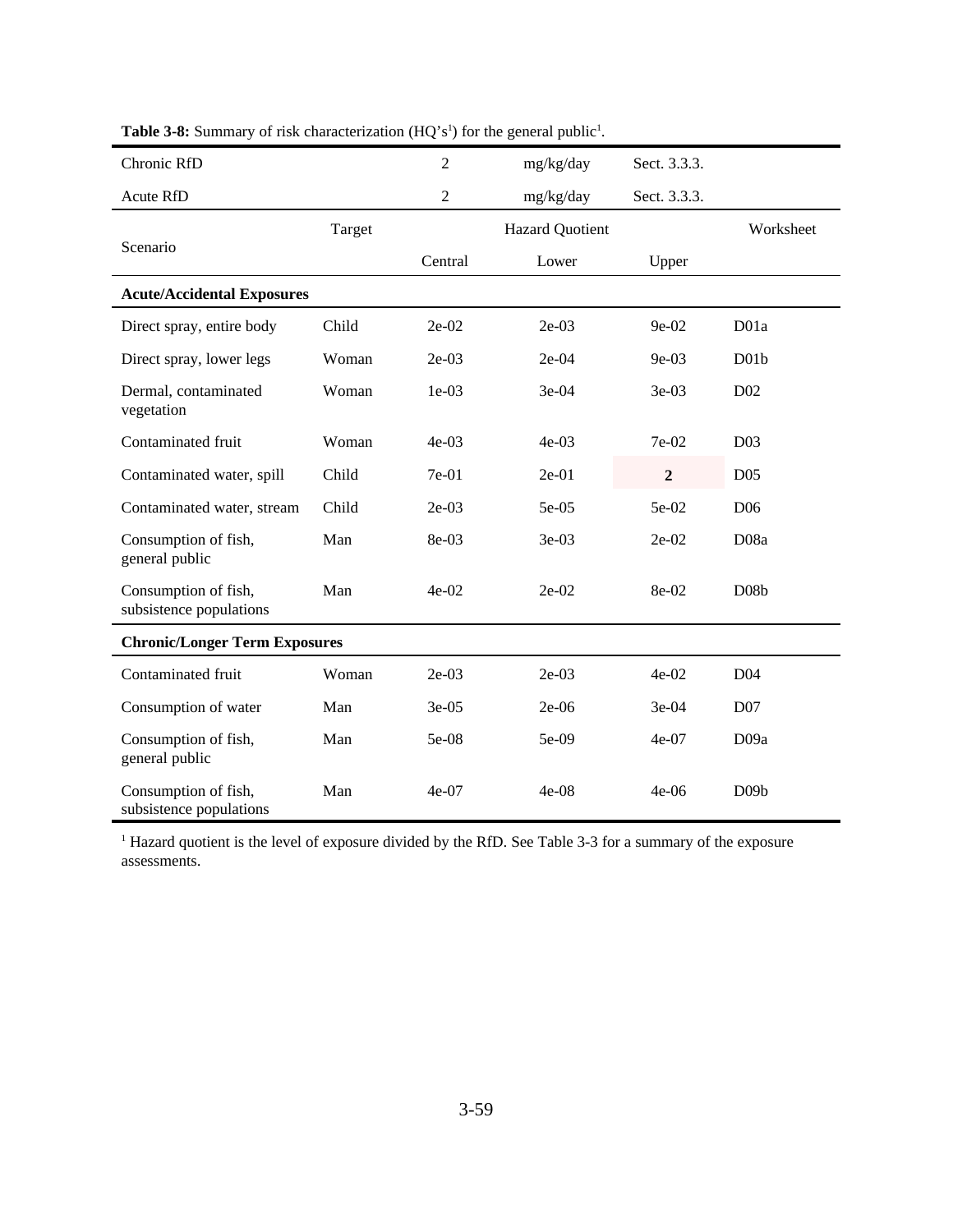

**Figure 3-1:** Residues of glyphosate on cowberries and bilberries after the application of glyphosate at 0.67 lb/acre (data from Siltanen et al. 1981).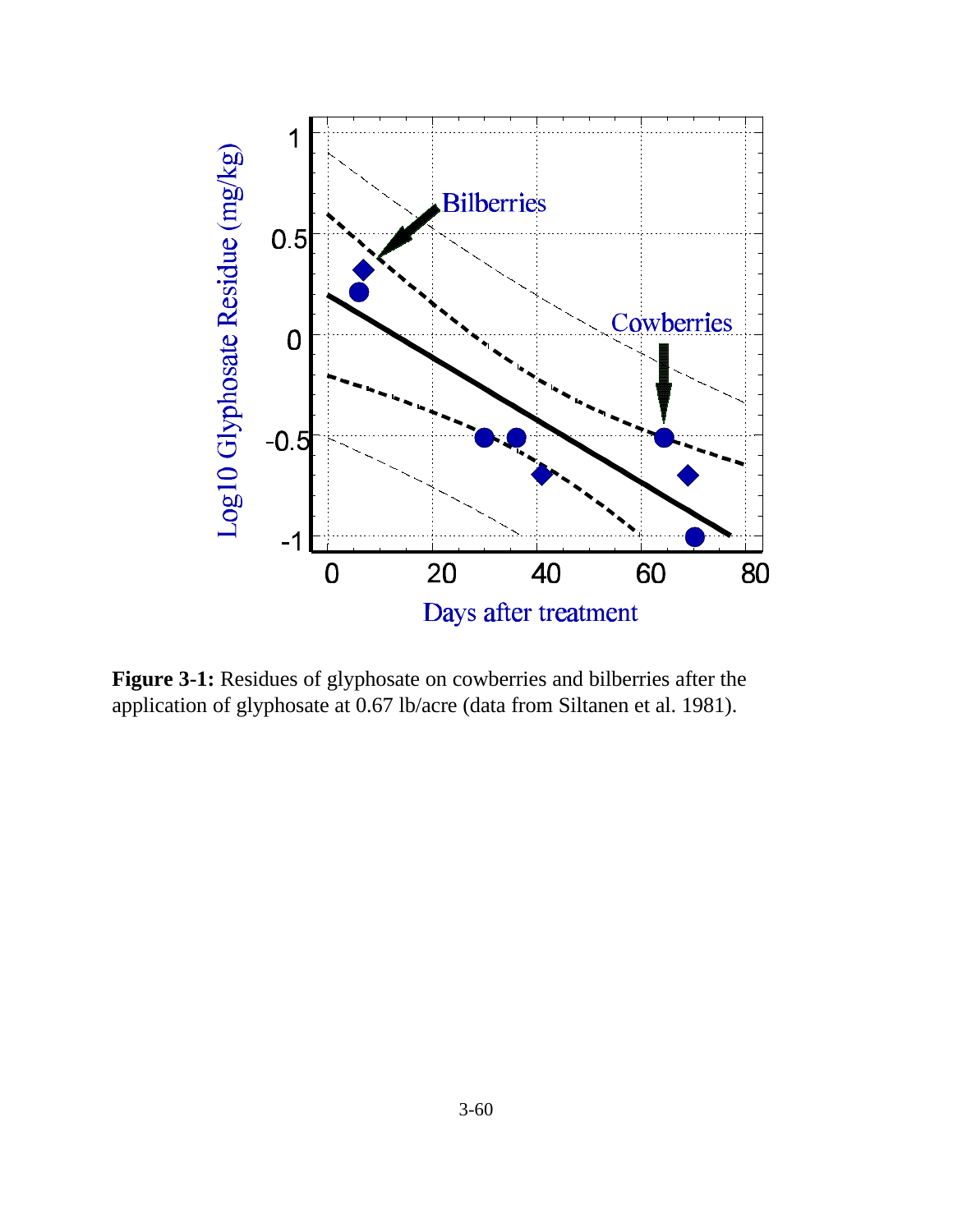

**Figure 3-2:** Dose-Severity Relationships for glyphosate [see text for details]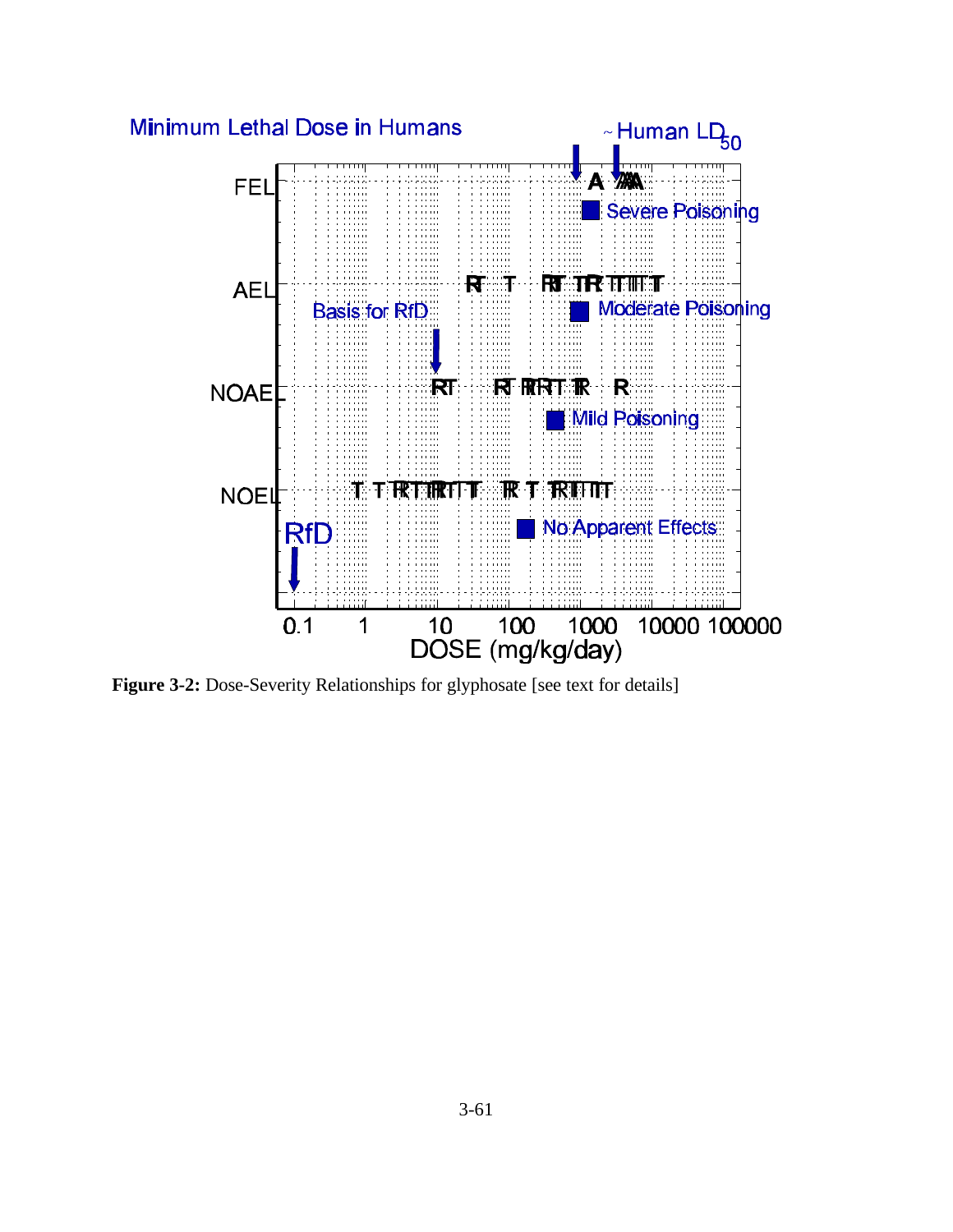### **4. ECOLOGICAL RISK ASSESSMENT**

### **4.1. HAZARD IDENTIFICATION**

**4.1.1. Overview.** There are several standard toxicity studies in experimental mammals that were conducted as part of the registration process and there is a large body of published information on the toxicity of glyphosate to mammals. Just as these studies are used in the human health risk assessment to identify the potential toxic hazards associated with exposures to glyphosate, they can also be used to identify potential toxic effects in wildlife mammalian species. Loss of body weight is the most commonly seen effect of glyphosate in mammals. Inhibition of oxidative phosphorylation has been implicated as a possible mechanism by which glyphosate causes weight loss in experimental mammals; however, there is not adequate information about terrestrial wildlife from which to make a further assessment about the importance of this mechanism. As in the human health risk assessment, the potential significance of non-specific toxic effects can be assessed from the available toxicity studies in mammals. Because toxicity data in mammals are available in few species of experimental mammals, the use of these data to assess the potential hazards to large number of diverse mammalian wildlife species is an uncertain process. Nonetheless, there do not appear to be any systematic differences among mammalian species, including humans, when comparable toxicity values are expressed in units of mg/kg/day. While the available data are limited, this apparent consistency among species diminishes concern with the use of data based on a limited subset of species to characterize risk for terrestrial mammals in general.

In assessing potential effects in birds, the most relevant data for this risk assessment are the standard dietary and bird reproduction studies required for registration as well as the acute oral  $LD_{50}$  studies. The available toxicity studies do not suggest any specific or unique toxicity in birds compared to mammals. As in mammals, there is suggestive evidence that glyphosate may inhibit oxidative phosphorylation and consequently reduce food conversion efficiency. Also consistent with the data in experimental mammals is the apparent lack of teratogenic activity in birds.

The honey bee is the standard test organism for assessing the potential effects of pesticides on terrestrial invertebrates and there is a standard set of studies available on this species. In addition, studies are available on a relatively wide range of other terrestrial invertebrates including earthworms, isopods, snails, spiders, butterflies, and other terrestrial arthropods.

Glyphosate is readily metabolized by soil bacteria and many species of soil microorganisms can use glyphosate as sole carbon source. Nonetheless, microorganisms, like higher plants, do have the shikimate pathway for the production of aromatic amino acids. At the molecular level, glyphosate occupies the binding site of phosphoenol pyruvate, the second substrate of 5 enolpyruvylshikimate 3-phosphate synthase, mimicking an intermediate state of the ternary enzyme-substrate complex. This inhibits the shikimic acid pathway in plants, effectively blocking the synthesis of certain phenolic compounds and the synthesis of aromatic amino acids. This, in turn, leads to a variety of toxic effects in plants, including the inhibition of photosynthesis in plants as well as inhibition of respiration and nucleic acid synthesis in plants and microorganisms.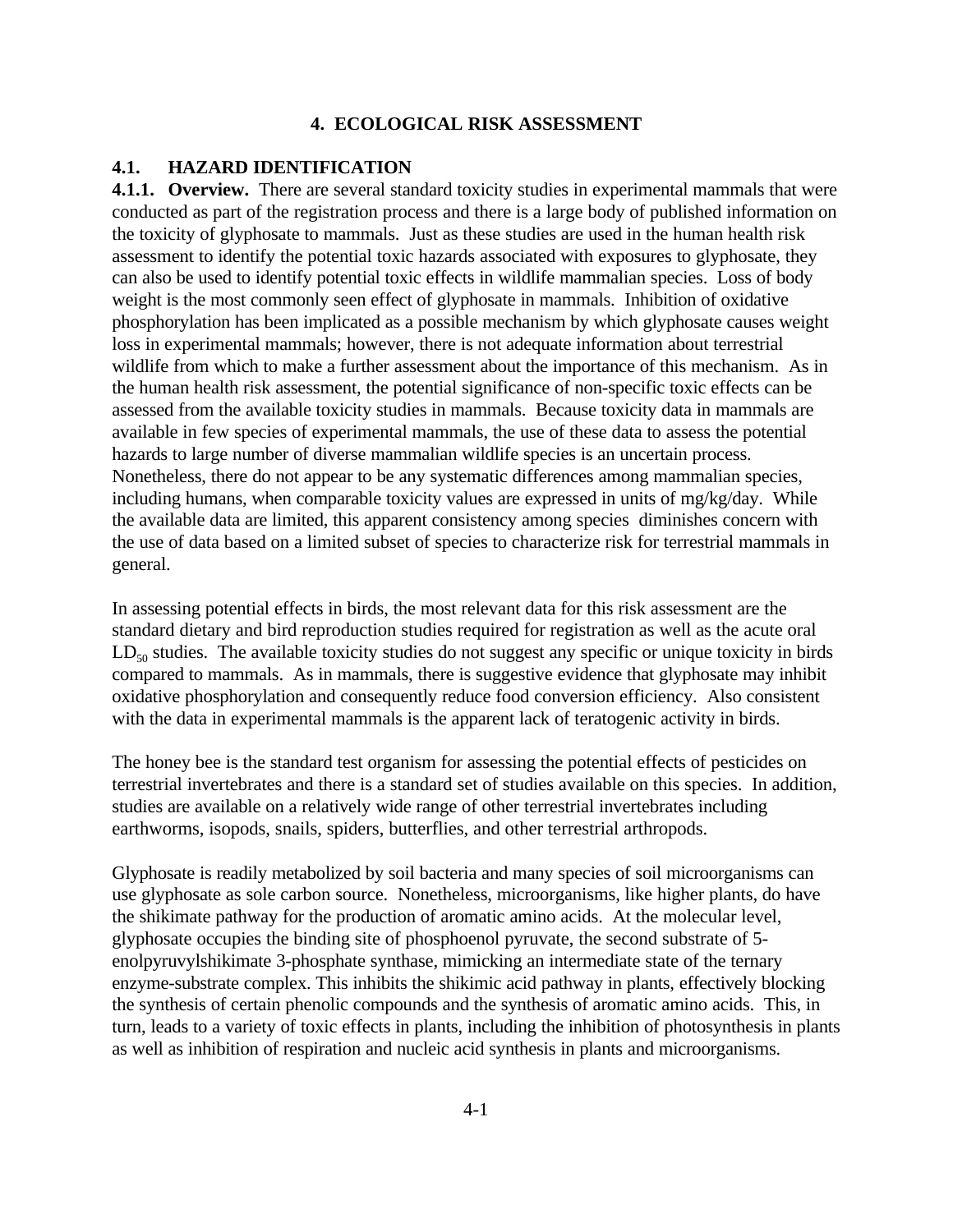Since glyphosate inhibits this pathway, toxicity to microorganisms may be expected and glyphosate has been considered as an antimicrobial agent for human pathogens. Nonetheless, there is very little information suggesting that glyphosate will be harmful to soil microorganisms under field conditions and a substantial body of information indicating that glyphosate is likely to enhance or have no effect on soil microorganisms. Most field studies involving microbial activity in soil after glyphosate exposures note an increase in soil microorganisms or microbial activity and the application of glyphosate may cause transient increases in soil fungi that may be detrimental to some plants. While the mechanism of this apparent enhancement is unclear, it is plausible that glyphosate treatment resulted in an increase in the population of pathogenic fungi in soil because glyphosate was used as a carbon source by the fungi and/or treatment with glyphosate resulted in increased nutrients for fungi in the soil. There is no indication that the transient enhancement in populations of soil fungi or bacteria will result in any substantial or lasting damage to soil ecology.

In higher plants, inhibition of the shikimic acid pathway leads to an inhibition or cessation of growth, cellular disruption, and, at sufficiently high levels of exposure, plant death. The time course for these effects can be relatively slow, depending on the plant species, growth rate, climate, and application rate. Gross signs of toxicity include wilting and yellowing of the vegetation, followed by browning, breakdown of plant tissue, and, ultimately, root decomposition. Standard toxicity studies are available on seedling emergence and vegetative vigor in a number of different plant species. The drift studies are also highly relevant to the assessment of risk in that unintended drift is one of the more plausible exposure scenarios for nontarget terrestrial plant species. The lowest reported effect level in drift studies is 1/33 of an application rate of 1.121 kg/ha that was associated with transient damage in soybeans. This treatment corresponds to 0.034 kg/ha [1.121 kg/ha  $\div$  33] or about 0.03 lb/acre. At much higher concentrations – in the range of 0.7 lbs/acre – there is a plausible basis for concern that exposure to substantial glyphosate drift may have long term impacts on bryophyte and lichen communities.

In addition to the laboratory bioassays or field observations on single species, there are a number field studies that have assessed the effects of glyphosate on groups of terrestrial organisms, both animals and plants. These studies indicate that effects on terrestrial animals are likely to be secondary to effects on vegetation when glyphosate is applied at application rates comparable to or greater than those contemplated by the Forest Service. In some cases, the effects noted in filed studies appeared to be beneficial to some species under study. In most cases, the effects noted were changes in population density that reflected changes in food availability or suitable habitat.

In aquatic species, the acute lethal potency of glyphosate and glyphosate formulations has been relatively well-defined. These values are typically expressed as time-specific  $LC_{x}$  values where  $x$ is the estimate of the proportion of fish that die – e.g., 96 hour  $LC_{50}$ . A large number of acute  $LC_{50}$  values have been determined in various species of fish. As in the human health risk assessment, the formulation of glyphosate with surfactants, especially the POEA surfactant commonly used in glyphosate formulations, has a pronounced effect on the acute lethal potency of glyphosate.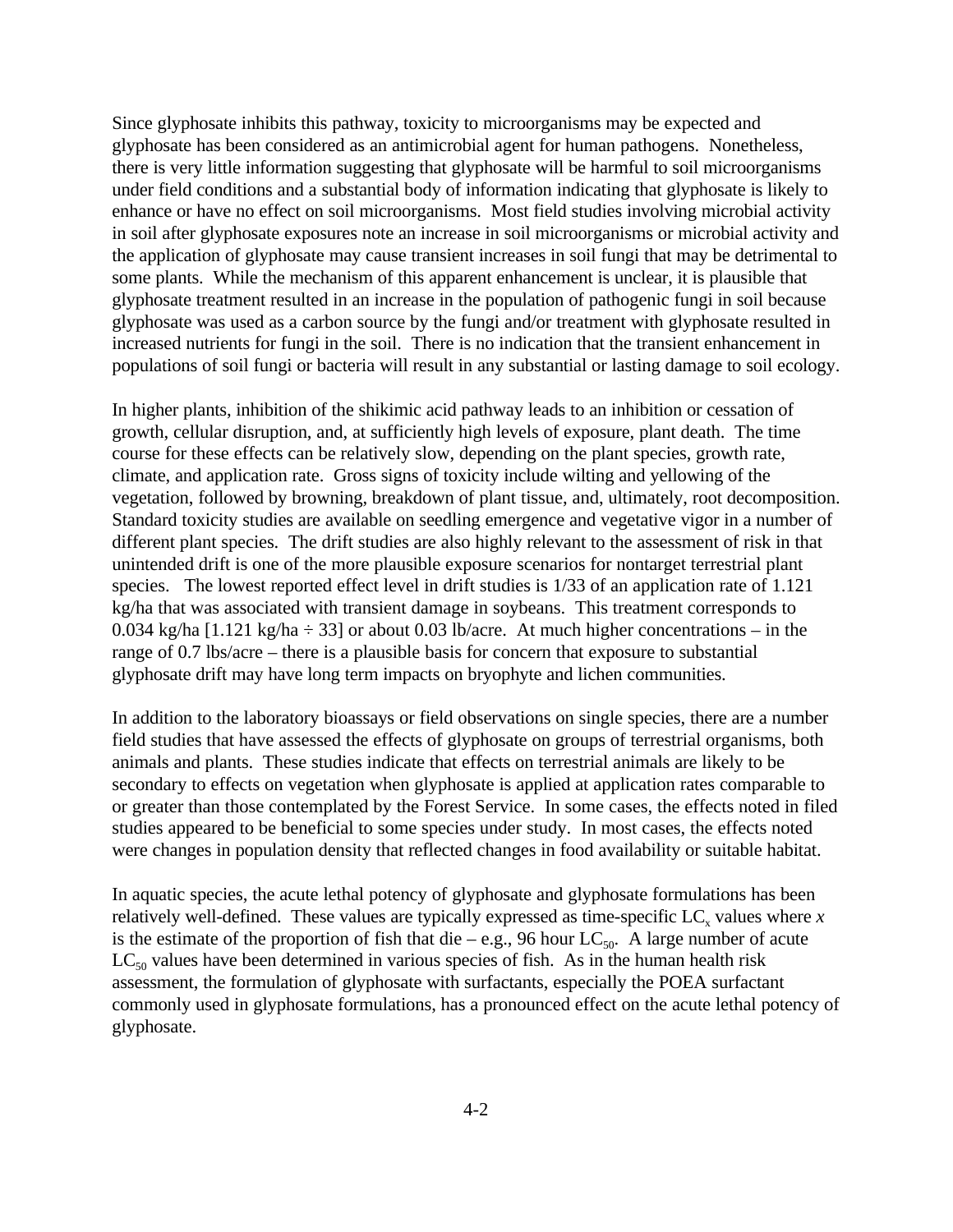The U.S. EPA typically uses  $LC_{50}$  values or fractions of  $LC_{50}$  values as the basis for characterizing risk, as in the U.S. EPA RED on glyphosate. A common concern with this approach is that more subtle non-lethal effects that may impact of the stability of fish populations in the field may not be properly assessed. The available information on the sub-lethal effects associated with glyphosate is summarized in this risk assessment and NOEC (no observable effect concentration) values form the basis of the risk characterization.

Lastly, field studies are available on the effects of glyphosate applications on fish populations. As with the risk characterization for terrestrial species, these studies have limitations in terms of their quantitative use in a risk assessment but are nonetheless highly relevant to the risk assessment and may be used to further assess the quality of the risk characterization based on laboratory bioassay.

The toxicity of glyphosate to aquatic plants has been evaluated by U.S. EPA based on studies submitted for the registration of glyphosate. In addition, several studies are available from the open literature as well as more recent studies submitted to U.S. EPA. These studies are available for both algae and aquatic macrophytes. As would be expected from a herbicide, glyphosate is much more toxic to aquatic plants than animals.

#### **4.1.2. Toxicity to Terrestrial Animals.**

*4.1.2.1. Mammals –* As summarized in the human health risk assessment (Section 3.1), there are several standard toxicity studies in experimental mammals that were conducted as part of the registration process and there is a large body of published information on the toxicity of glyphosate to mammals. Just as these studies are used in the human health risk assessment to identify the potential toxic hazards associated with exposures to glyphosate, they can also be used to identify potential toxic effects in wildlife mammalian species.

Loss of body weight is the most commonly seen effect of glyphosate in mammals. Inhibition of oxidative phosphorylation has been implicated as a possible mechanism by which glyphosate causes weight loss in experimental mammals (see section 3.1.2); however, there is not adequate information about terrestrial wildlife from which to make a further assessment about the importance of this mechanism. As in the human health risk assessment, the potential significance of non-specific toxic effects can be assessed from the available toxicity studies (Appendices 3 through 6).

The WHO (1994) criteria document summarizes a study in heifers that is cited on several material safety data sheets (MSDS's in C&P Press, 2002) for glyphosate formulations. According to WHO (1994), this study involved dosing of Brahman-cross heifers with Roundup at 400, 500, 630 or 790 mg/kg body weight per day by nasogastric intubation. At 790 mg/kg, some animals died with labored breathing and pneumonia from the aspiration of rumen contents. This is consistent with lung damage seen in experimental mammals (Section 3.1.4). Additional signs of toxicity at 500, 630 and 790 mg/kg body weight included diarrhoea and decreased food intake. No adverse effects were observed at 400 mg Roundup/kg bw (equivalent to 215 mg a.i./kg bw or about 160 mg a.e./kg bw). Although this report is attributed to Monsanto Inc, this study was not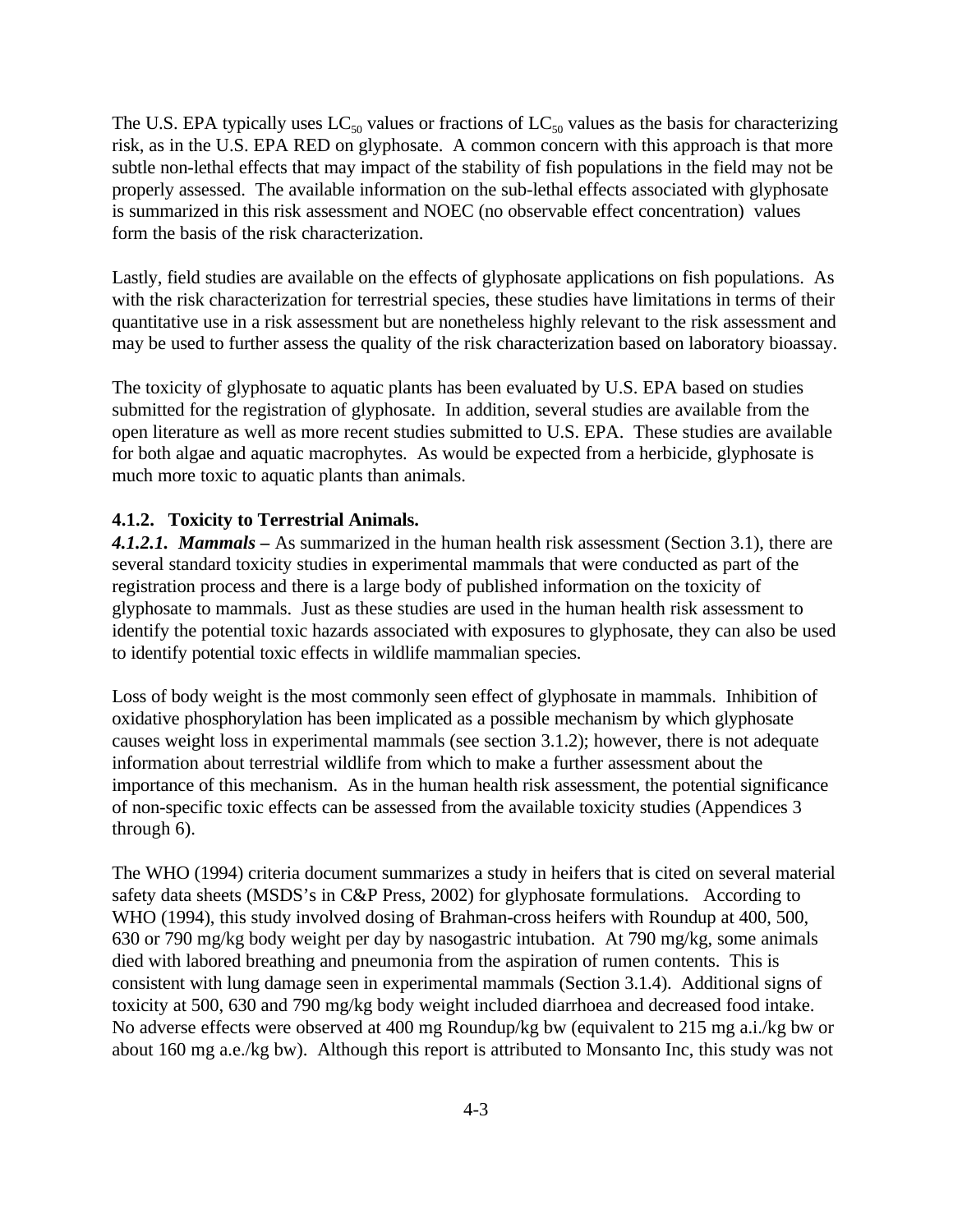found in a search of the U.S. EPA studies submitted for registration. The MSDS for Glyphosate Original (C&P Press, 2002) is consistent with this summary but the MSDS's for for Aqua Neat, Debit TMF, Eagre, Forester's Non-Selective Herbicide, and Glyphosate contain a different summary:

*This product was administered to Brahman-cross heifers by gavage at daily doses of 0, 540, 830, 1290, or 2000 mg/kg for 7 consecutive days. Clinical signs of toxicity, including loss of appetite, diarrhea, and death (1290 and 2000 mg/kg) were observed at 830 mg/kg or above. The no-effect level was considered to be 540 mg/kg/day.*

The reason for differences between these summaries is unclear.

A reported incident of fatal poisoning of a horse by drift from glyphosate was investigated by the Texas Department of Agriculture (1992), which made the determination that glyphosate was not the cause of death and that the horse died of natural causes.

Because toxicity data in mammals are available in few species of experimental mammals, the use of these data to assess the potential hazards to large number of diverse mammalian wildlife species is an uncertain process. One approach to this process involves identifying patterns of toxicity in mammals of various sizes (i.e., allometric relationships as discussed in SERA 2001a, Section 3.2.). As detailed in Section 4.3.2 (Dose Response Assessment for Terrestrial Species), there do not appear to be any systematic differences among mammalian species, including humans, when comparable toxicity values are expressed in units of mg/kg/day. While the available data are limited, this apparent consistency among species diminishes concern with the use of data based on a limited subset of species to characterize risk for terrestrial mammals in general.

*4.1.2.2. Birds –* The most relevant data for this risk assessment are the standard dietary and bird reproduction studies required for registration as well as the acute oral  $LD_{50}$  studies. The toxicity of glyphosate on acute gavage administration to birds is >2000 mg/kg (Fink et al. 1978), comparable to that seen in experimental mammals. No effects on reproduction have been seen in bobwhite quail (Fink 1975) and mallard ducks (Fink and Beavers 1978) at concentration of up to 1000 ppm.

While the available toxicity studies do not suggest any specific or unique toxicity in birds, the study in zebra finches by Evan and Batty (1986) noted pronounced weight loss in animals after dietary exposures to 5000 ppm glyphosate for 3 to 7 days accompanied by a 20-30% decrease in food consumption but a 30-60% decrease in body weight. This is consistent with observations in experimental mammals suggesting that glyphosate may inhibit oxidative phosphorylation and consequently reduce food conversion efficiency.

Also consistent with the data in experimental mammals is the apparent lack of teratogenic activity in birds. There is no indication that glyphosate or Roundup causes birth defects in birds (Batt et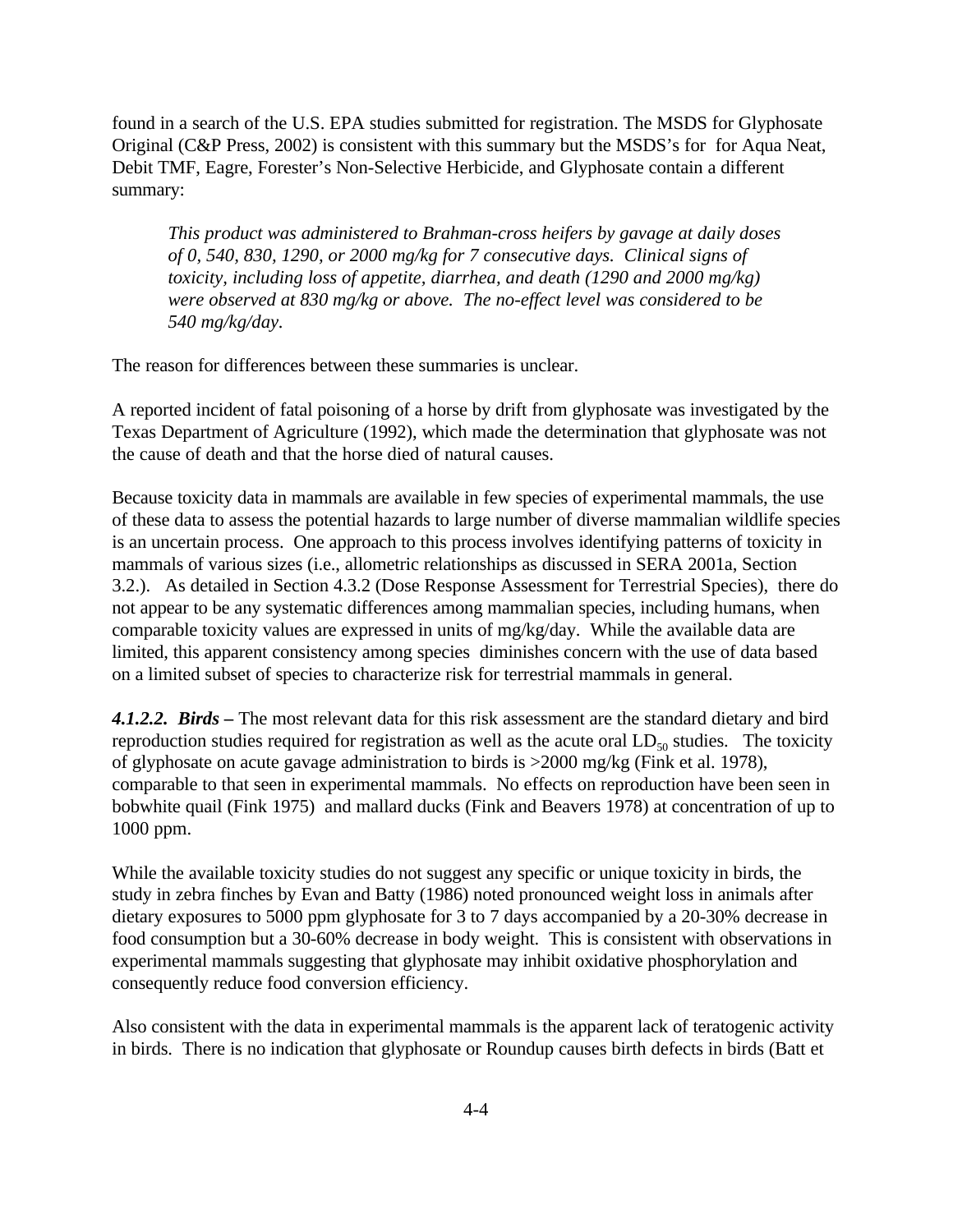al. 1980, Hoffman and Albers 1984). The study by Hoffman and Albers (1984) is somewhat difficult to interpret because of the way in which doses are expressed—lb/acre at 100 gallons/acre. In this study, eggs were immersed in various concentrations of several pesticides, including glyphosate, for approximately 30 seconds and observed throughout development. The reported  $LC_{50}$  for glyphosate from Roundup is 178 lbs/acre at 100 gallons/acre. This probably corresponds to a concentration of 80.1 kg  $\div$  378.5 L

 $(178 \text{ lbs} \cdot 0.45 \text{ kg/lb}) \div (100 \text{ gallons} \cdot 3.785 \text{ L/gallon})$ 

or approximately 200 g/L, which corresponds to a solution of about 20% (w/v). This is consistent with the NOEL reported by Batt et al. (1980), which involved a less severe exposureimmersion in a 5% solution for 5 seconds. It should also be noted that the apparent application rate of 178 lbs/acre is substantially higher than the maximum annual labeled application rate of 10.6 lbs/acre.

*4.1.2.3. Invertebrates –* The honey bee is the standard test organism for assessing the potential effects of pesticides on terrestrial invertebrates and there is a standard set of studies available on this species (Palmer and Beavers 1997c; Palmer and Krueger, 2001a; Palmer and Krueger, 2001b). In addition, studies are available on a relatively wide range of other terrestrial invertebrates including earthworms, isopods, snails, spiders, butterflies, and other terrestrial arthropods.

In standard oral and contact bioassay summarized by U.S. EPA/OPP (1993c), the  $LD_{50}$  values for bees was over 100  $\mu$ g/bee. Three more recent studies have been submitted to the U.S. EPA that are consistent with these earlier reports. In an acute contact toxicity assay, no effects were seen at 100 µg/bee (Palmer and Beavers 1997c). Similar results have been reported recently for a newer formulation, MON 77360, in which the NOEC based on mortality in contact toxicity was also 100  $\mu$ g (Palmer and Krueger 2001a). This dose is classified as a NOEC because mortality (3/60 animals) was not significantly different from mortality in the matched solvent control (0/60, p=0.12 using the Fisher exact test). Combining the matched solvent control (0/60) with the negative control (0/60) for a combined control response of 0/120, the mortality of 3/60 animals is statistically significant (p=0.0358 using the Fisher exact test) although low  $(3/60 = 5\%)$ . No mortality (0/60) was observed at the next lower dose (50  $\mu$ g/bee) or at any of the other lower doses down to  $6.25 \mu$ g/bee.

In an acute dietary study (Palmer and Krueger 2001b), the 48 h oral  $LD_{50}$  is reported as >100  $\mu$ g/bee based on a 11.7% mortality (7/60) at the highest dose tested. The NOEC is reported as 50  $\mu$ g/bee based on 5% mortality (3/60). Again, this response rate is not significant with respect to solvent matched controls (0/60) but is significant is solvent and negative controls are combined  $(0/120, p=0.0358$  using the Fisher exact test). It should be notes that high mortality  $(26/60)$  was observed at 12.5  $\mu$ g/bee but this was attributed to an unidentified failure in the test apparatus that resulted in apparently substantial direct contact with the test solution. While this sort of unexpected low dose response is noteworthy, the low mortality at higher doses (i.e., 1/60 at 25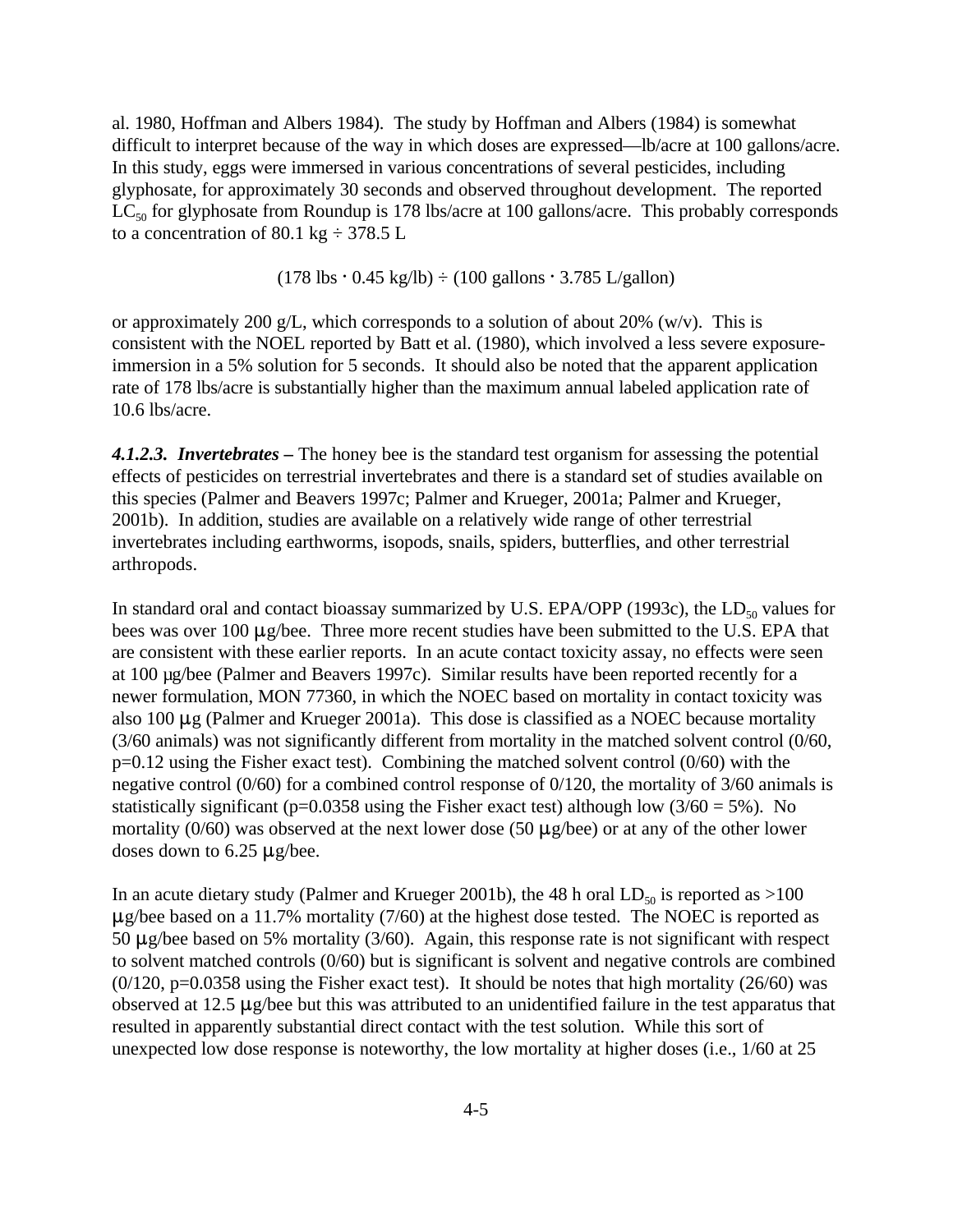$\mu$ g/bee and 3/60 at 50  $\mu$ g/bee) supports the assessment of Palmer and Krueger (2001b) that the high mortality at 12.5  $\mu$ g/bee was an aberration.

Glyphosate has been tested as an insecticide for spider mites, *Tetranychus urticae*, a pest species on apple trees (Ahn et al. 1997) as well as for toxicity to *Typhlodromus pyri*, an important predator of spider mites (Weppleman 1998b). Direct foliar spray of glyphosate IPA at 0.593 to 4.74 mg ai per leaf (kidney bean plants) had no effect on the spider mite based on mortality in eggs, larva, nymphs or adults (Ahn et al. 1997) an was essentially ineffective as an insecticide.

Applications equivalent to 10 L/ha RoundUp ULTRA (glyphosate isopropylame salt at 360 g/L or an application rate of 3.6 kg a.i./ha) applied to glass slides caused 100% mortality in spider mites after 24 hours of contact and was classified as "harmful" (Weppleman 1998a) . In a similar assay using *Aphidius rhopalosiphi* (a beneficial wasp that is a parasite of the cereal aphid), the same contact exposure also resulted in 100% mortality after 24 hours. The relevance of the studies by Weppleman (1998a and 1998b) to the assessment of potential effects under normal use is unclear. As noted in Weppleman (1998a),

> *the 5% v/v test solution of Roundup ULTRA produced a wet sticky layer on the treated glass plates that resulted in alterations of the moving behavior of the wasps to the point of sticking.*

In other words, it appears the application of the glyphosate formulation to the glass slides cause the test organism to stick to the slides and this may have contributed to the observed mortality.

Haughton et al. (1999; 2001a; 2001b) have conducted a series of laboratory and field studies on the effects of glyphosate on the spider, *Lepthyphantes tenuis*. Direct spray laboratory bioassays at rates equivalent to 180, 360, 720, 1080 , 1440, and 2160 g/ha resulted in low rates of mortality that were not dose related (Haughton et al. 2001a). In the field, application rates of 360, 720, and 1440 g ae/ha resulted in decreased spider populations that were attributed to secondary effects from changes in the vegetation (Haughton et al. 2001b). No substantial effects were observed in spider populations at application rates of 90 or 180 g a.e./ha (Haughton et al. 1999).

Data on other arthropods are less detailed but also indicate a low potential for a direct toxic effect from glyphosate. In a laboratory study in which isopods were exposed to leaf litter at levels equivalent to application rates of 2.1 kg/ha, the effect on litter degradation depended on the tree species. Direct toxic effects—evidenced by increased mortality—could not be ruled out but were not statistically significant (Eijsackers 1992). Samsoe-Petersen (1995) report no measurable effect on rove beetle (mortality and egg production) after spray of substrate with 1% Roundup (3.6 g/L) at 6  $\mu$ L/cm<sup>2</sup>. Bramble et al. (1997) conducted a series of studies on effects of using herbicides (including glyphosate) in rights-of-way maintenance compared to using mechanical maintenance and noted no significant or substantial differences in butterfly populations.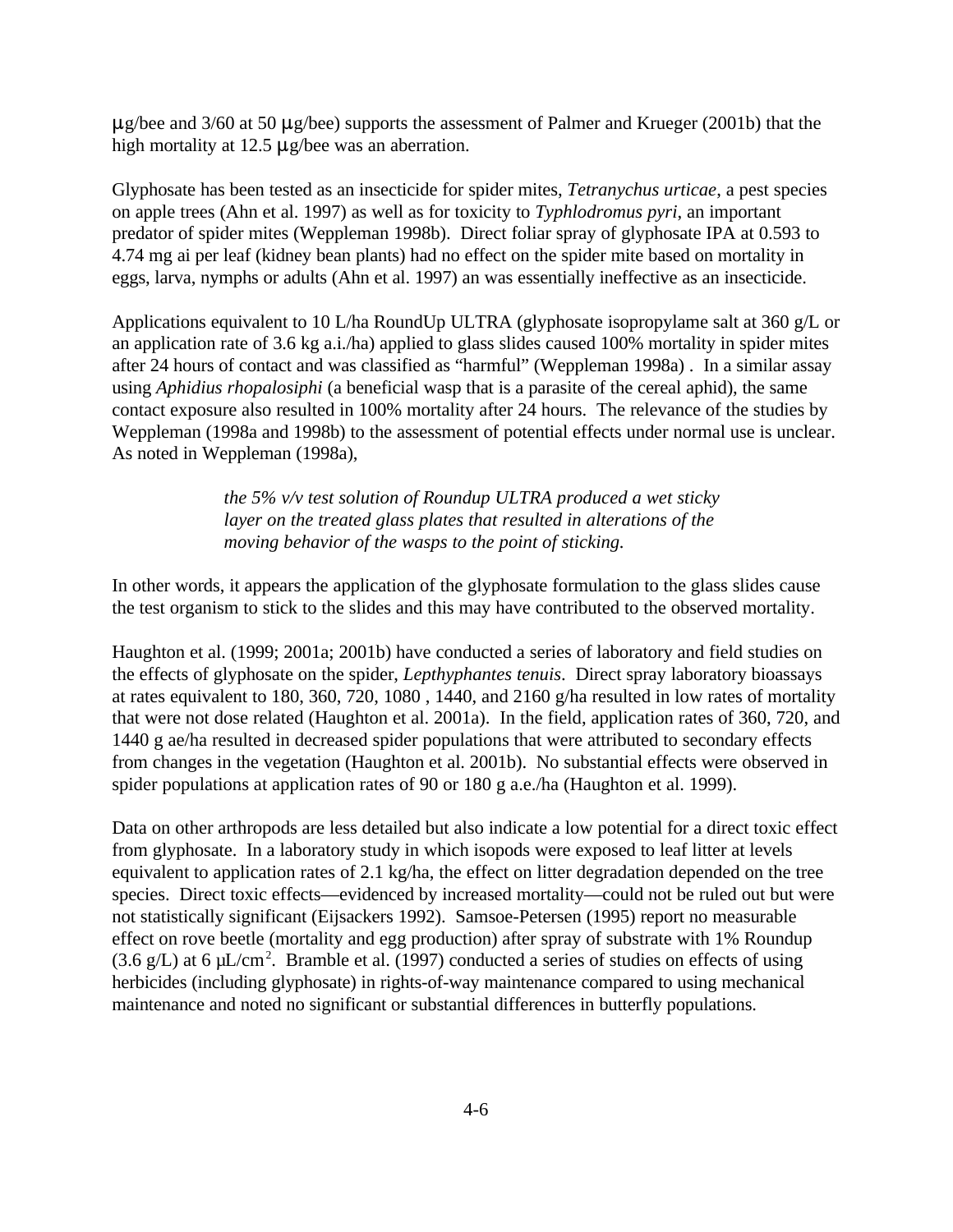Three studies are available relating to the potential effects of glyphosate on earthworms. In a laboratory study, effects on earthworm cultures treated at levels equivalent to application rates of 0.7 to 2.8 g glyphosate/ha included decreased growth rates and early mortality (Springett and Gray 1992). The direct relevance of this study is limited, however, because the exposure conditions (spraying twice weekly on culture dishes) do not closely approximate field conditions. Dalby et al. (1995) report no effects on earthworms in applications designed to mimic agricultural use. This study, however, does not report exposures either as g/ha or ppm soil and thus cannot be used directly in this risk assessment. The soil LC<sub>50</sub> for glyphosate to *Aporrectodea caliginosa*, a worm common in Libya, has been reported to be 246 to 177 mg glyphosate/kg soil dry weight over exposure periods of 8 to 37 days (Mohamed et al. 1995).

One study is available on the toxicity of glyphosate to a terrestrial snail, *Helix aspersa*, Brown garden snail, in which diets containing 4994 ppm glyphosate resulted in no mortality over a 14 day exposure period. Assuming a 30% food consumption factor for this species (APHIS 1993), this corresponds to a dose of about 1,500 mg/kg (4994 ppm  $\times$  0.3 mg/kg bw ppm = 1498.2 mg/kg bw).

**4.1.2.4. Soil Microorganisms**. As noted in Section 3.1.15.1, glyphosate is readily metabolized by soil bacteria with AMPA as a major metabolite. In addition, many species of soil microorganisms can use glyphosate as sole carbon source (Dick and Quinn 1995a; Dick and Quinn 1995b; Dotson et al. 1996; Wardle and Parkinson 1992a). Microorganisms, like higher plants, do have the shikimate pathway for the production of aromatic amino acids. Since glyphosate inhibits this pathway, toxicity to microorganisms may be expected (Cox 2002; Issa 1999). As noted in Section 3.1.2, glyphosate has been considered as an antimicrobial agent for human pathogens. Nonetheless, there is very little information suggesting that glyphosate will be harmful to soil microorganisms under field conditions and a substantial body of information indicating that glyphosate is likely to enhance or have no effect on soil microorganisms (Busse et al. 2001; Wardle and Parkinson 1990a,b; Wardle and Parkinson 1991).

As reviewed by Cox (2002), a number of studies have demonstrated effects on soil microorganisms under laboratory conditions that are consistent with the ability of glyphosate to inhibit the shikimate pathway. For example, Issa (1999) noted that the growth of soil algae and cyanobacteria may be inhibited by glyphosate in artificial culture media at concentrations of 5 and 20 mM – i.e., about 845 and 3,380 mg/L. Roundup was a more potent inhibitor than glyphosate IPA, which was in turn a more potent inhibitor than the free acid of glyphosate. The decreased growth was associated with shikimate accumulation and was antagonized by excess aromatic amino acids. Thus, this inhibition is consistent with the inhibition of the shikimate pathway.

Wan et al. (1998) noted an inhibition of extraradical mycelial growth in *Glomus intraradices* after 14 days exposure in a preparation with carrot roots in a culture medium containing 0.5 ppm glyphosate. This effect, however, was attributed to an effect of glyphosate on the carrot roots rather than a direct toxic effect on the fungi. Direct toxic effects on soil fungi in culture medial have been demonstrated by Chakravarty and Sidhu (1987) at concentrations of 10 ppm or greater.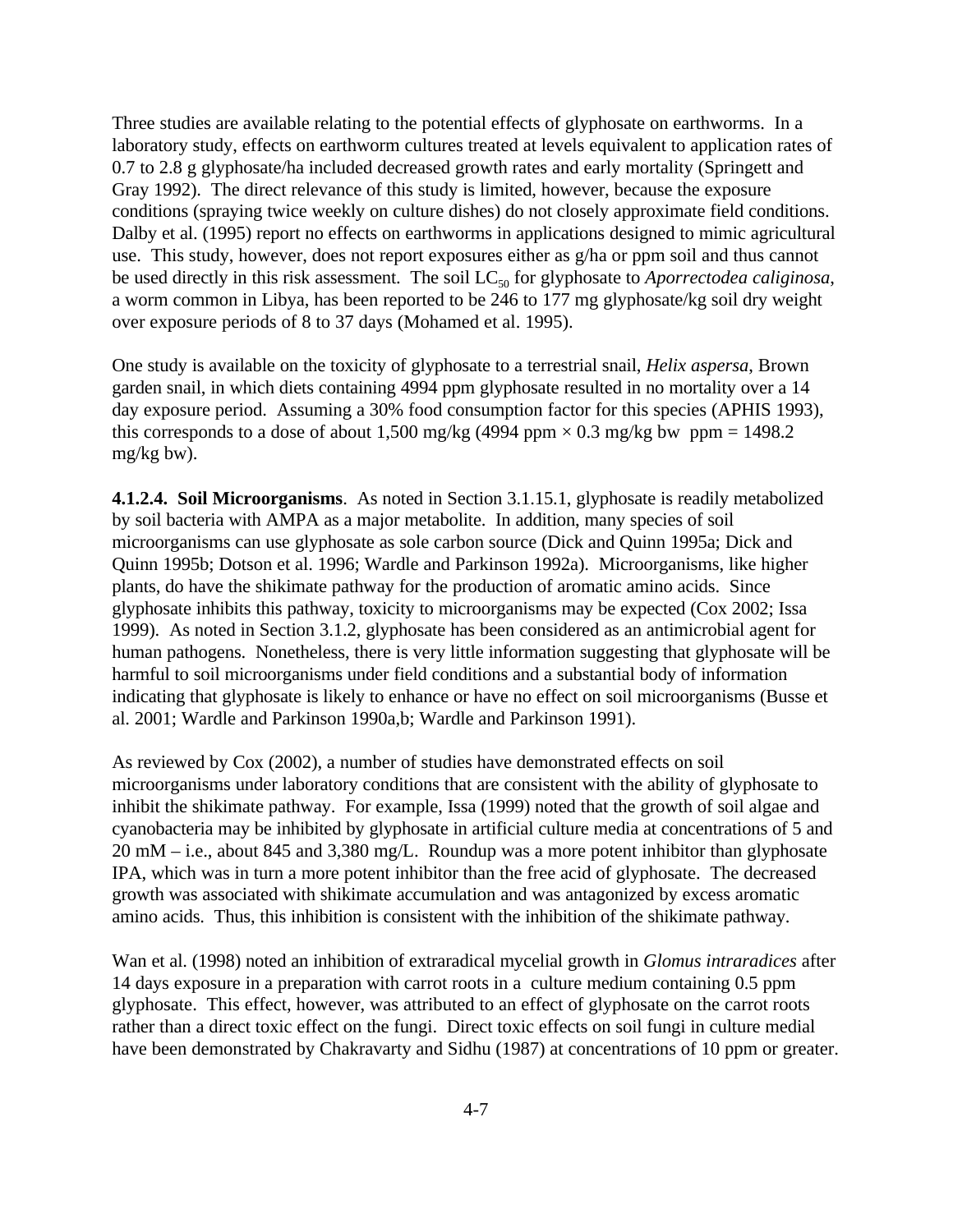At application rates of 0.54 kg/ha, a transient decrease in populations of soil fungi and bacteria was noted after 2 months but no effect was apparent after 6 months. Similarly, at an application rate of 3.23 kg/ha, no effect was seen on soil fungi and bacteria after 10-14 months (Chakravarty and Chatarpaul 1990). A transient decrease in soil microbial activity was also noted by Wardle and Parkinson (1992b) after the application of glyphosate at 5 kg/ha. Sannino and Gianfreda (2001) report that glyphosate inhibited soil phosphatase activity at 20 mM. This inhibition, however, was attributed to competitive inhibition of p-nitrophenylphosphate, the substrate used in the phosphatase assay, by glyphosate. Thus, the inhibition of phosphatase activity was an artifact of the assay method rather than an indication of glyphosate toxicity.

Soil concentrations of 100 ppm of glyphosate or AMPA had no significant effect on soil denitrification (Pell et al. 1998). Bromilow et al. (1996) noted no effects on soil fertility in repeated applications over 14 years – 1980 to 1993 – of glyphosate at 1.4 kg/ha based on assays for microbial biomass and crop productivity.

Several field studies involving microbial activity in soil after glyphosate exposures note an increase rather than decrease in soil microorganisms or microbial activity (Haney et al. 2002; Hart and Brookes 1996; Laatikainen and Heinonen-Tanski 2002; Nicholson and Hirsch 1998). As discussed by Kremer (2002), the application of glyphosate may cause transient increases in soil fungi that may be detrimental to some plants. For example, Descalzo et al. (1996a,b) has shown that inoculation of soil with various pathogenic soil fungi may result in an apparent enhancement of glyphosate toxicity.

**4.1.2.5. Toxicity to Terrestrial Plants.** Studies on the mechanism of action of glyphosate are numerous (Anthelme and Marigo 1998; Green et al. 1992; Hernandez et al. 1999; Hernandez et al. 2000; Hetherington et al. 1998; Jain et al. 2002; Pline et al. 2002; Uotila et al. 1995; Singh and Shaner 1998; Schonbrunn et al. 2001). At the molecular level, glyphosate occupies the binding site of phosphoenol pyruvate, the second substrate of 5-enolpyruvylshikimate 3-phosphate synthase, mimicking an intermediate state of the ternary enzyme-substrate complex. This inhibits the shikimic acid pathway in plants, effectively blocking the synthesis of certain phenolic compounds and the synthesis of aromatic amino acids. This, in turn, leads to a variety of toxic effects in plants, including the inhibition of photosynthesis, respiration, and nucleic acid synthesis.

At the level of the whole plant, inhibition of the shikimic acid pathway leads to an inhibition or cessation of growth, cellular disruption, and, at sufficiently high levels of exposure, plant death. The time course for these effects can be relatively slow, depending on the plant species, growth rate, climate, and application rate. Gross signs of toxicity, which may not be apparent for 2–4 days in annuals or for more than 7 days in perennials, include wilting and yellowing of the vegetation, followed by browning, breakdown of plant tissue, and, ultimately, root decomposition.

There are a large number of efficacy studies on glyphosate (e.g., Bariuan et al. 1999). For the most part, this risk assessment is not concerned with efficacy studies and these studies are not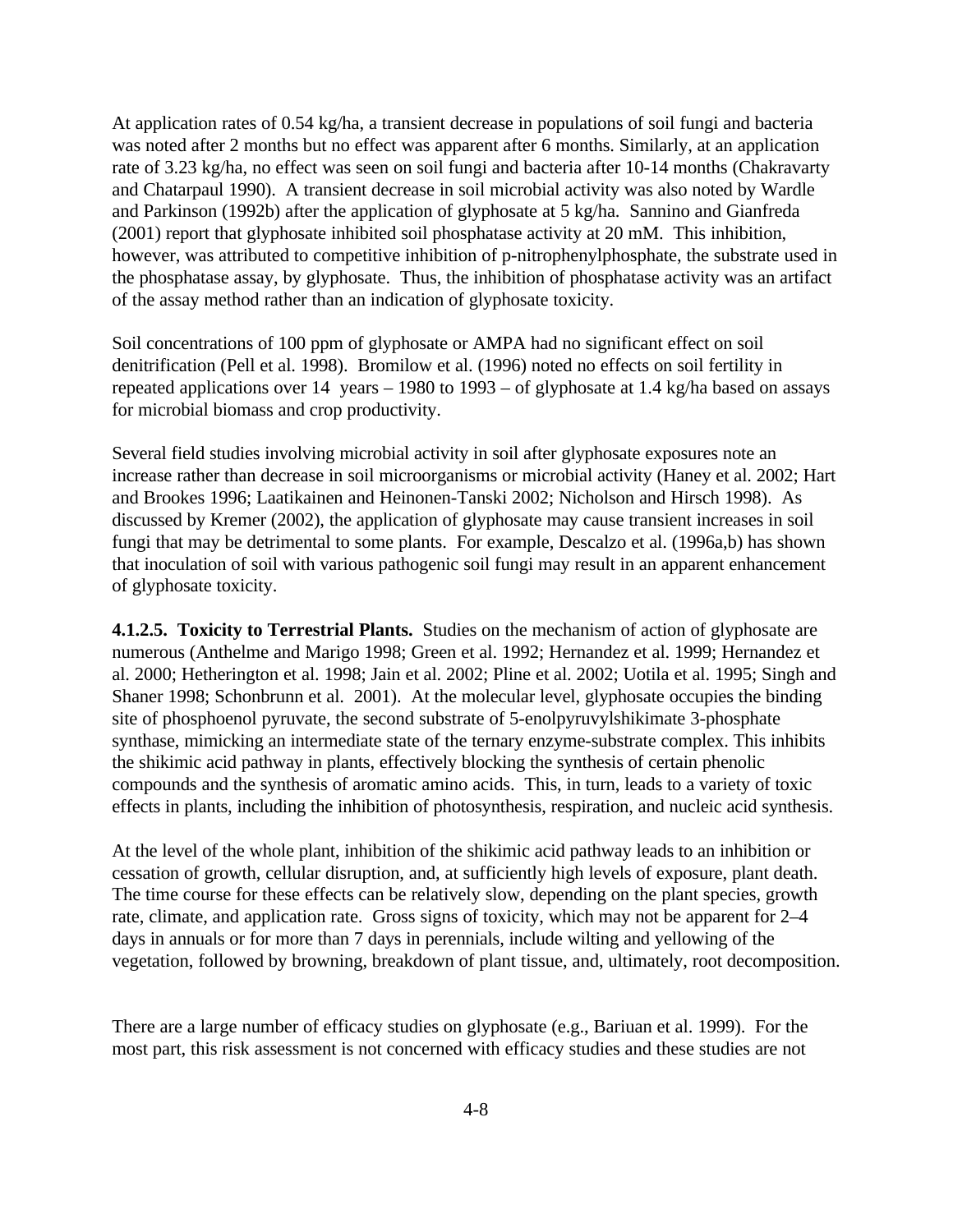covered. Nonetheless, some efficacy studies focus on understanding the pharmacology of glyphosate in plants and such studies are germane to assessing potential effects in nontarget vegetation. Glyphosate is absorbed primarily through the foliage, and the absorption is rapid. Approximately 33% of the applied glyphosate is absorbed within a few hours after application. Glyphosate absorption by plants may be enhanced by high humidity (Schonherr 2002). Because glyphosate is strongly adsorbed to soil, relatively little if any absorption occurs through the roots (Smith and Oehme 1992). The production of  ${}^{14}C$  from plant associated material does not appear to be correlated with soil microbial biomass (Von Wiren-Lehr et al. 1997). In actively growing plants, translocation involves cell to cell transport through the cuticle followed by long distance transport via vascular tissue. In dormant plants, transport is much slower and may be negligible. Glyphosate is not extensively metabolized or detoxified in plants. In plants that share a common seedpiece or propaglue node, such as sugar cane, translocation from plant to plant can result in injury to plants that are not treated directly (Dal Piccolo et al. 1980). At least in sugar beets, the difference between tolerant and susceptible strains is in the rate of excretion of glyphosate (Geiger et al. 1999). The retention of glyphosate on foliage is affected by the use of adjuvants with a wash off of about 50% with adjuvants and 64% without adjuvants (Leung 1994). As with many herbicides, glyphosate may produce a hormetic response in some species, causing a stimulation of growth at low concentrations and an inhibition only at higher concentrations (Schabenberger et al. 1999). This type of response has also been noted in other studies (e.g., yields of smartweed and soybeans in Figure 2, p. 1195 of Fletcher et al. 1996).

As noted in the U.S. EPA/OPP (1993c) RED for glyphosate, data submitted up to 1993 did not include bioassays for vegetative vigor (i.e., direct application to foliage after plants have emerged) or sufficient studies on the effects of drift on non-target species. The only data on toxicity to terrestrial plants summarized in the RED involved seedling emergence assays using a 50% solution of glyphosate IPA. In this assay (Bohn 1987), glyphosate applications of up to 10 lb a.i./acre resulted in <25 % effect on the monocots and dicots tested.

Since the publication of the RED, additional studies have been submitted to the U.S. EPA or published in the open literature on seedling emergence (Willard 1996; Everett et al. 1996a; Suma et al. 1995) and vegetative vigor (Chetram and Lucash 1994; Everett et al. 1996b). In addition, several studies have been conducted on the effects of drift on nontarget plant species (Al-Khatib and Peterson 1999; Bhatti et al. 1997; De Jong and de Haes 2001; Fletcher et al. 1996; Gilreath et al. 2001; Marrs and Frost 1997; Newmaster et al. 1999).

The studies on seedling emergence submitted to the U.S. EPA involve a water dispersible granule formulation (Willard 1996) and a wettable powder formulation (Everett et al. 1996a). Additional details on the formulations cannot be disclosed in this risk assessment. Both studies were consistent with earlier reports indicating no adverse effects in monocots and dicots at application rates of about 4.5 lb a.e./acre. In an open literature publication by Shuma e tal. (1995), a Roundup formulation (356 g a.i./L) was associated with complete inhibition of seed viability when applied to oats 15 days after anthesis (flowering or seed formation) at an application rate of 1.76 kg/ha (about 1.6 a.i. lb/acre) and applications as low as 0.44 kg/ha partially inhibited seed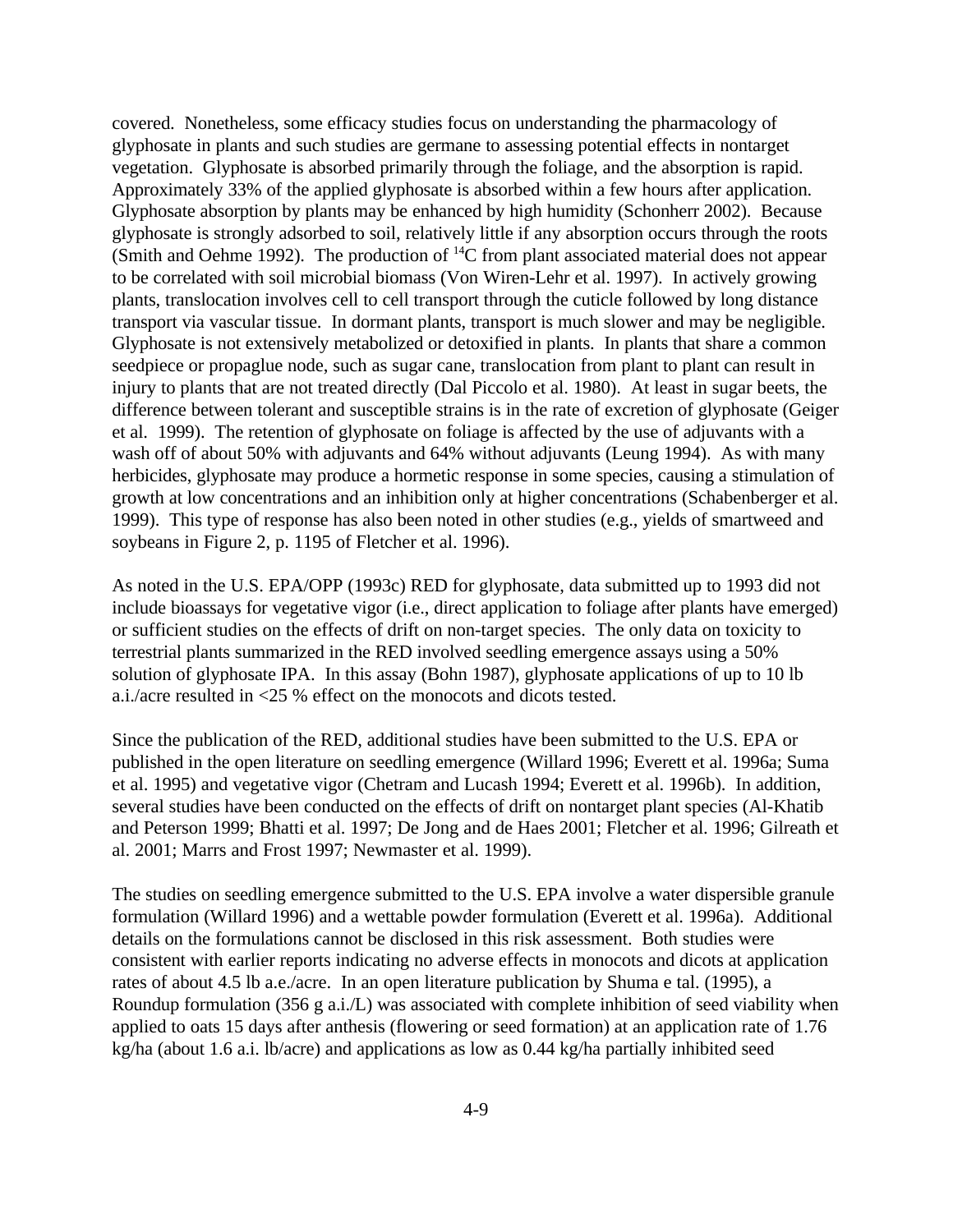germination. This study is not inconsistent with the studies by Everett et al. (1996a) or Willard (1996). These latter studies involved standard test protocols in which seeds were exposed directly rather than harvested from plants after anthesis.

The two vegetative vigor studies (Chetram and Lucash 1994; Everett et al. 1996b) both follow similar experimental designs. Various monocots and dicots are grown from seeds to emergence prior to any herbicide application. After the leaves emerge, the plants are sprayed at various rates – expressed in the same units as application rate – to assess the consequences of direct spray and drift. In the study by Everett et al. (1996b) glyphosate was applied as a wettable powder formulation. The most sensitive species was the dicot, oilseed rape *(Brassica napus)*, with an  $EC_{25}$  of 0.083 kg a.e./ha (0.07 lb a.e./acre) and  $EC_5$  of 0.042 kg a.e./ha (0.037 lb a.e./acre). The least sensitive species was the monocot, Purple Nutsedge (*Cyperus rotundus*), with an EC<sub>25</sub> of 0.891 kg a.e./ha (0.79 lb a.e./acre) and  $EC_5$  of 0.58 kg a.e./ha (0.52 lb a.e./acre). The  $EC_5$  values are essentially NOECs. In the study by Chetram and Lucash (1992), the most sensitive species based on reduced growth were tomato and radish, with a NOEC of 0.035 lb a.e./acre and the least sensitive species were ryegrass, corn, and onions with a NOEC of 0.56 lb a.e./acre.

The drift studies are also highly relevant to the assessment of risk in that unintended drift is one of the more plausible exposure scenarios for nontarget terrestrial plant species (Section 4.2). The lowest reported effect level in drift studies is the report by Al-Khatib and Peterson (1999) that 1/33 of an application rate of 1.121 kg/ha was associated with transient damage in soybeans, based on an assessment of visual injury, over a 30 day period after application but no net decrease in soybean production by the end of the season. This treatment corresponds to 0.034 kg/ha [1.121 kg/ha  $\div$  33] or about 0.03 lb/acre. A study by the same authors found that grapes were much less sensitive, evidencing damage at exposures equivalent to one-third of the application rate. A grass (*Poa annua*) and a dicot (*Brassica napus*) both exhibited substantial damage at deposition rates of over 1000  $\mu$ g/m<sup>2</sup> or about 1.8 lbs/acre. Fletcher et al. (1996) found that simulated drift in the range of 0.4% to 0.8% of an application rate of 0.43 kg/ha had no marked effect on canola, smartweed, soybean or sunflower plants.

The study by Newmaster et al. (1999) suggests that some bryophytes and fungi may be sensitive to long term effects after glyphosate exposure. The  $EC_{50}$  for a decrease in relative abundance two years after application is about 0.8 kg/ha or 0.7 lbs/acre (Newmaster et al. 1999, Figure 3, p. 1105). In addition, changes in relative abundance were apparent at six weeks after application (Newmaster et al. 1999, Figure 7, p. 1108). The statistical analyses presented by Newmaster et al. (1999) involves the use of a non-threshold polynomial model. While this may be a reasonable method for quantifying effects among the two herbicides studied (glyphosate and triclopyr), this may be less appropriate for risk assessment, as discussed further in Section 4.3 (dose-response assessment). Nonetheless, this study does appear to present a plausible basis for concern that exposure to substantial glyphosate drift may have long term impacts on bryophyte and lichen communities.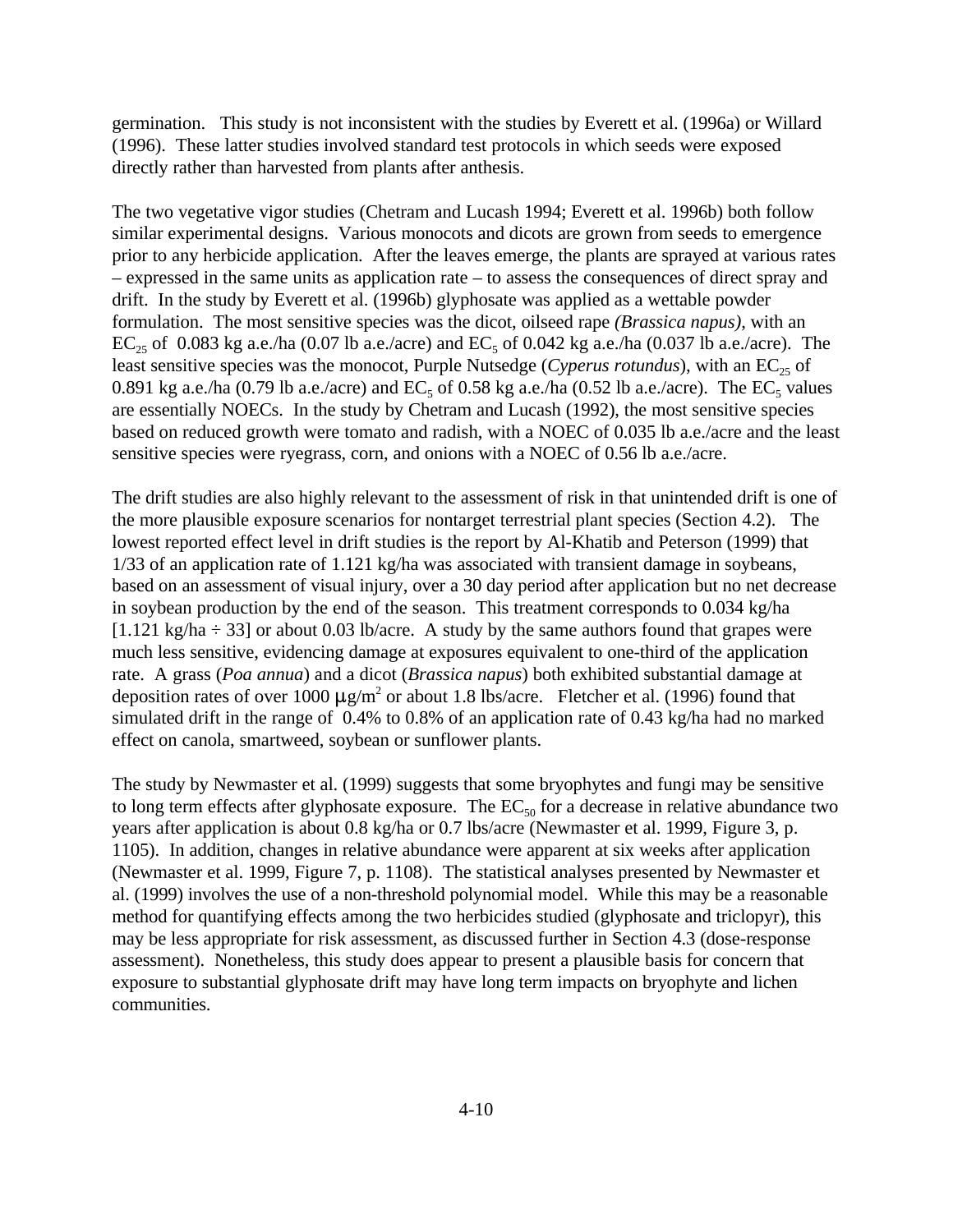*4.1.2.6. Field Studies –* In addition to the laboratory bioassays or field observations on single species, there are a number field studies that have assessed the effects of glyphosate on groups of terrestrial organisms, both animal and plant (Appendix 8).

These studies indicate that at application rates comparable to or greater than those contemplated by the Forest Service effects on terrestrial animals are likely to be secondary to effects on vegetation. This has been demonstrated for moose (Santillo 1994), small mammals (Anthony and Morrison 1985; D'Anieri et al. 1987; Ritchie et al. 1987; Santillo et al. 1989a; Sullivan 1990; Sullivan et al. 1997; Sullivan et al. 1998a), rabbits (Hjeljord et al. 1988), birds (Cayford 1988; Easton and Martin 1998; Freemark and Boutin 1995; Linz et al. 1994 and 1996 ; Linz and Blixt 1997; MacKinnon and Freedman 1993; Solberg and Higgins 1993), carabid beetles (Brust 1990; Duchesne et al. 1999), and various other invertebrates (Byers and Bierlein 1984; Freemark and Boutin 1995; Moldenke 1992; Santillo et al. 1984; Yokoyama and Pritchard 1984).

In some cases, the effects noted in these studies appeared to be beneficial to the species under study [e.g., increased use by water fowl associated with an increase in open water after treatment with Rodeo (Solberg and Higgins 1993)]. In most cases, the effects noted were changes in population density that reflected changes in food availability or suitable habitat.

One report does indicate that use of glyphosate in conifer release will cause an initial decrease in leaves on deciduous trees that serve as a food source for white-tailed deer. This effect, however, is transient and followed by an increase in forb abundance (Vreeland et al. 1998). While glyphosate will certainly impact some plant species, no effects on plant diversity were noted in a study by Miller et al. (1999). Glyphosate residues or perhaps residues of adjuvants used with glyphosate have been shown to affect grazing preference in cattle (Jones and Forbes 1984) but not sheep (Kisseberth et al. 1986).

A concern with the direct use of field studies in a risk assessment is that field studies, like many epidemiology studies, may be difficult to interpret because of the nature of the "control group" and because some studies may not be sufficiently sensitive to detect subtle adverse effects. These concerns are reasonable. Nonetheless, it is worth noting that Sullivan et al. (1998b) was able to detect a decline in vole populations with an concomitant increase in chipmunk and deer mice populations due to a shift in the nature of the available food. While this is not to suggest that all of the field studies summarized in Appendix 8 are or would be highly sensitive to subtle changes and effects, it does support the qualitative use of these studies – along with the more quantitative use of laboratory toxicity studies – in the risk characterization (Section 4.4).

### **4.1.3. Aquatic Organisms**

### **4.1.3.1. Toxicity to Fish**

**4.1.3.1.1. Overview –** As with terrestrial species, the acute lethal potency of glyphosate and glyphosate formulations has been relatively well-defined. These values are typically expressed as time-specific LC<sub>x</sub> values where *x* is the estimate of the proportion of fish that die – e.g., 96 hour  $LC_{50}$ . A large number of acute  $LC_{50}$  values have been determined in various species of fish.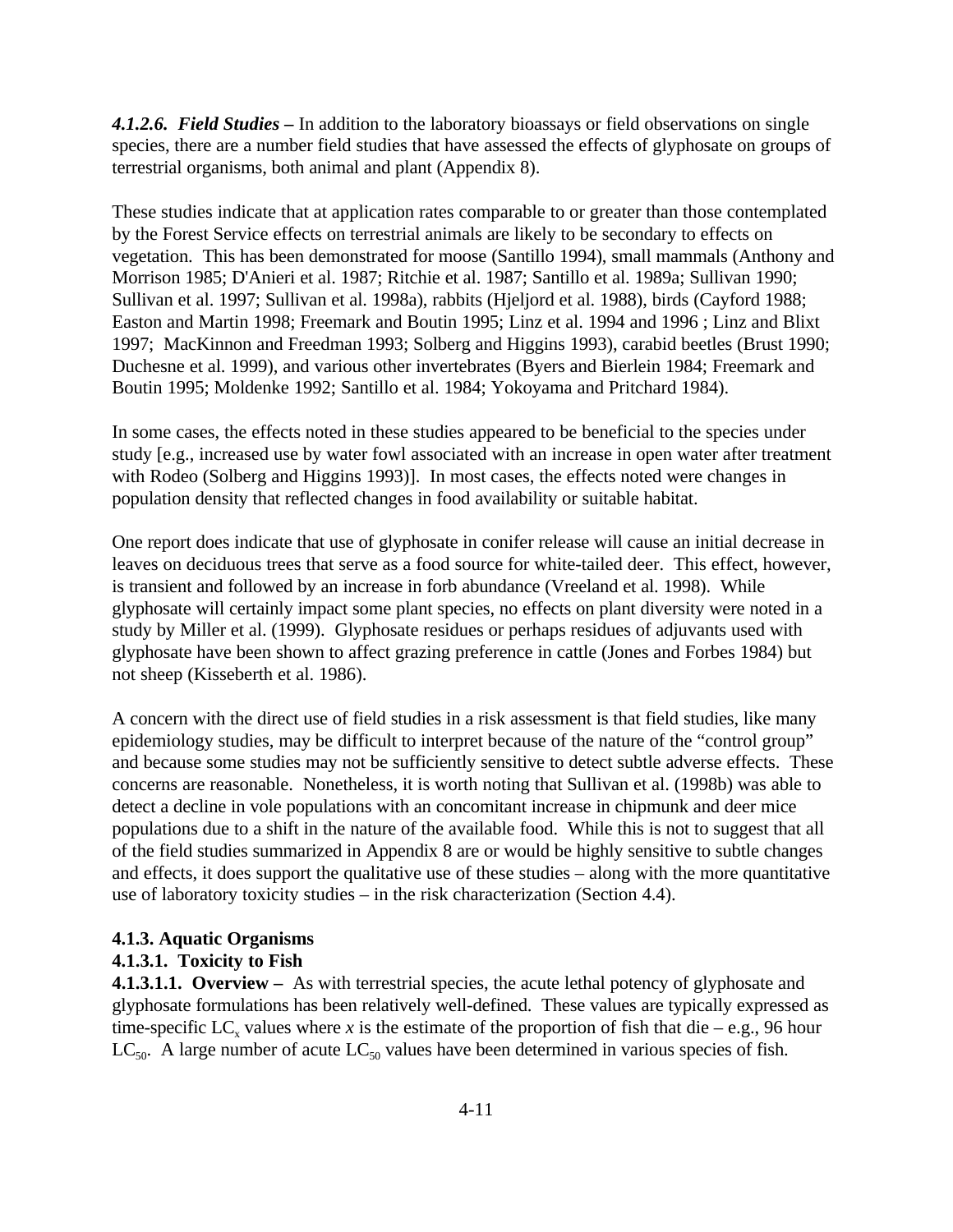These are summarized in Appendix 9 and discussed further in Section 4.1.3.1.2. As in the human health risk assessment (Section 3.1.14), the formulation of glyphosate with surfactants, especially the POEA surfactant commonly used in glyphosate formulations, has a pronounced effect on the acute lethal potency of glyphosate. These data are detailed in Section 4.1.3.1.3.

The U.S. EPA typically uses  $LC_{50}$  values or fractions of  $LC_{50}$  values as the basis for characterizing risk, as in the U.S. EPA/OPP (1993c) RED on glyphosate. A common concern with this approach is that more subtle non-lethal effects that may impact of the stability of fish populations in the field may not be properly assessed. The available information on the sub-lethal effects associated with glyphosate is summarized in Section 4.1.3.1.4 and, as discussed further in Section 4.3. (dose-response assessment), NOEC (no observable effect concentration) values form the basis of the risk characterization in this risk assessment.

Lastly, field studies are available on the effects of glyphosate applications on fish populations. As with the risk characterization for terrestrial species (Section 4.1.2.6), these studies have limitations in terms of their quantitative use in a risk assessment but are nonetheless highly relevant to the risk assessment and may be used to further assess the quality of the risk characterization based on laboratory bioassay. Thus, these studies are summarized in Section 4.1.3.1.5.

*4.1.3.1.2. Standard Toxicity Studies –* Glyphosate and glyphosate formulations have been tested in a large number of fish species and this information is summarized in Appendix 9. As summarized by U.S. EPA/OPP (1993c, p. 40), the 96-hour  $LC_{50}$  values in freshwater fish range from 86 (70-106) mg/L in rainbow trout for a 83% pure sample of technical grade glyphosate to 140 mg/L (120-170) mg/L in rainbow trout for a 97.6% pure sample of technical grade glyphosate (U.S. EPA/OPP 1993c, p. 40). Based on these bioassays, U.S. EPA/OPP (1993c) classified technical grade glyphosate as non-toxic to practically non-toxic in freshwater fish. Some bioassays of technical grade glyphosate resulted in much lower  $LC_{50}$  values – i.e., 10 mg/L for trout in soft-water (Wan et al. 1989) and about 3 mg/L for unfed flagfish (Holdway and Dixon 1988).

Some formulations of glyphosate can be much more toxic to fish than technical grade glyphosate. As also summarized by U.S. EPA/OPP (1993c) and detailed in Appendix 9, the 96-hour  $LC_{50}$ values for formulated glyphosate in freshwater fish range from 1.3 (1.1-16) mg/L in rainbow trout for a 41% glyphosate formulation to >1000 mg/L mg/L in rainbow trout and bluegill sunfish for a 62.4% glyphosate formulation (U.S. EPA/OPP 1993c, pp. 42-43). Based on these  $LC_{50}$  values, U.S. EPA/OPP (1993c) classified glyphosate formulations as moderately toxic to practically nontoxic in freshwater fish. The less toxic surfactants appear are identified only as "AA surfactant", "W" surfactant, and "x-77" surfactant. The "x-77" surfactant appears to be  $X-77^\circ$ , a non-ionic alkylphenol ethoxylate-based surfactant supplied by Loveland Industries. As detailed in Appendix 9, this surfactant modestly increases the toxicity of Rodeo - e.g., decreases the  $LC_{50}$ value by about 30% (Mitchell and Chapman 1985a). The identity of the other surfactants in these formulations is not specified in U.S. EPA/OPP (1993c). Abdelghani et al. (1997) have noted that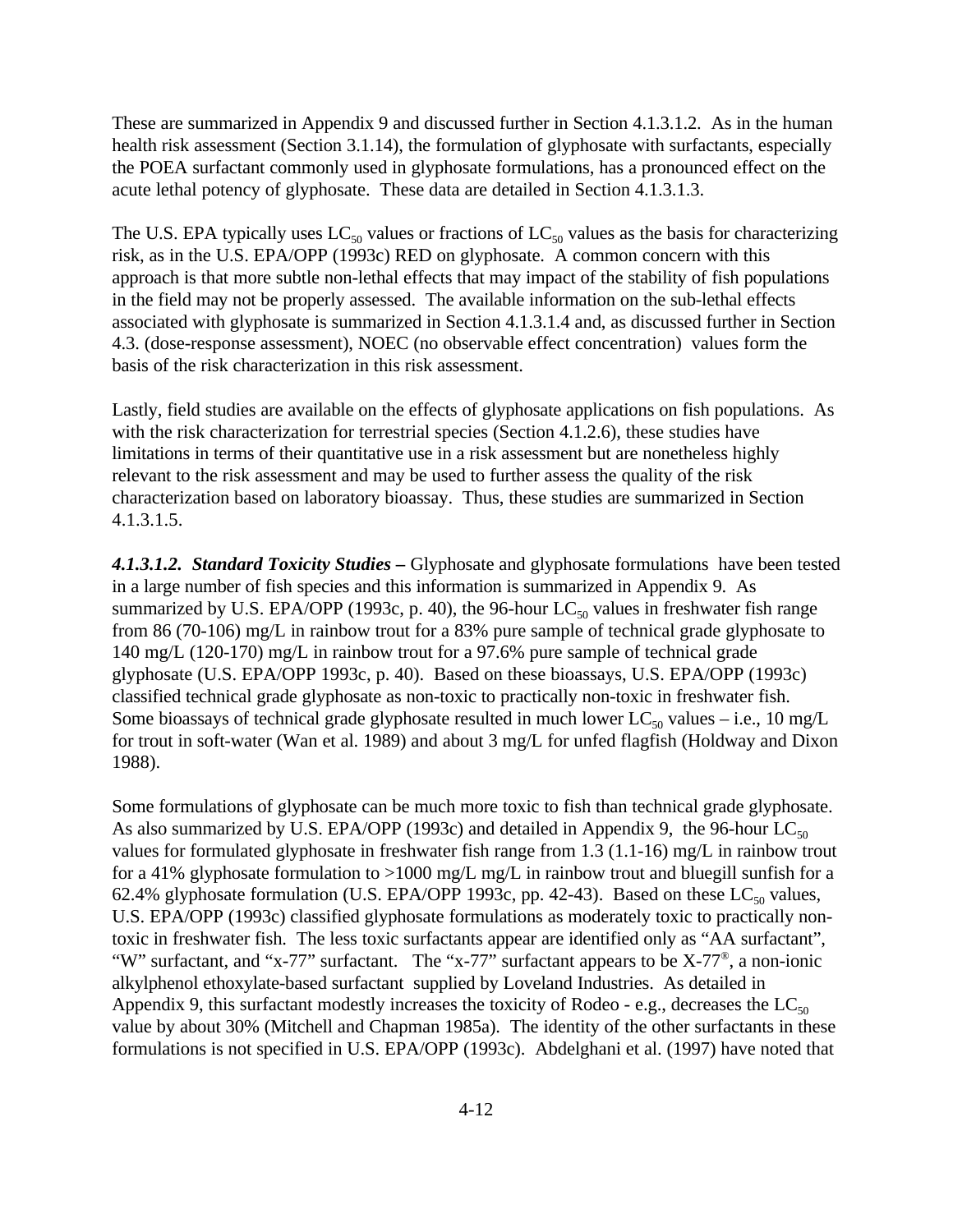Syndets surfactant, a surfactant used with glyphosate and other herbicides, is much more toxic to fish (as well as crawfish) than Roundup (Appendices 11 and 12).

Because of the high toxicity of some glyphosate formulations and some surfactants, the U.S. EPA/OPP (1993c) required testing of one surfactant used in glyphosate, MON0818. This surfactant was classified as highly toxic to slightly toxic, with  $LC_{50}$  values in the range of 0.65  $(0.54-2.7)$  mg/L to 2.0 (1.5-2.7) mg/L in rainbow trout (U.S. EPA/OPP 1993c, p. 43). While the U.S. EPA/OPP (1993c) does not specifically identify MON0818, the study cited for the toxicity of this compound references Folmar et al. (1979). As discussed further in Section 4.1.3.1.3, Folmar et al. (1979) tested the POEA surfactant used in Roundup.

Based on the low acute toxicity of formulated glyphosate to marine organisms (as summarized in Section 4.1.3.3), the U.S. EPA/OPP (1993c, p. 49) waived the requirement for testing of marine or estuarine fish species.

In terms of the dose-response assessment for longer term exposures to glyphosate, the most relevant study remains the life cycle toxicity studies done in fathead minnow. As summarized in the U.S. EPA/OPP (1993c), no effect on mortality or reproduction was observed at a concentration of 25.7 mg/L using 87.3% pure technical grade glyphosate. No other chronic toxicity studies have been encountered in fish either in the published literature or the more recent studies submitted to U.S. EPA.

*4.1.3.1.3. Effect of Surfactants –* Most of the surfactant studies summarized in U.S. EPA (1993b) were conducted in the 1970's or 1980's and the formulations were identified in these studies by codes assigned by the registrant. Thus, while it is possible to specifically identify some formulation bioassays with some current formulations, the correspondence of other formulation bioassays to currently available formulations is unclear. Even with the more recent studies, the name of the formulation is not always clearly specified. For example, Roundup ULTRA (NOS) has a 96-hour LC<sub>50</sub> value of 7.9 (6.2 - 10) mg/L with an NOEC of 6.2 mg/L in rainbow trout (Drottar and Swigert 1998b) and a 96-hour  $LC_{50}$  value of 7.7 (6.5 - 11) mg/L with an NOEC of 3.9 mg/L in bluegill sunfish (Drottar and Swigert 1998c). These studies, however, do not specifically identify the formulation as Roundup ULTRAMAX but do indicate that the formulation was a liquid. Because only two Roundup ULTRA formulations have been identified, Roundup ULTRAMAX as a liquid formulation and Roundup ULTRADRY as a granular formulation, it would appear that the studies by Drottar and Swigert involved ULTRAMAX. However, the composition of the Roundup ULTRA used in the Drottar and Swigert studies is different from the composition of Roundup ULTRAMAX given on the product label (Appendix 1). This difficulty is clearly associating formulation data with specific studies makes formulation specific assessments difficult.

In an attempt to clarify this issue, Appendix 3c summarizes the available ecological information from all of the MSDS's for the formulations that are labeled for forestry applications. It is apparent that these formulations fall into relatively clear groups. The most toxic formulations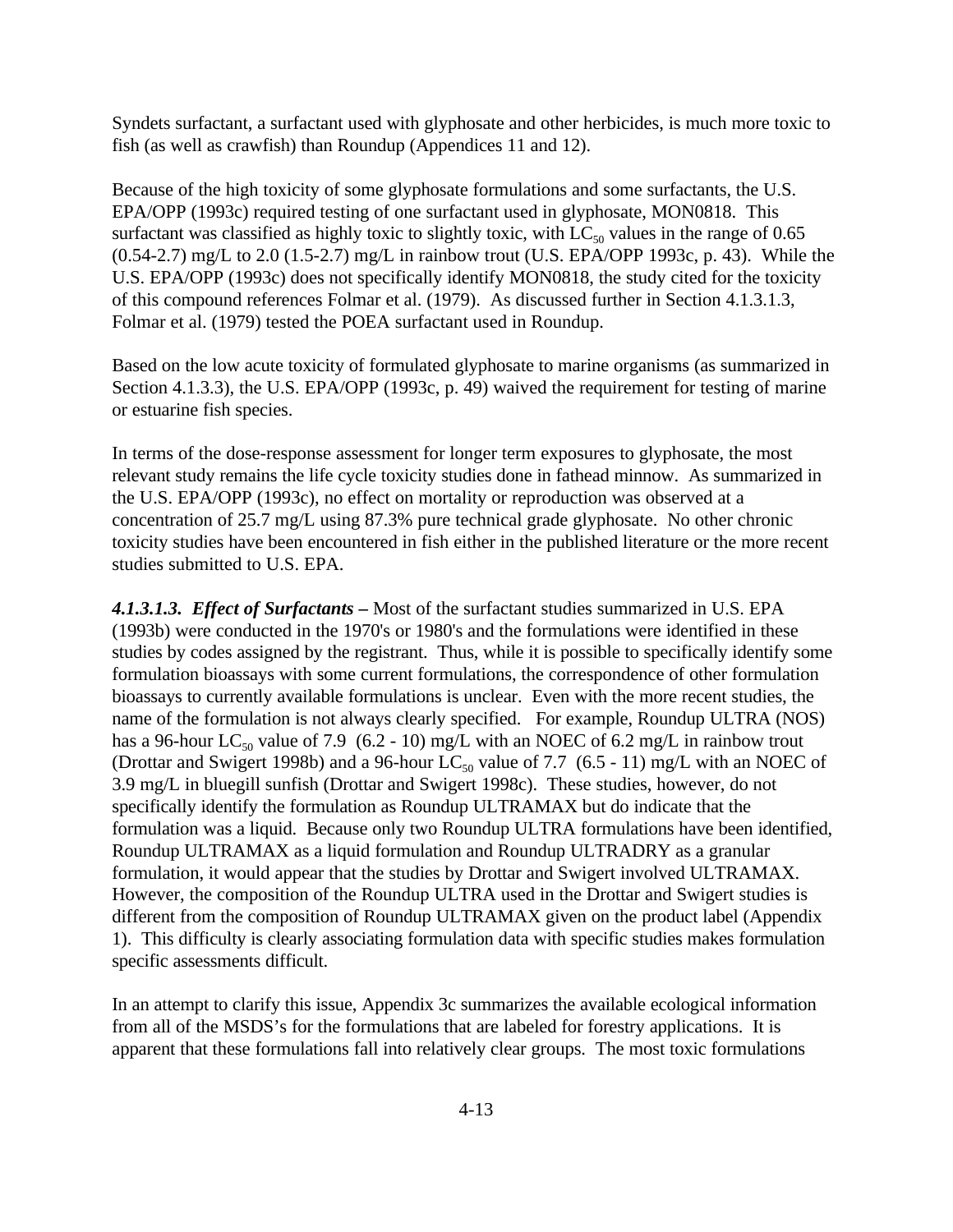appear to be Credit Systemic, Credit, Glyfos, Glyphosate, Glyphosate Original, Prosecutor Plus Tracker, Razor SPI, Razor, Roundup Original, Roundup Pro Concentrate, and Roundup UltraMax. It may be presumed that these formulations contain the most toxic surfactants. Other formulations such as Aqua Neat, Aquamaster, Debit TMF, Eagre, Foresters' Non-Selective Herbicide, Glyphosate VMF, and Roundup Custom are much less acutely toxic. Some of these, however, require or recommend the use of a surfactant and this would likely increase the toxicity of the formulation.

For this risk assessment, the uncertainties involving the presence or absence of a surfactant and the possibly differing effects of using various surfactants cannot be resolved with certainty. As detailed in the dose-response assessment, the toxicity of glyphosate is characterized based on the use of a surfactant, either in the formulation or added as an adjuvant in a tank mixture.

As noted in the previous subsection, the POEA surfactant used in some glyphosate formulations is substantially more toxic to aquatic species than glyphosate and substantially more toxic than other surfactants that may be used with glyphosate. Two aquatic toxicity studies (Folmar et al. 1979, Wan et al. 1989) have been conducted on glyphosate, the POEA surfactant, and a Roundup formulation which permit a quantitative assessment of the relative toxicities of glyphosate and POEA as well as an assessment of potential for toxicologic interactions (i.e., synergism or antagonism) in combined exposures to these agents. Both of these studies indicate that POEA is substantially more toxic than glyphosate and that POEA surfactant is the primary toxic agent of concern.

The study by Folmar et al. (1979) is summarized in Table 4-1. As indicated in the first column of this table, these investigators conducted bioassays on four species of fish and one invertebrate (midge larvae). The following three columns give the  $LC_{50}$  values for glyphosate, POEA, and Roundup, respectively. For fish, the 96-hour  $LC_{50}$  values are given in the table. Folmar et al. (1979) report  $LC_{50}$  values for 24 and 48 hours but these values are not substantially different from those at 96 hours. The fifth column calculates the relative potency  $(\rho)$  of POEA with respect to glyphosate as the  $LC_{50}$  of glyphosate divided by the corresponding  $LC_{50}$  for POEA. In other words, for rainbow trout at pH 6.5, the LC<sub>50</sub> for POEA is 7.4 mg/L and the corresponding LC<sub>50</sub> for glyphosate is 140 mg/L. Thus, the relative potency of POEA with respect to glyphosate is about 19 [140  $\div$  7.4 = 18.92].

In mixtures, the concept of relative potency provides an explicit tool for identifying the most significant toxic agent(s) in a mixture as well as for assessing potential interactions among agents in a mixture (Durkin 1981, Mumtaz et al. 1994). For example, for a mixture of two agents with the same potency present in a mixture in proportions of  $\pi_1$  and  $\pi_2$ , the fractional contribution of each agent to the toxicity of the mixture is simply the proportion ( $\pi_1$  or  $\pi_2$ ) of the agent in the mixture. When the potencies differ, both agents contribute equally to the toxicity of the mixture when  $\pi_1$  is equal to  $\rho \pi_2$ . As above,  $\rho$  is defined here as the LC<sub>50</sub> of component 1 divided by the  $LC_{50}$  of component 2.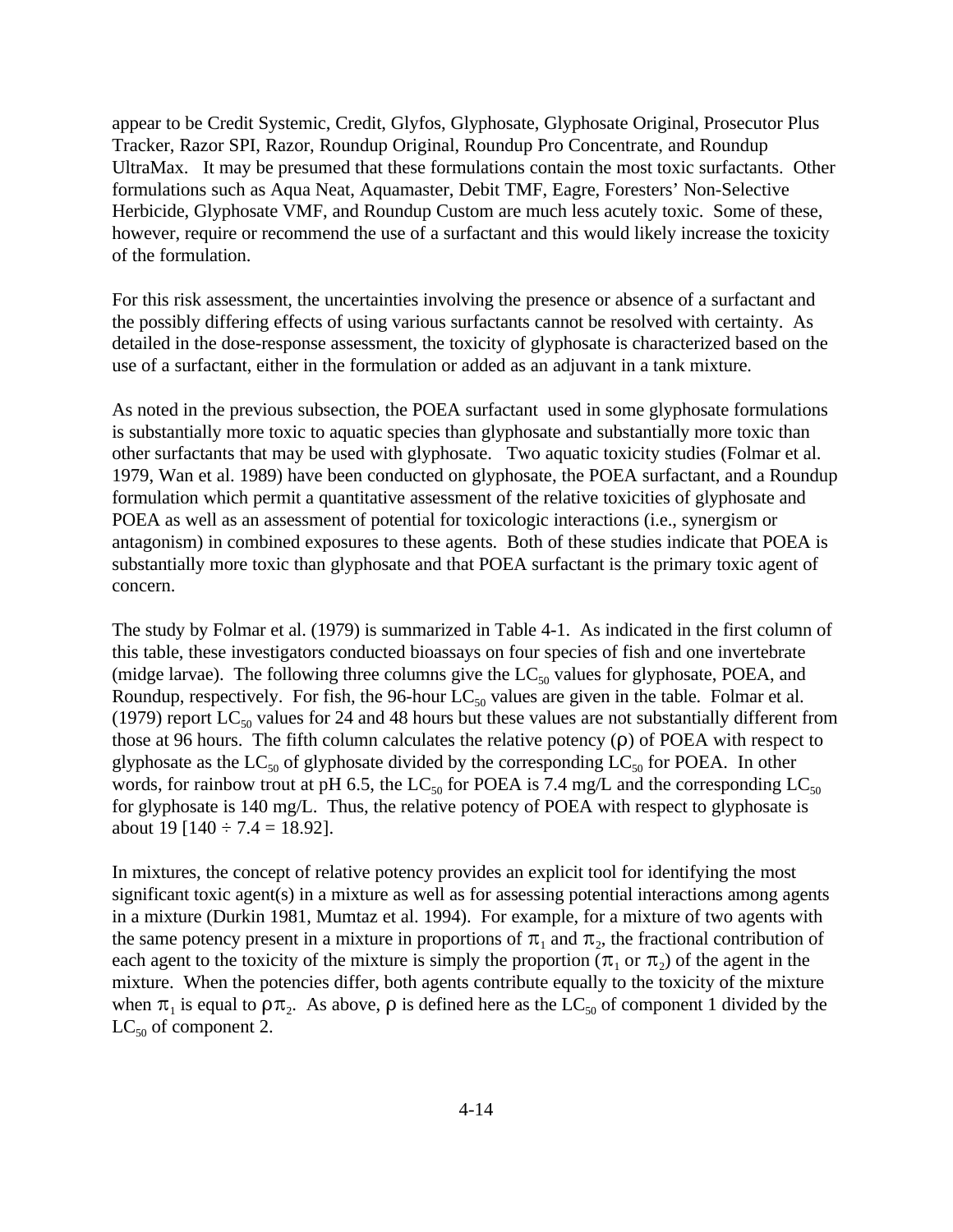In Roundup, glyphosate is present at 356 g/L and POEA is present at 150 g/L. The proportion of glyphosate in Roundup ( $\pi$ <sub>G</sub>), ignoring the only other constituent which is water, is about 0.7 [356: $(356+150)$ ]. Similarly, the proportion of POEA ( $\pi_s$  for proportion of surfactant) in the mixture is about 0.3 [150 $\div$  (356+150)]. Both constituents would contribute equally to the mixture if the relative potency of POEA was about 2.3  $[0.7 \div 0.3]$ . The relative potency of POEA with respect to glyphosate is much greater than 2.3, at least for fish species (Table 4-1). Thus, POEA is the more significant toxic agent in the mixture.

The magnitude of the difference can be expressed in various ways, the simplest of which is the ratio of the concentrations or equivalently the ratios of the proportions adjusted for the difference in potency:

For example, if the relative potency is 70, as it is in Table 4-1 for rainbow trout at pH 7.2, POEA may be said to contribute 30 [70  $\cdot$  0.3  $\div$  0.7] times more than glyphosate to the toxicity of the mixture.

This method of describing relative toxic contribution is based on the assumption that the components in the mixture do not affect one another (i.e., there are no toxicological interactions). For terrestrial plants, such interactions have been clearly documented. One method for assessing whether or not similar interactions are plausible in aquatic species is to compare the observed  $LC_{50}$  values for Roundup to the  $LC_{50}$  values that would be predicted by one model of noninteractive joint action, simple similar action (Finney 1971, Durkin 1981). Using this assumption, the expected  $LC_{50}$  can be calculated as:

$$
LC_{50_{Roundup}} = \frac{LC_{50_{Gbp}phovate}}{(\pi_G + \rho \pi_S)}
$$
(4-2)

where  $\pi$  and  $\rho$  are as defined above.

The predicted  $LC_{50}$  values for Roundup based on this assumption are presented in the second to the last column of Table 4-1, and the ratio of the predicted to observed  $LC_{50}$  values are given in the last column. Ratios >1 suggest some form of greater than additive toxicity, and, conversely, ratios  $<1$  indicate less than additive toxicity. Note also that the observed LC<sub>50</sub> values for Roundup are presented as the total concentration of glyphosate and POEA. In other words, the LC<sub>50</sub> values for Roundup reported in Folmar et al. (1979) are multiplied by 1.42 ((352+150)÷352) and give the  $LC_{50}$  values in units of weight of both glyphosate and POEA. These units are required for the above equation 4-2.

As indicated in Table 4-1, there is a tendency for the toxicity of glyphosate to decrease (i.e., the  $LC_{50}$  values increase) as the pH increases, although the changes are not substantial. The effect of pH on POEA is also not substantial but the effect seems to be the opposite of the effect that pH has on glyphosate. In all of the bioassays, the surfactant is more toxic than glyphosate. Because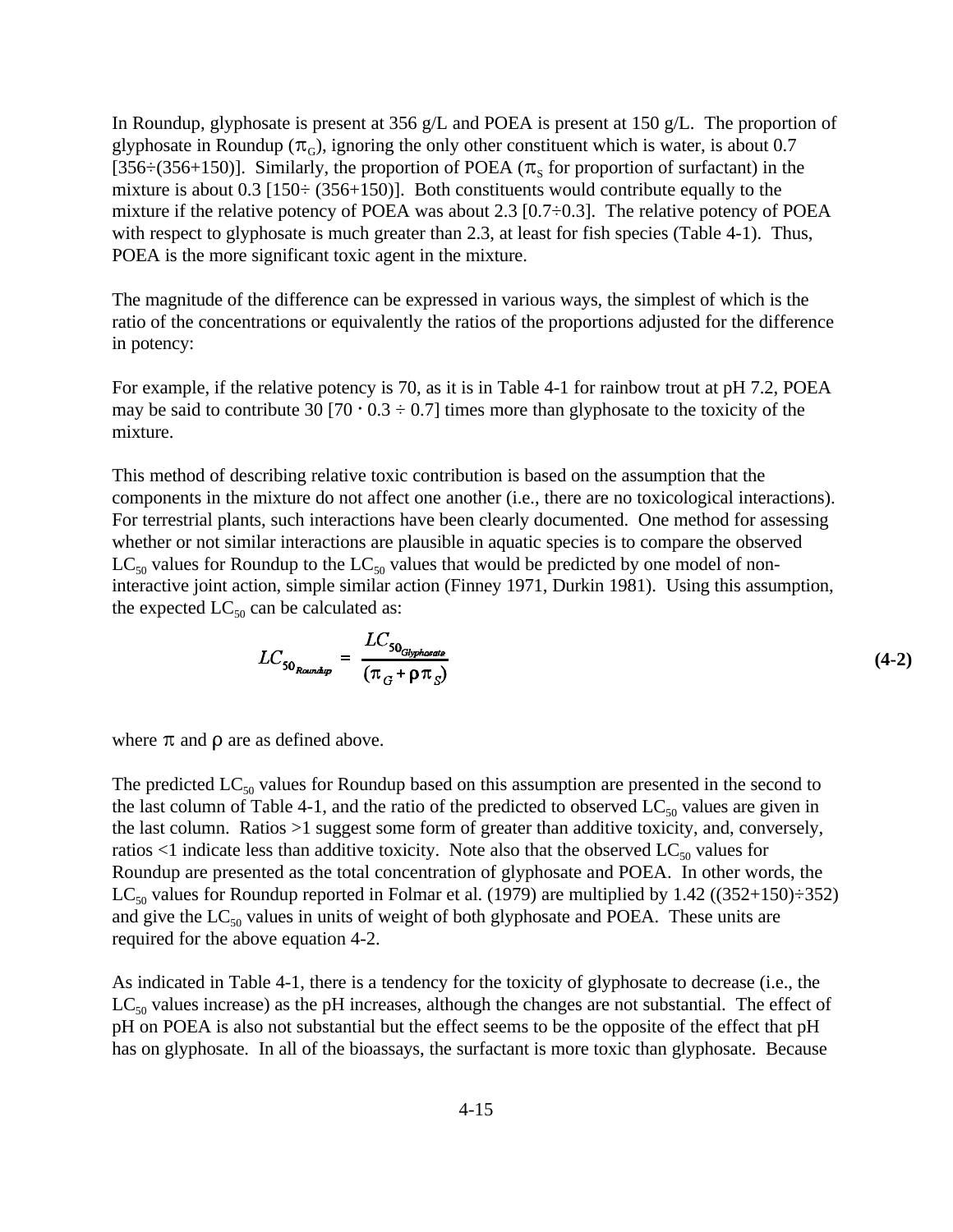of the effect of pH on toxicity, the relative potency of POEA increases as pH increases. At all pH levels, the ratio of predicted to observed  $LC_{50}$  values for Roundup does not deviate remarkably or systematically from unity, suggesting that no substantial interactions take place between these two compounds.

A similar analysis of the results presented by Wan et al. (1989) are summarized in Table 4-2. In general, this study agrees well with the earlier study by Folmar et al. (1979). In all cases, the surfactant is substantially more toxic than glyphosate. The effect of pH is more consistent and more substantial: the toxicity of glyphosate decreases and the toxicity of the surfactant increases with increasing pH. This is discussed further by Wan et al. (1992) but no additional experimental data are provided. Consequently, the relative potency of the surfactant to glyphosate also increases with increasing pH. The  $LC_{50}$  values reported in Wan et al. (1989) for Roundup are expressed as "*mg product/L*." In calculating the expected  $LC_{50}$  values for Roundup in Table 4-2, it is assumed that these  $LC_{50}$  values include the concentrations of both glyphosate and the surfactant. As indicated in the last column of this table, the ratio of the predicted to observed  $LC_{50}$  values for Roundup are consistently <1, indicating a less than additive interaction. Similarly, Wan et al. (1991) found no significant interaction between glyphosate and an indicator dye, referred to as basacid blue.

The significance of this information on the toxicity of the POEA surfactant to the current risk assessment is that much of the toxicity and all of the available monitoring data used in the risk assessment for aquatic species is on glyphosate rather than the surfactant. Because POEA is the toxic agent of primary concern in some Roundup formulations, the monitoring data used in the exposure assessment and toxicity data used in the dose response assessment must be adjusted, as discussed in Section 4.3, to consider the differences in potency between these two agents.

The only reported potential adverse effect in fish associated with field applications of a glyphosate/surfactant mixture is given by Trumbo (2002). This report involved the application of Rodeo (1.5%) and the surfactant R-11 (0.5%) to three sites for the control of purple loosestrife. Water samples were collected from water near the application. At one site, glyphosate was monitored at 0.85 mg/L and the surfactant was monitored at 0.4 mg NPE/L and 0.0125 mg/L. When fathead minnows were exposed to this water in the laboratory, 30% mortality was noted after 96 hours and this mortality was significantly  $(p<0.05)$  greater than control mortality. As discussed by Trumbo (2002), it is unlikely that the mortality was associated directly with glyphosate but the 96-hour  $LC_{50}$  for R-11 is about 4 mg/L or one-tenth of the monitored concentration of NPE and it is likely that the mortality was attributable to the surfactant.

*4.1.3.1.4. Sub-lethal Effects –* The sub-lethal effects of glyphosate are less well characterized than its acute lethal potency. As noted in Appendix 9, non-lethal NOEC concentrations are available in many of the studies that report  $LC_{50}$  values. These NOEC values may be regarded as information on *"sub-lethal"* exposures in that no lethality was observed. In terms of this risk assessment, however, the term *sublethal* is not intended to apply to endpoints that may be precursor effects leading to mortality such as various forms of necrosis or other degenerative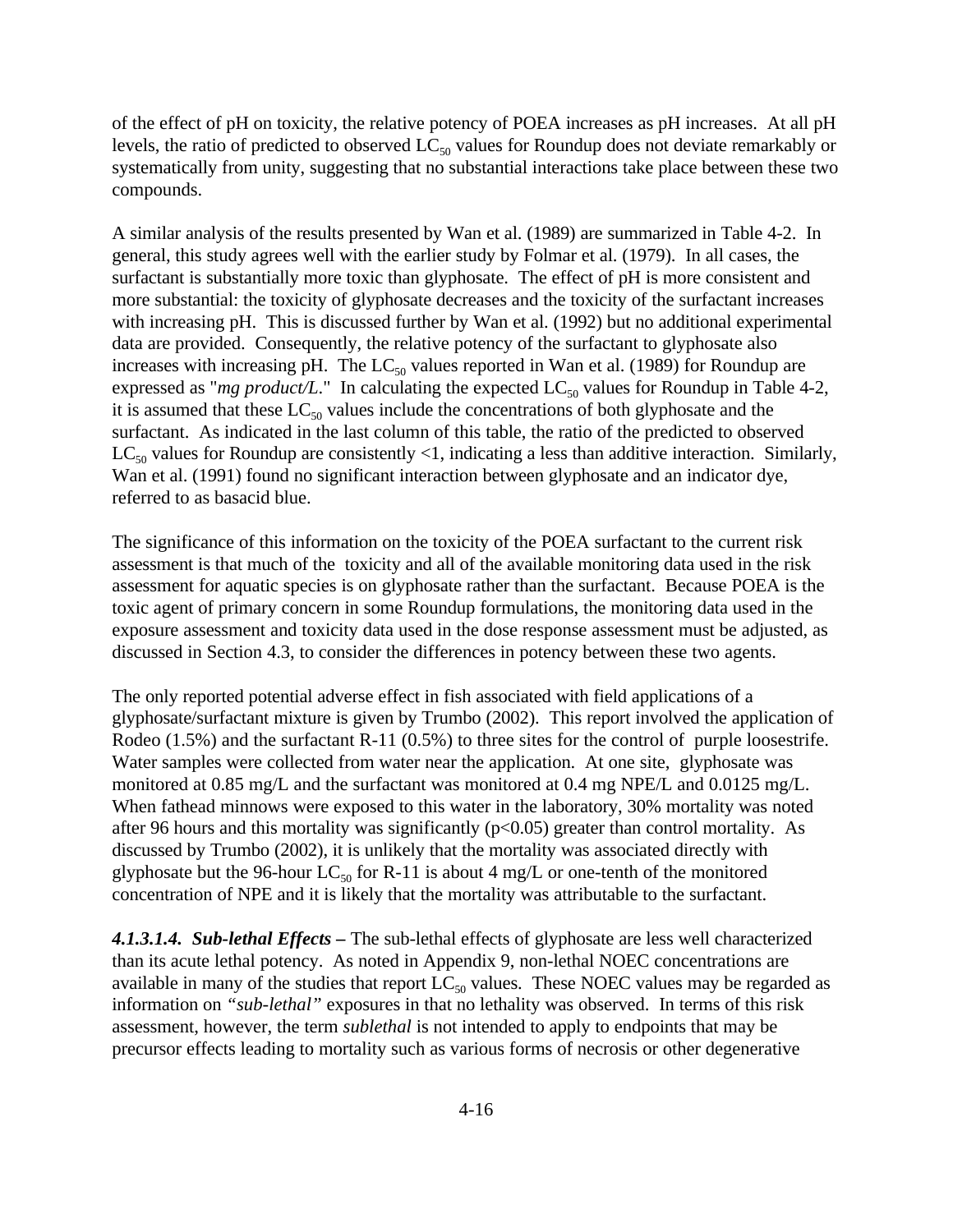changes in organs associated with the lethality. In addition, the term *sublethal* is not intended to apply to levels of exposure in which no mortality was observed. Such effects will be referred as *nonlethal* endpoints. Rather, *sublethal* will be used to designate endpoints that may lead to harmful but nonlethal effects that may impact the ability of wildlife species to maintain normal populations. In other words, the term *sub-lethal* is intended to designate effects that may impact reproduction, behavior, or the ability to respond to other stressors.

Six studies have reported and focused on acute effects other than mortality in fish (El-Gendy et al. 1998; Grisolia 2002; Janz et al. 1991; Morgan et al. 1991; Neskovic et al. 1996b; Szarek et al. 2000). The studies by Szarek et al. (2000) involve observations of nonlethal endpoints that do not substantially impact the hazard identification for fish. Janz et al. (1991) noted that short-term exposures at 5% to 85% of the 96 hour  $LC_{50}$  values of several glyphosate formulations do not induce indicators of physiological stress assayed as changes in biochemical parameters in blood. Morgan et al. (1991) noted that trout do not exhibit avoidance responses to glyphosate formulations at concentrations less than the 96-hour  $LC_{50}$ . Behavioral changes – i.e., changes in coughing and ventilation rates, changes in swimming, loss of equilibrium, and changes in coloration – were observed at 25% of the  $LC_{50}$  values over exposure periods of up to 96 hours. The study by Grisolia (2002) is of minimal relevance because it involved intra-abdominal injections in a erythrocyte micronucleus assay in *Tilapia rendalli*. The results of the assay were positive and the authors interpreted this as indicating that fish DNA might be more sensitive as an indicator of potential mutagenic effects. While this interpretation may have some merit, it does not add substantially to large data base available in a variety of mammalian systems, as discussed in Section 3.1.10. The study by Szarek et al. (2000) involved very brief exposures of carp to Roundup concentrations that are far greater than the  $LC_{50}$  values – i.e., 1 hour exposures to 205 mg a.e./L and one-half hour exposures to and 410 mg a.e./L. All fish died during these exposures. Changes were observed in the mitochondria of carp hepatocytes. The observed effects may be due to the uncoupling oxidative phosphorylation (Section 3.1.2). Conversely, given that all fish died during exposure, these effects may represent normal post-mortem pathology. In either event, this is not suggestive of a sub-lethal effect that is relevant to the assessment of population level effects.

The studies by Neskovic et al. (1996b) and El-Gendy et al. (1998) report effects that could be viewed as true sub-lethal toxicity. The study by Neskovic et al. (1996b) noted histologic changes in the gills, kidneys, and liver of carp, *Cyprinus carpio*. In this study, carp were exposed to *technical grade* glyphosate but the purity was only 62%, much lower than that used in current commercial formulations. Nonetheless, the 96-hour  $LC_{50}$  value for the technical grade glyphosate in carp is reported as 620 (607-638) mg/L, which is higher than values for more highly purified forms of glyphosate (Section 4.1.3.1.2) in trout and bluegill sunfish. The sub-lethal studies were conducted over 14-days of exposure to concentrations of 2.5, 5, 10 mg a.e./L. At 10 mg/L abnormal histopathologic changes were noted in the gills and liver. At 5 mg/L abnormal histopathologic changes were noted only in the gills. These changes were accompanied by increased alkaline phosphatase activity. While these effects cannot be directly associated with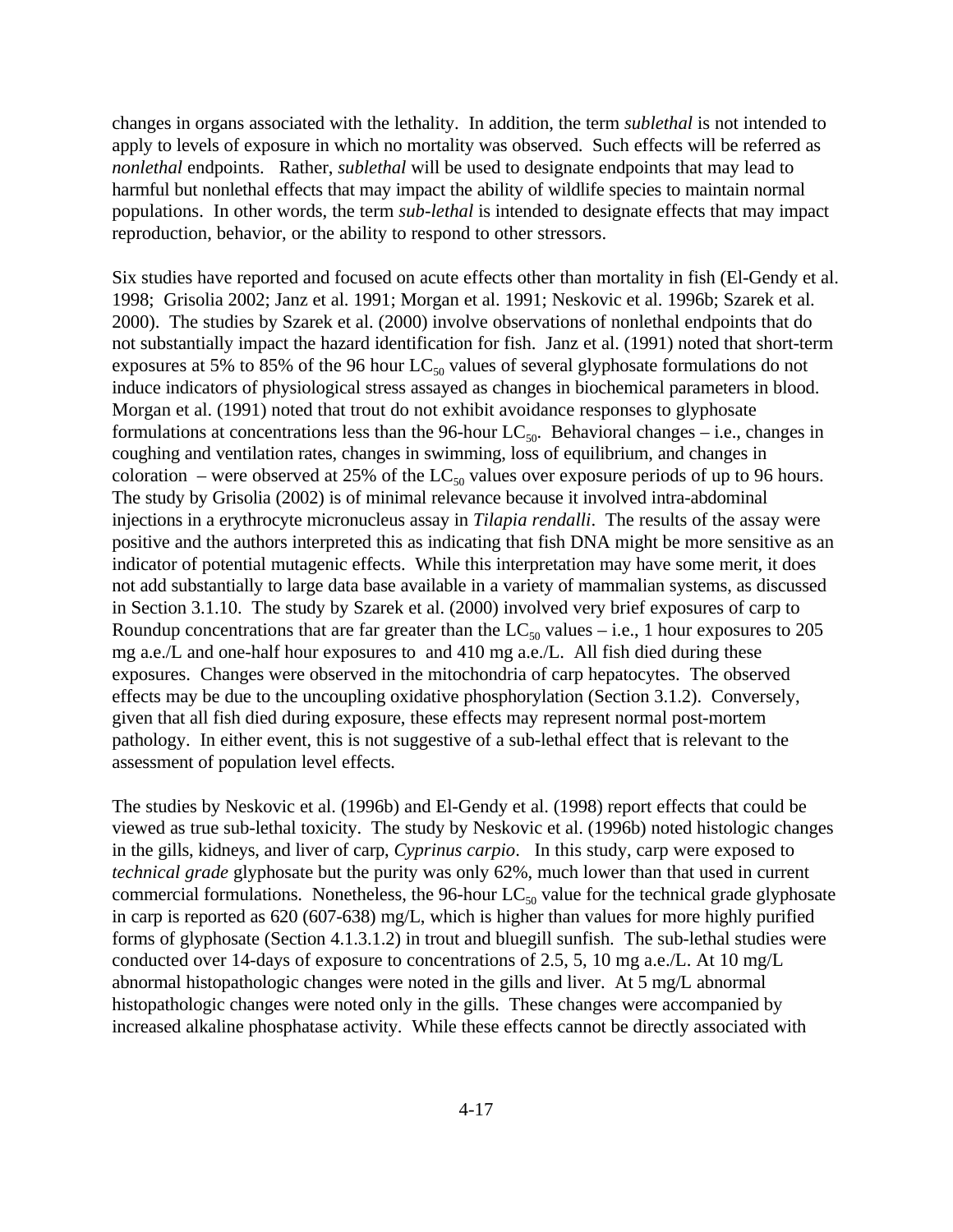potential longer term effects on fish populations, the histologic changes in the gills and liver would be classified as adverse.

In terms of impacting the risk assessment, however, it should be noted that a full life-cycle toxicity study has been conducted in fathead minnow, a standard chronic toxicity that was required by and accepted by the U.S. EPA (1993a). In this study, the NOEC was 25.7 mg/L (U.S. EPA, 1993a, p. 41). It is important to note that the NOEC from this full life-cycle toxicity study not only indicates a lack of mortality but also indicates that the fish were able to reproduce normally. Thus, it is conceivable, based on the work of Neskovic et al. (1996b), that the some at least transient histopathologic effects could occur at the NOEC was 25.7 mg/L. Nonetheless, in terms of the risk assessment, the life cycle NOEC of 25.7 mg/L remains the most appropriate basis for risk characterization.

El-Gendy et al. (1998) published a study on potential effects of glyphosate on immune function in fish. This is the only study that has reported any effect on immune function in any species. In this study, Bolti fish (*Tilapia nilotica*) were exposed for up to 4 weeks to glyphosate. However, neither the formulation of glyphosate nor the specific concentration used in the study are reported. Instead, exposure level was described as *"1/1000 of the field recommended concentration"* and the formulation is given only as *"glyphosate 48% SC*".

This study examined a number of important immunologic endpoints including:

- Proliferative response of splenocytes (LT) to the T-cell mitogens phytohemagglutinin (PHA) and concanavalin A (Con A) and to the B-cell mitogen lipopolysaccharide (LPS) using This is an *in vitro* assay for cell-mediated immunity.

- The Plaque Forming Cell (PFC) assay following *in vitro* immunization with sheep red blood cells (SRBC). This is a key assay to determine effects on humoral (antibody in circulation) immunity.

- The quantification of serum anti-SRBC levels. This endpoint is also an assay for humoral immunity.

- The electrophoretic evaluation of serum protein fractions. This is a general parameter for detection of overt/non-specific toxicity.

However, there are several aspects of this study that pose difficulties in interpreting the data.

Firstly, it is stated that the LT assay was performed on blood samples taken at 1 hr, 24 hr, 2 and 4 weeks from the time of treatment. It is assumed that for each of these treatment dates a new set of cultures would be set up. Therefore one would expect to have stimulation index (SI) values for the control for each of the mitogens tested at each time point. This is not the case since SI values for all three mitogens are presented only once. Furthermore, it is not clear for which time point the stated SI values are (see Table 1 in El-Gendy et al. 1998). Secondly, the authors report data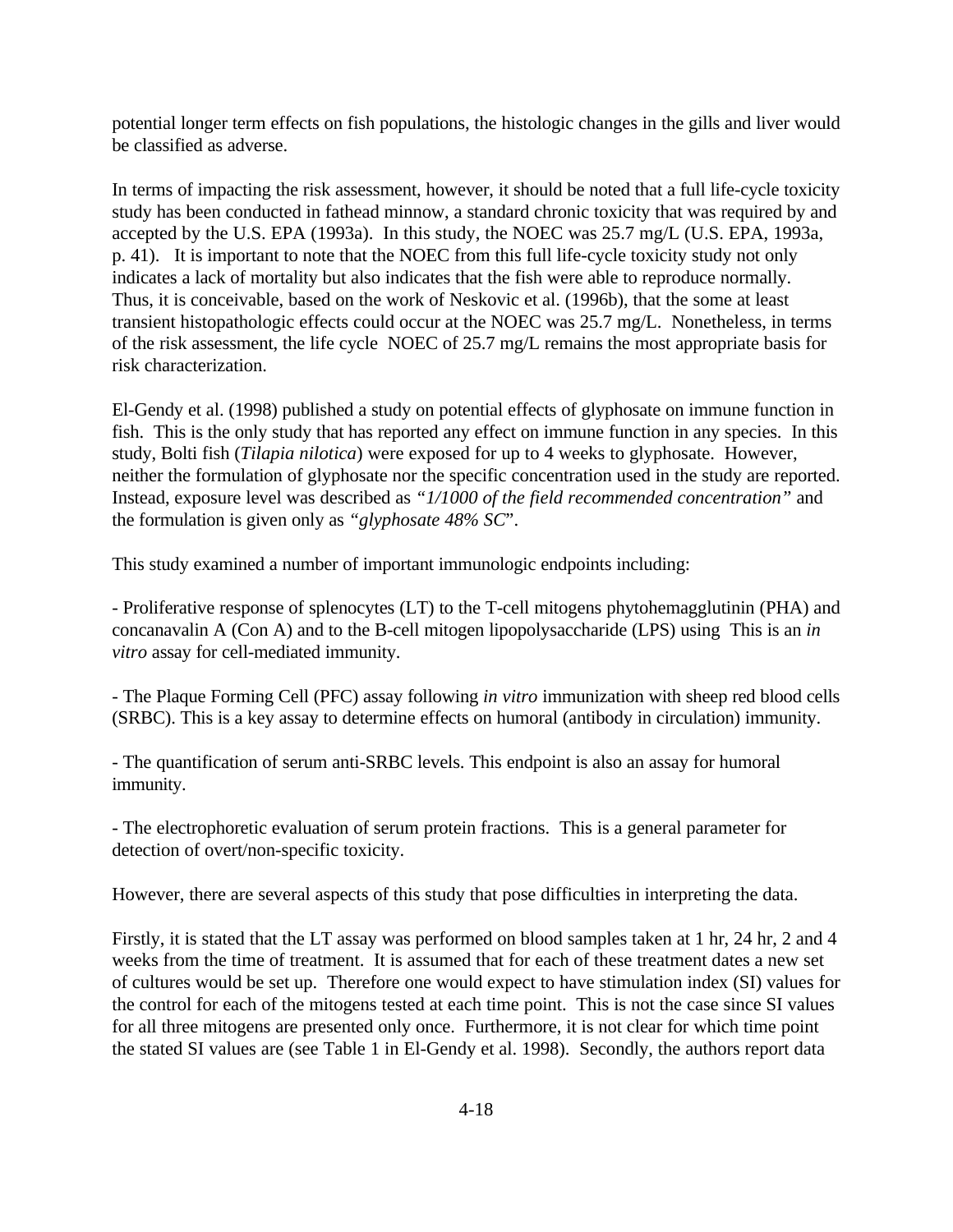for the anti-SRBC titres (Table 3 in El-Gendy et al. 1998) at 1 hr, 24 hr, 2 and 3 weeks. No data are presented for optimizing the number of SRBC injected. The schedule of immunization (one injection vs multiple injections) with SRBC is not stated by the authors. It is rather odd that statistically significant depressed anti-SRBC titres are noted within one hr following treatment. Further, no data are presented on the preimmunization level of anti-SRBC in the control and treated. Also only one control value is presented and the time point to which this value applies is not specified. Finally, no control values are presented for each of the time points to which the treated groups should be compared.

The PFC assay is carried out in vitro using several treatment levels in  $\mu$ M quantities. Data from this assay is questionable for the following reasons: It is not clear whether the assay was performed in groups of fish separate from those which were immunized for anti-SRBC *in vivo*; there is evidence from Table 2 in El-Gendy et al. 1998 that the concentrations used in this assay are cytotoxic to spleen cells. Thus, the issue of direct toxicity of the chemicals in question on cells of the immune system is a very important issue. Ideally there should be very little toxicity when one deals with immunologic assays. In addition, the data on protein levels and serum fractions are inconclusive. Lastly, and most importantly, the authors do not mention any infections of the fish and have not challenged the fish with any infectious agent to test for a potential decrease in resistance to infection due to effects on the immune system. In terms of potential ecological effects, the failure to test for susceptibility to infections greatly reduces the utility of this study. Thus, it can not be concluded from the data presented in this study that the effects reported on the immune system represent a direct toxic effect on the immune parameters examined. Given the reported cytotoxicity, it is plausible that the reported immune effects are the result of general cytotoxicity rather than due to specific effects on immune function.

In addition to the above noted deficiencies, the study by El-Gendy et al. (1998) is inconsistent with a full life-cycle toxicity study conducted in fathead minnow (U.S. EPA, 1993a, p. 41), as discussed above. While El-Gendy et al. (1998) do not report the concentration tested in their study, the study required by U.S. EPA defines clearly a NOEC for an exposure over a life span. If glyphosate had caused any substantial impairment of immune function in this assay, signs of the immune impairment – i.e., increased infections – should have been apparent. Thus, in terms of the ecological risk assessment, the study by El-Gendy et al. (1998) has no substantial impact.

*4.1.3.1.5. Field Studies –* Several field studies are available indicating that the application of glyphosate to control aquatic weeds is beneficial to fish populations. Caffrey (1996) evaluated the efficacy of glyphosate in the control of emergent weeds along the river Boyne in Ireland. Glyphosate was applied as a "5L/ha" formulated product that is not otherwise specified. In other words, the information in this publication is not sufficient to calculate exposures either as lb/acre or concentration of glyphosate in water. While no rigorous studies of fish populations were conducted, anecdotal accounts from local anglers indicated that brown trout and salmon populations were enhanced and that the fish were observed to spawn in newly cleared areas. Similarly, Olaleye and Akinyemiju (1996) report a beneficial effect on fish populations in Nigeria when Roundup (360 g/L) was used for aquatic weed control and Kruger et al. (1996) report no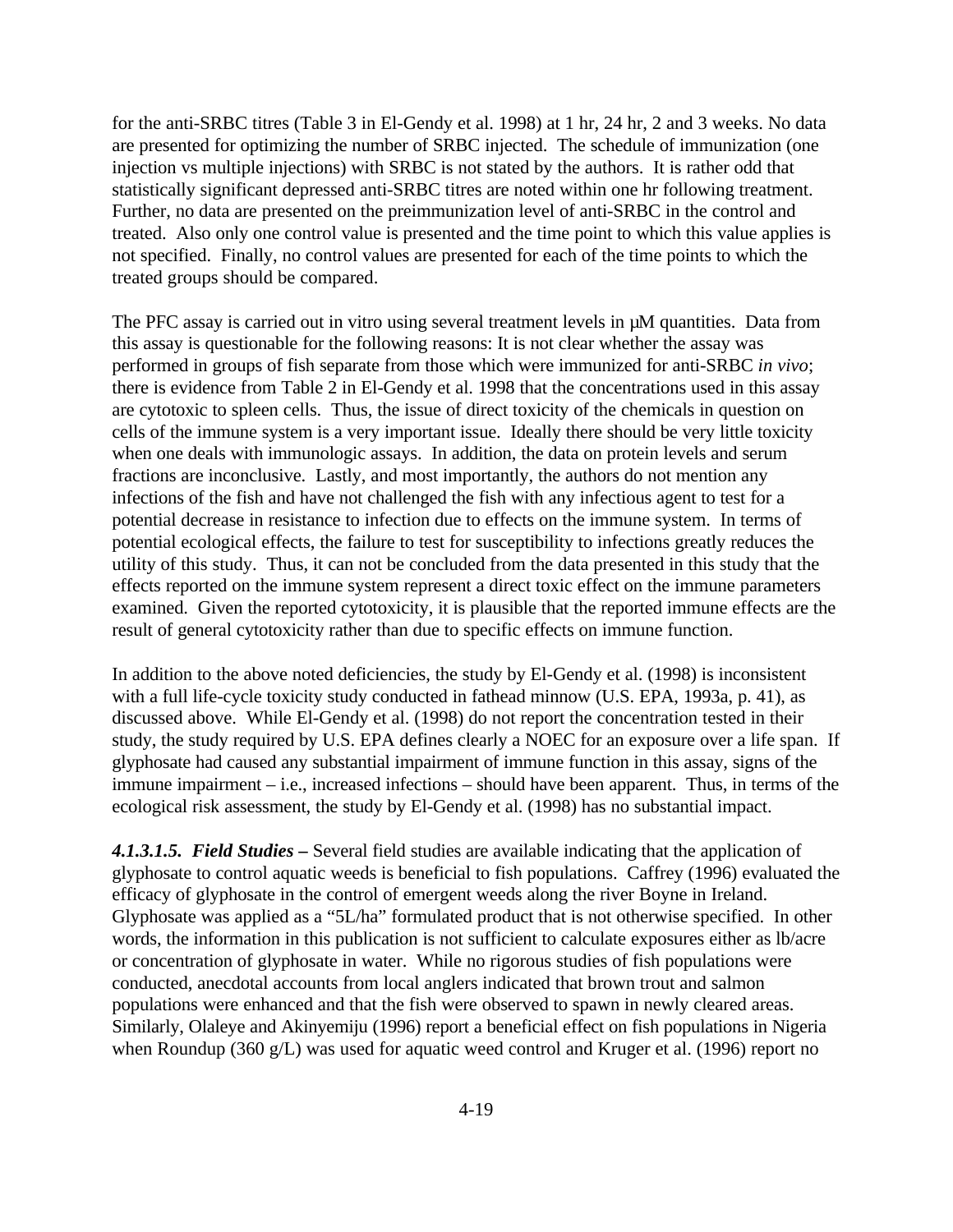adverse effects when Roundup (360 g/L) was used for aquatic weed control in commercial carp production facilities. In an abstract, D'Silva et al. (1997) report that glyphosate was the least toxic herbicide, compared to 2,4-D, diquat, fluridone, endothall, in terms of sub-lethal effects in largemouth bass. This publication, however, provides little detail and a full publication has not been encountered in the literature.

*4.1.3.2. Amphibians –* The observation of hind limb deformities in free-living amphibians has substantially increased concern for the effects of xenobiotics on populations of amphibians (e.g., Quellet et al. 1997). Glyphosate IPA, Roundup, and the POEA surfactant used in Roundup have been specifically tested for malformations in the frog embryo teratogenesis assay (Perkins et al. 2000). In this assay, frog (*Xenopus laevis*) embryos are exposed to the test solution in petri dishes for 96-hours. As in the bioassay in fish, the least toxic agent was glyphosate IPA with an LC<sub>50</sub> of 5407 mg a.e./L and an LC<sub>5</sub> of 3779 mg a.e./L, indicating that glyphosate IPA is less toxic to frog embryos than to fish. Also as with fish, the most toxic agent was the POEA surfactant with  $LC_{50}$  of 2.7 mg/L and an  $LC_5$  of 2.2 mg/L. The Roundup formulation has an intermediate toxicity with an LC<sub>50</sub> of 9.4 mg a.e./L and an LC<sub>5</sub> of 6.4 mg a.e./L. The LC<sub>50</sub> values are comparable to the those of fish. No reported hind limb abnormalities were noted. The only abnormalities specified in the publication include uncoiling of the gut, edema, blistering, abnormal pigmentation, and axial twisting in control embryos. No statistically significant increase in abnormalities were seen in any groups exposed to glyphosate IPA, Roundup, and the POEA surfactant at levels that were not lethal. The precise number and nature of abnormalities in the groups exposed to lethal concentrations of glyphosate IPA, Roundup, and the POEA surfactant are, however, not specified.

Smith (2001) assayed another formulation of glyphosate, Kleeraway Grass and Weed Killer RTU (Monsanto), that contains glyphosate IPA at 0.75% as well as an ethoxylated tallowamine surfactant. Bioassays were conducted on tadpoles (1 week post-hatching) of the western chorus frog, *Pseudacris triseriata*, and the plains leopard frog (*Rana blairi*). The concentrations used in the bioassays are specified in the publication as 0.0001, 0.001, 0.01, 0.1 dilutions of the formulated product. A 0.75% formulation contains 7.5  $g/L$ . Thus, the concentrations used in this study correspond to 0.75 mg IPA/L, 7.5 mg IPA/L, 75 mg IPA/L, and 750 mg IPA/L or 0.56 mg a.e./L, 5.6 mg a.e/L, 56 mg a.e./L, 560 mg a.e./L. The test protocol involved a 24-hour exposure period followed by a two week observation period to detect sub-lethal toxicity. In *Pseudacris triseriata,* 100% mortality was observed at all concentrations above 0.56 mg a.e./L and 55% mortality was observed at this concentration. During the post-exposure observation period, 4/9 animals died in first 2 days. In an initial experiment with *Rana blairi*, all tadpoles died at all concentrations. In a repeat experiment using older tadpoles (not otherwise specified), all animals survived at 0.56 mg a.e./L. In both species, normal growth and development was observed over the two week observation period in all survivors.

This very high sensitivity of tadpoles reported by Smith (2001) is not consistent with the study by Bidwell and Gorrie (1995), who assayed the toxicity of glyphosate and "Roundup 360" in four species of frogs from western Australia. For juvenile frogs,  $48$ -hour LC<sub>50</sub> values were 51.8 mg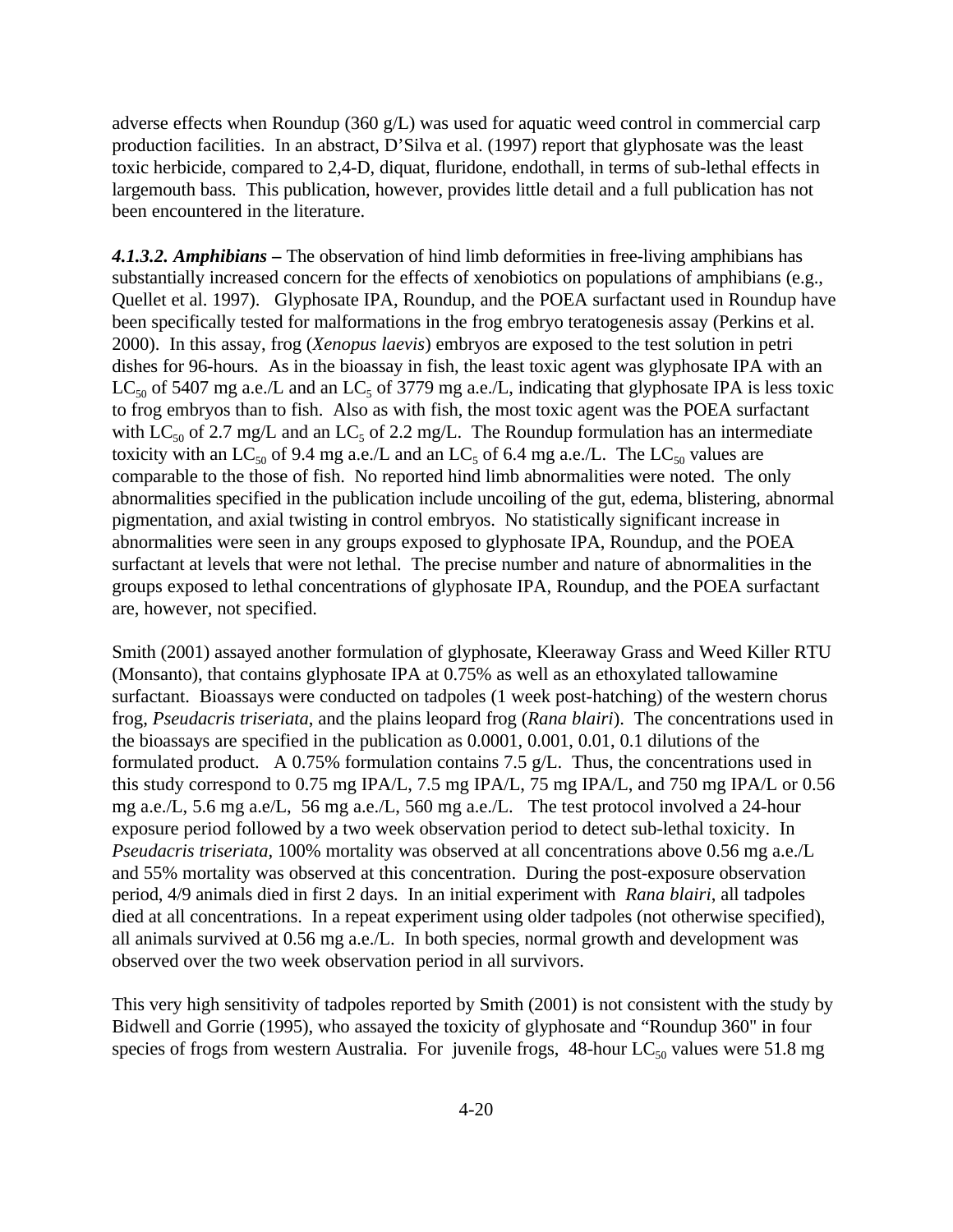a.e./L for Roundup 360 and 83.6 mg/L for technical grade glyphosate. For tadpoles, 48-hour  $LC_{50}$  values were 11.6 mg a.e./L for Roundup 360 and 121 mg/L for technical grade glyphosate. Thus, while the tadpoles were somewhat more sensitive than juveniles, the reported  $LC_{50}$  values are in the range of those seen in fish.

An additional formulation of glyphosate, Roundup Biactive is available in Australia (Monsanto Australia Limited, 2000). This formulation is less toxic than Roundup to aquatic species based on bioassays in various species of frogs (Mann and Bidwell 1999).

Cole et al. (1997) report no effect on populations of six species of amphibians (based on capture rates) among clearcut sites with and without glyphosate applications. Species included rough-skin newt, ensatina, Pacific giant salamander, Dunn's salamander, western redback salamander, and relegged frog. Removal of red alder from the habitat, reduced amphibian populations regardless of the method used to remove the alder.

**4.1.3.3. Aquatic Invertebrates –** As with the toxicity data on fish, the U.S. EPA (1993c) summarizes a standard set of bioassays of toxicity to aquatic invertebrates. For aquatic invertebrates, however, the  $LC_{50}$  values are typically given based on a 48 hour rather than 96 hour exposure period. The 48-hour LC<sub>50</sub> of technical grade glyphosate (83%) to *Daphnia magna* is listed as 780 mg/L, substantially higher than the 96-hour  $LC_{50}$  values in freshwater fish. For the common midge, *Chironomus plumosus*, the 48-hour  $LC_{50}$  of 96.7% technical grade glyphosate is listed as 55 (31-97) mg/L (U.S. EPA/OPP 1993c, p. 44). As with fish, the toxicity of some formulated glyphosate products is much greater, with  $LC_{50}$  values as low as 3 mg/L (U.S. EPA/OPP 1993c, p. 46). These and other more recent studies submitted to U.S. EPA (e.g., Long et al. 1996a; Long et al. 1996b; Drottar and Swigert 1998a) on the toxicity of glyphosate and glyphosate formulations are summarized in Appendix 3 (comparison of formulations) and Appendix 10 (toxicity to aquatic invertebrates).

In addition to registrant submitted studies, Alberdi et al. (1996) has published a comparative study on the toxicity of a glyphosate formulation to two species of daphnids, *Daphnia magna* and *Daphnia spinulata*. The formulation of glyphosate tested in this study contained glyphosate IPA 48% and a different surfactant - characterized as a oxide-coco-amide-propyl dimethyl-amine (15%). The 48 hour  $EC_{50}$ s at IPA are reported as 66.18 mg/L in *D. spinulata* and 61.72 (58.8-64.2) mg/L in *D. magna*. These are comparable to the  $LC_{50}$  of 72 mg/L for a glyphosate formulation containing the "W" surfactant (U.S. EPA/OPP 1993c).

One chronic life cycle toxicity study with *Daphnia magna* is reported in U.S. EPA/OPP (1993c) with an MATC of between 50 and 96 mg/L. This is comparable to the NOEC of 25.7 mg/L in the life-cycle study in fish (Section 4.1.3.1.2). As with the fish study, this is the most relevant bioassay in aquatic invertebrates for assessing the longer term effects of glyphosate in ambient water.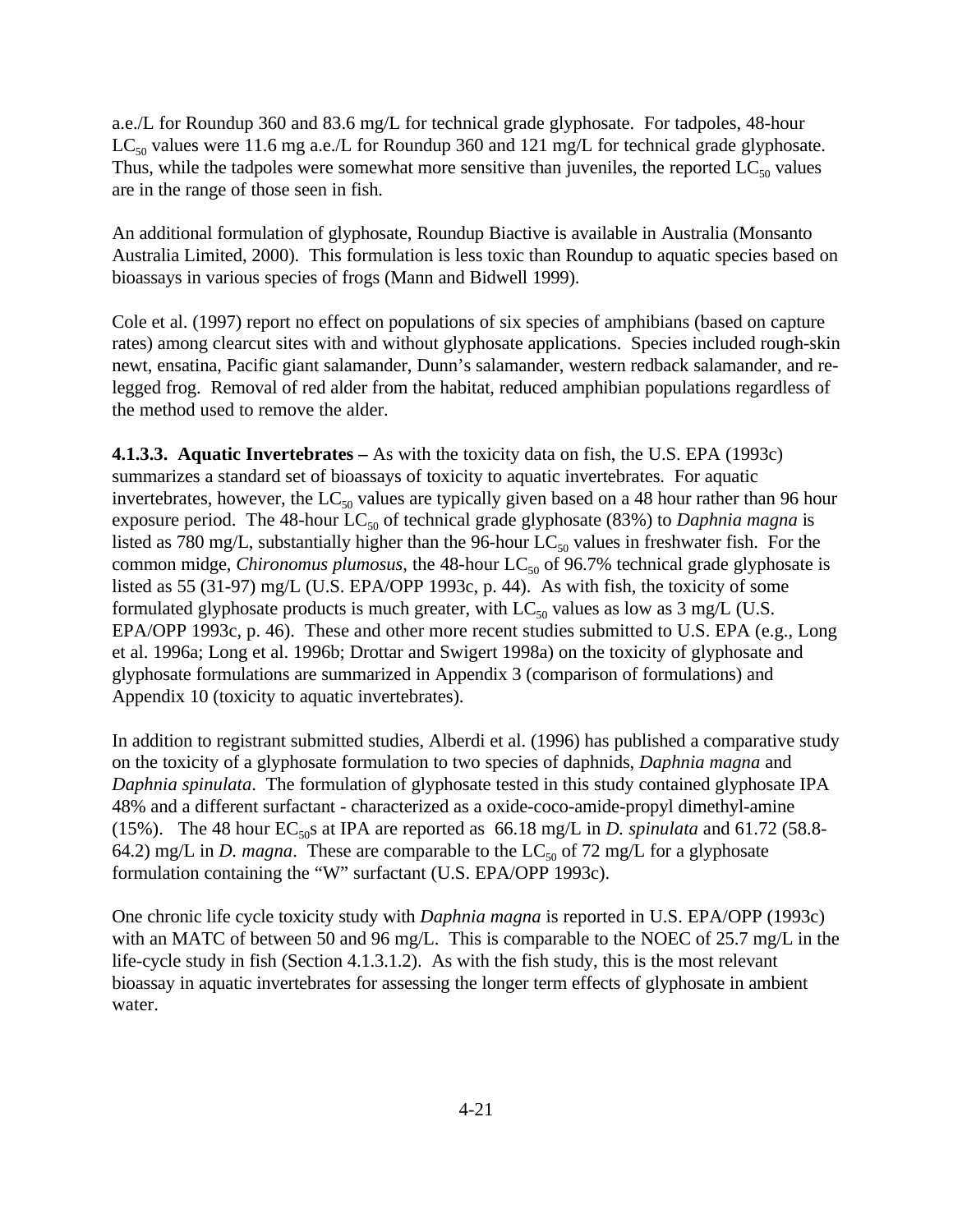The effects of glyphosate have also been determined in an aquatic snail, *Pseudosuccinea columella*, intermediate host of the sheep liver fluke. Tate et al. (1997) assayed glyphosate acid for sub-lethal effects on egg production at concentrations of 0.1, 1, and 10 mg a.e./L for 3 generations. No marked effects were noted on the first or second generations. In the third generation, snail embryos exposed to 1 mg/L developed much faster than those exposed at 0.1 or 10 mg/L and faster than control snails. Hatching, however, was inhibited at 10 mg/L and inhibited slightly at 0.1 mg/L but egg-laying capacity increased at both of these concentrations. In a follow up study, Tate et al. (2000) noted effects on concentrations of amino acids in snails (specifically alanine, glycine, glutamic acid and threonine) at the same concentrations. Effects on concentrations of some proteins have also been noted by Christian et al. (1993) for this species of snail. The mechanism for the effect of glyphosate on amino acid and protein metabolism is not known. In terms of reproductive effects that might be significant, the Tate et al. (1997) study suggests that some changes could be observed at concentrations as low as 0.1 mg/L but that the mixed effects of glyphosate on egg-laying capacity and hatching could be off-setting in terms of total reproductive capacity.

Various field studies have not noted any remarkable effects on aquatic invertebrates. At application rates of 1 L Rodeo/ha for the control of purple loosestrife, Gardner and Grue (1996) noted no adverse effects on aquatic invertebrates. At application rates of 0.94 or 1.48 kg a.i./ha as glyphosate IPA (Rodeo), Hagg (1986) found no indication of lethality in two water hyacinth weevils, *Neochetin eichhorniae* and *N. bruchi*. In a forest pond mesocosm, Hildebrand et al. (1980) found no differences in invertebrate survival over an 8 day period after sprays of 2.2 kg/ha, 22 kg/ha and 220 kg/ha. Lastly, no indication of short or long term (119 days) effects were noted after the application of a Rodeo and X-77 mixture in control of smooth cordgrass in a marine estuary. In this study, Rodeo was applied at a rate of 4.7 L/ha and X-77 was applied at a rate of 1 L/ha (Simenstad et al. 1996).

**4.1.3.4. Aquatic Plants –** The toxicity of glyphosate to aquatic plants has been evaluated by U.S. EPA/OPP (1993c) based on studies submitted for the registration of glyphosate. In addition, several studies are available from the open literature as well as more recent studies submitted to U.S. EPA. These studies are detailed in Appendix 11 for both algae and aquatic macrophytes. As would be expected from a herbicide, glyphosate is much more toxic to aquatic plants than animals.  $EC_{50}$  values for technical grade glyphosate in algae reported by U.S. EPA/OPP (1993c, p. 51) are as low as 0.85 mg/L for *Skeletonema costatum* (a marine species). The lower value of 0.85 mg/L for *Skeletonema costatum* appears to be the most sensitive bioassay reported. In a more recent study on this species, Smyth et al. (1996c) report an  $EC_{50}$  of 12 (7.6-19) mg/L a 5day with an NOEC of 1.8 mg/L and a LOEC of 3.2 mg/L.

Some species appear to be much more tolerant than *Skeletonema costatum*. Smyth et al. (1996d) report EC<sub>50</sub> of 17 (13-24) mg/L for a freshwater diatom *Navicula pelliculosa*, with growth enhancement observed at 1.8 mg/L and no inhibition observed at concentrations below 32 mg/L – i.e., the  $EC_{50}$  was estimated by extrapolation. The  $EC_{50}$  value reported for this species in EPA/OPP (1993c, p. 51) is to 39.9 mg/L. At stimulation of chlorophyll-a synthesis has also been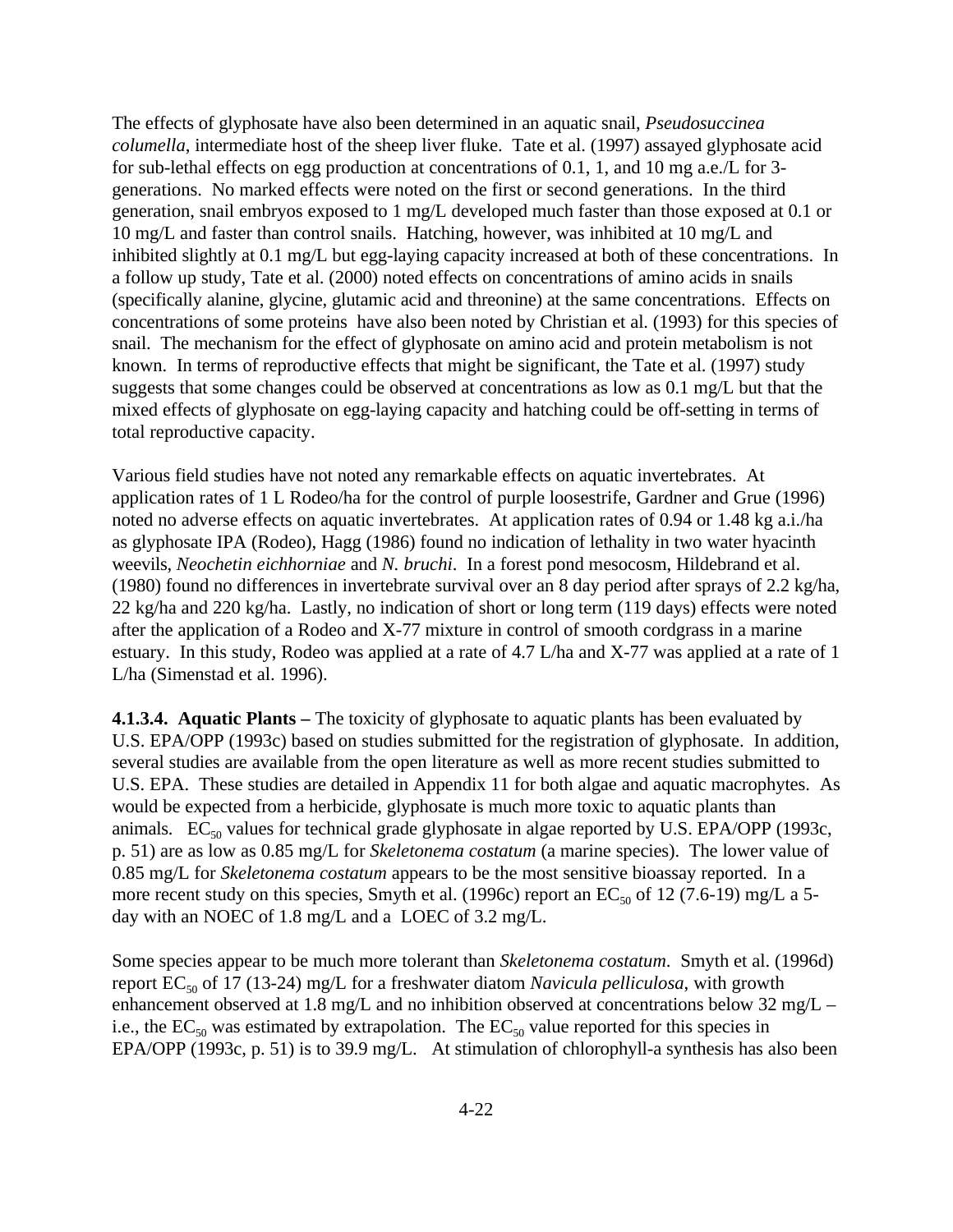reported by Wong (2000) in *Scenedesmus quadricauda* at low (0.02 mg/L) concentrations. The most tolerant species of algae appears to be *Chlorella fusca*, with an  $EC_{50}$  of 377 mg/L for growth inhibition (Faust et al. 1994).

Saenz et al. (1997) have reported that a commercial formulation of glyphosate, referred to as "Ron-do", is about equitoxic in *Scenedesmus acutus* and *Scenedesmus quadricauda* with glyphosate  $EC_{50}$  values of about 7.2 to 10.2 mg/L and  $EC_{50}$  values for Ron-do of about 99 mg/L when expressed as glyphosate concentrations. No information on this formulation, however, has been encountered and it does not appear to be distributed in the United States.

Freshwater aquatic macrophytes appear to be as sensitive to glyphosate as algae. The U.S. EPA/OPP (1996c) report a 7-day  $EC_{50}$  of 21.5 mg/L in duckweed for technical grade glyphosate, very similar to the EC<sub>50</sub> reported for the freshwater diatom, *Navicula pelliculosa*. More recently, Smyth et al. (1996a) reported an  $EC_{50}$  in duckweed for frond number 12 (11-14) mg/L, with a NOEC of 3 mg/L and a LOEC of 6 mg/L.

Austin et al. (1991) studied the effects of glyphosate on periphyton in artificial streams and noted an increase in periphyton concentrations at concentrations of 0.0019 - 0.2874 mg/L. The authors suggest that algae are using glyphosate as a phosphorous source and that glyphosate could contribute to eutrophication of coastal oligotrophic (nutrient poor and oxygen rich) waterways and this could effect salmonid populations. No specific data supporting this supposition, however, is reported. In a pond study, Perschbacher et al. (1997) report no adverse effect on plankton after an application of glyphosate at a rate of 0.43 kg/ha or about 0.4 lbs/acre.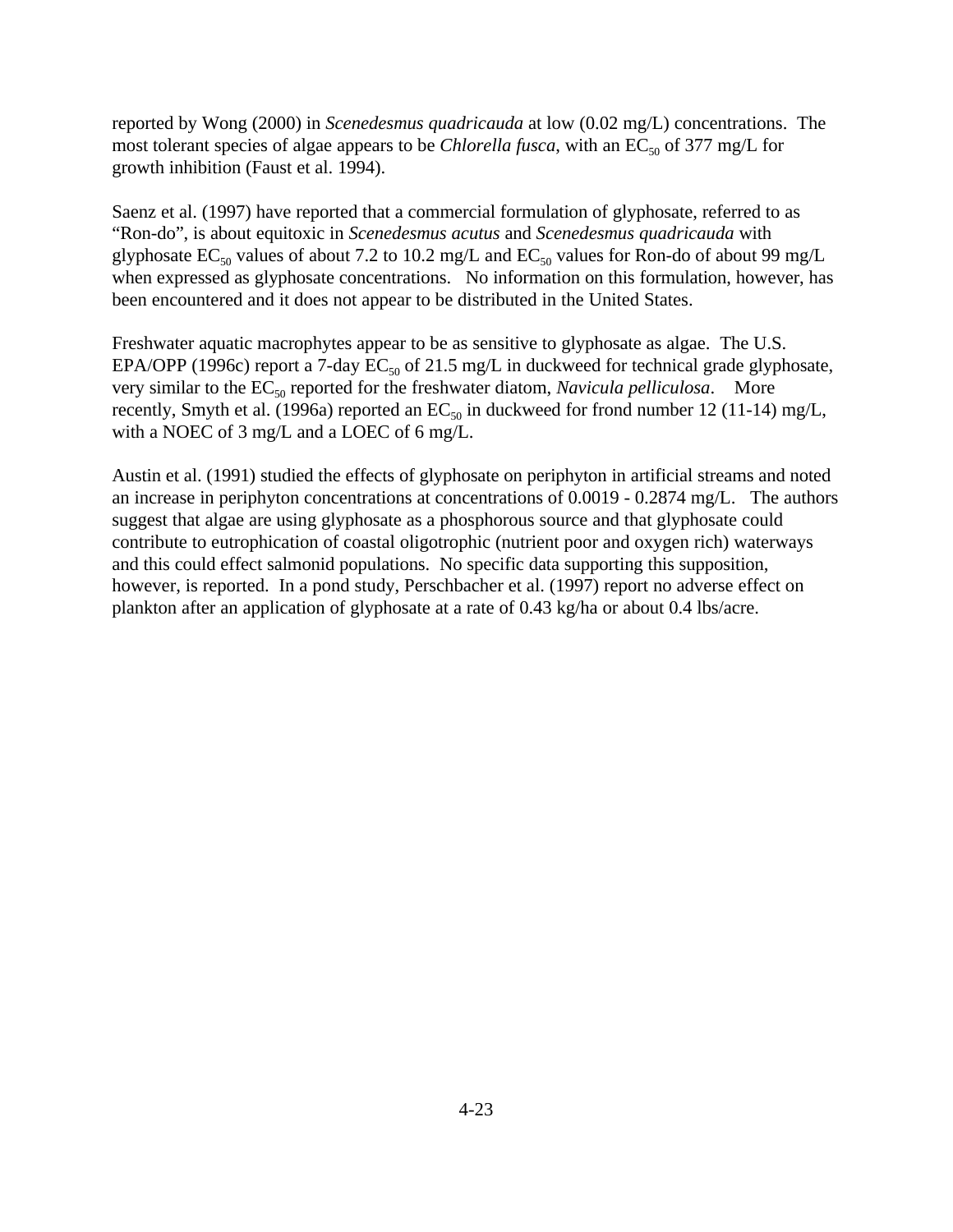### **4.2. EXPOSURE ASSESSMENT**

**4.2.1. Overview.** Terrestrial animals might be exposed to any applied herbicide from direct spray, the ingestion of contaminated media (vegetation, prey species, or water), grooming activities, or indirect contact with contaminated vegetation. The highest exposures for terrestrial vertebrates will occur after the consumption of contaminated vegetation or contaminated insects. In acute exposure scenarios, doses as high as 225 mg/kg are estimated. Other routes of exposure, like the consumption of contaminated water or direct spray, lead to lower levels of exposure. In chronic exposure scenarios, the estimated daily doses at the upper limits of exposure are in the range of about 50 to 80 mg/kg/day and are associated with highly conservative assumptions regarding the consumption of contaminated vegetation.

The primary hazards to non-target terrestrial plants are associated with unintended direct deposition or spray drift. Unintended direct spray will result in an exposure level equivalent to the application rate. At least some plants that are sprayed directly with glyphosate at or near the recommended range of application rates will be damaged. Based on the AgDRIFT model, no more than 0.0058 of the application rate would be expected to drift 100 m offsite after low boom ground applications. In order to encompass a wide range of field conditions, GLEAMS simulations were conducted for clay, loam, and sand at annual rainfall rates from 5 to 250 inches. Under arid conditions (i.e., annual rainfall of about 10 inches or less), there is no or very little runoff. Under these conditions, degradation, not dispersion, accounts for the decrease of glyphosate concentrations in soil. At higher rainfall rates, plausible offsite movement of glyphosate results in runoff losses that range from about negligible up to about 45% of the application rate, depending primarily on the amount of rainfall rather than differences in soil type.

The potential for effects on aquatic species are based on estimated concentrations of glyphosate in water that are identical to those used in the human health risk assessment without further elaboration. For an accidental spill, the central estimate for the concentration of glyphosate in a small pond is estimated at about 18.2 mg/L with a range from 1.8 to 127 mg/L. For longer term exposure scenarios, the expected concentrations of glyphosate in ambient water range from 0.0001 to 0.008 mg/L with a central value of 0.001 mg/L.

**4.2.2. Terrestrial Animals.** Terrestrial animals might be exposed to any applied herbicide from direct spray, the ingestion of contaminated media (vegetation, prey species, or water), grooming activities, or indirect contact with contaminated vegetation.

In this exposure assessment, estimates of oral exposure are expressed in the same units as the available toxicity data (i.e., oral  $LD_{50}$  and similar values). As in the human health risk assessment, these units are usually expressed as mg of agent per kg of body weight and abbreviated as mg/kg body weight. For dermal exposure, the units of measure usually are expressed in mg of agent per  $\text{cm}^2$  of surface area of the organism and abbreviated as mg/cm<sup>2</sup>. In estimating dose, however, a distinction is made between the exposure dose and the absorbed dose. The *exposure dose* is the amount of material on the organism (i.e., the product of the residue level in mg/cm<sup>2</sup> and the amount of surface area exposed), which can be expressed either as mg/organism or mg/kg body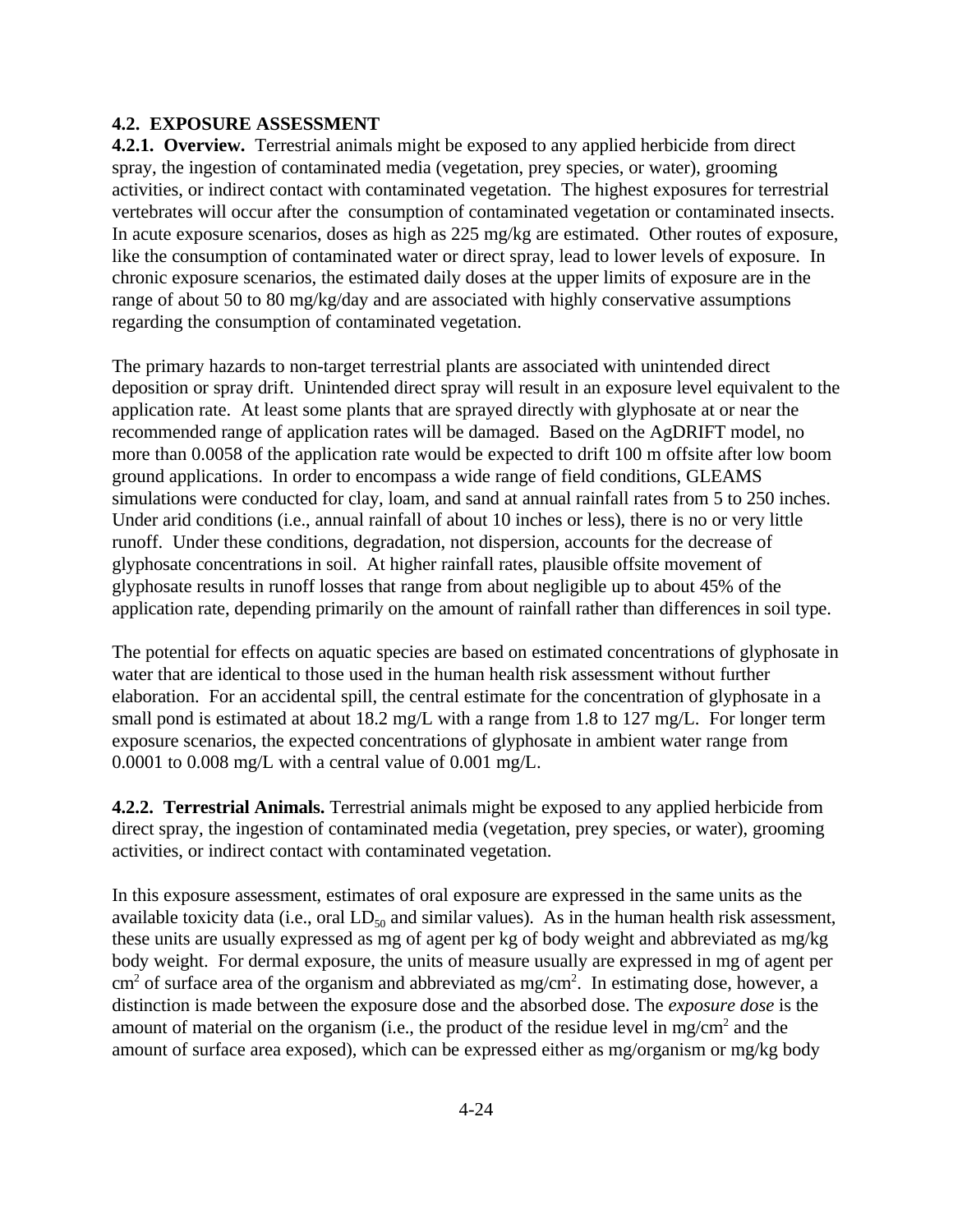weight. The *absorbed dose* is the proportion of the exposure dose that is actually taken in or absorbed by the animal.

For the exposure assessments discussed below, general allometric relationships are used to model exposure. In the biological sciences, allometry is the study of the relationship of body size or mass to various anatomical, physiological, or pharmacological parameters (e.g., Boxenbaum and D'Souza 1990). Allometric relationships take the general form:

$$
y = aW^x
$$

where *W* is the weight of the animal, *y* is the variable to be estimated, and the model parameters are **a** and **x**. For most allometric relationships used in this exposure assessment, **x** ranges from approximately 0.65 to 0.75. These relationships dictate that, for a fixed level of exposure (e.g., levels of a chemical in food or water), small animals will receive a higher dose, in terms of mg/kg body weight, than large animals.

Estimates of exposure are given for both a small and a large mammal as well as a small and a large bird. For many compounds, allometric relationships for interspecies sensitivity to toxicants indicate that for exposure levels expressed as mg toxicant per kg body weight (mg/kg body weight), large animals, compared with small animals, are more sensitive.

As discussed in Section 3.1.4 and 3.1.5, the limited data on glyphosate do suggest that larger mammals, specifically the dog, appear to be more sensitive to glyphosate than smaller mammals (i.e., rats and mice) but the data are not adequate to support the development of quantitative allometric relationships for toxicity. There are no data to assess species sensitivity in small and large birds.

The exposure assessments for terrestrial animals are summarized in Table 4-3. As with the human health exposure assessment, the computational details for each exposure assessment presented in this section are provided in the attached worksheets (worksheets F01 through F14).

*4.2.2.1.**Direct Spray –* In the broadcast application of any herbicide, wildlife species may be sprayed directly. This scenario is similar to the accidental exposure scenarios for the general public discussed in section 3.2.3.2. In a scenario involving exposure to direct spray, the extent of dermal contact depends on the application rate, the surface area of the organism, and the rate of absorption.

For this risk assessment, three groups of direct spray exposure assessments are conducted. The first, which is defined in worksheet F01, involves a 20 g mammal that is sprayed directly over one half of the body surface as the chemical is being applied. The range of application rates as well as the typical application rate is used to define the amount deposited on the organism. The absorbed dose over the first day (i.e., a 24-hour period) is estimated using the assumption of first-order dermal absorption. In the absence of any data regarding dermal absorption in a small mammal,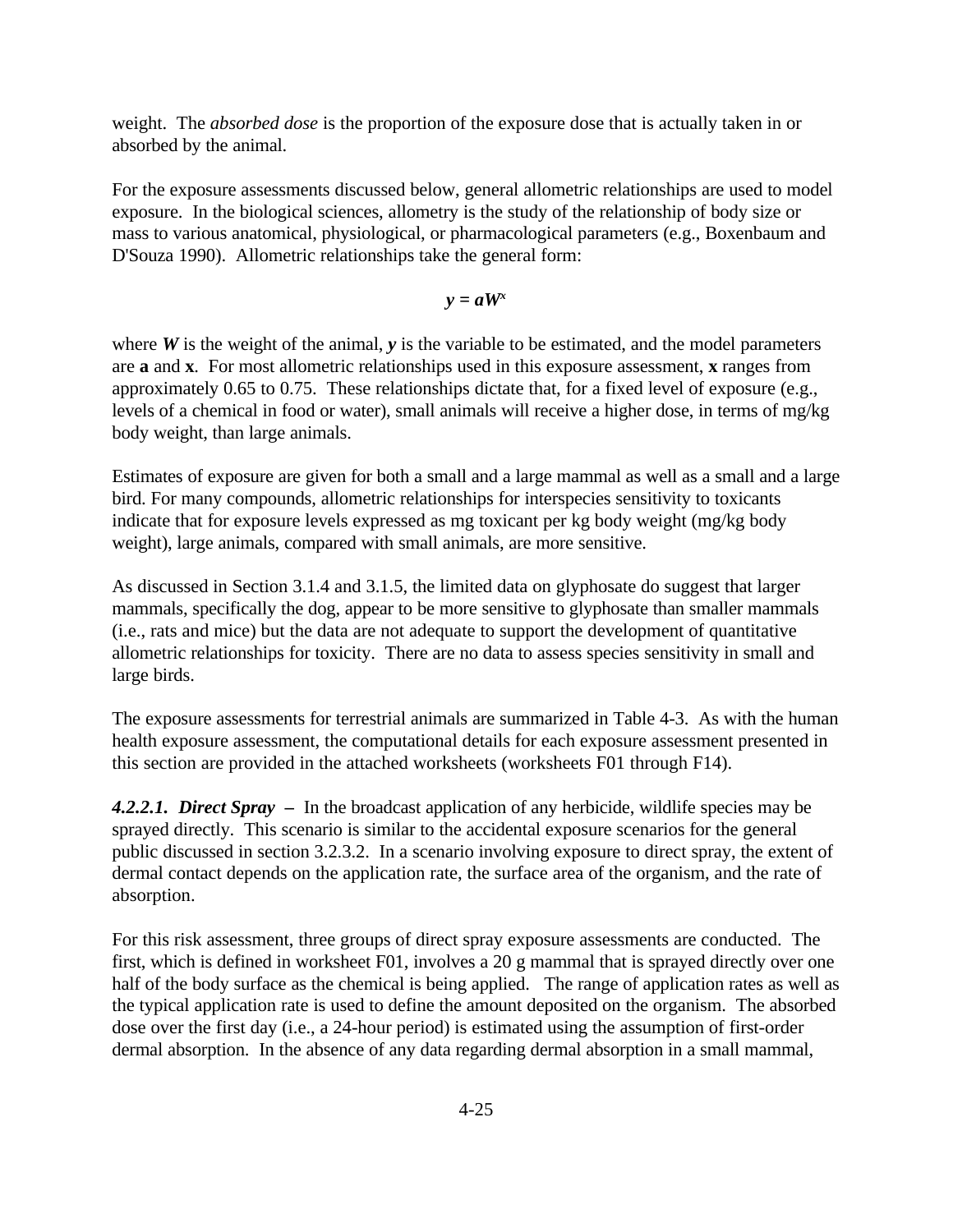the estimated absorption rate for humans is used (see section 3.1.7). An empirical relationship between body weight and surface area (Boxenbaum and D'Souza 1990) is used to estimate the surface area of the animal. The estimates of absorbed doses in this scenario may bracket plausible levels of exposure for small mammals based on uncertainties in the dermal absorption rate of glyphosate.

Other, perhaps more substantial, uncertainties affect the estimates for absorbed dose. For example, the estimate based on first-order dermal absorption does not consider fugitive losses from the surface of the animal and may overestimate the absorbed dose. Conversely, some animals, particularly birds and mammals, groom frequently, and grooming may contribute to the total absorbed dose by direct ingestion of the compound residing on fur or feathers. Furthermore, other vertebrates, particularly amphibians, may have skin that is far more permeable than the skin of most mammals (Moore 1964).

Quantitative methods for considering the effects of grooming or increased dermal permeability are not available. As a conservative upper limit, the second exposure scenario, detailed in worksheet F02a, is developed in which complete absorption over day 1 of exposure is assumed.

Because of the relationship of body size to surface area, very small organisms, like bees and other terrestrial insects, might be exposed to much greater amounts of glyphosate per unit body weight, compared with small mammals. Consequently, a third exposure assessment is developed using a body weight of 0.093 g for the honey bee (USDA/APHIS 1993). Because there is no information regarding the dermal absorption rate of glyphosate by bees or other invertebrates, this exposure scenario, detailed in worksheet F02b, also assumes complete absorption over the first day of exposure.

Direct spray scenarios are not given for large mammals. As noted above, allometric relationships dictate that large mammals will be exposed to lesser amounts of a compound in any direct spray scenario than smaller mammals. As detailed further in Section 4.4, the direct spray scenarios for the small mammal are substantially below a level of concern. Consequently, elaborating direct spray scenarios for a large mammal would have no impact on the characterization of risk.

*4.2.2.2. Indirect Contact –* As in the human health risk assessment (see section 3.2.3.3), the only approach for estimating the potential significance of indirect dermal contact is to assume a relationship between the application rate and dislodgeable foliar residue. The study by Harris and Solomon (1992) is used to estimate that the dislodgeable residue will be approximately 10 times less than the nominal application rate.

Unlike the human health risk assessment in which transfer rates for humans are available, there are no transfer rates available for wildlife species. As discussed in Durkin et al. (1995), the transfer rates for humans are based on brief (e.g., 0.5- to 1-hour) exposures that measure the transfer from contaminated soil to uncontaminated skin. Species of wildlife are likely to spend longer periods of time, compared to humans, in contact with contaminated vegetation.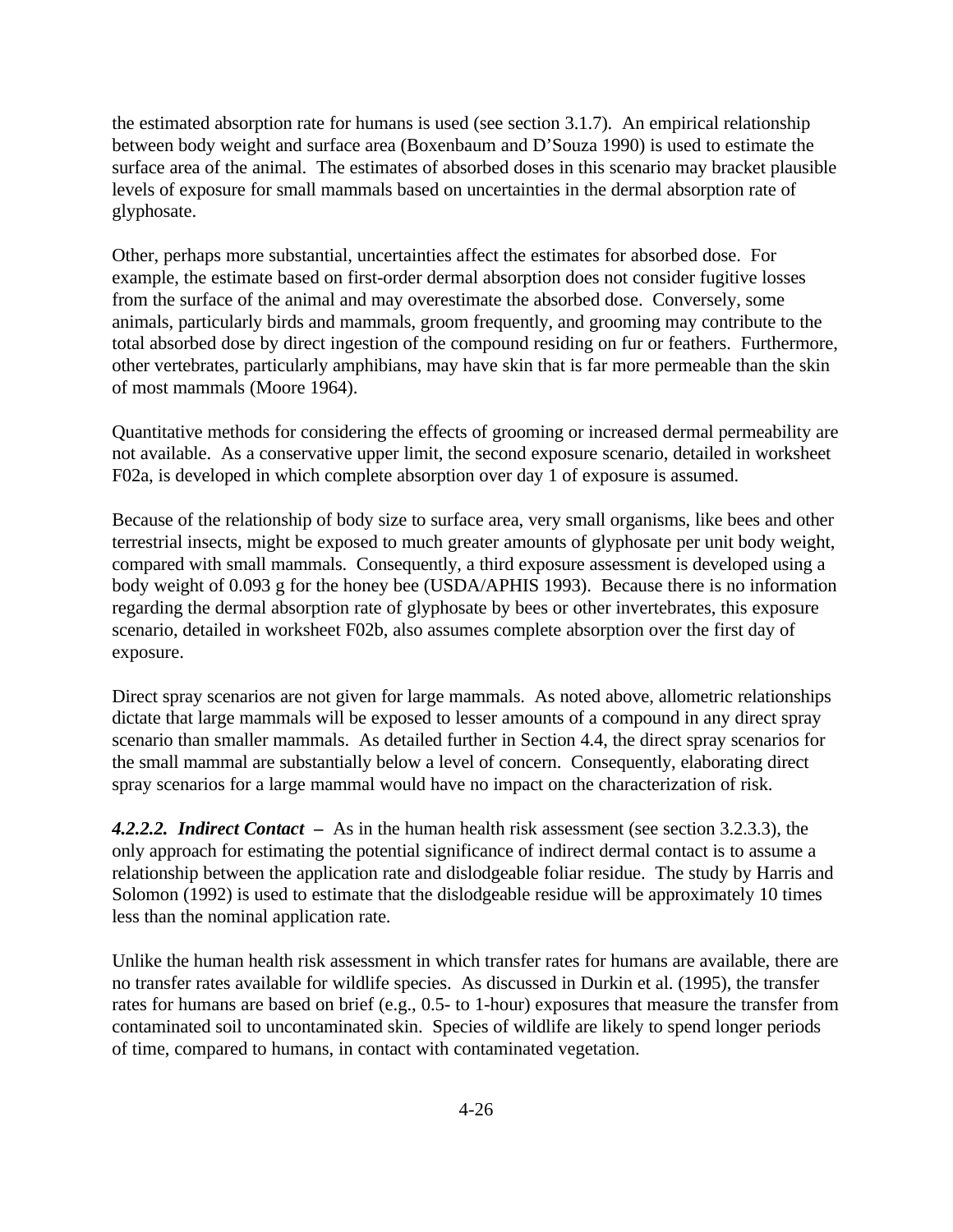It is reasonable to assume that for prolonged exposures a steady-state may be reached between levels on the skin, rates of absorption, and levels on contaminated vegetation, although there are no data regarding the kinetics of such a process. The bioconcentration data on glyphosate (section 3.2.3.5) as well as its high water solubility and low octanol/water partition coefficient suggest that glyphosate is not likely to partition from the surface of contaminated vegetation to the surface of skin, feathers, or fur. Thus, a plausible but conservative partition coefficient is unity (i.e., the concentration of the chemical on the surface of the animal will be equal to the dislodgeable residue on the vegetation).

Under these assumptions, the absorbed dose resulting from contact with contaminated vegetation will be one-tenth that associated with comparable direct spray scenarios. As discussed in the risk characterization for ecological effects (section 4.4), the direct spray scenarios result in exposure levels far below those of toxicological concern. Consequently, details of the indirect exposure scenarios for contaminated vegetation are not further elaborated in this document.

*4.2.2.3.**Ingestion of Contaminated Vegetation or Prey –* Since glyphosate will be applied to vegetation, the consumption of contaminated vegetation is an obvious concern and separate exposure scenarios are developed for acute and chronic exposure scenarios for a small mammal (Worksheets F04a and F04b) and large mammal (Worksheets F10, F11a, and F11b) as well as large birds (Worksheets F12, F13a, and F13b).

A small mammal is used because allometric relationships indicate that small mammals will ingest greater amounts of food per unit body weight, compared with large mammals. The amount of food consumed per day by a small mammal (i.e., an animal weighing approximately 20 g) is equal to about 15% of the mammal's total body weight (U.S. EPA/ORD 1989). When applied generally, this value may overestimate or underestimate exposure in some circumstances. For example, a 20 g herbivore has a caloric requirement of about 13.5 kcal/day. If the diet of the herbivore consists largely of seeds (4.92 kcal/g), the animal would have to consume a daily amount of food equivalent to approximately 14% of its body weight  $[(13.5 \text{ kcal/day} \div 4.92$ kcal/g) $\div 20g = 0.137$ . Conversely, if the diet of the herbivore consists largely of vegetation (2.46) kcal/g), the animal would have to consume a daily amount of food equivalent to approximately 27% of its body weight  $[(13.5 \text{ kcal/day} \div 2.46 \text{ kcal/g}) \div 20g = 0.274]$  (U.S. EPA/ORD 1993, pp.3-5 to 3-6). For this exposure assessment, the amount of food consumed per day by a small mammal weighing 20 g is estimated at about 3.6 g/day from the general allometric relationship for food consumption in rodents (U.S. EPA/ORD 1993, p. 3-6).

A large herbivorous mammal is included because empirical relationships of concentrations of pesticides in vegetation, discussed below, indicate that grasses may have substantially higher pesticide residues than other types of vegetation such as forage crops or fruits (Worksheet A04). Grasses are an important part of the diet for some large herbivores, but most small mammals do not consume grasses as a substantial proportion of their diet. Thus, even though using residues from grass to model exposure for a small mammal is the most conservative approach, it is not generally applicable to the assessment of potential adverse effects. Hence, in the exposure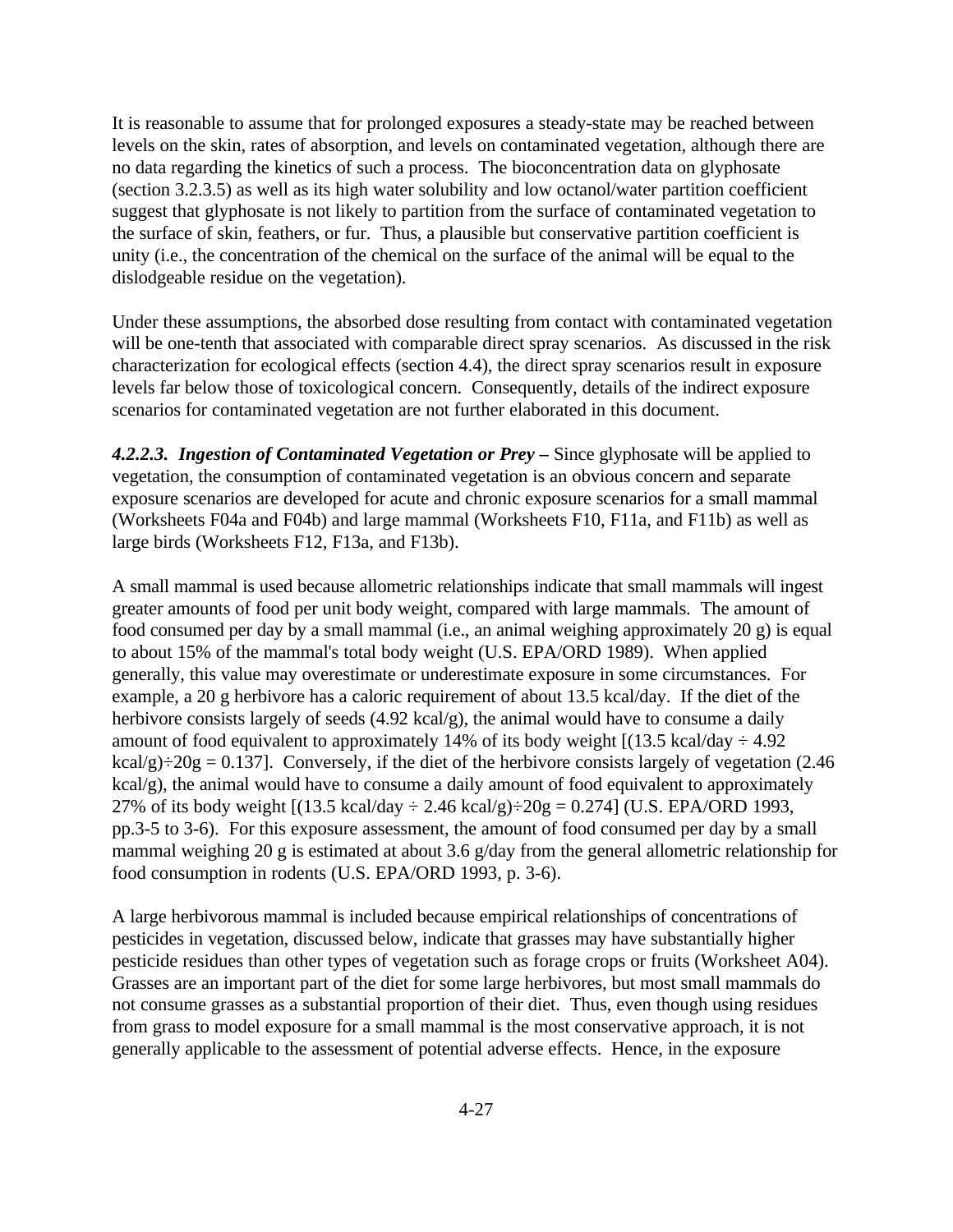scenarios for large mammals, the consumption of contaminated range grass is modeled for a 70 kg herbivore, such as a deer. Caloric requirements for herbivores and the caloric content of vegetation are used to estimate food consumption based on data from U.S. EPA/ORD (1993). Details of these exposure scenarios are given in worksheets F10 for acute exposures as well as Worksheets F11a and F11b for longer-term exposures.

For the acute exposures, the assumption is made that the vegetation is sprayed directly  $-$  i.e., the animal grazes on site – and that the animal consumes 100% of the animals diet is contaminated. While appropriately conservative for acute exposures, neither of these assumptions are plausible for longer-term exposures. Thus, for the longer-term exposure scenarios for the large mammal, two sub-scenarios are given. The first is an on-site scenario that assumes that a 70 kg herbivore consumes short grass for a 90 day period after application of the chemical. The contaminated vegetation accounts for 10 to 100% of the diet assuming that the animal would spend 10 to 100% of the grazing time at the application site. Because the animal is assumed to be feeding at the application site, drift is set to unity - i.e., direct spray. This scenario is detailed in Worksheet 12a. The second sub-scenario is similar except the assumption is made that the animal is grazing at distances of 25 to 100 feet from the application site (lowing risk) but that the animal consumes 100% of the diet from the contaminated area (increasing risk). For this scenario, detailed in Worksheet F12b, AgDRIFT is used to estimate deposition on the off-site vegetation. Drift estimates from AgDrift are summarized in Worksheet A06 and this model is discussed further in Section 4.2.3.2.

The consumption of contaminated vegetation is also modeled for a large bird. For these exposure scenarios, the consumption of range grass by a 4 kg herbivorous bird, like a Canada Goose, is modeled for both acute (Worksheet F12) and chronic exposures (Worksheets F13a and F13b). As with the large mammal, the two chronic exposure scenarios involve sub-scenarios for on-site as well as off-site exposure.

For this component of the exposure assessment, the estimated amounts of pesticide residue in vegetation are based on the relationship between application rate and residue rates on different types of vegetation. As summarized in Worksheet A04, these residue rates are based on estimated residue rates from Fletcher et al. (1994).

Similarly, the consumption of contaminated insects is modeled for a small (10g) bird. No monitoring data have been encountered on the concentrations of glyphosate in insects after applications of glyphosate. The empirical relationships recommended by Fletcher et al. (1994) are used as surrogates as detailed in Worksheet F14. To be conservative, the residue rates from small insects are used – i.e., 45 to 135 ppm per lb/ac – rather than the residue rates from large insects – i.e., 7 to 15 ppm per lb/ac. As detailed in Worksheet F14, this approach yields dose estimates of about 20 to 800 mg/kg bw for a small bird. This is higher than any monitored residues in terrestrial animals by factors or about 10 to 400 and is likely to be grossly conservative (Newton et al. 1984, p. 1148, Table II).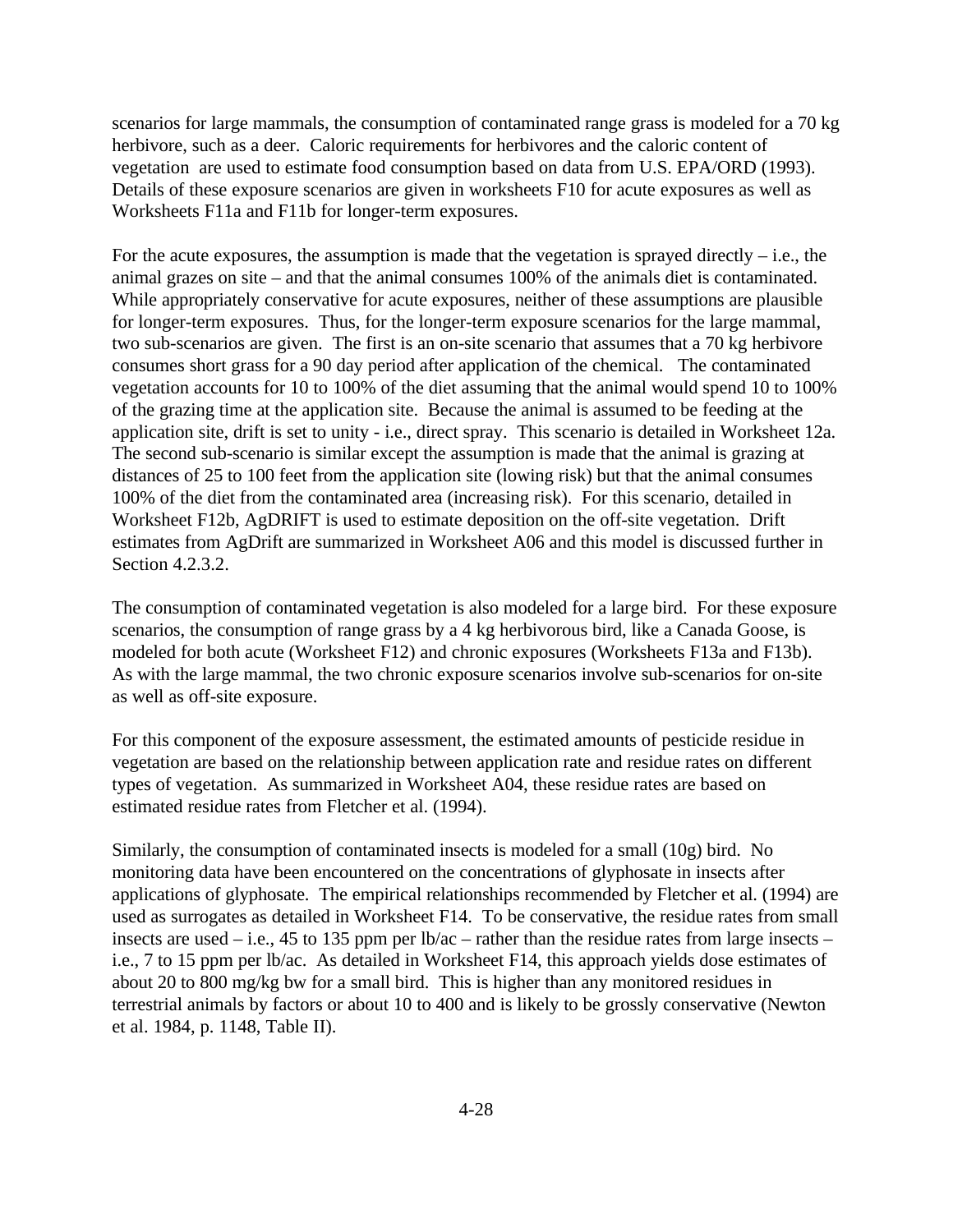As indicated in Section 3.2.3.6, the empirical relationships recommended by Fletcher et al. (1994) for fruit may somewhat overestimate concentrations on fruit based on the study by Siltanen et al. (1981). As indicated in Worksheet A04, Fletcher et al. (1994) estimate residue rates on leaves at 45 to 135 ppm per lb applied and on short grasses as 85 to 240 ppm per lb applied. Newton et al. (1994) found that initial residues on "herbaceous vegetation" were typically in the range of 360 to 1273 ppm after the application of glyphosate at a rate of 4.12 kg/ha or about 3.7 lb/acre (Newton et al. 1994, , p. 1798, Table 3). This corresponds to residue rates of about 97 to 344 ppm per lb applied per acre [360ppm to 1273 ppm  $\div$  3.7 lb/acre]. This suggests that the estimates of glyphosate on grasses could be somewhat underestimated using the residue rates from Fletcher et al. (1994). The potential impact of this underestimate is discussed further in the risk characterization.

In addition to the consumption of contaminated vegetation and insects, glyphosate may reach ambient water and bioconcentrate in fish. Thus, a separate exposure scenario is developed for the consumption of contaminated fish by a predatory bird in both acute (worksheet F08) and chronic (worksheet F09) exposures. Because predatory birds usually consume more food per unit body weight than do predatory mammals (U.S. EPA 1993, pp. 3-4 to 3-6), separate exposure scenarios for the consumption of contaminated fish by predatory mammals are not developed.

**4.2.3. Terrestrial Plants.** In general, the primary hazard to non-target terrestrial plants associated with the application of most herbicides is unintended direct deposition or spray drift. In addition, herbicides may be transported off-site by percolation or runoff or by wind erosion of soil.

*4.2.3.1. Direct Spray –* Unintended direct spray will result in an exposure level equivalent to the application rate. For many types of herbicide applications - e.g., rights-of-way management, it is plausible that some non-target plants immediately adjacent to the application site could be sprayed directly. This type of scenario is modeled in the human health risk assessment for the consumption of contaminated vegetation.

*4.2.3.2. Off-Site Drift –* Because off-site drift is more or less a physical process that depends on droplet size and meteorological conditions rather than the specific properties of the herbicide, estimates of off-site drift can be modeled using AgDRIFT (Teske et al. 2001). AGDRIFT is a model developed as a joint effort by the EPA Office of Research and Development and the Spray Drift Task Force, a coalition of pesticide registrants. AGDRIFT is based on the algorithms in FSCBG (Teske and Curbishley. 1990), a drift model previously used by USDA.

For aerial applications, AGDRIFT permits very detailed modeling of drift based on the chemical and physical properties of the applied product, the configuration of the aircraft, as well as wind speed and temperature. For ground applications, AGDRIFT provides estimates of drift based solely on distance downwind as well as the types of ground application: low boom spray, high boom spray, and orchard airblast. Representative estimates based on AGDRIFT (Version 1.16) are given in Worksheet A06). For the current risk assessment, the AGDRIFT estimates are used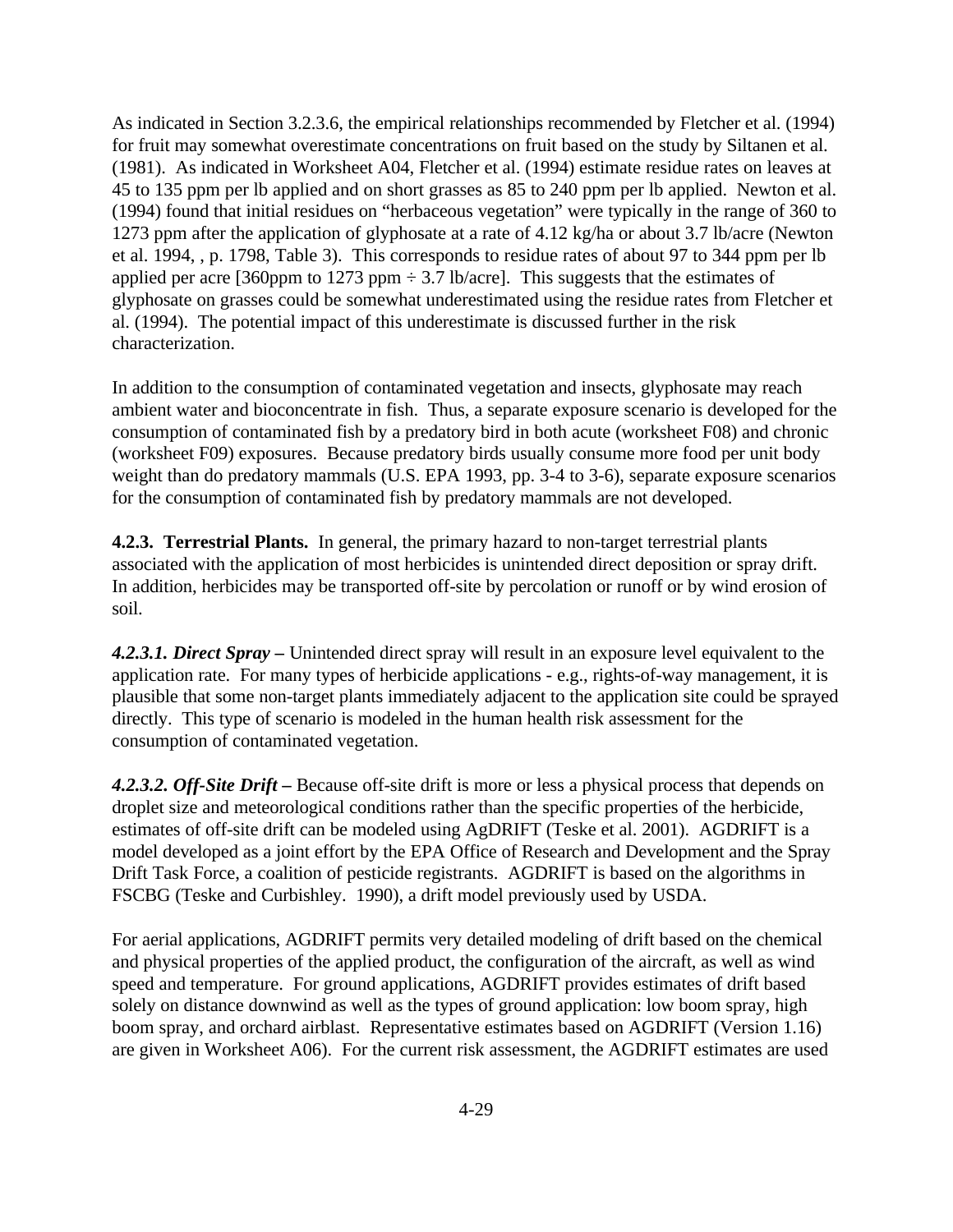for consistency with comparable exposure assessments conducted by the U.S. EPA. In addition, AGDRIFT represents a detailed evaluation of a very large number of field studies and is likely to provide more reliable estimates of drift. Further details of AGDRIFT are available at http://www.agdrift.com/.

Estimates of drift for ground applications is given in Worksheet A06. In ground broadcast applications, glyphosate will typically be applied by low boom ground spray and thus these estimates are used in the current risk assessment. Drift associated with backpack (directed foliar applications) are likely to be much less. This is discussed further in the risk characterization.

Drift distance can be estimated using Stoke's law, which describes the viscous drag on a moving sphere. According to Stoke's law:

$$
v = \frac{D^2 \cdot g}{18n}
$$
  

$$
or
$$
  

$$
v = 2.87 \cdot 10^5 \cdot D^2
$$

where  $\nu$  is the velocity of fall (cm sec<sup>-1</sup>), *D* is the diameter of the sphere (cm), *g* is the force of gravity (980 cm sec<sup>-2</sup>), and *n* is the viscosity of air  $(1.9 \cdot 10^{-4} \text{ g sec}^{-1} \text{ cm}^{-1}$  at 20°C) (Goldstein et al. 1974).

In typical backpack ground sprays, droplet sizes are greater than  $100 \mu$ , and the distance from the spray nozzle to the ground is 3 feet or less. In mechanical sprays, raindrop nozzles might be used. These nozzles generate droplets that are usually greater than  $400 \mu$ , and the maximum distance above the ground is about 6 feet. In both cases, the sprays are directed downward.

Thus, the amount of time required for a 100  $\mu$  droplet to fall 3 feet (91.4 cm) is approximately 3.2 seconds,

$$
91.4 \div (2.87 \cdot 10^5 (0.01)^2).
$$

The comparable time for a 400  $\mu$  droplet to fall 6 feet (182.8 cm) is approximately 0.4 seconds,

$$
182.8 \div (2.87 \cdot 10^5 (0.04)^2).
$$

For most applications, the wind velocity will be no more than 5 miles/hour, which is equivalent to approximately 7.5 feet/second (1 mile/hour  $= 1.467$  feet/second). Assuming a wind direction perpendicular to the line of application,  $100 \mu$  particles falling from 3 feet above the surface could drift as far as 23 feet (3 seconds  $\cdot$  7.5 feet/second). A raindrop or 400  $\mu$  particle applied at 6 feet above the surface could drift about 3 feet  $(0.4$  seconds  $\cdot$  7.5 feet/second).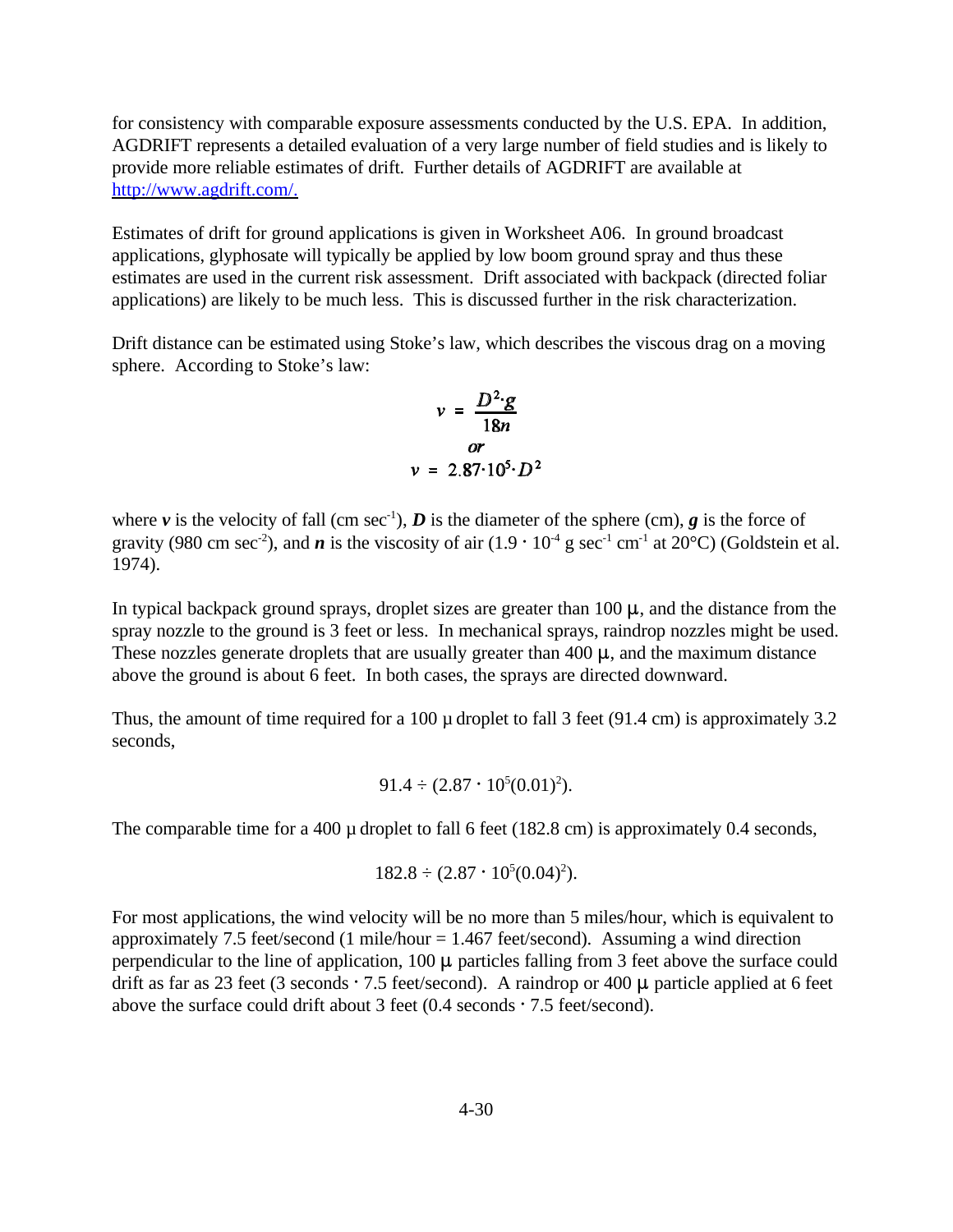For backpack applications, wind speeds of up to 15 miles/hour are allowed in Forest Service programs. At this wind speed, a 100  $\mu$  droplet can drift as far as 68 feet (3 seconds  $\cdot$  15  $\cdot$  1.5 feet/second). Smaller droplets will of course drift further, and the proportion of these particles in the spray as well as the wind speed will affect the proportion of the applied herbicide that drifts off-site.

*4.2.3.3. Runoff* **–** Glyphosate or any other herbicide may be transported to off-site soil by runoff or percolation. Both runoff and percolation are considered in estimating contamination of ambient water. For assessing off-site soil contamination, however, only runoff is considered. This is similar to the approach used by U.S. EPA (1995) in their exposure assessment for terrestrial plants. The approach is reasonable because off-site runoff will contaminate the off-site soil surface and could impact non-target plants. Percolation, on the other hand, represents the amount of the herbicide that is transported below the root zone and thus may impact water quality but should not affect off-site vegetation.

Based on the results of the GLEAMS modeling (Section 3.2.3.4.2), the proportion of the applied glyphosate lost by runoff was estimated for clay, loam, and sand at rainfall rates ranging from 5 inches to 250 inches per year. These results are summarized in Worksheet G04 and indicate that runoff will be negligible in relatively arid environments but may reach up to about 30% to 45% of the applied amount at high rainfall rates.

*4.2.3.4. Wind Erosion –* Wind erosion is a major transport mechanism for soil (e.g., Winegardner 1996) and is associated with the environmental transport of herbicides (Buser 1990). Although numerous models were developed for wind erosion (e.g., Strek and Spaan 1997, Strek and Stein 1997), the quantitative aspects of soil erosion by wind are extremely complex and site specific. Field studies conducted on agricultural sites found that annual wind erosion may account for soil losses ranging from 2 to 6.5 metric tons/ha (Allen and Fryrear 1977). The upper range reported by Allen and Fryrear (1977) is nearly the same as the rate of 2.2 tons/acre (5.4 tons/ha) recently reported by the USDA (1998). The temporal sequence of soil loss (i.e., the amount lost after a specific storm event involving high winds) depends heavily on soil characteristics as well as meteorological and topographical conditions.

This risk assessment uses average soil losses ranging from 1 to 10 tons/ha·year, with a typical value of 5 tons/ha year. The value of 5 tons/ha year is equivalent to 500 g/m<sup>2</sup> [1 ton=1000 kg and 1 ha = 10,000 m<sup>2</sup>] or 0.05 g/cm<sup>2</sup> [1m<sup>2</sup>=10,000 cm<sup>2</sup>]. Thus, using a soil bulk density of 1.5 g/cm<sup>3</sup> (Knisel et al. 1992, p. 56), the depth of soil removed from the surface per year would be 0.033 cm[ $(0.05 \text{ g/cm}^2)$   $\div$  (1.5 g/cm<sup>3</sup>)]. The average amount per day would be about 0.00007 cm/day  $[0.033 \text{ cm}]$  per year  $\div$  365 days/year]. The upper range of the typical daily loss would thus be about 0.00009 cm/day.

The amount of glyphosate that might be transported by wind erosion depends on several factors, including the application, the depth of incorporation into the soil, the persistence in the soil, the wind speed, and the topographical and surface conditions of the soil. Under desirable conditions,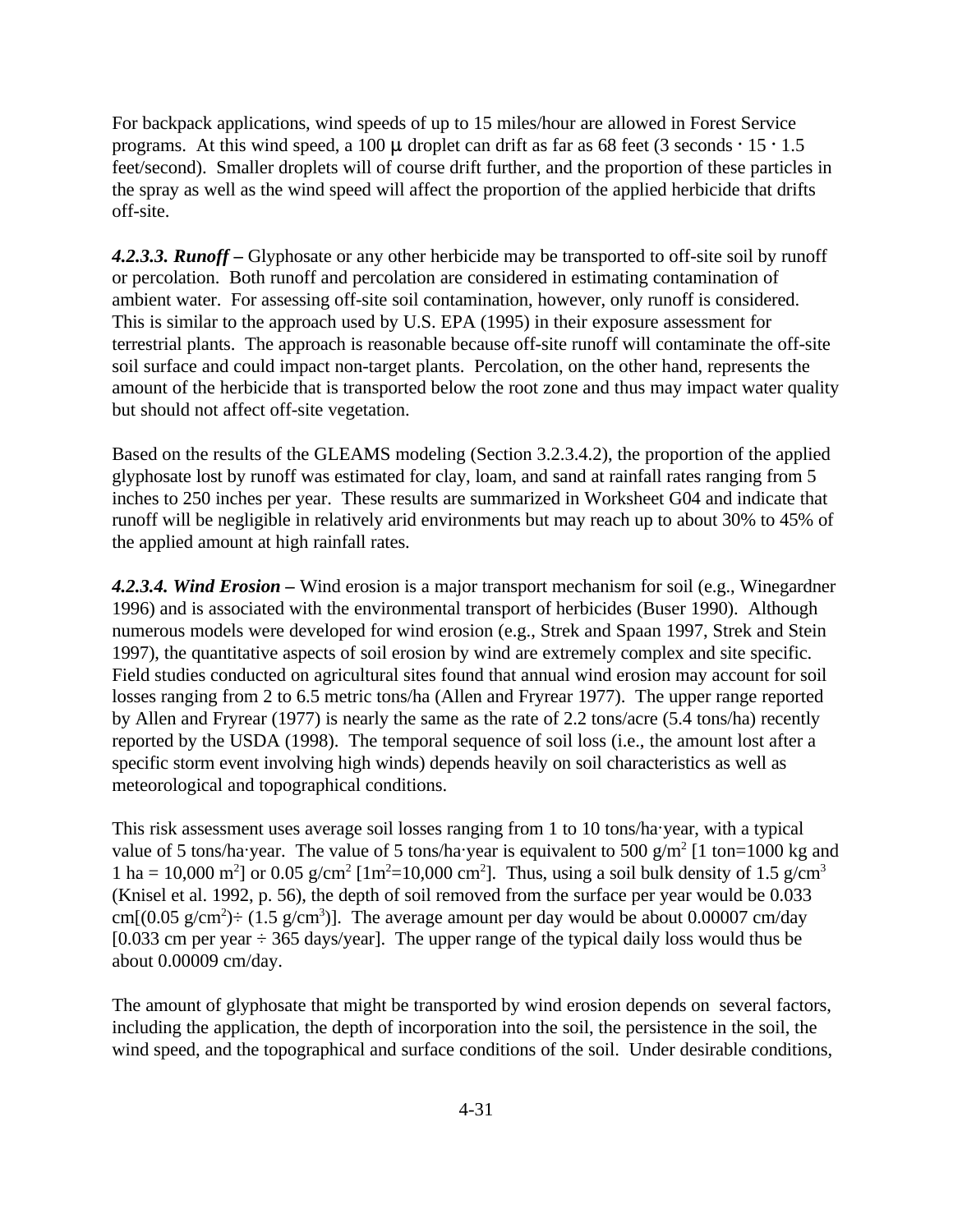like relatively deep (10 cm) soil incorporation, low wind speed, and surface conditions that inhibit wind erosion, it is likely that wind transport of glyphosate would be neither substantial or nor significant.

Any number of undesirable exposure scenarios could be constructed. As a reasonable 'worst case' scenario, it is assumed that glyphosate is applied to arid soil, that it is incorporated into the top 1 cm of soil, that minimal rainfall occurs for a 2-month period, that the degradation and dispersion of glyphosate in the soil is negligible over the 2-month period, and that local conditions favor a high rate of soil loss (i.e., smooth, sandy surface with high wind speeds) that is a factor at the upper limit of the typical rate (i.e., 0.00009 cm/day). Under those conditions, 0.0054 [0.00009 cm/day  $\times$  60 days  $\div$  1 cm] of the applied glyphosate would be lost due to wind erosion. This is virtually identical to the estimates of off-site contamination from low-boom applications at a distance of 100 feet from the application site and is greater than drift that would be expected 500 feet offsite (0.0016 for low-boom applications from Worksheet A06) by a factor about 3  $[0.0054 \div 0.0016 = 3.375]$ . Thus, in areas where wind erosion of soil may occur, wind erosion could be a more important mode of offsite movement than drift during application.

The deposition of the glyphosate contaminated soil also will vary substantially with local conditions. Under desirable conditions, the soil might be dispersed over a very large area and be of no toxicological consequence. In some cases, however, local topographical conditions might favor the deposition and concentration of contaminated dust from a large treated area into a relatively small off-site area. An objective approach for modeling these types of events was not available in the literature. For this risk assessment, neither concentration nor dispersion is considered quantitatively.

**4.2.4. Aquatic Organisms.** The potential for effects on aquatic species are based on estimated concentrations of glyphosate in water that are identical to those used in the human health risk assessment (Section 3.2.3.4). Thus, for an accidental spill, the central estimate for the concentration of glyphosate in a small pond is estimated at about 18.2 mg/L with a range from 1.8 to 127 mg/L (Worksheet D05). For longer term exposure scenarios, the expected concentrations of glyphosate in ambient water range from 0.0001 to 0.008 mg/L with a central value of 0.001 mg/L (Worksheet B06).

### **4.3. DOSE-RESPONSE ASSESSMENT**

**4.3.1. Overview.** For mammals, the toxicity data used to characterize risk are identical to those used in the human health risk assessment – i.e., a NOAEL of 175 mg/kg with an associated LOAEL of 350 mg/kg. The 175 mg/kg NOAEL and 350 mg/kg LOAEL values are used for both the acute and chronic risk assessments. This approach is taken because of the lack of a substantial dose-duration or dose-severity relationship for glyphosate. For birds, a dose of 100 mg/kg is used as a NOAEL for characterizing chronic risks. It should be noted that this dose is very close to the NOAEL of 175 mg/kg used for mammals and is consistent with the apparent lack of variability in the toxicity of glyphosate among species. As in the assessment for mammals, this NOAEL is based on a repeated dose study for reproductive effects. The acute NOAEL is taken as 562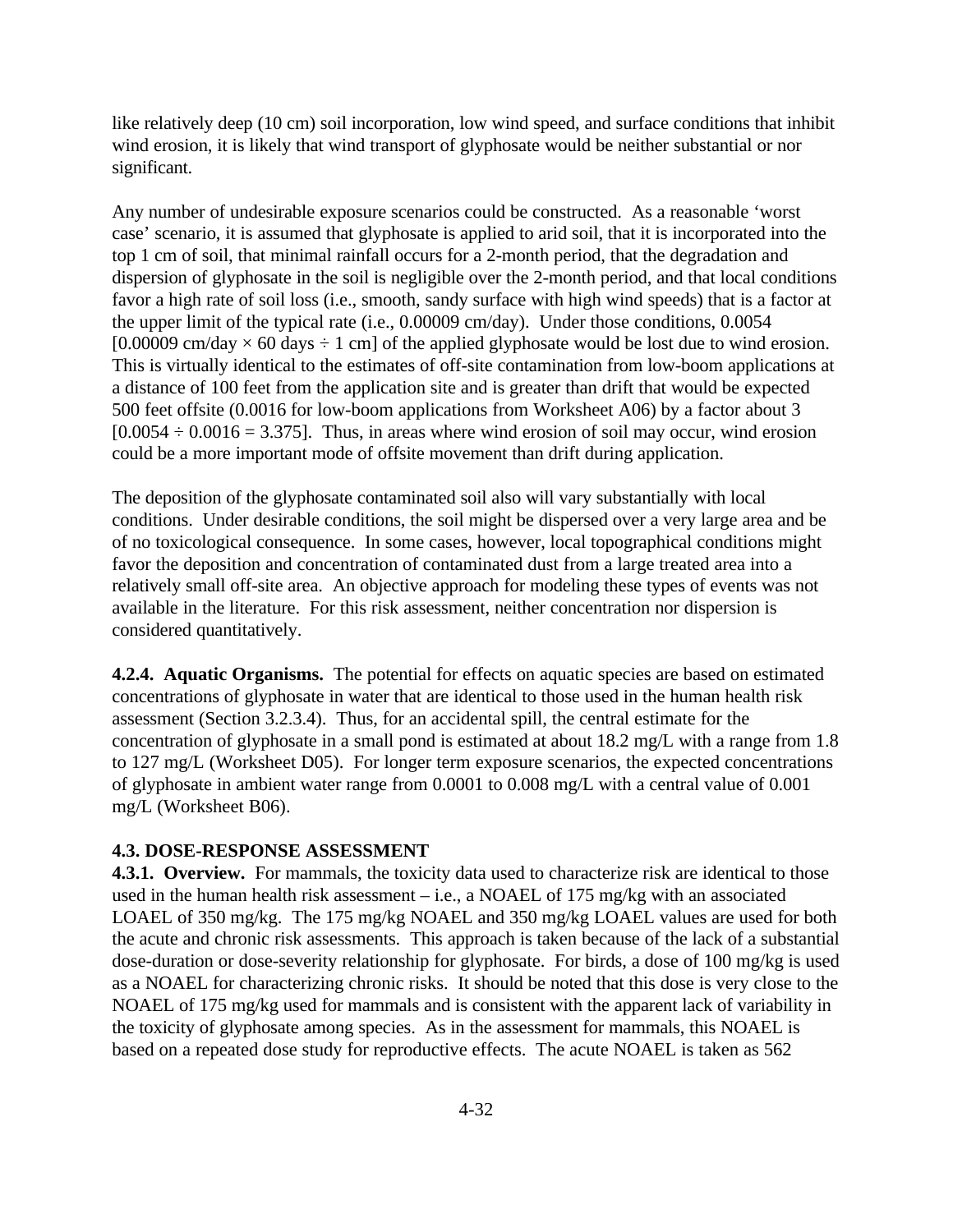mg/kg from a five-day dietary studies in bobwhite quail and mallard ducks. Toxicity to terrestrial invertebrates is characterized using a standard set of studies in honey bees. The NOEC used in this risk assessment is taken as 50  $\mu$ g/bee.

The assessment of potential effects in plants is based on standard toxicity studies required for pesticide registration involving pre-emergence and post-emergence exposures. In seedling emergence assays, very high concentrations – i.e., 10 lb a.i./acre or about 7.5 lbs a.e./acre – will modestly inhibit seed germination in both monocots and dicots. The NOEC for seed germination is 4.5 lb a.e./acre in both monocots and dicots. This value is used to assess the consequences of off-site movement of glyphosate in runoff. Glyphosate appears to be more toxic in vegetative vigor assays – i.e., direct application to the foliage of growing plants. The lowest reported NOEC for growth in standard bioassays required for registration is 0.035 lb a.e./acre. The highest reported NOEC for growth is 0.56 lb a.e./acre. This range of values for sensitive and relatively insensitive species is used to assess the consequences of off-site drift of glyphosate.

The dose-response assessment for fish is substantially complicated by information indicating that some fish species such as salmonids are more sensitive to glyphosate than other species of fish and by information indicating that some surfactants are very toxic to fish and may substantially increase to the toxicity of glyphosate to fish. These factors are further complicated by gaps in the available data. Given the apparently high sensitivity of some salmonids to glyphosate, it would be desirable to have a life cycle toxicity study or at least an egg-and-fry study available on salmonids. In addition, given the apparently high toxicity of surfactant formulations compared to technical grade glyphosate, a life cycle toxicity study on at least one formulation containing a toxic surfactant would be desirable. Such studies, however, are not available. Consequently, an approximation method commonly used is mixtures risk assessment (the relative potency method) is employed to estimate a chronic NOEC of 2.57 mg/L for technical grade glyphosate in sensitive species of fish based on an observed NOEC value of 25.7 mg/L in tolerant species of fish. Similarly, NOEC values for glyphosate formulations containing toxic surfactants are estimated at 0.36 mg/L for sensitive species and 0.64 mg/L for tolerant species. A similar approach is used estimate the potential for acute effects based on 96-hour  $LC_{50}$  values.  $LC_{50}$  values rather than data on sublethal effects are used to characterize risks from acute exposures because most of the data on sublethal effects are based on very short-term exposures to concentrations in the range of 96-hour  $LC_{50}$  values. Most of the available toxicity data suggest that amphibians are no more sensitive to glyphosate than fish. Consequently, a separate dose-response assessment for amphibians is not conducted in this risk assessment.

The issues in the dose-response assessment for aquatic invertebrates are very similar to those encountered in the dose-response assessment for fish. There is sufficient data to assert that some glyphosate formulations that contain toxic surfactants may be much more toxic to aquatic invertebrates than technical grade glyphosate. There is only one chronic study on technical grade glyphosate and no chronic studies on glyphosate formulations. Similar to the approach used in the dose-response assessment for fish, a chronic NOEC of 50 mg/L for technical grade glyphosate is used to estimate a chronic NOEC of 0.7 mg/L for glyphosate formulations containing toxic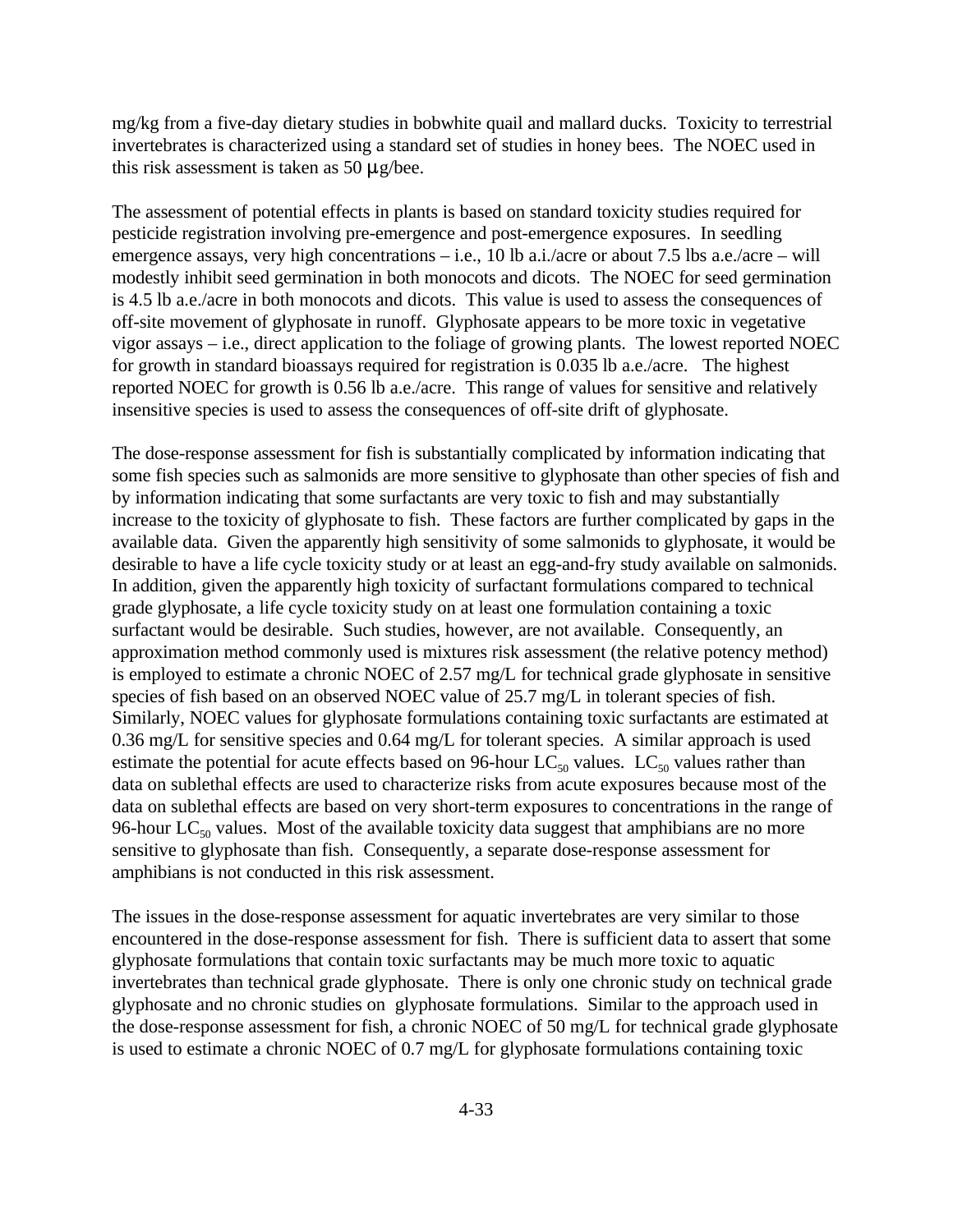surfactants. The potential for acute effects in aquatic invertebrates are based on  $LC_{50}$  values of 780 mg/L for technical grade glyphosate and 11mg/L for glyphosate formulations containing toxic surfactants.

Glyphosate appears to be about equally toxic to both algae and aquatic macrophytes. In terms of growth inhibition, the NOEC of 3 mg/L in duckweed is used to characterize risk due to inhibition. At lower concentrations – i.e., in the range of  $0.002 \text{ mg/L}$  to  $0.3 \text{ mg/L}$  or higher – stimulation of algal growth may be a more common response and has been noted in several studies.

### **4.3.2. Toxicity to Terrestrial Organisms.**

*4.3.2.1. Mammals–* As summarized in the dose-response assessment for the acute and chronic human health risk assessment (Section 3.3.3.), the NOAEL in experimental mammals is taken as 175 mg/kg with an associated LOAEL of 350 mg/kg.

The application of these NOAEL and LOAEL values to small rodents is clearly appropriate, since the NOAEL and LOAEL come from a study in rabbits (Rodwell et al. 1980b). Ecological risk assessments, however, are intended to encompass a wide range of mammalian species, from very small animals such as mice and voles to large mammals such as deer. For many chemicals, systematic differences in species sensitivity are apparent and generally indicate that small animals are less sensitive (i.e., have higher toxicity values) than large animals. This is not the case for glyphosate. Toxicity values for rats are very similar to the toxicity estimates in humans. For example, as discussed in Section 3.3.3, the threshold for toxicity based on an analysis of lethality data is about 445 mg/kg, virtually identical to the LOAEL of 350 mg/kg in rabbits from the study by Rodwell et al. (1980b). The estimated  $LD_{50}$  in humans is approximately 3,000 mg/kg which is consistent with oral  $LD_{50}$  values of glyphosate in mammals which range from approximately 2,000 to 6,000 mg/kg (Williams et al. 2000). Thus, for the ecological risk assessment, NOAEL of 175 mg/kg is used directly for both small and large mammals.

The 175 mg/kg NOAEL and 350 mg/kg LOAEL values are used for both the acute and chronic risk assessments. This approach is taken because of the lack of a substantial dose-duration or dose-severity relationship for glyphosate. It may be argued that this approach is somewhat conservative in that the 175 mg/kg/day NOAEL is based on a teratology study in rabbits involving a 21-day exposure period  $-$  i.e., days 6-27 of gestation  $-$  in which the compound was administered by gavage. Most acute exposure scenarios considered in this risk assessment will involve peak exposures that will occur over a much shorter period – i.e., a 1-day maximum concentration in water or on vegetation. Shorter-term toxicity values that might be used, however, would have very little impact on the risk characterization. As summarized above, the threshold for acute lethality is about 445 mg/kg, virtually identical to the LOAEL of 350 mg/kg in rabbits from the study by Rodwell et al. (1980b). Because of concern for nonlethal adverse effects, the estimated NOAEL for lethality would not be an appropriate basis for risk characterization.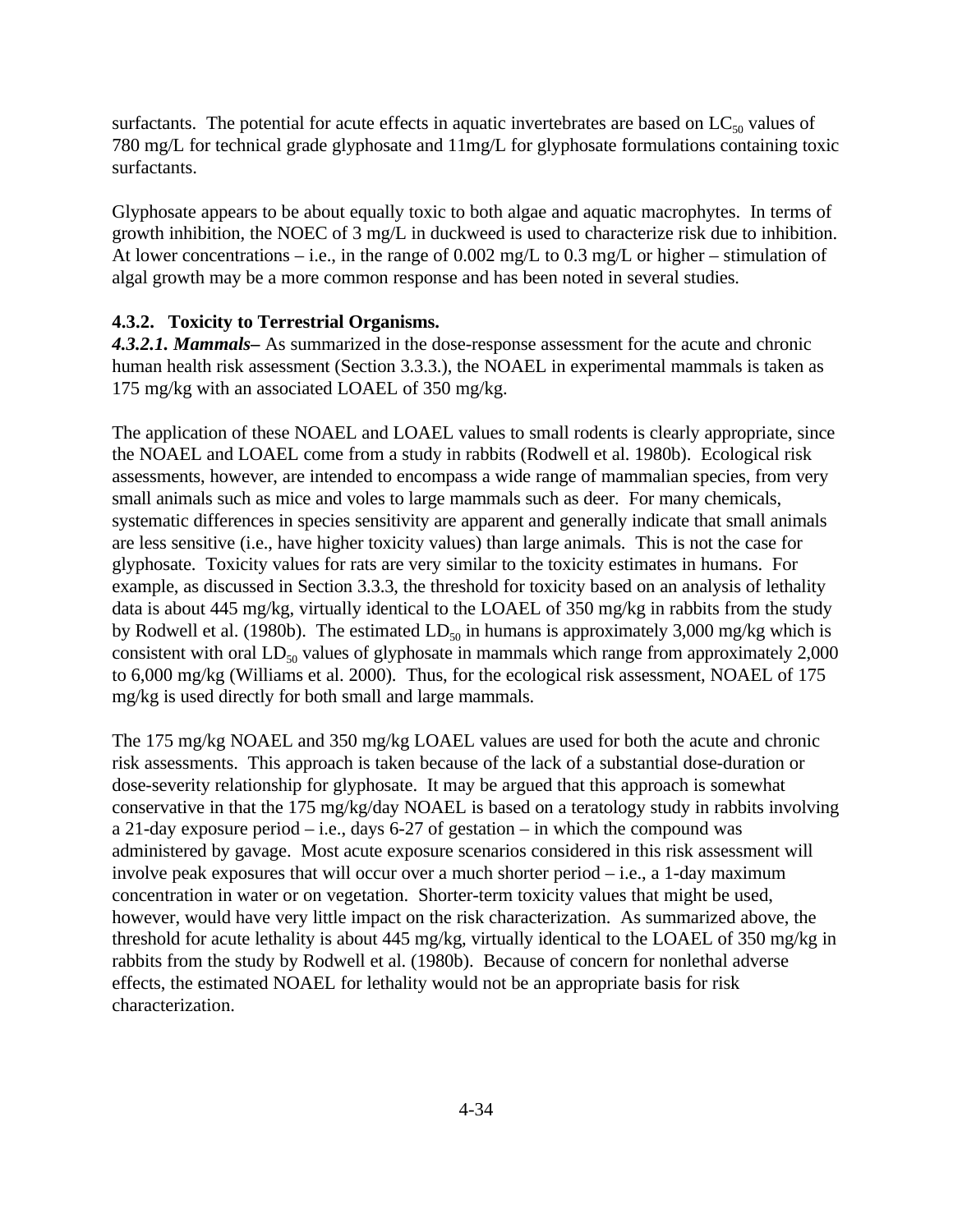*4.3.2.2. Birds –* As noted in Section 4.1.2.2, glyphosate has been classified by the U.S. EPA/OPP 1993c as no more than slightly toxic to birds. As an index of potential toxicity from acute exposure, the U.S. EPA/OPP 1993c uses the gavage study by Fink et al. (1978) in which the  $LD_{50}$  was >2000 mg/kg in bobwhite quail. The more recent studies by Palmer and Beavers (1997a,b) indicate five day dietary  $LC_{50}$  values of greater than 5620 ppm in both bobwhite quail and mallard ducks. These dietary values are actually an NOEC in that no mortality or signs of toxicity were observed in any test animals.

For longer-term effects, U.S. EPA/OPP 1993c uses the dietary NOAELs of 1000 ppm in bobwhite quail (Fink 1975) and mallard ducks (Fink and Beavers 1978). Both of these studies were assays for reproductive toxicity, a relevant and sensitive endpoint for the ecological risk assessment. In this risk assessment, the acute dietary studies by Palmer and Beavers (1997a,b) will be used to assess the effects from acute exposures. For longer term exposures, the reproductive NOAEL of 1000 ppm (Fink 1975; Fink and Beavers 1978) will be used in the risk characterization.

The dietary concentrations will be converted to doses expressed as mg/kg body weight. This approach is taken because the direct use of dietary concentrations from laboratory studies may be under-protective. Laboratory diets generally involve the use of dry food. Dry laboratory chow usually has a higher caloric content than food consumed in the wild, if only because most food consumed in the wild has a high water content. In addition, most reported concentrations of a pesticide in environmental samples are given on a wet (natural) weight rather than a dry (dedicated) weight basis. Consequently, animals tend to eat greater amounts of food in the wild than they do under laboratory conditions (U.S. EPA/ORD 1993) and thus ingested doses expressed as mg/kg bw/day will be higher in free living animals than in laboratory animals for a fixed concentration in food.

Because of these relationships, Forest Service risk assessments use doses expressed as mg/kg body weight for both the exposure and dose-response assessments. As detailed in the worksheets, information on caloric requirements and caloric values of different foods is used to estimate the amount of a particular food that an animal will use.

Based on average measured food consumption and body weight from other laboratory toxicity studies on mallard ducks and pheasant, the daily food consumption rates of the birds are approximately 10% to 20% of the body weight. Taking a conservative value of 10% (i.e., a value that leads to the lowest estimate of dose), the 1000 ppm benchmark dietary concentration cited by U.S. EPA corresponds to a daily dose of 100 mg/kg bw.

For the current risk assessment, the dose of 100 mg/kg bw will be used as a NOAEL for characterizing chronic risks to for birds. It should be noted that this dose is very close to the NOAEL of 175 mg/kg used for mammals and is consistent with the apparent lack of variability in the toxicity of glyphosate among species. As in the assessment for mammals, this NOAEL is based on a repeated dose study for reproductive effects but will be applied to both acute and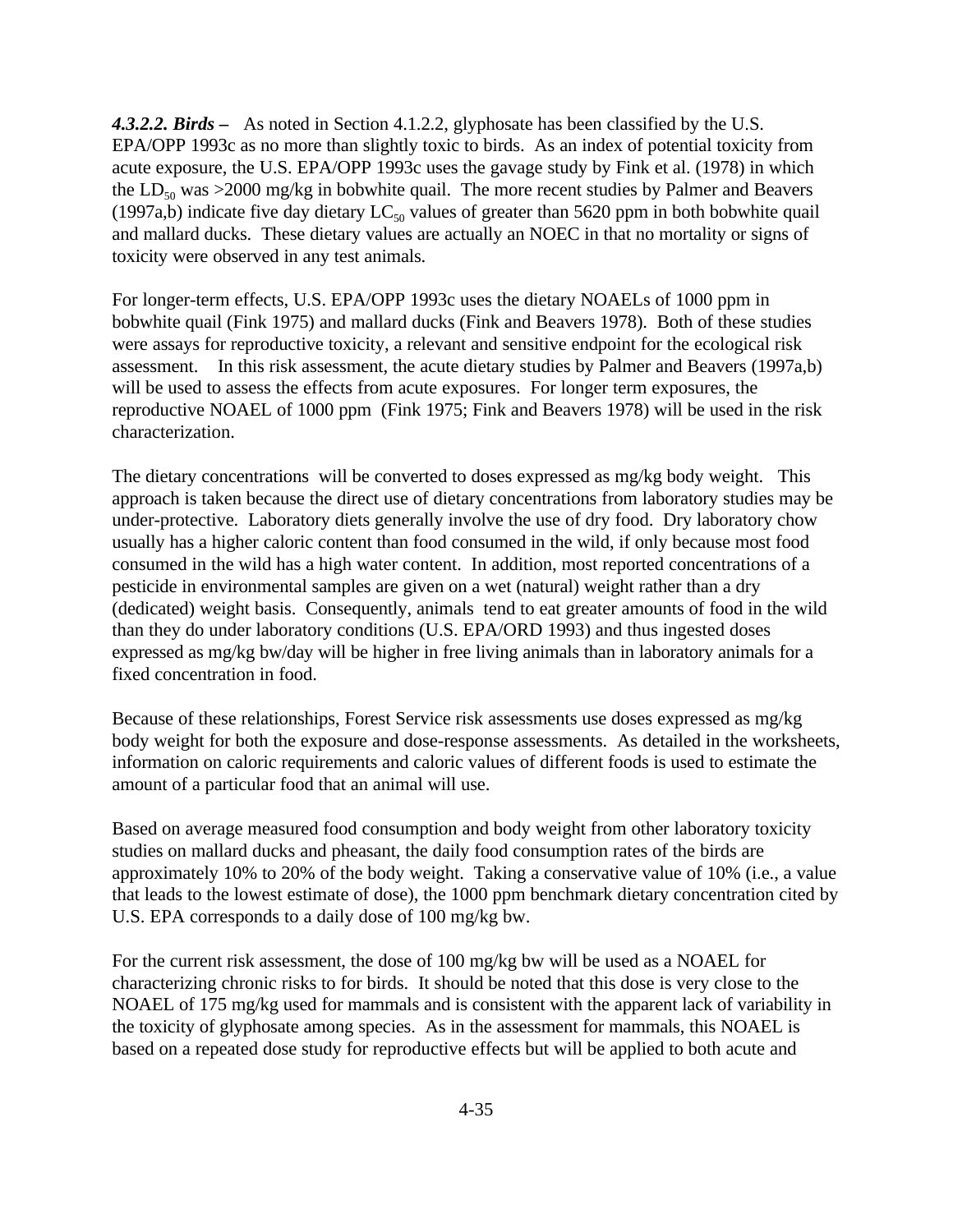longer-term exposures. The acute NOAEL will be taken as 562 mg/kg bw from the acute dietary studies by Palmer and Beavers (1997a,b).

*4.3.2.3. Terrestrial Invertebrates* – As discussed in Section 4.1.2.3, a standard set of studies are available on the toxicity of glyphosate to honey bees (Palmer and Beavers 1997c; Palmer and Krueger, 2001a; Palmer and Krueger, 2001b). Palmer and Krueger (2001a) report an NOEC of  $100 \mu$ g/bee and the U.S. EPA/OPP (1993c) classifies glyphosate as practically non-toxic based on an LD<sub>50</sub> of >100  $\mu$ g/bee. The NOEC used in this risk assessment, however, will be taken as 50  $\mu$ g/bee. As detailed in Section 4.1.2.3, the dose of 100  $\mu$ g/bee from the study by Palmer and Krueger (2001a) was associated with 5% mortality (3/60) and this response was statistically significant when untreated and solvent controls are pooled.

Taking the NOEC of 50 µg/bee and using a body weight of 0.093 g for the honey bee (USDA/APHIS 1993), the 50 µg/bee dose corresponds to about 540 mg/kg bw [0.050 mg/0.000093 kg = 537.6 mg/kg]. This value will be used in the risk characterization for assessing effects of direct contact on terrestrial invertebrates.

Given the large number of species of terrestrial invertebrates, the use of data from a single species for the risk characterization obviously leads to uncertainty in the risk assessment. As noted in Section 4.1.2.3, several additional studies are available on other terrestrial invertebrates. These studies, however, cannot be used quantitatively in the dose-response assessment either because of the way in which exposures were conducted or characterized. Nonetheless, they provide information that can be used in the risk characterization and these studies are discussed further in Section 3.4.

**4.3.2.4. Soil Microorganisms**. As noted in Section 4.1.2.4, soil microorganisms posses the shikimate pathway and a number of studies have demonstrated inhibition of microbial growth in laboratory culture. This is consistent with transient decreases in the populations of soil fungi and bacteria in the field after the application of glyphosate at application rates that are substantially less than those used in Forest Service programs – i.e., 0.54 kg/ha or about 0.5 lbs/acre from Chakravarty and Chatarpaul (1990). As also discussed in Section 4.1.2.4, several field studies note an increase rather than decrease in soil microorganisms or microbial activity, including populations of fungal plant pathogens, in soil after glyphosate exposures. While the mechanism of this apparent enhancement is unclear, it is plausible that glyphosate treatment resulted in an increase in the population of microorganisms in soil because glyphosate was used as a carbon source and/or treatment with glyphosate resulted in increased nutrients for microorganisms in the soil secondary to damage to plants.

*4.3.2.5. Terrestrial Plants (Macrophytes)* – As discussed in Section 4.1.2.5., standard toxicity studies required for pesticide registration are available on pre-emergence and post-emergence exposures. In seedling emergence assays, very high concentrations – i.e., 10 lb a.i./acre or about 7.5 lbs a.e./acre – will modestly inhibit seed germination in both monocots and dicots (Bohn 1987). The NOEC for seed germination is 4.5 lb a.e./acre in both monocots and dicots (Everett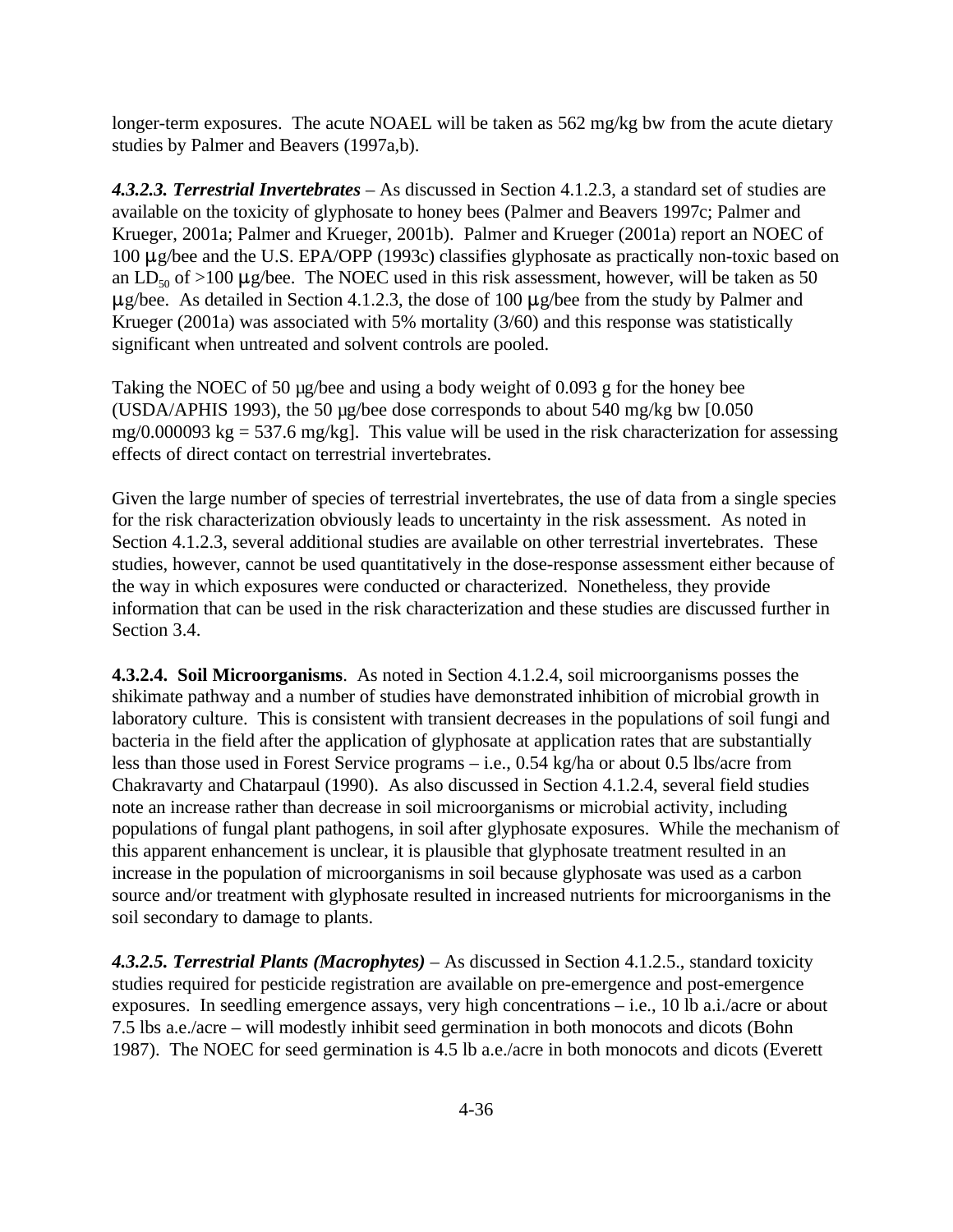et al. 1996a; Willard 1996). This value is used in Worksheet G04 to assess the consequences of off-site movement of glyphosate in runoff.

Glyphosate appears to be more toxic in vegetative vigor assays  $-$  i.e., direct application to the foliage of growing plants. The lowest reported NOEC for growth in standard bioassays required for registration is 0.035 lb a.e./acre, reported for tomato and radish in the study by Chetram and Lucash (1992). The highest reported NOEC for growth is 0.56 lb a.e./acre for ryegrass, corn, and onions, also from the study by Chetram and Lucash (1992). This range of values for sensitive and relatively insensitive species is very similar to the range of  $LC<sub>5</sub>$  values reported in the vegetative vigor assay of Everett et al. (1996b). The report by Al-Khatib and Peterson (1999) that transient visual injury occurs in soybeans at an application rate of about 0.03 lb a.e./acre is not consistent with the study by Chetram and Lucash (1992), in which no visual damage to soybeans was evident at 0.07 lb a.e./acre. Nonetheless, variations among studies is not uncommon and the study by Al-Khatib and Peterson (1999) appears to have been wellconducted.

In terms of the risk assessment, growth is a more relevant functional endpoint and will be used in preference to transient visual damage for the quantitative characterization of risk. Thus, as indicated in Worksheet G05, the NOEC values for sensitive and tolerant species are taken from the study by Chetram and Lucash (1992).

As also noted in Section 4.1.2.5, exposures substantially above the NOEC of 0.07 lb/acre - i.e., in the range of 0.7 lbs/acre – may have long term impacts on bryophyte and lichen communities (Newmaster et al. 1999). This is not a highly sensitive endpoint compared to the much lower NOEC values used above for the quantitative dose-response assessment.

# **4.3.3. Aquatic Organisms.**

*4.3.3.1. Fish –* As detailed in Section 4.1.3.1.2, U.S. EPA/OPP (1993c) classified technical grade glyphosate as non-toxic to practically non-toxic in freshwater fish and  $LC_{50}$  values for glyphosate are in the range of 70 to 170 mg/L. In addition, the U.S. EPA/OPP (1993c) used the NOEC of 25.7 mg/L from life cycle toxicity study on technical grade glyphosate using fathead minnow and concluded that: *"technical glyphosate should not cause acute or chronic adverse effects to aquatic environments. Therefore, minimal risk is expected to aquatic organisms from the technical glyphosate"*.

The selection of the toxicity values by U.S. EPA/OPP (1993c), however, does not explicitly address the higher toxicity of some glyphosate formulations containing surfactants nor does it address the higher sensitivity of some species of fish to technical grade glyphosate. As discussed in Section 4.1.3.1.3, some formulations of glyphosate contain surfactants which are highly toxic to fish and the 96-hour  $LC_{50}$  values for these formulations can be in the range of 1 mg/L, substantially below the NOEC for glyphosate in the fathead minnow life cycle toxicity study. In terms of sensitive species, trout and other salmonids have much lower  $LC_{50}$  than those cited by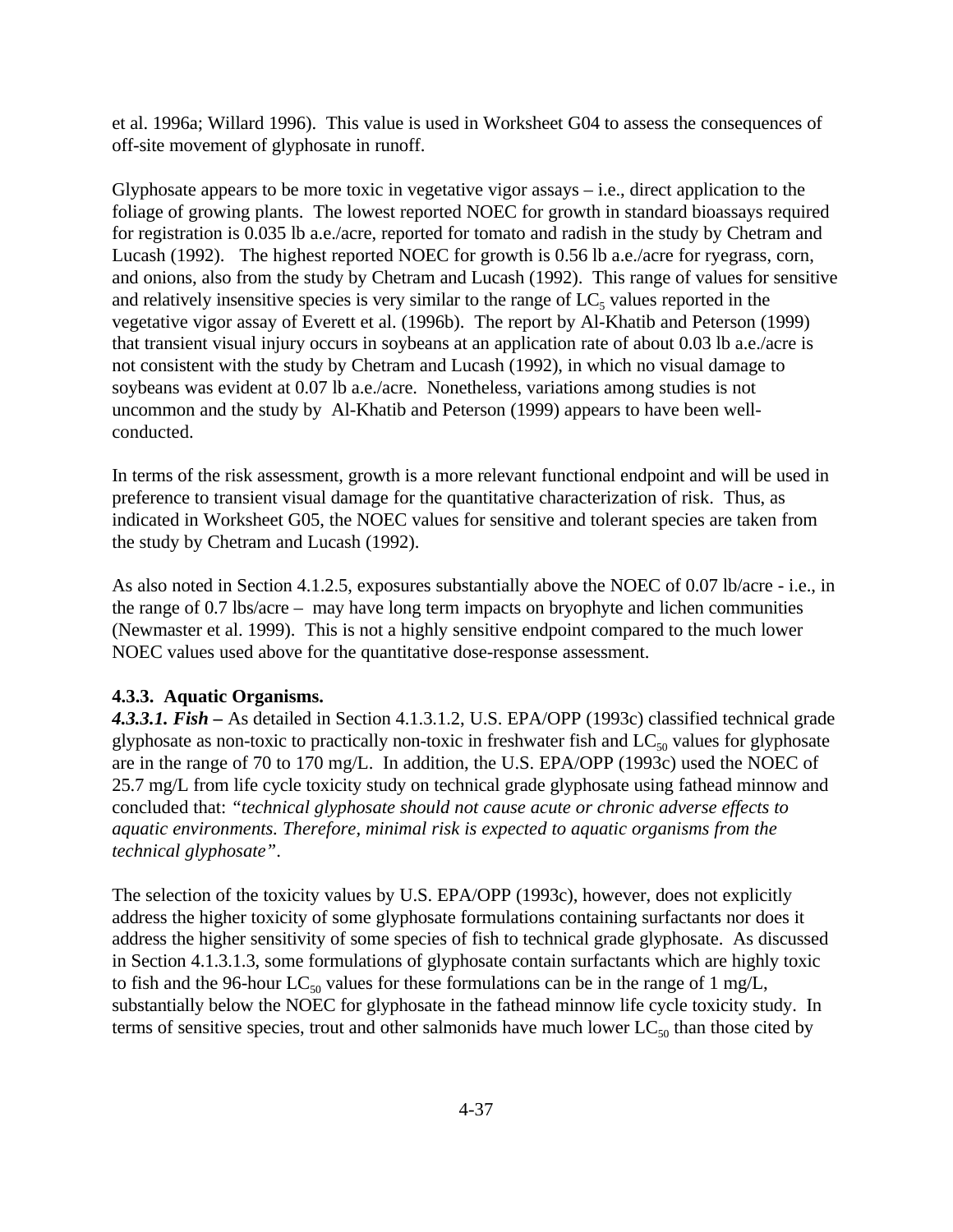U.S. EPA/OPP (1993c), with the lowest  $LC_{50}$  value for salmonids of 10 mg glyphosate/L, for trout in soft-water (Table 4-2).

The data necessary to address these issues directly are not available. Given the apparently high sensitivity of some salmonids to glyphosate, it would be desirable to have a life cycle toxicity study or at least an egg-and-fry study available on salmonids. In addition, given the apparently high toxicity of surfactant formulations compared to technical grade glyphosate, a life cycle toxicity study on at least one formulation containing a toxic surfactant would be desirable.

In the absence of these types of studies, the relative potency method is the only remaining approach to assessing the potential consequences of longer-term exposures of more toxic formulations to more sensitive species. As discussed in U.S. EPA/ORD (2000), the relative potency method involves the assumption that the ratio of toxicity values are equal among differing bioassays. As applied to the current problem, the relative potency method involves the assumption that the ratios of the available data on acute  $LC_{50}$  values for glyphosate and glyphosate formulations can be used to assess the chronic NOEC for a glyphosate formulation.

Specifically, the  $LC_{50}$  values of a glyphosate formulation containing a surfactant to the fathead minnow is 2.3 (1.9-2.8) mg/L (U.S. EPA/OPP 1993c, p. 42). The  $LC_{50}$  value of technical grade glyphosate (96.7%) to the fathead minnow is 97 (79-120) mg/L (U.S. EPA/OPP 1993c, p. 40). Using the central estimates, the formulated product is more toxic than technical grade glyphosate by a factor of about 40 [97 mg/L  $\div$  2.3 mg/L = 42.2]. Taking the life cycle NOEC of 25.7 mg/L for technical grade glyphosate in the fathead minnow and using the relative potency method, the life cycle NOEC for the formulation is estimated at 0.64 mg/L  $[25.7 \text{ mg/L} \div 40]$ .

The issue of species sensitivity may be addressed in a similar manner. As noted above, the lowest  $LC_{50}$  value for technical grade glyphosate in salmonids of 10 mg/L – rainbow trout in soft-water (Wan et al. 1989 as summarized in Table 4-2 of this risk assessment). Thus, salmonids may be more sensitive than fathead minnows to technical grade glyphosate by a factor of about 10 [97  $mg/L \div 10$  mg/L]. Taking the life cycle NOEC of 25.7 mg/L for technical grade glyphosate in the fathead minnow and using the relative potency method for species sensitivity, the life cycle NOEC for technical grade glyphosate in rainbow trout is estimated at about 2.57 mg/L  $[25.7 \text{ mg/L} \div 10]$ .

A similar approach may be taken to estimate the life cycle NOEC for trout. As discussed above, the life cycle NOEC for the surfactant formulation in fathead minnow is estimated at 0.64 mg/L. The lowest  $LC_{50}$  value in the fathead minnow is 2.3 mg/L. In salmonids, the lowest reported  $LC_{50}$ value for a surfactant formulation is 1.3 mg/L (U.S. EPA/OPP 1993c, rainbow trout, p. 42). This is lower than any of the  $LC_{50}$  values for surfactant formulations of glyphosate published in the open literature. Thus, for surfactant containing formulations, the sensitivity of salmonids relative to minnows is a factor of about 1.8 [2.3 mg/L  $\div$  1.3 mg/L = 1.77]. Thus, the NOEC for the surfactant formulation in salmonids is estimated at 0.36 mg/L  $[0.64 \text{ mg/L} \div 1.8 = 0.355]$ .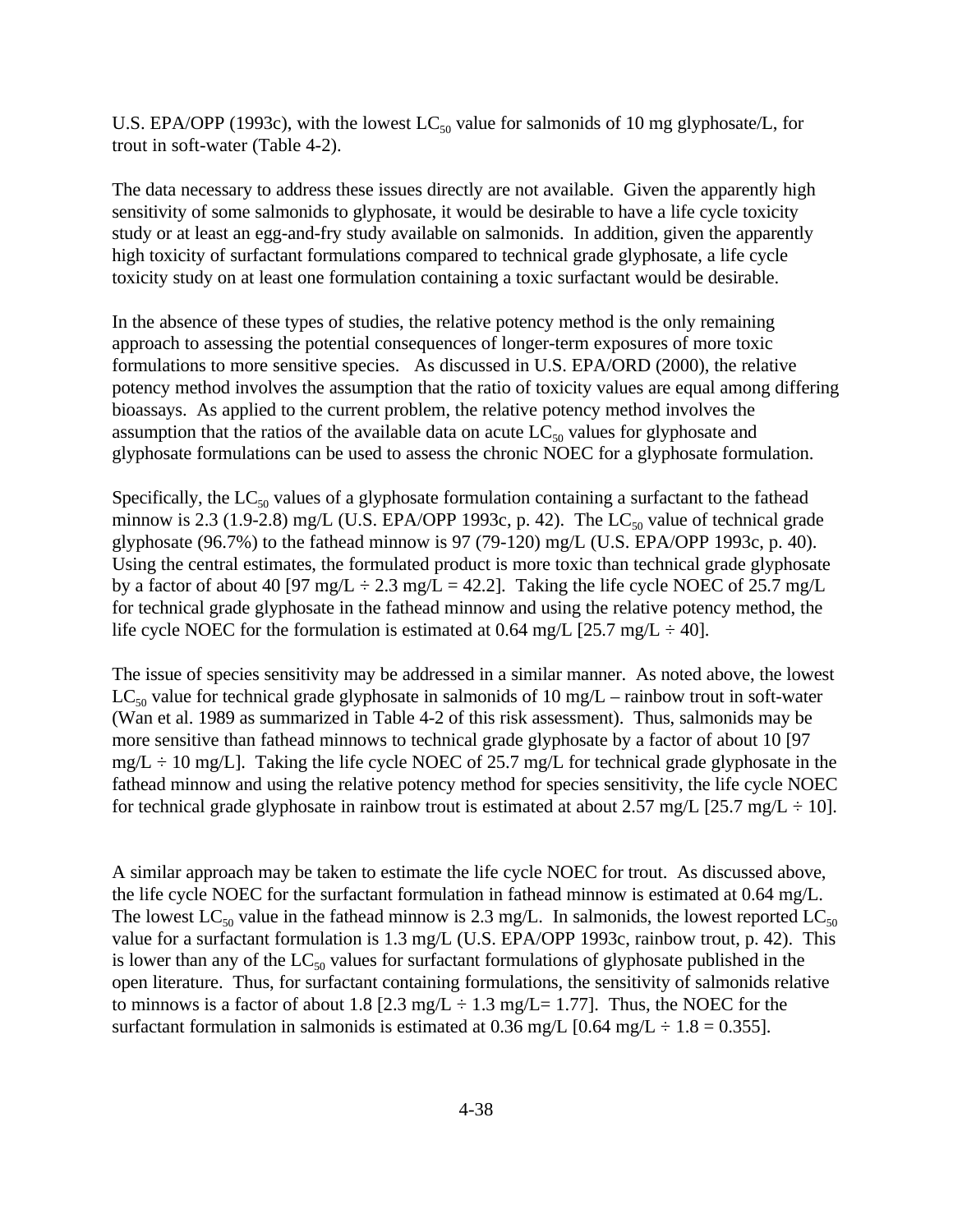Thus, the following chronic NOEC values are used in Worksheet G03 to characterize risk to fish:

| typical fish, technical grade glyphosate:   | 25.7 | $mg/L$ [observed] |
|---------------------------------------------|------|-------------------|
| sensitive fish, technical grade glyphosate: | 2.57 | mg/L [estimated]  |
| typical fish, glyphosate with surfactant:   | 0.64 | mg/L [estimated]  |
| sensitive fish, glyphosate with surfactant: | 0.36 | mg/L [estimated]  |

For acute toxicity, the data on sub-lethal effects, summarized in Section 4.1.3.1.4, could be considered but reported concentrations are generally above the  $LC_{50}$  values. Most of the studies summarized in Section 4.1.3.1.4 involve very short-term exposures to relatively high concentrations and are focused on understanding the mechanism of action of glyphosate. These studies, however, are not appropriate for the acute dose-response assessment.

As an alternative, the  $LC_{50}$  values will be used to characterize the risk of observing mortality in fish associated with peak concentrations of glyphosate. While the use of  $LD_{50}$  and  $LC_{50}$  values is generally avoided, the use of 96-hour  $LC_{50}$  values to assess the risks of peak exposure is inherently conservative in that most peak exposures will occur for a period of time much shorter than 96-hours. Thus, the following 96-hour  $LC_{50}$  values are used for characterizing the risks of short-term exposures in Worksheet G03:

| typical fish, technical grade glyphosate:   | 97  | mg/L |
|---------------------------------------------|-----|------|
| sensitive fish, technical grade glyphosate: | 10  | mg/L |
| typical fish, glyphosate with surfactant:   | 2.3 | mg/L |
| sensitive fish, glyphosate with surfactant: | 1.3 | mg/L |

The application of the relative potency method to the available toxicity data in fish is attended by substantial uncertainties. By definition, the relative potency method is used only when significant information is lacking and no better methods are available. The assumption that relative potencies are constant across species and different endpoints – i.e.,  $LC_{50}$  values and chronic NOECs – cannot be supported by data because no such data are available. If the data were available to support this assumption, the data would be used in preference to the relative potency method. In addition, the application of the relative potency method to estimating the chronic toxicity of glyphosate-surfactant mixtures assumes that the surfactant will coexist with glyphosate and exert an influence on the toxicity of glyphosate as environmental dissipation and degradation occur. This is not likely to be the case and the use of the relative potency method for chronic toxicity of glyphosate-surfactant mixtures may be grossly conservative. Nonetheless, in the absence of data on the chronic toxicity of surfactant formulations to potentially sensitive fish species, this approach will be used in the current risk assessment.

*4.3.3.2. Amphibians –* No separate dose-response assessment is conducted in this risk assessment for amphibians. As detailed in Section 4.1.3.2, glyphosate and glyphosate formulations have been tested in a number of different bioassays with amphibians and there is no indication that glyphosate or glyphosate formulations induce deformities in amphibians. Most of the available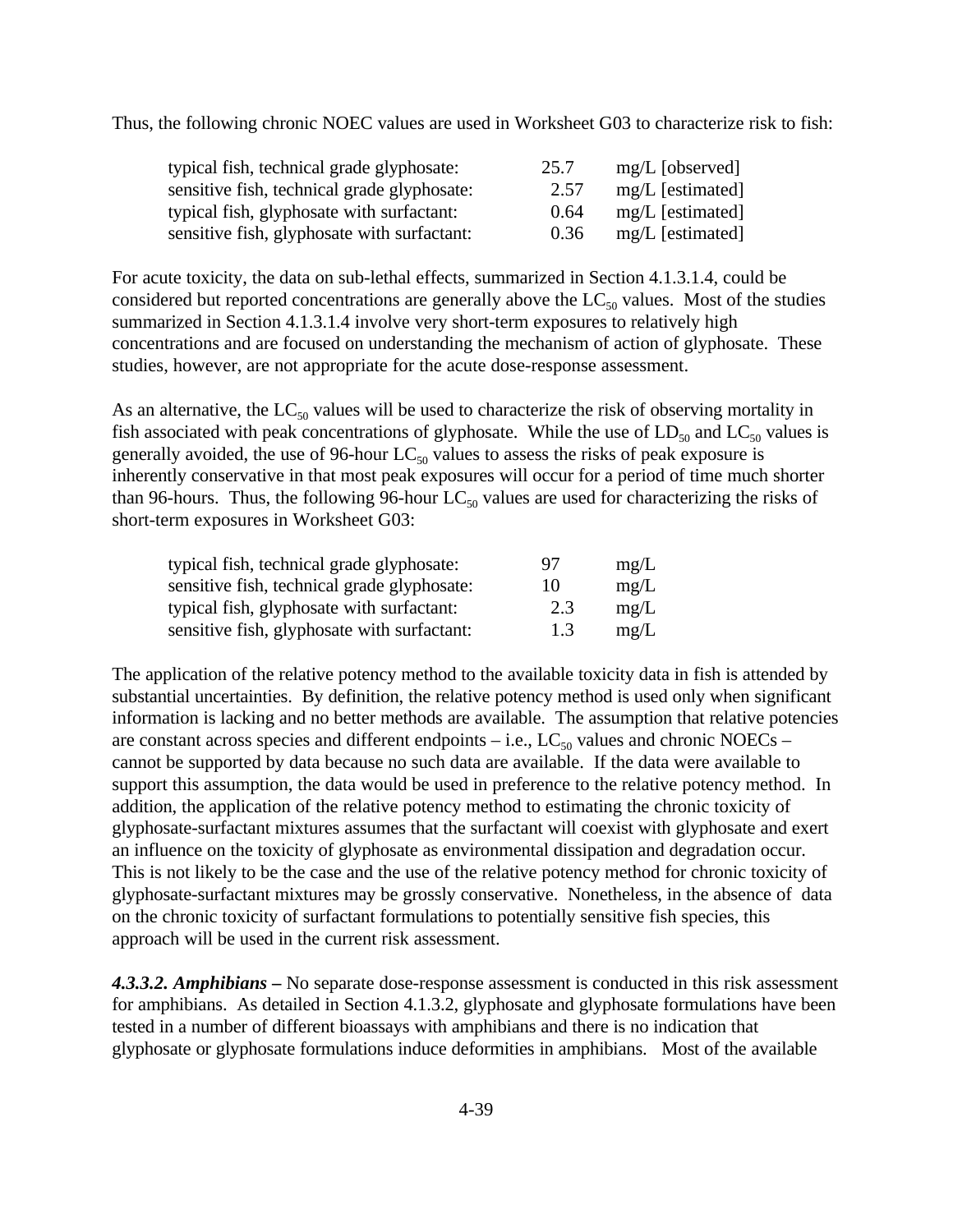toxicity data suggest that amphibians are no more sensitive to glyphosate than fish. The report by Smith (2001) does suggest a greater sensitivity of tadpoles to a specific formulation. However, this study is not supported by the other available amphibian studies on glyphosate and glyphosate formulations. In addition, this study involves a formulation that is not used in Forest Service programs.

*4.3.3.3. Aquatic Invertebrates –* The issues in the dose-response assessment for aquatic invertebrates are very similar to those encountered in the dose-response assessment for fish (Section 4.3.3.1). There is sufficient data to assert that some glyphosate formulations that contain toxic surfactants may be much more toxic to aquatic invertebrates than technical grade glyphosate. There is only one chronic study on technical grade glyphosate and no chronic studies on glyphosate formulations.

One quantitative difference, however, involves the apparent magnitude of the differences in toxicity among technical grade glyphosate and various glyphosate formulations. The 48-hour LC<sub>50</sub> value for technical grade glyphosate to *Daphnia magna* is listed in U.S. EPA (1993c, p. 45) as 780 mg/L. The 48-hour LC<sub>50</sub> values for *Daphnia magna* of various glyphosate formulations, however, range from 3 mg/L (surfactant not specified) to >1000 mg/L (glyphosate with X-77 surfactant). The one chronic life cycle toxicity study with *Daphnia magna* using technical grade glyphosate reports an MATC of between 50 and 96 mg/L, similar to the NOEC of 25.7 mg/L in the life-cycle study in fish.

The application of the relative potency method to the invertebrate data on surfactant formulations of glyphosate can be done as with fish, as detailed in Section 4.3.3.1. However, the high variability in toxicity of the surfactant formulations to daphnids must be acknowledged.

As summarized in Appendix 3c, the formulations of glyphosate that are registered for forestry uses have a wide but narrower range of toxicity than the range reported in U.S. EPA (1993c). Based on the data presented in Appendix 3c, the acute toxicity of glyphosate formulations to *Daphnia magna* ranges from 11 mg/L (e.g., Roundup Pro, Roundup Pro Concentrate, Roundup UltraMax) to 930 mg/L (e.g., Aqua Neat, Aquatmaster).

The 48-hour LC<sub>50</sub> value for technical grade glyphosate to *Daphnia magna* will be taken as 780 mg/L. Recognizing that some surfactant formulations may be at least somewhat less toxic than technical grade glyphosate, it will be assumed that formulations summarized in Appendix 3c that have a low toxicity – i.e., 930 mg/L – are either technical grade glyphosate or glyphosate with a surfactant of low toxicity. It will be assumed that the formulations with a substantially lower  $LC_{50}$ contain a toxic surfactant. The extremely toxic product reported in U.S. EPA/OPP (1993c) that has an  $LC_{50}$  value of 3 mg/L will not impact the dose-response assessment because none of the products that might be used in Forest Service programs (Appendix 3c) have an  $LC_{50}$  value that is this low.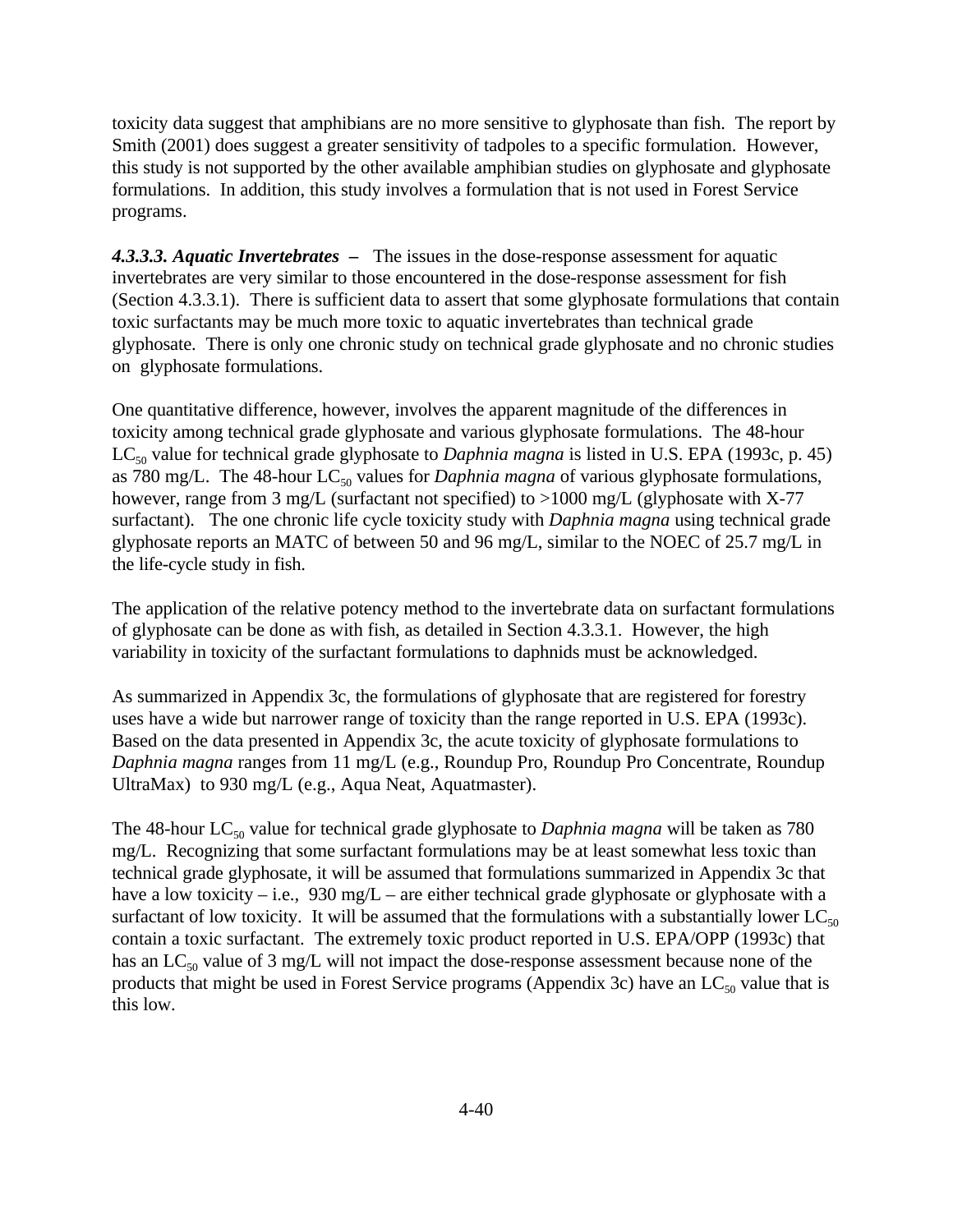Thus, the relative potency of the most toxic formulations that might be used in Forest Service programs is estimated as 71 [780 mg/L  $\div$  11 mg/L = 70.91] and the MACT for the chronic toxicity of these formulations is estimated as 0.7 mg/L [50 mg/L  $\div$  71]. Consequently, the values used to characterize risk to aquatic invertebrates in Worksheet G03 are:

| Acute $LC_{50}$ , non-toxic formulation: | 780 | mg/L |
|------------------------------------------|-----|------|
| Acute $LC_{50}$ , toxic formulation:     | 11  | mg/L |
| Chronic NOEC, non-toxic formulation:     | 50  | mg/L |
| Chronic NOEC, toxic formulation:         | 0.7 | mg/L |

It should be noted that the toxicities on other intermediate formulations could be calculated in the same manner as above. The potential need for such calculations is discussed further in Section 3.4 (Risk Characterization).

*4.3.3.4. Aquatic Plants –* As discussed in Section 3.1.3.4 and detailed in Appendix 11, glyphosate appears to be about equally toxic to both algae and macrophytes. A greater complication in the characterization of ecological effects may involve the enhancement of algal populations at low concentrations of glyphosate. It is unclear whether this is a hormetic effect or simply a stimulation of algal growth due to the utilization of glyphosate as a nutrient source by algae.

In terms of growth inhibition, the NOEC of 3 mg/L in duckweed (Smyth et al. 1996a) will be used to characterize risk due to inhibition. At lower concentrations – i.e., in the range of 0.002 mg/L to 0.3 mg/L or higher – stimulation of algal growth may be a more common response and has been noted in several studies (Austin et al. 1991; Smyth et al. 1996d; Wong 2000).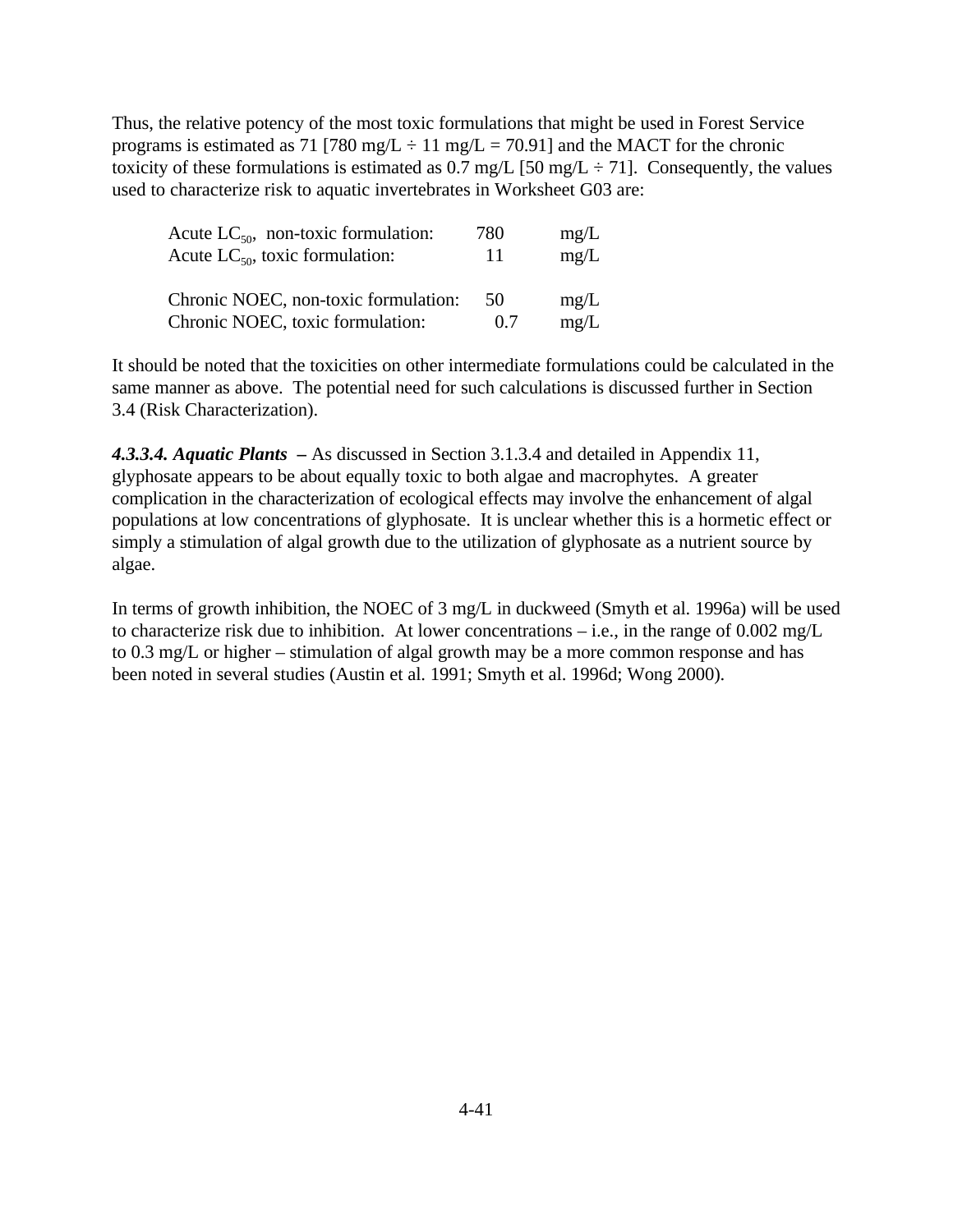#### **4.4. RISK CHARACTERIZATION**

**4.4.1. Overview.** The current risk assessment for glyphosate generally supports the conclusions reached by U.S. EPA: *Based on the current data, it has been determined that effects to birds, mammals, fish and invertebrates are minimal.* At the typical application rate of 2 lbs a.e./acre, none of the hazard quotients for acute or chronic scenarios reach a level of concern even at the upper ranges of exposure for terrestrial organisms. For the application rate of 7 lbs a.e./acre, central estimates of the hazard quotients somewhat exceed the level of concern for the direct spray of a honey bee. That the upper range of the hazard quotients, the level of concern is exceeded modestly in acute scenarios for a large mammal consuming contaminated vegetation and a small bird consuming insects. In the chronic exposure scenarios, the hazard quotient for a large bird consuming contaminated vegetation on site exceeds the level of concern by a factor of about 3. As with all longer term exposure scenarios involving the consumption of contaminated vegetation, the plausibility of this exposure scenario is limited because damage to the treated vegetation – i.e., vegetation directly sprayed at the highest application rate – would reduce and perhaps eliminate the possibility of any animal actually consuming this vegetation over a prolonged period.

For relatively tolerant nontarget species of plants, there is no indication that glyphosate is likely to result in damage at distances as close as 25 feet from the application site. For sensitive species at the upper range of application rates, there is a modest excursion about the NOEC at offsite distances of 100 feet or less. It should be noted, however, that all of these drift estimates are based on low-boom ground sprays. Many applications of glyphosate are conducted by directed foliar applications using backpacks. In such cases, little if any damage due to drift would be anticipated. Nontarget terrestrial plants are not likely to be affected by runoff of glyphosate under any conditions.

The primary hazards to fish appear to be from acute exposures to the more toxic formulations. At the typical application rate of 2 lbs a.e./acre, the hazard quotients for the more toxic formulations at the upper ranges of plausible exposure indicate that the  $LC_{50}$  values for these species will be not reached or exceeded under worst-case conditions. At an application rate of 7 lbs a.e./acre, the acute exposures are estimated to slightly exceed the  $LC_{50}$  value for typical species and exceed the  $LC_{50}$  value for sensitive species by a factor of about 2. In these worst-case scenarios, the exposure estimates are based on a severe rainfall (about 7 inches over a 24 hour period) in an area where runoff is favored – a slope toward a stream immediately adjacent to the application site. This is a standard worst-case scenario used in Forest Service risk assessments to guide the Forest Service in the use of herbicides. This risk characterization strongly suggests that the use of the more toxic formulations near surface water is not prudent.

The use of less toxic formulations result in acute hazard quotients that do not approach a level of concern for any species. Nonetheless, the hazard quotient of 0.08 for sensitive species at an application rate of 2 lbs/acre is based on an  $LC_{50}$  value rather than a NOEC. Thus, the use of glyphosate near bodies of water where sensitive species of fish may be found (i.e., salmonids) should be conducted with substantial care to avoid contamination of surface water. Concern for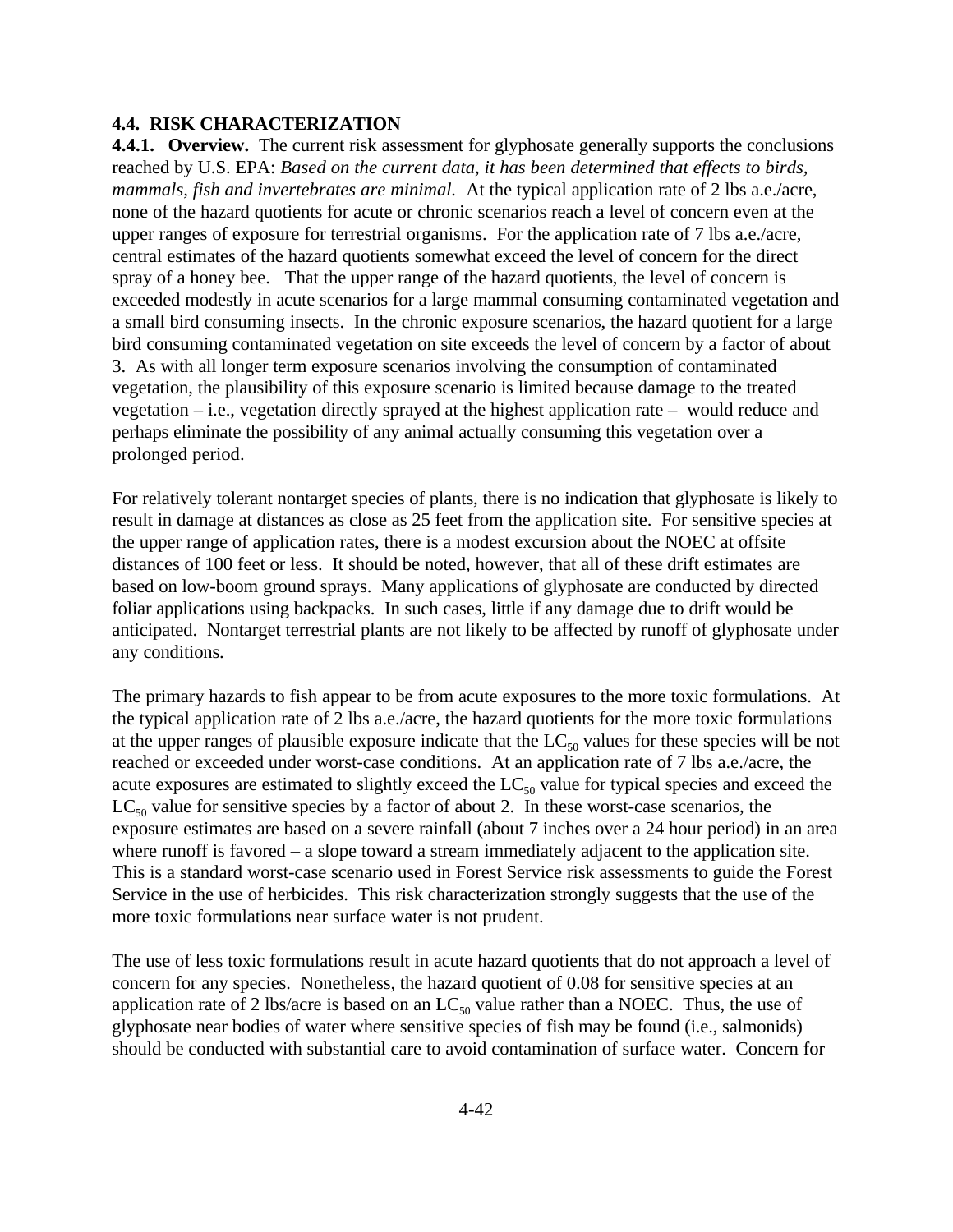potential effects on salmonids is augmented by the potential effects of low concentrations of glyphosate on algal populations.

The likelihood of direct acute toxic effects on aquatic invertebrates or longer term direct effects on any fish species seems extremely remote based on central estimates of the hazard quotient and unlikely base on upper ranges of the hazard quotient. The hazard quotient of 0.044 for longer term effects of the more toxic formulations on sensitive fish is based on an estimated NOEC and thus is not, in itself, of substantial concern. Aquatic plants appear to be somewhat less sensitive to glyphosate than the most sensitive aquatic animals. There is no indication that adverse effects on aquatic plants are plausible.

# **4.4.2. Terrestrial Organisms**

*4.4.2.1. Terrestrial Animals–* The quantitative risk characterization for terrestrial animals is summarized in Table 4-4. These hazard quotients are calculated by dividing the exposure assessments summarized in Table 4-1 by the toxicity values specified at the bottom of Table 4-4. As indicated at the bottom of Table 4-4, all of the hazard quotients are based on NOEC values. In addition, all hazard quotients are based on an application rate of 2 lbs a.e./acre, the typical application rate use in Forest Service programs. At this application rate, the level of concern is unity – i.e. at a hazard quotient of 1.0 or less, there is no plausible basis for asserting that adverse effects are likely to occur. As indicated in Section 2.4, the upper range of the application rate that is proposed in Forest Service programs is 7 lbs a.e./acre. At this application rate, the level of concern for the hazard quotients in Table 4-4 is about 0.3 [2 lbs a.e./acre  $\div$  7 lbs a.e./acre = 0.2857]. Levels of concern for other application rates may be similarly calculated.

Based on the typical application rate of 2 lbs a.e./acre, none of the hazard quotients for acute or chronic scenarios reach a level of concern even at the upper ranges of exposure. This is consistent with the risk characterization given by U.S. EPA/OPP (1993c, p. 53): *Based on the current data, it has been determined that effects to birds, mammals, fish and invertebrates are minimal.*

For the application rate of 7 lbs a.e./acre, central estimates of the hazard quotients somewhat exceed the level of concern  $-$  i.e., the hazard quotient exceeds  $0.3$  – for the direct spray of a honey bee. That the upper range of the hazard quotients, the level of concern is exceeded modestly in acute scenarios for a large mammal consuming contaminated vegetation and a small bird consuming insects. In the chronic exposure scenarios, the hazard quotient for a large bird consuming contaminated vegetation on site exceeds the level of concern by a factor of about 2.8  $[0.83 \div 0.3]$ .

The direct spray of a honey bee at an application rate of 7 lbs a.e./acre corresponds to a dose of 1120 mg/kg bw. It is unclear if this would be associated with detectable toxic effects. Based on the study by Palmer and Krueger (2001a), a dose of 100  $\mu$ g/bee, corresponding to about 1080 mg/kg bw, was associated with 5% mortality (3/60). It should also be noted that this risk characterization applies only to bees that are directly sprayed at the maximum application rate (7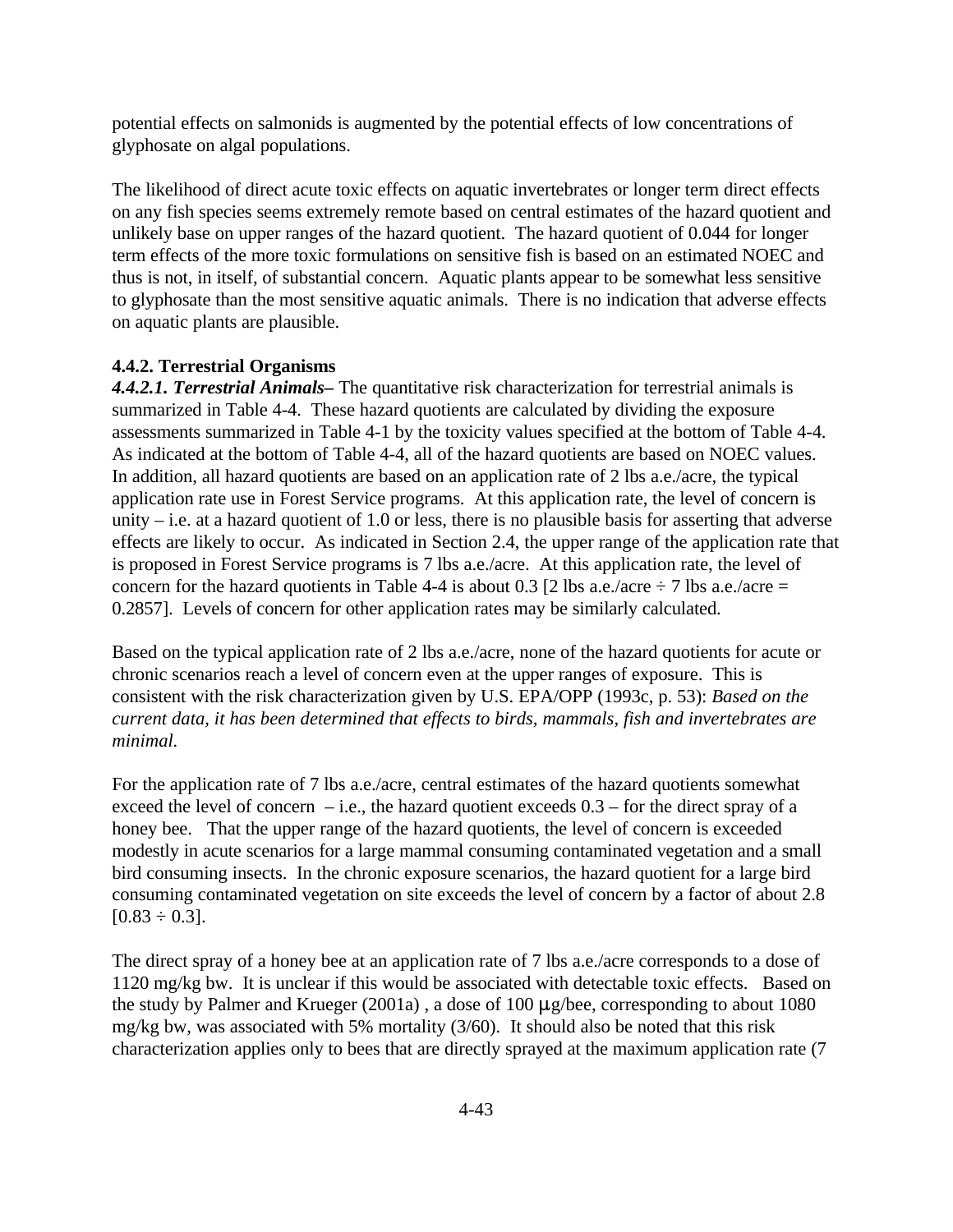lbs/acre) and does not consider the effects of foliar interception. Thus, under actual field conditions, substantial mortality in bees would not be expected.

For a large mammal, dose associated with the acute consumption of contaminated vegetation at an application rate of 7 lbs a.e./acre is about 340 mg/kg (97.1 mg/kg from Table 4-3  $\times$  7 lbs/acre  $\div$  2 lbs/acre). This dose is below the LD<sub>50</sub> value for mammals (2,000 to 6,000 mg/kg) by a factor of about 6 to 18. Thus, it is not likely that substantial mortality would be observed. For mammals, however, the NOEL of 175 mg/kg is associated with a LOAEL of 350 mg/kg, nearly identical with the upper range of exposure – i.e., 340 mg/kg. As detailed in Section 3.3.2 (the dose-response assessment for the human health risk assessment), the dose of 350 mg/kg/day results in some mortality in pregnant rabbits (Rodwell et al. 1980b). Thus, while *substantial* mortality would not be anticipated – i.e., the exposure is well below the  $LD_{50}$  – mortality in some animals would be plausible.

For a small bird consuming contaminated insects after the application of 7 lbs a.e./acre, the estimated dose is about 787 mg/kg [225 mg/kg from Table 4-3  $\times$  7 lbs/acre  $\div$  2 lbs/acre]. This dose is well below the  $LD_{50}$  but somewhat higher than the acute NOAEL of 562 mg/kg. As discussed in Section 4.2.2.3, this exposure assessment may be extremely conservative. The residue rates from small insects are used rather than the residue rates from large insects and this makes a substantial difference. In addition, as detailed in Worksheet F14, this exposure scenario assumes that 100% of the insects consumed by the bird on the day of exposure (i.e, no dissipation is assumed) were directly sprayed.

In the longer term exposure scenario for a large bird consuming vegetation at the application site, the average daily dose is about 291 mg/kg/day [83.2 mg/kg  $\times$  7 lbs/acre  $\div$  2 lbs/acre]. This is a standard exposure scenario used in all Forest Service risk assessments. Nonetheless, as with all longer term exposure scenarios involving the consumption of contaminated vegetation, the plausibility of this exposure scenario is limited because damage to the treated vegetation – i.e., vegetation directly sprayed at the highest application rate – would reduce and perhaps eliminate the possibility of any animal actually consuming this vegetation over a prolonged period. On the other hand, as discussed in Section 4.2.2.3, residue rates estimated by Fletcher et al. (1994) and used in the exposure assessment are below some monitored values for glyphosate on herbaceous vegetation (Newton et al. 1994). Thus, while the longer term estimates of exposure may be overestimated by not considering damage to vegetation, this may be somewhat offset by an underestimate of initial residues.

Another factor that must be considered in the interpretation of these hazard quotients is the information from field studies. As discussed in Section 4.1.2.6, several field studies report effects on terrestrial animals that appear to be associated with changes in habitat and, in some cases, the effects appear to be beneficial.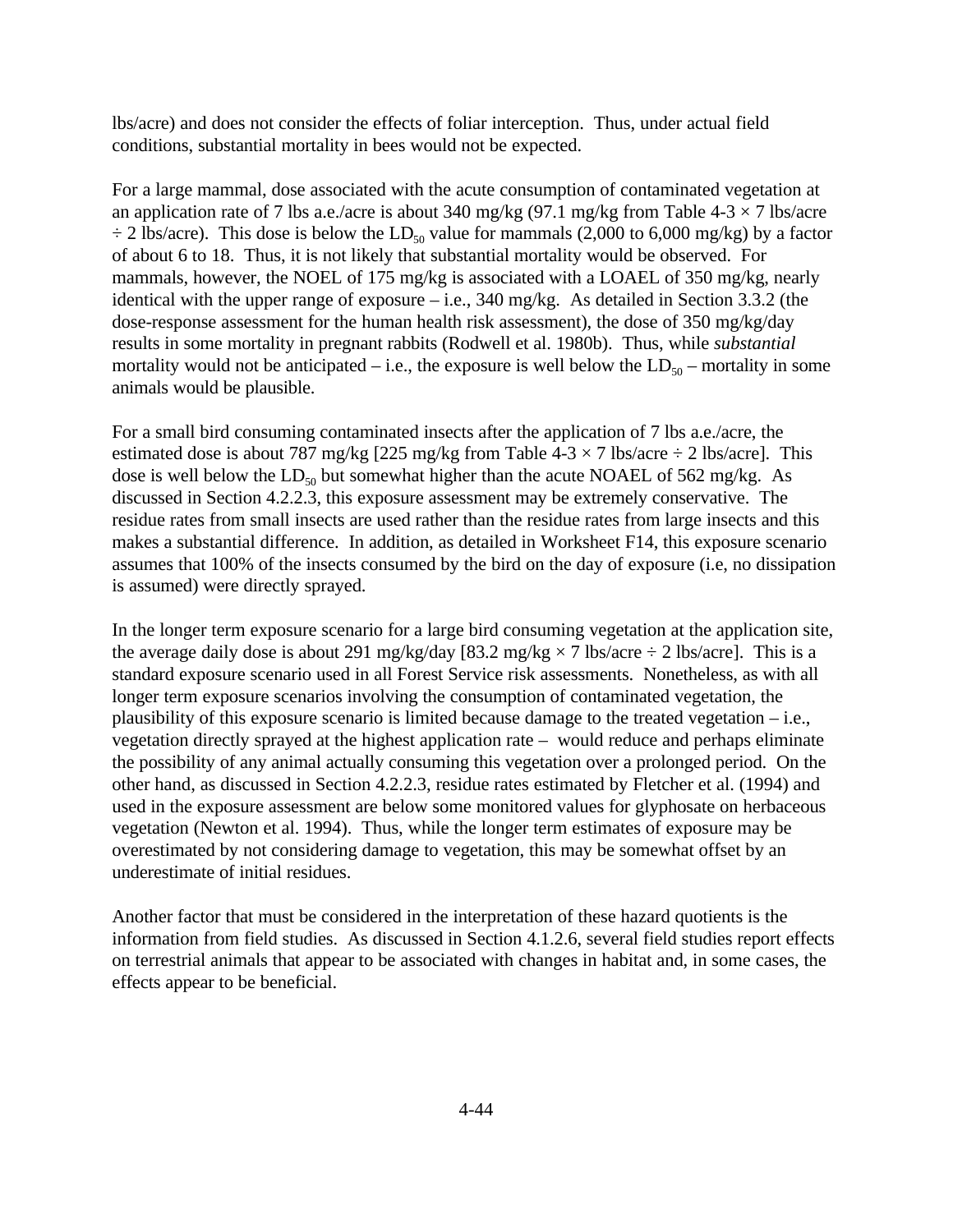*4.4.2.2. Terrestrial Plants–* The quantitative risk characterizations for terrestrial plants are summarized in Worksheet G04 for the offsite movement of glyphosate in runoff and Worksheet G05 for offsite movement of glyphosate by drift and wind erosion.

The runoff estimates are based on GLEAMS modeling using three different soils (clay, loam, and sand) at annual rainfall rates of 5 to 250 inches and using the typical application rate that the Forest Service is considering, 2 lb/acre. The toxicity index is based on the pre-emergence NOAEL of 4.5 lb/acre. As with the corresponding assessment of effects in terrestrial mammals, the level of concern is unity for an application rate of 2 lbs/acre and about 0.3 for an application rate of 7 lbs/acre. Based on this index of toxicity, plant species are not likely to be affected by runoff of glyphosate under any conditions.

Hazard quotients for offsite drift (Worksheet G05) are based on the NOEC value of 0.035 lb/acre for sensitive plant species as well as the NOAEL of 0.56 lb/acre for tolerant plant species, as detailed in Section 4.3.2.5. The estimates for offsite drift encompass plausible exposures attributable to wind erosion, as discussed in Section 4.2.2.4. For relatively tolerant species, there is no indication that glyphosate is likely to result in damage at distances as close as 25 feet from the application site. For sensitive species at the upper range of application rates, there is a modest excursion about the NOEC (hazard quotients of 0.3 to 1.1 with a level of concern of 0.3) at offsite distances of 100 feet or less. It should be noted, however, that all of these drift estimates are based on low-boom ground sprays. Many applications of glyphosate are conducted by directed foliar applications using backpacks. In such cases, little if any damage due to drift would be anticipated.

**4.4.3. Aquatic Organisms.** The quantitative risk characterization for aquatic species is summarized in Table 4-5. As in the corresponding tables for terrestrial species, the exposure component of the hazard quotients are based on the typical application rate of 2 lbs a.e./acre. Thus, the level of concern for this application rate is unity and the level of concern for the maximum application rate of 7 lbs a.e./acre is 0.3.

As discussed in previous sections of this risk assessment, some formulations of glyphosate are much more acutely toxic to fish and aquatic invertebrates than technical grade glyphosate or other formulations of glyphosate. This difference in acute toxicity among formulations appears to be due largely to the use of surfactants that are toxic to fish and invertebrates.

The primary hazards to fish appear to be from acute exposures to the more toxic formulations. As summarized in Table 4-5, the hazard quotients for the more toxic formulations at the upper ranges of exposure – i.e., 0.35 for typical species and 0.62 for sensitive species – indicate that the  $LC_{50}$  values for these species will be not reached or exceeded under worst-case conditions due to runoff after a high rainfall event into a small stream. At an application rate of 7 lbs a.e./acre, the acute exposures are estimated to slightly exceed the  $LC_{50}$  value for typical species and exceed the  $LC_{50}$  value for sensitive species by a factor of about 2. In these worst-case scenarios, the exposure estimates are based on a severe rainfall (about 7 inches over a 24 hour period) in an area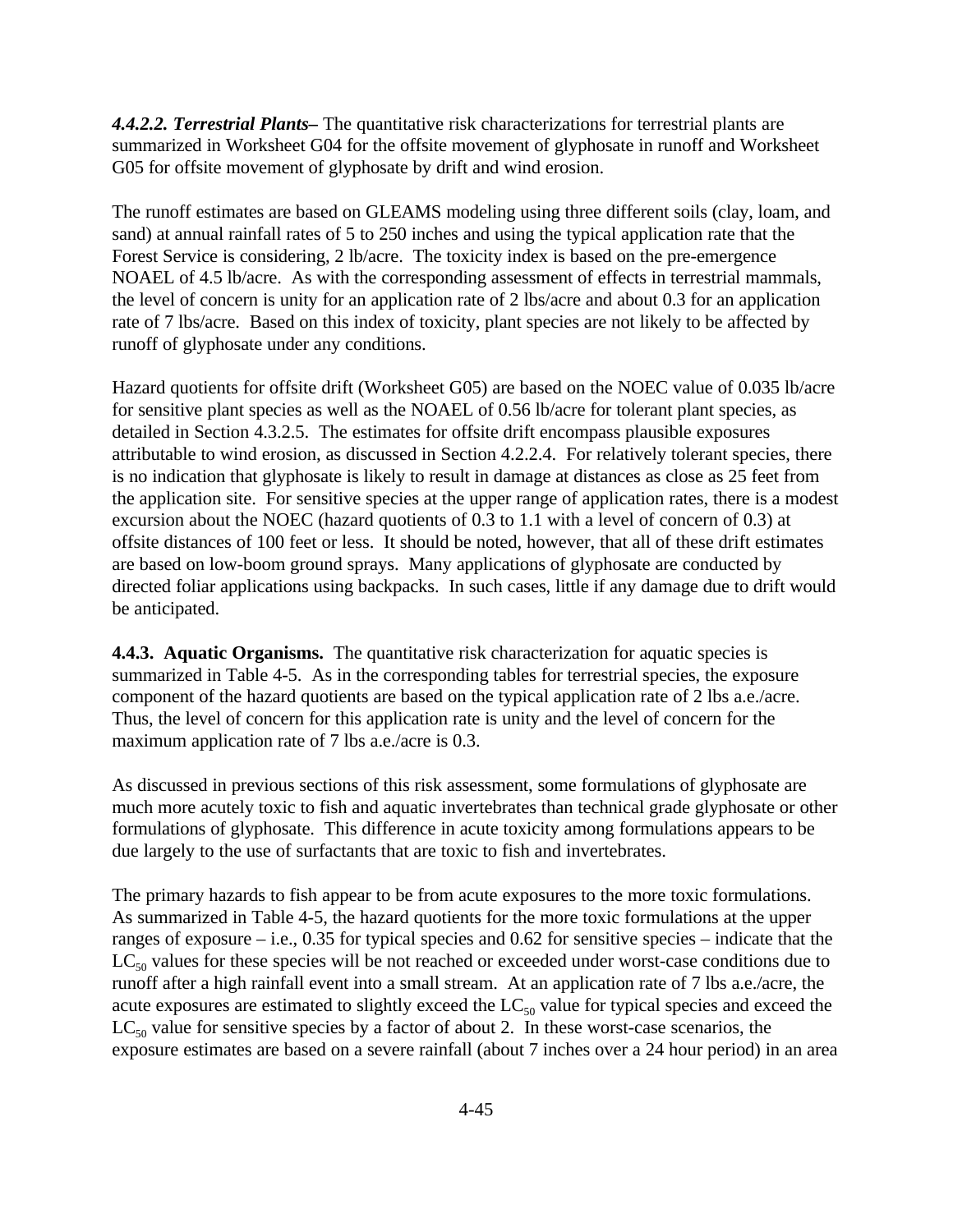where runoff is favored – a slope toward a stream immediately adjacent to the application site. This, again, is a standard worst-case scenario used in Forest Service risk assessments to guide the Forest Service in the use of herbicides. Although this scenario is not likely to occur, the study by Trumbo (2002) found monitored concentrations of glyphosate at 0.85 mg/L, virtually identical to the modeled value of 0.8 mg/L at an application rate of 2 lbs a.e./acre. Thus, this risk characterization strongly suggests that the use of the more toxic formulations near surface water is not prudent.

The use of less toxic formulations result in hazard quotients that do not approach a level of concern for any species. Nonetheless, the hazard quotient of 0.08 for sensitive species at an application rate of 2 lbs/acre is based on an  $LC_{50}$  value rather than a NOEC. Thus, the use of glyphosate near bodies of water where sensitive species of fish may be found (i.e., salmonids) should be conducted with substantial care to avoid contamination of surface water.

Concern for potential effects on salmonids is augmented by the potential effects of low concentrations of glyphosate on algal populations. As discussed in Section 4.1.3.4, glyphosate may stimulate rather than inhibit algal growth at low concentrations. While this might not be classified as an adverse effect on algae, Austin et al. (1991) has suggested that this stimulation could contribute to eutrophication of waterways with salmonid populations. No field studies have been encountered in the literature suggesting that this effect has been observed. Nonetheless, the central estimate of the projected longer-term concentrations of glyphosate in water is 0.002 mg/L with an upper range of 0.056 mg/L at and application rate of 2 lbs a.e./acre. At an application rate of 7 lbs a.e./acre, the corresponding concentrations are about 0.007 mg/L to 0.2 mg/L. An increase in periphyton concentrations in artificial streams has been reported by Austin et al. (1991) at concentrations which encompass these ranges – i.e., 0.0019 - 0.2874 mg/L. This is supported by Wong (2000), who reported an increase in chlorophyll-a synthesis by *Scenedesmus quadricauda* at a concentration of 0.02 mg/L.

The likelihood of direct acute toxic effects on aquatic invertebrates or longer term direct effects on any fish species seems extremely remote based on central estimates of the hazard quotient and unlikely base on upper ranges of the hazard quotient. The hazard quotient of 0.044 for longer term effects of the more toxic formulations on sensitive fish is based on an estimated NOEC and thus is not, in itself, of substantial concern.

A very important limitation to this risk characterization, however, is that no chronic studies are available on the formulations that appear to have a very high acute toxicity. Thus, as detailed in Section 4.3.3.1 on fish and Section 4.3.3.3 on aquatic invertebrates, the relative potency method was used in an attempt to quantify potential chronic effects from exposure to for both sensitive species, primarily salmonids, as well as the chronic effects of formulations that contain the more toxic surfactants. While the relative potency method is the most reasonable approach that is apparent given the lack of more directly relevant data, it increases uncertainty in the risk characterization for longer term exposures.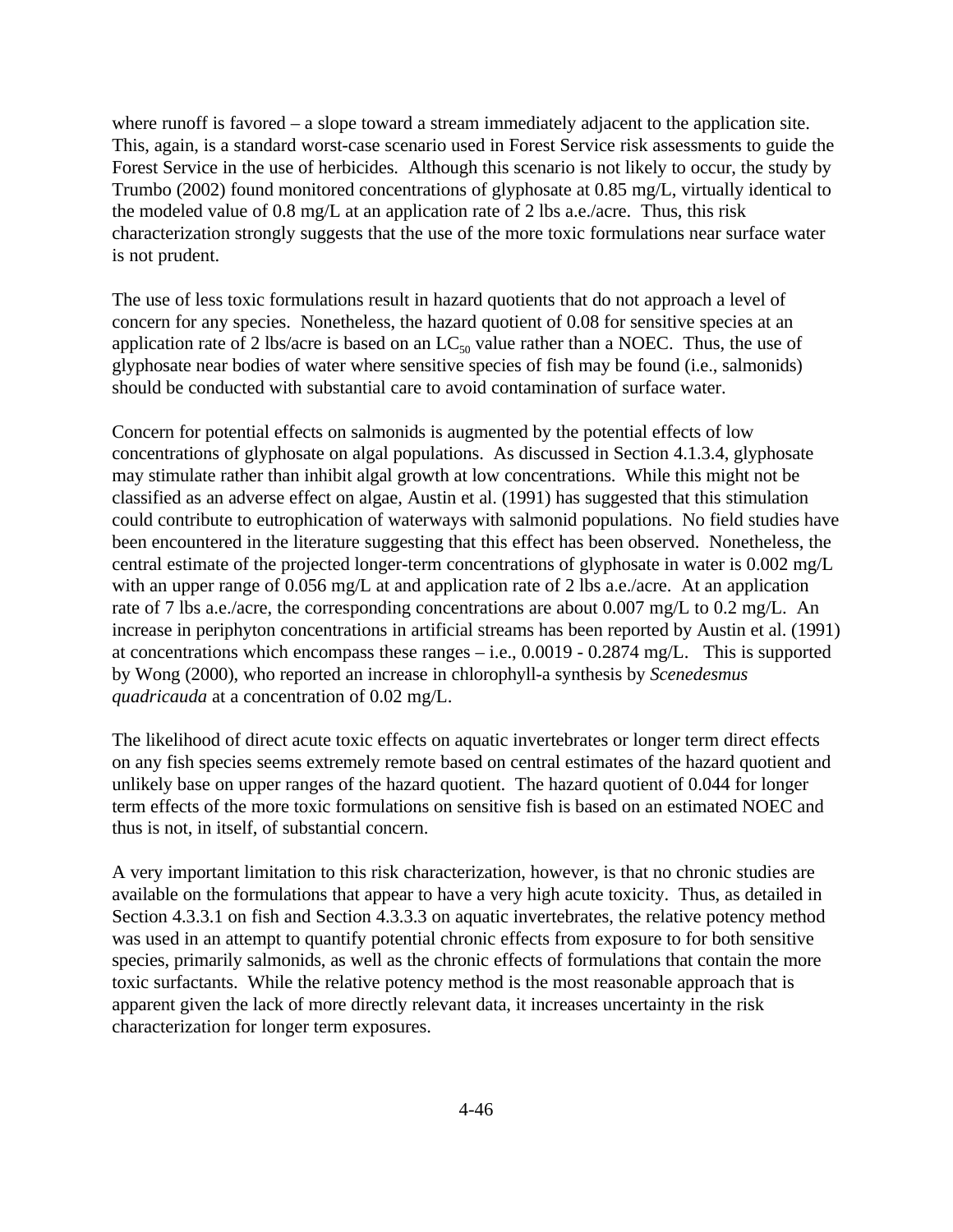Aquatic plants appear to be somewhat less sensitive to glyphosate than the most sensitive aquatic animals. There is no indication that adverse effects on aquatic plants are plausible. Unlike the case with aquatic animals, even short-term toxicity studies in aquatic plants use endpoints involving changes in population density. Thus, both the short-term and longer-term hazard quotients given in Table 4-3 can be legitimately used to characterize risk.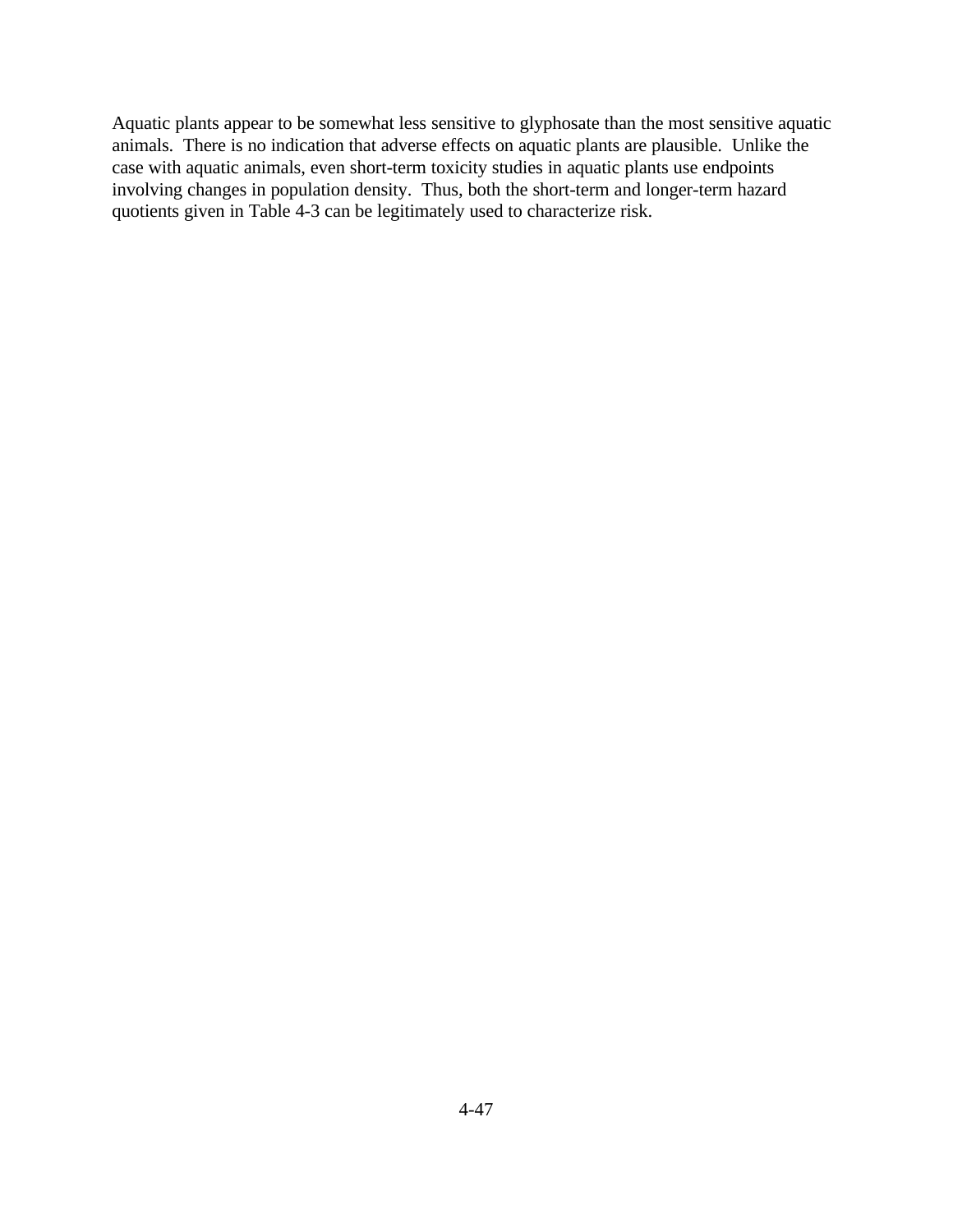|                                | Observed $LC_{50}$ values |                |                                 |                   |                               |                      |  |  |  |
|--------------------------------|---------------------------|----------------|---------------------------------|-------------------|-------------------------------|----------------------|--|--|--|
| Species/Assay/Study            | <b>Glyphosate</b>         | <b>POEA</b>    | $\mathbf{Roundup}_{\mathrm{h}}$ | $\mathbf{\Omega}$ | <b>Predicted</b><br>$LC_{50}$ | $Pred. \div$<br>Obs. |  |  |  |
| pH 6.5                         |                           |                |                                 |                   |                               |                      |  |  |  |
| Rainbow trout                  | 140                       | 7.4            | 10.8                            | 19                | 22                            | 2.0                  |  |  |  |
| Bluegills                      | 140                       | 1.3            | 6.0                             | 108               | 3.1                           | 0.5                  |  |  |  |
| pH 7.2, 96 hr unless specified |                           |                |                                 |                   |                               |                      |  |  |  |
| Midge larvae, 48 hr.           | 55                        | 13             | 25                              | 4.2               | 28                            | 1.1                  |  |  |  |
| Rainbow trout                  | 140                       | $\mathfrak{2}$ | 11.8                            | 70                | 6.5                           | 0.6                  |  |  |  |
| Fathead minnow                 | 97                        | 1.0            | 3.2                             | 97                | 3.2                           | 1.0                  |  |  |  |
| Channel catfish                | 130                       | 13             | 18                              | 10                | 35                            | 1.9                  |  |  |  |
| Bluegills                      | 140                       | 3.0            | 7.1                             | 47                | 9.5                           | 1.3                  |  |  |  |
| pH 9.5                         |                           |                |                                 |                   |                               |                      |  |  |  |
| Rainbow trout                  | 240                       | 0.65           | 2.0                             | 369               | 2.1                           | 1.1                  |  |  |  |
| Bluegills                      | 220                       | 1.0            | 2.6                             | 220               | 3.3                           | 1.3                  |  |  |  |

**Table 4-1. Estimates of relative potency and toxicological interaction of glyphosate and POEA<sup>a</sup>**

<sup>a</sup>Data from Folmar et al. (1979).

<sup>b</sup>Value reported by Folmar as mg a.i multiplied 1.42 to account for added mass of surfactant.

 $\rho = LC_{50}$  of glyphosate  $\div LC_{50}$  of POEA.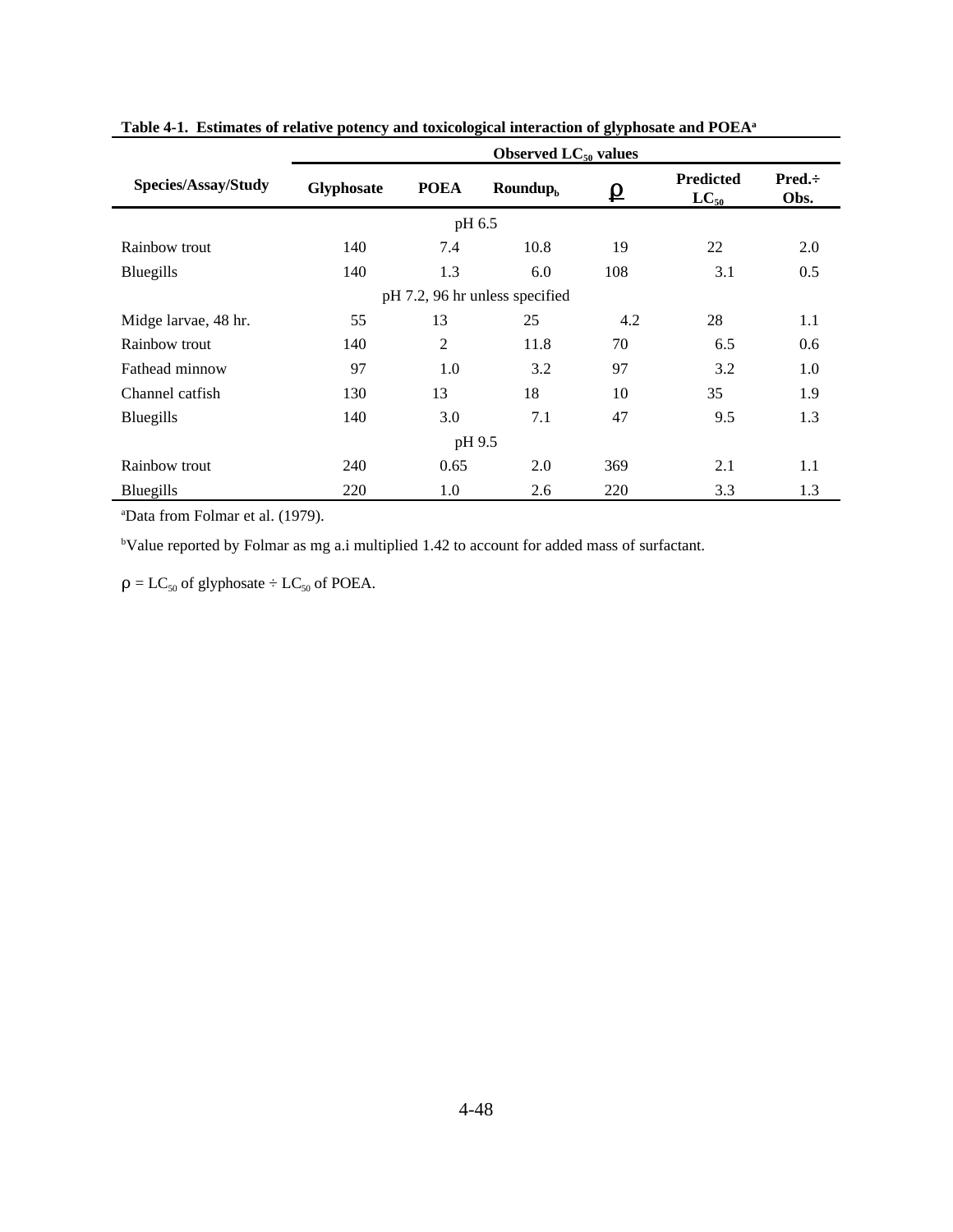|                     | <b>Observed 96-hour LC<sub>50</sub> Values</b> |                |                            |      |                               |                |  |  |
|---------------------|------------------------------------------------|----------------|----------------------------|------|-------------------------------|----------------|--|--|
| Species/Assay/Study | Glyphosate                                     | <b>POEA</b>    | <b>Roundup<sup>a</sup></b> | ρ    | <b>Predicted</b><br>$LC_{50}$ | Pred.:<br>Obs. |  |  |
| Soft Water pH 6.3   |                                                |                |                            |      |                               |                |  |  |
| Coho                | 27                                             | 4.6            | 32                         | 5.9  | 10.9                          | 0.34           |  |  |
| Chum                | 10                                             | 2.7            | 20                         | 3.7  | 5.5                           | 0.28           |  |  |
| Chinook             | 19                                             | 2.8            | 33                         | 6.8  | 6.9                           | 0.21           |  |  |
| Pink                | 14                                             | 4.5            | 33                         | 3.1  | 8.5                           | 0.26           |  |  |
| Rainbow             | $10\,$                                         | $\overline{c}$ | 33                         | 5    | 4.5                           | 0.13           |  |  |
| Soft Water pH 7.2   |                                                |                |                            |      |                               |                |  |  |
| Coho                | 36                                             | 3.2            | 27                         | 11.3 | 8.8                           | 0.33           |  |  |
| Chum                | 22                                             | 4.2            | 19                         | 5.2  | 9.7                           | 0.51           |  |  |
| Chinook             | 30                                             | 2.8            | 27                         | 10.7 | 7.5                           | 0.28           |  |  |
| Pink                | 23                                             | 2.8            | 31                         | 8.2  | 7.2                           | 0.23           |  |  |
| Rainbow             | 22                                             | 2.5            | 15                         | 8.8  | 6.6                           | 0.44           |  |  |
| Hard Water pH 8.2   |                                                |                |                            |      |                               |                |  |  |
| Coho                | 210                                            | 1.8            | 13                         | 117  | 5.9                           | 0.45           |  |  |
| Chum                | 202                                            | 1.4            | 11                         | 144  | 4.6                           | 0.41           |  |  |
| Chinook             | 220                                            | 1.7            | 17                         | 129  | 5.6                           | 0.32           |  |  |
| Pink                | 380                                            | 1.4            | 14                         | 261  | 4.6                           | 0.33           |  |  |
| Rainbow             | 220                                            | 1.7            | 14                         | 129  | 5.6                           | 0.40           |  |  |

**Table 4-2. Estimates of relative potency and toxicological interaction of glyphosate and POEA in five species of salmonids <sup>a</sup>**

<sup>a</sup>Data from Wan et al. (1989)

<sup>b</sup> As reported by Wan et al. (1989) in units of mg product/L.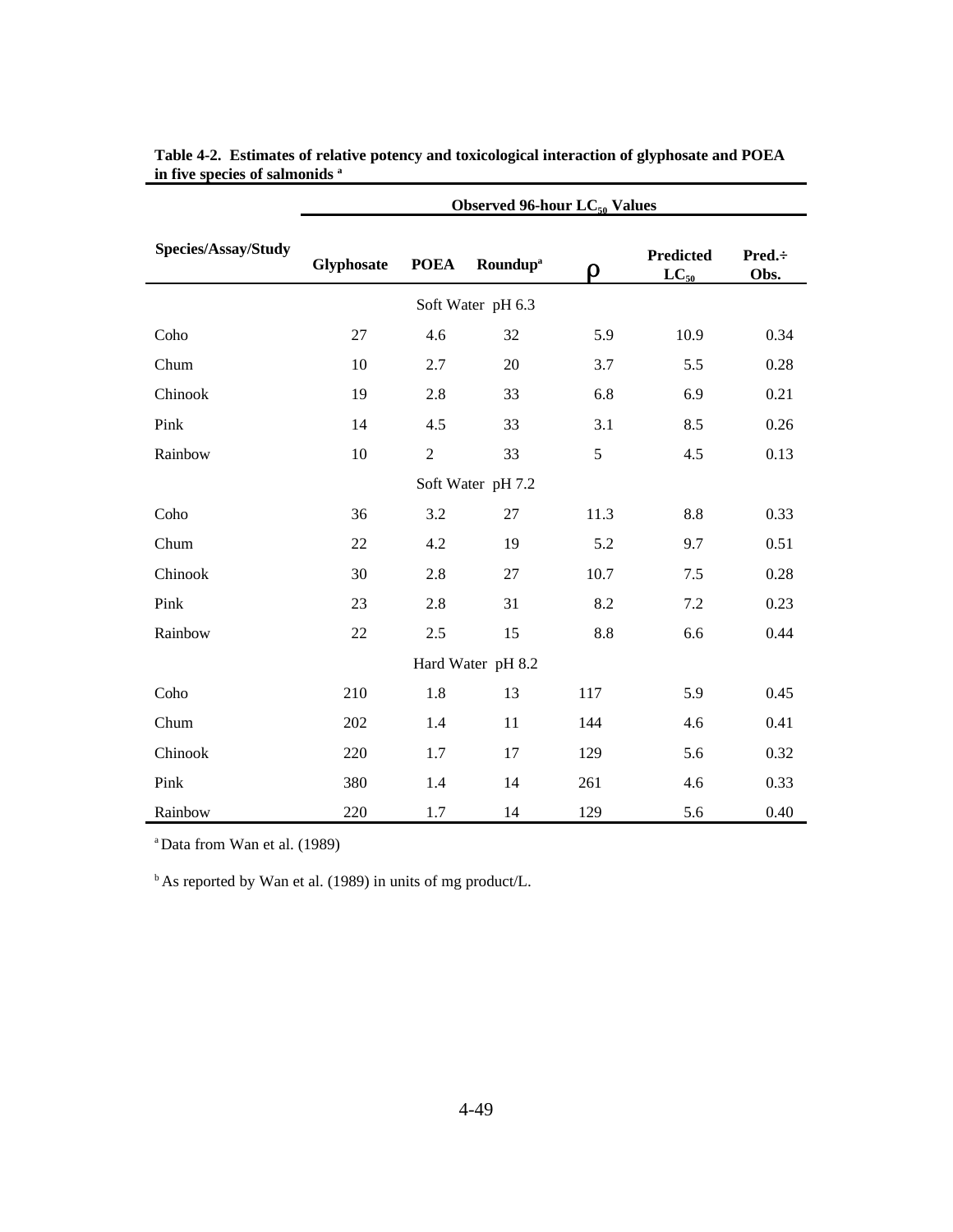|                                      |                  | Worksheet    |              |                   |  |  |
|--------------------------------------|------------------|--------------|--------------|-------------------|--|--|
| Scenario                             | Central<br>Lower |              | Upper        |                   |  |  |
| <b>Acute/Accidental Exposures</b>    |                  |              |              |                   |  |  |
| <b>Direct spray</b>                  |                  |              |              |                   |  |  |
| small mammal, first-order absorption | 4.75e-01         | $1.51e-01$   | $1.15e+00$   | F <sub>0</sub> 1  |  |  |
| small animal, 100% absorption        | $4.85e+01$       | $4.85e+01$   | $4.85e+01$   | F02a              |  |  |
| bee, 100% absorption                 | $3.21e+02$       | $3.21e+02$   | $3.21e+02$   | F02b              |  |  |
| <b>Contaminated vegetation</b>       |                  |              |              |                   |  |  |
| small mammal                         | 8.57e-01         | 8.57e-01     | $2.11e+00$   | F <sub>0</sub> 3  |  |  |
| large mammal                         | $3.44e+01$       | $3.44e+01$   | $9.71e+01$   | F10               |  |  |
| large bird                           | $5.38e + 01$     | $5.38e + 01$ | $1.52e+02$   | F12               |  |  |
| <b>Contaminated water</b>            |                  |              |              |                   |  |  |
| small mammal, spill                  | $2.66e+00$       | $1.06e + 00$ | $5.32e+00$   | F05               |  |  |
| stream                               | 5.86e-03         | 2.93e-04     | 1.17e-01     | F <sub>06</sub>   |  |  |
| <b>Contaminated insects</b>          |                  |              |              |                   |  |  |
| small bird                           | $7.50e + 01$     | $7.50e+01$   | $2.25e+02$   | F14               |  |  |
| <b>Contaminated fish</b>             |                  |              |              |                   |  |  |
| predatory bird, spill                | 9.45e-01         | 1.89e-01     | $2.83e+00$   | <b>F08</b>        |  |  |
| <b>Longer-term Exposures</b>         |                  |              |              |                   |  |  |
| <b>Contaminated vegetation</b>       |                  |              |              |                   |  |  |
| small mammal, on site                | 4.69e-02         | 2.35e-02     | 2.31e-01     | F <sub>04a</sub>  |  |  |
| off-site                             | 4.74e-04         | 1.36e-04     | $4.31e-03$   | F <sub>04</sub> b |  |  |
| large mammal, on site                | $5.65e + 00$     | $1.88e + 00$ | $5.32e + 01$ | F11a              |  |  |
| off-site                             | 1.90e-01         | 1.09e-01     | $9.94e-01$   | F11b              |  |  |
| large bird, on site                  | $8.84e+00$       | $2.95e+00$   | $8.32e + 01$ | F13a              |  |  |
| off-site                             | 2.98e-01         | 1.71e-01     | $1.56e+00$   | F13h              |  |  |
| <b>Contaminated water</b>            |                  |              |              |                   |  |  |
| small mammal                         | 2.93e-04         | $2.93e-0.5$  | 2.34e-03     | F <sub>0</sub> 7  |  |  |
| <b>Contaminated fish</b>             |                  |              |              |                   |  |  |
| predatory bird                       | 1.04e-04         | $5.20e-06$   | 1.25e-03     | F <sub>09</sub>   |  |  |

**Table 4-3:** Summary of Exposure Scenarios for Terrestrial Animals for an Application Rate of 2 lbs a.e./acre.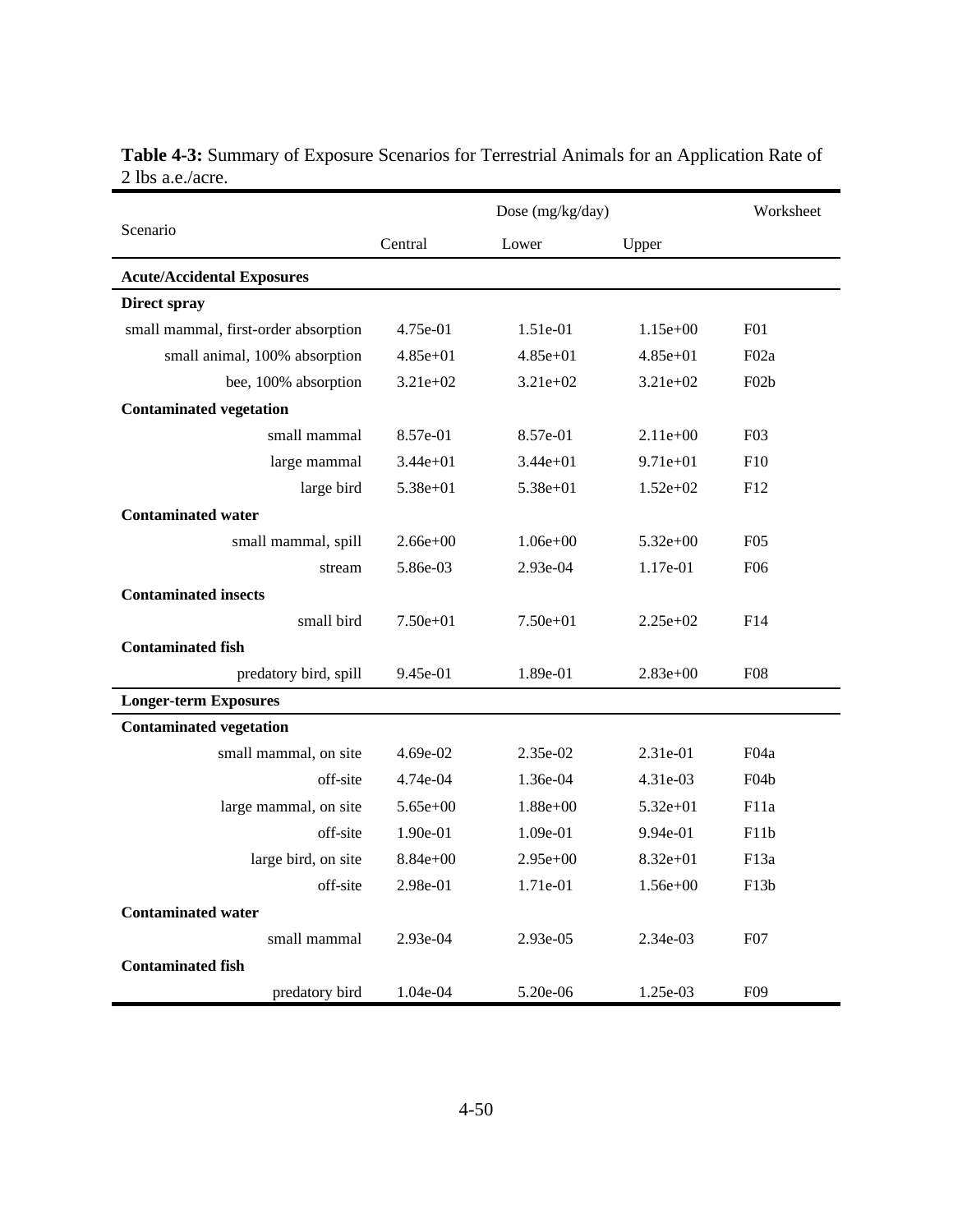|                                           | Hazard Quotient <sup>2</sup>    |         |           |
|-------------------------------------------|---------------------------------|---------|-----------|
| Scenario                                  | Central                         | Lower   | Upper     |
| <b>Acute/Accidental Exposures</b>         |                                 |         |           |
| <b>Direct spray</b>                       |                                 |         |           |
| small mammal, first-order absorption      | 3e-03                           | 9e-04   | 7e-03     |
| small animal, 100% absorption             | $3e-01$                         | $3e-01$ | 3e-01     |
| bee, 100% absorption                      | 6e-01                           | 6e-01   | 6e-01     |
| <b>Contaminated vegetation</b>            |                                 |         |           |
| small mammal                              | 5e-03                           | $5e-03$ | $1e-02$   |
| large mammal                              | $2e-01$                         | $2e-01$ | 6e-01     |
| large bird                                | $1e-01$                         | $1e-01$ | 3e-01     |
| <b>Contaminated water</b>                 |                                 |         |           |
| small mammal, spill                       | $2e-02$                         | 6e-03   | 3e-02     |
| small mammal, stream                      | $3e-05$                         | 2e-06   | 7e-04     |
| <b>Contaminated insects</b>               |                                 |         |           |
| small bird                                | $1e-01$                         | $1e-01$ | 4e-01     |
| <b>Contaminated fish</b>                  |                                 |         |           |
| predatory bird, spill                     | $2e-03$                         | 3e-04   | 5e-03     |
| <b>Longer-term Exposures</b>              |                                 |         |           |
| <b>Contaminated vegetation</b>            |                                 |         |           |
| small mammal, on site                     | 3e-04                           | 1e-04   | $1e-03$   |
| off-site                                  | 3e-06                           | 8e-07   | $2e-05$   |
| large mammal, on site                     | 3e-02                           | 1e-02   | 3e-01     |
| off-site                                  | $1e-03$                         | 6e-04   | 6e-03     |
| large bird, on site                       | 9e-02                           | 3e-02   | 8e-01     |
| off-site                                  | 3e-03                           | $2e-03$ | 2e-02     |
| <b>Contaminated water</b>                 |                                 |         |           |
| small mammal                              | $2e-06$                         | $2e-07$ | $1e-05$   |
| <b>Contaminated fish</b>                  |                                 |         |           |
| predatory bird                            | 1e-06                           | 5e-08   | 1e-05     |
| Toxicity Indices <sup>3</sup>             |                                 |         |           |
| Acute toxicity value for mammal - NOAEL   |                                 | 175     | mg/kg     |
| Chronic toxicity value for mammal - NOAEL |                                 | 175     | mg/kg/day |
| Acute toxicity value for bird - NOAEL     |                                 | 562     | mg/kg     |
| Chronic toxicity value for birds - NOAEL  |                                 | 100     | mg/kg/day |
|                                           | Honey Bee Acute toxicity - NOEC | 540     | mg/kg     |

**Table 4-4:** Summary of quantitative risk characterization for terrestrial animals at an application rate of 2 lbs a.e./acre<sup>1</sup>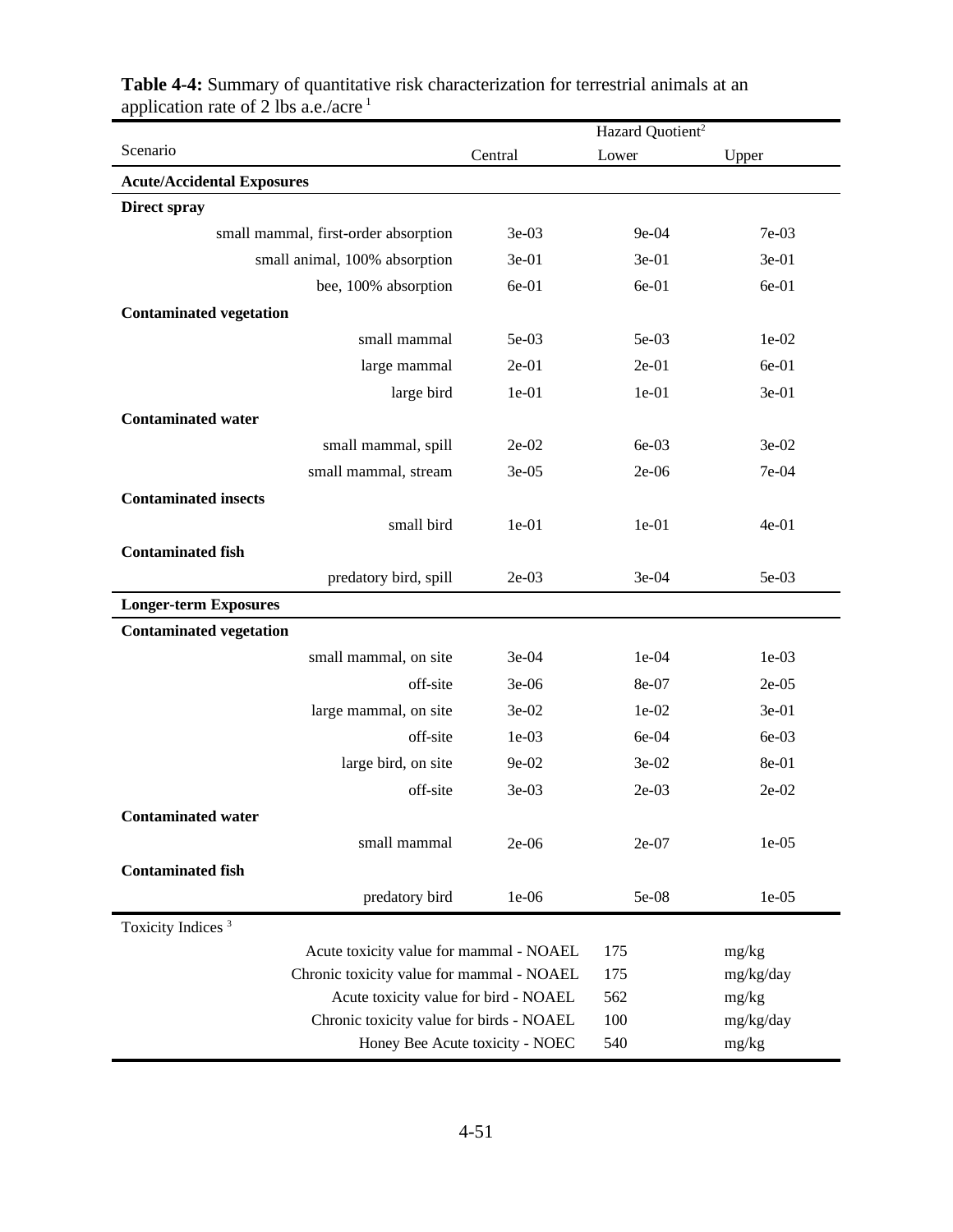<sup>1</sup> See Table 4-1 for summary of exposure assessments.

<sup>2</sup>Estimated dose  $\div$  toxicity index

<sup>3</sup> See chemical specific worksheet notes for a discussion of the dose-response assessments.

| <b>Hazard Quotients</b>                   | <b>Central</b> | Lower     | <b>Upper</b> | <b>Toxicity</b><br><b>Value</b><br>(mg/L) | End-<br>point     |
|-------------------------------------------|----------------|-----------|--------------|-------------------------------------------|-------------------|
| Fish, Acute Exposures                     |                |           |              |                                           |                   |
| Typical species, less toxic formulation   | $4.1e-04$      | $2.1e-05$ | 8.2e-03      | 97                                        | $LC_{50}$         |
| Sensitive species, less toxic formulation | 4.0e-03        | $2.0e-04$ | 8.0e-02      | 10                                        | $LC_{50}$         |
| Typical species, more toxic formulation   | 1.7e-02        | 8.7e-04   | 3.5e-01      | 2.3                                       | $LC_{50}$         |
| Sensitive species, more toxic formulation | 3.1e-02        | 1.5e-03   | $6.2e-01$    | 1.3                                       | $LC_{50}$         |
| Fish, Chronic Exposures                   |                |           |              |                                           |                   |
| Typical species, less toxic formulation   | 7.8e-05        | 7.8e-06   | $6.2e-04$    | 25.7                                      | <b>NOEC</b>       |
| Sensitive species, less toxic formulation | 7.8e-04        | 7.8e-05   | $6.2e-03$    | 2.57                                      | <b>NOEC</b>       |
| Typical species, more toxic formulation   | 3.1e-03        | $3.1e-04$ | 2.5e-02      | 0.64                                      | <b>NOEC</b>       |
| Sensitive species, more toxic formulation | 5.6e-03        | 5.6e-04   | 4.4e-02      | 0.36                                      | <b>NOEC</b>       |
| Aquatic Invertebrates, Acute Exposures    |                |           |              |                                           |                   |
| Less toxic formulation                    | 5.1e-05        | $2.6e-06$ | $1.0e-03$    | 780                                       | $LC_{50}$         |
| Most toxic formulation                    | 3.6e-03        | 1.8e-04   | 7.3e-02      | 11                                        | $LC_{50}$         |
| Aquatic Invertebrates, Chronic Exposures  |                |           |              |                                           |                   |
| Less toxic formulation                    | $4.0e-05$      | $4.0e-06$ | 3.2e-04      | 50                                        | <b>NOEC</b>       |
| Most toxic formulation                    | $2.9e-03$      | $2.9e-04$ | $2.3e-02$    | 0.7                                       | <b>NOEC</b>       |
| <b>Aquatic Plants</b>                     |                |           |              |                                           |                   |
| Acute                                     | 1.3e-02        | 6.7e-04   | 2.7e-01      | 3                                         | <b>NOEC</b>       |
| Chronic                                   | 6.7e-04        | 6.7e-05   | 5.3e-03      | 3                                         | <b>NOEC</b>       |
| Exposures (mg/L)                          | Central        | Lower     | Upper        | Worksheets                                |                   |
| Acute                                     | 0.04           | 0.002     | 0.8          | F <sub>06</sub>                           | <b>Strea</b><br>m |
| Longer-term                               | 0.002          | 0.0002    | 0.016        | F <sub>09</sub>                           | Pond              |

**Table 4-5:** Quantitative Risk Characterization for Aquatic Species at an Application Rate of 2 lbs a.e./acre.

See Sections 4.3.3.2, 4.3.3.3, and 4.3.3.4 for a discussion and derivation of the toxicity values for fish, invertebrates, and aquatic plants, respectively. See Worksheets F06 and F09 for the derivation of the concentrations in streams and ponds, respectively.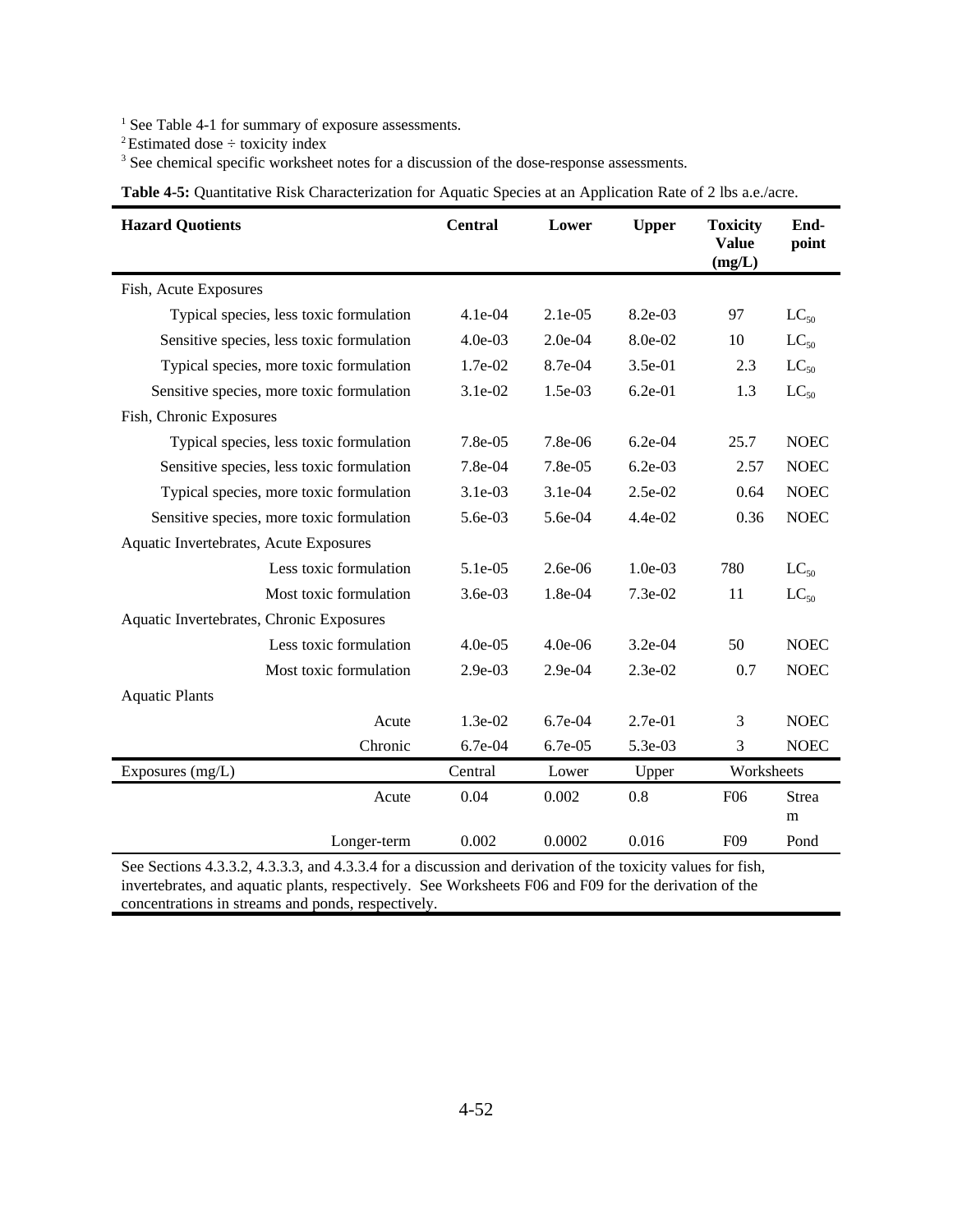## **5. LIST OF WORKS CONSULTED**

APHIS (Animal and Plant Health Inspection Service, USDA). 1993. Nontarget Risk Assessment for the MEDFLY Cooperative Eradication Program. Dated February 1993. USDA/APHIS, Riverdale, MD.

ATSDR (Agency for Toxic Substances and Disease Registry. 2001. ATSDR ToxProfiles 2002 on CD-ROM, Available from ATSDR, Division of Toxicology, www.atsdr.gov.

Abdelghani AA; Tchounwou PB; Anderson AC; Sujono H; Heyer LR; Monkiedje A. 1997. Toxicity evaluation of single and chemical mixtures ofRoundup, Garlon-3A, 2-4,D, and Syndets surfactant to channel catfish (Ictaluruspunctatus), bluegill sunfish (Lepomis microchirus), and crawfish (Procambarus spp.). Environmental Toxicology and Water Quality. 12:237-243..

Acquavella JF; Weber JA; Cullen MR; Cruz OA; Martens MA; Holden LR; Riordan S; Thompson M; Farmer D. 1999a. Human ocular effects from self-reported exposures to Roundup herbicides. Hum Exp Toxicol 1999 Aug;18(8):479-86.

Acquavella J; Farmer D; Cullen MR. 1999b. A case-control study of non-hodgkin lymphoma and exposure to pesticides. Cancer. 86(4):729-31.

Adam A; Marzuki A; Abdul Rahman H; Abdul Aziz M. 1997. The oral and intratracheal toxicities of roundup and its components to rats. Vet Hum Toxicol. 39(3):147-51.

Ahn Y-J; Cho J-R; Kim Y-J; Yoo J-K; Lee J-O. 1997. Toxicity of the herbicide glufosinateammonium to tetranychus urticae (Acari: tetranychidae) under laboratory and field conditions. Pesticide Science. 51(4): 455-461.

Al-Khatib K; Peterson D. 1999. Soybean (Glycine max) response to simulated drift from selected sulfonylurea herbicides, dicamba, glyphosate, and glufosinate. Weed Technology. 13(2): 264-270.

Alberdi JL; Saenz ME; Di Marzio WD; Tortorelli MC. 1996. Comparative acute toxicity of two herbicides, paraquat and glyphosate, to Daphnia magna and D. spinulata. Bull Environ Contam Toxicol. 57(2): 229-35.

Albrechtsen HJ; Mills MS; Aamand J; Bjerg PL. 2001. Degradation of herbicides in shallow danish aquifers: an integrated laboratory and field study. Pest Manag Sci. 57(4):341-50.

Alferness PL; Wiebe LA. 2001. Determination by glyphosate and aminomethylphosphonic acid in crops by capillary gas chromatography with mass-selective detection: collaborative study. J AOAC Int. 84(3): 823-46.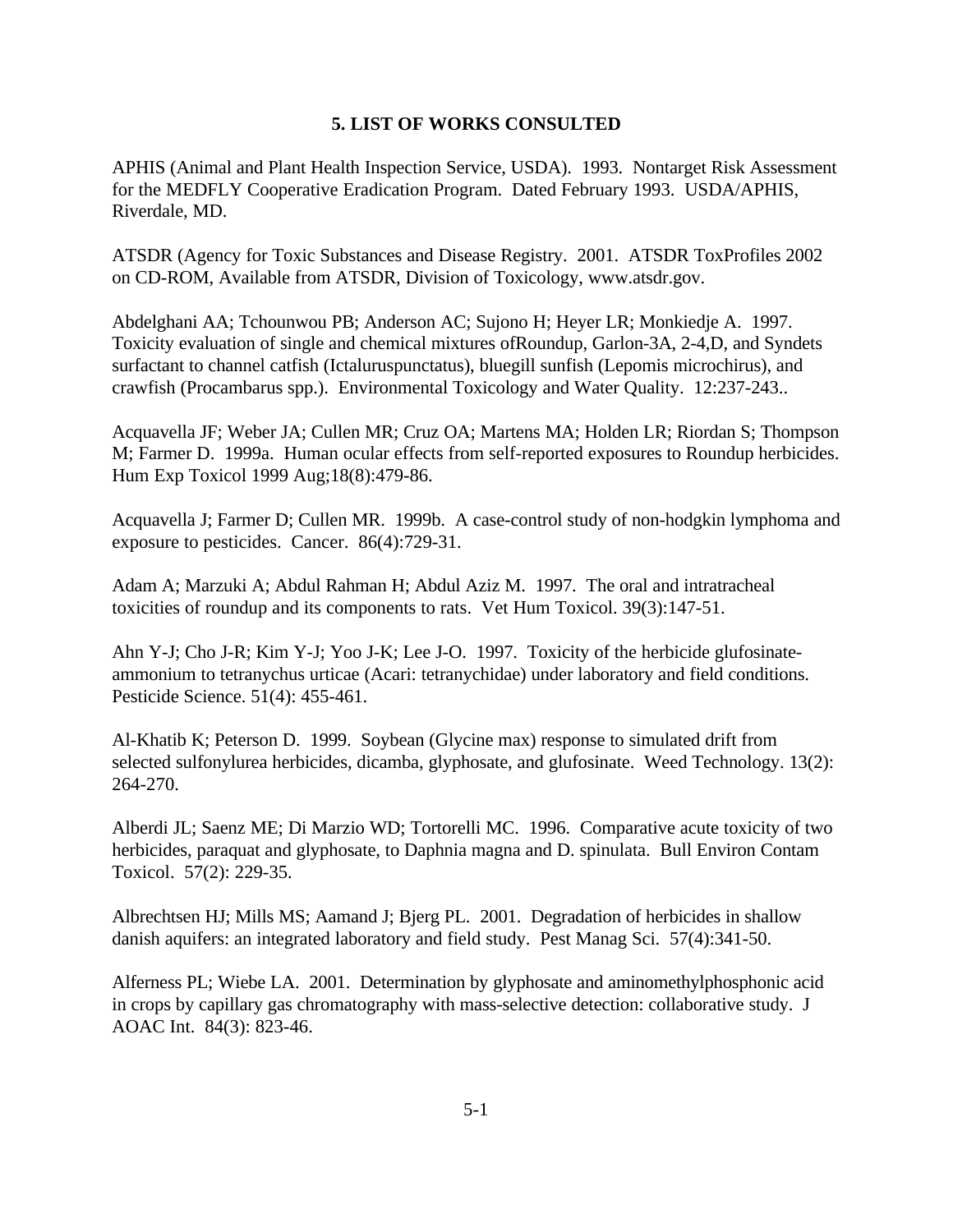Alibhai MF; Stallings WC. 2001. Closing down on glyphosate inhibition--with a new structure for drug discovery. Proc Natl Acad Sci USA. 98(6): 2944-6.

Allen RR; Fryrear DW. 1977. Limited tillage saves soil, water, and energy. ASAE Annual Meeting, NC State Univ., Raleigh, NC. June 26-29, 1977. 14 pp.

Anthelme F; Marigo G. 1998. Glyphosate uptake in catharanthus roseus cells: involvement of a plasma membrane redox system?. Pesticide Biochemistry and Physiology. 62(2): 73-86.

Anthony RG; Morrison ML. 1985. Influence of glyphosate herbicide on small mammal populations in western Oregon USA. Northwest Sci. 59(3): 159-168.

Anton FA; Cuadra LM; Gutierrez P; Laborda E; Laborda P. 1993. Degradational behavior of the pesticides glyphosate and diflubenzuron in water. Bull Environ Contam Toxicol. 51(6):881-8.

Anton FA; Laborda E; De Ariz M. 1994. Acute toxicity of the herbicide glyphosate to fish. Chemosphere. 28(4): 745-753.

Arbuckle TE; Sever LE. 1998. Pesticide exposures and fetal death: A review of the epidemiologic literature. Critical Reviews in Toxicology. 28(3): 229-270.

Arbuckle TE; Lin Z; Mery LS. 2001. An exploratory analysis of the effect of pesticide exposure on the risk of spontaneous abortion in an Ontario farm population. Environ Health Perspect. 109(8): 851-7.

Atkinson D. 1985. The toxicological properties of glyphosate - a summary. In: The Herbicide Glyphosate. London, England: Butterworth and Co. Ltd. pp. 127-133.

Austin AP; Harris GE; Lucey WP. 1991. Impact of an organophosphate herbicide (Glyphosate) on periphyton communities developed in experimental streams. Bull Environ Contam Toxicol. 47(1):29-35.

Bababunmi EA; Olorunsogo OO; Bassir O. 1978. Toxicology of glyphosate in rats and mice. Toxicol Appl Pharmacol 45(1): 319-320.

Bababunmi EA; Olorunsogo OO; Bassir O. 1979. The uncoupling effect of n(phosphonomethyl)glycine on isolated rat liver mitochondria. Biochem Pharmacol; 28 (6) 1979 925-928. (Cited in U.S. EPA/ODW 1992).

Baird DD; Upchurch RP; Homesley WB; Franz JE. 1971. Introduction of a new broadspectrum pobroadspectrum postemergence herbicide class with utility for herbaceous perennial weed control. Proc of the North Central Weed Control Conference. 26: 64-68. (Summarized in Franz, 1985).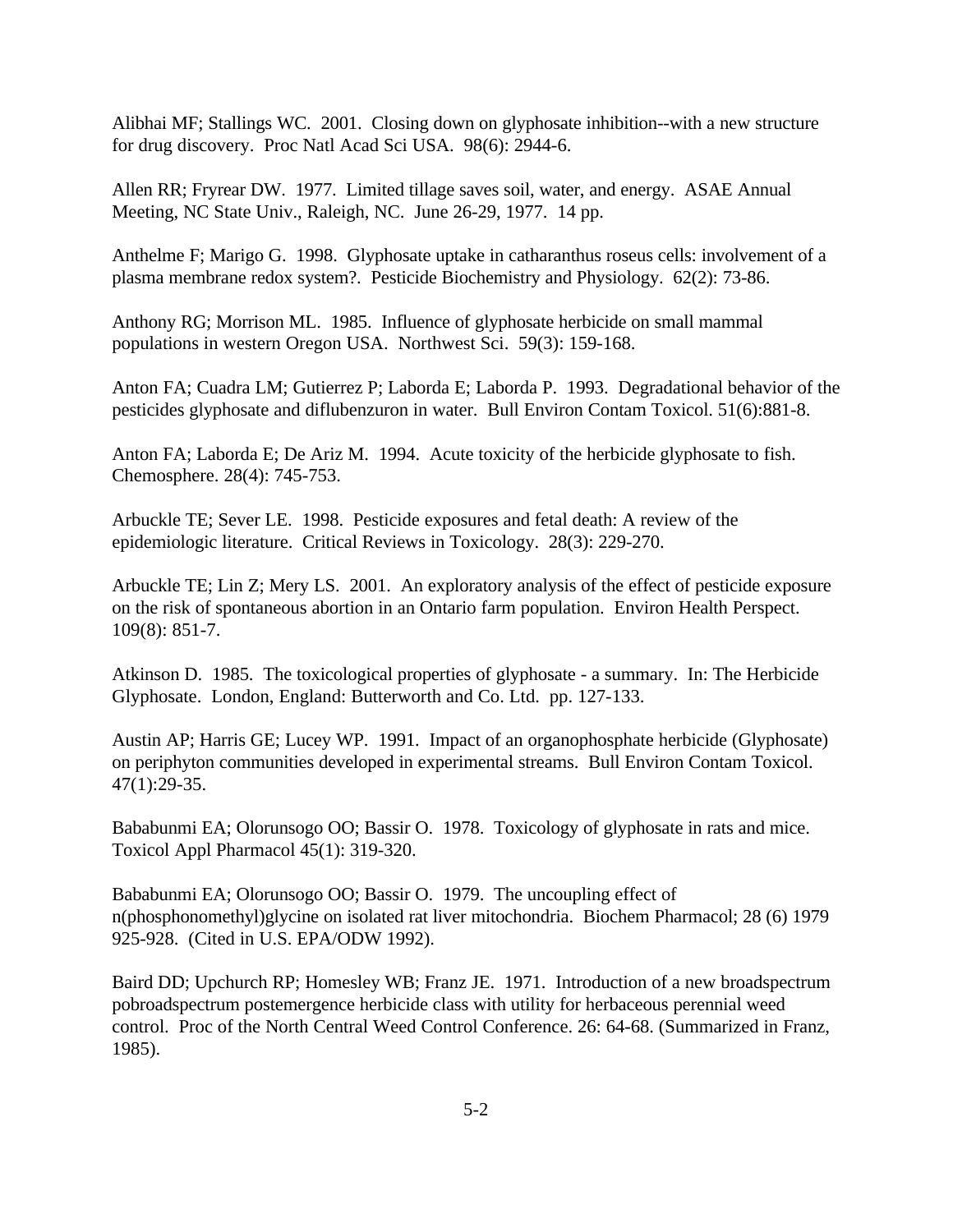Barbosa ER; Leiros Da Costa MD; Bacheschi LA; Scaff M; Leite CC. 2001. Parkinsonism after glycine-derivate exposure. Mov Disord. 16(3): 565-8.

Barclay J. 1987a. Product Chemistry To Support the Registration of Rodeo Herbicide. (53.8% Isopropylamine Salt of Glyphosate): Product Identity and Composition: Laboratory Project ID: MSL-6710: R.D. No. 805. Unpublished compilation prepared by Monsanto Agricultural Co. 36 p. MRID 40298901.

Barclay J. 1987b. Product Chemistry To Support the Registration of Rodeo Herbicide. (53.8% Isopropylamine Salt of Glyphosate): Analysis and Certification of Product Ingredients: Laboratory Project ID: MSL-6711: R.D. No. 805. Unpublished compilation prepared by Monsanto Agricultural Co. 58 p. MRID 40298902.

Barclay J. 1987c. Product Chemistry To Support the Registration of Rodeo Herbicide. (53.8% Isopropylamine Salt of Glyphosate): Physical and Chemical Characteristics: Laboratory Project ID: MSL-6712: R.D. No. 805. Unpublished study prepared by Monsanto Agricultural Co. 15 p. MRID 40298903.

Bariuan JV; Reddy KN; Wills GD. 1999. Glyphosate injury, rainfastness, absorption, and translocation in purple nutsedge (Cyperus rotundus). Weed Technology. 13 (1): 112-119.

Batt BD; Black JA; Cowan WF. 1980. The effects of glyphosate herbicide on chicken egg hatchability. Can J Zool. 58(10): 1940-2.

Bauer KH; Knepper TP; Maes A; Schatz V; Voihsel M. 1999. Analysis of polar organic micropollutants in water with ion chromatography-electrospray mass spectrometry. J Chromatogr A. 837(1-2): 117-28.

Bechtel C. 1993. Acute Inhalation Study of MON 65005 Herbicide. (in Rats): Lab Project Number: EHL 93053: ML-93-125: 1198. Unpublished study prepared by Monsanto Co. 49 p. MRID 43020903.

Bechtel C; Becktame S. 1997. Acute Inhalation Study (in Rats) of MON 58442: Lab Project Number: EHL 96196: ML-97-006: 1366. Unpublished study prepared by Monsanto Co. 52 p.. (in Rats) of MON 58442: Lab Project Number: EHL 96196: ML-97-006: 1366. Unpublished study prepared by Monsanto Co. 52 p. MRID 44272304.

Beltran J; Gerritse RG; Hernandez F. 1998. Effect of flow rate on the adsorption and desorption of glyphosate, simazine and atrazine in columns of sandy soils. European J Soil Sci. 49 (1): 149- 156.

Benova DK; Roupova I; Yagova A; Vuglenov A; Bineva M. 1989. Mutagenicity studies on six pesticides in mice. Environ Mol Mutagen. 14(Suppl 15): 19.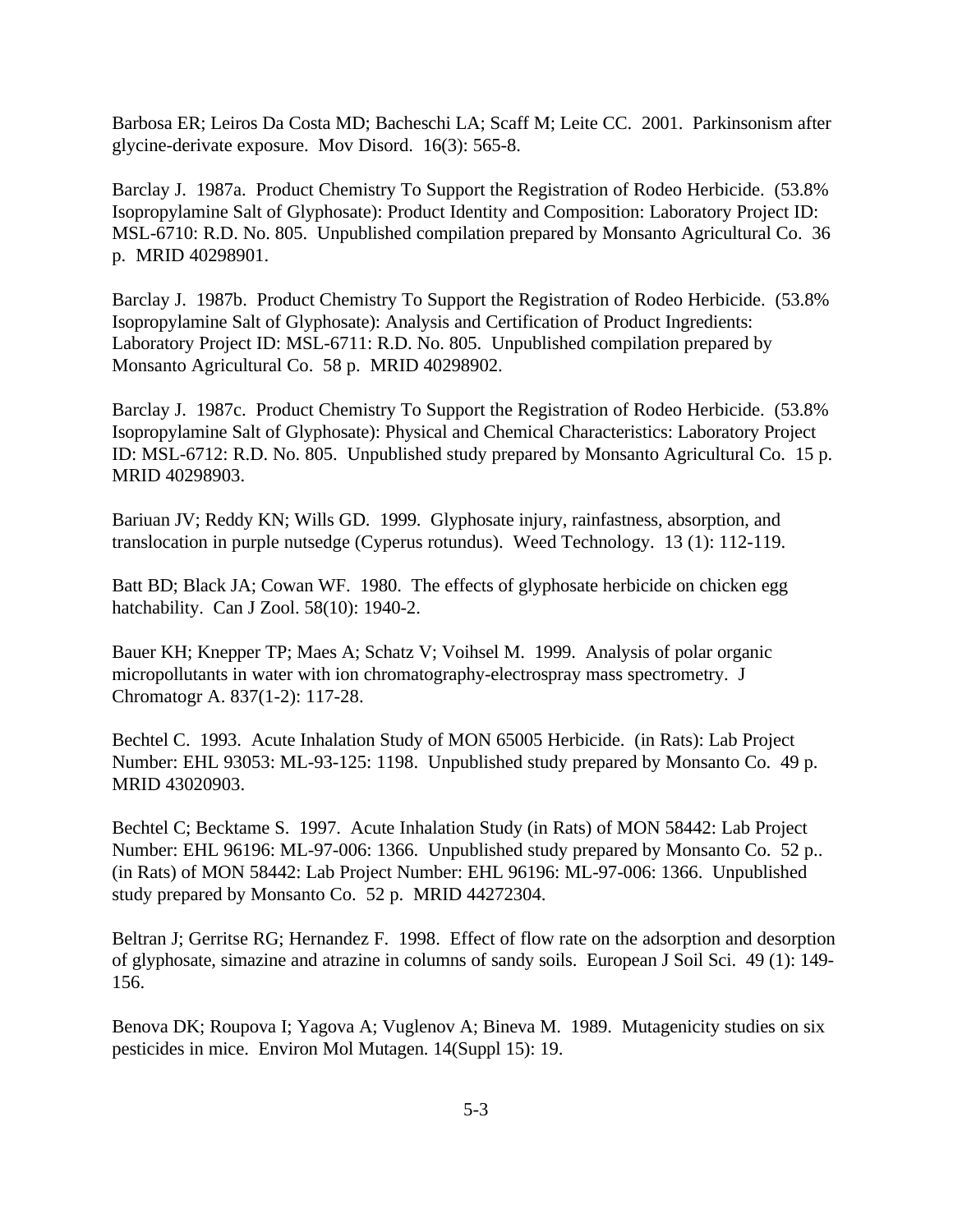Bergvinson DJ; Borden JH. 1992. Enhanced woodpecker predation on the mountain pine beetle, dendroctonus ponderosae hopk., in glyphosate-treated lodgepole pines. Can Entomol. 124(1): 159-165.

Bernard S. 2002. Determination of N-Nitroso-Glyphosate and N-Nitroso-Iminodiacetic Acid in Five Batches of Glyphosate Technical: Lab Project Number: PR99/031. Unpublished study prepared by HELM. 42 p.. MRID 45685903.

Bertheussen K; Yousef MI; Figenschau Y. 1997. A new sensitive cell culture test for the assessment of pesticide toxicity. J Environ Sci Health B. 32(2): 195-211.

Beyers DW. 1995. Acute toxicity of rodeo herbicide to Rio Grande silvery minnow as estimated by surrogate species: Plains minnow and fathead minnow. Arch Environl Contam Toxicol. 29(1): 24-26.

Bhatti MA; Al-Khatib K; Parker R. 1997. Wine grape (Vitis vinifera) response to fall exposure of simulated drift from selected herbicides. Weed Technology; 11(3): 532-536.

Bidwell J; Gorrie J. 1995. Acute Toxicity of a Herbicide (Roundup) to Selected Frog Species: Final Report. Unpublished study prepared by Curtin University of Technology. 13 p.. (Roundup) to Selected Frog Species: Final Report. Unpublished study prepared by Curtin University of Technology. 13 p. MRID 43839601.

Bidwell JR: Gorrie JR. 1995. Acute toxicity of a herbicide to selected frog species. Final Report. Department of Environmental Protection, Perth, Western Australia. Technical Series 79, June 1995. 14 p..

Blakley BR. 1997. Effect of roundup and tordon 202c herbicides on antibody production in mice. Vet Hum Toxicol. 39(4): 204-6.

Bleeke M. 2002. Magnitude of Glyphosate Residues in Roundup Ready Alfalfa Raw Agricultural Commodities Following Topical Application of Roundup Ultra Herbicide: Lab Project Number: MSL-16761: 00-63-R-7. Unpublished study prepared by Grayson Research, Monsanto Comany, a. MRID 45646001.

Blondell J. 1997. Epidemiology of pesticide poisoning in the United States with special reference to occupational cases. Occupational Medicine (Philadelphia). 12(2): 209-220.

Boateng JO; Haeussler S; Bedford L. 2000. Boreal plant community diversity 10 years after glyphosate treatment.. Western Journal Applied Forestry. 15(1): 15-26.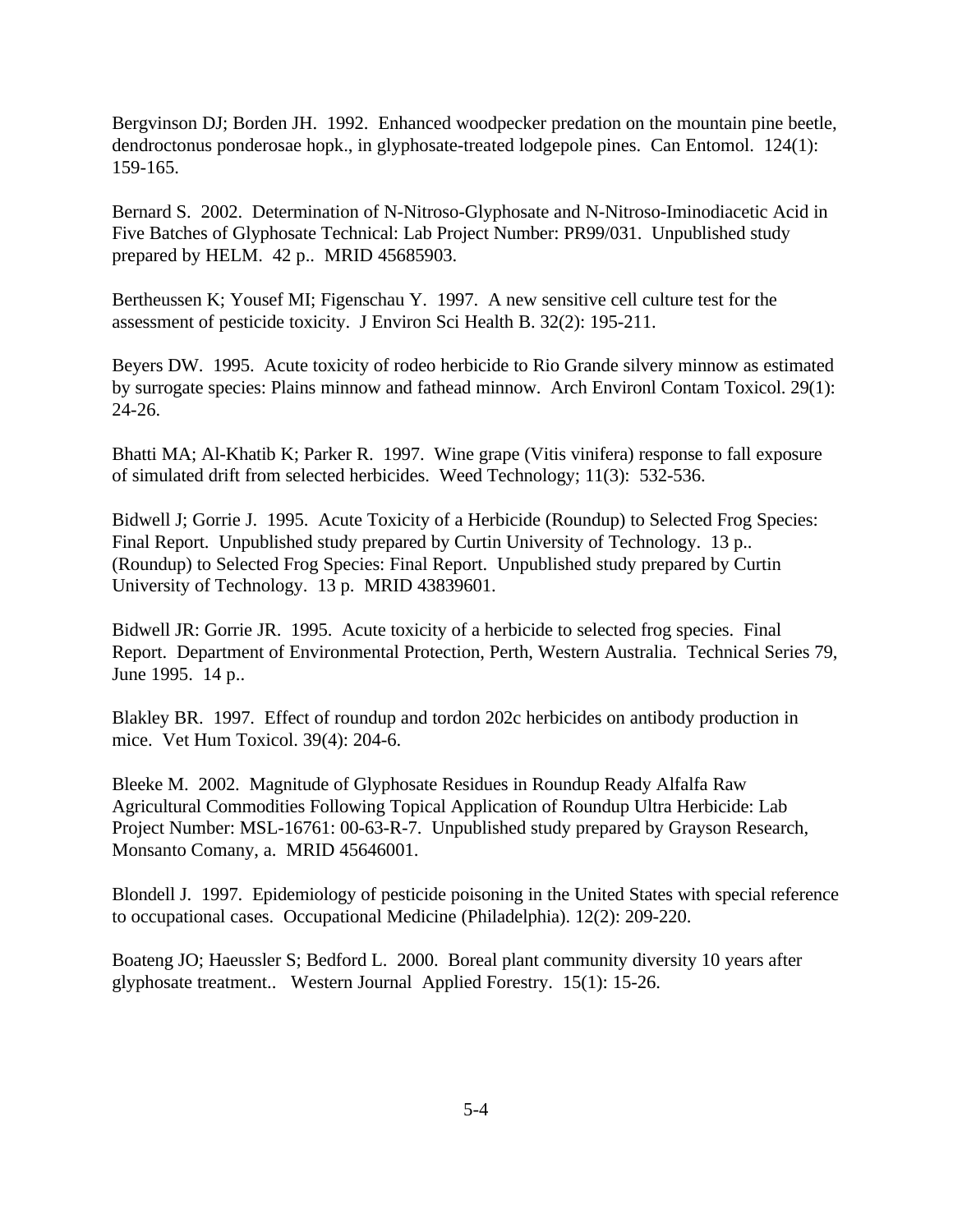Bohn J. 1987. An Evaluation of the Preemergence Herbicidal Ac- tivity of CP-70139: Lab Project ID: 056337. Unpublished study prepared by Monsanto Agricultural Co. 25 p. Cited in U.S. EPA/OPP 1993c. MRID 40159301.

Bolognesi C; Bonatti S; Degan P; Gallerani E; Peluso M; Rabboni R; Roggieri P; Abbondandolo A. 1997. Genotoxic activity of glyphosate and its technical formulation roundup. Journal of Agricultural and Food Chemistry. 45(5): 1957-1962.

Bonnette K. 1993a. Acute Oral Toxicity Study in Rats with MON 65005 Herbicide: Final Report: Lab Project Number: SB-93-126: 1198: 3044.441. Unpublished study prepared by Springborn Labs, Inc. 18 p.. MRID 43020902.

Bonnette K. 1993b. Primary Eye Irritation Study in Rabbits With MON 65005: Final Report: Lab Project Number: 3044.401: SB-92-510: 1198. Unpublished study prepared by Springborn Labs, Inc. 18 p.. MRID 43020904.

Bonnette K. 1993c. Dermal Sensitization Study in Guinea Pigs with MON 65005 Herbicide-Modified Buehler Design: Final Report: Lab Project Number: 3044.444: SB-93-129: 1198. Unpublished study prepared by Springborn Labs, Inc. 22 p.. MRID 43035903.

Boocock MR; Coggins JR. 1983. Kinetics of 5-enolpyruvylshikimate-3-phosphate synthase inhibition by glyphosate. Febs Lett. 154(1):127-33.

Borjesson E; Torstensson L. 2000. New methods for determination of glyphosate and (Aminomethyl)phosphonic acid in water and soil. J Chromatogr A. 886(1-2): 207-16.

Borrecco JE; Neisess J. 1991. Risk Asessment for the Impurities 2-butoxyethanol and 1,4- Dioxane Found in Garlon 4 and Roundup Herbicide Formulations. Forest Pest Management, Pacific Southwest Region, Report No. R91-2, Feb 25, 1991.

Bowmer KH; Boulton P MD; Short DL; Higgins ML. 1986. Glyphosate-sediment interactions and phytotoxicity in turbid water. Pestic Sci. 17(2): 79-88.

Boxenbaum J; D'Souza R. 1990. Interspecies pharmacokinetic scaling, biological design and neoteny. Adv Drug Res. 19: 139-195.

Boyd RS; Freeman JD; Miller JH; Edwards MB. 1995. Forest herbicide influences on floristic diversity seven years after broadcast pine release treatments in central georgia, USA. New Forests. 10(1): 17-37.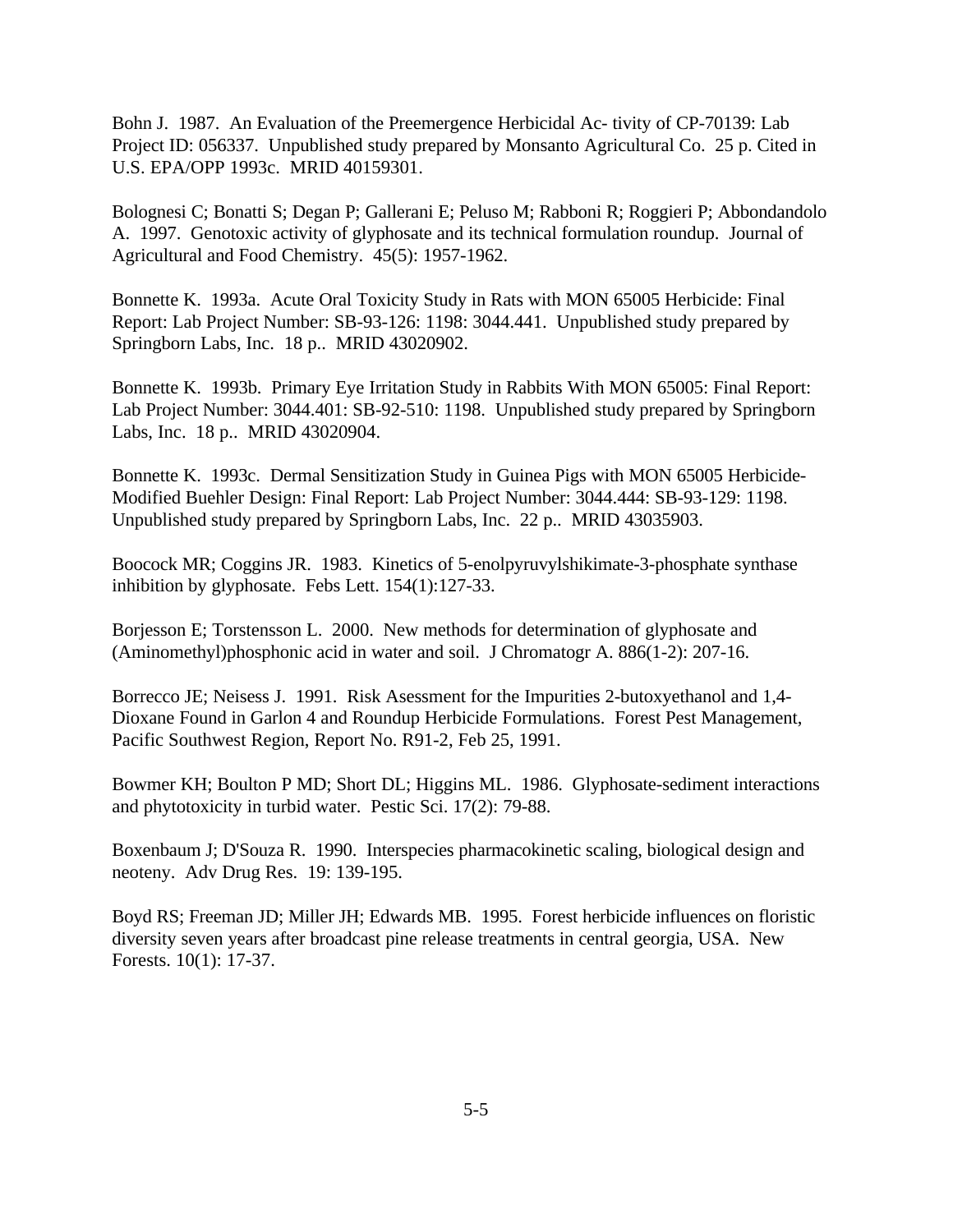Brakel G. 1999. Product Chemistry--Glyphosate Concentrate: Lab Project Number: GHB/99.09.23/GLY 441: 99.09.23/GLY 441/USA: VAM 027-01. Unpublished study prepared by Cheminova Agro A/S. 125 p. {OPPTS 830.1550, 830.1600, 830.1650, 830.1670, 830.1750, 830.1800, 830.6303,. MRID 44971101.

Bramble WC; Yahner RH; Byrnes WR. 1997. Effect of herbicides on butterfly populations of an electric transmission right-of-way. Journal of Arboriculture. 23(5): 196-206.

Brammer A. 1996. Glyphosate Acid: 1 Year Dietary Toxicity Study in Dogs: Lab Project Number: CTL/P/5079: PD1006. Unpublished study prepared by Zeneca Central Toxicology Laboratory. 498 p.. MRID 44320614.

Breeze V; Thomas G; Butler R. 1992. Use of a model and toxicity data to predict the risks to some wild plant species from drift of four herbicides. Ann Appl Biol. 121(3): 669-677.

Brewster DW; Warren J; Hopkins W. 1991. Metabolism of glyphosate in Sprague-Dawley rats: tissue distribution, identification, and quantitation of glyphosate-derived materials following a single oral dose. Fundam Appl Toxicol. 17(1):43-51.

Bromilow RH; Evans AA; Nicholls PH; Todd AD; Briggs GG. 1996. The effect on soil fertility of repeated applications of pesticides over 20 years. Pesticide Science. 48(1): 63-72.

Brooks K. 1999. Glyphosate IPA Salt (NAF-63): Acute Eye Irritation Study in New Zealand White Rabbits: Lab Project Number: 991182. Unpublished study prepared by The Dow Chemical Company. 15 p. {OPPTS 870.2400}. (NAF-63): Acute Eye Irritation Study in New Zealand White Rabbits: Lab Project Number: 991182. Unpublished study prepared by The Dow Chemical Company. 15 p. {OPPTS 870.2400}. MRID 44918604.

Buchanan R. 1998. Product Chemistry Data to Support the Registration of MON 77063: Lab Project Number: MSL-15380: MSL-15379: PC63-98-1. Unpublished study prepared by Monsanto Company. 68 p. {OPPTS 830.1550, 830.1600, 830.1620, 830.1670, 830.1700, 830.1750, 830.1800, 830. MRID 44615501.

Budavari S. (Ed). 1989. The Merck Index: An Encyclopedia of Chemicals, Drugs,and Biologicals, 11th ed. Merck & Co., Inc., Rahway, New Jersey.

Burgat V; Keck G; Guerre P; Bigorre V; Pineau X. 1998. Glyphosate toxicosis in domestic animals: a survey from the data of the centre national d'informations toxicologiques veterinaires (Cnitv). Vet Hum Toxicol. 40(6): 363-7.

Burgess D; Hicks S. 1991. Acute Toxicity of AMPA to Daphnia magna: Lab Project Number: 38988: AB/90/401: 1251. Unpublished study prepared by ABC Labs, Inc. 20 p.. MRID 43334715.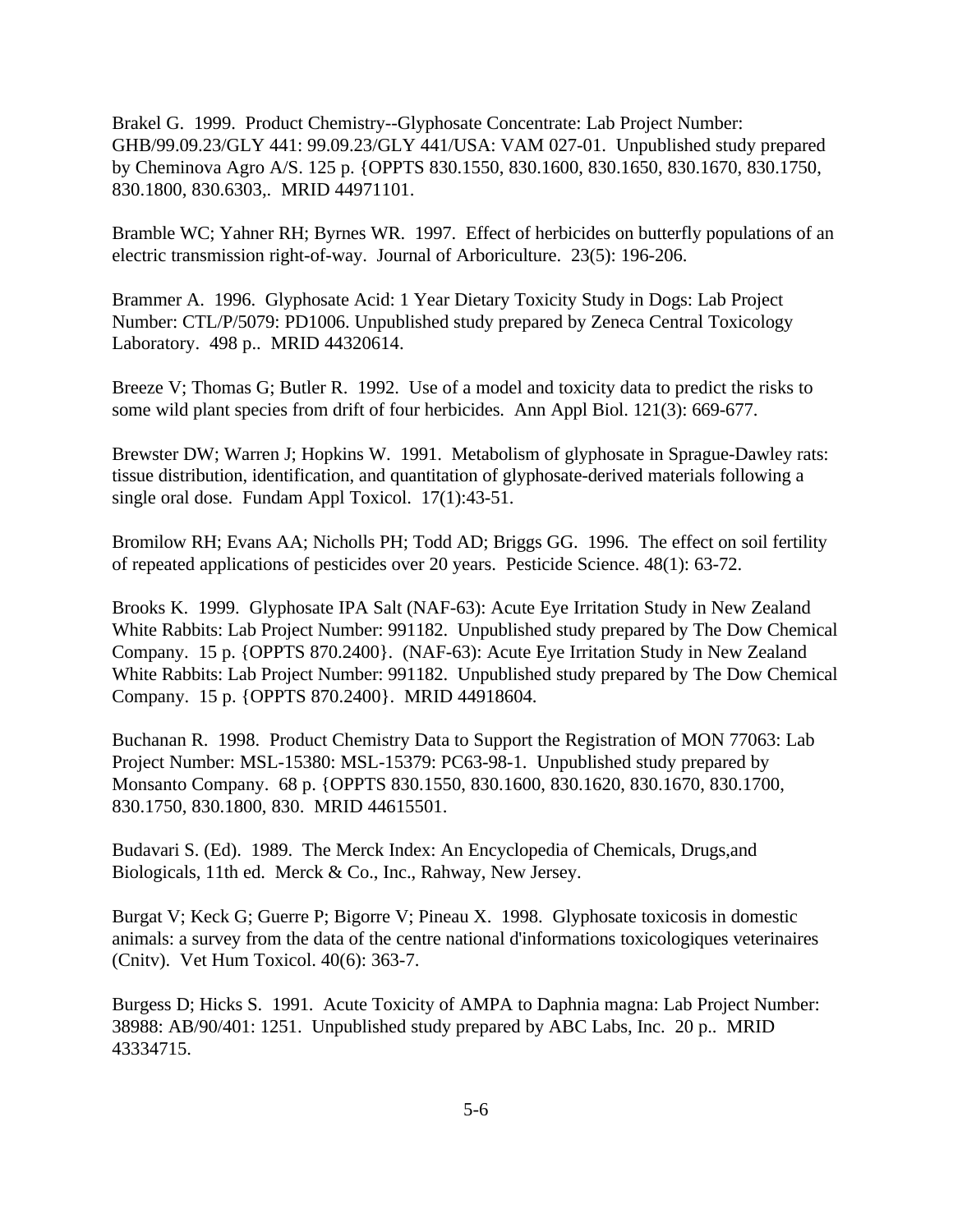Burnmaster DE. 1998. Lognormal distribution for total water intake and tap water intake by pregnant and lactating women in the United States. Risk Analysis. 18(5): 215-219.

Buser HR. 1990. Atrazine and other s-triazine herbicides in lakes and in rain in Switzerland. Environ. Sci. Technol. 24(7): 1049-1058.

Bush PB; Neary DG, McMahon CK; Taylor JW. 1987. Suitability of hardwoods treated with phenoxy pyridine herbicides for use as firewood. Arch Environ Contam Toxicol. 16:333-341.

Busse MD; Ratcliff AW; Shestak CJ; Powers RF. 2001. Glyphosate toxicity and the effects of long-term vegetation control on soil microbial communities.. Soil Biology and Biochemistry. 33: 1777-1789..

Byers RA; Bierlein DL. 1984. Continuous Alfalfa: Invertebrate Pests During Establishment. J Econ Entomol. 77(6): 1500-1503.

C&P Press (Chemical and Pharmaceutical Press). 2002. Product Labels and Material Safety Data Sheets. Greenbook.net. http://www.greenbook.net/.

Caffrey JM. 1996. Glyphosate in fisheries management. Hydrobiologia. 340(1-3): 259-263.

CalEPA (California Environmental Protection Agency). 1997. Public health goal for glyphosate in drinking water.. Pesticide and Environmental Toxicology Section, Office of Environmental Health Hazard Assessment, CalEPA. December 1997. 19p..

Calabrese EJ; Baldwin LA. 1993. Performing Ecological Risk Assessments. Lewis Publishers, Boca Raton, LA, pp. 12-24.

Callander R. 1996. Glyphosate Acid: An Evaluation of Mutagenic Potential Using S. typhimurium and E. coli: Lab Project Number: CTL/P/4874: YV3611. Unpublished study prepared by Zeneca Central Toxicology Laboratory. 32 p.. MRID 44320617.

Campbell JL; Smith MA; Eiteman MA; Williams PL; Boeniger MF. 2000. Comparison of solvents for removing pesticides from skin using an in vitro porcine model. AIHAJ. 61(1): 82-8.

Cantrell RL; Hyland JR. 1985. Application techniques. In: A Guide to Silvicultural Herbicide Use in the Southern United States. Auburn University School of Forestry, Alabama Agricultural Experiment Station. November 1985. 612 pp.

Carson DB; Heitkamp MA; Hallas LE. 1997. Biodegradation of nphosphonomethyliminodiacetic acid by microorganisms from industrial activated sludge. Can J Microbiol. 43(1): 97-101.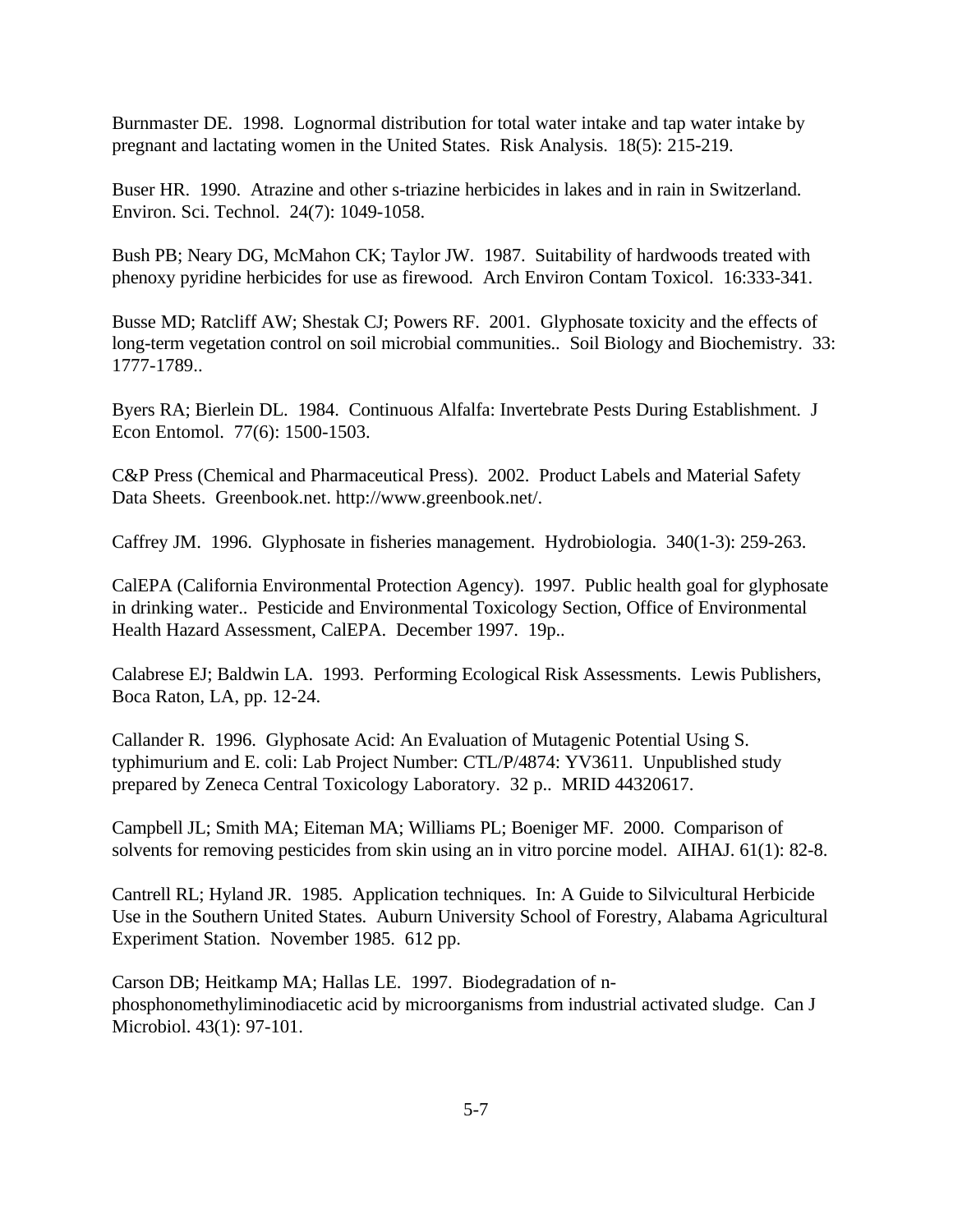Cessna AJ; Waddington J. 1995. Dissipation of glyphosate and its metabolite AMPA in established crested wheatgrass following spring application. Can J Plant Sci. 75(3): 759-762.

Chakravarty P; Chatarpaul L. 1990. Non-target effect of herbicides: II. the influence of glyphosate on ectomycorrhizal symbiosis of red pine (Pinus resinosa) under greenhouse and field conditions. Pestic Sci. 28(3): 243-248.

Chakravarty P; Sidhu SS. 1987. Effect of glyphosate hexazinone and triclopyr on in-vitro growth of five species of ectomycorrhizal fungi. Eur J for Pathol. 17(4-5): 204-210.

Chamberlain K; Evans AA; Bromilow RH. 1996. 1-octanol/water partition coefficient (Kow) and pka for ionisable pesticides measured by a ph-metric method. Pest Sci. 47(3): 265-271.

Chan KY; Leung SC. 1986. Effects of paraquat and glyphosate on growth, respiration, and enzyme activity of aquatic bacteria. Bull Environ Contam Toxicol. 36(1): 52-9.

Chang CY; Peng YC; Hung DZ; Hu WH; Yang DY; Lin TJ. 1999. Clinical impact of upper gastrointestinal tract injuries in glyphosate-surfactant oral intoxication. Hum Exp Toxicol. 18(8): 475-8.

Cherepenko E; Karpenko O. 1999. Uptake of the herbicidal glyphosate by Escherichia coli K-12. Biosci Rep. 19(1): 43-9.

Chetram R; Lucash K. 1994. Tier 2 Vegetative Vigor Nontarget Phytotoxicity Study Using Glyphosate: Lab Project Number: 93235: MSL-13320: R.D. 1219. Unpublished study prepared by Pan-Agricultural Labs, Inc. 240 p.. MRID 43088701.

Chin K; Wyder MA; Kaneshiro ES. 1999. Glyphosate reduces organism viability and inhibits growth in vitro of pneumocystis. J Eukaryot Microbiol. 46(5): 139s-141s.

Christian FA; Jackson RN; Tate TM. 1993. Effect of sublethal concentrations of glyphosate and dalapon on protein and aminotransferase activity in pseudosuccinea columella. Bull Environ Contam Toxicol. 51(5): 703-9.

Clapp M; Sargent D. 1997. Glyphosate Trimesium: Reassessment of the Reference Dose. (RFD), and Assessment of Safety to Children and Infants: Lab Project Number: CTL/P/5457. Unpublished study prepared by Central Toxicology Laboratory. 18 p. MRID 44246703.

Clapp M; Fletcher A; Rhodes M et al. 1998. Zeneca's Response to the Toxicology Section of the HED Risk Assessment for Sulfosate Dated July, 10 1998. Lab Project Number: MER980828. Unpublished study prepared by Zeneca Ag Products. 22 p. MRID 44673601.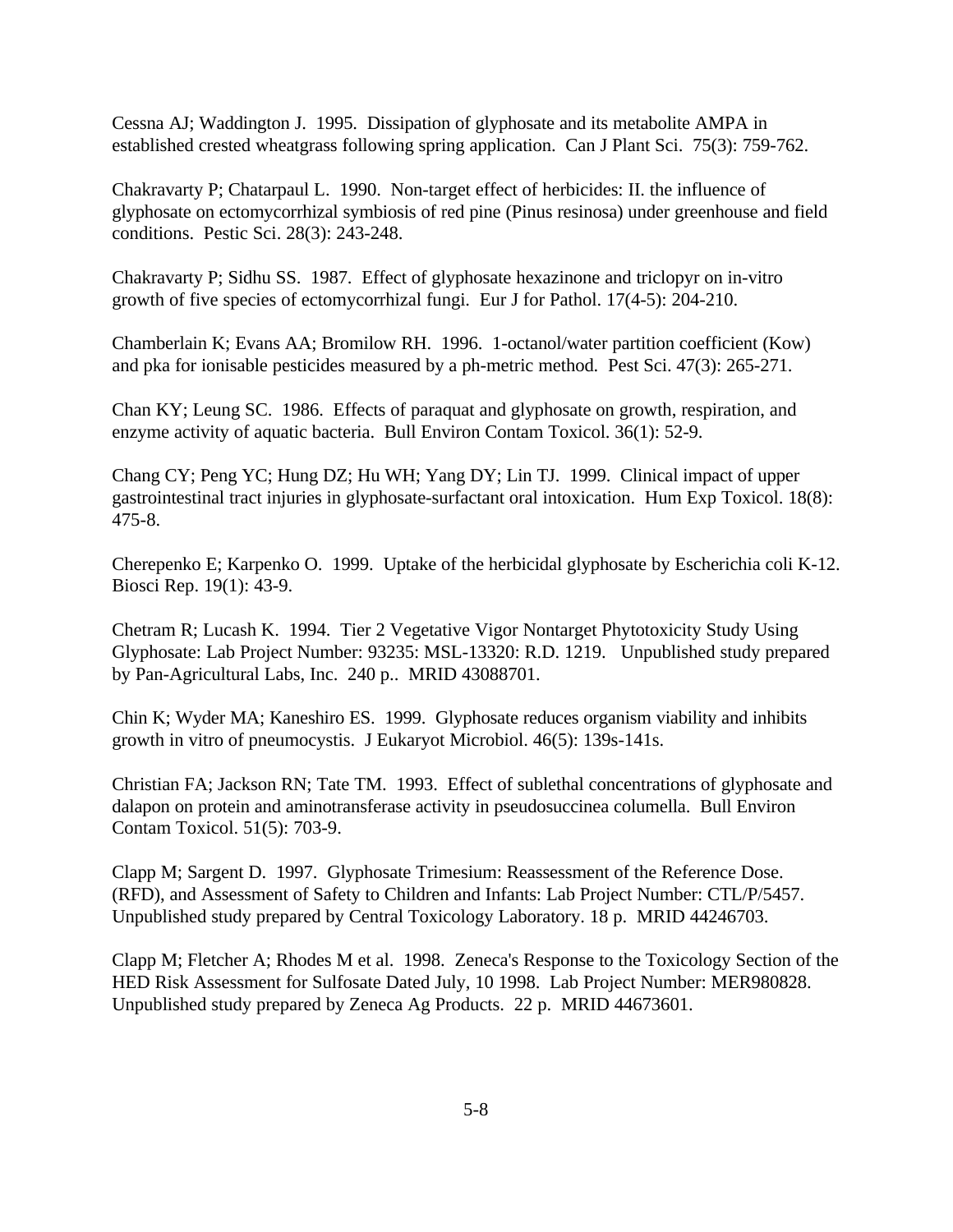Clay P. 1996. Glyphosate Acid: L5178Y TK. K(+/-) Mouse Lymphoma Gene Mutation Assay: Lab Project Number: CTL/P/4991: VV0123. Unpublished study prepared by Zeneca Central Toxicology Laboratory. 29 p. MRID 44320618.

Clegg BS; Stephenson GR; Hall JC. 1999. Development of an enzyme-linked immunosorbent assay for the detection of glyphosate. J Agric Food Chem. 47(12): 5031-7.

Clements C; Ralph S; Petras M. 1997. Genotoxicity of select herbicides in Rana catesbeiana tadpoles using the alkaline single-cell gel DNA electrophoresis (Comet) assay. Environ Mol Mutagen. 29(3): 277-88.

Clydesdale FM. 1997. Food Additives: Toxicology, Regulation, and Properties. CRC Press, Boca Raton, Florida. CD-ROM Database.

Cole EC; Mccomb WC; Newton M; Chambers CL; Leeming JP. 1997. Response of amphibians to clearcutting, burning, and glyphosate application in the Oregon coast range. Journal of Wildlife Management. 61(3): 656-664.

Coret J; Chamel A. 1995. Effects and possible mode of action of some nonionic surfactants on the diffusion of 14C-glyphosate and 14C-chlorotoluron across isolated plant cuticles. Pesticide Science. 43(2): 163-166.

Cornish PS. 1992. Glyphosate residues in a sandy soil affect tomato transplants. Aust J Exp Agric. 32(3): 395-399.

Coupe RH; Thurman EM; Zimmerman LR. 1998. Relation of useage to the occurrence of cotton and rice herbicides in three streams of the mississippi delta. Envi Sci Technol. 32(23): 3673- 3680.

Coupland D; Lutman P JW. 1982. The movement of glyphosate from treated to adjacent untreated plants. Ann Appl Biol. 101(2): 315-322.

Cox C. 1998. Toxic Secrets, "Inert" Ingredients in Pesticides, 1987-1997. Available at www.pesticide.org/factsheets.html.

Cox C. 2000. Triclopyr Herbicide Fact Sheet. J Pesticide Reform. 20(4): 12-19.

Cox C. 2002. Herbicide Factsheet: Glyphosate (Roundup). J Pesticide Reform. 18(3): 3-17. Available at www.pesticide.org/factsheets.html.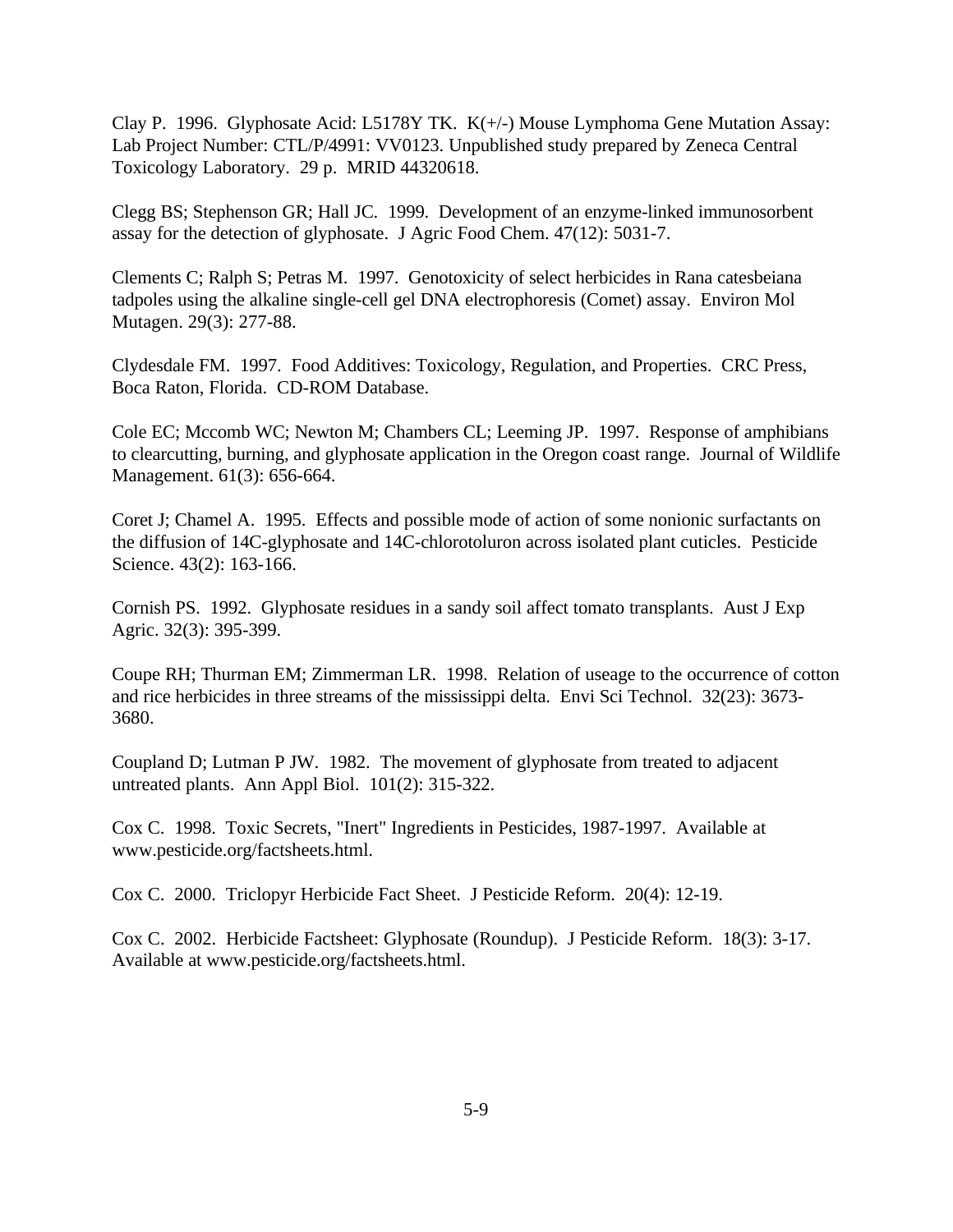Crissman J; Brooks K. 1999a. Glyphosate IPA Salt (NAF-545): Acute Oral Toxicity Study in Fischer 344 Rats: Lab Project Number: 991032. Unpublished study prepared by The Dow Chemical Company. 41 p. {OPPTS 870.1100}. (NAF-545): Acute Oral Toxicity Study in Fischer 344 Rats: Lab Project Number: 991032. Unpublished study prepared by The Dow Chemical Company. 41 p. {OPPTS 870.1100}. MRID 44863801.

Crissman J; Brooks K. 1999b. Glyphosate IPA Salt (NAF-545): Acute Dermal Toxicity Study in New Zealand White Rabbits: Lab Project Number: 99103. Unpublished study prepared by The Dow Chemical Company. 41 p. {OPPTS 870.1200}. (NAF-545): Acute Dermal Toxicity Study in New Zealand White Rabbits: Lab Project Number: 99103. Unpublished study prepared by The Dow Chemical Company. 41 p. {OPPTS 870.1200}. MRID 44863802.

Crissman J; Brooks K. 1999c. Glyphosate IPA Salt (NAF-545): Acute Eye Irritation Study in New Zealand White Rabbits: Lab Project Number: 991035. Unpublished study prepared by The Dow Chemical Company. 16 p. {OPPTS 870.2400}. (NAF-545): Acute Eye Irritation Study in New Zealand White Rabbits: Lab Project Number: 991035. Unpublished study prepared by The Dow Chemical Company. 16 p. {OPPTS 870.2400}. MRID 44863804.

Crissman J; Brooks K. 1999d. Glyphosate IPA Salt (NAF-545): Acute Dermal Irritation Study in New Zealand White Rabbits: Lab Project Number: 991034. Unpublished study prepared by The Dow Chemical Company. 15 p. {OPPTS 870.2500}. (NAF-545): Acute Dermal Irritation Study in New Zealand White Rabbits: Lab Project Number: 991034. Unpublished study prepared by The Dow Chemical Company. 15 p. {OPPTS 870.2500}. MRID 44863805.

Curtis KM; Savitz DA; Weinberg CR; Arbuckle TE. 1999. The Effect of Pesticide Exposure on TIme to Pregnancy. Epidemiology. 10(2): 112-117.

D'Anieri P; Leslie DM; McCormack ML. 1987. Small Mammals in glyphosate-treated clearcuts in northern Maine. Canadian Field-Naturalist. 101: 547-550.

D'Silva ET; Winter JD; Patino R. 1997. The stress response and development of juvenile largemouth bass exposed to sublethal concentrations of aquatic herbicides. Annual Meeting of the Ecological Society of America Held Jointly with the Nature Conservancy on Changing Ecosystems: Natural and Human Influences, Albuquerque, New Mexico, Usa, August 10-14, 1997 Bulletin of the Ecological Society of America; 78 (4 Supp.

Dalby PR; Baker GH; Smith SE. 1995. Glyphosate 2 4-DB and dimethoate effects on earthworm survival and growth. Soil Biology and Biochemistry. 27(12): 1661-1662.

Daniel O; Meier M; Schlatter J; Frischknecht P. 1999. Selected phenolic compounds in cultivated plants: Ecologic functions, health implications, and modulation by pesticides. Environmental Health Perspectives. 107(Suppl 1): 109-114.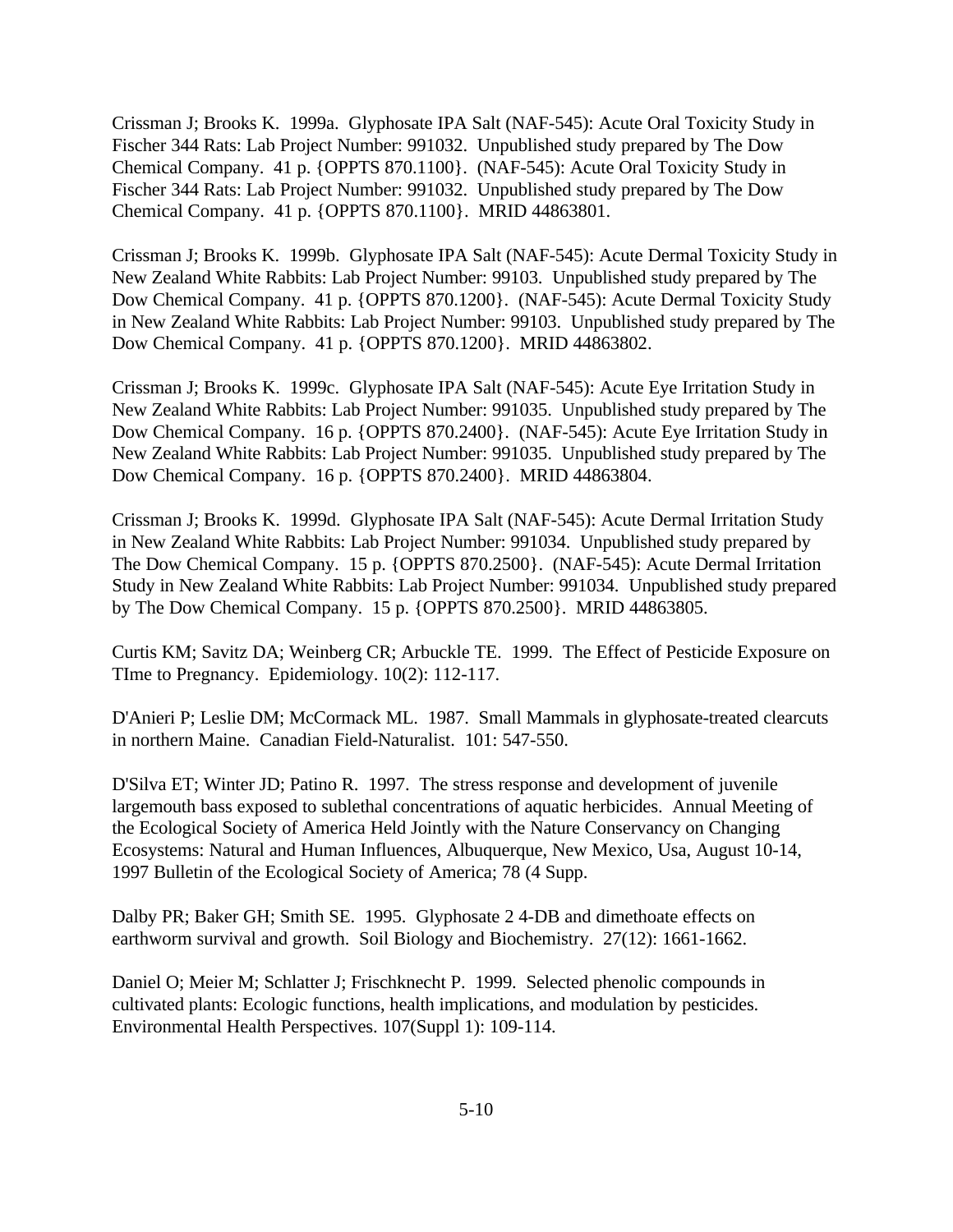Daruich J; Zirulnik F; Gimenez MS. 2001. Effect of the herbicide glyphosate on enzymatic activity in pregnant rats and their fetuses. Environ Res. 85(3): 226-31.

Davies D. 1996a. Glyphosate Acid: Excretion and Tissue Retention of a Single Oral Dose. (10 mg/kg) in the Rat: Lab Project Number: CTL/P/4940: UR0506. Unpublished study prepared by Zeneca Central Toxicology Laboratory. 38 p. MRID 44320620.

Davies D. 1996b. Glyphosate Acid: Excretion and Tissue Retention of a Single Intravenous Dose. (10 mg/kg) in the Rat: Lab Project Number: CTL/P/4941: UR0508. Unpublished study prepared by Zeneca Central Toxicology Laboratory. 40 p. MRID 44320621.

Davies D. 1996c. Glyphosate Acid: Excretion and Tissue Retention of a Single Oral Dose. (1000 mg/kg) in the Rat: Lab Project Number: CTL/P/4942: UR0507. Unpublished study prepared by Zeneca Central Toxicology Laboratory. 40 p. MRID 44320622.

Davies D. 1996d. Glyphosate Acid: Excretion and Tissue Retention of a Single Oral Dose. (10 mg/kg) in the Rat Following Repeat Dosing: Lab Project Number: CTL/P/4944: UR0517. Unpublished study prepared by Zeneca Central Toxicology Laboratory. 40 p. MRID 44320623.

Davies D. 1996e. Glyphosate Acid: Whole Body Autoradiography in the Rat. (10 mg/kg): Lab Project Number: CTL/P/4943: UR0509. Unpublished study prepared by Zeneca Central Toxicology Laboratory. 26 p. MRID 44320625.

Day GM; Hart BT; Mckelvie ID; Beckett R. 1997. Influence of natural organic matter on the sorption of biocides onto goethite, II. glyphosate. Environmental Technology. 18(8): 781-794.

De Jong FM; Udo De Haes HA. 2001. Development of a field bioassay for the side-effects of herbicides on vascular plants using Brassica napus and Poa annua. Environ Toxicol. 16(5): 397-407.

De Jonge H; De Jonge L. 1999. Influence of pH and solution composition on the sorption of glyphosate and prochloraz to a sandy loam soil. Chemosphere. 39(5): 753-763.

De Marco A; De Simone C; Raglione M; Testa A; Trinca S. 1992. Importance of the type of soil for the induction of micronuclei and the growth of primary roots of vicia faba treated with the herbicides atrazine, glyphosate and maleic hydrazide. Mutat Res. 279(1): 9-13.

DeRosa, CT; Wilbur, S; Holler, J; Richter, P; Stevens, Y-W. 1996. Health Evaluation of 1,4- Dioxane. Toxicology and Industrial Health. 12(1): 1-43.

De Ruiter H; Meinen E. 1998. Influence of water stress and surfactant on the efficacy, absorption, and translocation of glyphosate. Weed Science. 46 (3): 289-296.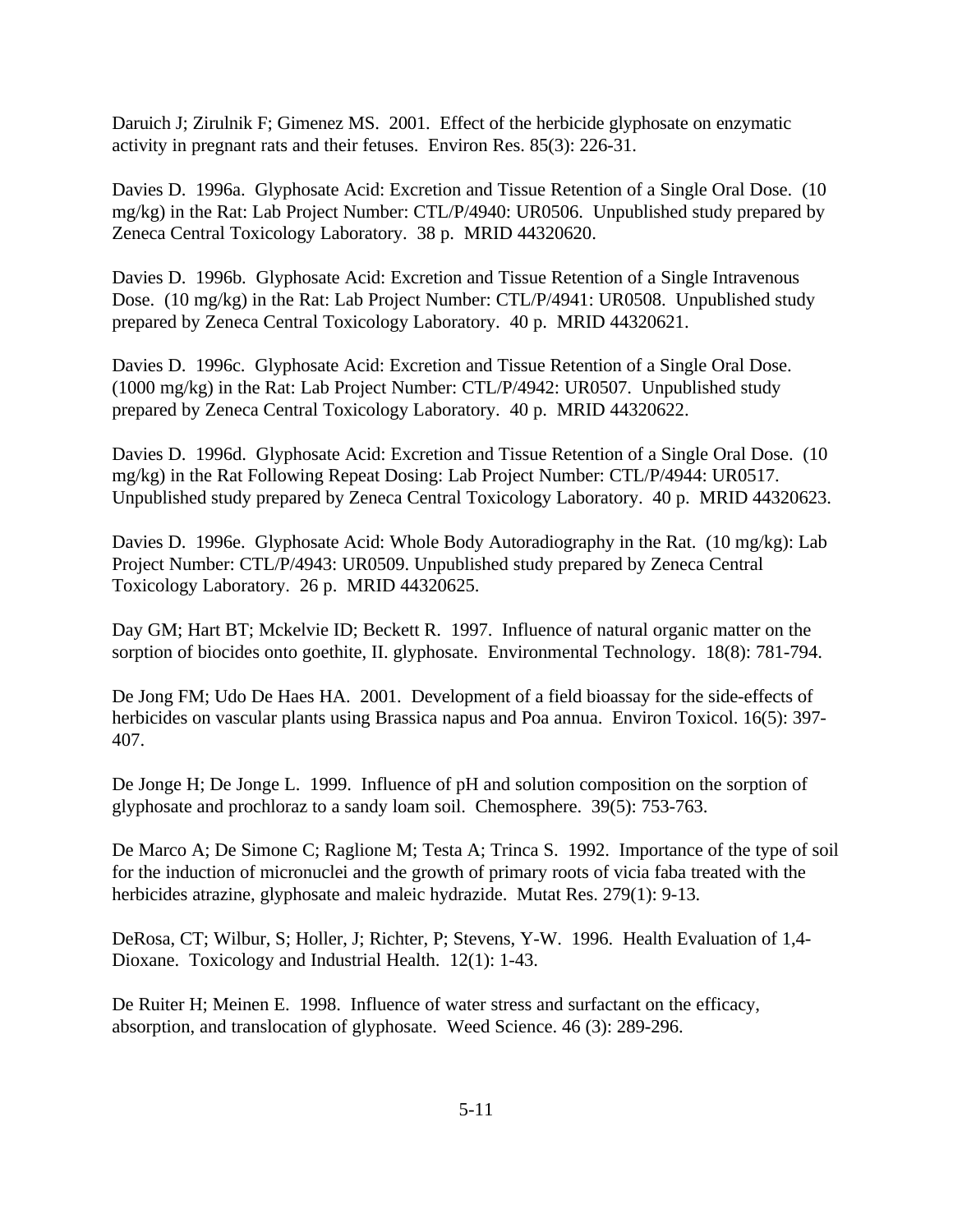De Ruiter H; Uffing A JM; Meinen E. 1996. Influence of surfactants and ammonium sulfate on glyphosate phytotoxicity to quackgrass (Elytrigia repens). Weed Technology. 10(4): 803-808.

De Sapio R. 1976. Calculus for the Life Sciences. W.H. Freeman and Company, San Francisco, California. 740 pp..

Delcenserie R; Yzet T; Duchmann J-C; Delamarre J; Dupas J-L; Capron J-P. 1997. Pseudoappendicular syndrome late after Roundup intoxication. Gastroenterologie Clinique Et Biologique. 21(5): 435-437.

Denis M-H; Delrot S. 1997. Effects of salts and surfactants on foliar uptake and long distance transport of glyphosate. Plant Physiology and Biochemistry (Paris). 35(4): 291-301.

Descalzo RC; Punja ZK; Levesque CA; Rahe JE. 1996a. Assessment of host specificity among different species of glyphosate synergistic pythium. Mycological Research. 100(12): 1445-1453.

Descalzo RC; Punja ZK; Levesque CA; Rahe JE. 1996b. Identification and role of phythium species as glyphosate synergists on bean (Phaseolus vulgaris) grown in different soils. Mycological Research. 100 (8): 971-978.

Diamond G; Durkin P. 1997. Effects of Surfactants on the Toxicity of Glyphosate, with Specific Reference to Rodeo.. Prepared under USDA FS Contract No. 53-3187-5-12. Final Report. February 6, 1997..

Dick RE; Quinn JP. 1995a. Glyphosate-degrading isolates from environmental samples: occurrence and pathways of degradation. Appl Microbiol Biotechnol. 43(3): 545-50.

Dick RE; Quinn JP. 1995b. Control of glyphosate uptake and metabolism in Pseudomonas sp. Fems Microbiology Letters. 134(2-3): 177-182.

Dickson SJ; Meinhold RH; Beer ID; Koelmeyer TD. 1988. Rapid determination of glyphosate in postmortem specimens using 31P NMR. J Anal Toxicol. 12(5): 284-6.

Dix M. 1998. Glyphosate Acid-Determination of Aquatic Metabolism under Anaerobic Conditions: Lab Project Number: 13582.0795.6101.755: 96-6-6536: 4.3.07. Unpublished study prepared by Springborn Laboratories, Inc. 87 p.. MRID 44621801.

Dos Santos D. 1996. Toxicity of herbicides for spirodela punctata (G. f. w. meyer) thompson and salvinia minima baker (Aquatic macrophytes). Cientifica (Jaboticabal). 24(2): 353-362.

Dotson SB; Smith CE; Ling CS; Barry GF; Kishore GM. 1996. Identification, characterization, and cloning of a phosphonate monoester hydrolase from burkholderia caryophilli pg2982. J Biol Chem. 271(42): 25754-61.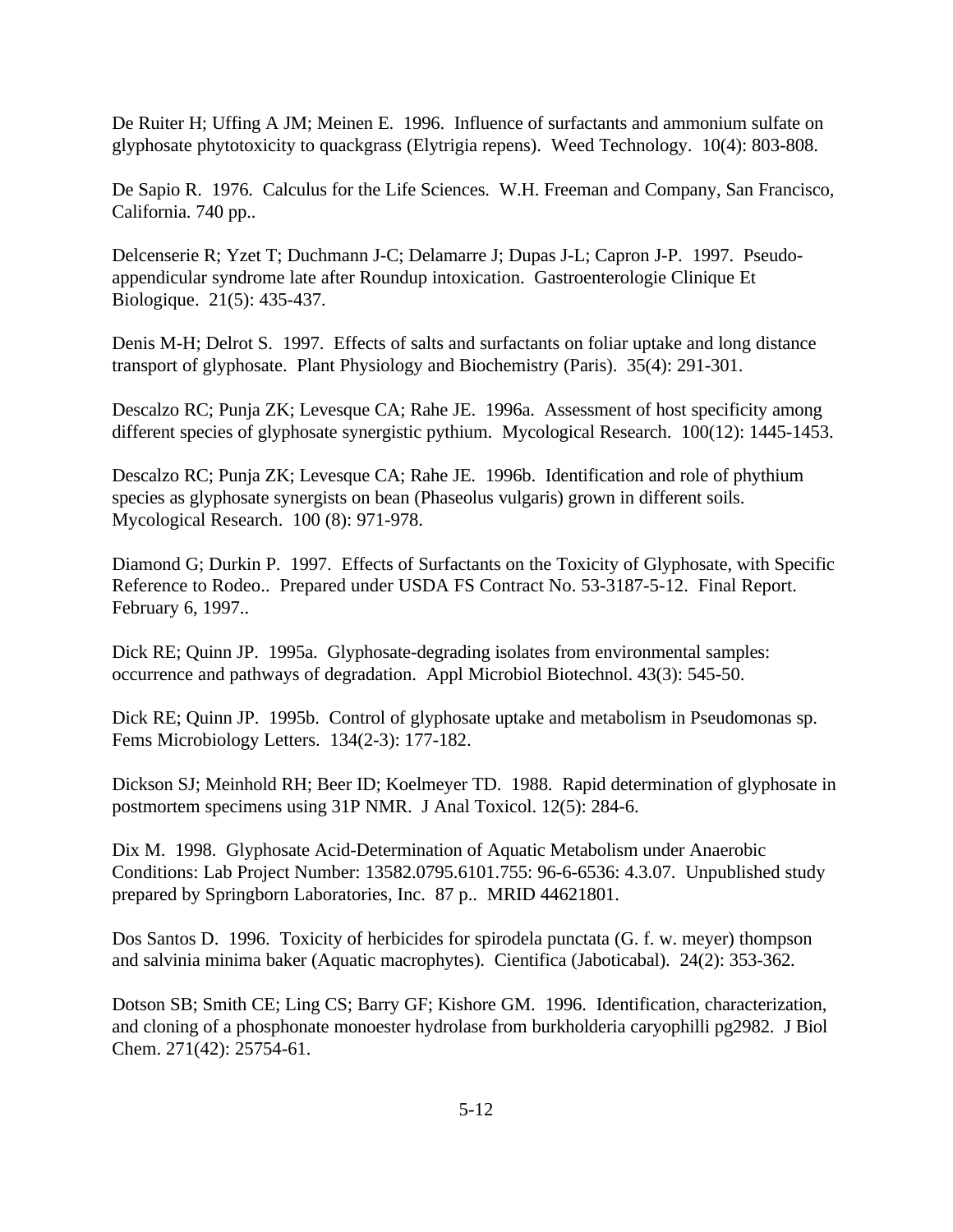Drottar K; Swigert J. 1998a. MON 65005: A 48-Hour Static Acute Toxicity Test with the Cladoceran (Daphnia magna):. Final Report: Lab Project Number: 1413: WL-95-257: 139A-185. Unpublished study prepared by Wildlife International Ltd. 41 p. MRID 44538201.

Drottar K; Swigert J. 1998b. MON 65005: A 96-Hour Static Acute Toxicity Test with the Rainbow Trout (Oncorhynchus mykiss):. Final Report: Lab Project Number: WL-95-255: 139A-183: 1413. Unpublished study prepared by Wildlife International Ltd. 45 p. MRID 44538202.

Drottar K; Swigert J. 1998c. MON 65005: A 96-Hour Static Acute Toxicity Test with the Bluegill (Lepomis macrochirus):. Final Report: Lab Project Number: 139A-184: WL-95-256: 1413. Unpublished study prepared by Wildlife International Ltd. 43 p. MRID 44538203.

Duchesne LC; Lautenschlager RA; Bell FW. 1999. Effects of clearcutting and plant competition control methods on carabid (Coleoptera: Carabidae) assemblages in northwestern Ontario. Environ. Monit. Assess. 56(1): 87-96..

Dudek B. 1987. Acute Toxicity of Rodeo Herbicide Administered by Inhalation to Male and Female Sprague-Dawley Rats: Lab Pro- ject ID: EHL 86105. Unpublished study prepared by Monsanto Co. 38 p.. MRID 40201101.

Dudek R; Cortner D. 1998. Acute Inhalation Study of MON 77063 (in Rats): Lab Project Number: EHL 98007: ML-98-006: MSL-15390. Unpublished study prepared by Monsanto Company. 55 p.. (in Rats): Lab Project Number: EHL 98007: ML-98-006: MSL-15390. Unpublished study prepared by Monsanto Company. 55 p. MRID 44615504.

Dudek B; Liley M. 1999. Acute Inhalation Study MON 78063 in Rats: Lab Project Number: MSE-N 99006: ML-99008: MSL-16012. Unpublished study prepared by Monsanto Co. 39 p. {OPPTS 870.1300}. MRID 44872704.

Duffell S. 1998. Pathology Working Group Peer Review of Ventricular Dilatation of the Brain in Dogs: Lab Project Number: CTL/P/6038. Unpublished study prepared by Central Toxicology Laboratory. 47 p.. MRID 44673602.

Durkin PR. 1981. An Approach to the Analysis of Toxicant Interactions in the Aquatic Environment. Aquatic Toxicology and Hazard Assessment, ASTM 4th Symposium on Aquatic Toxicology, pp. 388-401.

Durkin PR; Rubin L; Withey J; Meylan W. 1995. Methods of assessing dermal absorption with emphasis on uptake from contaminated vegetation. Toxicol Indust Health. 11(1): 63-79.

EDSTAC (Endocrine Disruptor Screening and Testing Advisory Committee). 1998. Endocrine Disruptor Screening and Testing Advisory Committee Final Report. Dated August, 1998. Available at http://www.epa.gov/oscpmont/oscpendo/history/finalrpt.htm.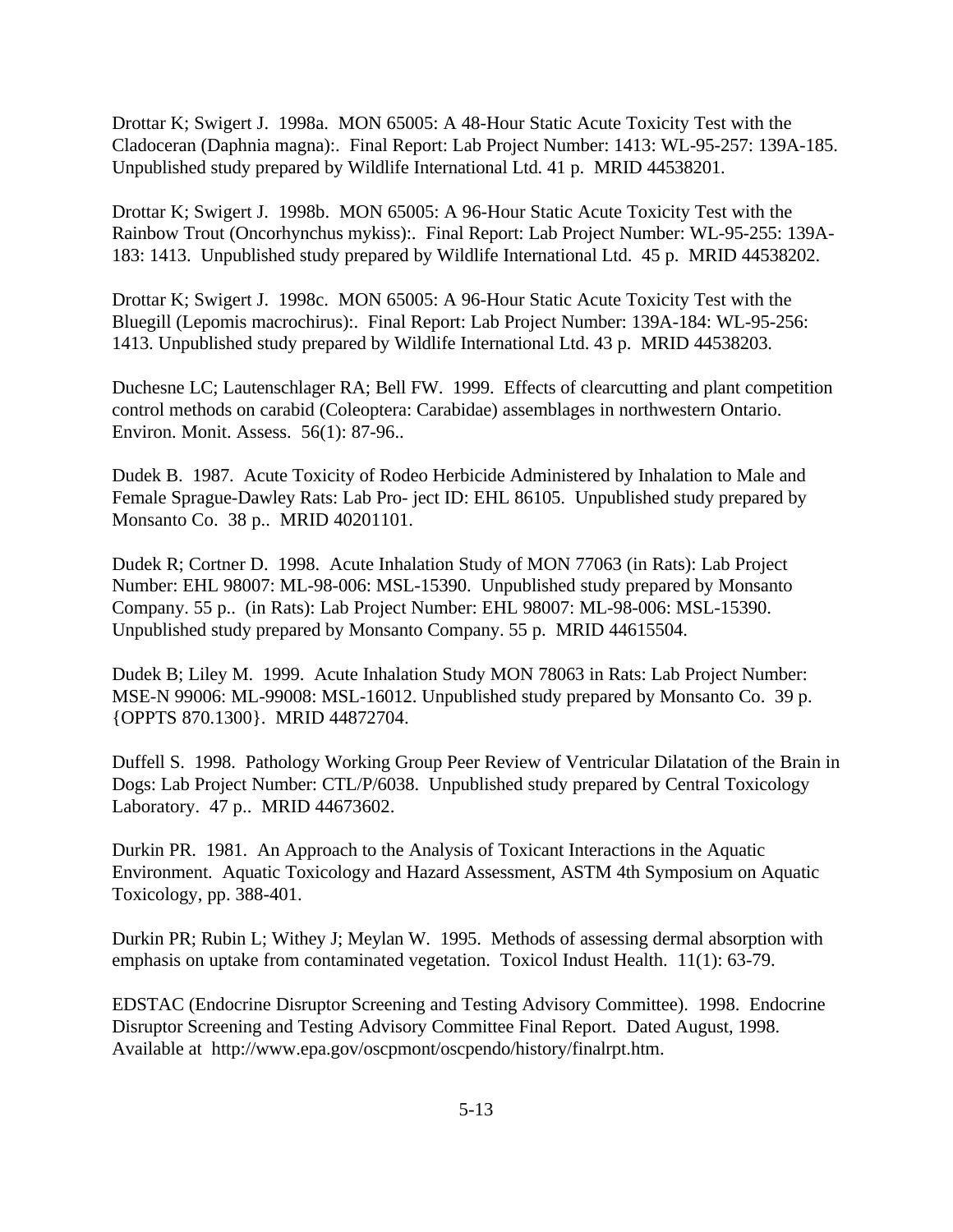Easton WE; Martin K. 1998. The effect of vegetation management on breeding bird communities in British Columbia. Ecological Applications. 8(4): 1092-1103.

Eberbach P. 1998. Applying non-steady-state compartmental analysis to investigate the simultaneous degradation of soluble and sorbed glyphosate (N-(phosphonomethyl)glycine) in four soils. Pesticide Science. 52(3): 229-240.

Eberbach PL. 1999. Influence of incubation temperature on the behavior of triethylamineextractable glyphosate (N-phosphonomethylglycine) in four soils. J Agric Food Chem. 47(6): 2459-67.

Eberbach PL; Douglas LA. 1983. Persistence of glyphosate in a sandy loam soil. Soil Biol Biochem. 15 (4): 485-488.

Ecobichon DJ. 1998. Occupational Hazards of Pesticide Exposure - Sampling, Monitoring, Measuring. Taylor & Francis, Philadelphia, PA. 251 pp.

Edmiston S; Spencer J; Orr K; Cowan C; Margetich S. 1995. Exposure of Herbicide Handlers in the CalTrans Vegetation Control Program: 1993-1994. California EPA Health & Safety Report HS-1700, dated April 27, 1995, amended Jun1, 1995.

El-Demerdash FM; Yousef MI; Elagamy EI. 2001. Influence of paraquat, glyphosate, and cadmium on the activity of some serum enzymes and protein electrophoretic behavior (In vitro). J Environ Sci Health B. 36(1): 29-42.

el-Gendy KS; Aly NM; El-Sebae AH. 1998. Effects of edifenphos and glyphosate on the immune response and protein biosynthesis of bolti fish (Tilapia nilotica). J Environ Sci Health B 33(2): 135-49.

Estok D; Freedman B; Boyle D. 1989. Effects of the herbicides 2,4-D, glyphosate, hexazinone, and triclopyr on the growth of three species of ectomycorrhizal fungi. Bull Environ Contam Toxicol. 42(6): 835-9.

Evans DD; Batty MJ. 1986. Effects of high dietary concentrations of glyphosate Roundup on a species of bird Poephila-guttata marsupial sminthopsis-macroura and rodent indigenous to australia. Environ Toxicol Chem. 5(4): 399-402.

Everett C; Fleming T; Cole J. 1996a. Glyphosate Acid: A Tier II Glasshouse Study to Assess the Effects on Seedling Emergence of Terrestrial Non-Target Plants: Lab Project Number: 95JH113: RJ2008B. Unpublished study prepared by Zeneca Limited. 32 p.. MRID 44320635.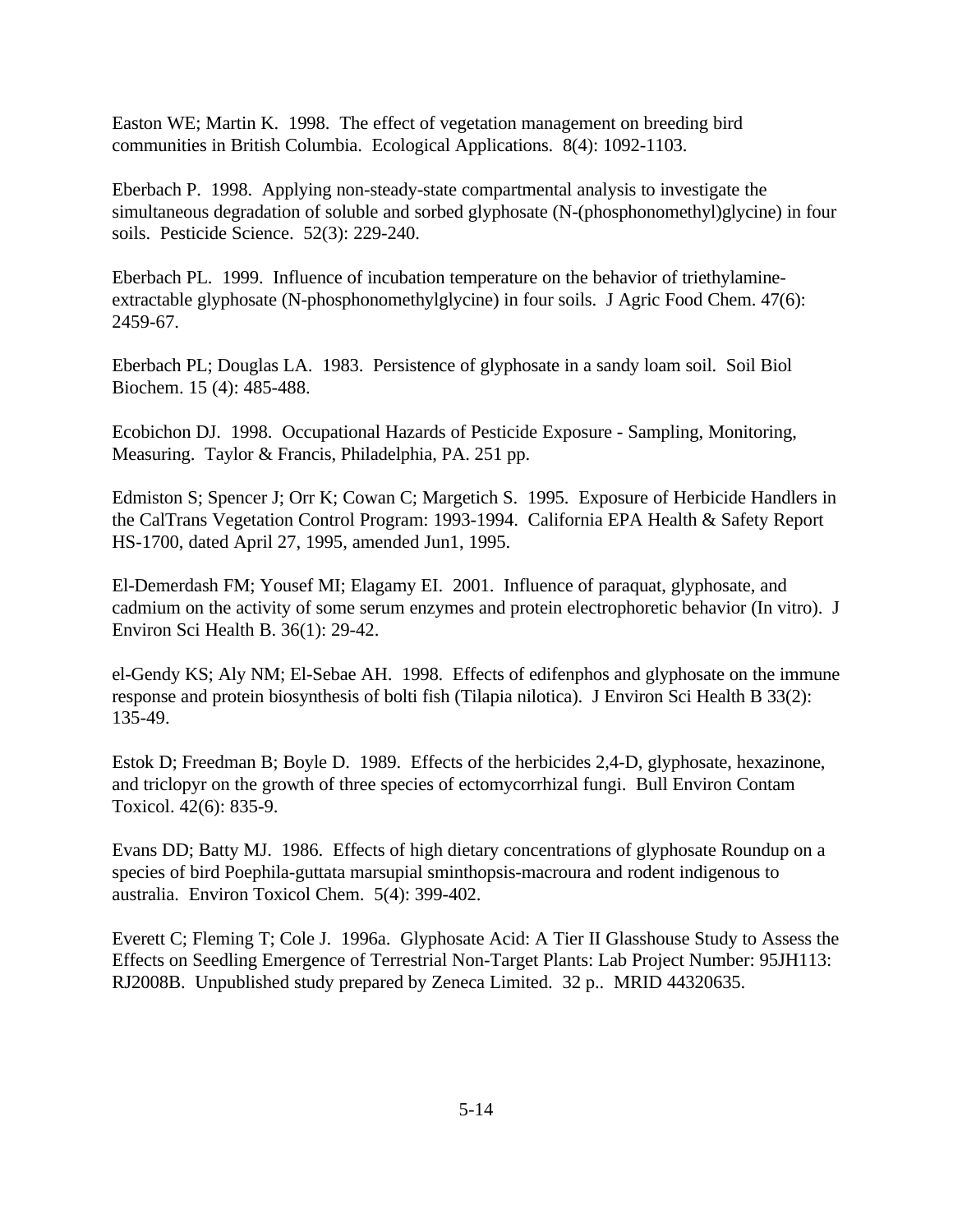Everett C; Fleming T; Cole J. 1996b. Glyphosate Acid: A Tier II Glasshouse Study to Assess the Effects on Vegetative Vigour of Terrestrial Non-Target Plants: Lab Project Number: 95JH114: RJ2009B. Unpublished study prepared by Zeneca Limited. 55 p.. MRID 44320636.

FAO and WHO Working Groups. 1986. Glyphosate. FAO Plant Production and Protection Paper. 78(2): 63-76.

Farmer DR; Kaempfe TA; Heydens WF; Kelce WR. 2000a. Multi-generation reproduction studies with glyphosate in rats. Toxicologist. 54(1): 395.

Farmer DR; Kaempfe TA; Heydens WF; Kelce WR. 2000b. Developmental toxicity studies with glyphosate and selected surfactants in rats. Teratology. 61(6): 446.

Faust M; Altenburger R; Boedeker W; Grimme LH. 1994. Algal toxicity of binary combinations of pesticides. Bull Envi Contam Toxicol. 53(1): 134-141.

Feng JC; Thompson DG. 1990. Fate of glyphosate in a canadian forest watershed: 2. Persistence in foliage and soils. J Agric Food Chem. 38 (4): 1118-1125.

Feng JC; Thompson DG; Reynolds PE. 1990. Fate of glyphosate in a canadian forest watershed: 1. Aquatic residues and off-target deposit assessment. J Agric Food Chem; 38 (4) 1990 1110- 1118.

Fickel J; Mahlburg W. 1999. Product Chemistry Requirements for Credit Herbicide: Lab Project Number: 99-1A. Unpublished study prepared by Nufarm, Inc. 18 p. {OPPTS 830.1550, 830.1600, 830.1620, 830.1650, 830.1670, 830.1750}. MRID 44872601.

Figenschau Y; Yousef MI; Sveinbjornsson B; Bertheussen K. 1997. A sensitive serum-free colorimetric assay for the detection of cytotoxic effects of pesticides. J Environ Sci Health B. 32(2): 177-94.

Fink R. 1975. Final Report: One Generation Reproduction Study-- Mallard Duck: Project No. 139-101.. (Unpublished study received Sep 26, 1975 under 6G1679; prepared by Truslow Farms, Inc., submitted by Monsanto Co., Washington, D.C.; CDL:096483-N). Summarized in U.S. EPA/OPP 1993c. MRID 00036328.

Fink R; Beavers J. 1978. Final Report: One-generation Reproduc- tion Study--Mallard Duck: Glyphosate Technical|: Project No. 139-143.. (Unpublished study received Nov 13, 1978 under 524-308; prepared by Wildlife International Ltd., submitted by Monsanto Co., Washington, DC; CDL:235924-A). Summarized in U.S. EPA/OPP 1993c. MRID 00111953.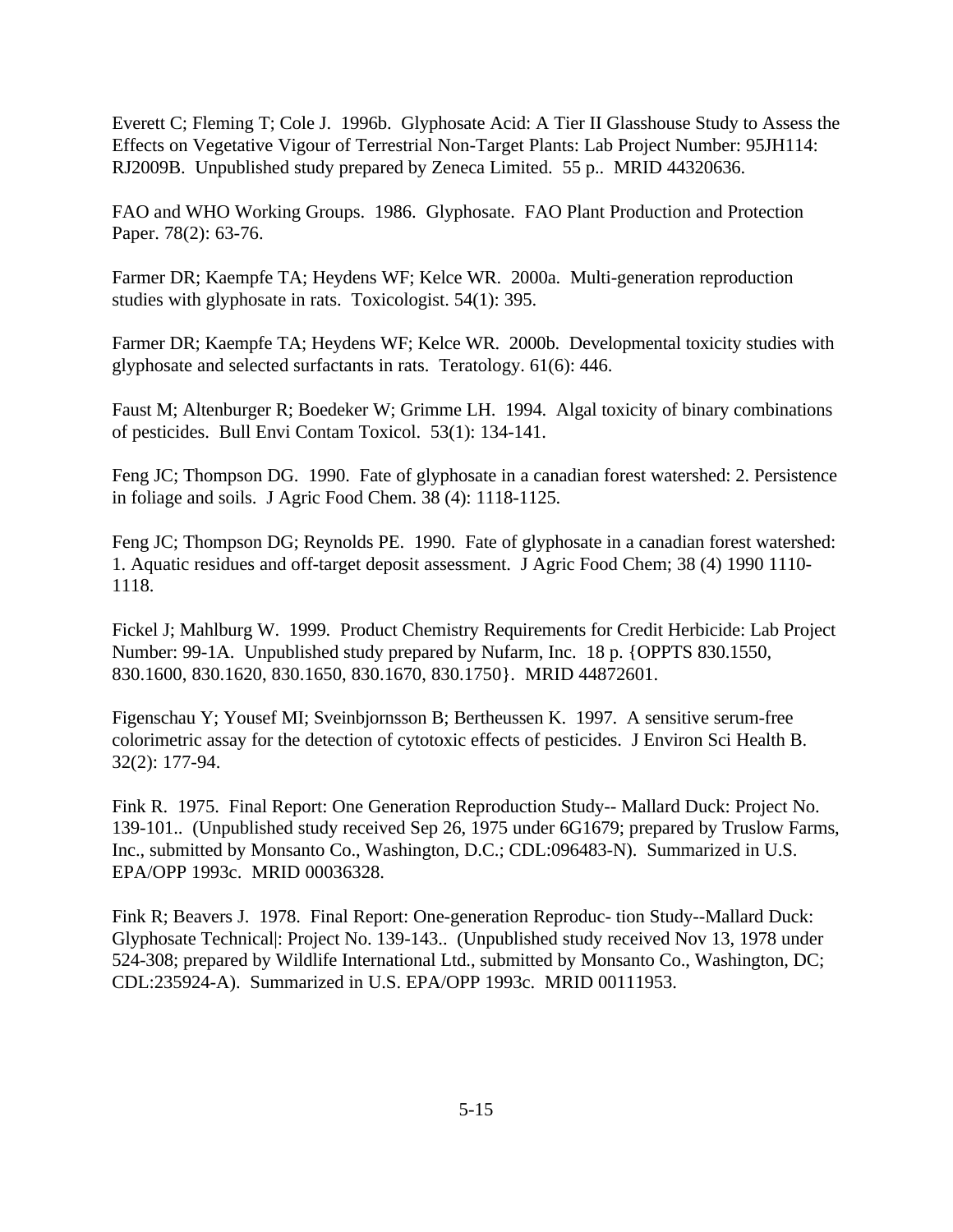Flaherty DK; Gross CJ; Mcgarity KL; Winzenburger PA; Wratten SJ. 1991. The effect of agricultural herbicides on the function of human immunocompetent cells: II. effects on natural killer cell and cytotoxic t cell function. In Vitro Toxicol; 4 (2) 1991 145-160.

Fletcher JS; Nellessen JE; Pfleeger TG. 1994. Literature review and evaluation of the EPA foodchain (Kenega) nomogram, an instrument for estimating pesticide residues on plants. Environ. Toxicol. Chem. 13(9):1383-1391.

Fletcher JS; Pfleeger TG; Ratsch HC; Hayes R. 1996. Potential impact of low levels of chlorsulfuron and other herbicides on growth and yield of nontarget plants. Environ Toxicol Chem. 15(7): 1189-1196.

Flora T; Simon Z. 1981. Thermal degradation of glyphosate herbicide. Magyai Kemiai Floyoirat. 87: 419-424. (Cited in Smith and Oehme 1992).

Folmar LC. 1976. Overt avoidance reaction of rainbow trout fry to nine herbicides. Bull Environ Contam Toxicol 15(5): 509-514.

Folmar LC. 1978. Avoidance chamber responses of mayfly nymphs exposed to eight herbicides. Bull Environ Contam Toxicol. 19(3): 312-318.

Folmar LC; Sanders HO; Julin AM. 1979. Toxicity of the herbicide glyphosate and several of its formulations to fish and aquatic invertebrates. Arch Environ Contam Toxicol. 8(3): 269-278.

Forlani G; Mangiagalli A; Nielsen E; Suardi CM. 1999. Degradation of the phosphonate herbicide glyphosate in soil: evidence for a possible involvement of unculturable microorganisms. Soil Biol Biochem. 31 (7): 991-997.

Fox V; Mackay J. 1996. Glyphosate Acid: Mouse Bone Marrow Micronucleus Test: Lab Project Number: CTL/P/4954: SM0796. Unpublished study prepared by Zeneca Central Toxicology Laboratory. 30 p.. MRID 44320619.

Franz JE. 1985. Discovery, development and chemistry of glyphosate.. In: The Herbicide Glyphosate, Grossbard, E; Atkinson, D; eds. London, England: Butterworths. p. 3-17. (Cited in SERA 1996).

Freemark K; Boutin C. 1995. Impacts of agricultural herbicide use on terrestrial wildlife in temperate landscapes: A review with special reference to North America. Agriculture Ecosystems Environ. 52(2-3): 67-91.

Friis M. 1995a. Product Chemistry--Glyphosate Technical--FIFRA Guidelines Series 61: Lab Project Number: MVF/00.03.95/GLY-440/USA. Unpublished study prepared by Cheminova Agro A/S. 26 p.. MRID 43632701.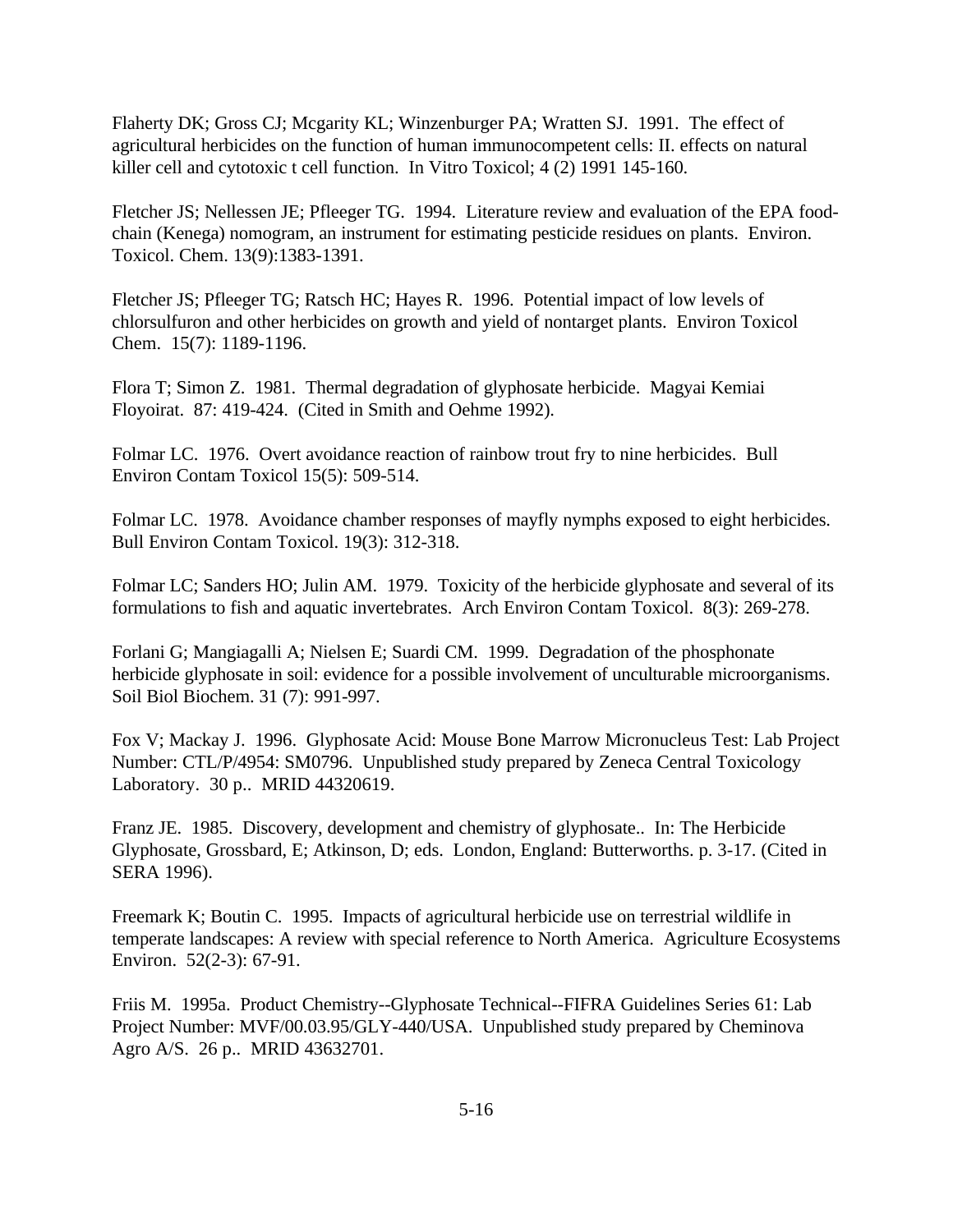Friis M. 1995b. Product Chemistry--Glyphosate Technical--FIFRA Guidelines Series 62: Analysis and Certification of Product Ingredients: Lab Project Number: MVF/01.03.95/GLY-440/USA: TEM 005-02. Unpublished study prepared by Cheminova Agro A/S. 601 p.. MRID 43728001.

Friis M. 1995c. Product Chemistry--Glyphosate Technical--Guidelines Series 63: Physical and Chemical Characteristics: Lab Project Number: MVF/00.02.95/PMG-USA: HUK 6758-676/5: 95-3-5748. Unpublished study prepared by Cheminova Agro A/S. 114 p.. MRID 43728002.

Garcia AM; Benavides FG; Fletcher T; Orts E. 1998. Paternal exposure to pesticides and congenital malformations. Scand J Work Environ Health. 24(6): 473-480.

Garcia-Repetto R; Soria ML; Gimenez MP; Menendez M; Repetto M. 1998. Deaths from pesticide poisoning in spain from 1991 to 1996. Vet Human Toxicol. 40(3): 166-168.

Gard JK; Feng PC; Hutton WC. 1997. Nuclear magnetic resonance timecourse studies of glyphosate metabolism by microbial soil isolates. Xenobiotica. 27(7): 633-44.

Gardner; SC; Grue CE. 1996. Effects of Rodeo and Garlon 3A on nontarget wetland species in central Washington. Environ Toxicol Chem. 15(4): 441-451.

Gardner SC; Grue CE; Grassley JM; Lenz LA; Lindenauer JM; Seeley ME. 1997. Single species algal (Ankistrodesmus) toxicity tests with Rodeo and Garlon 3a. Bull Environ Contam Toxicol. 59(3): 492-9.

Garry VF; Burroughs B; Tarone R; Kesner JS. 1999. Herbicides and adjuvants: An evolving view. Toxicol Indust Health. 15(1-2): 159-167.

Garry VF; Harkins ME; Erickson LL; Long-Simpson LK; Holland SE; Burroughs BL. 2002. Birth defects, season of conception, and sex of children born to pesticide applicators living in the Red River Valley of Minnesota, USA. Environ Health Perspect. 110 Suppl 3:441-9.

Geiger CP; Calabrese EJ. 1985. The effects of five widely used pesticides on erythrocytes of the dorset sheep, an animal model with low erythrocyte glucose-6-phosphate dehydrogenase (G-6-pd) activity. Journal of Environmental Science and Health, Part A. 20(5): 521-527.

Geiger DR; Shieh W-J; Fuchs MA. 1999. Causes of self-limited translocation of glyphosate in beta vulgaris plants. Pesticide Biochem Physiol. 64(2): 124-133.

Gerritse RG; Beltran J; Hernandez F. 1996. Adsorption of atrazine, simazine, and glyphosate in soils of the gnangara mound, western australia. Australian Journal of Soil Research; 34 (4) 1996 599-607.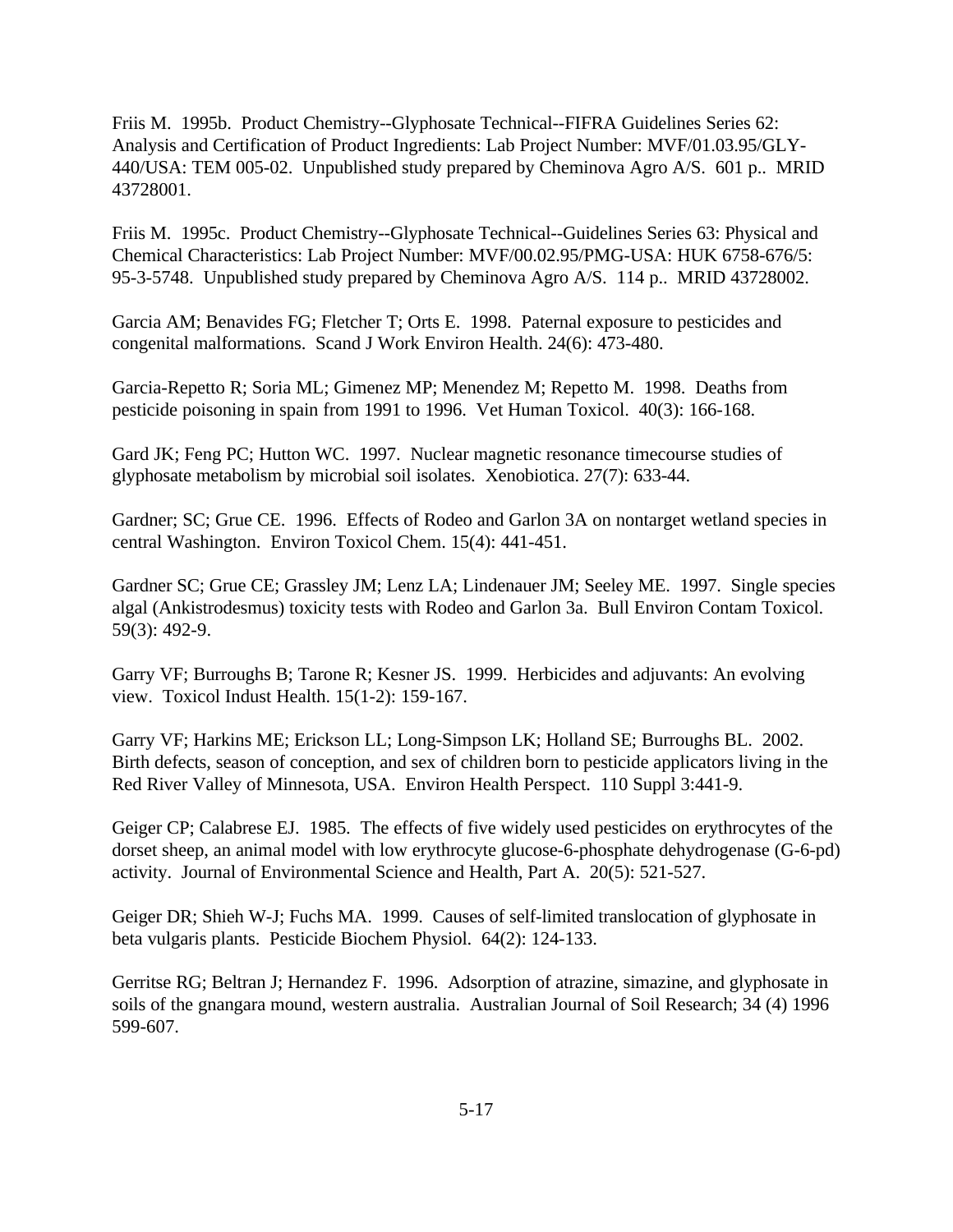Gibb TJ; Buhler WG. 1998. Infectivity of steinernema carpocapsae (Rhabditida: steinernematidae) in sterilized and herbicide-treated soil. Journal of Entomological Science; 33 (2) 1998 152-157.

Gladen BC; Sandler DP; Zahm SH; Kamel F; Rowland AS; Alavanja M CR. 1998. Exposure opportunities of families of farmer pesticide applicators. American Journal of Industrial Medicine; 34 (6) 1998 581-587.

Glass RL. 1987. Adsorption of glyphosate by soils and clay minerals. J Agric Food Chem; 35 (4) 1987 497-500.

Gohre K; Casida JE; Ruzo LO. 1987. N oxidation and cleavage of the amino acid derived herbicide glyphosate and anilino acid of the insecticide fluvalinate. J Agric Food Chem; 35 (3) 1987 388-392.

Gold LS; Stern BR; Slone TH; Brown JP; Manley NB; Ames BN. 1997. Pesticide residues in food: investigation of disparities in cancer risk estimates. Cancer Letters; 117 (2) 1997 195-207.

Goldsborough LG; Beck AE. 1989. Rapid dissipation of glyphosate in small forest ponds. Arch Environ Contam Toxicol; 18 (4) 1989 537-544.

Goldsborough LG; Brown DJ. 1988. Effect of glyphosate roundup formulation on periphytic algal photosynthesis. Bull Environ Contam Toxicol; 41 (2) 1988 253-260.

Goldsborough LG; Brown DJ. 1993. Dissipation of glyphosate and aminomethylphosphonic acid in water and sediments of boreal forest ponds. Environ Toxicol Chem. 12(7): 1139-1147.

Goldstein RS; Schnellmann RG.. 1996. Toxic Responses of the Kidney. In: Casarett and Doull's Toxicology: The Basic Science of Poisons. 5th ed., CD Klaassen, MO Amdur, J Doull, Eds. McGraw-Hill, New York, New York. pp. 417-442..

Goldstein A; Aronow L; Kaman SM. 1974. Principles of Drug Action: The Basis of Pharmacology. 2nd ed. John Wiley and Sons, New York, NY. 854 pp..

Goldstein DA; Johnson G; Farmer DR; Martens MA; Ford JE; Cullen MR. 1999. Pneumonitis and herbicide exposure. Chest 1999 Oct;116(4):1139-40.

Goure W. 1992. Addendum to MSL-7633: Irrigated Crop Study. Determination of Glyphosate Residues in Crops, Irrigation Water, Sediment and Soil Following Treatment of Irrigation Source with Rodeo Herbicide: Supplement to MRID 40541305: Unpublished study prepared by Monsa. MRID 42372505.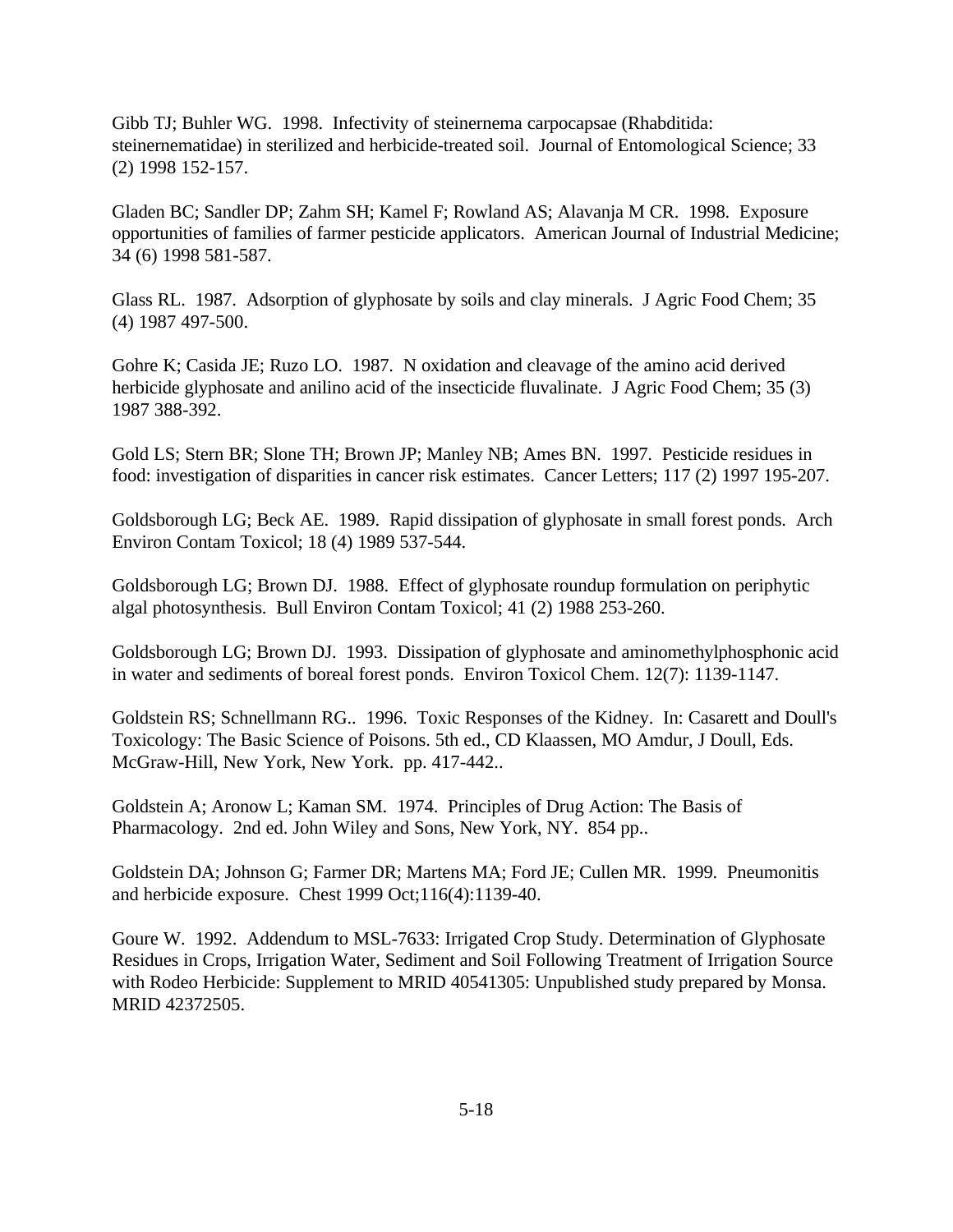Gout E; Bligny R; Genix P; Tissut M; Douce R. 1992. Effect of glyphosate on plant cell metabolism. 31p and 13c nmr studies. Biochimie 1992 Sep-oct;74(9-10):875-82.

Granby K; Vahl M. 2001. Investigation of the herbicide glyphosate and the plant growth regulators chlormequat and mepiquat in cereals produced in denmark. Food Addit Contam. 18(10):898-905.

Grande M; Andersen S; Berge D. 1994. Effects of pesticides on fish: experimental and field studies. Norwegian Journal of Agricultural Sciences Suppl. 13: 195-209.. MRID 45202909.

Green TH; Minogue PJ; Brewer CH; Glover GR; Gjerstad DH. 1992. Absorption and translocation of carbon-14 glyphosate in four woody plant species. Can J for Res; 22 (6) 1992 785-789.

Grey L; Nguyen B; Yang P. 2001. Liquid chromatography/electrospray ionization/isotopic dilution mass spectrometry analysis of n-(phosphonomethyl) glycine and mass spectrometry analysis of aminomethyl phosphonic acid in environmental water and vegetation matrixes. J APAC Int. 84(6):1770-80.

Grisolia CK. 2002. A comparison between mouse and fish micronucleus test using cyclophosphamide, mitomycin CoA and various pesticides. Mutat Res. 518(2):145-50.

Guo YL; Wang B-J; Lee C-C; Wang J-D. 1996. Prevalence of dermatoses and skin sensitisation associated with use of pesticides in fruit farmers of southern taiwan. Occupational and Environmental Medicine, Vol 53, No 6, Pages 427-431, 15 References, 1996.

Haag KH. 1986. Effects of herbicide application on mortality and dispersive behavior of the water hyacinth weevils neochetina-eichhorniae and neochetina-bruchi coleoptera curculionidae. Environ Entomol; 15 (6) 1986 1192-1198.

Haney RL; Senseman SA; Hons FM. 2002. Effect of roundup ultra on microbial activity and biomass from selected soils. J Environ Qual. 31(3):730-5.

Hardell L; Eriksson M. 1999a. A Case-Control Study of Non-Hodgkin Lymphoma and Exposure to Pesticides.. Cancer 85(6):1353-1360..

Hardell L; Eriksson M. 1999b. Author Reply.. Cancer. 86(4): 730-731..

Harris SA; Solomon KR. 1992. Human exposure to 2,4-D following controlled activities on recently sprayed turf. J Environ Sci Health. B27(1): 9-22.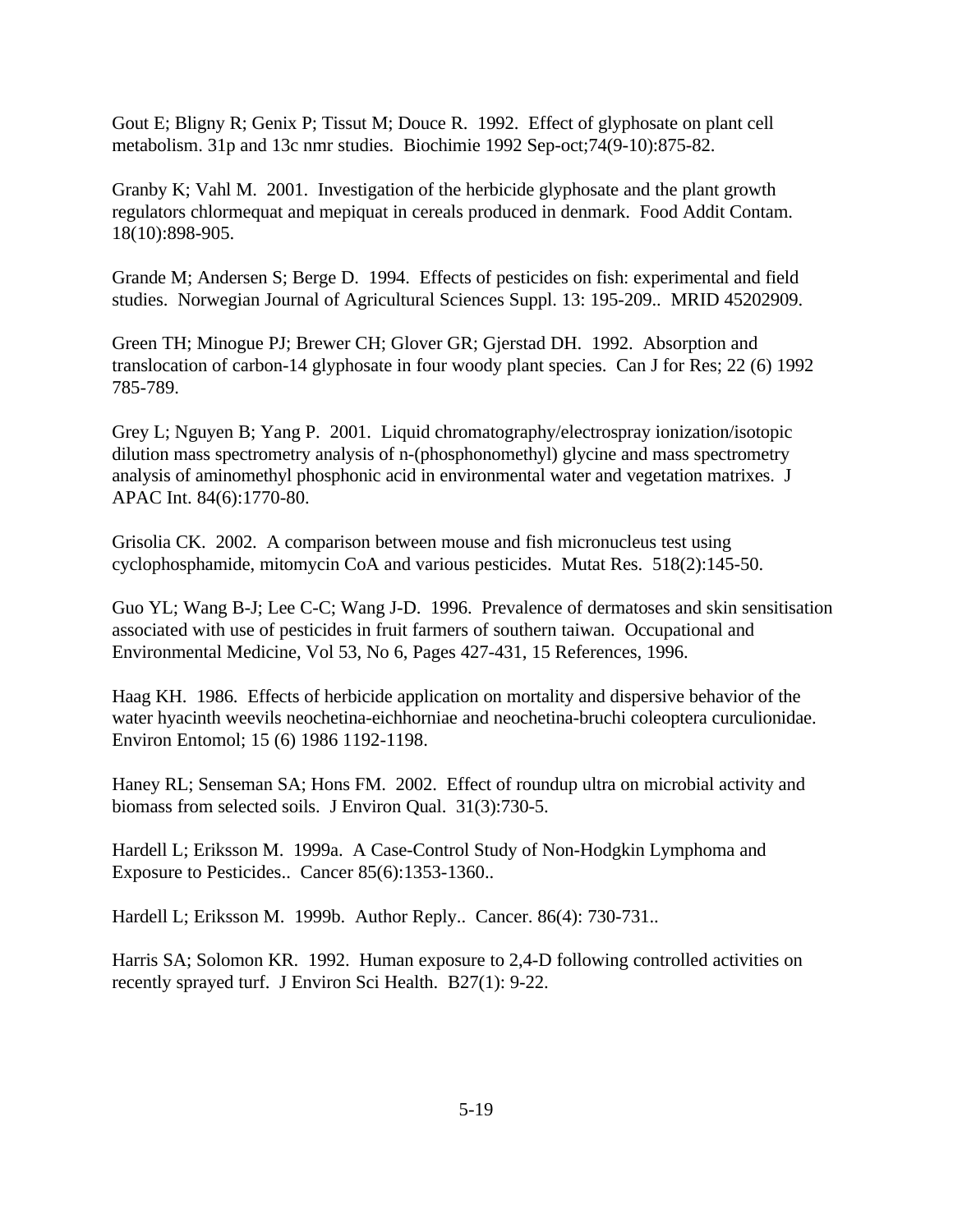Hart MR; Brookes PC. 1996. Soil microbial biomass and mineralisation of soil organic matter after 19 years of cumulative field applications of pesticides. Soil Biology & Biochemistry; 28 (12) 1996 1641-1649.

Hartman WA; Martin DB. 1984. Effect of suspended bentonite clay on the acute toxicity of glyphosate to daphnia-pulex and lemna-minor. Bull Environ Contam Toxicol; 33 (3) 1984 355- 361.

Hastings C. 1995. Review of: "Yousef, et al. (1995) Toxic effects of carbofuran and glyphosate on semen characteristics in rabbits. J. Environ. Sci. Health B30. 0(4):513-534". Unpublished study prepared by Monsanto Co. 2 p. MRID 43839502.

Hatfield M. 1996. Field Soil Dissipation of Glyphosate Acid: Interim Report: Lab Project Number: AA950252: AA950252.CA: AA950252.NC. Unpublished study prepared by American Agricultural Services, Inc. and EN-CAS Analytical Labs. 575 p.. MRID 44125719.

Haughton AJ; Bell JR; Boatman ND; Wilcox A. 1999. The effects of different rates of the herbicide glyphosate on spiders in arable field margins. Journal of Arachnology; 27 (1) 1999 249- 254.

Haughton AJ; Bell JR; Wilcox A; Boatman ND. 2001a. The effect of the herbicide glyphosate on non-target spiders: Part I. direct effects on Lepthyphantes tenuis under laboratory conditions. Pest Manag Sci. 57(11):1033-6.

Haughton AJ; Bell JR; Boatman ND; Wilcox A. 2001b. The effect of the herbicide glyphosate on non-target spiders: Part II. indirect effects on Lepthyphantes tenuis in field margins. Pest Manag Sci. 57(11):1037-42.

He M; Yang ZY; Nie YF; Wang J; Xu P. 2001. A new type of class I bacterial 5 enopyruvylshikimate-3-phosphate synthase mutants with enhanced tolerance to glyphosate. Biochim Biophys Acta. 1568(1):1-6.

Heinonen-Tanski H. 1989. The effect of temperature and liming on the degradation of glyphosate in two arctic forest soils. Soil Biol Biochem; 21 (2) 1989 313-318.

Hendricks CW; Rhodes AN. 1992. Effect of glyphosate and nitrapyrin on selected bacterial populations in continuous-flow culture. Bull Environ Contam Toxicol 1992 Sep;49(3):417-24.

Henry CJ; Higgins KF; Buhl KJ. 1994. Acute toxicity and hazard assessment of Rodeo, X-77 Spreader, and Chem-Trol to aquatic invertebrates. Enviorn Contam Toxicol. 27: 392-399.

Hernandez A; Garcia-Plazaola JI; Becerril JM. 1999. Glyphosate effects on phenolic metabolism of nodulated soybean (Glycine max l. merr.). J Agric Food Chem 1999 Jul;47(7):2920-5.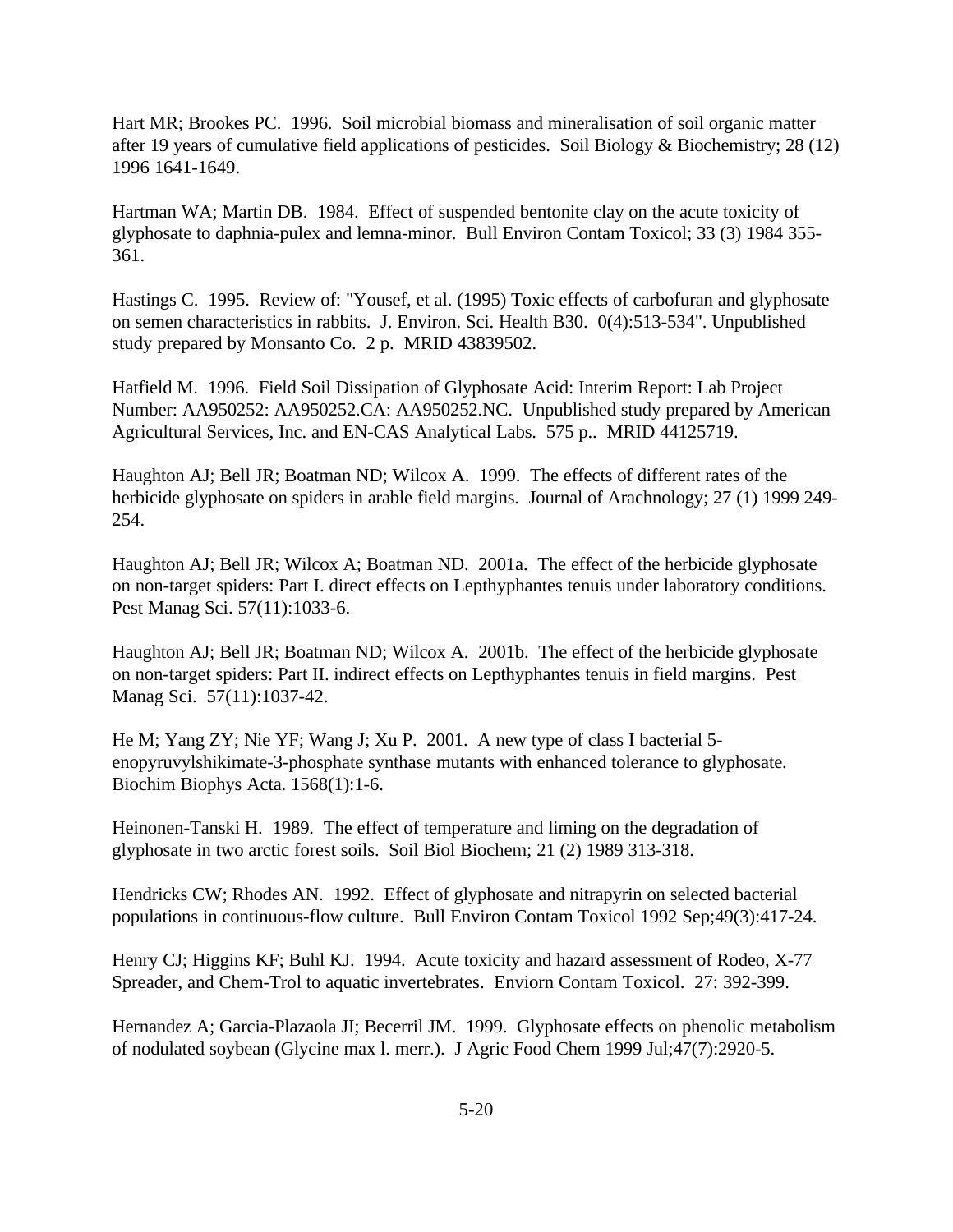Hernandez F; Hidalgo C; Sancho JV. 2000. Determination of glyphosate residues in plants by precolumn derivatization and coupled-column liquid chromatography with fluorescence detection. J Aoac Int 2000 May-jun;83(3):728-34.

Herre B; Barclay J. 1994a. Product Chemistry Data to Support the Registration of Accord Herbicide. Part 4 of 4. Twelve-Month Storage Stability Study in Typical Container at Room Temperature: Lab Project Number: R/D/1276: MSL/6717. Unpublished study prepared by Monsanto Agricultur. MRID 43404901.

Herre B; Barclay J. 1994b. Product Chemistry Data to Support the Registration of Rodeo Herbicide. Part 4 of 4. Twelve-Month Storage Stability Study in Typical Container at Room Temperature: Lab Project Number: MSL/6713: R/D/1276. Unpublished study prepared by Monsanto Agricultura. MRID 43404904.

Herre B; Barclay J. 1994c. Product Chemistry Data to Support the Registration of Accord Herbicide. Part 4 of 4. Twelve-Month Storage Stability Study in Typical Container at Room Temperature: Lab Project Number: R/D/1276: MSL/6717. Unpublished study prepared by Monsanto Agricultur. MRID 43404901.

Herre B; Barclay J. 1994d. Product Chemistry Data to Support the Registration of Accord Herbicide. Part 4 of 4. Twelve-Month Storage Stability Study in Typical Container at Room Temperature: Lab Project Number: R/D/1276: MSL/6717. Unpublished study prepared by Monsanto Agricultur. MRID 43404901.

Herre B; Barclay J. 1994e. Product Chemistry Data to Support the Registration of Accord Herbicide. Part 4 of 4. Twelve-Month Storage Stability Study in Typical Container at Room Temperature: Lab Project Number: R/D/1276: MSL/6717. Unpublished study prepared by Monsanto Agricultur. MRID 43404901.

Herre B; Barclay J. 1994f. Product Chemistry Data to Support the Registration of Accord Herbicide. Part 4 of 4. Twelve-Month Storage Stability Study in Typical Container at Room Temperature: Lab Project Number: R/D/1276: MSL/6717. Unpublished study prepared by Monsanto Agricultur. MRID 43404901.

Herre B; Barclay J. 1994g. Product Chemistry Data to Support the Registration of Accord Herbicide. Part 4 of 4. Twelve-Month Storage Stability Study in Typical Container at Room Temperature: Lab Project Number: R/D/1276: MSL/6717. Unpublished study prepared by Monsanto Agricultur. MRID 43404901.

Herre B; Barclay J. 1994h. Product Chemistry Data to Support the Registration of Rodeo Herbicide. Part 4 of 4. Twelve-Month Storage Stability Study in Typical Container at Room Temperature: Lab Project Number: MSL/6713: R/D/1276. Unpublished study prepared by Monsanto Agricultura. MRID 43404904.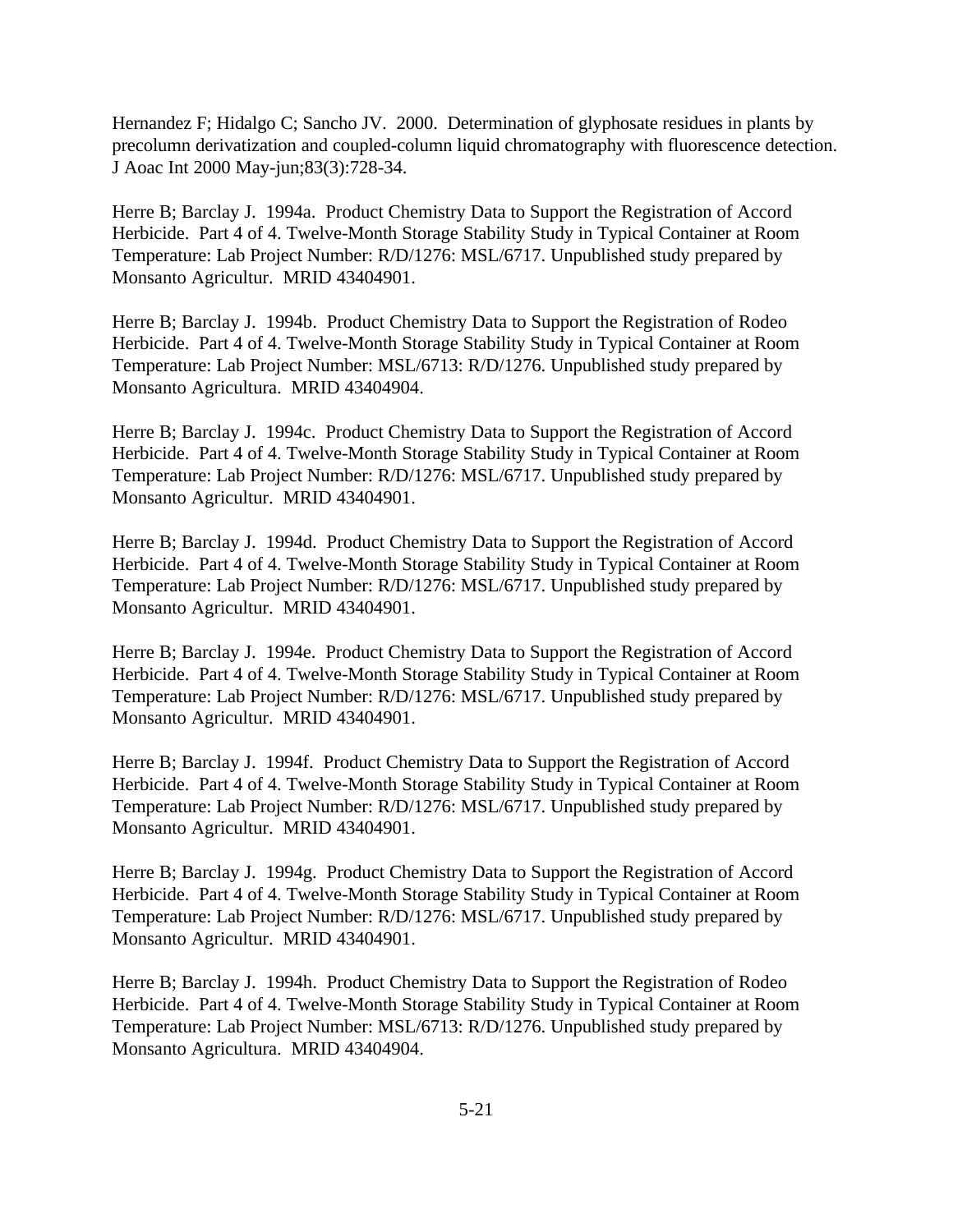Hetherington PR; Marshall G; Kirkwood RC; Warner JM. 1998. Absorption and efflux of glyphosate by cell suspensions. Journal of Experimental Botany; 49 (320) 1998 527-533.

Hietanen E; Linnainmaa K; Vainio H. 1983. Effects of phenoxyherbicides and glyphosate on the hepatic and intestinal biotransformation activities in the rat. Acta Pharmacol Toxicol (copenh) 1983 Aug;53(2):103-12.

Hildebrand LD; Sullivan DS; Sullivan TP. 1980. Effects of roundup herbicide on populations of daphnia magna in a forest pond. Bull Environ Contam Toxicol 1980 Sep;25(3):353-7.

Hildebrand LD; Sullivan DS; Sullivan TP. 1982. Experimental studies of rainbow trout populations exposed to field applications of roundup herbicide. Arch Environ Contam Toxicol 1982;11(1):93-8.

Hindson C; Diffey B. 1984. Phototoxicity of glyphosate in a weedkiller. Contact Dermatitis 1984 Jan;10(1):51-2.

Hirsch R; Augustin D. 1987. Nitrosamine Analyses of Roundup Herbicide, Rodeo Herbicide, MON 0139 and Polado Technical: Laboratory Project ID R. D. No. 835. Unpublished study prepared by Monsanto Agricultural Company. 212 p.. MRID 40405401.

Hoffman DJ; Albers PH. 1984. Evaluation of potential embryotoxicity and teratogenicity of 42 herbicides, insecticides and petroleum contaminants to mallard (Anas platyrhynchos) eggs. Arch Environ Contam Toxicol; 13 (1) 1984 15-28.

Hogendoorn EA; Ossendrijver FM; Dijkman E; Baumann RA. 1999. Rapid determination of glyphosate in cereal samples by means of pre-column derivatisation with 9-fluorenylmethyl chloroformate and coupled-column liquid chromatography with fluorescence detection. J Chromatogr A. 833(1):67-73.

Holck AR; Meek CL. 1987. Dose-mortality responses of crawfish and mosquitoes to selected pesticides. J Am Mosq Control Assoc 1987 Sep;3(3):407-11.

Holdway DA; Dixon DG. 1988. Acute toxicity of permethrin or glyphosate pulse exposure to larval white sucker (Catostomus commersoni) and juvenile flagfish (Jordanella floridae) as modified by age and ration level. Environ Toxicol Chem; 7 (1) 1988 63-68.

Holland M. 1990. Results of the Analyses of AMPA in a 48-Hour Acute Study with Daphnia magna: Lab Project Number: 90187/DAPHNIA: 90187: ML/90/403. Unpublished study prepared by Monsanto Environmental Health Lab. 21 p.. MRID 43334716.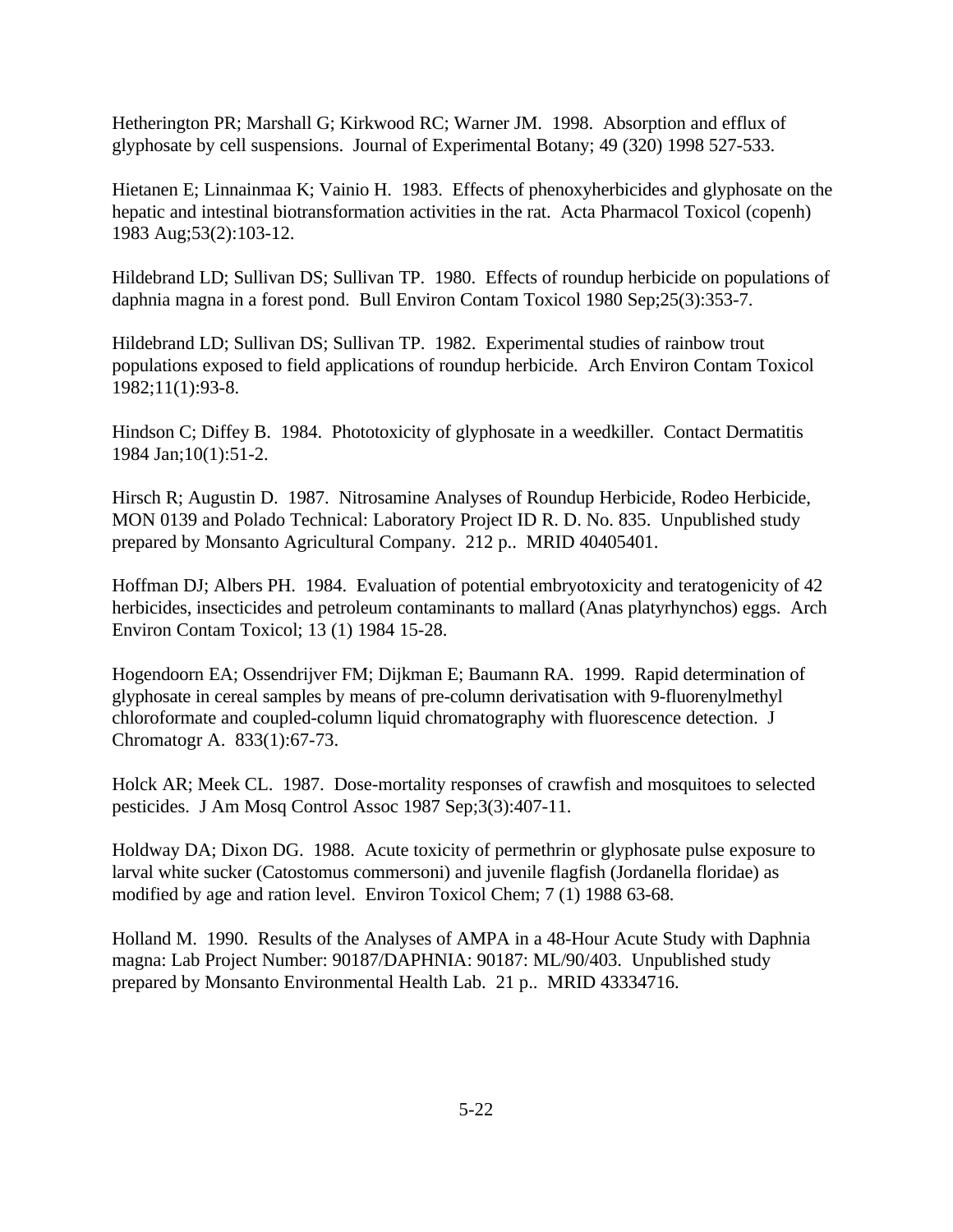Holson J. 1991a. A Dose Range-Finding Developmental Toxicity Study of AMPA in Rats: Final Report: Lab Project Number: 50146: WI/90/247: 1251. Unpublished study prepared by WIL Research Laboratories, Inc. 157 p.. MRID 43334704.

Holson J. 1991b. A Developmental Toxicology Study of AMPA in Rats: Final Report: Lab Project Number: 50159: WI/90/266: 1251. Unpublished study prepared by WIL Research Laboratories, Inc. 326 p.. MRID 43334705.

Hontis A. 1995a. Residues of Glyphosate/AMPA in Winter Oilseed Rape Following Applications of MON 52276, MON 44068, and Roundup Herbicide Two Weeks Before Harvest: U.K. Field Trials 1992: Lab Project Number: MLL 30321: R.D. 1312: 92-GLY-02. Unpublished study prepared by. MRID 43827801.

Hontis A. 1995b. Glyphosate and AMPA Residues in Wheat and Barley Following Application of MON 52276, MON 44068 and Roundup Herbicide One Week Before Crop Harvest: French Trials 1991: Lab Project Number: MLL 30281: R.D. 1312: 91-GL-01. Unpublished study prepared by Monsa. MRID 43845401.

Hoogheem TJ. 1989. The safety of roundup pesticide. Jama 1989 Nov 17;262(19):2679.

Horner S. 1993a. Glyphosate Trimesium: Acute Neurotoxicity Study in Rats: Lab Project Number: CTL/P/3813: AR5425. Unpublished study prepared by Zeneca Central Toxicology Laboratory. 328 p.. MRID 43132301.

Horner S. 1993b. Glyphosate Trimesium: Subchronic Neurotoxicity Study in Rats: Lab Project Number: CTL/P/3831: PR0887. Unpublished study prepared by Zeneca Central Toxicology Lab. 358 p.. MRID 43151202.

Horner S. 1996a. Glyphosate Acid: Acute Neurotoxicity Study in Rats: Lab Project Number: CTL/P/4866: AR5968. Unpublished study prepared by Zeneca Central Toxicology Laboratory. 623 p.. MRID 44320610.

Horner S. 1996b. Glyphosate Acid: Subchronic Neurotoxicity Study in Rats: Lab Project Number: CTL/P/4867: PR1009. Unpublished study prepared by Zeneca Central Toxicology Laboratory. 729 p.. MRID 44320612.

Howd RA; Brown JP; Morry DW; Wang YY; Bankowska J; Budroe JD; Campbell M; Dibartolomeis MJ; Faust J; Jowa L; Lewis D; Parker T; Polakoff J; Rice DW; Salmon AG; Tomar RS; Fan AM. 2000. Development of California public health goals (PHGS) for chemicals in drinking water. J Appl Toxicol 2000 Sep-oct;20(5):365-80.

Hung DZ; Deng JF; Wu TC. 1997. Laryngeal survey in glyphosate intoxication: a pathophysiological investigation. Hum Exp Toxicol 1997 Oct;16(10):596-9.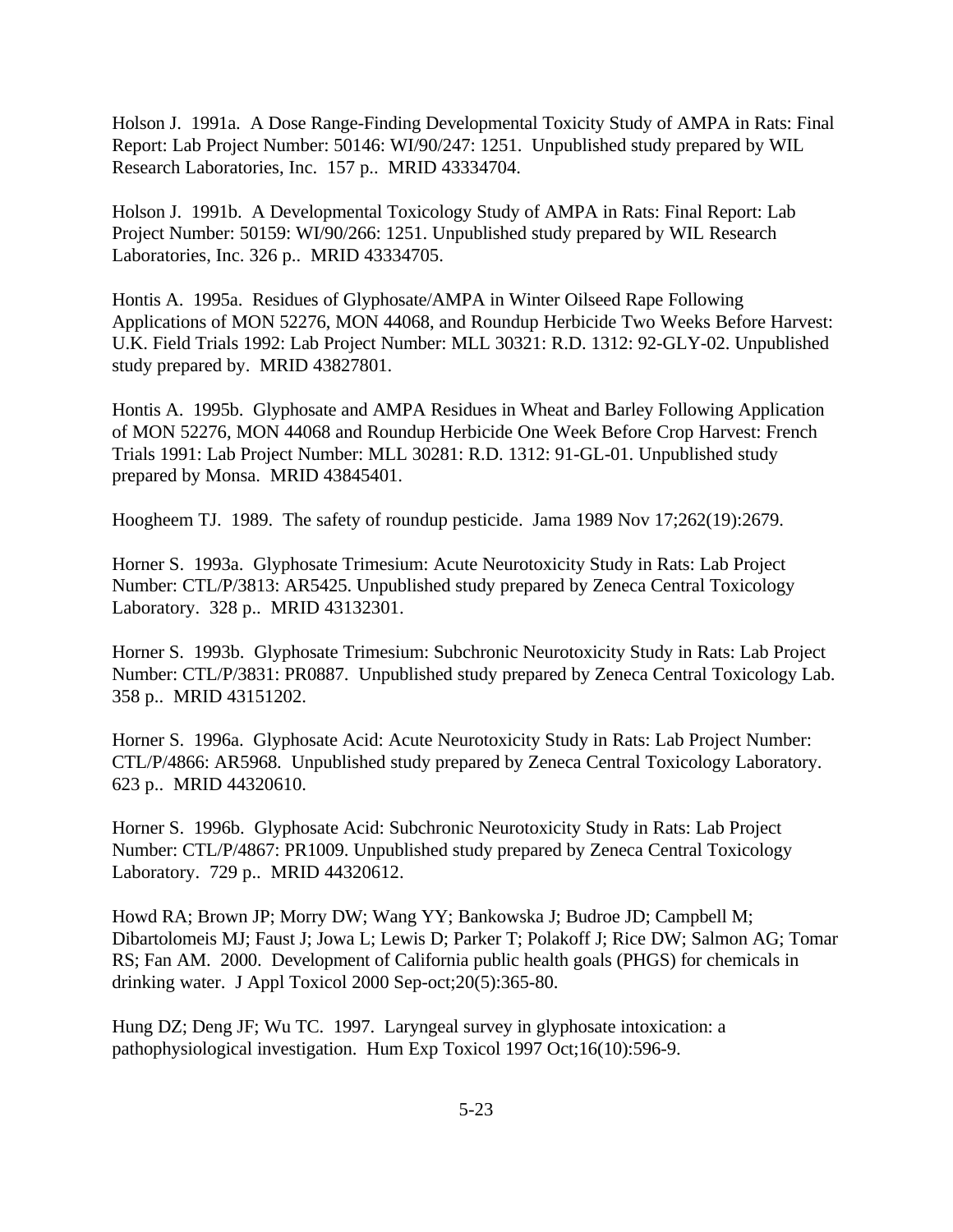Hung D-Z; Deng J-F; Wu T-C. 1997. Laryngeal survey in glyphosate intoxication: a pathophysiological investigation. Human & Experimental Toxicology; 16 (10) 1997 596-599.

ICRP (International Commission on Radiologic Protection). 1975. Report of the Task Group on Reference Man. Recommendations of the International Commission on Radiological Protection (ICRP) Publ. No. 23. Pergamon Press, New York, NY. .

Ibrahim HZ; Salem MH; Bertheussen K; Seehy MA; Helmi S; Yousef MI. 1995. Toxic effects of carbofuran and glyphosate on semen characteristics in rabbits. J Environ Sci Health Part b 1995;b30(4):513-34.

Issa AA. 1999. Interference of glyphosate with the shikimate pathway by cyanobacteria in chemostat culture. Microbios; 100 (395) 1999 47-55.

Ito N; Hagiwara A; Tamano S; Futacuchi M; Imaida K; Shirai T. 1996. Effects of pesticide mixtures a the acceptable daily intake levels on rat carcinogenesis. Food and Chemical Toxicology; 34 (11-12) 1996 (1997) 1091-1096.

Jackson JR. 1988. Toxicity of herbicide containing glyphosate. Lancet 1988 Feb 20;1(8582):414.

Jain M; Choudhary D; Kale RK; Bhalla-Sarin N. 2002. Salt- and glyphosate-induced increase in glyoxalase I activity in cell lines of groundnut (Arachis hypogaea). Physiol Plant. 114(4):499- 505.

Jamison JP; Langlands JH; Lowry RC. 1986. Ventilatory impairment from pre-harvest retted flax. Br J Ind Med 1986 Dec;43(12):809-13.

Jauhiainen A; Rasanen K; Sarantila R; Nuutinen J; Kangas J. 1991. Occupational exposure of forest workers to glyphosate during brush saw spraying work. Am Ind Hyg Assoc J 1991 Feb;52(2):61-4.

Jensen PC. 1989. Exposure to roundup. South Med J 1989 Jul;82(7):934.

Johnson A. 1997. Acute Delayed Neurotoxicity Study in the Domestic Hen: Glyphosate Acid: Lab Project Number: ISN 361/960244. Unpublished study prepared by Huntingdon Life Sciences Ltd. 81 p.. MRID 44354001.

Johnson JW; Ascher P. 1987. Glycine potentiates the NMDA response in cultured mouse brain neurons. Nature. 325: 529-531.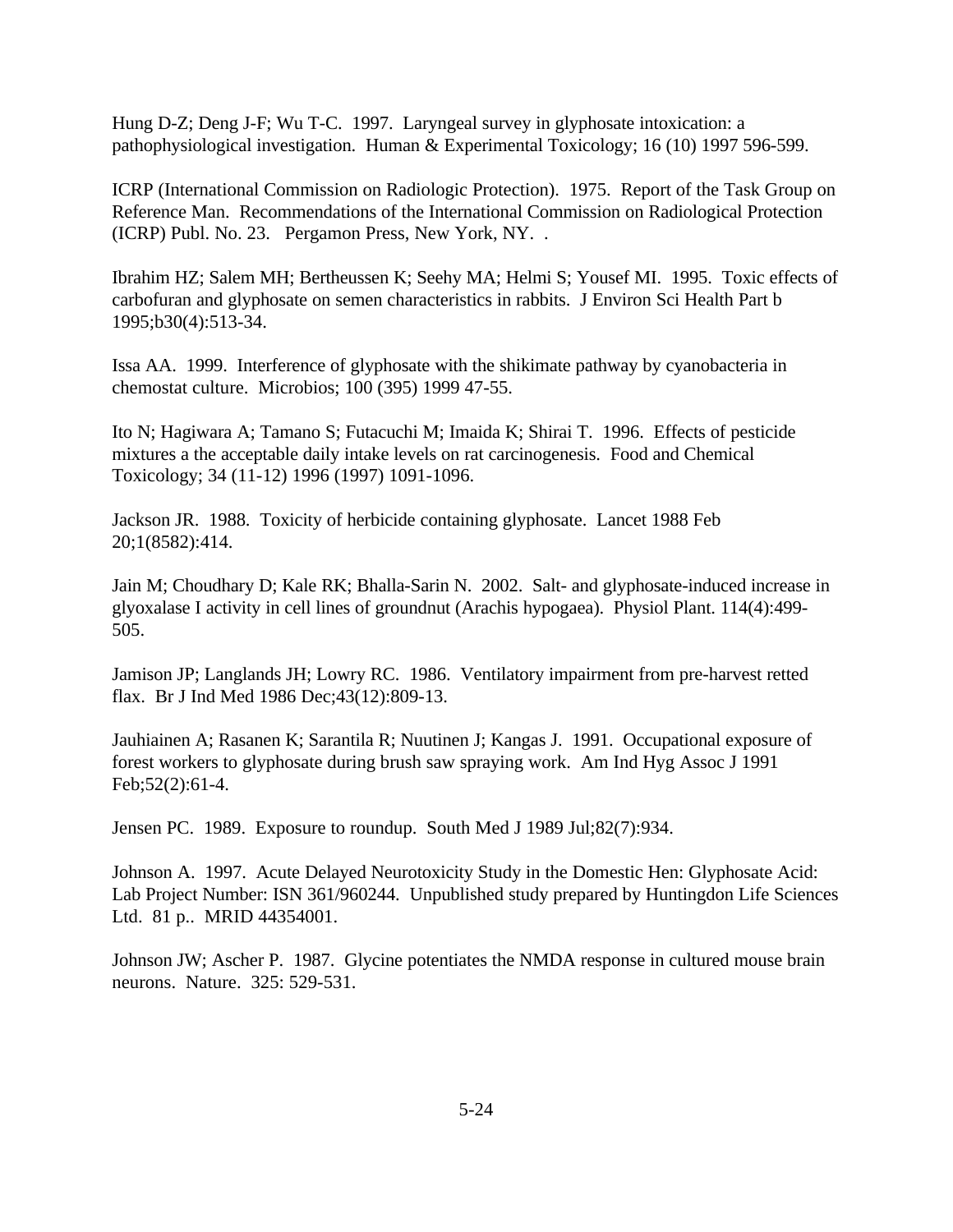Kale PG; Petty Bt Jr; Walker S; Ford JB; Dehkordi N; Tarasia S; Tasie BO; Kale R; Sohni YR. 1995. Mutagenicity testing of nine herbicides and pesticides currently used in agriculture. Environ Mol Mutagen 1995;25(2):148-53.

Kammerer M. 1995. Intoxication by glyphosate based herbicides. Recueil De Medecine Veterinaire De L'ecole D'alfort; 171 (2-3) 1995 149-152.

Kamrin MA. 1997. Pesticide profiles toxicity environmental impact and fate. Pesticide Profiles: Toxicity, Environmental Impact, and Fate Xix+676p Crc Press Publishers Inc: Boca Raton, Florida, Usa; London, England, UK ISBN 1-56670-190-2; 0 (0) 1997 Xix+676p.

Kaya B; Creus A; Yanikoglu A; Cabre O; Marcos R. 2000. Use of the drosophila wing spot test in the genotoxicity testing of different herbicides. Environ Mol Mutagen 2000;36(1):40-6.

Khan SU; Young JC. 1977. N-nitrosamine formation in soil from the herbicide glyphosate. J Agric Food Chem 1977 Nov-dec;25(6):1430-2.

Kier L; Stegeman S. 1993. Mouse Micronucleus Study of AMPA: Lab Project Number: 90170: ML/90/404: 1251. Unpublished study prepared by Monsanto Environmental Health Lab. 47 p.. MRID 43334708.

Kilbride KM; Paveglio FL. 2001. Long-term fate of glyphosate associated with repeated rodeo applications to control smooth cordgrass (Spartina alterniflora) in willapa bay, washington. Arch Environ Contam Toxicol 2001 Feb;40(2):179-83.

Kilbride KM; Grue CE; Simenstad CA; Fresh KL. 1996. Use of rodeo and X-77 spreader to control smooth cordgrass (Spartina alterniflora) in a southwestern washington estuary: 1. Environmental fate. Environmental Toxicology and Chemistry; 15 (6) 1996 961-968.

Kirk A. 2000. Rationale to Support Follow-On Reduced Risk of Monsanto Petition Proposing Uses of Roundup Ultra Herbicide Over-the-Top of Glyphosate-Tolerant Wheat: Lab Project Number: 1527. Unpublished study prepared by Monsanto Company. 142 p.. MRID 45290401.

Kisseberth WC; Buck WB; Mansfield ME; Manuel RK. 1986. Preferential grazing by cattle on glyphosate-treated fescue pastures. Am J Vet Res 1986 Mar;47(3):696-8.

Klimek M; Lejczak B; Kafarski P; Forlani G. 2001. Metabolism of the phosphonate herbicide glyphosate by a non-nitrate-utilizing strain of penicillium chrysogenum. Pest Manag Sci. 57(9):815-21.

Klinger J; Lang M; Sacher F; Brauch H-J; Maier D; Worch E. 1998. Formation of glyphosate and AMPA during ozonation of waters containing ethylenediaminetetra(methylenephosphonic acid). Ozone Science & Engineering; 20 (2) 1998 99-110.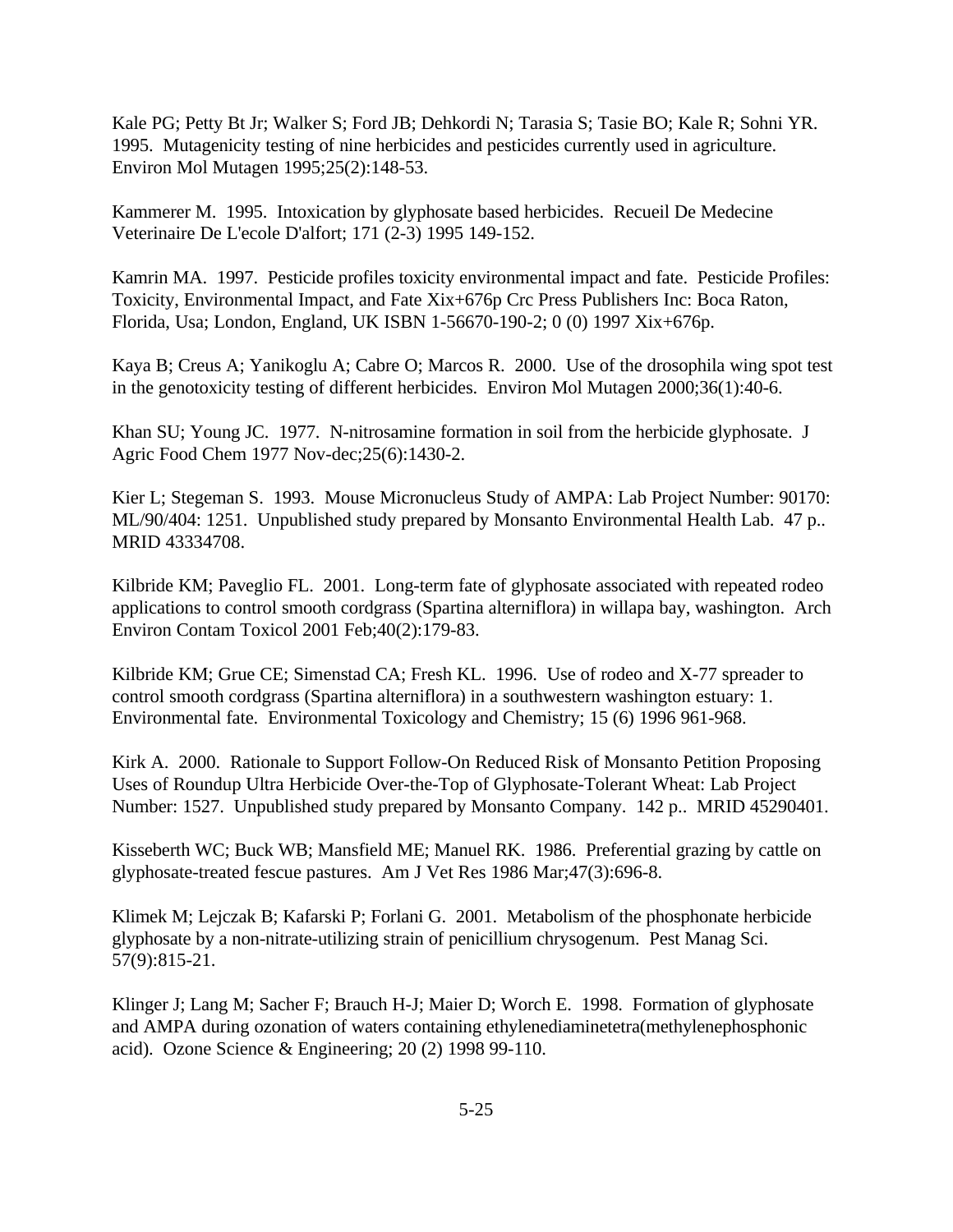Knight H; Cox C. 1998. Secrets: Toxic Inert Ingredients in Pesticides. Northwest Coalition for Alternatives to Pesticides, Available at www.pesticide.org/factsheets.html.

Knisel WG; Davis FM; Leonard RA. 1992. GLEAMS Version 2.0 User Manual. U.S. Department of Agriculture, Agricultural Research Service, Southeast Watershed Research Laboratory, Tifton, GA. 202pp.

Kremer RJ. 2002. Affected Environment and Environmental Consequences" in Chapter Three of "Eradication of Arundo in Big Tujunga". Memo to Santa Monica Mountains Coalition for Alternatives to Toxics. Copy courtesy of Dave Bakke, USDA/FA..

Kreutzweiser DP; Kingsbury PD; Feng JC. 1989. Drift response of stream invertebrates to aerial applications of glyphosate. Bull Environ Contam Toxicol 1989 Mar;42(3):331-8.

Krueger A; Okoniewska G; Pochitonow Z; Krol Z; Garnett RP. 1996. Glyphosate as a management tool in carp fisheries. Hydrobiologia; 340 (1-3) 1996 253-257.

Krzysko-Lupicka T; Orlik A. 1997. The use of glyphosate as the sole source of phosphorus Or carbon for the selection of soil-borne fungal strains capable to degrade this herbicide. Chemosphere; 34 (12) 1997 2601-2605.

Krzysko-Lupicka T; Strof W; Kubs K; Skorupa M; Wieczorek P; Lejczak B; Kafarski P. 1997. The ability of soil-borne fungi to degrade organophosphonate carbon-to-phosphorus bonds. Appl Microbiol Biotechnol 1997 Oct;48(4):549-52.

Kubena LF; Smalley HE; Farr FM. 1981. Influence of glyphosate (N-(phosphonomethyl)glycine) on performance and selected parameters in broilers. Poult Sci. 60(1): 132-6.

Kudzin ZH; Gralak DK; Drabowicz J; Luczak J. 2002. Novel approach for the simultaneous analysis of glyphosate and its metabolites. J Chromatogr A. 947(1):129-41.

Laatikainen T; Heinonen-Tanski H. 2002. Mycorrhizal growth in pure cultures in the presence of pesticides. Microbiol Res. 2002;157(2):127-37.

Laerke PE; Streibig JG. 1995. Foliar absorption of some glyphosate formulations and their efficacy on plants. Pesticide Science; 44 (2) 1995 107-116.

Lamb DC; Kelly DE; Hanley SZ; Mehmood Z; Kelly SL. 1998. Glyphosate is an inhibitor of plant cytochrome P450: Functional expression of Thlaspi arvensae cytochrome p45071b1/reductase fusion protein in escherichia coli. Biochem Biophys Res Commun. 244(1):110-4.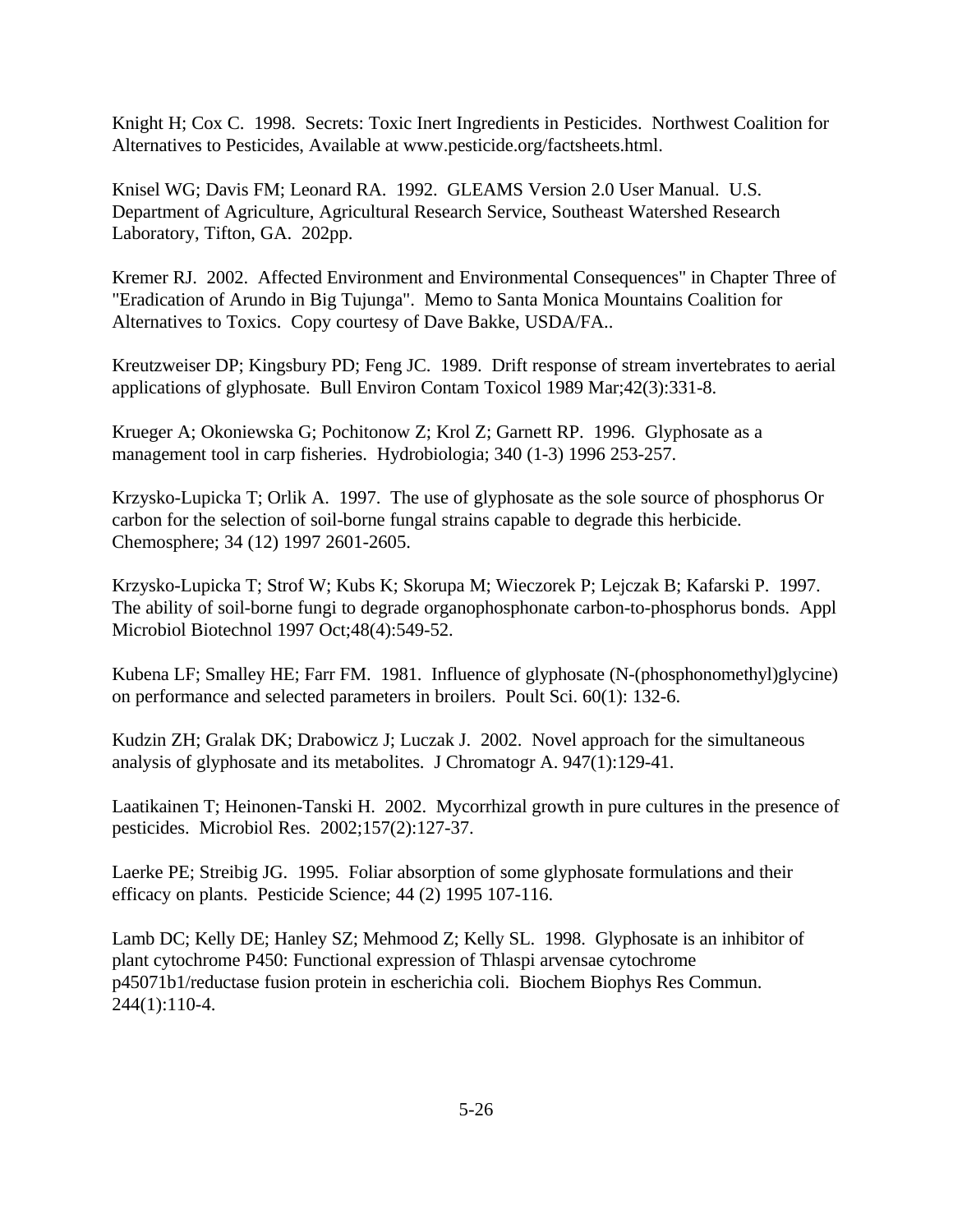Lankas GR; Hogan GK. 1981. A Lifetime Feeding Study of Glyphosate (Roundup<sup> $\land$ </sup>(R) Technical) in Rats: Project No. 77- 2062.. (Unpublished study received Jan 20, 1982 under 524- 308; prepared by Bio/dynamics, Inc., submitted by Monsanto Co., Washington, D.C.; CDL:246617-A; 246618; 246619; 246620; 246621). MRID 00093879.

Larsen SB; Giwercman A; Spano M; Bonde JP; Group AS. 1998a. A longitudinal study of semen quality in pesticide spraying danish farmers. Reproductive Toxicology; 12 (6) 1998 581- 589.

Larsen SB; Joffe M; Bonde JP; Group AS. 1998b. Time to pregnancy and exposure to pesticides in danish farmers. Occupational and Environmental Medicine; 55 (4) 1998 278-283.

Lavy TL; Cowell JE; Steinmetz JR; Massey JH. 1992. Conifer seedling nursery worker exposure to glyphosate. Arch Environ Contam Toxicol; 22 (1) 1992 6-13.

Lee HL; Chen KW; Chi CH; Huang JJ; Tsai LM. 2000. Clinical presentations and prognostic factors of a glyphosate-surfactant herbicide intoxication: A review of 131 cases. Acad Emerg Med 2000 Aug;7(8):906-10.

Leung JW. 1994. A fluorometric method to determine rainfastness, volatilization and photostability of glyphosate from glass slides, after application of vision with two adjuvants. Journal of Environmental Science and Health Part b Pesticides Food Contaminants and Agricultural Wastes; 29 (2) 1994 341-363.

Levesque CA; Rahe JE. 1992. Herbicide interactions with fungal root pathogens with special reference to glyphosate. Cook, R J (ed) Annual Review of Phytopathology, Vol 30 X+692p Annual Reviews Inc: Palo Alto, California, USA Illus ISBN 0-8243-1330-5; 0 (0) 1992 579-602.

Levine TE. 1996. The regulation of inert ingredients in the United States. Chapter 1 in Pesticide Formulation and Adjuvant Technology. CL Foy and DW Pritchard (eds). CRC Press. Boca Raton, Florida. Pp. 1-11.

Li AP; Long TJ. 1988. An evaluation of the genotoxic potential of glyphosate. Fundamental and Applied Toxicology, Vol 10, No 3, Pages 537-546, 22 References, 19881988.

Lin N; Garry VF. 1998. An in vitro pilot study of potential developmental toxicity of herbicides and fungicides commonly used in the Red River Valley of Minnesota. 29th Annual Meeting of the Environmental Mutagen Society, Anaheim, California, Usa, March 21-26, 1998 Environmental and Molecular Mutagenesis; 31 (suppl 29) 1998 45.

Lin N; Garry VF. 2000. In vitro studies of cellular and molecular developmental toxicity of adjuvants, herbicides, and fungicides commonly used in Red River Valley, Minnesota. J Toxicol Environ Health a 2000 Jul 28;60(6):423-39.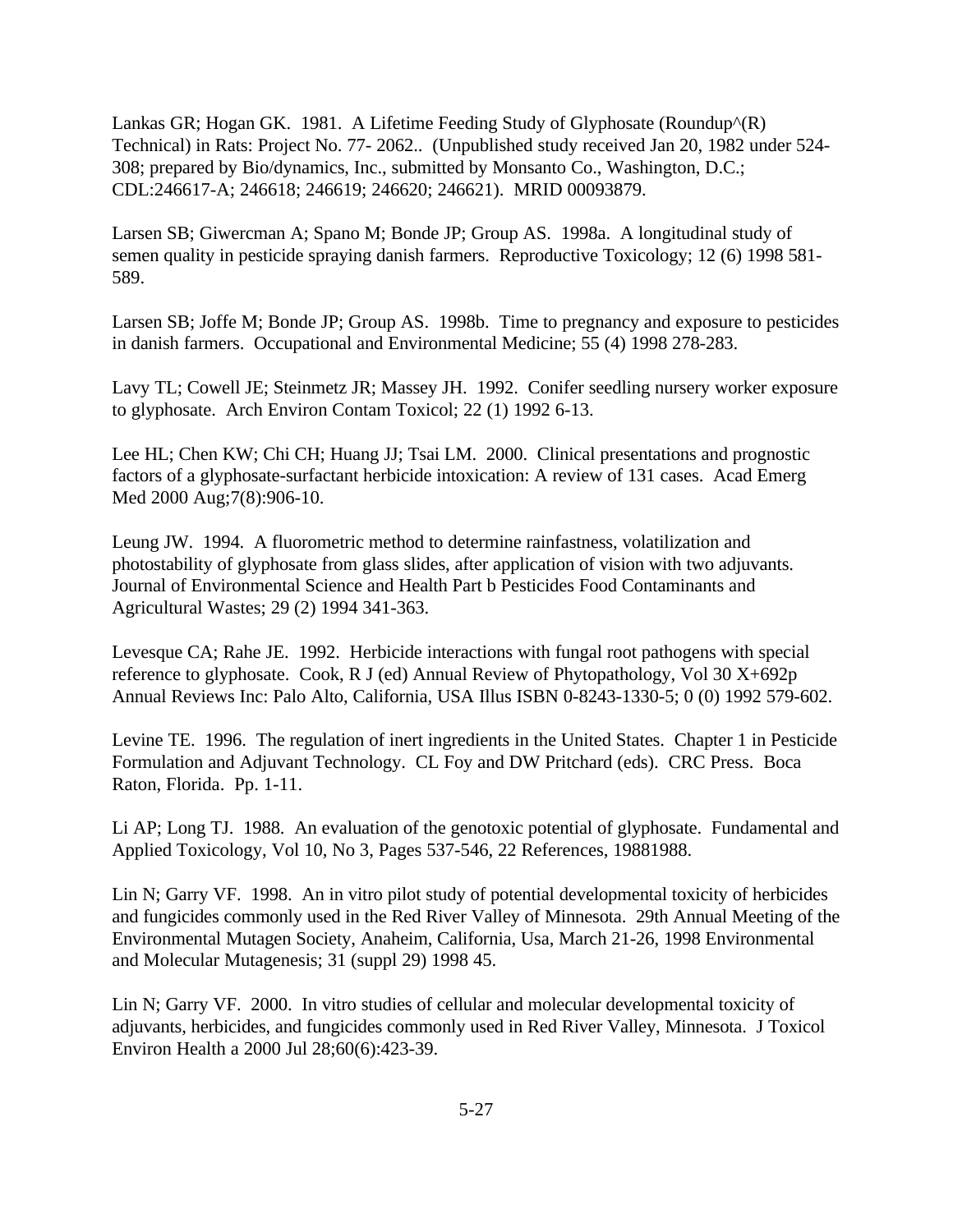Lin CM; Lai CP; Fang TC; Lin CL. 1999. Cardiogenic shock in a patient with glyphosatesurfactant poisoning. J Formos Med Assoc. 98(10):698-700.

Linden E; Bengtsson BE; Svanberg O; Sundstrom G. 1979. The acute toxicity of 78 chemicals and pesticide formulations against two brackish water organisms, the bleak (Alburnus alburnus) and the harpacticoid nitocra spinipes. Chemosphere 8(11-12): 843-851.

Linz GM; Blixt DC. 1997. Black terns benefit from cattail management in the northern great plains. Colonial Waterbirds; 20 (3) 1997 617-621.

Linz GM; Blixt DC; Bergman DL; Bleier WJ. 1996. Response of ducks to glyphosate-induced habitat alterations in wetlands. Wetlands. 16 (1):38-44.

Linz GM; Blixt DC; Bergman DL; Bleier WJ. 1996. Responses of red-winged blackbirds, yellow-headed blackbirds and marsh wrens to glyphosate-induced alterations in cattail density. Journal of Field Ornithology; 67 (1) 1996 167-176.

Linz GM; Bergman DL; Blixt DC; Mcmurl C. 1997. Response of american coots and soras to herbicide-induced vegetation changes in wetlands. Journal of Field Ornithology; 68 (3) 1997 450- 457.

Lioi MB; Scarf`i MR; Santoro A; Barbieri R; Zeni O; Di Berardino D; Ursini MV. 1998a. Genotoxicity and oxidative stress induced by pesticide exposure in bovine lymphocyte cultures in vitro. Mutat Res 1998 Jul 17;403(1-2):13-20.

Lioi MB; Scarfi MR; Santoro A; Barbieri R; Zeni O; Salvemini F; Di Berardino D; Ursini MV. 1998b. Cytogenetic damage and induction of pro-oxidant state in human lymphocytes exposed in vitro to gliphosate, vinclozolin, atrazine, and dpx-e9636. Environ Mol Mutagen 1998;32(1):39- 46.

Lockhart W; Billeck B; Baron C. 1989. Bioassays with a floating aquatic plant (Lemna minor) for effects of sprayed and dissolved glyphosate. Hydrobiologia 188/189:353-359. MRID 44125713.

Long K; Shillabeer N; Caunter J; et al. 1996a. Glyphosate Acid: Acute Toxicity to Mysid Shrimp (Mysidopsis bahia): Lab Project Number: BL5713/B: AB0503/H. Unpublished study prepared by Brixham Environmental Laboratory. 20 p.. (Mysidopsis bahia): Lab Project Number: BL5713/B: AB0503/H. Unpublished study prepared by Brixham Environmental Laboratory. 20 p. MRID 44320633.

Long K; Shillabeer N; Caunter J; et al. 1996b. Glyphosate Acid: Acute Toxicity to Larvae of the Pacific Oyster. (Crassostrea gigas): Lab Project Number: BL5714/B: AB0503/G: Unpublished study prepared by Brixham Environmental Laboratory. 20 p. MRID 44320634.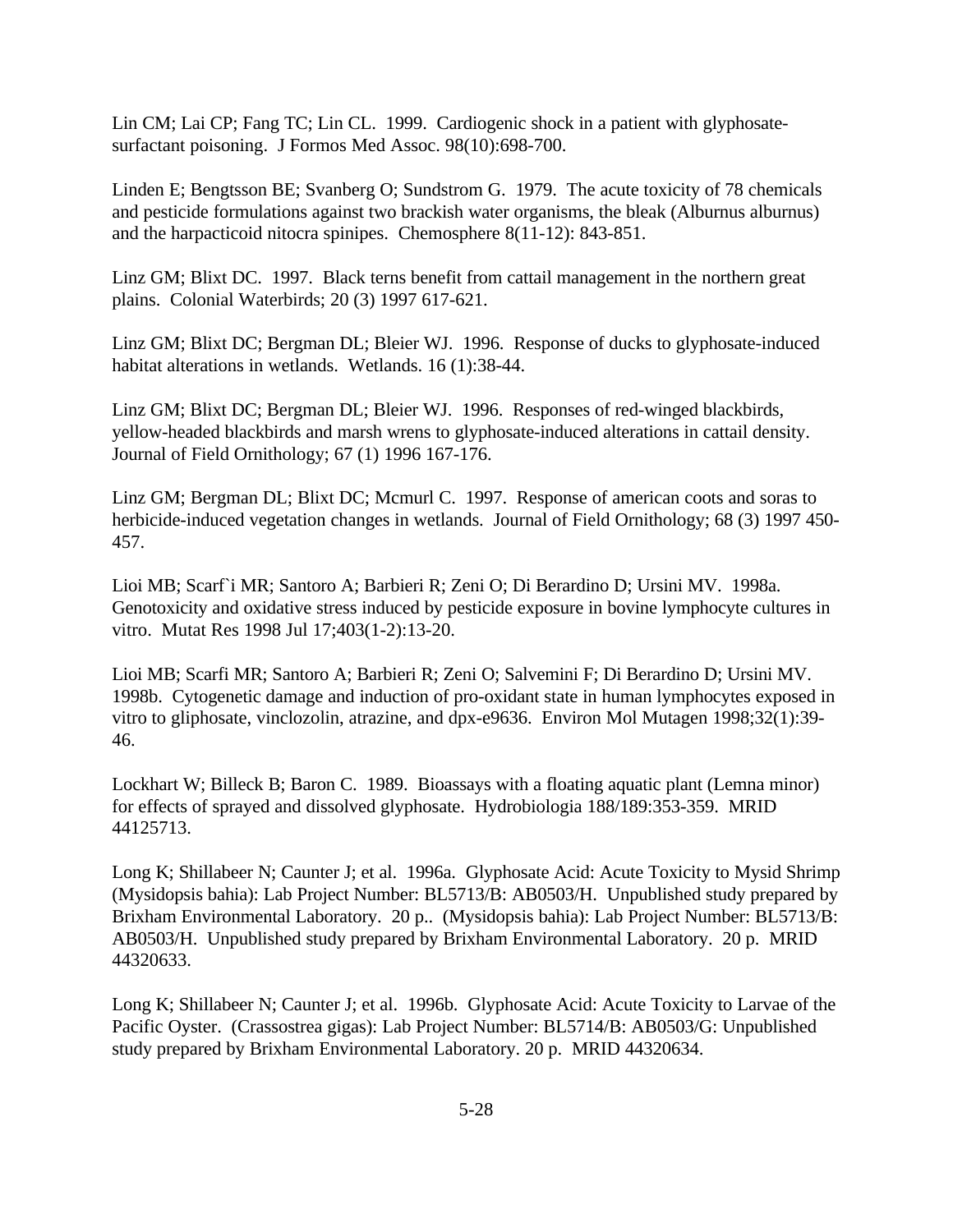Lowcock LA; Sharbel TF; Bonin J; Ouellet M; Rodrigue J; Desgranges J-L. 1997. Flow cytometric assay for in vivo genotoxic effects of pesticides in green frogs (Rana clamitans). Aquatic Toxicology (amsterdam); 38 (4) 1997 241-255.

Lund-Hoie K; Friestad HO. 1986. Photodegradation of the herbicide glyphosate in water. Bull Environ Contam Toxicol 1986 May;36(5):723-9.

Lund-Hoie K; Rognstad A. 1990. Effect of foliage-applied imazapyr and glyphosate on common forest weed species and norway spruce. Crop Prot; 9 (1) 1990 52-58.

Lystbaek K. 1994. Product Chemistry--GLYFOS: Lab Project Number: KLY/00.08.94/GLYFOS-USA: 6756-676/4. Unpublished study prepared by Cheminova Agro A/S. 265 p.. MRID 43530001.

Ma J; Liang W. 2001. Acute Toxicity of 12 Herbicides to the Green Algae Chlorella pyrenoidosa and Scenedesmus obliquus. Bull Env Contam Toxicol.

MacKinnon DS; Freedman B. 1993. Effects of silvicultural use of the herbicide glyphosate on breeding birds of regenerating clearcuts in Nova Scotia, Canada. J. Appl. Ecol. 30(3): 395-406.

Machado-Neto JG; Bassini AJ; Aguiar LC. 2000. Safety of working conditions of glyphosate applicators on eucalyptus forests using knapsack and tractor powered sprayers. Bull Environ Contam Toxicol 2000 Mar;64(3):309-15.

Mack RB. 1993. The night the light went off in sestos. roundup (Glyphosphate) poisoning. N C Med J 1993 Jan;54(1):35-6.

Macpherson D. 1996. Glyphosate Acid: Biotransformation in the Rat: Lab Project Number: CTL/P/5058: UR0511. Unpublished study prepared by Zeneca Central Toxicology Laboratory. 45 p.. MRID 44320624.

Maibach HI. 1986. Irritation sensitization photoirritation and photosensitization assays with a glyphosate herbicide. Contact Dermatitis; 15 (3) 1986 152-156.

Mallat E; Barcelo D. 1998. Analysis and degradation study of glyphosate and of aminomethylphosphonic acid in natural waters by means of polymeric and ion-exchange solidphase extraction columns followed by ion chromatography-post-column derivatization with fluorescence detection. J Chromatogr A. 823(1-2):129-36.

Mann RM; Bidwell JR. 1999. The toxicity of glyphosate and several glyphosate formulations to four species of southwestern australian frogs. Arch Environ Contam Toxicol 1999 Feb;36(2):193-9.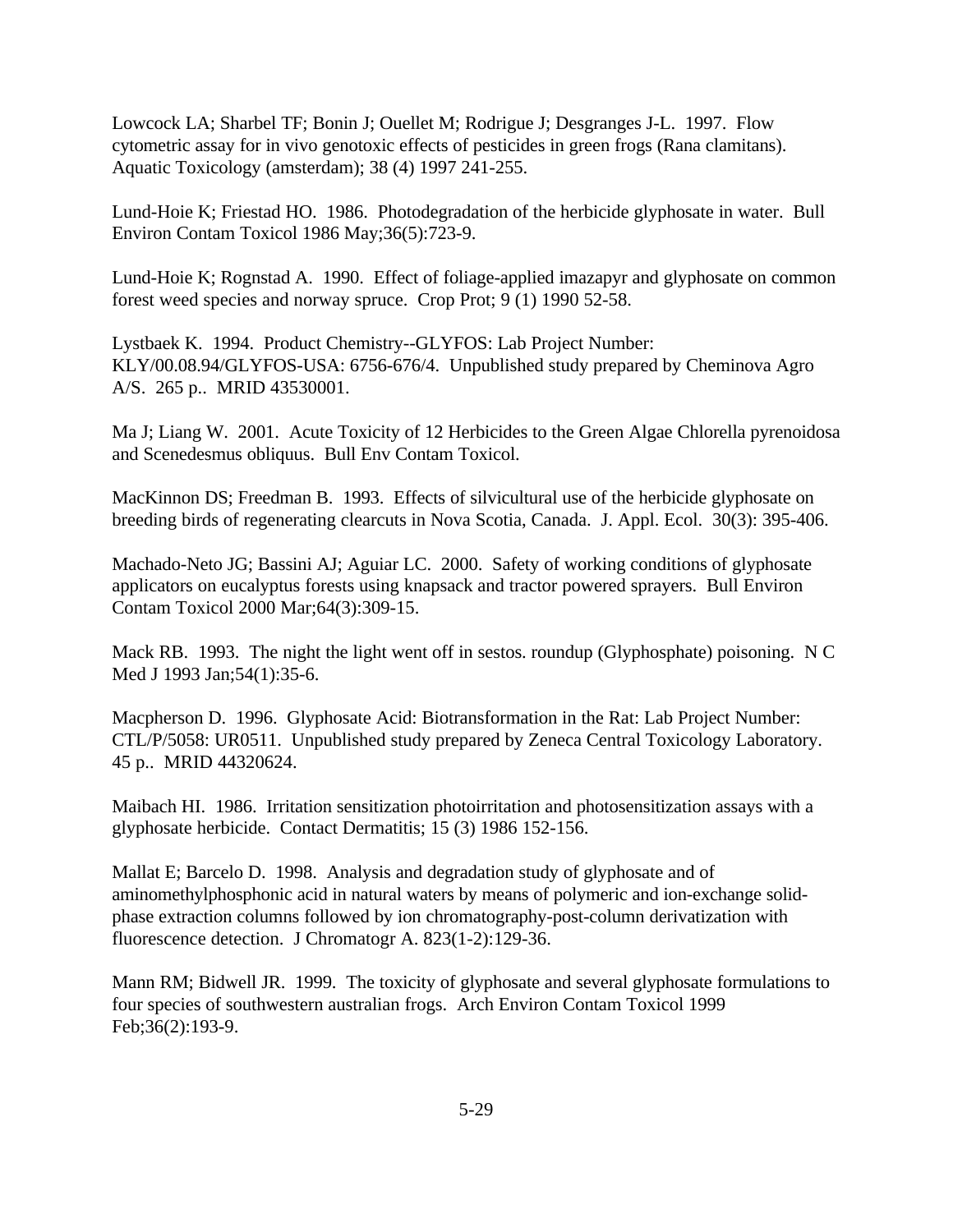Mann RM; Bidwell JR. 1999. The toxicity of glyphosate and several glyphosate formulations to four species of southwestern australian frogs. Archives of Environmental Contamination and Toxicology; 36 (2) 1999 193-199.

Manugistics. 1995. Statgraphics Plus for Windows. Version 3. Available from Manugistics, Inc. Rockville, Maryland.

Mao J. 1996. Glyphosate Acid--Determination of Aquatic Metabolism Under Anaerobic Conditions: Interim Report: Lab Project Number: 13582.0795.6101.755: 96-6-6536. Unpublished study prepared by Springborn Labs., Inc. 76 p.. MRID 44125718.

Marc J; Mulner-Lorillon O; Boulben S; Hureau D; Durand G; Belle R. 2002. Pesticide roundup provokes cell division dysfunction at the level of cdk1/cyclin b activation. Chem Res Toxicol. 15(3):326-31.

Marquardt S. 1998. Toxic Secrets, "Inert" Ingredients in Pesticides, 1987-1997. Available at www.pesticide.org/factsheets.html.

Marrs TC. 1993. Organophosphate poisoning. Pharmacol Ther 1993;58(1):51-66.

Marrs RH; Frost AJ. 1997. A microcosm approach to the detection of the effects of herbicide spray drift in plant communities. Journal of Environmental Management; 50 (4) 1997 369-388.

Marrs RH; Frost AJ; Plant RA; Lunnis P. 1993. Determination of buffer zones to protect seedlings of non-target plants from the effects of glyphosate spray drift. Agric Ecosyst Environ. 45 (3-4): 283-293.

Marselas G; Beavers J; Jaber M. 1990a. ICIA0224: A One-Generation Reproduction Study with the Bobwhite Quail (Colinus virginianus):. Lab Project Number: 123-150. Unpublished study prepared by Wildlife International Ltd. 120 p. MRID 44578301.

Marselas G; Beavers J; Jaber M. 1990b. ICIA0024: A One-Generation Reproduction Study with the Mallard (Anas platyrhynchos):. Lab Project Number: 123-151. Unpublished study prepared by Wildlife International Ltd. 120 p. MRID 44578302.

Martinez TT; Brown K. 1991. Oral and pulmonary toxicology of the surfactant USED in roundup herbicide. Proc West Pharmacol Soc 1991;34:43-6.

Martinez TT; Long WC; Hiller R. 1990. Comparison of the toxicology of the herbicide roundup by oral and pulmonary routes of exposure. Proc West Pharmacol Soc 1990;33:193-7.

Mason RW; Johnson BL. 1987. Ergonomic factors in chemical hazard control. In: Handbook of Human Factors. Salveny, G; ed. John Wiley and Sons, New York, NY. pp. 772-741.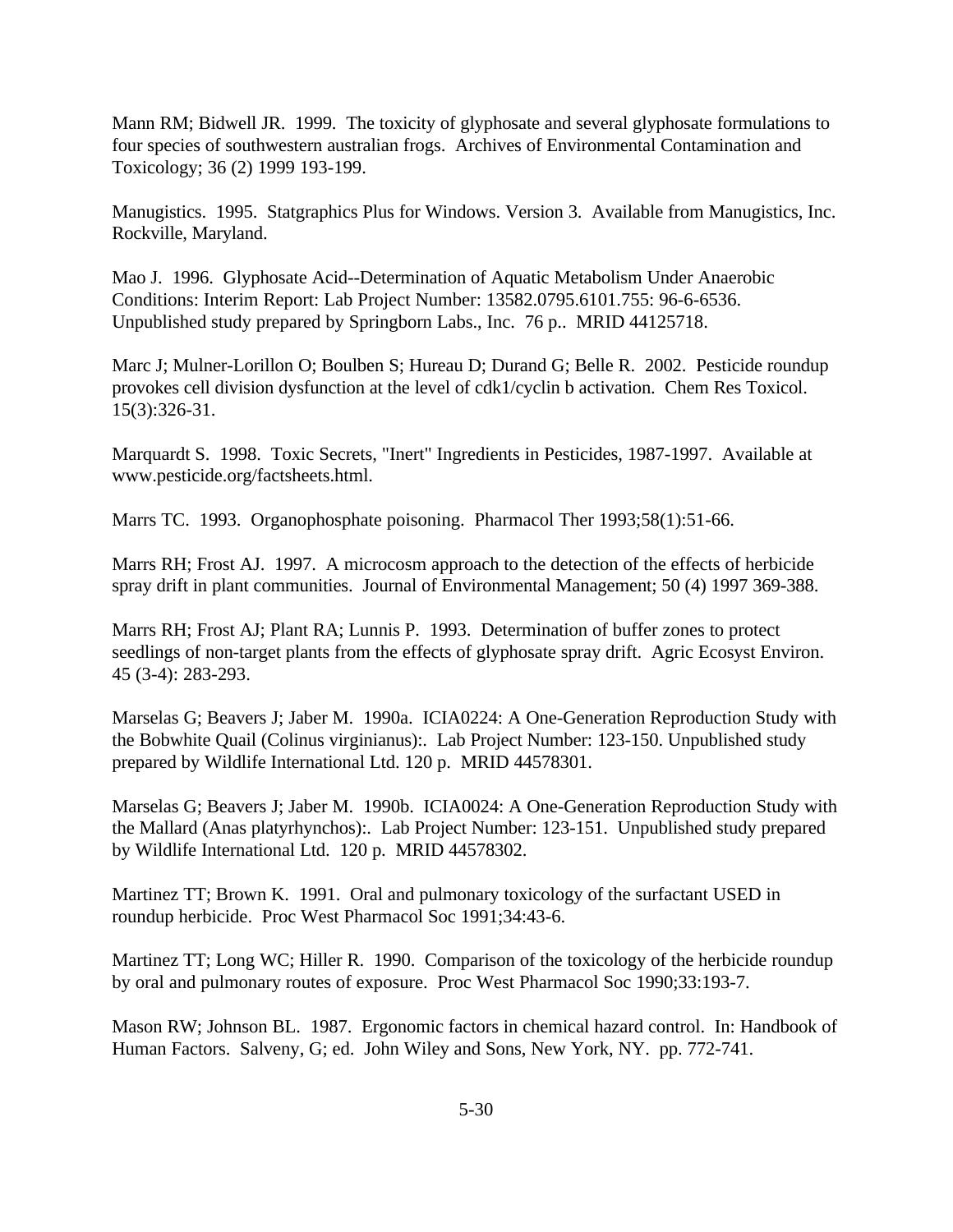Maule A; Wright SJL. 1984. Herbicide effects on the population growth of some green algae and cyanobacteria. J. Appl. Bacteriol. 57(2): 369-379.

McCann M. 1999. Magnitude of Glyphosate Residues in Corn Raw Agricultural Commodities Following Preharvest Application of Roundup Ultra Herbicide: Lab Project Number: MSL-14917: 1501: 97-63-R-1. Unpublished study prepared by Texas A&M University and American Agricultur. MRID 45066901.

McConnell JS; Hossner LR. 1985. pH-dependent adsorption isotherms of glyphosate. J Agric Food Chem; 33 (6) 1985 1075-1078.

McGregor D; Anderson D. 1999. DNA damage and repair in mammalian cells in vitro and in vivo as indicators of exposure to carcinogens. IARC Sci Publ 1999(146):309-54.

McGuirk R. 1999a. Glyphosate IPA Salt (NAF-552): Acute Aerosol Inhalation Toxicity Study in Fischer 344 Rats: Lab Project Number: 991076. Unpublished study prepared by The Dow Chemical Company. 63 p. {OPPTS 870.1300}. (NAF-552): Acute Aerosol Inhalation Toxicity Study in Fischer 344 Rats: Lab Project Number: 991076. Unpublished study prepared by The Dow Chemical Company. 63 p. {OPPTS 870.1300}. MRID 44863403.

McGuirk R. 1999b. Glyphosate IPA Salt (NAF-545): Acute Aerosol Inhalation Toxicity Study in Fischer 344 Rats: Lab Project Number: 991069. Unpublished study prepared by The Dow Chemical Company. 70 p. {OPPTS 870.1300}. (NAF-545): Acute Aerosol Inhalation Toxicity Study in Fischer 344 Rats: Lab Project Number: 991069. Unpublished study prepared by The Dow Chemical Company. 70 p. {OPPTS 870.1300}. MRID 44863803.

McGuirk R. 1999c. Glyphosate IPA Salt (NAF-546): Acute Aerosol Inhalation Toxicity Study in Fischer 344 Rats: Lab Project Number: 991075. Unpublished study prepared by The Dow Chemical Company. 107 p. {OPPTS 870.1300}. (NAF-546): Acute Aerosol Inhalation Toxicity Study in Fischer 344 Rats: Lab Project Number: 991075. Unpublished study prepared by The Dow Chemical Company. 107 p. {OPPTS 870.1300}. MRID 44918603.

McKee M; Hastings C. 1995. Acute Toxicity of a Herbicide to Selected Frog Species: Report Review. Unpublished study prepared by Monsanto Co. 13 p.. MRID 43839602.

Menkes DB; Temple WA; Edwards IR. 1991. Intentional self-poisoning with glyphosatecontaining herbicides. Hum Exp Toxicol 1991 Mar;10(2):103-7.

Merritt CR. 1982. The influence of form of deposit on the phytotoxicity of 4-chloro-2 methylphenoxyacetic acid, paraquat and glyphosate applied as individual drops. Ann Appl Biol; 101 (3) 1982 (recd 1983) 527-532.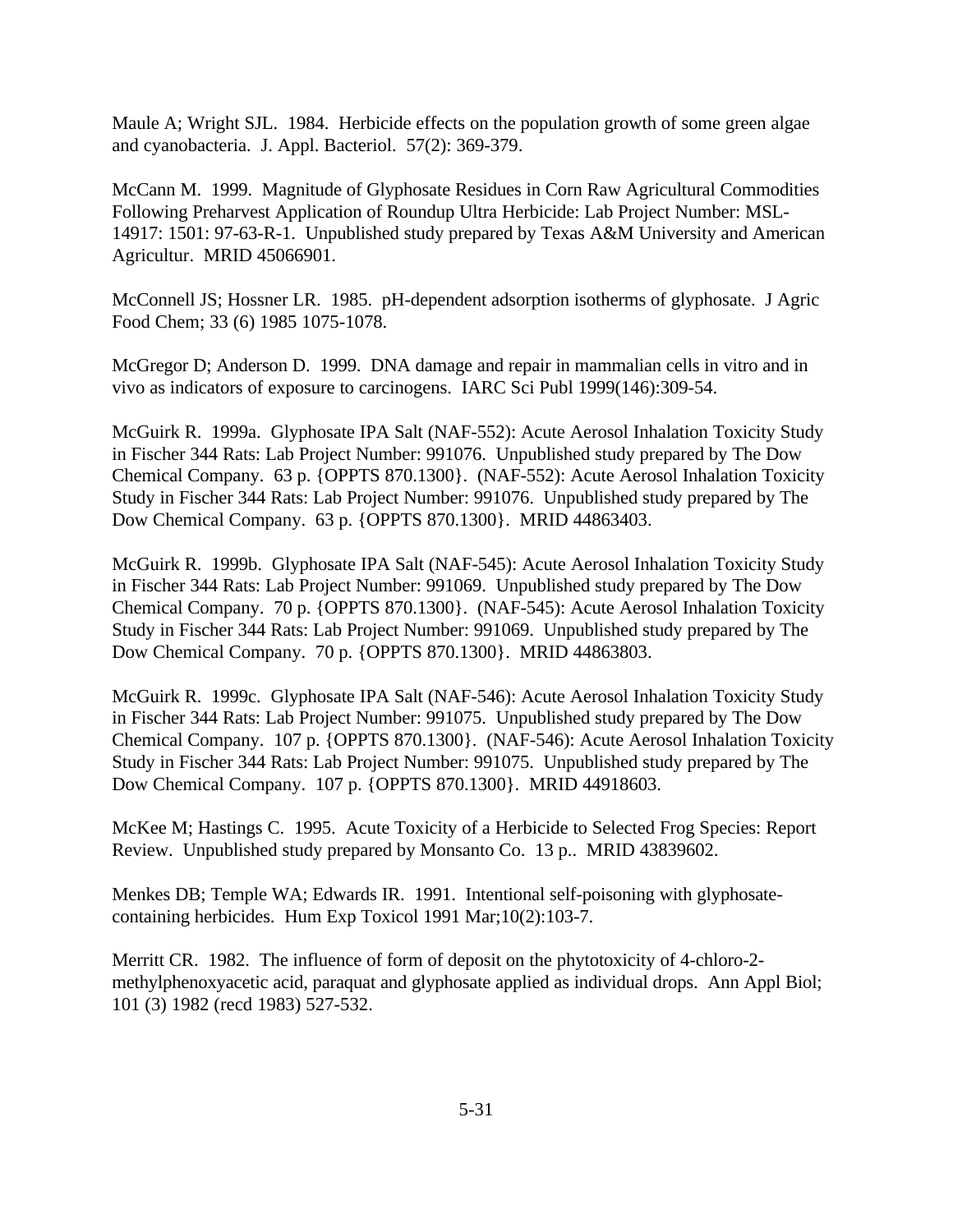Michael JL; Neary DG. 1993. Herbicide dissipation studies in southern forest ecosystems. Environ Tox Chem. 12: 405-410.

Middendorf PJ. 1993. Forest worker exposures to glyphosate during directed foliar application of Roundup herbicide. Rep. Proj.#A-8196-000. Georgia Tech. Res. Instit., Tech. Environ. Sci and Technol. Lab. 71 p..

Mierkowski M. 1999. Product Chemistry Data to Support the Registration of MON 78063 Herbicide: Lab Project Number: RDNO 1479: MSL-15863: PC63-99-02-0. Unpublished study prepared by Monsanto Co. 63 p. {OPPTS 830.1550, 830.1620, 830.1700, 830.1750, 830.1800, 830.6302, 830.6. MRID 44872701.

Milburn G. 1996. Glyphosate Acid: One Year Dietary Toxicity Study in Rats: Lab Project Number: CTL/P/5143: PR1012. Unpublished study prepared by Zeneca Central Toxicology Laboratory. 842 p.. MRID 44320613.

Miles CJ; Moye HA. 1988. Extraction of glyphosate herbicide from soil and clay minerals and determination of residues in soils. J Agric Food Chem; 36 (3) 1988 486-491.

Miller R. 2002a. Product Identity and Composition, Description of Materials Used to Produce the Product, Description of the Formulation Process and Discussion of the Formation of Impurities: Nufarm Credit Duo XL: Lab Project Number: CHB-RP-PVC-091-T-1. Unpublished study. MRID 45615101.

Miller R. 2002b. Preliminary Analysis, Certified Limits and Enforcement Analytical Methods: Nufarm Credit Duo XL: Lab Project Number: CHB-RP-PCV-092-T-1: CHB-OP-MTH-096-P-3. Unpublished study prepared by Phibro-Tech, Inc. 23 p. {OPPTS 830.1700, 830.1750, 830.1800}. MRID 45615102.

Miller R. 2002c. Product Properties: Color, Physical State, Odor, Storage Stability, Corrosion Characteristics, pH, Viscosity, Density: Nufarm Credit Duo XL: Lab Project Number: CHB-RP-PCV-093-T-1: CHB-OP-MTH-004-P-4: CHB-OP-MTH-001-P-7. Unpublished study prepared by Phi. MRID 45615103.

Miller JJ; Hill BD; Lindwall CW. 1995. Residue detections in soil and shallow groundwater after long-term herbicide applications in southern alberta. Canadian Journal of Soil Science; 75 (3) 1995 349-356.

Miller DK; Griffin JL; Richard E P JR. 1998. Johnsongrass (Sorghum halepense) control and rainfastness with glyphosate and adjuvants. Weed Technology; 12 (4) 1998 617-622.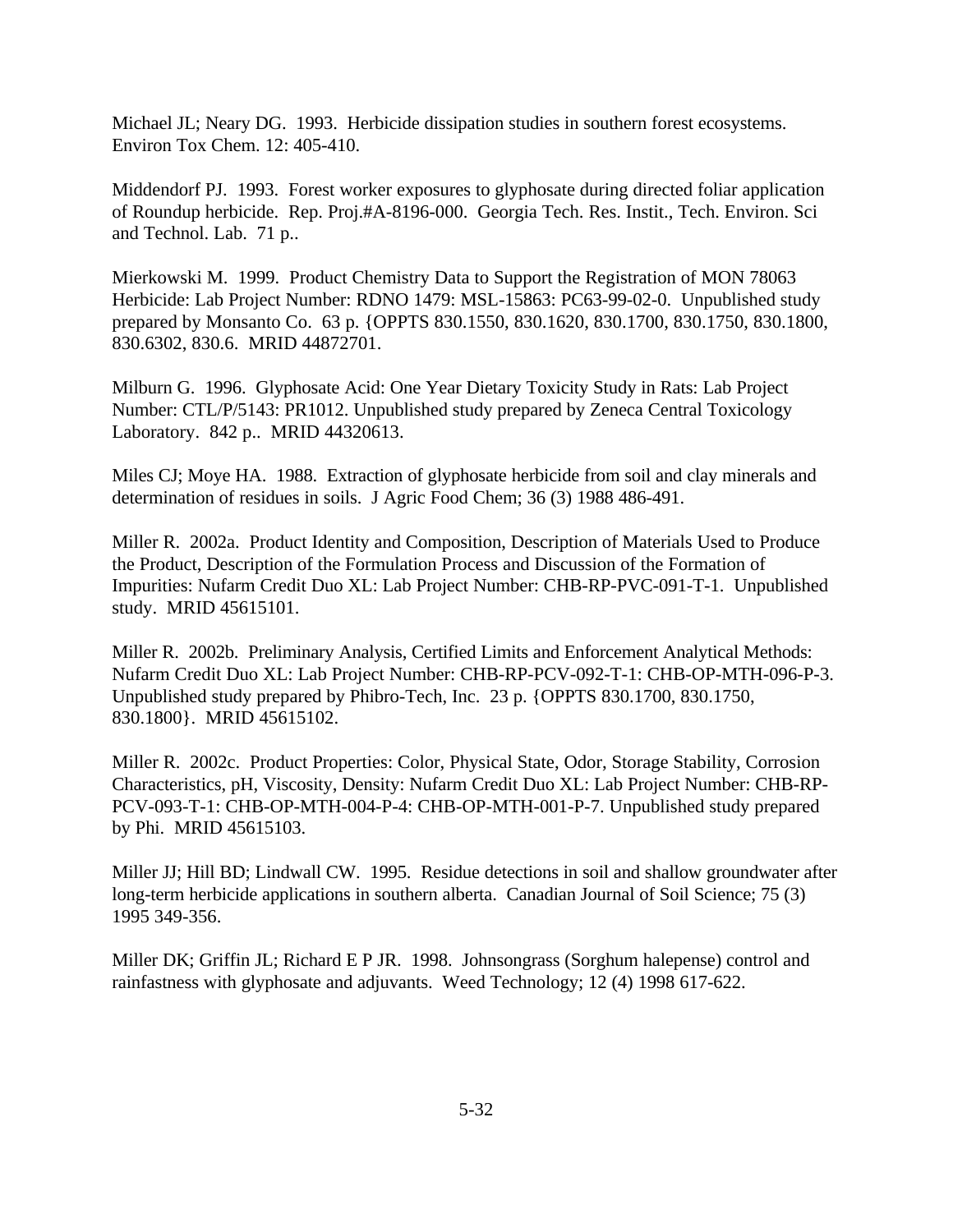Miller JH; Boyd RS; Edwards MB. 1999. Floristic diversity, stand structure, and composition 11 years after herbicide site preparation. Canadian Journal of Forest Research; 29 (7) 1999 1073- 1083.

Mirvish SS.. 1995. Role of N-nitroso compounds (NOC) and N-nitrosation in etiology of gastric, esophageal, nasopharyngeal and bladder cancer and contribution to cancer of known exposures to NOC. Canter Lett. 93(1): 17-48..

Mitchell D Chapman P. 1985. Acute Toxicity of Rodeo/X-77 to Chinook Salmon: Project ID. EV-84-190. Unpublished study prepared by EVS Consultants. 22 p.. MRID 40579303.

Mitchell D; Chapman P. 1985a. Acute Toxicity of Rodeo/X-77 to Rainbow Trout: Project ID. EV-84-187. Unpublished study prepared by EVS Consultants. 29 p.. MRID 40579301.

Mitchell D; Chapman P. 1985b. Acute Toxicity of Rodeo/X-77 to Coho Salmon: Project ID. EV-84-188. Unpublished study prepared by EVS Consultants. 22 p.. MRID 40579302.

Mitchell D; Chapman P. 1987a. Acute Toxicity of Rodeo/X-77 to Chinook Salmon: Project ID: EV-86-181. Unpublished study prepared by EVS Consultants. 21 p.. MRID 40579305.

Mitchell D; Chapman P. 1987b. Acute Toxicity of Rodeo/X-77 to Rainbow Trout: Project ID: EV-86-182. Unpublished study prepared by EVS Consultants. 21 p.. MRID 40579306.

Mitchell D; Chapman P. 1987c. Seawater Challenge Testing of Chinook Salmon Smolts Following Rodeo/X-77 Herbicide Exposure: Pro- ject ID: EV-86-100. Unpublished study prepared by EVS Consultants.. MRID 40579307.

Mitchell DG; Chapman PM; Long TJ. 1987a. Acute toxicity of roundup and rodeo herbicides to rainbow trout, chinook, and coho salmon. Bull Environ Contam Toxicol. 39(6): 1028-35.

Mitchell, DG; Chapman, PM; Long, TJ.. 1987b. Seawater challenge testing of coho salmon smolts following exposure to Roundup herbicide. Environ. Toxicol. Chem. 6(11): 875-878.

Mohamed AI; Nair GA; Kassem HH; Nuruzzaman M. 1995. Impacts of pesticides on the survival and body mass of the earthworm aporrectodea caliginosa (Annelida: oligochaeta). Acta Zoologica Fennica; 0 (196) 1995 344-347.

Moldenke AR. 1992. Non-target impacts of management practices on the soil arthropod community of ponderosa pine plantations. Proc. Ann. For. Veg. Manage. Conf. pp. 78-103.

Monsanto Co. 1983. [Product Chemistry Data for Rodeo Herbicide and Glyphosate]. Unpublished compilation. 7 p.. MRID 00152394.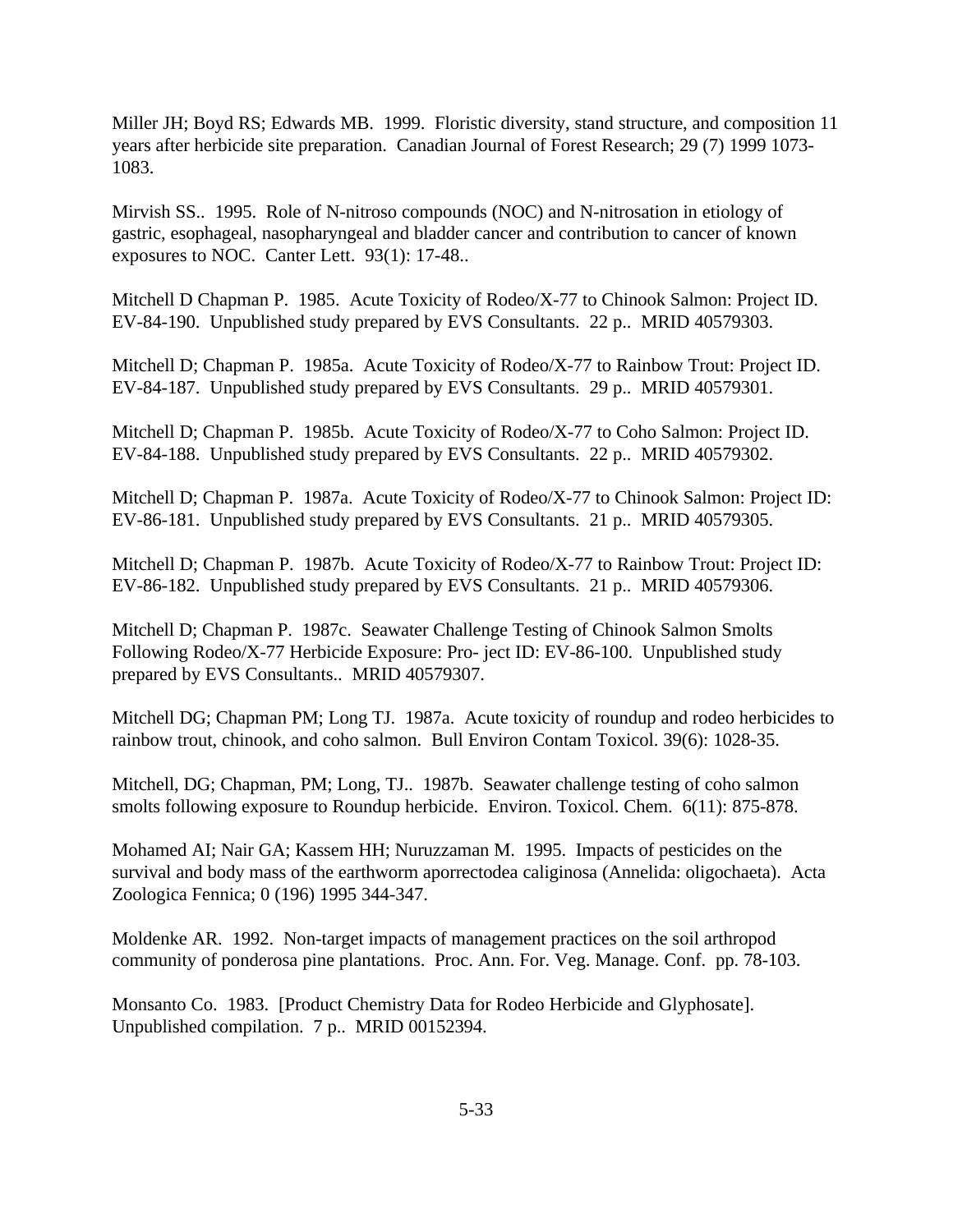Monsanto Co. 1992. Submission of spray drift reports involving Roundup and Accord herbicides. Data received under FIFRA 6(a).  $)(2)$  status. Transmittal of 1 study. MRID 42317200.

Monsanto Co. 1993. Submission of Acute Toxicology Data in Support of Application for Registration of MON 65005 Herbicide. Transmittal of 3 Studies.. MRID 43035900.

Monsanto Co. 1994. Submittal of Product Chemistry Data in Support of Registration of MON-65005 Herbicide. Transmittal of 1 study.. MRID 43468600.

Monsanto Co. 1995a. Submission of Metabolism, Toxicology, and Hazard to Non-Target Organisms Data in Support of FIFRA 6(a)(2) for Roundup Herbicide. (Glyphosate). Transmittal of 4 Studies. MRID 43637300.

Monsanto Co. 1995b. Submission of Toxicology Data in Support of FIFRA 6(a)(2) for Roundup Herbicide. (Glyphosate IPA Salt). Transmittal of 1 Study. MRID 43731700.

Monsanto Co. 1997a. Submission of Metabolism and Residue Data in Support of the Registration of Roundup Herbicide. Transmittal of 1 Study.. MRID 44279300.

Monsanto Co. 1997b. Submission of Residue Data in Support of the Application for Registration of Roundup Ultra Herbicide for Treatment Over-the-Top of Roundup Ready Sugar Beets. Transmittal of 3 Studies.. MRID 44331600.

Monsanto Co. 1998a. Submission of Product Chemistry Data in Support of the Registration for Roundup Ultra Herbicide. Transmittal of 1 Study.. MRID 44465100.

Monsanto Co. 1998b. Submission of Toxicity Data in Support of the Registration for Roundup Ultra Herbicide. Transmittal of 3 Studies.. MRID 44465700.

Monsanto Co. 1998c. Submission of Toxicity Data in Support of the Registration of Roundup Ultra Herbicide. Transmittal of 3 Studies.. MRID 44538200.

Monsanto Company. 1998d. Submission of Product Chemistry and Toxicity Data in Support of the Application for Registration of Roundup UltraDry Herbicide. Transmittal of 7 Studies.. MRID 44615500.

Monsanto Company. 1998d. Submission of Residue Chemistry Data in Support of the Registration of Roundup Ultra and MON-65005 Herbicide. Transmittal of 1 Study.. MRID 44646600.

Monsanto Company. 1999a. Submission of Pesticide Use Data in Support of the Registration of Roundup Ultra Herbicide. Transmittal of 2 Studies.. MRID 44721200.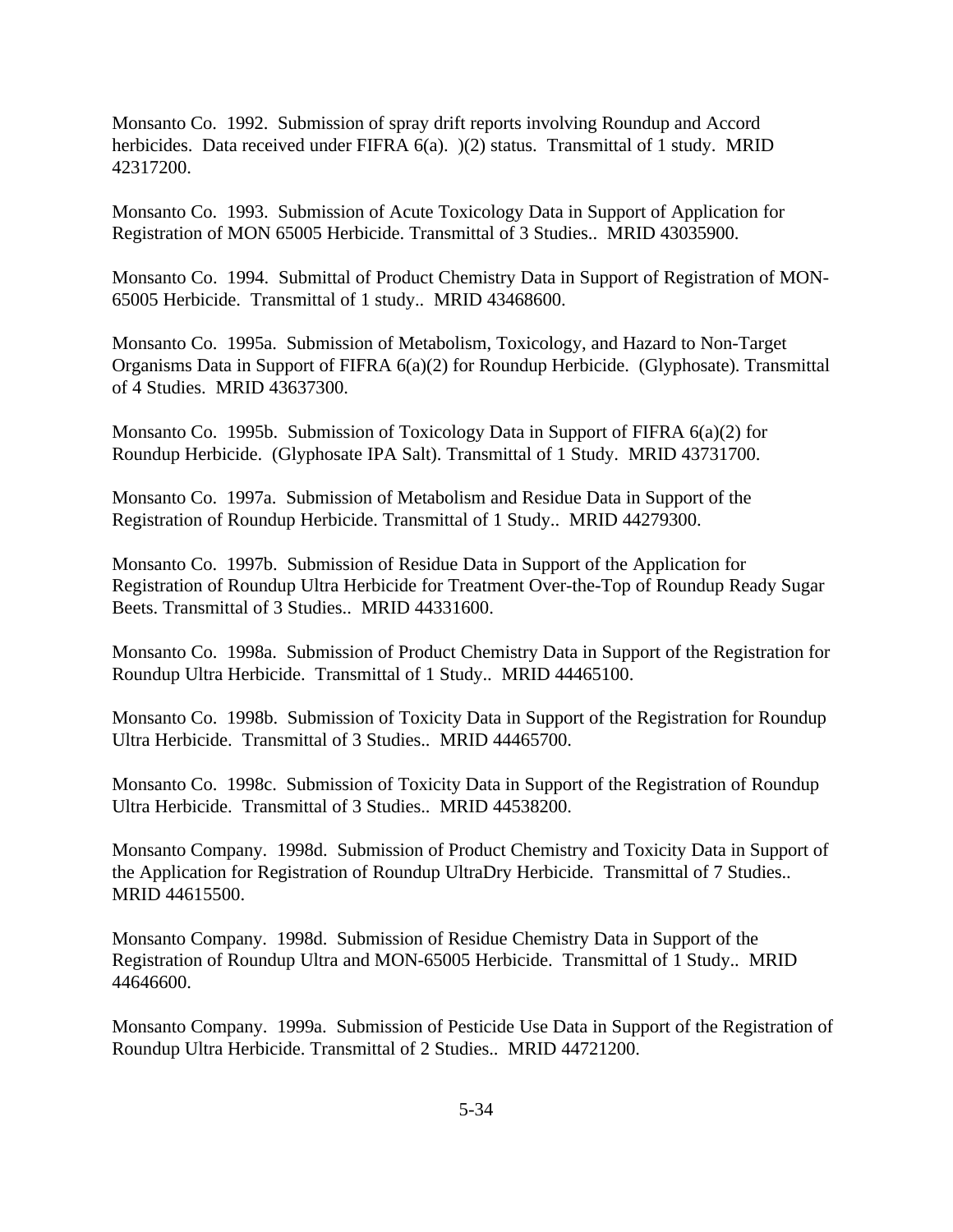Monsanto Co. 1999b. Submission of Product Chemistry Data in Support of the Application for Registration of Roundup UltraDry Herbicide. Transmittal of 1 Study.. MRID 44757800.

Monsanto Company. 1999c. Submission of Product Chemistry Data in Support of the Registration of Roundup UltraDry and Roundup ProDry Herbicides. Transmittal of 1 Study.. MRID 44885500.

Monsanto Company. 2000a. Submission of Residue Chemistry Data in Support of the Registration of Roundup Ultra Herbicide, Roundup Ultra RT Herbicide, and Roundup UltraDry Herbicide. Transmittal of 1 Study.. MRID 45066900.

Monsanto Company. 2000b. Submission of Reduced Risk Data in Support of the Registration of Roundup Ultra Herbicide. Transmittal of 1 Study.. MRID 45290400.

Monsanto Co. 2001a. Submission of Residue and Toxicity Data in Support of the Registration of Roundup Ready Rice and the Petition for Tolerance of Glyphosate in/on Rice. Transmittal of 4 Studies.. MRID 45365000.

Monsanto Co. 2001b. Submission of Toxicity Data in Support of the Registration of Roundup Ultra Herbicide. Transmittal of 2 Studies.. MRID 45370300.

Monsanto Ag Co. 1991. Submission of an incident report accorded FIFRA 6(a)(2) involving Accord herbicide. (glyphosate). Transmittal of 1 study. MRID 42126700.

Monsanto Australia Limited. 2000. RounduprBiactive Herbicide. Monsanto Australia Limited, ACN 006 725 560, Melbourne, Victoria 3004..

Monsanto The Agricultural Group. 1995a. Toxicology and Metabolism Studies: Tier 1 Summaries. (Glyphosate). Unpublished study. 202 p. MRID 43637301.

Monsanto The Agricultural Group. 1995b. Ecotoxicological Studies: Tier 1 Summaries-Glyphosate. Unpublished study. 64 p.. MRID 43637302.

Monsanto The Agricultural Group. 1995c. Glyphosate: Mammalian Toxicology Summary. Unpublished study. 81 p.. MRID 43637303.

Monsanto The Agricultural Group. 1995d. Glyphosate Ecological Toxicology Summary. Unpublished study. 34 p.. MRID 43637304.

Moore JA. 1964. Physiology of the Amphibia. Academic Press, New York. 654 p. (Cited in USDA 1993).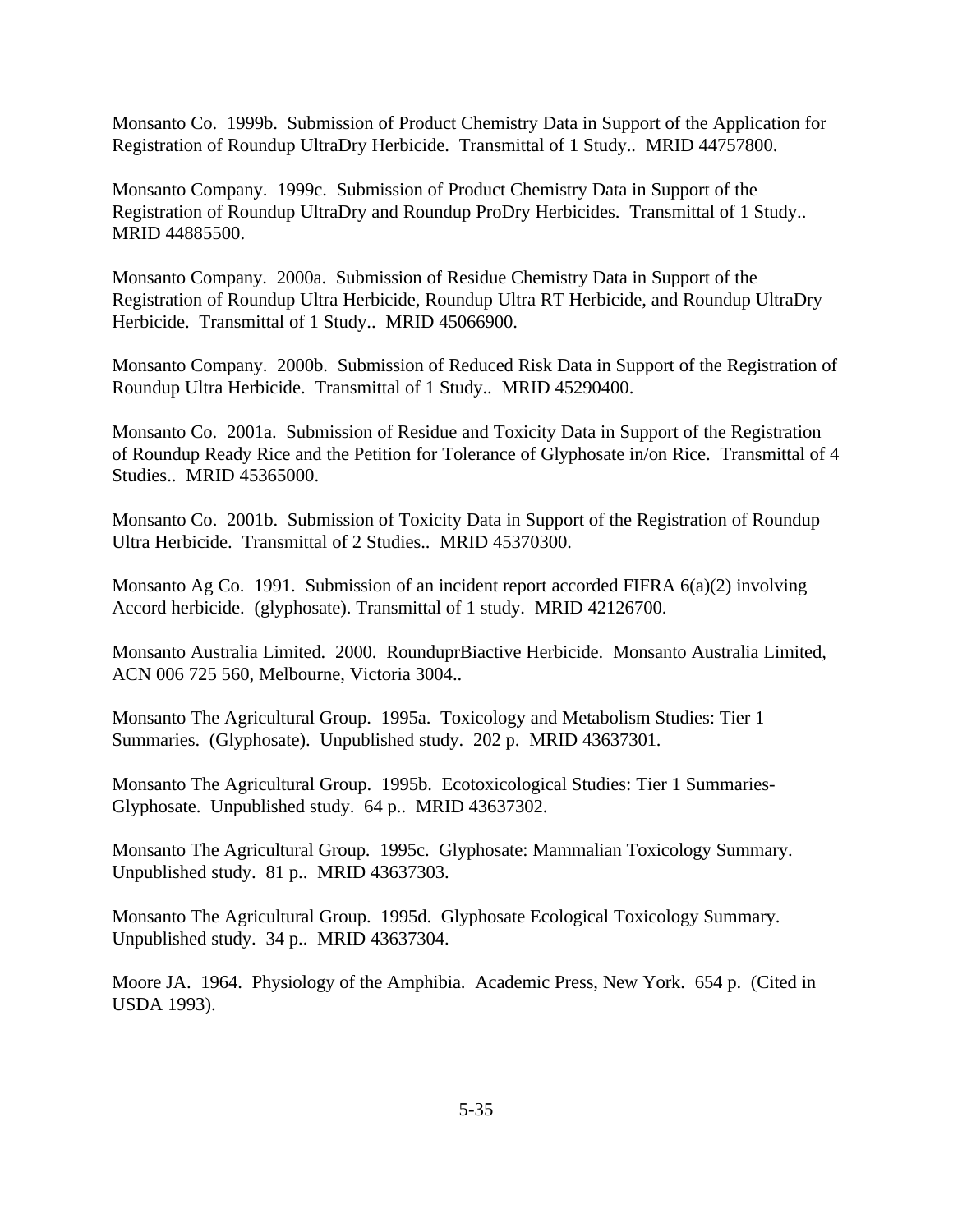Morgan MJ; Kiceniuk JW. 1992. Response of rainbow trout to a two month exposure to vision a glyphosate herbicide. Bull Environ Contam Toxicol; 48 (5) 1992 772-780.

Morgan JD, et al.. 1991. Acute avoidance reactions and behavioral responses of juvenile rainbow trout (Oncorhynchus mykiss) to Garlon 4, Garlon 3A and Vision Herbicides.. Environmental Toxicology and Chemistry. 10:73-79.

Morillo E; Undabeytia T; Maqueda C; Ramos A. 2000. Glyphosate adsorption on soils of different characteristics. influence of copper addition. Chemosphere 2000 Jan;40(1):103-7.

Morillo E; Undabeytia T; Maqueda C; Ramos A. 2002. The effect of dissolved glyphosate upon the sorption of copper by three selected soils. Chemosphere. 47(7):747-52.

Moriya M; Ohta T; Watanabe K; Miyazawa T; Kato K; Shirasu Y. 1983. Further mutagenicity studies on pesticides in bacterial reversion assay systems. Mutat Res 116:185-216.

Mortensen OS; Sorensen FW; Gregersen M; Jensen K. 2000. [poisonings with the herbicides glyphosate and glyphosate-trimesium]. Ugeskr Laeger 2000 Aug 28;162(35):4656-9.

Moxon M. 1996a. Glyphosate Acid: Developmental Toxicity Study in the Rat: Lab Project Number: CTL/P/4819: RR0690. Unpublished study prepared by Zeneca Central Toxicology Laboratory. 367 p.. MRID 44320615.

Moxon M. 1996b. Glyphosate Acid: Developmental Toxicity Study in the Rabbit: Lab Project Number: CTL/P/5009: RB0709. Unpublished study prepared by Zeneca Central Toxicology Laboratory. 349 p.. MRID 44320616.

Mueller MM; Rosenberg C; Siltanen H; Wartiovaara T. 1981. Fate of glyphosate and its influence on nitrogen cycling in 2 finnish agriculture soils. Bull Environ Contam Toxicol; 27 (5) 1981 724-730.

Muller MM; Rosenberg C; Siltanen H; Wartiovaara T. 1981. Fate of glyphosate and its influence on nitrogen-cycling in two finnish agriculture soils. Bull Environ Contam Toxicol. 27(5): 724-30.

Mumtaz MM; DeRosa C; Durkin PR.. 1996. Approaches and challenges in risk assessments of chemical mixtures. In: Toxicology of Chemical Mixtures. Yang, R. ed. Chicago, IL: Academic Press. pp. 565-597.

Mutter L. 1989. Acute Delayed Neurotoxicity of ICIA-0224: Lab Project Number: SA41/88: Y06380/001/001: T-12324. Unpublished study prepared by ICI Americas Inc. 109 p.. MRID 43151201.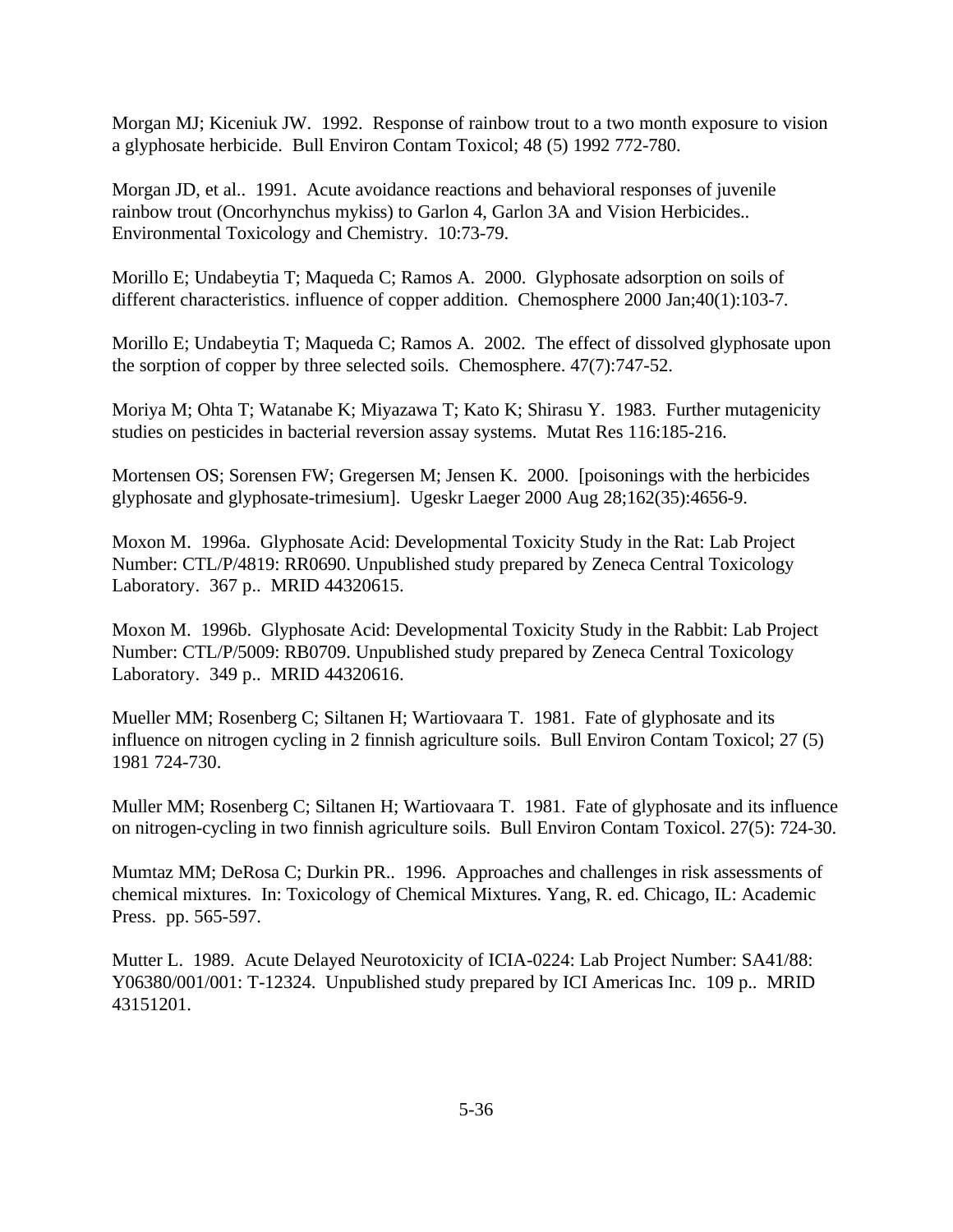NRC (National Research Council).. 1983. Risk assessment in the Federal government: managing the process. Washington, DC: National Academy Press; 176 p. + app..

NRC (National Research Council). 1983. Risk assessment in the Federal government: managing the process. Washington, DC: National Academy Press;  $176 p. + app.$ .

NTP (National Toxicology Program). 1992. Toxicity studies of glyphosate. National Toxicology Program Toxicity Report Series Pg:39 P Yr:1992 Ip: Vi:16.

Nalewaja JD; Matysiak R. 1992. 2,4-D and salt combinations affect glyphosate phytotoxicity. Weed Technol; 6 (2) 1992 322-327.

Nalewaja JD; Matysiak R. 1993. Optimizing adjuvants to overcome glyphosate antagonistic salts. Weed Technol; 7 (2) 1993 337-342.

Nalewaja JD; Devilliers B; Matysiak R. 1996a. Surfactant and salt affect glyphosate retention and absorption. Weed Research; 36 (3) 1996 241-247.

Neal JC; Skroch WA. 1985. Effects of timing and rate of glyphosate application on toxicity to selected woody ornamentals. J Am Soc Hortic Sci; 110 (6) 1985 860-864.

Neary DG; Bush PB; Michaels JL.. 1993. Fate, dissipation and environmental effects of pesticides in southern forests: a review of a decade of research progress. Environ Toxicol Chem. 12: 411-28.

Nelson R. 2000a. Group B-Physical/Chemical Properties for GF-368; a Liquid End-Use Product Containing Glyphosate: Lab Project Number: NAFST326. Unpublished study prepared by Dow AgroSciences LLC. 5 p. {OPPTS 830.6302, 830.6303, 830.6304, 830.6314, 830.6315, 830.6316, 8. MRID 45278402.

Nelson R. 2000b. Group B-Physical/Chemical Properties for GF-369, a Liquid End-Use Product Containing Glyphosate: Lab Project Number: NAFST327. Unpublished study prepared by Dow AgroSciences LLC. 5 p. {OPPTS 830.6302, 830.6303, 830.6304, 830.6314, 830.6315, 830.6316, 8. MRID 45278502.

Neskovic NK; Poleksic V; Elezovic I; Karan V; Budimir M. 1996. Biochemical and histopathological effects of glyphosate on carp, cyprinus carpio l. Bull Environ Contam Toxicol 1996 Feb;56(2):295-302.

Newmaster SG; Bell FW; Vitt DH. 1999. The effects of glyphosate and triclopyr on common bryophytes and lichens in northwestern Ontario. Canadian Journal of Forest Research; 29 (7) 1999 1101-1111.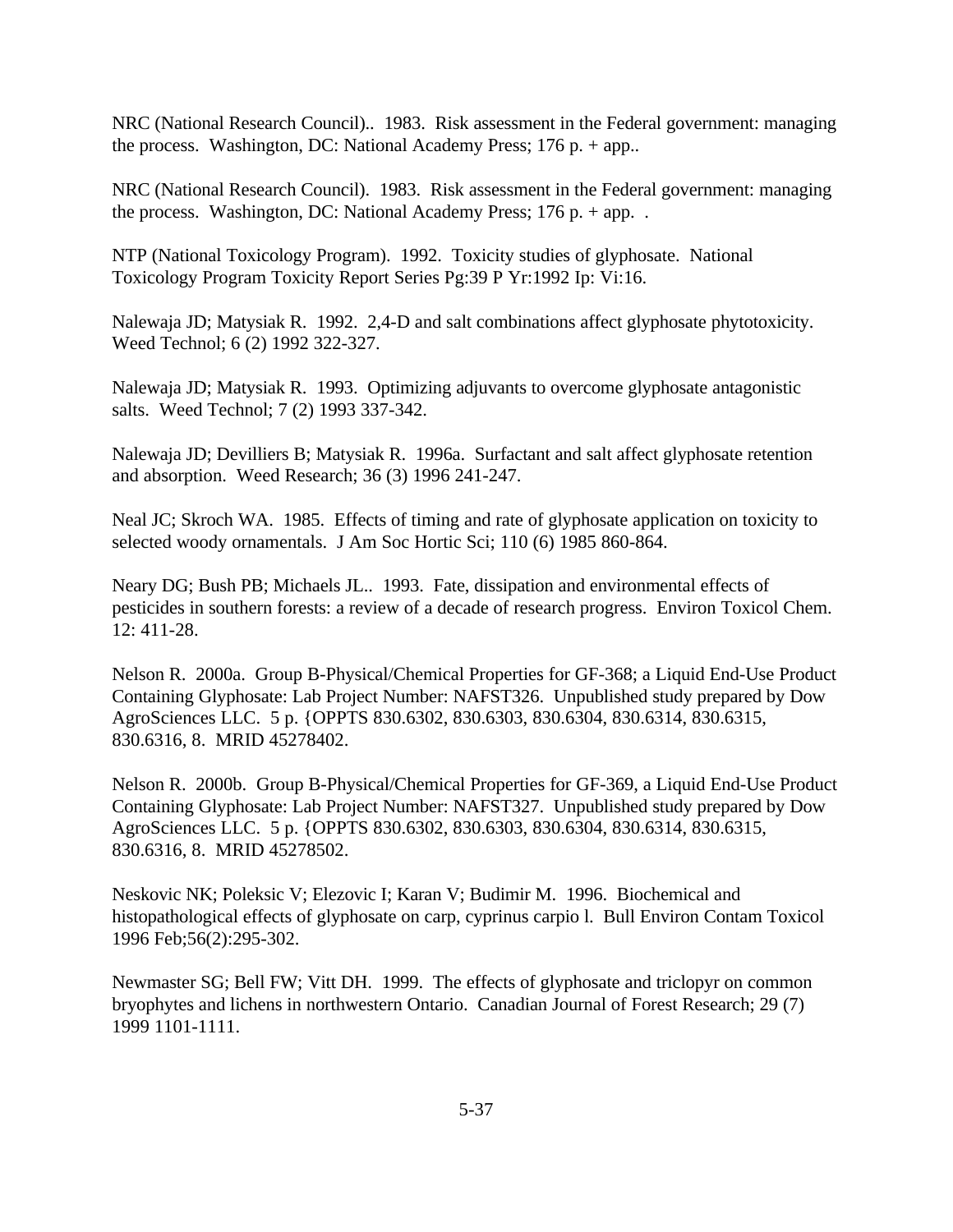Newton M; Howard KM; Kelpsas BR; Danhaus R; Lottman CM; Dubelman S. 1984. Fate of glyphosate in an Oregon (USA) forest ecosystem. J Agric Food Chem. 32(5):1144-1151.

Newton M; Horner LM; Cowell JE; White DE; Cole EC. 1994. Dissipation of glyphosate and aminomethylphosphonic acid in north american forests. Journal of Agricultural and Food Chemistry; 42 (8) 1994 1795-1802.

Nicholson PS; Hirsch PR. 1998. The effects of pesticides on the diversity of culturable soil bacteria. Journal of Applied Microbiology; 84 (4) 1998 551-558.

Nomix-Chipman Ltd. 1999. Roundup Biactive Material Safety Data Sheet. Nomix-Chapman Ltd., Staple Hill, Bristol BS16 4PS, Australia..

Nosanchuk JD; Ovalle R; Casadevall A. 2001. Glyphosate inhibits melanization of cryptococcus neoformans and prolongs survival of mice after systemic infection. J Infect Dis 2001 Apr 1;183(7):1093-9.

Nufarm Inc. 2001. Submission of Toxicity Data in Support of the Registration of Nufarm Credit Herbicide. Transmittal of 2 Studies.. MRID 45362500.

O'Malley M. 1997. Clinical evaluation of pesticide exposure and poisonings. Lancet (north American Edition); 349 (9059) 1997 1161-1166.

O'Sullivan PA; O'Donovan JT; Hamman WM. 1981. Influence of nonionic surfactants, ammonium sulfate, water quality and spray volume on the phytotoxicity of glyphosate. Can J Plant Sci; 61 (2) 1981 391-400.

Obama K. 1996. Studies on allergic skin disease caused by pesticides in citrus growers: field survey study and animal experiments. Medical Journal of Kagoshima University; 48 (1) 1996 13- 22.

Obojska A; Lejczak B; Kubrak M. 1999. Degradation of phosphonates by streptomycete isolates. Appl Microbiol Biotechnol 1999 Jun;51(6):872-6.

Obojska A; Ternan NG; Lejczak B; Kafarski P; Mcmullan G. 2002. Organophosphonate utilization by the thermophile geobacillus caldoxylosilyticus t20. Appl Environ Microbiol. 68(4):2081-4.

Ogner G. 1987a. Glyphosate application in forest ecological aspects IV. the water quality of forest brooks after routine application. Scand J Forest Res. 2(4): 499-508.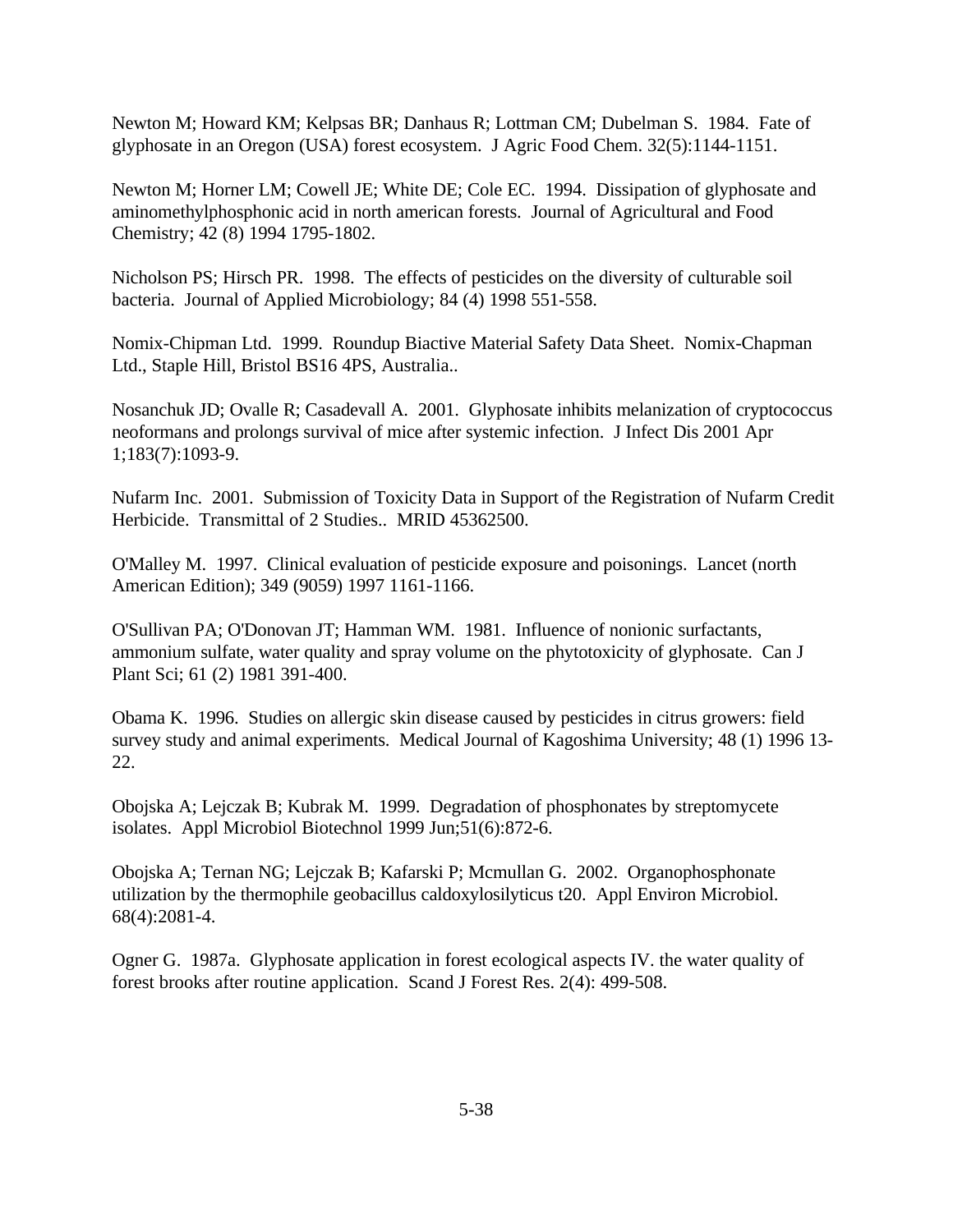Ogner G. 1987b. Glyphosate application in forest-ecological aspects V. the water quality of forest brooks after manual clearing Or extreme glyphosate application. Scand J Forest Res. 2(4): 509-516.

Ogner G. 1987c. Glyphosate application in forest-ecological aspects. II. The quality of water leached from forest soil lysimeters. Scand J For Res. 2(4): 469-480..

Ogner G. 1987d. Glyphosate application in forest ecological aspects. II. The quality of water leached from forest soil lysimeters. Scand J Forest Res. 2(4): 469-480.

Olaleye VF; Akinyemiju OA. 1996. Effect of a glyphosate (N-(phosphonomethyl) glycine) application to control Eichhornia crassipes mart. on fish composition and abundance in Abiala creek, Niger delta, Nigeria. Journal of Environmental Management; 47 (2) 1996 115-122.

Olorunsogo OO. 1990. Modification of the transport of protons and Ca2+ ions across mitochondrial coupling membrane by n-(phosphonomethyl)glycine. Toxicology 1990 Apr 17;61(2):205-9.

Olorunsogo OO; Bababunmi EA. 1980. Inhibition of succinate-linking reduction of pyridine nucleotide in rat liver mitochondria 'in vivo' by n-(phosphonomethyl)glycine. Toxicol Lett 1980 Dec;7(2):149-52.

Olorunsogo OO; Bababunmi EA; Bassir O. 1978. Toxicity of n-(phosphonomethyl)glycine to chick embryo. Toxicology Letters. 2: 319-321.

Olorunsogo OO; Bababunmi EA; Bassir O. 1979. The inhibitory effect of N- (phosphonomethyl)glycine in vivo on energy-dependent, phosphate-induced swelling of isolated rat liver mitochondria. Tox. Letters. 4: 303-306.

Olorunsogo OO; Bababunmi EA; Bassir O. 1979a. The inhibitory effect of N- (phosphonomethyl)glycine in vivo on energy-dependent, phosphate-induced swelling of isolated rat liver mitochondria. Tox. Letters. 4: 303-306..

Olorunsogo OO; Bababunmi EA; Bassir O. 1979b. Effect of glyphosate on rat liver mitochondria in vivo. Bull Environ Contam Toxicol 1979 Jun;22(3):357-64.

Oppenhuizen M. 1993. The Terrestrial Field Dissipation of Glyphosate: Final Report: Lab Project Number: MSL-12651: 91-63-R-1: AL-91-121. Unpublished study prepared by The Agricultural Group of the Monsanto Co. and Pan-Agricultural Labs, Inc. 1244 p.. MRID 42765001.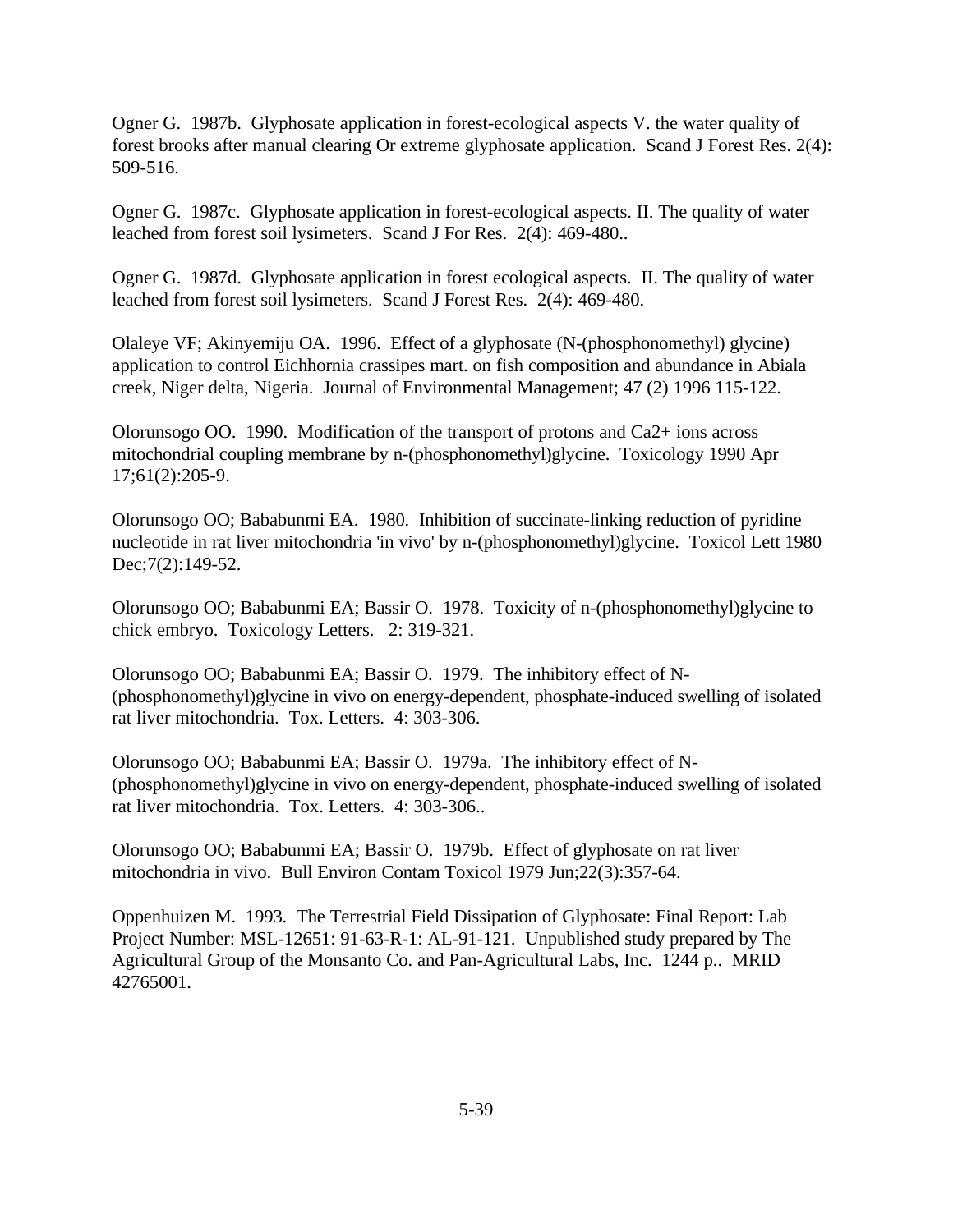Oppenhuizen ME; Cowell JE. 1991. Liquid chromatographic determination of glyphosate and aminomethylphosphonic acid (Ampa) in environmental water: collaborative study. J Assoc Off Anal Chem. 74(2):317-23.

Ovidi E; Gambellini G; Taddei AR; Cai G; Del Casino C; Ceci M; Rondini S; Tiezzi A. 2001. Herbicides and the microtubular apparatus of nicotiana tabacum pollen tube: immunofluorescence and immunogold labelling studies. Toxicol in Vitro 2001 Apr;15(2):143-51.

PHED Task Force. 1995. PHED: The Pesticide Handlers Exposure Database. Version 1.1. Health Canada, U.S. Environmental Protection Agecny, and American Crop Protection Association.

Palmer S; Beavers J. 1997a. MON 65005: A Dietary LC50 Study with the Mallard:. (Final Report): Lab Project Number: 1399: WL-95-259: 139-420. Unpublished study prepared by Wildlife International Ltd. 40 p. MRID 44465701.

Palmer S; Beavers J. 1997b. MON 65005: A Dietary LC50 Study with the Northern Bobwhite:. (Final Report): Lab Project Number: 139-419: WL-95-258: 1399. Unpublished study prepared by Wildlife International Ltd. 41 p. MRID 44465702.

Palmer S; Beavers J. 1997c. MON 65005: An Acute Contact Toxicity Study with the Honey Bee:. (Final Report): Lab Project Number: 139-415A: WL-95-238: 1399. Unpublished study prepared by Wildlife International Ltd. 35 p. MRID 44465703.

Palmer S; Krueger H. 2001a. MON 77360: An Acute Contact Toxicity Study with the Honey Bee: Lab Project Number: WL-97-099: 139-433. Unpublished study prepared by Wildlife International, Ltd. 20 p.. MRID 45370301.

Palmer S; Krueger H. 2001b. MON 77360: An Acute Oral Toxicity Study with the Honey Bee: Lab Project Number: WL-97-100: 139-432. Unpublished study prepared by Wildlife International, Ltd. 19 p.. MRID 45370302.

Parrot F; Bedry R; Favarel-Garrigues JC. 1995. Glyphosate herbicide poisoning: USE of a routine aminoacid analyzer appears to be a rapid method for determining glyphosate and its metabolite in biological fluids. J Toxicol Clin Toxicol 1995;33(6):695-8.

Patsias J; Papadopoulou A; Papadopoulou-Mourkidou E. 2001. Automated trace level determination of glyphosate and aminomethyl phosphonic acid in water by on-line anion-exchange solid-phase extraction followed by cation-exchange liquid chromatography and post-column derivatization. J Chromatogr A. 932(1-2):83-90.

Payne NJ. 1992. Off-target glyphosate from aerial silvicultural applications, and buffer zones required around sensitive areas. Pestic Sci. 34 (1): 1-8.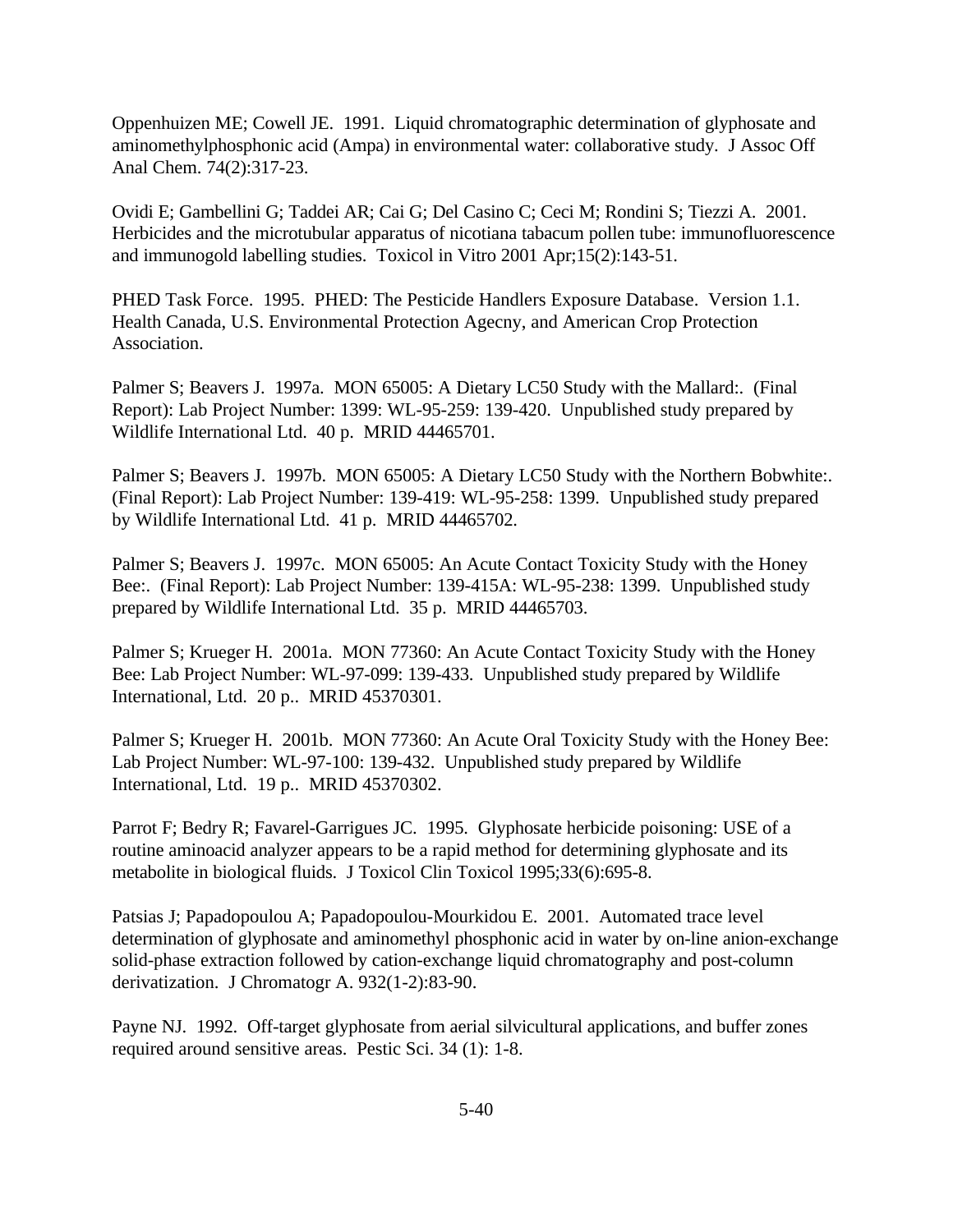Payne NJ. 1993. Spray dispersal from aerial silvicultural glyphosphate applications. Crop Prot. 12 (6): 463-469.

Payne NJ; Thompson DG. 1992. Off-target glyphosate deposits from aerial silvicultural applications under various meteorological conditions. Pestic Sci. 34(1): 53-59.

Payne NJ; Feng JC; Reynolds PE. 1990. Off-target deposits and buffer zones required around water for aerial glyphosate applications. Pestic Sci. 30(2): 183-198.

Pell M; Stenberg B; Torstensson L. 1998. Potential denitrification and nitrification tests for evaluation of pesticide effects in soil. Ambio; 27 (1) 1998 24-28.

Peluso M; Merlo F; Munnia A; Bolognesi C; Puntoni R; Parodi S. 1996. 32P-postlabeling detection of DNA adducts in peripheral white blood cells of greenhouse floriculturists from Western Liguria, Italy. Cancer Epidemiology Biomarkers & Prevention; 5 (5) 1996 361-369.

Peluso M; Munnia A; Bolognesi C; Parodi S. 1998. 32P-postlabeling detection of DNA adducts in mice treated with the herbicide RoudUp. Environ Mol Mutagen 1998;31(1):55-9.

Penaloza-Vazquez A; Mena GL; Herrera-Estrella L; Bailey AM. 1995. Cloning and sequencing of the genes involved in glyphosate utilization by pseudomonas pseudomallei. Appl Environ Microbiol 1995 Feb;61(2):538-43.

Penaloza-Vazquez A; Mena GL; Herrera-Estrella L; Bailey AM. 1995. Cloning and sequencing of the genes involved in glyphosate utilization by pseudomonas pseudomallei. Applied and Environmental Microbiology; 61 (2) 1995 538-543.

Perkins PJ; Boermans HJ; Stephenson GR. 2000. Toxicity of glyphosate and triclopyr using the frog embryo teratogenesis assay--Xenopus. Environ Toxicol Chem 2000 Apr;19(4):940-5.

Perry MJ; Christiani DC. 1999. Herbicide and insecticide exposures among dairy farm pesticide applicators. American Journal of Public Health; 89 (7) 1999 1118-1119.

Perschbacher PW; Stone N; Ludwig GM; Guy C B JR. 1997. Evaluation of effects of common aerially-applied soybean herbicides and propanil on the plankton communities of aquaculture ponds. Aquaculture; 157 (1-2) 1997 117-122.

Peterson HG; Boutin C; Martin PA; Freemark KE; Ruecker NJ; Moody MJ. 1994. Aquatic phyto-toxicity of 23 pesticides applied a expected environmental concentrations. Aquatic Toxicology (Amsterdam). 28(3-4): 275-292.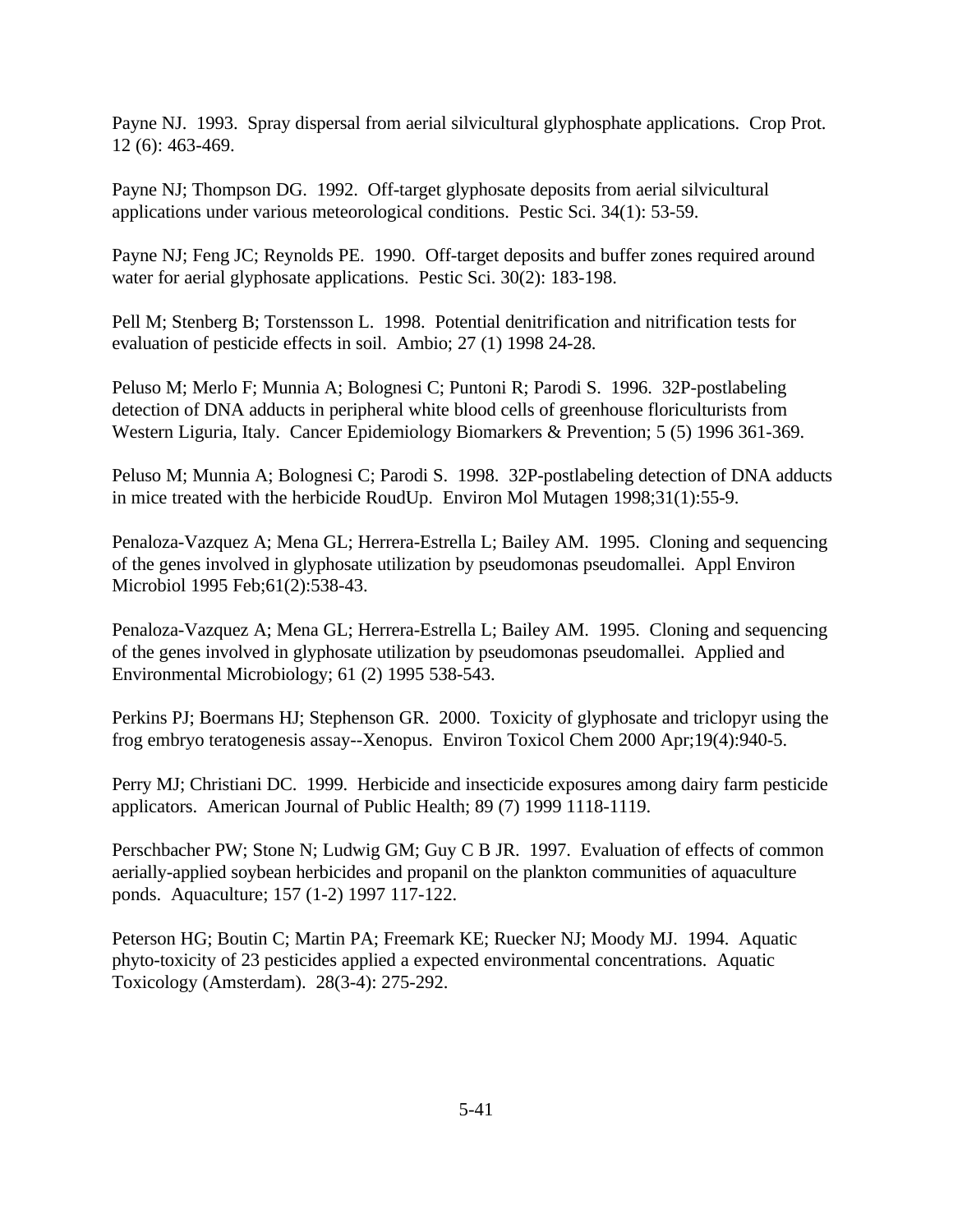Petit F; Le Goff P; Cravedi J-P; Valotaire Y; Pakdel F. 1997. Two complementary bioassays for screening the estrogenic potency of xenobiotics: recombinant yeast for trout estrogen receptor and trout hepatocyte cultures. Journal of Molecular Endocrinology; 19 (3) 1997 321-335.

Piccolo A; Celano G; Arienzo M; Mirabella A. 1994. Adsorption and desorption of glyphosate in some european soils. Journal of Environmental Science and Health Part B. 29(6): 1105-1115.

Piccolo A; Celano G; Conte P. 1996. Adsorption of glyphosate by humic substances. Journal of Agricultural and Food Chemistry; 44 (8) 1996 2442-2446.

Pinto P. 1993. Glyphosate Trimesium: 90 Day Oral Toxicity Study in Dogs: Lab Project Number: CTL/P/3962: PD0924. Unpublished study prepared by Zeneca Central Toxicology Laboratory. 306 p.. MRID 44246704.

Pinto P. 1996. Glyphosate Acid: 21 Day Dermal Toxicity Study in Rats: Lab Project Number: CTL/P/4985: LR0574. Unpublished study prepared by Zeneca Central Toxicology Laboratory. 232 p.. MRID 44320611.

Pline WA; Wilcut JW; Duke SO; Edmisten KL; Wells R. 2002. Tolerance and accumulation of shikimic acid in response to glyphosate applications in glyphosate-resistant and nonglyphosateresistant cotton (Gossypium hirsutum l.). J Agric Food Chem. 50(3):506-12.

Powell HA; Kerby NW; Rowell P. 1991. Natural tolerance of cyanobacteria to the herbicide glyphosate. New Phytol; 119 (3) 1991 421-426.

Pushnoy LA; Avnon LS; Carel RS. 1998. Herbicide (Roundup) pneumonitis. Chest 1998 Dec;114(6):1769-71.

Quellet M; Bonin J; Rodrigue J; Desgranges J-L; Lair S. 1997. Hindlimb deformities (Ectromelia, ectrodactyly) in free-living anurans from agricultural habitats. Journal of Wildlife Diseases; 33 (1) 1997 95-104.

Ralphs MH; Manners GD; Gardner DR. 1998. Toxic alkaloid response to herbicides used to control tall larkspur. Weed Science; 46 (1) 1998 116-119.

Rank J; Jensen AG; Skov B; Pedersen LH; Jensen K. 1993. Genotoxicity testing of the herbicide roundup and its active ingredient glyphosate isopropylamine using the mouse bone marrow micronucleus test, salmonella mutagenicity test, and allium anaphase-telophase test. Mutat Res. 300(1): 29-36.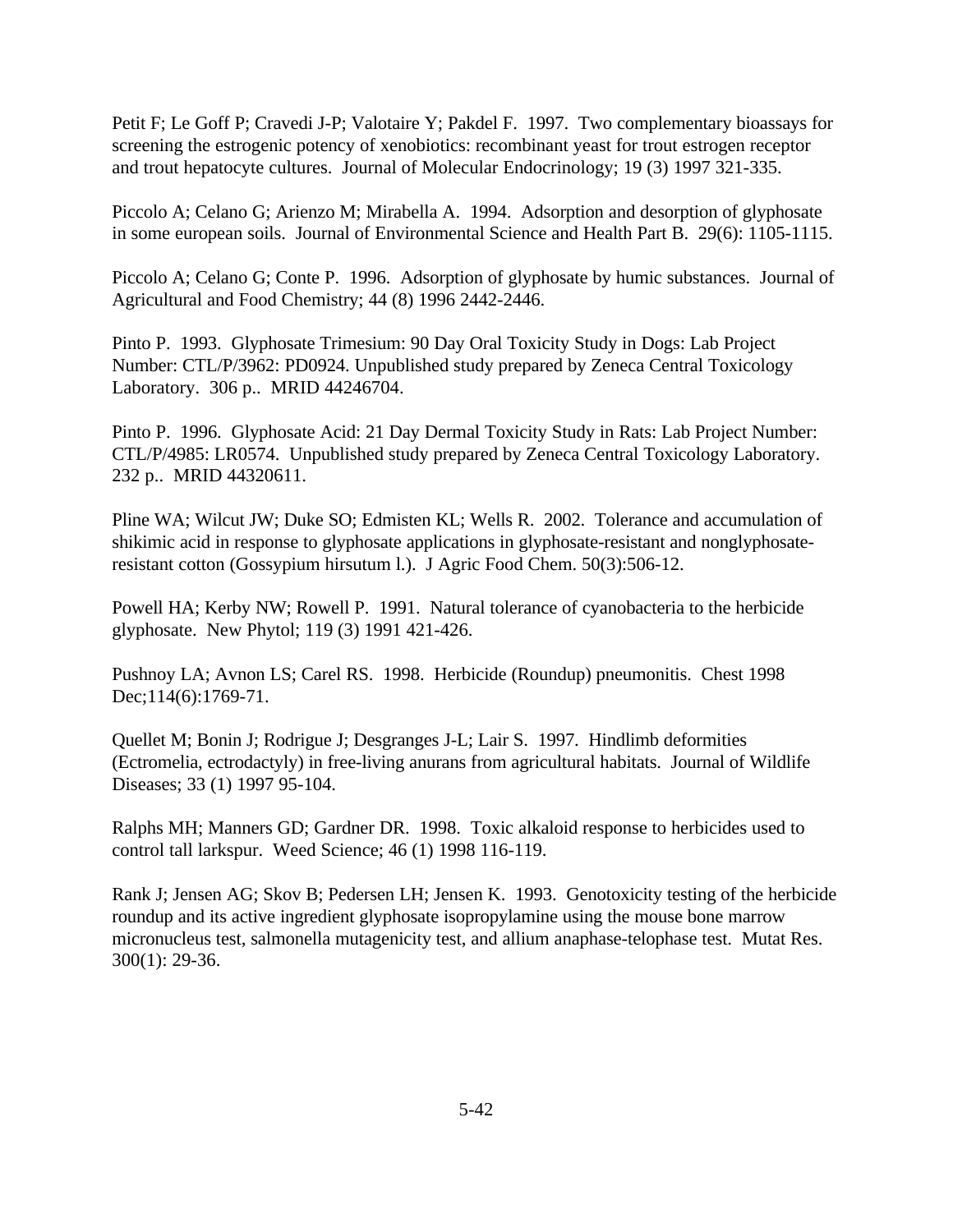Rank J; Jensen A-G; Skov B; Pedersen LH; Jensen K. 1993. Genotoxicity testing of the herbicide roundup and its active ingredient glyphosate isopropylamine USING the mouse bone marrow micronucleus test, salmonella mutagenicity test, and allium anaphase-telophase test. Mutation Research, Vol 300, No 1, Pages 29-36, 15 References, 1993.

Ravanel P; Liegeois MH; Chevallier D; Tissut M. 1999. Soil thin-layer chromatography and pesticide mobility through soil microstructures. New technical approach. J Chromatogr a 1999 Dec 9;864(1):145-54.

Reding M. 1995. Glyphosate and Aminomethylphosphonic Acid Residues in Cereal Grain and Straw Following Preharvest Application with Roundup Herbicide in Europe: Lab Project Number: R.D. 1326: MLL 30.177: GE 7901. Unpublished study prepared by Monsanto Co. 235 p.. MRID 43870203.

Reinbothe C; Ortel B; Parthier B; Reinbothe S. 1994. Cytosolic and plastid forms of 5 enolpyruvylshikimate-3-phosphate synthase in euglena gracilis are differentially expressed during light-induced chloroplast development. Mol Gen Genet 1994 Dec 1;245(5):616-22.

Reinert KH; Rodgers JH. 1987. Fate and persistence of aquatic herbicides. Rev Environ Contam Toxicol 98: 86-98.

Reyna M. 1985. Twelve Month Study of Glyphosate Administered by Gelatin Capsule to Beagle Dogs: Project No. ML-83-137: Study No. 830116. Unpublished study prepared by Monsanto Company Environ- mental Health. 317 p.. MRID 00153374.

Reynolds PE; Scrivener JC; Holtby LB; Kingsbury PD. 1993. Review and synthesis of Carnation Creek herbicide research. For Chron. 69(3): 323-330.

Riechers DE; Wax LM; Liebl RA; Bullock DG. 1995. Surfactant effects on glyphosate efficacy. Weed Technology; 9 (2) 1995 281-285.

Ritchie DC; Harestad AS; Archibald R. 1987. Glyphosate treatment and deer mice in clearcut and forest. Northwest Sci. 61(3): 199-202..

Roberts F; Roberts CW; Johnson JJ; Kyle DE; Krell T; Coggins JR; Coombs GH; Milhous WK; Tzipori S; Ferguson DJ; Chakrabarti D; Mcleod R. 1998. Evidence for the shikimate pathway in apicomplexan parasites. Nature 1998 Jun 25;393(6687):801-5.

Roberts CW; Roberts F; Lyons RE; Kirisits MJ; Mui EJ; Finnerty J; Johnson JJ; Ferguson DJ; Coggins JR; Krell T; Coombs GH; Milhous WK; Kyle DE; Tzipori S; Barnwell J; Dame JB; Carlton J; Mcleod R. 2002. The shikimate pathway and its branches in apicomplexan parasites. J Infect Dis. 185 Suppl 1:S25-36.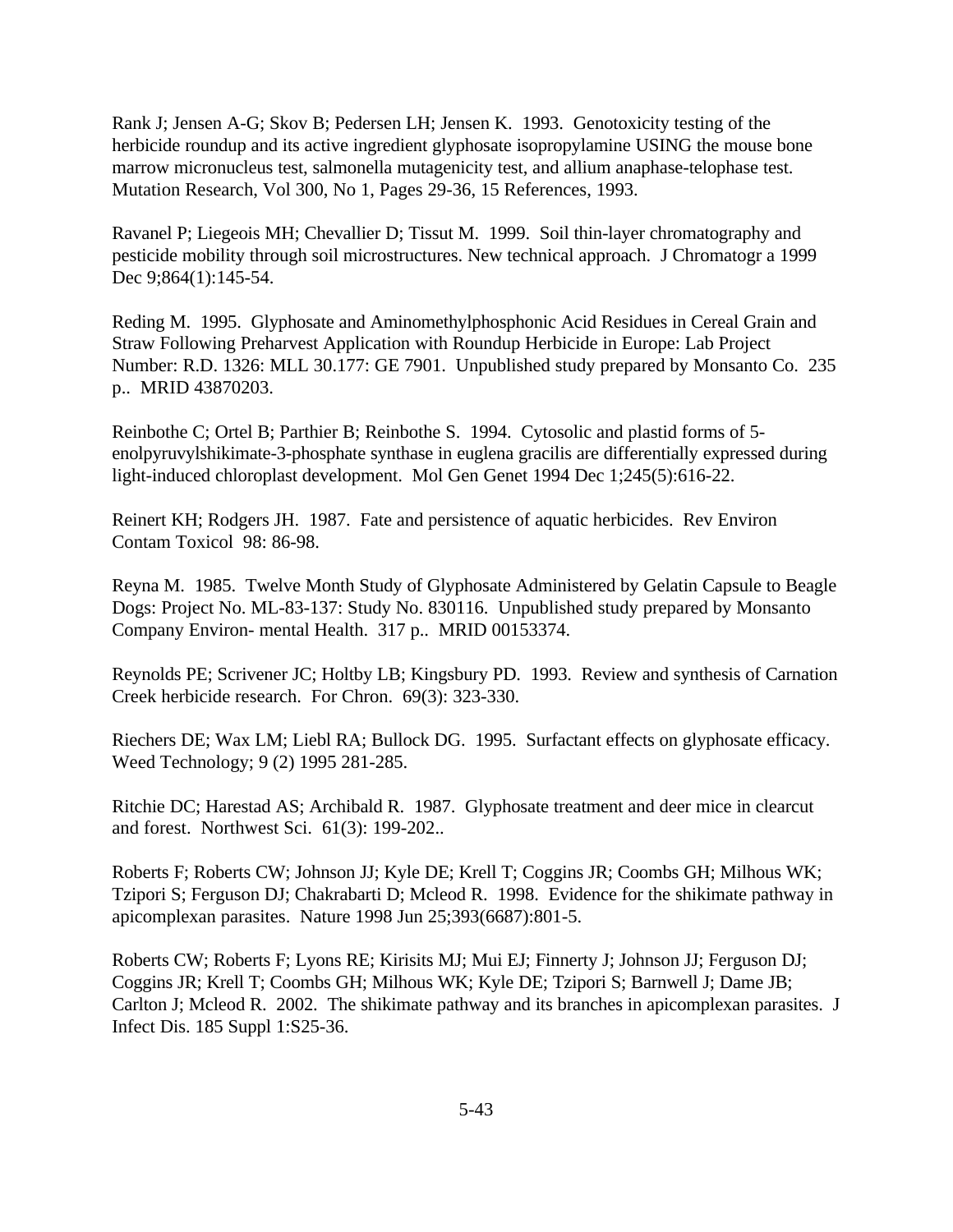Robinson DE; Mansingh A. 1999. Insecticide contamination of Jamaican environment. IV. Transport of residues from coffee plantations in the blue mountains to coastal waters in eastern Jamaica. Environmental Monitoring and Assessment; 54 (2) 1999 125-141.

Rodriguez B. 1996. Environmental Fate of Glyphosate. Environmental Monitoring and Pest Management, Dept. Pesticide Regulation, Sacramento, CA.

Rodwell DE; Tasker EJ; Blair AM; et al. 1980a. Teratology Study in Rats: IRDC No. 401-054. (Unpublished study including IRDC no. 999-021; received May 23, 1980 under 524-308; prepared by International Research and Development Corp., submitted by Monsanto Co., Washington, D.C.; CDL:242516-A). (Unpublished study including IRDC no. 999-021; received May 23, 1980 under 524-308; prepared by International Research and Development Corp., submitted by Monsanto Co., Washington, D.C.; CDL:242516-A). MRID 00046362.

Rodwell DE; Tasker EJ; Blair M; et al. 1980b. Teratology Study in Rabbits: IRDC No. 401-056. (Unpublished study received May 23, 1980 under 524-308; prepared by International Research and Development Corp., submitted by Monsanto Co., Washington, D.C.; CDL:242516-B). (Unpublished study received May 23, 1980 under 524-308; prepared by International Research and Development Corp., submitted by Monsanto Co., Washington, D.C.; CDL:242516-B). MRID 00046363.

Roshon RD; Mccann JH; Thompson DG; Stephenson GR. 1999. Effects of seven forestry management herbicides on myriophyllum sibiricum, as compared with other nontarget aquatic organisms. Canadian Journal of Forest Research; 29 (7) 1999 1158-1169.

Roy DN; Konar SK; Banerjee S; Charles DA; Thompson DG; Prasad R. 1989. Persistence movement and degradation of glyphosate in selected canadian boreal forest soils. J Agric Food Chem; 37 (2) 1989 437-440.

Rubin L. 2000. Memo to the file: Glyphosate. USDA, APHIS, Riverdale MD.. .

Rueppel ML; Brightwell BB; Schaefer J; Marvel JT. 1977. Metabolism and degradation of glyphosate in soil and water. J Agric Food Chem 25(3): 517-528; 1977(45 References).

Ruffle B; Burmaster DE; Anderson PD; Gordon HD. 1994. Lognormal distributions for fish consumption by the general U.S. population. Risk Analy. 14(4): 395-404.

Russo VM. 1990. Reaction of tomato cultivars to a sublethal dose of glyphosate. Hortscience; 25 (12) 1990 1662.

SERA (Syracuse Environmental Research Associates). 1996. SELECTED COMMERCIAL FORMULATIONS OF GLYPHOSATE - ACCORD, RODEO, ROUNDUP and ROUNDUP PRO. SERA TR 96-22-02-01c , Final Report dated June 30, 1996.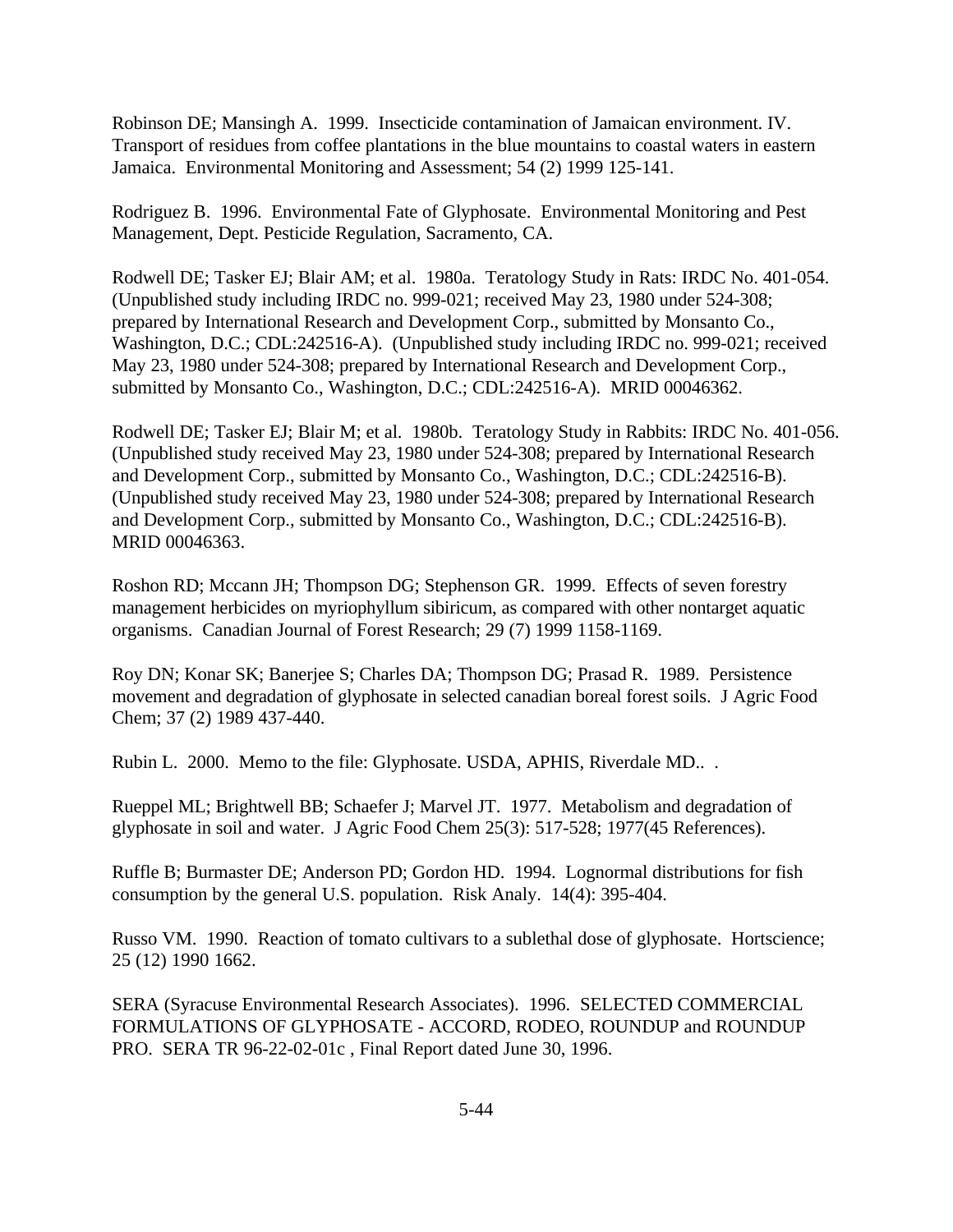SERA (Syracuse Environmental Research Associates, Inc.). 2001a. Preparation of Environmental Documentation and Risk Assessments. SERA MD 2001-01a, draft dated July 2001. Syracuse Environmental Research Associates, Inc., Fayetteville, NY. Available at www.sera-inc.com.

SERA (Syracuse Environmental Research Associates, Inc.). 2001b. Documentation for Worksheets Version 2.01 - Human Health and Ecological Risk Assessments. SERA WSD 01- 2.01, report dated October 13, 2001. Syracuse Environmental Research Associates, Inc., Fayetteville, NY. Available at www.sera-inc.com.

Saenz ME; Di Marzio WD; Alberdi JL; Del Carmen Tortorelli M. 1997. Effects of technical grade and a commercial formulation of glyphosate on algal population growth. Bull Environ Contam Toxicol. 59(4):638-44.

Samsoe-Petersen L. 1995. Effects of 67 herbicides and plant growth regulators on the rove beetle Aleochara bilineata (Col.: staphylinidae) in the laboratory. Entomophaga; 40 (1) 1995 95- 104.

Sannino F; Gianfreda L. 2001. Pesticide influence on soil enzymatic activities. Chemosphere. 45(4-5):417-25.

Santillo DJ. 1994. Observations on moose, Alces alces, habitat and use on herbicide-treated clearcuts in Maine. Canadian Field-Naturalist. 108(1): 22-25.

Santillo DJ; Brown PW; Leslie D M JR. 1989a. Response of songbirds to glyphosate-induced habitat changes on clearcuts. J Wildl Manage. 53(1): 64-71.

Santillo DJ; Leslie D M JR; Brown PW. 1989b. Responses of small mammals and habitat to glyphosate application on clearcuts. J Wildl Manage; 53 (1) 1989 164-172.

Santos AM; Flores. 1995. Effects of glyphosate on nitrogen fixation of free-living heterotrophic bacteria.. Letters in Applied Microbiology. 20:349-352.

Savitz DA; Arbuckle T; Kaczor D; Curtis KM. 1997. Male pesticide exposure and pregnancy outcome. Am J Epidemiol 1997 Dec 15;146(12):1025-36.

Sawada Y; Nagai Y; Ueyama M; Yamamoto I. 1988. Probable toxicity of surface-active agent in commercial herbicide containing glyphosate. Lancet 1988 Feb 6;1(8580):299.

Schabenberger O; Tharp BE; Kells JJ; Penner D. 1999. Statistical tests for hormesis and effective dosages in herbicide dose response. Agronomy Journal; 91 (4) 1999 713-721.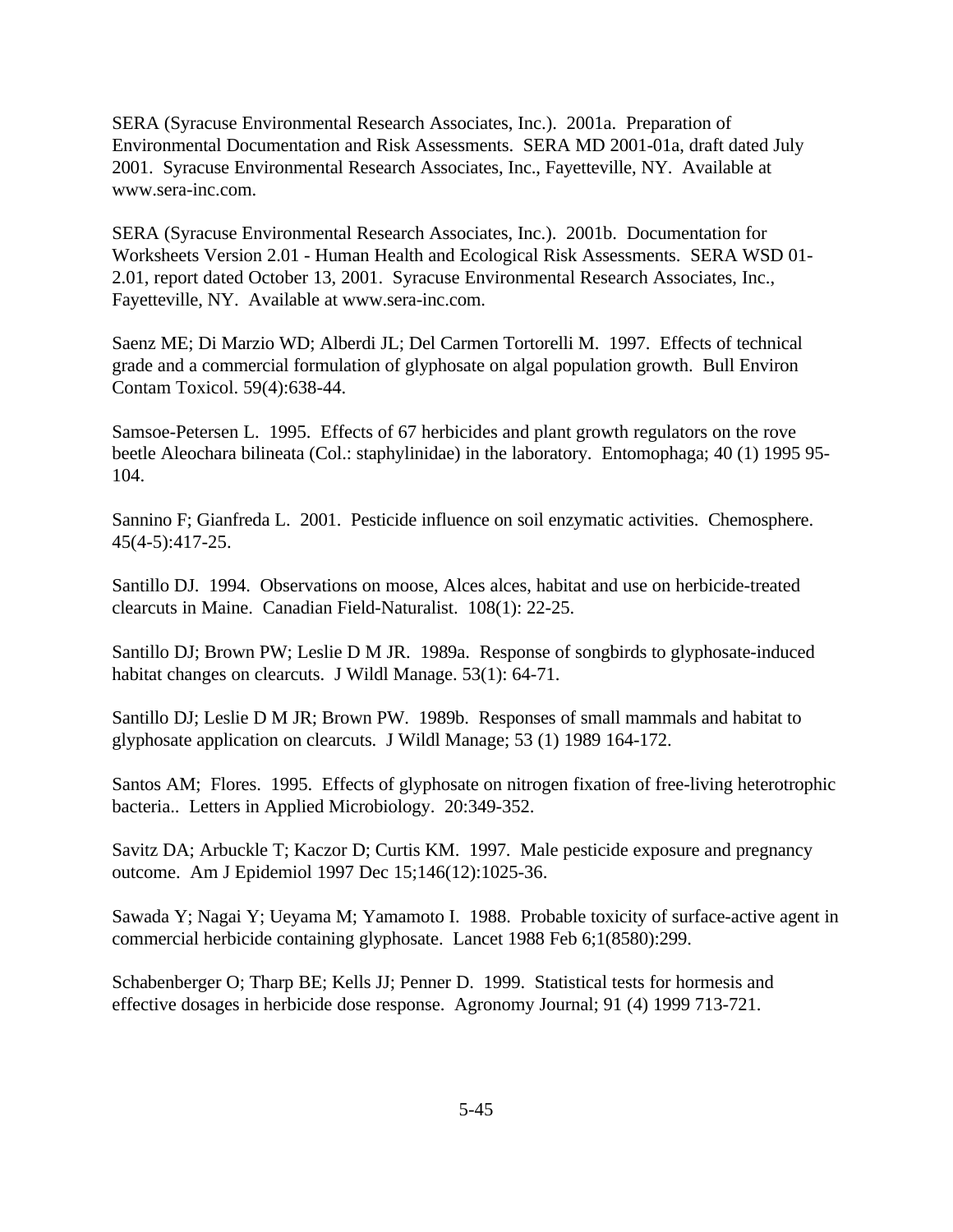Schiffman SS; Suggs MS; Abou Donia MB; Erickson RP; Nagle HT. 1995. Environmental pollutants alter taste responses in the gerbil. Pharmacol Biochem Behav 1995 Sep;52(1):189-94.

Schneider F; Edmiston S; Spencer J; Cowan C; Hernandez B; Orr M 1999.. 1999. Exposure of hand applicators to glyphosate in forest settings, 1995. HS-1764. 28 p.. Pesticide and Environmental Toxicology Section, Office of Environmental Health Hazard Assessment, CalEPA. December 1997. 19p..

Schonbrunn E; Eschenburg S; Shuttleworth WA; Schloss JV; Amrhein N; Evans JN; Kabsch W. 2001. Interaction of the herbicide glyphosate with its target enzyme 5-enolpyruvylshikimate 3 phosphate synthase in atomic detail. Proc Natl Acad Sci U S a 2001 Feb 13;98(4):1376-80.

Schonherr J. 2002. A mechanistic analysis of penetration of glyphosate salts across astomatous cuticular membranes. Pest Manag Sci. 58(4):343-51.

Schrader KK; De Regt MQ; Tidwell PD; Tucker CS; Duke SO. 1998. Compounds with selective toxicity towards the off-flavor metabolite-producing cyanobacterium oscillatoria cf. chalybea. Aquaculture; 163 (1-2) 1998 85-99.

Schroeder RE; Hogan GK. 1981. A Three-generation Reproduction Study with Glyphosate in Rats: Project No. 77-2063.. (Unpublished study received Sep 22, 1981 under 524-308; prepared by Bio/dynamics, Inc., submitted by Monsanto Co., Washington, D.C.; CDL:245909-A). MRID 00081674.

Schuette J. 1998. Environmental fate of glyphosate. 13 pages.. California EPA, Environmental Monitoring and Pest Managment.

Schuytema GS; Nebeker AV; Griffis WL. 1994. Effects of dietary exposure to forest pesticides on the brown garden snail helix aspersa mueller. Archives Environmental Contamination Toxicology. 26(1): 23-28.

Schweinsberg F; Abke W; Rieth K; Rohmann U; Zullei-Seibert N. 1999. Herbicide use on railway tracks for safety reasons in germany?. Toxicol Lett 1999 Jun 30;107(1-3):201-5.

Segawa R; Bradley A; Lee P; Tran D; Hsu J; White J; Goh KS. 1997. Residues of forestry herbicides in plants of importance to California native americans. Bulletin of Environmental Contamination and Toxicology; 59 (4) 1997 556-563.

Selvapandiyan A; Majumder K; Fattah FA; Ahmad S; Arora N; Bhatnagar RK. 1995. Point mutation of a conserved arginine (104) to lysine introduces hypersensitivity to inhibition by glyphosate in the 5-enolpyruvylshikimate-3-phosphate synthase of bacillus subtilis. Febs Lett 1995 Oct 30;374(2):253-6.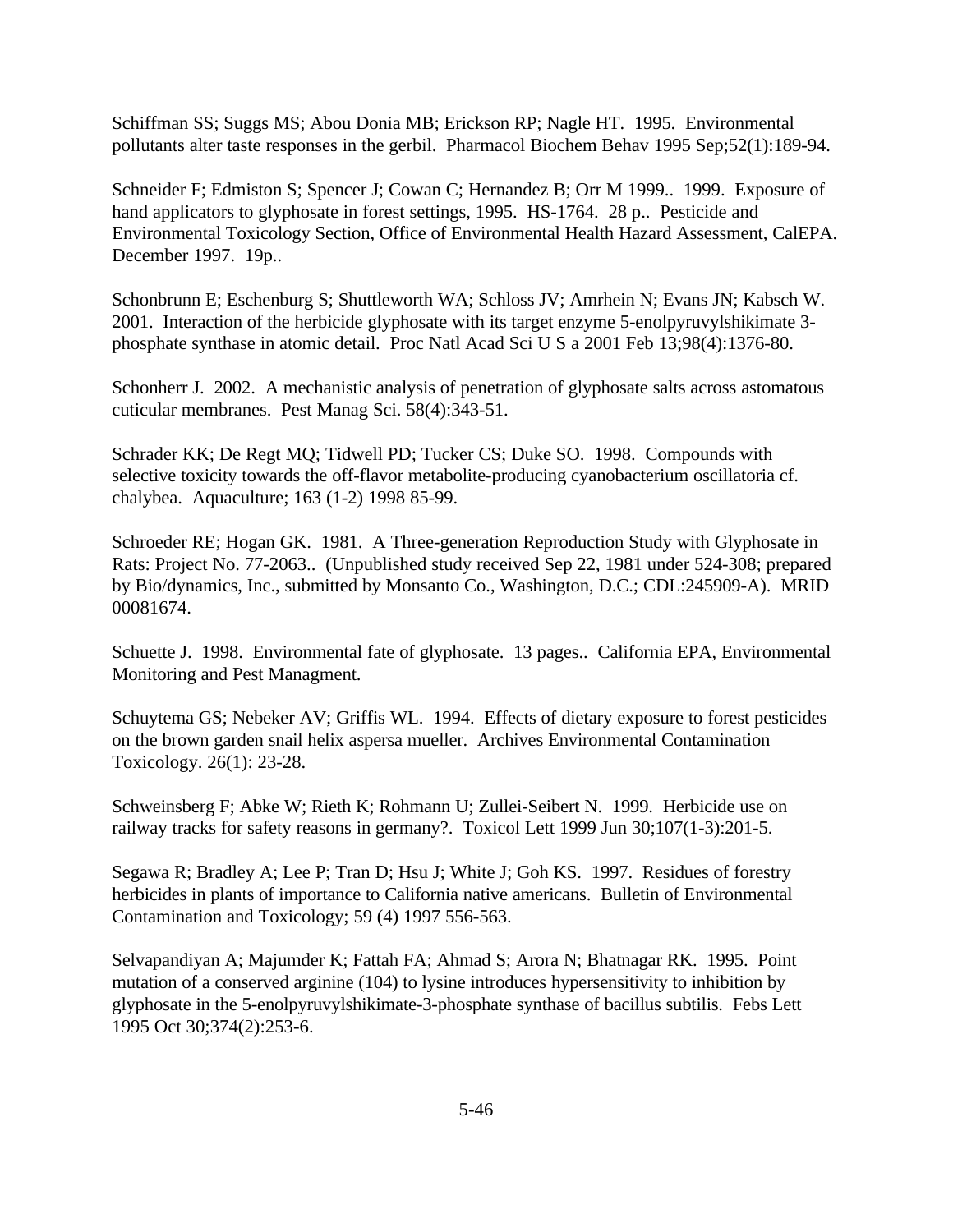Servizi JA; Gordon RW; Martens DW. 1987. Acute toxicity of Garlon 4 and Roundup herbicides to salmon, daphnia, and trout. Bull Environ Contam Toxicol. 39(1): 15-22.

Shinabarger DL; Braymer HD. 1986. Glyphosate catabolism by Pseudomonas sp. strain pg2982. J Bacteriol 1986 Nov;168(2):702-7.

Shirai N; Momma K; Ozawa S; Hashimoto W; Kito M; Utsumi S; Murata K. 1998. Safety assessment of genetically engineered food: detection and monitoring of glyphosate-tolerant soybeans. Biosci Biotechnol Biochem 1998 Jul;62(7):1461-4.

Shuma JM; Quick WA; Raju M VS; Hsiao AI. 1995. Germination of seeds from plants of avena fatua l. treated with glyphosate. Weed Research; 35 (4) 1995 249-255.

Sidhu SS; Chakravarty P. 1990. Effect of selected forestry herbicides on ectomycorrhizal development and seedling growth of lodgepole pine and white spruce under controlled and field environment. Eur J for Pathol; 20 (2) 1990 77-94.

Siltanen H; Rosenberg C; Raatikainen M; Raatikainen T. 1981. Triclopyr, glyphosate and phenoxyherbicide residues in cowberries, bilberries and lichen. Bull Environ Contam Toxicol. 27(5): 731-7.

Simenstad CA; Cordell JR; Tear L; Weitkamp LA; Paveglio FL; Kilbride KM; Fresh KL; Grue CE. 1996. Use of rodeo and X-77 spreader to control smooth cordgrass (Spartina alterniflora) in a southwestern washington estuary: 2. Effects on benthic microflora and invertebrates. Environmental Toxicology and Chemistry; 15 (6) 1996 969-978.

Singh BK; Shaner DL. 1998. Rapid determination of glyphosate injury to plants and identification of glyphosate-resistant plants. Weed Technology; 12 (3) 1998 527-530.

Singh S; Yadav N. 1978. Toxicity of Some Herbicides to Major Carp Fingerlings. Indian J. Ecol. 5(2):141-147. MRID 45088217.

Smith GR. 2001. Effects of acute exposure to a commercial formulation of glyphosate on the tadpoles of two species of anurans. Bull Environ Contam Toxicol. 67(4):483-8.

Smith AE; Aubin AJ. 1993. Degradation of 14C-glyphosate in Saskatchewan soils. Bull Environ Contam Toxicol 1993 Apr;50(4):499-505.

Smith EA; Oehme FW. 1992. The biological activity of glyphosate to plants and animals: a literature review. Vet Hum Toxicol 1992 Dec;34(6):531-43.

Smith NJ; Martin RC; St Croix RG. 1996. Levels of the herbicide glyphosate in well water. Bull Environ Contam Toxicol 1996 Nov;57(5):759-65.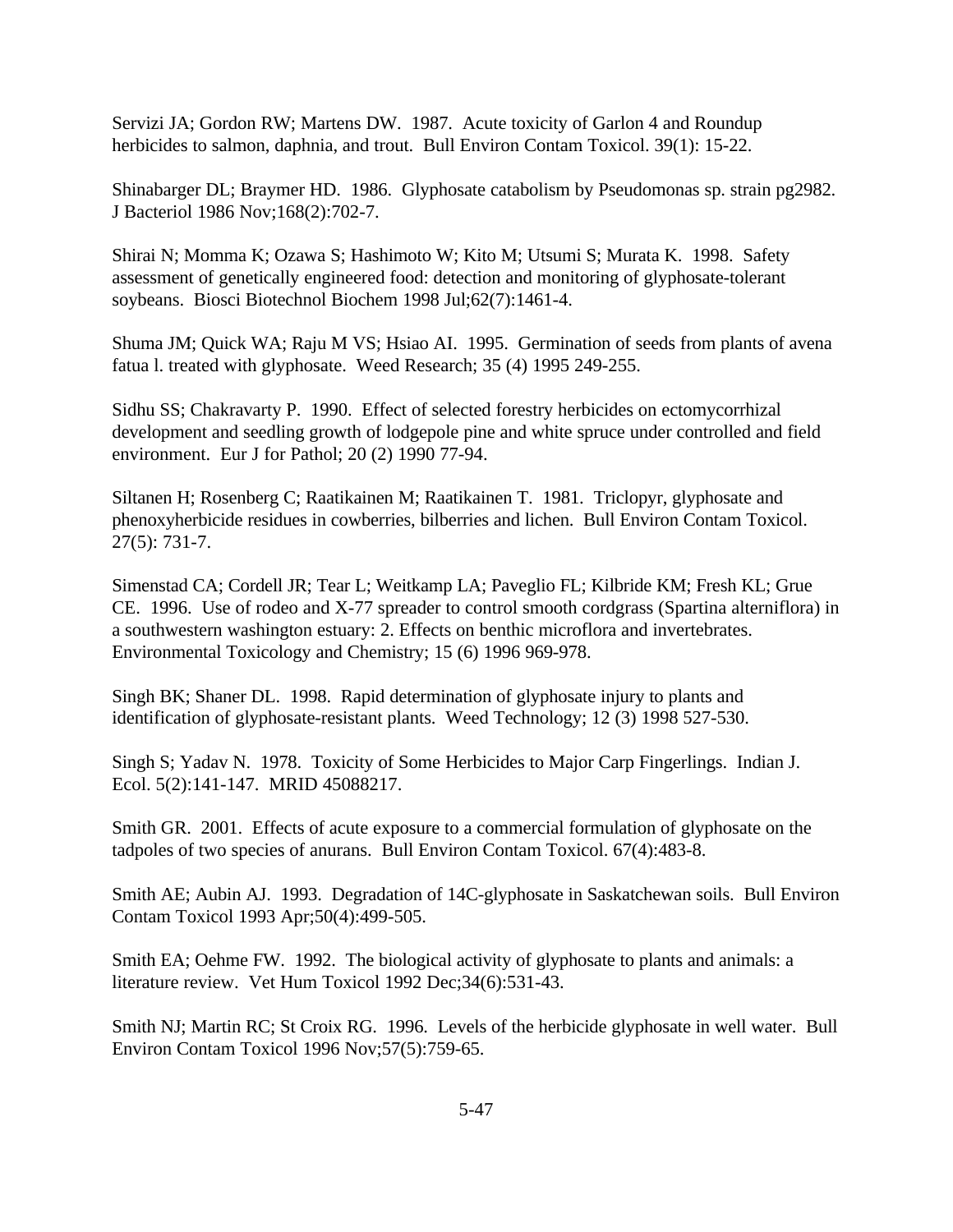Smith NJ; Martin RC; St Croix RG. 1996. Levels of the herbicide glyphosate in well water. Bulletin of Environmental Contamination and Toxicology; 57 (5) 1996 759-765.

Smith EA; Prues SL; Oehme FW. 1997. Environmental degradation of polyacrylamides. II. effects of environmental (Outdoor) exposure. Ecotoxicol Environ Saf 1997 Jun;37(1):76-91.

Smyth D; Kent S; Morris D; et al. 1995. Glyphosate Acid: Acute Toxicity to the Green Alga (Selenastrum capricornutum): Lab Project Number: BL5550/B: AB0503/B. Unpublished study prepared by Zeneca Limited. 24 p.. (Selenastrum capricornutum): Lab Project Number: BL5550/B: AB0503/B. Unpublished study prepared by Zeneca Limited. 24 p. MRID 44320637.

Smyth D; Kent S; Morris D; et al. 1996a. Glyphosate Acid: Acute Toxicity to Duckweed (Lemna gibba): Lab Project Number: BL5662/B: AB0503/L. Unpublished study prepared by Zeneca Limited. 24 p.. MRID 44320638.

Smyth D; Kent S; Morris D; et al. 1996b. Glyphosate Acid: Acute Toxicity to the Marine Alga (Sleletonema(sic) costatum): Lab Project Number: BL5684/B: AB0503/I. Unpublished study prepared by Zeneca Limited. 25 p.. MRID 44320640.

Smyth D; Kent S; Morris D; et al. 1996c. Glyphosate Acid: Toxicity to the Freshwater Diatom (Navicula pelliculosa): Lab Project Number: BL5673/B: AB0503/K. Unpublished study prepared by Zeneca Limited. 25 p.. MRID 44320641.

Smyth D; Shillabeer N; Morris D; et al. 1996d. Glyphosate Acid: Acute Toxicity to Blue-Green Alga (Anabaena flos-aquae): Lab Project Number: BL5698/B: AB0503/J. Unpublished study prepared by Zeneca Limited. 25 p.. MRID 44320639.

Smyth D; Kent S; Shillabeer N. 1997a. Glyphosate Trimesium: Toxicity to Duckweed (Lemna Gibba): Lab Project Number: AD0240/E. Unpublished study prepared by Zeneca Ltd. 24 p.. MRID 44578303.

Smyth D; Kent S; Shillabeer N. 1997b. Glyphosate Trimesium: Toxicty to the Marine Alga: Skeletonema costatum: Lab Project Number: AD0240/C. Unpublished study prepared by Zeneca Ltd. 25 p.. MRID 44578304.

Smyth D; Kent S; Shillabeer N. 1997c. Glyphosate Trimesium: Toxicity to the Blue-Green Alga: Anabaena flos-aquae: Lab Project Number: AD0240/B. Unpublished study prepared by Zeneca Ltd. 25 p.. MRID 44578305.

Smyth D; Kent S; Shillabeer N. 1997d. Glyphosate Trimesium: Toxicity to the freshwater diatom Navicula pelliculosa: Lab Project Number: AD0240/D. Unpublished study prepared by Zeneca Ltd. 25 p.. MRID 44578306.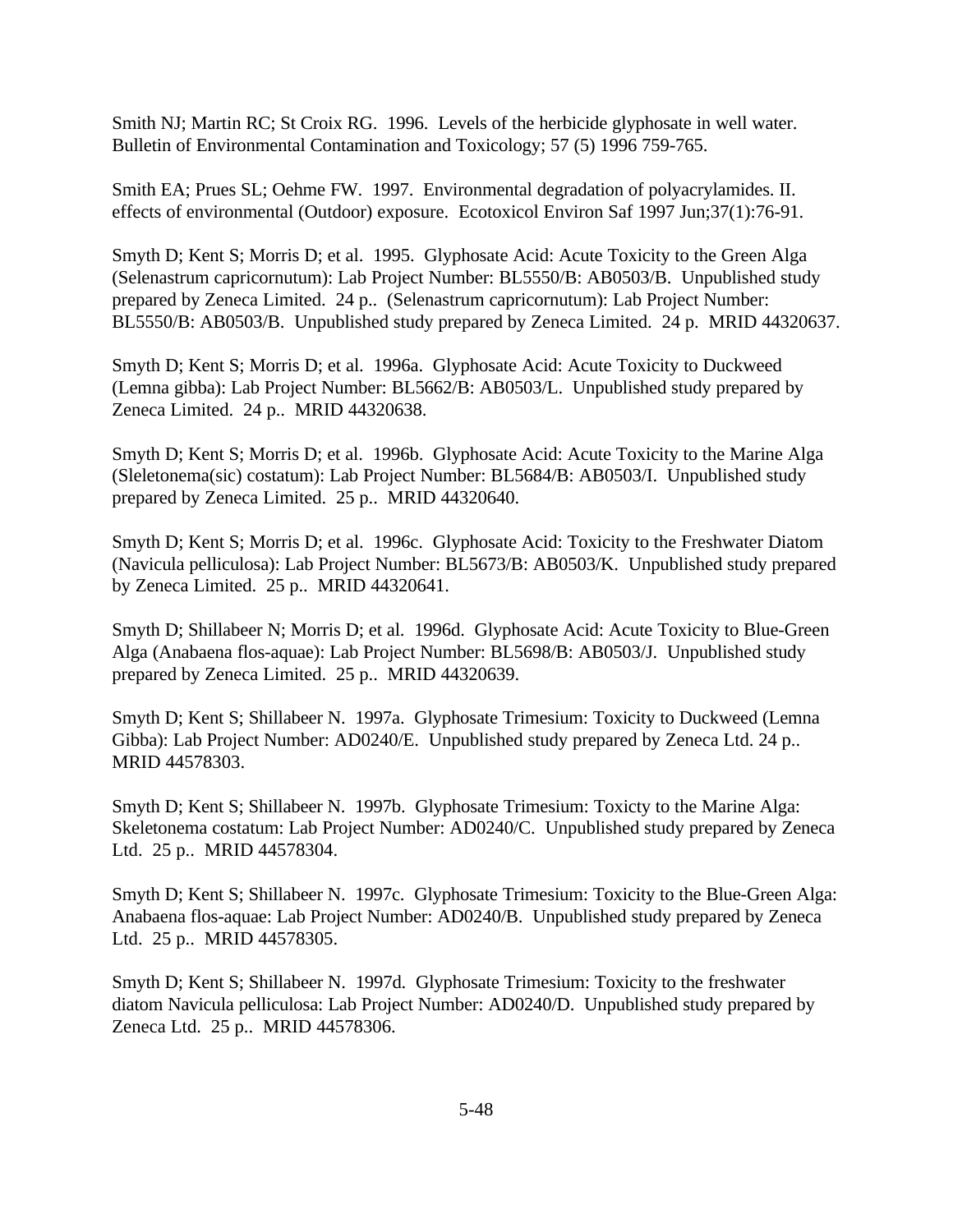Solberg KL; Higgins KF. 1993. Effects of glyphosate herbicide on cattails, invertebrates, and waterfowl in south dakota wetlands. Wildlife Society Bulletin. 21(3): 299-307.

Sorensen FW; Gregersen M. 1999. Rapid lethal intoxication caused by the herbicide glyphosatetrimesium (Touchdown). Hum Exp Toxicol 1999 Dec;18(12):735-7.

Springett JA; Gray R AJ. 1992. Effect of repeated low doses of biocides on the earthworm aporrectodea-caliginosa in laboratory culture. Soil Biol Biochem. 24 (12): 1739-1744.

Stasiak MA; Hofstra G; Payne NJ; Prasad R; Fletcher RA. 1991. Alterations of growth and shikimic acid levels by sublethal glyphosate applications on pin cherry and trembling aspen. Can J for Res; 21 (7) 1991 1086-1090.

Stebbins K; Brooks K. 1999a. Glyphosate IPA Salt (NAF-552): Acute Oral Toxicity Study in Fischer 344 Rats: Lab Project Number: 991048. Unpublished study prepared by The Dow Chemical Company. 41 p. {OPPTS 1100}. (NAF-552): Acute Oral Toxicity Study in Fischer 344 Rats: Lab Project Number: 991048. Unpublished study prepared by The Dow Chemical Company. 41 p. {OPPTS 1100}. MRID 44863401.

Stebbins K; Brooks K. 1999b. Glyphosate IPA Salt (NAF-552): Acute Dermal Toxicity Study in New Zealand White Rabbits: Lab Project Number: 991049. Unpublished study prepared by The Dow Chemical Company. 41 p. {OPPTS 870.1200}. (NAF-552): Acute Dermal Toxicity Study in New Zealand White Rabbits: Lab Project Number: 991049. Unpublished study prepared by The Dow Chemical Company. 41 p. {OPPTS 870.1200}. MRID 44863402.

Stebbins K; Brooks K. 1999c. Glyphosate IPA Salt (NAF-552): Acute Eye Irritation Study in New Zealand White Rabbits: Lab Project Number: 991052. Unpublished study prepared by The Dow Chemical Company. 16 p. {OPPTS 870.2400}. (NAF-552): Acute Eye Irritation Study in New Zealand White Rabbits: Lab Project Number: 991052. Unpublished study prepared by The Dow Chemical Company. 16 p. {OPPTS 870.2400}. MRID 44863404.

Stebbins K; Brooks K. 1999d. Glyphosate IPA Salt (NAF-552): Acute Dermal Irritation Study in New Zealand White Rabbits: Lab Project Number: 991051. Unpublished study prepared by The Dow Chemical Company. 15 p. {OPPTS 870.2500}. (NAF-552): Acute Dermal Irritation Study in New Zealand White Rabbits: Lab Project Number: 991051. Unpublished study prepared by The Dow Chemical Company. 15 p. {OPPTS 870.2500}. MRID 44863405.

Stebbins K; Brooks K. 1999e. Glyphosate IPA Salt (NAF-552): Dermal Sensitization Study in Hartley Albino Guinea Pigs: Lab Project Number: 991050. Unpublished study prepared by The Dow Chemical Company. 37 p. {OPPTS 870.2600}. (NAF-552): Dermal Sensitization Study in Hartley Albino Guinea Pigs: Lab Project Number: 991050. Unpublished study prepared by The Dow Chemical Company. 37 p. {OPPTS 870.2600}. MRID 44863406.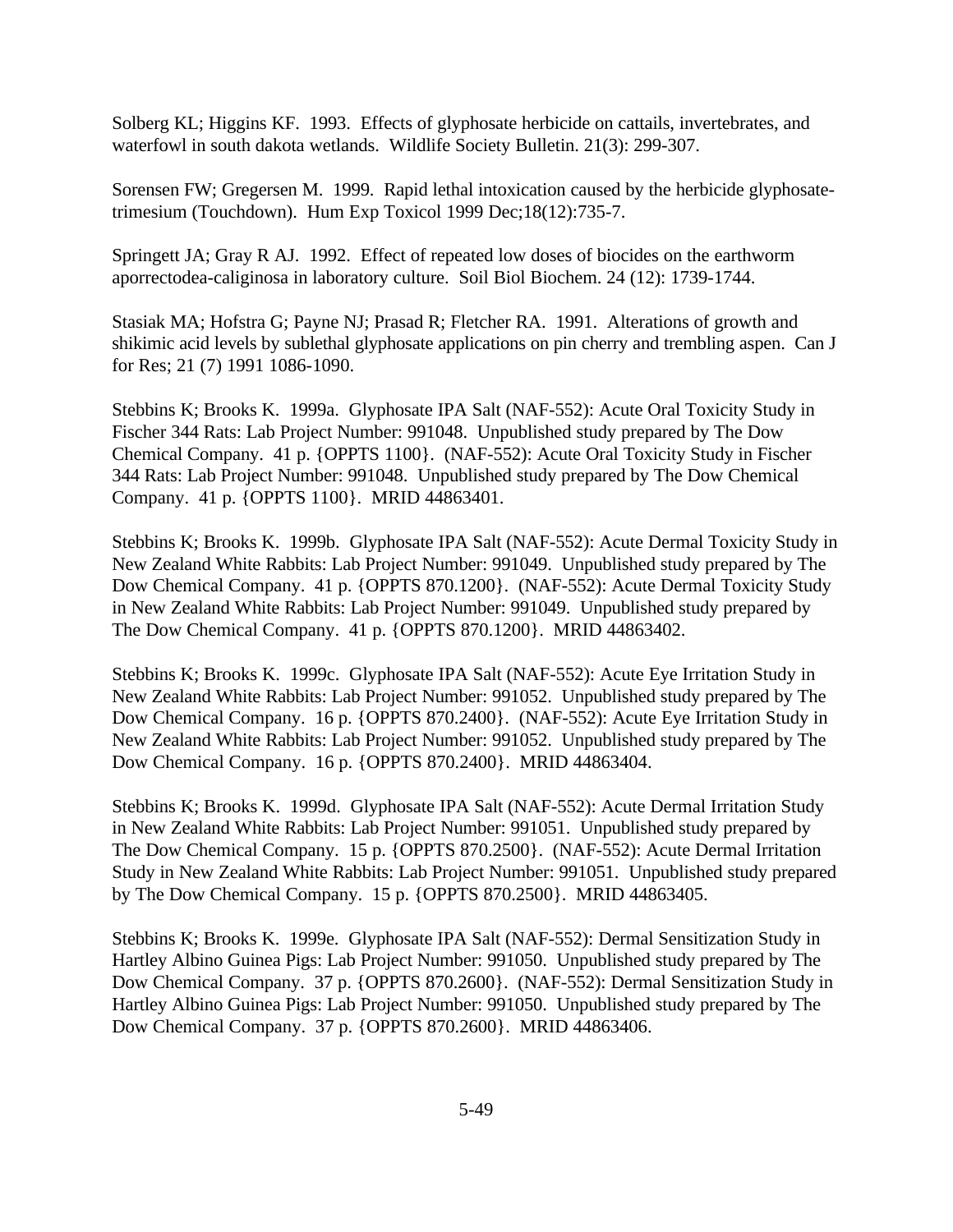Stebbins K; Brooks K. 1999f. Glyphosate IPA Salt (NAF-545): Dermal Sensitization Study in Hartley Albino Guinea Pigs: Lab Project Number: 991036. Unpublished study prepared by The Dow Chemical Company. 36 p. OPPTS 870.2600}. (NAF-545): Dermal Sensitization Study in Hartley Albino Guinea Pigs: Lab Project Number: 991036. Unpublished study prepared by The Dow Chemical Company. 36 p. OPPTS 870.2600}. MRID 44863806.

Stebbins K; Brooks K. 1999g. Glyphosate IPA Salt (NAF-546): Acute Oral Toxicity Study in Fischer 344 Rats: Lab Project Number: 991053. Unpublished study prepared by The Dow Chemical Company. 66 p. {OPPTS 870.1100}. (NAF-546): Acute Oral Toxicity Study in Fischer 344 Rats: Lab Project Number: 991053. Unpublished study prepared by The Dow Chemical Company. 66 p. {OPPTS 870.1100}. MRID 44918601.

Stebbins K; Brooks K. 1999h. Glyphosate IPA Salt (NAF-546): Acute Dermal Toxicity Study in New Zealand White Rabbits: Lab Project Number: 991054. Unpublished study prepared by The Dow Chemical Company. 41 p. {OPPTS 870.1200}. (NAF-546): Acute Dermal Toxicity Study in New Zealand White Rabbits: Lab Project Number: 991054. Unpublished study prepared by The Dow Chemical Company. 41 p. {OPPTS 870.1200}. MRID 44918602.

Stebbins K; Brooks K. 1999i. Glyphosate IPA Salt (NAF-546): Acute Dermal Irritation Study in New Zealand White Rabbits: Lab Project Number: 991056. Unpublished study prepared by The Dow Chemical Company. 15 p. {OPPTS 870.2500}. (NAF-546): Acute Dermal Irritation Study in New Zealand White Rabbits: Lab Project Number: 991056. Unpublished study prepared by The Dow Chemical Company. 15 p. {OPPTS 870.2500}. MRID 44918605.

Stebbins K; Brooks K. 1999j. Glyphosate IPA Salt (NAF-546): Dermal Sensitization Potential Study in Hartley Albino Guinea Pigs: Lab Project Number: 991055. Unpublished study prepared by The Dow Chemical Company. 37 p. {OPPTS 870.2600}. (NAF-546): Dermal Sensitization Potential Study in Hartley Albino Guinea Pigs: Lab Project Number: 991055. Unpublished study prepared by The Dow Chemical Company. 37 p. {OPPTS 870.2600}. MRID 44918606.

Steinmetz J. 1999. Magnitude of Glyphosate Residues in Alfalfa and Clover Raw Agricultural Commodities Following Broadcast Application of Roundup Ultra Herbicide: Lab Project Number: 97-63-R-3: MSL-14991: 1531. Unpublished study prepared by Monsanto Company. 510 p. {OPPT. MRID 45365401.

Stevens R. 1999. Summary of Physical/Chemical Properties: Self Certification Per EPA PR Notice 98-1: Glyfos AU Herbicide. Unpublished study prepared by Cheminova Agro A/S. 5 p. {OPPTS 830.6302, 830.6303, 830.6304, 830.6314, 830.63198, 830.7300}. MRID 45043201.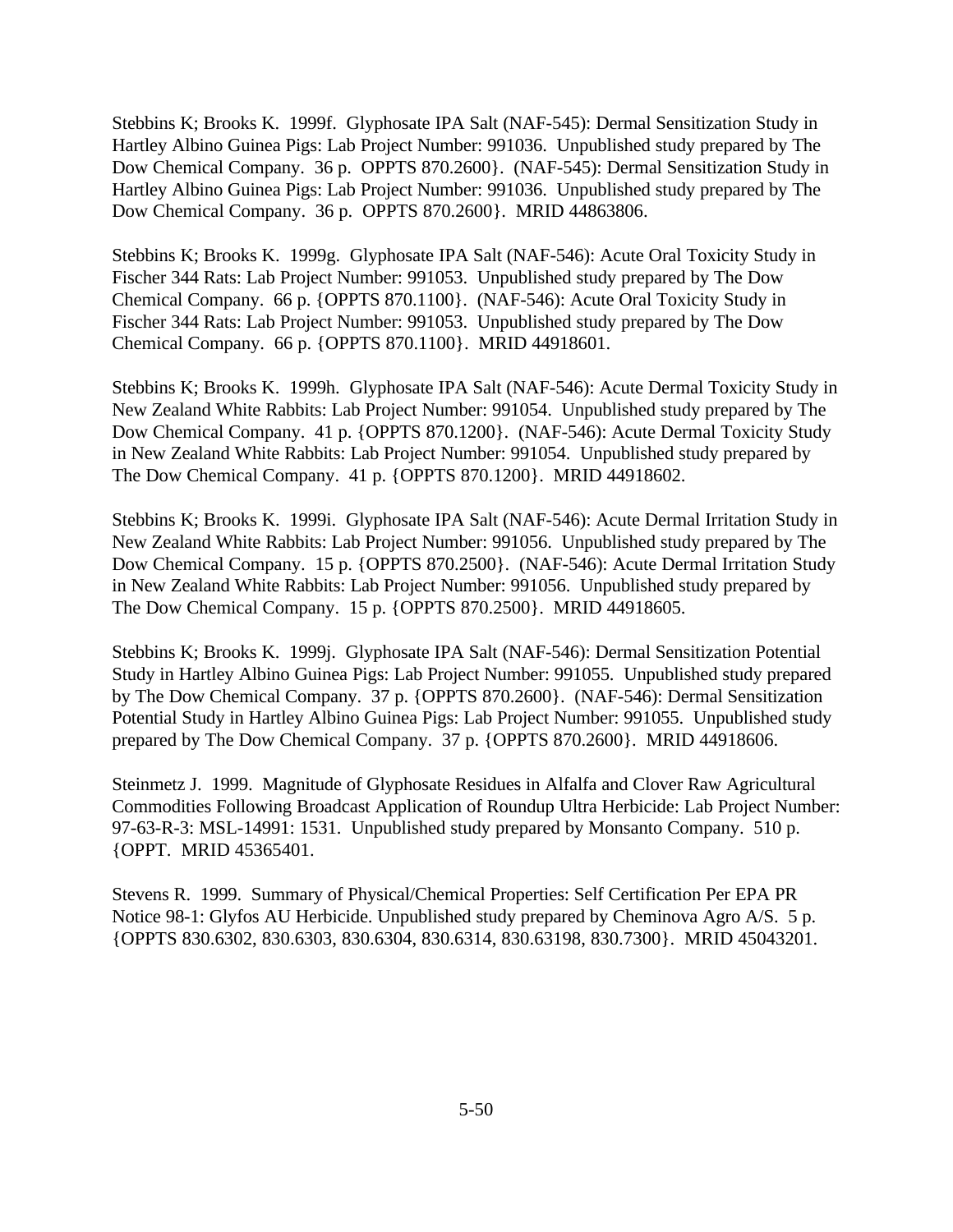Stevens R. 2000a. GLYFOS AU Herbicide (CHA 4509) Summary of Physical/Chemical Properties Self-Certification Per EPA PR Notice 98-1. Unpublished study prepared by Cheminova A/S. 5 p. {OPPTS 830.6302, 830.6303, 830.6304, 830.6314, 830.6315, 830.6316, 830.6317, 830.6319, 83. (CHA 4509) Summary of Physical/Chemical Properties Self-Certification Per EPA PR Notice 98-1. Unpublished study prepared by Cheminova A/S. 5 p. {OPPTS 830.6302, 830.6303, 830.6304, 830.6314, 830.6315, 830.6316, 830.6317, 830.6319, 830.6320, 830.7000, 83.

Stevens R. 2000b. GLYFOS AU Herbicide (CHA 4509): Description of Formulation Process Discussion of the Formation of Impurities. Unpublished study prepared by Cheminova A/S. 7 p. {OPPTS 830.1650, 830.1670}. (CHA 4509): Description of Formulation Process Discussion of the Formation of Impurities. Unpublished study prepared by Cheminova A/S. 7 p. {OPPTS 830.1650, 830.1670}. MRID 45181303.

Stevens R. 2000c. GLYFOS AU Herbicide (CHA 4509): Description of Formulation Process Discussion of the Formation of Impurities. Unpublished study prepared by Cheminova A/S. 7 p. {OPPTS 830.1650, 830.1670}. (CHA 4509): Description of Formulation Process Discussion of the Formation of Impurities. Unpublished study prepared by Cheminova A/S. 7 p. {OPPTS 830.1650, 830.1670}. MRID 45181303.

Stone JF; Hanna M; Guo C; Imerman P. 2001. Protective headgear for midwestern agriculture: a limited wear study. J Environ Health 2001 Mar;63(7):13-9, 21.

Stout L. 1991. One Month Study of AMPA Administered by Capsule to Beagle Dogs: Lab Project Number: 90074: ML/90/186: 1251. Unpublished study prepared by Monsanto Environmental Health Lab. 154 p.. MRID 43334701.

Stratton GW; Stewart KE. 1991. Effects of the herbicide glyphosate on nitrogen cycling in an acid forest soil. Water Air Soil Pollut; 60 (3-4) 1991 231-248.

Stratton GW; Stewart KE. 1992. Glyphosate effects on microbial biomass in a coniferous forest soil. Environ Toxicol Water Qual. 7(3): 223-236.

Street R. 1982. Letter sent to R. Taylor dated Jul 6, 1982: Roundup herbicide: Addendum to pathology report for a three- generation reproduction study in rats with glyphosate.. (Unpublished study received Jul 7, 1982 under 524-308; submitted by Monsanto Co., Washington, DC; CDL:247793-A). MRID 00105995.

Strek G; Spaan WP. 1997. Wind erosion control with crop residues in the Sahel. Soil Sci Soc Am J. 61(3): 911-917.

Strek G; Stein A. 1997. Mapping wind-blown mass transport by modeling variability in space and time. Soil Sci Soc Am. J. 61(1): 232-239.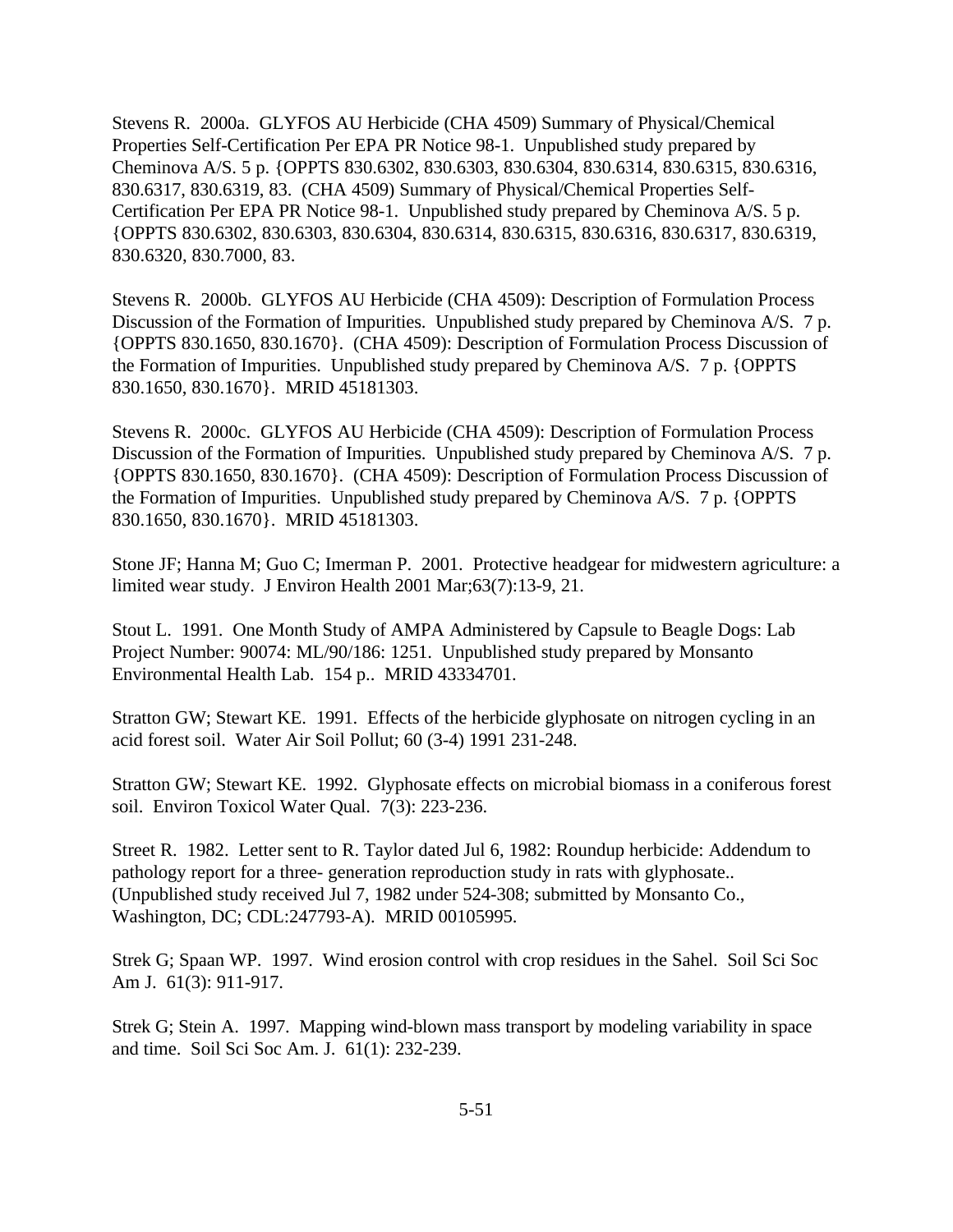Sudo K; Kiuchi N; Mizuyama K; Tai T; Yamashite M. 1987. The corrosive effect of Roundup on the stomach and small intestine of dosg [abstract]. Gekkan Yakuji. 29:13. (Cited in Talbot et al. 1991)..

Sullivan TP. 1990. Influence of forest herbicide on deer mouse and Oregon vole population dynamics. J Wildl Manage. 54(4): 566-576.

Sullivan DS; Sullivan TP; Bisalputra T. 1981. Effects of Roundup herbicide on diatom populations in the aquatic environment of a coastal forest. Bull Environ Contam Toxicol. 26(1): 91-6.

Sullivan TP; Sullivan DS; Lautenschlager RA; Wagner RG. 1997. Long-term influence of glyphosate herbicide on demography and diversity of small mammal communities in coastal coniferous forest. Northwest Science; 71 (1) 1997 6-17.

Sullivan TP; Wagner RG; Pitt DG; Lautenschlager RA; Chen DG. 1998a. Changes in diversity of plant and small mammal communities after herbicide application in sub-boreal spruce forest. Canadian Journal of Forest Research; 28 (2) 1998 168-177.

Sullivan TP; Sulivan DS; Hogue EJ; Lautenschlager RA; Wagner RG. 1998b. Population dynamics of small mammals in relation to vegetation management in orchard agroecosystems: compensatory responses in abundance and biomass\*. Crop Protection; 17 (1) 1998 1-11.

Sumpter JP. 1998. Xenoendocrine disruptors--environmental impacts. Toxicol Lett. 102/103: 337-42.

Sun F; Wong SS; Li GC. 1998. Evaluating the effect of fentin acetate and glyphosate on reproduction of scapholeberis kingi sars. Plant Protection Bulletin (taichung); 40 (1) 1998 73-79.

Sundaram A. 1990. Effect of a nalco-trol II on bioavailability of glyphosate in laboratory trials. J Environ Sci Health Part B Pestic Food Contam Agric Wastes; 25 (3) 1990 309-332.

Sundaram A; Sundaram K MS. 1997. Solubility products of six metal-glyphosate complexes in water and forestry soils, and their influence on glyphosate toxicity to plants. Journal of Environmental Science and Health Part b Pesticides Food Contaminants and Agricultural Wastes; 32 (4) 1997 583-598.

Sundaram A; Leung JW; Webster G RB; Nott R; Curry J; Sloane L. 1996. Effect of glycerol on spreading and drying of vision droplets containing Silwet l-77: Relevance to rainfastness and herbicidal activity of glyphosate on trembling aspen Populus tremuloides michx.). Journal of Environmental Science and Health Part b Pesticides Food Contaminants and Agricultural Wastes; 31 (4) 1996 901-912.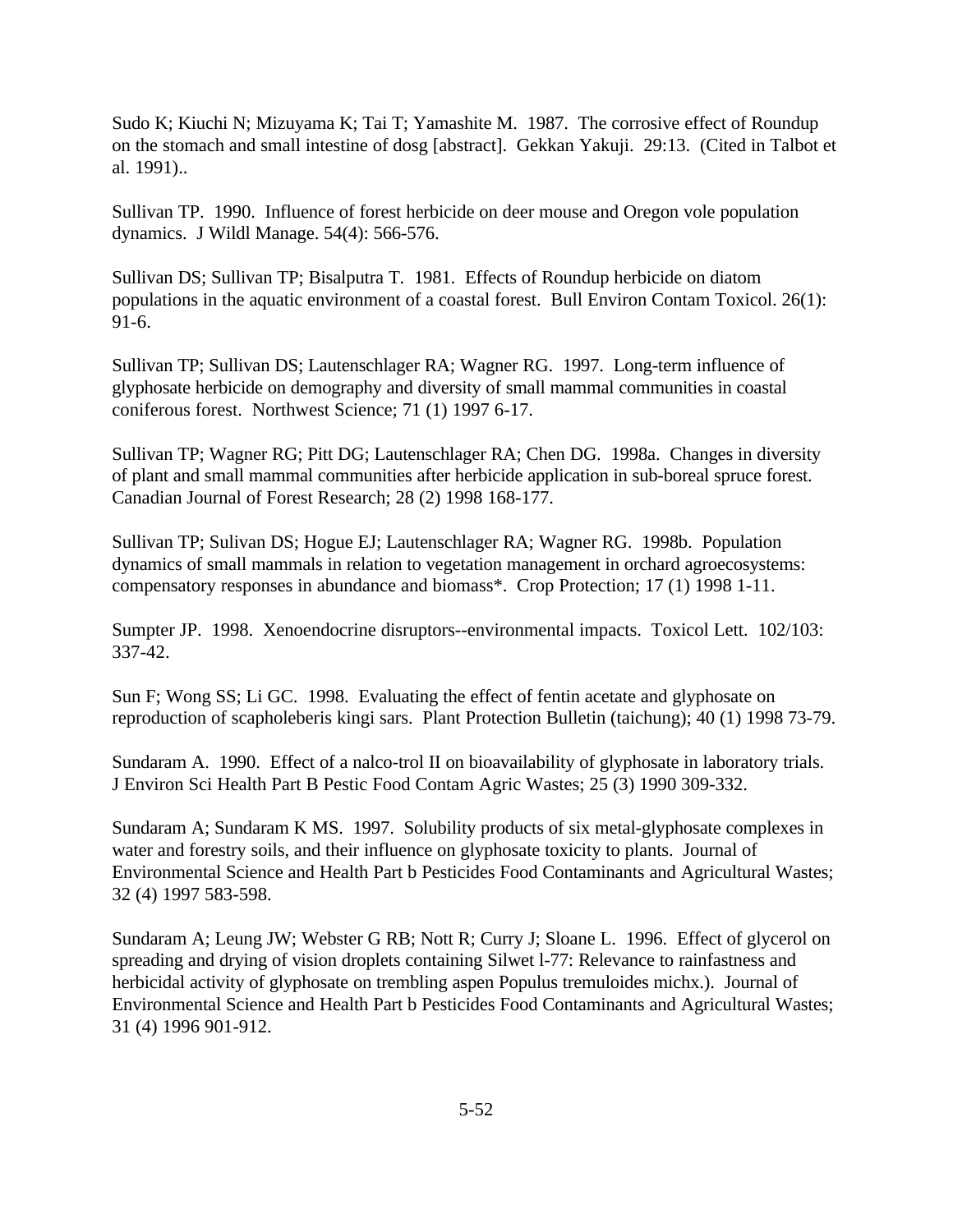Szarek J; Siwicki A; Andrzejewska A; Terech-Majewska E; Banaszkiewicz T. 2000. Effects of the herbicide Roundup on the ultrastructural pattern of hepatocytes in carp (Cyprinus carpio). Mar Environ Res. 50(1-5):263-6.

Tai T; Yamishita M. 19??a. The Effect of Roundup on the Isolated Rat Cardiac Muscles. Unpublished study prepared by University of Tsukuba and The Ministry of Labour. (Japan). 17 p. MRID 43674201.

Tai T; Yamishita M. 19??b. The Effect of Roundup to the Coronary Artery on the Perfused Rat Heart. Unpublished study prepared by University of Tsukuba and Ministry of Labor. (Japan). 17 p. MRID 43674202.

Tai T; Yamashita M; Wakimori H. 1994a. The 5th World Congress of the World Federation of Associations of Clinical Toxicology Centers & Poison Control Centers: Abstract Book: The Effects of Roundup on the Isolated Rat Cardiac Muscles: (Summary): Lab Project Number: G11.. Unpublished study prep(Japan); University of Tsukuba; and Monsanto Japan Ltd. 2 p. MRID 43673901.

Tai T; Yamashita M; Wakimori H. 1994b. The 5th World Congress of the World Federation of Associations of Clinical Toxicology Centers & Poison Control Centers: Abstract Book: The Effects of Roundup to the Coronary Artery on the Perfused Rat Heart: (Summary): Lab Project Number: G12. Unpublish. (Japan); University of Tsukuba; and Monsanto Japan Ltd. 2 p. MRID 43673902.

Tai T; Tamashita M; Wakimori H.. 1996. No title provided.. Jpn. J. Toxicol. 3:63. (Cited in Martinez and Brown 1991).

Talbot AR; Shiaw M-H; Huang J-S; Yang S-F; Goo T-S; Wang S-H; Chen C-L; Sanford TR. 1991. Acute poisoning with a glyphosate-surfactant herbicide (Round-up): A review of 93 cases. Hum Exp Toxicol; 10 (1) 1991 1-8.

Tate TM; Spurlock JO; Christian FA. 1997. Effect of glyphosate on the development of Pseudosuccinea columella snails. Archives of Environmental Contamination and Toxicology; 33 (3) 1997 286-289.

Tate TM; Jackson RN; Christian FA. 2000. Effects of glyphosate and dalapon on total free amino acid profiles of Pseudosuccinea columella snails. Bull Environ Contam Toxicol 2000 Feb;64(2):258-62.

Taylor M. 1993. Product Chemistry Data to Support the Registration of MON-65005 Herbicide: Lab Project Number: 0469-93-5: MSL-12751: MSL-12911. Unpublished study prepared by Monsanto Co. 73 p.. MRID 43020901.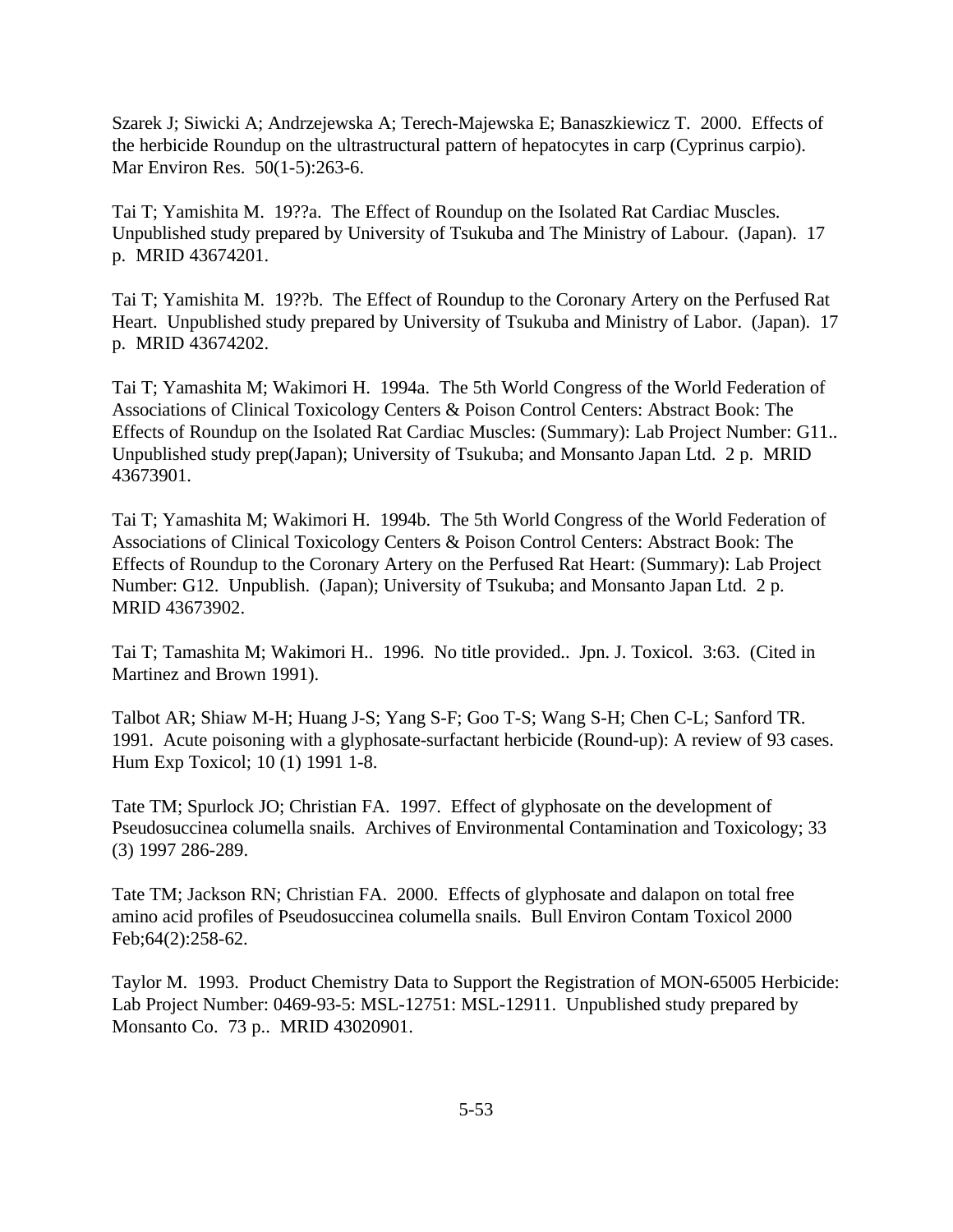Taylor M. 1994. Product Chemistry Data for MON 65005 Herbicide: Storage Stability and Corrosion Characteristics: Addendum: Lab Project Number: MSL-13618: 0469-93-5-D: MSL-12751.. Unpublished study prepared by The Agricultural Group of Monsanto Company. 26 p. MRID 43468601.

Temple WA; Smith NA. 1992. Glyphosate herbicide poisoning experience in New zealand. N Z Med J 1992 May 13;105(933):173-4.

Teske ME; Curbishley TB. 1990. Forest Service Aerial Spray Computer Model, FSCBF 4.0 User Manu. Continuum Dynamics, Inc, Princeton, NJ. CDI Report No. 90-06.

Teske ME; Bird SL; Esterly DM; Ray SL; Perry SG. 2001. A User's Guide for AgDRIFT 2.0: A Tiered Approach for the Assessment of Spray Drift. Continuum Dynamics, Inc. Public Use Version. C.D.I. Report No. 01-01. Available, with executable model at: http://www.agdrift.com/.

Texas Dept of Agriculture. 1992. Submission of a Report of the Investigation of a Complaint of Adverse Effects of Garlon 3A and Rodeo on Horses and Property in Accordance with FIFRA 6. 6(a)2 Requirements. Transmittal of 1 study. MRID 42305500.

Texas Dept of Agriculture. 1992. Report of an Investigation Concerning Alleged Adverse Effects of Garlon 3A and Rodeo on Horses and Property: Lab Project Number: 10-91-0075. Unpublished study. 31 p.. MRID 42305501.

Thelen KD; Jackson EP; Penner D. 1995a. The basis for the hard-water antagonism of glyphosate activity. Weed Science; 43 (4) 1995 541-548.

Thelen KD; Jackson EP; Penner D. 1995b. Utility of nuclear magnetic resonance for determining the molecular influence of citric acid and an organosilicone adjuvant on glyphosate activity. Weed Science; 43 (4) 1995 566-571.

Thelen KD; Jackson EP; Penner D. 1995c. 2,4-D interactions with glyphosate and sodium bicarbonate. Weed Technology; 9 (2) 1995 301-305.

Thompson DG; Pitt DG; Buscarini T; Staznik B; Thomas DR; Kettela EG. 1994. Initial deposits and persistence of forest herbicide residues in sugar maple (Acer saccharum) foliage. Canadian Journal of Forest Research. 24(11): 2251-2262.

Thompson DG: Pitt DG; Buscarini TM; Staznik B; Thomas DR. 2000. Comparative fate of glyphosate and triclopyr herbicides in the forest floor and mineral soil of an Acadian forest regeneration site. Canadian Journal of Forest Research. 30: 1808-1816..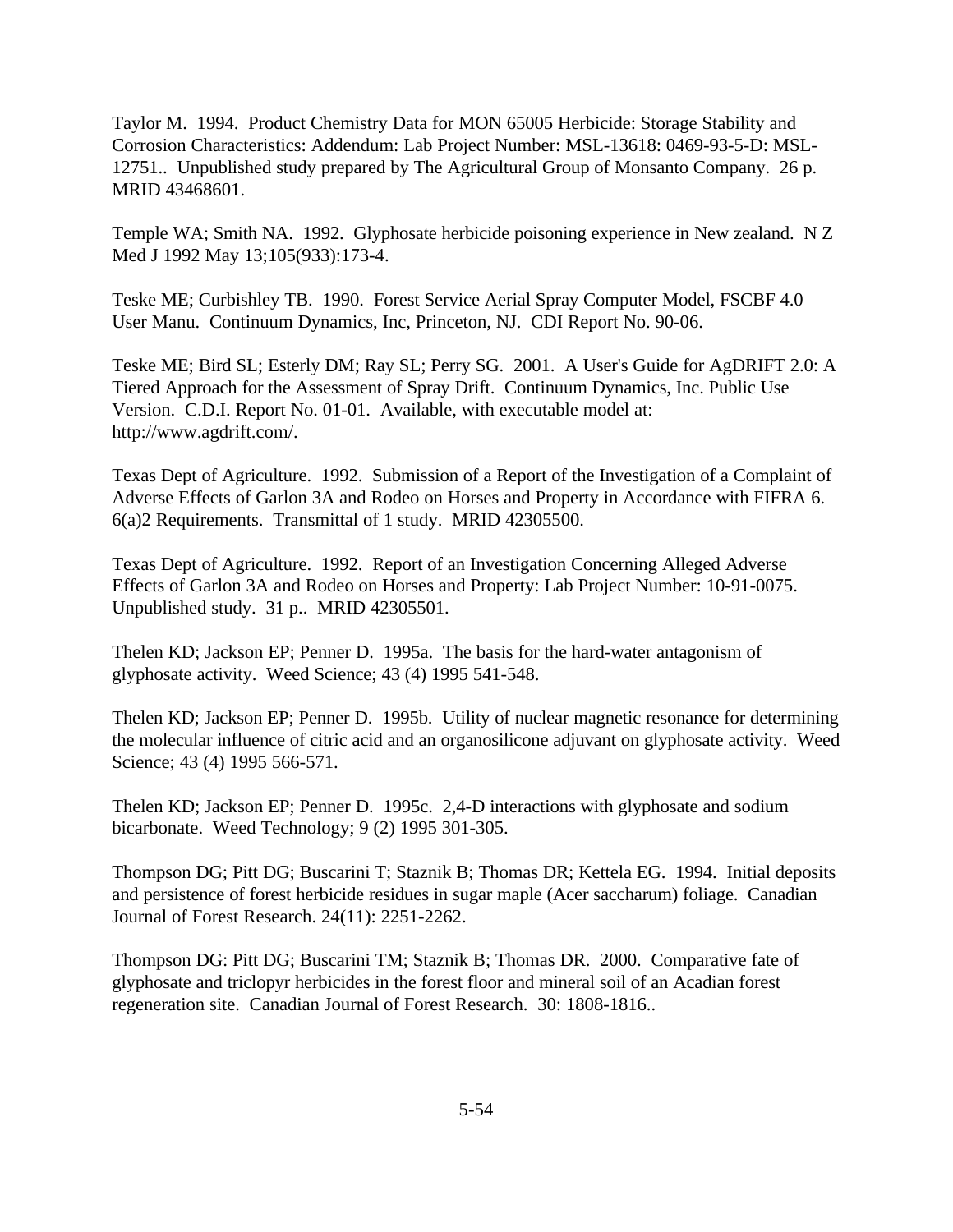Tominack RL; Yang GY; Tsai WJ; Chung HM; Deng JF. 1991. Taiwan national poison center survey of glyphosate--surfactant herbicide ingestions. J Toxicol Clin Toxicol 1991;29(1):91-109.

Tompkins E. 1991. 90-Day Oral (Capsule) Toxicity Study in Dogs with AMPA: Final Report: Lab Project Number: 50173: WI/90/354: 1251. Unpublished study prepared by WIL Research Labs., Inc. 670 p.. (Capsule) Toxicity Study in Dogs with AMPA: Final Report: Lab Project Number: 50173: WI/90/354: 1251. Unpublished study prepared by WIL Research Labs., Inc. 670 p. MRID 43334702.

Tompkins J. 2000. Herbicide Branch, OPP/TS. U.S. EPA. Undated Letter to Leslie Rubin,USDA/APHIS.. .

Tooby TE; Lucey J; Stott B. 1980. The tolerance of grass carp, Ctenopharyngodon idella val. to aquatic herbicides. J Fish Biol. 16(5): 591-597.

Torstensson NT; Lundgren LN; Stenstrom J. 1989. Influence of climatic and edaphic factors on persistence of glyphosate and 2,4-D in forest soils. Ecotoxicol Environ Saf 1989 Oct;18(2):230- 9.

Tria J. 1994. Vapor Pressure Determination for Isopropylamine-Glyphosate Salt: Lab Project Number: MSL/9762: 9762: 1276. Unpublished study prepared by Monsanto Agricultural Co. 27 p.. MRID 43434505.

Trumbo J. 2002. An assessment of the non-target aquatic impacts of the herbicide Rodeo and the surfactant R-11 when used to control purple loosestrife, Lythrum salicaria. California Department of Fish and Game, Office of Spill Prevention and Response, Administrative Report 02-011.

U.S. EPA, Integrated Risk Information System. 1990. IRIS Entry for Glyphosate. Originally posted on 09/01/1990. Available at www.epa.gov/iris/.

U.S. EPA, Integrated Risk Information System. 1992. IRISEntry for 1,4-Dioxane. IRIS Summary www.epa.gov/iris/.

U.S. EPA/ODW (U.S. Environmental Protection Agency, Office of Drinking Water). 1992. Drinking water criteria document for glyphosate. Us Epa, Office of Assistant Administrator, Washington, Dc Ntis/pb92-173392.

U.S. EPA/ODW (U.S. Environmental Protection Agency, Office of Drinking Water). 2002. Technical Factsheet on: GLYPHOSATE. Available at: www.epa.gov/OGWDR/dwh/tsoc/glyphosa.html.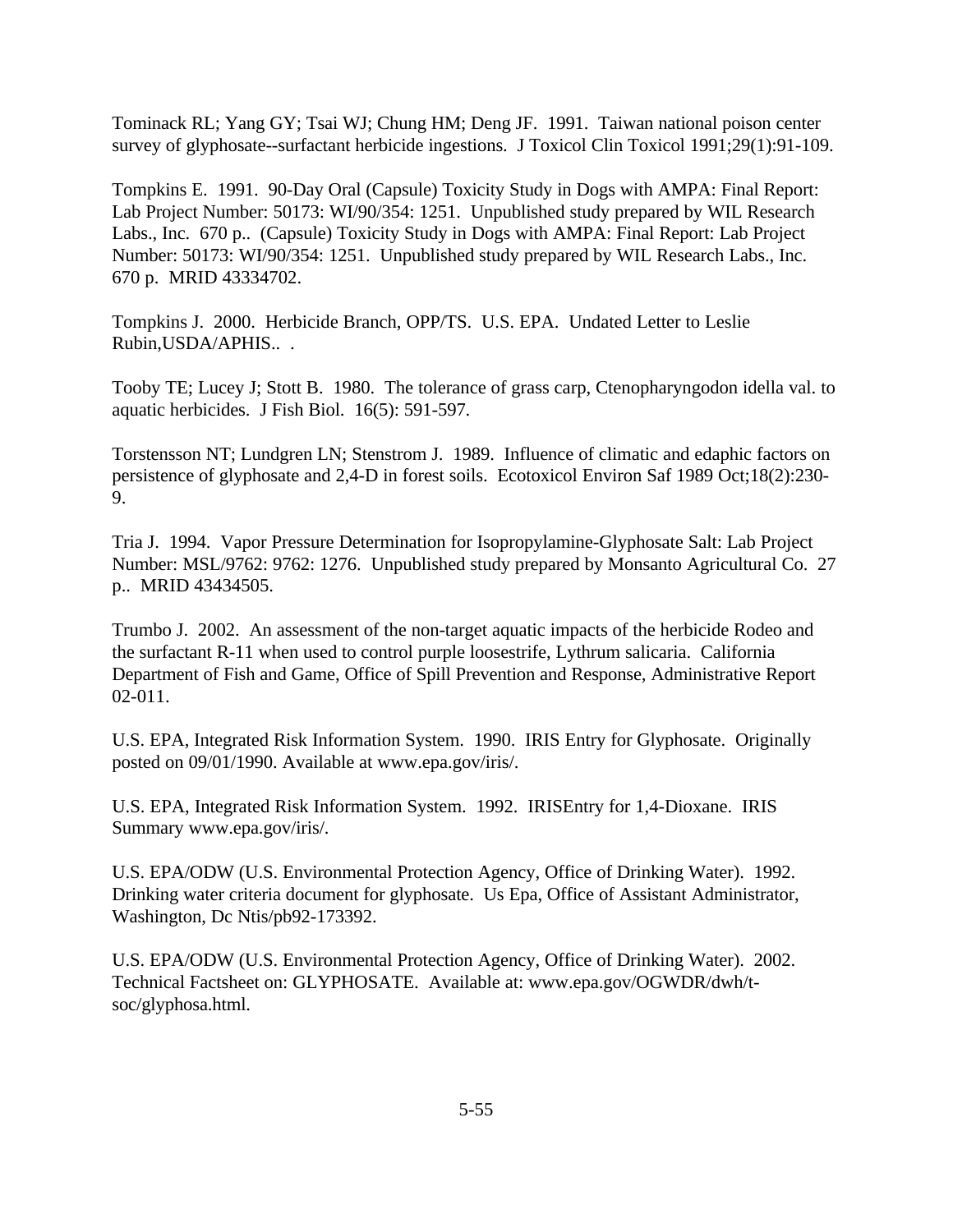U.S. EPA/OPP (U.S. Environmental Protection Agency/Office of Pesticide Programs). 1992. Pesticides in Ground Water Database - A compilation of Monitoring Studies: 1971-1981 National Summary. .

U.S. EPA/OPP (U.S. Environmental Protection Agency, Office of Pesticide Programs). 1993a. Health Effects Division's Chapter of the Reregistration Eligibility Document (RED) for Glyphosate, Case #0178. Document dated Jan 15, 1993..

U.S. EPA/OPP (U.S. Environmental Protection Agency, Office of Pesticide Programs). 1993b. Environmental Fate and Effects Division's Chapter for the Reregistration Eligibility Document (RED) for Glyphosate, Case #0178. Document dated May 27, 1993..

U.S. EPA/OPP (U.S. Environmental Protection Agency, Office of Pesticide Programs). 1993c. Reregistration Eligibility Decision (RED) for Glyphosate. EPA 738-R-93-014, dated September 1993.

U.S. EPA/OPP (U.S. Environmental Protection Agency/Office of Pesticide Programs). 2001. Lists of Inert Pesticide Ingredients. Http://www.epa.gov/opprd001/inerts/. Updated June 12, 2001. .

U.S. EPA/OPP (U.S. Environmental Protection Agency, Office of Pesticide Programs). 2002. Glyphosate: Pesticide Tolerances, 40 CFR Part 180. Federal Register. 67(188): 60934-60950.

U.S. EPA/ORD (U.S. Environmental Protection Agency/Office of Research and Development). 1989. Recommendations for and Documentation of Biological Values for use in Risk Assessment. U.S. EPA, Environmental Criteria and Assessment Office, Office of Health and Environmental Assessment, Cincinnati, OH. ECAO-CIN-554. [pagination not continuous].

U.S. EPA/ORD (U.S. Environmental Protection Agency/Office of Research and Development). 1992. Dermal Exposure Assessment: Principles and Applications. EPA/600/8-91/011B. Interim Report. Exposure Assessment Group, Office of Health and Environmental Assessment, Washington, DC.

U.S. EPA/ORD (U.S. Environmental Protection Agency/Office of Research and Development). 1993. Wildlife Exposure Factors Handbook. Volumes 1 and 2. EPA/600/R-93/187a,b. Pagination not continuous. Available NTIS: PB94-174778 and PB94-174779.

U.S. EPA/ORD (U.S. Environmental Protection Agency/Office of Research and Development). 1996. Exposure Factors Handbook. National Center for Environmental Assessment, U.S. EPA, Washington, DC. EPA/600/P-95/002Ba-c. Avail. NTIS: PB97-117683, 97-117691, PB97- 117709.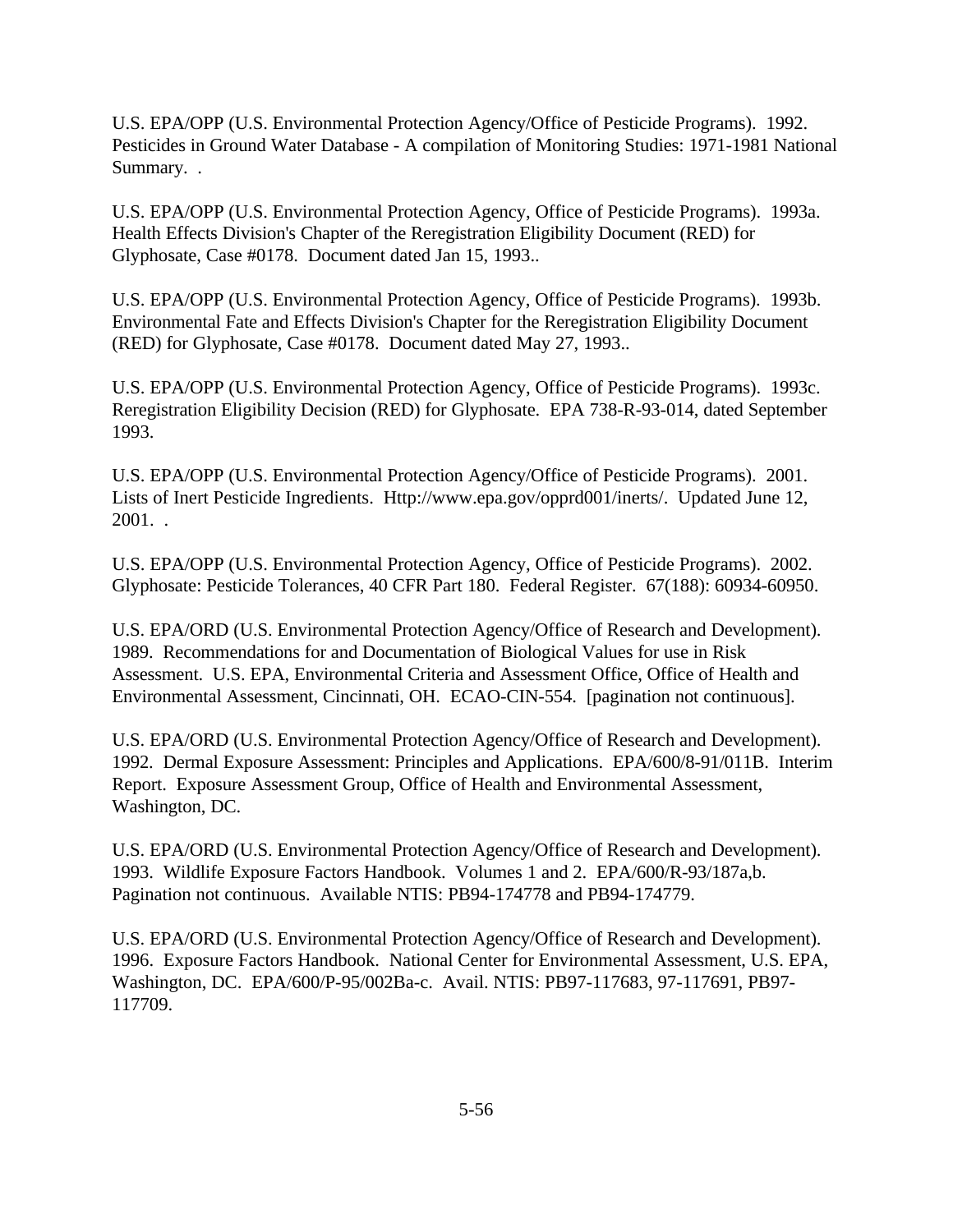U.S. EPA/ORD (U.S. Environmental Protection Agency/Office of Research and Development. 2000. Supplementary Guidance for Conducting Health Risk Assessment of Chemical Mixtures. Office of Research and Development, U.S. EPA, Washington, DC. EPA/630/R-00/002. Report dated August2000. Available at www.epa.gov/ncea.

U.S. EPA/PPTS (U.S. Environmental Protection Agency/Prevention, Pesticides, and Toxic Substances). 1998. Health Effects Test Guidelines. Available at www.epa.gov/OPPTS\_Harmonized/.

U.S. Weather Service. 1998. NWS Climate Tables, 1961-1990. http://www.nws.noaa.gov/climatex.shtml. Files downloaded on January 14, 1999.

USDA (U.S. Department of Agriculture). 1998. Cropland acreage, soil erosion, and installation of conservation buffer strips: preliminary estimates of the 1997 National Resource Inventory. http://www.nhq.nrcs.usda.gov/land /pubs/buffer1.html.

USDA/APHIS (U.S. Department of Agriculture Animal and Plant Health Inspection Service). 1993. Nontarget Risk Assessment for the MEDFLY Cooperative Eradication Program. USDA Animal and Plant Health Inspection Service. February 1993.

USDA/FS (U.S. Department of Agriculture/Forest Service). 1989a. Final Environmental Impact Statement: Vegetation Management in the Coastal Plain/Piedmont. Management Bulletin R8- MB-23, dated January, 1989. 1213 pp.

USDA/FS (U.S. Department of Agriculture/Forest Service). 1989b. Draft Environmental Impact Statement: Vegetation Management in the Ozark/Ouachita Mountains. Management Bulletin R8- MB-23, dated June, 1989. 499 pp.

USDA/FS (U.S. Department of Agriculture/Forest Service). 1989c. Final Environmental Impact Statement: Vegetation Management in the Appalachian Mountains. Management Bulletin R8- MB-38, dated July, 1989. 1104 pp.

USDA/FS (United States Department of Agriculture/Forest Service). 2002. Regional Reports of Pesticide Use on National Forest System Lands: Fiscal Year 2001.. Available at: www.fs.fed.us/foresthealth/pesticide/pur/reports.html.

USDA/FS (U.S. Department of Agriculture/Forest Service). 2002. Regional Reports of Pesticide Use on National Forest System Lands: Fiscal Year 2001. Available at: www.fs.fed.us/foresthealth/pesticide/pur/reports.html.

USGS (U.S. Geological Survey). 1998. USGA Annual Use Maps for Pesticides for 1992. Revised Oct. 23, 1998.. http://wwwdwatcm.wr.usgs.gov/pnsp/use92.html.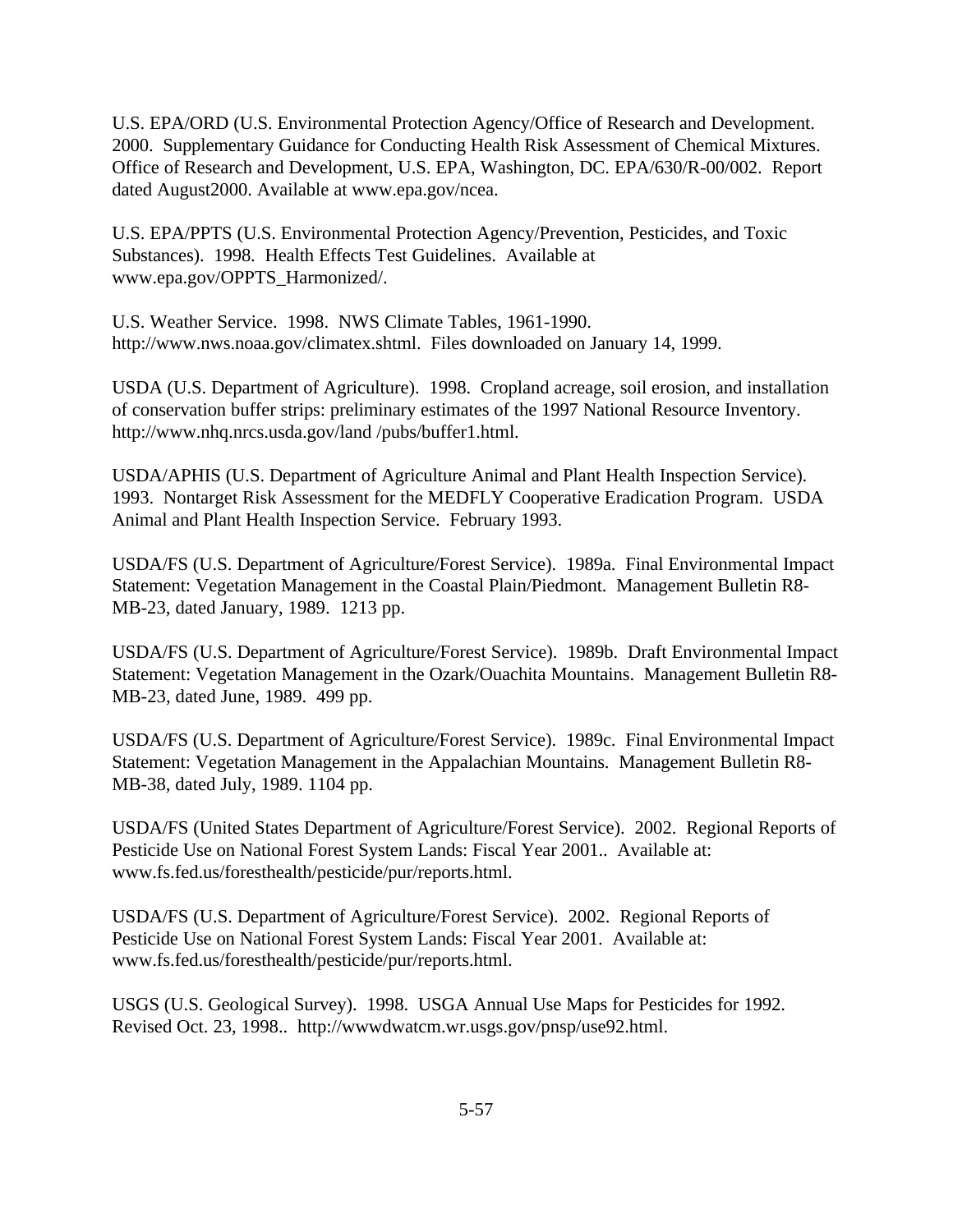USGA Annual Use Maps for Pesticides for 1992. 1998a. Revised Oct. 23, 1998. http://wwwdwatcm.wr.usgs.gov/pnsp/use92.html. .

USGS (U.S. Geological Survey). 1998b. Data on Pesticides in Surface and Ground Water of the United States. Results of the National Water Quality Assessment Program (NAWQA). Revised Oct. 23, 1998. http://wwwdwatcm.wr.usgs.gov/cppt/pns\_data/data.html.

Undabeytia T; Cheshire MV; Mcphail D. 1996. Interaction of the herbicide glyphosate with copper in humic complexes. Chemosphere; 32 (7) 1996 1245-1250.

Uotila M; Gullner G; Komives T. 1995. Induction of glutathione s-transferase activity and glutathione level in plants exposed to glyphosate. Physiologia Plantarum; 93 (4) 1995 689-694.

van Hemmen JJ. 1992. Agricultural pesticide exposure data bases for risk assessment. Rev Environ Contam Toxicol. 126:1-85.

Veiga F; Zapata JM; Fernandez Marcos ML; Alvarez E. 2001. Dynamics of glyphosate and aminomethylphosphonic acid in a forest soil in galicia, north-west spain. Sci Total Environ 2001 Apr 23;271(1-3):135-44.

Vigfusson NV; Vyse ER. 1980. The effect of the pesticides, dexon, captan and roundup, on sister-chromatid exchanges in human lymphocytes in vitro. Mutat Res. 79(1): 53-7.

Vigfusson NV; Vyse ER. 1980. The effect of the pesticides, dexon, captan, and roundup, on sister-chromatid exchanges in human lymphocytes in vitro. Mutat Res 79(1): 53-57 1980 (24 References).

Von Wiren-Lehr S; Komossa D; Glaessgen WE; Sandermann H JR; Scheunert I. 1997. Mineralization of (14c)glyphosate and its plant-associated residues in arable soils originating from different farming systems. Pesticide Science; 51 (4) 1997 436-442.

Vreeland JK; Servello FA; Griffith B. 1998. Effects of conifer release with glyphosate on summer forage abundance for deer in maine. Canadian Journal of Forest Research; 28 (10) 1998 1574-1578.

Vyse ER; Vigfusson NV. 1979. Pesticide induction of sister chromatid exchange in human lymphocytes in-vitro. Genetics; 92 (1 Suppl 1) 1979 S133-s134 (Cited in U.S. EPA 1992a).

WHO (World Health Organization). 1994. Environmental Health Criteria Environmental Health Criteria 159: Glyphosate, International Programme on Chemical Safety, Genevia, Switzerland. 177 pp. Available at http://www.inchem.org/pages/ehc.html.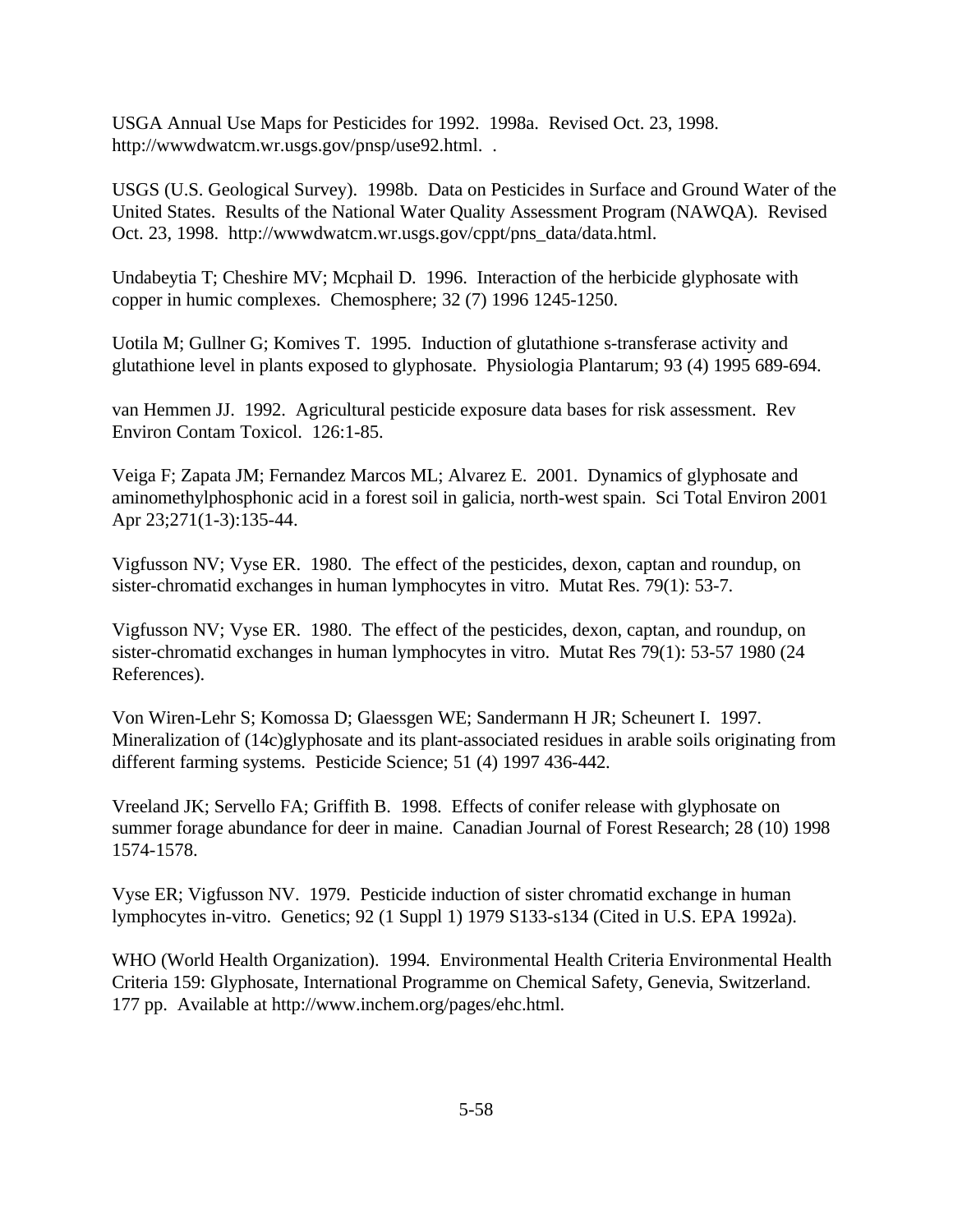WHO (World Health Organization). 1998. Aminomethylphosphonic acid (AMPA) Pesticide Residues in Food - 1997 Toxicological Evaluations. Available at http://www.inchem.org/documents/jmmpr/jmpmono/v097pr04.htm.

Wakasugi N; Kano S; Ikeda J.. 1987. he toxicity of the herbicide Roundup [abstract]. Gekkan Yakuji. 29:13. (Cited in Talbot et al. 1991).

Walsh LP; Mccormick C; Martin C; Stocco DM. 2000. Roundup inhibits steroidogenesis by disrupting steroidogenic acute regulatory (Star) protein expression. Environ Health Perspect 2000 Aug;108(8):769-76.

Wan MT; Moul DJ; Watts RG. 1987. Acute Toxicity to juvenil pacific salomids of Garlon 3A, Garlon 4, triclopyr, triclopyr ester, and their transformation products: 3,5,6-tirchloro-2-pyridinol and 2-methoxy-2,5,6-trichloropyridine. Bull Environ Contam Toxicol. 39: 721-728.

Wan MT; Watts RG; Moul DJ. 1989. Effects of different dilution water types on the acute toxicity to juvenile pacific salmonids and rainbow trout of glyphosate and its formulated products. Bull Environ Contam Toxicol. 43(3):378-85.

Wan MT; Watts RG; Moul DJ. 1991. Acute toxicity to juvenile pacific northwest salmonids of basacid blue nb755 and its mixture with formulated products of 2,4-D, glyphosate, and triclopyr. Bull Environ Contam Toxicol. 47(3): 471-8.

Wan MT; Watts RG; Moul DJ. 1992. Effects of different dilution water types on the acute toxicity to juvenile pacific salmon and rainbow trout of fluroxypyr formulated product xrm-5084. Bull Environ Contam Toxicol. 49(6): 914-21.

Wan MT; Rahe JE; Watts RG. 1998. A New technique for determining the sublethal toxicity of pesticides to the vesicular-arbuscular mycorrhizal fungus glomus intraradices. Environmental Toxicology and Chemistry; 17 (7) 1998 1421-1428.

Wang Y-S; Jaw C-G; Chen Y-L. 1994a. Accumulation of 2,4-D and glyphosate in fish and water hyacinth. Water Air and Soil Pollution; 74 (3-4) 1994 397-403.

Wang Y-S; Yen J-H; Hsieh Y-N; Chen Y-L. 1994b. Dissipation of 2,4-D glyphosate and paraquat in river water. Water Air and Soil Pollution; 72 (1-4) 1994 1-7.

Wardle DA; Parkinson D. 1990a. Influence of the herbicide glyphosate on soil microbial community structure. Plant Soil. 122(1): 29-38.

Wardle DA; Parkinson D. 1990b. Effects of three herbicides on soil microbial biomass and activity. Plant Soil. 122(1): 21-28.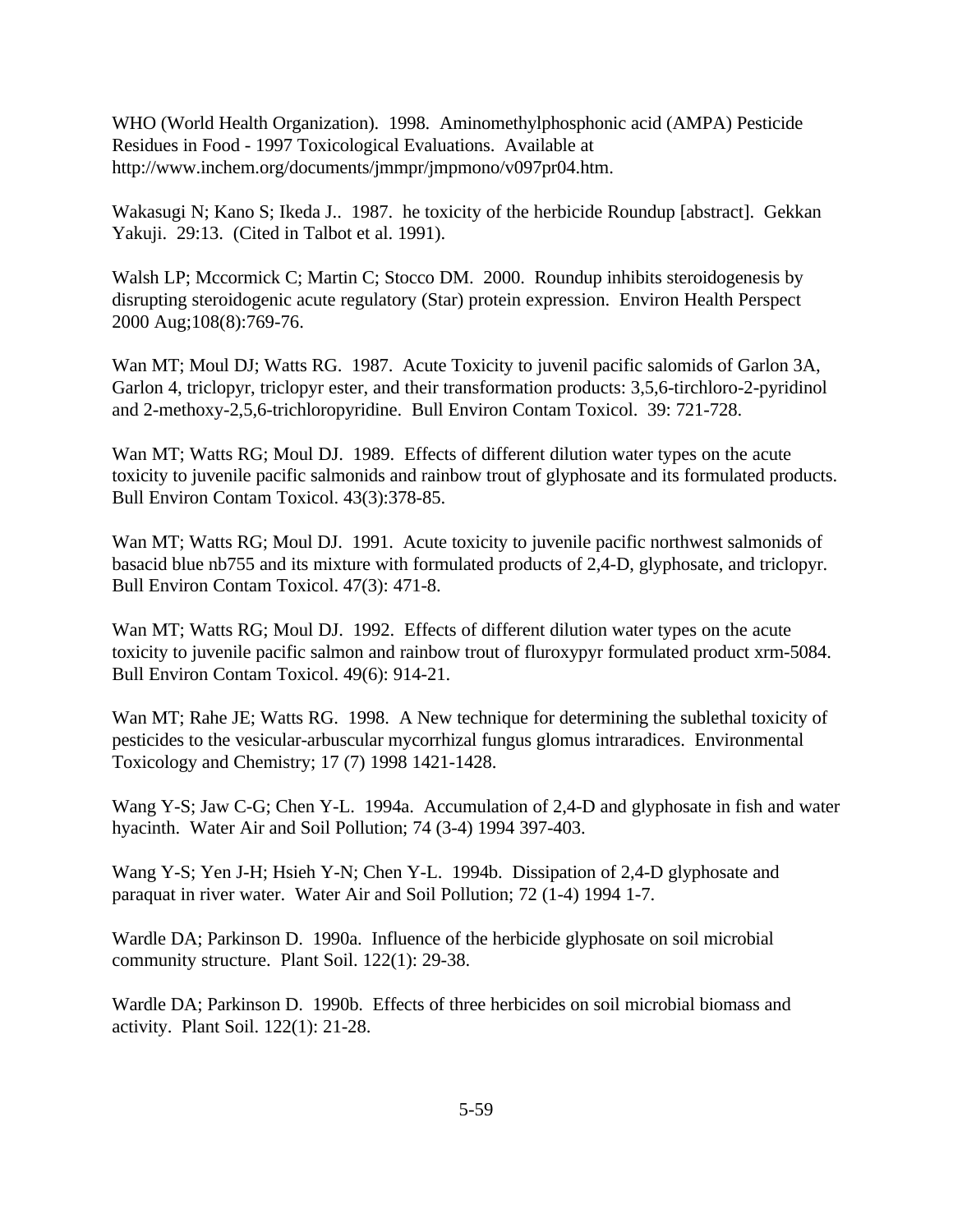Wardle DA; Parkinson D. 1991. Relative importance of the effect of 2,4-D, glyphosate, and environmental variables on the soil microbial biomass. Plant Soil. 134(2): 209-220.

Wardle DA; Parkinson D. 1992a. The influence of the herbicide glyphosate on interspecific interactions between four soil fungal species. Mycol Res. 96(3): 180-186.

Wardle DA; Parkinson D. 1992b. Influence of the herbicides 2 4-D and glyphosate on soil microbial biomass and activity, a field experiment. Soil Biol Biochem. 24 (2): 185-186.

Wardle DA; Nicholson KS; Rahman A. 1994. Influence of herbicide applications on the decomposition, microbial biomass, and microbial activity of pasture shoot and root litter. New Zealand Journal of Agricultural Research. 37 (1): 29-39.

Weber JB. 1991. Fate and behavior of herbicides in soils. Appl Plant Sci. 5(1): 27-41.

Weppelman R. 1991. Letter Sent to Office of Pesticide Programs, DP Desk dated December 9, 1991: Human exposure report for Accord Herbicide . Prepared by Monsanto Agricultural Co. 1 p.. MRID 42126701.

Weppelman R. 1992. Letter Sent to OPP dated May 5, 1992 from Roger Weppelman providing summaries of twenty aerial drift incidents involving Roundup and Accord herbicides. 5 p.. MRID 42317201.

Weppelman R. 1994. Letter Sent to Office of Pesticide Programs dated 5/9/94:. (English translation of doctoral thesis summarizing various human reactions to glyphosate). Prepared by Monsanto Agricultural Group. 14 p. MRID 43226801.

Weppelman R. 1998a. Testing Toxicity to Beneficial Arthoropods (sic) Predacious Mite-Typhlodromus pyri: (Roundup Ultra Herbicide):. Lab Project Number: 95 10 48 056. Unpublished study Prepared by Monsanto Company. 16p. MRID 44687501.

Weppleman R. 1998b. Testing Toxicity to Beneficial Arthoropods (sic) Cereal Aphid Parasitoid-Aphidius rhopalosiphi: (Roundup Ultra Herbicide):. Lab Project Number: 95 10 48 054: 080694. Unpublished study prepared by Monsanto Company. 17 p. MRID 44687401.

Wester RC; Melendres J; Sarason R; Mcmaster J; Maibach HI. 1991. Glyphosate skin binding, absorption, residual tissue distribution, and skin decontamination. Fundam Appl Toxicol 1991 May;16(4):725-32.

Wester RC; Melendres J; Serranzana S; Maibach HI. 1994. Time-response necessary in validation for extraction of pesticides from cloth patches used in field exposure studies. Arch Environ Contam Toxicol 1994 Aug;27(2):276-80.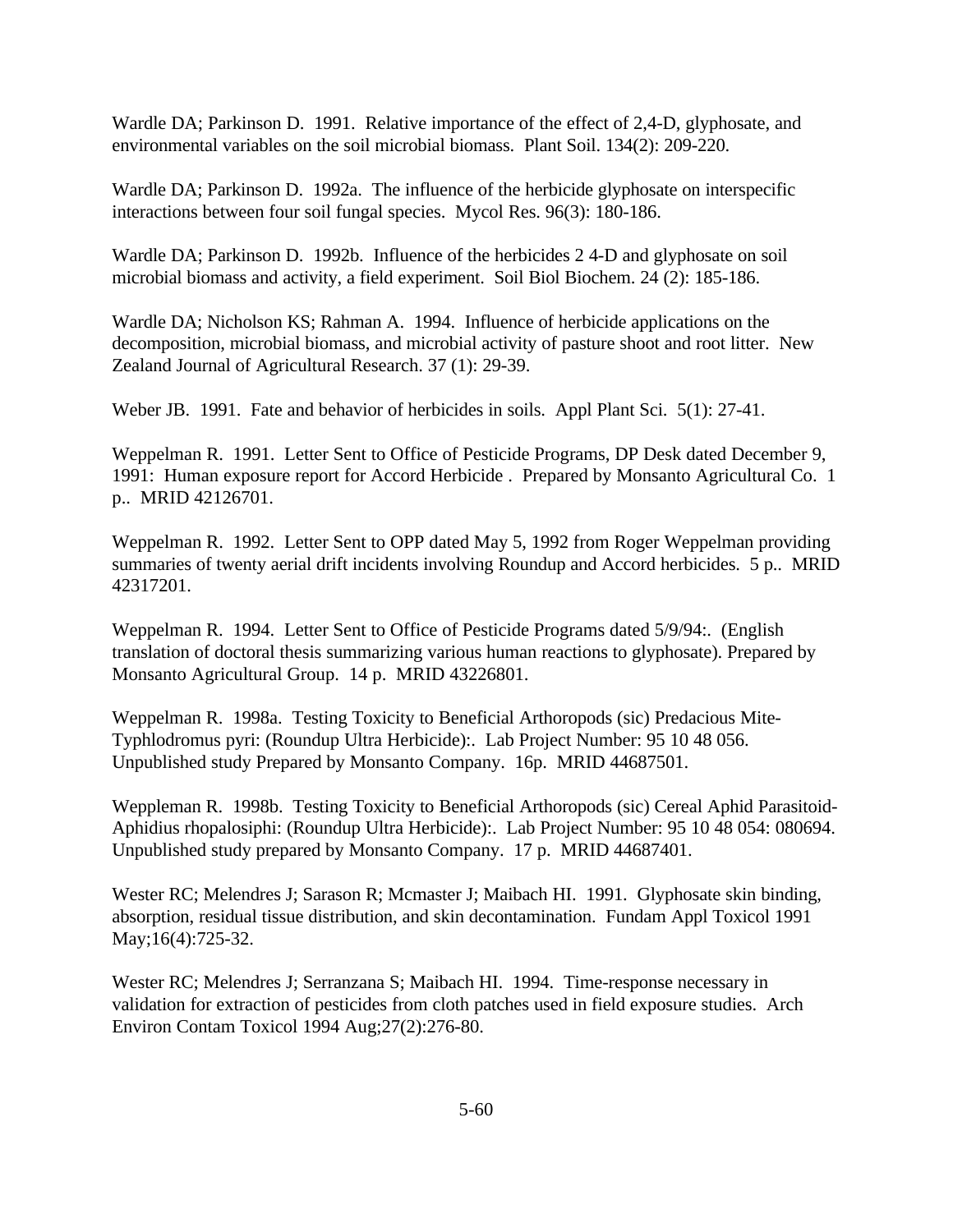Wester RC; Quan D; Maibach HI. 1996. In vitro percutaneous absorption of model compounds glyphosate and malathion from cotton fabric into and through human skin. Food Chem Toxicol 1996 Aug;34(8):731-5.

Who Working Group. 1994. Glyphosate. Ta:environmental Health Criteria Pg:177 P Yr:1994 Ip: Vi:159.

Wigfield YY; Deneault F; Fillion J. 1994. Residues of glyphosate and its principle metabolite in certain cereals, oilseeds, and pulses grown in canada, 1990-1992. Bull Environ Contam Toxicol 1994 Oct;53(4):543-7.

Willard T. 1996. Study of the Effects of Glyphosate Acid on Seedling Emergence: A Tier 1 Terrestrial Nontarget Plant Hazard Evaluation: Lab Project Number: AA950702: BA/950015. Unpublished study prepared by American Agricultural Services, Inc. 120 p.. MRID 44125712.

Williams GM; Kroes R; Munro IC. 2000. Safety evaluation and risk assessment of the herbicide roundup and its active ingredient, glyphosate, for humans. Regul Toxicol Pharmacol 2000 Apr;31(2 Pt 1):117-65.

Winegardner DL. 1996. An Introduction to Soils for Environmental Professionals. CRC Press, Boca Raton, Florida. 270 pp.

Wong PK. 2000. Effects of 2,4-d, glyphosate and paraquat on growth, photosynthesis and chlorophyll-a synthesis of Scenedesmus quadricauda Berb 614. Chemosphere 2000 Jul;41(1- 2):177-82.

Woo Y-T; Lai DY; Argus MF; Arcos JC. 1996. Carcinogenicity of organophosphorus pesticides-compounds an analysis of their structure-activity relationships. Journal of Environmental Science and Health Part C Environmental Carcinogenesis & Ecotoxicology Reviews; 14 (1) 1996 1-42.

Wratten S. 1998. Reduced Risk Rationale Roundup for Ultra Herbicide: Lab Project Number: RD 1416. Unpublished study prepared by Monsanto Company. 182 p.. MRID 44560501.

Wratten S. 1999. Identity of Inert Ingredients to Support the Registration of MON 77063: Lab Project Number: 1424A. Unpublished study prepared by Monsanto Co. 53 p.. MRID 44757801.

Yang CC; Wu J-F; Ong H-C; Kuo Y-P; Deng J-F; Ger J. 1997. Children poisoning in Taiwan. Indian Journal of Pediatrics; 64 (4) 1997 469-483.

Ye GN; Hajdukiewicz PT; Broyles D; Rodriguez D; Xu CW; Nehra N; Staub JM. 2001. Plastidexpressed 5-enolpyruvylshikimate-3-phosphate synthase genes provide high level glyphosate tolerance in tobacco. Plant J 2001 Feb;25(3):261-70.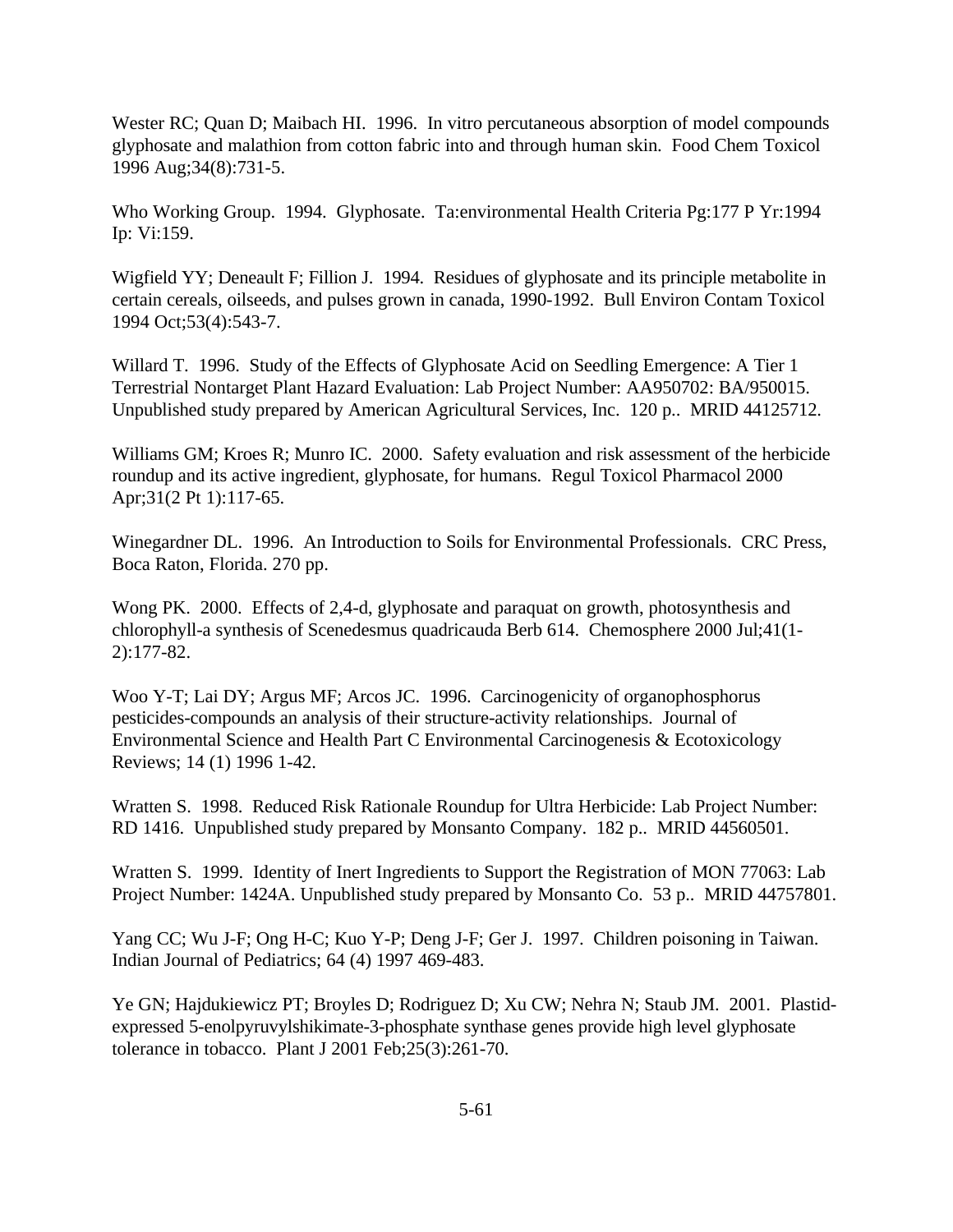Yokoyama VY; Pritchard J. 1984. Effect of pesticides on mortality, fecundity, and egg viability of Geocoris pallens (Hemiptera: Lygaeidae).. J Econ Entomol. 77(4): 876-879..

Yokoyama V; Pritchard J; Dowell RV. 1984. Laboratory toxicity of pesticides to geocoris pallens (Hemiptera: heteroptera: lygaeidae), a predator in California (Usa) cotton. J Econ Entomol; 77 (1) 1984 10-15.

Young JC; Khan SU. 1978. Kinetics of nitrosation of the herbicide glyphosate. J Environ Sci Health B. 13(1):59-72.

Yousef MI; Figenschau Y. 1997. A new sensitive cell culture test for the assessment of pesticide toxicity. Journal of Environmental Science and Health Part B. B32(2): 195-211.

Yousef MI; Salem MH; Ibrahim HZ; Helmi S; Seehy MA; Bertheussen K. 1995. Toxic effects of carbofuran and glyphosate on semen characteristics in rabbits. J Environ Sci Health B. 30(4): 513-34.

Yousef MI; Bertheussen K; Ibrahim HZ; Helmi S; Seehy MA; Salem MH. 1996. A sensitive sperm-motility test for the assessment of cytotoxic effect of pesticides. J Environ Sci Health b 1996 Jan;31(1):99-115.

Zaranyika MF; Nyandoro MG. 1993. Degradation of glyphosate in the aquatic environment: an enzymatic kinetic model that takes into account microbial degradation of both free and colloidal (or sediment) particle adsorbed glyphosate. J Agric Food Chem. 41(5): 838-842.

Zeneca Ag Products. 1994. Submittal of Neurotoxicity Data in Support of Registration of Touchdown Herbicides. (glyphosate-trimesium) and Tolerance Petition. Transmittal of 1 study. MRID 43132300.

Zeneca Ag Products. 1994. Submittal of Neurotoxicity Data in Support of Registration of Touchdown Herbicides. (glyphosate-trimesium) and Tolerance Petition. Transmittal of 1 study. MRID 43132300.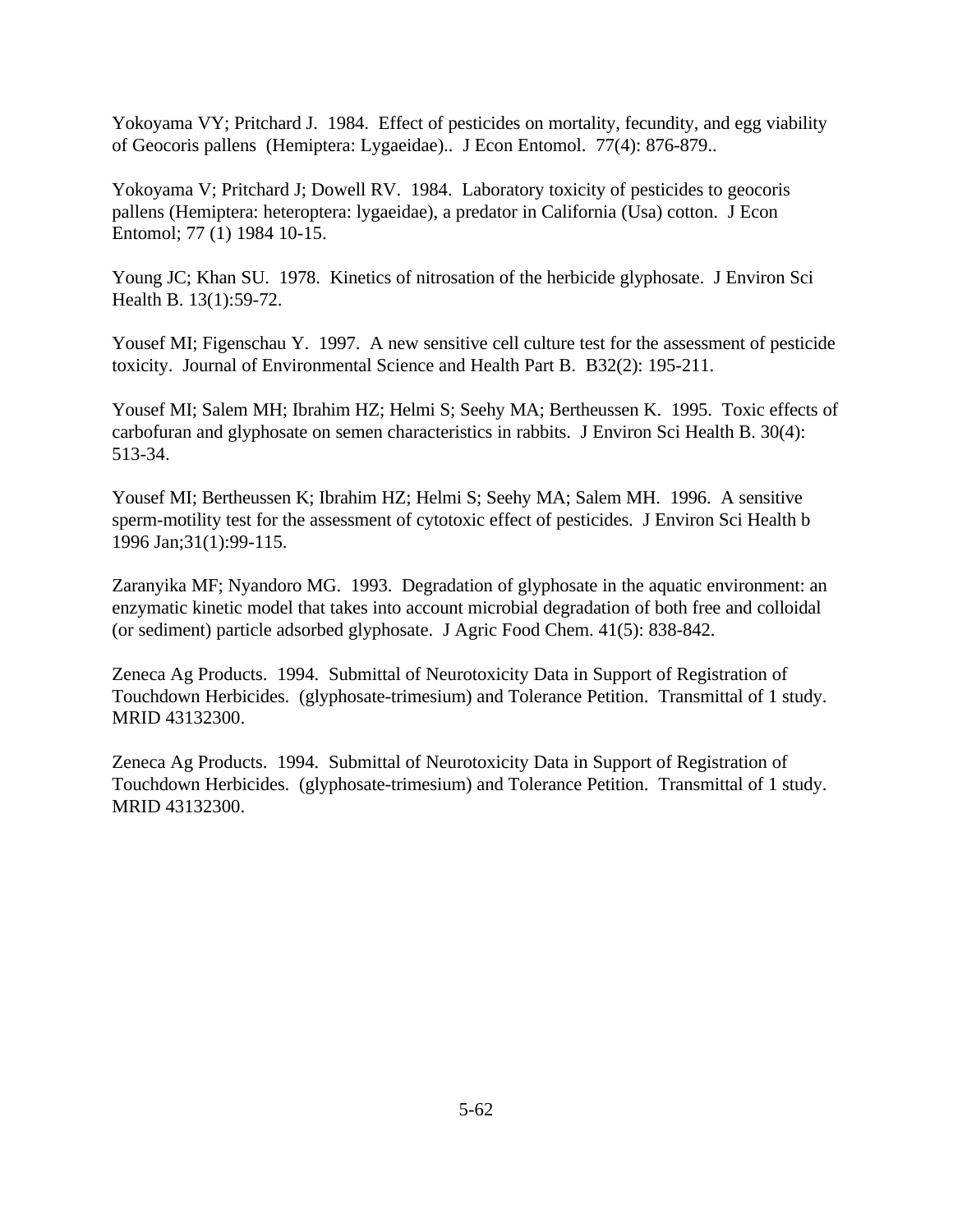## **APPENDICES**

- Appendix 1: Commercial formulations of glyphosate
- Appendix 2: Glyphosate used by the Forest Service
- Appendix 3a: Summary of standard toxicity values in mammals for various formulations
- Appendix 3b: Summary of standard toxicity values in wildlife species for various formulations
- Appendix 3c: Summary of standard toxicity values in aquatic species for various formulations
- Appendix 4: Case reports of poisoning by glyphosate formulations
- Appendix 5: Effects on mammals of long-term exposure to glyphosate
- Appendix 6: Assays for reproductive/teratogenic effects in mammals after exposure to glyphosate
- Appendix 7: Studies assessing the mutagenicity of glyphosate
- Appendix 8: Summary of field or field simulation studies on glyphosate formulations
- Appendix 9: Toxicity of glyphosate and glyphosate formulations to fish
- Appendix 10: Acute toxicity of glyphosate to aquatic invertebrates
- Appendix 11: Toxicity of glyphosate and glyphosate formulations to aquatic plants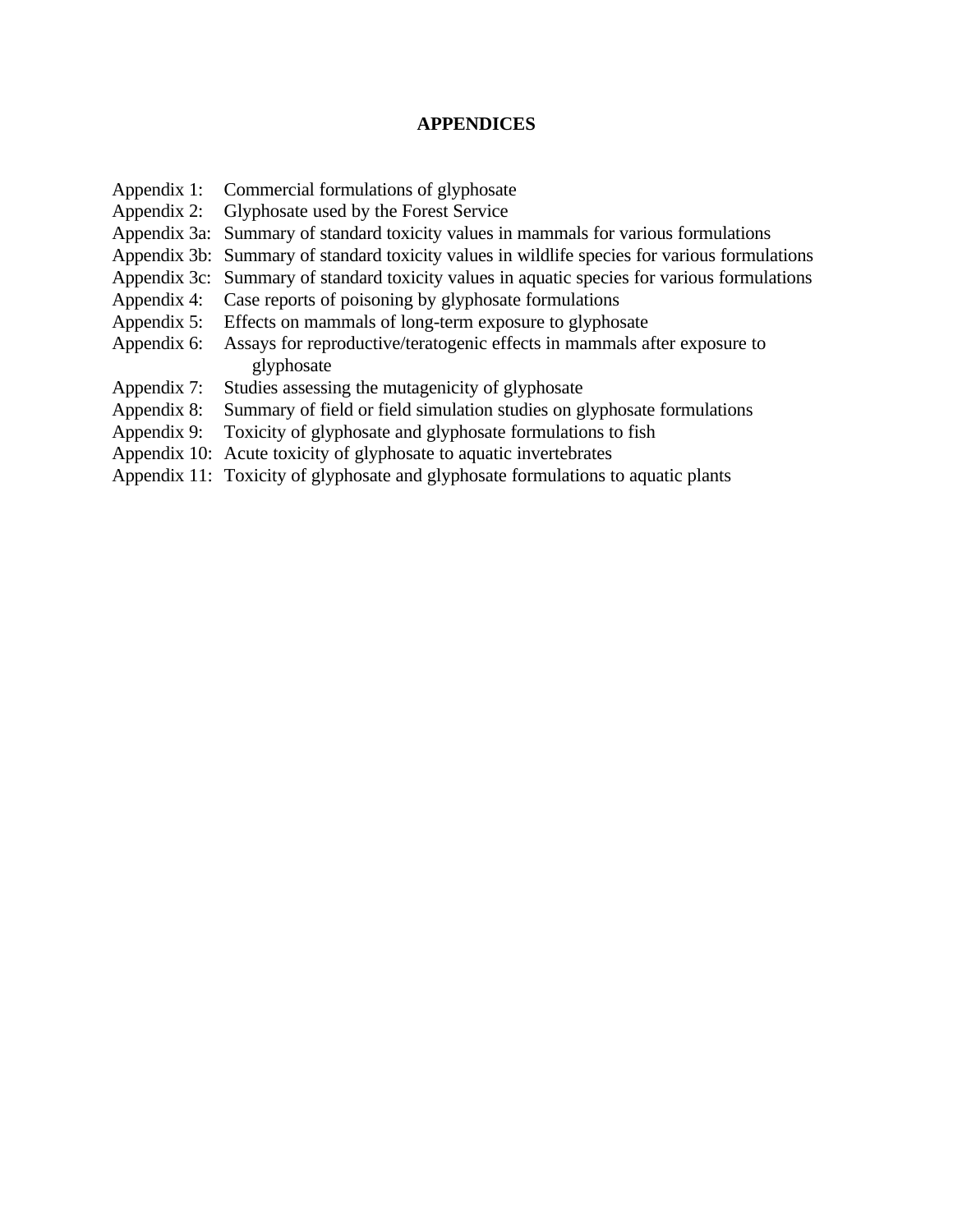| Appendix 1: Glyphosate Formulations with Forestry Applications (C&P Press Database)                                        |                                                                                                                                                                                                       |                                                                                                             |  |  |
|----------------------------------------------------------------------------------------------------------------------------|-------------------------------------------------------------------------------------------------------------------------------------------------------------------------------------------------------|-------------------------------------------------------------------------------------------------------------|--|--|
| <b>Brand Name</b><br><b>Company/Composition</b>                                                                            | <b>Application Rate</b><br>(Specified by Label)                                                                                                                                                       | <b>Inerts</b><br>(Specified)                                                                                |  |  |
| <b>Accord SP</b><br><b>DOW AGROSCIENCES</b><br>41.0% glyphosate                                                            | <b>FORESTRY SITE PREPARATION:</b><br>BROADCAST: AERIAL OR GROUND: 2-10 qt/acre<br>SPRAY-TO-WET: HANDGUN OE BACKPACK: 1-2% by volume<br>LOW VOLUME DIRECTED SPRAY: HANDGUN OE BACKPACK: 1-2% by volume | not specified                                                                                               |  |  |
| (isopropylamine salt)<br>59.0% inert ingredients                                                                           | WOODY BRUSH AND TREE RATES: 2 qt/acre (Birch) to 4 qt/acre (Kudzu)                                                                                                                                    |                                                                                                             |  |  |
| 4 lbs a.i./gallon<br>3 lbs a.e./gallon                                                                                     | PERENNIAL WEEDS: 0.5-5.0 qt/acre (Bindweed) to 4-5 qt/acre (Torpedograss)                                                                                                                             |                                                                                                             |  |  |
| liquid formulation                                                                                                         |                                                                                                                                                                                                       |                                                                                                             |  |  |
| No additional<br>surfactant needed or<br>recommended                                                                       | INJECT AND FRILL APPLICATION: 25-100% concentration to continuous frill around<br>tree or as cuts evenly spaced around tree below all branches                                                        |                                                                                                             |  |  |
| recommended for aerial<br>application by<br>helicopter only                                                                | ANNUAL WEEDS: 12 to 48 fl oz/acre                                                                                                                                                                     |                                                                                                             |  |  |
| <b>Aqua Neat</b><br><b>RIVERDALE</b>                                                                                       | <b>ANNUAL WEED CONTROL:</b><br>BROADCAST APPLICATON: 1 1/2 pints/acre to 3 pints/acre (Italian Ryegrass)<br>HAND-HELD HIGH-VOLUME APPLICATION: 3/4 percent solution                                   | not specified<br>MSDS indicates no<br>hazardous chemicals<br>under OSHA Hazard<br>Communication<br>Standard |  |  |
| 53.8% glyphosate<br>(isopropylamine salt)<br>46.2% inert ingredients                                                       | <b>PERENNIAL WEEDS:</b> 3 pints/acre (Quackgrass) to $7\frac{1}{2}$ pints/acre (Bermudagrass)                                                                                                         |                                                                                                             |  |  |
| 5.4 lbs a.i./gallon<br>4 lbs a.e./gallon                                                                                   | WOODY BRUSH AND TREE RATES: 3 pints/acre (Birch) to $7\frac{1}{2}$ pints/acre (Poison Ivy or<br>Poison Oak)                                                                                           |                                                                                                             |  |  |
| liquid formulation                                                                                                         | <b>AQUATIC AND OTHER NON-CROP SITES:</b><br>Maximum application rate is $7\frac{1}{2}$ pints/acre in any single broadcast application<br>made over water                                              |                                                                                                             |  |  |
| <b>Recommends</b> use of<br>nonionic surfactant<br>labeled for herbicide<br>use<br>labeled for aerial<br>application (NOS) | WEEDS CONTROLLED OR SUPPRESSED: 12 to 48 fl oz/acre                                                                                                                                                   |                                                                                                             |  |  |
|                                                                                                                            | INJECTION AND FRILL APPLICATION: 25-100% concentration to continuous frill around<br>tree or as cuts evenly spaced around tree below all branches                                                     |                                                                                                             |  |  |
|                                                                                                                            | CUT STUMP APPLICATION: 50-100% solution to freshly cut surface                                                                                                                                        |                                                                                                             |  |  |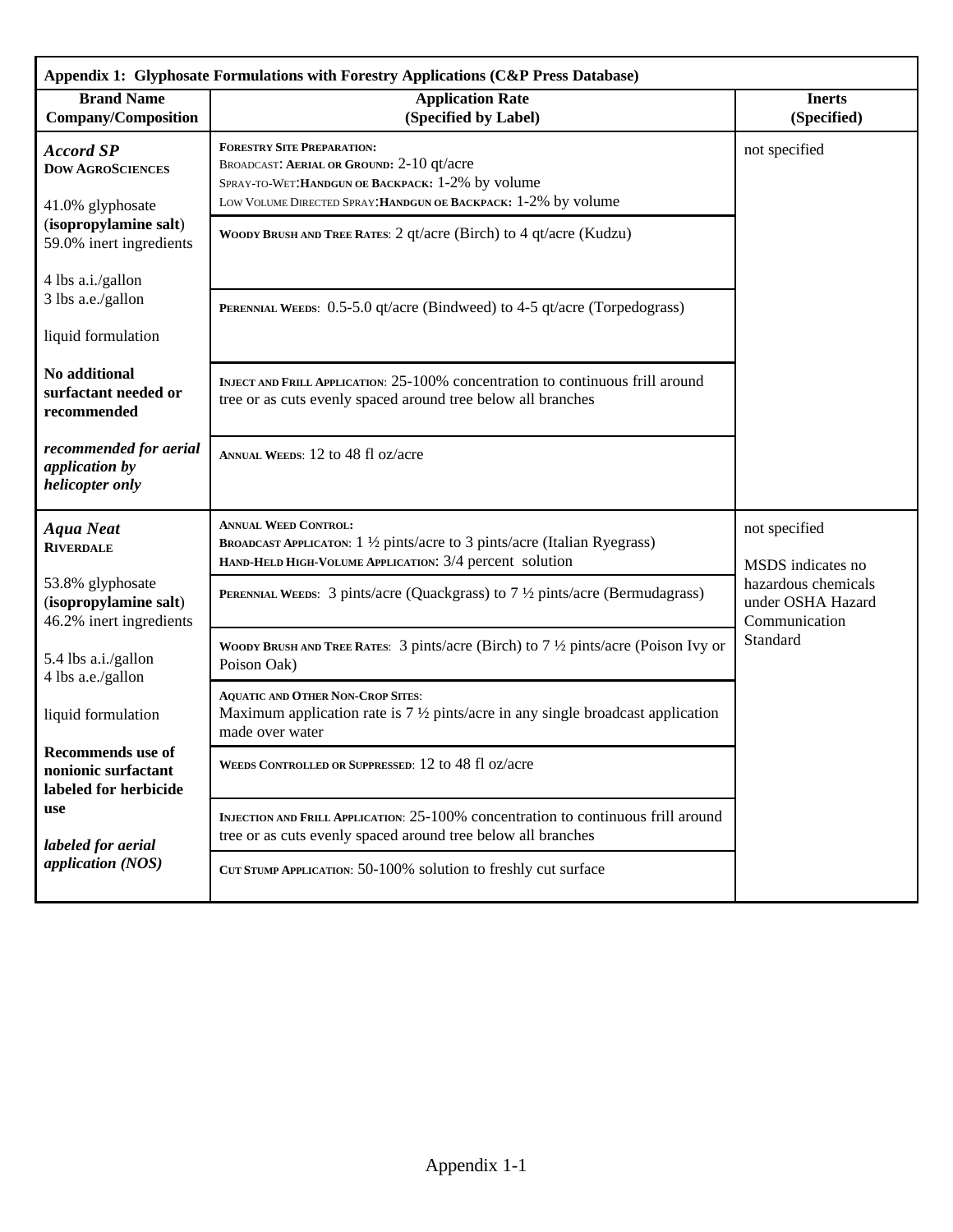| Appendix 1: Glyphosate Formulations with Forestry Applications (C&P Press Database)                                                                |                                                                                                                                                                                |                                                               |  |
|----------------------------------------------------------------------------------------------------------------------------------------------------|--------------------------------------------------------------------------------------------------------------------------------------------------------------------------------|---------------------------------------------------------------|--|
| <b>Brand Name</b><br><b>Company/Composition</b>                                                                                                    | <b>Application Rate</b><br>(Specified by Label)                                                                                                                                | <b>Inerts</b><br>(Specified)                                  |  |
| <b>Aquamaster</b><br><b>MONSANTO</b>                                                                                                               | <b>ANNUAL WEED CONTROL:</b><br>BROADCAST APPLICATION: 1 1/2 pints/acre to 3 pints/acre (Italian Ryegrass)<br>HAND-HELD HIGH-VOLUME APPLICATION: 3/4 to 1 1/2 percent solution  | water<br>CAS No. 7732-18-5                                    |  |
| 53.8% glyphosate<br>(isopropylamine salt)<br>46.2% inert ingredients                                                                               | AQUATIC AND OTHER NON-CROP SITES: Maximum application rate is $7\frac{1}{2}$ pints/acre in<br>any single broadcast application made over water                                 | MSDS indicates no<br>hazardous chemicals<br>under OSHA Hazard |  |
| 5.4 lbs a.i./gallon<br>4 lbs a.e./gallons                                                                                                          | <b>PERENNIAL WEEDS:</b> 3 pints/acre (Quackgrass) to $7\frac{1}{2}$ pints/acre (Bermudagrass)                                                                                  | Communication<br>Standard                                     |  |
| liquid formulation                                                                                                                                 | WOODY BRUSH AND TREE RATES : 3 pints/acre (Birch) to $7\frac{1}{2}$ pints/acre (Poison Ivy or<br>Poison Oak)                                                                   |                                                               |  |
| Requires use of<br>nonionic surfactant<br>labeled for herbicide<br>use                                                                             | WEEDS CONTROLLED OR SUPPRESSED: 12 to 48 fl oz/acre                                                                                                                            |                                                               |  |
|                                                                                                                                                    | INJECTION AND FRILL APPLICATION: 25-100% concentration to continuous frill around<br>tree or as cuts evenly spaced around tree below all branches                              |                                                               |  |
| labeled for aerial<br>application (NOS)                                                                                                            | CUT STUMP APPLICATION: 50-100% solution to freshly cut surface                                                                                                                 |                                                               |  |
| <b>Cornerstone</b><br><b>AGRILLIANCE</b>                                                                                                           | <b>ANNUAL WEED CONTROL:</b><br>Low-Volume Broadcast Application: 8 oz/acre (Foxtail) to 48 oz/acre (Fliaree)<br>HIGH-VOLUME BROADCAST APPLICATION: 1 to 1 1/2 qt/acre          | not specified                                                 |  |
| 41.0% glyphosate<br>(isopropylamine salt)<br>59.0% inert ingredients                                                                               | PERENNIAL WEEDS: 1 qt/acre (Alfalfa) to 5 qt/acre (Bermudagrass)                                                                                                               |                                                               |  |
| 4 lbs a.i./gallon<br>3 lbs a.e./gallons                                                                                                            | WOODY BRUSH AND TREES: 2 qt/acre (Birch) to 5 qt/acre (Poison Ivy or Oak)                                                                                                      |                                                               |  |
| liquid formulation                                                                                                                                 | WEEDS CONTROLLED OR SUPPRESSED: 12 to 64 fluid ounces/acre                                                                                                                     |                                                               |  |
| <b>Nonionic surfactants</b><br>labeled for use with<br>herbicides may be used<br>labeled for aerial<br>application by fixed<br>wing and helicopter |                                                                                                                                                                                |                                                               |  |
|                                                                                                                                                    | INJECTION AND FRILL APPLICATION: 50-100% concentration of product either to<br>continuous frill around the tree or as cuts evenly spaced around the tree below<br>all branches |                                                               |  |
|                                                                                                                                                    |                                                                                                                                                                                |                                                               |  |
|                                                                                                                                                    | TREE AND VINE CROPS: 8 fl oz/acre (Barley) to 16 fl oz/acre (Crabgrass)                                                                                                        |                                                               |  |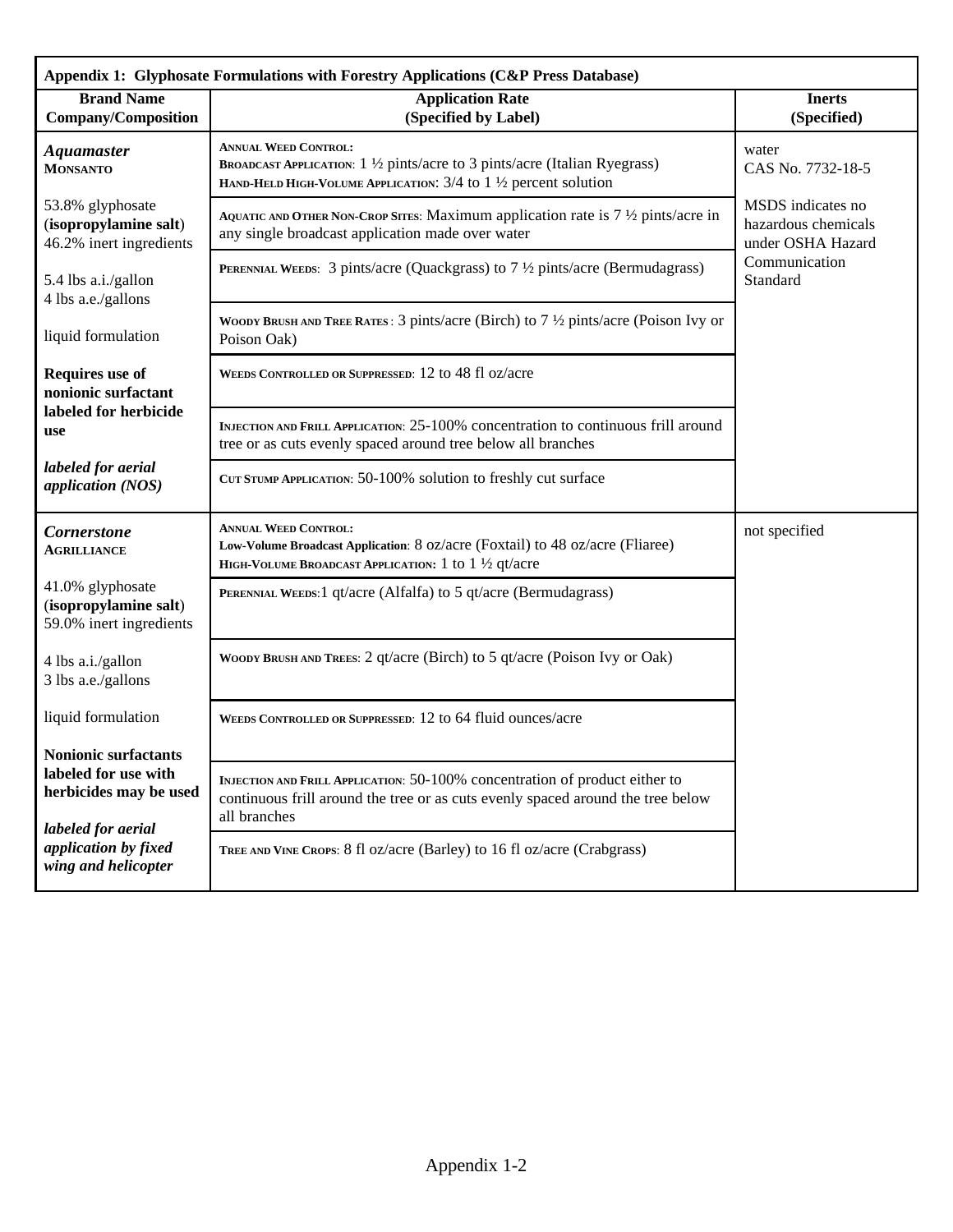| Appendix 1: Glyphosate Formulations with Forestry Applications (C&P Press Database) |                                                                                                                                                                       |                                                                                                                                                                                              |  |
|-------------------------------------------------------------------------------------|-----------------------------------------------------------------------------------------------------------------------------------------------------------------------|----------------------------------------------------------------------------------------------------------------------------------------------------------------------------------------------|--|
| <b>Brand Name</b><br><b>Company/Composition</b>                                     | <b>Application Rate</b><br>(Specified by Label)                                                                                                                       | <b>Inerts</b><br>(Specified)                                                                                                                                                                 |  |
| Credit<br><b>NUFARM</b>                                                             | <b>ANNUAL WEED CONTROL:</b><br>Low-Volume Broadcast Application: 8 oz/acre (Foxtail) to 48 oz/acre (Fliaree)<br>HIGH-VOLUME BROADCAST APPLICATION: 1 to 1 1/2 qt/acre | exthoxylated<br>tallowamines CAS No.<br>61791-83-6<br>(SARA Title III)<br>MSDS indicates that this                                                                                           |  |
| 41.0% glyphosate<br>(isopropylamine salt)<br>59.0% inert ingredients                | PERENNIAL WEEDS: 1 qt/acre (Alfalfa) to 5 qt/acre (Bermudagrass)                                                                                                      |                                                                                                                                                                                              |  |
| 4 lbs a.i./gallon<br>3 lbs a.e./gallons                                             | WOODY BRUSH AND TREES: 2 qt/acre (Birch) to 5 qt/acre (Poison Ivy or Oak)                                                                                             | inert is a hazardous<br>chemical under OSHA<br><b>Hazard Communication</b><br>Standard                                                                                                       |  |
| liquid formulation                                                                  | CONIFER RELEASE: 1 to $1\frac{1}{2}$ qt/acre                                                                                                                          |                                                                                                                                                                                              |  |
| <b>Nonionic surfactants</b><br>labeled for use with<br>herbicides may be used       | SILVICULTURAL SITES AND RIGHTS-OF-WAY: where repeat applications are necessary do<br>not exceed 10.6 qt/acre per year                                                 |                                                                                                                                                                                              |  |
| labeled for aerial<br>application by fixed<br>wing and helicopter                   | WEEDS CONTROLLED OR SUPPRESSED: 12 to 64 fl oz/acre                                                                                                                   |                                                                                                                                                                                              |  |
| <b>Credit Systemic</b><br><b>NUFARM</b>                                             | <b>ANNUAL WEED CONTROL:</b><br>Low-Volume Broadcast Application: 8 oz/acre (Foxtail) to 48 oz/acre (Fliaree)<br>HIGH-VOLUME BROADCAST APPLICATION: 1 to 1 1/2 qt/acre | exthoxylated<br>tallowamines CAS No.<br>61791-83-6<br>(SARA Title III)<br>MSDS indicates that this<br>inert is a hazardous<br>chemical under OSHA<br><b>Hazard Communication</b><br>Standard |  |
| 41.0% glyphosate<br>(isopropylamine salt)<br>59.0% inert ingredients                | PERENNIAL WEEDS:16 fl oz/acre (Leafy spurge) to 5 qt/acre (Bermudagrass)                                                                                              |                                                                                                                                                                                              |  |
| 4 lbs a.i./gallon<br>3 lbs a.e./gallons                                             | WOODY BRUSH AND TREES: 2 qt/acre (Birch) to 5 qt/acre (Poison Ivy or Oak)                                                                                             |                                                                                                                                                                                              |  |
| liquid formulation                                                                  | WEEDS CONTROLLED OR SUPPRESSED: 12 to 64 fl oz/acre                                                                                                                   |                                                                                                                                                                                              |  |
| <b>Nonionic surfactants</b><br>labeled for use with<br>herbicides may be used       |                                                                                                                                                                       |                                                                                                                                                                                              |  |
| labeled for aerial<br>application by fixed<br>wing and helicopter                   | MIDDLES MANAGEMENT (ANNUAL WEEDS): 8 (Barley) to 32 fl oz/acre (Filaree)                                                                                              |                                                                                                                                                                                              |  |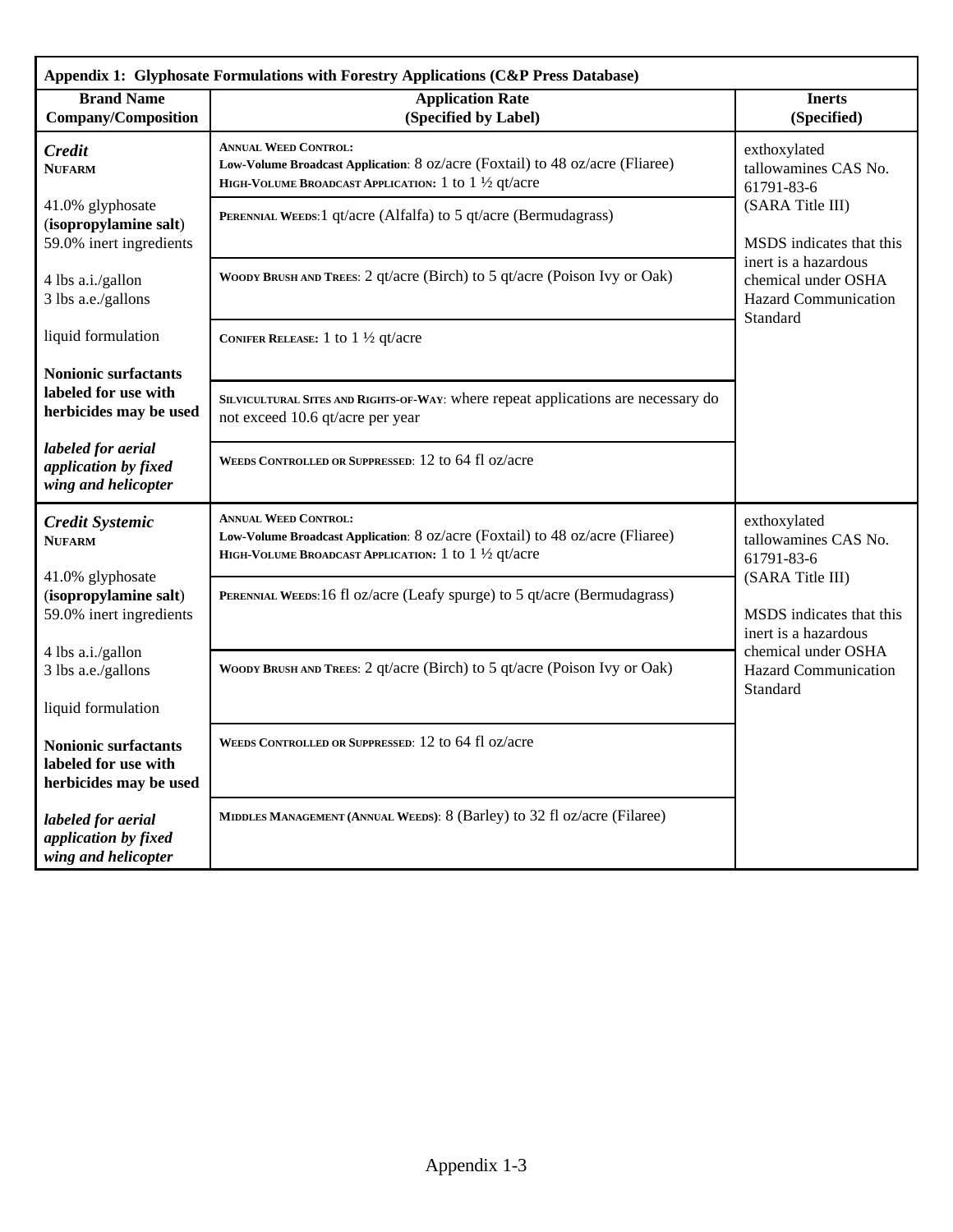| Appendix 1: Glyphosate Formulations with Forestry Applications (C&P Press Database)  |                                                                                                                                                                                |                                                                                                             |  |
|--------------------------------------------------------------------------------------|--------------------------------------------------------------------------------------------------------------------------------------------------------------------------------|-------------------------------------------------------------------------------------------------------------|--|
| <b>Brand Name</b><br><b>Company/Composition</b>                                      | <b>Application Rate</b><br>(Specified by Label)                                                                                                                                | <b>Inerts</b><br>(Specified)                                                                                |  |
| <b>Debit TMF</b><br><b>NUFARM</b><br>53.8% glyphosate                                | <b>ANNUAL WEED CONTROL:</b><br>BROADCAST APPLICATION: 1 1/2 pints/acre to 3 pints/acre (Italian Ryegrass)<br>HAND-HELD HIGH-VOLUME APPLICATION: 3/4 percent solution           | not specified<br>MSDS indicates no<br>hazardous chemicals<br>under OSHA Hazard<br>Communication<br>Standard |  |
| (isopropylamine salt)<br>46.2% inert ingredients                                     | <b>PERENNIAL WEEDS:</b> 3 pints/acre (Quackgrass) to $7\frac{1}{2}$ pints/acre (Bermudagrass)                                                                                  |                                                                                                             |  |
| 5.4 lbs a.i./gallon<br>4 lbs a.e./gallons<br>liquid formulation                      | WOODY BRUSH AND TREE RATES : 3 pints/acre (Birch) to $7\frac{1}{2}$ pints/acre (Poison Ivy or<br>Poison Oak)                                                                   |                                                                                                             |  |
| <b>Requires</b> use of<br>nonionic surfactant<br>labeled for herbicide<br><b>use</b> | FARM DITCHES: 4 1/2 to 6 fl oz/acre<br>DORMANT RANGELAND: 6 to 12 fl oz/acre                                                                                                   |                                                                                                             |  |
| labeled for aerial<br>application by fixed<br>wing and helicopter                    | WEEDS CONTROLLED OR SUPPRESSED: 6 to 48 fl oz/acre                                                                                                                             |                                                                                                             |  |
| Eagre<br>Aquatic Herbicide<br><b>GRIFFIN</b>                                         | <b>PERENNIAL WEEDS:</b> 3 pints/acre (Quackgrass) to $7\frac{1}{2}$ pints/acre (Bermudagrass)                                                                                  | not specified                                                                                               |  |
| 53.8% glyphosate<br>(isopropylamine salt)<br>46.2% inert ingredients                 | WOODY BRUSH AND TREE RATES: 3 pints/acre (Birch) to $7\frac{1}{2}$ pints/acre (Poison Ivy or<br>Poison Oak)                                                                    |                                                                                                             |  |
| 5.4 lbs a.i./gallon<br>4 lbs a.e./gallons                                            | AQUATIC AND OTHER NON-CROP SITES: Maximum application rate is $7\frac{1}{2}$ pints/acre in<br>any single broadcast application made over water                                 |                                                                                                             |  |
| liquid formulation                                                                   | WEEDS CONTROLLED OR SUPPRESSED: 6 to 48 fl oz/acre                                                                                                                             |                                                                                                             |  |
| <b>Requires</b> use of<br>nonionic surfactant<br>labeled for herbicide<br>use        | INJECTION AND FRILL APPLICATION: 25-100% concentration of product either to<br>continuous frill around the tree or as cuts evenly spaced around the tree below<br>all branches |                                                                                                             |  |
| labeled for aerial<br>application (NOS)                                              | CUT STUMP APPLICATION: 50-100% solution to freshly cut surface                                                                                                                 |                                                                                                             |  |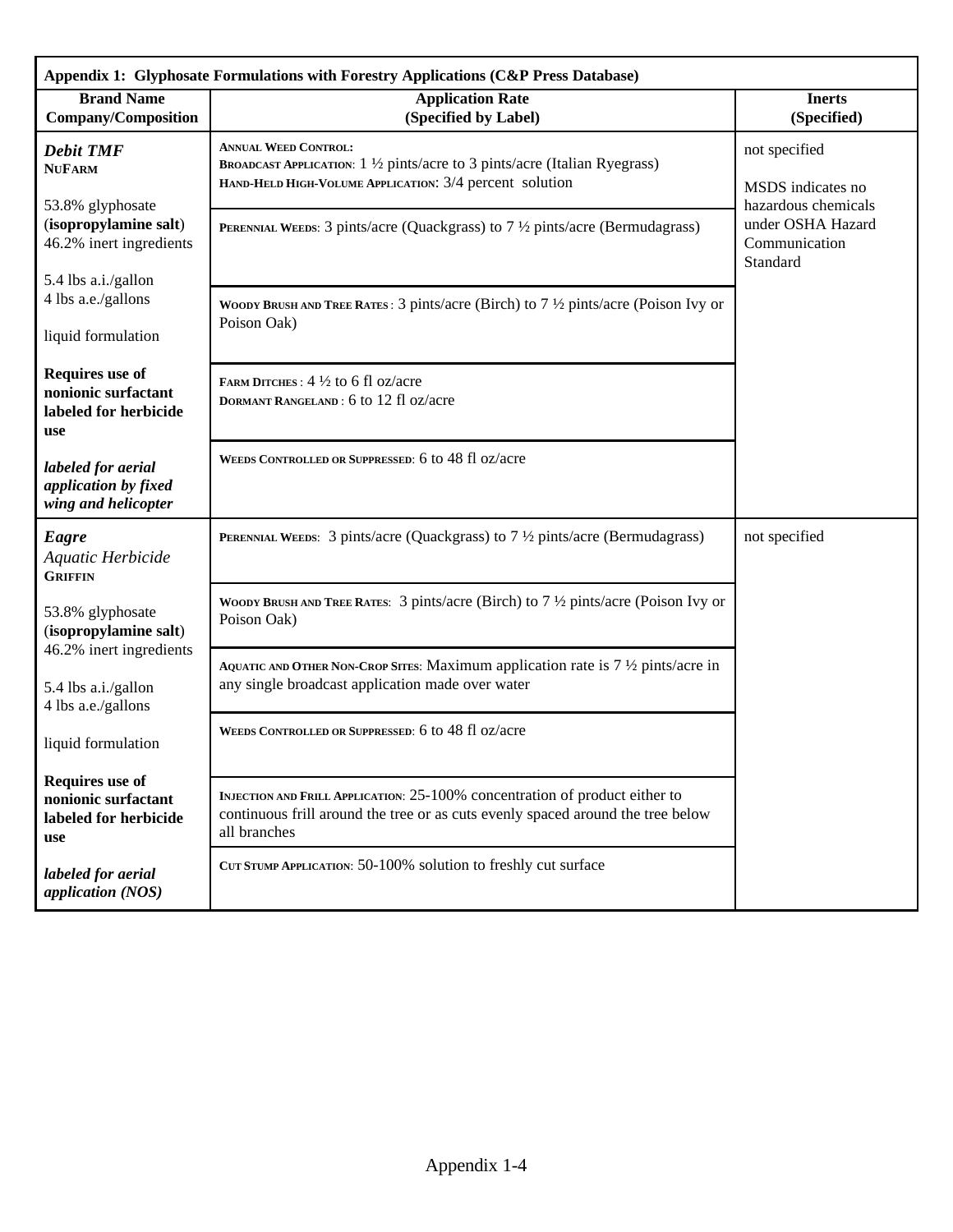| Appendix 1: Glyphosate Formulations with Forestry Applications (C&P Press Database) |                                                                                                                                                                                 |                                                                         |  |
|-------------------------------------------------------------------------------------|---------------------------------------------------------------------------------------------------------------------------------------------------------------------------------|-------------------------------------------------------------------------|--|
| <b>Brand Name</b><br><b>Company/Composition</b>                                     | <b>Application Rate</b><br>(Specified by Label)                                                                                                                                 | <b>Inerts</b><br>(Specified)                                            |  |
| Foresters'<br>Non-Selective<br>Herbicide                                            | <b>ANNUAL WEED CONTROL:</b><br>BROADCAST APPLICATION: 1 1/2 pints/acre to 3 pints/acre (Italian Ryegrass)<br>HAND-HELD HIGH-VOLUME APPLICATION: 3/4 percent solution            | not specified<br>MSDS indicates no                                      |  |
| <b>RIVERDALE</b><br>53.8% glyphosate<br>(isopropylamine salt)                       | <b>PERENNIAL WEEDS:</b> 3 pints/acre (Quackgrass) to $7\frac{1}{2}$ pints/acre (Bermudagrass)                                                                                   | hazardous chemicals<br>under OSHA Hazard<br>Communication<br>Standard   |  |
| 46.2% inert ingredients<br>5.4 lbs a.i./gallon<br>4 lbs a.e./gallons                | WOODY BRUSH AND TREE RATES: 3 pints/acre (Birch) to $7\frac{1}{2}$ pints/acre (Poison Ivy or<br>Poison Oak)                                                                     |                                                                         |  |
| liquid formulation                                                                  | INJECT AND FRILL APPLICATION: 25-100% concentration of product either to<br>continuous frill around the tree or as cuts evenly spaced around the tree below<br>all branches     |                                                                         |  |
| <b>Recommends</b> use of<br>nonionic surfactant<br>labeled for herbicide<br>use     | CUT STUMP APPLICATION: 50-100% solution to freshly cut surface                                                                                                                  |                                                                         |  |
| labeled for aerial<br>application by fixed<br>wing and helicopter                   | WETLAND SITES: not to exceed maximum application rate of 3 3/4 qt/acre                                                                                                          |                                                                         |  |
| <b>Glyfos</b><br><b>CHEMINOVA</b>                                                   | ANNUAL WEEDS: 8 fl oz/acre (Foxtail) to 48 fl oz/acre (Filaree)                                                                                                                 | exthoxylated<br>tallowamines CAS No.                                    |  |
| 41.0% glyphosate<br>(isopropylamine salt)                                           | HIGH-VOLUME BROADCAST APPLICATION: 1 to $1\frac{1}{2}$ qt/acre<br>LOW-VOLUME BROADCAST APPLICATION: 1 to $1\frac{1}{2}$ qt/acre                                                 | 61791-83-6<br>(SARA Title III)                                          |  |
| 59.0% inert ingredients<br>4 lbs a.i./gallon                                        | PERENNIAL WEEDS: 1 qt/acre (Alfalfa) to 5 qt/acre (Bermudagrass)                                                                                                                | MSDS indicates that this<br>inert is a hazardous<br>chemical under OSHA |  |
| 3 lbs a.e./gallon                                                                   | WOODY BRUSH AND TREES: 2 qt/acre (Birch) to 5 qt/acre (Poison Ivy or Oak)                                                                                                       | <b>Hazard Communication</b><br>Standard                                 |  |
| liquid formulation                                                                  | MIDDLES MANAGEMENT (ANNUAL WEEDS): 8 (Barley) to 32 fl oz/acre (Filaree)                                                                                                        |                                                                         |  |
| <b>Requires use of</b><br>nonionic surfactant<br>labeled for herbicide              | WEEDS CONTROLLED OR SUPPRESSED: 8 to 64 fl oz/acre                                                                                                                              |                                                                         |  |
| use<br>labeled for aerial<br>application by fixed<br>wing and helicopter            | INJECT ION AND FRILL APPLICATION: 50-100% concentration of product either to<br>continuous frill around the tree or as cuts evenly spaced around the tree below<br>all branches |                                                                         |  |
|                                                                                     | CONIFER RELEASE: 1 to $1\frac{1}{2}$ qt/acre                                                                                                                                    |                                                                         |  |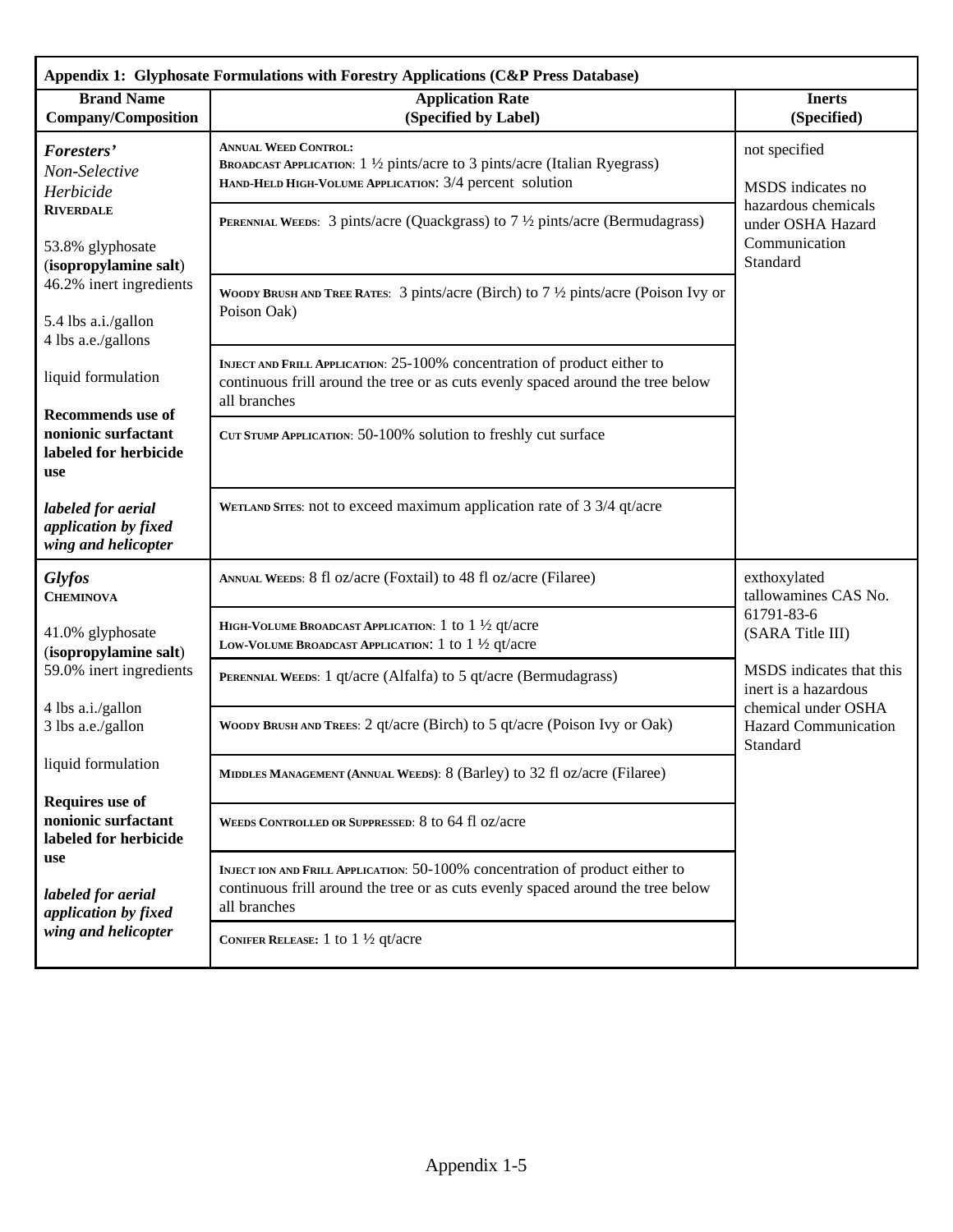| Appendix 1: Glyphosate Formulations with Forestry Applications (C&P Press Database) |                                                                                                                                                                      |                                                                  |  |
|-------------------------------------------------------------------------------------|----------------------------------------------------------------------------------------------------------------------------------------------------------------------|------------------------------------------------------------------|--|
| <b>Brand Name</b><br><b>Company/Composition</b>                                     | <b>Application Rate</b><br>(Specified by Label)                                                                                                                      | <b>Inerts</b><br>(Specified)                                     |  |
| <b>Glyfos Aquatic</b><br><b>CHEMINOVA</b>                                           | <b>ANNUAL WEED CONTROL:</b><br>BROADCAST APPLICATION: 1 1/2 pints/acre to 3 pints/acre (Italian Ryegrass)<br>HAND-HELD HIGH-VOLUME APPLICATION: 3/4 percent solution | water included in<br>otherwise unidentified<br>inert ingredients |  |
| 53.8% glyphosate<br>(isopropylamine salt)<br>46.2% inert ingredients                | <b>PERENNIAL WEEDS:</b> 3 pints/acre (Quackgrass) to $7\frac{1}{2}$ pints/acre (Bermudagrass)                                                                        |                                                                  |  |
| 5.4 lbs a.i./gallon<br>4 lbs a.e./gallons                                           | WOODY BRUSH AND TREE RATES: 3 pints/acre (Birch) to $7\frac{1}{2}$ pints/acre (Poison Ivy or<br>Poison Oak)                                                          |                                                                  |  |
| liquid formulation                                                                  | WEEDS CONTROLLED OR SUPPRESSED: 6 to 48 fl oz/acre                                                                                                                   |                                                                  |  |
| <b>Recommends</b> use of                                                            |                                                                                                                                                                      |                                                                  |  |
| nonionic surfactant<br>labeled for herbicide<br>use                                 | INJECT AND FRILL APPLICATION: 25-100% concentration to continuous frill around<br>tree or as cuts evenly spaced around tree below all branches                       |                                                                  |  |
| labeled for aerial<br>application by fixed<br>wing and helicopter                   | CUT STUMP APPLICATION: 50-100% solution to freshly cut surface                                                                                                       |                                                                  |  |
| <b>Glyfos Pro</b><br>(No Surfactant Needed)                                         | CUT STUMP APPLICATION: 50-100% solution to freshly cut surface                                                                                                       | MSDS specifies<br>surfactants and water @                        |  |
| <b>CHEMINOVA</b>                                                                    | CHEMICAL MOWING-PERENNIALS: 6 fl oz/acre                                                                                                                             | 59% by weight and tallow<br>alkylamine ethoxylate @              |  |
| 41.0% glyphosate<br>(isopropylamine salt)<br>59.0% inert ingredients                | CHEMICAL MOWING-ANNUALS: 4 to 5 fl oz/acre                                                                                                                           | 3-7% by wt                                                       |  |
| 4 lbs a.i./gallon                                                                   | DORMANT TURFGRASS: 8 to 64 fl oz/acre                                                                                                                                |                                                                  |  |
| 3 lbs a.e./gallon<br>liquid formulation                                             | INJECTION AND FRILL APPLICATION: 50-100% concentration to continuous frill around<br>tree or as cuts evenly spaced around tree below all branches                    |                                                                  |  |
| No additional<br>surfactant needed or<br>recommended                                | ANNUAL WEED CONTROL: 1 to 4 qt/acre<br><b>BROADCAST APPLICATION:</b> 1 pint/acre<br>SPRAY-TO-WET APPLICATION: 0.5 to 2 percent solution                              |                                                                  |  |
| labeled for aerial<br>application (NOS)                                             | PERENNIAL WEEDS: 1 qt/acre (Alfalfa) to 5 qt/acre (Bermudagrass)                                                                                                     |                                                                  |  |
|                                                                                     | WOODY BRUSH AND TREES: 2 qt/acre (Birch) to 5 qt/acre (Poison Ivy or Oak)                                                                                            |                                                                  |  |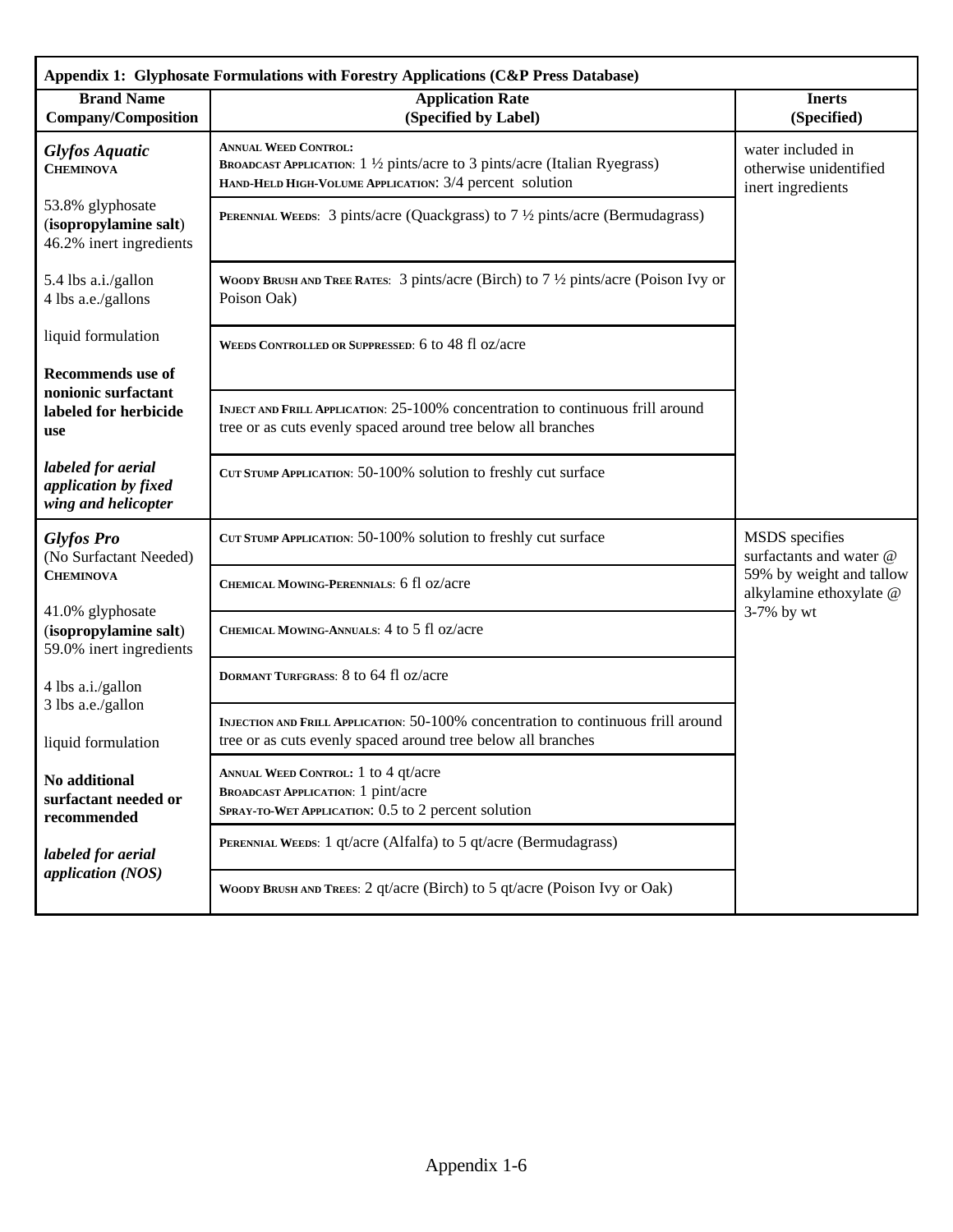| Appendix 1: Glyphosate Formulations with Forestry Applications (C&P Press Database) |                                                                                                                                                                         |                                                                                                           |  |
|-------------------------------------------------------------------------------------|-------------------------------------------------------------------------------------------------------------------------------------------------------------------------|-----------------------------------------------------------------------------------------------------------|--|
| <b>Brand Name</b><br><b>Company/Composition</b>                                     | <b>Application Rate</b><br>(Specified by Label)                                                                                                                         | <b>Inerts</b><br>(Specified)                                                                              |  |
| Glyfos X-TRA<br><b>CHEMINOVA</b>                                                    | CONIFER RELEASE: 1 to $1\frac{1}{2}$ qt/acre                                                                                                                            | MSDS indicates that<br>product contains<br>surfactant @ 10-30% by                                         |  |
| 41.0% glyphosate<br>(isopropylamine salt)<br>59.0% inert ingredients                | CUT STUMP APPLICATION: 50-100% solution to freshly cut surface                                                                                                          | wt and that surfactant has<br>EU classification:<br>harmful is swallowed;<br>irritating to eyes; toxic to |  |
| 4 lbs a.i./gallon<br>3 lbs a.e./gallon<br>liquid formulation                        | INJECTION AND FRILL APPLICATION: 50-100% concentration to continuous frill around<br>tree or as cuts evenly spaced around tree below all branches                       | aquatic organisms, may<br>cause long-term adverse<br>effects in aquatic<br>environment.                   |  |
| No additional<br>surfactant needed or<br>recommended                                | WEEDS CONTROLLED OR SUPPRESSED: 8 to 64 fl oz/acre                                                                                                                      | Product contains tallow<br>alkylamine exthoxylate.                                                        |  |
| labeled for aerial<br>application by fixed<br>wing and helicopter                   | WOODY BRUSH AND TREES: 2 qt/acre (Birch) to 5 qt/acre (Poison Ivy or Oak)                                                                                               |                                                                                                           |  |
| <b>Glyphomax</b><br><b>DOW AGROSCIENCES</b>                                         | <b>ANNUAL WEED CONTROL:</b><br>LOW-VOLUME BROADCAST APPLICATON: 8 fl oz/acre (Foxtail) to 48 fl oz/acre (Filaree)<br>HIGH-VOLUME BROADCAST APPLICATON: 1 to 1.5 qt/acre | not specified                                                                                             |  |
| 41.3% glyphosate<br>(isopropylamine salt)                                           |                                                                                                                                                                         |                                                                                                           |  |
| 58.7% inert ingredients                                                             | PERENNIAL WEEDS: 1 qt/acre (Alfalfa) to 5 qt/acre (Bermudagrass)                                                                                                        |                                                                                                           |  |
| 4 lbs a.i./gallon<br>3 lbs a.e./gallon                                              |                                                                                                                                                                         |                                                                                                           |  |
| liquid formulation                                                                  | WOODY BRUSH AND TREES: 2 qt/acre (Birch) to 5 qt/acre (Poison Ivy or Oak)                                                                                               |                                                                                                           |  |
| <b>Recommends</b> use of<br>nonionic surfactant<br>labeled for herbicide            |                                                                                                                                                                         |                                                                                                           |  |
| use                                                                                 | CUT STUMP APPLICATION: 50-100% solution to freshly cut surface                                                                                                          |                                                                                                           |  |
| labeled for aerial<br>application by fixed<br>wing and helicopter                   |                                                                                                                                                                         |                                                                                                           |  |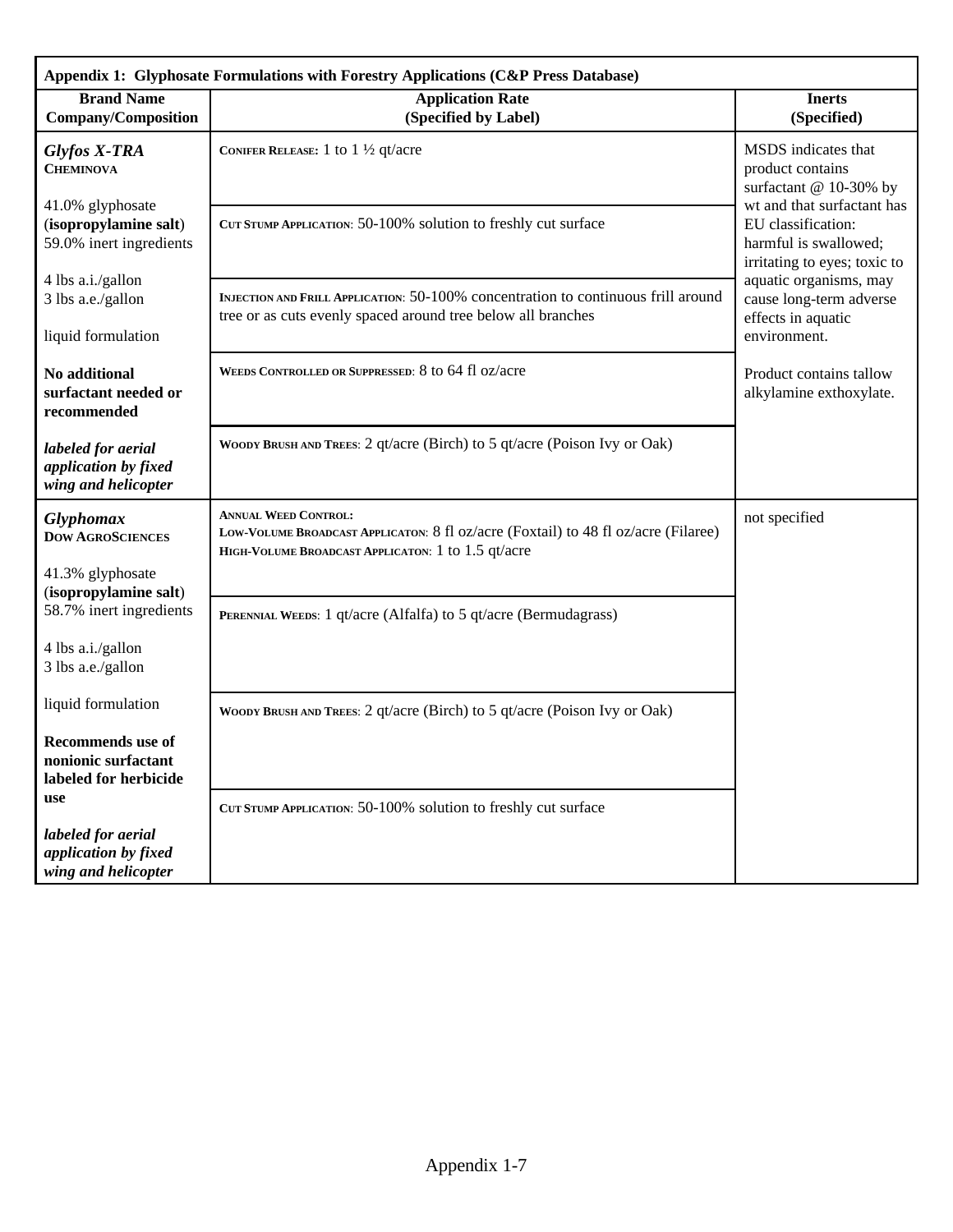| Appendix 1: Glyphosate Formulations with Forestry Applications (C&P Press Database)  |                                                                                                                                                   |                                        |  |
|--------------------------------------------------------------------------------------|---------------------------------------------------------------------------------------------------------------------------------------------------|----------------------------------------|--|
| <b>Brand Name</b><br><b>Company/Composition</b>                                      | <b>Application Rate</b><br>(Specified by Label)                                                                                                   | <b>Inerts</b><br>(Specified)           |  |
| <b>Glyphomax Plus</b><br><b>DOW AGROSCIENCES</b>                                     | ANNUAL WEEDS: 12 fl oz/acre (Foxtail) to 48 fl oz/acre (Filaree)                                                                                  | not specified                          |  |
| 41.0% glyphosate<br>(isopropylamine salt)<br>59.0% inert ingredients                 | PERENNIAL WEEDS: 0.5 qt/acre (Johnsongrass) to 5 qt/acre (Bermudagrass)                                                                           |                                        |  |
| 4 lbs a.i./gallon<br>3 lbs a.e./gallon                                               |                                                                                                                                                   |                                        |  |
| liquid formulation                                                                   | WOODY BRUSH AND TREES: 2 qt/acre (Birch) to 5 qt/acre (Poison Ivy or Oak)                                                                         |                                        |  |
| No additional<br>surfactant needed or                                                |                                                                                                                                                   |                                        |  |
| recommended<br>labeled for aerial<br>application by fixed<br>wing and helicopter     | CUT STUMP APPLICATION: 50-100% solution to freshly cut surface                                                                                    |                                        |  |
| Glyphosate<br><b>DUPONT</b>                                                          | ANNUAL WEEDS: 12 fl oz/acre (Foxtail) to 48 fl oz/acre (Filaree)                                                                                  | exthoxylated<br>tallowamines<br>(MSDS) |  |
| 41.0% glyphosate<br>(isopropylamine salt)<br>59.0% inert ingredients                 | PERENNIAL WEEDS: 1 qt/acre (Alfalfa) to 5 qt/acre (Bermudagrass)                                                                                  |                                        |  |
| 4 lbs a.i./gallon<br>3 lbs a.e./gallon                                               | WEEDS CONTROLLED OR SUPPRESSED: 8 to 64 fl oz/acre                                                                                                |                                        |  |
| liquid formulation                                                                   | WOODY BRUSH AND TREES: 2 qt/acre (Birch) to 5 qt/acre (Poison Ivy or Oak)                                                                         |                                        |  |
| <b>Recommends</b> use of<br>nonionic surfactant<br>labeled for herbicide<br>use      | CONIFER RELEASE: 1.5 to 2 qt/acre                                                                                                                 |                                        |  |
| labeled for aerial<br>application by fixed<br>wing and helicopter<br>(see additional | TREE AND VINE CROPS: 8 fl oz/acre (Barley) to 32 fl oz/acre (Filaree)                                                                             |                                        |  |
| instructions at end of<br>label for California and<br>Arkansas)                      | INJECTION AND FRILL APPLICATION: 50-100% concentration to continuous frill around<br>tree or as cuts evenly spaced around tree below all branches |                                        |  |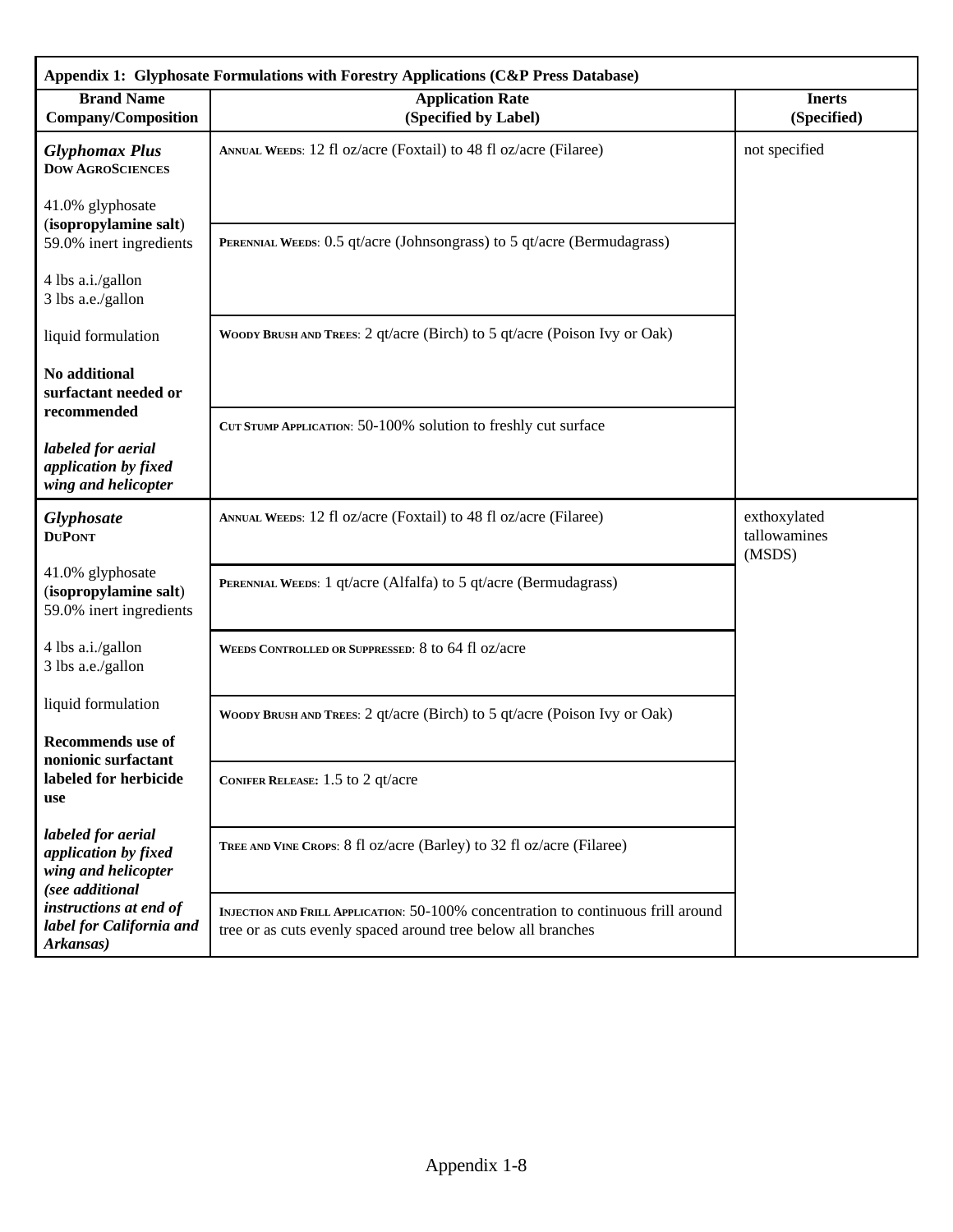|                                                                                                                    | Appendix 1: Glyphosate Formulations with Forestry Applications (C&P Press Database)                                                                                                                        |                              |
|--------------------------------------------------------------------------------------------------------------------|------------------------------------------------------------------------------------------------------------------------------------------------------------------------------------------------------------|------------------------------|
| <b>Brand Name</b><br><b>Company/Composition</b>                                                                    | <b>Application Rate</b><br>(Specified by Label)                                                                                                                                                            | <b>Inerts</b><br>(Specified) |
| <b>Glyphosate Original</b><br><b>GRIFFIN</b>                                                                       | ANNUAL WEEDS: 8 fl oz/acre (Foxtail) to 48 fl oz/acre (Filaree)                                                                                                                                            | not specified                |
| 41.0% glyphosate<br>(isopropylamine salt)<br>59.0% inert ingredients                                               | HIGH-VOLUME AND LOW-VOLUME BROADCAST APPLICATION: 1 to 1 1/2 qt/acre                                                                                                                                       |                              |
| 4 lbs a.i./gallon<br>3 lbs a.e./gallon                                                                             | PERENNIAL WEEDS: 1 qt/acre (Alfalfa) to 5 qt/acre (Bermudagrass)                                                                                                                                           |                              |
| liquid formulation                                                                                                 | WEEDS CONTROLLED OR SUPPRESSED: 8 to 64 fl oz/acre                                                                                                                                                         |                              |
| <b>Recommends</b> use of<br>nonionic surfactant<br>labeled for herbicide                                           | WOODY BRUSH AND TREES: 2 qt/acre (Birch) to 5 qt/acre (Poison Ivy or Oak)                                                                                                                                  |                              |
| use                                                                                                                | TREE AND VINE CROPS: 8 fl oz/acre (Barley) to 32 fl oz/acre (Filaree)                                                                                                                                      |                              |
| labeled for aerial<br>application by fixed<br>wing and helicopter<br>(see additional                               | INJECTION AND FRILL APPLICATION: 50-100% concentration to continuous frill around<br>tree or as cuts evenly spaced around tree below all branches                                                          |                              |
| instructions at end of<br>lable for California and<br>Arkansas)                                                    | CONIFER RELEASE: $1\frac{1}{2}$ to 2 qt/acre                                                                                                                                                               |                              |
| <b>Glyphosate VMF</b><br><b>DUPONT</b><br>53.8% glyphosate                                                         | <b>GROUND BROADCAST EQUIPMENT:</b><br>ANNUAL WEEDS: $3/4$ to $1\frac{1}{2}$ qt/acre<br>PERENNIAL WEEDS: $1\frac{1}{2}$ to 3 3/4 qt/acre<br>WOODY BRUSH AND TREES: $3\frac{3}{4}$ to $7\frac{1}{2}$ qt/acre | not specified                |
| (isopropylamine salt)<br>46.2% inert ingredients                                                                   | HANDHELD DIRECTED SPRAY EQUIPMENT:<br>SPRAY-TO-WET (HANDGUN OR BACKPACK): 3/4% to 1 ½% by volume<br>DIRECTED SPRAY (BACKPACK): $3\frac{3}{4\%}$ to $7\frac{1}{2}\%$ by volume                              |                              |
| 5.44 lbs a.i./gallon<br>4 lbs a.e./gallons                                                                         | (MODIFIED HIGH VOLUME): 1 1/2 % to 3% by volume                                                                                                                                                            |                              |
| liquid formulation                                                                                                 | WEEDS CONTROLLED OR SUPPRESSED: 6 to 48 fl oz/acre                                                                                                                                                         |                              |
| <b>Requires use of</b><br>nonionic surfactant                                                                      |                                                                                                                                                                                                            |                              |
| labeled for herbicide<br>use                                                                                       | CONIFER RELEASE: 3/4 to 1 1/2 qt/acre as broadcast spray (outside Southeastern US)<br>CONIFER RELEASE: 1 1/8 to 1 7/8 qt/acre as broadcast spray (in Southeastern US)                                      |                              |
| recommended for aerial                                                                                             |                                                                                                                                                                                                            |                              |
| application in all uses<br>by helicopter. Fixed<br>wing may be used for<br>applications to<br>industrial rangeland | WETLAND SITES: not to exceed maximum application rate of $7\frac{1}{2}$ pints/acre in a<br>single over-water broadcast application (see exceptions on pg 5 of label)                                       |                              |
| and pastures in CO, ID,<br>IA, KS, MT, NE, ND,<br>OR, SD, UT, WA, and<br>WY                                        | AQUATIC AND OTHER NON-CROP SITES: apply as directed under conditions described in<br>"Weeds Controlled" section of label                                                                                   |                              |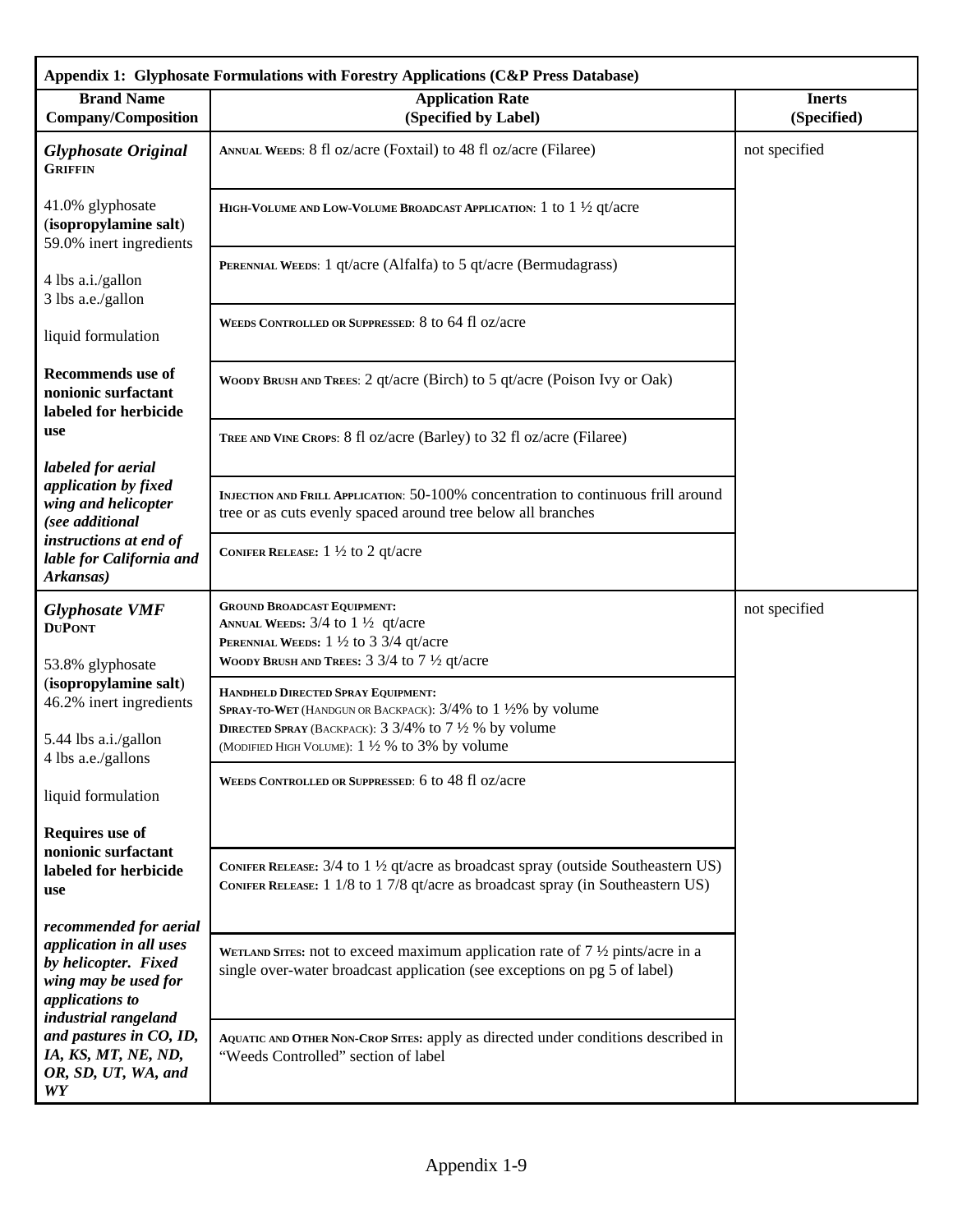| Appendix 1: Glyphosate Formulations with Forestry Applications (C&P Press Database)                          |                                                                                                                                                                                                                                                                 |                              |  |
|--------------------------------------------------------------------------------------------------------------|-----------------------------------------------------------------------------------------------------------------------------------------------------------------------------------------------------------------------------------------------------------------|------------------------------|--|
| <b>Brand Name</b><br><b>Company/Composition</b>                                                              | <b>Application Rate</b><br>(Specified by Label)                                                                                                                                                                                                                 | <b>Inerts</b><br>(Specified) |  |
| <b>Glypro</b><br><b>DOW AGROSCIENCES</b><br>53.8% glyphosate                                                 | <b>ANNUAL WEED CONTROL:</b><br>BROADCAST APPLICATION: 1 ½ pints/acre to 3 pints/acre (Italian Ryegrass)<br>HAND-HELD HIGH-VOLUME APPLICATION: 3/4 percent solution                                                                                              | not specified                |  |
| (isopropylamine salt)<br>46.2% inert ingredients                                                             | <b>PERENNIAL WEEDS:</b> 3 pints/acre (Quackgrass) to $7\frac{1}{2}$ pints/acre (Bermudagrass)                                                                                                                                                                   |                              |  |
| 5.44 lbs a.i./gallon<br>4 lbs a.e./gallons                                                                   |                                                                                                                                                                                                                                                                 |                              |  |
| liquid formulation                                                                                           | BRUSH OR TREE CONTROL: 3 pints/acre (Birch) to 7 1/2 pints/acre (Poison Ivy or<br>Poison Oak)                                                                                                                                                                   |                              |  |
| <b>Recommends</b> use of                                                                                     |                                                                                                                                                                                                                                                                 |                              |  |
| nonionic surfactant<br>labeled for herbicide<br>use                                                          | <b>AQUATIC AND OTHER NON-CROP SITES:</b><br>Maximum application rate is $7\frac{1}{2}$ pints/acre in any single broadcast application<br>made over water                                                                                                        |                              |  |
| recommended that<br>Glypro be applied by<br>helicopter only in<br>forestry site and utility<br>rights-of-way | <b>FORESTRY SITE PREPARATION:</b><br>BROADCAST: AERIAL OR GROUND: $1\frac{1}{2}$ to $7\frac{1}{2}$ qt/acre<br>SPRAY-TO-WET: HANDGUN, BACKPACK, OR MISTBLOWER: 0.75-2% by volume<br>LOW VOLUME DIRECTED SPRAY: HANDGUN, BACKPACK, OR MISTBLOWER: 5-10% by volume |                              |  |
| <b>Glypro Plus</b><br><b>DOW AGROSCIENCES</b>                                                                | ANNUAL WEEDS: 12 fl oz/acre (Foxtail) to 48 fl oz/acre (Filaree)                                                                                                                                                                                                | not specified                |  |
| 41% glyphosate<br>(isopropylamine salt)<br>59% inert ingredients                                             | PERENNIAL WEEDS: 1 qt/acre (Alfalfa) to 5 qt/acre (Bermudagrass)                                                                                                                                                                                                |                              |  |
| 4 lbs a.i./gallon<br>3 lbs a.e./gallons                                                                      | WOODY BRUSH AND TREES: 2 qt/acre (Birch) to 5 qt/acre (Poison Ivy or Oak)                                                                                                                                                                                       |                              |  |
| liquid formulation                                                                                           |                                                                                                                                                                                                                                                                 |                              |  |
| No additional<br>surfactant needed or<br>recommended                                                         | INJECT ION AND FRILL APPLICATION: 50-100% concentration of product either to<br>continuous frill around the tree or as cuts evenly spaced around the tree below<br>all branches                                                                                 |                              |  |
| labeled for aerial<br>application by fixed<br>wing and helicopter                                            | CUT STUMP APPLICATION: 50-100% solution to freshly cut surface immediately after<br>cutting                                                                                                                                                                     |                              |  |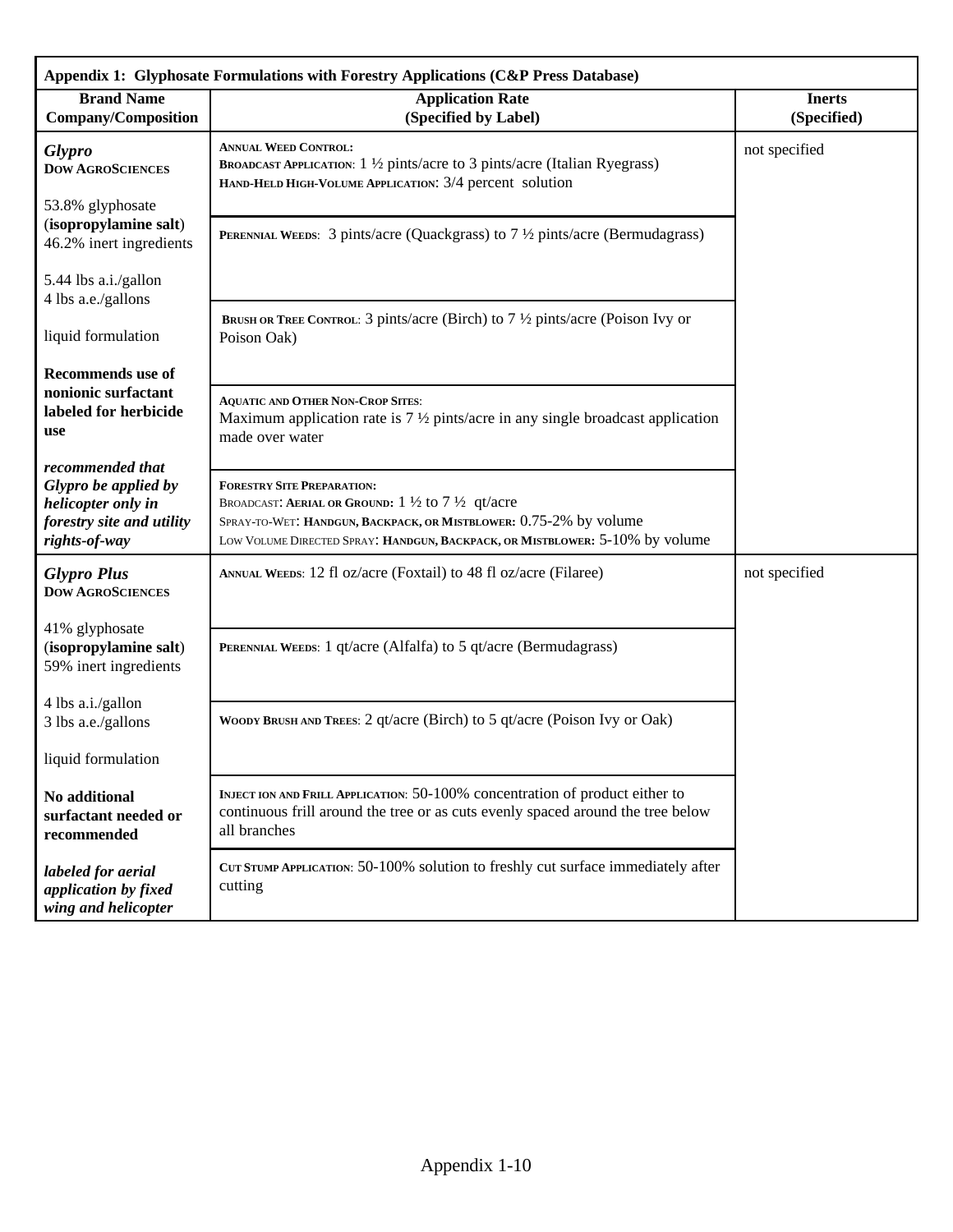| Appendix 1: Glyphosate Formulations with Forestry Applications (C&P Press Database)               |                                                                                                                                                                                              |                                                                             |  |
|---------------------------------------------------------------------------------------------------|----------------------------------------------------------------------------------------------------------------------------------------------------------------------------------------------|-----------------------------------------------------------------------------|--|
| <b>Brand Name</b><br><b>Company/Composition</b>                                                   | <b>Application Rate</b><br>(Specified by Label)                                                                                                                                              | <b>Inerts</b><br>(Specified)                                                |  |
| <b>Honcho</b><br><b>MONSANTO</b>                                                                  | ANNUAL WEEDS: 8 fl oz/acre (Foxtail) to 48 fl oz/acre (Filaree)                                                                                                                              | <b>Composition on MSDS:</b><br>41 % glyphosate<br>8% surfactant             |  |
| 41% glyphosate<br>(isopropylamine salt)<br>59% inert ingredients<br>4 lbs a.i./gallon             | HIGH-VOLUME BROADCAST APPLICATION: $1$ to $1\frac{1}{2}$ qt/acre<br>LOW-VOLUME BROADCAST APPLICATION: 1 to 1 1/2 qt/acre<br>PERENNIAL WEEDS: 1 qt/acre (Alfalfa) to 5 qt/acre (Bermudagrass) | tallow amine<br>exthoxylate<br>$(CAS No. 61791-26-2)$<br>51% water          |  |
| 3 lbs a.e./gallons<br>liquid formulation                                                          | WEEDS CONTROLLED OR SUPPRESSED: 8 to 64 fl oz/acre                                                                                                                                           | MSDS also states that<br>this product is hazardous<br>according to the OSHA |  |
| <b>Recommends</b> use of<br>nonionic surfactant                                                   | WOODY BRUSH AND TREES: 2 qt/acre (Birch) to 5 qt/acre (Poison Ivy or Oak)                                                                                                                    | <b>Hazard Communication</b><br>Standard                                     |  |
| labeled for herbicide<br>use<br>labeled for aerial<br>application by fixed<br>wing and helicopter | INJECT ION AND FRILL APPLICATION: 50-100% concentration of product either to<br>continuous frill around the tree or as cuts evenly spaced around the tree below<br>all branches              |                                                                             |  |
|                                                                                                   | CUT STUMP APPLICATION: 50-100% solution to freshly cut surface                                                                                                                               |                                                                             |  |
| <b>Mirage</b><br><b>UAP</b>                                                                       | ANNUAL WEEDS: 8 fl oz/acre (Foxtail) to 48 fl oz/acre (Filaree)                                                                                                                              | exthoxylated<br>tallowamines CAS No.                                        |  |
| 41% glyphosate<br>(isopropylamine salt)                                                           | HIGH-VOLUME AND LOW-VOLUEMBROADCAST APPLICATION: 1 to 1 1/2 qt/acre                                                                                                                          | 61791-83-6<br>(SARA Title III)                                              |  |
| 59% inert ingredients                                                                             | PERENNIAL WEEDS: 1 qt/acre (Alfalfa) to 5 qt/acre (Bermudagrass)                                                                                                                             | MSDS indicates that this<br>inert is a hazardous                            |  |
| 4 lbs a.i./gallon<br>3 lbs a.e./gallons                                                           | WEEDS CONTROLLED OR SUPPRESSED: 8 to 64 fl oz/acre                                                                                                                                           | chemical under OSHA<br><b>Hazard Communication</b><br>Standard              |  |
| liquid formulation                                                                                | WOODY BRUSH AND TREES: 2 qt/acre (Birch) to 5 qt/acre (Poison Ivy or Oak)                                                                                                                    |                                                                             |  |
| <b>Recommends</b> use of<br>nonionic surfactant<br>labeled for herbicide                          | CUT STUMP APPLICATION: 50-100% solution to freshly cut surface                                                                                                                               |                                                                             |  |
| use<br>labeled for aerial<br>application by fixed<br>wing and helicopter                          | INJECT ION AND FRILL APPLICATION: 50-100% concentration of product either to<br>continuous frill around the tree or as cuts evenly spaced around the tree below<br>all branches              |                                                                             |  |
|                                                                                                   | CONIFER RELEASE: 1.5 to 2 qt/acre                                                                                                                                                            |                                                                             |  |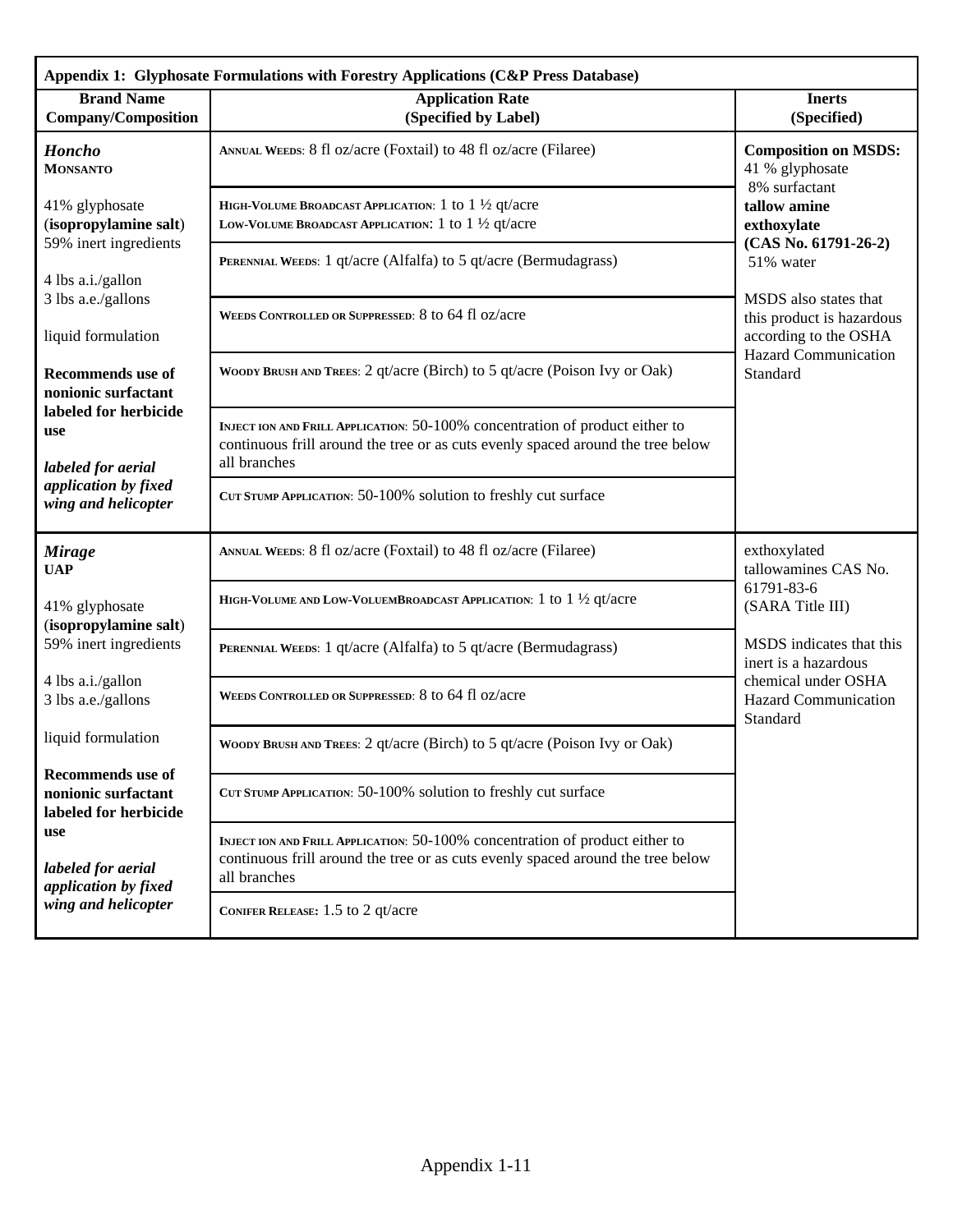| Appendix 1: Glyphosate Formulations with Forestry Applications (C&P Press Database) |                                                                                                                                                                                 |                                                                                                                    |  |
|-------------------------------------------------------------------------------------|---------------------------------------------------------------------------------------------------------------------------------------------------------------------------------|--------------------------------------------------------------------------------------------------------------------|--|
| <b>Brand Name</b><br><b>Company/Composition</b>                                     | <b>Application Rate</b><br>(Specified by Label)                                                                                                                                 | <b>Inerts</b><br>(Specified)                                                                                       |  |
| <b>Prosecutor</b><br><b>LESCO</b>                                                   | ANNUAL WEEDS: 8 fl oz/acre (Foxtail) to 48 fl oz/acre (Filaree)                                                                                                                 | 59% inerts including<br>exthoxylated                                                                               |  |
| 41% glyphosate<br>(isopropylamine salt)                                             | HIGH-VOLUME AND LOW-VOLUME BROADCAST APPLICATION: $1$ to $1\frac{1}{2}$ qt/acre                                                                                                 | tallowamines<br>CAS No. 61791-83-6<br>(SARA Title III)                                                             |  |
| 59% inert ingredients                                                               | PERENNIAL WEEDS: 1 qt/acre (Alfalfa) to 5 qt/acre (Bermudagrass)                                                                                                                | MSDS indicates that this                                                                                           |  |
| 4 lbs a.i./gallon<br>3 lbs a.e./gallons                                             | WEEDS CONTROLLED OR SUPPRESSED: 8 to 64 fl oz/acre                                                                                                                              | inert is a hazardous<br>chemical under OSHA<br><b>Hazard Communication</b>                                         |  |
| liquid formulation                                                                  | WOODY BRUSH AND TREES: 2 qt/acre (Birch) to 5 qt/acre (Poison Ivy or Oak)                                                                                                       | Standard                                                                                                           |  |
| <b>Recommends</b> use of<br>nonionic surfactant<br>labeled for herbicide            | CONIFER RELEASE: 1.5 to 2 qt/acre                                                                                                                                               |                                                                                                                    |  |
| use<br>labeled for aerial<br>application by fixed                                   | INJECT ION AND FRILL APPLICATION: 50-100% concentration of product either to<br>continuous frill around the tree or as cuts evenly spaced around the tree below<br>all branches |                                                                                                                    |  |
| wing and helicopter                                                                 | CUT STUMP APPLICATION: 50-100% solution to freshly cut surface                                                                                                                  |                                                                                                                    |  |
| <b>Prosecutor Plus</b><br><b>Tracker</b>                                            | ANNUAL WEEDS: 8 fl oz/acre (Foxtail) to 48 fl oz/acre (Filaree)                                                                                                                 | 59% inerts including<br>exthoxylated                                                                               |  |
| <b>LESCO</b><br>41% glyphosate                                                      | HIGH-VOLUMEAND LOW-VOLUME BROADCAST APPLICATION: 1 to 1 1/2 qt/acre                                                                                                             | tallowamines<br>CAS No. 61791-83-6<br>(SARA Title III)                                                             |  |
| (isopropylamine salt)<br>59% inert ingredients                                      | PERENNIAL WEEDS: 1 qt/acre (Alfalfa) to 5 qt/acre (Bermudagrass)                                                                                                                | MSDS indicates that this<br>inert is a hazardous<br>chemical under OSHA<br><b>Hazard Communication</b><br>Standard |  |
| 4 lbs a.i./gallon<br>3 lbs a.e./gallons                                             | WEEDS CONTROLLED OR SUPPRESSED: 8 to 64 fl oz/acre                                                                                                                              |                                                                                                                    |  |
| liquid formulation                                                                  | WOODY BRUSH AND TREES: 2 qt/acre (Birch) to 5 qt/acre (Poison Ivy or Oak)                                                                                                       |                                                                                                                    |  |
| <b>Recommends</b> use of<br>nonionic surfactant<br>labeled for herbicide            | CONIFER RELEASE: 1.5 to 2 qt/acre                                                                                                                                               |                                                                                                                    |  |
| use<br>labeled for aerial                                                           | INJECT ION AND FRILL APPLICATION: 50-100% concentration of product either to<br>continuous frill around the tree or as cuts evenly spaced around the tree below<br>all branches |                                                                                                                    |  |
| application by fixed<br>wing and helicopter                                         | CUT STUMP APPLICATION: 50-100% solution to freshly cut surface                                                                                                                  |                                                                                                                    |  |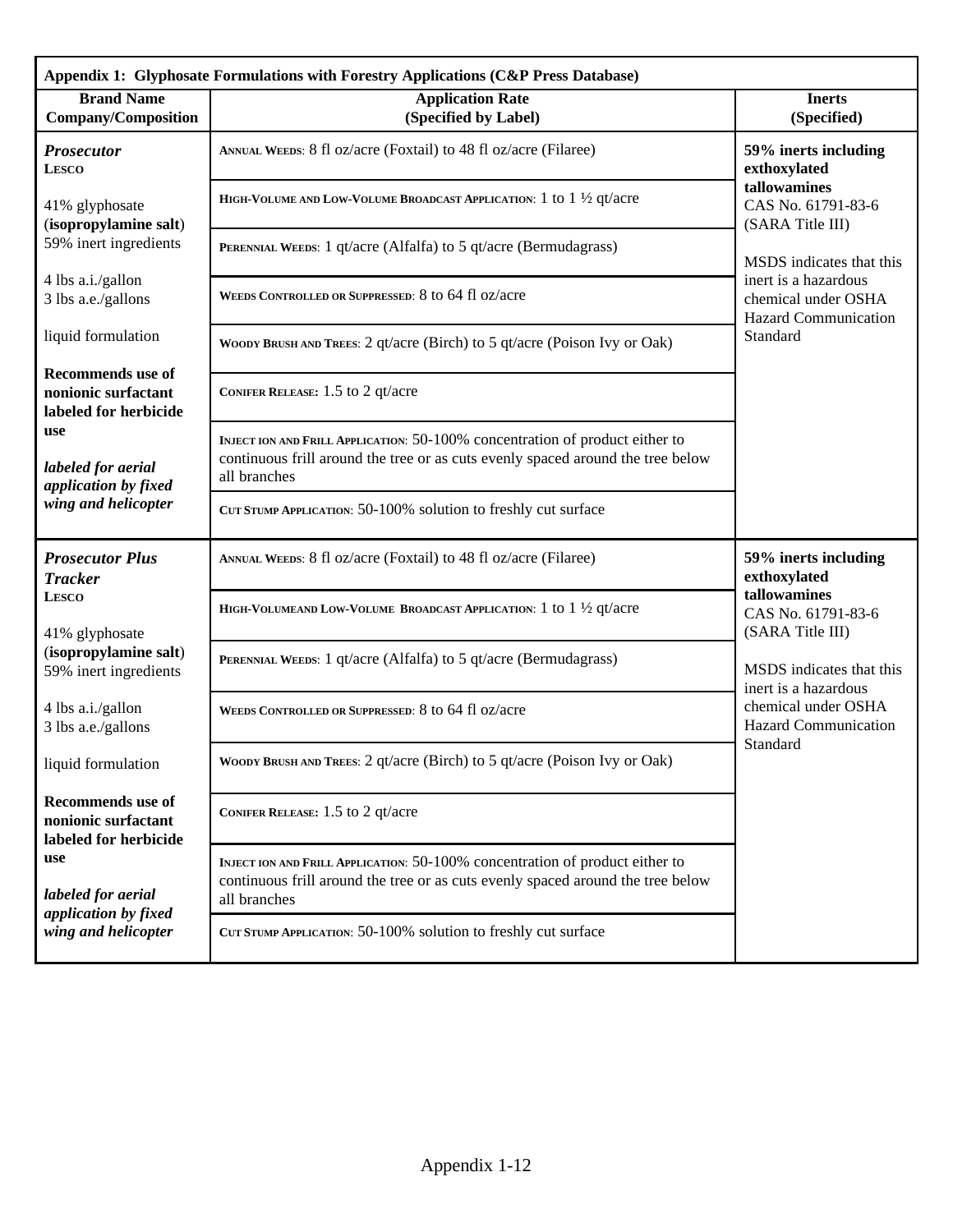| Appendix 1: Glyphosate Formulations with Forestry Applications (C&P Press Database) |                                                                                                                                                                                 |                                                                                                        |  |
|-------------------------------------------------------------------------------------|---------------------------------------------------------------------------------------------------------------------------------------------------------------------------------|--------------------------------------------------------------------------------------------------------|--|
| <b>Brand Name</b><br><b>Company/Composition</b>                                     | <b>Application Rate</b><br>(Specified by Label)                                                                                                                                 | <b>Inerts</b><br>(Specified)                                                                           |  |
| <b>Rattler</b><br>HELENA CHEMICAL CO.                                               | ANNUAL WEEDS: 8 fl oz/acre (Foxtail) to 48 fl oz/acre (Filaree)                                                                                                                 | not specified                                                                                          |  |
| 41% glyphosate<br>(isopropylamine salt)                                             | HIGH-VOLUME AND LOW-VOLUME BROADCAST APPLICATION: 1 to $1\frac{1}{2}$ qt/acre                                                                                                   |                                                                                                        |  |
| 59% inert ingredients                                                               | PERENNIAL WEEDS: 1 qt/acre (Alfalfa) to 5 qt/acre (Bermudagrass)                                                                                                                |                                                                                                        |  |
| 4 lbs a.i./gallon<br>3 lbs a.e./gallons                                             | WEEDS CONTROLLED OR SUPPRESSED: 8 to 64 fl oz/acre                                                                                                                              |                                                                                                        |  |
| liquid formulation                                                                  | WOODY BRUSH AND TREES: 2 qt/acre (Birch) to 5 qt/acre (Poison Ivy or Oak)                                                                                                       |                                                                                                        |  |
| <b>Recommends</b> use of<br>nonionic surfactant<br>labeled for herbicide            | CONIFER RELEASE: 1.5 to 2 qt/acre                                                                                                                                               |                                                                                                        |  |
| use<br>labeled for aerial<br>application by fixed                                   | INJECT ION AND FRILL APPLICATION: 50-100% concentration of product either to<br>continuous frill around the tree or as cuts evenly spaced around the tree below<br>all branches |                                                                                                        |  |
| wing and helicopter                                                                 | CUT STUMP APPLICATION: 50-100% solution to freshly cut surface                                                                                                                  |                                                                                                        |  |
| Razor<br>RIVERDALE.                                                                 | ANNUAL WEEDS: 8 fl oz/acre (Foxtail) to 48 fl oz/acre (Filaree)                                                                                                                 | 59% inerts including<br>exthoxylated<br>tallowamines<br>CAS No. 61791-83-6                             |  |
| 41% glyphosate                                                                      | HIGH-VOLUME AND LOW-VOLUME BROADCAST APPLICATION: $1$ to $1\frac{1}{2}$ qt/acre                                                                                                 |                                                                                                        |  |
| (isopropylamine salt)<br>59% inert ingredients                                      | PERENNIAL WEEDS: 1 qt/acre (Alfalfa) to 5 qt/acre (Bermudagrass)                                                                                                                | (SARA Title III)                                                                                       |  |
| 4 lbs a.i./gallon                                                                   | WEEDS CONTROLLED OR SUPPRESSED: 8 to 64 fl oz/acre                                                                                                                              | MSDS indicates that this<br>inert is a hazardous<br>chemical under OSHA<br><b>Hazard Communication</b> |  |
| 3 lbs a.e./gallons                                                                  | WOODY BRUSH AND TREES: 2 qt/acre (Birch) to 5 qt/acre (Poison Ivy or Oak)                                                                                                       |                                                                                                        |  |
| liquid formulation<br><b>Recommends</b> use of                                      | CHEMICAL MOWING-PERENNIALS: 6 fl oz/acre (Kentucky bluegrass) to 8 fl oz/acre<br>(tall fescue, fine fescue, orchardgrass, or quackgrass covers)                                 | Standard                                                                                               |  |
| nonionic surfactant<br>labeled for herbicide                                        | CHEMICAL MOWING-ANNUALS: 4 to 5 fl oz/acre                                                                                                                                      |                                                                                                        |  |
| use                                                                                 | CUT STUMP APPLICATION: 50-100% solution to freshly cut surface                                                                                                                  |                                                                                                        |  |
| labeled for aerial<br>application by fixed<br>wing and helicopter                   | INJECT ION AND FRILL APPLICATION: 50-100% concentration of product either to<br>continuous frill around the tree or as cuts evenly spaced around the tree below<br>all branches |                                                                                                        |  |
|                                                                                     | CONIFER RELEASE: 1.5 to 2 qt/acre                                                                                                                                               |                                                                                                        |  |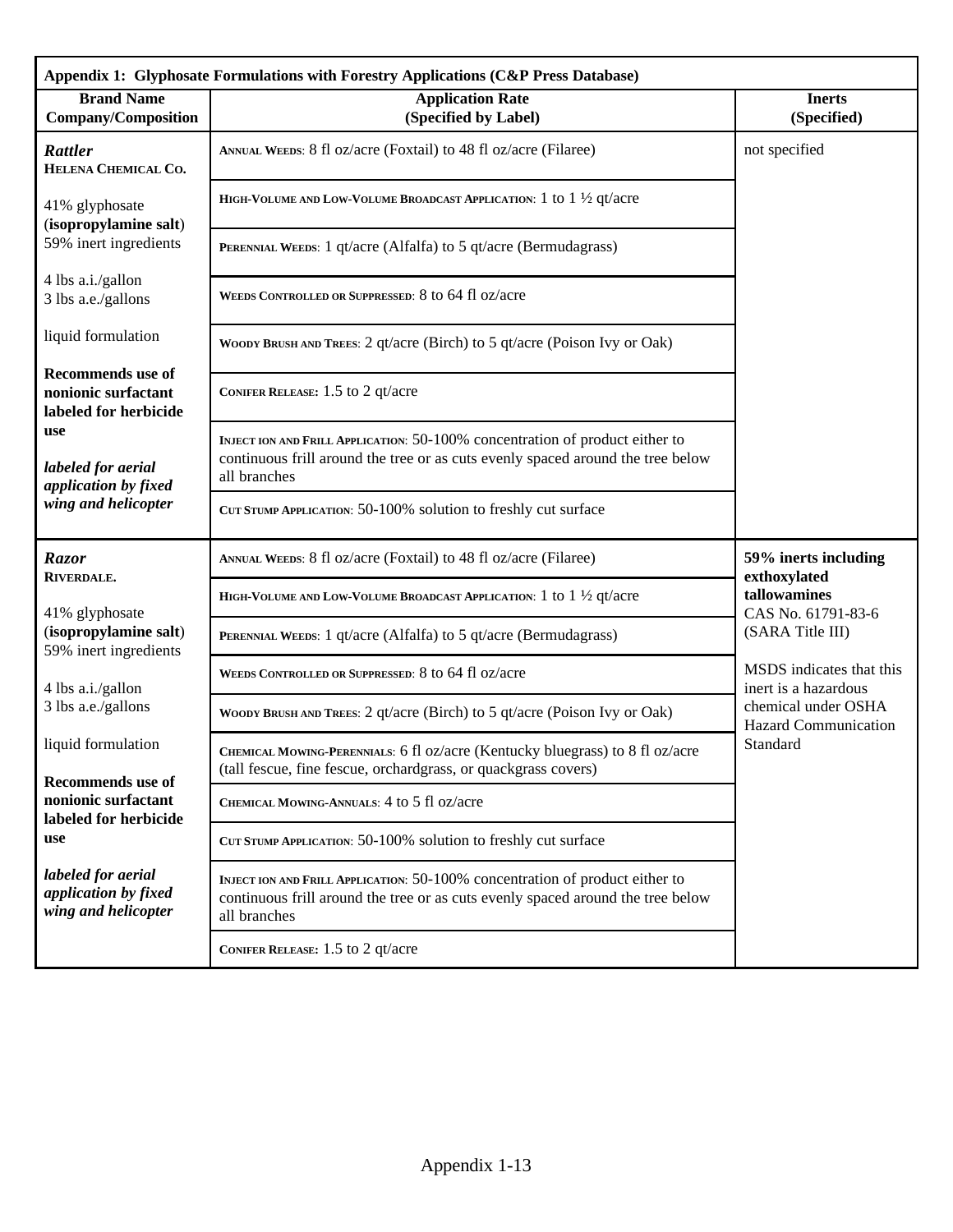| Appendix 1: Glyphosate Formulations with Forestry Applications (C&P Press Database) |                                                                                                                                                                                 |                                                                            |  |
|-------------------------------------------------------------------------------------|---------------------------------------------------------------------------------------------------------------------------------------------------------------------------------|----------------------------------------------------------------------------|--|
| <b>Brand Name</b><br><b>Company/Composition</b>                                     | <b>Application Rate</b><br>(Specified by Label)                                                                                                                                 | <b>Inerts</b><br>(Specified)                                               |  |
| <b>Razor SPI</b><br>RIVERDALE.                                                      | ANNUAL WEEDS: 8 fl oz/acre (Foxtail) to 48 fl oz/acre (Filaree)                                                                                                                 | 59% inerts including<br>exthoxylated                                       |  |
| 41% glyphosate<br>(isopropylamine salt)                                             | HIGH-VOLUME AND LOW-VOLUME BROADCAST APPLICATION: 1 to 1 1/2 qt/acre                                                                                                            | tallowamines<br>CAS No. 61791-83-6<br>(SARA Title III)                     |  |
| 59% inert ingredients                                                               | PERENNIAL WEEDS: 1 qt/acre (Alfalfa) to 5 qt/acre (Bermudagrass)                                                                                                                | MSDS indicates that this                                                   |  |
| 4 lbs a.i./gallon<br>3 lbs a.e./gallons                                             | WEEDS CONTROLLED OR SUPPRESSED: 8 to 64 fl oz/acre                                                                                                                              | inert is a hazardous<br>chemical under OSHA<br><b>Hazard Communication</b> |  |
| liquid formulation                                                                  | CONIFER RELEASE: $1.5$ to 2 qt/acre                                                                                                                                             | Standard                                                                   |  |
| Contains a temporary<br>blue colorant to assist<br>in accurate and uniform          | CUT STUMP APPLICATION: 50-100% solution to freshly cut surface                                                                                                                  |                                                                            |  |
| applications.<br><b>Recommends</b> use of<br>nonionic surfactant                    | INJECT ION AND FRILL APPLICATION: 50-100% concentration of product either to<br>continuous frill around the tree or as cuts evenly spaced around the tree below<br>all branches |                                                                            |  |
| labeled for herbicide<br><b>use</b>                                                 | WOODY BRUSH AND TREES: 2 qt/acre (Birch) to 5 qt/acre (Poison Ivy or Oak)                                                                                                       |                                                                            |  |
| labeled for aerial<br>application by fixed                                          | CHEMICAL MOWING-PERENNIALS: 6 fl oz/acre (Kentucky bluegrass) to 8 fl oz/acre<br>(tall fescue, fine fescue, orchardgrass, or quackgrass covers)                                 |                                                                            |  |
| wing and helicopter                                                                 | CHEMICAL MOWING-ANNUALS: 4 to 5 fl oz/acre                                                                                                                                      |                                                                            |  |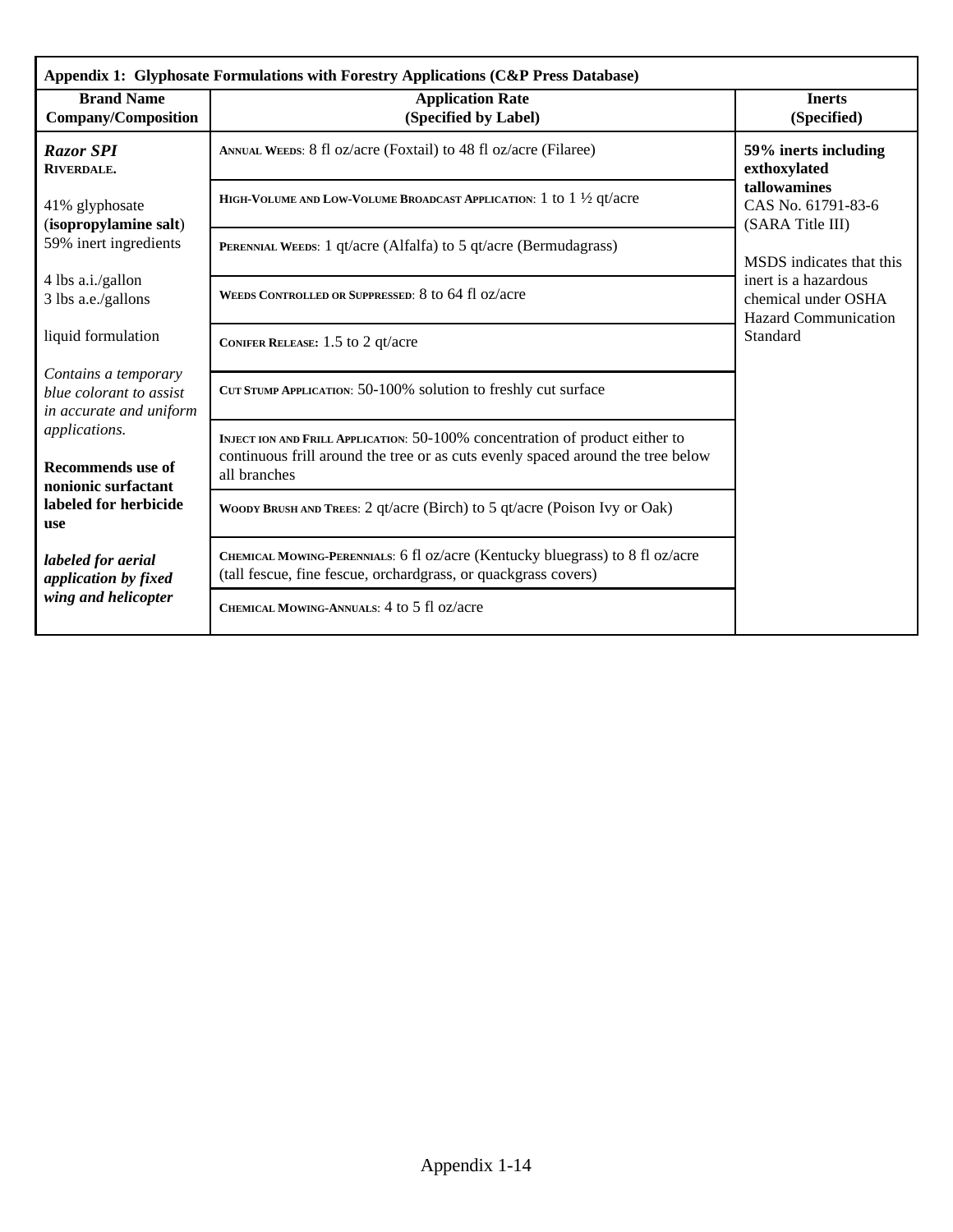| Appendix 1: Glyphosate Formulations with Forestry Applications (C&P Press Database)        |                                                                                                                                                                      |                              |  |  |  |  |  |
|--------------------------------------------------------------------------------------------|----------------------------------------------------------------------------------------------------------------------------------------------------------------------|------------------------------|--|--|--|--|--|
| <b>Brand Name</b><br><b>Company/Composition</b>                                            | <b>Application Rate</b><br>(Specified by Label)                                                                                                                      | <b>Inerts</b><br>(Specified) |  |  |  |  |  |
| <b>Rodeo</b><br><b>DOW AGROSCIENCES</b>                                                    | <b>ANNUAL WEED CONTROL:</b><br>BROADCAST APPLICATION: 1 1/2 pints/acre to 3 pints/acre (Italian Ryegrass)<br>HAND-HELD HIGH-VOLUME APPLICATION: 3/4 percent solution | not specified                |  |  |  |  |  |
| 53.8% glyphosate                                                                           |                                                                                                                                                                      |                              |  |  |  |  |  |
| (isopropylamine salt)<br>46.2% inert ingredients                                           | <b>PERENNIAL WEEDS:</b> 3 pints/acre (Quackgrass) to $7\frac{1}{2}$ pints/acre (Bermudagrass)                                                                        |                              |  |  |  |  |  |
| 5.44 lbs a.i./gallon<br>4 lbs a.e./gallons                                                 |                                                                                                                                                                      |                              |  |  |  |  |  |
| liquid formulation                                                                         | <b>BRUSH OR TREE CONTROL:</b> 3 pints/acre (Birch) to $7\frac{1}{2}$ pints/acre (Poison Ivy or<br>Poison Oak)                                                        |                              |  |  |  |  |  |
| Requires use of                                                                            |                                                                                                                                                                      |                              |  |  |  |  |  |
| nonionic surfactant<br>labeled for herbicide<br><b>use</b>                                 | <b>AQUATIC AND OTHER NON-CROP SITES:</b><br>Maximum application rate is $7\frac{1}{2}$ pints/acre in any single broadcast application<br>made over water             |                              |  |  |  |  |  |
| labeled for aerial                                                                         |                                                                                                                                                                      |                              |  |  |  |  |  |
| application (NOS). In<br>California, aerial<br>application may be<br>made in aquatic sites | CUT STUMP APPLICATION: 50-100% solution to freshly cut surface                                                                                                       |                              |  |  |  |  |  |
| and noncrop areas,                                                                         |                                                                                                                                                                      |                              |  |  |  |  |  |
| including aquatic sites<br>present in noncrop                                              | INJECT ION AND FRILL APPLICATION: 50-100% concentration of product either to<br>continuous frill around the tree or as cuts evenly spaced around the tree below      |                              |  |  |  |  |  |
| areas that are part of                                                                     | all branches                                                                                                                                                         |                              |  |  |  |  |  |
| the intended treatment.                                                                    |                                                                                                                                                                      |                              |  |  |  |  |  |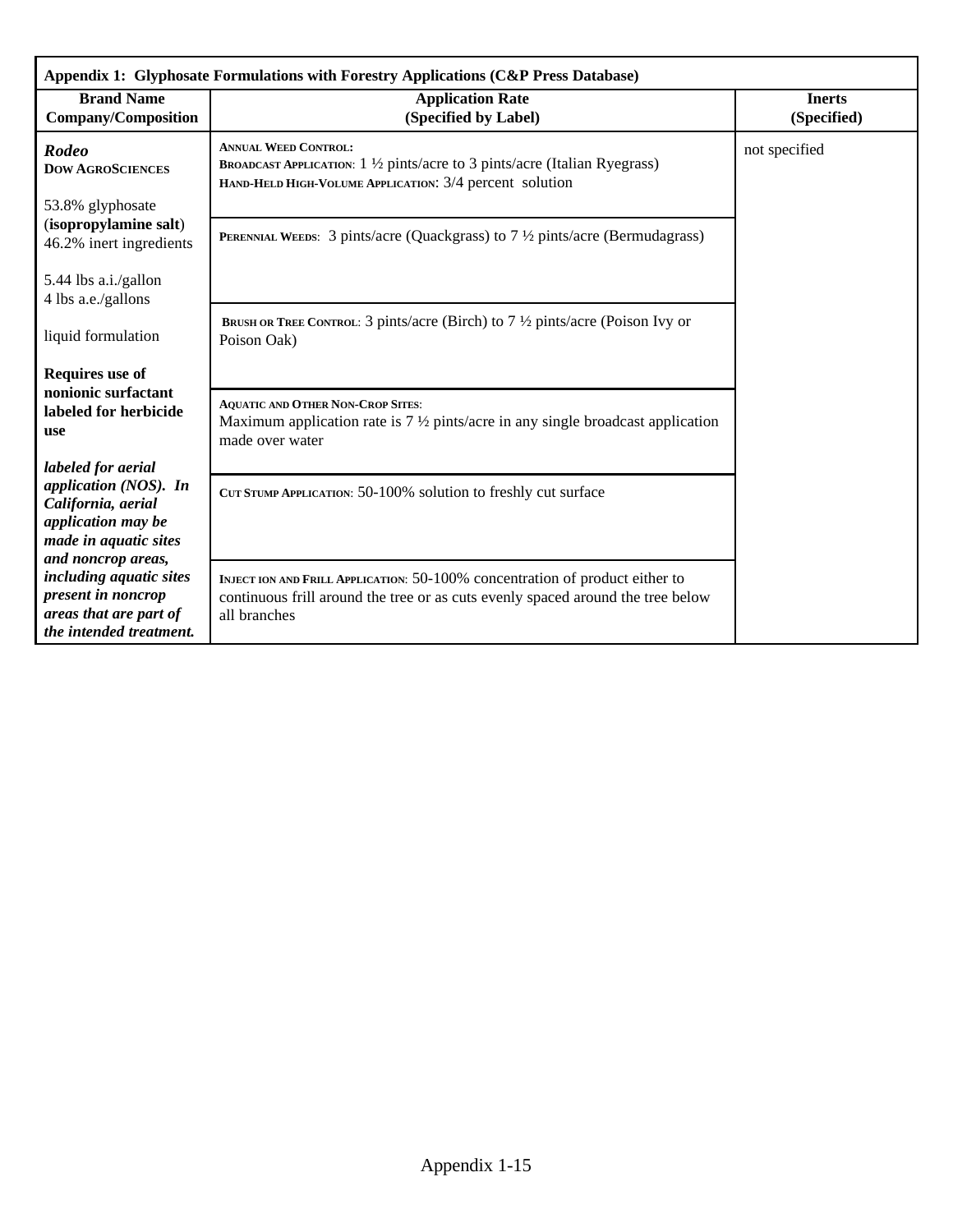| Appendix 1: Glyphosate Formulations with Forestry Applications (C&P Press Database) |                                                                                                                                 |                                                                 |  |  |  |  |  |  |
|-------------------------------------------------------------------------------------|---------------------------------------------------------------------------------------------------------------------------------|-----------------------------------------------------------------|--|--|--|--|--|--|
| <b>Brand Name</b><br><b>Company/Composition</b>                                     | <b>Application Rate</b><br>(Specified by Label)                                                                                 | <b>Inerts</b><br>(Specified)                                    |  |  |  |  |  |  |
| <b>Roundup CUSTOM</b><br><b>MONSANTO</b>                                            | <b>PERENNIAL WEEDS:</b> 1.5 pints/acre (Paragrass) to $7\frac{1}{2}$ pints/acre (Bermudagrass)                                  | water<br>CAS No. 7732-18-5                                      |  |  |  |  |  |  |
| 53.8% glyphosate<br>(isopropylamine salt)                                           |                                                                                                                                 | MSDS indicates no<br>hazardous chemicals                        |  |  |  |  |  |  |
| 46.2% inert ingredients                                                             | CUT STUMP APPLICATION: 50-100% solution to freshly cut surface                                                                  | under OSHA Hazard<br>Communication                              |  |  |  |  |  |  |
| 5.4 lbs a.i./gallon<br>4 lbs a.e./gallons                                           |                                                                                                                                 | Standard                                                        |  |  |  |  |  |  |
| liquid formulation                                                                  | ANNUAL WEEDS: 12 fl oz/acre (Foxtail) to 36 fl oz/acre (Filaree)                                                                |                                                                 |  |  |  |  |  |  |
| <b>Requires</b> use of<br>nonionic surfactant<br>labeled for herbicide              |                                                                                                                                 |                                                                 |  |  |  |  |  |  |
| use                                                                                 | WOODY BRUSH AND TREE RATES: 3 pints/acre (Birch) to $7\frac{1}{2}$ pints/acre (Poison Ivy or<br>Poison Oak)                     |                                                                 |  |  |  |  |  |  |
| labeled for aerial<br>application by fixed<br>wing and helicopter                   |                                                                                                                                 |                                                                 |  |  |  |  |  |  |
| <b>Roundup ORIGINAL</b><br><b>MONSANTO</b>                                          | ANNUAL WEEDS: 8 fl oz/acre (Foxtail) to 48 fl oz/acre (Filaree)                                                                 | <b>Composition on MSDS:</b><br>41 % glyphosate<br>8% surfactant |  |  |  |  |  |  |
| 41% glyphosate                                                                      |                                                                                                                                 | tallow amine                                                    |  |  |  |  |  |  |
| (isopropylamine salt)<br>59% inert ingredients                                      | HIGH-VOLUME BROADCAST APPLICATION: 1 to $1\frac{1}{2}$ qt/acre<br>LOW-VOLUME BROADCAST APPLICATION: 1 to $1\frac{1}{2}$ qt/acre | exthoxylate<br>$(CAS No. 61791-26-2)$<br>51% water              |  |  |  |  |  |  |
| 4 lbs a.i./gallon<br>3 lbs a.e./gallons                                             | PERENNIAL WEEDS: 1 qt/acre (Alfalfa) to 5 qt/acre (Bermudagrass)                                                                | MSDS also states that<br>this product is hazardous              |  |  |  |  |  |  |
| liquid formulation                                                                  |                                                                                                                                 | according to the OSHA<br><b>Hazard Communication</b>            |  |  |  |  |  |  |
| Recommends use of<br>nonionic surfactant<br>labeled for herbicide<br>use            | WOODY BRUSH AND TREES: 2 qt/acre (Birch) to 5 qt/acre (Poison Ivy or Oak)                                                       | Standard                                                        |  |  |  |  |  |  |
| labeled for aerial<br>application by fixed<br>wing and helicopter                   | CUT STUMP APPLICATION: 50-100% solution to freshly cut surface                                                                  |                                                                 |  |  |  |  |  |  |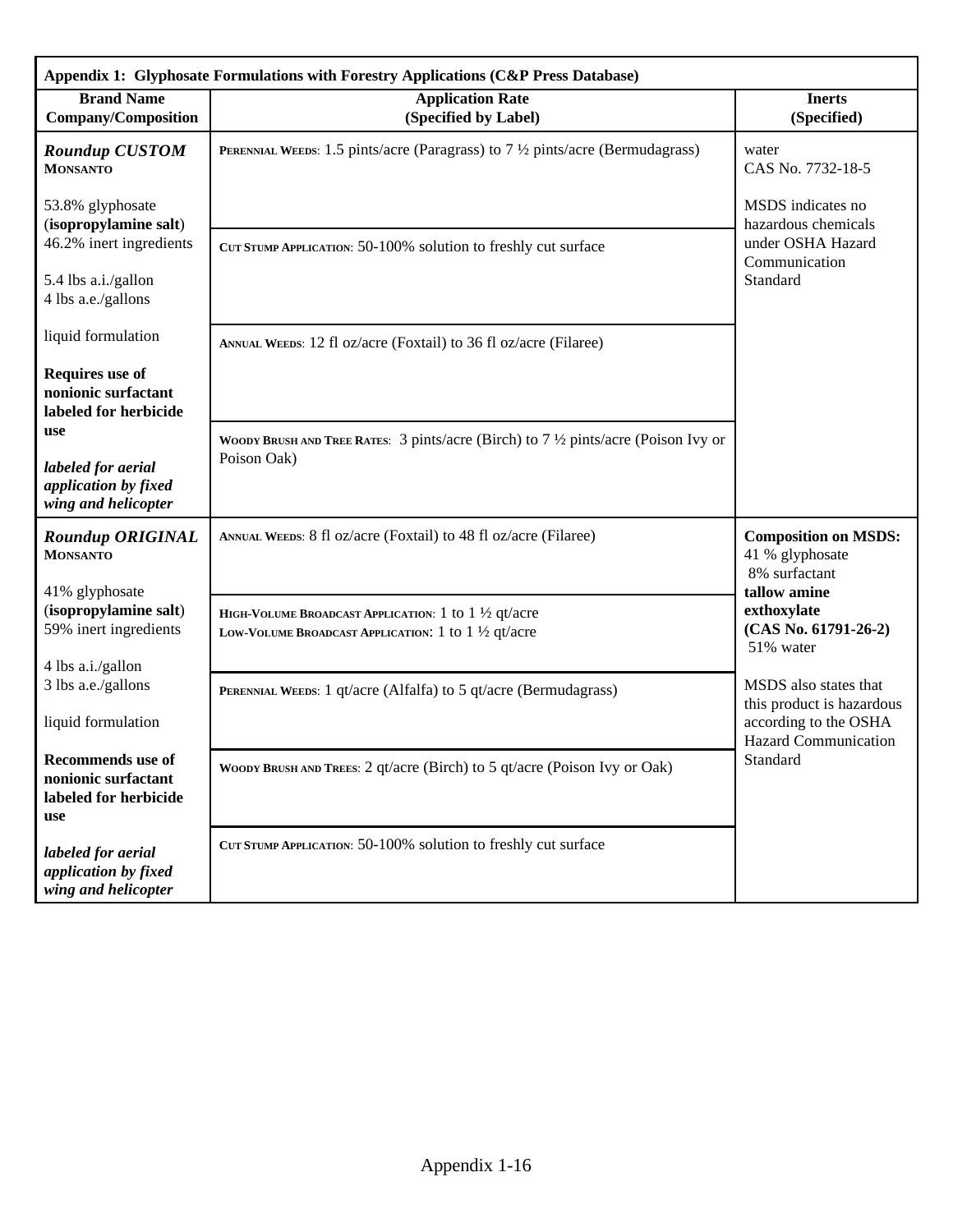|                                                                                | Appendix 1: Glyphosate Formulations with Forestry Applications (C&P Press Database)                                                                                                     |                                                                          |
|--------------------------------------------------------------------------------|-----------------------------------------------------------------------------------------------------------------------------------------------------------------------------------------|--------------------------------------------------------------------------|
| <b>Brand Name</b><br><b>Company/Composition</b>                                | <b>Application Rate</b><br>(Specified by Label)                                                                                                                                         | <b>Inerts</b><br>(Specified)                                             |
| <b>Roundup PRO</b><br><b>MONSANTO</b>                                          | ANNUAL WEEDS: 1 qt/acre (<6" tall) and 1.5 to 4 qt/acre (>6" tall)                                                                                                                      | 44.5% water<br>14.5% surfactant (NOS)<br>(SARA Title III)                |
| 41% glyphosate<br>(isopropylamine salt)<br>59% inert ingredients               | HIGH-VOLUME BROADCAST APPLICATION: $1$ to $1\frac{1}{2}$ qt/acre<br>LOW-VOLUME BROADCAST APPLICATION: 1 to $1\frac{1}{2}$ qt/acre                                                       |                                                                          |
| 4 lbs a.i./gallon<br>3 lbs a.e./gallons                                        | PERENNIAL WEEDS: 1 qt/acre (Alfalfa) to 5 qt/acre (Bermudagrass)                                                                                                                        |                                                                          |
| liquid formulation                                                             | CUT STUMP APPLICATION: 50-100% solution to freshly cut surface                                                                                                                          |                                                                          |
| <b>Label indicates that</b><br>product is formulated                           |                                                                                                                                                                                         |                                                                          |
| as a water soluble<br>liquid containing<br>surfactant and no                   | WOODY BRUSH AND TREES: 2 qt/acre (Birch) to 5 qt/acre (Poison Ivy or Oak)                                                                                                               |                                                                          |
| additional surfactant is<br>needed                                             | CHEMICAL MOWING-PERENNIALS: 6 fl oz/acre (Kentucky bluegrass) to 8 fl oz/acre<br>(tall fescue, fine fescue, orchardgrass, or quackgrass covers)                                         |                                                                          |
| labeled for aerial<br>application (NOS)                                        | CHEMICAL MOWING-ANNUALS: 4 to 5 fl oz/acre                                                                                                                                              |                                                                          |
| <b>Roundup PRO</b><br>Concentrate<br><b>MONSANTO</b>                           | ANNUAL WEEDS: 26 fl oz/acre (<6" tall) and 1.2 to 3.2 qt/acre (>6" tall)                                                                                                                | specific identity withheld<br>because it is a trade secret               |
| 50.2% glyphosate<br>(isopropylamine salt)                                      | PERENNIAL WEEDS: 0.8 qt/acre (Alfalfa) to 4 qt/acre (Bermudagrass)                                                                                                                      | MSDS indicates that the<br>product is hazardous<br>according to the OSHA |
| 49.8% inert ingredients<br>5 lbs a.i./gallon                                   | CUT STUMP APPLICATION: 50-100% solution to freshly cut surface                                                                                                                          | <b>Hazard Communication</b><br>Standard                                  |
| liquid formulation<br>Label indicates that                                     | <b>WOODY BRUSH AND TREES:</b><br>BROADCAST APPLICATION: 1.6 qt/acre (Birch) to 4 qt/acre (Poison Ivy or Oak)<br>HAND-HELD SPRAY-TO-WET: 0.8% (Birch) to 1.6% (Poison Ivy or Poison Oak) |                                                                          |
| product is formulated<br>as a water soluble<br>liquid containing<br>surfactant | INJECT ION AND FRILL APPLICATION: 50-100% concentration of product either to<br>continuous frill around the tree or as cuts evenly spaced around the tree below<br>all branches         |                                                                          |
| labeled for aerial<br>application (NOS)                                        | CHEMICAL MOWING-PERENNIALS: 5 fl oz/acre (Kentucky bluegrass) to 6.4 fl oz/acre<br>(tall fescue, fine fescue, orchardgrass, or quackgrass covers)                                       |                                                                          |
|                                                                                | CHEMICAL MOWING-ANNUALS: 3 to 4 fl oz/acre                                                                                                                                              |                                                                          |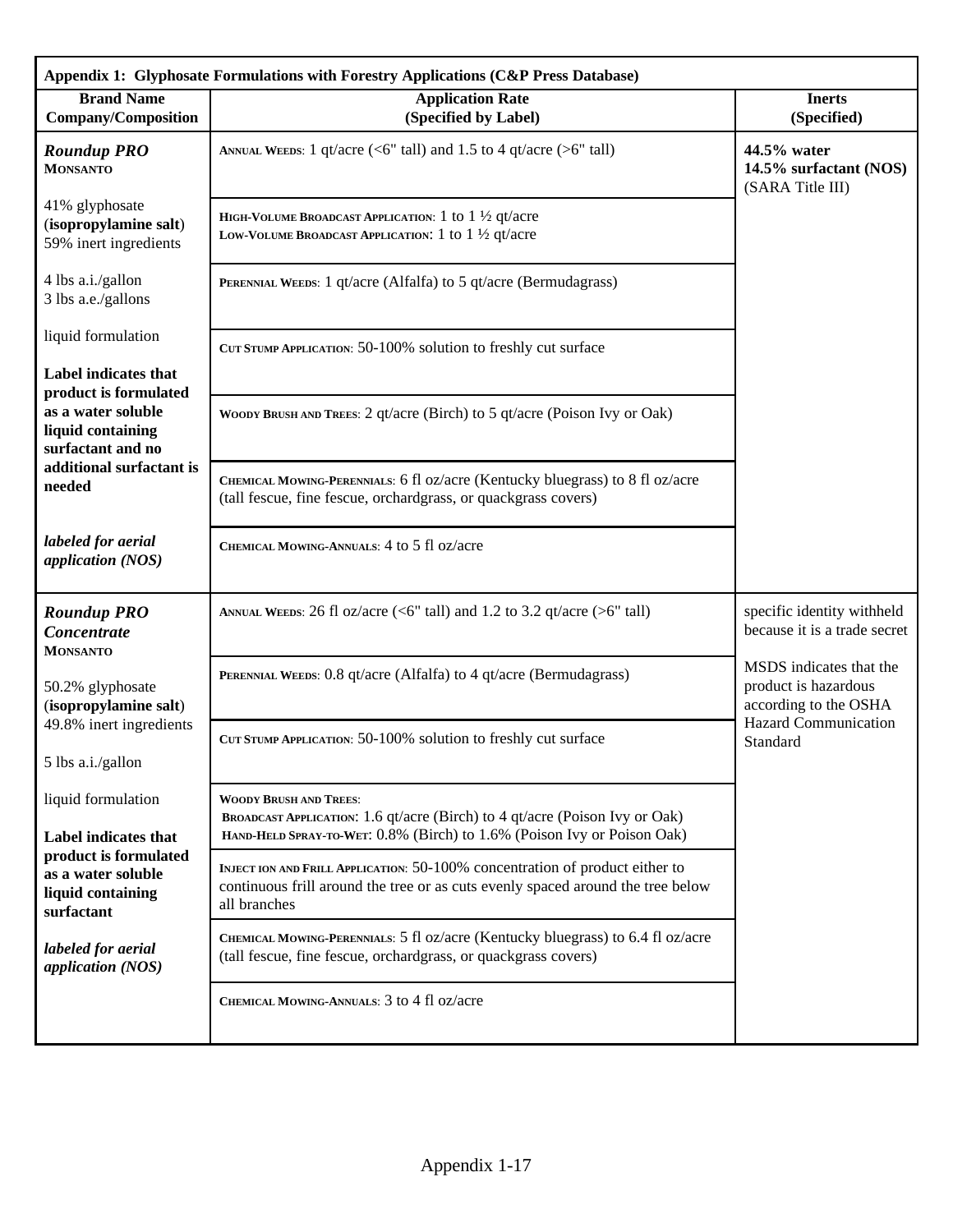| Appendix 1: Glyphosate Formulations with Forestry Applications (C&P Press Database)                                               |                                                                                                                                                                                               |                                                                          |  |  |  |  |  |
|-----------------------------------------------------------------------------------------------------------------------------------|-----------------------------------------------------------------------------------------------------------------------------------------------------------------------------------------------|--------------------------------------------------------------------------|--|--|--|--|--|
| <b>Brand Name</b><br><b>Company/Composition</b>                                                                                   | <b>Application Rate</b><br>(Specified by Label)                                                                                                                                               | <b>Inerts</b><br>(Specified)                                             |  |  |  |  |  |
| <b>Roundup ProDry</b><br><b>MONSANTO</b>                                                                                          | ANNUAL WEEDS: 1.2 lbs/acre (<6" tall) and 1.8 to 4.8 lbs/acre (>6" tall)                                                                                                                      | <0.5% sodium sulphite<br>28.6% trade secret                              |  |  |  |  |  |
| 71.4% glyphosate<br>(monoammoniumsalt)<br>28.6% inert ingredients                                                                 |                                                                                                                                                                                               | MSDS indicates that the<br>product is hazardous<br>according to the OSHA |  |  |  |  |  |
| 71.4% of glyphosate in<br>the form of its<br>ammonium salt is<br>eequal to 64.9% of the<br>acid glyphosate                        | PERENNIAL WEEDS: 1.25 lbs/acre (Alfalfa) to 6.25 lbs/acre (Bermudagrass)                                                                                                                      | <b>Hazard Communication</b><br>Standard                                  |  |  |  |  |  |
| 1.56 lbs of Roundup<br>ProDry contains 0.75 lbs<br>of glyphosate acid and is<br>equivalent to 1 quart of<br>Roundup Pro Herbicide | <b>WOODY BRUSH AND TREES:</b><br>BROADCAST APPLICATION: 2.5 lbs/acre (Birch) to 6.25 lbs/acre (Poison Ivy or Oak)<br>HAND-HELD SPRAY-TO-WET: 0.64% (Birch) to 1.3% (Poison Ivy or Poison Oak) |                                                                          |  |  |  |  |  |
| granular formulation                                                                                                              | CHEMICAL MOWING-PERENNIALS: 3.6 oz/acre (Kentucky bluegrass) to 4.8 oz/acre<br>(tall fescue, fine fescue, orchardgrass, or quackgrass covers)                                                 |                                                                          |  |  |  |  |  |
| <b>Label indicates that</b><br>product is formulated<br>as water soluble<br>granules containing                                   |                                                                                                                                                                                               |                                                                          |  |  |  |  |  |
| surfactant and no<br>additional surfactant is<br>needed                                                                           | CHEMICAL MOWING-ANNUALS: 2.4 oz/acre                                                                                                                                                          |                                                                          |  |  |  |  |  |
| labeled for aerial<br>application (NOS)                                                                                           |                                                                                                                                                                                               |                                                                          |  |  |  |  |  |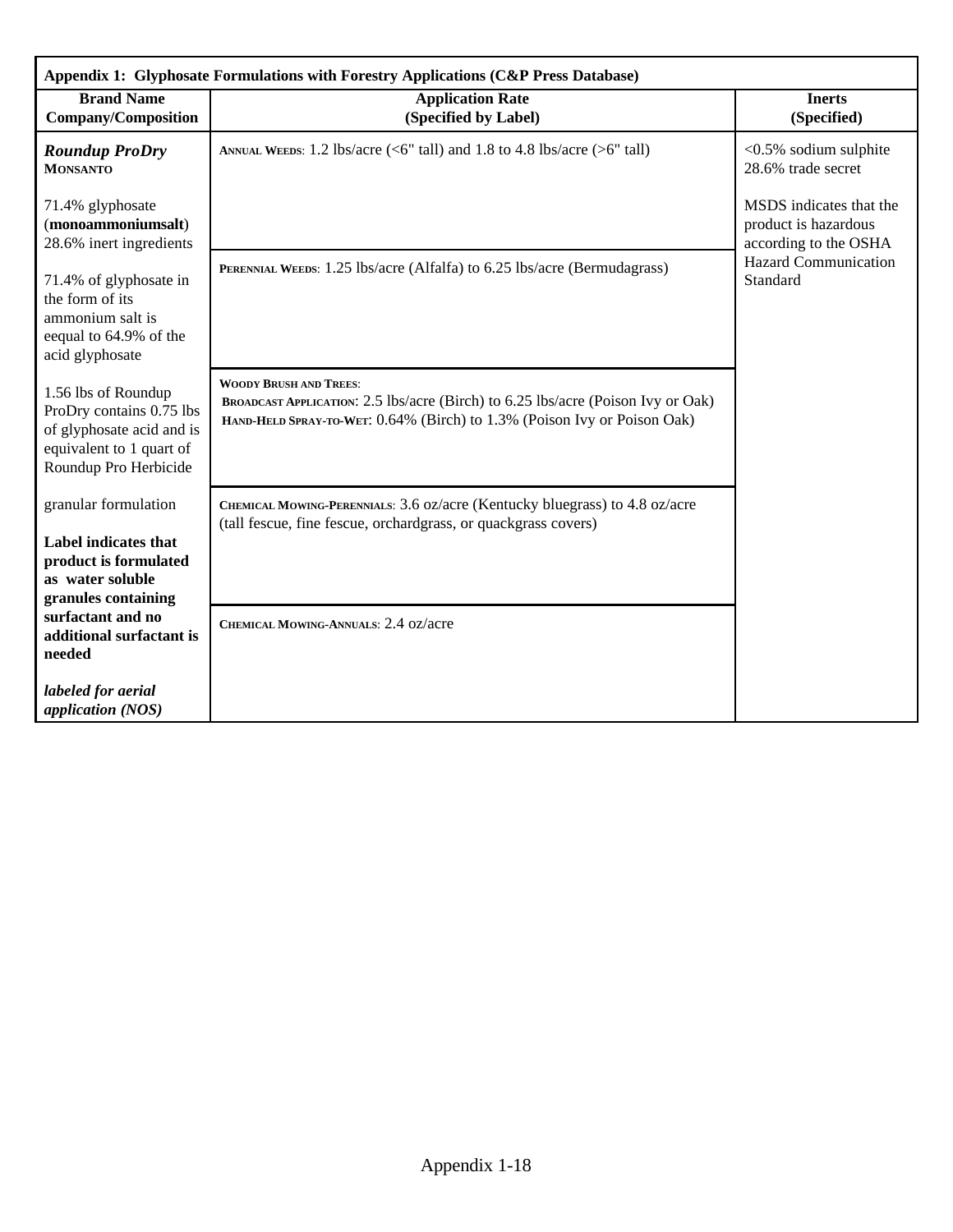| Appendix 1: Glyphosate Formulations with Forestry Applications (C&P Press Database)                                                                 |                                                                                                                                                                                             |                                                                                                |  |  |  |  |  |
|-----------------------------------------------------------------------------------------------------------------------------------------------------|---------------------------------------------------------------------------------------------------------------------------------------------------------------------------------------------|------------------------------------------------------------------------------------------------|--|--|--|--|--|
| <b>Brand Name</b><br><b>Company/Composition</b>                                                                                                     | <b>Application Rate</b><br>(Specified by Label)                                                                                                                                             | <b>Inerts</b><br>(Specified)                                                                   |  |  |  |  |  |
| <b>Roundup UltraDry</b><br><b>MONSANTO</b>                                                                                                          | ANNUAL WEEDS: 1.2 lbs/acre ( $\leq 6$ " tall) and 1.8 lbs/acre ( $\geq 6$ " tall)                                                                                                           | 25% surfactant/antifoam<br>4% trade secret                                                     |  |  |  |  |  |
| 71.4% glyphosate<br>(monoammoniumsalt)<br>28.6% inert ingredients                                                                                   |                                                                                                                                                                                             | MSDS indicates that both<br>inert ingredients are<br>hazardous according to<br>the OSHA Hazard |  |  |  |  |  |
| 71.4% of glyphosate in<br>the form of its<br>ammonium salt is equal                                                                                 |                                                                                                                                                                                             | <b>Communication Standard</b>                                                                  |  |  |  |  |  |
| to 64.9% of the acid<br>glyphosate                                                                                                                  | PERENNIAL WEEDS: 1.2 lbs/acre (Alfalfa) to 5.9 lbs/acre (Bermudagrass)                                                                                                                      |                                                                                                |  |  |  |  |  |
| 1.2 lbs of Roundup<br>ProDry contains 0.75 lbs<br>of glyphosate acid and is<br>equivalent to 1 quart of<br>Roundup Pro Herbicide                    |                                                                                                                                                                                             |                                                                                                |  |  |  |  |  |
| granular formulation                                                                                                                                |                                                                                                                                                                                             |                                                                                                |  |  |  |  |  |
| Label indicates that<br>product is formulated<br>as water soluble<br>granules containing<br>surfactant and no<br>additional surfactant is<br>needed | <b>WOODY BRUSH AND TREES:</b><br>BROADCAST APPLICATION: 2.4 lbs/acre (Birch) to 5.9 lbs/acre (Poison Ivy or Oak)<br>HAND-HELD SPRAY-TO-WET: 0.6% (Birch) to 1.1% (Poison Ivy or Poison Oak) |                                                                                                |  |  |  |  |  |
| labeled for aerial<br>application by fixed<br>wing and helicopter                                                                                   |                                                                                                                                                                                             |                                                                                                |  |  |  |  |  |
| <b>Roundup ULTRA</b><br><b>MAX</b><br><b>MONSANTO</b>                                                                                               | ANNUAL WEEDS: 26 fl oz/acre (<6" tall) and 40 fl oz/acre (>6" tall)                                                                                                                         | specific identity withheld<br>because it is a trade secret                                     |  |  |  |  |  |
| 50.2% glyphosate<br>(isopropylamine salt)                                                                                                           | PERENNIAL WEEDS: 1 qt/acre (Alfalfa) to 4 qt/acre (Bermudagrass)                                                                                                                            | MSDS indicates that the<br>product is hazardous<br>according to the OSHA                       |  |  |  |  |  |
| 49.8% inert ingredients                                                                                                                             | CUT STUMP APPLICATION: 50-100% solution to freshly cut surface                                                                                                                              | <b>Hazard Communication</b><br>Standard                                                        |  |  |  |  |  |
| 5 lbs a.i./gallon                                                                                                                                   |                                                                                                                                                                                             |                                                                                                |  |  |  |  |  |
| liquid formulation<br>No additional                                                                                                                 | <b>WOODY BRUSH AND TREES:</b><br>BROADCAST APPLICATION: 1.75 qt/acre (Birch) to 4 qt/acre (Poison Ivy or Oak)<br>HAND-HELD SPRAY-TO-WET: 1% (Birch) to 2% (Poison Ivy or Poison Oak)        |                                                                                                |  |  |  |  |  |
| surfactant needed or<br>recommended                                                                                                                 | INJECT ION AND FRILL APPLICATION: 50-100% concentration of product either to<br>continuous frill around the tree or as cuts evenly spaced around the tree below<br>all branches             |                                                                                                |  |  |  |  |  |
| labeled for aerial<br>application by fixed<br>wing and helicopter                                                                                   | CHEMICAL MOWING-PERENNIALS: 5 fl oz/acre (Kentucky bluegrass) to 6.5 fl oz/acre<br>(tall fescue, fine fescue, orchardgrass, or quackgrass covers)                                           |                                                                                                |  |  |  |  |  |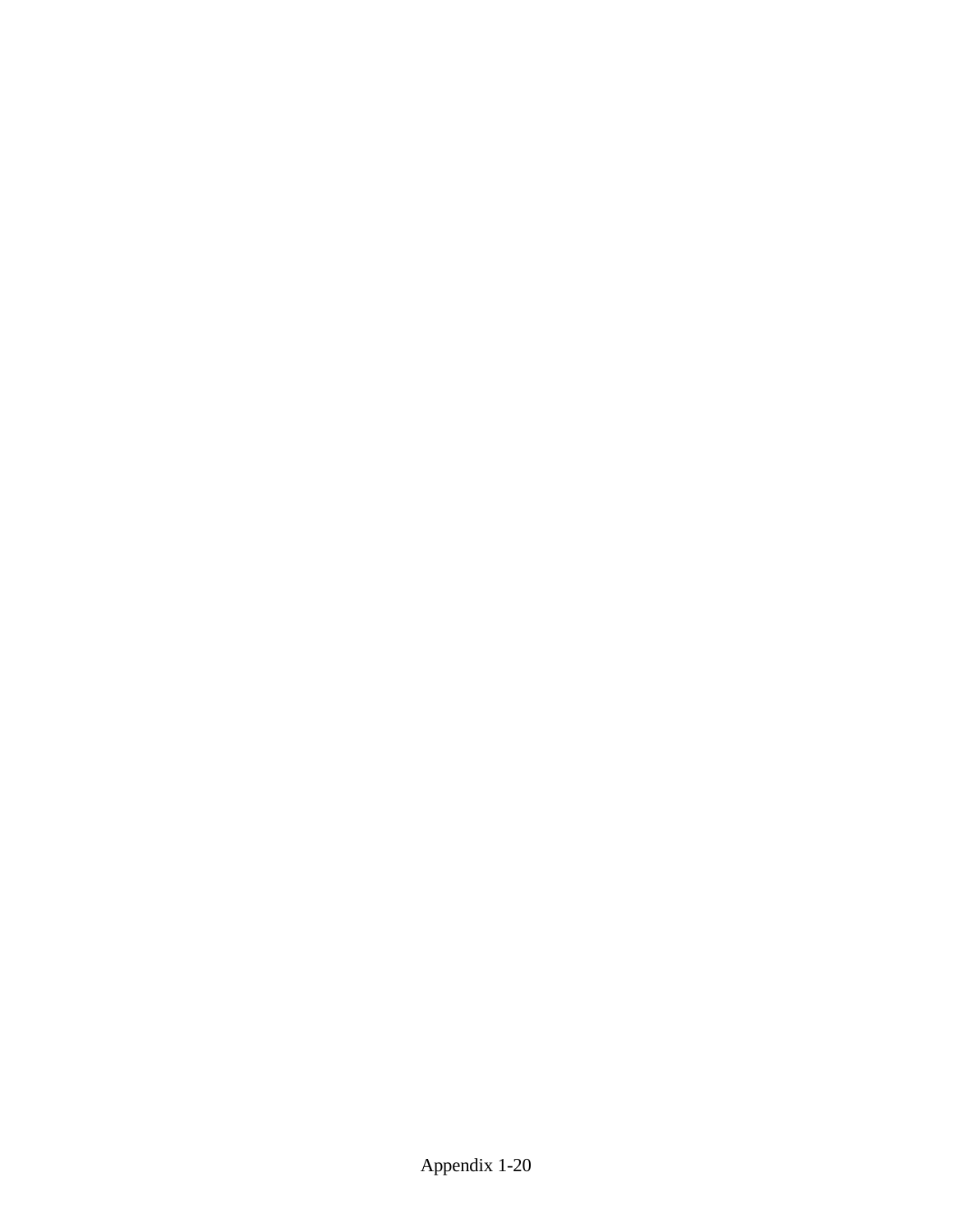| $\angle$ UV $\angle$ j. |                |                                 |       |                  |                  |          |
|-------------------------|----------------|---------------------------------|-------|------------------|------------------|----------|
| Region                  | Forest         | Use Classification              | Acres |                  | Pounds           | lbs/acre |
|                         |                | 10 Agricultural Weed Control    |       | 0.25             | 0.3              | 1.20     |
|                         | 1              | 11 Noxious Weed Control         |       | 6.5              | 6.5              | 1.00     |
|                         | 1              | 14 Noxious Weed Control         |       | $\overline{2}$   | 5.4              | 2.70     |
|                         | 1              | 16 Noxious Weed Control         |       | 32.5             | 43.9             | 1.35     |
|                         | 1              | 17 Noxious Weed Control         |       | 3                | 1.211            | 0.40     |
|                         | 1              | 18 Noxious Weed Control         |       | 25               | 9.5              | 0.38     |
|                         | 1              | 2 Noxious Weed Control          |       | 10               | $\overline{7}$   | 0.70     |
|                         | 1              | 4 Noxious Weed Control          |       | 2.25             | 1.14             | 0.51     |
|                         | $\mathbf 1$    | 4 Nursery Weed Control          |       | 34               | 183              | 5.38     |
|                         | 1              | 4 ROW Veg Management            |       | 1.5              | $\overline{4}$   | 2.67     |
|                         |                | 4 Site Preparation              |       | 16               | 2.06             | 0.13     |
| 1 Total                 | Northern       |                                 |       | 133              | 264              | 1.99     |
|                         | 2              | 3 Noxious Weed Control          |       | $\mathfrak{2}$   | $\boldsymbol{0}$ | 0.02     |
|                         | $\overline{2}$ | 4 Noxious Weed Control          |       | 12               | 9                | 0.75     |
|                         | $\overline{2}$ | <b>7 Noxious Weed Control</b>   |       | 11               | 37               | 3.35     |
|                         | $\sqrt{2}$     | 10 Noxious Weed Control         |       | 7                | 14               | 2.00     |
|                         | $\overline{2}$ | 13 Noxious Weed Control         |       | 163              | 48               | 0.29     |
|                         | $\overline{2}$ | 14 Noxious Weed Control         |       | 15               | 30               | 2.00     |
|                         | $\overline{2}$ | 7 Nursery Weed Control          |       | 54               | 44               | 0.82     |
| 2 Total                 |                | <b>Rocky Mountain</b>           |       | 264              | 182              | 0.69     |
|                         | 3              | 3 Noxious Weed Control          |       | 3                | 3                | 1.00     |
| 3 Total                 |                | Southwestern                    |       | 3                | 3                | 1.00     |
|                         | 4              | 1 Noxious Weed Control          |       | 15               | 22               | 1.47     |
|                         | $\overline{4}$ | 2 Noxious Weed Control          |       | 68               | 16               | 0.23     |
|                         | $\overline{4}$ | <b>3 Noxious Weed Control</b>   |       | $\boldsymbol{0}$ | 1                | 3.01     |
|                         | 4              | <b>7 Noxious Weed Control</b>   |       | 30               | 3                | 0.10     |
|                         | 4 10A          | <b>Noxious Weed Control</b>     |       | 123              | 166              | 1.35     |
|                         | $\overline{4}$ | 13 Noxious Weed Control         |       | $\boldsymbol{0}$ | $\mathbf{1}$     | 1.67     |
|                         | $\overline{4}$ | 14 Noxious Weed Control         |       | 3                | 6                | 2.07     |
|                         | 415A           | <b>Noxious Weed Control</b>     |       | 80               | 16               | 0.20     |
|                         | 4              | 17 Noxious Weed Control         |       | 75               | 15               | 0.20     |
|                         | 4              | 18 Noxious Weed Control         |       | 9                | 12               | 1.33     |
|                         | $\overline{4}$ | 19 Noxious Weed Control         |       | $\overline{2}$   | $\overline{4}$   | 2.00     |
| 4 Total                 |                | Intermountain                   |       | 405              | 261              | 0.64     |
|                         | 5              | 8 Agricultural Weed Control     |       | 172              | 628              | 3.64     |
|                         | 5              | 15 Conifer and Hardwood Release |       | 361              | 1,161            | 3.22     |
|                         | 5              | 3 Conifer Release               |       | 803              | 2,918            | 3.63     |
|                         | 5              | 13 Conifer Release              |       | 1,400            | 2,695            | 1.93     |
|                         | 5              | 16 Conifer Release              |       | 3,990            | 19,999           | 5.01     |
|                         | $\mathfrak s$  | 17 Conifer Release              |       | 45               | 83               | 1.85     |
|                         | 5              | 1 Facilities Maintenance        |       | 5                | $\overline{2}$   | 0.40     |
|                         | 5              | 3 Facilities Maintenance        |       | 6                | 11               | 1.87     |
|                         | 5              | 13 Facilities Maintenance       |       | $\mathfrak{2}$   | $\overline{4}$   | 2.05     |
|                         | 5              | 15 Facilities Maintenance       |       | 10               | $\overline{4}$   | 0.44     |
|                         | 5              | 1 Noxious Weed Control          |       | 93               | 29               | 0.31     |
|                         | 5              | 7 Noxious Weed Control          |       | 9                | 90               | 9.96     |

Appendix 2: Forest Service Use of Glyphosate in 2001 (sorted by region and use) (USDA/FS 2002).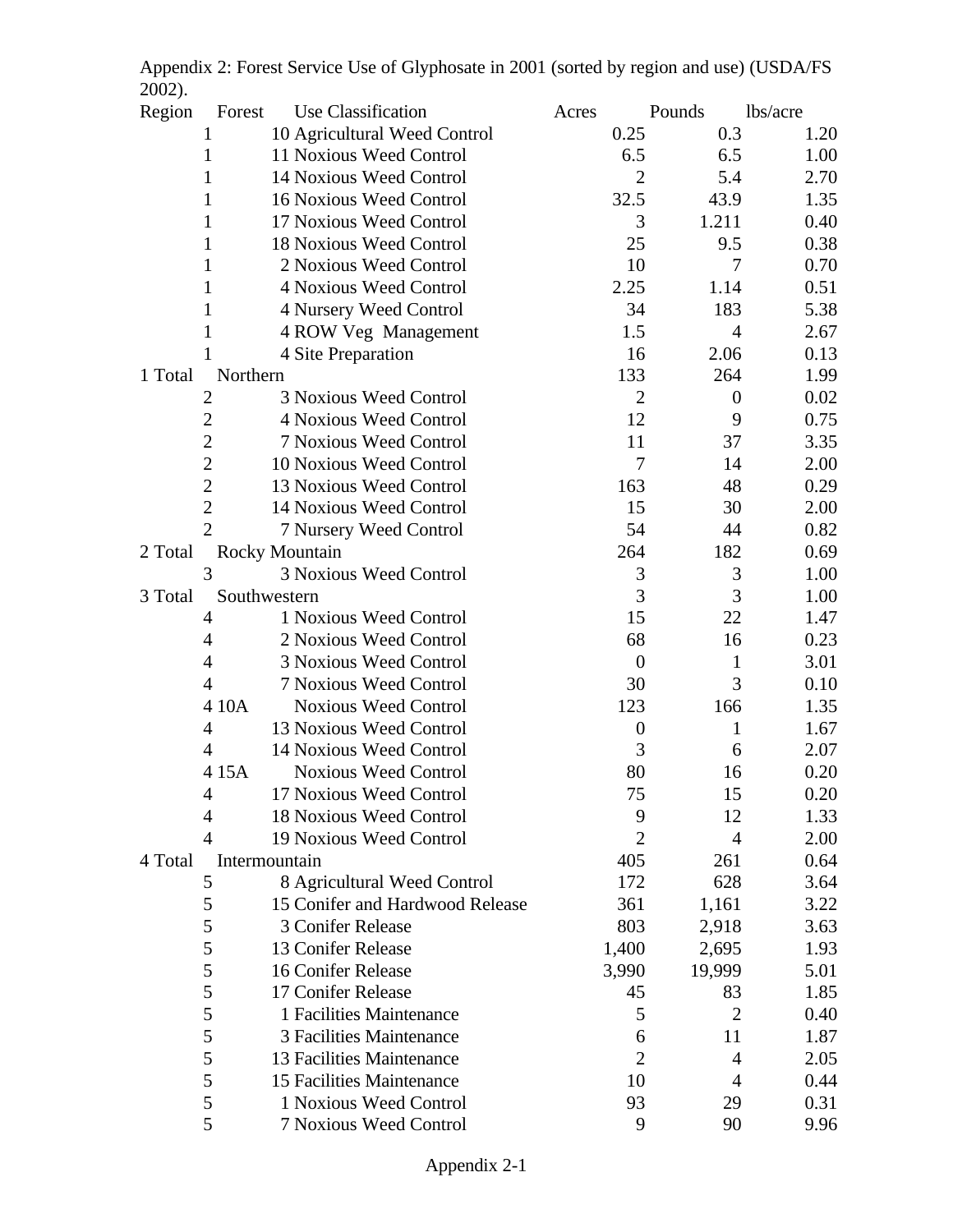|         | 5     | 15 Noxious Weed Control         | 42                          | 34               | 0.82 |
|---------|-------|---------------------------------|-----------------------------|------------------|------|
|         | 5     | 16 Noxious Weed Control         | $\boldsymbol{0}$            | $\overline{0}$   | 0.32 |
|         | 5     | 3 Nursery Weed Control          | 9                           | 30               | 3.48 |
|         | 5     | 10 Nursery Weed Control         | 83                          | 192              | 2.30 |
|         | 5     | 13 Recreation Improvement       | 8                           | 23               | 2.88 |
|         | 5     | 1 Right-of-Way                  | 10                          | 20               | 2.00 |
|         | 5     | 16 Site Preparation             | 1,346                       | 6,815            | 5.06 |
| 5 Total |       | Pacific Southwest               | 8,395                       | 34,740           | 4.14 |
|         | 6     | 16 Conifer Release              | 14                          | 11               | 0.80 |
|         | 6     | 15 Facilities Maintenance       | 1                           | 1                | 1.25 |
|         | 6     | 1 Noxious Weed Control          | 6                           | 6                | 1.00 |
|         | 6     | 2 Noxious Weed Control          | 3                           | 3                | 1.00 |
|         | 6     | 3 Noxious Weed Control          | 280                         | 93               | 0.33 |
|         | 6     | 4 Noxious Weed Control          | $\boldsymbol{0}$            | $\boldsymbol{0}$ | 2.13 |
|         | 6     | 5 Noxious Weed Control          | 18                          | 13               | 0.69 |
|         | 6     | <b>7 Noxious Weed Control</b>   | 11                          | 25               | 2.33 |
|         | 6     | 8 Noxious Weed Control          | 3                           | 3                | 1.10 |
|         | 6     | 10 Noxious Weed Control         | 1                           | 1                | 0.83 |
|         | 6     | 12 Noxious Weed Control         | 113                         | 62               | 0.55 |
|         | 6     | 14 Noxious Weed Control         | $\boldsymbol{0}$            | $\overline{2}$   | 6.67 |
|         | 6     | 16 Noxious Weed Control         | 241                         | 1,033            | 4.29 |
|         | 6     | 17 Noxious Weed Control         | 62                          | 121              | 1.96 |
|         | 6     | 18 Noxious Weed Control         | 20                          | 30               | 1.49 |
|         | 6     | 20 Noxious Weed Control         | 129                         | 21               | 0.16 |
|         | 6     | 21 Noxious Weed Control         | 16                          | $\mathbf{1}$     | 0.03 |
|         | 6     | 10 Nursery Weed Control         | 67                          | 268              | 4.00 |
|         | 6     | 15 Nursery Weed Control         | $\boldsymbol{0}$            | 1                | 3.75 |
|         | 6     | 1 Right-of-Way                  | 1                           | 1                | 1.00 |
|         | 6     | 6 Seed Orchard Protection       | 16                          | 10               | 0.63 |
| 6 Total |       | Pacific Northwest               | 1,003                       | 1,706            | 1.70 |
|         | 8     | 10 Aquatic Weed Control         | 3                           | $\overline{c}$   | 0.67 |
|         | 8     | 13 Aquatic Weed Control         | $\mathcal{D}_{\mathcal{A}}$ | 3                | 1.80 |
|         | 8     | 9 Conifer and Hardwood Release  | 288                         | 284              | 0.99 |
|         | $8\,$ | 10 Conifer and Hardwood Release | 305                         | 56               | 0.18 |
|         | 8     | 7 Conifer Release               | 1,089                       | 324              | 0.30 |
|         | $8\,$ | 10 Conifer Release              | 514                         | $\overline{c}$   | 0.00 |
|         | 8     | 8 Facilities Maintenance        | 1                           | 1                | 1.00 |
|         | 8     | 4 Noxious Weed Control          | 93                          | 150              | 1.61 |
|         | $8\,$ | <b>5 Noxious Weed Control</b>   | 47                          | 16               | 0.34 |
|         | 8     | <b>7 Noxious Weed Control</b>   | 30                          | 292              | 9.75 |
|         | 8     | 8 Noxious Weed Control          | 1                           | $\overline{2}$   | 2.00 |
|         | 8     | 9 Noxious Weed Control          | $\overline{2}$              | 6                | 2.82 |
|         | 8     | 10 Noxious Weed Control         | 210                         | 1,050            | 5.00 |
|         | 8     | 12 Noxious Weed Control         | 9                           | 48               | 5.33 |
|         | $8\,$ | 1 Recreation Improvement        | 35                          | $\mathbf 1$      | 0.03 |
|         | 8     | 3 Recreation Improvement        | $\overline{2}$              | $\mathfrak{2}$   | 1.00 |
|         | 8     | 7 Recreation Improvement        | 30                          | 8                | 0.27 |
|         | 8     | 8 Recreation Improvement        | 3                           | 5                | 1.80 |
|         | 8     | 3 Right-of-Way                  | 1                           | 1                | 1.00 |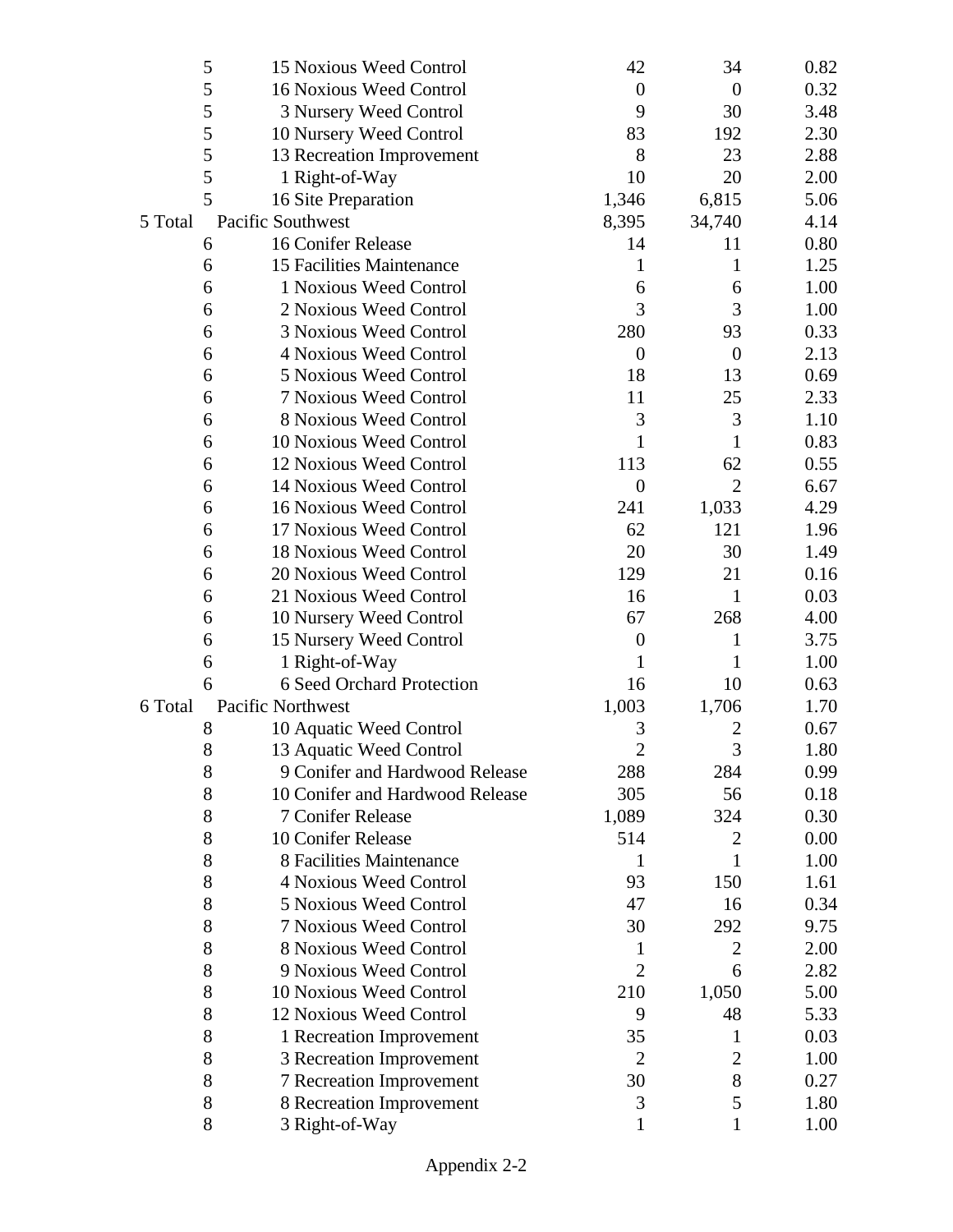|                    | 8<br>4 Right-of-Way                  | 9              | 26       | 2.97 |
|--------------------|--------------------------------------|----------------|----------|------|
|                    | 8<br>7 Right-of-Way                  | $\overline{2}$ | 2        | 1.00 |
|                    | 8<br>7 Site preparation              | 161            | 296      | 1.84 |
|                    | 8<br>9 Site Preparation              | 40             | 35       | 0.88 |
|                    | 8<br>10 Site preparation             | 474            | 13       | 0.03 |
|                    | 8<br>12 Site Preparation             | 30             | 40       | 1.33 |
|                    | 8<br>7 Wildlife Habitat Improvement  | 211            | 298      | 1.41 |
|                    | 8<br>10 Wildlife Habitat Improvement | 92             | 406      | 4.41 |
|                    | 8<br>12 Wildlife Habitat Improvement | 205            | 50       | 0.24 |
| 8 Total            | Southern                             | 3,888          | 3,419    | 0.88 |
|                    | 9<br>5 Facilities Maintenance        | 25             | 25       | 1.00 |
|                    | 9<br><b>5 Noxious Weed Control</b>   | 30             | 12       | 0.40 |
|                    | 9<br><b>15 Noxious Weed Control</b>  | 4,199          | 3,149    | 0.75 |
|                    | 9<br>3 Recreation Improvement        |                | $\Omega$ | 0.20 |
|                    | 9<br>5 Right-of-Way                  | 474            | 787      | 1.66 |
|                    | 9<br>19 Right-of-Way                 | 79             | 54       | 0.69 |
|                    | 9<br>19 Site Preparation             | 122            | 118      | 0.97 |
| 9 Total            | Eastern                              | 4,930          | 4,146    | 0.84 |
| <b>Grand Total</b> |                                      | 19,021         | 44,721   | 2.35 |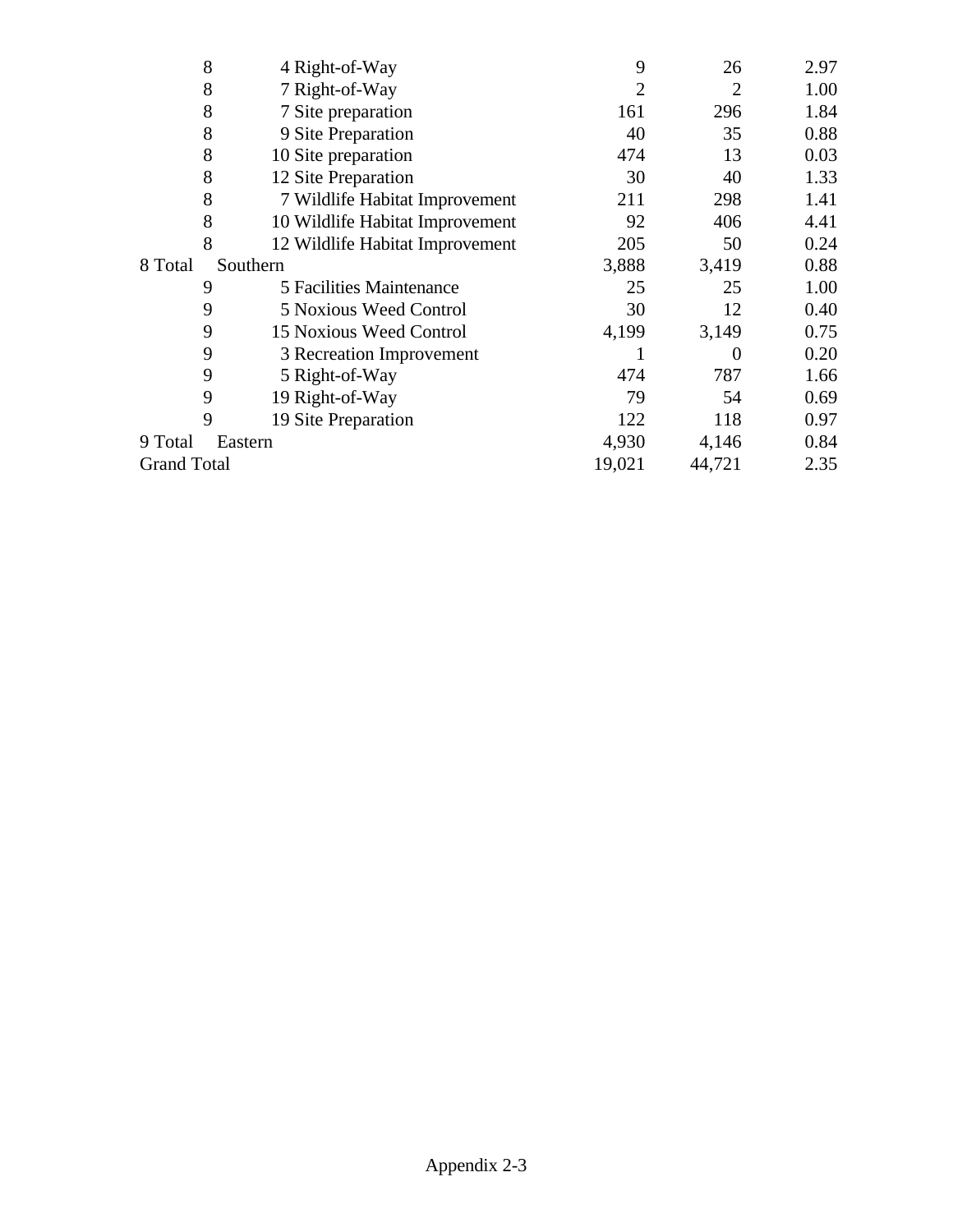| Appendix 3a: Summary of standard toxicity values for glyphosate, AMPA, POEA surfactant and various formulations of glyphosate a |                       |                                         |                                                   |                                                              |                                                                                                  |                                  |
|---------------------------------------------------------------------------------------------------------------------------------|-----------------------|-----------------------------------------|---------------------------------------------------|--------------------------------------------------------------|--------------------------------------------------------------------------------------------------|----------------------------------|
| Formulation                                                                                                                     | Rat Oral $LD_{50}$    | <b>Rabbit Dermal</b><br>$LD_{50}$       | <b>4-Hour Rat</b><br>Inhalation $LC_{50}$         | <b>Skin Irritation</b>                                       | <b>Eye Irritation</b>                                                                            | Allergic<br><b>Sensitization</b> |
|                                                                                                                                 |                       |                                         | Glyphosate, AMPA, and POEA                        |                                                              |                                                                                                  |                                  |
| <b>GLYPHOSATE ACID</b>                                                                                                          | $>5000$ mg/kg         | $>5000$ mg/kg                           |                                                   | Mild irritation <sup>b</sup>                                 | Severe <sup>b</sup>                                                                              | Negative <sup>b</sup>            |
| <b>GLYPHOSATE IPA</b>                                                                                                           |                       |                                         |                                                   | Non-irritating <sup>b</sup>                                  | Non-irritating <sup>b</sup>                                                                      |                                  |
| <b>AMPA</b>                                                                                                                     | $8300$ mg/kg          |                                         |                                                   |                                                              |                                                                                                  |                                  |
| POEA SURFACTANT                                                                                                                 | 1200 mg/kg $^{\rm b}$ | $>1260$ mg/kg $^{b}$                    |                                                   | Corrosive $b$                                                | Severe <sup>b</sup>                                                                              |                                  |
|                                                                                                                                 |                       |                                         | <b>Formulations</b>                               |                                                              |                                                                                                  |                                  |
| <b>ACCORD SP</b>                                                                                                                | $>5000$ mg/kg         | $>5000$ mg/kg                           | $>5$ mg/L                                         | Non-irritating                                               | Slight                                                                                           | Negative                         |
| <b>AQUA NEAT</b>                                                                                                                | $>5000$ mg/kg         | $>5000$ mg/kg                           | $>1.3$ mg/L                                       | Non-irritating                                               | Non-irritating                                                                                   | Negative                         |
| <b>AQUAMASTER</b>                                                                                                               | $>5000$ mg/kg         | $>5000$ mg/kg                           | $>1.3$ mg/L                                       | Non-irritating                                               | Category IV                                                                                      | Negative                         |
| <b>CORNERSTONE</b>                                                                                                              | $>5000$ mg/kg         | $>5000$ mg/kg<br>(rat acute $LD_{50}$ ) | $>7.03$ mg/L                                      | Category IV                                                  | Irritating (Category III)                                                                        | Negative                         |
| <b>CREDIT SYSTEMIC</b>                                                                                                          | $>5000$ mg/kg         | $>5000$ mg/kG                           | $>2.05$ mg/L                                      | Slightly irritating<br>(Category IV)                         | Moderately irritating to<br>unrinsed eyes; mildly<br>irritating to rinsed eyes<br>(Category III) | Negative                         |
| <b>CREDIT</b>                                                                                                                   | $>5000$ mg/kg         | $>5000$ mg/kg                           | $2.6$ mg/L<br>(Category III)                      | Slight erythema<br>(Category IV)                             | Slight to moderate irritation<br>(Category II)                                                   | Negative                         |
| <b>DEBIT TMF</b>                                                                                                                | $>5000$ mg/kg         | $>5000$ mg/kg<br>(rat acute $LD_{50}$ ) | $>2.07$ mg/L<br>(slightly toxic)                  | Non-irritating                                               | Minimally irritating                                                                             | Negative                         |
| <b>EAGRE</b>                                                                                                                    | $>5000$ mg/kg         | $>5000$ mg/kg                           | $>1.3$ mg/L<br>(slightly toxic)                   | Slightly irritating                                          | Slightly irritating                                                                              | Negative                         |
| <b>FORESTERS' NON-</b><br><b>SELECTIVE HERBICIDE</b>                                                                            | $>5000$ mg/kg         | $>5000$ mg/kg                           | $>1.3$ mg/L<br>(slightly toxic)                   | Practically non-<br>irritating                               | Non-irritating                                                                                   | Negative                         |
| <b>GLYFOS</b>                                                                                                                   | $>5000$ mg/kg         | $>5000$ mg/kg                           | $>2.6$ mg/L<br>(slightly toxic)<br>(Category III) | Slight erythema clearing<br>within 24 hours<br>(Category IV) | Slight to moderate irritation<br>(Category II)                                                   | Negative                         |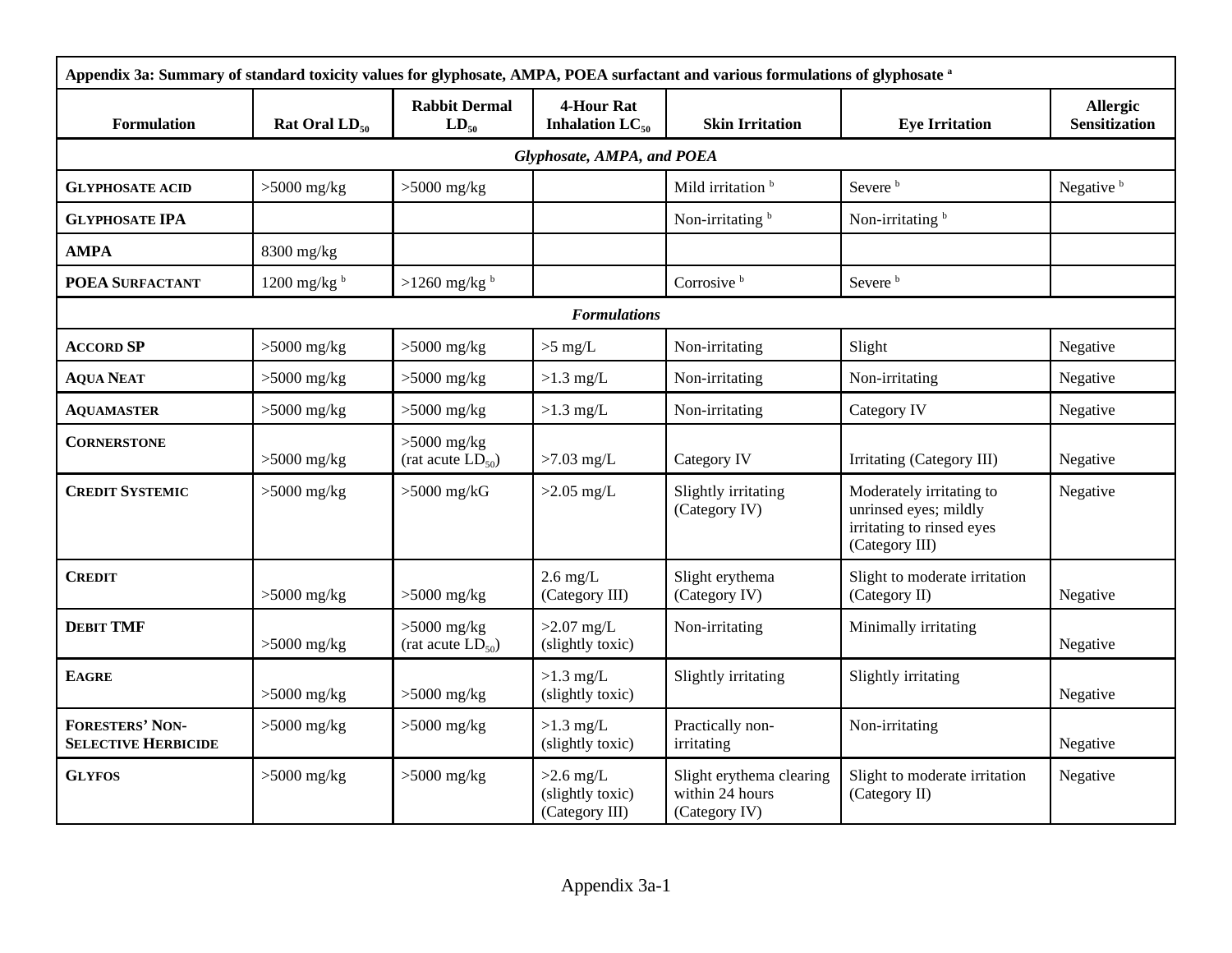| Appendix 3a: Summary of standard toxicity values for glyphosate, AMPA, POEA surfactant and various formulations of glyphosate a |                                     |                                          |                                           |                          |                                                   |                                         |
|---------------------------------------------------------------------------------------------------------------------------------|-------------------------------------|------------------------------------------|-------------------------------------------|--------------------------|---------------------------------------------------|-----------------------------------------|
| <b>Formulation</b>                                                                                                              | Rat Oral $LD_{50}$                  | <b>Rabbit Dermal</b><br>$LD_{50}$        | <b>4-Hour Rat</b><br>Inhalation $LC_{50}$ | <b>Skin Irritation</b>   | <b>Eye Irritation</b>                             | <b>Allergic</b><br><b>Sensitization</b> |
| <b>GLYFOS X-TRA</b>                                                                                                             | $>5000$ mg/kg                       | $>2000$ mg/kg                            | $>4.86$ mg/L                              | Non-irritating           | May cause substantial but<br>temporary eye injury | Negative                                |
| <b>GLYFOS PRO</b>                                                                                                               | $>5000$ mg/kg                       | $>2000$ mg/kg                            | $4.24$ mg/L                               | Non-irritating           | Minimal                                           | Negative                                |
| <b>GLYFOS AQUATIC</b>                                                                                                           | $>5000$ mg/kg                       | $>2000$ mg/kg                            | $>4.86$ mg/L                              | Very slightly irritating | Slightly irritating                               | Negative                                |
| <b>GLYPHOMAX</b>                                                                                                                | $>5000$ mg/kg                       | $>5000$ mg/kg                            | $>5.00$ mg/L                              | Non-irritating           | Slightly irritating                               | Negative                                |
| <b>GLYPHOMAX PLUS</b>                                                                                                           | $>5000$ mg/kg                       | $>5000$ mg/kg                            | $>5.00$ mg/L                              | Non-irritating           | Slightly irritating                               | Negative                                |
| <b>GLYPHOSATE</b>                                                                                                               | $>5000$ mg/kg                       | $>5000$ mg/kg                            | $2.6$ mg/L<br>(slightly toxic)            | Non-irritating           | Slight to moderate                                | Negative                                |
| <b>GLYPHOSATE ORIGINAL</b>                                                                                                      | $5000$ mg/kg<br>(slightly toxic)    | $>5000$ mg/kg                            | $3.18$ mg/L<br>(slightly toxic)           | Slightly irritating      | Moderately irritating                             | Negative                                |
| <b>GLYPHOSATE VMF</b>                                                                                                           | $>5000$ mg/kg                       | $>5000$ mg/kg                            | $1.3$ mg/L<br>(Slightly toxic)            | Non-irritating           | Non-irritating                                    | Negative                                |
| <b>GLYPRO</b>                                                                                                                   | $>5000$ mg/kg                       | $>5000$ mg/kg                            | >6.37                                     | Non-irritating           | Slight irritation                                 | Negative                                |
| <b>GLYPRO PLUS</b>                                                                                                              | $>5000$ mg/kg                       | $>5000$ mg/kg                            | $>5.00$ mg/L                              | Non-irritating           | Slight irritation                                 | Negative                                |
| <b>HONCHO</b>                                                                                                                   | $>5000$ mg/kg                       | $>5000$ mg/kg<br>(rat LD <sub>50</sub> ) | $2.6$ mg/L<br>(Category IV)               | Non-irritating           | Moderate irritation<br>(Category II)              | Negative                                |
| <b>MIRAGE</b>                                                                                                                   | $>5000$ mg/kg                       | $>5000$ mg/kg                            | $2.6$ mg/L                                | Non-irritating           | Slight to moderate irritation<br>(Category II)    | Negative                                |
| <b>PROSECUTOR PLUS</b><br><b>TRACKER</b>                                                                                        | $>5000$ mg/kg                       | $>5000$ mg/kg                            | $>2.05$ mg/L                              | Slightly irritating      | Moderately irritating                             | Negative                                |
| <b>PROSECUTOR</b>                                                                                                               | $>5000$ mg/kg                       | $>5000$ mg/kg                            | $>2.05$ mg/L                              | Slightly irritating      | Moderately irritating                             | Negative                                |
| <b>RATTLER</b>                                                                                                                  | $>5000$ mg/kg<br>(mouse $LD_{50}$ ) | $>5000$ mg/kg                            | $>3.18$ mg/L                              | Slightly irritating      | Non-irritating                                    | <b>NS</b>                               |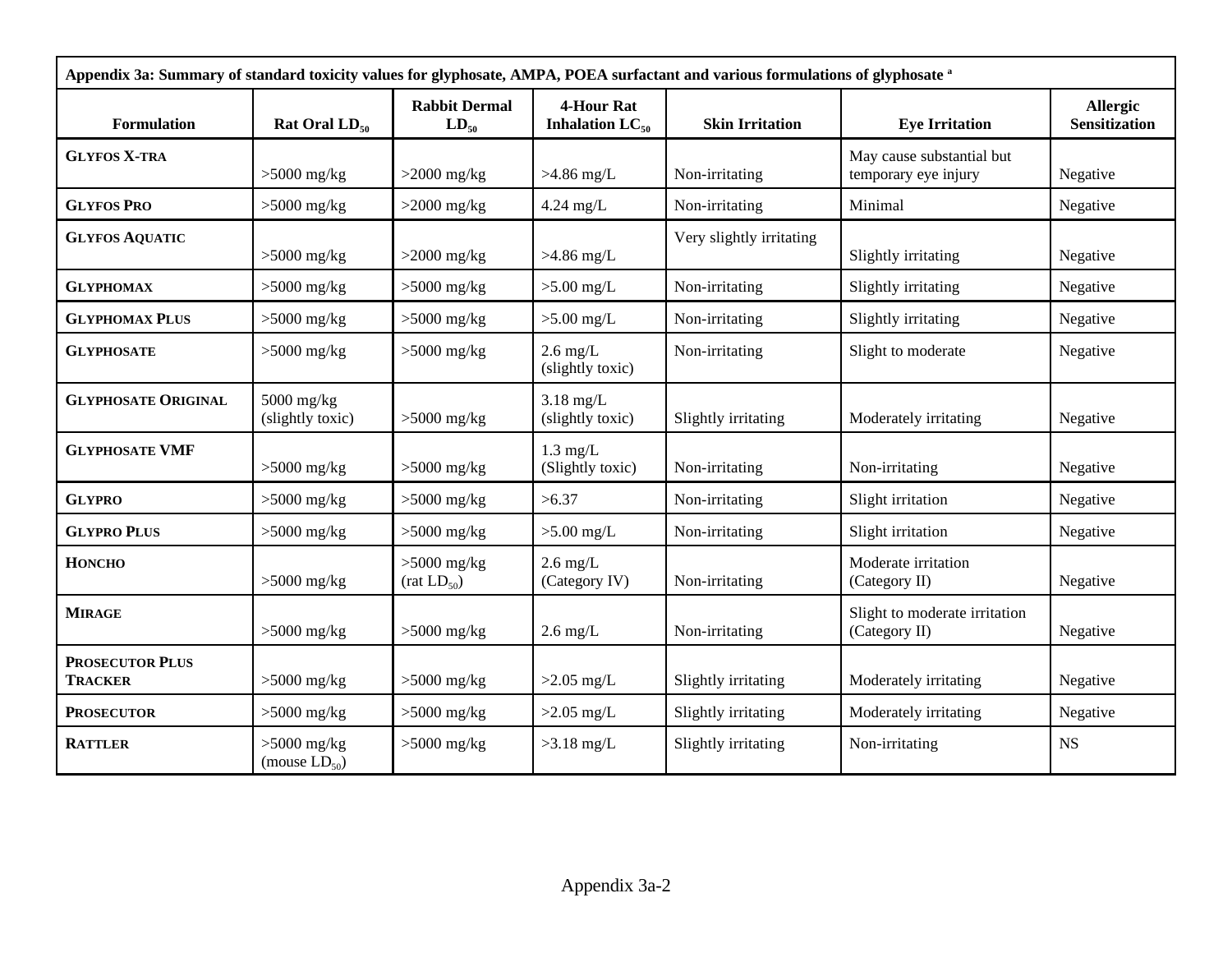| Appendix 3a: Summary of standard toxicity values for glyphosate, AMPA, POEA surfactant and various formulations of glyphosate a          |                                                                                              |                                          |                                           |                                      |                                                                                                  |                                  |
|------------------------------------------------------------------------------------------------------------------------------------------|----------------------------------------------------------------------------------------------|------------------------------------------|-------------------------------------------|--------------------------------------|--------------------------------------------------------------------------------------------------|----------------------------------|
| <b>Formulation</b>                                                                                                                       | Rat Oral $LD_{50}$                                                                           | <b>Rabbit Dermal</b><br>$LD_{50}$        | <b>4-Hour Rat</b><br>Inhalation $LC_{50}$ | <b>Skin Irritation</b>               | <b>Eye Irritation</b>                                                                            | Allergic<br><b>Sensitization</b> |
| <b>RAZOR</b>                                                                                                                             | $>5000$ mg/kg                                                                                | $>5000$ mg/kg                            | $>2.05$ mg/L                              | Slightly irritating                  | Moderately irritating to<br>unrinsed eyes; mildly<br>irritating to rinsed eyes<br>(Category III) | Negative                         |
| <b>RAZOR SPI</b>                                                                                                                         | $>5000$ mg/kg                                                                                | $>5000$ mg/kg                            | $>2.05$ mg/L                              | Slightly irritating                  | Moderately irritating to<br>unrinsed eyes; mildly<br>irritating to rinsed eyes<br>(Category III) | Negative                         |
| <b>RODEO</b>                                                                                                                             | $>5000$ mg/kg                                                                                | $>5000$ mg/kg                            | $>6.37$ mg/L                              | Non-irritating                       | Slight irritation                                                                                | Negative                         |
| <b>ROUNDUP ULTRAMAX</b>                                                                                                                  | $>5000$ mg/kg                                                                                | $>5000$ mg/kg<br>(rat LD <sub>50</sub> ) | $>2.01$ mg/L<br>(Category IV)             | Slight irritation<br>(Category IV)   | Moderate irritation<br>(Category III)                                                            | Negative                         |
| <b>ROUNDUP PRO</b>                                                                                                                       | 5108 mg/kg                                                                                   | $>5000$ mg/kg<br>(rat LD <sub>50</sub> ) | $2.9$ mg/L                                | Non-irritating                       | Slight irritation<br>(Category III)                                                              | Negative                         |
| <b>ROUNDUP CUSTOM</b>                                                                                                                    | $>5000$ mg/kg                                                                                | $>5000$ mg/kg                            | $>1.3$ mg/L<br>(Category III)             | Non-irritating                       | Category IV                                                                                      | Negative                         |
| <b>ROUNDUP ORIGINAL</b>                                                                                                                  | $>5000$ mg/kg                                                                                | $>5000$ mg/kg<br>(rat LD <sub>50</sub> ) | $2.6$ mg/L                                | Non-irritating                       | Moderate irritation<br>(Category II)                                                             | Negative                         |
| <b>ROUNDUP PRODRY</b>                                                                                                                    | 3794 mg/kg<br>(female rat)<br>(Category III)                                                 | $>5000$ mg/kg<br>(rat LD <sub>50</sub> ) | $2.6 \text{ mg/L}$                        | Slight irritation                    | Slight irritation<br>(Category III)                                                              | Negative                         |
| <b>ROUNDUP ULTRADRY</b>                                                                                                                  | 5827 mg/kg<br>(slightly toxic)<br>(Category III)<br>(Female rat $LD_{50}$<br>$= 3700$ mg/kg) | $>5000$ mg/kg<br>(rat LD <sub>50</sub> ) | granular<br>formulation                   | Slightly irritating<br>(Category IV) | Moderately irritating<br>(Category III)                                                          | Negative                         |
| <b>ROUNDUP PRO</b><br><b>CONCENTRATE</b>                                                                                                 | $>5000$ mg/kg                                                                                | $>5000$ mg/kg<br>(rat LD <sub>50</sub> ) | $>2.01$ mg/L<br>(Category IV)             | Slight irritation<br>(Category IV)   | Moderate irritation<br>(Category III)                                                            | Negative                         |
| <sup>a</sup> Taken from Material Safety Data Sheets in C&P Press (2002) unless otherwise specified.<br><sup>b</sup> Williams et al. 2000 |                                                                                              |                                          |                                           |                                      |                                                                                                  |                                  |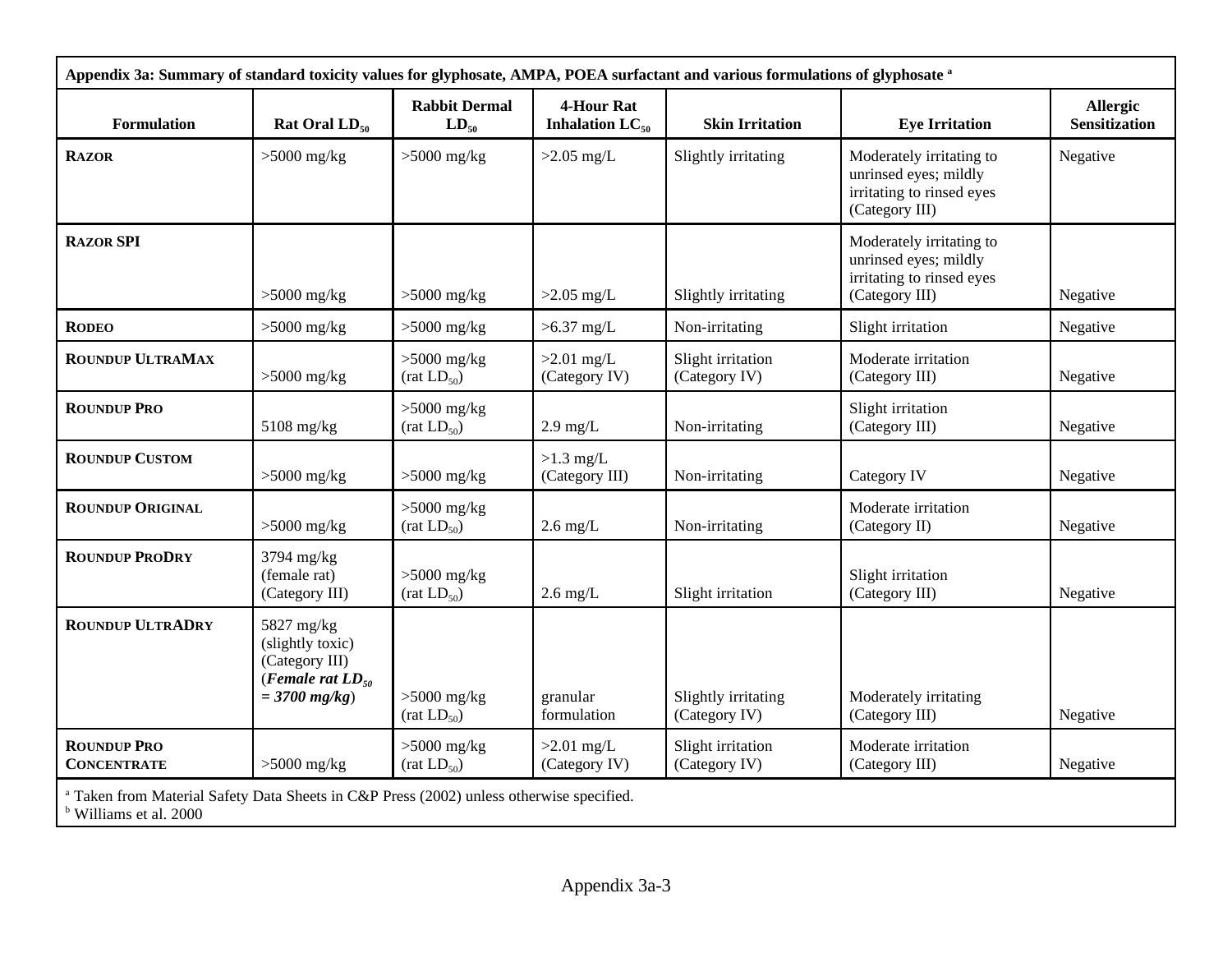| Appendix 3b: Nontarget toxicity values for various formulations of glyphosate a |                                                                                                             |                                                                                    |            |                        |                                              |                                                                                                     |  |
|---------------------------------------------------------------------------------|-------------------------------------------------------------------------------------------------------------|------------------------------------------------------------------------------------|------------|------------------------|----------------------------------------------|-----------------------------------------------------------------------------------------------------|--|
| <b>Formulation</b>                                                              | <b>Bobwhite quail</b><br>(Colinus<br>virginianus)                                                           | <b>Mallard duck</b><br>(Ans)<br><i>platyrhynchos</i> )                             | <b>Dog</b> | Goat                   | Earthworm<br>(Eisenia foetida)               | Honeybee<br>(Apis mellifera)                                                                        |  |
| <b>ACCORD SP</b>                                                                | $LD_{50} > 2000$ mg/kg                                                                                      |                                                                                    |            |                        | $LC_{50} > 1000$ mg/kg                       |                                                                                                     |  |
| <b>AQUA NEAT</b>                                                                |                                                                                                             |                                                                                    |            | $LD_{50} = 5700$ mg/kg |                                              |                                                                                                     |  |
| <b>AQUAMASTER</b>                                                               | $LD_{50} > 3851$ mg/kg<br>$LC_{50}$ >4640 mg/kg<br>(5 days, dietary)<br>NOEC>1000 mg/kg<br>(17 weeks, diet) | $LC_{50} > 4640$ mg/kg<br>(5 days, dietary)<br>NOEC>1000 mg/kg<br>(16 weeks, diet) |            |                        | $LC_{50}$ >5000 mg/kg<br>(14 days, dry soil) | $LD_{50} > 100 \text{ µg/bee}$<br>(48 hours,<br>oral/contact)                                       |  |
| <b>CORNERSTONE</b>                                                              | <b>NS</b>                                                                                                   | <b>NS</b>                                                                          | <b>NS</b>  | <b>NS</b>              | <b>NS</b>                                    | <b>NS</b>                                                                                           |  |
| <b>CREDIT SYSTEMIC</b>                                                          | $LC_{50}$ >6300 mg/kg<br>(8 days)                                                                           | $LC_{50}$ >6300 mg/kg<br>$(8 \text{ days})$                                        |            |                        |                                              |                                                                                                     |  |
| <b>CREDIT</b>                                                                   | $LC_{50}$ >6300 mg/kg<br>$(8 \text{ days})$                                                                 | $LC_{50}$ >6300 mg/kg<br>$(8 \text{ days})$                                        |            |                        |                                              |                                                                                                     |  |
| <b>DEBIT TMF</b>                                                                |                                                                                                             |                                                                                    |            | $LD_{50} = 5700$ mg/kg |                                              |                                                                                                     |  |
| <b>EAGRE</b>                                                                    |                                                                                                             |                                                                                    |            | $LD_{50} = 5700$ mg/kg |                                              |                                                                                                     |  |
| <b>FORESTERS' NON-SELECTIVE</b><br><b>HERBICIDE</b>                             |                                                                                                             |                                                                                    |            | $LD_{50} = 5700$ mg/kg |                                              |                                                                                                     |  |
| <b>GLYFOS</b>                                                                   | $LC_{50} > 6300$ mg/kg<br>$(8 \text{ days})$                                                                | $LC_{50}$ >6300 mg/kg<br>$(8 \text{ days})$                                        |            |                        |                                              |                                                                                                     |  |
| <b>GLYFOS PRO</b>                                                               | $LD_{50} > 2000$ mg/kg                                                                                      | $LD_{50} > 2000$ mg/kg                                                             |            |                        |                                              |                                                                                                     |  |
| <b>GLYFOS X-TRA</b>                                                             | $LD_{50} > 2000$ mg/kg <sup>b</sup>                                                                         | $LD_{50} > 2000$ mg/kg <sup>b</sup>                                                |            |                        |                                              |                                                                                                     |  |
| <b>GLYFOS AQUATIC</b>                                                           | NS                                                                                                          | NS                                                                                 | <b>NS</b>  | <b>NS</b>              | <b>NS</b>                                    | <b>NS</b>                                                                                           |  |
| <b>GLYPHOMAX PLUS</b>                                                           | $LD_{50} > 2000$ mg/kg                                                                                      |                                                                                    |            |                        | $LC_{50} > 1000$ mg/kg                       | $LD_{50} > 100 \text{ µg/bee}$<br>(acute contact)<br>$LD_{50} > 100 \text{ µg/bee}$<br>(acute oral) |  |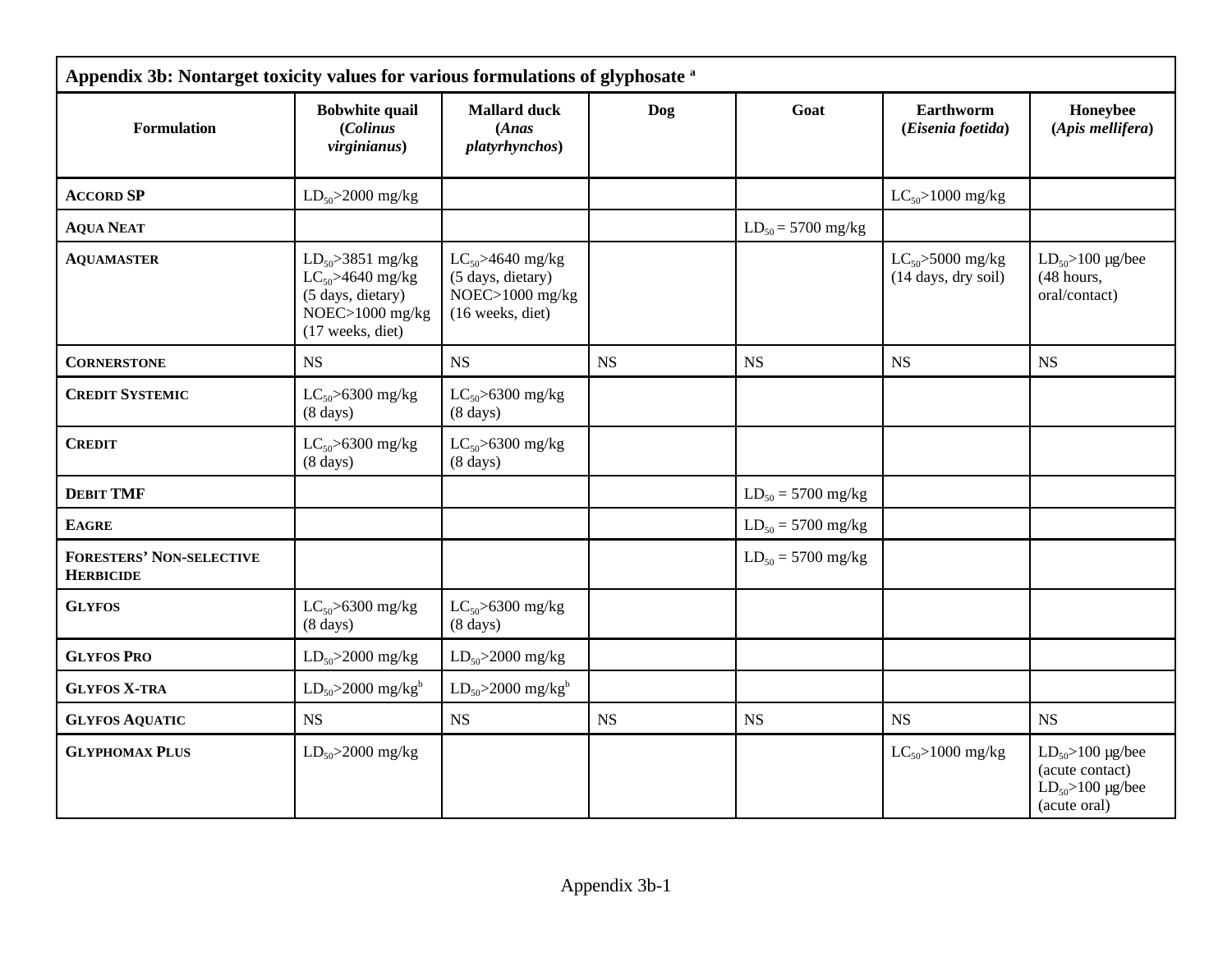| Appendix 3b: Nontarget toxicity values for various formulations of glyphosate a |                                                   |                                                |                       |                        |                                              |                                                                                                     |  |  |  |  |
|---------------------------------------------------------------------------------|---------------------------------------------------|------------------------------------------------|-----------------------|------------------------|----------------------------------------------|-----------------------------------------------------------------------------------------------------|--|--|--|--|
| <b>Formulation</b>                                                              | <b>Bobwhite quail</b><br>(Colinus<br>virginianus) | <b>Mallard duck</b><br>(Ans)<br>platyrhynchos) | Dog                   | Goat                   | <b>Earthworm</b><br>(Eisenia foetida)        | Honeybee<br>(Apis mellifera)                                                                        |  |  |  |  |
| <b>GLYPHOMAX</b>                                                                | $LD_{50} = 2000$ mg/kg                            |                                                |                       |                        | $LC_{50} = 1000$ mg/kg                       | $LD_{50} > 100$ µg/bee<br>(acute contact)<br>$LD_{50} > 100 \text{ µg/bee}$<br>(acute oral)         |  |  |  |  |
| <b>GLYPHOSATE</b>                                                               | $LC_{50}$ >6300 mg/kg<br>$(8 \text{ days})$       | $LC_{50}$ >6300 mg/kg<br>$(8 \text{ days})v$   |                       |                        |                                              |                                                                                                     |  |  |  |  |
| <b>GLYPHOSATE ORIGINAL</b>                                                      |                                                   |                                                | $LD_{50} > 5.0$ mg/kg | $LD_{50} = 4660$ mg/kg |                                              | $LD_{50} > 100$ µg/bee<br>(48-hour oral)<br>$LD_{50} > 100 \text{ µg/bee}$<br>(48-hour dermal)      |  |  |  |  |
| <b>GLYPHOSATE VMF</b>                                                           |                                                   |                                                |                       | $LD_{50} = 5700$ mg/kg |                                              |                                                                                                     |  |  |  |  |
| <b>GLYPRO PLUS</b>                                                              | $LD_{50} > 2000$ mg/kg                            |                                                |                       |                        | $LC_{50} > 1000$ mg/kg                       | $LD_{50} > 100 \text{ µg/bee}$<br>(acute contact)<br>$LD_{50} > 100 \text{ µg/bee}$<br>(acute oral) |  |  |  |  |
| <b>GLYPRO</b>                                                                   | $LD_{50} > 2000$ mg/kg                            |                                                |                       |                        | $LC_{50} > 1000$ mg/kg                       |                                                                                                     |  |  |  |  |
| <b>HONCHO</b>                                                                   | $LC_{50}$ >5620 mg/kg<br>(5 days, dietary)        | $LC_{50}$ >5620 mg/kg<br>(5 days, dietary)     |                       |                        | $LC_{50}$ >5000 mg/kg<br>(14 days, dry soil) | $LD_{50} > 100 \text{ µg/bee}$<br>(48 hours,<br>oral/contact)                                       |  |  |  |  |
| <b>MIRAGE</b>                                                                   | $LC_{50}$ >6300 mg/kg<br>$(8 \text{ days})$       | $LC_{50} > 6300$ mg/kg<br>$(8 \text{ days})$   |                       |                        |                                              |                                                                                                     |  |  |  |  |
| PROSECUTOR PLUS TRACKER                                                         | $LC_{50}$ >6300 mg/kg<br>$(8 \text{ days})$       | $LC_{50}$ >6300 mg/kg<br>$(8 \text{ days})$    |                       |                        |                                              |                                                                                                     |  |  |  |  |
| <b>PROSECUTOR</b>                                                               | $LC_{50}$ >6300 mg/kg<br>$(8 \text{ days})$       | $LC_{50}$ >6300 mg/kg<br>$(8 \text{ days})$    |                       |                        |                                              |                                                                                                     |  |  |  |  |
| <b>RATTLER</b>                                                                  | <b>NS</b>                                         | <b>NS</b>                                      | <b>NS</b>             | <b>NS</b>              | <b>NS</b>                                    | <b>NS</b>                                                                                           |  |  |  |  |
| <b>RAZOR</b>                                                                    | $LC_{50} > 6300$ mg/kg<br>$(8 \text{ days})$      | $LC_{50} > 6300$ mg/kg<br>$(8 \text{ days})$   |                       |                        |                                              |                                                                                                     |  |  |  |  |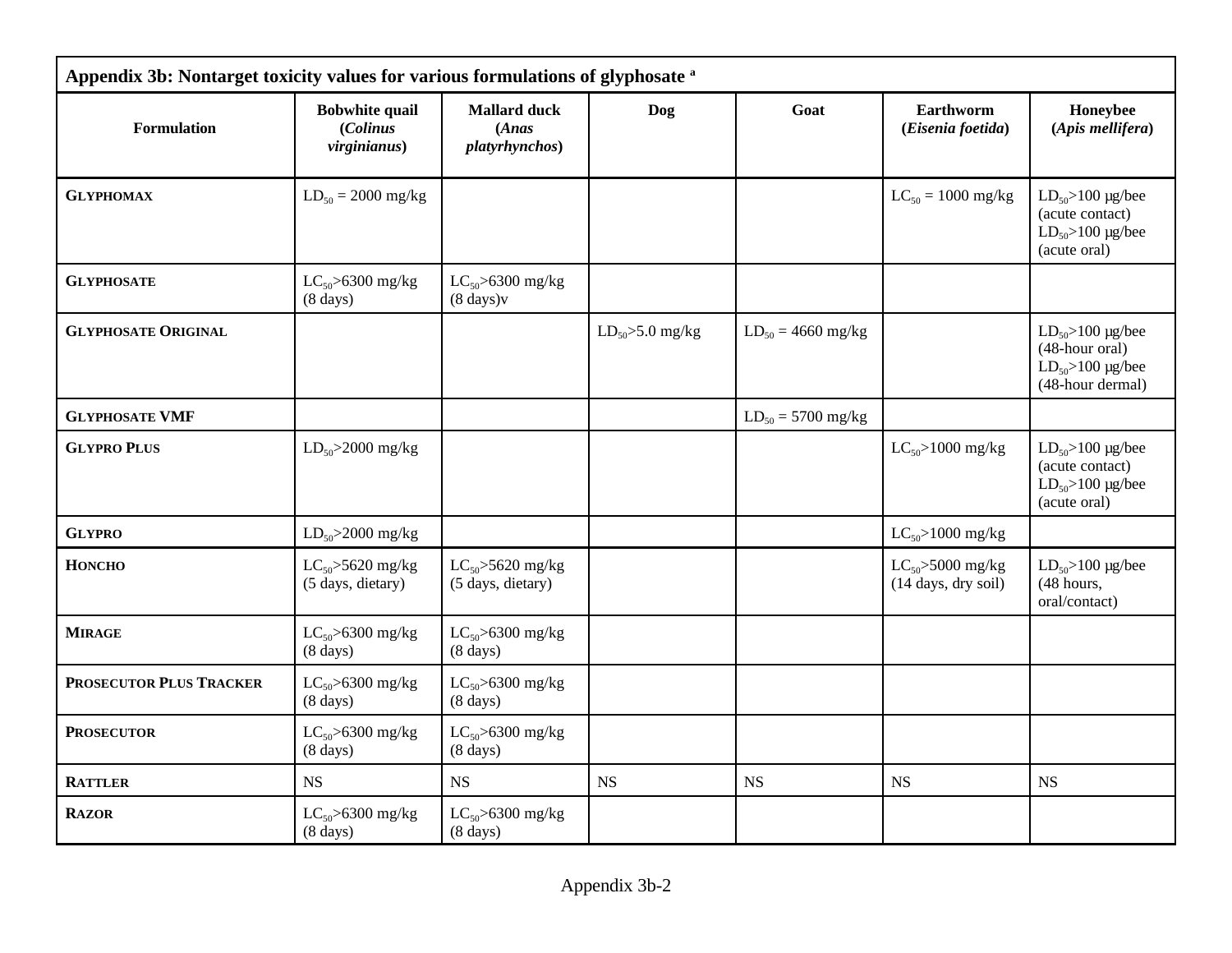| <b>Formulation</b>             | <b>Bobwhite quail</b><br>(Colinus<br>virginianus)                                                            | <b>Mallard duck</b><br>(Ans)<br><i>platyrhynchos</i> )                             | Dog        | Goat       | Earthworm<br>(Eisenia foetida)                                 | Honeybee<br>(Apis mellifera)                                    |
|--------------------------------|--------------------------------------------------------------------------------------------------------------|------------------------------------------------------------------------------------|------------|------------|----------------------------------------------------------------|-----------------------------------------------------------------|
| <b>RAZOR SPI</b>               |                                                                                                              |                                                                                    |            |            |                                                                |                                                                 |
| <b>RODEO</b>                   | $LD_{50} > 2000$ mg/kg                                                                                       |                                                                                    |            |            | $LC_{50}$ >1000 mg/kg                                          |                                                                 |
| <b>ROUNDUP PRO CONCENTRATE</b> | $LC_{50} > 5620$ mg/kg<br>(5 days, dietary)                                                                  | $LC_{50} > 5620$ mg/kg<br>(5 days, dietary)                                        |            |            | $LC_{50} > 1250$ mg/kg<br>$(14 \text{ days}, \text{soil})$     | $LD_{50} > 100 \text{ µg/bee}$<br>(48 hours,<br>oral/contact)   |
| <b>ROUNDUP PRODRY</b>          | $LD_{50} = 1651$ mg/kg<br>body weight                                                                        |                                                                                    |            |            | $LC_{50} > 1250$ mg/kg<br>$(14 \text{ days}, \text{dry soil})$ | $LD_{50} > 100 \text{ µg/bee}$<br>(48 hours,<br>oral/contact)   |
| <b>ROUNDUP ULTRADRY</b>        | Not tested                                                                                                   |                                                                                    | Not tested | Not tested | Not tested                                                     | Not tested                                                      |
| <b>ROUNDUP CUSTOM</b>          | $LD_{50} > 3851$ mg/kg<br>$LC_{50} > 4640$ mg/kg<br>(5 days, dietary)<br>NOEC>1000 mg/kg<br>(17 weeks, diet) | $LC_{50} > 4640$ mg/kg<br>(5 days, dietary)<br>NOEC>1000 mg/kg<br>(16 weeks, diet) |            |            | $LC_{50}$ >5000 mg/kg<br>(14 days, dry soil)                   | $LD_{50} > 100 \text{ µg/bee}$<br>(48 hours,<br>oral/contact)   |
| <b>ROUNDUP PRO BIACTIVE</b>    |                                                                                                              |                                                                                    |            |            | $LC_{50} > 1250$ mg/kg<br>$(14 \text{ days}, \text{soil})$     | $LD_{50} > 1000 \text{ µg/bee}$<br>(48-hour oral)               |
| <b>ROUNDUP PRO</b>             | $LC_{50}$ >5620 mg/kg<br>(5 days, dietary)                                                                   | $LC_{50}$ >5620 mg/kg<br>(5 days, dietary)                                         |            |            | $LC_{50} > 1250$ mg/kg<br>$(14 \text{ days}, \text{soil})$     | $LD_{50} > 100 \text{ µg/bee}$<br>$(48$ hours,<br>oral/contact) |
| <b>ROUNDUP ORIGINAL</b>        | $LC_{50}$ >5620 mg/kg<br>(5 days, dietary)                                                                   | $LC_{50}$ >5620 mg/kg<br>(5 days, dietary)                                         |            |            | $LC_{50}$ >5000 mg/kg<br>(14 days, dry soil)                   | $LD_{50} > 100 \text{ µg/bee}$<br>(48 hours,<br>oral/contact)   |
| <b>ROUNDUP ULTRAMAX</b>        | $LC_{50}$ >5620 mg/kg<br>(5 days, dietary)                                                                   | $LC_{50} > 5620$ mg/kg<br>(5 days, dietary)                                        |            |            | $LC_{50} > 1250$ mg/kg<br>$(14 \text{ days}, \text{soil})$     | $LD_{50} > 100 \text{ µg/bee}$<br>(48 hours,<br>oral/contact)   |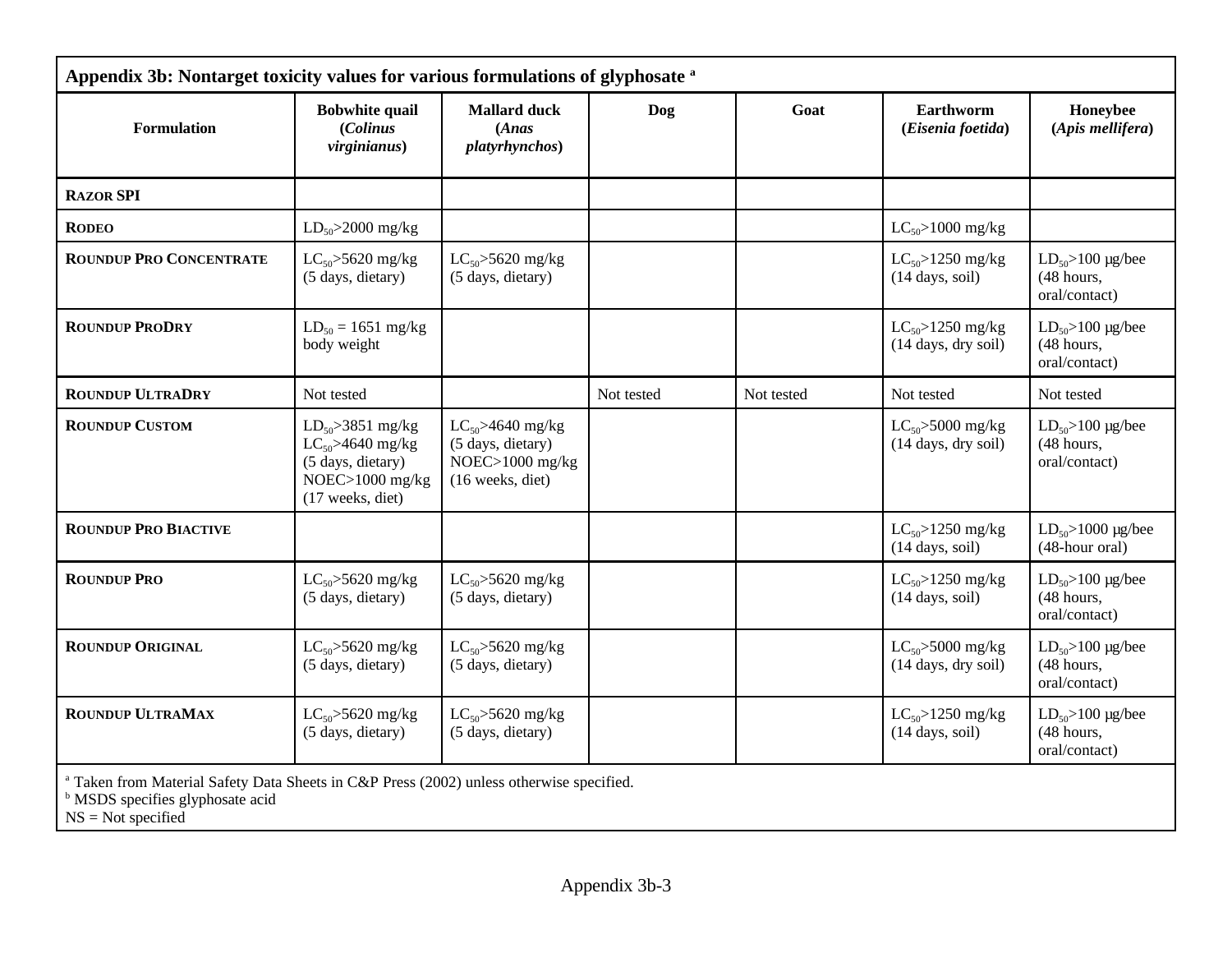|                                  | Appendix 3c: Standard aquatic toxicity values for various formulations of glyphosate a  |                                                                                 |                                       |                                        |                                       |                             |                   |                                       |                                                                                                 |                                                                   |  |
|----------------------------------|-----------------------------------------------------------------------------------------|---------------------------------------------------------------------------------|---------------------------------------|----------------------------------------|---------------------------------------|-----------------------------|-------------------|---------------------------------------|-------------------------------------------------------------------------------------------------|-------------------------------------------------------------------|--|
| Formulation                      | Rainbow<br>trout<br>$LC_{50}$                                                           | <b>Bluegill</b><br>sunfish $LC_{50}$                                            | <b>Fathead</b><br>minnow<br>$LC_{50}$ | <b>Channel</b><br>catfish<br>$LC_{50}$ | <b>Chinook</b><br>salmon<br>$LC_{50}$ | Coho<br>salmon<br>$LC_{50}$ | Carp<br>$LC_{50}$ | <b>Crustacea</b><br>$LC_{50}/EC_{50}$ | Daphnia<br>$LC_{50}/EC_{50}$                                                                    | <b>Algae</b><br>$EC_{50}$                                         |  |
| <b>ACCORD SP</b>                 | $60$ mg/L<br>(acute)                                                                    |                                                                                 |                                       |                                        |                                       |                             |                   |                                       |                                                                                                 |                                                                   |  |
| <b>AQUA NEAT</b>                 | $>1000$ mg/L<br>$(96-hr)$                                                               | $>1000$ mg/L<br>$(96-hr)$                                                       |                                       |                                        |                                       |                             |                   |                                       | 930 mg/L<br>$(48-hr)$                                                                           |                                                                   |  |
| <b>AQUAMASTER</b>                | $>1000$ mg/L $b$<br>$(96-hr)$                                                           | $>1000$ mg/L $b$<br>$(96-hr)$                                                   |                                       |                                        |                                       |                             |                   |                                       | 930 mg/ $L^b$<br>$(48-hr)$                                                                      | 72.9 mg/L $^{\rm b}$<br>$(72-hr)$<br>(Scenedesmus<br>subspicatus) |  |
| <b>CORNERSTON</b><br>${\bf E}$   | <b>NS</b>                                                                               | <b>NS</b>                                                                       |                                       |                                        |                                       |                             |                   |                                       | NS                                                                                              | NS                                                                |  |
| <b>CREDIT</b><br><b>SYSTEMIC</b> | $22 \text{ mg/L}$<br>$(96-hr)$ (static)<br>$8.2 \text{ mg/L}$<br>$(96-hr)$<br>(dynamic) | $5.8 \text{ mg/L}$<br>$(96-hr)$<br>(dynamic)<br>$14$ mg/L<br>$(96-hr)$ (static) | $9.4$ mg/L<br>$(96-hr)$               | $16$ mg/L<br>$(96-hr)$                 | $20 \text{ mg/L}$<br>$(96-hr)$        | $2.1$ mg/L<br>$(96-hr)$     |                   | $42$ mg/L<br>$(48-hr)$                | $37 \text{ mg/L}$<br>$(48-hr)$<br>(aeration)<br>$24$ mg/L<br>$(48-hr)$<br>(without<br>aeration) | $2.1$ mg/L<br>$(72-hr)$ (S.<br>Capricornutum)                     |  |
| <b>CREDIT</b>                    | 22 mg/L (96-<br>hr) (static)<br>$8.2 \text{ mg/L}$<br>$(96-hr)$<br>(dynamic)            | $5.8$ mg/L<br>$(96-hr)$<br>(dynamic)<br>$14 \text{ mg/L}$<br>$(96-hr)$ (static) | $9.4 \text{ mg/L}$<br>$(96-hr)$       | $16$ mg/L<br>$(96-hr)$                 | $20 \text{ mg/L}$<br>$(96-hr)$        | $2.1$ mg/L<br>$(96-hr)$     |                   | $42$ mg/L<br>$(48-hr)$                | 37 mg/L<br>$(48-hr)$<br>(aeration)<br>$24$ mg/L<br>$(48-hr)$<br>(without<br>aeration)           | $2.1$ mg/L<br>$(72-hr)$ (S.<br>Capricornutum)                     |  |
| <b>DEBIT TMF</b>                 | $>1000$ mg/L<br>$(96-hr)$                                                               | $>1000$ mg/L<br>$(96-hr)$                                                       |                                       |                                        |                                       |                             |                   |                                       | 930 mg/L<br>$(48-hr)$                                                                           |                                                                   |  |
| <b>EAGRE</b>                     | $>1000$ mg/L<br>$(96-hr)$                                                               | $>1000$ mg/L<br>$(96-hr)$                                                       |                                       |                                        |                                       |                             |                   |                                       | 930 mg/L<br>$(48-hr)$                                                                           |                                                                   |  |
| <b>FORESTER'S</b>                | $>1000$ mg/L<br>$(96-hr)$                                                               | $>1000$ mg/L<br>$(96-hr)$                                                       |                                       |                                        |                                       |                             |                   |                                       | 930 mg/L<br>$(48-hr)$                                                                           |                                                                   |  |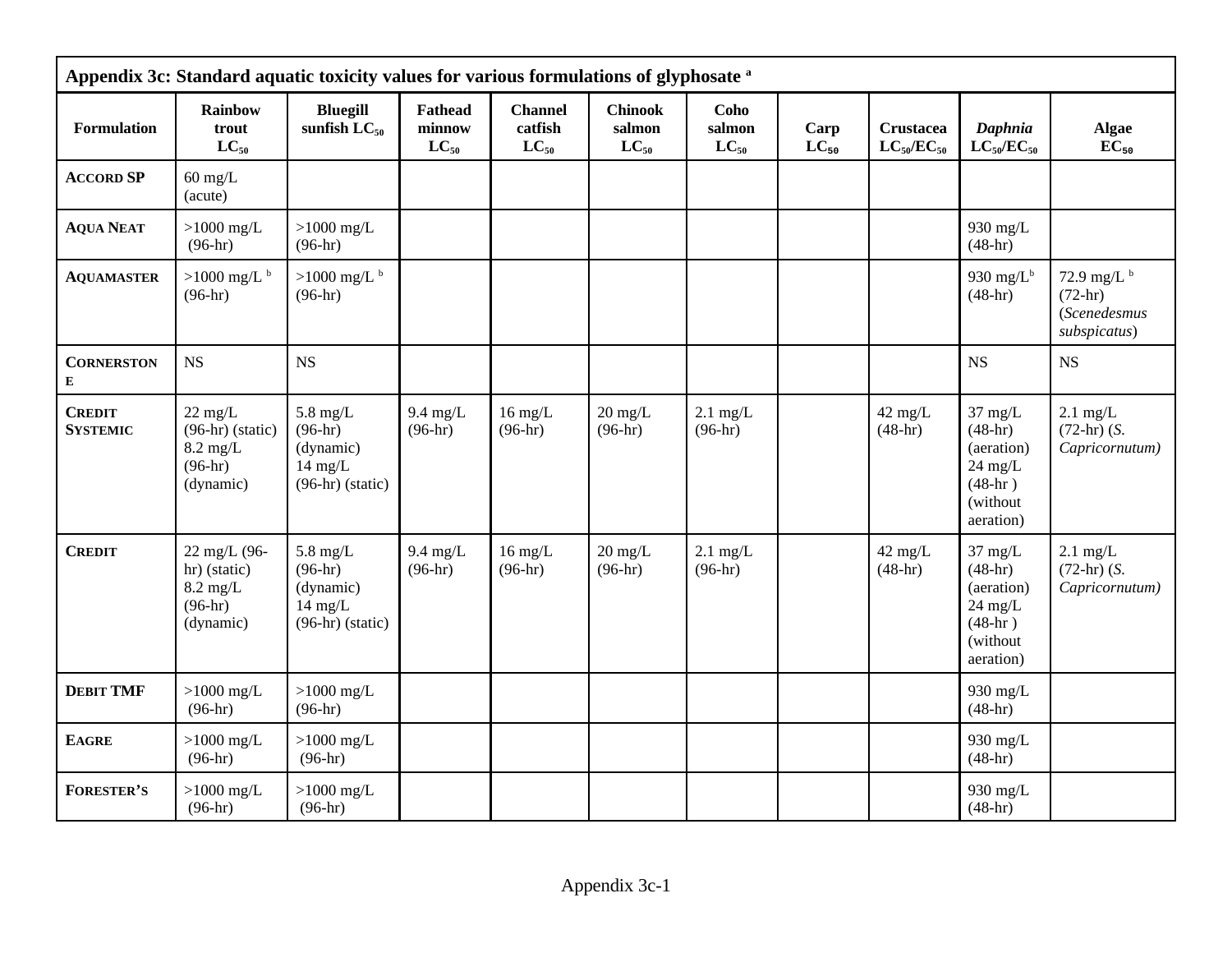|                                 | Appendix 3c: Standard aquatic toxicity values for various formulations of glyphosate <sup>a</sup> |                                                                                         |                                       |                                        |                                       |                                |                   |                                       |                                                                                                 |                                                                                          |  |
|---------------------------------|---------------------------------------------------------------------------------------------------|-----------------------------------------------------------------------------------------|---------------------------------------|----------------------------------------|---------------------------------------|--------------------------------|-------------------|---------------------------------------|-------------------------------------------------------------------------------------------------|------------------------------------------------------------------------------------------|--|
| Formulation                     | Rainbow<br>trout<br>$LC_{50}$                                                                     | <b>Bluegill</b><br>sunfish $LC_{50}$                                                    | <b>Fathead</b><br>minnow<br>$LC_{50}$ | <b>Channel</b><br>catfish<br>$LC_{50}$ | <b>Chinook</b><br>salmon<br>$LC_{50}$ | Coho<br>salmon<br>$LC_{50}$    | Carp<br>$LC_{50}$ | <b>Crustacea</b><br>$LC_{50}/EC_{50}$ | Daphnia<br>$LC_{50}/EC_{50}$                                                                    | <b>Algae</b><br>$EC_{50}$                                                                |  |
| <b>GLYFOS PRO</b>               | 95-171 mg/ $L^e$<br>$(96-hr)$                                                                     |                                                                                         |                                       |                                        |                                       |                                |                   |                                       | $87$ mg/L<br>$(48-hr)$                                                                          | $118$ mg/L<br>$(96-hr)$<br>(Scenedesmus<br>subspicatus)                                  |  |
| <b>GLYFOS X-</b><br><b>TRA</b>  | $18.6$ mg/L<br>$(96-hr)$<br>(static)                                                              | $11.9$ mg/L<br>$(96-hr)$<br>(static)                                                    |                                       |                                        |                                       |                                |                   |                                       | $21.6$ mg/L<br>$(48-hr)$                                                                        | $17.4$ mg/L<br>$(72-hr)$                                                                 |  |
| <b>GLYFOS</b><br><b>AQUATIC</b> | 95-171 $mg/Ld$<br>$(96-hr)$                                                                       |                                                                                         |                                       |                                        |                                       |                                |                   |                                       | 87 mg/ $L^d$<br>$(48-hr)$                                                                       | 118 mg/ $L^d$<br>$(96-hr)$<br>(Scenedesmus<br>subspicatus)                               |  |
| <b>GLYFOS</b>                   | $22 \text{ mg/L}$<br>$(96-hr)$ (static)<br>$8.2 \text{ mg/L}$<br>$(96-hr)$<br>(dynamic)           | $5.8 \text{ mg/L}$<br>$(96-hr)$<br>(dynamic)<br>$14 \text{ mg/L}$<br>$(96-hr)$ (static) | $9.4$ mg/L<br>$(96-hr)$               | $16$ mg/L<br>$(96-hr)$                 | $20 \text{ mg/L}$<br>$(96-hr)$        | $22 \text{ mg/L}$<br>$(96-hr)$ |                   | $42$ mg/L<br>$(48-hr)$                | $37 \text{ mg/L}$<br>$(48-hr)$<br>(aeration)<br>$24$ mg/L<br>$(48-hr)$<br>(without<br>aeration) | $2.1$ mg/L<br>$(72-hr)$ (S.<br>Capricornutum)                                            |  |
| <b>GLYPHOMAX</b><br><b>PLUS</b> | $109$ mg/L<br>(acute)                                                                             |                                                                                         |                                       |                                        |                                       |                                |                   |                                       | $105$ mg/L<br>(acute<br>immobiliza<br>-tion)                                                    | $2.50$ mg/L <sup>c</sup><br>(Scenedesmus<br>subspicatus)<br>48.4 mg/ $L^c$<br>(duckweed) |  |
| <b>GLYPHOMAX</b>                | $109$ mg/L<br>(acute)                                                                             |                                                                                         |                                       |                                        |                                       |                                |                   |                                       | $105$ mg/L<br>(acute<br>immobiliza<br>-tion)                                                    | $2.50$ mg/L<br>(Scenedesmus<br>subspicatus)<br>48.4 (duckweed)                           |  |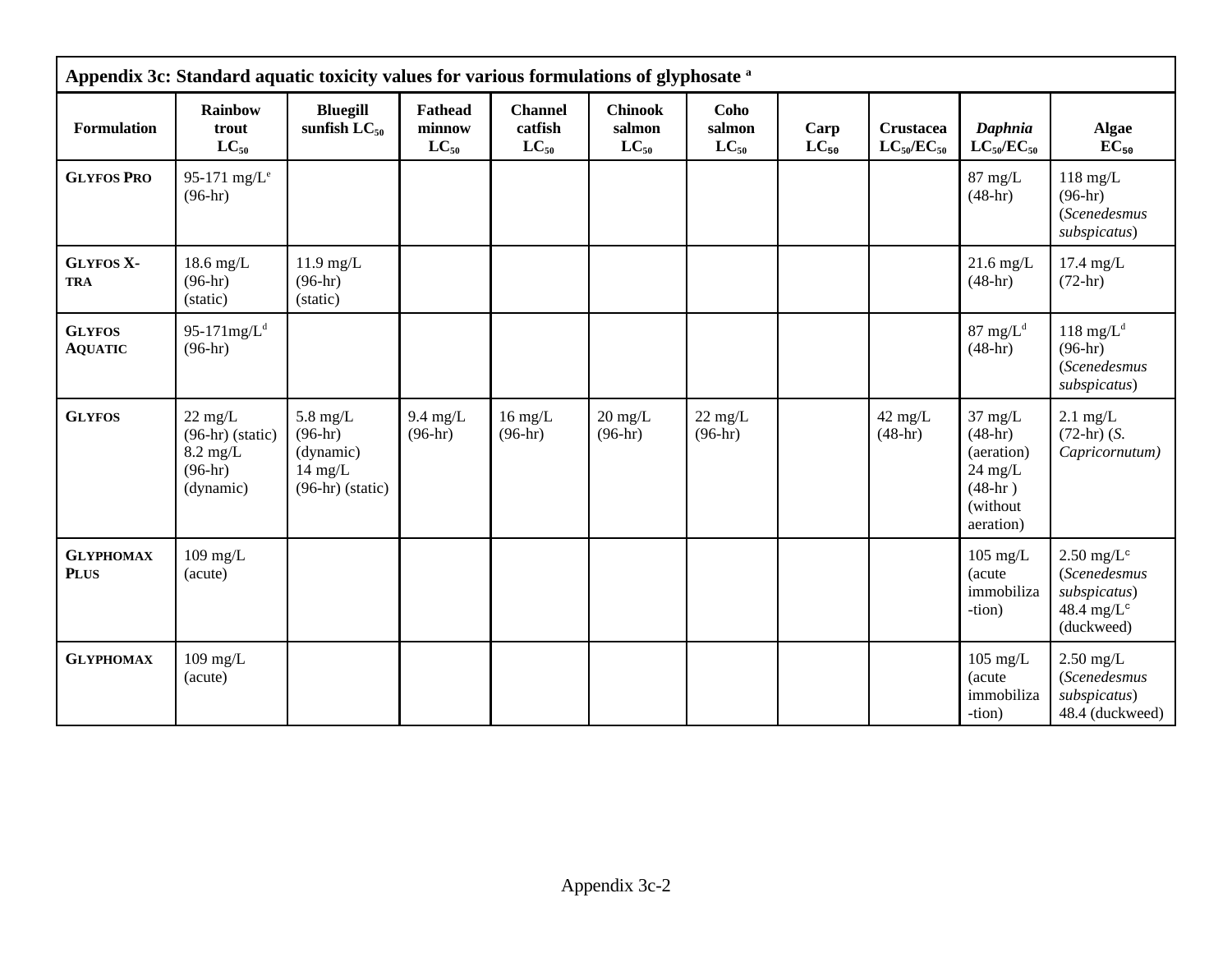|                                      | Appendix 3c: Standard aquatic toxicity values for various formulations of glyphosate <sup>a</sup> |                                                                                               |                                       |                                        |                                       |                                |                                      |                                                                                                      |                                                                                                 |                                                                                          |  |
|--------------------------------------|---------------------------------------------------------------------------------------------------|-----------------------------------------------------------------------------------------------|---------------------------------------|----------------------------------------|---------------------------------------|--------------------------------|--------------------------------------|------------------------------------------------------------------------------------------------------|-------------------------------------------------------------------------------------------------|------------------------------------------------------------------------------------------|--|
| <b>Formulation</b>                   | <b>Rainbow</b><br>trout<br>$LC_{50}$                                                              | <b>Bluegill</b><br>sunfish $LC_{50}$                                                          | <b>Fathead</b><br>minnow<br>$LC_{50}$ | <b>Channel</b><br>catfish<br>$LC_{50}$ | <b>Chinook</b><br>salmon<br>$LC_{50}$ | Coho<br>salmon<br>$LC_{50}$    | Carp<br>$LC_{50}$                    | <b>Crustacea</b><br>$LC_{50}/EC_{50}$                                                                | Daphnia<br>$LC_{50}/EC_{50}$                                                                    | <b>Algae</b><br>$\overline{EC}_{50}$                                                     |  |
| <b>GLYPHOSATE</b>                    | $22 \text{ mg/L}$<br>$(96-hr)$ (static)<br>$8.2 \text{ mg/L}$<br>$(96-hr)$<br>(dynamic)           | $5.8 \text{ mg/L}$<br>$(96-hr)$<br>(dynamic)<br>$14 \text{ mg/L}$<br>$(96-hr)$ (static)       | $9.4 \text{ mg/L}$<br>$(96-hr)$       | $16 \text{ mg/L}$<br>$(96-hr)$         | $20 \text{ mg/L}$<br>$(96-hr)$        | $22 \text{ mg/L}$<br>$(96-hr)$ |                                      | $42 \text{ mg/L}$<br>$(48-hr)$                                                                       | $37 \text{ mg/L}$<br>$(48-hr)$<br>(aeration)<br>$24$ mg/L<br>$(48-hr)$<br>(without<br>aeration) | $2.1$ mg/L<br>$(72-hr)$ (S.<br>Capricornutum)                                            |  |
| <b>GLYPHOSATE</b><br><b>VMF</b>      | $>1000$ mg/L<br>$(96-hr)$                                                                         | $>1000$ mg/L<br>$(96-hr)$                                                                     |                                       |                                        |                                       |                                |                                      |                                                                                                      | 930 mg/L<br>$(48-hr)$                                                                           |                                                                                          |  |
| <b>GLYPHOSATE</b><br><b>ORIGINAL</b> | 15.26 mg/L<br>$(96-hr)$ (static)<br>$8.2$ mg/L<br>$(96-hr)$ (flow-<br>through)                    | $14 \text{ mg/L}$<br>$(96-hr)$ (static)<br>$5.8 \text{ mg/L}$<br>$(96-hr)$ (flow-<br>through) | $9.4 \text{ mg/L}$<br>$(96-hr)$       | $16 \text{ mg/L}$<br>$(96-hr)$         | $20 \text{ mg/L}$<br>$(96-hr)$        | $22 \text{ mg/L}$<br>$(96-hr)$ | 19.7 ppm<br>$(96-hr)$<br>$TL_{50}$ ) | $42$ mg/L<br>$(48-hr)$<br>(Gammaru<br>pseudolim<br>naeus)<br>>1000<br>ppm<br>$(96-hr)$<br>(crawfish) | $37 \text{ mg/L}$<br>$(48-hr)$<br>(aeration)<br>$24$ mg/L<br>$(48-hr)$<br>(without<br>aeration) |                                                                                          |  |
| <b>GLYPRO</b>                        | $60$ mg/L<br>(acute)                                                                              |                                                                                               |                                       |                                        |                                       |                                |                                      |                                                                                                      |                                                                                                 |                                                                                          |  |
| <b>GLYPRO PLUS</b>                   | $109$ mg/L<br>(acute)                                                                             |                                                                                               |                                       |                                        |                                       |                                |                                      |                                                                                                      | $105$ mg/L<br>(acute<br>immobiliza<br>-tion)                                                    | $2.50$ mg/L <sup>c</sup><br>(Scenedesmus<br>subspicatus)<br>48.4 mg/ $L^c$<br>(duckweed) |  |
| <b>HONCHO</b>                        | <b>NS</b>                                                                                         | <b>NS</b>                                                                                     | <b>NS</b>                             | <b>NS</b>                              | <b>NS</b>                             | <b>NS</b>                      | <b>NS</b>                            | <b>NS</b>                                                                                            | <b>NS</b>                                                                                       | NS                                                                                       |  |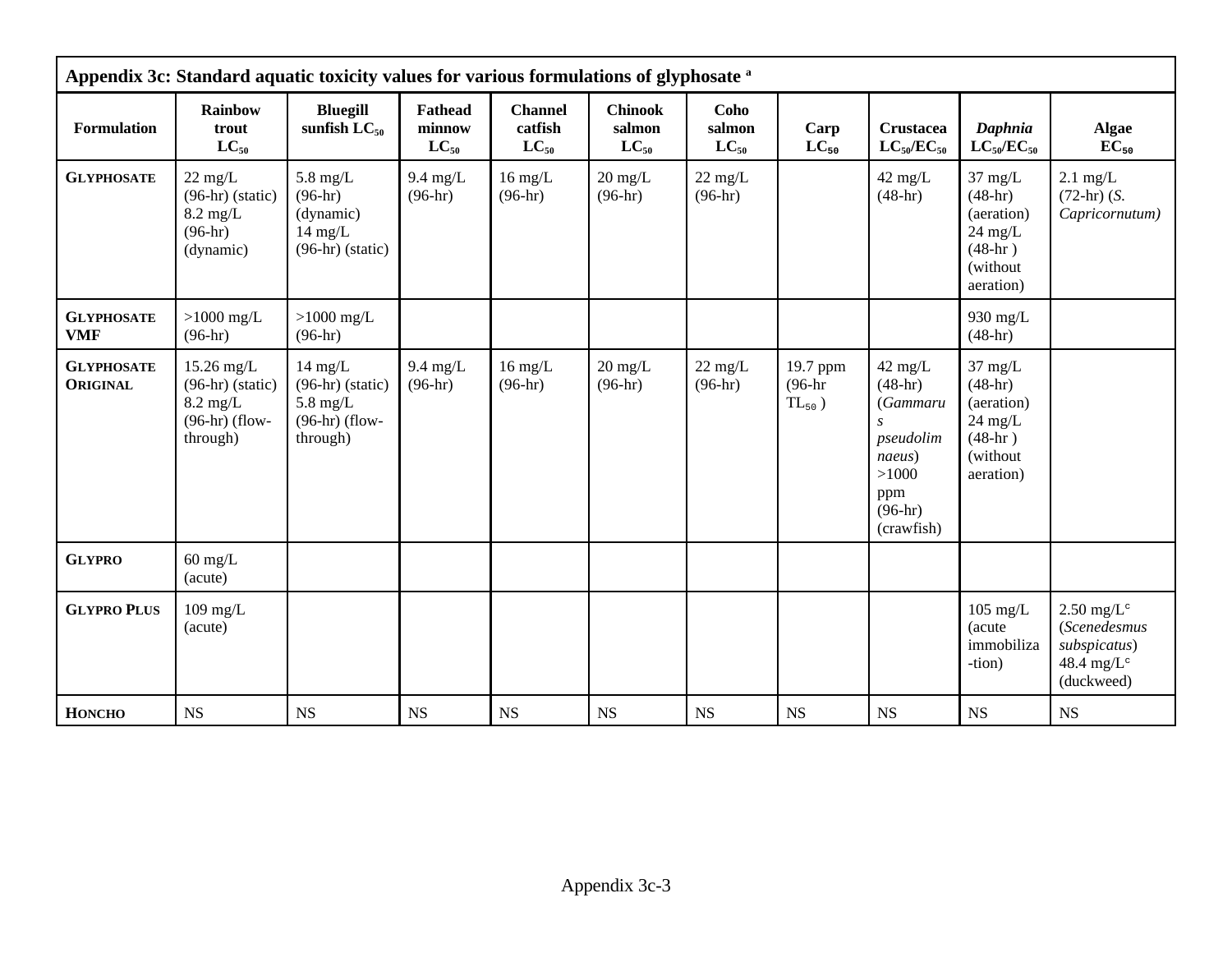|                                                    | Appendix 3c: Standard aquatic toxicity values for various formulations of glyphosate <sup>a</sup> |                                                                                         |                                       |                                        |                                       |                                |                   |                                       |                                                                                                         |                                                       |  |
|----------------------------------------------------|---------------------------------------------------------------------------------------------------|-----------------------------------------------------------------------------------------|---------------------------------------|----------------------------------------|---------------------------------------|--------------------------------|-------------------|---------------------------------------|---------------------------------------------------------------------------------------------------------|-------------------------------------------------------|--|
| Formulation                                        | Rainbow<br>trout<br>$LC_{50}$                                                                     | <b>Bluegill</b><br>sunfish $LC_{50}$                                                    | <b>Fathead</b><br>minnow<br>$LC_{50}$ | <b>Channel</b><br>catfish<br>$LC_{50}$ | <b>Chinook</b><br>salmon<br>$LC_{50}$ | Coho<br>salmon<br>$LC_{50}$    | Carp<br>$LC_{50}$ | <b>Crustacea</b><br>$LC_{50}/EC_{50}$ | Daphnia<br>$LC_{50}/EC_{50}$                                                                            | <b>Algae</b><br>$EC_{50}$                             |  |
| <b>MIRAGE</b>                                      | $22 \text{ mg/L}$<br>$(96-hr)$ (static)<br>$8.2 \text{ mg/L}$<br>$(96-hr)$<br>(dynamic)           | $14 \text{ mg/L}$<br>$(96-hr)$ (static)                                                 | $9.4 \text{ mg/L}$<br>$(96-hr)$       | $16$ mg/L<br>$(96-hr)$                 | $20 \text{ mg/L}$<br>$(96-hr)$        | $22 \text{ mg/L}$<br>$(96-hr)$ |                   | $42$ mg/L<br>$(48-hr)$                | $37 \text{ mg/L}$<br>$(48-hr)$<br>(aeration)<br>$24 \text{ mg/L}$<br>$(48-hr)$<br>(without<br>aeration) | $2.1 \text{ mg/L}$<br>$(72-hr)$ (S.<br>Capricornutum) |  |
| <b>PROSECUTOR</b><br><b>PLUS</b><br><b>TRACKER</b> | $22 \text{ mg/L}$<br>$(96-hr)$ (static)<br>$8.2 \text{ mg/L}$<br>$(96-hr)$<br>(dynamic)           |                                                                                         |                                       |                                        |                                       |                                |                   |                                       | $37 \text{ mg/L}$<br>$(48-hr)$<br>(aeration)<br>$24$ mg/L<br>$(48-hr)$<br>(without)<br>aeration)        |                                                       |  |
| <b>PROSECUTOR</b>                                  | $22 \text{ mg/L}$<br>$(96-hr)$ (static)<br>$8.2 \text{ mg/L}$<br>$(96-hr)$<br>(dynamic)           |                                                                                         |                                       |                                        |                                       |                                |                   |                                       | $37 \text{ mg/L}$<br>$(48-hr)$<br>(aeration)<br>$24 \text{ mg/L}$<br>$(48-hr)$<br>(without<br>aeration) |                                                       |  |
| <b>RATTLER</b>                                     | <b>NS</b>                                                                                         | $_{\rm NS}$                                                                             | <b>NS</b>                             | <b>NS</b>                              | $_{\rm NS}$                           | NS                             | <b>NS</b>         | <b>NS</b>                             | <b>NS</b>                                                                                               | <b>NS</b>                                             |  |
| <b>RAZOR SPI</b>                                   | $22 \text{ mg/L}$<br>$(96-hr)$ (static)<br>$8.2 \text{ mg/L}$<br>$(96-hr)$<br>(dynamic)           | $5.8 \text{ mg/L}$<br>$(96-hr)$<br>(dynamic)<br>$14 \text{ mg/L}$<br>$(96-hr)$ (static) | $9.4 \text{ mg/L}$<br>$(96-hr)$       | $16 \text{ mg/L}$<br>$(96-hr)$         | $20 \text{ mg/L}$<br>$(96-hr)$        | $2.1$ mg/L<br>$(96-hr)$        |                   | $42 \text{ mg/L}$<br>$(48-hr)$        | $37 \text{ mg/L}$<br>$(48-hr)$<br>(aeration)<br>$24 \text{ mg/L}$<br>$(48-hr)$<br>(without<br>aeration) |                                                       |  |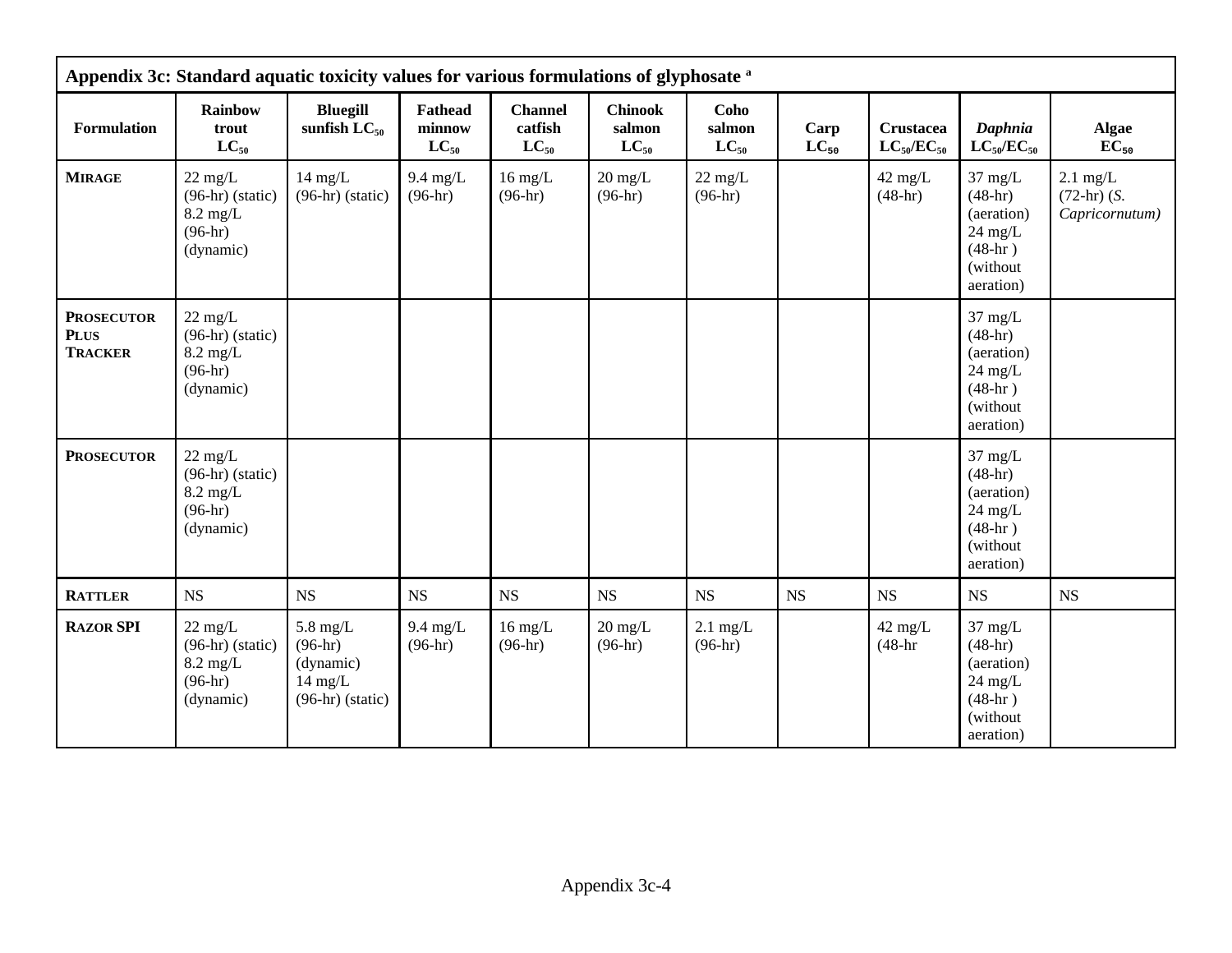|                                              | Appendix 3c: Standard aquatic toxicity values for various formulations of glyphosate a  |                                                                                         |                                       |                                        |                                       |                             |                   |                                       |                                                                                                         |                                                           |  |
|----------------------------------------------|-----------------------------------------------------------------------------------------|-----------------------------------------------------------------------------------------|---------------------------------------|----------------------------------------|---------------------------------------|-----------------------------|-------------------|---------------------------------------|---------------------------------------------------------------------------------------------------------|-----------------------------------------------------------|--|
| Formulation                                  | Rainbow<br>trout<br>$LC_{50}$                                                           | <b>Bluegill</b><br>sunfish $LC_{50}$                                                    | <b>Fathead</b><br>minnow<br>$LC_{50}$ | <b>Channel</b><br>catfish<br>$LC_{50}$ | <b>Chinook</b><br>salmon<br>$LC_{50}$ | Coho<br>salmon<br>$LC_{50}$ | Carp<br>$LC_{50}$ | <b>Crustacea</b><br>$LC_{50}/EC_{50}$ | Daphnia<br>$LC_{50}/EC_{50}$                                                                            | <b>Algae</b><br>$EC_{50}$                                 |  |
| <b>RAZOR</b>                                 | $22 \text{ mg/L}$<br>$(96-hr)$ (static)<br>$8.2 \text{ mg/L}$<br>$(96-hr)$<br>(dynamic) | $5.8 \text{ mg/L}$<br>$(96-hr)$<br>(dynamic)<br>$14 \text{ mg/L}$<br>$(96-hr)$ (static) | $9.4 \text{ mg/L}$<br>$(96-hr)$       | $16 \text{ mg/L}$<br>$(96-hr)$         | $20 \text{ mg/L}$<br>$(96-hr)$        | $2.1$ mg/L<br>$(96-hr)$     |                   | $42$ mg/L<br>$(48-hr)$                | $37 \text{ mg/L}$<br>$(48-hr)$<br>(aeration)<br>$24 \text{ mg/L}$<br>$(48-hr)$<br>(without<br>aeration) | $2.1$ mg/L<br>$(72-hr)$ (S.<br>Capricornutum)             |  |
| <b>RODEO</b>                                 | $60$ mg/L<br>(acute)                                                                    |                                                                                         |                                       |                                        |                                       |                             |                   |                                       |                                                                                                         |                                                           |  |
| <b>ROUNDUP</b><br><b>PRODRY</b>              | <b>NS</b>                                                                               | <b>NS</b>                                                                               | <b>NS</b>                             | NS                                     | <b>NS</b>                             | NS                          | <b>NS</b>         | <b>NS</b>                             | <b>NS</b>                                                                                               | <b>NS</b>                                                 |  |
| <b>ROUNDUP</b><br><b>ULTRADRY</b>            | Not tested                                                                              | Not tested                                                                              | Not tested                            | Not tested                             | Not tested                            | Not tested                  | Not tested        | Not tested                            | Not tested                                                                                              | Not tested                                                |  |
| <b>ROUNDUP PRO</b>                           | $5.4$ mg/L<br>$(96-hr)$ (static)                                                        | 7.3 mg/L (96-<br>hr) (static)                                                           |                                       |                                        |                                       |                             |                   |                                       | $11 \text{ mg/L}$<br>$(48-hr)$<br>(static)                                                              |                                                           |  |
| <b>ROUNDUP</b><br><b>ORIGINAL</b>            | $8.2 \text{ mg/L}$<br>$(96-hr)$ (flow-<br>through)                                      | 5.8 mg/ $L$<br>$(96-hr)$ (flow-<br>through)                                             |                                       |                                        |                                       |                             |                   |                                       | $12.9$ mg/L<br>$(48-hr)$<br>(static)                                                                    | $2.6$ mg/L<br>$(96-hr)$ (static)<br>(S.<br>Capricornutum) |  |
| <b>ROUNDUP PRO</b><br><b>CONCENTRAT</b><br>E | $5.4$ mg/L<br>$(96-hr)$ (static)                                                        | 7.3 mg/L (96-<br>hr) (static)                                                           |                                       |                                        |                                       |                             |                   |                                       | $11 \text{ mg/L}$<br>$(48-hr)$<br>(static)                                                              |                                                           |  |
| <b>ROUNDUP</b><br><b>CUSTOM</b>              | $>1000$ mg/L<br>$(96-hr)$ (static)                                                      | $>1000$ mg/L<br>$(96-hr)$ (static)                                                      |                                       |                                        |                                       |                             |                   |                                       | 930 mg/L<br>$(48-hr)$<br>(static)                                                                       | 72.9 mg/L<br>$(72-hr)$<br>(Scenedesmus<br>subspicatus)    |  |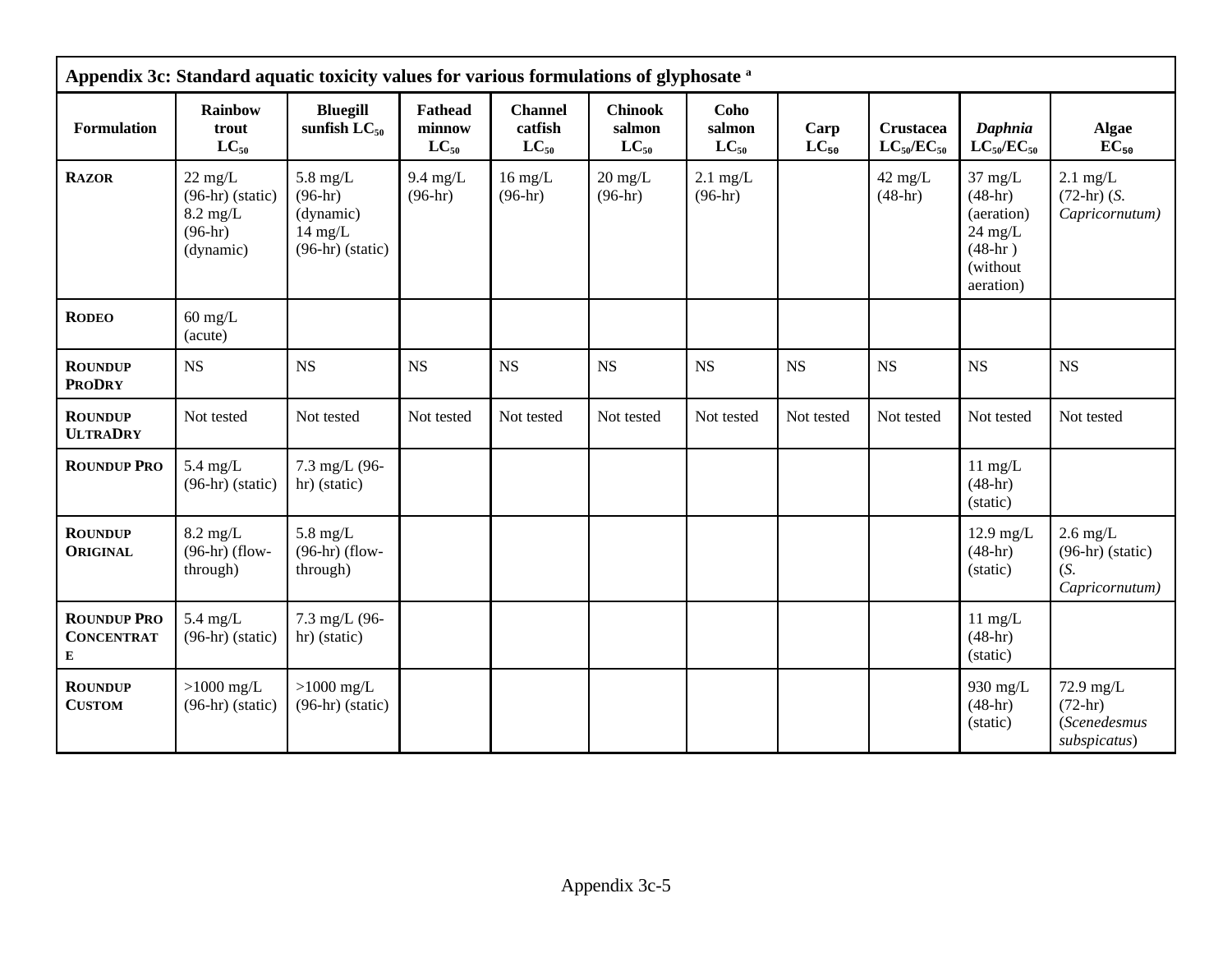|                                       | Appendix 3c: Standard aquatic toxicity values for various formulations of glyphosate a |                                                                                                                                                                                                                                                                                       |                                       |                                        |                                       |                             |                          |                                       |                                              |                                                                                                                                            |  |
|---------------------------------------|----------------------------------------------------------------------------------------|---------------------------------------------------------------------------------------------------------------------------------------------------------------------------------------------------------------------------------------------------------------------------------------|---------------------------------------|----------------------------------------|---------------------------------------|-----------------------------|--------------------------|---------------------------------------|----------------------------------------------|--------------------------------------------------------------------------------------------------------------------------------------------|--|
| <b>Formulation</b>                    | <b>Rainbow</b><br>trout<br>$LC_{50}$                                                   | <b>Bluegill</b><br>sunfish $LC_{50}$                                                                                                                                                                                                                                                  | <b>Fathead</b><br>minnow<br>$LC_{50}$ | <b>Channel</b><br>catfish<br>$LC_{50}$ | <b>Chinook</b><br>salmon<br>$LC_{50}$ | Coho<br>salmon<br>$LC_{50}$ | Carp<br>$LC_{50}$        | <b>Crustacea</b><br>$LC_{50}/EC_{50}$ | Daphnia<br>$LC_{50}/EC_{50}$                 | <b>Algae</b><br>$EC_{50}$                                                                                                                  |  |
| <b>ROUNDUP PRO</b><br><b>BIACTIVE</b> | $>989$ mg/L<br>$(96-hr)$                                                               |                                                                                                                                                                                                                                                                                       |                                       |                                        |                                       |                             | $>895$ mg/L<br>$(96-hr)$ |                                       | $676 \text{ mg/L}$ <sup>c</sup><br>$(48-hr)$ | $150 \text{ mg/L}$<br>$(EbC_{50})$ (growth<br>total)<br>$393 \text{ mg/L}$<br>$(ErC50)$ (growth<br>rate)<br>(Selenastrum<br>capricornutum) |  |
| <b>ROUNDUP</b><br><b>ULTRAMAX</b>     | $5.4 \text{ mg/L}$<br>$(96-hr)$ (static)                                               | $7.3 \text{ mg/L}$ (96-<br>hr) (static)                                                                                                                                                                                                                                               |                                       |                                        |                                       |                             |                          |                                       | $11 \text{ mg/L}$<br>$(48-hr)$<br>(static)   | 72.9 mg/ $L^b$<br>$(72-hr)$<br><i>(Scenedesmus</i><br>subspicatus)                                                                         |  |
| <sup>c</sup> Growth inhibition        | Isopropylamine salt of glyphosate (62%)                                                | Taken from Material Safety Data Sheets in C&P Press (2002) unless otherwise specified.<br>MSDS specifies that value represents the acute toxicity of glyphosate free acid<br><sup>e</sup> MSDS specifies that value represents the acute toxicity of the active ingredient glyphosate |                                       |                                        |                                       |                             |                          |                                       |                                              |                                                                                                                                            |  |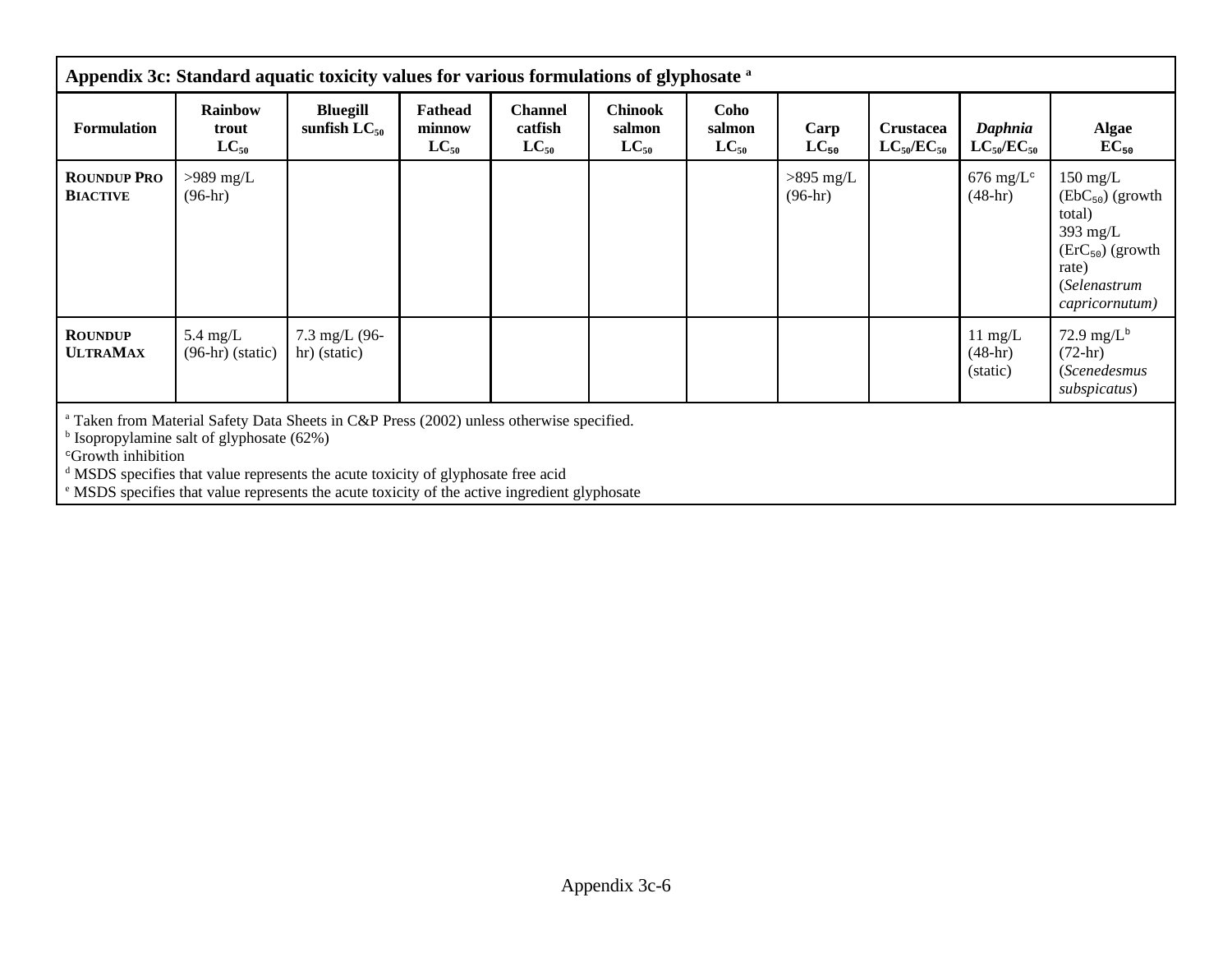| Number of<br>individuals,<br>formulation,<br>[Location]                                                            | Average<br><b>Dose</b>                               | Symptoms, Outcome, and post mortem pathology                                                                                                                                                                                                                                                                                                    | Reference                         |
|--------------------------------------------------------------------------------------------------------------------|------------------------------------------------------|-------------------------------------------------------------------------------------------------------------------------------------------------------------------------------------------------------------------------------------------------------------------------------------------------------------------------------------------------|-----------------------------------|
| 50, Roundup<br>[Japan]                                                                                             | $181 \pm 201$ mL                                     | Esophageal injury observed in 68% of patients; gastric injury in 72%; and<br>duodenal injury in 16%. One patient died on the second hospital day due to<br>refractory shock and aspiration pneumonia.                                                                                                                                           | Chang et al.<br>1999              |
| 2, Roundup [New<br>Zealand]                                                                                        | 200-250 ml<br>[fatal]                                | Vomiting and acidosis. Both individuals died. Ulcerated oropharynx,<br>congested lungs and airway mucosa, petechial submucosal hemorrhages<br>and gastric funduc, acute pulmonary edema, and acute tubular necrosis of<br>the lungs in on individual. Edema of the bronchi and lungs in the other<br>individual.                                | Dickson et<br>al. 1988            |
| 2, glyphosate<br>[Spain]                                                                                           | <b>NS</b><br>[fatal]                                 | Concentrations in blood (1.64-892.27 ppm) and gastric content (0.08-11.06<br>ppm)                                                                                                                                                                                                                                                               | Garcia-<br>Repetto et<br>al. 1998 |
| 53, Roundup<br>[Taiwan]                                                                                            | $258 \pm 347$ mL<br>(range 15-<br>2000 mL)           | Blood WBC counts significantly higher and hospital stays significantly<br>longer in patients with laryngeal injury (p<0.005); laryngeal injury stronly<br>correlated with aspiration pneumonitis ( $X^2$ =4.449, p<0.05)                                                                                                                        | Hung et al.<br>1997               |
| 1, Roundup<br>[U.S.]                                                                                               | N.S.                                                 | A self report of "nervous system and immune system problems" that "no<br>doctor has been able to accurately diagnose and treat"                                                                                                                                                                                                                 | Jensen 1989                       |
| 1, Roundup<br>[Japan]                                                                                              | N.S.                                                 | Foam and fluid in the trachea and bronchi. Death attributed to infalation of<br>vomitus into the lungs                                                                                                                                                                                                                                          | Kageura et<br>al. 1988            |
| N.S., Roundup<br>and others,<br>[France]                                                                           | N.S.                                                 | Estimated lethal dose of about 1 g/kg.                                                                                                                                                                                                                                                                                                          | Kammerer<br>1995                  |
| 131, GlySH<br>(glyphosate-<br>surfactant<br>herbicide),<br>[Taiwan]                                                | 330±42 mL<br>[fatal]                                 | 11 fatalities (mortality rate of 8.4%); most common presentations included<br>sore throat, nausea (with or without vomiting) and ferver; most common<br>laboratory abnormalities included leukocytosis (68%), decreased<br>bicarbonate (48.1%); acidosis (35.8%), elevated AST (33.6%), hypoxemia<br>$(28.4\%)$ , and elevated BUN $(17.1\%)$ . | Lee et al.<br>2000                |
| 1, Chun-Dou-<br>Dou (41%<br>isopropylamine<br>salt of<br>glyphosate, 15%<br>polyoxy-<br>ethylene-amine)<br>[China] | $\sim$ 150 mL                                        | Cardiogenic shock with accelerated idio-ventricular rhythm                                                                                                                                                                                                                                                                                      | Lin et al.<br>1999                |
| 4, Roundup<br>[New Zealand]                                                                                        | 50 -1,000 ml<br>[non-fatal]<br>200-250 ml<br>[fatal] | Abdominal pain, diarrhea and vomitting. Decreased urinary output.<br>Estimates of non-fatal doses: 85 g for 27 year old male, 18-36 g for 15 year<br>old female, " <i>up to 1 liter</i> " for a 38 year old male. About 72-91 g for a 43<br>year old woman.                                                                                     | Menkes et<br>al. 1991             |

## **Appendix 4. Case reports of poisoning by glyphosate formulations**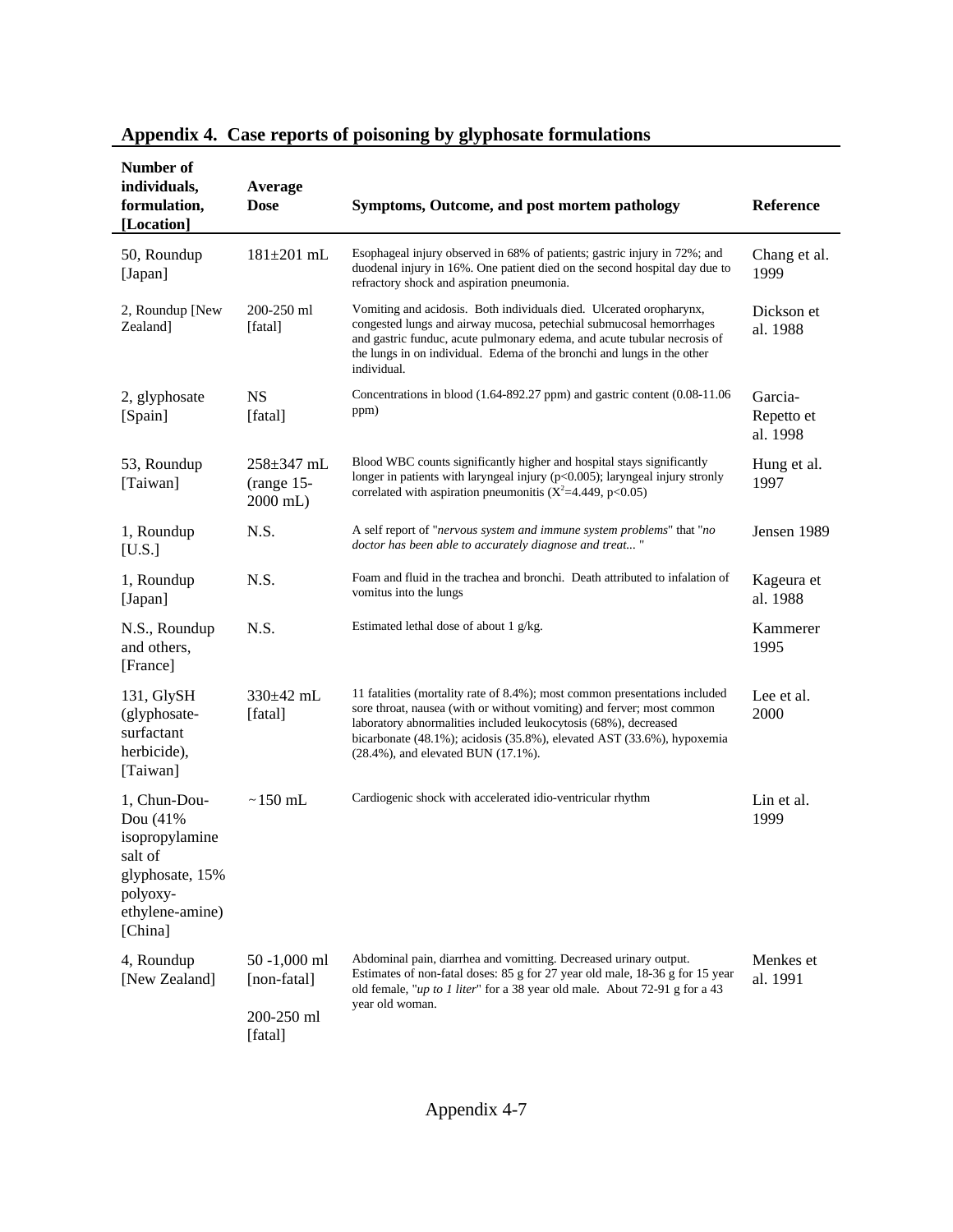| Number of<br>individuals,<br>formulation,<br>[Location] | Average<br><b>Dose</b>                                                                                                                                                                       | Symptoms, Outcome, and post mortem pathology                                                                                                                                                                                                                                                                                                                                                                                                                                                                                                                                                                                                                               | Reference                |
|---------------------------------------------------------|----------------------------------------------------------------------------------------------------------------------------------------------------------------------------------------------|----------------------------------------------------------------------------------------------------------------------------------------------------------------------------------------------------------------------------------------------------------------------------------------------------------------------------------------------------------------------------------------------------------------------------------------------------------------------------------------------------------------------------------------------------------------------------------------------------------------------------------------------------------------------------|--------------------------|
| 1, Roundup,<br>[Israel]                                 | <b>NS</b><br>[non fatal]                                                                                                                                                                     | Shortness of breath, irritative cough, dizziness, throat discomfort, episodes<br>of hemoptysis, temperature of 38.40 $^{\circ}$ C (101.12 $^{\circ}$ F), mild to moderate<br>respiratory distress, diffuse rales and crackles heard over the lungs. 42-<br>year-old, male mechanic.                                                                                                                                                                                                                                                                                                                                                                                        | Pushnoy et<br>al. 1998   |
| 56, Roundup<br>[Japan]                                  | $104$ ml [non-<br>fatal]<br>206 ml<br>[fatal]                                                                                                                                                | Hypovolemic shock. Sore throat, abdominal pain, and vomiting.<br>Pulmonary edema (3 cases) and severe pneumonia (2 cases). Oliguria,<br>anuria, and hypotension in all fatal cases. Increases serum amylase and<br>WBC count, some with increased bilirubin and LDH activity, probably<br>attributable to hemolysis.                                                                                                                                                                                                                                                                                                                                                       | Sawada et<br>al. 1988    |
| 93, Roundup<br>[Taiwan]                                 | $184 \pm 70$ mL<br>(range 85-<br>$200$ mL)<br>[fatal];<br>however,<br>ingestion of<br>much higher<br>amounts (500<br>mL) only<br>resulted in<br>mild to<br>moderate<br>signs and<br>symptoms | Mild: mainly GIT symptoms (nausea, vomiting, diarrhea, abdominal pain,<br>mouth and throat pain) that resolved in 24 hours<br>Moderate: GII symptoms lasting longer than 24 hours, GIT hemorrhage,<br>endoscopically verified oesophagitis or gastritis, oral ulceration,<br>hypotension responsive to IV fluids, pulmonary dysfunction not requiring<br>intubation, acid-base disturbance, evidence of transient hepatic or neal<br>damage, or temporary oliguira.<br>Severe: pulmonary dysfunction requiring intubation, renal failure requiring<br>dialysis, hypotension requiring treatment with pressor amines, cardiac<br>arrest, coma, repeated seizures, or death. | Talbot et al.<br>1991    |
| 1, Roundup<br>[New Zealand]                             | 200-250 ml<br>[fatal]                                                                                                                                                                        | Hypotension, metabolic acidosis, and vomiting, and hyperkalemia. Death<br>due to respiratory and cardiac arrest. Pulmonary edema and acute renal<br>tubular necrosis.                                                                                                                                                                                                                                                                                                                                                                                                                                                                                                      | Temple and<br>Smith 1992 |
| 92, Roundup<br>[Taiwan]                                 | $120 \text{ ml}$<br>(range of 5-<br>500 ml)<br>[non-fatal]<br>263 ml<br>(range of<br>150-500 ml)<br>[fatal]                                                                                  | Irritation and pain in the throat and mouth, some with oral mucosal<br>ulceration. Gastritis, esophagitis, and mucosal edema. Vomiting and<br>diarrhea. Abdominal or epigastric pain. Diffuse pulmonary damage, non-<br>cardiogenic pulmonary edema. Intensive therapy failed to reverse<br>hypoxemia in fatal cases. Oliguria or anuria in 10 patients, perhaps related<br>to hypotension. Metabolic acidosis. Mild temperature elevations in 7<br>patients.                                                                                                                                                                                                              | Tominack<br>et al. 1991  |
| 74, Glyphosate<br>(NOS)<br>[Taiwan]                     | <b>NS</b>                                                                                                                                                                                    | Glyphosate was among the $28$ substances $(1.27%)$ most frequently involved<br>in pediatric poisoning exposures reported to NPC Taiwan 1985-1993.<br>Details regarding the signs and symptoms of poisoning are not provided.                                                                                                                                                                                                                                                                                                                                                                                                                                               | Yang et al.<br>1997      |
| 83 [France]                                             | <b>NS</b>                                                                                                                                                                                    | 34 cases were associated with Roundup. 40 individuals evidenced no signs<br>of toxicity. 3 individuals died. The most frequent clinical signs involved<br>gastrointestinal irritation.                                                                                                                                                                                                                                                                                                                                                                                                                                                                                     | Weppelman<br>1994        |

## **Appendix 4. Case reports of poisoning by glyphosate formulations**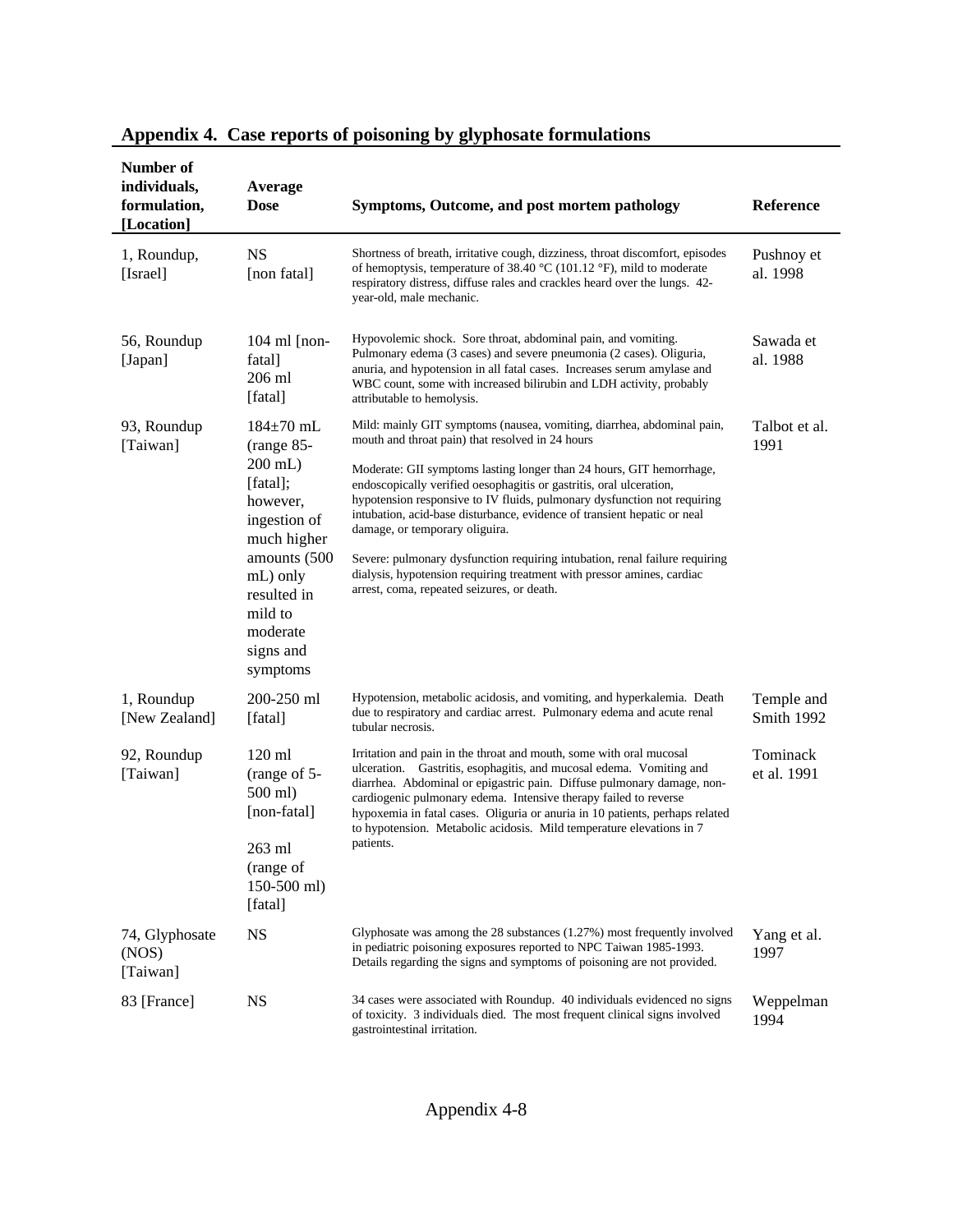| Species/<br>Strain/<br>Sex/No.                   | Route/<br><b>Exposure Level</b><br>(Estimated Dose)<br>and Duration                                             | <b>Effects</b>                                                                                                                                                                                                                                                                                                                                                          | Reference                    |
|--------------------------------------------------|-----------------------------------------------------------------------------------------------------------------|-------------------------------------------------------------------------------------------------------------------------------------------------------------------------------------------------------------------------------------------------------------------------------------------------------------------------------------------------------------------------|------------------------------|
| Rats/<br>F344/N<br>$10$ /sex/<br>dose            | 3125, 6250,<br>12500, 25000,<br>50000 ppm in diet<br>for 13 weeks.                                              | Decrease in body weight in males (20%) and females (5%) at the highest dose level. In<br>males, small increases in relative liver, kidney, and testicle weights and a decrease in<br>relative thymus weight. No significant organ weight changes in females.                                                                                                            | <b>NCI 1992</b>              |
|                                                  | (205, 410, 811,<br>1678, 3393<br>mg/kg/day for<br>males)<br>(213, 421, 844,                                     | Hematologic changes (increased hematocrit, RBC) at the three higher dose levels and<br>increased hemoglobin at the two higher dose levels in males. The hematologic effects<br>are unremarkable and attributed to mild dehydration. Treatment related increases in<br>alkaline phosphatase in both sexes at all time points suggestive of mild liver toxicity.          |                              |
|                                                  | 1690, 3393<br>mg/kg/day for<br>females)                                                                         | In males at the two higher dose levels, a 20% decrease in sperm counts. In females, a<br>longer estrous cycle at the highest dose.                                                                                                                                                                                                                                      |                              |
|                                                  |                                                                                                                 | Salivary gland lesions in both sexes at all dose levels with increasing incidence and<br>severity with increasing dose. The effect could be blocked by isoproterenal, indicating<br>an adrenergic mechanism.                                                                                                                                                            |                              |
| Rat/<br>Sprague<br>Dawley6<br>$0$ /sex/<br>group | 2000, 8000, or<br>20,000 ppm in<br>diet for 24 months<br>(89, 362, or 940)<br>mg/kg/day for<br>males) (113, 45, | Significant decrease in body weight gain in high-dose females (day 51-month 20);<br>significant increases in cataracts and lens abnormalities in high-dose males; significant<br>decrease in urinary tract pH in high-dose males; increased relative liver weights;<br>significantly in-creased incidence of inflammation of the gastric mucosa in mid-dose<br>females. | Stout and<br>Ruecker<br>1990 |
|                                                  | or 1183<br>mg/kg/day for<br>females)                                                                            | This study reports a NOAEL of 8000 ppm based on decreased body weight data.<br>Increased incidence of pancreatic islet cell adenomas (low-dose males) and C-cell<br>adenomas in the thyroid of mid- and high-dose males and females; slight increase in<br>hepatocellular adenomas in males.                                                                            |                              |
|                                                  |                                                                                                                 | Due to the high incidence of pancreatic cell adenomas, the EPA recommended that the<br>carcinogenic potential of glyphosate be evaluated by the Peer Review Committee.                                                                                                                                                                                                  |                              |
| Rat/<br>Sprague<br>Dawley5                       | 0, 30, 100, or 300<br>ppm in diet for 26<br>months                                                              | No significant changes in body weight gain, organ weights, organ/body weight ratios, or<br>hematological and clinical chemistry parameters.                                                                                                                                                                                                                             | Lankas and<br>Hogan<br>1981; |
| $0$ /sex/<br>group                               | mg/kg/day for                                                                                                   | (3.1, 10.3, or 31.5 Increased rate of interstitial cell tumors of the testes in high-dose males.                                                                                                                                                                                                                                                                        | Bio/<br>dynamics,            |
|                                                  | males) (3.4, 11.3,<br>or 34.0 mg/kg/day                                                                         | Systemic NOAEL for nonneoplastic effects = $31 \text{ mg/kg/day}$ .                                                                                                                                                                                                                                                                                                     | Inc. 1981a                   |
|                                                  | for females)                                                                                                    | Authors concluded that HDT not carcinogenic to rats. EPA concluded that since the<br>HTD was not an MTD, study was not a valid carcinogenicity study under EPA<br>guidelines.                                                                                                                                                                                           |                              |

## **Appendix 5. Effects on mammals of long-term exposure to glyphosate<sup>a</sup>**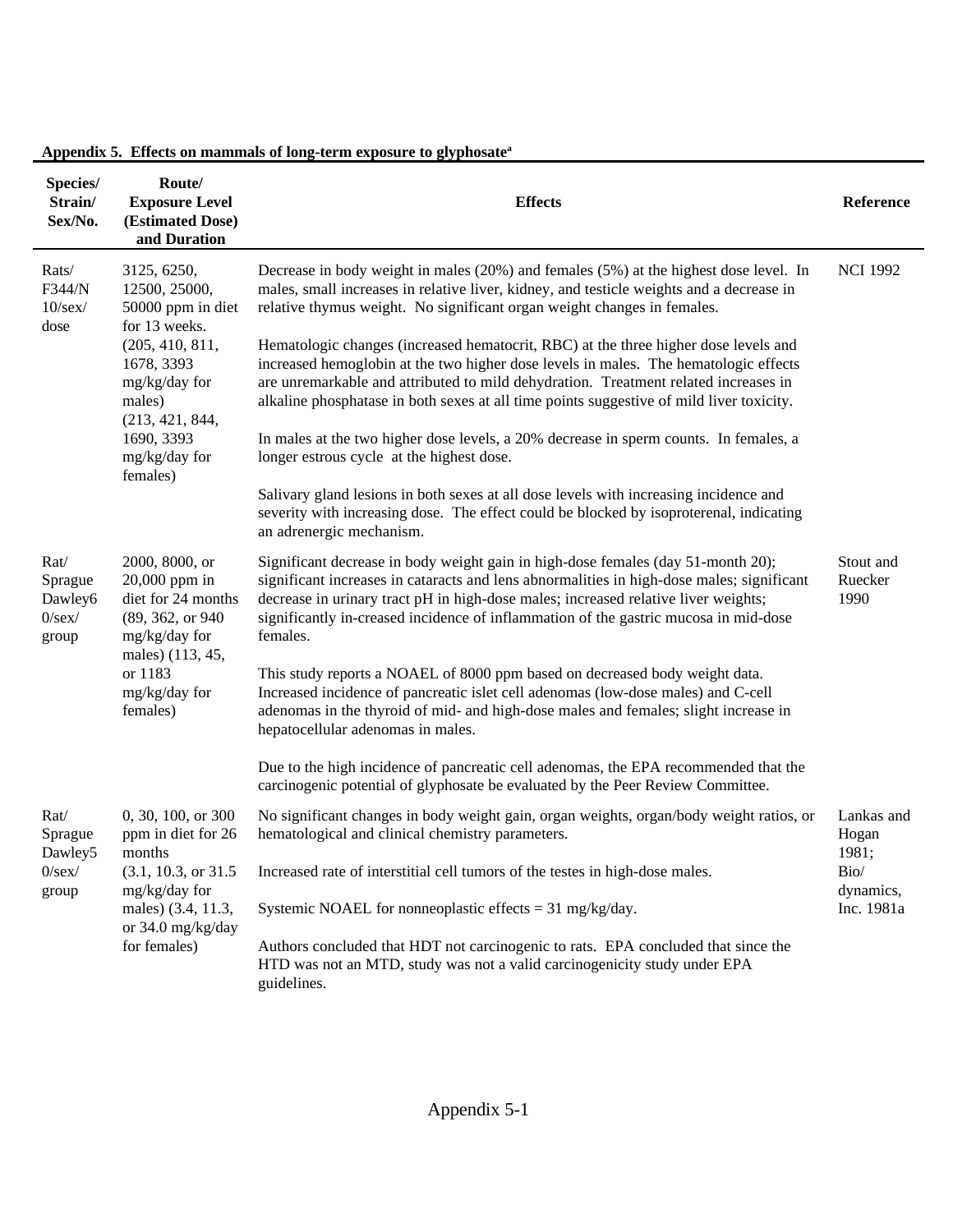| Species/<br>Strain/<br>Sex/No.                   | Route/<br><b>Exposure Level</b><br>(Estimated Dose)<br>and Duration                                                                                                                                | <b>Effects</b>                                                                                                                                                                                                                                                                                                                                                                                                                                                                                                           | Reference                              |
|--------------------------------------------------|----------------------------------------------------------------------------------------------------------------------------------------------------------------------------------------------------|--------------------------------------------------------------------------------------------------------------------------------------------------------------------------------------------------------------------------------------------------------------------------------------------------------------------------------------------------------------------------------------------------------------------------------------------------------------------------------------------------------------------------|----------------------------------------|
| Mouse/C<br>$D/50/\text{sex}/$<br>group           | 1000, 5000, or<br>30,000 ppm in<br>diet for 24 months<br>$(111 - 250,$<br>519-1264, or<br>3465-7220<br>mg/kg/day for                                                                               | Lower mean body weights (as much as 11% at week 102) among high-dose males;<br>elevated mean absolute and relative weights of testes in high-dose males. Histo-<br>pathological changes included hepatic centrilobular hypertrophy and necrosis of<br>hepatocytes in high-dose males and chronic interstitial necrosis and proximal tubule<br>epithelial cell basophilia and hypertrophy of the kidneys in high-dose females.<br>Sporadic occurrence (not dose related) of lymphoreticular tumors in treated females and | U.S. EPA<br>1986                       |
|                                                  | males) (129-288,<br>690–1322, or<br>4232-9859<br>mg/kg/day for                                                                                                                                     | renal tubular adenomas in males.<br>The NOAEL for non-neoplastic chronic effects from this study is 5000 ppm, which<br>corresponds to a dose of 750 mg/kg/day.                                                                                                                                                                                                                                                                                                                                                           |                                        |
|                                                  | females)                                                                                                                                                                                           | The oncogenic response in this study (occurrence of renal adenomas in male mice) is<br>considered equivocal.                                                                                                                                                                                                                                                                                                                                                                                                             |                                        |
|                                                  |                                                                                                                                                                                                    | NOTE: U.S. EPA 1995 [Federal Register July 7, Vol 60, No. 130 indicates that the<br>exposure duration was 18 months, not 24 $(cf #5, pg. 35366)$ ].                                                                                                                                                                                                                                                                                                                                                                      |                                        |
| $\log$<br>NS/<br>$6$ /sex/<br>group <sup>b</sup> | 20, 100, or 500<br>mg/kg/day in<br>gelatin capsules<br>for 1 year                                                                                                                                  | At 3 months, slight but toxicologically important decrease in serum sodium and<br>potassium concentrations in males at mid- and high-dose levels and in females at high-<br>dose level.<br>Apparent decreases in absolute and relative weights of pituitaries in mid- and high-dose                                                                                                                                                                                                                                      | Reyna,<br>1985<br>Monsanto<br>Co. 1985 |
|                                                  |                                                                                                                                                                                                    | males not correlated with histopathological effects. Systemic NOAEL >500 mg/kg/day.                                                                                                                                                                                                                                                                                                                                                                                                                                      |                                        |
| Mice/<br>$B6C3F_1/$<br>$10$ /sex/<br>dose        | 3125, 6250,<br>12500, 25000,<br>50000 ppm in diet<br>for 13 weeks.<br>(507, 1065, 2273,<br>4776, 10780<br>mg/kg/day for<br>males)<br>(753, 1411, 2707,<br>5846, 11977<br>mg/kg/day for<br>females) | Body weight depression at the two highest dose levels for both sexes. Increases in<br>relative heart, kidney, liver, lung, thymus, and testis for male mice. No differences in<br>food consumption between the dosed and control groups. No effects on sperm motility<br>or estrous cycle length. Salivary gland lesions.                                                                                                                                                                                                | <b>NCI 1992</b>                        |
|                                                  |                                                                                                                                                                                                    |                                                                                                                                                                                                                                                                                                                                                                                                                                                                                                                          |                                        |

**Appendix 5. Effects on mammals of long-term exposure to glyphosate<sup>a</sup>**

a Adapted from U.S. EPA 1992, except for NCI 1992.

<sup>b</sup> Although U.S. EPA 1992 indicates that the strain of dogs is not specified, the title of the study title indicates that Beagle dogs were used.

NS = Not specified; M = male; F = female; NOAEL = no-observed-adverse-effect level; MTD = maximum tolerated dose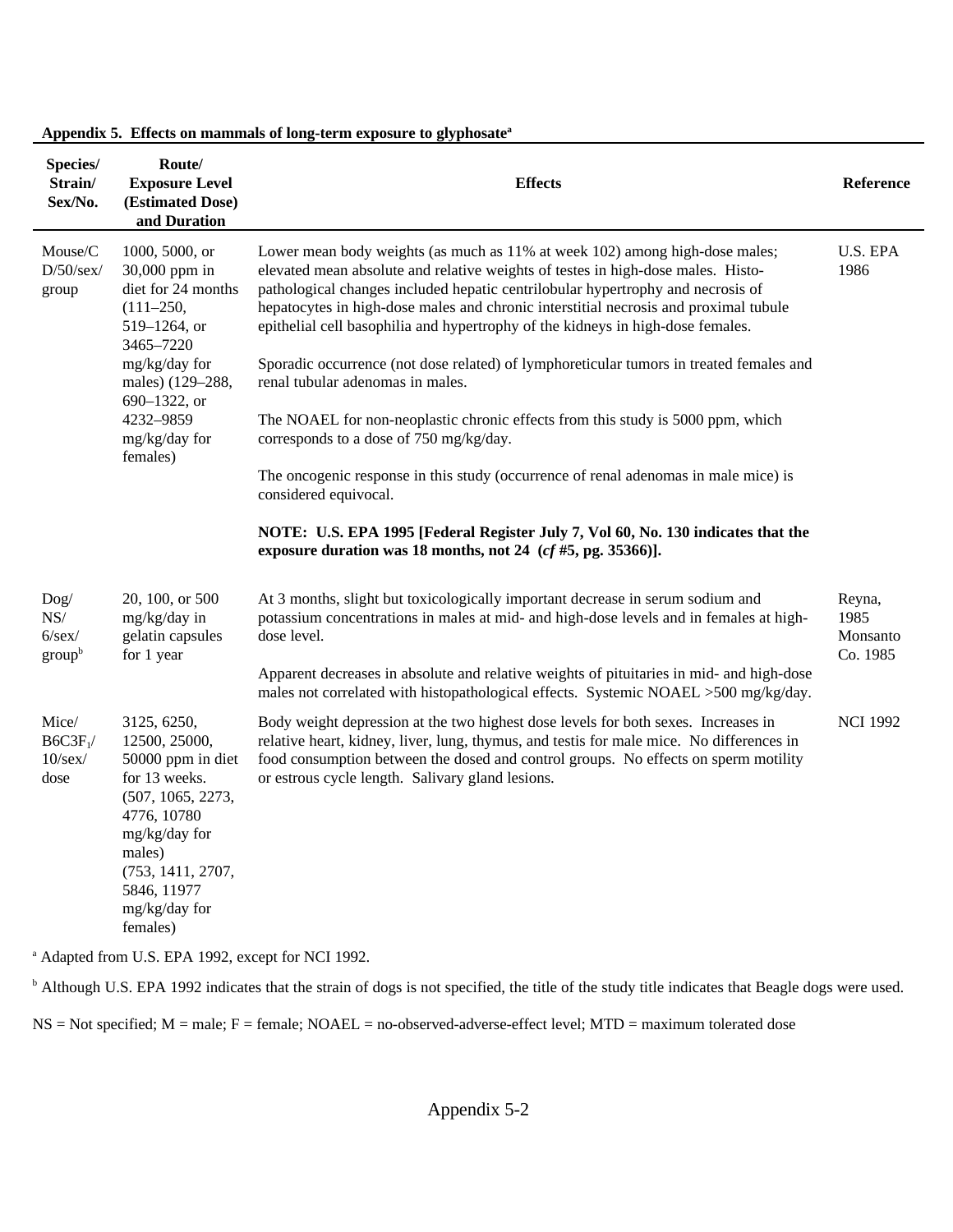| Species/<br>Strain/Sex/<br>N <sub>0</sub> | <b>Exposure</b>                                                                                                            | <b>Effects</b>                                                                                                                                                                                                                                                                                                                                                                    | <b>Reference</b>                                                                     |
|-------------------------------------------|----------------------------------------------------------------------------------------------------------------------------|-----------------------------------------------------------------------------------------------------------------------------------------------------------------------------------------------------------------------------------------------------------------------------------------------------------------------------------------------------------------------------------|--------------------------------------------------------------------------------------|
|                                           |                                                                                                                            | <b>TERATOLOGY STUDIES</b>                                                                                                                                                                                                                                                                                                                                                         |                                                                                      |
| Rats/CD/females/<br>25/dose group         | 0, 300, 1000,<br>or 3500<br>mg/kg/day<br>glyphosate<br>(98.7% pure)<br>by gavage on<br>days 6-19 of<br>gestation           | At 3500 mg/kg/day, severe maternal toxicity, including decreased weight gain<br>and mortality in 6/25 animals was accompanied by decreases in fetal weights,<br>viability, and ossification of sternebrae.<br>$NOEL = 1000 \text{ mg/kg/day}$ for maternal and developmental toxicity                                                                                             | Farmer et al.<br>2000b                                                               |
| Rats/CD/ females/<br>$25/dose$ group      | 0, 15, 100, or<br>300 mg/kg/day<br>POEA by<br>gavage on days<br>$6-15$ of<br>gestation                                     | No developmental toxicity at any doses.<br>At 100 mg/kg/day, slight maternal toxicity $-$ i.e., decreased food consumption<br>and mild clinical signs.<br>At 300 mg/kg/day, mortality as well as decreases in food consumption and<br>body weight gain.<br>$NOEL = 15$ mg/kg/day for maternal toxicity                                                                            | Farmer et al.<br>2000b                                                               |
| Rats/CD/ females/<br>$25$ /dose group     | 0, 15, 50, or<br>150 mg/kg/day<br>phosphate<br>ester<br>neutralized<br>POEA by<br>gavage on days<br>$6-15$ of<br>gestation | No developmental toxicity.<br>At 150 mg/kg/day, mortality as well as decreases in food consumption and<br>body weight gain.<br>$NOEL = 50$ mg/kg/day for maternal toxicity<br>Note: Farmer et al. 2000b state that the NOEL for maternal toxicity was 150<br>mg/kg/day. This is not consistent with the reported data and appears to be a<br>typographical error.                 | Farmer et al.<br>2000b                                                               |
| Rats/Wistar/F/24                          | $0, 250, 500$ or<br>1000<br>mg/kg/day by<br>gavage on<br>Days 7-16 of<br>gestation                                         | No signs of maternal or developmental toxicity.                                                                                                                                                                                                                                                                                                                                   | Moxon 1996a                                                                          |
| Rat/CD/F/NS                               | 0, 300, 1000,<br>or 3500<br>mg/kg/day by<br>gavage                                                                         | Breathing difficulty, reduced activity, diarrhea, stomach hemorrhages, weight<br>gain deficits, altered physical appearance, and mortality during treatment in<br>high-dose dams; unossified sternebrae in fetuses from high-dose dams.<br>The NOAELs for fetotoxicity and maternal toxicity are each 1000 mg/kg/day<br>and the NOAEL for teratogenicity is 3500 mg/kg/day (HDT). | Rodwell et al.<br>1980a;<br>Cited as Monsanto<br>Co. 1980 in U.S.<br><b>EPA 1986</b> |
| Rabbits/New<br>Zealand<br>White/F/20      | 0, 100, 175,<br>and 300<br>mg/kg/day by<br>gavage on<br>Days 8-20 of<br>gestation                                          | Maternal toxicity – observed at 175 and 300 mg/kg/day – diarrhea, reduced<br>fecal output, reduced food intake and body weight.<br>Fetal toxicity - observed at 300 mg/kg/day - reduced body weight and delayed<br>ossification. No effects on survival and no signs of teratogenicity.                                                                                           | Moxon 1996b                                                                          |

**Appendix 6. Assays for reproductive/teratogenic effects in mammals after exposure to glyphosate, POEA, or neutralized POEA.**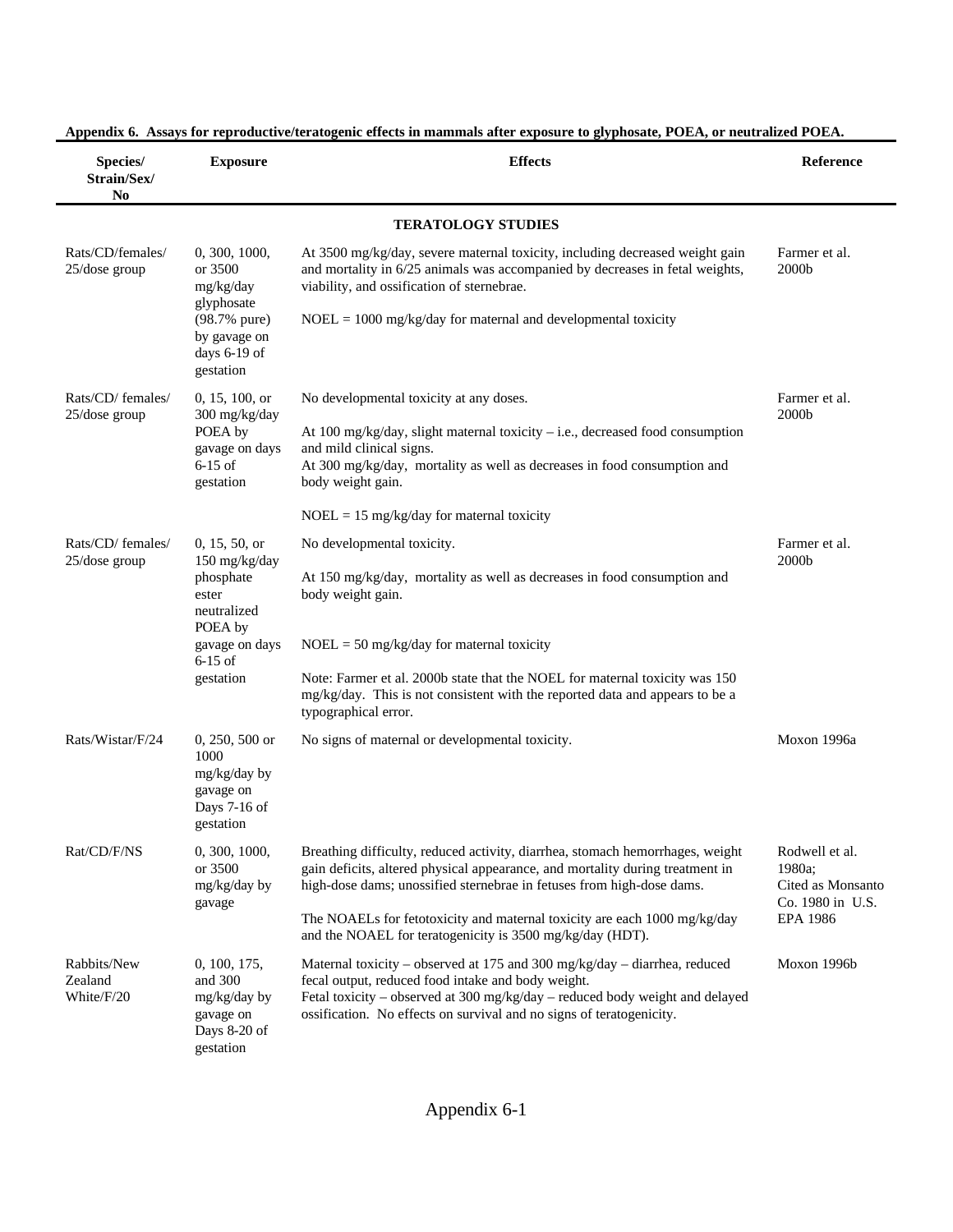| Species/<br>Strain/Sex/<br>No                        | <b>Exposure</b>                                                                                                                                 | <b>Effects</b>                                                                                                                                                                                                                                                                                                                                                                                                                                                                                                                                                                                                                                                                                                                                                                                                                                                                                                                                                                                                                        | Reference                   |
|------------------------------------------------------|-------------------------------------------------------------------------------------------------------------------------------------------------|---------------------------------------------------------------------------------------------------------------------------------------------------------------------------------------------------------------------------------------------------------------------------------------------------------------------------------------------------------------------------------------------------------------------------------------------------------------------------------------------------------------------------------------------------------------------------------------------------------------------------------------------------------------------------------------------------------------------------------------------------------------------------------------------------------------------------------------------------------------------------------------------------------------------------------------------------------------------------------------------------------------------------------------|-----------------------------|
| Rabbits/Dutch<br>Belted/F/16                         | 0, 75, 175, or<br>350 mg/kg/day<br>by gavage on<br>Days 6-27 of<br>gestation                                                                    | Maternal toxicity -<br>175 mg/kg/day - diarrhea.<br>350 mg/kg/day - diarrhea and nasal discharge.<br>Some animals in both controls and dosed groups died from causes<br>unrelated to glyphosate treatment.<br>No developmental effects.                                                                                                                                                                                                                                                                                                                                                                                                                                                                                                                                                                                                                                                                                                                                                                                               | Rodwell et al.<br>1980b     |
|                                                      |                                                                                                                                                 | <b>REPRODUCTION STUDIES</b>                                                                                                                                                                                                                                                                                                                                                                                                                                                                                                                                                                                                                                                                                                                                                                                                                                                                                                                                                                                                           |                             |
| CD Rats/12 M,<br>24F                                 | 0, 3, 10, or 30<br>mg/kg bw/day<br>in diet for 3<br>generations                                                                                 | No effects on any reproductive parameters. Increase in unilateral renal tubule<br>dilation at 30 mg/kg/day in F3b pups.<br>Note: This appears to be a synopsis of Schroeder and Hogan (1981),<br>summarized below.                                                                                                                                                                                                                                                                                                                                                                                                                                                                                                                                                                                                                                                                                                                                                                                                                    | Farmer et al.<br>2000a      |
| CD Rats/30 per<br>sex per group                      | 0, 2000,<br>10000, 30000<br>ppm (97.7%)<br>in the diet.                                                                                         | Decreased body weight in parents and pups and equivocal decrease in average<br>litter size at 30000 ppm. No effects at lower doses.<br>NOAEL for systemic and reproductive effects: 10000 ppm (equivalent to 740)<br>mg/kg/day).<br>LOAEL for reproductive effects: 30000 ppm (equivalent to 2268 mg/kg/day).                                                                                                                                                                                                                                                                                                                                                                                                                                                                                                                                                                                                                                                                                                                         | Farmer et al.<br>2000a      |
| <b>Charles River CD</b><br>Rats/12 M, 24F            | 0, 3, 10, or 30<br>mg/kg bw/day<br>in diet for 60<br>days                                                                                       | An increase in unilateral focal tubular dilation of the kidney in the male $F_{3b}$<br>pups (7/10 in treated animals compared with 2/10 in concurrent controls) of<br>dams treated with 30 mg/kg/day. No compound-related effects were observed<br>on fetal, pup, and adult survival; mean parental and pup body weight and food<br>consumption; and mating, pregnancy, fertility, and gestation length.<br>The authors of this study noted that the historical control indices of tubular<br>lesions varied markedly in male weanling rat, and on the basis of the data from<br>this 3-generation study concluded that the highest dose tested (30 mg/kg/day)<br>had no adverse reproductive effects. Nonetheless, in view of the observed<br>kidney lesions in the male $F_{3b}$ pups of dams treated with the highest dose, U.S.<br>EPA 1992 concludes that a more appropriate systemic NOAEL for this study is<br>10 mg/kg/day, and that the LOAEL is 30 mg/kg/day based on renal effects<br>observed in male $F_{3b}$ weanlings. | Schroeder and<br>Hogan 1981 |
|                                                      |                                                                                                                                                 | <b>OTHER</b>                                                                                                                                                                                                                                                                                                                                                                                                                                                                                                                                                                                                                                                                                                                                                                                                                                                                                                                                                                                                                          |                             |
| Rabbits/<br>New Zealand<br>white/<br>male/<br>4/dose | $1/10th$ and<br>$1/100th$ of the<br>$LD_{50}$ orally in<br>geletin capsul<br>for 6 weeks<br>with an<br>additional 6<br>week recovery<br>period. | Decreased body weight, libido, ejaculate volume, sperm concentrations, semen<br>initial fructose and semen osmolality. Increases in abnormal and dead sperm.                                                                                                                                                                                                                                                                                                                                                                                                                                                                                                                                                                                                                                                                                                                                                                                                                                                                          | Yousef et al. 1995          |

**Appendix 6. Assays for reproductive/teratogenic effects in mammals after exposure to glyphosate, POEA, or neutralized POEA.**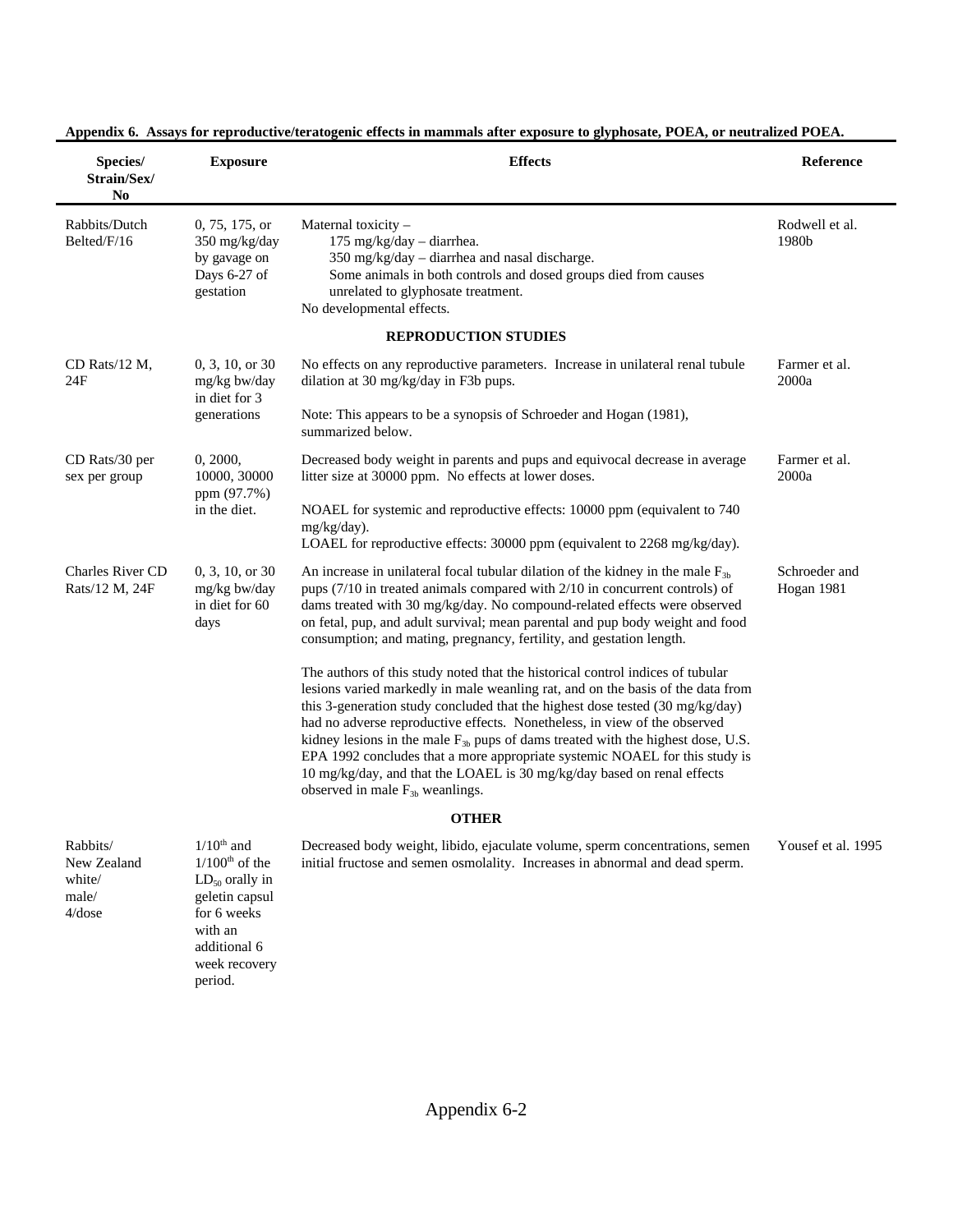| Formulation | Organism                      | <b>Exposure</b><br>Level                                                    | <b>Nature of Exposure</b>                                                               | <b>Effects</b>                                                                                                                                                                                                            | <b>Reference</b>        |
|-------------|-------------------------------|-----------------------------------------------------------------------------|-----------------------------------------------------------------------------------------|---------------------------------------------------------------------------------------------------------------------------------------------------------------------------------------------------------------------------|-------------------------|
| Glyphosate  | bovine                        | $17-70 \mu M$                                                               | in vitro lymphocyte<br>cultures                                                         | statistically significant<br>increase of structural<br>aberrations, sister<br>chromatid exchanges,<br>and G6PD activity                                                                                                   | Lioi et al. 1998a       |
| Glyphosate  | human                         | 5.0, 8.5, 17.0,<br>or $51.0 \mu M$                                          | in vitro lymphocyte<br>cultures                                                         | dose-related incrase in<br>the percent of abberant<br>cells and an increse of<br>SCE/cell                                                                                                                                 | Lioi et al. 1998b       |
| Glyphosate  | Vicia faba                    | 35, 70, 105,<br>140, 350, 700,<br>1050, 1400<br>$\mu$ g/g soil <sup>c</sup> | frequency of<br>micronucleated cells                                                    | no genotoxicity                                                                                                                                                                                                           | De Marco et al.<br>1992 |
| Glyphosate  | Allium                        | 1440, 2880<br>$\mu$ g/L                                                     | Allium anaphase-<br>telophase assay                                                     | no effect                                                                                                                                                                                                                 | Rank et al. 1993        |
| Roundup     | Salmonella<br>typhimurium     | 360, 720,<br>1081, 1440<br>$\mu$ g/plate                                    | plate incorporation assay<br>in the absence or<br>presence of Aroclor<br>induced S9 mix | slight but significant<br>number of revertants at<br>360 µg/plate for TA98<br>(without S9) and at 720<br>$\mu$ g/plate for TA100<br>(with S9)                                                                             | Rank et al. 1993        |
| Roundup     | Allium                        | 1440, 2880<br>$\mu$ g/L                                                     | Allium anaphase-<br>telophase assay                                                     | statistically significant<br>increase in chromosome<br>aberrations                                                                                                                                                        | Rank et al. 1993        |
| Roundup     | Tadpole (Rana<br>catesbeiana) | 1.69, 6.75, or<br>$27 \text{ mg/L}$                                         | Alkaline SCG assay (24-<br>hour exposure).                                              | No significant increase<br>$(p>0.05)$ in DNA<br>damage, compared with<br>control at 1.69 mg/L;<br>significant increases in<br>DNA damage at 6.75<br>mg/L ( $p<0.05$ ) and 27<br>mg/L (p<0.001),<br>compared with controls | Clements et al.<br>1997 |
| Roundup     | Drosophila<br>larvae          | 1 ppm                                                                       | sex-linked recessive<br>lethal (SLRL)                                                   | high frequency of lethals<br>in laraval spermatocytes<br>and in spermatogonia                                                                                                                                             | Kale et al. 1995        |
| Pondmaster  | Drosophila<br>larvae          | $0.1$ ppm                                                                   | sex-linked recessive<br>lethal (SLRL)                                                   | high frequency of lethals<br>in laraval spermatocytes<br>and in spermatogonia                                                                                                                                             | Kale et al. 1995        |
| Roundup     | mouse                         | 133, 200<br>mg/kg bw                                                        | mice bone marrow<br>micronucleus assay                                                  | no clastogenicity                                                                                                                                                                                                         | Rank et al. 1993        |

## **Appendix 7. Studies assessing the mutagenicity of glyphosate**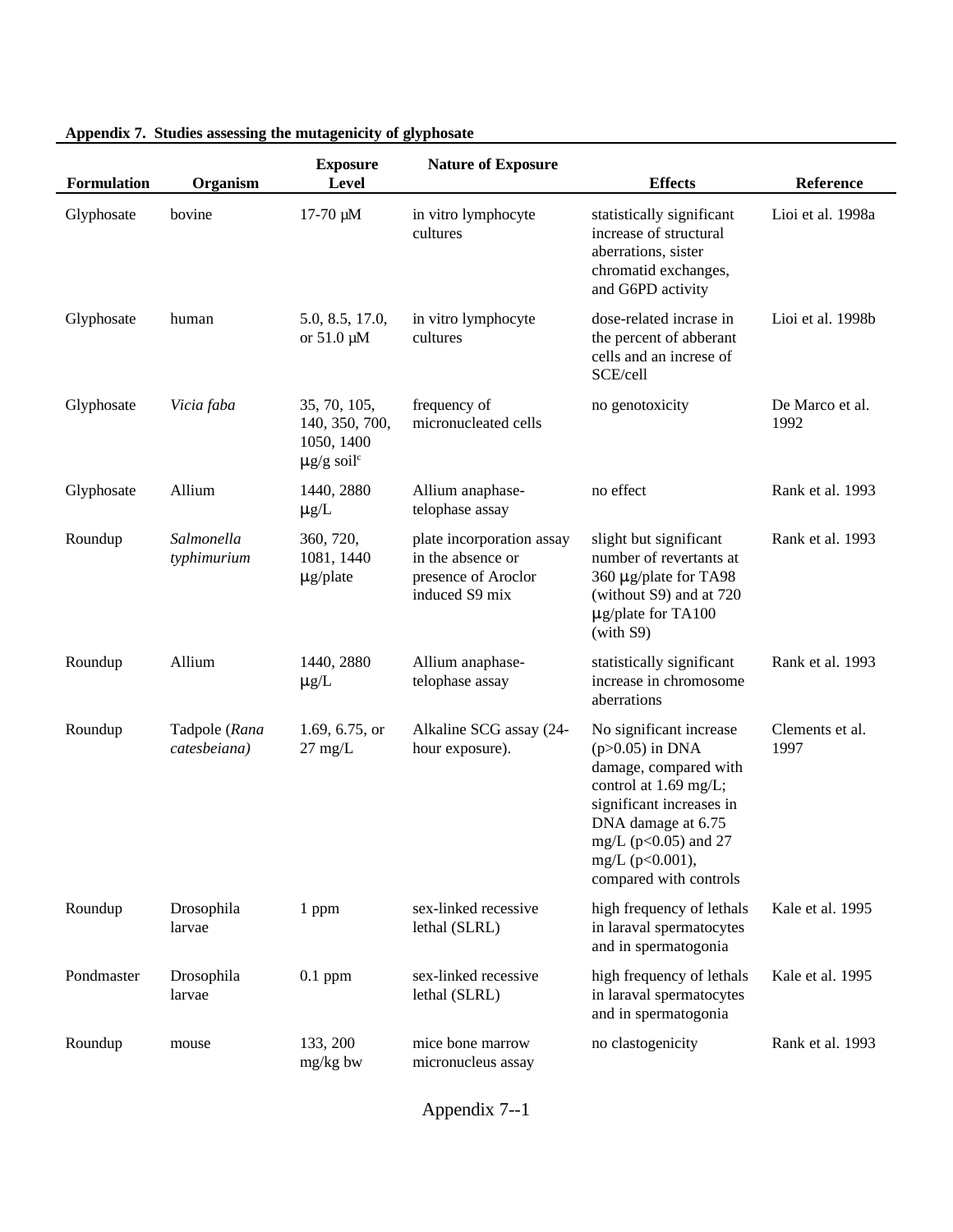| Appendix 7. Studies assessing the mutagenicity of glyphosate |
|--------------------------------------------------------------|
|--------------------------------------------------------------|

| <b>Formulation</b> | Organism         | <b>Exposure</b><br><b>Level</b>                              | <b>Nature of Exposure</b>             | <b>Effects</b>                                                                                                                   | <b>Reference</b>                                                 |
|--------------------|------------------|--------------------------------------------------------------|---------------------------------------|----------------------------------------------------------------------------------------------------------------------------------|------------------------------------------------------------------|
| Roundup            | Tilapia rendalli | 50.0, 100.0, or<br>$200.0$ mg/kg                             | erythrocyte micronuclei<br>(MN) assay | statistically significant<br>induction of MN<br>frequencies at all doses                                                         | Grisolia 2002                                                    |
| Roundup            | mouse            | two injections<br>of $0.5$ mL<br>within 24-<br>hour interval | erythrocyte micronuclei<br>(MN) assay | no MN induction                                                                                                                  | Grisolia 2002                                                    |
| Roundup            | human            | 0.25, 2.5, 25<br>mg/mL                                       | SCE in human<br>lymphocytes in vitro  | statistically significant<br>increase $(p<0.001)$ in<br>SCE at 0.25 and 2.5<br>$mg/mL$ ; no lymphocyte<br>growth at highest dose | Vyse and<br>Vigfusson 1979,<br>Vigfusson and<br><b>Vyse 1980</b> |

<sup>a</sup>This study not considered adequate for assessing endpoint of concern.

**bHighest nontoxic concentration.** 

<sup>c</sup>Used as an emulsifiable liquid in Solado trading formulation (SIAPA) containing 21% active ingredient

CHO = Chinese hamster ovary; SCE = sister-chromatid exchange, NOS = not otherwise specified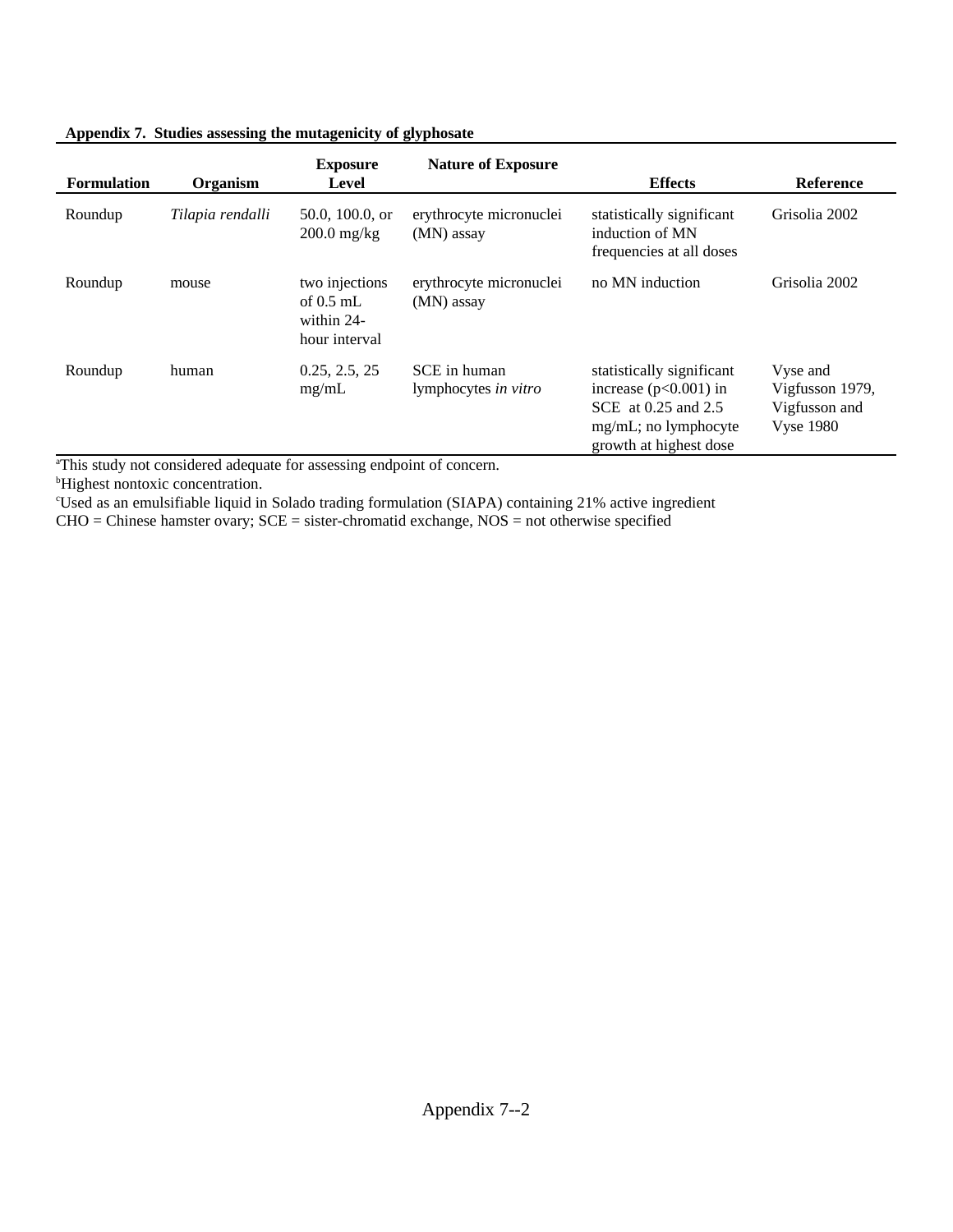| <b>Application</b>                                                                                                                                                                                                                                                                    | <b>Observations</b>                                                                                                                                                                                                                                                                                                                                                                          | Reference                     |
|---------------------------------------------------------------------------------------------------------------------------------------------------------------------------------------------------------------------------------------------------------------------------------------|----------------------------------------------------------------------------------------------------------------------------------------------------------------------------------------------------------------------------------------------------------------------------------------------------------------------------------------------------------------------------------------------|-------------------------------|
| Glyphosate (NOS), 0.75 lbs/acre,<br>aerial application.<br>Less than 7 year post cutting clear<br>cut. Comparable are uses as<br>control.                                                                                                                                             | Vegetation: Mortality in only about 5% of shrubs<br>(primarily salmonberry and thimpleberry).<br>Defoliation in about 50% of shrubs one year post-<br>spray with increase in herbaceous (grass) cover.                                                                                                                                                                                       | Anthony and<br>Morrison 1985  |
|                                                                                                                                                                                                                                                                                       | <b>Small Mammals:</b> No marked changes in diversity<br>and evenness of small-mammal communities over<br>two year post-application observation period.<br>Transient increase in Microtus oregoni associated<br>with increase in grasses.                                                                                                                                                     |                               |
| Roundup at 2.5 to 5 kg a.e./ha, two<br>sites in British Columbia                                                                                                                                                                                                                      | Either no significant differences in plant community<br>or an increase in diversity and species richness after<br>10 to 12 years.                                                                                                                                                                                                                                                            | Baoteng et al.<br>2000        |
| Roundup, 1 ml applied in drilled<br>holes around root collar of treated<br>pine trees. Untreated trees served<br>as controls.                                                                                                                                                         | Increased attack success as well as egg and larval<br>development of mountain pine beetle (MPB).<br>Corresponding increases observed in MPB predators<br>and parasites.                                                                                                                                                                                                                      | Bergvinson and<br>Borden 1991 |
| Roundup, applied in drilled holes<br>around root collar at doses ranging<br>from about $0.006$ to $0.6$ g/tree.                                                                                                                                                                       | Increased predation by woodpeckers on mountain<br>pine beetles (MPB) over a 1 year observation period.                                                                                                                                                                                                                                                                                       | Bergvinson and<br>Borden 1992 |
| Roundup, 1.7 kg a.e./ha, in<br>summer of 1985 using a spray<br>system mounted on a crawler-<br>tractor.<br>Site Description: Central Georgia,<br>herbaceous and woody species.<br>0.6-0.8 ha. Woody plants removed<br>prior to treatment. Loblolly pine<br>seedlings planted in 1982. | Observations made in 1992-1993. No significant<br>differences in species richness for any plant groups<br>[Arborescents, nonarborescents, legume and<br>nonlegume forbs, grasses, and woody vines]. No<br>effect on plant species diversity. The only effect<br>compared to controls was a reduction in<br>nonarborescent species Vaccinium stamineum and all<br>Vaccinium species combined. | Boyd et al. 1995              |
| Roundup                                                                                                                                                                                                                                                                               | ED50 of 0.7-93 µg/plant for 14 non-target plant<br>species. Dispersion model indicated that glyphosate<br>could damage non-target plant species when aerially<br>applied at concentrations of $6.4$ g/L.                                                                                                                                                                                     | Breeze et al.<br>1992         |
| Roundup                                                                                                                                                                                                                                                                               | Applications of 3 kg a.i./ha to ponderosa pine<br>plantations over a period of 7 to 13 years. No<br>substantial effect on soil microorganisms based on<br>basal respiration, metabolic quotient, total bacteria,<br>or mineralizable nitrogen.                                                                                                                                               | Busse et al., 2001            |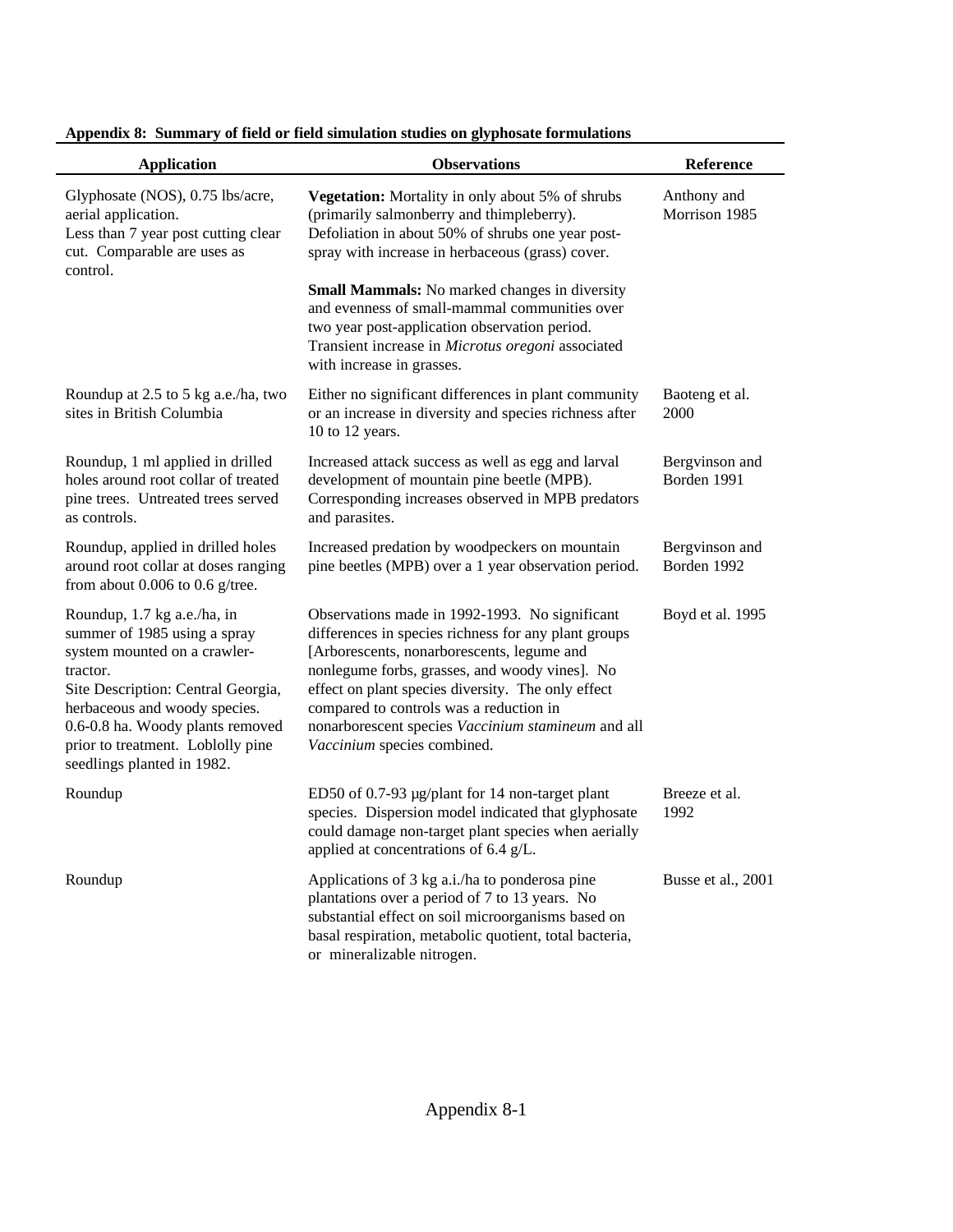| <b>Application</b>                                                                                                                                                                                                                                | <b>Observations</b>                                                                                                                                                                                                                                                                                                                              | Reference                          |
|---------------------------------------------------------------------------------------------------------------------------------------------------------------------------------------------------------------------------------------------------|--------------------------------------------------------------------------------------------------------------------------------------------------------------------------------------------------------------------------------------------------------------------------------------------------------------------------------------------------|------------------------------------|
| Herbicidal glyphosate spray<br>formulated as the isopropylamine<br>salt applied at the rate of 1.4 kg<br>a.i./ha by tractor mounted sprayer<br>to silty clay loam soil from 1980 to<br>1983.                                                      | No pesticide residues detected in the soil 17 months<br>after the last experimental treatment; no deleterious<br>effects on crop productivity; and no differences noted<br>in microbial processes in soils sampled in April 1992                                                                                                                 | Bromilow et al.<br>1996            |
| Glyphosate (NOS)                                                                                                                                                                                                                                  | In laboratory toxicity tests using adult carabids, no<br>signs of toxicity at exposures equivalent to an<br>application rate of 1.57 kg/ha. No repellant effects<br>under laboratory conditions. In field studies, no<br>toxic or repellent effects. Decreased numbers of<br>carabids in field plots were secondary to effects on<br>vegetation. | <b>Brust 1990</b>                  |
| Glyphosate (NOS), 3.4 kg a.i/ha.                                                                                                                                                                                                                  | Effects on soil invertebrates were secondary to effects<br>on alfalfa density.                                                                                                                                                                                                                                                                   | Byers and<br>Bierlein 1984         |
| Roundup, 2 lbs/acre by tractor<br>mounted pump and hand-held<br>sprayer in pine release.                                                                                                                                                          | Significant increase (38%) in mortality of pine<br>seedlings after 1 year. Increased mortality also<br>apparent after 5 years. There was, however, an<br>increase in the number of free-to-grow survivors<br>after 5 years.                                                                                                                      | Cain 1991                          |
| Roundup, 1.4 kg a.i./ha by hand<br>held controlled drop band<br>applicators in a six year old spruce<br>plantation (North Wales)                                                                                                                  | An initial decrease in Calluna and increased amount<br>of bare ground. After 2 years, no difference in the<br>abundance of Vaccinium and Empetrum species.<br>Black grouse evidenced a preference for treated<br>areas, probably because of increased accessibility or<br>fruiting quality.                                                      | Cayford 1988                       |
| Roundup, 0.54-3.23 kg a.i./ha                                                                                                                                                                                                                     | At 0.54 kg/ha, a decrease in soil fungi and bacterial<br>populations after 2 months. No effect after 6<br>months. At 3.23 kg/ha, no effect on soil fungi and<br>bacteria after 10-14 months.                                                                                                                                                     | Chakravarty and<br>Chatarpaul 1990 |
| Glyphosate applied at 2.2.kg a.i./ha<br>via spray application to 0.75x40 m<br>strips of crested wheatgrass<br>(height: 20-30 cm) in June 1989<br>and same application repeated in<br>May 1991(height of wheatgrass 10-<br>15 cm) in Swift Current | Glyphosate residues in treated foliage decreased to<br><50 mg/kg (international MRL for fodder of grasses)<br>within 2 weeks of application. The major route of<br>dissipation appeared to be washoff by rainfall.<br>AMPA residues were generally about one order of<br>magnitude less than the corresponding glyphosate<br>residues.           | Cessna and<br>Waddington<br>1995   |

Saskatchewan.

**Appendix 8: Summary of field or field simulation studies on glyphosate formulations**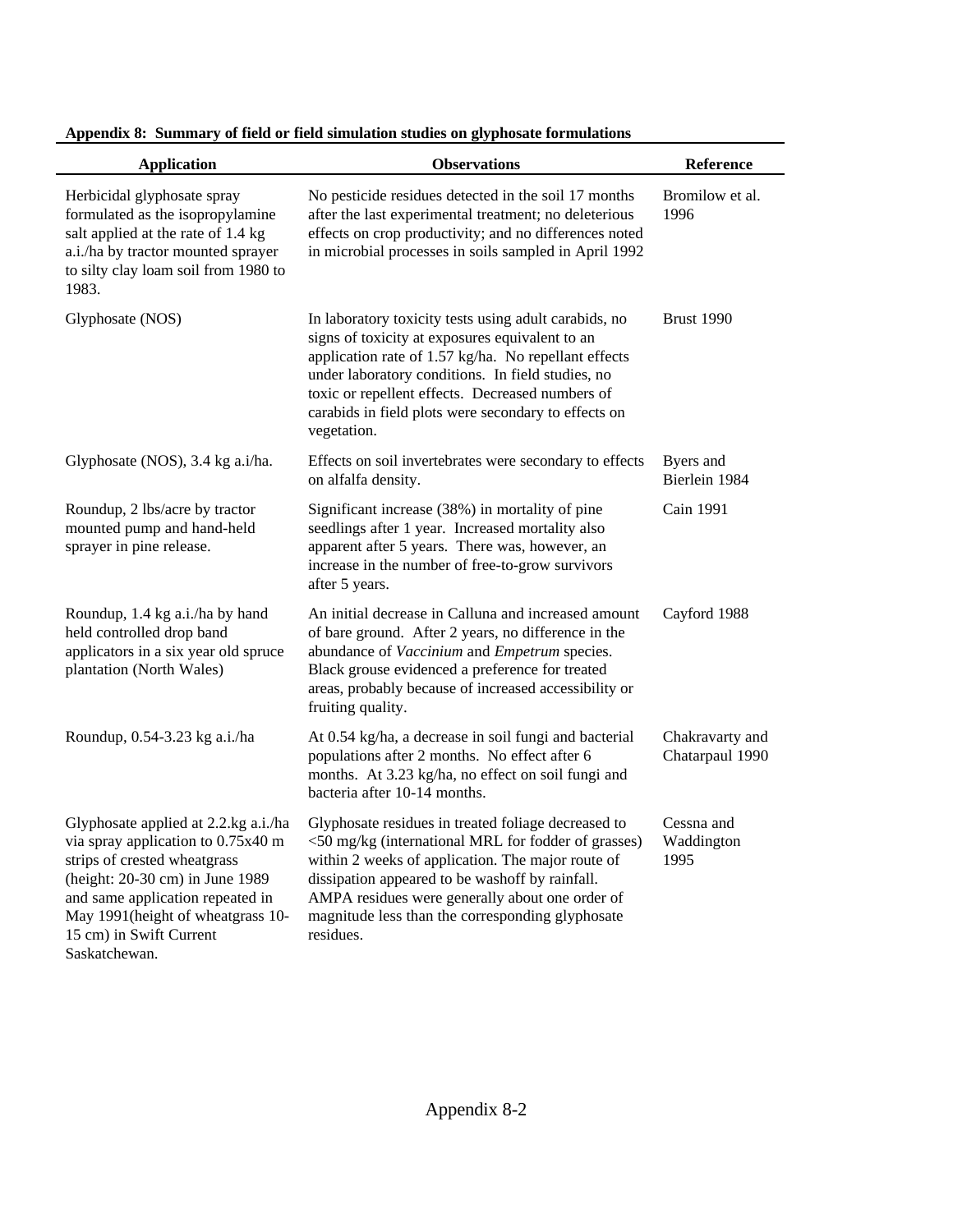| <b>Application</b>                                                                                                                                          | <b>Observations</b>                                                                                                                                                                                                                                                                                                                                                                                                                                              | Reference                     |
|-------------------------------------------------------------------------------------------------------------------------------------------------------------|------------------------------------------------------------------------------------------------------------------------------------------------------------------------------------------------------------------------------------------------------------------------------------------------------------------------------------------------------------------------------------------------------------------------------------------------------------------|-------------------------------|
| Roundup, 2.25 kg/ha applied<br>aerially to field to suppress<br>angiosperms competing with<br>conifer regeneration.                                         | Herbicide treatment had no effect on captures of<br>most small mammal species over a one year<br>observation period [Masked shrew, deer mouse,<br>pygmy shrew, short-tailed shrew, southern bog<br>lemming, or meadow jumping mouse]. Southern<br>Red-backed voles were more numerous in control<br>than in treated sites. This effect was attributed to<br>defoliation of overhead cover.                                                                       | D'Anieri et al.<br>1987       |
| Roundup, 6 L/ha (about 2.1 kg/ha)                                                                                                                           | Assays for the degradation of leaf litter by isopods.<br>There was an increased decomposition of birch and a<br>decreased decomposition of black cherry. Possible<br>signs of toxicity but not statistically significant.                                                                                                                                                                                                                                        | Eijsackers 1992               |
| Roundup                                                                                                                                                     | Inhibition of growth in three species of<br>ectomycorrhizal fungi in laboratory cultures at<br>concentrations of over 10 mg/L.                                                                                                                                                                                                                                                                                                                                   | Estok et al. 1989             |
| Roundup applied in September<br>1984 at a rate of 2.0 kg a.e./ha via<br>helicopter equipped with boom to<br>45 ha of coastal British Columbia<br>watershed. | Maximum glyphosate residues in two intentionally<br>oversprayed tributaries were:<br>stream water: 162 µg/L;<br>sediments: $6.80 \mu g/g$ dry mass<br>suspended sediments: $<$ 0.03 µg/L<br>these levels dissipated to $<$ 1 µg/L within 96 hours<br>Residue levels of glyphosate in buffered streams<br>were very low $(2.4-3.2 \mu g/L)$ .<br>In the off-target assessment, $< 0.1\%$ of applied<br>glyphosate was detected at 8 m from the spray<br>boundary. | Feng et al. 1990              |
| Glyphosate applied aerially at rate<br>of 1.3 kg/ha in 92 L/ha water to<br>40- to 60-year-old hardwood stands<br>in Oregon during the slate summer          | No direct effect on the six sampled species of<br>amphibians                                                                                                                                                                                                                                                                                                                                                                                                     | Cole et al. 1997              |
| Glyphosate (NOS), 2.2-3 kg/ha<br>aerial over pine forest.                                                                                                   | Glyphosate applications had a greater impact on<br>stream water quality than clearcutting. Effects were<br>evident over a 5-year period. Changes in water<br>quality would not impact the suitability of the water<br>for human consumption.                                                                                                                                                                                                                     | Feller 1989                   |
| Glyphosate (NOS) applied to litter.                                                                                                                         | Concentrations of 5,000 to 10,000 ppm in litter<br>caused a significant decrease in decomposition.                                                                                                                                                                                                                                                                                                                                                               | Fletcher and<br>Freedman 1986 |
| Glyphosate, 2 lb/acre, broadcast<br>ground application                                                                                                      |                                                                                                                                                                                                                                                                                                                                                                                                                                                                  | Haywood 1994                  |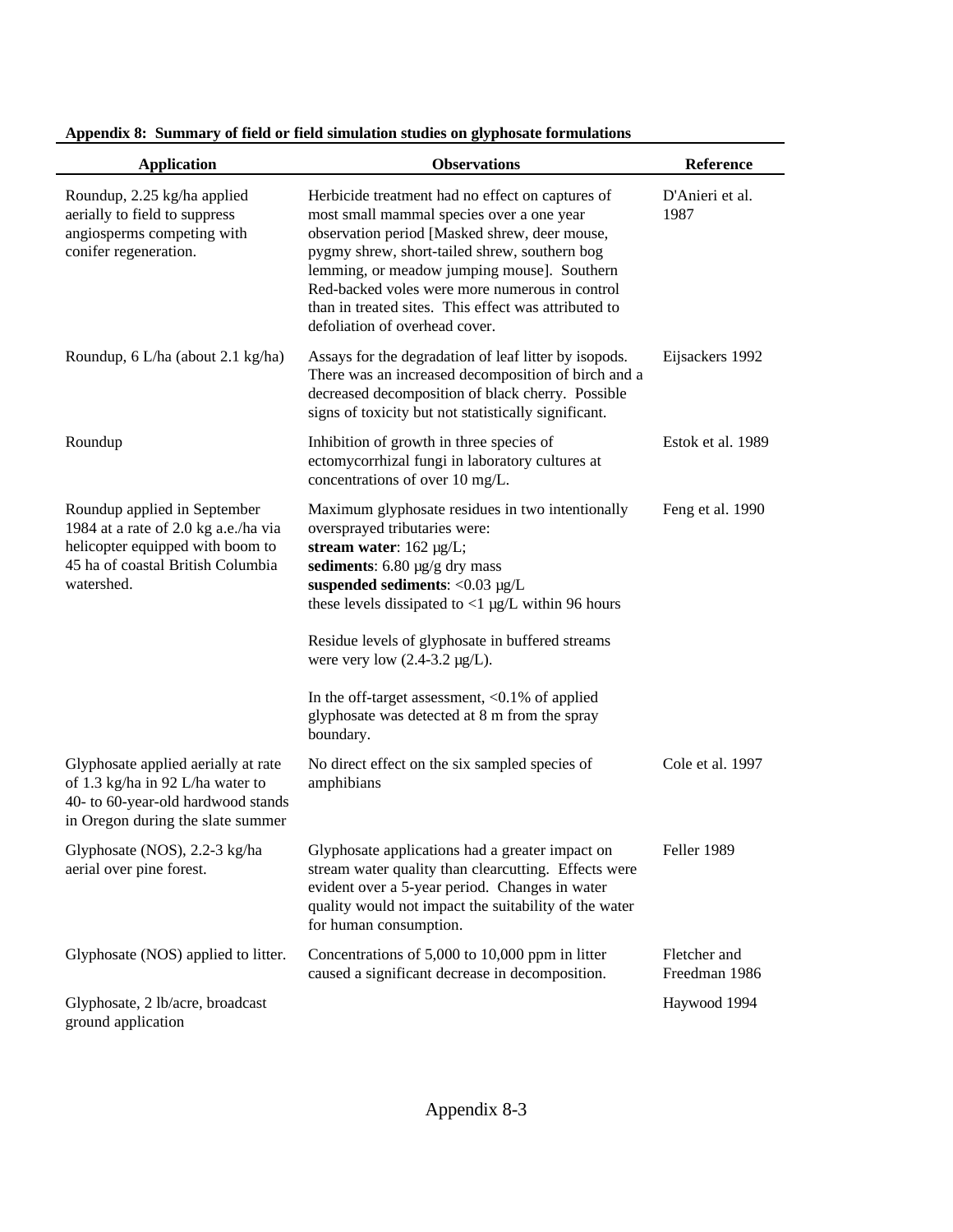| <b>Application</b>                                                                                                                                                                                                                          | <b>Observations</b>                                                                                                                                                                                                                                               | Reference                     |
|---------------------------------------------------------------------------------------------------------------------------------------------------------------------------------------------------------------------------------------------|-------------------------------------------------------------------------------------------------------------------------------------------------------------------------------------------------------------------------------------------------------------------|-------------------------------|
| Glyphosate (NOS), 1 kg/ha in<br>clearcut area.                                                                                                                                                                                              | Substantial decrease utilization by mountain hare<br>one year after spraying. A lesser decrease, not<br>statistically significant, after 2 years.                                                                                                                 | Hjeljord et al.<br>1988       |
| Roundup, 4 L/ha (1.4 kg/ha), pre-<br>harvest treatment of pasture.                                                                                                                                                                          | No significant effects on the consumption of treated<br>hay by sheep.                                                                                                                                                                                             | Jones and Forbes<br>1984      |
| Rodeo repeated applications via<br>hand sprayer to control smooth<br>cordgrass in July 1997 and July<br>1998. Application rates on mudflat                                                                                                  | Glyphosate concentrations in sediment from mudflat<br>plots decreased 88-96% by day 1 after treatment in<br>1997 to 1 year after the second Rodeo application.                                                                                                    | Kilbride and<br>Paveglio 2001 |
| plots during 1997 ranged from<br>59.5 to 67.4 L/ha, while rates<br>during 1998 ranged from 31.5 to<br>34.3 L/ha. Application rates for<br>Spartina plots ranged from 34.1 to                                                                | Glyphosate concentrations in Spartina plots<br>increased 231-591% from 1997 to 1999 because<br>Spartina rhizomes did not readily metabolize or<br>exude the compound.                                                                                             |                               |
| 39.3 L/ha in 1997 and from 39.5 to<br>43.0 L/ha in 1998                                                                                                                                                                                     | Comparison between the results of the study and<br>toxicity values for marine biota suggests that under<br>worst-case conditions, detrimental effects to aquatic<br>biota are highly unlikely to result from repeated<br>application of Rodeo to control Spartina |                               |
| Roundup, 2.52 kg/ha on pasture                                                                                                                                                                                                              | Cattle preferred grazing on treated pasture over first<br>5-7 days post-treatment. There was an aversion to<br>the treated area 15-21 days post treatment. Reasons<br>for the preference and aversion were not apparent.                                          | Kisseberth et al.<br>1986     |
| Roundup, 2.0 kg a.i./ha by Microfil<br>boom w/1.5 mm hayrack nozzles<br>mounted on Bell helicopter.<br>Applied to 11 spray blocks at<br>various times over 4 days to<br>watershed on west coast of<br>Vancouver Island in September<br>1984 | No undue disturbance of stream invertebrates; no<br>increase in drift densities of most aquatic<br>invertebrates; no significant increase in total<br>invertebrate catches.                                                                                       | Kreutzweiser et<br>al. 1989   |
| Rodeo, 5.8 kg a.i./ha with a<br>surfactant and drift retardant over<br>a wetland areas.                                                                                                                                                     | An increase or no significant change in the usage of<br>treated wetlands by black terns over a two year<br>observation period. The increased usage was<br>associated with an increase in open water and newly<br>formed mats of dead emergent vegetation.         | Linz et al. 1994              |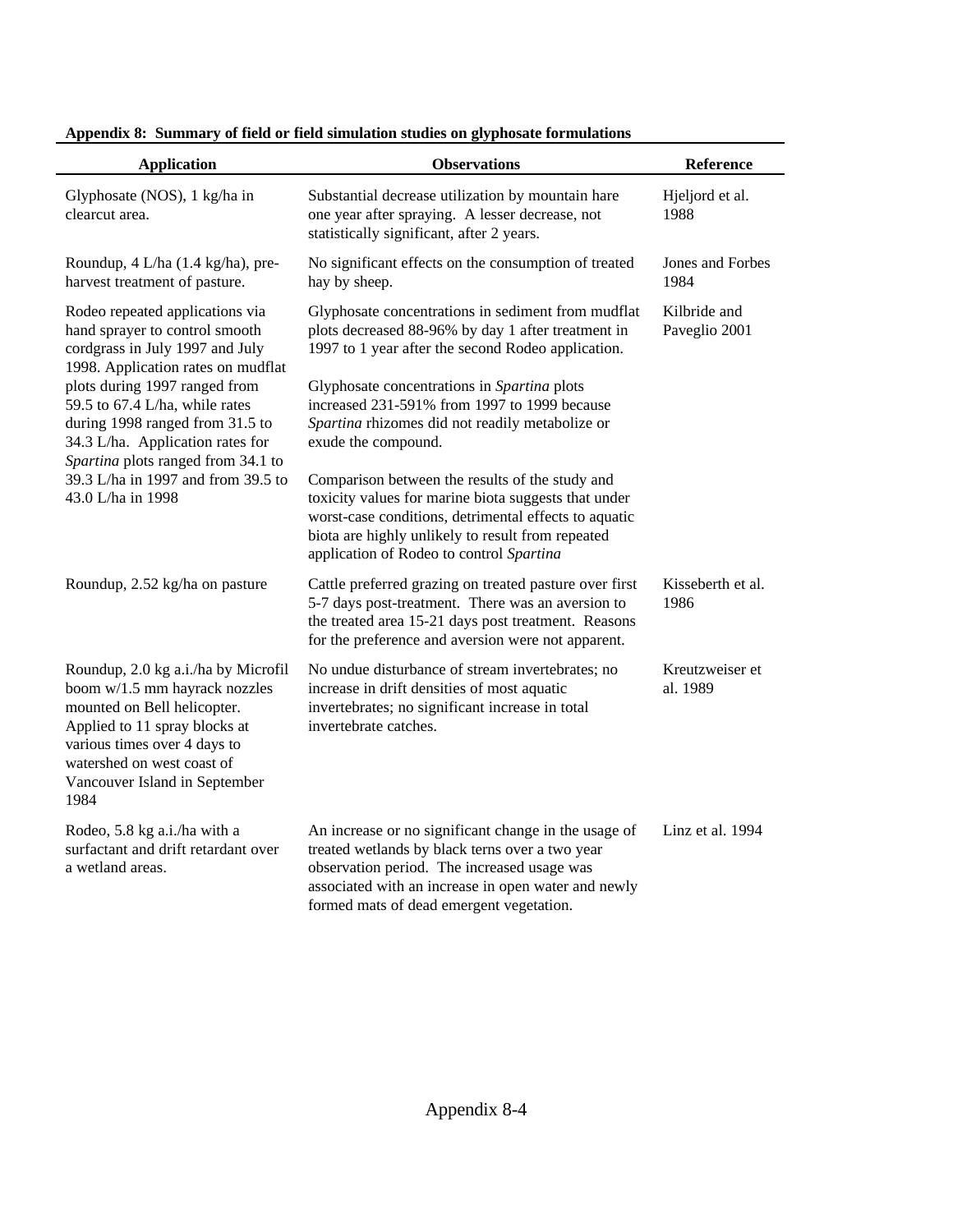|  |  |  |  |  | Appendix 8: Summary of field or field simulation studies on glyphosate formulations |
|--|--|--|--|--|-------------------------------------------------------------------------------------|
|--|--|--|--|--|-------------------------------------------------------------------------------------|

| <b>Application</b>                                                                                                                                                                                                                                                                                                   | <b>Observations</b>                                                                                                                                                                                                                                                                                                                                                                                                                                                                                                                                                                                                                               | Reference                      |
|----------------------------------------------------------------------------------------------------------------------------------------------------------------------------------------------------------------------------------------------------------------------------------------------------------------------|---------------------------------------------------------------------------------------------------------------------------------------------------------------------------------------------------------------------------------------------------------------------------------------------------------------------------------------------------------------------------------------------------------------------------------------------------------------------------------------------------------------------------------------------------------------------------------------------------------------------------------------------------|--------------------------------|
| Rodeo, aerially applied to a<br>designated pool of 23 cattail-<br>dominated wetlands in N. Dakota<br>at 50, 70, or 90% coverages in<br>1990 and 1991 to assess the effects<br>of herbicide treatments on the<br>densities of territorial male Red-<br>wing Blackbirds, Yellow-headed<br>Blackbirds, and Marsh Wrens. | Two years after treatment, the densities of all three<br>species of birds were greater in the control plots than<br>in the treated plots. There was a positive correlation<br>between the percent coverage of live emergent<br>vegetation (mostly cattails) and the numbers of<br>blackbirds and wrens. The results suggest that the<br>numbers of the wetland dwelling birds were limited<br>by the alteration of the cattail density, due to<br>herbicide treatment. The investigators recommend<br>staggering vegetation management treatments on<br>large wetland complexes in order to help diversify<br>the stages of cattail regeneration. | Linz et al. 1996               |
| Rodeo, aerially applied to a<br>designated pool of 17 cattail-<br>dominated wetlands in N. Dakota<br>at 50, 70, or 90% coverages in<br>1990 and 1991 to assess the effects<br>of herbicide treatments on the<br>densities of American Coots and<br>Soras.                                                            | American Coot densities were lower in the control<br>wetlands than in the glyphosate treated wetlands 1<br>year ( $p=0.04$ ) and 2 years ( $p=0.09$ ) after treatment.<br>There was a positive correlation between the<br>numbers of American Coots and the coverages of<br>water and dead vegetation; however, there was a<br>negative correlation between the numbers of<br>American Coots and live vegetation (p<0.1).                                                                                                                                                                                                                         | Linz et al. 1997               |
|                                                                                                                                                                                                                                                                                                                      | One year after treatment, Soras were more numerous<br>in the control wetlands $(p=0.08)$ than in the treated<br>wetlands, but by 2 years after treatment, the numbers<br>of Soras were similar among treatments. There was<br>a positive correlation between the numbers of Soras<br>and the coverage of live vegetation.                                                                                                                                                                                                                                                                                                                         |                                |
| Rodeo, aerially applied to a<br>designated pool of 24 cattail-<br>dominated wetlands in N. Dakota<br>at 50, 70, or 90% coverages in<br>1990 and 1991 to assess the<br>influence of habitat changes on<br>birds.                                                                                                      | Positive correlation between the Black Terns and<br>selected duck species and open water and dead<br>cattails; positive correlation between blackbird<br>numbers and live cattails; positive correlation<br>between the numbers of Black Terns and the<br>numbers of Mallards, Blue-winged Teals, Redheads,<br>and Yellow-headed Blackbird, which suggests some<br>common habitat requirements among these species.                                                                                                                                                                                                                               | Linz and Blixt<br>1997         |
|                                                                                                                                                                                                                                                                                                                      | Investigators conclude that cattail management<br>programs designed to specifically enhance duck use<br>and decrease Red-winged Blackbird numbers may be<br>benefit Black Terns.                                                                                                                                                                                                                                                                                                                                                                                                                                                                  |                                |
| Glyphosate (NOS), 0.75-1.0 kg/ha.                                                                                                                                                                                                                                                                                    | Reduction of plant coverage by brush species by<br>about 60%. Vegetation recovered after 3 years. No<br>effect on plant species diversity. A substantial<br>increase in the number of Norway spruce over 50 cm<br>in height on treated vs untreated plots.                                                                                                                                                                                                                                                                                                                                                                                        | Lund-Hoie and<br>Gronvold 1987 |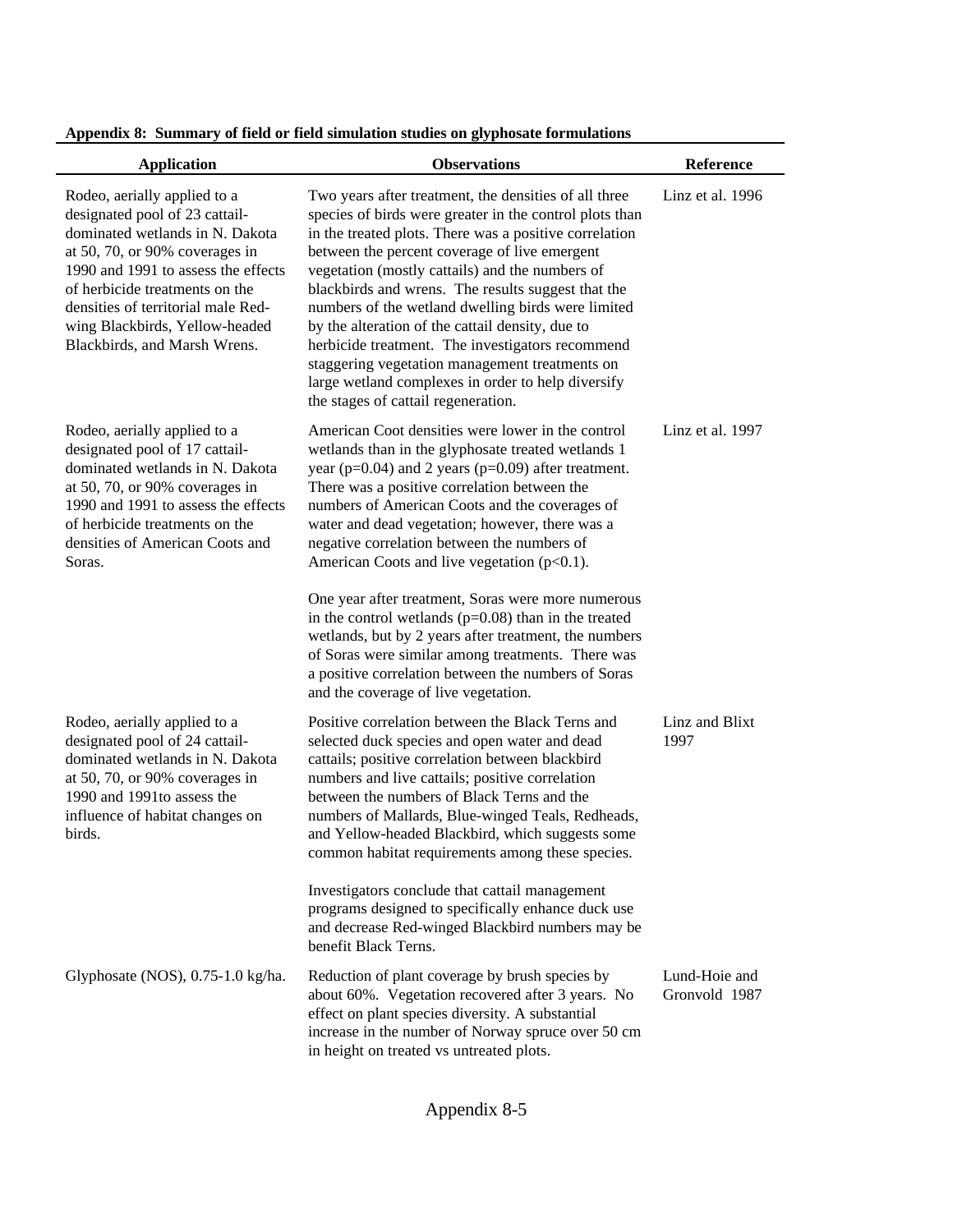| <b>Application</b>                                                                                                                                              | <b>Observations</b>                                                                                                                                                                                                                                                                                                             | Reference                               |
|-----------------------------------------------------------------------------------------------------------------------------------------------------------------|---------------------------------------------------------------------------------------------------------------------------------------------------------------------------------------------------------------------------------------------------------------------------------------------------------------------------------|-----------------------------------------|
| Glyphosate (NOS), 1 kg/ha by<br>portable mist blower.                                                                                                           | Glyphosate used for comparison to imazapyr.                                                                                                                                                                                                                                                                                     | Lund-Hoie and<br>Rognstad 1990          |
| Glyphosate (NOS), 2.3 kg/ha aerial<br>over clearcut.                                                                                                            | Heavy defoliation of ferns, birch, raspberry, maple,<br>and other taxa. No difference in abundance of<br>breeding birds in first-post spray season. A decrease<br>in abundance of breeding birds was noted in the<br>second post-spray season. Changes in bird density<br>were associated with changes in vegetation.           | MacKinnon and<br>Freedman 1993          |
| Glyphosate (NOS), 2.2 kg/ha.<br>Tractor-mounted team sprayer.                                                                                                   | Bioassay of drift using five species of plants in pots.<br>Plants were placed in greenhouse after spraying.<br>Most species evidenced no effect when placed 4<br>meters downwind and no plants exposed to<br>glyphosate drift evidenced a decrease in yield at the<br>end of the season.                                        | Marrs et al. 1991                       |
| Glyhosate applied at simulated<br>drift rates (4, 14, 43, or 143 g/ha)<br>via CO <sub>2</sub> pressurized backpack<br>sprayer to grapevines (Vitis<br>vinifera) | Leaf area was reduced only by the highest<br>application rate.                                                                                                                                                                                                                                                                  | Bhatti et al. 1997                      |
| see Powers 1995                                                                                                                                                 | No effect on soil arthropods.                                                                                                                                                                                                                                                                                                   | Moldenke 1992                           |
| Glyphosate (NOS), 2.6 kg/ha.                                                                                                                                    | Initial glyphosate residues of 17 ppm in loam and<br>3.8 ppm in silt. No effect on soil nitrification or<br>denitrification.                                                                                                                                                                                                    | Mueller et al.<br>1981                  |
| Glyphosate (NOS), 0.8-3.0 kg/ha,                                                                                                                                | Three dose levels assayed at five different<br>application times during the year to 13 species of<br>wood ornamentals. The most sensitive species,<br>damaged at all times and exposure levels, were<br>ajuga, azalea, and variegated liriope. Other species,<br>such as juniper, evidenced only minor and transient<br>damage. | Neal and Skroch<br>1985                 |
| Glyphosate (NOS), 3.3 kg/ha.                                                                                                                                    | Levels in wildlife monitored over a 55 day period.<br>No residues exceeded 2 mg/kg in viscera and 0.5<br>mg/kg in whole body [shrews, deermice, woodrats,<br>squirrel, voles, and chipmunks]. Body residues were<br>consistently less than residues on vegetation.                                                              | Newton et al.<br>1984                   |
| Roundup, 1.7 and 3.3 kg/ha.                                                                                                                                     | Vegetative hardwood and shrub cover over 1.5<br>meters in height virtually eliminated. Differences in<br>height and cover were apparent at 9 years after<br>application.                                                                                                                                                        | Newton et al.<br>1992a [NJAF<br>9:126   |
| Roundup, 1.7 and 3.3 kg/ha.                                                                                                                                     | Conifers dominated over hardwoods. Some injury to<br>conifers at the higher application rate.                                                                                                                                                                                                                                   | Newton et al.<br>1992b [NJAF,<br>9:130] |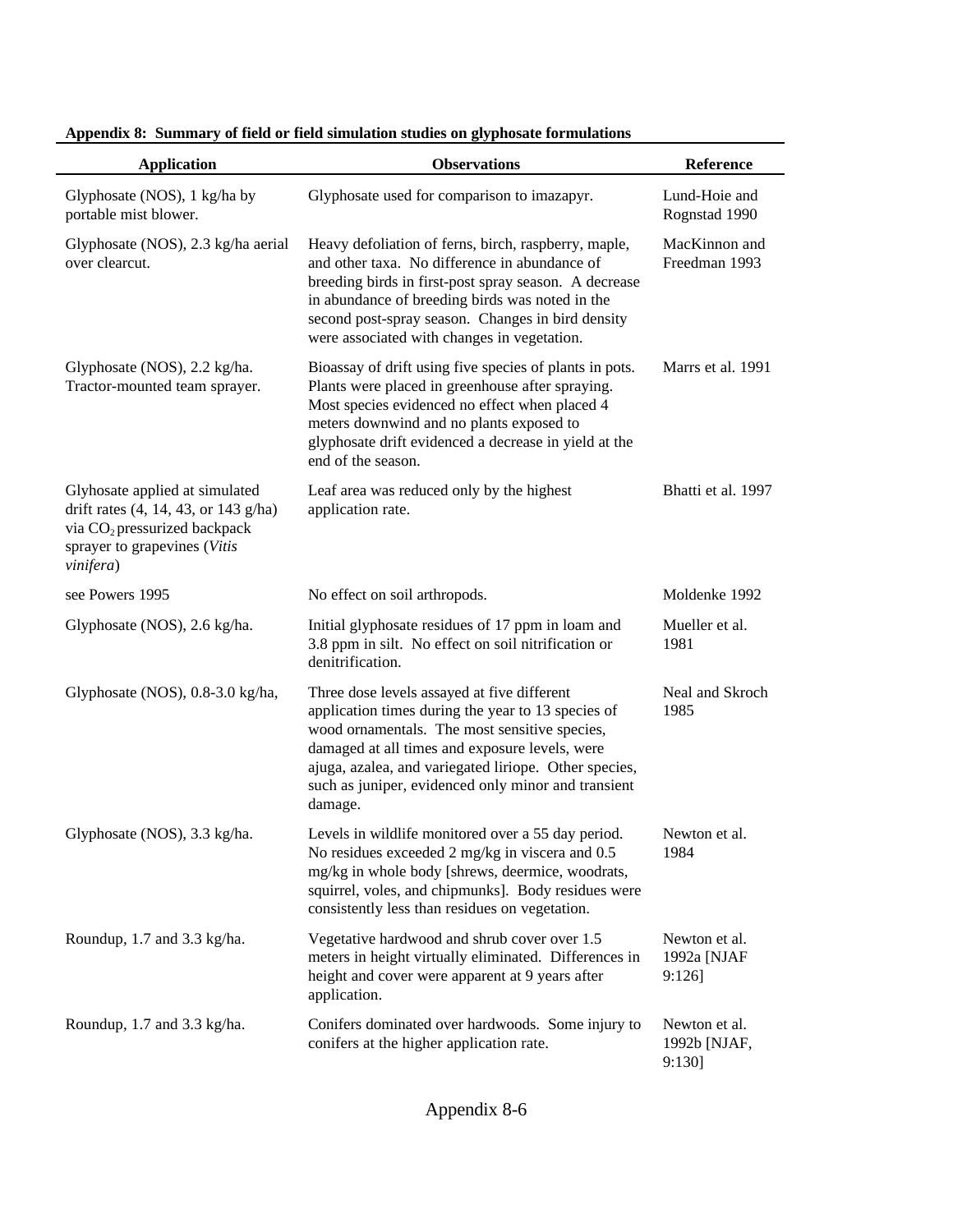| <b>Application</b>                                                                                                                                                                                                                                      | <b>Observations</b>                                                                                                                                                                                                                                                                                                                                                                    | Reference                      |
|---------------------------------------------------------------------------------------------------------------------------------------------------------------------------------------------------------------------------------------------------------|----------------------------------------------------------------------------------------------------------------------------------------------------------------------------------------------------------------------------------------------------------------------------------------------------------------------------------------------------------------------------------------|--------------------------------|
| Glyphosate (NOS), $0.1$ g/m <sup>2</sup> in<br>lysimeters $(30 \text{ cm} \times 45 \text{ cm})$ . [1<br>kg/ha]                                                                                                                                         | Death of vegetation in lysimeters associated with<br>increased leaching of nitrates and cations from soil.<br>Reestablishment of vegetation over 28 month<br>observation period retarded leaching.                                                                                                                                                                                     | Ogner 1987a,b                  |
| Glyphosate (NOS), 0.72 kg/ha,<br>mechanical ground application in<br>forest                                                                                                                                                                             | Increase in nitrogen levels in streams, consistent<br>with lysimeter studies. Increases were small and did<br>not significantly affect water quality. Similar effects<br>were observed after manual clearing and were judged<br>to be secondary to changes in vegetation.                                                                                                              | Ogner 1987c,d                  |
| Roundup, 2.88 kg a.e./ha, ground<br>application made by 5 men in<br>dogout canoes using knapsack<br>sprayers in Abiala creek, Nigeria to<br>control hyacinth infestation.                                                                               | Significant ( $p<0.5$ ) increase in fish population after<br>treatment.                                                                                                                                                                                                                                                                                                                | Olaleye and<br>Akinyemiju 1996 |
| Glyphosate (NOS), 2.2 kg/ha<br>applied to 20 randomly selected<br>larkspur plants. Direct application<br>by single cone nozzle on $CO_2$ -<br>pressurized backpack. Each plant<br>was sprayed to wetness and<br>analyzed for alkaloid<br>concentration. | No effect on the absolute amount of toxic alkaloids,<br>compared with controls. Nonetheless, gyphosate<br>treatment did not decrease the larkspur toxicity.<br>Consequently, the risk of poisoning (to cattle)<br>remains until the plants dessicate.<br>The investigators did not examine how the herbicide                                                                           | Ralphs et al.<br>1998          |
| Roundup, simulated direct<br>spraying of pond at application rate<br>of 0.43 kg/ha or about 0.4 lbs/acre                                                                                                                                                | used in the study affect larkspur palatability.<br>No effects on plankton productivity, zooplankton<br>populations, or water quality.                                                                                                                                                                                                                                                  | Perschbacher et<br>al. 1997    |
| Glyphosate (NOS), 1.2 kg/ha aerial<br>or 1.1 kg/ha manual, 54 ha<br>clearcut and surrounding old<br>growth forest.                                                                                                                                      | No effect on body size and apparent reproductive<br>capacity [assayed as number of placental scars and<br>foeti] of deer mice. Deer mice were more abundant<br>in untreated clearcut probably due to changes in food<br>abundance and quality secondary to changes in<br>vegetation.                                                                                                   | Ritchie et al.<br>1987         |
| Roundup, aerial application at 4.7<br>L a.i./42.1 L water/ha. $[$ $\simeq$ 1.7<br>kg/ha?] on 4-5 year old clearcuts in<br>North Maine.                                                                                                                  | Decrease in available browse plants on 2-year post-<br>treatment clearcuts. Moose used treated areas less<br>than untreated areas.                                                                                                                                                                                                                                                     | Santillo 1994                  |
| Roundup, aerial application at 4.7<br>L a.i./42.1 L water/ha. $[$ $\simeq$ 1.7<br>kg/ha?] on 4-5 year old clearcuts in<br>North Maine.                                                                                                                  | Total shrub, forb, and grass cover was diminished 1-<br>3 years post treatment. Decrease in species richness<br>of shrubs and forbs on treated clearcuts. Decrease in<br>numbers of invertebrates. Fewer small herbivorous<br>mammals at 1-3 years post-treatment. No effect on<br>carnivorous mammals. Effects attributable to<br>changes in cover, food resources, and microclimate. | Santillo et al.<br>1989a,b     |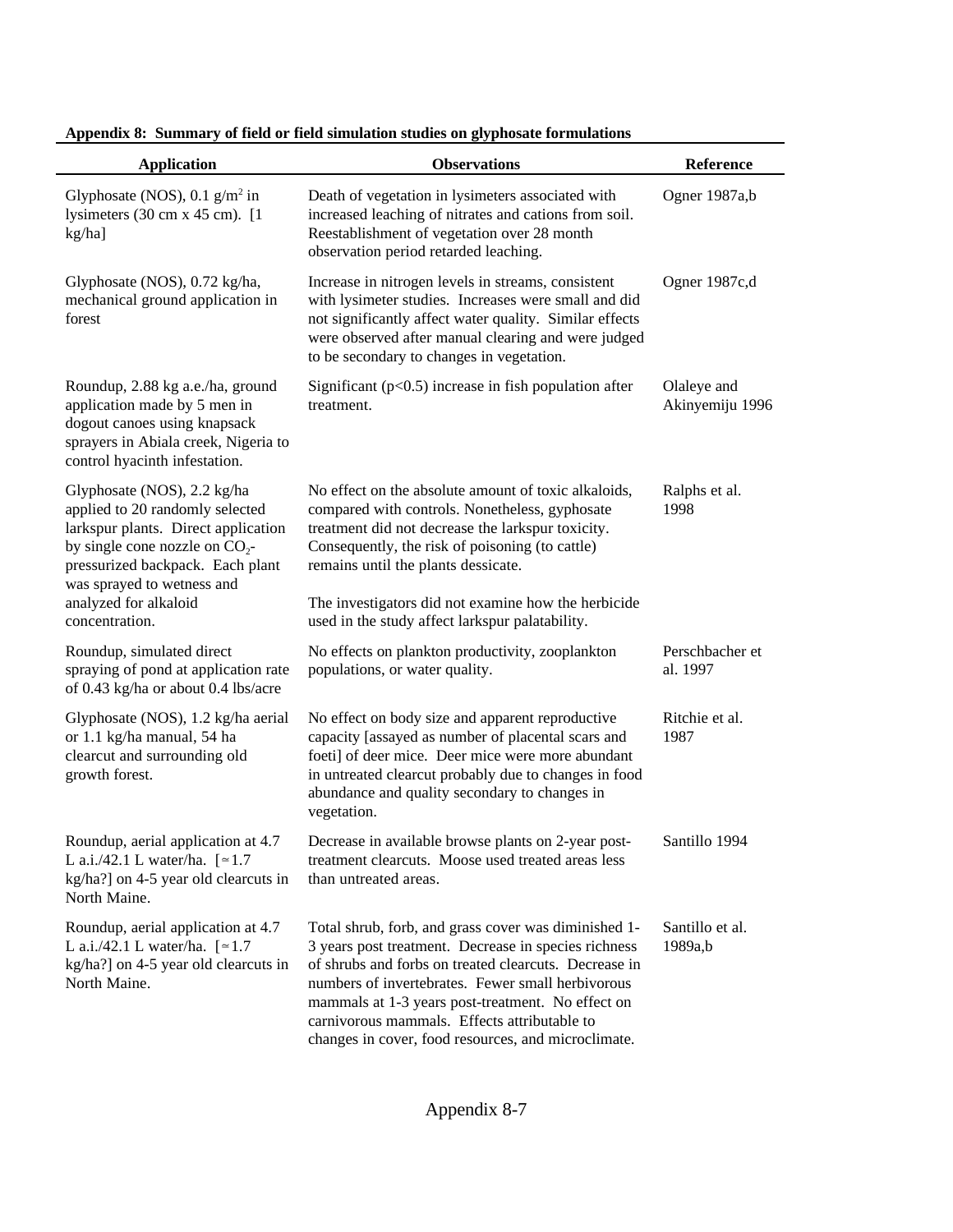| <b>Application</b>                                                                                                                                                                                                                                                                                                                                            | <b>Observations</b>                                                                                                                                                                                                                                                                                                                        | Reference                         |
|---------------------------------------------------------------------------------------------------------------------------------------------------------------------------------------------------------------------------------------------------------------------------------------------------------------------------------------------------------------|--------------------------------------------------------------------------------------------------------------------------------------------------------------------------------------------------------------------------------------------------------------------------------------------------------------------------------------------|-----------------------------------|
| Rodeo $(4.7 L/ha)$ and X-77<br>Speader (1 L/ha) aerially applied to<br>three mudflat sites in Willapa Bay,<br>WA with invasive Spartina<br>alterniflora in August 1992.                                                                                                                                                                                       | No direct or indirect short term (28 days post<br>treatment) or long term (119 days post treatment)<br>effects on mudflat biota.                                                                                                                                                                                                           | Simenstad et al.<br>1996          |
| Rodeo, 2.8 L/ha [1.3 kg/ha] in<br>wetlands to control cattails.                                                                                                                                                                                                                                                                                               | Effective control of cattails. Breeding ducks and<br>over-water duck nest densities greater on treated<br>areas because of increase wetland opening. Decrease<br>in aquatic invertebrates in treated areas. Could not<br>determine if this was due to toxicity or habitat<br>changes.                                                      | Solberg and<br>Higgins 1993       |
| Glyphosate (NOS), 0.7, 1.4, and<br>2.8 g/ha, sprayed twice weekly on<br>to culture dishes.                                                                                                                                                                                                                                                                    | Earthworms evidenced decreased growth over 100<br>day exposure period with an uneven dose-effect<br>relationship. Mortality observed in some worms<br>after about 80 days. Co-exposure to Captan<br>appeared to reduce the response. Co-exposure to<br>azinphos-methyl and Captan had no more effect than<br>exposure to glyphosate alone. | Springett and<br><b>Gray 1992</b> |
| Roundup, aerial application to<br>conifer forest at 1.7 kg a.i./ha.                                                                                                                                                                                                                                                                                           | No significant impact on numbers of bacteria, fungi,<br>and actinomycetes in litter or soil. In laboratory<br>bioassays, no effects are rates up to 100 times field<br>application rates.                                                                                                                                                  | Stratton and<br>Stewart 1992.     |
| Roundup, aerial application to 2-<br>year clearcut at 3.0 kg/ha.                                                                                                                                                                                                                                                                                              | Little difference in recruitment of voles between<br>control and treated areas. Decline in deer mice<br>during first post-spray summer and winter only.<br>Population of deer mice increased in subsequent<br>years. Significantly (p<0.05) better survival of<br>female voles on treated sites.                                           | Sullivan 1990                     |
| Roundup aerially applied at a rate<br>of 3.0 kg/ha of active ingredient on<br>June 18, 1982 or Roundup aerially<br>applied at a rate of 2.2 kg/ha of<br>active ingredient on September 12,<br>1979. Purpose of study is to<br>investigate the effects of forest<br>herbicide use on demography and<br>diversity of small mammal<br>communities extending to a | No adverse affect on reproduction, survival. or<br>growth of deer mice and Oregon voles in a coastal<br>forest one decade after application. Little change<br>noted in species richness or diversity of small<br>mammal communities.                                                                                                       | Sullivan et al.<br>1997           |

decade.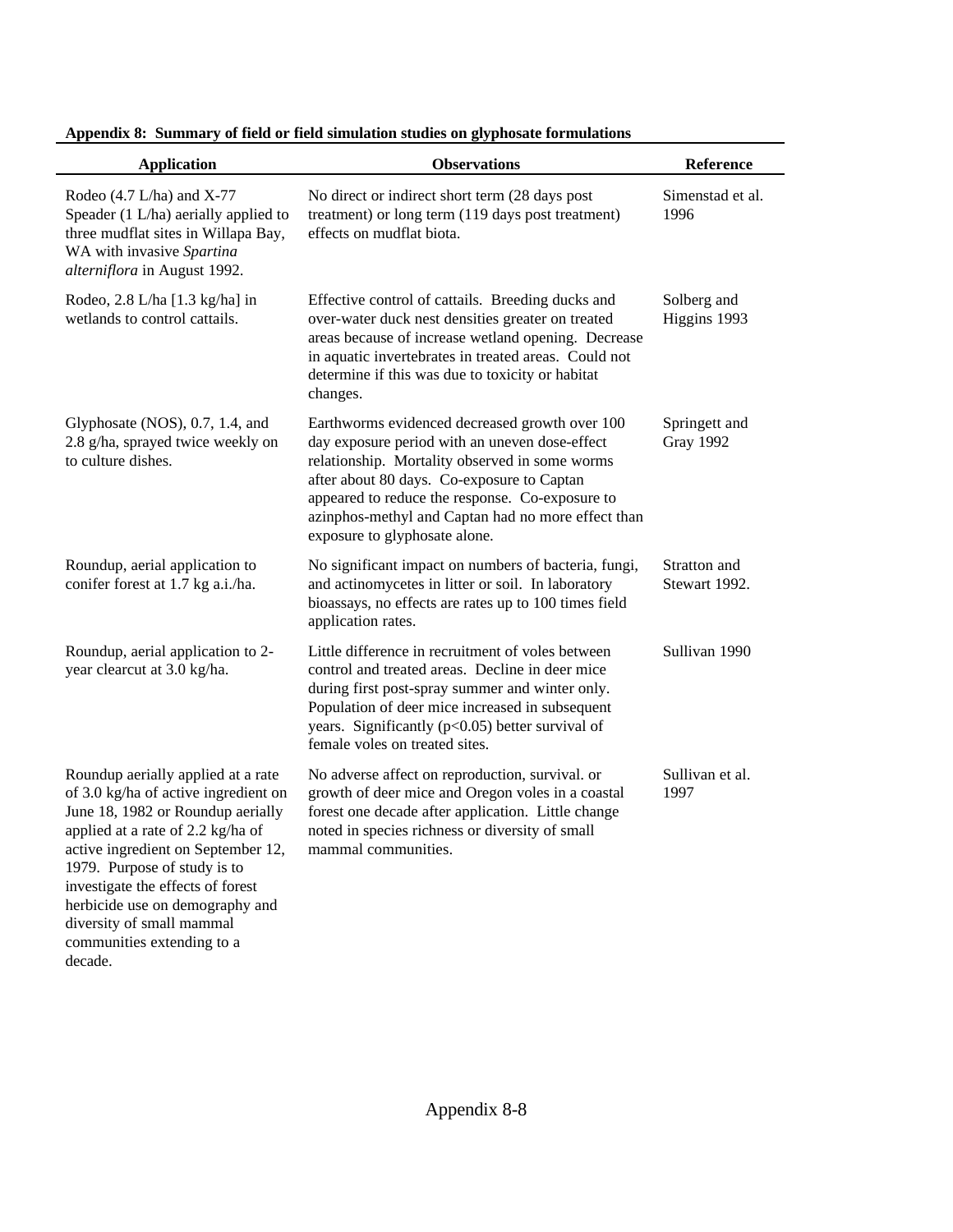| <b>Application</b>                                                                                                                                                                                                                                 | <b>Observations</b>                                                                                                                                                                                                                                                                                                                                                                                                                                                                                                                                                                                                                                                                      | Reference                    |
|----------------------------------------------------------------------------------------------------------------------------------------------------------------------------------------------------------------------------------------------------|------------------------------------------------------------------------------------------------------------------------------------------------------------------------------------------------------------------------------------------------------------------------------------------------------------------------------------------------------------------------------------------------------------------------------------------------------------------------------------------------------------------------------------------------------------------------------------------------------------------------------------------------------------------------------------------|------------------------------|
| Vision, aerial application of 2.14<br>kg a.i./ha during August 17-28,<br>1987; one treated site was retreated<br>in 1988 due to poor application.<br>Study area included 8 sites in the<br>sub-boreal spruce forest in British<br>Columbia.        | Decrease in species richness of shrubs in year 1 after<br>treatment and remained lower on treated sites<br>throughout the 5-year period; initial decrease in<br>crown volume index of herbaceous vegetation with<br>quick recovery to untreated levels by year 2; no<br>adverse effect on herbaceous species diversity or on<br>small mammal communities.                                                                                                                                                                                                                                                                                                                                | Sullivan et al.<br>1998a     |
| Roundup, 1.5 kg/ha a.i. to total<br>orchard floor on two contiguous<br>treatment blocks in British<br>Columbia in July and September<br>1983, May, July, and September<br>1984 and 1985.                                                           | Vole populations consistently reduced in response to<br>treatment, with average abundance ranging from 2.8<br>to 28.0 times higher on control plots, compared with<br>treated plots. Voles declined to or near extirpation<br>in all orchards during the winer of 1985-1986. No<br>differences in the abundance of deer mice or<br>northwestern chipmunks after treatment. The<br>average abundance of deer mice ranged from 1.3 to<br>11.1 times higher and that of chipmunks ranged<br>from 1.8 to 13.3 time higher on treated blocks,<br>compared with control blocks. The large numbers of<br>deer mice and chipmunks on treated blocks were<br>composed mainly of resident animals. | Sullivan et al.<br>1998b     |
| Roundup, 5 and 8 L/ha randomly<br>applied to tree rows in an umbric<br>Regosol located in northwest Spain<br>in spring of 1996. Residues of<br>glyphosate and AMPA were<br>monitored in the solid and liquid<br>phases for 8 weeks after treatment | Treated soil peaked at 6.9 µg/g glyphosate; soil<br>water samples peaked at 0.74 µg/mL glyphosate.<br>Glyphosate and AMPA concentrations in soil and<br>water samples were almost negligible 1 month after<br>treatment. AMPA peaked at 0.77 µg/mL in soil<br>water samples. Both Glyphosate and AMPA<br>exhibited high vertical mobility in the treated soil,<br>quickly reaching high concentrations in subsurface<br>horizons where degradation is slower.                                                                                                                                                                                                                            | Veiga et al. 2001            |
| Roundup, applied aerially in<br>August 1991 to six clearcuts<br>harvested between 1983 and 1985.<br>Deciduous tree cover dominated<br>the clearcuts and was<br>approximately 1-2 m high.                                                           | Abundance of leaves of deciduous trees was greater<br>on untreated sites (38 vs 11%) 1 year after treatment,<br>but the difference was less (18 vs 12%) 7-10 years<br>after treatment. A similar pattern was observed for<br>deciduous shrubs. The abundance of forbs was<br>similar (13-14%) 1 year after treatment but great on<br>tread sties (29 vs 15%) 7-10 year after treatment.<br>Grasses and ferns were less abundant than other<br>forage classes. Overall, glyphosate application<br>initially decreased the abundance of leaves of<br>deciduous trees and shrubs used as food in summer<br>by white-tailed deer.                                                            | Vreeland et al.<br>1998      |
| Roundup, aerial application at 4<br>kg/ha on farmland planted for hay<br>in previous 5 years.                                                                                                                                                      | No effect on any microbial soil variables tested:<br>biomass, substrate-induced respiration, basal<br>respiration, bacterial: fungal ratio.                                                                                                                                                                                                                                                                                                                                                                                                                                                                                                                                              | Wardle and<br>Parkinson 1991 |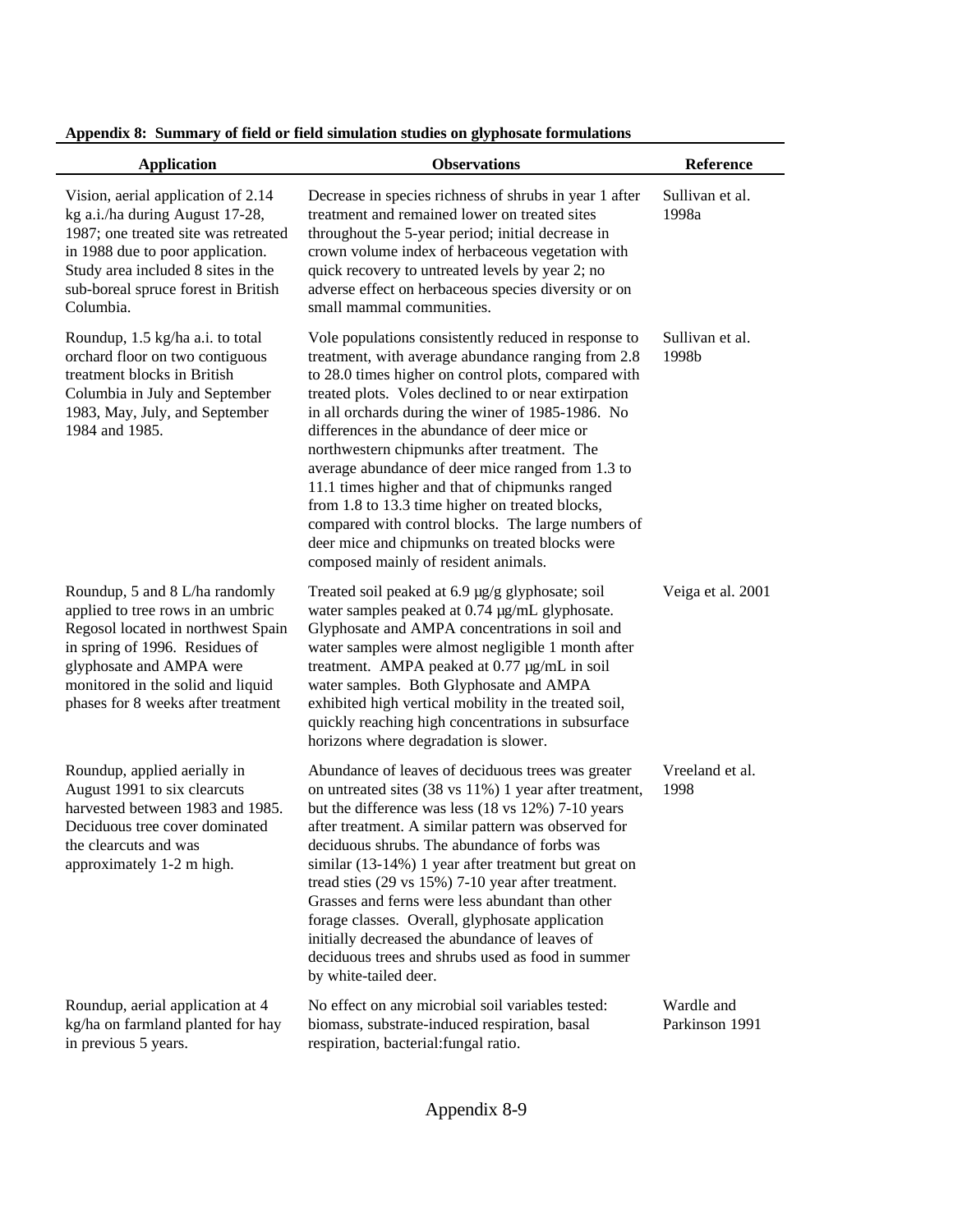| Application                                                                              | <b>Observations</b>                                                                                                                                                                                                                                                      | <b>Reference</b>               |
|------------------------------------------------------------------------------------------|--------------------------------------------------------------------------------------------------------------------------------------------------------------------------------------------------------------------------------------------------------------------------|--------------------------------|
| Glyphosate (NOS), 5 kg/ha directly<br>incorporated into soil of barley or<br>weed plots. | No direct effect on basal soil respiration, microbial<br>activity, or microbial biomass. Transient decrease in<br>biomass on some plots secondary to toxic effects on<br>weeds.                                                                                          | Wardle and<br>Parkinson 1992   |
| Glyphosate (NOS), 1.1 and 6.7<br>kg/ha, on cotton leaves.                                | Bioassay using Western bigeyed bug, Geocoris<br><i>pallens</i> . Females exposed to glyphosate laid slightly<br>more viable eggs than matched controls. A slight<br>dose/response related improvement in survival is<br>also apparent over a 192 day observation period. | Yokoyama and<br>Pritchard 1984 |

| <b>Formula-tion</b> | <b>Species</b>                   | <b>Nature of</b><br><b>Exposure</b> | <b>Exposure</b><br><b>Time</b> | <b>Effects</b>                             | <b>Comments</b> <sup>a</sup>                                                                                   | Reference             |
|---------------------|----------------------------------|-------------------------------------|--------------------------------|--------------------------------------------|----------------------------------------------------------------------------------------------------------------|-----------------------|
| Roundup Pro         | rainbow<br>trout                 | <b>NS</b>                           | 96 hours                       | $LC_{50} = 8.3$ ppm                        |                                                                                                                | Matura 1996a          |
| Roundup Pro         | bluegill<br>sunfish              | <b>NS</b>                           | 96 hours                       | $LC_{50} = 6.5$ ppm                        |                                                                                                                | Matura 1996a          |
| Roundup             | rainbow<br>trout                 | static<br>bioassay                  | 24 hours<br>96 hours           | $LC_{50} = 8.3$ ppm<br>$LC_{50} = 8.3$ ppm | $(7.0-9.9$ ppm) $12^{\circ}$ C<br>$(54^{\circ}F)$<br>$(7.0-9.9$ ppm) $12^{\circ}$ C<br>$(54^{\circ}F)$         | Folmar et al.<br>1979 |
| Roundup             | fathead<br>minnow                | static<br>bioassay                  | 24 hours<br>96 hours           | $LC_{50} = 2.4$ ppm<br>$LC_{50} = 2.3$ ppm | $(2.0-2.9$ ppm) $22^{\circ}$ C<br>$(72^{\circ}F)$<br>$(1.9-2.8$ ppm) $22^{\circ}$ C<br>$(72^{\circ}F)$         | Folmar et al.<br>1979 |
| Roundup             | channel<br>catfish               | static<br>bioassay                  | 24 hours<br>96 hours           | $LC_{50} = 13$ ppm<br>$LC_{50} = 13$ ppm   | $(11-16$ ppm) $22^{\circ}$ C<br>$(72^{\circ}F)$<br>$(11-16$ ppm) $22^{\circ}$ C<br>$(72^{\circ}F)$             | Folmar et al.<br>1979 |
| Roundup             | bluegill                         | static<br>bioassay                  | 24 hours<br>96 hours           | $LC_{50} = 6.4$ ppm<br>$LC_{50} = 5.0$ ppm | $(4.8-8.6$ ppm $)$ 22 $^{\circ}$ C<br>$(72^{\circ}F)$<br>$(3.8-6.6$ ppm $)$ 22 $^{\circ}$ C<br>$(72^{\circ}F)$ | Folmar et al.<br>1979 |
| Roundup             | rainbow<br>trout eyed<br>eggs    | static<br>bioassay                  | 24 hours<br>96 hours           | $LC_{50} = 46$ ppm<br>$LC_{50} = 16$ ppm   | $(35-61$ ppm $)$<br>$(13-19$ ppm $)$                                                                           | Folmar et al.<br>1979 |
| Roundup             | rainbow<br>trout sac fry         | static<br>bioassay                  | 24 hours<br>96 hours           | $LC_{50} = 11$ ppm<br>$LC_{50} = 3.4$ ppm  | $(8.8-13 ppm)$<br>$(2.2 - 5.3$ ppm $)$                                                                         | Folmar et al.<br>1979 |
| Roundup             | rainbow<br>trout swim-<br>up fry | static<br>bioassay                  | 24 hours<br>96 hours           | $LC_{50} = 2.4$ ppm<br>$LC_{50} = 2.4$ ppm | $(2.0-2.9$ ppm $)$<br>$(2.0-2.9$ ppm $)$                                                                       | Folmar et al.<br>1979 |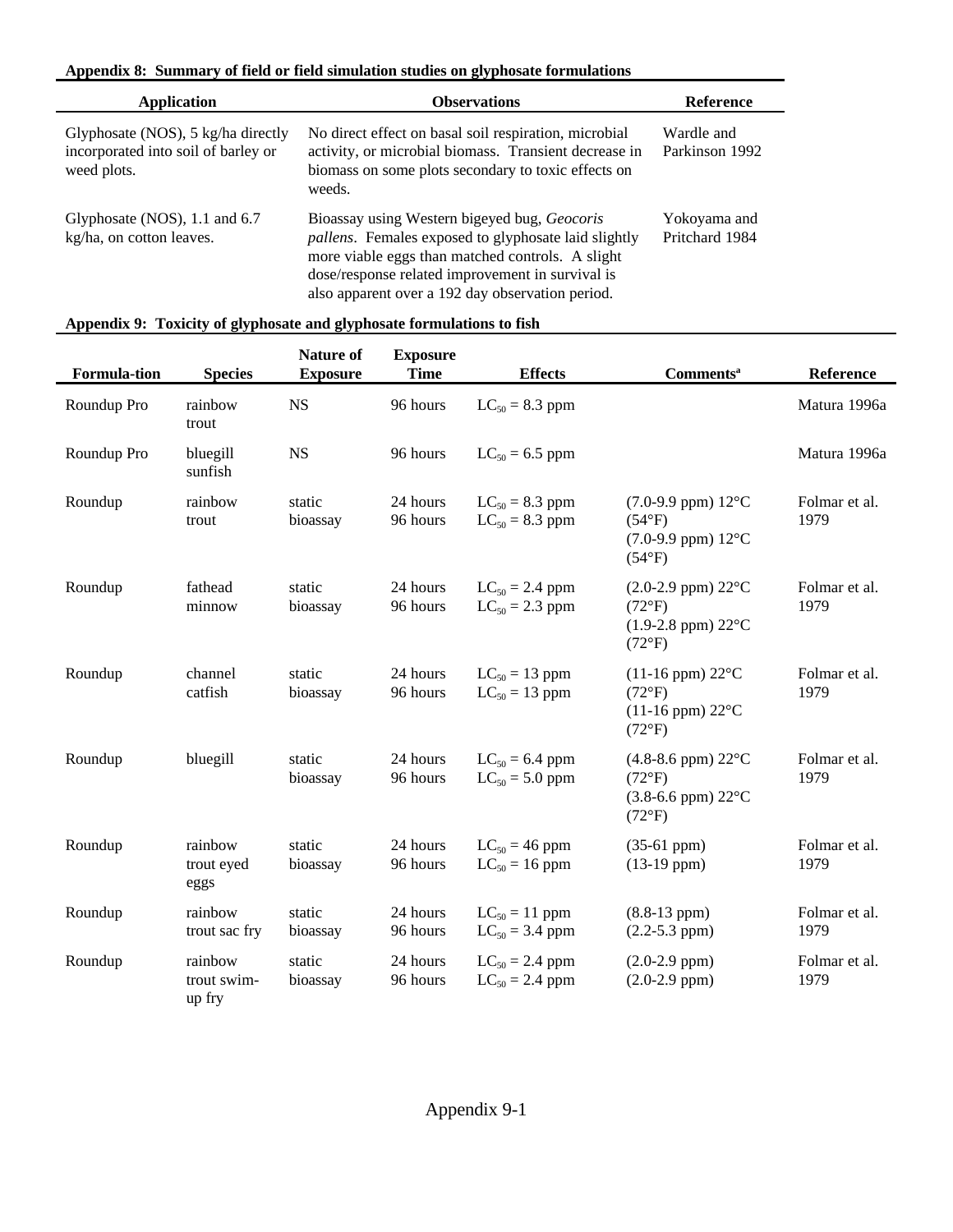| <b>Formula-tion</b> | <b>Species</b>                              | Nature of<br><b>Exposure</b>  | <b>Exposure</b><br><b>Time</b> | <b>Effects</b>                                                                                                                                                                                                                        | <b>Comments</b> <sup>a</sup>                                                                                                                                  | Reference                 |
|---------------------|---------------------------------------------|-------------------------------|--------------------------------|---------------------------------------------------------------------------------------------------------------------------------------------------------------------------------------------------------------------------------------|---------------------------------------------------------------------------------------------------------------------------------------------------------------|---------------------------|
| Roundup             | rainbow<br>trout<br>fingerling<br>(1.0 g)   | static<br>bioassay            | 24 hours<br>96 hours           | $LC_{50} = 2.2$ ppm<br>$LC_{50} = 1.3$ ppm                                                                                                                                                                                            | $(0.93 - 5.2$ ppm $)$<br>$(1.1-1.6$ ppm $)$                                                                                                                   | Folmar et al.<br>1979     |
| Roundup             | rainbow<br>trout<br>fingerling<br>(2.0 g)   | static<br>bioassay            | 24 hours<br>96 hours           | $LC_{50} = 8.3$ ppm<br>$LC_{50} = 8.3$ ppm                                                                                                                                                                                            | $(7.0-9.9$ ppm $)$<br>$(7.0-9.9$ ppm $)$                                                                                                                      | Folmar et al.<br>1979     |
| Roundup             | channel<br>catfish eyed<br>eggs             | static<br>bioassay            | 24 hours<br>96 hours           | $LC_{50} = 43$ ppm<br>$LC_{50} = ND$                                                                                                                                                                                                  | $(36-51$ ppm $)$<br>ND                                                                                                                                        | Folmar et al.<br>1979     |
| Roundup             | channel<br>catfish sac<br>fry               | static<br>bioassay            | 24 hours<br>96 hours           | $LC_{50} = 4.3$ ppm<br>$LC_{50} = 4.3$ ppm                                                                                                                                                                                            | $(3.6-5.1$ ppm $)$<br>$(3.6-5.1$ ppm $)$                                                                                                                      | Folmar et al.<br>1979     |
| Roundup             | channel<br>catfish<br>swim-up fry           | static<br>bioassay            | 24 hours<br>96 hours           | $LC_{50} = 3.7$ ppm<br>$LC_{50} = 3.3$ ppm                                                                                                                                                                                            | $(3.4-4.1 ppm)$<br>$(2.8-3.9$ ppm $)$                                                                                                                         | Folmar et al.<br>1979     |
| Roundup             | channel<br>catfish<br>fingerling<br>(2.2 g) | static<br>bioassay            | 24 hours<br>96 hours           | $LC_{50} = 13$ ppm<br>$LC_{50} = 13$ ppm                                                                                                                                                                                              | $(11-16$ ppm $)$<br>$(11-16$ ppm $)$                                                                                                                          | Folmar et al.<br>1979     |
| Roundup             | rainbow<br>trout<br>fingerling<br>(1.4 g)   | static<br>bioassay            | 96 hours                       | $LC_{50} = 54.8$ ppm                                                                                                                                                                                                                  | $(50-60$ ppm $)$                                                                                                                                              | Hildebrand et<br>al. 1982 |
| Roundup             | rainbow<br>trout<br>fingerling<br>(1.6 g)   | static<br>bioassay<br>(field) | 96 hours                       | $LC_{50} = 52$ ppm                                                                                                                                                                                                                    | not reported                                                                                                                                                  | Hildebrand et<br>al. 1982 |
| Roundup             | rainbow<br>trout<br>fingerling<br>(2.1 g)   | manual<br>application         | 1 hour                         | 100% survival;<br>short period (15<br>minutes) of<br>increased swimming<br>activity during and<br>shortly after<br>application; no<br>acute manifestations<br>of physical<br>discomfort such as<br>coughing or loss of<br>equilibrium | indigenous cutthroat<br>trout and caddis fly<br>larae in pools along the<br>stream course did not<br>show signs of stress<br>during the period of<br>spraying | Hildebrand et<br>al. 1982 |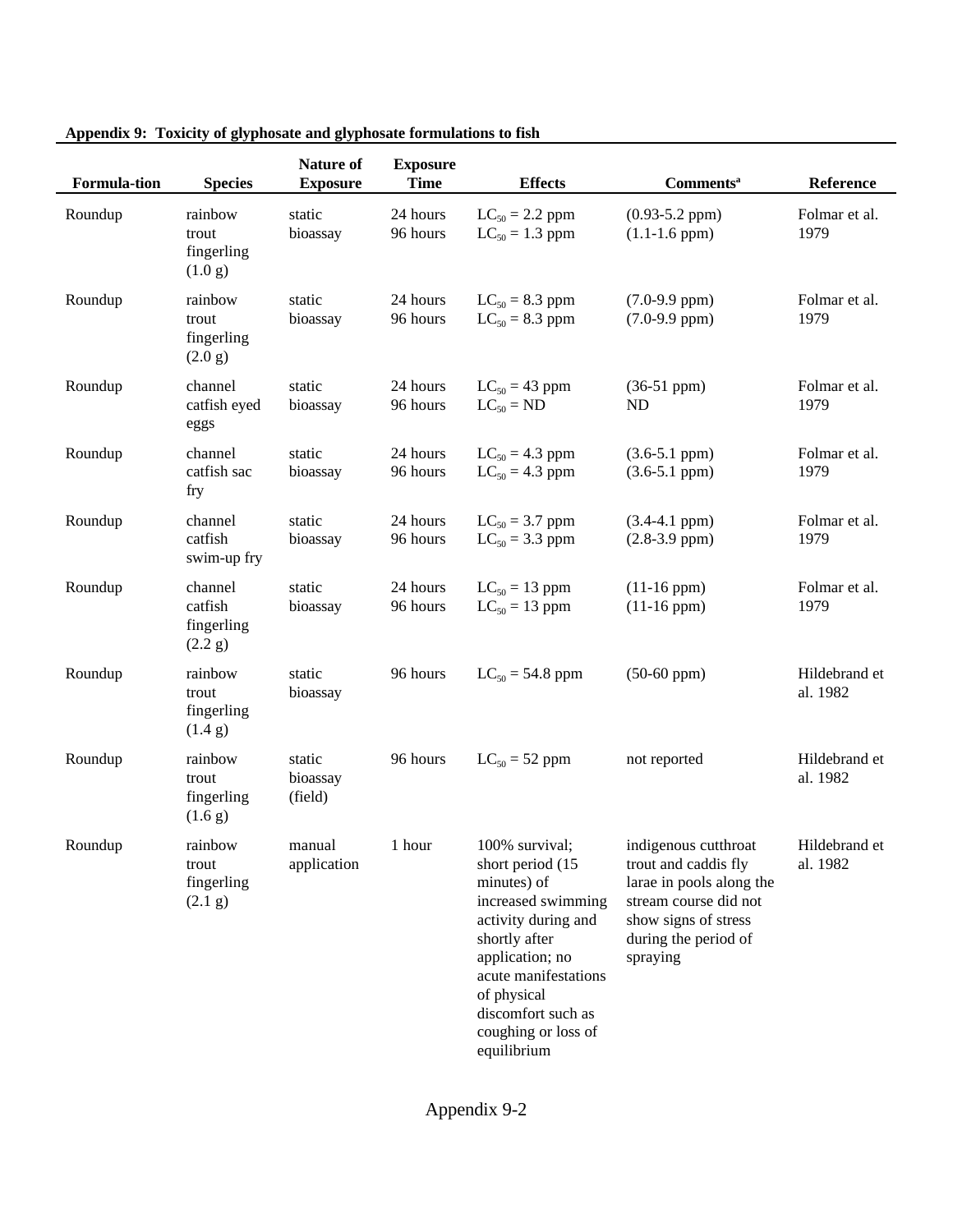| <b>Formula-tion</b> | <b>Species</b>                            | Nature of<br><b>Exposure</b> | <b>Exposure</b><br><b>Time</b> | <b>Effects</b>                                                                                                                                          | <b>Comments</b> <sup>a</sup>                                           | Reference                 |
|---------------------|-------------------------------------------|------------------------------|--------------------------------|---------------------------------------------------------------------------------------------------------------------------------------------------------|------------------------------------------------------------------------|---------------------------|
| Roundup             | rainbow<br>trout<br>fingerling<br>(2.3 g) | aerial<br>application        | $_{\rm NS}$                    | 100% survival; no<br>obvious signs of<br>physical stress or<br>discomfort from the<br>time of spraying to<br>conclusion of study<br>$(17 \text{ days})$ | no indication of<br>stressful behavior by<br>fish after first rainfall | Hildebrand et<br>al. 1982 |
| Roundup             | rainbow<br>trout                          | static<br>bioassay           | 96 hours                       | $LC_{50} = 26$ ppm                                                                                                                                      | $(12-38$ ppm) $11^{\circ}$ C                                           | Mitchell et al.<br>1987a  |
| Roundup             | chinook<br>salmon                         | static<br>bioassay           | 96 hours                       | $LC_{50} = 20$ ppm                                                                                                                                      | $(17-27$ ppm) $11^{\circ}$ C                                           | Mitchell et al.<br>1987a  |
| Roundup             | coho salmon                               | static<br>bioassay           | 96 hours                       | $LC_{50} = 22$ ppm                                                                                                                                      | $(12-38$ ppm) $11^{\circ}$ C                                           | Mitchell et al.<br>1987a  |
| Roundup             | bluegill                                  | not reported                 | 96 hours                       | $TL_{50} = 14$ ppm                                                                                                                                      | none                                                                   | Monsanto Co.<br>1982b     |
| Roundup             | carp                                      | not reported                 | 96 hours                       | $TL_{50} = 3.9$ ppm                                                                                                                                     | none                                                                   | Monsanto Co.<br>1982b     |
| Roundup             | trout                                     | not reported                 | 96 hours                       | $TL_{50} = 11$ ppm                                                                                                                                      | none                                                                   | Monsanto Co.<br>1982b     |
| Roundup             | catfish                                   | not reported                 | 96 hours                       | $LC_{50} = 16$ ppm                                                                                                                                      | none                                                                   | Monsanto Co.<br>1982b     |
| Roundup             | fathead<br>minnow                         | not reported                 | 96 hours                       | $LC_{50} = 9.4$ ppm                                                                                                                                     | none                                                                   | Monsanto Co.<br>1982b     |
| Roundup             | rainbow<br>trout                          | not reported                 | 96 hours                       | $TL_{50} = 48$ ppm                                                                                                                                      | none                                                                   | <b>USDA 1981</b>          |
| Roundup             | bluegill                                  | not reported                 | 96 hours                       | $TL_{50} = 24$ ppm                                                                                                                                      | none                                                                   | <b>USDA 1981</b>          |
| Roundup             | rainbow<br>trout                          | static<br>bioassay           | 24 hours<br>96 hours           | $LC_{50} = 8.3$ mg/L<br>$LC_{50} = 8.3$ mg/L                                                                                                            | none                                                                   | Folmar et al.<br>1979     |
| Roundup             | channel<br>catfish                        | static<br>bioassay           | 24 hours<br>96 hours           | $LC_{50} = 13$ mg/L<br>$LC_{50} = 13$ mg/L                                                                                                              | none                                                                   | Folmar et al.<br>1979     |
| Roundup             | bluegill                                  | static<br>bioassay           | 24 hours<br>96 hours           | $LC_{50} = 6.4$ mg/L<br>$LC_{50} = 5.0$ mg/L                                                                                                            | none                                                                   | Folmar et al.<br>1979     |
| Roundup             | bleak                                     | static<br>bioassay           | 96 hours                       | $LC_{50} = 16$ ppm                                                                                                                                      | $(15-18$ ppm $)$                                                       | Linden et al.<br>1979     |
| Roundup             | harpacticoid                              | static<br>bioassay           | 96 hours                       | $LC_{50} = 22$ ppm                                                                                                                                      | $(17-29$ ppm $)$                                                       | Linden et al.<br>1979     |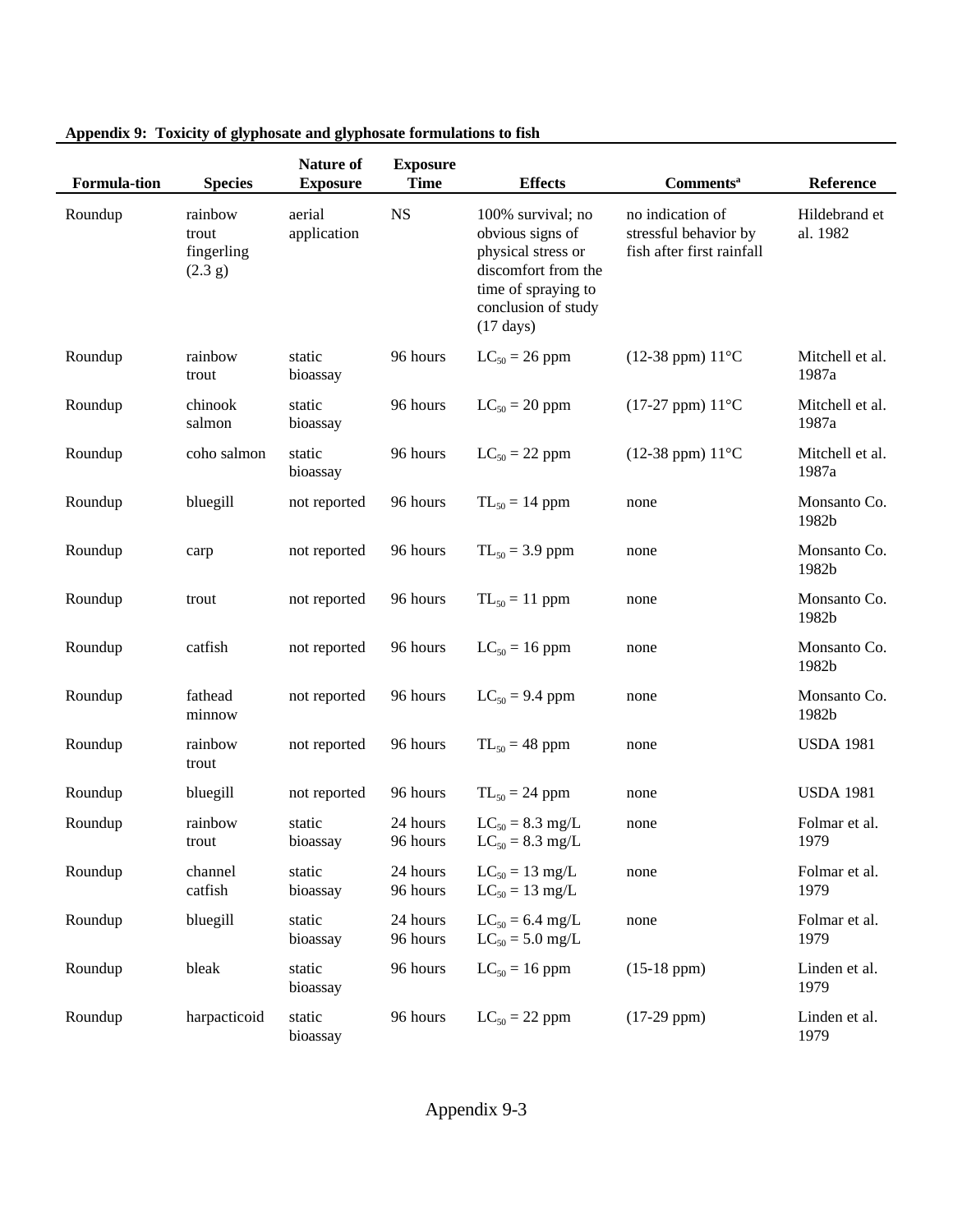| <b>Formula-tion</b> | <b>Species</b>                 | <b>Nature of</b><br><b>Exposure</b>                                                    | <b>Exposure</b><br><b>Time</b>   | <b>Effects</b>                                                                                                                                                                                                                                                           | <b>Comments</b> <sup>a</sup>                                                                                           | Reference                |
|---------------------|--------------------------------|----------------------------------------------------------------------------------------|----------------------------------|--------------------------------------------------------------------------------------------------------------------------------------------------------------------------------------------------------------------------------------------------------------------------|------------------------------------------------------------------------------------------------------------------------|--------------------------|
| Roundup             | coho salmon<br>smolts          | sublethal<br>exposure                                                                  | 10 days                          | no affect on<br>seawater adaptation:<br>plasma sodium<br>values not<br>significantly<br>different from<br>control                                                                                                                                                        | there was no effect on<br>growth and several<br>sublethal parameters at<br>exposure concentrations<br>up to $2.78$ ppm | Mitchell et al.<br>1987b |
| Roundup             | carp<br>(Cyprinus)<br>caripio) | ermersion in<br>$205$ mg/L<br>glyphosate f<br><b>or</b><br>$410$ mg/L<br>glyphosate rs | 1 hour<br><b>or</b><br>0.5 hours | significant mortality<br>$(p=0.01)$ ; treated<br>caused the<br>appearance of<br>myelin-like<br>structures in carp<br>hepatocytes,<br>swelling of<br>mitochondria, a nd<br>disappearance of<br>internal membrane<br>of mitochondria at<br>both exposure<br>concentrations | none                                                                                                                   | Szarek et al.<br>2000    |
| Roundup             | grass carp                     | intermittent<br>dosing                                                                 | 24 hours                         | $LC_{50} = 26$ ppm                                                                                                                                                                                                                                                       | $(22-30$ ppm) $18-21$ °C;<br>pH 8.1; hardness 270<br>mg/L                                                              | Tooby et al.<br>1980     |
|                     |                                |                                                                                        | 48 hours                         | $LC_{50} = 24$ ppm                                                                                                                                                                                                                                                       | $(21-28$ ppm) $18-21$ °C;<br>pH 8.1; hardness 270                                                                      |                          |
|                     |                                |                                                                                        | 96 hours                         | $LC_{50} = 15$ ppm                                                                                                                                                                                                                                                       | mg/L                                                                                                                   |                          |
|                     |                                |                                                                                        |                                  |                                                                                                                                                                                                                                                                          | $(13-18$ ppm) $18-21$ °C;<br>pH 8.1; hardness 270<br>mg/L                                                              |                          |
| Roundup             | sockeye<br>(fingerling)        | static<br>bioassay                                                                     | 96 hours                         | $LC_{50} = 26.7$ ppm                                                                                                                                                                                                                                                     | 4.2 $^{\circ}$ C; pH 7.95;<br>average weight 3.8 g                                                                     | Servizi et al<br>1987    |
| Roundup             | sockeye<br>(fingerling)        | static<br>bioassay                                                                     | 96 hours                         | $LC_{50} = 27.7$ ppm                                                                                                                                                                                                                                                     | $4.2^{\circ}$ C; pH 8.0; average<br>weight $3.7 g$                                                                     | Servizi et al.<br>1987   |
| Roundup             | sockeye (fry)                  | static<br>bioassay                                                                     | 96 hours                         | $LC_{50} = 28.8$ ppm                                                                                                                                                                                                                                                     | 4.5 $\degree$ C; pH 7.7; average<br>weight $0.25$ g                                                                    | Servizi et al.<br>1987   |
| Roundup             | rainbow<br>trout (fry)         | static<br>bioassay                                                                     | 96 hours                         | $LC_{50} = 28.0$ ppm                                                                                                                                                                                                                                                     | 15 $\degree$ C; pH <6.3; average<br>weight $0.33$ g                                                                    | Servizi et al.<br>1987   |
| Roundup             | rainbow<br>trout (fry)         | static<br>bioassay                                                                     | 96 hours                         | $LC_{50} = 25.5$ ppm                                                                                                                                                                                                                                                     | 14.5°C; pH <6.3;<br>average weight 0.60 g                                                                              | Servizi et al.<br>1987   |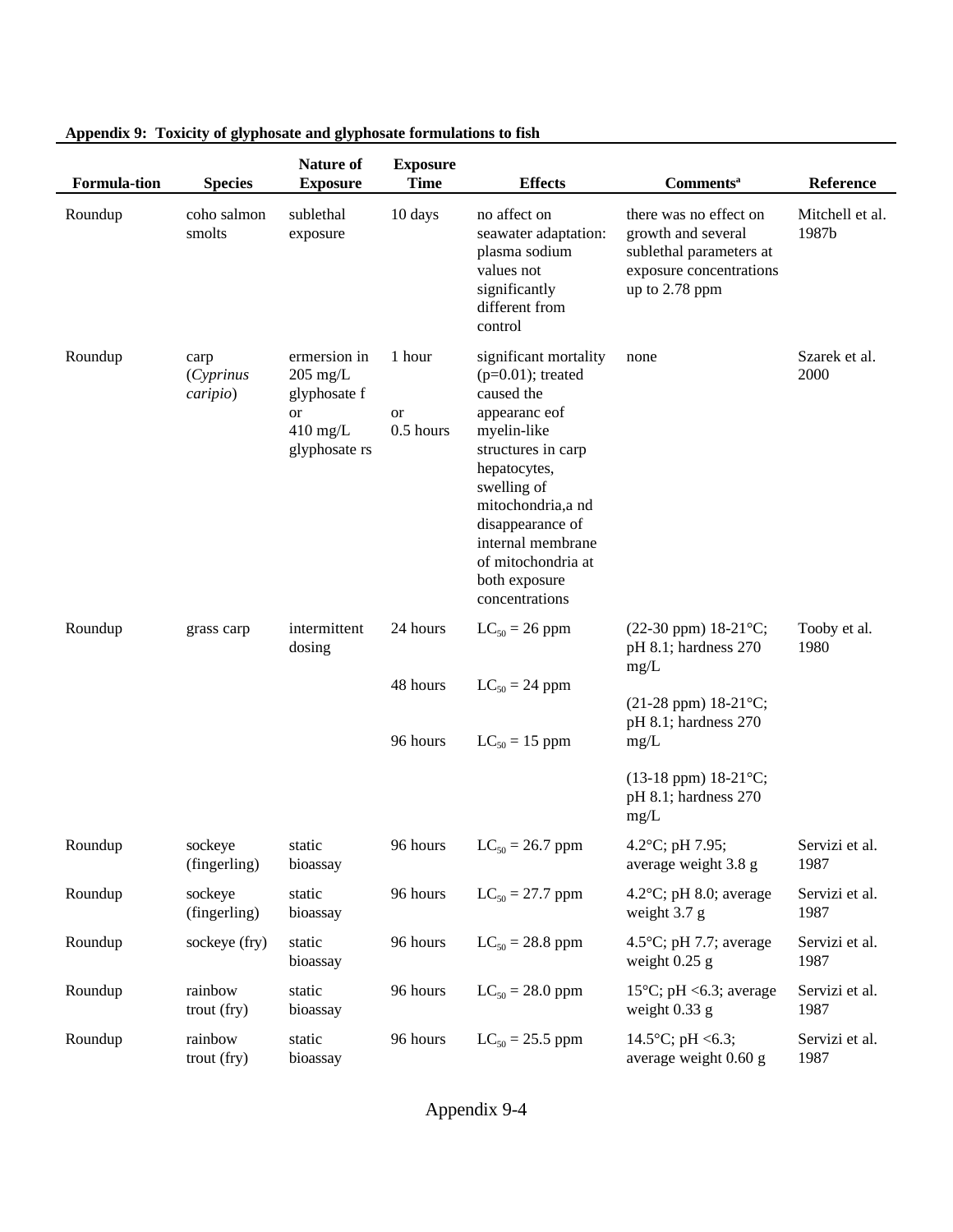| <b>Formula-tion</b> | <b>Species</b>                      | <b>Nature of</b><br><b>Exposure</b> | <b>Exposure</b><br><b>Time</b> | <b>Effects</b>                               | <b>Comments</b> <sup>a</sup>                                       | Reference                 |
|---------------------|-------------------------------------|-------------------------------------|--------------------------------|----------------------------------------------|--------------------------------------------------------------------|---------------------------|
| Roundup             | coho salmon<br>(fry)                | static<br>bioassay                  | 96 hours                       | $LC_{50} = 42.0$ ppm                         | 15 $\degree$ C; pH <6.3; average<br>weight $0.30$ g                | Servizi et al.<br>1987    |
| Roundup             | coho salmon<br>(juvenile)           | static<br>bioassay                  | 96 hours                       | $LC_{50} = 31$ ppm                           | $14^{\circ}$ C; intermediate pH                                    | Wan et al.<br>1991        |
| Roundup             | pink salmon<br>(juvenile)           | static<br>bioassay                  | 96 hours                       | $LC_{50} = 10$ ppm                           | $14^{\circ}$ C; intermediate pH                                    | Wan et al.<br>1991        |
| Roundup             | rainbow<br>trout<br>(juvenile)      | static<br>bioassay                  | 96 hours                       | $LC_{50} = 31$ ppm                           | $14^{\circ}$ C; intermediate pH                                    | Wan et al.<br>1991        |
| Roundup             | Channel<br>catfish                  | static<br>bioassay                  | 48 hours<br>96 hours           | $LC_{50} = 16.2$ ppm<br>$LC_{50} = 14.5$ ppm |                                                                    | Abdelghani et<br>al. 1997 |
| Roundup             | Bluegill<br>sunfish                 | static<br>bioassay                  | 48 hours<br>96 hours           | $LC_{50} = 13.2$ ppm<br>$LC_{50} = 13.0$ ppm |                                                                    | Abdelghani et<br>al. 1997 |
| Rodeo               | carp                                | not reported                        | 96 hours                       | $TL_{50} > 10,000$                           | none                                                               | Monsanto Co.<br>1982d     |
| Rodeo               | trout                               | not reported                        | 96 hours                       | $TL_{50} > 1000$                             | none                                                               | Monsanto Co.<br>1982d     |
| Rodeo               | bluegill                            | not reported                        | 96 hours                       | $TL_{50} > 1000$                             | none                                                               | Monsanto Co.<br>1982d     |
| Rodeo               | plains<br>minnow                    | renewal                             | 96 hours                       | $NOAEC = 1000$<br>mg/L                       | none                                                               | Beyers 1995               |
| Rodeo               | fathead<br>minnow                   | renewal                             | 96 hours                       | $NOAEC = 1000$<br>mg/L                       | none                                                               | Beyers 1995               |
| Rodeo               | rainbow<br>trout $(0.52 g)$         | static<br>bioassay                  | 96 hours                       | $LC_{50} = 1100$                             | $(850-1300$ ppm $) 11^{\circ}$ C;<br>pH 6.0; hardness 5.0<br>mg/L  | Mitchell et al.<br>1987a  |
| $Rodeo/X-77b)$      | rainbow<br>trout $(0.52 \text{ g})$ | static<br>bioassay                  | 96 hours                       | $LC_{50} = 680$ ppm                          | $(600-820$ ppm $) 11^{\circ}$ C;<br>$pH$ 6.0; hardness 5.0<br>mg/L | Mitchell et al.<br>1987a  |
| $Rodeo/X-77b)$      | rainbow<br>trout $(0.21 g)$         | static<br>bioassay                  | 96 hours                       | $LC_{50} = 1070$ ppm                         | $(600-1920$ ppm $) 11^{\circ}$ C;<br>pH 7.8; hardness 75<br>mg/L   | Mitchell et al.<br>1987a  |
| $Rodeo/X-77b)$      | chinook<br>salmon $(4.2)$<br>g)     | static<br>bioassay                  | 96 hours                       | $LC_{50} = 750$ ppm                          | $(600-1100$ ppm $) 11^{\circ}$ C;<br>pH 5.8; hardness 5.0<br>mg/L  | Mitchell et al.<br>1987a  |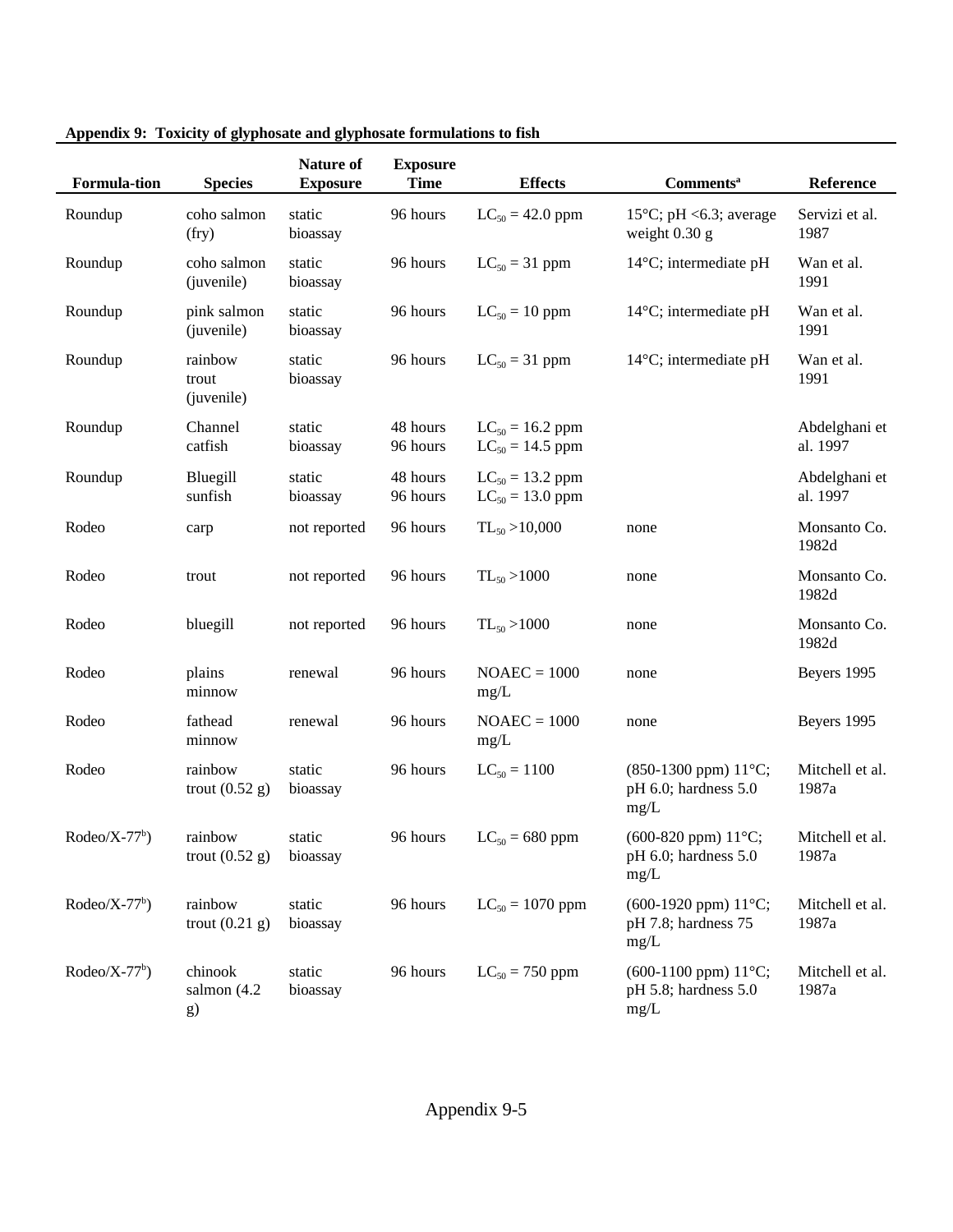| <b>Formula-tion</b>                          | <b>Species</b>                  | <b>Nature of</b><br><b>Exposure</b> | <b>Exposure</b><br><b>Time</b> | <b>Effects</b>       | <b>Comments</b> <sup>a</sup>                                          | Reference                |
|----------------------------------------------|---------------------------------|-------------------------------------|--------------------------------|----------------------|-----------------------------------------------------------------------|--------------------------|
| $Rodeo/X-77b)$                               | chinook<br>salmon (5.9<br>g)    | static<br>bioassay                  | 96 hours                       | $LC_{50} = 1440$ ppm | $(1070-1920$ ppm) $11^{\circ}$ C;<br>pH 7.4; hardness 77<br>mg/L      | Mitchell et al.<br>1987a |
| $Rodeo/X-77b$ )                              | coho salmon<br>(17.9 g)         | static<br>bioassay                  | 96 hours                       | $LC_{50} = 1000$ ppm | (600-1900 ppm) 11°C;<br>pH 5.8; hardness 5.0<br>mg/L                  | Mitchell et al.<br>1987a |
| $Rodeo/X-77b$ )                              | coho salmon<br>(11.8 g)         | static<br>bioassay                  | 96 hours                       | $LC_{50} = 600$ ppm  | $(340-1100$ ppm $) 11^{\circ}$ C;<br>pH 6.2; hardness 4.5<br>mg/L     | Mitchell et al.<br>1987a |
| Glyphosate<br>(IPA salt in<br>Rodeo)         | rainbow<br>trout $(0.52 g)$     | static<br>bioassay                  | 96 hours                       | $LC_{50} = 580$      | (460-730 ppm) 11°C;<br>pH 6.0; hardness 5.0<br>mg/L                   | Mitchell et al.<br>1987a |
| Glyphosate<br>(IPA salt in<br>Roundup)       | rainbow<br>trout $(0.37 g)$     | static<br>bioassay                  | 96 hours                       | $LC_{50} = 12$ ppm   | $(5.7-18$ ppm) $11^{\circ}$ C; pH<br>6.1; hardness $4.5 \text{ mg/L}$ | Mitchell et al.<br>1987a |
| Glyphosate<br>(IPA salt in<br>Roundup)       | rainbow<br>trout $(0.37 g)$     | static<br>bioassay                  | 96 hours                       | $LC_{50} = 11$ ppm   | $(5.7-18$ ppm) $11^{\circ}$ C; pH<br>7.6; hardness $85 \text{ mg/L}$  | Mitchell et al.<br>1987a |
| Glyphosate<br>(IPA salt in<br>Roundup)       | rainbow<br>trout $(0.37 g)$     | static<br>bioassay                  | 96 hours                       | $LC_{50} = 7.4$ ppm  | $(5.7\n-10$ ppm $) 11^{\circ}C$ ; pH<br>7.7; hardness 81 mg/L         | Mitchell et al.<br>1987a |
| Glyphosate<br>(IPA salt in<br>Roundup)       | chinook<br>salmon (4.6<br>g)    | static<br>bioassay                  | 96 hours                       | $LC_{50} = 9.6$ ppm  | $(7.9-13$ ppm) $11^{\circ}C$ ; pH<br>6.1; hardness $4.5 \text{ mg/L}$ | Mitchell et al.<br>1987a |
| Glyphosate<br>(IPA salt in<br>Roundup)       | coho salmon<br>(11.8 g)         | static<br>bioassay                  | 96 hours                       | $LC_{50} = 11$ ppm   | $(5.7-18$ ppm) $11^{\circ}$ C; pH<br>6.2; hardness $4.5 \text{ mg/L}$ | Mitchell et al.<br>1987a |
| Glyphosate<br>(IPA salt in<br>$Rodeo/X-77b)$ | rainbow<br>trout $(0.52 g)$     | static<br>bioassay                  | 96 hours                       | $LC_{50} = 130$ ppm  | (120-160 ppm) 11°C;<br>pH 6.0; hardness 5.0<br>mg/L                   | Mitchell et al.<br>1987a |
| Glyphosate<br>(IPA salt in<br>$Rodeo/X-77b)$ | rainbow<br>trout $(0.21$ g)     | static<br>bioassay                  | 96 hours                       | $LC_{50} = 210$ ppm  | $(120-380$ ppm) $11^{\circ}$ C;<br>pH 7.8; hardness 75<br>mg/L        | Mitchell et al.<br>1987a |
| Glyphosate<br>(IPA salt in<br>$Rodeo/X-77b)$ | chinook<br>salmon $(4.2)$<br>g) | static<br>bioassay                  | 96 hours                       | $LC_{50} = 140$ ppm  | $(120-220$ ppm) $11^{\circ}$ C;<br>pH 5.8; hardness 5.0<br>mg/L       | Mitchell et al.<br>1987a |
| Glyphosate<br>(IPA salt in<br>$Rodeo/X-77b)$ | chinook<br>salmon (5.9<br>g)    | static<br>bioassay                  | 96 hours                       | $LC_{50} = 290$ ppm  | $(210-380$ ppm) $11^{\circ}$ C;<br>pH 7.4; hardness 77<br>mg/L        | Mitchell et al.<br>1987a |

| Appendix 9: Toxicity of glyphosate and glyphosate formulations to fish |
|------------------------------------------------------------------------|
|                                                                        |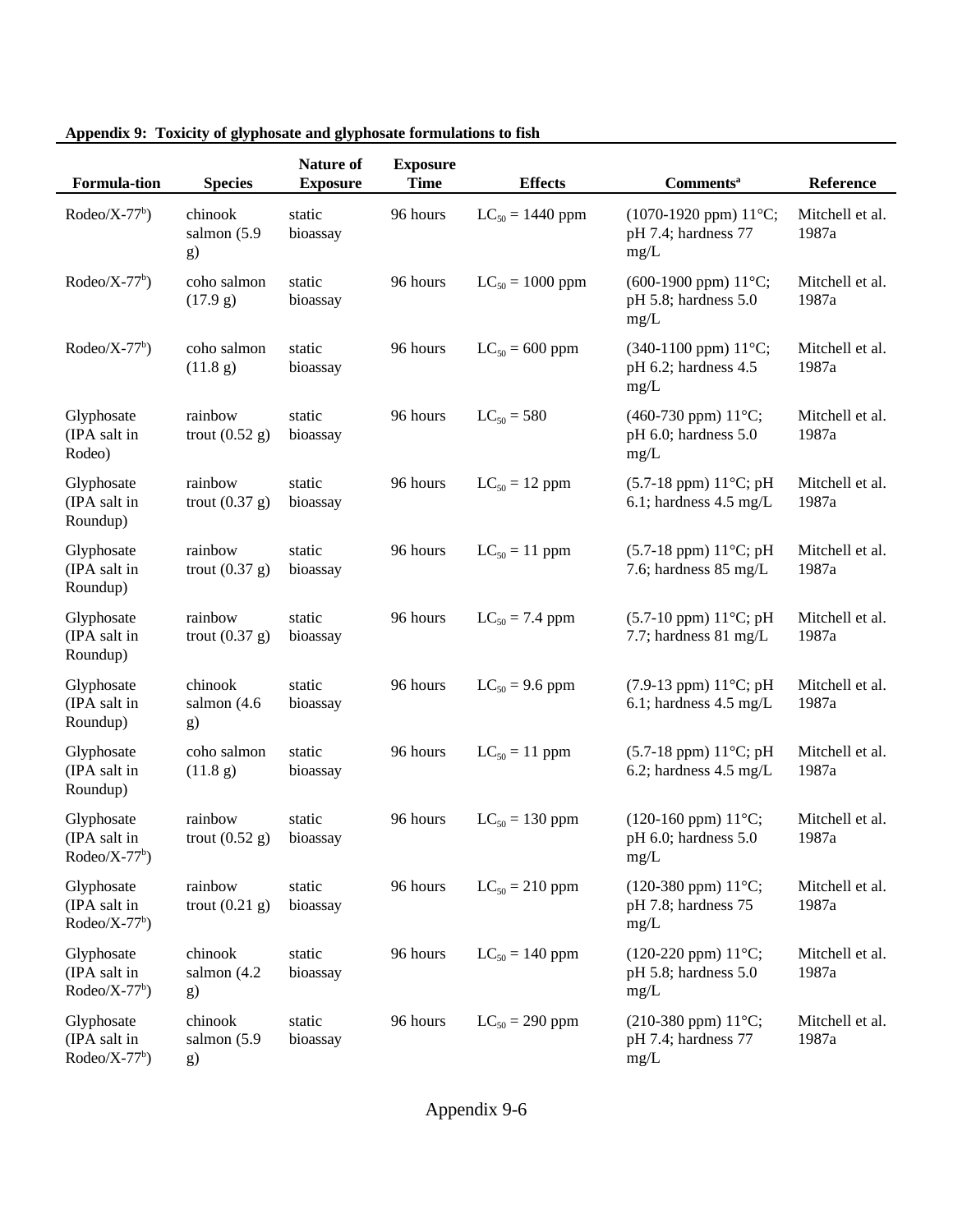| <b>Formula-tion</b>                          | <b>Species</b>          | Nature of<br><b>Exposure</b> | <b>Exposure</b><br><b>Time</b> | <b>Effects</b>                             | <b>Comments</b> <sup>a</sup>                                                                           | Reference                      |
|----------------------------------------------|-------------------------|------------------------------|--------------------------------|--------------------------------------------|--------------------------------------------------------------------------------------------------------|--------------------------------|
| Glyphosate<br>(IPA salt in<br>$Rodeo/X-77b)$ | coho salmon<br>(17.9 g) | static<br>bioassay           | 96 hours                       | $LC_{50} = 200$ ppm                        | $(120-370$ ppm) $11^{\circ}$ C;<br>pH 5.8; hardness 5.0<br>mg/L                                        | Mitchell et al.<br>1987a       |
| Glyphosate<br>(IPA salt in<br>$Rodeo/X-77b)$ | coho salmon<br>(11.8 g) | static<br>bioassay           | 96 hours                       | $LC_{50} = 120$ ppm                        | $(68-220$ ppm $) 11^{\circ}$ C; pH<br>6.2; hardness $4.5 \text{ mg/L}$                                 | Mitchell et al.<br>1987a       |
| Glyphosate                                   | sockeye<br>(fingerling) | static<br>bioassay           | 96 hours                       | $LC_{50} = 8.1$ ppm                        | 4.2 $^{\circ}$ C; pH 7.95;<br>average weight 3.8 g                                                     | Servizi et al.<br>1987         |
| Glyphosate                                   | sockeye<br>(fingerling) | static<br>bioassay           | 96 hours                       | $LC_{50} = 8.4$ ppm                        | 4.2 $\degree$ C; pH 8.0; average<br>weight 3.7 g                                                       | Servizi et al.<br>1987         |
| Glyphosate                                   | sockeye (fry)           | static<br>bioassay           | 96 hours                       | $LC_{50} = 8.7$ ppm                        | 4.5 $\degree$ C; pH 7.7; average<br>weight $0.25$ g                                                    | Servizi et al.<br>1987         |
| Glyphosate                                   | rainbow<br>trout (fry)  | static<br>bioassay           | 96 hours                       | $LC_{50} = 8.5$ ppm                        | 15 $\degree$ C; pH <6.3; average<br>weight $0.33$ g                                                    | Servizi et al.<br>1987         |
| Glyphosate                                   | rainbow<br>trout (fry)  | static<br>bioassay           | 96 hours                       | $LC_{50} = 7.8$ ppm                        | 14.5°C; pH <6.3;<br>average weight 0.60 g                                                              | Servizi et al.<br>1987         |
| Glyphosate                                   | coho salmon<br>(fry)    | static<br>bioassay           | 96 hours                       | $LC_{50} = 12.8$ ppm                       | 15 $\degree$ C; pH <6.3; average<br>weight $0.30$ g                                                    | Servizi et al.<br>1987         |
| Glyphosate                                   | rainbow<br>trout        | static<br>bioassay           | 96 hours                       | $LC_{50} = 10.42$ ppm                      | $(9.37-11.67) 12$ °C; pH<br>$6.01$ ; hardness $9.6$<br>mg/L                                            | Morgan and<br>Kiceniuk<br>1992 |
| Glyphosate                                   | rainbow<br>trout        | static<br>bioassay           | 24 hours<br>96 hours           | $LC_{50} = 140$ ppm<br>$LC_{50} = 140$ ppm | (120-170 ppm) 12°C<br>$(54^{\circ}F)$<br>$(120-170$ ppm) $12^{\circ}$ C<br>$(54^{\circ}F)$             | Folmar et al.<br>1979          |
| Glyphosate                                   | fathead<br>minnow       | static<br>bioassay           | 24 hours<br>96 hours           | $LC_{50} = 97$ ppm<br>$LC_{50} = 97$ ppm   | $(79-120$ ppm) $22^{\circ}$ C<br>$(72^{\circ}F)$<br>(79-120 ppm) 22°C<br>$(72^{\circ}F)$               | Folmar et al.<br>1979          |
| Glyphosate                                   | channel<br>catfish      | static<br>bioassay           | 24 hours<br>96 hours           | $LC_{50} = 130$ ppm<br>$LC_{50} = 130$ ppm | $(110-160$ ppm) $22^{\circ}$ C<br>$(72^{\circ}F)$<br>$(110-160$ ppm) $22^{\circ}$ C<br>$(72^{\circ}F)$ | Folmar et al.<br>1979          |
| Glyphosate                                   | bluegill                | static<br>bioassay           | 24 hours<br>96 hours           | $LC_{50} = 150$ ppm<br>$LC_{50} = 140$ ppm | $(120-190$ ppm) $22^{\circ}$ C<br>$(72^{\circ}F)$<br>$(120-190$ ppm) $22^{\circ}$ C<br>$(72^{\circ}F)$ | Folmar et al.<br>1979          |
| Glyphosate                                   | rainbow<br>trout fry    | not reported                 | 96 hours                       | $LC_{50} = 50$ ppm                         | 3 lbs a.e./gallon                                                                                      | Folmar 1976                    |

| Appendix 9: Toxicity of glyphosate and glyphosate formulations to fish |
|------------------------------------------------------------------------|
|                                                                        |

Appendix 9-7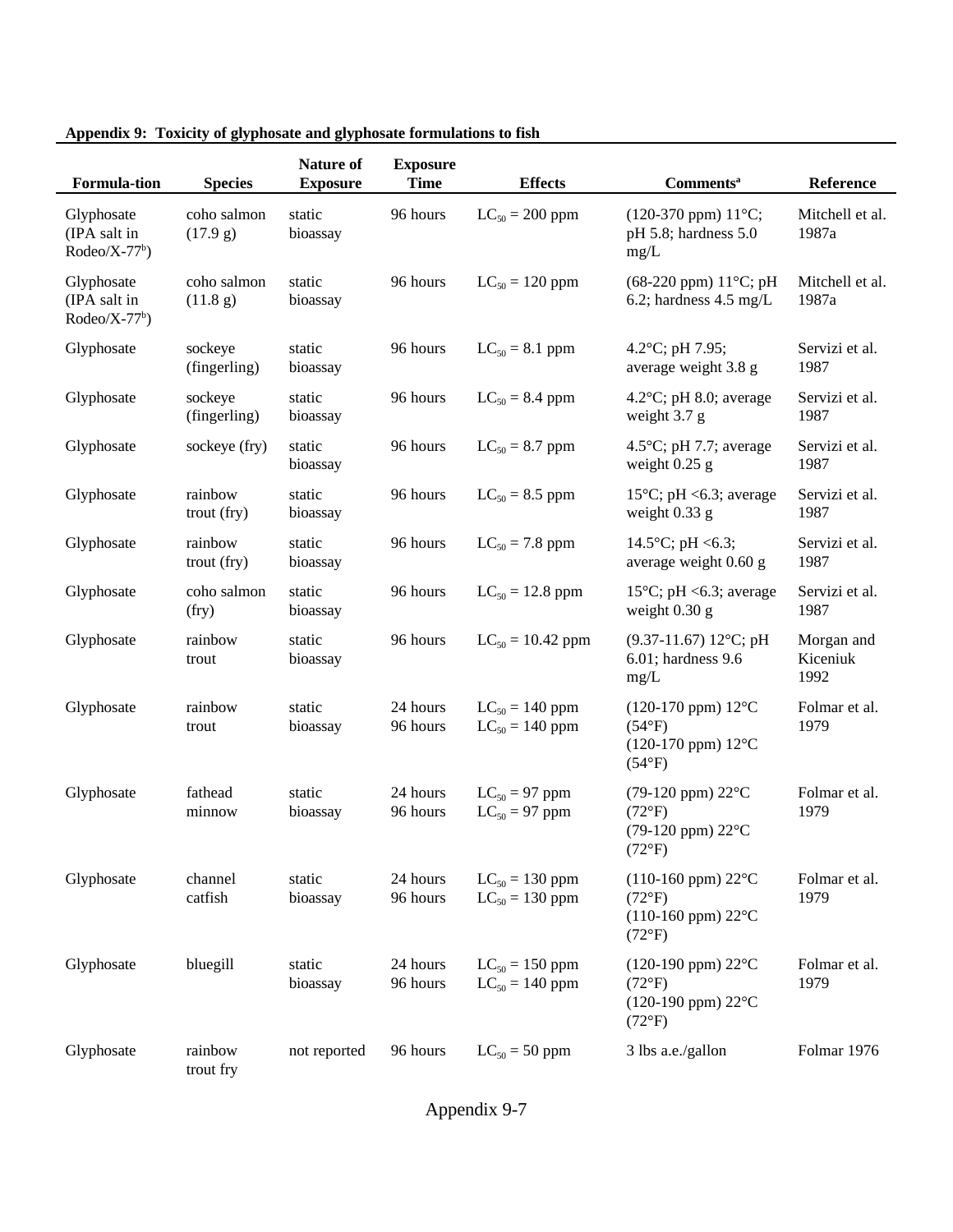| <b>Formula-tion</b>                    | <b>Species</b>    | Nature of<br><b>Exposure</b> | <b>Exposure</b><br><b>Time</b> | <b>Effects</b>                                                  | <b>Comments</b> <sup>a</sup>                           | Reference                 |
|----------------------------------------|-------------------|------------------------------|--------------------------------|-----------------------------------------------------------------|--------------------------------------------------------|---------------------------|
| Glyphosate                             | bleak             | not reported                 | 96 hours                       | $LC_{50} = 16$ ppm                                              | $(15-18$ ppm) $10^{\circ}$ C<br>$(50^{\circ}F)$        | Linden et al.<br>1979     |
| Glyphosate<br>$(95\%$ pure)            | flagfish          | pulse<br>exposure            | 96 hours                       | $LC_{20} = 29.6$ ppm                                            | fed 8-day-old flagfish                                 | Holdway and<br>Dixon 1988 |
| Glyphosate,<br>technical               | rainbow<br>trout  | not reported                 | 96 hours                       | $TL_{50} = 38$ ppm                                              | none                                                   | <b>USDA 1981</b>          |
| Glyphosate,<br>technical               | bluegill          | not reported                 | 96 hours                       | $TL_{50} = 78$ ppm                                              | none                                                   | <b>USDA 1981</b>          |
| Glyphosate,<br>technical               | bluegill          | dynamic test                 | 96 hours                       | $TL_{50} = 24$ ppm                                              | none                                                   | <b>USDA 1981</b>          |
| Glyphosate,<br>technical               | bluegill          | not reported                 | 96 hours                       | $LC_{50} = 120$ ppm                                             | none                                                   | Monsanto Co.<br>1982a     |
| Glyphosate,<br>technical               | trout             | not reported                 | 96 hours                       | $LC_{50} = 86$ ppm                                              | none                                                   | Monsanto Co.<br>1982a     |
| Glyphosate,<br>technical (62%<br>pure) | carp              | semi-static                  | 48 hours                       | $LC_{50} = 645$ ppm                                             | (400, 500, 600, 700, or<br>800 mg/L) 20.0±1.0°C        | Neskovic et<br>al. 1996b  |
| Glyphosate,<br>technical (62%<br>pure) | carp              | semi-static                  | 96 hours                       | $LC_{50} = 620$ ppm                                             | (400, 500, 600, 700, or<br>800 mg/L) $20.0 \pm 1.0$ °C | Neskovic et<br>al. 1996b  |
| Glyphosate,<br>technical               | carp              | not reported                 | 96 hours                       | $LC_{50} = 115$ ppm                                             | none                                                   | Monsanto Co.<br>1982a     |
| Glyphosate,<br>technical               | harlequin<br>fish | not reported                 | 96 hours                       | $LC_{50} = 168$ ppm                                             | none                                                   | Monsanto Co.<br>1982a     |
| Glyphosate,<br>technical               | carp              | static<br>bioassay           | 48 hours                       | $TL_{50} = 119$ ppm<br>$TL_1 = 146$ ppm<br>$TL_{99} = 96.7$ ppm | none                                                   | <b>USDA 1981</b>          |
| Glyphosate,<br>technical               | carp              | static<br>bioassay           | 96 hours                       | $TL_{50} = 115$ ppm<br>$TL_1 = 125$ ppm<br>$TL_{99} = 105$ ppm  | none                                                   | <b>USDA 1981</b>          |
| Glyphosate,<br>technical               | rainbow<br>trout  | static<br>bioassay           | 96 hours                       | $LC_{50} = 25,605$ mg/L<br>$NOEC = 8,000$<br>mg/L               | 36% active ingredient                                  | Anton et al.<br>1994      |
| Glyphosate,<br>technical               | rainbow<br>trout  | static<br>bioassay           | 96 hours                       | $LC_{50} = 25,657$ mg/L<br>$NOEC = NR$                          | 38% active ingredient                                  | Anton et al.<br>1994      |

| Appendix 9: Toxicity of glyphosate and glyphosate formulations to fish |
|------------------------------------------------------------------------|
|                                                                        |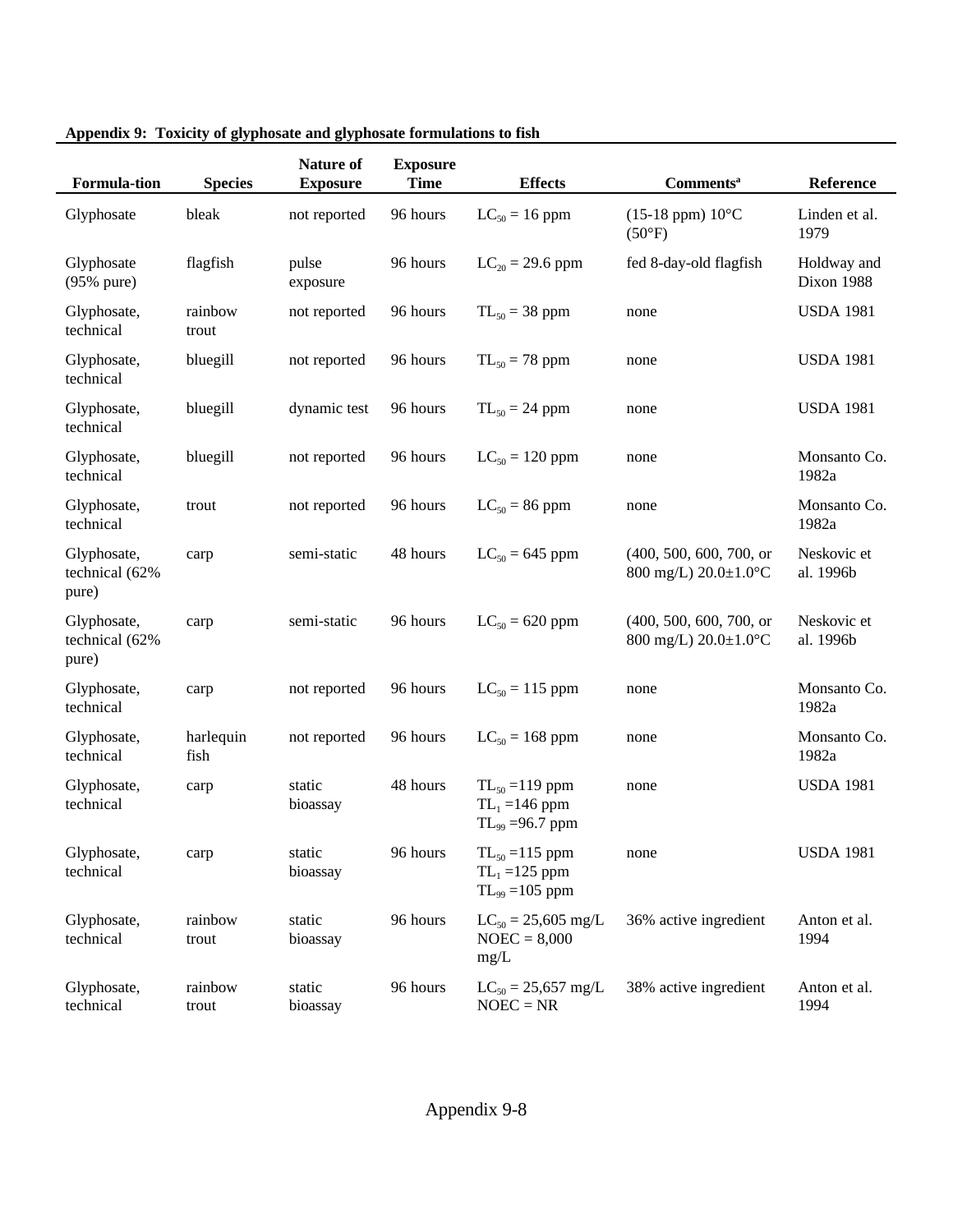| <b>Formula-tion</b>      | <b>Species</b>          | <b>Nature of</b><br><b>Exposure</b> | <b>Exposure</b><br><b>Time</b> | <b>Effects</b>                                                                                                                                                                                                                                              | <b>Comments</b> <sup>a</sup>                                                                                                                                                                                                                                                  | Reference                      |
|--------------------------|-------------------------|-------------------------------------|--------------------------------|-------------------------------------------------------------------------------------------------------------------------------------------------------------------------------------------------------------------------------------------------------------|-------------------------------------------------------------------------------------------------------------------------------------------------------------------------------------------------------------------------------------------------------------------------------|--------------------------------|
| Glyphosate,<br>technical | rainbow<br>trout        | static<br>bioassay                  | 96 hours                       | $LC_{50} = 7{,}620$ mg/L<br>$NOEC = 6,250$<br>mg/L                                                                                                                                                                                                          | 54.9% active ingredient                                                                                                                                                                                                                                                       | Anton et al.<br>1994           |
| Glyphosate,<br>technical | goldfish                | static<br>bioassay                  | 96 hours                       | $LC_{50} = 7,816$ mg/L<br>$NOEC = 1,500$<br>mg/L                                                                                                                                                                                                            | 54.9% active ingredient                                                                                                                                                                                                                                                       | Anton et al.<br>1994           |
| Vision-10%<br>surfactant | coho salmon             | closed<br>system<br>respirometer    | 4 hours                        | hematocrit<br>significantly<br>increased over<br>controls at<br>lowest $(3.75$ and $60$<br>ppm) concentrations<br>$(p<0.05)$ but<br>expected to decrease<br>as a result of stress;<br>no significant<br>increases in plasma<br>lactate or plasma<br>glucose | data suggest that a<br>staress threshold was<br>not reached for Vision-<br>10% surfactant at<br>concentrations up to<br>80% of the 96-hour<br>$LC_{50}$                                                                                                                       | Janz et al.<br>1991            |
| Vision                   | rainbow<br>trout        | sublethal<br>exposure               | 1 month                        | fish in highest<br>concentration (45.75<br>$\mu$ g/L) had<br>significantly higher<br>frequency of<br>wigwags                                                                                                                                                | little overall effect of<br>exposure to Vision on<br>rainbow trout                                                                                                                                                                                                            | Morgan and<br>Kiceniuk<br>1992 |
| Vision                   | rainbow<br>trout        | sublethal<br>exposure               | 2 months                       | fish in lowest<br>concentration (4.25<br>$\mu$ g/L) performed<br>significantly fewer<br>wigwags                                                                                                                                                             | little overall effect of<br>exposure to Vision on<br>rainbow trout; it is not<br>clear what the<br>implications of a<br>change in one agonistic<br>activity in the repetoire<br>of aggressive behavior<br>would be in terms of<br>fish's ability to hold a<br>feeding station | Morgan and<br>Kiceniuk<br>1992 |
| <b>MONO818</b>           | sockeye<br>(fingerling) | static<br>bioassay                  | 96 hours                       | $LC_{50} = 4.0$ ppm                                                                                                                                                                                                                                         | 4.2°C; pH 7.95;<br>average weight 3.8 g                                                                                                                                                                                                                                       | Servizi et al.<br>1987         |
| <b>MONO818</b>           | sockeye<br>(fingerling) | static<br>bioassay                  | 96 hours                       | $LC_{50} = 4.2$ ppm                                                                                                                                                                                                                                         | 4.2 $\degree$ C; pH 8.0; average<br>weight 3.7 g                                                                                                                                                                                                                              | Servizi et al.<br>1987         |
| <b>MONO818</b>           | sockeye (fry)           | static<br>bioassay                  | 96 hours                       | $LC_{50} = 4.3$ ppm                                                                                                                                                                                                                                         | 4.5 $\degree$ C; pH 7.7; average<br>weight $0.25$ g                                                                                                                                                                                                                           | Servizi et al.<br>1987         |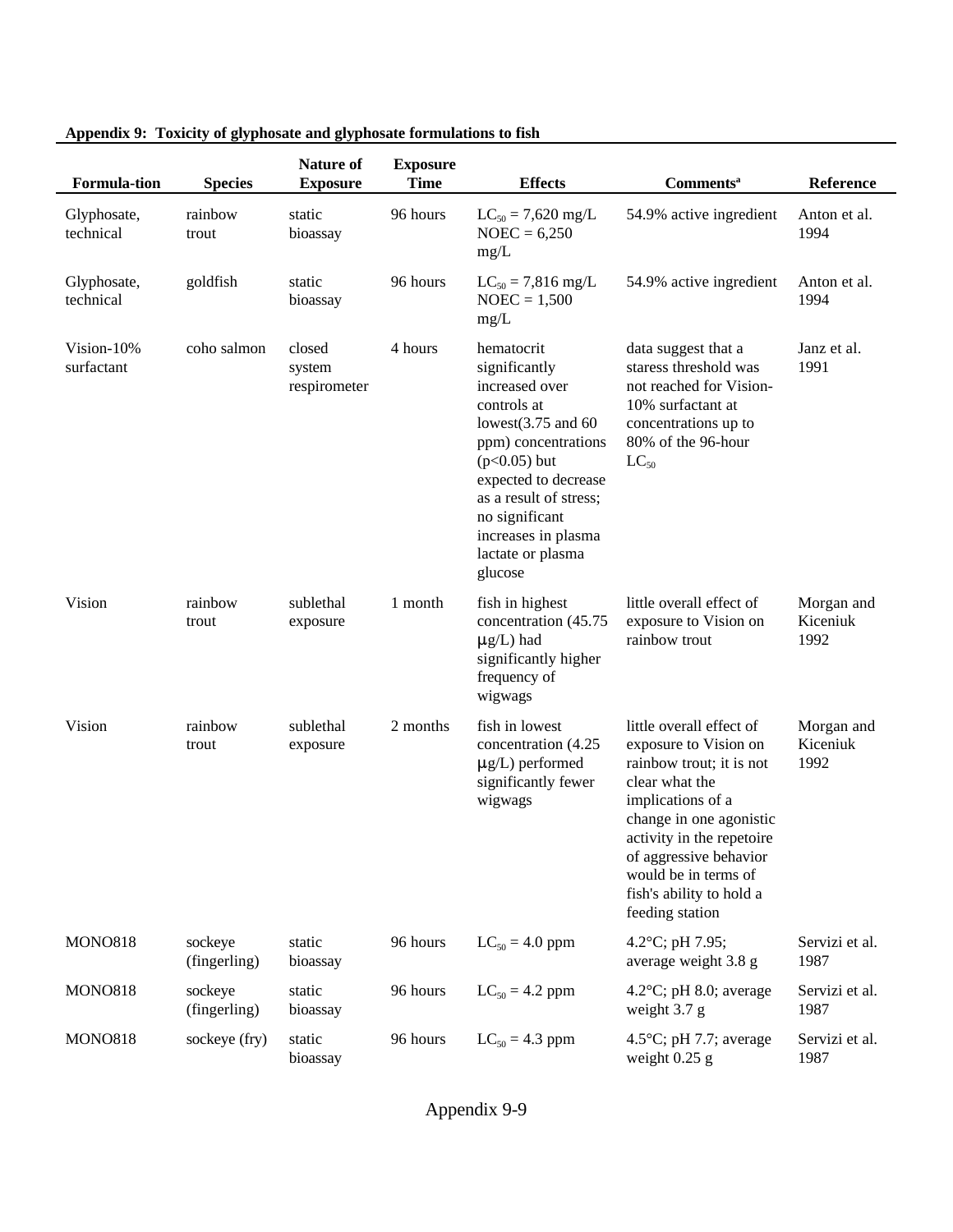| <b>Formula-tion</b>           | <b>Species</b>             | Nature of<br><b>Exposure</b> | <b>Exposure</b><br><b>Time</b> | <b>Effects</b>                                                                                   | <b>Comments</b> <sup>a</sup>                                                                           | Reference                        |
|-------------------------------|----------------------------|------------------------------|--------------------------------|--------------------------------------------------------------------------------------------------|--------------------------------------------------------------------------------------------------------|----------------------------------|
| <b>MONO818</b>                | rainbow<br>trout (fry)     | static<br>bioassay           | 96 hours                       | $LC_{50} = 4.2$ ppm                                                                              | 15 $\degree$ C; pH <6.3; average<br>weight $0.33$ g                                                    | Servizi et al.<br>1987           |
| <b>MONO818</b>                | rainbow<br>trout (fry)     | static<br>bioassay           | 96 hours                       | $LC_{50} = 3.8$ ppm                                                                              | 14.5°C; pH <6.3;<br>average weight 0.60 g                                                              | Servizi et al.<br>1987           |
| <b>MONO818</b>                | coho salmon<br>(fry)       | static<br>bioassay           | 96 hours                       | $LC_{50} = 6.3$ ppm                                                                              | 15 $\degree$ C; pH <6.3; average<br>weight $0.30$ g                                                    | Servizi et al.<br>1987           |
| Glyphosate                    | rainbow<br>trout           | static<br>bioassay           | 96 hours                       | $LC_{50} = 10.42$ ppm                                                                            | $(9.37-11.67) 12$ °C; pH<br>$6.01$ ; hardness $9.6$<br>mg/L                                            | Morgan and<br>Kiceniuk<br>1992   |
| Rodeo/X-77                    | rainbow<br>trout           | static<br>bioassay           | 96 hours                       | $LC_{50} = 880$ ppm for<br>Rodeo alone<br>$LC_{50} = 640$ ppm<br>with $X-77$                     | $10 \pm 2$ °C                                                                                          | Mitchell and<br>Chapman<br>1985a |
| Rodeo/X-77                    | coho salmon                | static<br>bioassay           | 96 hours                       | $LC_{50} = 930$ ppm                                                                              | $10 \pm 2$ °C                                                                                          | Mitchell and<br>Chapman<br>1985b |
| Rodeo/X-77                    | chinook<br>salmon          | static<br>bioassay           | 96 hours                       | $LC_{50} = 700$ ppm                                                                              | $10 \pm 2$ °C                                                                                          | Mitchell and<br>Chapman<br>1985c |
| Rodeo/X-77                    | chinook<br>salmon          | static<br>bioassay           | 96 hours                       | $LC_{50} = 1440$ ppm<br>$NOEC = 597$ ppm                                                         | $10 \pm 2$ °C                                                                                          | Mitchell and<br>Chapman<br>1987a |
| Rodeo/X-77                    | rainbow<br>trout           | static<br>bioassay           | 96 hours                       | $LC_{50} = 1070$ ppm<br>$NOEC = 340$ ppm                                                         | $10 \pm 2$ °C                                                                                          | Mitchell and<br>Chapman<br>1987b |
| Rodeo/X-77                    | chinook<br>salmon<br>smolt | static<br>bioassay           | 10 days                        | Concentrations of<br>0.71 to 60.4 ppm.<br>No effect on<br>adaptation from<br>fresh to salt water | $11 \pm 2$ °C<br>fresh water for 10 days<br>followed by transfer to<br>salt water                      | Mitchell and<br>Chapman<br>1987a |
| Surfactant used<br>in Roundup | rainbow<br>trout           | static<br>bioassay           | 24 hours<br>96 hours           | $LC_{50} = 2.1$ ppm<br>$LC_{50} = 2.0$ ppm                                                       | $(1.6-2.7$ ppm) $12^{\circ}$ C<br>$(54^{\circ}F)$<br>$(1.5-2.7$ ppm) $12^{\circ}$ C<br>$(54^{\circ}F)$ | Folmar et al.<br>1979            |
| Surfactant used<br>in Roundup | fathead<br>minnow          | static<br>bioassay           | 24 hours<br>96 hours           | $LC_{50} = 1.4$ ppm<br>$LC_{50} = 1.0$ ppm                                                       | $(1.2-1.7$ ppm) $22^{\circ}$ C<br>$(72^{\circ}F)$<br>$(1.2-1.7$ ppm) $22^{\circ}$ C<br>$(72^{\circ}F)$ | Folmar et al.<br>1979            |

**Appendix 9: Toxicity of glyphosate and glyphosate formulations to fish**

Appendix 9-10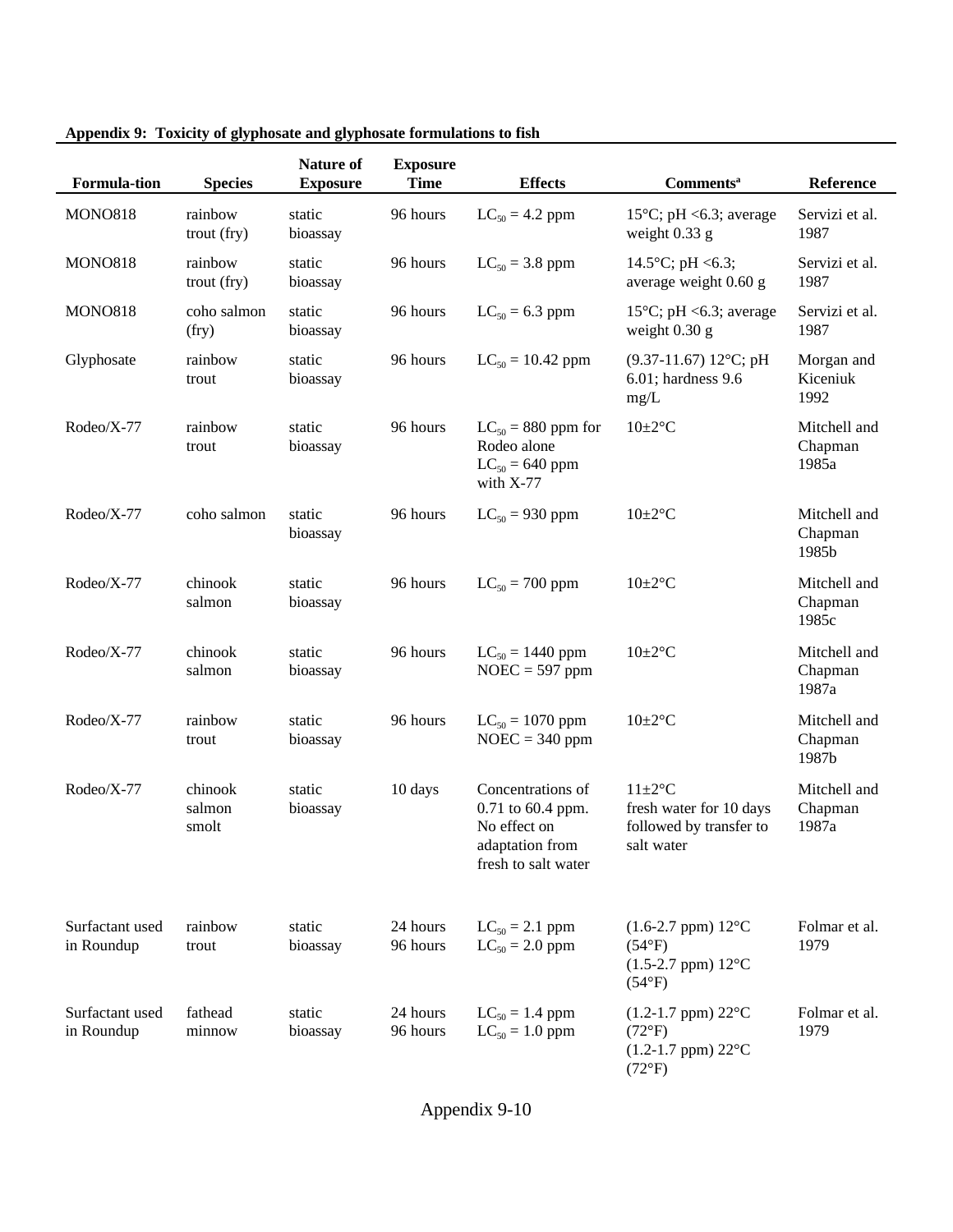| Appendix 9: Toxicity of glyphosate and glyphosate formulations to fish |
|------------------------------------------------------------------------|
|                                                                        |

| <b>Formula-tion</b>           | <b>Species</b>      | Nature of<br><b>Exposure</b> | <b>Exposure</b><br><b>Time</b> | <b>Effects</b>                             | <b>Comments</b> <sup>a</sup>                                                                                   | <b>Reference</b>          |
|-------------------------------|---------------------|------------------------------|--------------------------------|--------------------------------------------|----------------------------------------------------------------------------------------------------------------|---------------------------|
| Surfactant used<br>in Roundup | channel<br>catfish  | static<br>bioassay           | 24 hours<br>96 hours           | $LC_{50} = 18$ ppm<br>$LC_{50} = 13$ ppm   | $(8.5-38$ ppm) $22^{\circ}$ C<br>$(72^{\circ}F)$<br>$(10-17 \text{ ppm}) 22^{\circ}C$<br>$(72^{\circ}F)$       | Folmar et al.<br>1979     |
| Surfactant used<br>in Roundup | bluegill            | static<br>bioassay           | 24 hours<br>96 hours           | $LC_{50} = 3.0$ ppm<br>$LC_{50} = 3.0$ ppm | $(2.5-3.7$ ppm $)$ 22 $^{\circ}$ C<br>$(72^{\circ}F)$<br>$(2.5-3.7$ ppm $)$ 22 $^{\circ}$ C<br>$(72^{\circ}F)$ | Folmar et al.<br>1979     |
| Syndets<br>surfactant         | channel<br>catfish  | static<br>bioassay           | 48 hours<br>96 hours           | $LC_{50} = 3.8$ ppm<br>$LC_{50} = 3.6$ ppm |                                                                                                                | Abdelghani et<br>al. 1997 |
| Syndets<br>surfactant         | bluegill<br>sunfish | static<br>bioassay           | 48 hours<br>96 hours           | $LC_{50} = 3.1$ ppm<br>$LC_{50} = 3.1$ ppm |                                                                                                                | Abdelghani et<br>al. 1997 |

<sup>a</sup>Values in parentheses are the 95% confidence limits.

<sup>b</sup>Rodeo /X-77 consists of 312 mL Rodeo mixed with 699 mL water and 4 mL X-77 surfactant.

NOEC = No-observed-effect concentration; NOAEC = No-observed-acute-effect concentration; ND = not determined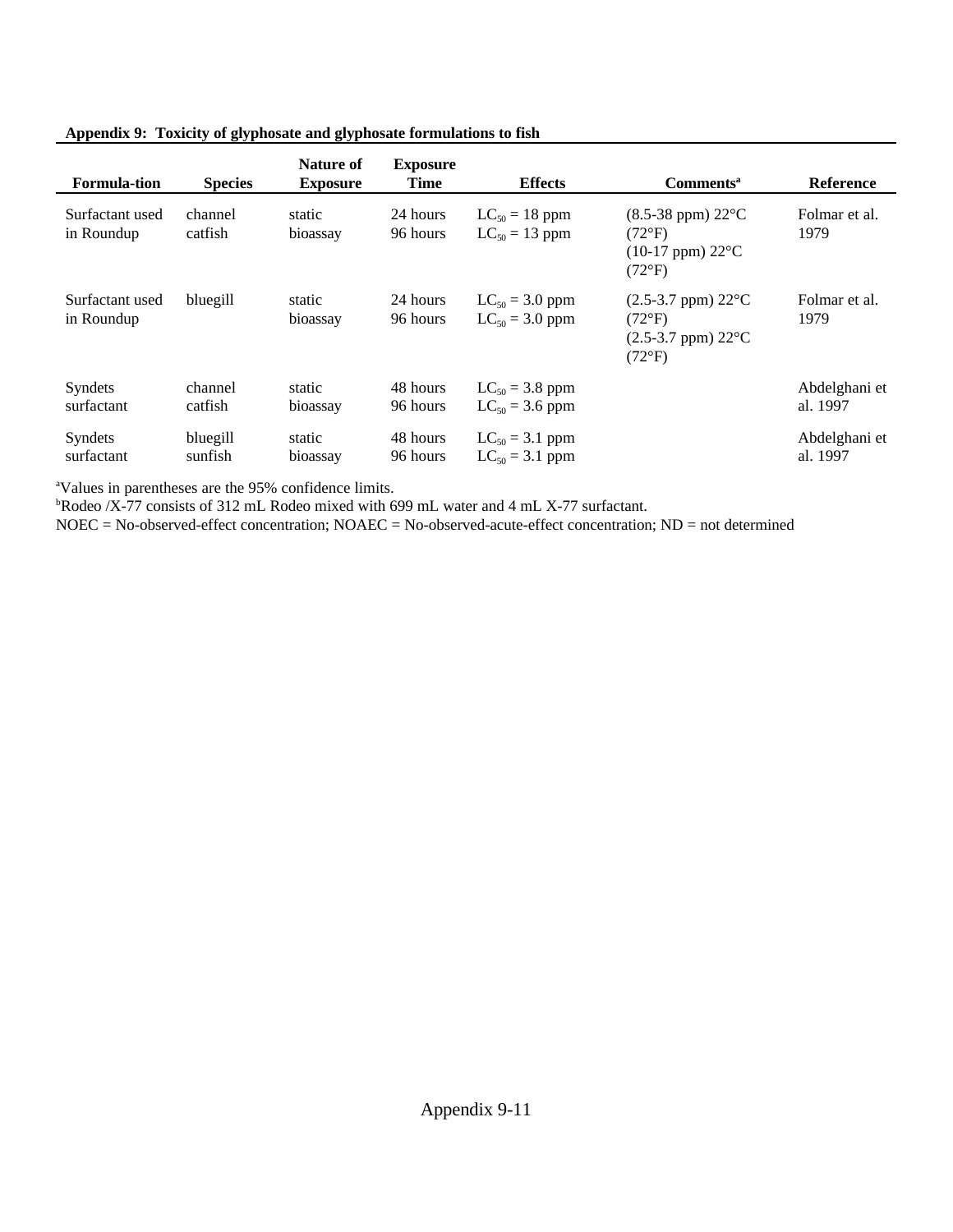| <b>Formulation</b>    | <b>Species</b>                                          | <b>Exposure</b><br><b>Time</b> | <b>Effects</b>                                 | <b>Comments</b> <sup>a</sup>                        | Reference                  |
|-----------------------|---------------------------------------------------------|--------------------------------|------------------------------------------------|-----------------------------------------------------|----------------------------|
| Roundup               | Carwfish<br>(Proambarus)                                | 48 hours<br>96 hours           | $LC_{50} = 96597$ ppm<br>$LC_{50} = 64002$ ppm |                                                     | Abdelghani et al.<br>1997  |
| Syndets<br>Surfactant | Carwfish<br>(Proambarus)                                | 48 hours<br>96 hours           | $LC_{50} = 27.9$ ppm<br>$LC_{50} = 19.0$ ppm   |                                                     | Abdelghani et al.<br>1997  |
| Glyphosate            | midge larvae<br>(Chironomus<br>plumosus; insecta)       | 48 hours                       | $EC_{50} = 55$ ppm                             | $(31-97$ ppm) $22^{\circ}$ C<br>$(72^{\circ}F)$     | Folmar et al. 1979         |
| Roundup<br>surfactant | midge larvae<br>(Chironomus<br>plumosus; insecta)       | 48 hours                       | $EC_{50} = 13$ ppm                             | $(7.1-24$ ppm) $22^{\circ}$ C<br>$(72^{\circ}F)$    | Folmar et al. 1979         |
| Roundup               | red swamp crawfish<br>(Procambarus clarkii)             | 96                             | $LC_{50} = 47.31$ ppm                          | $(41.06 - 51.69)$                                   | Holck and Meek<br>1987     |
| Roundup               | fourth instar<br>Anopheles<br>quadrimaculatus<br>larvae | 24                             | $LC_{50} = 673.43$ ppm                         | $(572.57 - 770.17)$                                 | Holck and Meek<br>1987     |
| Roundup               | fourth instar<br>Psurophora<br>columbiae larvae         | 24                             | $LC_{50} = 940.84$ ppm                         | $(823.08 - 1067.12)$                                | Holck and Meek<br>1987     |
| Roundup               | fourth instar Culex<br>salinarius larvae                | 24                             | $LC_{50} = 1563.69$<br>ppm                     | $(1262.00-2214.54)$                                 | Holck and Meek<br>1987     |
| Roundup               | cladoceran (Daphnia<br>magna; crustacea)                | 48 hours                       | $EC_{50} = 3.0$ ppm                            | $(2.6 - 3.4$ ppm) $22^{\circ}$ C<br>$(72^{\circ}F)$ | Folmar et al. 1979         |
| Roundup               | cladoceran (Daphnia<br><i>pulex</i> ; crustacea)        | 48 hours                       | $EC_{50} = 3.2$ ppm                            | $(3.0-3.4$ ppm) $22^{\circ}$ C<br>$(72^{\circ}F)$   | Hartman and Martin<br>1984 |
| Roundup               | cladoceran (Daphnia<br><i>pulex</i> ; crustacea)        | 48 hours                       | $EC_{50} = 7.9$ ppm                            | $(7.2-8.6$ ppm) $22^{\circ}$ C<br>$(72^{\circ}F)$   | Hartman and Martin<br>1984 |
| Roundup               | cladoceran (Daphnia<br>sp.; crustacea)                  | 48 hours                       | $LC_{50} = 192$ ppm                            | $(181-205$ ppm $)$                                  | <b>USDA 1981</b>           |
| Roundup               | cladoceran (Daphnia<br>sp.; crustacea)                  | 48 hours                       | $LC_{50} = 5.3$ ppm                            | <b>NS</b>                                           | Monsanto Co. 1982b         |
| Roundup Pro           | cladoceran (Daphnia<br>magna; crustacea)                | 48 hours                       | $LC_{50} = 8.9$ ppm                            |                                                     | Matura 1996a               |
| Rodeo                 | cladoceran (Daphnia<br>sp.; crustacea)                  | 48 hours                       | $LC_{50} = 930$ ppm                            | <b>NS</b>                                           | Monsanto Co.<br>1982d      |

## **Appendix 10: Acute toxicity of glyphosate to aquatic invertebrates**

Appendix 10-1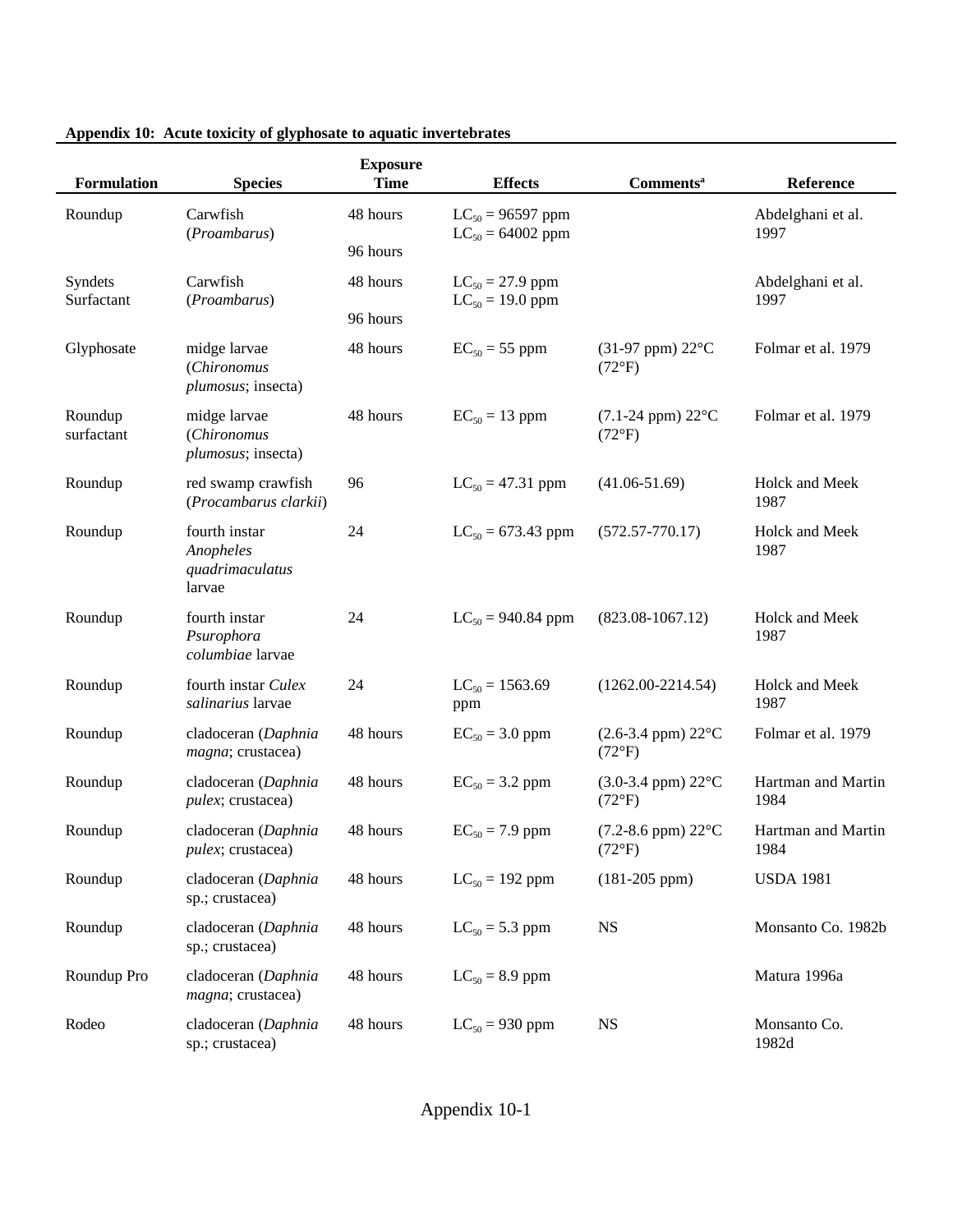| <b>Formulation</b>  | <b>Species</b>                                      | <b>Exposure</b><br><b>Time</b> | <b>Effects</b>                                                                           | <b>Comments</b> <sup>a</sup>                                                                                                                                             | Reference             |
|---------------------|-----------------------------------------------------|--------------------------------|------------------------------------------------------------------------------------------|--------------------------------------------------------------------------------------------------------------------------------------------------------------------------|-----------------------|
| Rodeo               | Daphnia magna                                       | 48 hours                       | $LC_{50} = 218$ ppm                                                                      | $(150-287$ ppm)                                                                                                                                                          | Henry et al. 1994     |
| Rodeo               | Hyalella azteca                                     | 96 hours                       | $LC_{50} = 720$ ppm <sup>b</sup>                                                         | $(399-1076$ ppm)                                                                                                                                                         | Henry et al. 1994     |
| Rodeo               | Chironomus riparius                                 | 48 hours                       | $LC_{50} = 1216$ ppm <sup>b</sup>                                                        | $(996-1566$ ppm)                                                                                                                                                         | Henry et al. 1994     |
| Rodeo               | Nephelopsis obscura                                 | 96 hours                       | $LC_{50} = 1177$ ppm <sup>b</sup>                                                        | $(941-1415$ ppm)                                                                                                                                                         | Henry et al. 1994     |
| Glyphosate          | snails<br>(Pseudosuccinea<br>columella)             | 4 weeks                        | biochemical<br>alteration                                                                | increased protein<br>concentration of<br>snails reared in 1.0<br>mg/L compared with<br>those reared in 0.1<br>mg/L; exact<br>mechanism for<br>response not<br>determined | Christian et al. 1993 |
| Roundup             | snails<br>(Pseudosuccinea<br>columella)             | 3 generations                  | delayed effect on<br>growth and<br>development, egg-<br>laying capacity, and<br>hatching | $0.1 - 10$ mg/L                                                                                                                                                          | Tate et al. 1997      |
| Glyphosate<br>(97%) | snails<br>(Pseudosuccinea<br>columella)             | 4 weeks                        | increased quantity<br>of free amino acid<br>pool                                         | $1-10$ mg/L                                                                                                                                                              | Tate et al. 2000      |
| Roundup             | amphipod (Gammarus<br>pseudolimnaeus;<br>crustacea) | 48 hours<br>96 hours           | $LC_{50} = 62$ ppm<br>$LC_{50} = 43$ ppm                                                 | (40-98 ppm) $12^{\circ}$ C<br>$(54^{\circ}F)$<br>$(28-66$ ppm) $12^{\circ}$ C<br>$(54^{\circ}F)$                                                                         | Folmar et al. 1979    |
| Roundup             | Harpacticoid (Nitocra<br>spinipes; crustacea)       | 96 hours                       | $LC_{50} = 22$ ppm                                                                       | $(17-29$ ppm) $21.1^{\circ}$ C<br>$(70 \pm 2$ <sup>o</sup> F)                                                                                                            | Linden et al. 1979    |

#### **Appendix 10: Acute toxicity of glyphosate to aquatic invertebrates**

<sup>a</sup>Values in parentheses are the 95% confidence limits.

<sup>b</sup>Only 50% of the test organisms were killed in the highest concentration tested.

 $NS = Not specified.$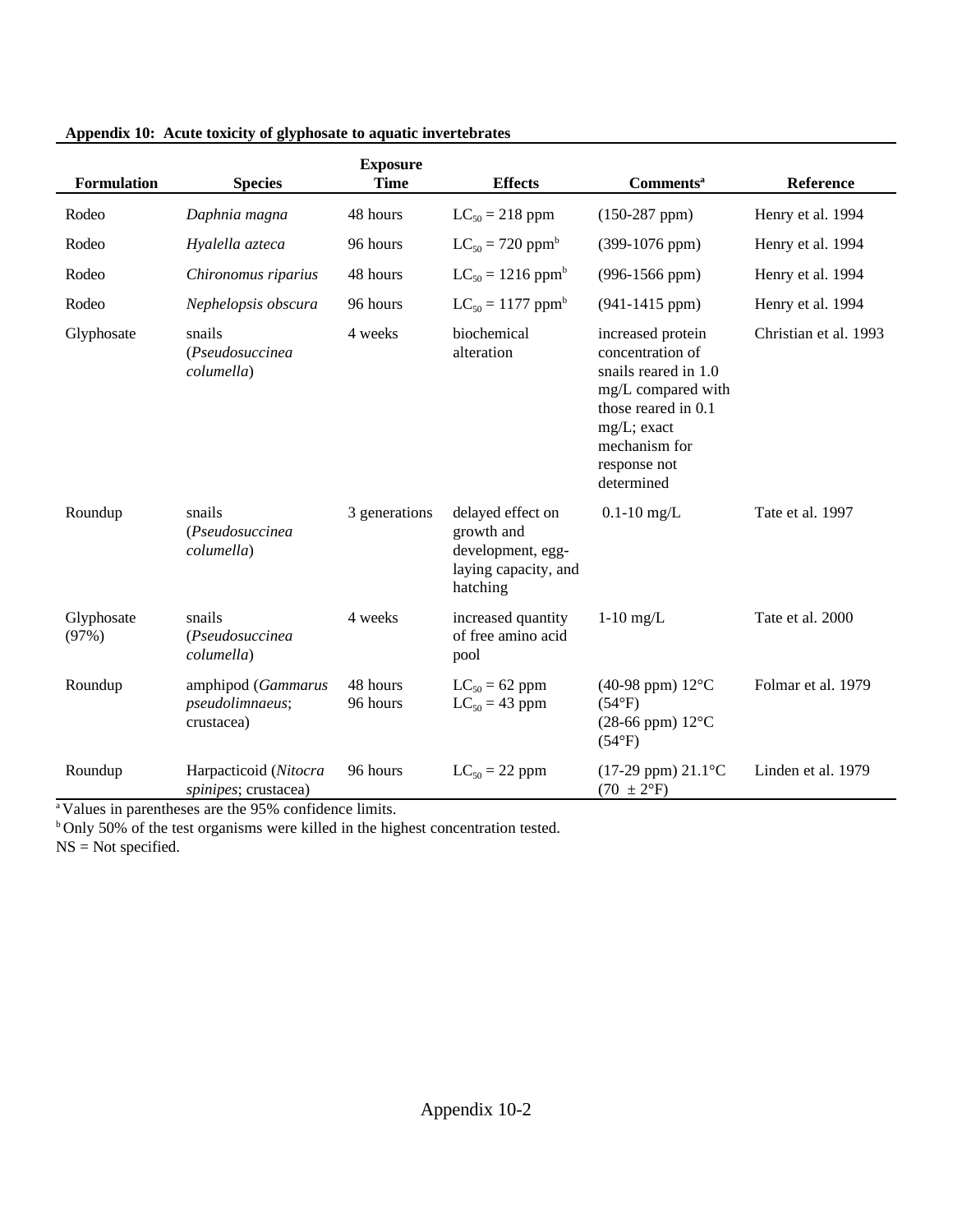|  | Appendix 11: Toxicity of glyphosate and glyphosate formulations to aquatic plants |
|--|-----------------------------------------------------------------------------------|
|--|-----------------------------------------------------------------------------------|

| <b>Species</b>                           | <b>Endpoint</b>                                       | Reference                                                                      |  |
|------------------------------------------|-------------------------------------------------------|--------------------------------------------------------------------------------|--|
| <b>Glyphosate</b>                        |                                                       |                                                                                |  |
| Selenastrum capricornutum, green algae   | 4 day $EC_{50} = 12.5$ mg/L                           | <b>U.S. EPA 1993b</b>                                                          |  |
| Navicula pelliculosa, diatom             | 4 day $EC_{50} = 39.9$ mg/L                           |                                                                                |  |
| Skeletonema costatum,                    | 4 day $EC_{50} = 0.85$ mg/L                           |                                                                                |  |
| Anabaena flosaquae, cyanobacter          | 4 day $EC_{50} = 11.7$ mg/L                           |                                                                                |  |
| Lemna gibba, duckweed                    | 7 day $EC_{50} = 11.7$ mg/L                           |                                                                                |  |
| Chlorella fusca                          | 1-generation cycle (24<br>hours) $EC_{50} = 377$ mg/L | Faust et al. 1994                                                              |  |
| Chlorella pyrenoidosa, green algae       | 4 day $EC_{50} = 590$ mg/L                            | Maule and Wright 1984                                                          |  |
| Chlorococcum hypnosporum, green<br>algae | 4 day $EC_{50} = 68$ mg/L                             |                                                                                |  |
| Zygnema cllindricum, green algae         | 4 day $EC_{50} = 88$ mg/L                             |                                                                                |  |
| Anabaena flosaquae, cyanobacter          | 4 day $EC_{50} = 304$ mg/L                            |                                                                                |  |
| Cyclotella meneghiana, green algae       | 73% inhibition at 2.8<br>mg/L                         | Peterson et al. 1994                                                           |  |
| Nitzschia sp., green algae               | 77% inhibition at 2.8<br>mg/L                         | [Inhibition of carbon]<br>fixation after 24 hours.<br>Negative values indicate |  |
| Scenedesmus quadricauda, green algae     | 3% inhibition at 2.8<br>mg/L                          | stimulation.]                                                                  |  |
| Selenastrum capricornutum, green algae   | 18% inhibition at 2.8<br>mg/L                         |                                                                                |  |
| Microcystis aeruginosa, cyanobacter      | -41% inhibition at 2.8<br>mg/L                        |                                                                                |  |
| Microcystis aeruginosa, cyanobacter      | 16% inhibition at 2.8<br>mg/L                         |                                                                                |  |
| Oscillatoria sp., cyanobacter            | -12% inhibition at 2.8<br>mg/L                        |                                                                                |  |
| Pseudoanabaena sp, cyanobacter           | 12% inhibition at 2.8<br>mg/L                         |                                                                                |  |
| Anabaena inaequalis, cyanobacter         | 11% inhibition at 2.8<br>mg/L                         |                                                                                |  |
| Aphanizomenon flos-aquae, cyanobacter    | 74% inhibition at 2.8<br>mg/L                         |                                                                                |  |
| Lemna minor, duckweed                    | no inhibition at 2.8<br>mg/L over 5 days              |                                                                                |  |